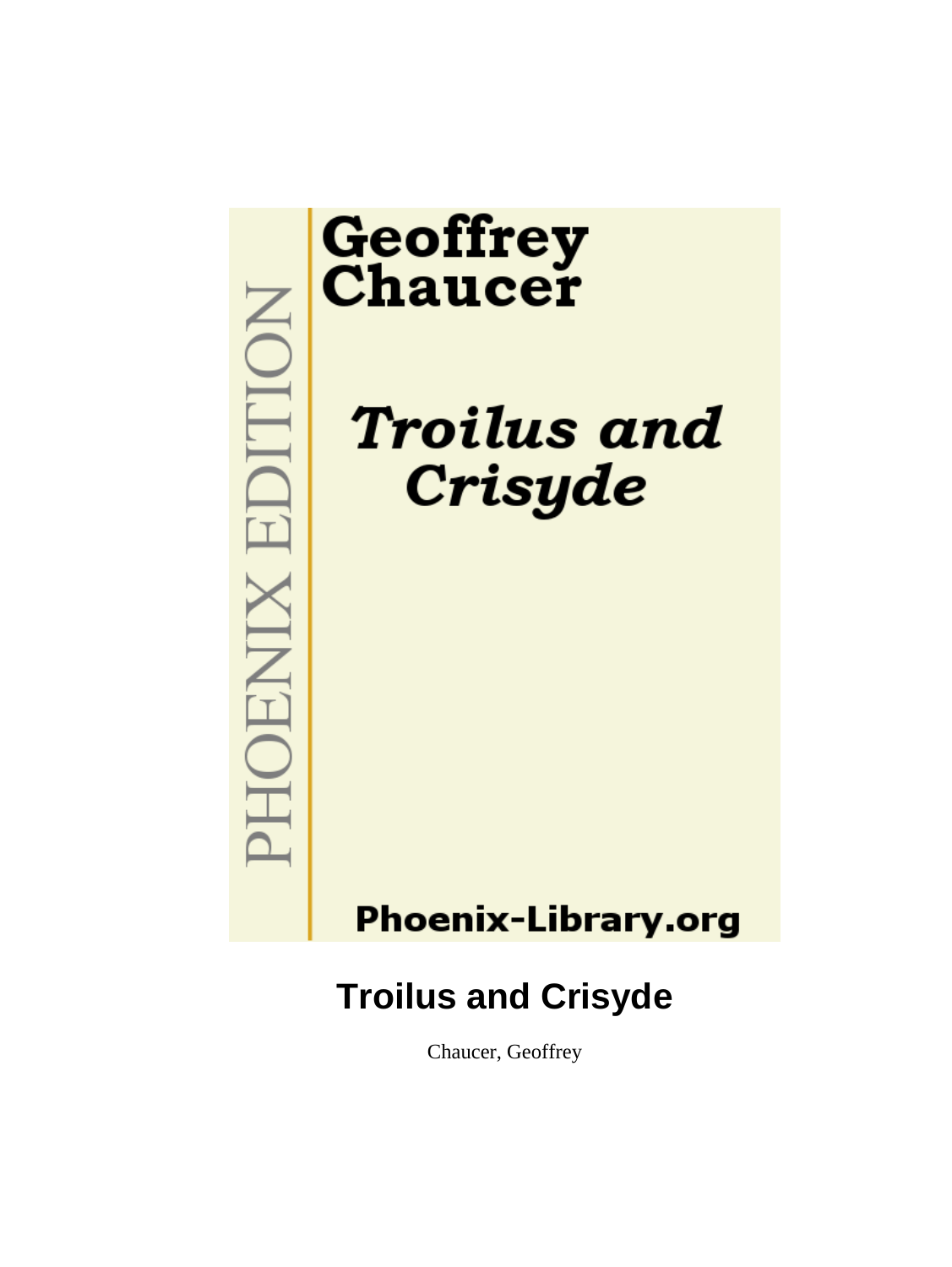[Table Of Content](#page-380-0) [About Phoenix−Edition](#page-381-0) **[Copyright](#page-382-0)**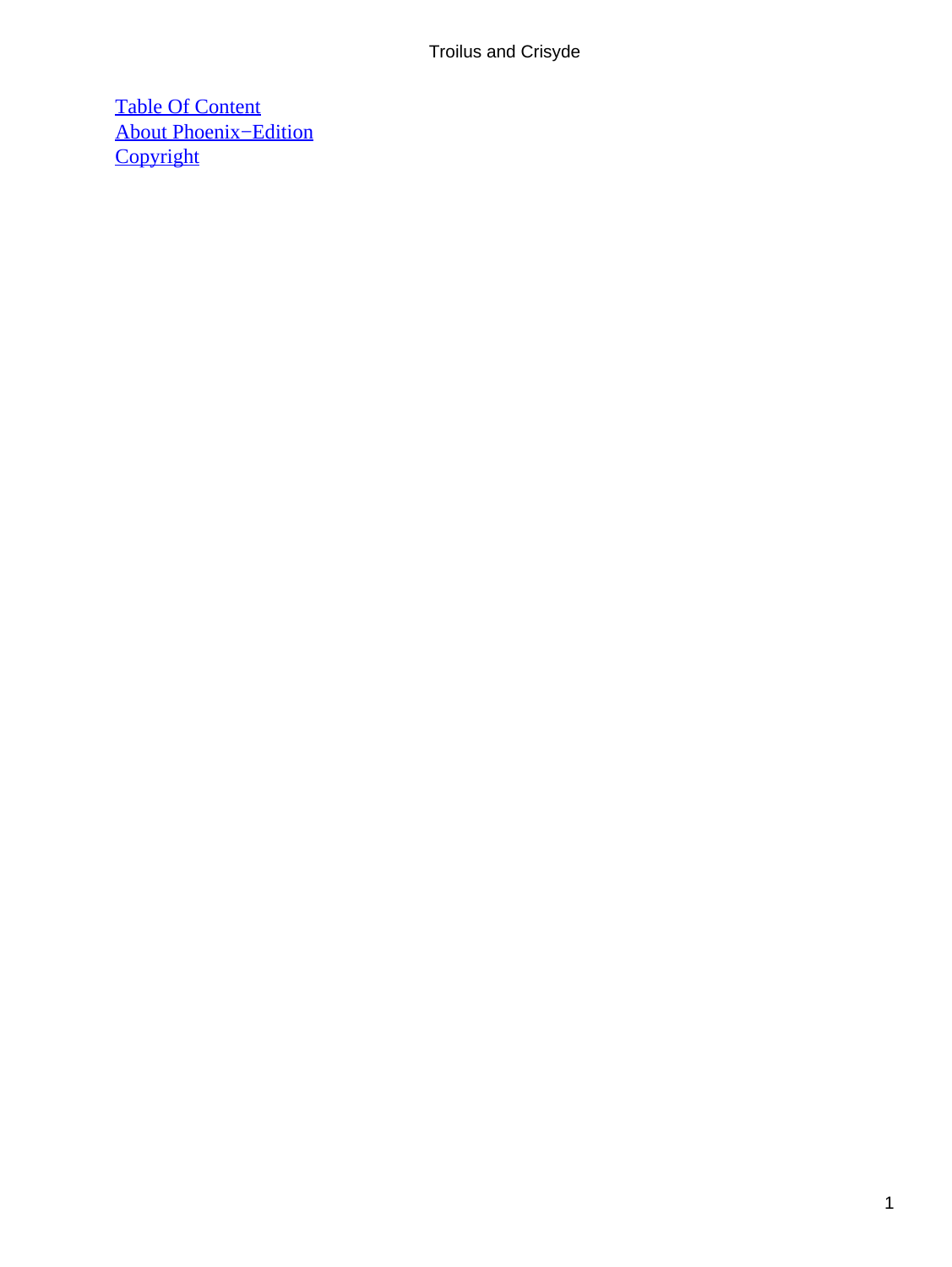### **[BOOK I](#page-380-0)**

*The double sorwe of Troilus to tellen, 1 That was the king Priamus sone of Troye, In lovinge, how his aventures fellen Fro wo to wele, and after out of Ioye, My purpos is, er that I parte fro ye. 5 Thesiphone, thou help me for tendyte Thise woful vers, that wepen as I wryte! To thee clepe I, thou goddesse of torment, Thou cruel Furie, sorwing ever in peyne; Help me, that am the sorwful instrument 10 That helpeth lovers, as I can, to pleyne! For wel sit it, the sothe for to seyne, A woful wight to han a drery fere, And, to a sorwful tale, a sory chere. For I, that god of Loves servaunts serve, 15 Ne dar to Love, for myn unlyklinesse, Preyen for speed, al sholde I therfor sterve, So fer am I fro his help in derknesse; But nathelees, if this may doon gladnesse To any lover, and his cause avayle, 20*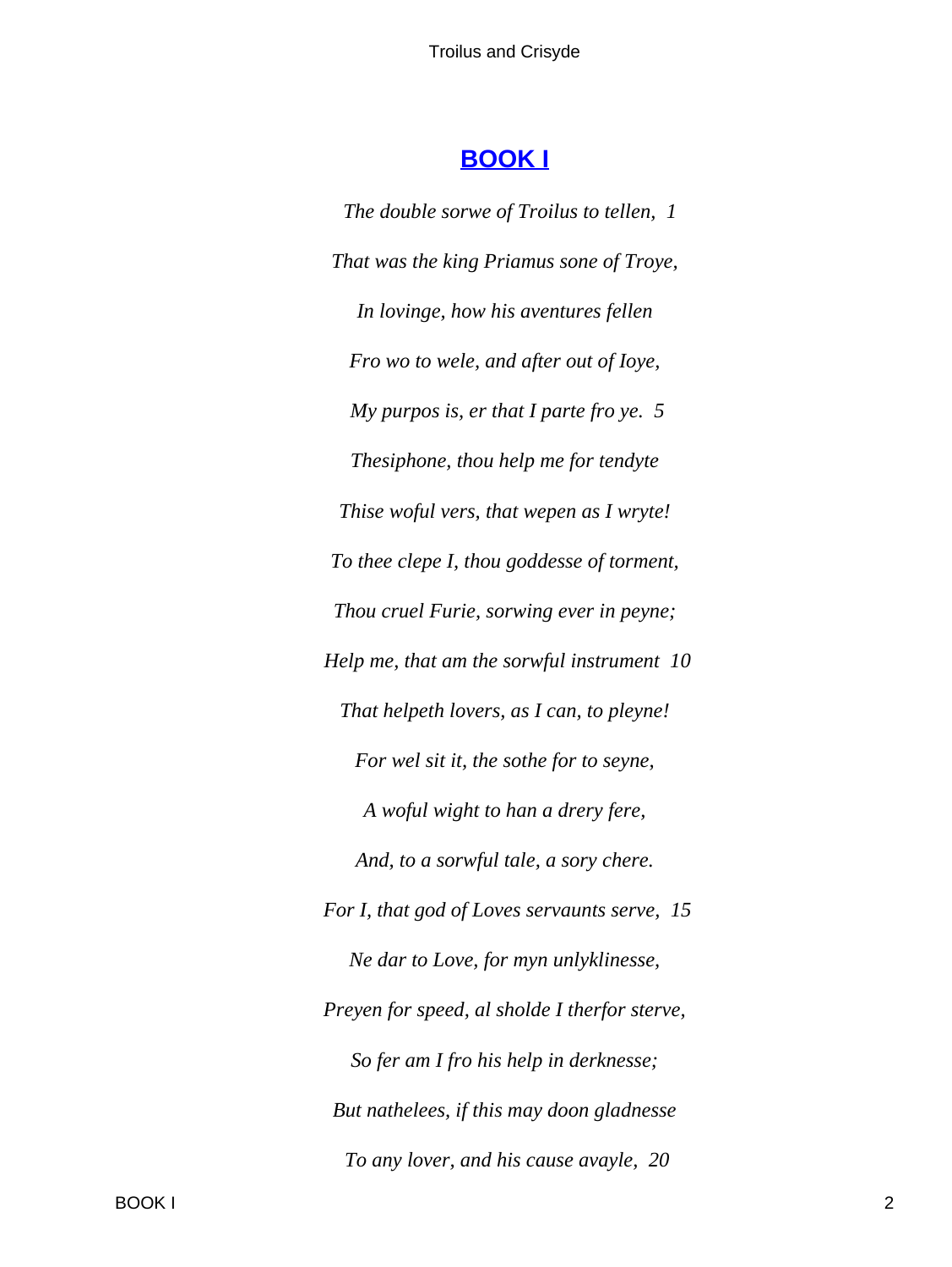*Have he my thank, and myn be this travayle! But ye loveres, that bathen in gladnesse, If any drope of pitee in yow be, Remembreth yow on passed hevinesse That ye han felt, and on the adversitee 25 Of othere folk, and thenketh how that ye Han felt that Love dorste yow displese; Or ye han wonne hym with to greet an ese. And preyeth for hem that ben in the cas Of Troilus, as ye may after here, 30 That love hem bringe in hevene to solas, And eek for me preyeth to god so dere, That I have might to shewe, in som manere, Swich peyne and wo as Loves folk endure, In Troilus unsely aventure. 35 And biddeth eek for hem that been despeyred In love, that never nil recovered be, And eek for hem that falsly been apeyred Thorugh wikked tonges, be it he or she; Thus biddeth god, for his benignitee, 40 So graunte hem sone out of this world to pace, That been despeyred out of Loves grace.*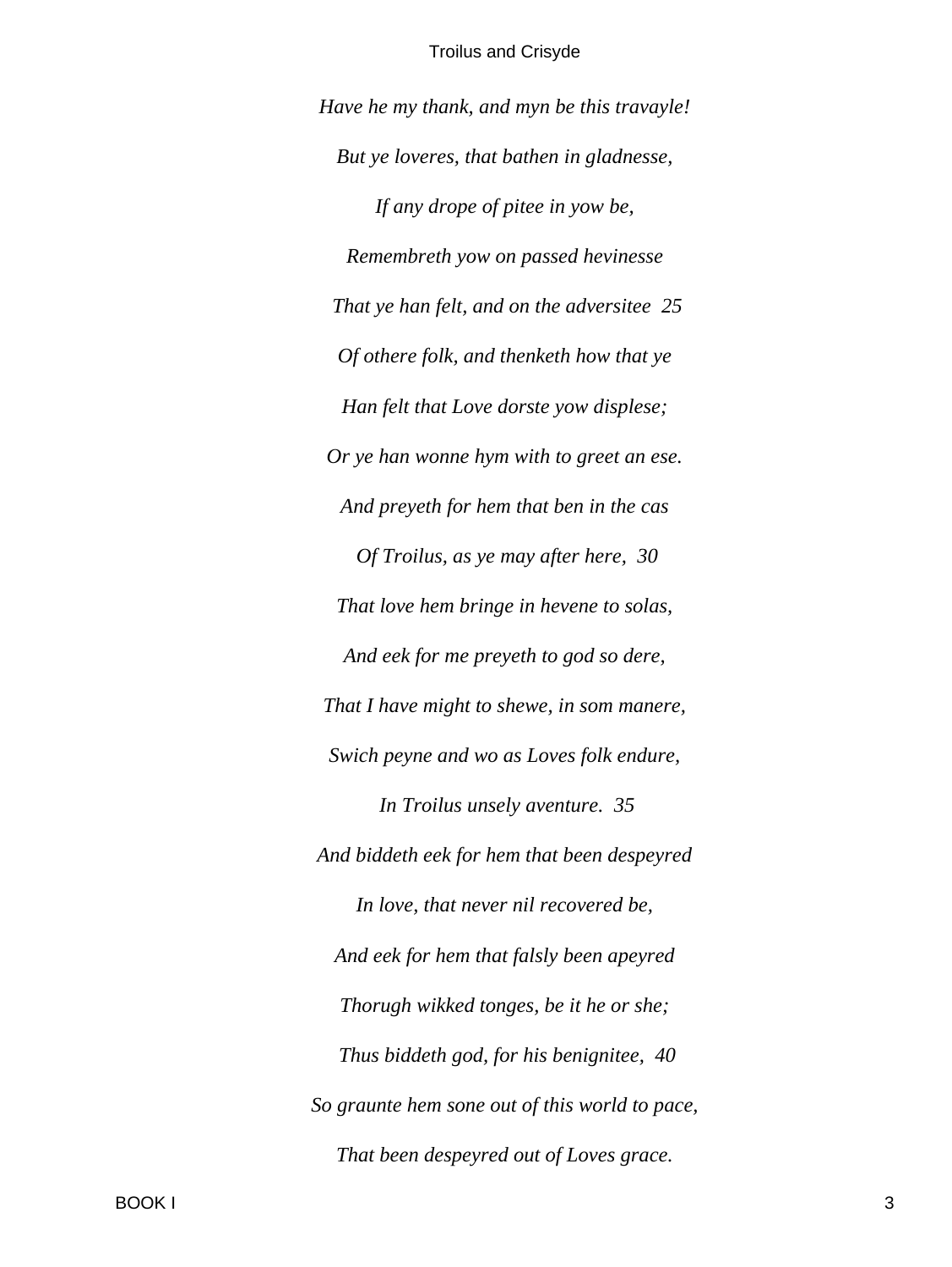*And biddeth eek for hem that been at ese, That god hem graunte ay good perseveraunce, And sende hem might hir ladies so to plese, 45 That it to Love be worship and plesaunce. For so hope I my soule best avaunce, To preye for hem that Loves servaunts be, And wryte hir wo, and live in charitee. And for to have of hem compassioun 50 As though I were hir owene brother dere. Now herkeneth with a gode entencioun, For now wol I gon streight to my matere, In whiche ye may the double sorwes here Of Troilus, in loving of Criseyde, 55 And how that she forsook him er she deyde. It is wel wist, how that the Grekes stronge In armes with a thousand shippes wente To Troyewardes, and the citee longe Assegeden neigh ten yeer er they stente, 60 And, in diverse wyse and oon entente, The ravisshing to wreken of Eleyne, By Paris doon, they wroughten al hir peyne. Now fil it so, that in the toun ther was*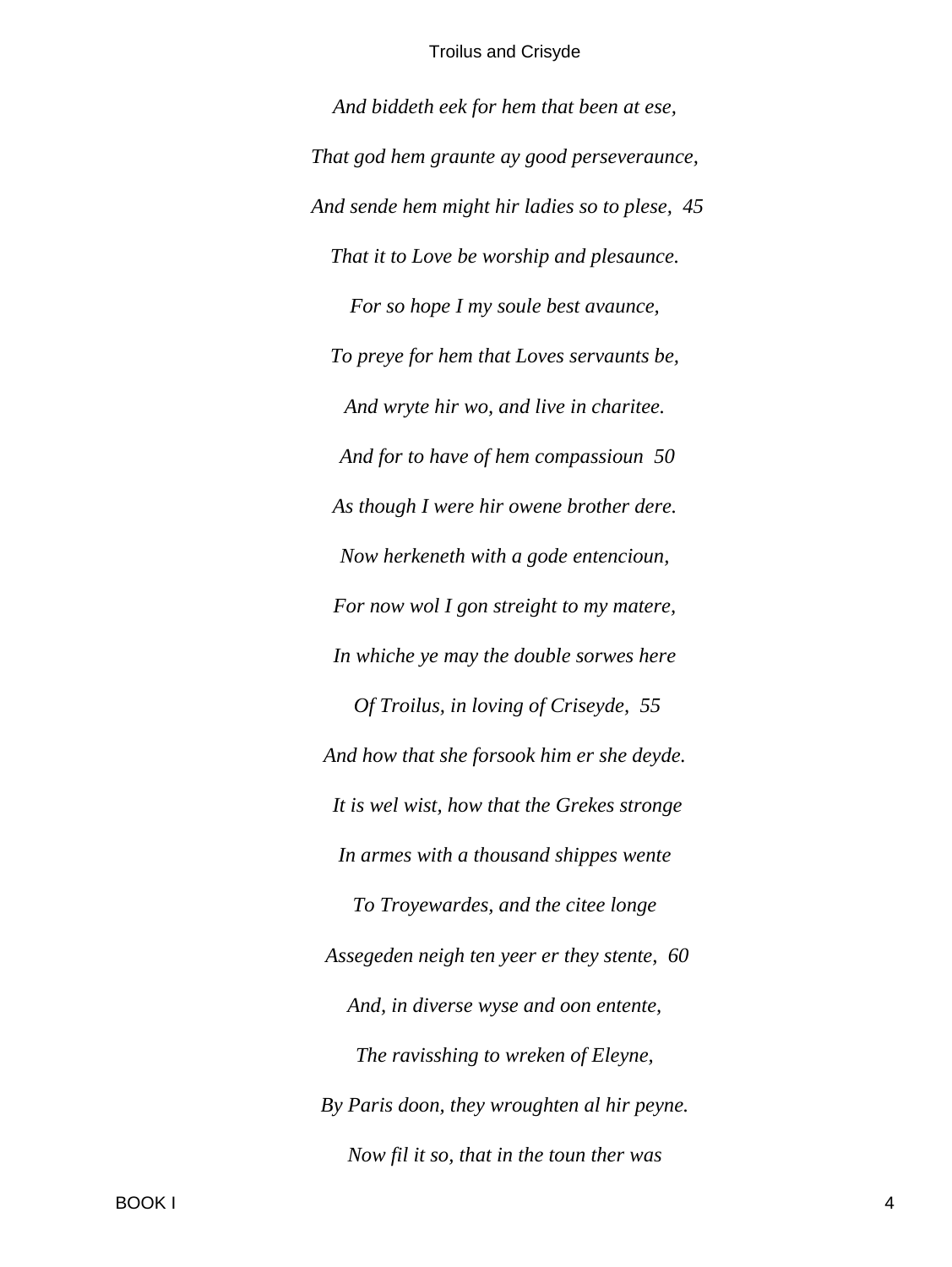Dwellinge a lord of greet auctoritee, 65 A gret devyn that cleped was Calkas, That in science so expert was, that he Knew wel that Troye sholde destroyed be, By answere of his god, that highte thus, Daun Phebus or Apollo Delphicus. 70 So whan this Calkas knew by calculinge, And eek by answere of this Appollo, That Grekes sholden swich a peple bringe, Thorugh which that Troye moste been for-do, He caste anoon out of the toun to go; 75 For wel wiste he, by sort, that Troye sholde Destroyed ben, ye, wolde who-so nolde. For which, for to departen softely Took purpos ful this forknowinge wyse, And to the Grekes ost ful prively 80 He stal anoon; and they, in curteys wyse, Hym deden bothe worship and servyse, In trust that he hath conning hem to rede In every peril which that is to drede. The noyse up roos, whan it was first aspyed, 85 Thorugh al the toun, and generally was spoken,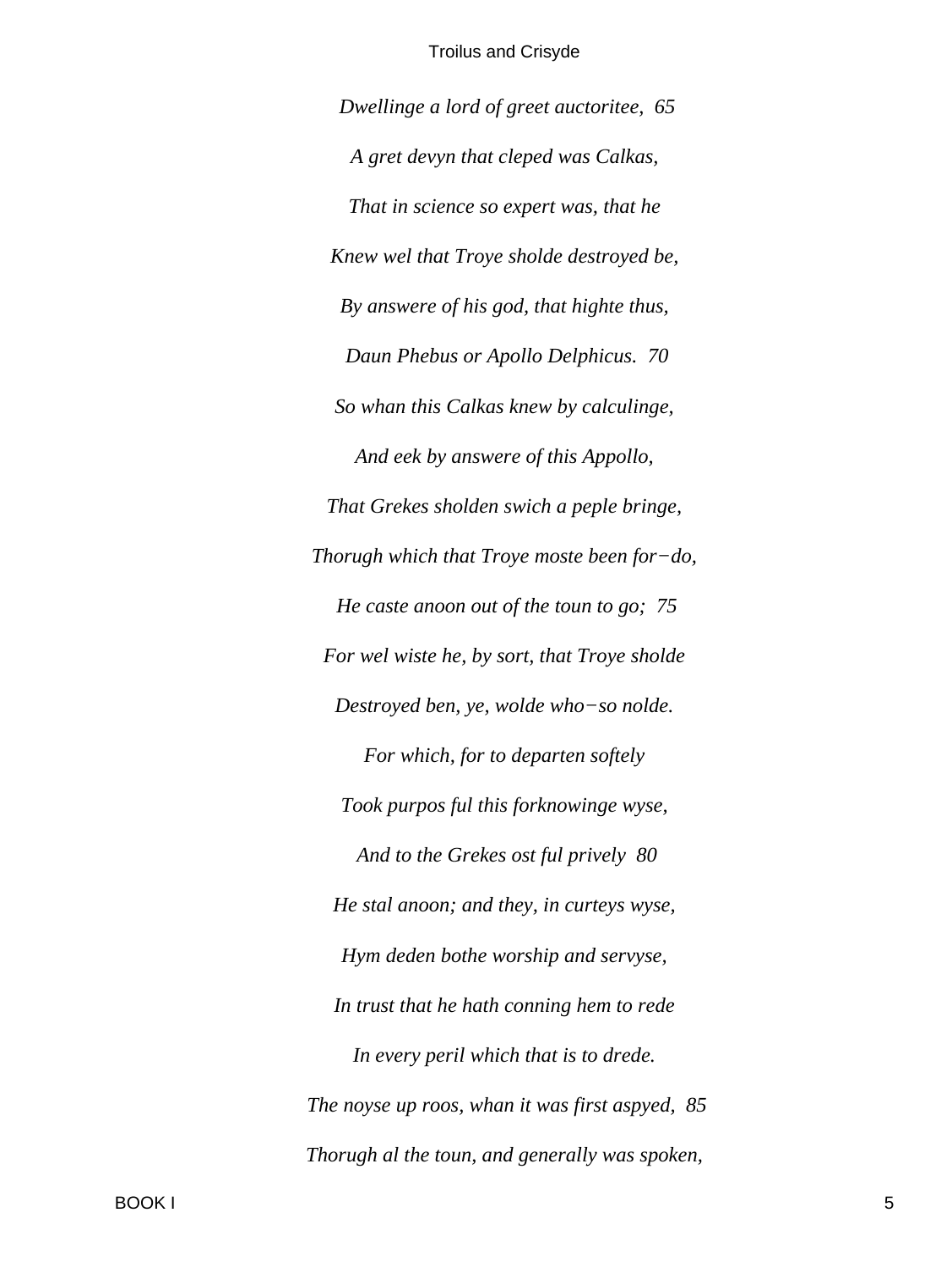*That Calkas traytor fled was, and allyed With hem of Grece; and casten to ben wroken On him that falsly hadde his feith so broken; And seyden, he and al his kin at ones 90 Ben worthy for to brennen, fel and bones. Now hadde Calkas left, in this meschaunce, Al unwist of this false and wikked dede, His doughter, which that was in gret penaunce, For of hir lyf she was ful sore in drede, 95 As she that niste what was best to rede; For bothe a widowe was she, and allone Of any freend to whom she dorste hir mone. Criseyde was this lady name a−right; As to my dome, in al Troyes citee 100 Nas noon so fair, for passing every wight So aungellyk was hir natyf beautee, That lyk a thing immortal semed she, As doth an hevenish parfit creature, That doun were sent in scorning of nature. 105 This lady, which that al−day herde at ere Hir fadres shame, his falsnesse and tresoun, Wel nigh out of hir wit for sorwe and fere,*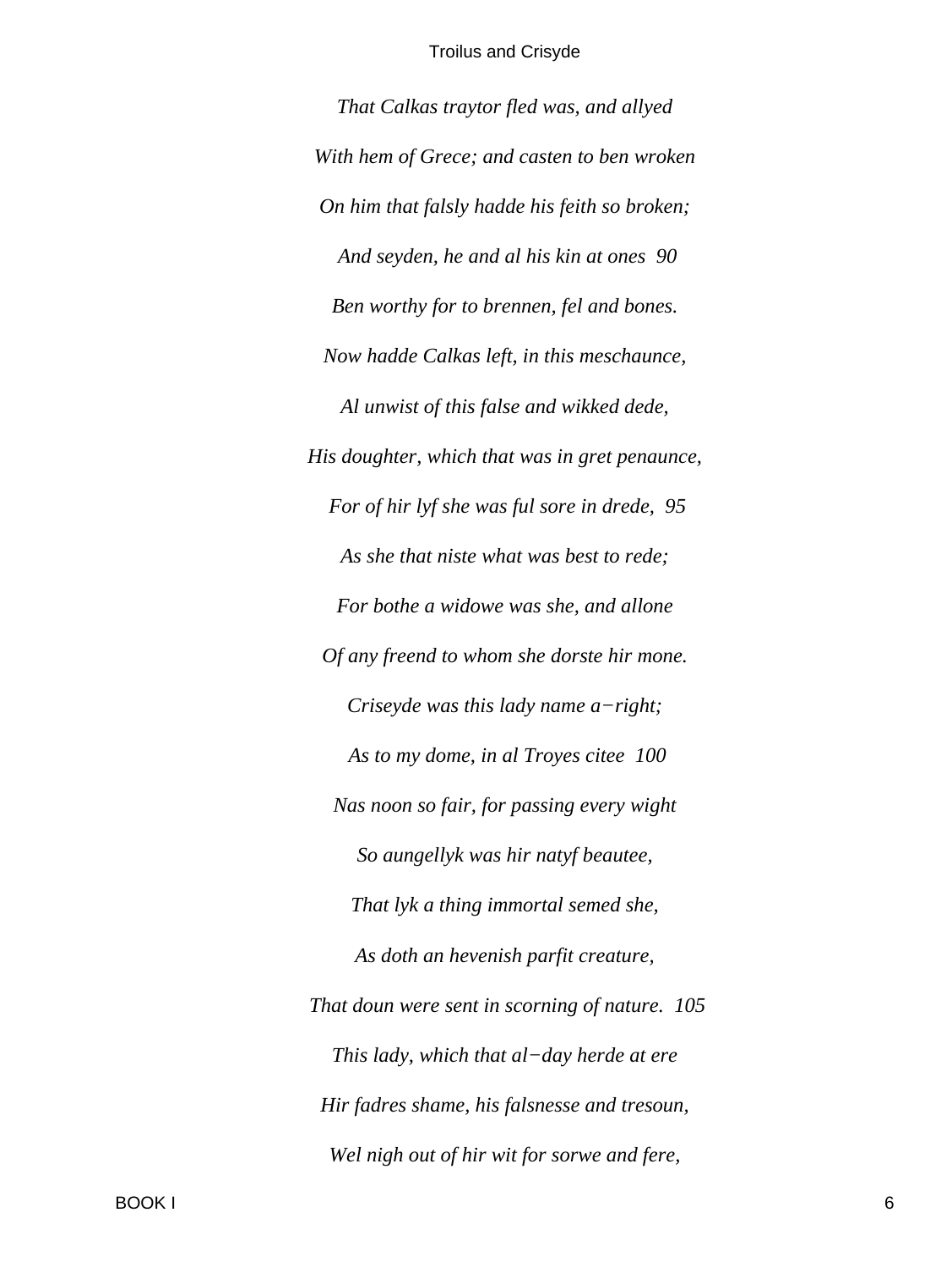In widewes habit large of samit broun, On knees she fil biforn Ector a-doun; 110 With pitous voys, and tendrely wepinge, His mercy bad, hir-selven excusinge. Now was this Ector pitous of nature, And saw that she was sorwfully bigoon, And that she was so fair a creature; 115 Of his goodnesse he gladed hir anoon, And seyde, `Lat your fadres treson goon Forth with mischaunce, and ye your-self, in Ioye, Dwelleth with us, whyl you good list, in Troye. `And al thonour that men may doon yow have, 120 As ferforth as your fader dwelled here, Ye shul han, and your body shal men save, As fer as I may ought enquere or here.' And she him thonked with ful humble chere, And ofter wolde, and it hadde ben his wille, 125 And took hir leve, and hoom, and held hir stille. And in hir hous she abood with swich meynee As to hir honour nede was to holde; And whyl she was dwellinge in that citee, Kepte hir estat, and bothe of yonge and olde 130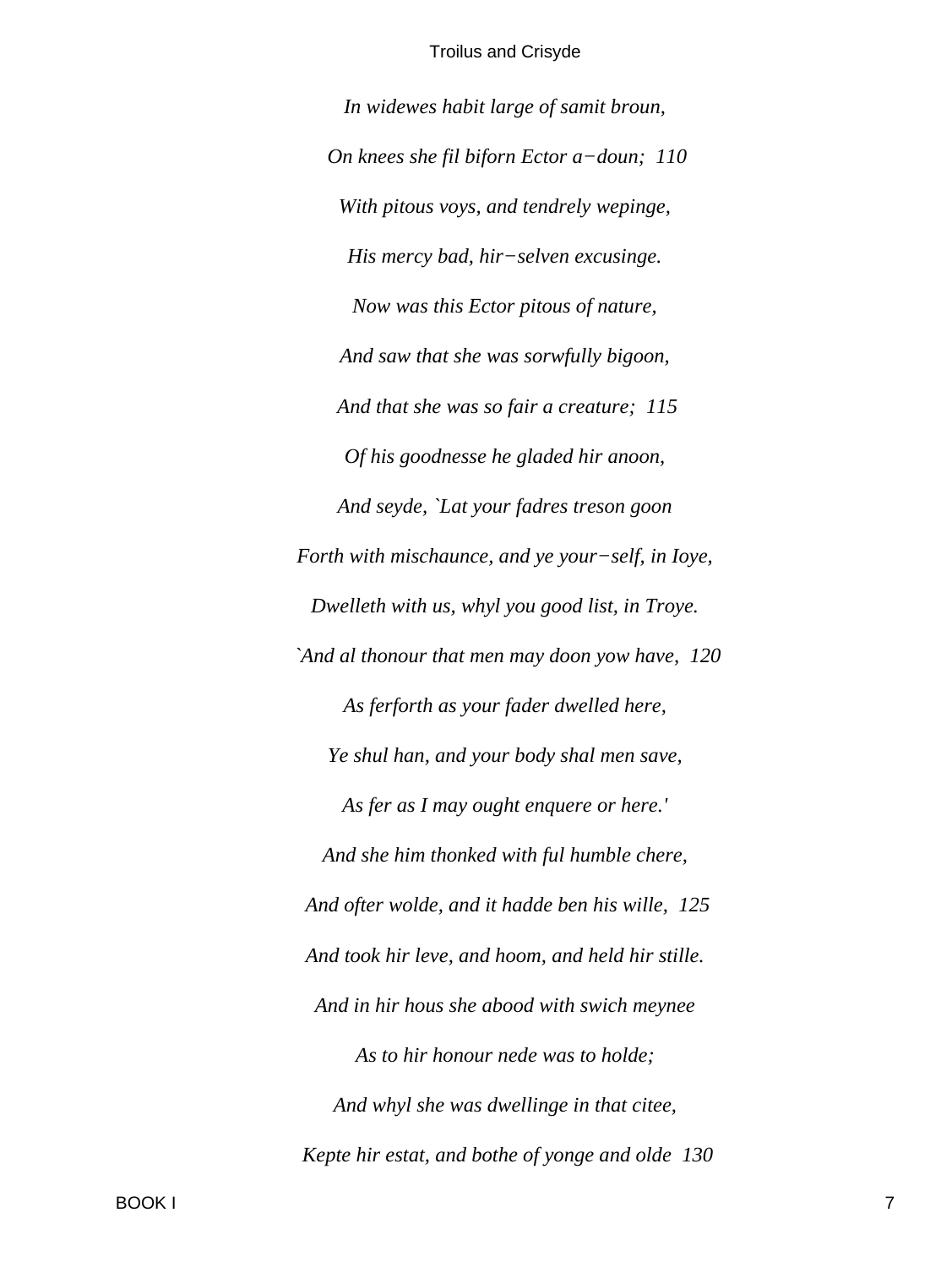*Ful wel beloved, and wel men of hir tolde. But whether that she children hadde or noon, I rede it naught; therfore I late it goon. The thinges fellen, as they doon of werre, Bitwixen hem of Troye and Grekes ofte; 135 For som day boughten they of Troye it derre, And eft the Grekes founden no thing softe The folk of Troye; and thus fortune on−lofte, And under eft, gan hem to wheelen bothe After hir cours, ay whyl they were wrothe. 140 But how this toun com to destruccioun Ne falleth nought to purpos me to telle; For it were a long digressioun Fro my matere, and yow to longe dwelle. But the Troyane gestes, as they felle, 145 In Omer, or in Dares, or in Dyte, Who−so that can, may rede hem as they wryte. But though that Grekes hem of Troye shetten, And hir citee bisegede al a−boute, Hir olde usage wolde they not letten, 150 As for to honoure hir goddes ful devoute; But aldermost in honour, out of doute,*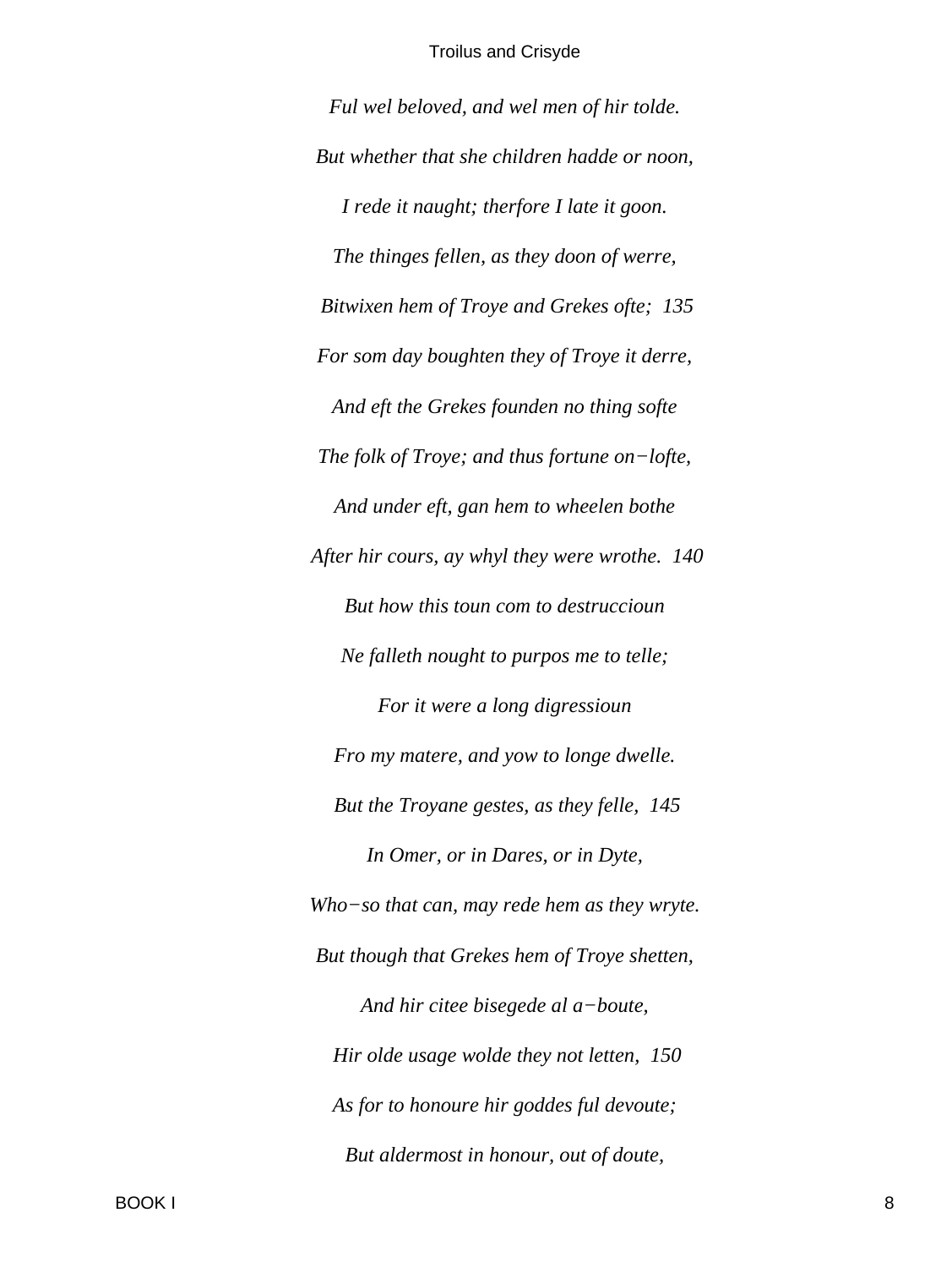They hadde a relik hight Palladion, That was hir trist a-boven everichon. And so bifel, whan comen was the tyme 155 Of Aperil, whan clothed is the mede With newe grene, of lusty Ver the pryme, And swote smellen floures whyte and rede, In sondry wyses shewed, as I rede, The folk of Troye hir observaunces olde, 160 Palladiones feste for to holde. And to the temple, in al hir beste wyse, In general, ther wente many a wight, To herknen of Palladion servyse; And namely, so many a lusty knight, 165 So many a lady fresh and mayden bright, Ful wel arayed, bothe moste and leste, Ye, bothe for the seson and the feste. Among thise othere folk was Criseyda, In widewes habite blak; but nathelees, 170 Right as our firste lettre is now an A, In beautee first so stood she, makelees; Hir godly looking gladede al the prees. Nas never seyn thing to ben preysed derre,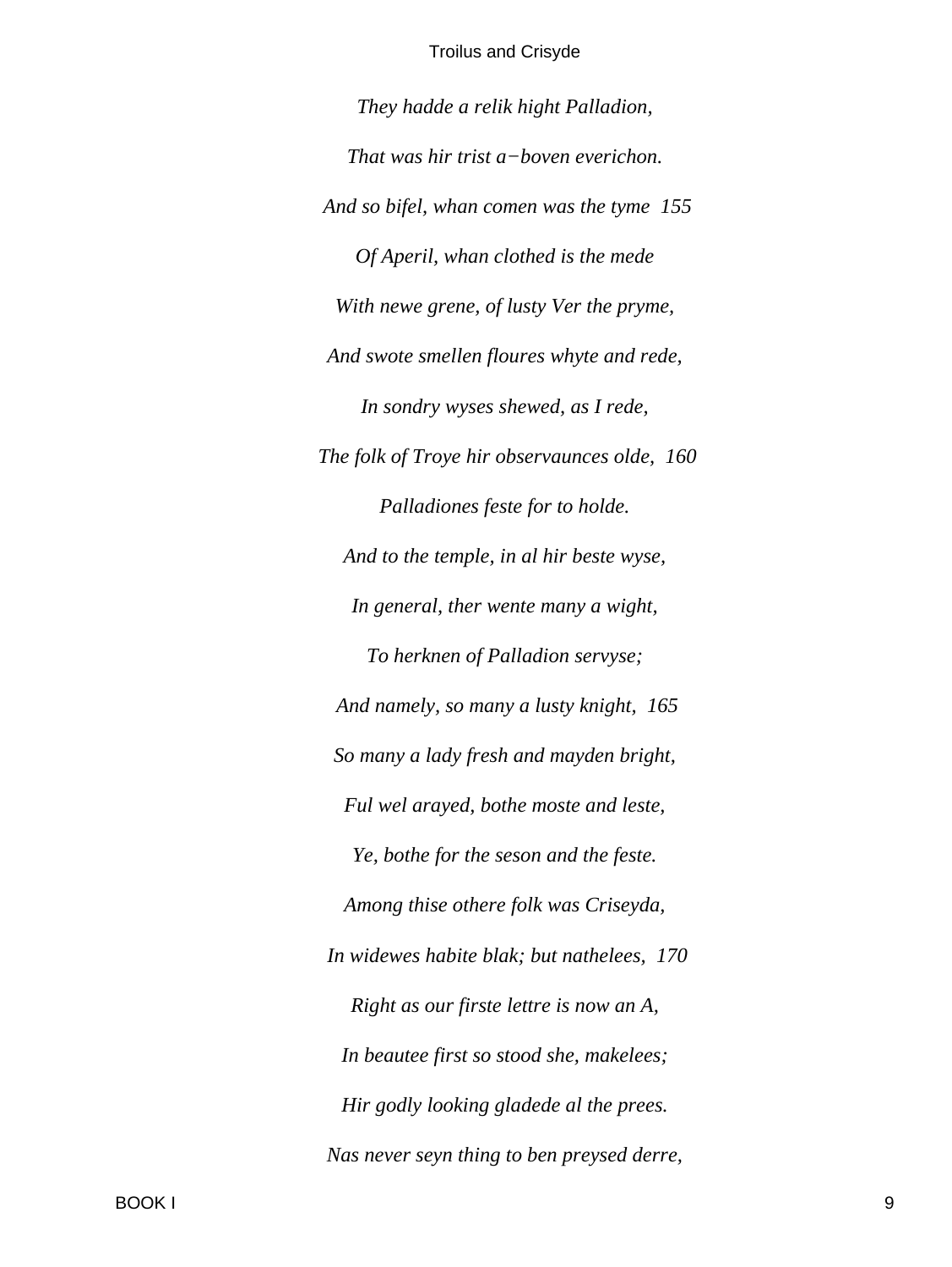*Nor under cloude blak so bright a sterre 175 As was Criseyde, as folk seyde everichoon That hir behelden in hir blake wede; And yet she stood ful lowe and stille alloon, Bihinden othere folk, in litel brede, And neigh the dore, ay under shames drede, 180 Simple of a−tyr, and debonaire of chere, With ful assured loking and manere. This Troilus, as he was wont to gyde His yonge knightes, ladde hem up and doun In thilke large temple on every syde, 185 Biholding ay the ladyes of the toun, Now here, now there, for no devocioun Hadde he to noon, to reven him his reste, But gan to preyse and lakken whom him leste. And in his walk ful fast he gan to wayten 190 If knight or squyer of his companye Gan for to syke, or lete his eyen bayten On any woman that he coude aspye; He wolde smyle, and holden it folye, And seye him thus, `god wot, she slepeth softe 195 For love of thee, whan thou tornest ful ofte!*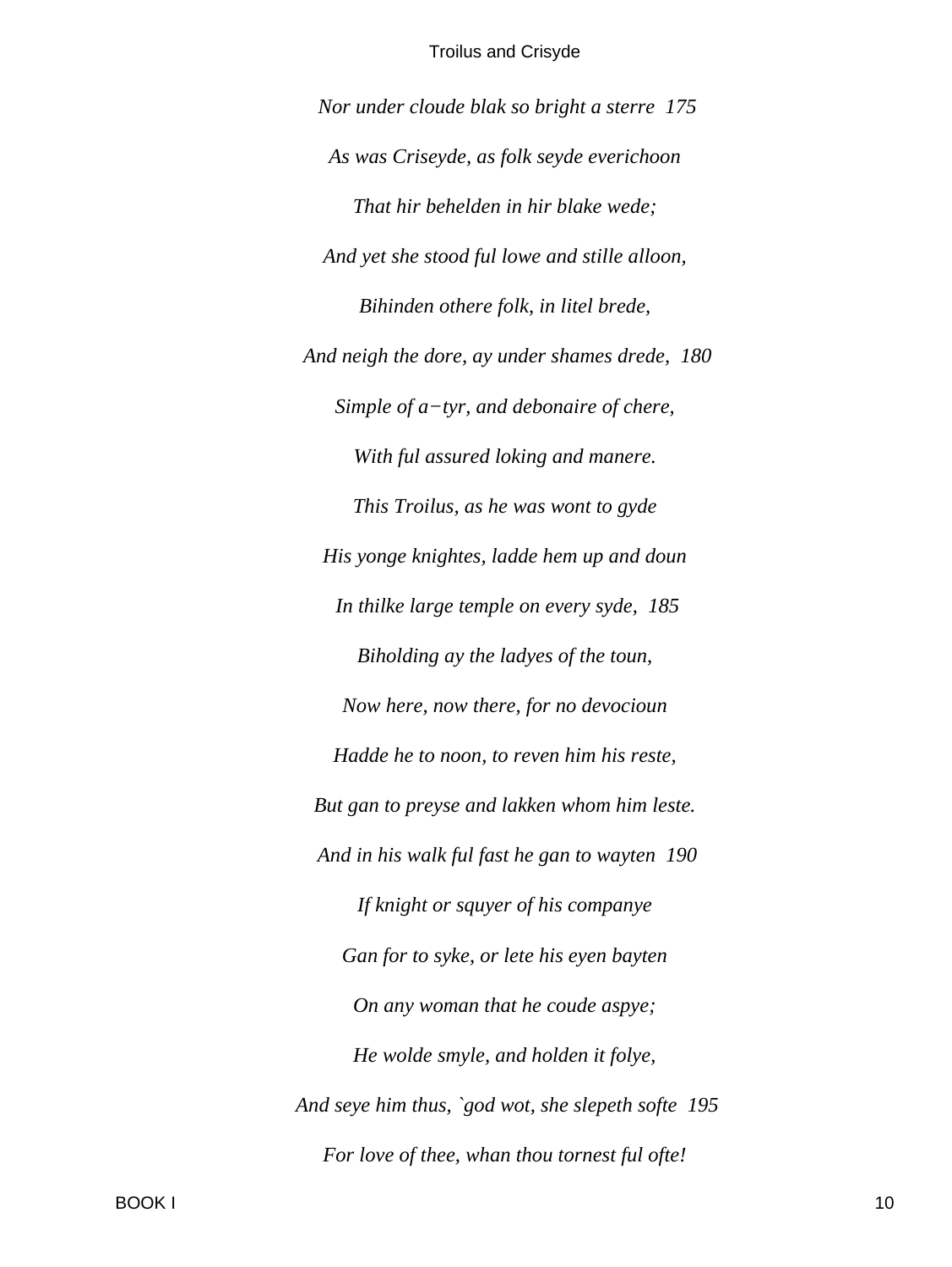I have herd told, pardieux, of your livinge, Ye lovers, and your lewede observaunces, And which a labour folk han in winninge Of love, and, in the keping, which doutaunces; 200 And whan your preye is lost, wo and penaunces; O verrey foles! nyce and blinde be ye; Ther nis not oon can war by other be.' And with that word he gan cast up the browe, Ascaunces, 'Lo! is this nought wysly spoken?' 205 At which the god of love gan loken rowe Right for despyt, and shoop for to ben wroken; He kidde anoon his bowe nas not broken; For sodeynly he hit him at the fulle; And yet as proud a pekok can he pulle. 210 O blinde world, O blinde entencioun! How ofte falleth al theffect contraire Of surquidrye and foul presumpcioun; For caught is proud, and caught is debonaire. This Troilus is clomben on the staire, 215 And litel weneth that he moot descenden. But al-day falleth thing that foles ne wenden. As proude Bayard ginneth for to skippe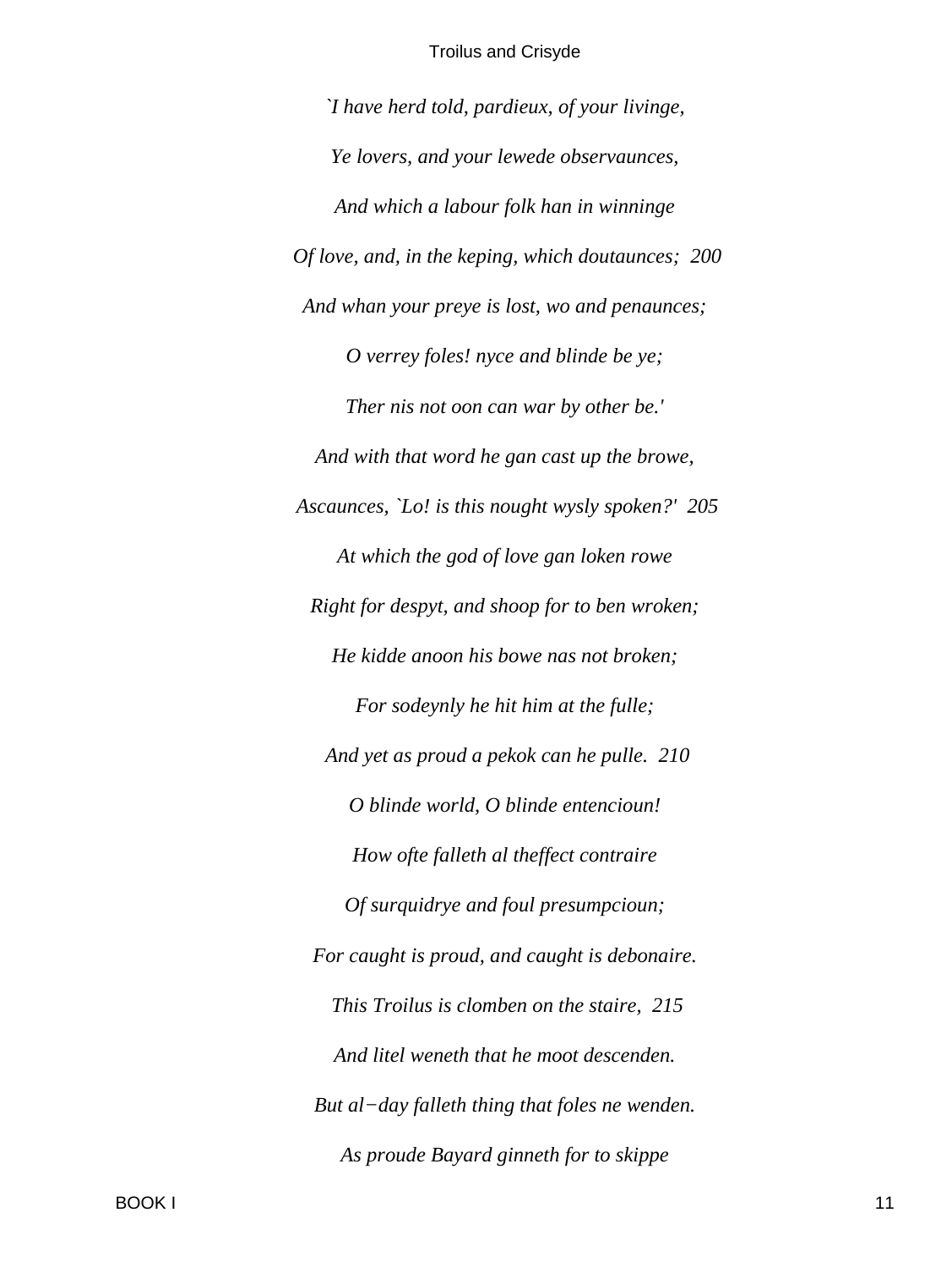*Out of the wey, so priketh him his corn, Til he a lash have of the longe whippe, 220 Than thenketh he, `Though I praunce al biforn First in the trays, ful fat and newe shorn, Yet am I but an hors, and horses lawe I moot endure, and with my feres drawe.' So ferde it by this fers and proude knight; 225 Though he a worthy kinges sone were, And wende nothing hadde had swiche might Ayens his wil that sholde his herte stere, Yet with a look his herte wex a−fere, That he, that now was most in pryde above, 230 Wex sodeynly most subget un−to love. For−thy ensample taketh of this man, Ye wyse, proude, and worthy folkes alle, To scornen Love, which that so sone can The freedom of your hertes to him thralle; 235 For ever it was, and ever it shal bifalle, That Love is he that alle thing may binde; For may no man for−do the lawe of kinde. That this be sooth, hath preved and doth yet; For this trowe I ye knowen, alle or some, 240*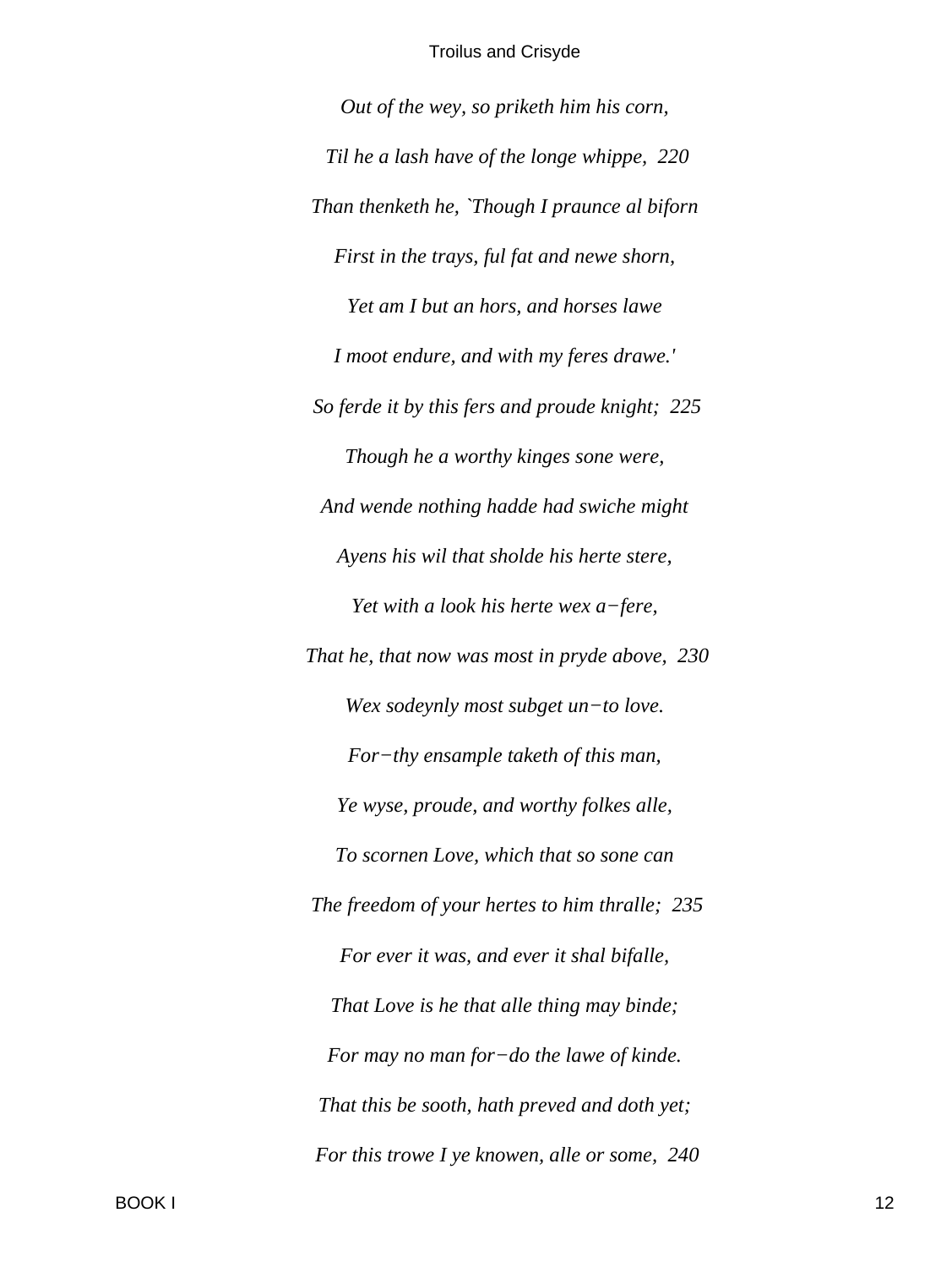*Men reden not that folk han gretter wit Than they that han be most with love y−nome; And strengest folk ben therwith overcome, The worthiest and grettest of degree: This was, and is, and yet men shal it see. 245 And trewelich it sit wel to be so; For alderwysest han ther−with ben plesed; And they that han ben aldermost in wo, With love han ben conforted most and esed; And ofte it hath the cruel herte apesed, 250 And worthy folk maad worthier of name, And causeth most to dreden vyce and shame. Now sith it may not goodly be withstonde, And is a thing so vertuous in kinde, Refuseth not to Love for to be bonde, 255 Sin, as him−selven list, he may yow binde. The yerde is bet that bowen wole and winde Than that that brest; and therfor I yow rede To folwen him that so wel can yow lede. But for to tellen forth in special 260 As of this kinges sone of which I tolde, And leten other thing collateral,*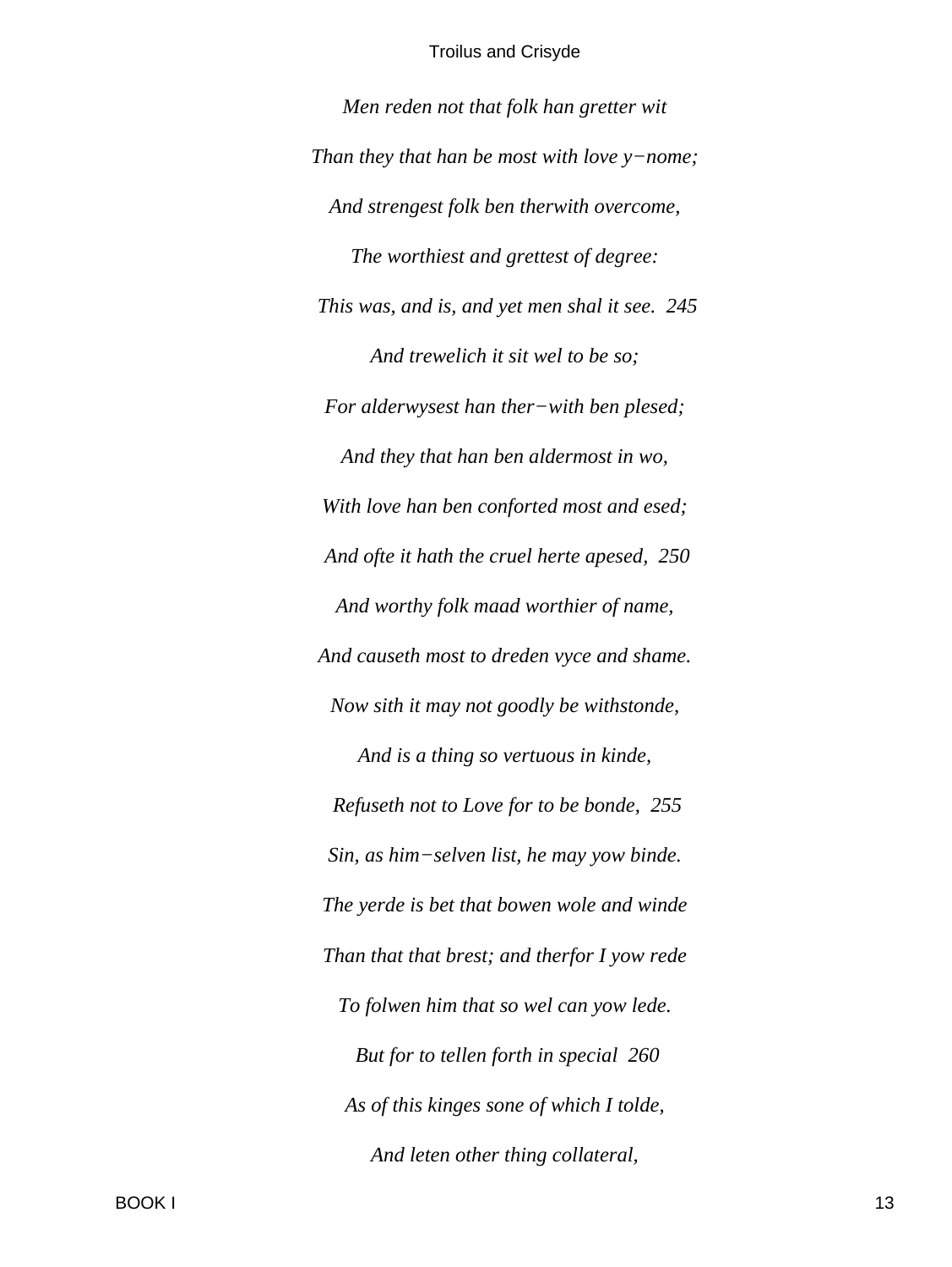*Of him thenke I my tale for to holde, Both of his Ioye, and of his cares colde; And al his werk, as touching this matere, 265 For I it gan, I wol ther−to refere. With−inne the temple he wente him forth pleyinge, This Troilus, of every wight aboute, On this lady and now on that lokinge, Wher−so she were of toune, or of with−oute: 270 And up−on cas bifel, that thorugh a route His eye perced, and so depe it wente, Til on Criseyde it smoot, and ther it stente. And sodeynly he wax ther−with astoned, And gan hire bet biholde in thrifty wyse: 275 `O mercy, god!' thoughte he, `wher hastow woned, That art so fair and goodly to devyse?' Ther−with his herte gan to sprede and ryse, And softe sighed, lest men mighte him here, And caughte a−yein his firste pleyinge chere. 280 She nas nat with the leste of hir stature, But alle hir limes so wel answeringe Weren to womanhode, that creature Was neuer lasse mannish in seminge.*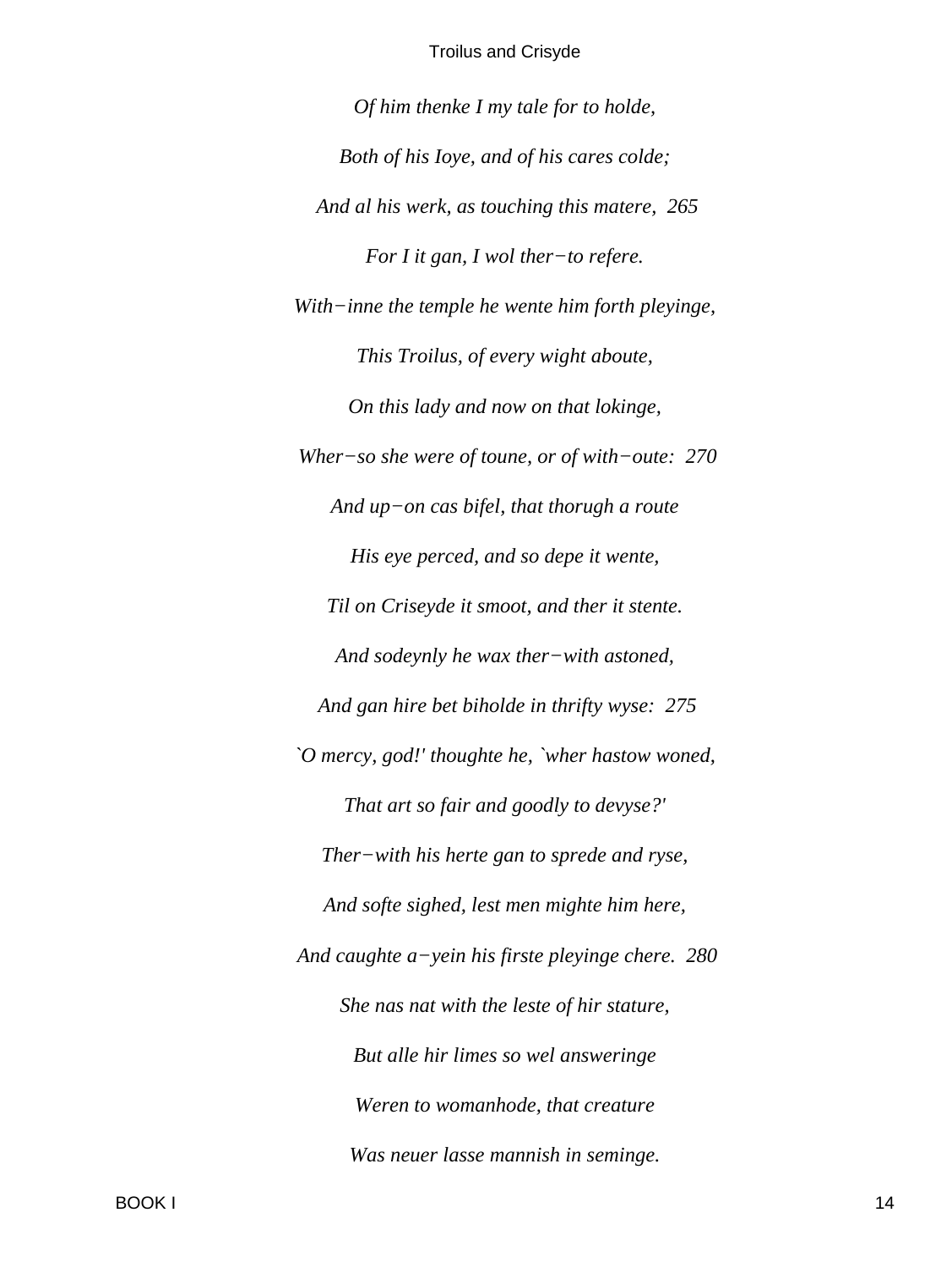And eek the pure wyse of here meninge 285 Shewede wel, that men might in hir gesse Honour, estat, and wommanly noblesse. To Troilus right wonder wel with-alle Gan for to lyke hir meninge and hir chere, Which somdel deynous was, for she leet falle 290 Hir look a lite a-side, in swich manere, Ascaunces, `What! May I not stonden here?' And after that hir loking gan she lighte, That never thoughte him seen so good a sighte. And of hir look in him ther gan to quiken 295 So greet desir, and swich affeccioun, That in his herte botme gan to stiken Of hir his fixe and depe impressioun: And though he erst hadde poured up and doun, He was tho glad his hornes in to shrinke; 300 Unnethes wiste he how to loke or winke. Lo, he that leet him-selven so konninge, And scorned hem that loves peynes dryen, Was ful unwar that love hadde his dwellinge With-inne the subtile stremes of hir yen;  $305$ That sodeynly him thoughte he felte dyen,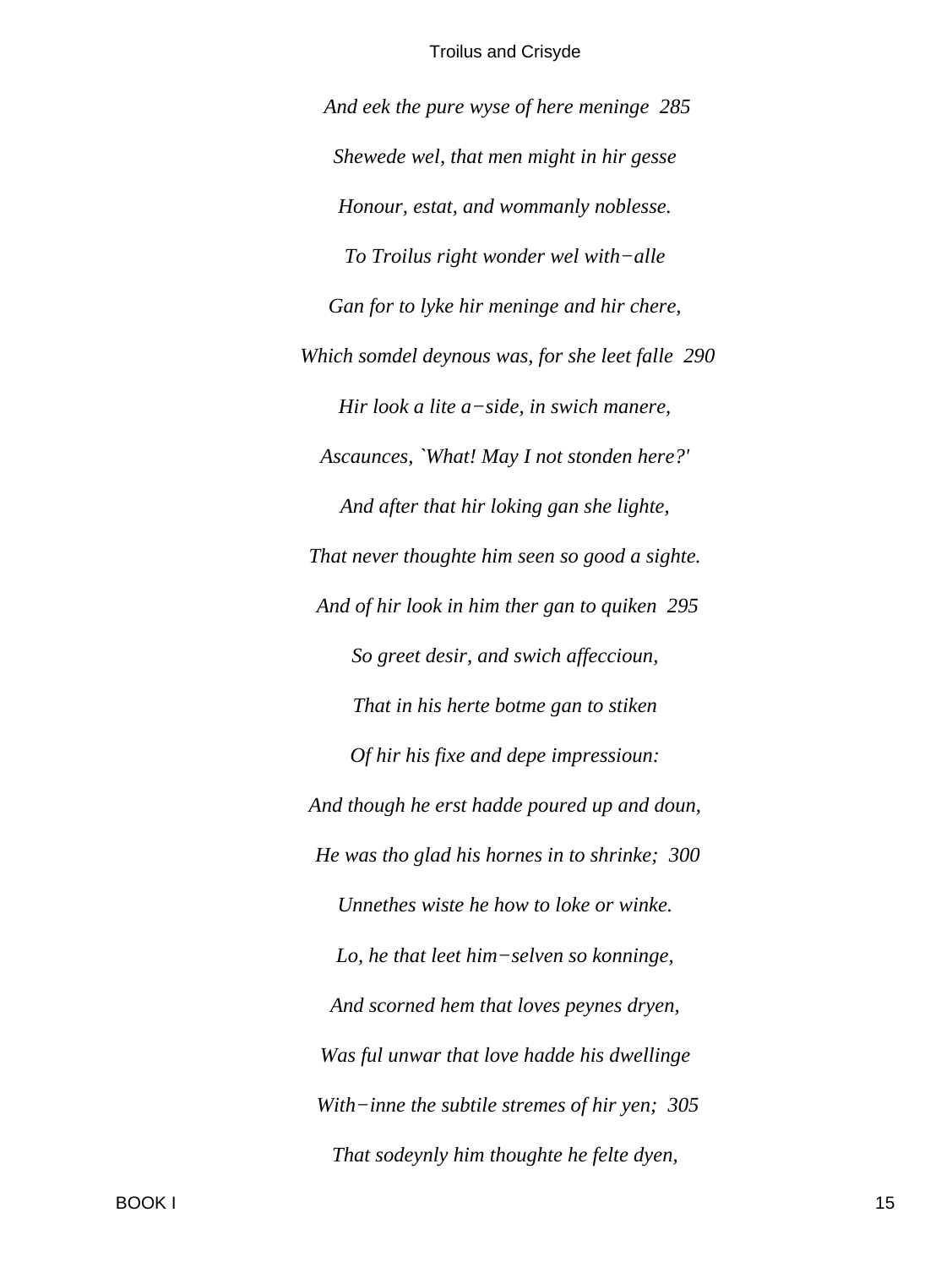*Right with hir look, the spirit in his herte; Blissed be love, that thus can folk converte! She, this in blak, likinge to Troylus, Over alle thyng, he stood for to biholde; 310 Ne his desir, ne wherfor he stood thus, He neither chere made, ne worde tolde; But from a−fer, his maner for to holde, On other thing his look som−tyme he caste, And eft on hir, whyl that servyse laste. 315 And after this, not fulliche al awhaped, Out of the temple al esiliche he wente, Repentinge him that he hadde ever y−iaped Of loves folk, lest fully the descente Of scorn fille on him−self; but, what he mente, 320 Lest it were wist on any maner syde, His wo he gan dissimulen and hyde. Whan he was fro the temple thus departed, He streyght anoon un−to his paleys torneth, Right with hir look thurgh−shoten and thurgh−darted, 325 Al feyneth he in lust that he soiorneth; And al his chere and speche also he borneth; And ay, of loves servants every whyle,*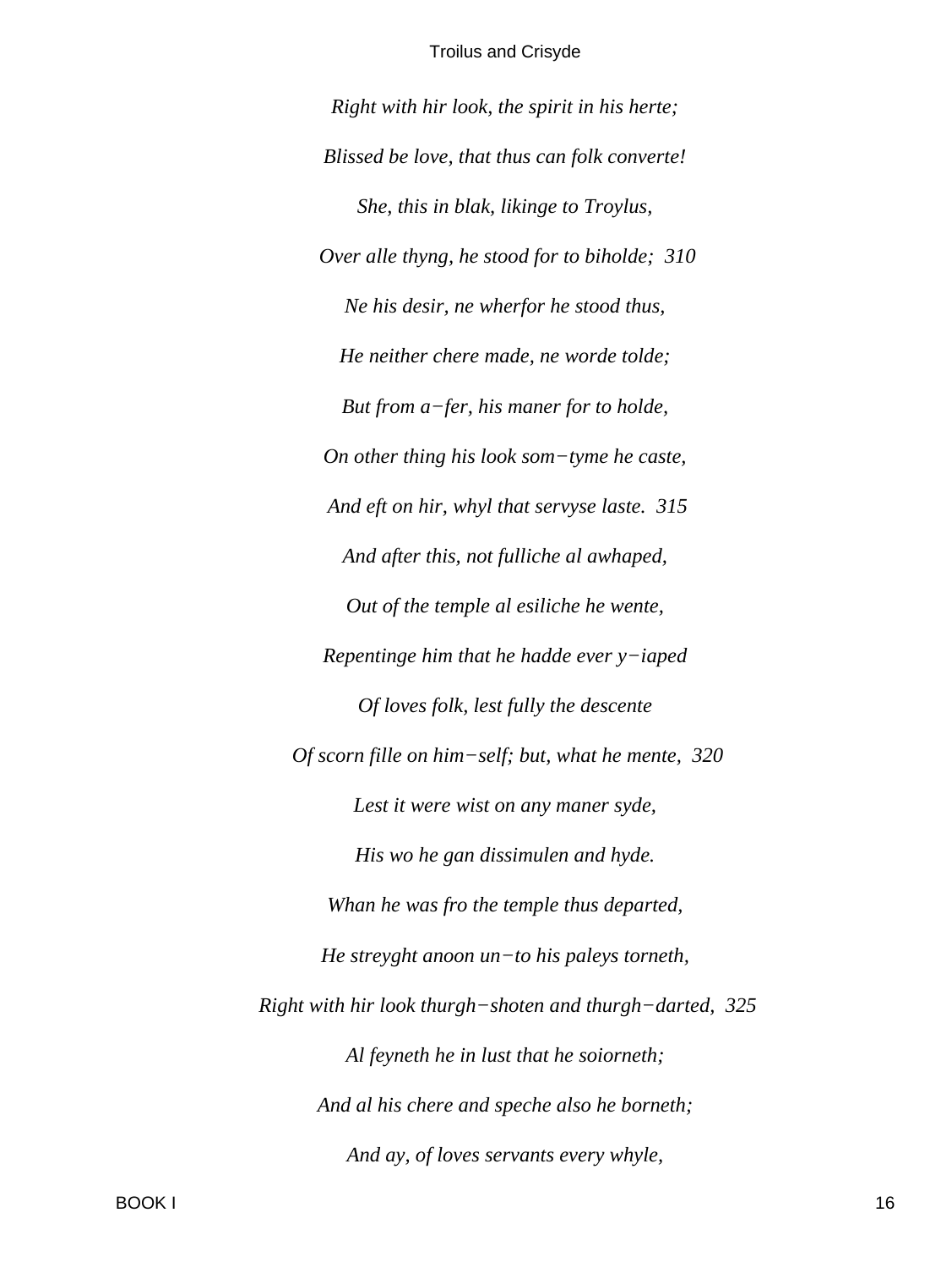*Him−self to wrye, at hem he gan to smyle. And seyde, `Lord, so ye live al in lest, 330 Ye loveres! For the conningest of yow, That serveth most ententiflich and best, Him tit as often harm ther−of as prow; Your hyre is quit ayein, ye, god wot how! Nought wel for wel, but scorn for good servyse; 335 In feith, your ordre is ruled in good wyse! `In noun−certeyn ben alle your observaunces, But it a sely fewe poyntes be; Ne no−thing asketh so grete attendaunces As doth youre lay, and that knowe alle ye; 340 But that is not the worste, as mote I thee; But, tolde I yow the worste poynt, I leve, Al seyde I sooth, ye wolden at me greve! `But tak this, that ye loveres ofte eschuwe, Or elles doon of good entencioun, 345 Ful ofte thy lady wole it misconstrue, And deme it harm in hir opinioun; And yet if she, for other enchesoun, Be wrooth, than shalt thou han a groyn anoon: Lord! wel is him that may be of yow oon!' 350*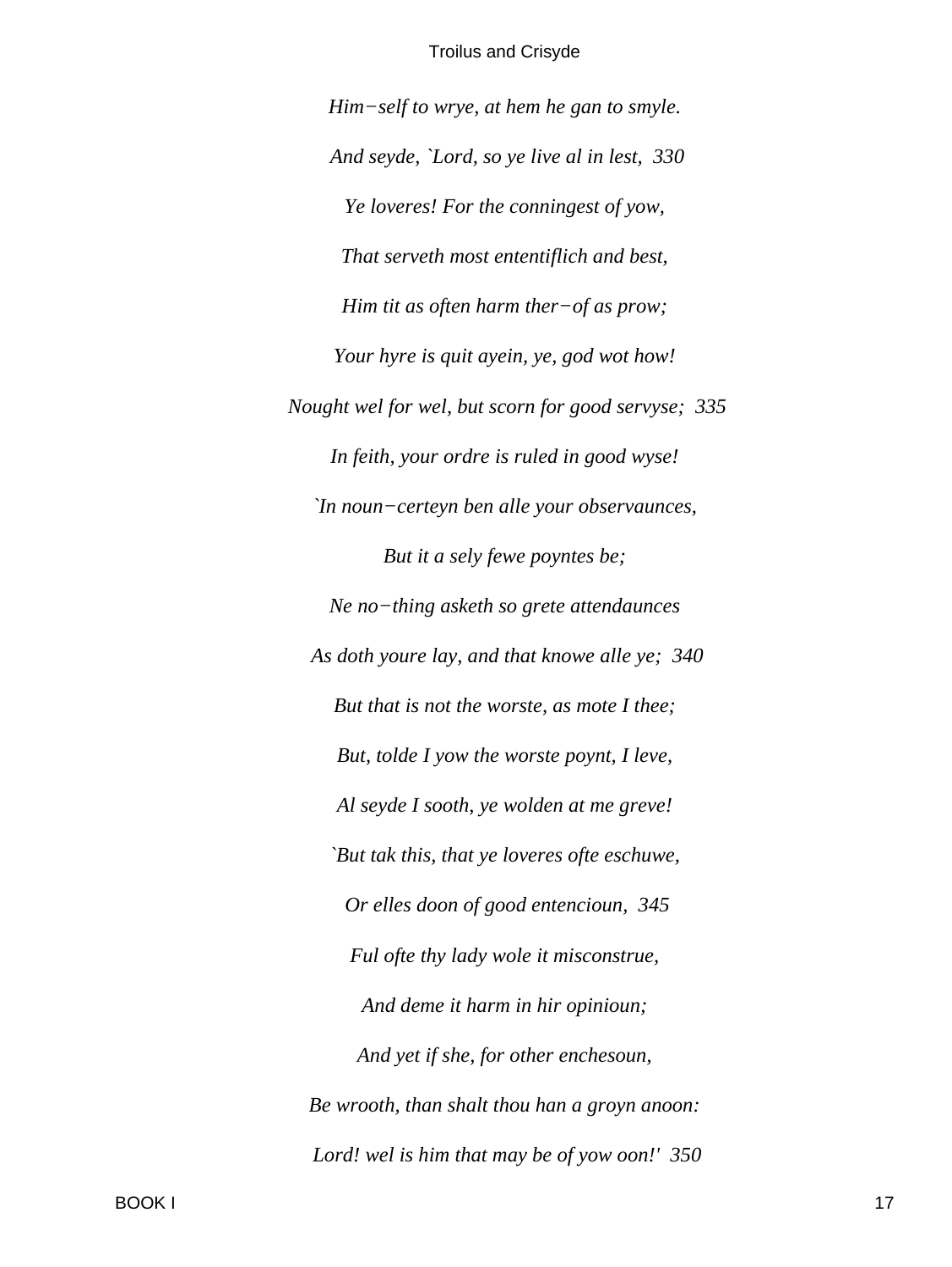But for al this, whan that he say his tyme, He held his pees, non other bote him gayned; For love bigan his fetheres so to lyme, That wel unnethe  $un$ -to his folk he fayned That othere besye nedes him destrayned; 355 For wo was him, that what to doon he niste, But bad his folk to goon wher that hem liste. And whan that he in chaumbre was allone, He doun  $up-on$  his beddes feet him sette, And first be gan to syke, and eft to grone, 360 And thoughte ay on hir so, with-outen lette, That, as he sat and wook, his spirit mette That he hir saw a temple, and al the wyse Right of hir loke, and gan it newe avyse. Thus gan he make a mirour of his minde, 365 In which he saugh al hoolly hir figure; And that he wel coude in his herte finde, It was to him a right good aventure To love swich oon, and if he dide his cure To serven hir, yet mighte he falle in grace, 370 Or elles, for oon of hir servaunts pace. Imagininge that travaille nor grame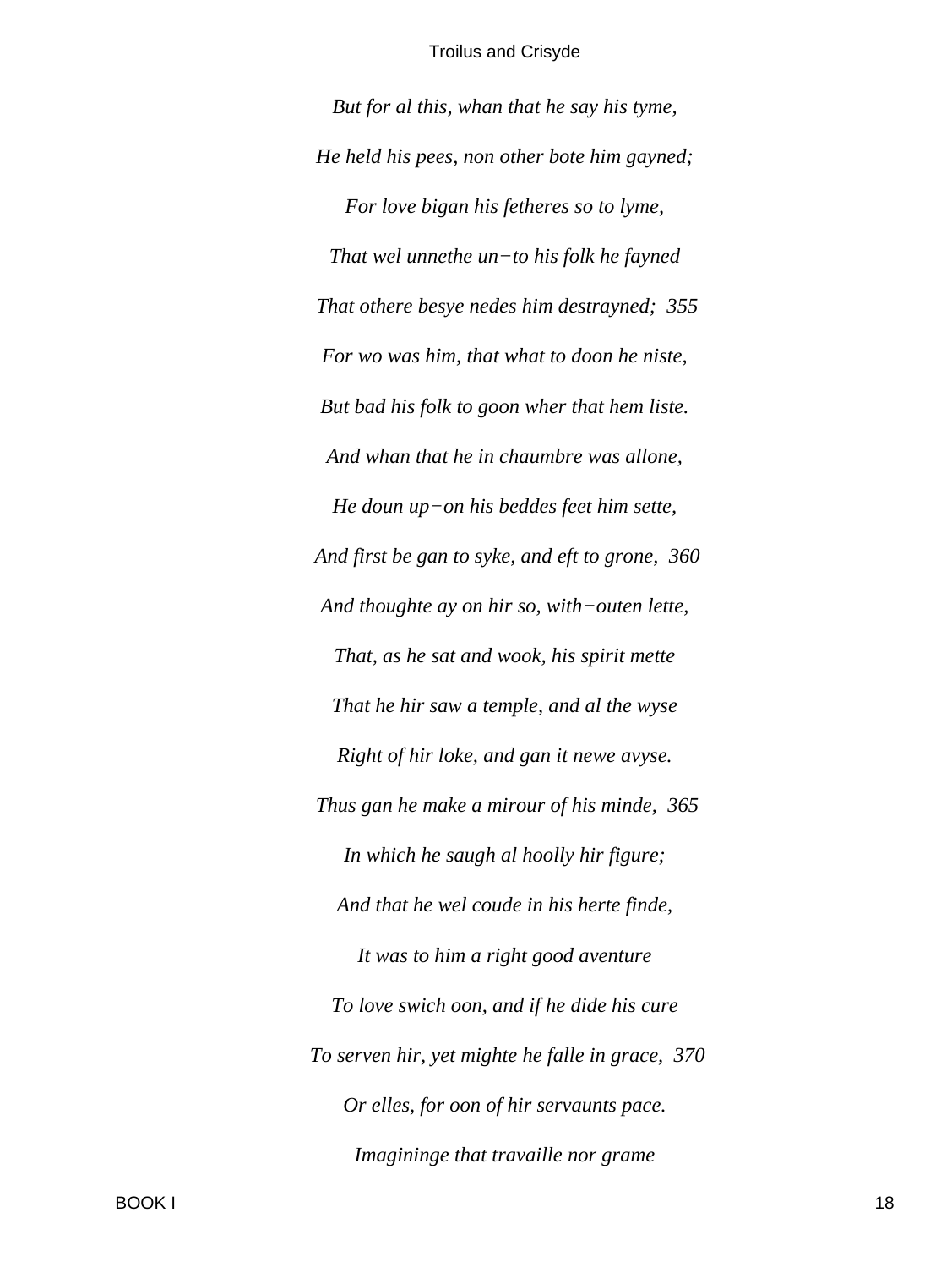*Ne mighte, for so goodly oon, be lorn As she, ne him for his desir ne shame, Al were it wist, but in prys and up−born 375 Of alle lovers wel more than biforn; Thus argumented he in his ginninge, Ful unavysed of his wo cominge. Thus took he purpos loves craft to suwe, And thoughte he wolde werken prively, 380 First, to hyden his desir in muwe From every wight y−born, al−outrely, But he mighte ought recovered be therby; Remembring him, that love to wyde y−blowe Yelt bittre fruyt, though swete seed be sowe. 385 And over al this, yet muchel more he thoughte What for to speke, and what to holden inne, And what to arten hir to love he soughte, And on a song anoon−right to biginne, And gan loude on his sorwe for to winne; 390 For with good hope he gan fully assente Criseyde for to love, and nought repente. And of his song nought only the sentence, As writ myn autour called Lollius,*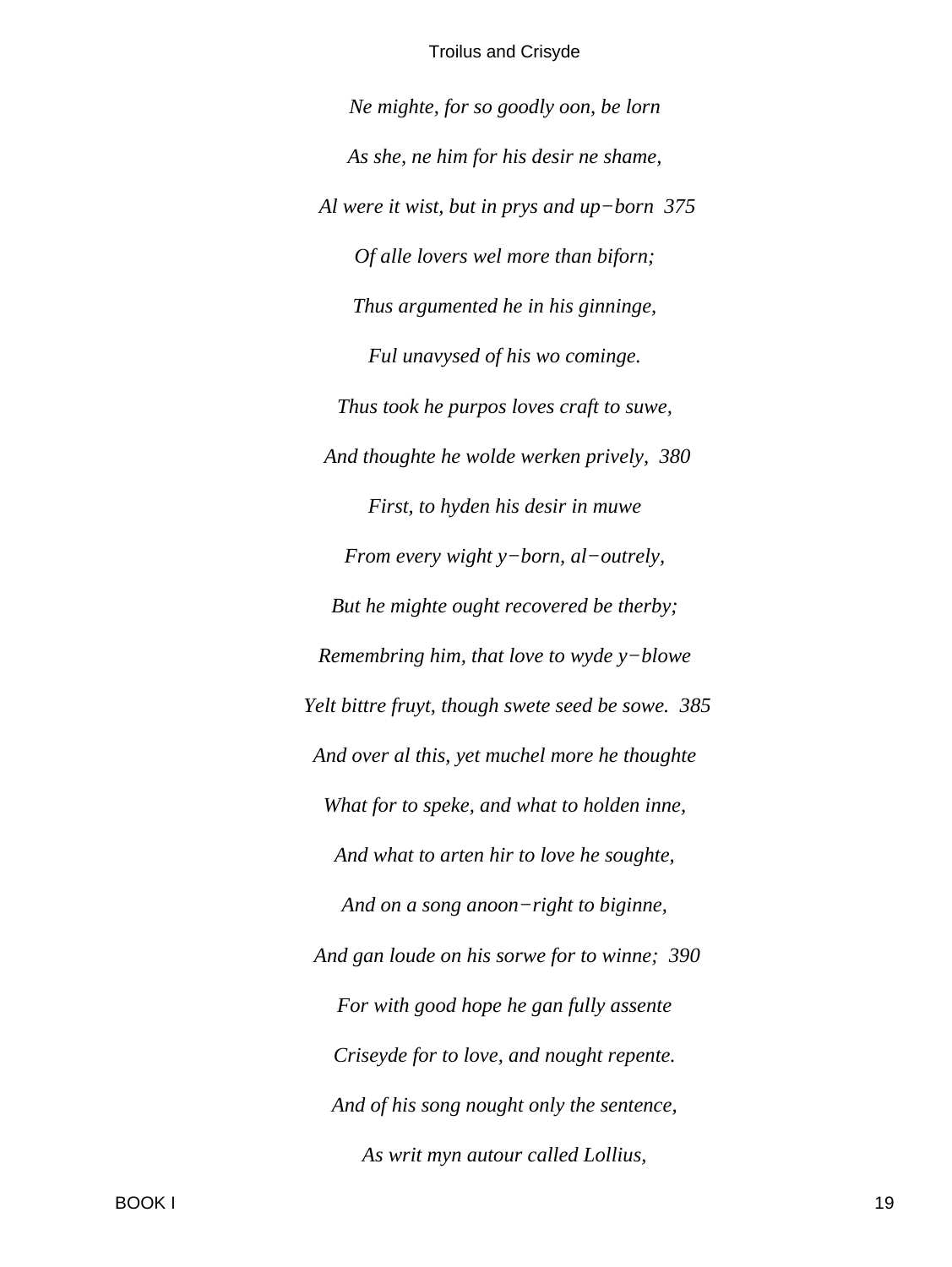But pleynly, save our tonges difference, 395 I dar wel sayn, in al that Troilus Seyde in his song, lo! every word right thus As I shal seyn; and who–so list it here, Lo! next this vers, he may it finden here. Cantus Troili. If no love is, O god, what fele I so?  $400$ And if love is, what thing and whiche is he! If love be good, from whennes comth my wo? If it be wikke, a wonder thinketh me, Whenne every torment and adversitee That cometh of him, may to me savory thinke; 405 For ay thurst I, the more that I it drinke. `And if that at myn owene lust I brenne, Fro whennes cometh my wailing and my pleynte? If harme agree me, wher-to pleyne I thenne? I noot, ne why unwery that I feynte.  $410$ O quike deeth, O swete harm so queynte, How may of thee in me swich quantitee, But-if that I consente that it be? `And if that I consente, I wrongfully Compleyne,  $y$ -wis; thus possed to and fro, 415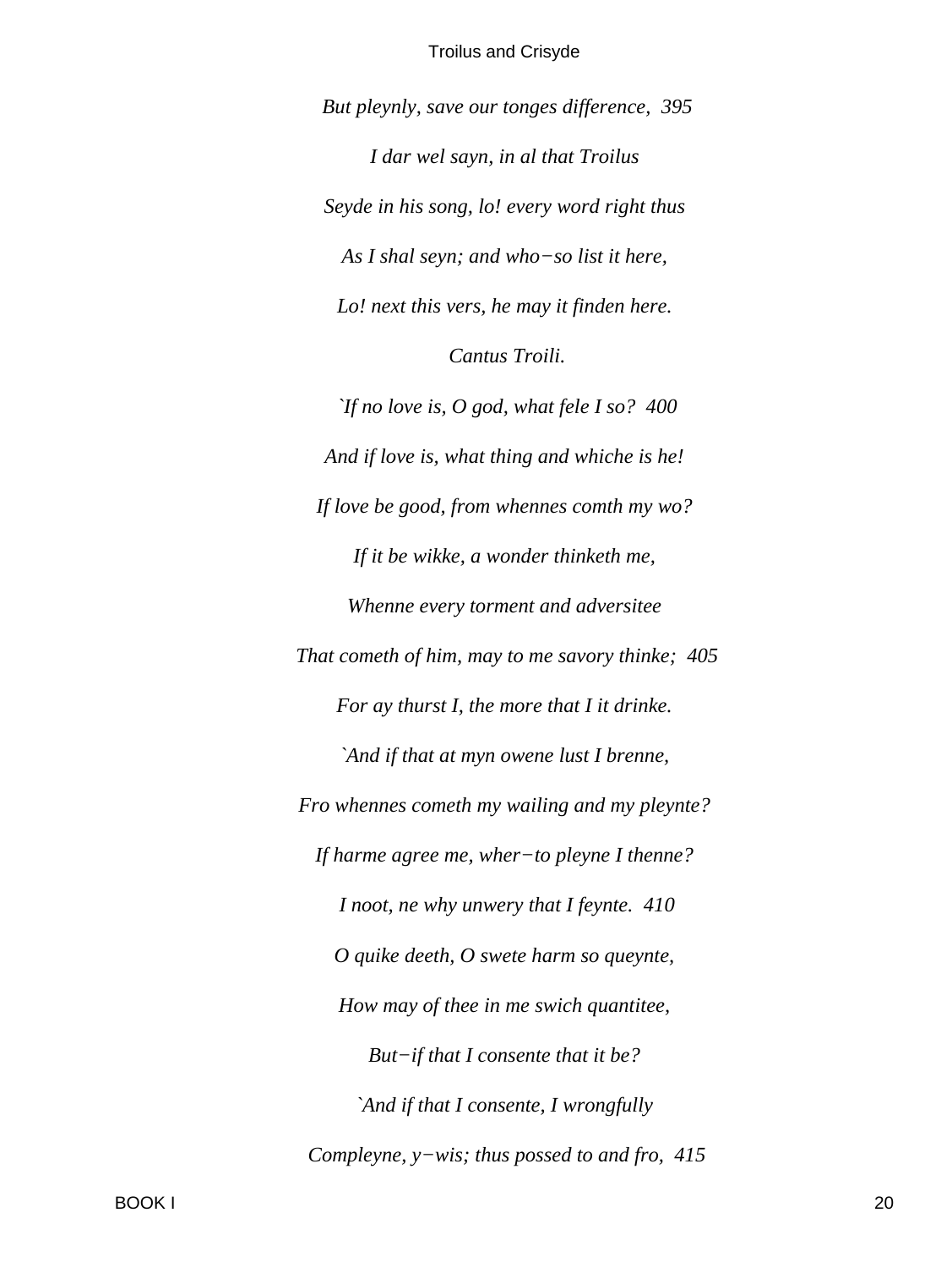Al sterelees with inne a boot am I  $A$ -mid the see, by-twixen windes two, That in contrarie stonden ever-mo. Allas! what is this wonder maladye? For hete of cold, for cold of hete, I deye.' 420 And to the god of love thus seyde he With pitous voys,  $\partial$  lord, now youres is My spirit, which that oughte youres be. Yow thanke I, lord, that han me brought to this; But whether goddesse or womman,  $y$ -wis, 425 She be, I noot, which that ye do me serve; But as hir man I wole ay live and sterve. Ye stonden in hire eyen mightily, As in a place un-to youre vertu digne; Wherfore, lord, if my servyse or  $I$  430 May lyke yow, so beth to me benigne; For myn estat royal here I resigne  $In-to$  hir hond, and with ful humble chere Bicome hir man, as to my lady dere.' In him ne deyned sparen blood royal 435 The fyr of love, wher-fro god me blesse, Ne him forbar in no degree, for al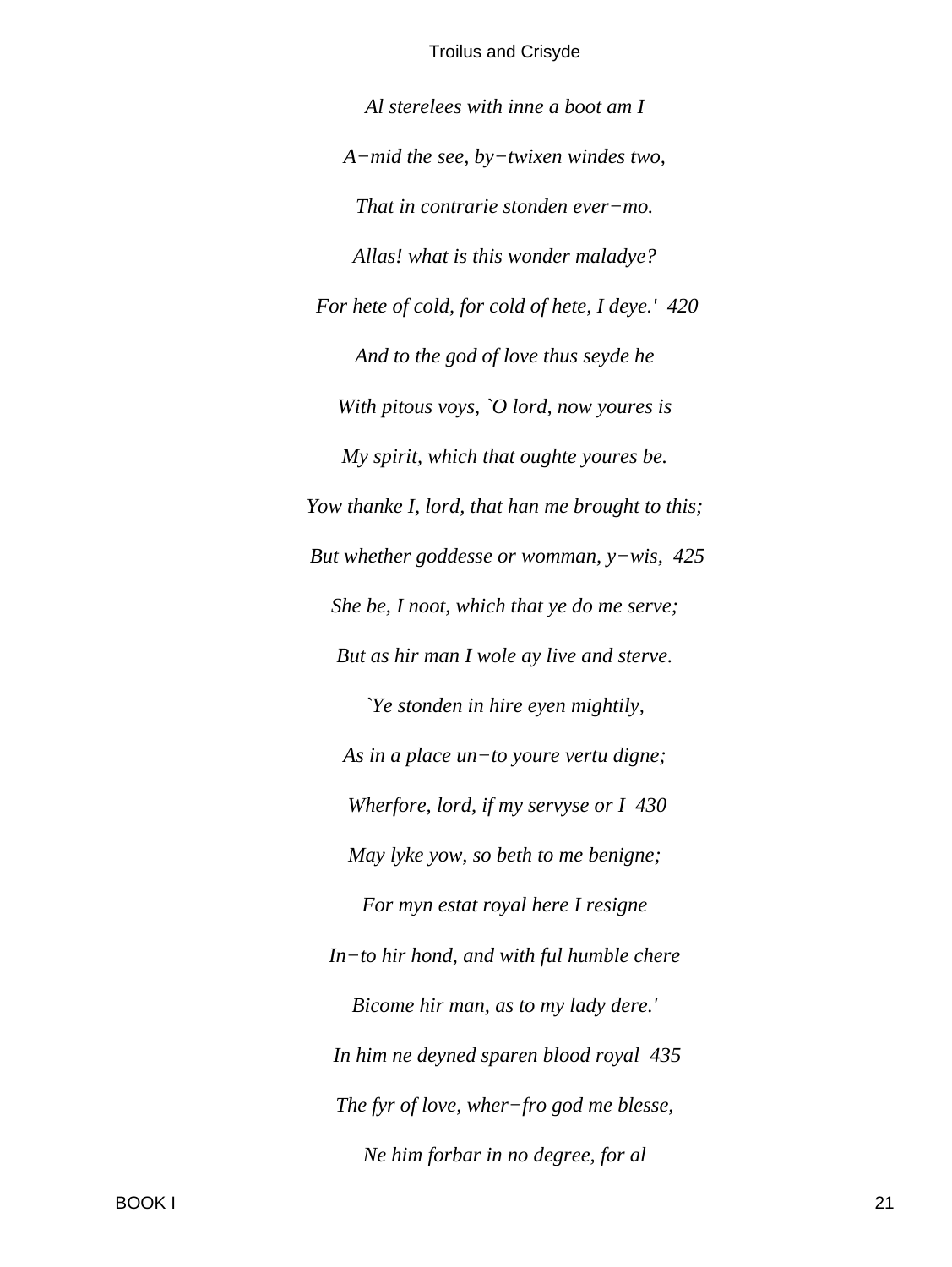*His vertu or his excellent prowesse; But held him as his thral lowe in distresse, And brende him so in sondry wyse ay newe, 440 That sixty tyme a day he loste his hewe. So muche, day by day, his owene thought, For lust to hir, gan quiken and encrese, That every other charge he sette at nought; For−thy ful ofte, his hote fyr to cese, 445 To seen hir goodly look he gan to prese; For ther−by to ben esed wel he wende, And ay the ner he was, the more he brende. For ay the ner the fyr, the hotter is, This, trowe I, knoweth al this companye. 450 But were he fer or neer, I dar seye this, By night or day, for wisdom or folye, His herte, which that is his brestes ye, Was ay on hir, that fairer was to sene Than ever were Eleyne or Polixene. 455 Eek of the day ther passed nought an houre That to him−self a thousand tyme he seyde, `Good goodly, to whom serve I and laboure, As I best can, now wolde god, Criseyde,*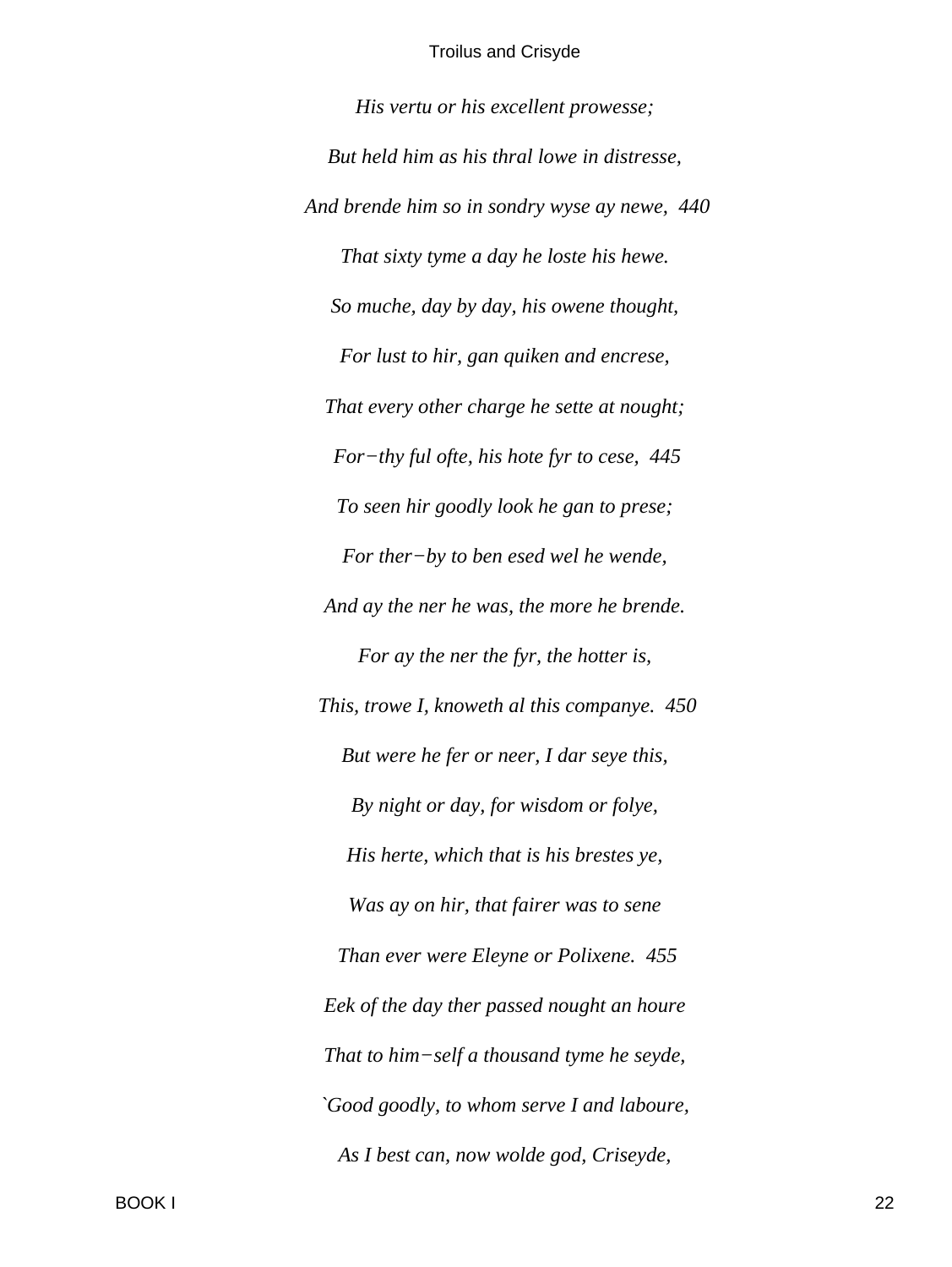*Ye wolden on me rewe er that I deyde! 460 My dere herte, allas! myn hele and hewe And lyf is lost, but ye wole on me rewe.' Alle othere dredes weren from him fledde, Both of the assege and his savacioun; Ne in him desyr noon othere fownes bredde 465 But argumentes to his conclusioun, That she on him wolde han compassioun, And he to be hir man, whyl he may dure; Lo, here his lyf, and from the deeth his cure! The sharpe shoures felle of armes preve, 470 That Ector or his othere bretheren diden, Ne made him only ther−fore ones meve; And yet was he, wher−so men wente or riden, Founde oon the beste, and lengest tyme abiden Ther peril was, and dide eek such travayle 475 In armes, that to thenke it was mervayle. But for non hate he to the Grekes hadde, Ne also for the rescous of the toun, Ne made him thus in armes for to madde, But only, lo, for this conclusioun, 480 To lyken hir the bet for his renoun;*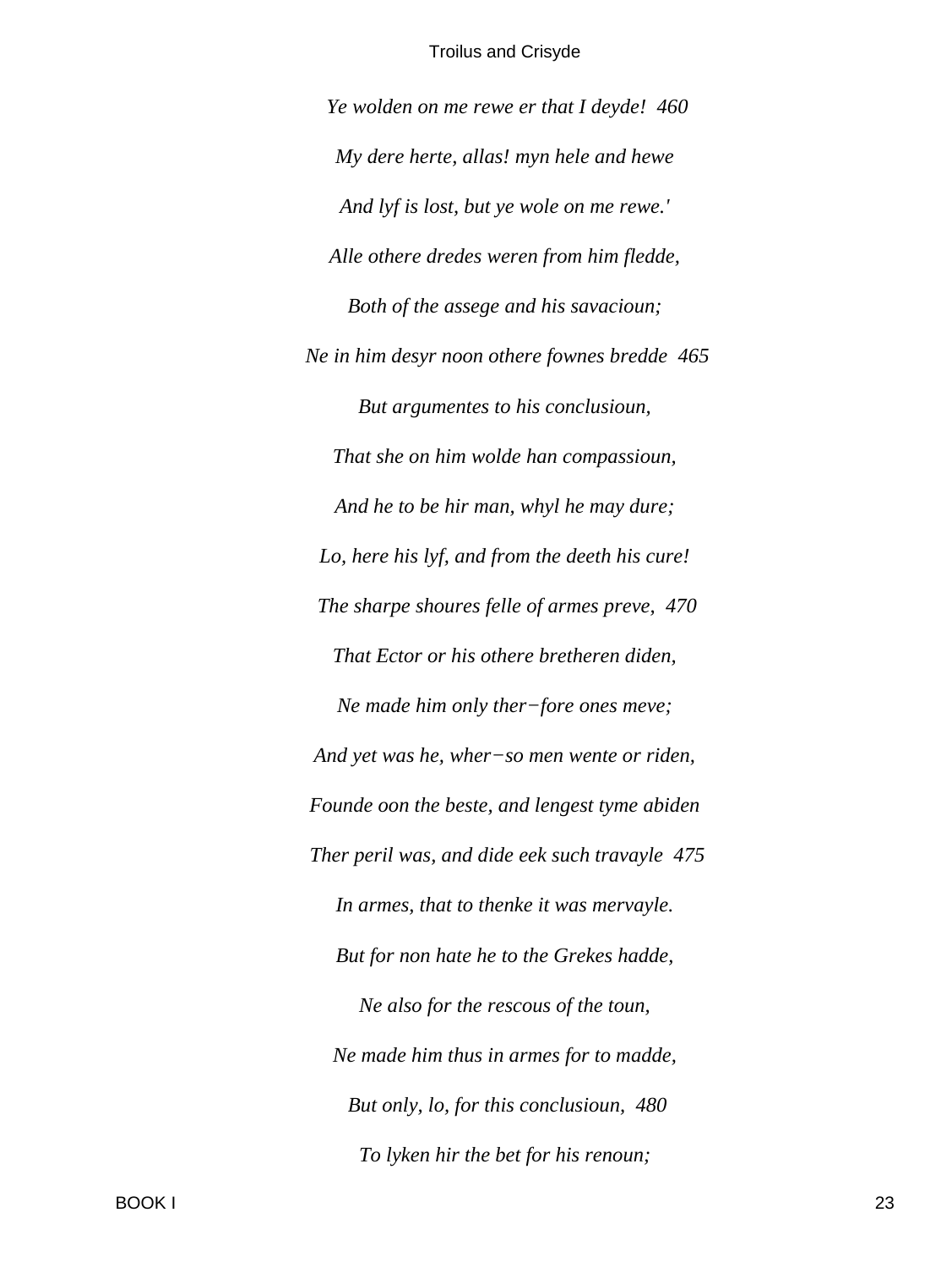*Fro day to day in armes so he spedde, That alle the Grekes as the deeth him dredde. And fro this forth tho refte him love his sleep, And made his mete his foo; and eek his sorwe 485 Gan multiplye, that, who−so toke keep, It shewed in his hewe, bothe eve and morwe; Therfor a title he gan him for to borwe Of other syknesse, lest of him men wende That the hote fyr of love him brende, 490 And seyde, he hadde a fever and ferde amis; But how it was, certayn, can I not seye, If that his lady understood not this, Or feyned hir she niste, oon of the tweye; But wel I rede that, by no maner weye, 495 Ne semed it as that she of him roughte, Nor of his peyne, or what−so−ever he thoughte. But than fel to this Troylus such wo, That he was wel neigh wood; for ay his drede Was this, that she som wight had loved so, 500 That never of him she wolde have taken hede; For whiche him thoughte he felte his herte blede. Ne of his wo ne dorste he not biginne*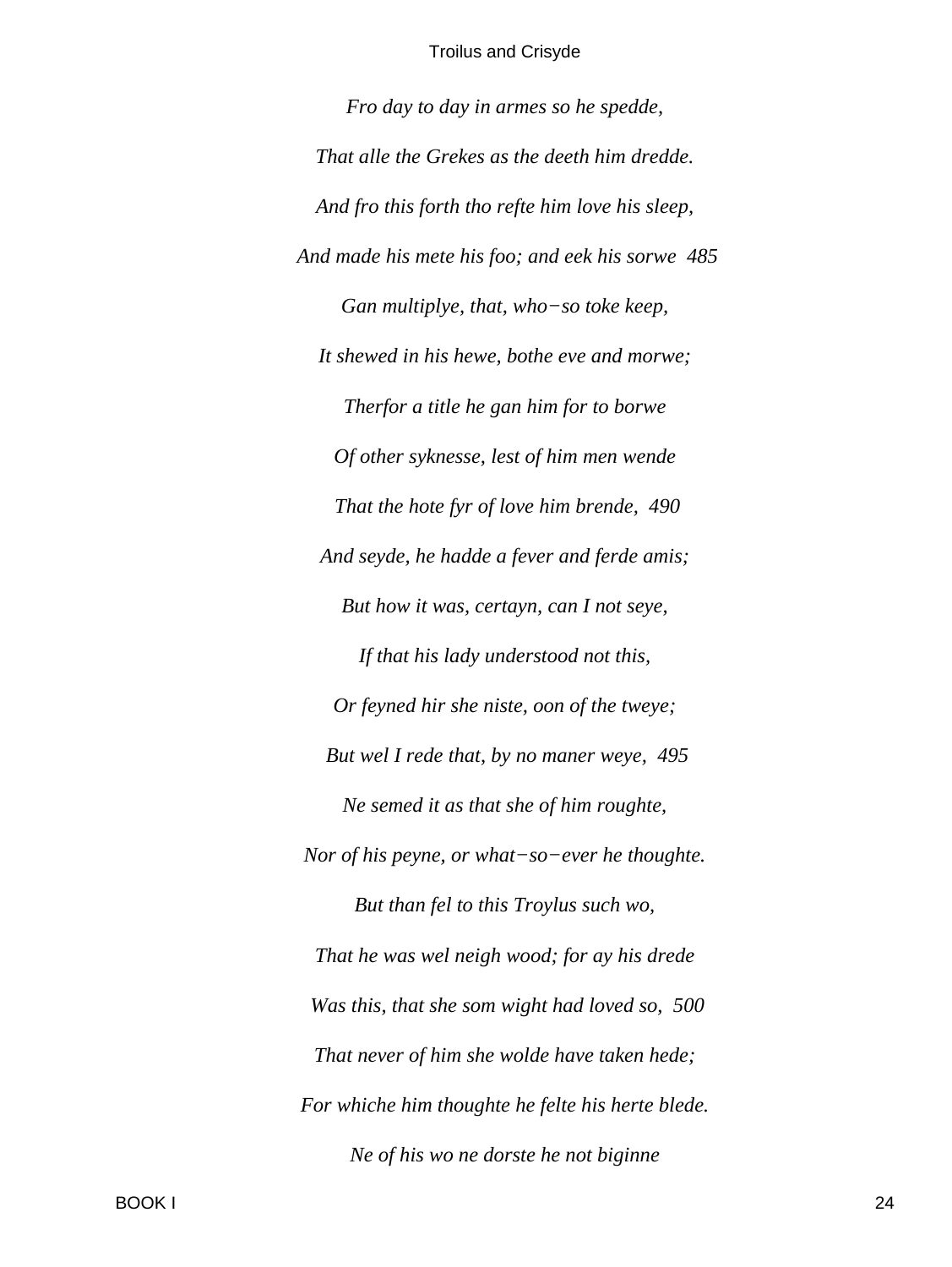*To tellen it, for al this world to winne. But whanne he hadde a space fro his care, 505 Thus to him−self ful ofte he gan to pleyne; He sayde, `O fool, now art thou in the snare, That whilom Iapedest at loves peyne; Now artow hent, now gnaw thyn owene cheyne; Thou were ay wont eche lovere reprehende 510 Of thing fro which thou canst thee nat defende. `What wol now every lover seyn of thee, If this be wist, but ever in thyn absence Laughen in scorn, and seyn, `Lo, ther gooth he, That is the man of so gret sapience, 515 That held us lovers leest in reverence! Now, thonked be god, he may goon in the daunce Of hem that Love list febly for to avaunce!' `But, O thou woful Troilus, god wolde, Sin thou most loven thurgh thi destinee, 520 That thow beset were on swich oon that sholde Knowe al thy wo, al lakkede hir pitee: But al so cold in love, towardes thee, Thy lady is, as frost in winter mone, And thou fordoon, as snow in fyr is sone.' 525*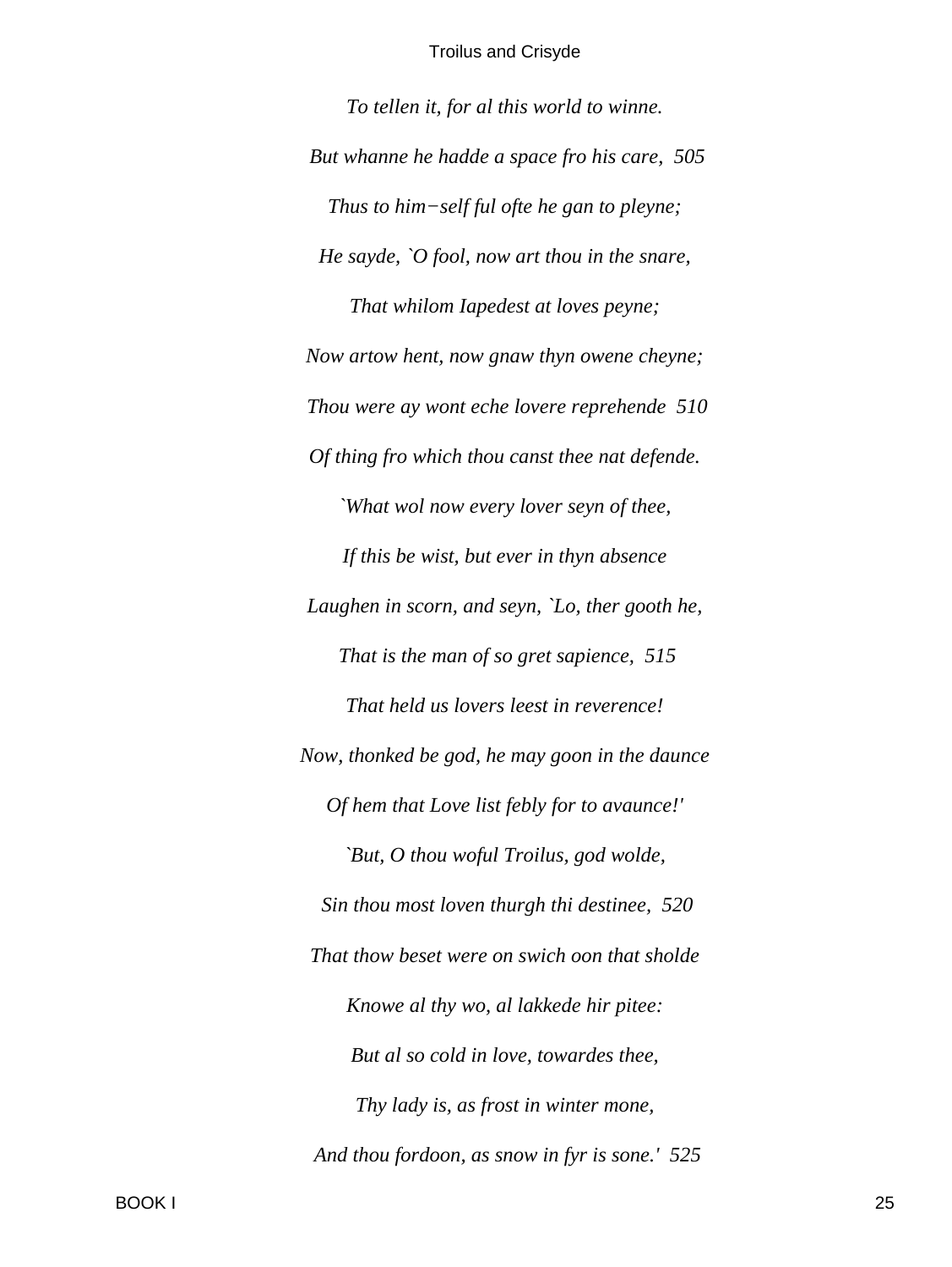*`God wolde I were aryved in the port Of deth, to which my sorwe wil me lede! A, lord, to me it were a gret comfort; Than were I quit of languisshing in drede. For by myn hidde sorwe y−blowe on brede 530 I shal bi−Iaped been a thousand tyme More than that fool of whos folye men ryme. `But now help god, and ye, swete, for whom I pleyne, y−caught, ye, never wight so faste! O mercy, dere herte, and help me from 535 The deeth, for I, whyl that my lyf may laste, More than my−self wol love yow to my laste. And with som freendly look gladeth me, swete, Though never more thing ye me bi−hete!' This wordes and ful manye an−other to 540 He spak, and called ever in his compleynte Hir name, for to tellen hir his wo, Til neigh that he in salte teres dreynte. Al was for nought, she herde nought his pleynte; And whan that he bithoughte on that folye, 545 A thousand fold his wo gan multiplye. Bi−wayling in his chambre thus allone,*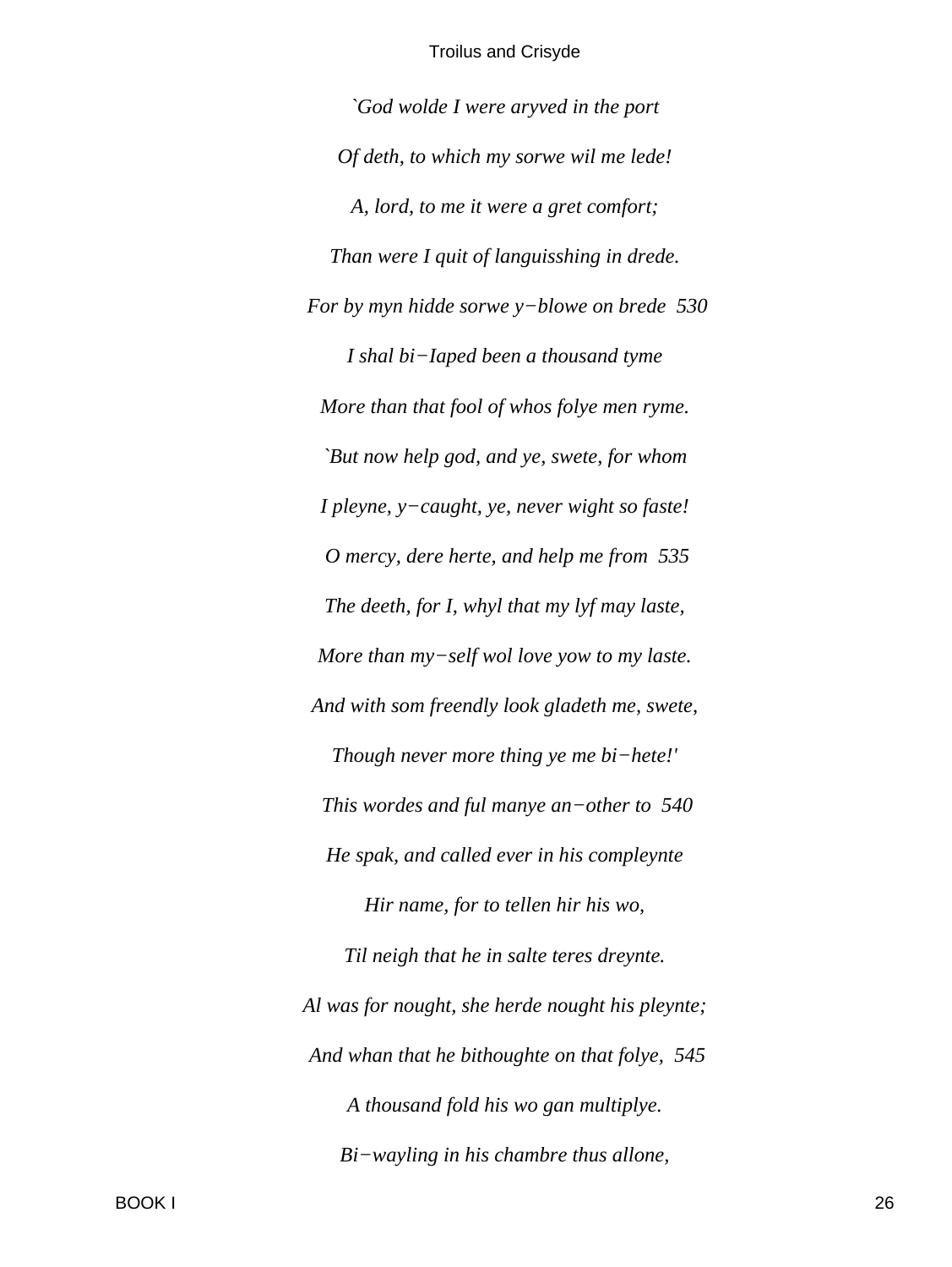A freend of his, that called was Pandare, Com ones in unwar, and herde him grone, And say his freend in swich distresse and care: `Allas!' quod he, `who causeth al this fare? 551 O mercy, god! What unhap may this mene? Han now thus sone Grekes maad yow lene? `Or hastow som remors of conscience, And art now falle in som devocioun, 555 And waylest for thy sinne and thyn offence, And hast for ferde caught attricioun? God save hem that  $bi$ -seged han our toun, And so can leye our Iolyte on presse, And bring our lusty folk to holinesse!' 560 These wordes seyde he for the nones alle, That with swich thing he mighte him angry maken, And with an angre don his sorwe falle, As for the tyme, and his corage awaken; But wel he wist, as fer as tonges spaken, 565 Ther nas a man of gretter hardinesse Than he, ne more desired worthinesse. 'What cas,' quod Troilus, `or what aventure Hath gyded thee to see my languisshinge,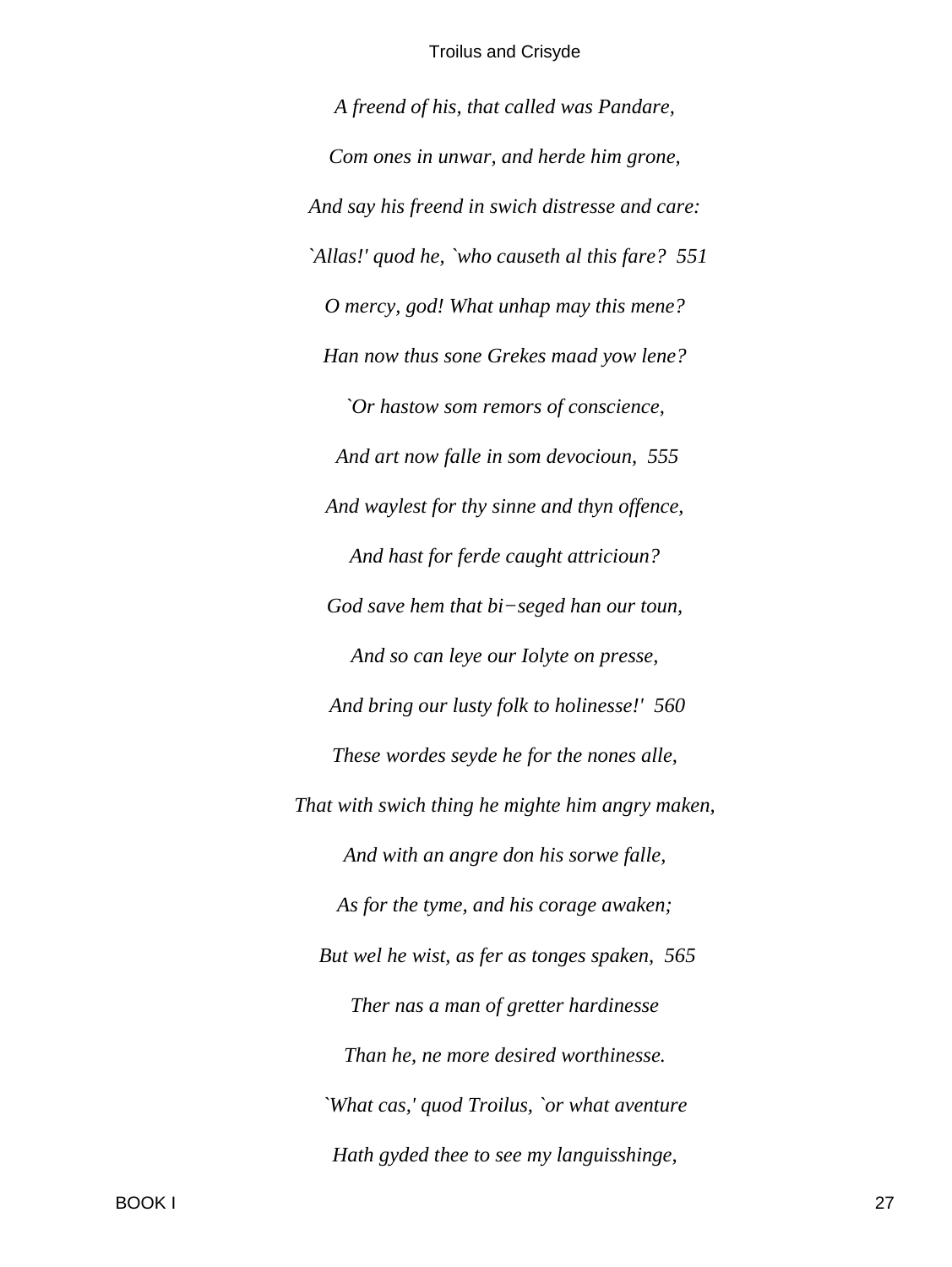*That am refus of euery creature? 570 But for the love of god, at my preyinge, Go henne a−way, for certes, my deyinge Wol thee disese, and I mot nedes deye; Ther−for go wey, ther is no more to seye. `But if thou wene I be thus sik for drede, 575 It is not so, and ther−for scorne nought; Ther is a−nother thing I take of hede Wel more than ought the Grekes han y−wrought, Which cause is of my deeth, for sorwe and thought. But though that I now telle thee it ne leste, 580 Be thou nought wrooth; I hyde it for the beste.' This Pandare, that neigh malt for wo and routhe, Ful often seyde, `Allas! what may this be? Now freend,' quod he, `if ever love or trouthe Hath been, or is, bi−twixen thee and me, 585 Ne do thou never swiche a crueltee To hyde fro thy freend so greet a care; Wostow nought wel that it am I, Pandare? `I wole parten with thee al thy peyne, If it be so I do thee no comfort, 590 As it is freendes right, sooth for to seyne,*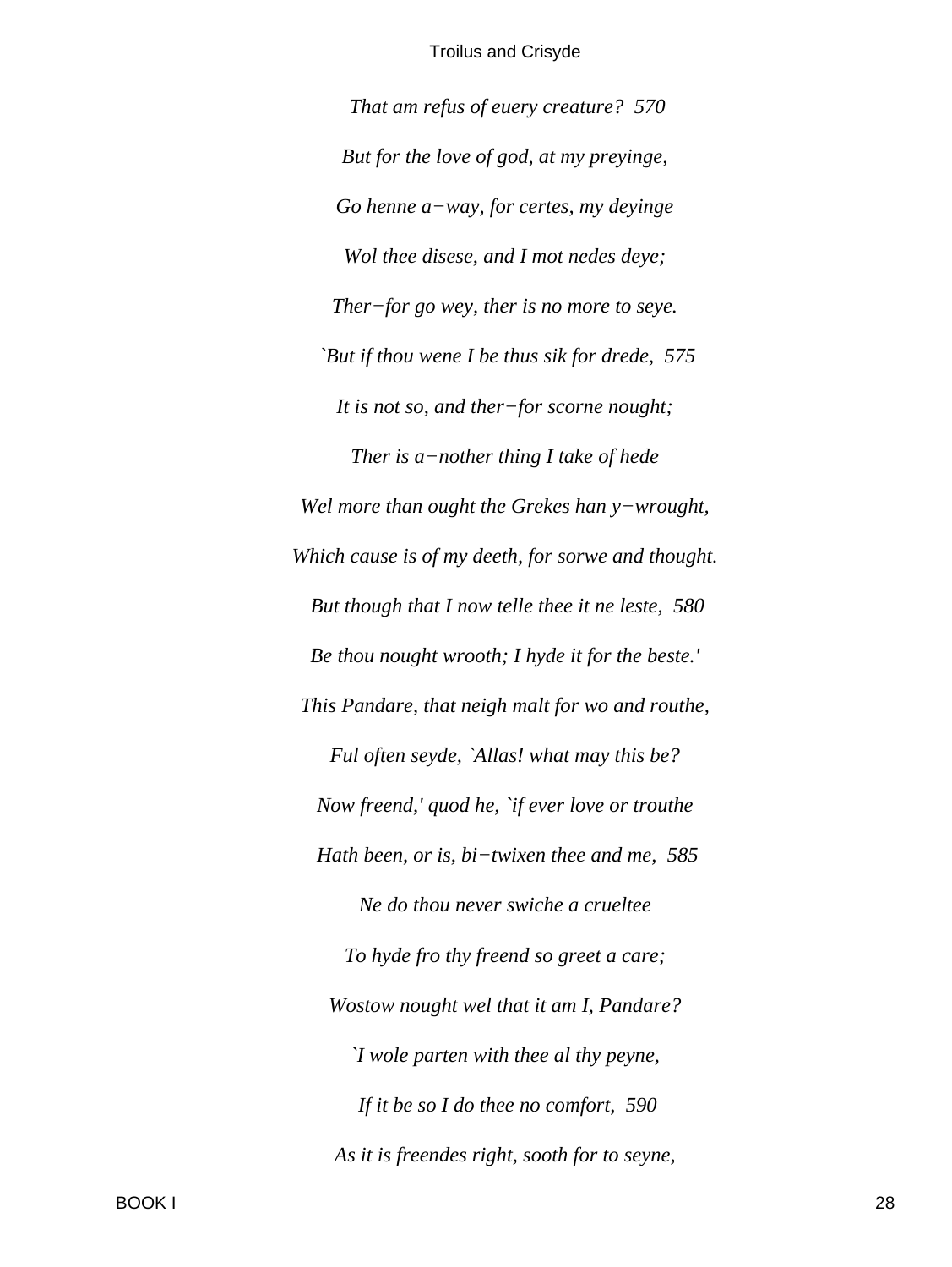To entreparten wo, as glad desport. I have, and shal, for trewe or fals report, In wrong and right  $y$ -loved thee al my lyve; Hyd not thy wo fro me, but telle it blyve.' 595 Than gan this sorwful Troilus to syke, And seyde him thus, "God leve it be my beste To telle it thee; for sith it may thee lyke, Yet wole I telle it, though myn herte breste; And wel wot I thou mayst do me no reste. 600 But lest thow deme I truste not to thee, Now herkne, freend, for thus it stant with me. `Love,  $a$ -yeins the which who-so defendeth Him-selven most, him alder-lest avayleth, With disespeir so sorwfully me offendeth, 605 That streyght un-to the deeth myn herte sayleth. Ther-to desyr so brenningly me assaylleth, That to ben slayn it were a gretter loye To me than king of Grece been and Troye! `Suffiseth this, my fulle freend Pandare, 610 That I have seyd, for now wostow my wo; And for the love of god, my colde care So hyd it wel, I telle it never to mo;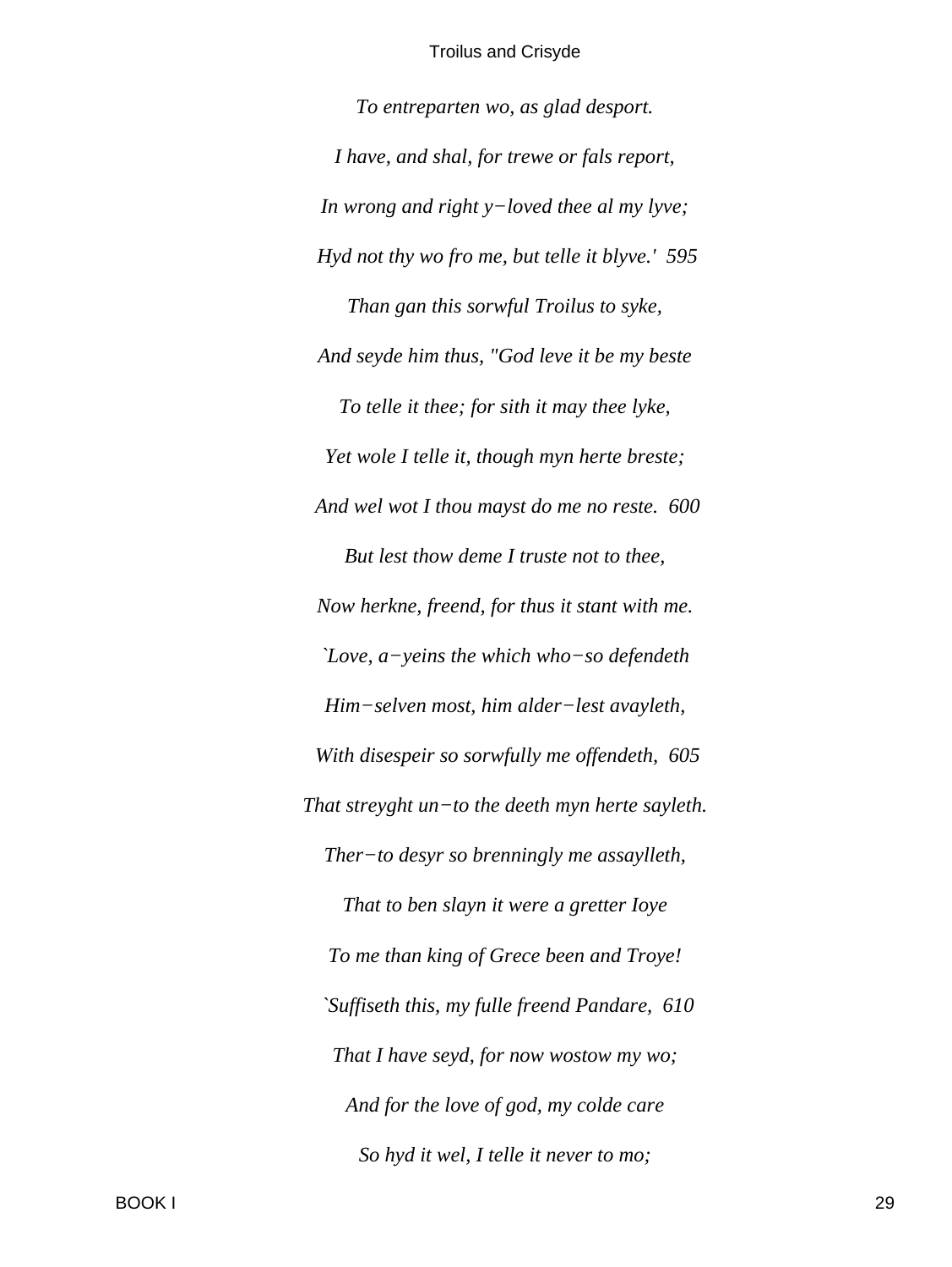*For harmes mighte folwen, mo than two, If it were wist; but be thou in gladnesse, 615 And lat me sterve, unknowe, of my distresse.' `How hastow thus unkindely and longe Hid this fro me, thou fool?' quod Pandarus; `Paraunter thou might after swich oon longe, That myn avys anoon may helpen us.' 620 `This were a wonder thing,' quod Troylus, `Thou coudest never in love thy−selven wisse; How devel maystow bringen me to blisse?' `Ye, Troilus, now herke,' quod Pandare, `Though I be nyce; it happeth ofte so, 625 That oon that exces doth ful yvele fare, By good counseyl can kepe his freend ther−fro. I have my−self eek seyn a blind man go Ther−as he fel that coude loke wyde; A fool may eek a wys man ofte gyde. 630 `A whetston is no kerving instrument, And yet it maketh sharpe kerving−tolis. And ther thou woost that I have ought miswent, Eschewe thou that, for swich thing to thee scole is; Thus ofte wyse men ben war by folis. 635*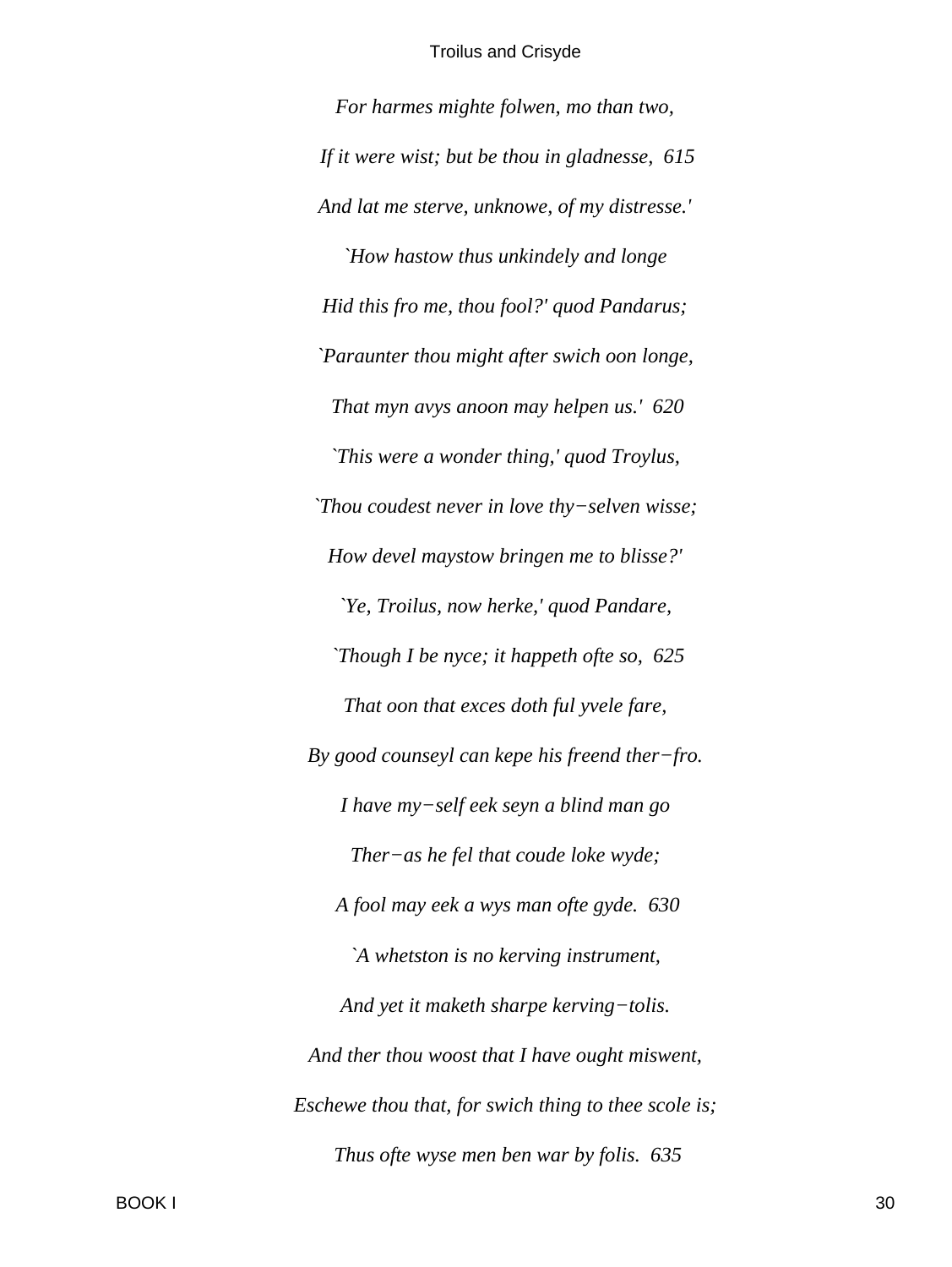*If thou do so, thy wit is wel biwared; By his contrarie is every thing declared. `For how might ever sweetnesse have be knowe To him that never tasted bitternesse? Ne no man may be inly glad, I trowe, 640 That never was in sorwe or som distresse; Eek whyt by blak, by shame eek worthinesse, Ech set by other, more for other semeth; As men may see; and so the wyse it demeth. `Sith thus of two contraries is a lore, 645 I, that have in love so ofte assayed Grevaunces, oughte conne, and wel the more Counsayllen thee of that thou art amayed. Eek thee ne oughte nat ben yvel apayed, Though I desyre with thee for to bere 650 Thyn hevy charge; it shal the lasse dere. `I woot wel that it fareth thus by me As to thy brother Parys an herdesse, Which that y−cleped was Oenone, Wrot in a compleynte of hir hevinesse: 655 Ye say the lettre that she wroot, y gesse?' `Nay, never yet, y−wis,' quod Troilus.*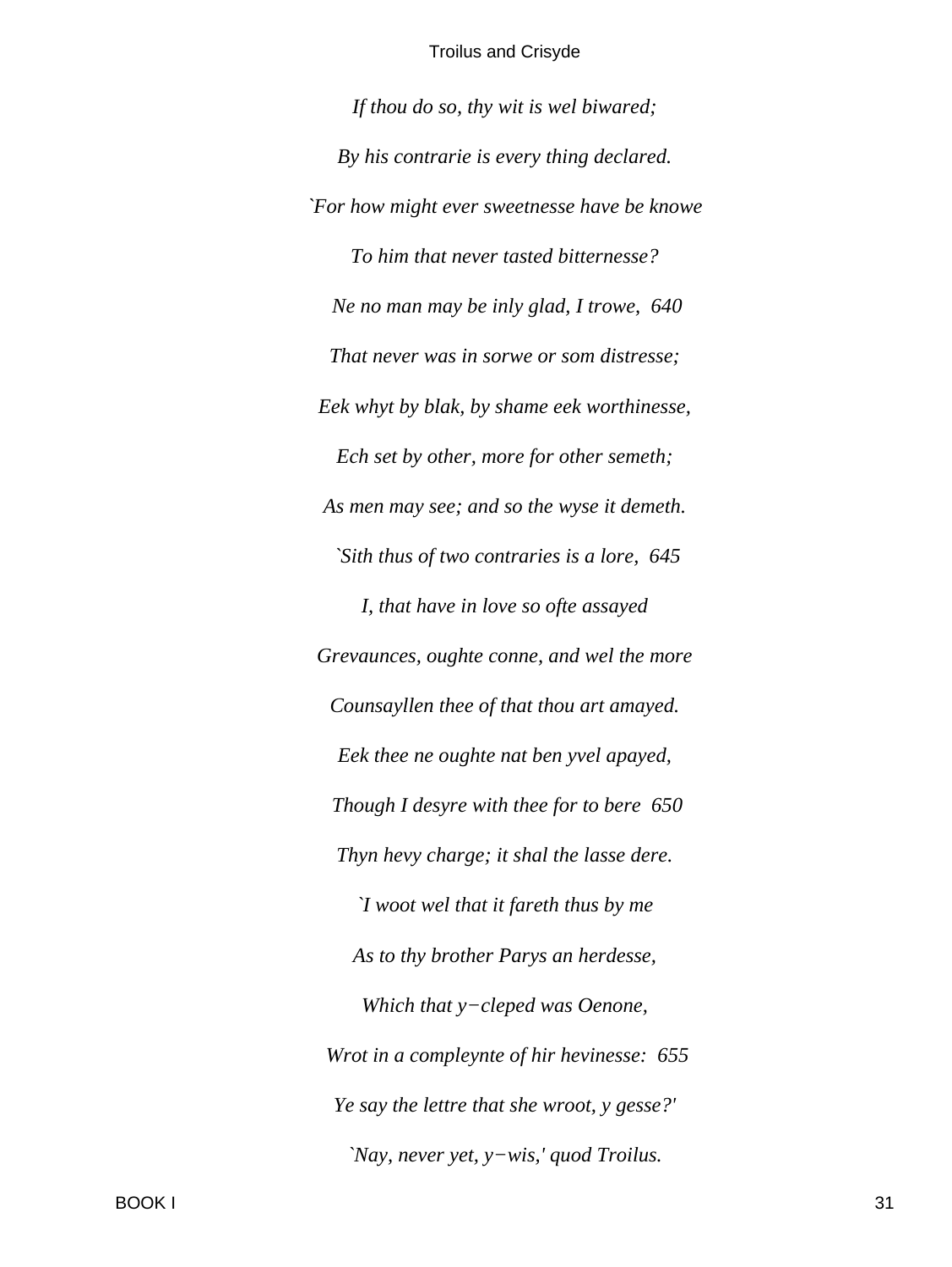'Now,' quod Pandare, 'herkneth, it was thus. -"Phebus, that first fond art of medicyne," Quod she, `and coude in every wightes care 660 Remede and reed, by herbes he knew fyne, Yet to him-self his conning was ful bare; For love hadde him so bounden in a snare, Al for the doughter of the kinge Admete, That al his craft ne coude his sorwe bete."  $-665$ `Right so fare I, unhappily for me; I love oon best, and that me smerteth sore; And yet, paraunter, can I rede thee, And not my-self; repreve me no more. I have no cause, I woot wel, for to sore 670 As doth an hauk that listeth for to pleye, But to thyn help yet somwhat can I seye. `And of o thing right siker maystow be, That certayn, for to deyen in the peyne, That I shal never-mo discoveren thee; 675 Ne, by my trouthe, I kepe nat restreyne Thee fro thy love, thogh that it were Eleyne, That is thy brotheres wif, if ich it wiste; Be what she be, and love hir as thee liste.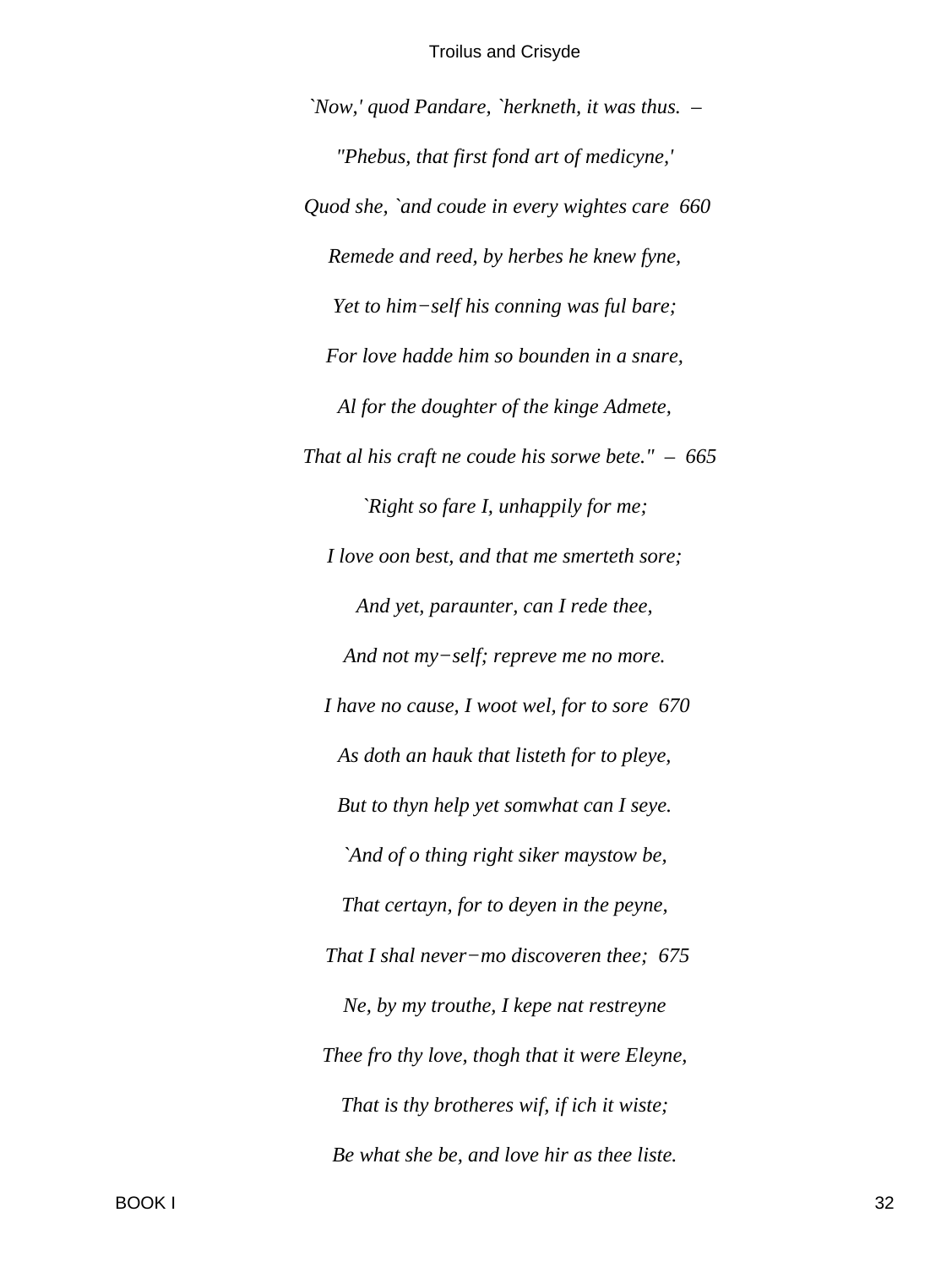`Therfore, as freend fullich in me assure, 680 And tel me plat what is thyn enchesoun, And final cause of wo that ye endure; For douteth no-thing, myn entencioun Nis nought to yow of reprehencioun, To speke as now, for no wight may bireve 685 A man to love, til that him list to leve. `And witeth wel, that bothe two ben vyces, Mistrusten alle, or elles alle leve; But wel I woot, the mene of it no vyce is, For to trusten sum wight is a preve 690 Of trouthe, and for-thy wolde I fayn remeve Thy wrong conseyte, and do thee som wight triste, Thy wo to telle; and tel me, if thee liste. The wyse seyth, "Wo him that is allone, For, and he falle, he hath noon help to ryse;" 695 And sith thou hast a felawe, tel thy mone; For this nis not, certeyn, the nexte wyse To winnen love, as techen us the wyse, To walwe and wepe as Niobe the quene, Whos teres yet in marbel been  $y$ -sene. 700 Lat be thy weping and thi drerinesse,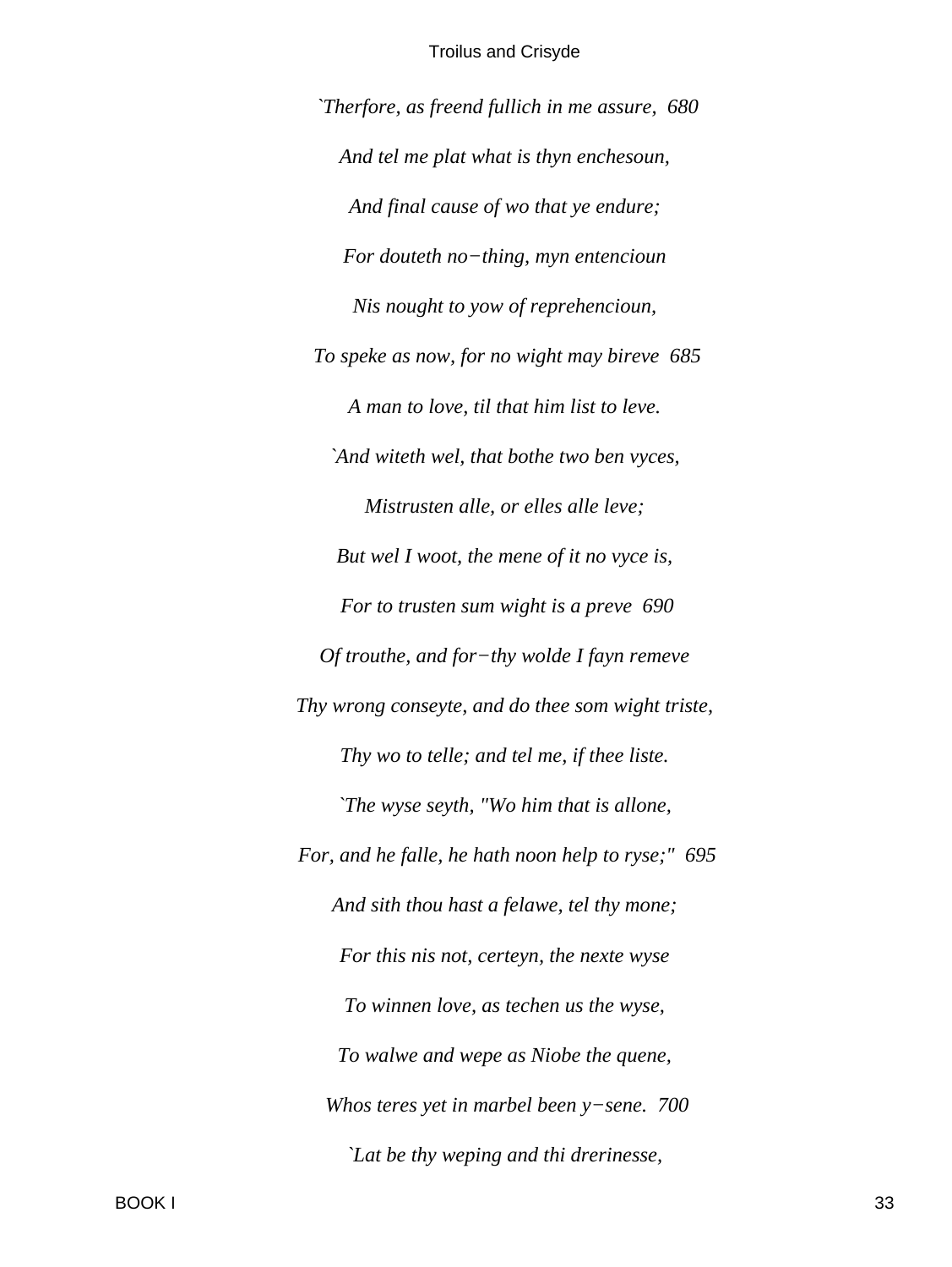And lat us lissen wo with other speche; So may thy woful tyme seme lesse. Delyte not in wo thy wo to seche, As doon thise foles that hir sorwes eche 705 With sorwe, whan they han misaventure, And listen nought to seche hem other cure. 'Men seyn, "To wrecche is consolacioun To have an-other felawe in his peyne;" That oughte wel ben our opinioun, 710 For, bothe thou and I, of love we pleyne; So ful of sorwe am I, soth for to seyne, That certeynly no more harde grace May sitte on me, for-why ther is no space. If god wole thou art not agast of me,  $715$ Lest I wolde of thy lady thee bigyle, Thow wost thy-self whom that I love, pardee, As I best can, gon sithen longe whyle. And sith thou wost I do it for no wyle, And sith I am he that thou tristest most, 720 Tel me sumwhat, sin al my wo thou wost.' Yet Troilus, for al this, no word seyde, But longe he ley as stille as he ded were;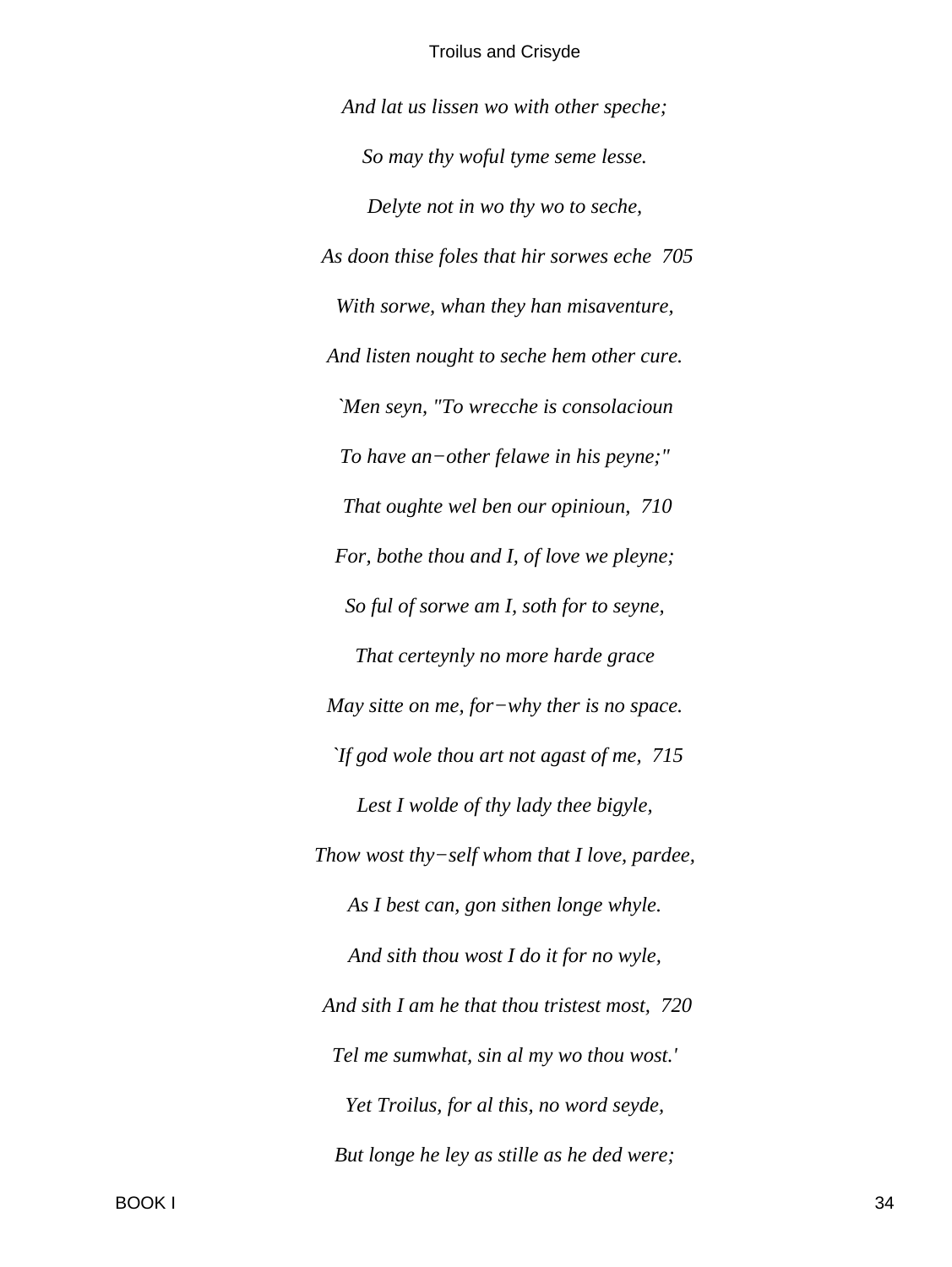And after this with sykinge he abreyde, And to Pandarus voys he lente his ere, 725 And up his eyen caste he, that in fere Was Pandarus, lest that in frenesye He sholde falle, or elles sone dye; And cryde `A-wake' ful wonderly and sharpe; `What? Slombrestow as in a lytargye? 730 Or artow lyk an asse to the harpe, That hereth soun, whan men the strenges plye, But in his minde of that no melodye May sinken, him to glade, for that he So dul is of his bestialitee?' 735 And with that, Pandare of his wordes stente; And Troilus yet him no word answerde, For-why to telle nas not his entente To never no man, for whom that he so ferde. For it is seyd, `Man maketh ofte a yerde 740 With which the maker is  $him–self$  y–beten In sondry maner,' as thise wyse treten, And namely, in his counseyl tellinge That toucheth love that oughte be secree; For of him-self it wolde  $y$ -nough out-springe, 745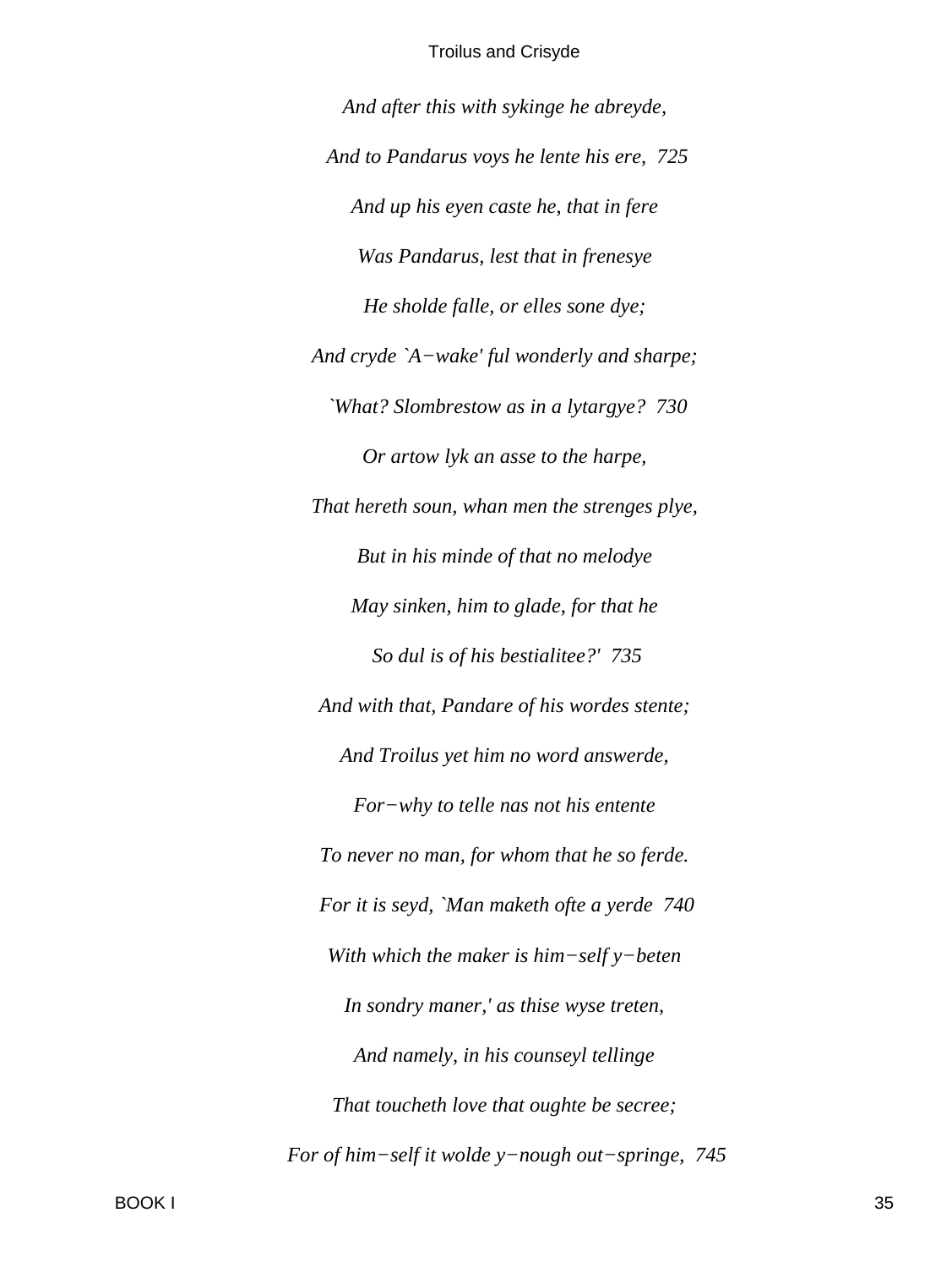$But$ -if that it the bet governed be. Eek som-tyme it is craft to seme flee Fro thing which in effect men hunte faste; Al this gan Troilus in his herte caste. But nathelees, whan he had herd him crye 750 `Awake!' he gan to syke wonder sore, And seyde, `Freend, though that I stille lye, I am not deef; now pees, and cry no more; For I have herd thy wordes and thy lore; But suffre me my mischef to biwayle, 755 For thy proverbes may me nought avayle. 'Nor other cure canstow noon for me. Eek I nil not be cured, I wol deye; What knowe I of the quene Niobe? Lat be thyne olde ensaumples, I thee preye.' 760 'No,' quod tho Pandarus, 'therfore I seye, Swich is delyt of foles to biwepe Hir wo, but seken bote they ne kepe. 'Now knowe I that ther reson in the fayleth. But tel me, if I wiste what she were 765 For whom that thee al this misaunter ayleth? Dorstestow that I tolde hir in hir ere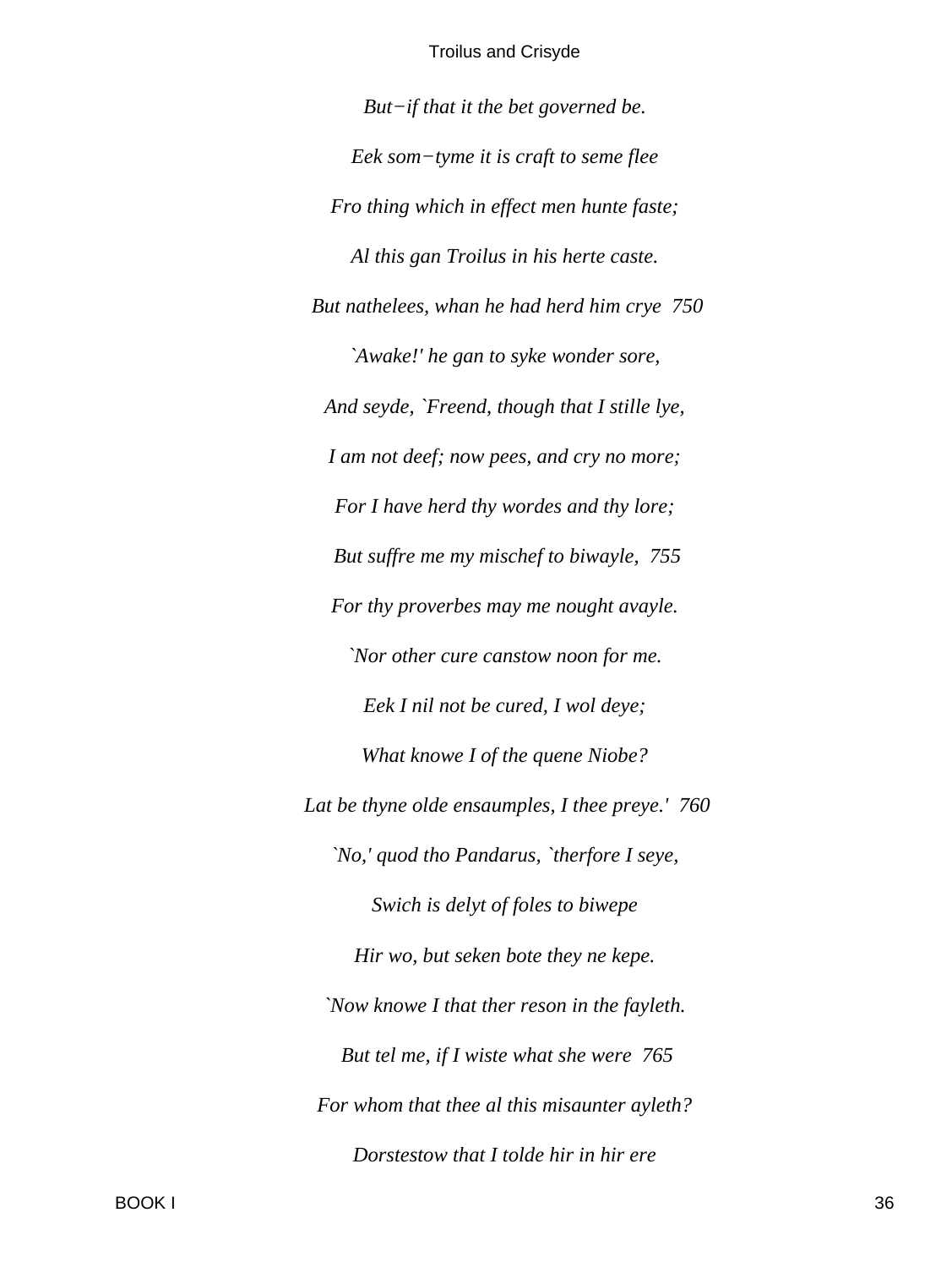*Thy wo, sith thou darst not thy−self for fere, And hir bisoughte on thee to han som routhe?' `Why, nay,' quod he, `by god and by my trouthe!' 770 `What, Not as bisily,' quod Pandarus, `As though myn owene lyf lay on this nede?' `No, certes, brother,' quod this Troilus, `And why?' – `For that thou sholdest never spede.' `Wostow that wel?' – `Ye, that is out of drede,' 775 Quod Troilus, `for al that ever ye conne, She nil to noon swich wrecche as I be wonne.' Quod Pandarus, `Allas! What may this be, That thou dispeyred art thus causelees? What? Liveth not thy lady? Benedicite! 780 How wostow so that thou art gracelees? Swich yvel is nat alwey botelees. Why, put not impossible thus thy cure, Sin thing to come is ofte in aventure. `I graunte wel that thou endurest wo 785 As sharp as doth he, Ticius, in helle, Whos stomak foules tyren ever−mo That highte volturis, as bokes telle. But I may not endure that thou dwelle*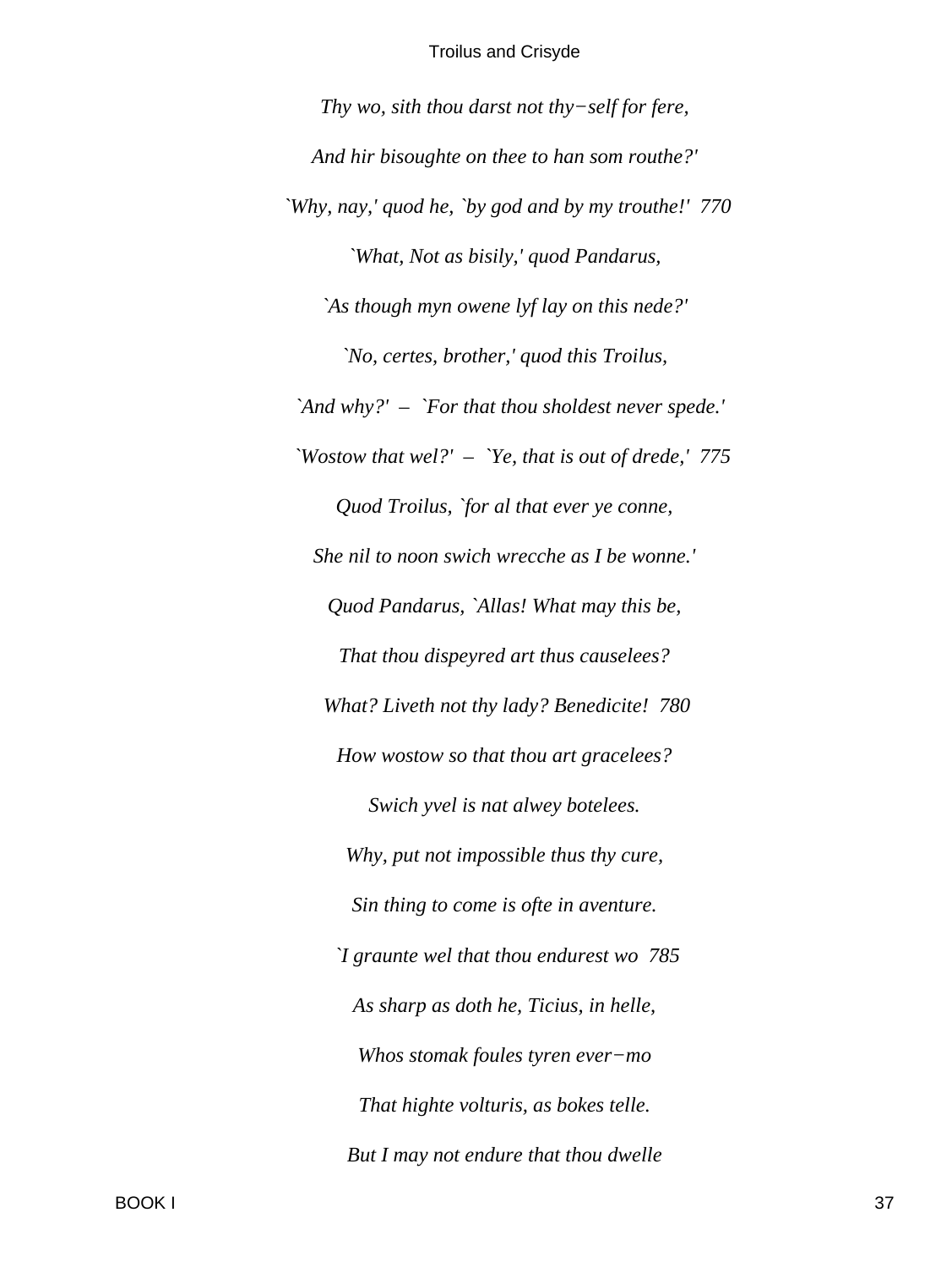*In so unskilful an opinioun 790 That of thy wo is no curacioun. `But ones niltow, for thy coward herte, And for thyn ire and folish wilfulnesse, For wantrust, tellen of thy sorwes smerte, Ne to thyn owene help do bisinesse 795 As muche as speke a resoun more or lesse, But lyest as he that list of no−thing recche. What womman coude love swich a wrecche? `What may she demen other of thy deeth, If thou thus deye, and she not why it is, 800 But that for fere is yolden up thy breeth, For Grekes han biseged us, y−wis? Lord, which a thank than shaltow han of this! Thus wol she seyn, and al the toun at ones, «The wrecche is deed, the devel have his bones!» 805 `Thou mayst allone here wepe and crye and knele; But, love a woman that she woot it nought, And she wol quyte that thou shalt not fele; Unknowe, unkist, and lost that is un−sought. What! Many a man hath love ful dere y−bought 810 Twenty winter that his lady wiste,*

BOOK I 38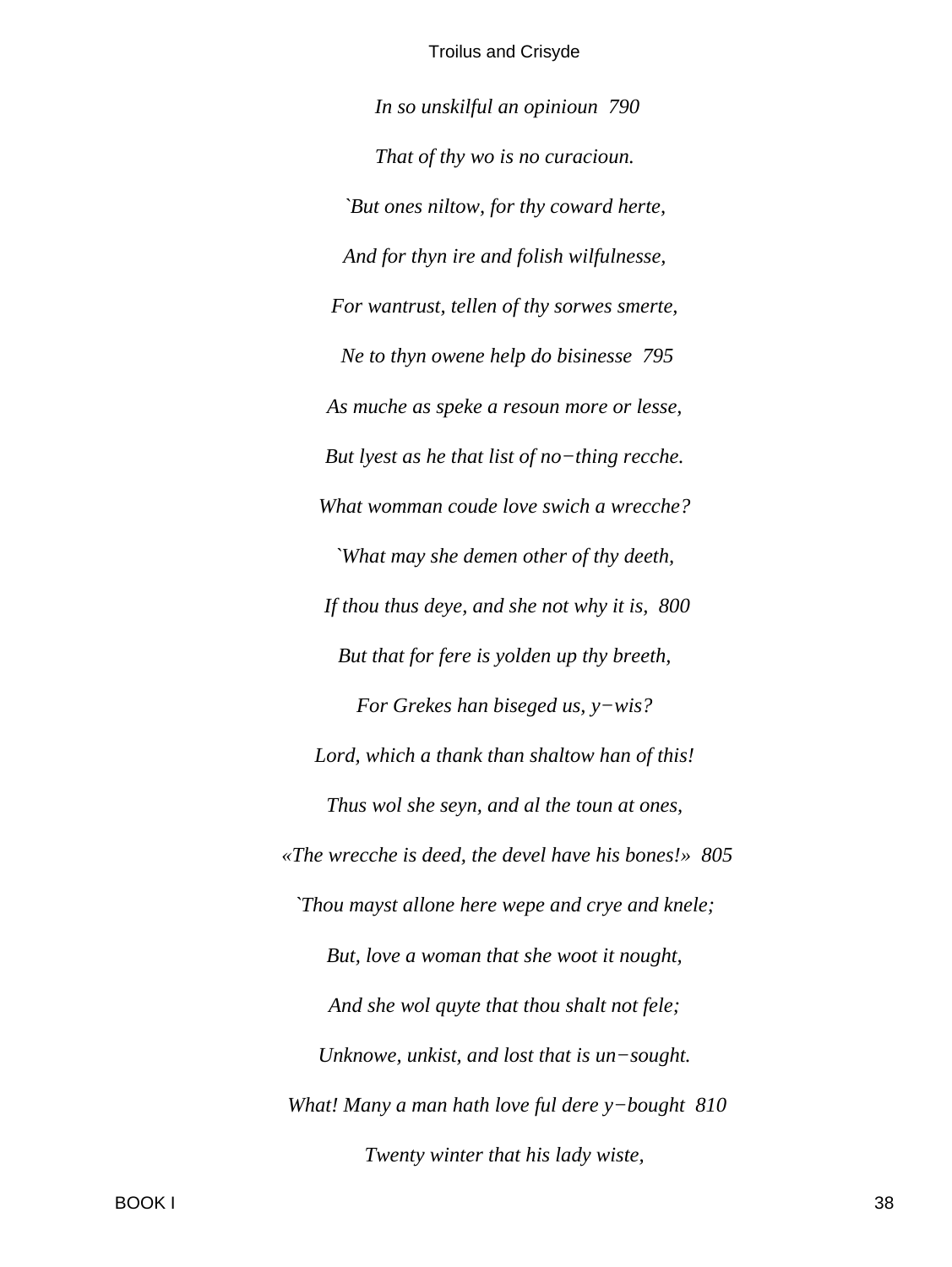*That never yet his lady mouth he kiste. `What? Shulde be therfor fallen in despeyr, Or be recreaunt for his owene tene, Or sleen him−self, al be his lady fayr? 815 Nay, nay, but ever in oon be fresh and grene To serve and love his dere hertes quene, And thenke it is a guerdoun hir to serve A thousand−fold more than he can deserve.' Of that word took hede Troilus, 820 And thoughte anoon what folye he was inne, And how that sooth him seyde Pandarus, That for to sleen him−self mighte he not winne, But bothe doon unmanhod and a sinne, And of his deeth his lady nought to wyte; 825 For of his wo, god woot, she knew ful lyte. And with that thought he gan ful sore syke, And seyde, `Allas! What is me best to do?' To whom Pandare answered, `If thee lyke, The best is that thou telle me thy wo; 830 And have my trouthe, but thou it finde so, I be thy bote, or that it be ful longe, To peces do me drawe, and sithen honge!'*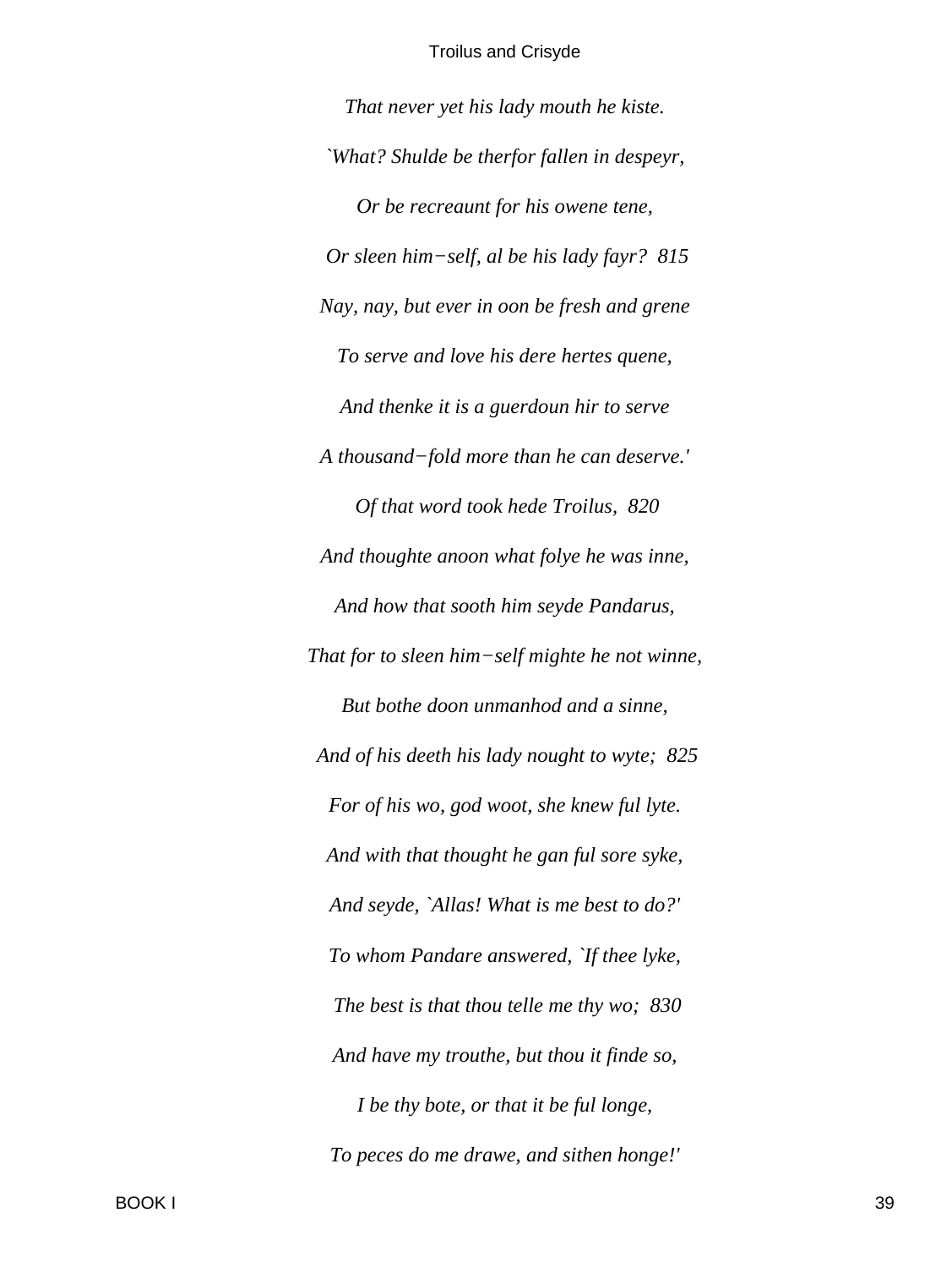'Ye, so thou seyst,' quod Troilus tho, 'allas!' But, god wot, it is not the rather so; 835 Ful hard were it to helpen in this cas, For wel finde I that Fortune is my fo, Ne alle the men that ryden conne or go May of hir cruel wheel the harm withstonde; For, as hir list, she pleyeth with free and bonde.' 840 Quod Pandarus, `Than blamestow Fortune For thou art wrooth, ye, now at erst I see; Wostow nat wel that Fortune is commune To every maner wight in som degree? And yet thou hast this comfort, lo, pardee! 845 That, as hir loyes moten over-goon, So mote hir sorwes passen everichoon. `For if hir wheel stinte any-thing to torne, Than cessed she Fortune anoon to be: Now, sith hir wheel by no wey may soiorne, 850 What wostow if hir mutabilitee Right as thy-selven list, wol doon by thee, Or that she be not fer fro thyn helpinge? Paraunter, thou hast cause for to singe! `And therfor wostow what I thee beseche? 855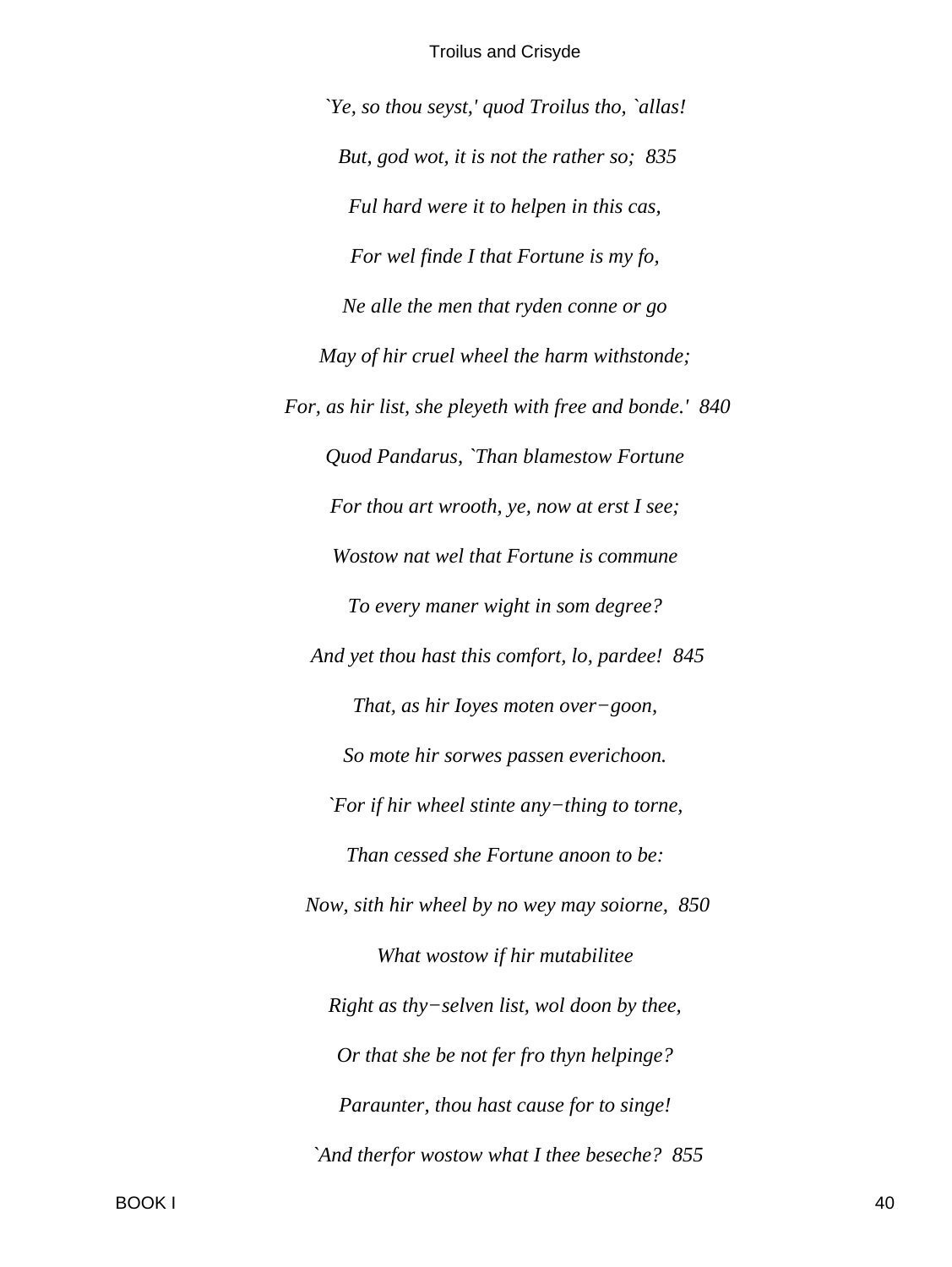*Lat be thy wo and turning to the grounde; For who−so list have helping of his leche, To him bihoveth first unwrye his wounde. To Cerberus in helle ay be I bounde, Were it for my suster, al thy sorwe, 860 By my wil, she sholde al be thyn to−morwe. `Loke up, I seye, and tel me what she is Anoon, that I may goon aboute thy nede; Knowe ich hir ought? For my love, tel me this; Than wolde I hopen rather for to spede.' 865 Tho gan the veyne of Troilus to blede, For he was hit, and wex al reed for shame; `A ha!' quod Pandare, `Here biginneth game!' And with that word he gan him for to shake, And seyde, `Theef, thou shalt hir name telle.' 870 But tho gan sely Troilus for to quake As though men sholde han led him in−to helle, And seyde, `Allas! Of al my wo the welle, Than is my swete fo called Criseyde!' And wel nigh with the word for fere he deyde. 875 And whan that Pandare herde hir name nevene, Lord, he was glad, and seyde, `Freend so dere,*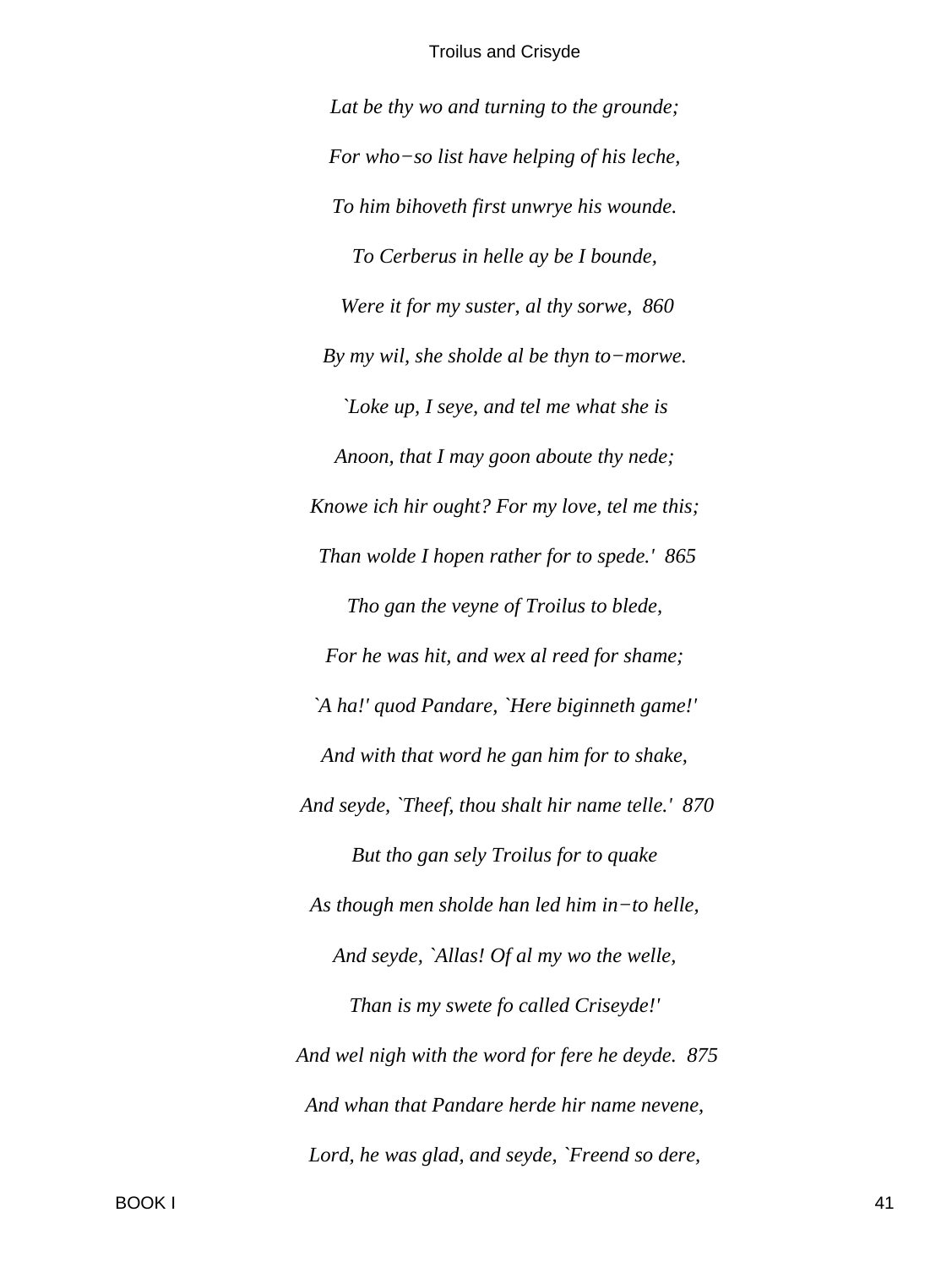*Now fare a−right, for Ioves name in hevene, Love hath biset the wel, be of good chere; For of good name and wysdom and manere 880 She hath y−nough, and eek of gentilesse; If she be fayr, thou wost thy−self, I gesse, `Ne I never saw a more bountevous Of hir estat, ne a gladder, ne of speche A freendlier, ne a more gracious 885 For to do wel, ne lasse hadde nede to seche What for to doon; and al this bet to eche, In honour, to as fer as she may strecche, A kinges herte semeth by hirs a wrecche. `And for−thy loke of good comfort thou be; 890 For certeinly, the firste poynt is this Of noble corage and wel ordeyne, A man to have pees with him−self, y−wis; So oughtest thou, for nought but good it is To loven wel, and in a worthy place; 895 Thee oghte not to clepe it hap, but grace. `And also thenk, and ther−with glade thee, That sith thy lady vertuous is al, So folweth it that ther is som pitee*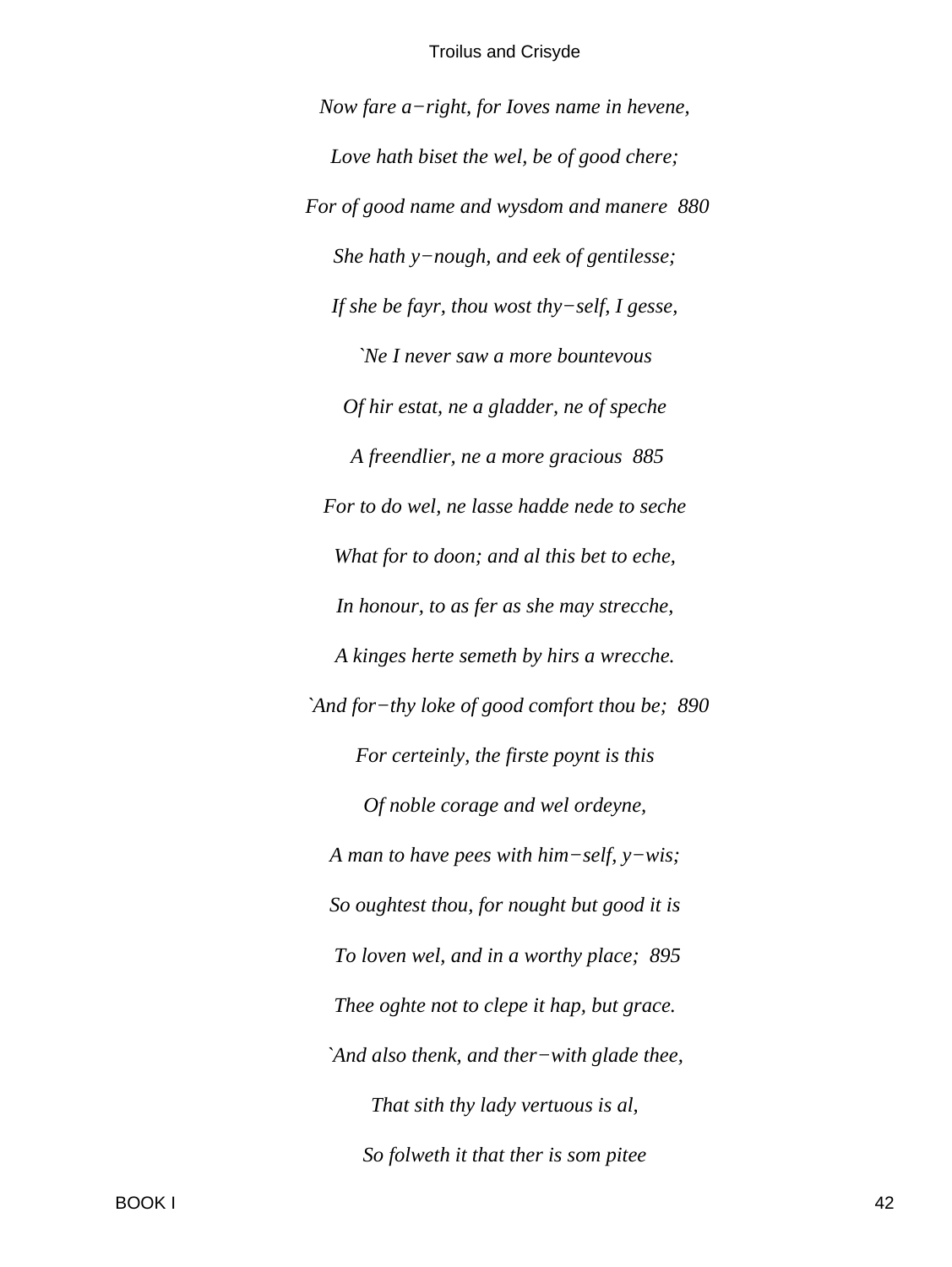*Amonges alle thise othere in general; 900 And for−thy see that thou, in special, Requere nought that is ayein hir name; For vertue streccheth not him−self to shame. `But wel is me that ever that I was born, That thou biset art in so good a place; 905 For by my trouthe, in love I dorste have sworn, Thee sholde never han tid thus fayr a grace; And wostow why? For thou were wont to chace At Love in scorn, and for despyt him calle «Seynt Idiot, lord of thise foles alle.» 910 `How often hastow maad thy nyce Iapes, And seyd, that loves servants everichone Of nycetee been verray goddes apes; And some wolde monche hir mete alone, Ligging a−bedde, and make hem for to grone; 915 And som, thou seydest, hadde a blaunche fevere, And preydest god he sholde never kevere. `And som of hem tok on hem, for the colde, More than y−nough, so seydestow ful ofte; And som han feyned ofte tyme, and tolde 920 How that they wake, whan they slepen softe;*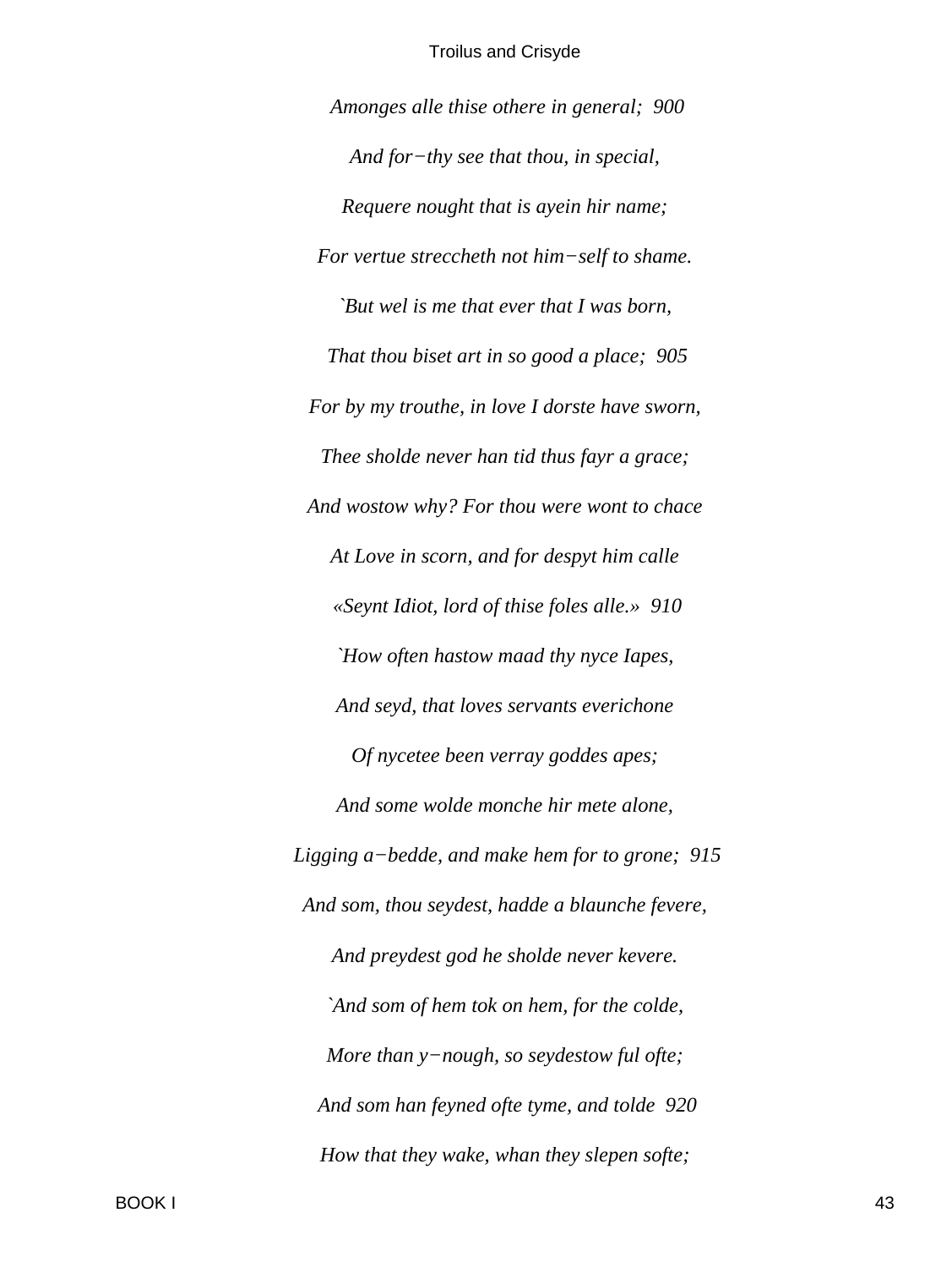*And thus they wolde han brought hem−self a−lofte, And nathelees were under at the laste; Thus seydestow, and Iapedest ful faste. `Yet seydestow, that, for the more part, 925 These loveres wolden speke in general, And thoughten that it was a siker art, For fayling, for to assayen over−al. Now may I iape of thee, if that I shal! But nathelees, though that I sholde deye, 930 That thou art noon of tho, that dorste I seye. `Now beet thy brest, and sey to god of love, "Thy grace, lord! For now I me repente If I mis spak, for now my−self I love:" Thus sey with al thyn herte in good entente.' 935 Quod Troilus, `A! Lord! I me consente, And prey to thee my Iapes thou foryive, And I shal never−more whyl I live.' `Thou seyst wel,' quod Pandare, `and now I hope That thou the goddes wraththe hast al apesed; 940 And sithen thou hast wepen many a drope, And seyd swich thing wher−with thy god is plesed, Now wolde never god but thou were esed;*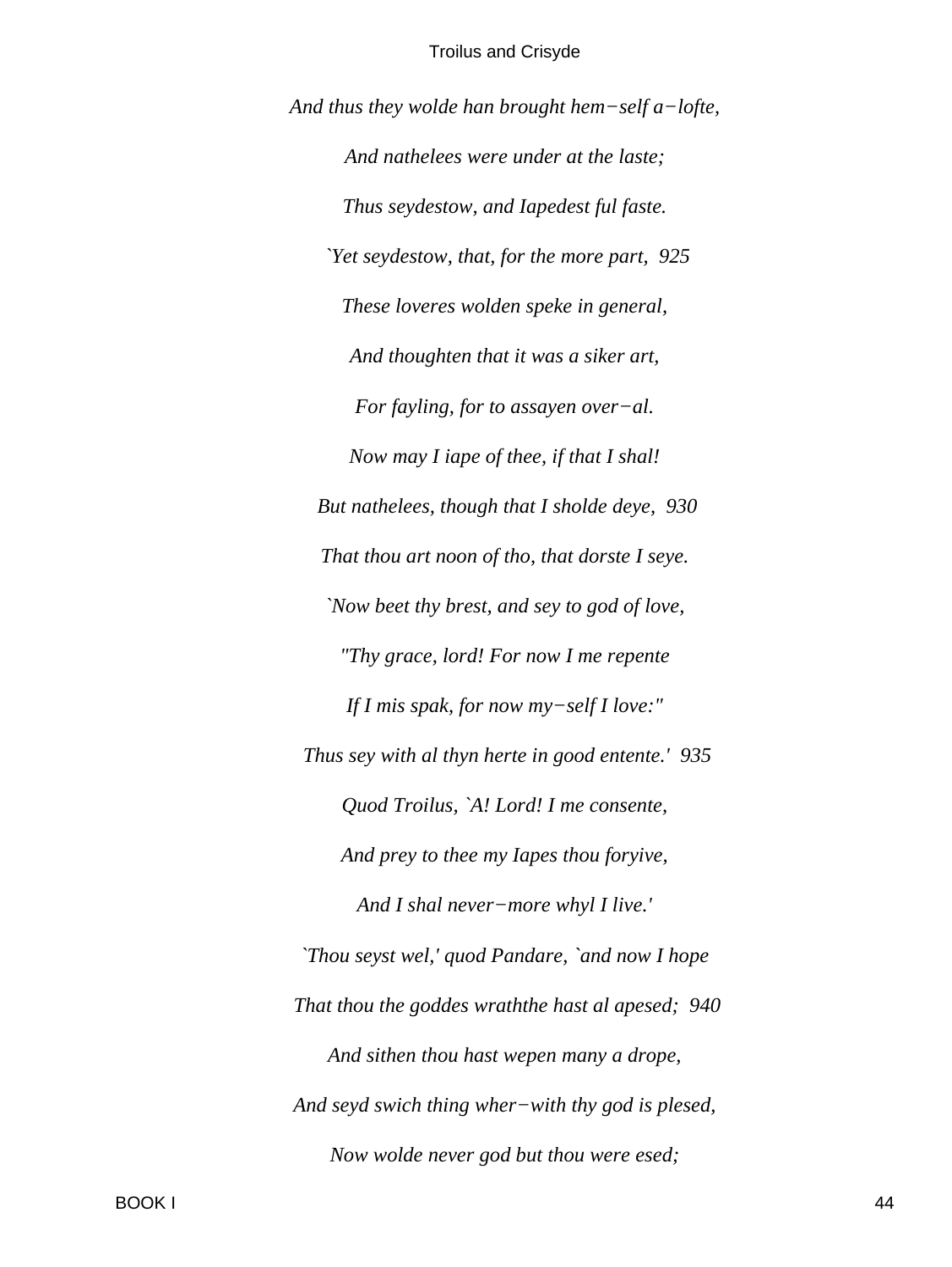*And think wel, she of whom rist al thy wo Here−after may thy comfort been al−so. 945 `For thilke ground, that bereth the wedes wikke, Bereth eek thise holsom herbes, as ful ofte Next the foule netle, rough and thikke, The rose waxeth swote and smothe and softe; And next the valey is the hil a−lofte; 950 And next the derke night the glade morwe; And also Ioye is next the fyn of sorwe. `Now loke that atempre be thy brydel, And, for the beste, ay suffre to the tyde, Or elles al our labour is on ydel; 955 He hasteth wel that wysly can abyde; Be diligent, and trewe, and ay wel hyde. Be lusty, free, persevere in thy servyse, And al is wel, if thou werke in this wyse. `But he that parted is in every place 960 Is no−wher hool, as writen clerkes wyse; What wonder is, though swich oon have no grace? Eek wostow how it fareth of som servyse? As plaunte a tre or herbe, in sondry wyse, And on the morwe pulle it up as blyve, 965*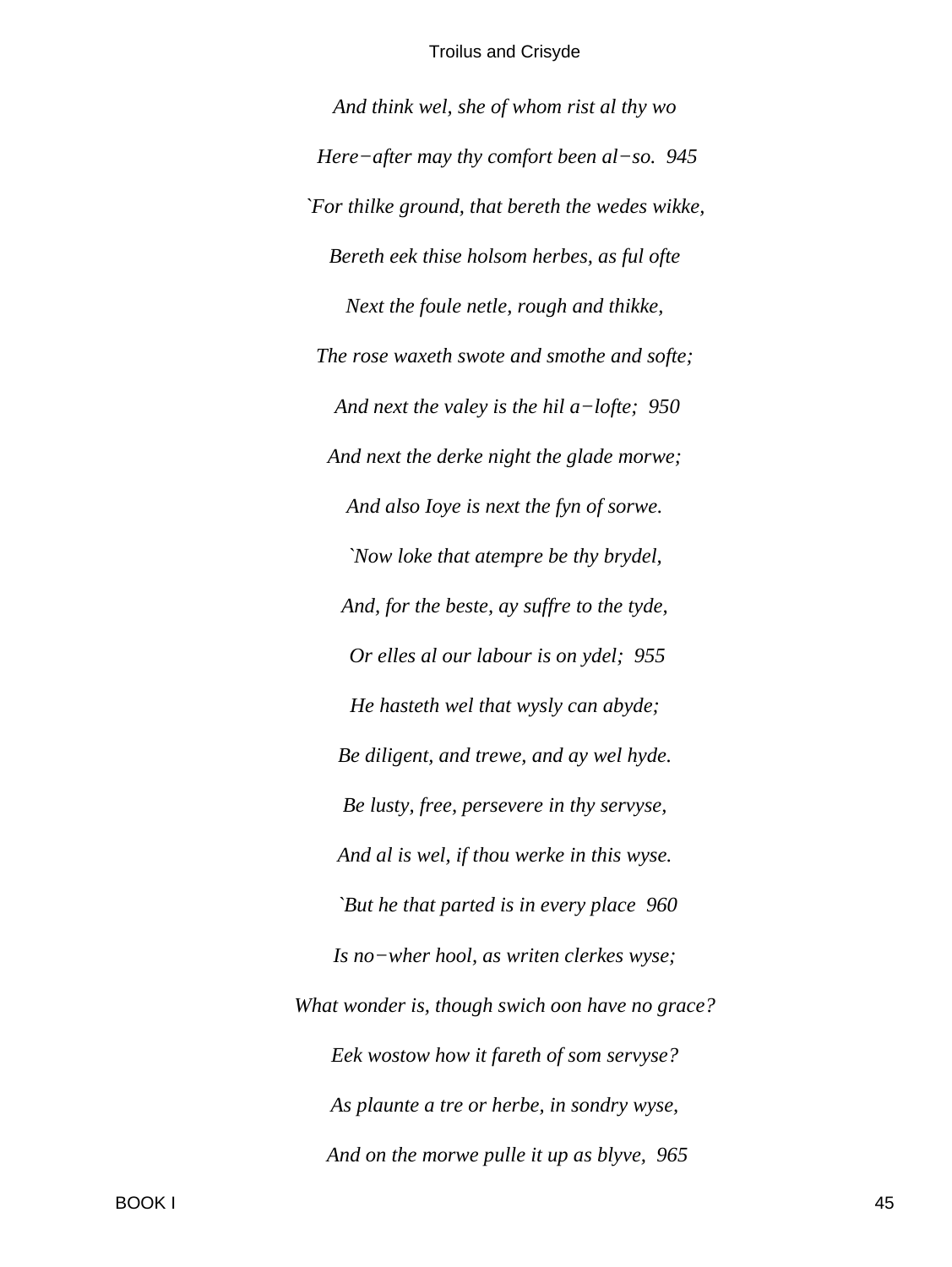No wonder is, though it may never thryve. `And sith that god of love hath thee bistowed In place digne  $un$ -to thy worthinesse, Stond faste, for to good port hastow rowed; And of thy-self, for any hevinesse, 970 Hope alwey wel; for, but-if drerinesse Or over-haste our bothe labour shende, I hope of this to maken a good ende. `And wostow why I am the lasse a-fered Of this matere with my nece trete? 975 For this have I herd seyd of wyse y-lered, "Was never man ne woman yet bigete That was unapt to suffren loves hete, Celestial, or elles love of kinde;" For-thy som grace I hope in hir to finde. 980 `And for to speke of hir in special, Hir beautee to bithinken and hir youthe, It sit hir nought to be celestial As yet, though that hir liste bothe and couthe; But trewely, it sete hir wel right nouthe 985 A worthy knight to loven and cheryce, And but she do, I holde it for a vyce.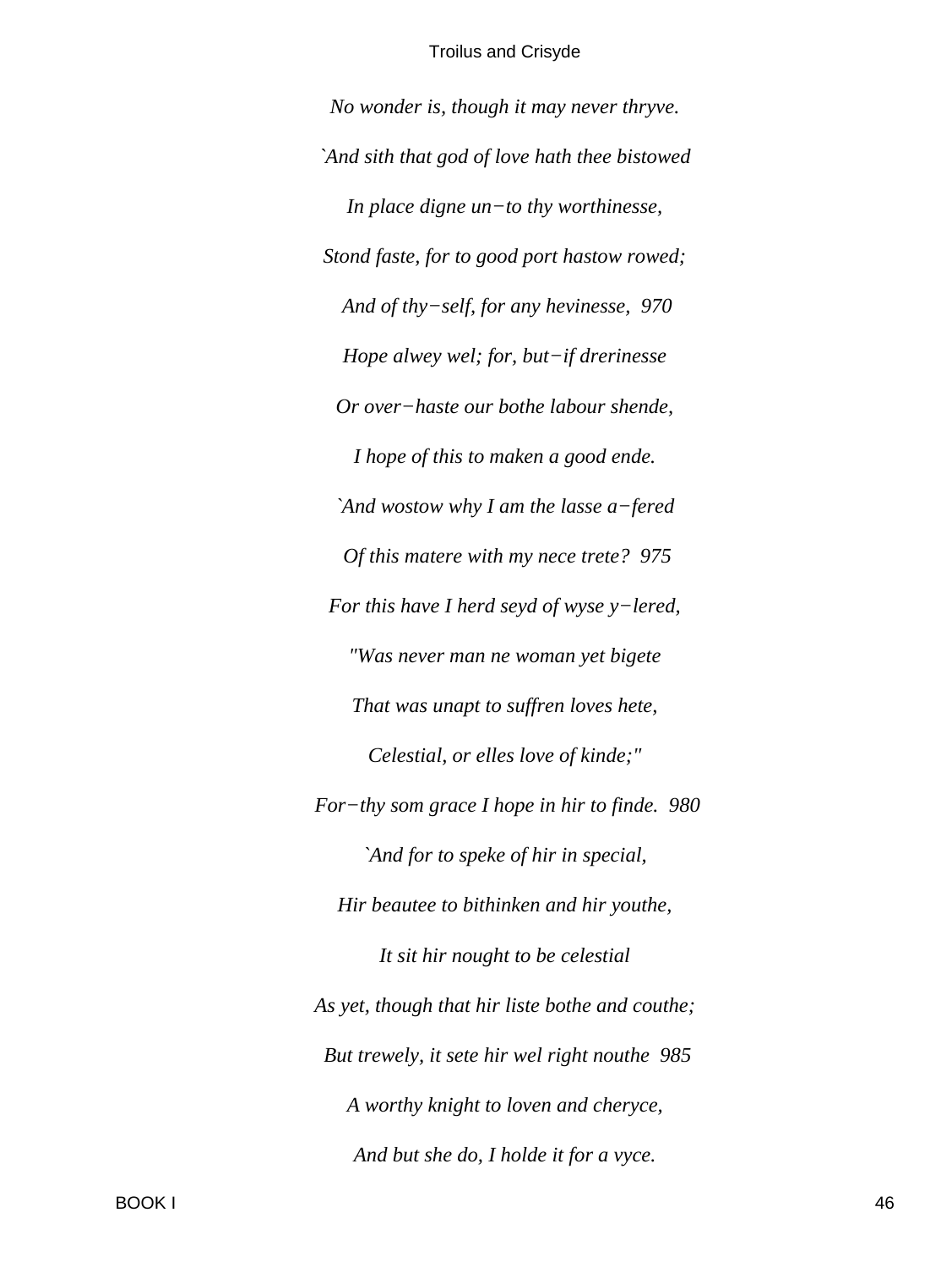*`Wherfore I am, and wol be, ay redy To peyne me to do yow this servyse; For bothe yow to plese thus hope I 990 Her−afterward; for ye beth bothe wyse, And conne it counseyl kepe in swich a wyse That no man shal the wyser of it be; And so we may be gladed alle three. `And, by my trouthe, I have right now of thee 995 A good conceyt in my wit, as I gesse, And what it is, I wol now that thou see. I thenke, sith that love, of his goodnesse, Hath thee converted out of wikkednesse, That thou shalt be the beste post, I leve, 1000 Of al his lay, and most his foos to−greve. `Ensample why, see now these wyse clerkes, That erren aldermost a−yein a lawe, And ben converted from hir wikked werkes Thorugh grace of god, that list hem to him drawe, 1005 Than arn they folk that han most god in awe, And strengest−feythed been, I understonde, And conne an errour alder−best withstonde.' Whan Troilus had herd Pandare assented*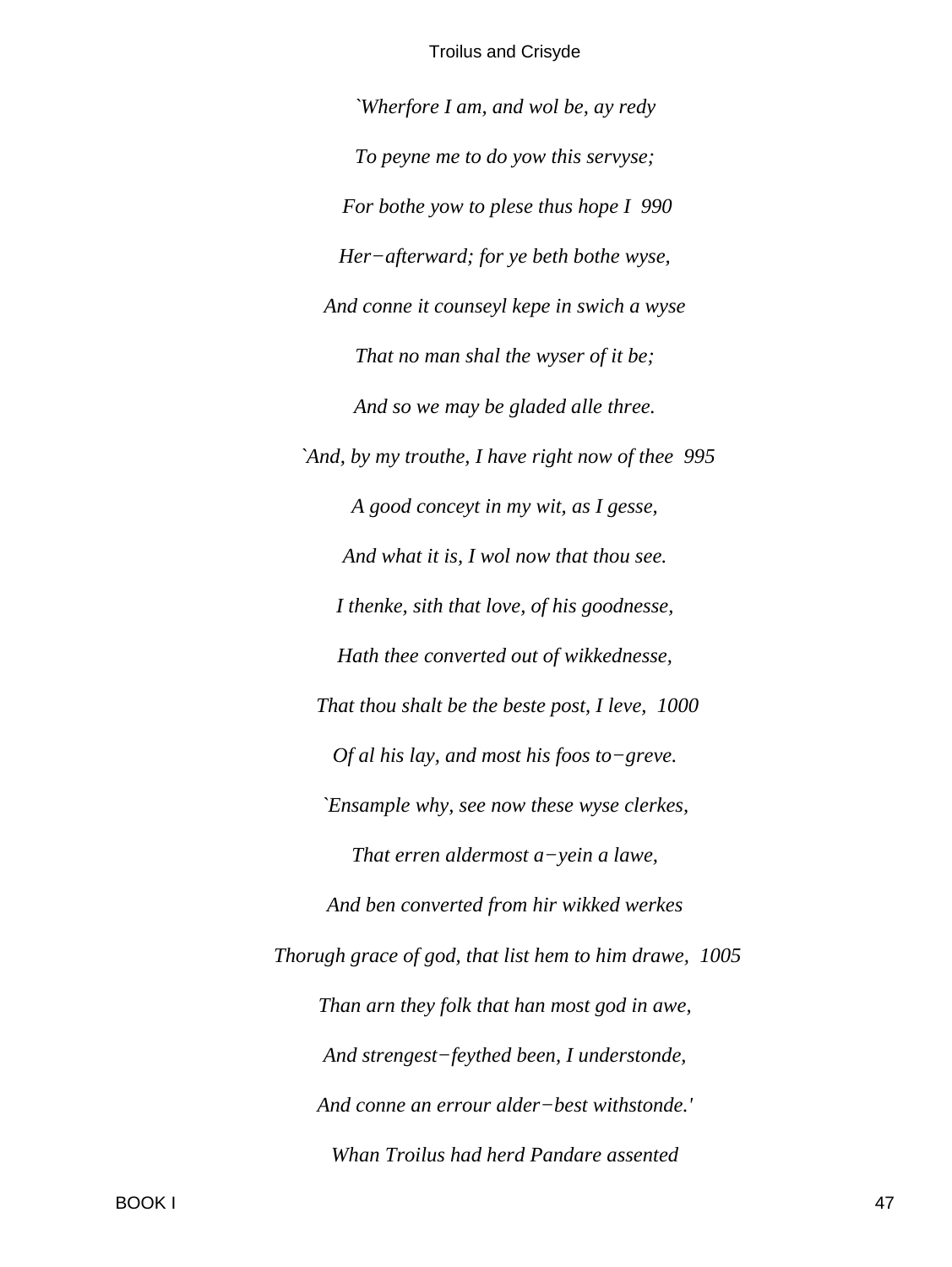*To been his help in loving of Criseyde, 1010 Wex of his wo, as who seyth, untormented, But hotter wex his love, and thus he seyde, With sobre chere, al−though his herte pleyde, `Now blisful Venus helpe, er that I sterve, Of thee, Pandare, I may som thank deserve. 1015 `But, dere frend, how shal myn wo ben lesse Til this be doon? And goode, eek tel me this, How wiltow seyn of me and my destresse? Lest she be wrooth, this drede I most, y−wys, Or nil not here or trowen how it is. 1020 Al this drede I, and eek for the manere Of thee, hir eem, she nil no swich thing here.' Quod Pandarus, `Thou hast a ful gret care Lest that the cherl may falle out of the mone! Why, lord! I hate of the thy nyce fare! 1025 Why, entremete of that thou hast to done! For goddes love, I bidde thee a bone, So lat me alone, and it shal be thy beste.' – `Why, freend,' quod he, `now do right as the leste. `But herke, Pandare, o word, for I nolde 1030 That thou in me wendest so greet folye,*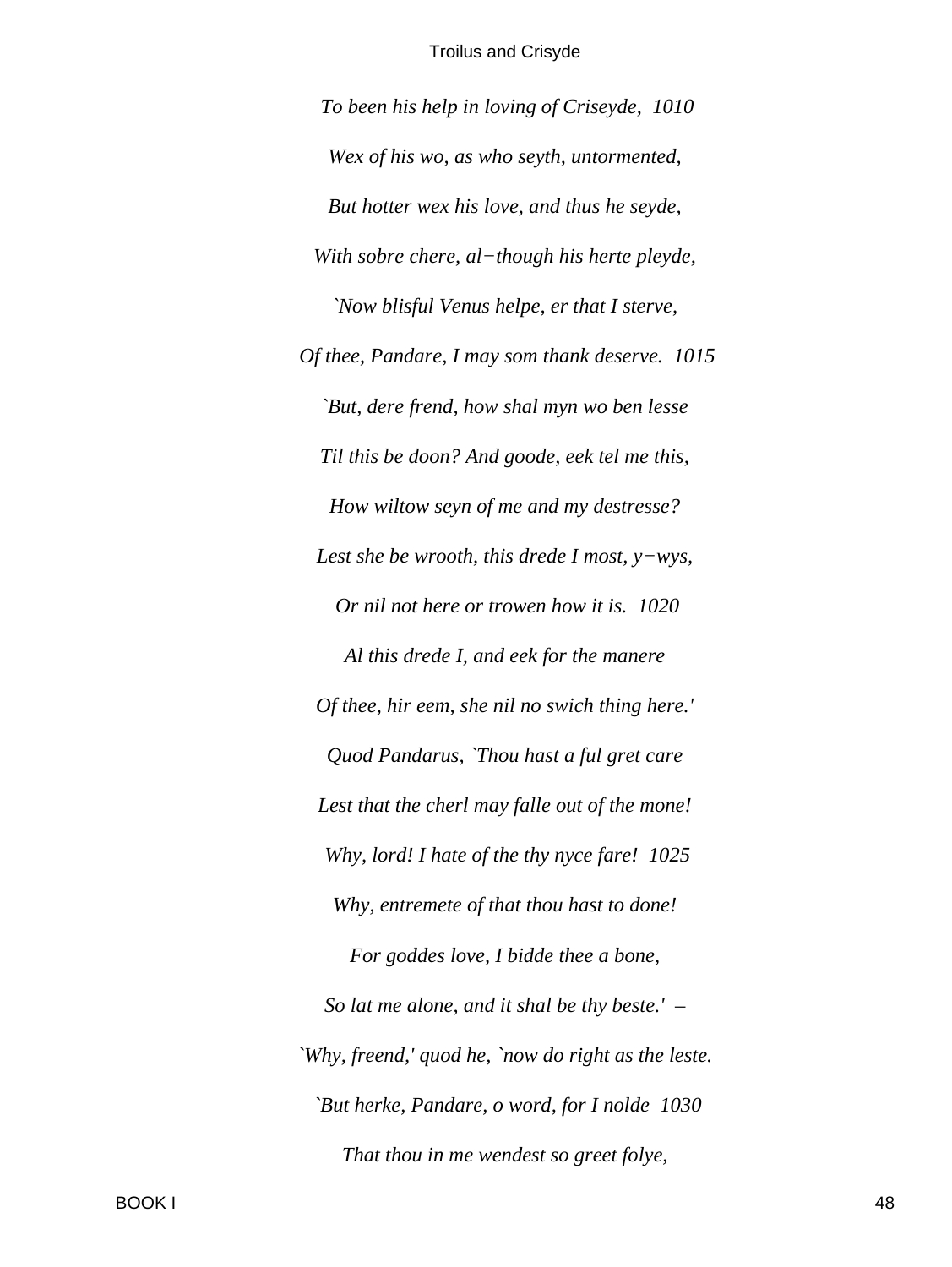That to my lady I desiren sholde That toucheth harm or any vilenye; For dredelees, me were lever dye Than she of me ought elles understode 1035 But that, that mighte sounen in-to gode.' Tho lough this Pandare, and anoon answerde, `And I thy borw? Fy! No wight dooth but so; I roughte nought though that she stode and herde How that thou seyst; but fare–wel, I wol go.  $1040$ A-dieu! Be glad! God spede us bothe two! Yif me this labour and this besinesse, And of my speed be thyn al that swetnesse.' Tho Troilus gan doun on knees to falle, And Pandare in his armes hente faste, 1045 And seyde, 'Now, fy on the Grekes alle! Yet, pardee, god shal helpe us at the laste; And dredelees, if that my lyf may laste, And god to-forn, lo, som of hem shal smerte; And yet me athinketh that this avaunt me asterte! 1050 'Now, Pandare, I can no more seye, But thou wys, thou wost, thou mayst, thou art al! My lyf, my deeth, hool in thyn bonde I leye;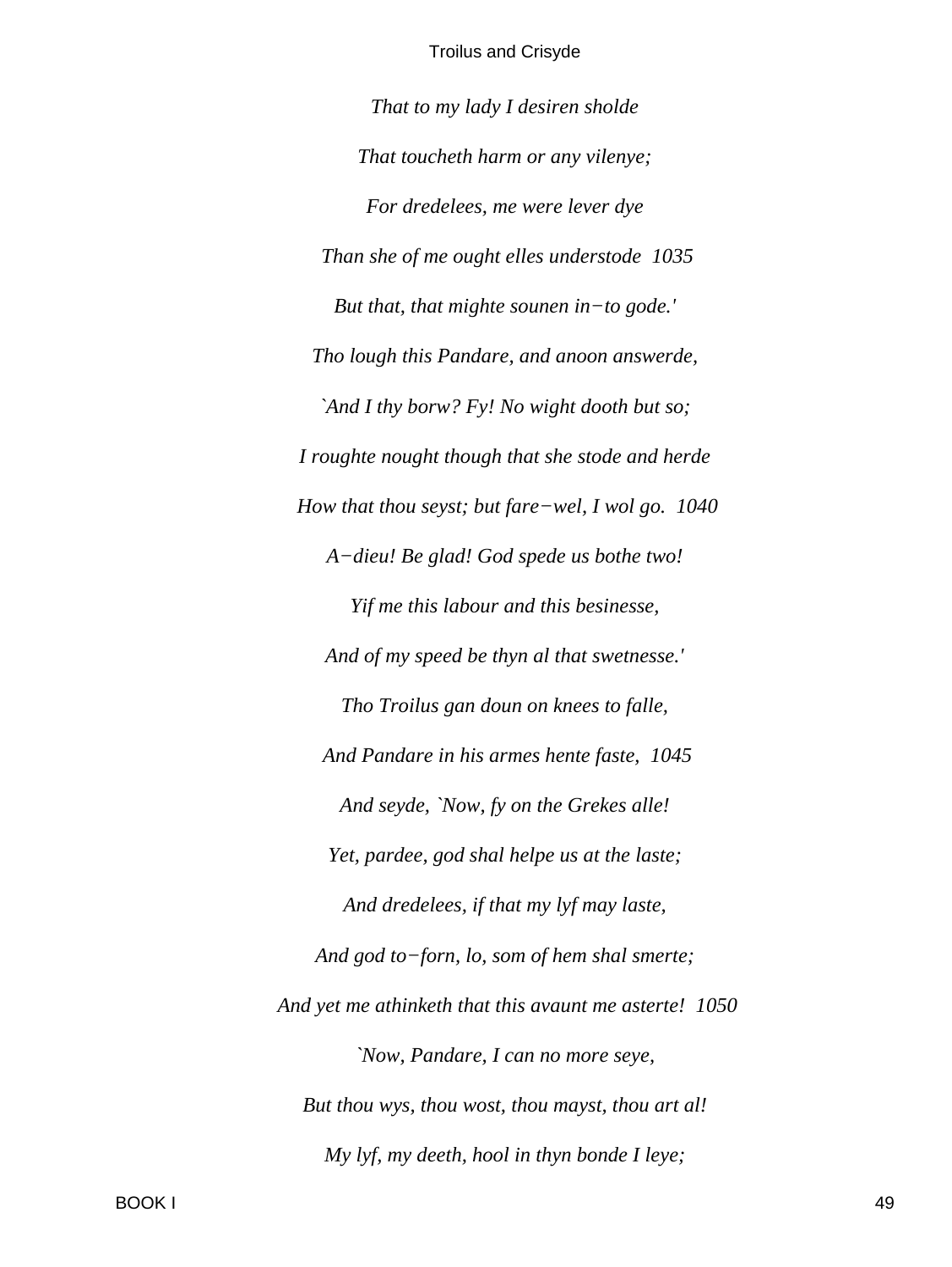Help now,' Quod he, `Yis, by my trouthe, I shal.' `God yelde thee, freend, and this in special,' 1055 Quod Troilus, `that thou me recomaunde To hir that to the deeth me may comaunde.' This Pandarus tho, desirous to serve His fulle freend, than seyde in this manere, 1059 `Far-wel, and thenk I wol thy thank deserve; Have here my trouthe, and that thou shalt well here.'  $-$ And wente his wey, thenking on this matere, And how he best mighte hir beseche of grace, And finde a tyme ther-to, and a place. For every wight that hath an hous to founde 1065 Ne renneth nought the werk for to biginne With rakel hond, but he wol byde a stounde, And sende his hertes lyne out fro with-inne Alderfirst his purpos for to winne. Al this Pandare in his herte thoughte, 1070 And caste his werk ful wysly, or he wroughte. But Troilus lay tho no lenger doun, But up anoon up-on his stede bay, And in the feld he pleyde tho leoun; Wo was that Greek that with him mette that day. 1075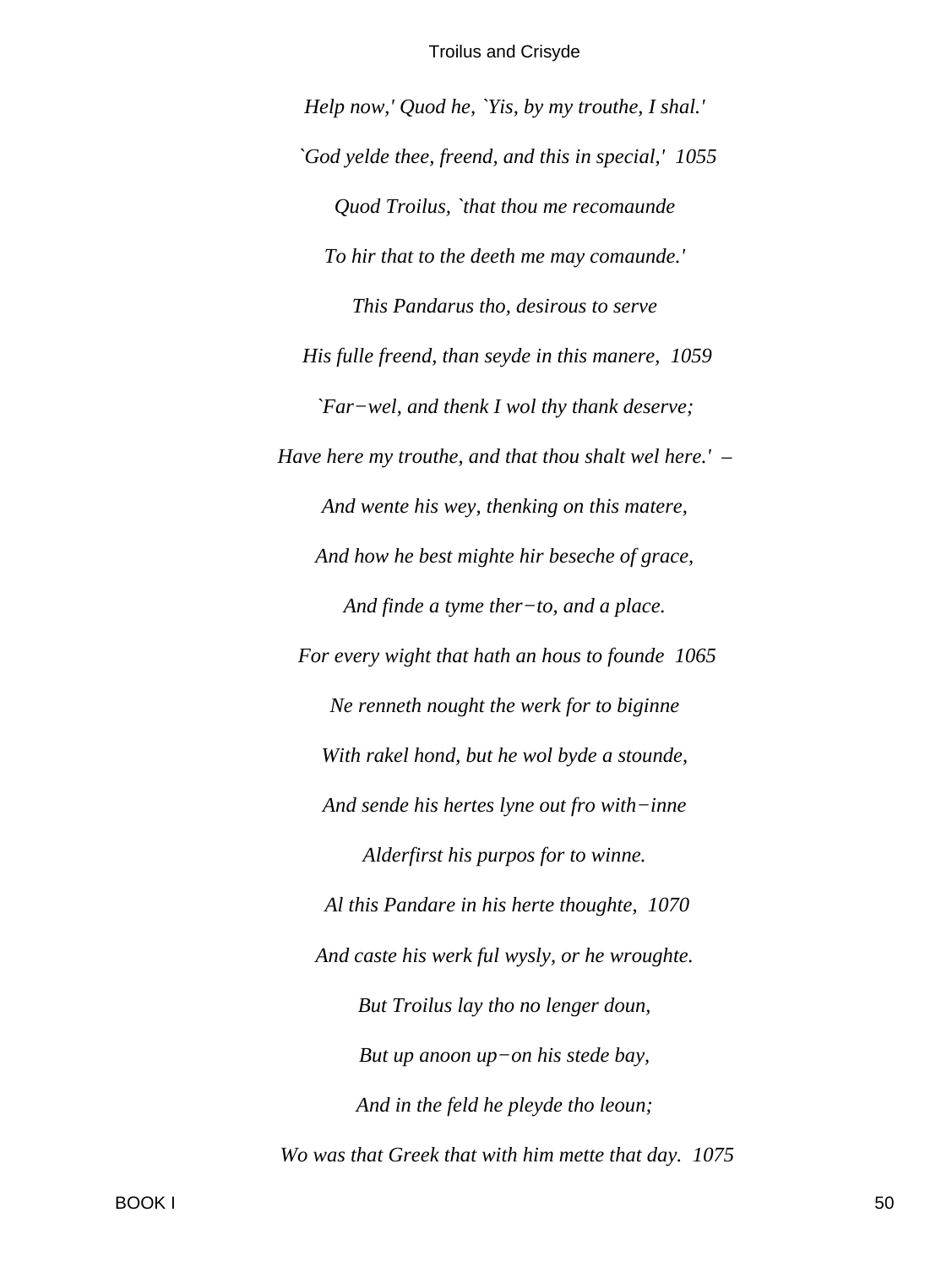*And in the toun his maner tho forth ay So goodly was, and gat him so in grace, That ech him lovede that loked on his face. For he bicom the frendlyeste wight, The gentileste, and eek the moste free, 1080 The thriftieste and oon the beste knight, That in his tyme was, or mighte be. Dede were his Iapes and his crueltee, His heighe port and his manere estraunge, And ech of tho gan for a vertu chaunge. 1085 Now lat us stinte of Troilus a stounde, That fareth lyk a man that hurt is sore, And is somdel of akinge of his wounde Y−lissed wel, but heled no del more: And, as an esy pacient, the lore 1090 Abit of him that gooth aboute his cure; And thus he dryveth forth his aventure. Explicit Liber Primus*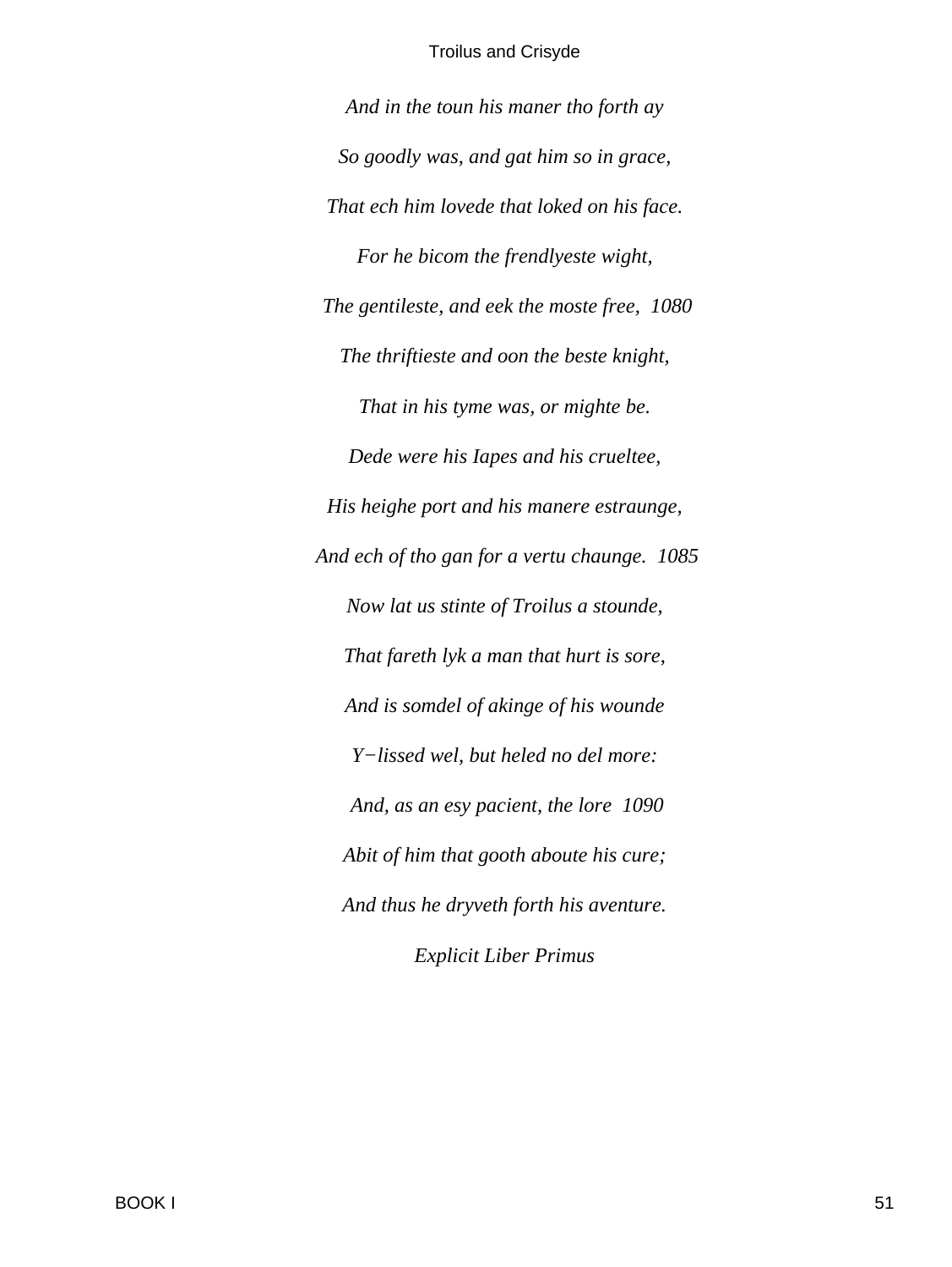# **Book II**

Incipit Prohemium Secundi Libri. Out of these blake wawes for to sayle, O wind, O wind, the weder ginneth clere; For in this see the boot hath swich travayle, Of my conning, that unnethe I it stere: This see clepe I the tempestous matere 5 Of desespeyr that Troilus was inne: But now of hope the calendes biginne. O lady myn, that called art Cleo, Thou be my speed fro this forth, and my muse, To ryme wel this book, til I have do; 10 Me nedeth here noon other art to use. For-why to every lovere I me excuse, That of no sentement I this endyte, But out of Latin in my tonge it wryte. Wherfore I nil have neither thank ne blame 15 Of al this werk, but prey yow mekely, Disblameth me if any word be lame, For as myn auctor seyde, so seye I. Eek though I speke of love unfelingly,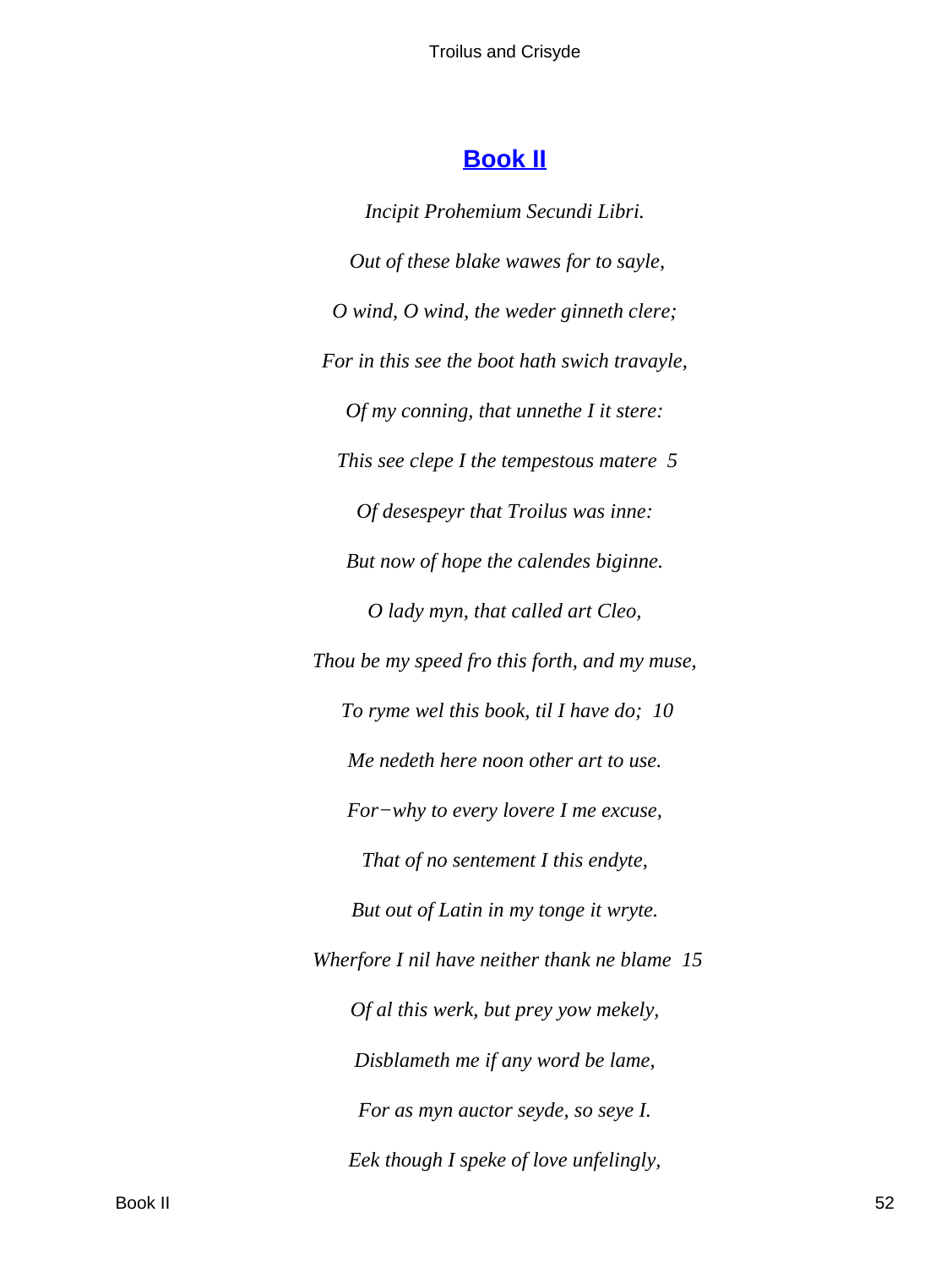*No wondre is, for it no−thing of newe is; 20 A blind man can nat Iuggen wel in hewis. Ye knowe eek, that in forme of speche is chaunge With−inne a thousand yeer, and wordes tho That hadden prys, now wonder nyce and straunge Us thinketh hem; and yet they spake hem so, 25 And spedde as wel in love as men now do; Eek for to winne love in sondry ages, In sondry londes, sondry ben usages. And for−thy if it happe in any wyse, That here be any lovere in this place 30 That herkneth, as the storie wol devyse, How Troilus com to his lady grace, And thenketh, so nolde I nat love purchace, Or wondreth on his speche or his doinge, I noot; but it is me no wonderinge; 35 For every wight which that to Rome went, Halt nat o path, or alwey o manere; Eek in som lond were al the gamen shent, If that they ferde in love as men don here, As thus, in open doing or in chere, 40 In visitinge, in forme, or seyde hire sawes;*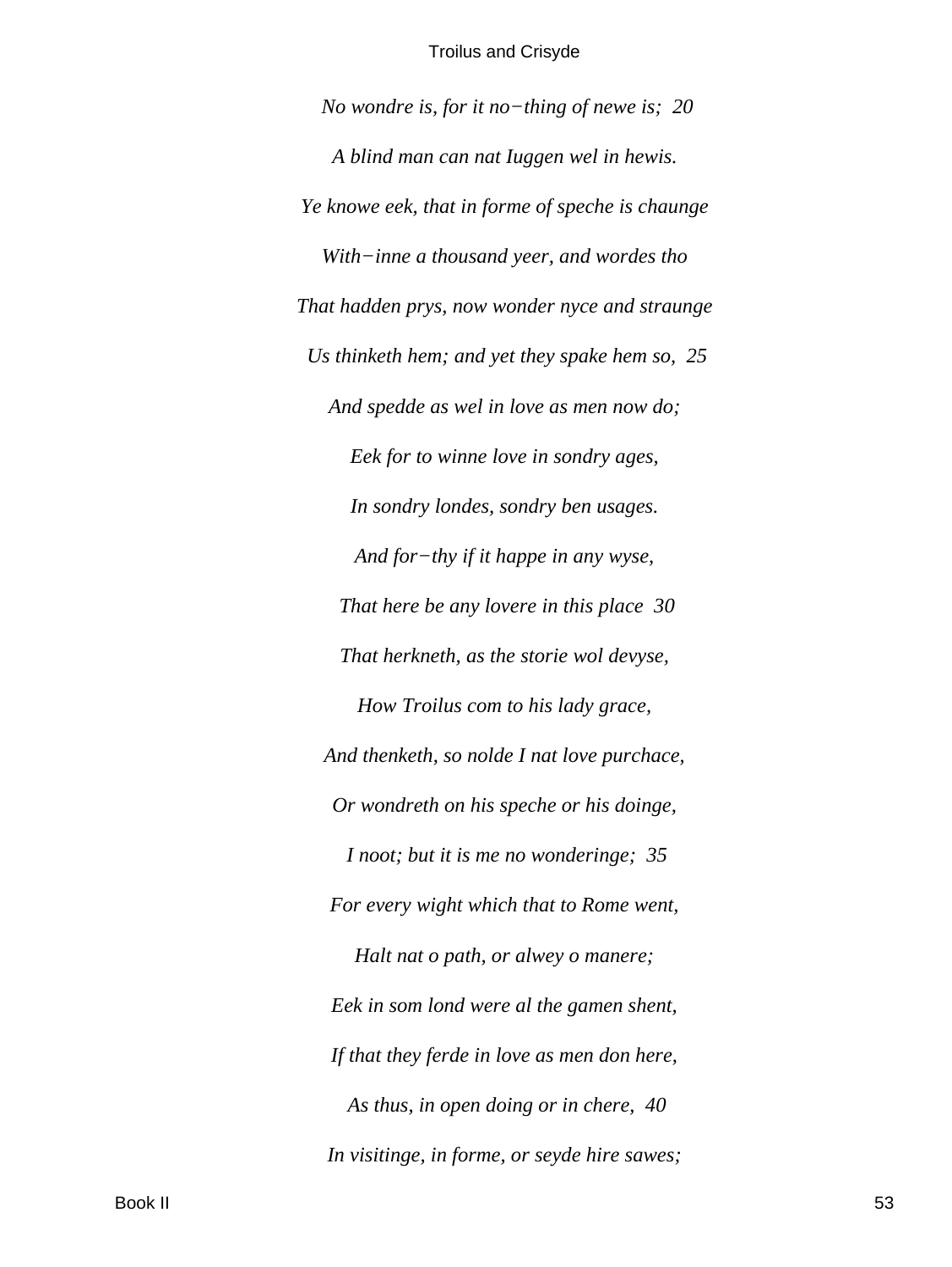*For−thy men seyn, ech contree hath his lawes. Eek scarsly been ther in this place three That han in love seid lyk and doon in al; For to thy purpos this may lyken thee, 45 And thee right nought, yet al is seyd or shal; Eek som men grave in tree, som in stoon wal, As it bitit; but sin I have begonne, Myn auctor shal I folwen, if I conne. Exclipit prohemium Secundi Libri. Incipit Liber Secundus.*

*In May, that moder is of monthes glade, 50 That fresshe floures, blewe, and whyte, and rede, Ben quike agayn, that winter dede made, And ful of bawme is fleting every mede; Whan Phebus doth his brighte bemes sprede Right in the whyte Bole, it so bitidde 55 As I shal singe, on Mayes day the thridde, That Pandarus, for al his wyse speche, Felt eek his part of loves shottes kene, That, coude he never so wel of loving preche, It made his hewe a−day ful ofte grene; 60 So shoop it, that hym fil that day a tene*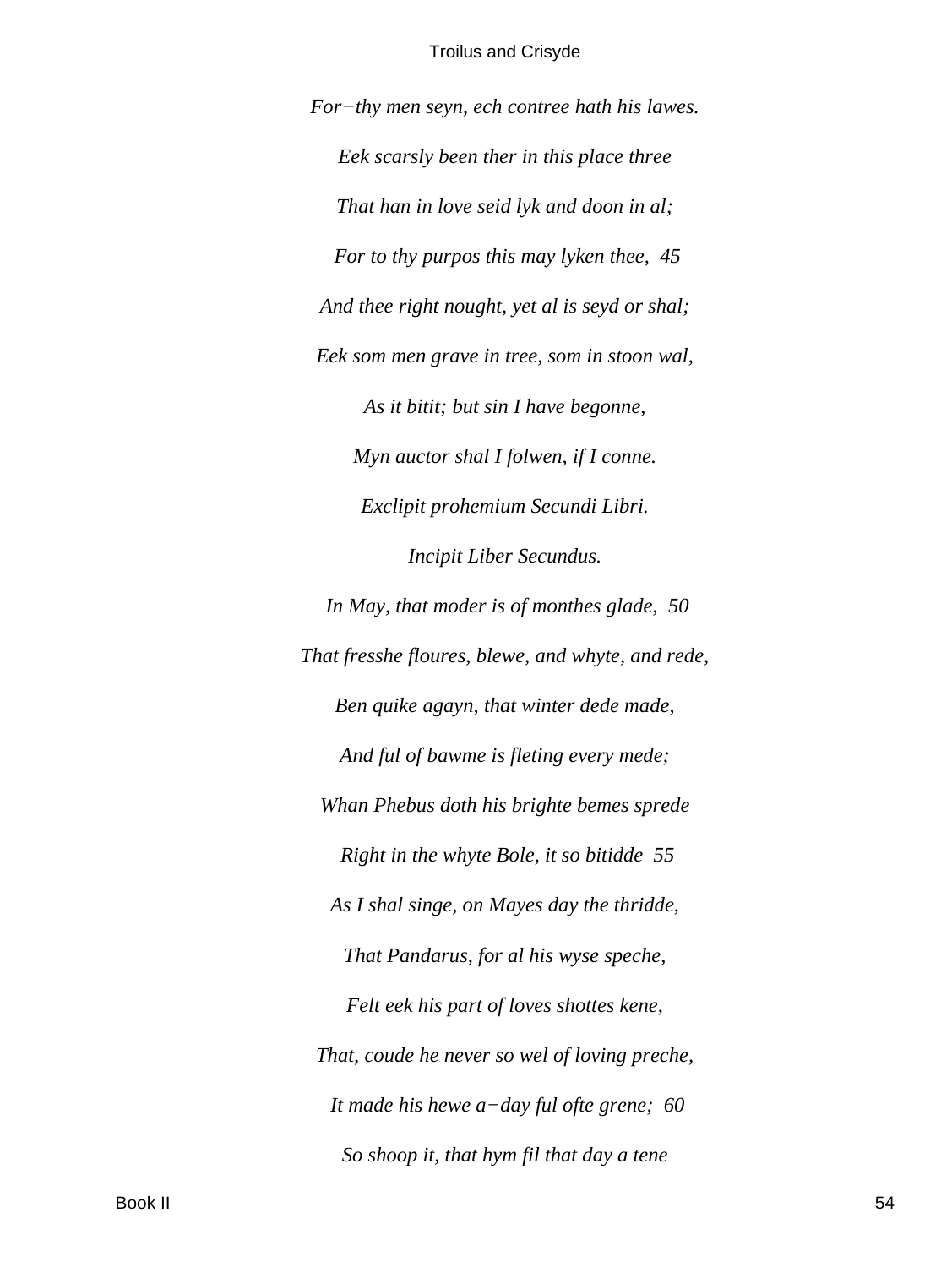In love, for which in wo to bedde he wente, And made, er it was day, ful many a wente. The swalwe Proigne, with a sorwful lay, Whan morwe com, gan make hir waymentinge, 65 Why she forshapen was; and ever lay Pandare a-bedde, half in a slomeringe, Til she so neigh him made hir chiteringe How Tereus gan forth hir suster take, That with the noyse of hir he gan  $a$ -wake; 70 And gan to calle, and dresse him up to ryse, Remembringe him his erand was to done From Troilus, and eek his greet empryse; And caste and knew in good plyt was the mone To doon viage, and took his wey ful sone 75 Un-to his neces paleys ther bi-syde; Now Ianus, god of entree, thou him gyde! Whan he was come  $un$ -to his neces place, 'Wher is my lady?' to hir folk seyde he; And they him tolde; and he forth in gan pace, 80 And fond, two othere ladyes sete and she, With-inne a paved parlour; and they three Herden a mayden reden hem the geste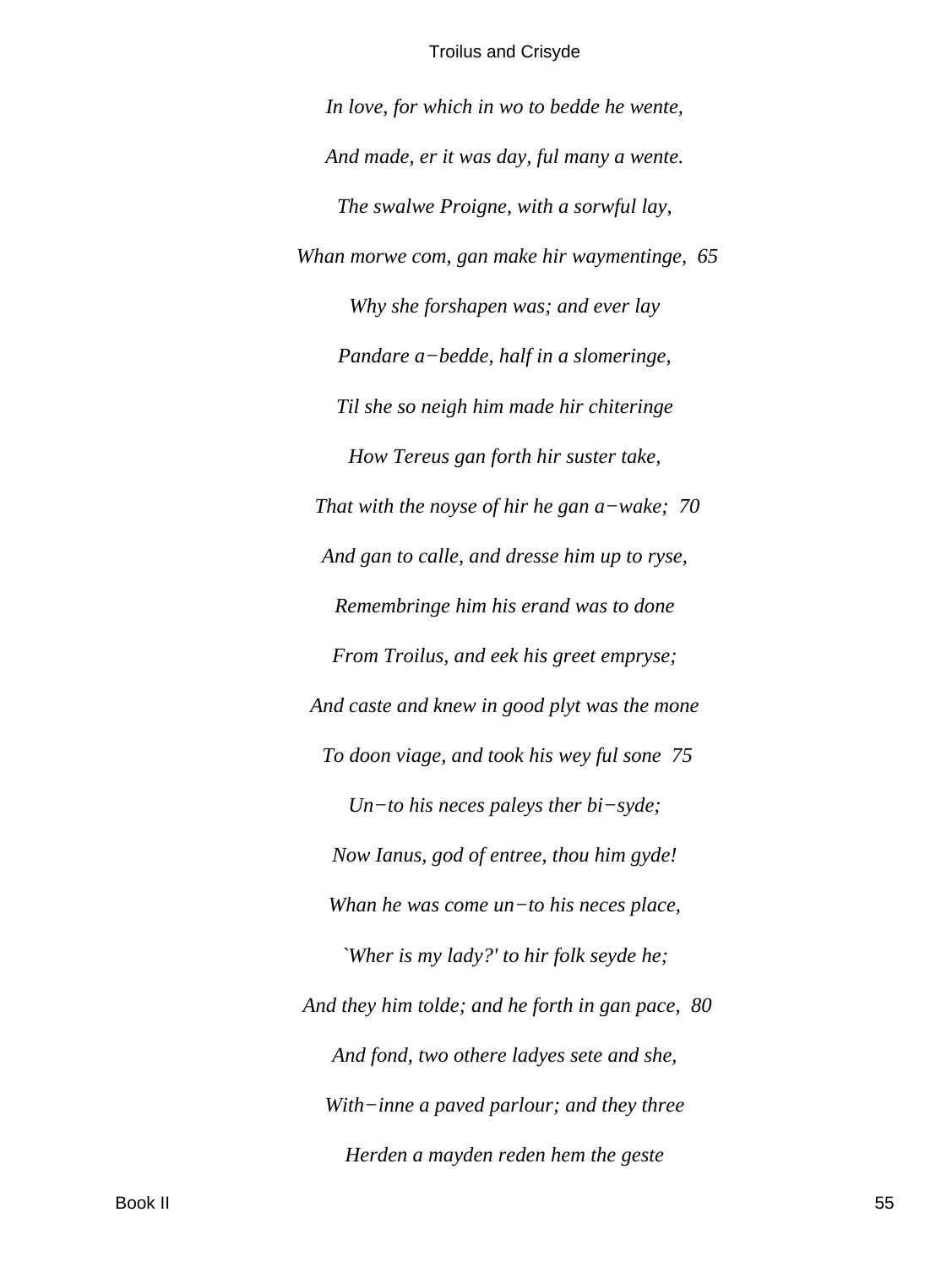*Of the Sege of Thebes, whyl hem leste. Quod Pandarus, `Ma dame, god yow see, 85 With al your book and al the companye!' `Ey, uncle myn, welcome y−wis,' quod she, And up she roos, and by the hond in hye She took him faste, and seyde, `This night thrye, To goode mote it turne, of yow I mette!' 90 And with that word she doun on bench him sette. `Ye, nece, ye shal fare wel the bet, If god wole, al this yeer,' quod Pandarus; `But I am sory that I have yow let To herknen of your book ye preysen thus; 95 For goddes love, what seith it? tel it us. Is it of love? O, som good ye me lere!' `Uncle,' quod she, `your maistresse is not here!' With that they gonnen laughe, and tho she seyde, `This romaunce is of Thebes, that we rede; 100 And we han herd how that king Laius deyde Thurgh Edippus his sone, and al that dede; And here we stenten at these lettres rede, How the bisshop, as the book can telle, Amphiorax, fil thurgh the ground to helle.' 105*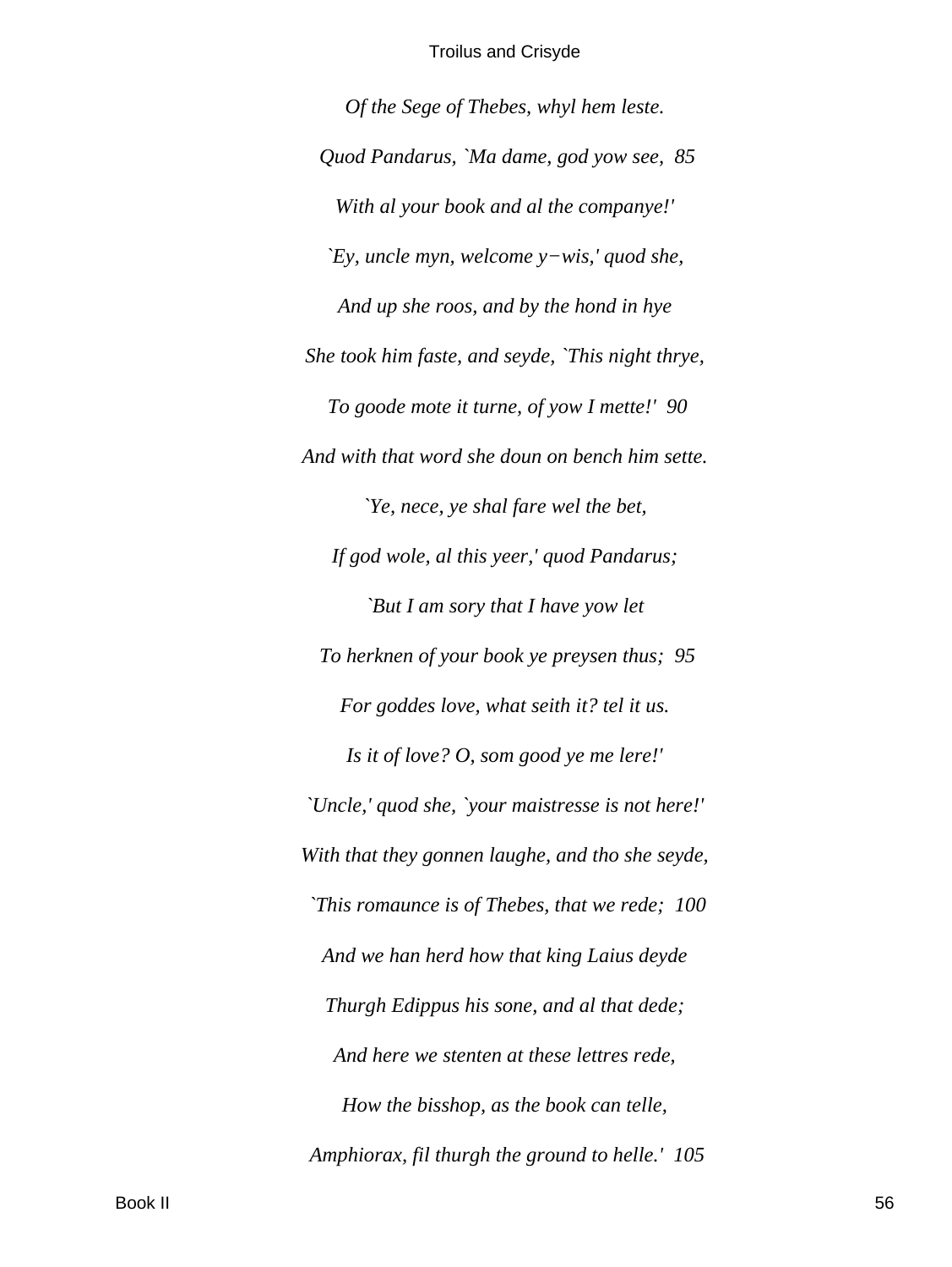*Quod Pandarus, `Al this knowe I my−selve, And al the assege of Thebes and the care; For her−of been ther maked bokes twelve: – But lat be this, and tel me how ye fare; Do wey your barbe, and shew your face bare; 110 Do wey your book, rys up, and lat us daunce, And lat us don to May som observaunce.' `A! God forbede!' quod she. `Be ye mad? Is that a widewes lyf, so god you save? By god, ye maken me right sore a−drad, 115 Ye ben so wilde, it semeth as ye rave! It sete me wel bet ay in a cave To bidde, and rede on holy seyntes lyves; Lat maydens gon to daunce, and yonge wyves.' `As ever thryve I,' quod this Pandarus, 120 `Yet coude I telle a thing to doon you pleye.' `Now, uncle dere,' quod she, `tel it us For goddes love; is than the assege aweye? I am of Grekes so ferd that I deye.' `Nay, nay,' quod he, `as ever mote I thryve! 125 It is a thing wel bet than swiche fyve.' `Ye, holy god,' quod she, `what thing is that?*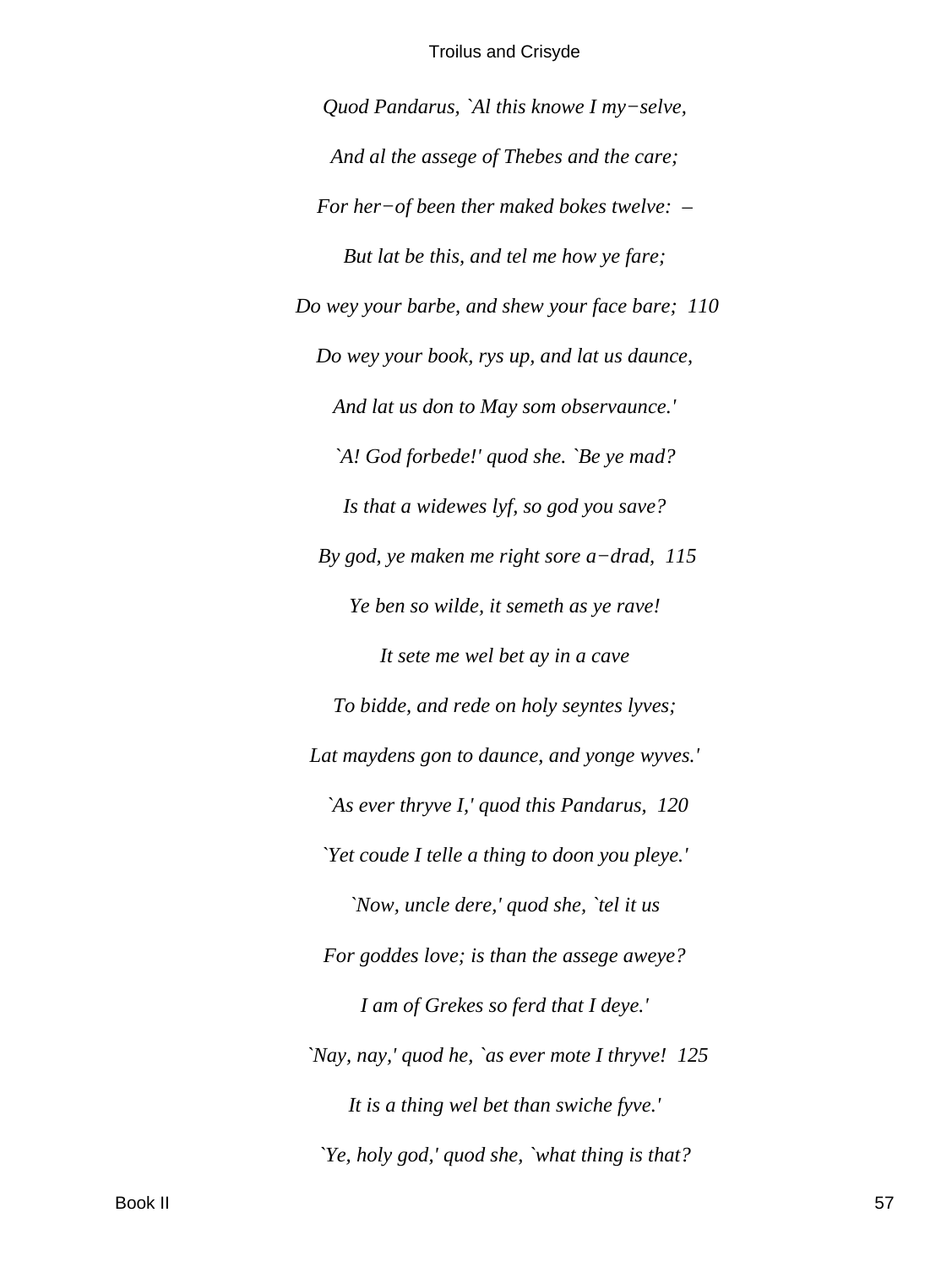*What! Bet than swiche fyve? Ey, nay, y−wis!*

*For al this world ne can I reden what It sholde been; som Iape, I trowe, is this; 130 And but your−selven telle us what it is, My wit is for to arede it al to lene; As help me god, I noot nat what ye meene.' `And I your borow, ne never shal, for me, This thing be told to yow, as mote I thryve!' 135 `And why so, uncle myn? Why so?' quod she. `By god,' quod he, `that wole I telle as blyve; For prouder womman were ther noon on−lyve, And ye it wiste, in al the toun of Troye; I iape nought, as ever have I Ioye!' 140 Tho gan she wondren more than biforn A thousand fold, and doun hir eyen caste; For never, sith the tyme that she was born, To knowe thing desired she so faste; And with a syk she seyde him at the laste, 145 `Now, uncle myn, I nil yow nought displese, Nor axen more, that may do yow disese.' So after this, with many wordes glade, And freendly tales, and with mery chere,*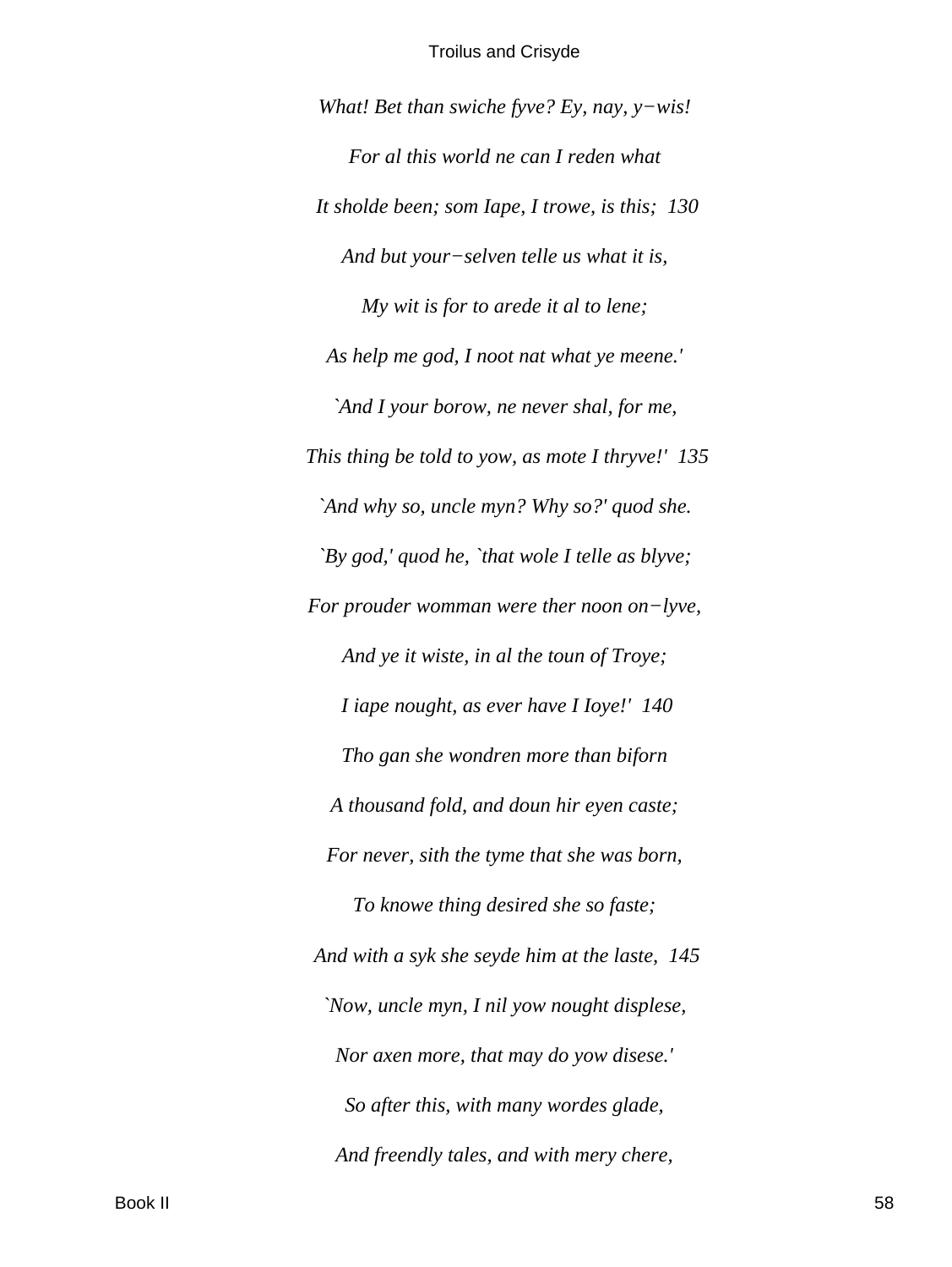*Of this and that they pleyde, and gunnen wade 150 In many an unkouth glad and deep matere, As freendes doon, whan they ben met y−fere; Til she gan axen him how Ector ferde, That was the tounes wal and Grekes yerde. `Ful wel, I thanke it god,' quod Pandarus, 155 `Save in his arm he hath a litel wounde; And eek his fresshe brother Troilus, The wyse worthy Ector the secounde, In whom that ever vertu list abounde, As alle trouthe and alle gentillesse, 160 Wysdom, honour, fredom, and worthinesse.' `In good feith, eem,' quod she, `that lyketh me; They faren wel, god save hem bothe two! For trewely I holde it greet deyntee A kinges sone in armes wel to do, 165 And been of good condiciouns ther−to; For greet power and moral vertu here Is selde y−seye in o persone y−fere.' `In good feith, that is sooth,' quod Pandarus; `But, by my trouthe, the king hath sones tweye, 170 That is to mene, Ector and Troilus,*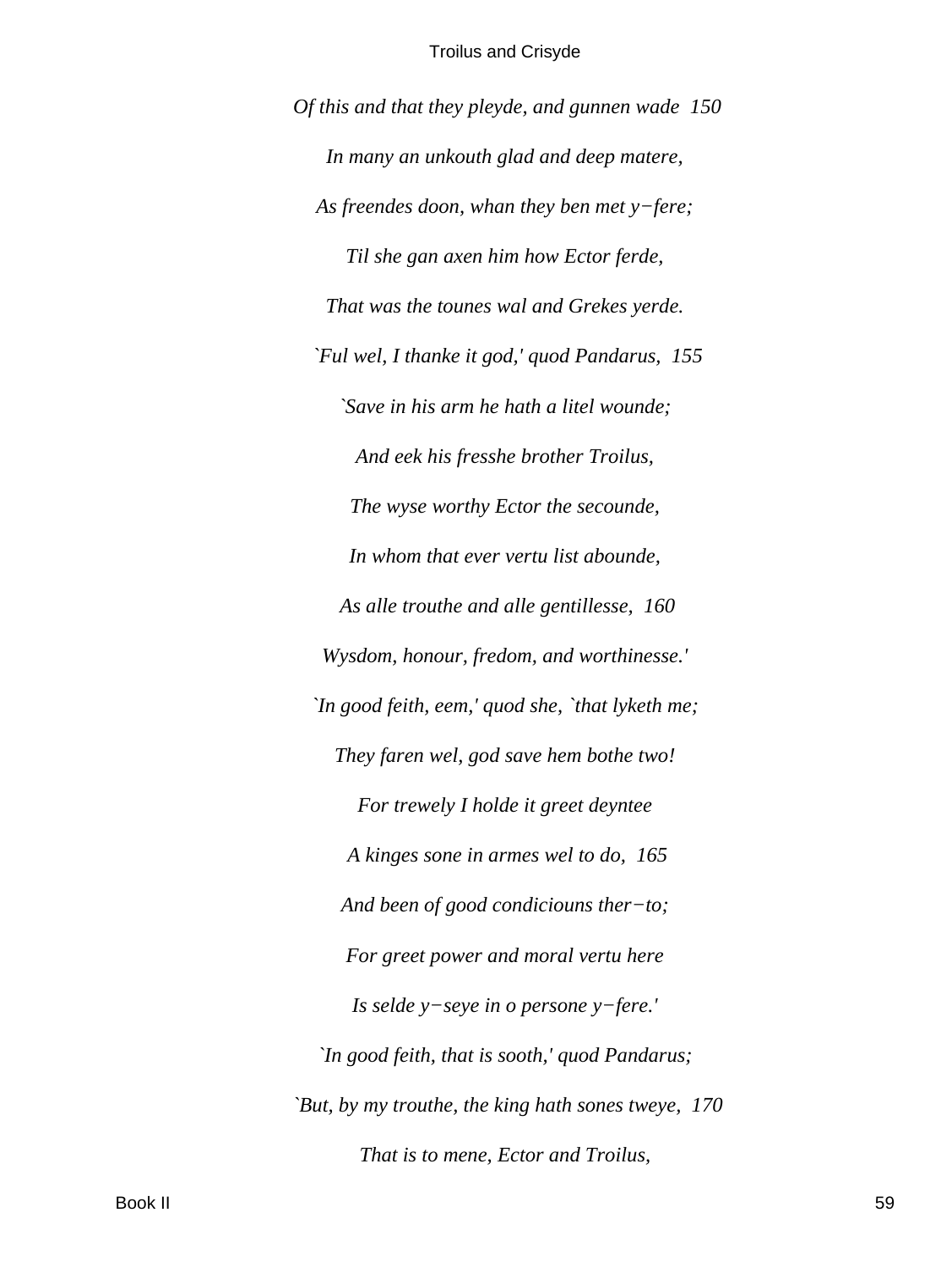*That certainly, though that I sholde deye, They been as voyde of vyces, dar I seye, As any men that liveth under the sonne, Hir might is wyde y−knowe, and what they conne. 175 `Of Ector nedeth it nought for to telle: In al this world ther nis a bettre knight Than he, that is of worthinesse welle; And he wel more vertu hath than might. This knoweth many a wys and worthy wight. 180 The same prys of Troilus I seye, God help me so, I knowe not swiche tweye.' `By god,' quod she, `of Ector that is sooth; Of Troilus the same thing trowe I; For, dredelees, men tellen that he dooth 185 In armes day by day so worthily, And bereth him here at hoom so gentilly To every wight, that al the prys hath he Of hem that me were levest preysed be.' `Ye sey right sooth, y−wis,' quod Pandarus; 190 `For yesterday, who−so hadde with him been, He might have wondred up−on Troilus; For never yet so thikke a swarm of been*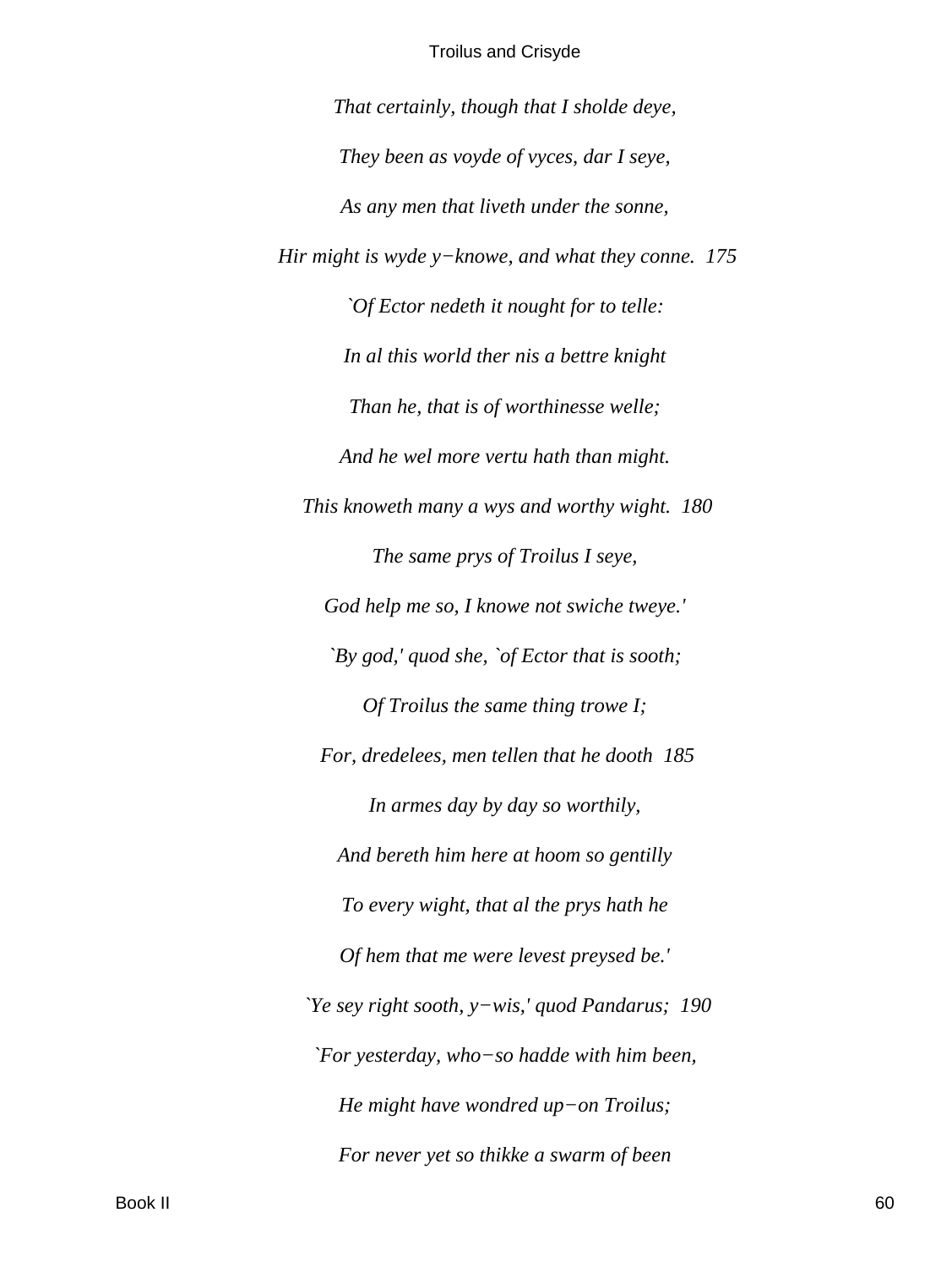*Ne fleigh, as Grekes fro him gonne fleen; And thorugh the feld, in everi wightes ere, 195 Ther nas no cry but «Troilus is there!» `Now here, now there, he hunted hem so faste, Ther nas but Grekes blood; and Troilus, Now hem he hurte, and hem alle doun he caste; Ay where he wente, it was arayed thus: 200 He was hir deeth, and sheld and lyf for us; That as that day ther dorste noon with−stonde, Whyl that he held his blody swerd in honde. `Therto he is the freendlieste man Of grete estat, that ever I saw my lyve; 205 And wher him list, best felawshipe can To suche as him thinketh able for to thryve.' And with that word tho Pandarus, as blyve, He took his leve, and seyde, `I wol go henne.' `Nay, blame have I, myn uncle,' quod she thenne. 210 `What eyleth yow to be thus wery sone, And namelich of wommen? Wol ye so? Nay, sitteth down; by god, I have to done With yow, to speke of wisdom er ye go.' And every wight that was a−boute hem tho, 215*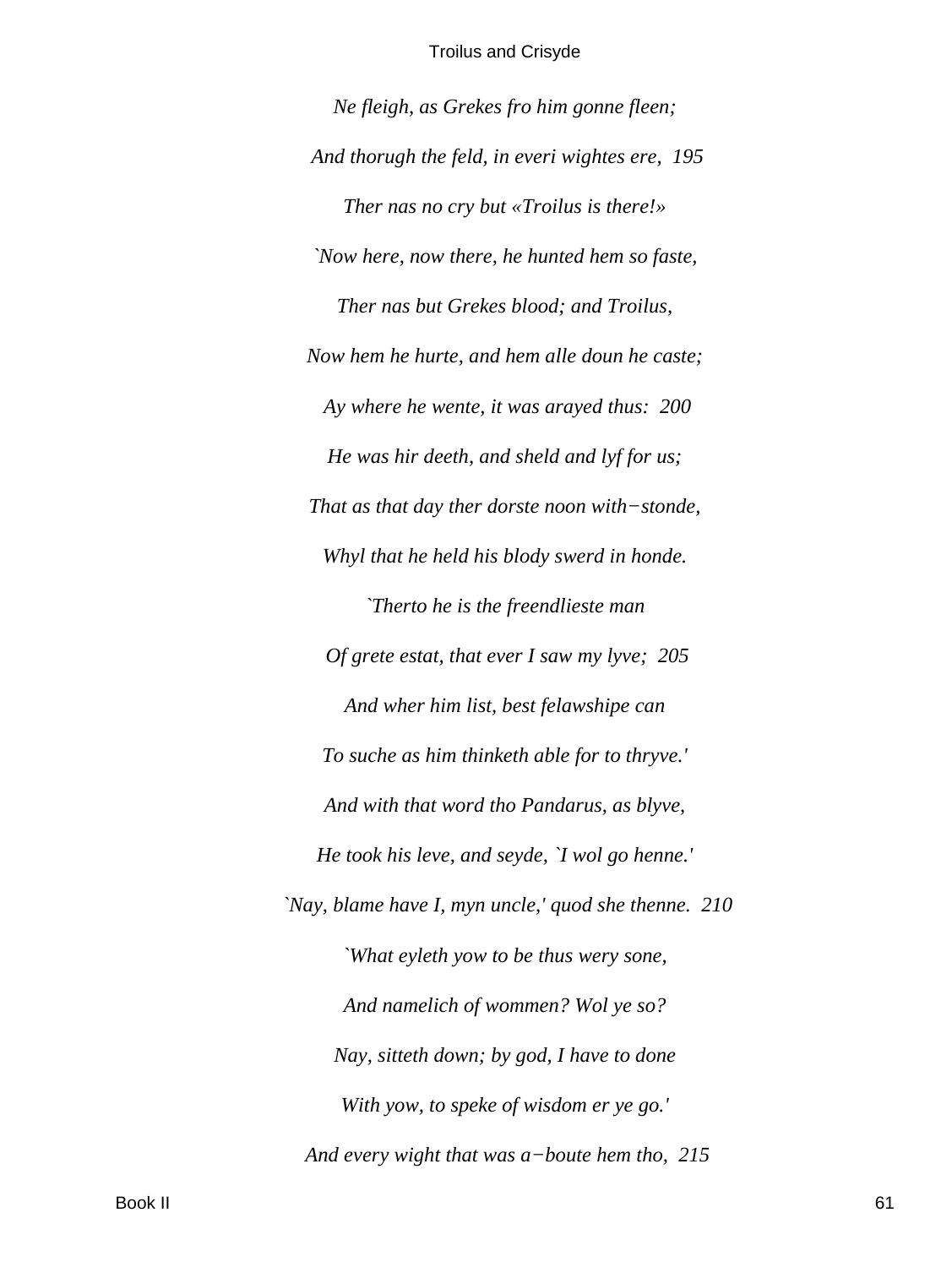That herde that, gan fer  $a$ -wey to stonde, Whyl they two hadde al that hem liste in honde. Whan that hir tale al brought was to an ende, Of hire estat and of hir governaunce, Quod Pandarus, 'Now is it tyme I wende; 220 But yet, I seye, aryseth, lat us daunce, And cast your widwes habit to mischaunce: What list yow thus your-self to disfigure, Sith yow is tid thus fair an aventure?' `A! Wel bithought! For love of god,' quod she, 225 'Shal I not witen what ye mene of this?' 'No, this thing axeth layser,' tho quod he, 'And eek me wolde muche greve,  $y$ -wis, If I it tolde, and ye it toke amis. Yet were it bet my tonge for to stille 230 Than seye a sooth that were ayeins your wille. `For, nece, by the goddesse Minerve, And Iuppiter, that maketh the thonder ringe, And by the blisful Venus that I serve, Ye been the womman in this world livinge, 235 With-oute paramours, to my wittinge, That I best love, and lothest am to greve,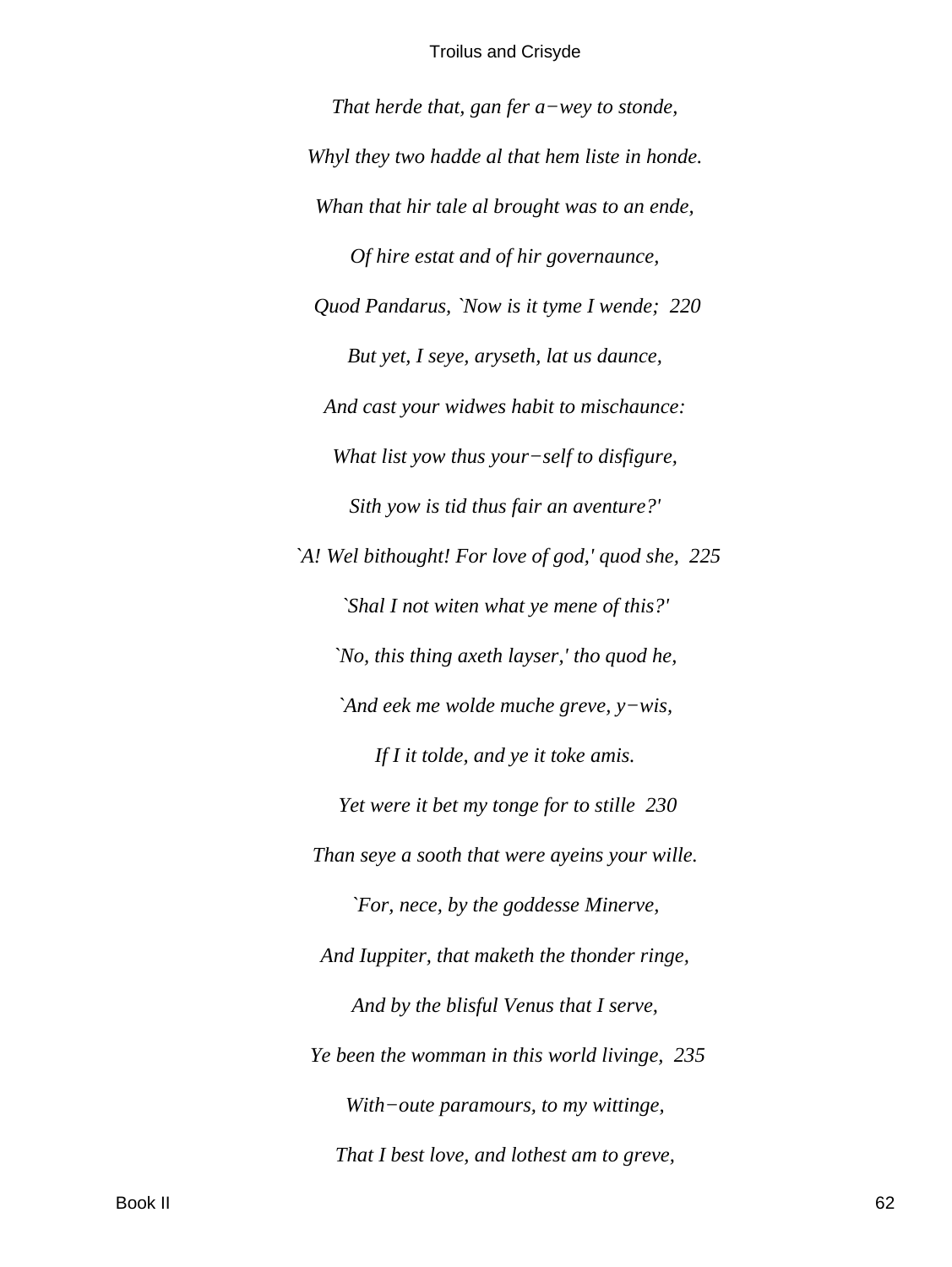*And that ye witen wel your−self, I leve.' `Y−wis, myn uncle,' quod she, `grant mercy; Your freendship have I founden ever yit; 240 I am to no man holden trewely, So muche as yow, and have so litel quit; And, with the grace of god, emforth my wit, As in my gilt I shal you never offende; And if I have er this, I wol amende. 245 `But, for the love of god, I yow beseche, As ye ben he that I love most and triste, Lat be to me your fremde manere speche, And sey to me, your nece, what yow liste:' And with that word hir uncle anoon hir kiste, 250 And seyde, `Gladly, leve nece dere, Tak it for good that I shal seye yow here.' With that she gan hir eiyen doun to caste, And Pandarus to coghe gan a lyte, And seyde, `Nece, alwey, lo! To the laste, 255 How−so it be that som men hem delyte With subtil art hir tales for to endyte, Yet for al that, in hir entencioun Hir tale is al for som conclusioun.*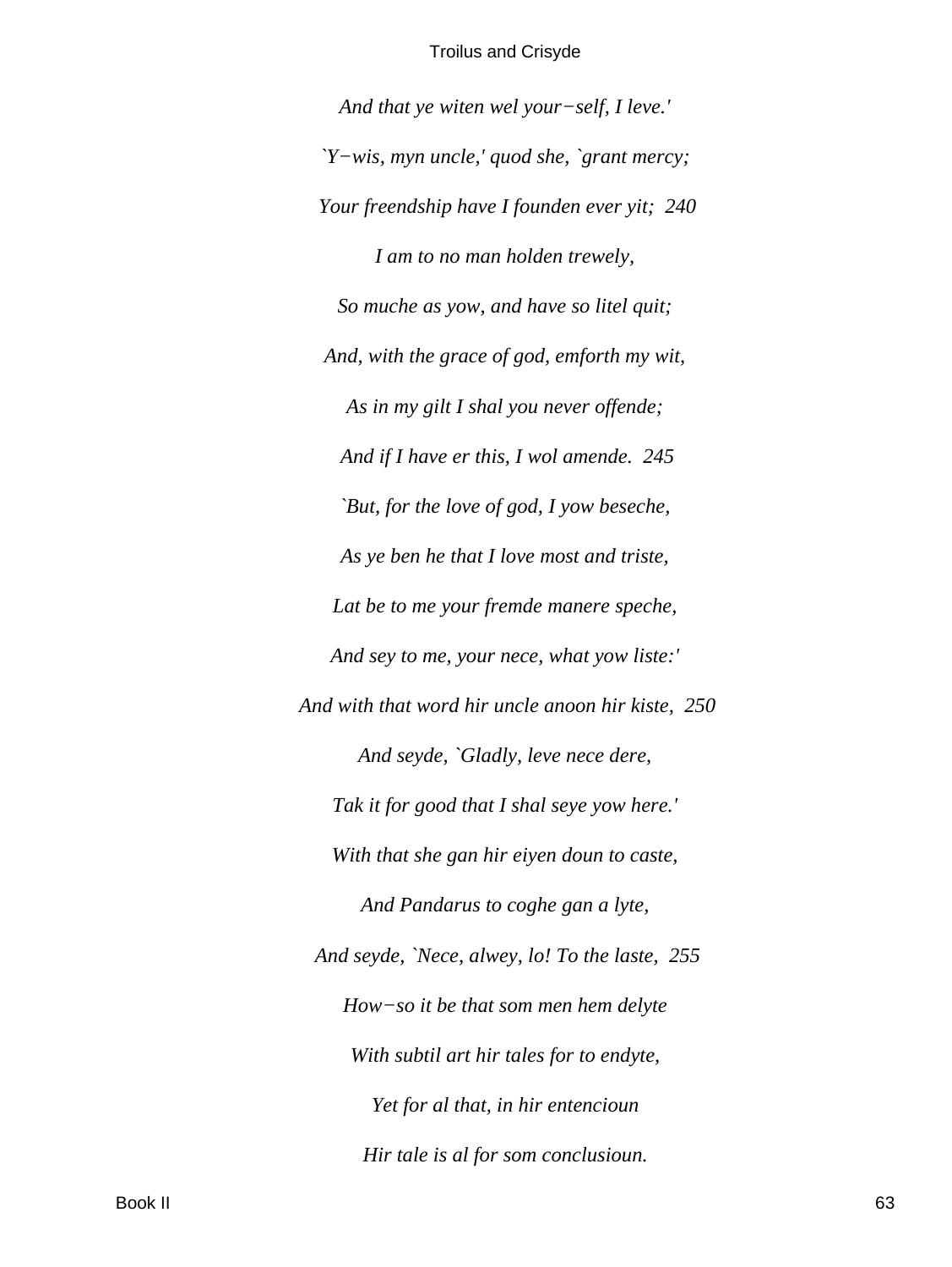*`And sithen thende is every tales strengthe, 260 And this matere is so bihovely, What sholde I peynte or drawen it on lengthe To yow, that been my freend so feithfully?' And with that word he gan right inwardly Biholden hir, and loken on hir face, 265 And seyde, `On suche a mirour goode grace!' Than thoughte he thus: `If I my tale endyte Ought hard, or make a proces any whyle, She shal no savour han ther−in but lyte, And trowe I wolde hir in my wil bigyle. 270 For tendre wittes wenen al be wyle Ther−as they can nat pleynly understonde; For−thy hir wit to serven wol I fonde – ' And loked on hir in a besy wyse, And she was war that he byheld hir so, 275 And seyde, `Lord! So faste ye me avyse! Sey ye me never er now? What sey ye, no?' `Yes, yes,' quod he, `and bet wole er I go; But, by my trouthe, I thoughte now if ye Be fortunat, for now men shal it see. 280 `For to every wight som goodly aventure*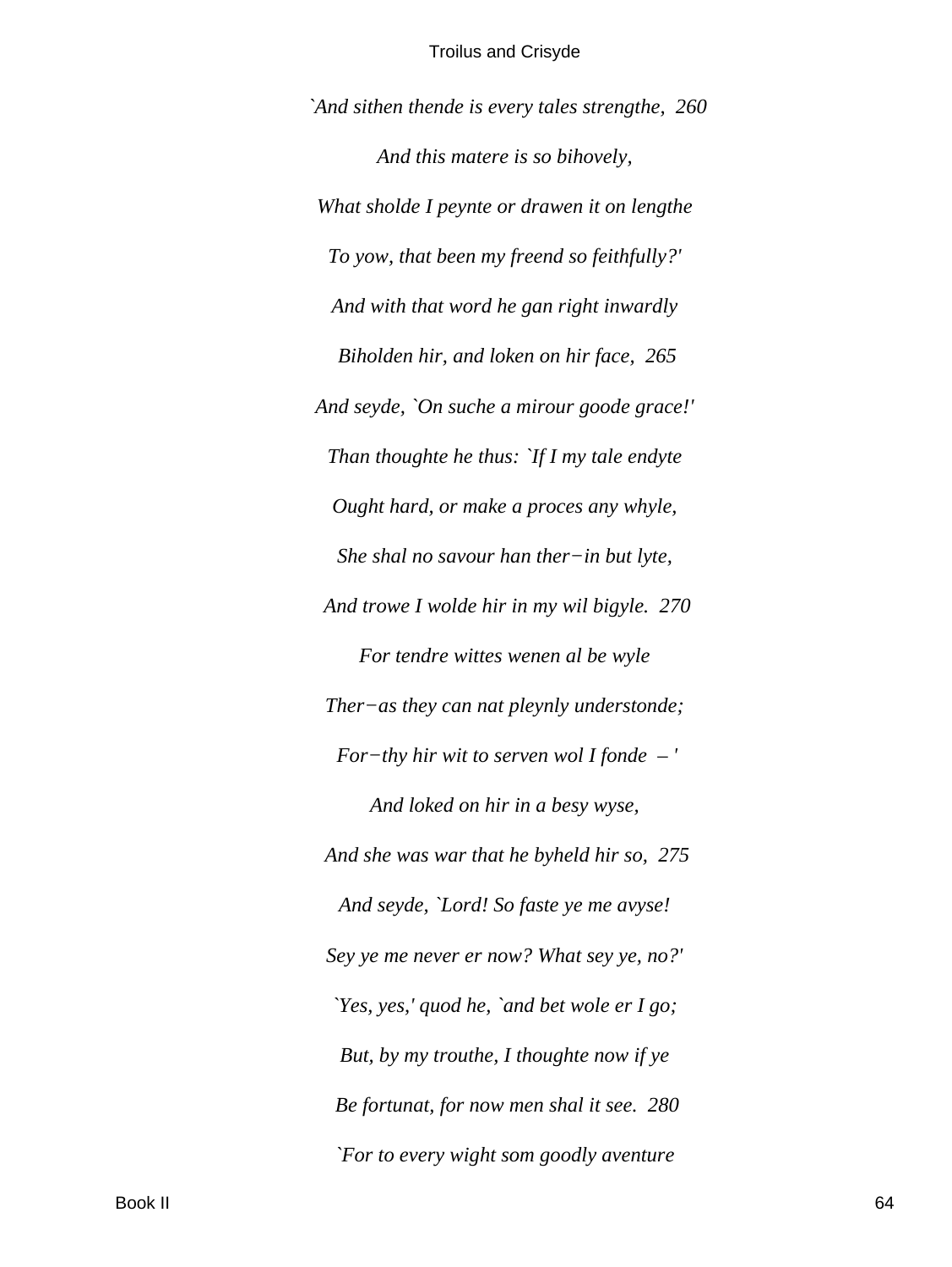Som tyme is shape, if he it can receyven; And if that he wol take of it no cure, Whan that it commeth, but wilfully it weyven, Lo, neither cas nor fortune him deceyven, 285 But right his verray slouthe and wrecchednesse; And swich a wight is for to blame, I gesse. `Good aventure, O bele nece, have ye Ful lightly founden, and ye conne it take; And, for the love of god, and eek of me, 290 Cacche it anoon, lest aventure slake. What sholde I lenger proces of it make? Yif me your hond, for in this world is noon, If that yow list, a wight so wel begoon. `And sith I speke of good entencioun, 295 As I to yow have told wel here-biforn, And love as wel your honour and renoun As creature in al this world  $y$ -born; By alle the othes that I have yow sworn, And ye be wrooth therfore, or wene I lye, 300 Ne shal I never seen yow eft with ye. 'Beth nought agast, ne quaketh nat; wher-to? Ne chaungeth nat for fere so your hewe;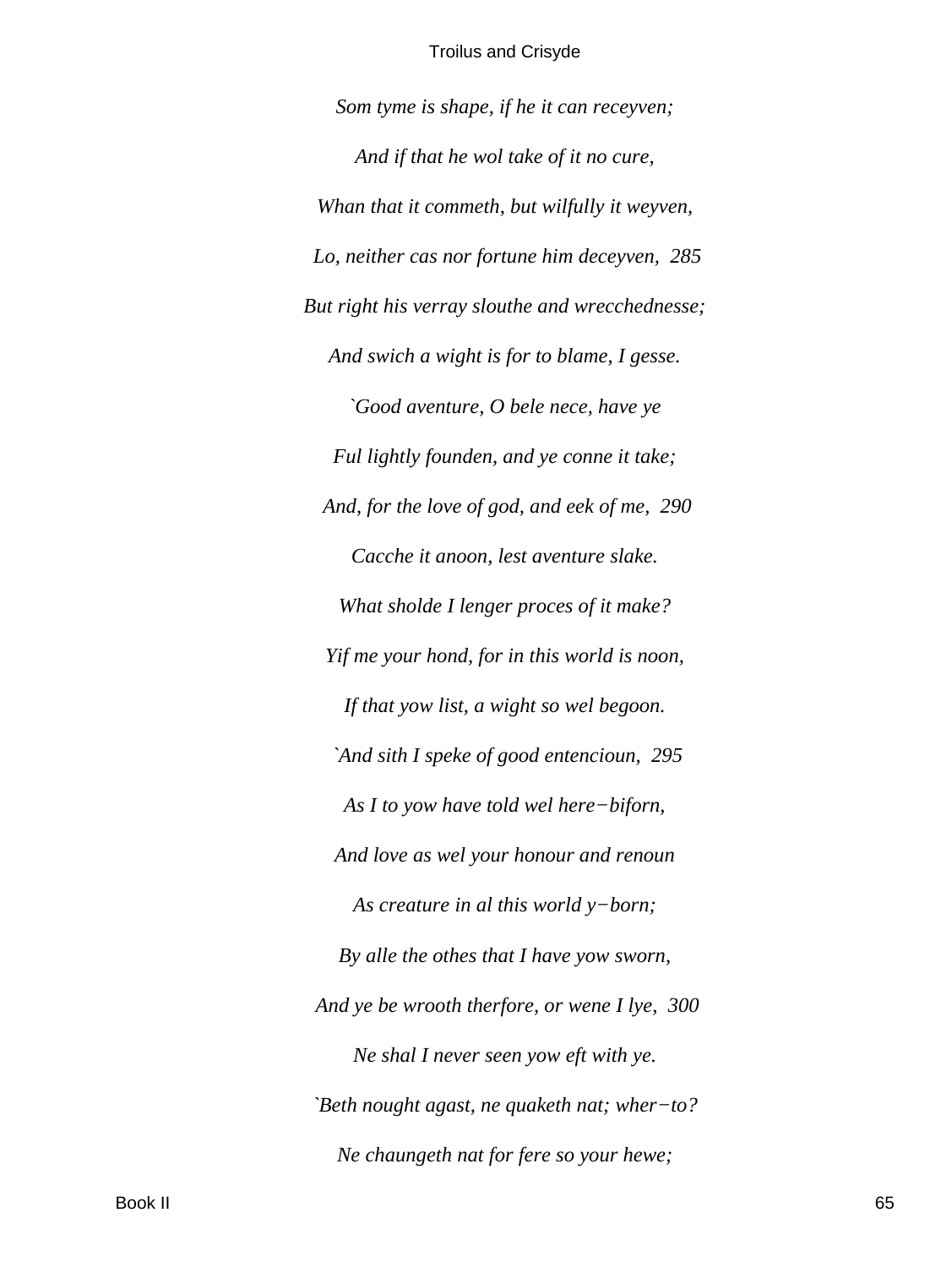*For hardely the werste of this is do; And though my tale as now be to yow newe, 305 Yet trist alwey, ye shal me finde trewe; And were it thing that me thoughte unsittinge, To yow nolde I no swiche tales bringe.' `Now, my good eem, for goddes love, I preye,' Quod she, `com of, and tel me what it is; 310 For bothe I am agast what ye wol seye, And eek me longeth it to wite, y−wis. For whether it be wel or be amis, Say on, lat me not in this fere dwelle:' `So wol I doon; now herkneth, I shal telle: 315 `Now, nece myn, the kinges dere sone, The goode, wyse, worthy, fresshe, and free, Which alwey for to do wel is his wone, The noble Troilus, so loveth thee, That, bot ye helpe, it wol his bane be. 320 Lo, here is al, what sholde I more seye? Doth what yow list, to make him live or deye. `But if ye lete him deye, I wol sterve; Have her my trouthe, nece, I nil not lyen; Al sholde I with this knyf my throte kerve – ' 325*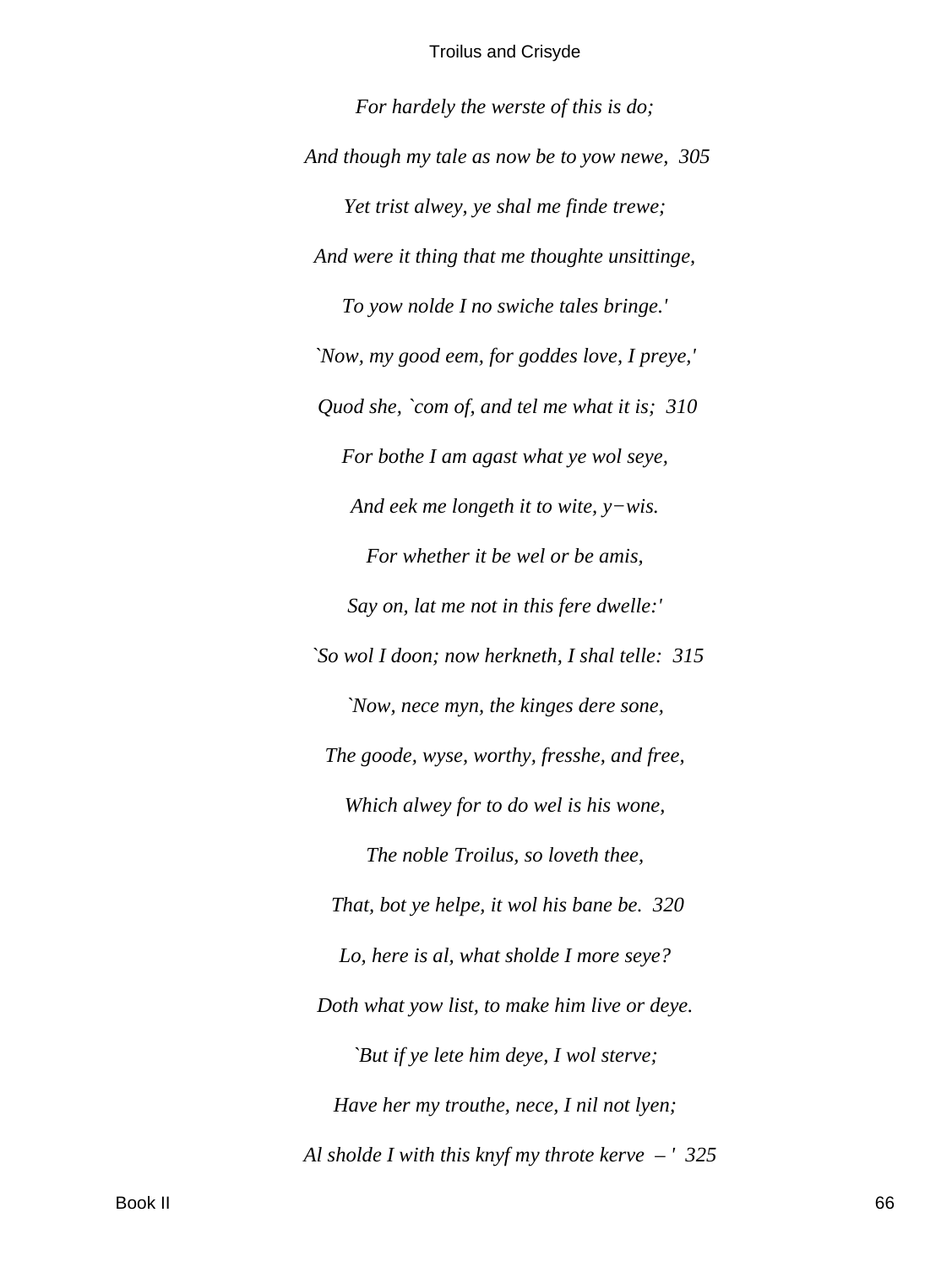With that the teres braste out of his yen, And seyde, `If that ye doon us bothe dyen, Thus giltelees, than have ye fisshed faire; What mende ye, though that we bothe apeyre? `Allas! He which that is my lord so dere, 330 That trewe man, that noble gentil knight, That nought desireth but your freendly chere, I see him deye, ther he goth  $up-right$ , And hasteth him, with al his fulle might, For to be slayn, if fortune wol assente; 335 Allas! That god yow swich a beautee sente! *If it be so that ye so cruel be,* That of his deeth yow liste nought to recche, That is so trewe and worthy, as ye see, No more than of a Iapere or a wrecche, 340 If ye be swich, your beautee may not strecche To make amendes of so cruel a dede; Avysement is good bifore the nede. 'Wo worth the faire gemme vertulees! Wo worth that herbe also that dooth no bote! 345 Wo worth that beautee that is routhelees! Wo worth that wight that tret ech under fote!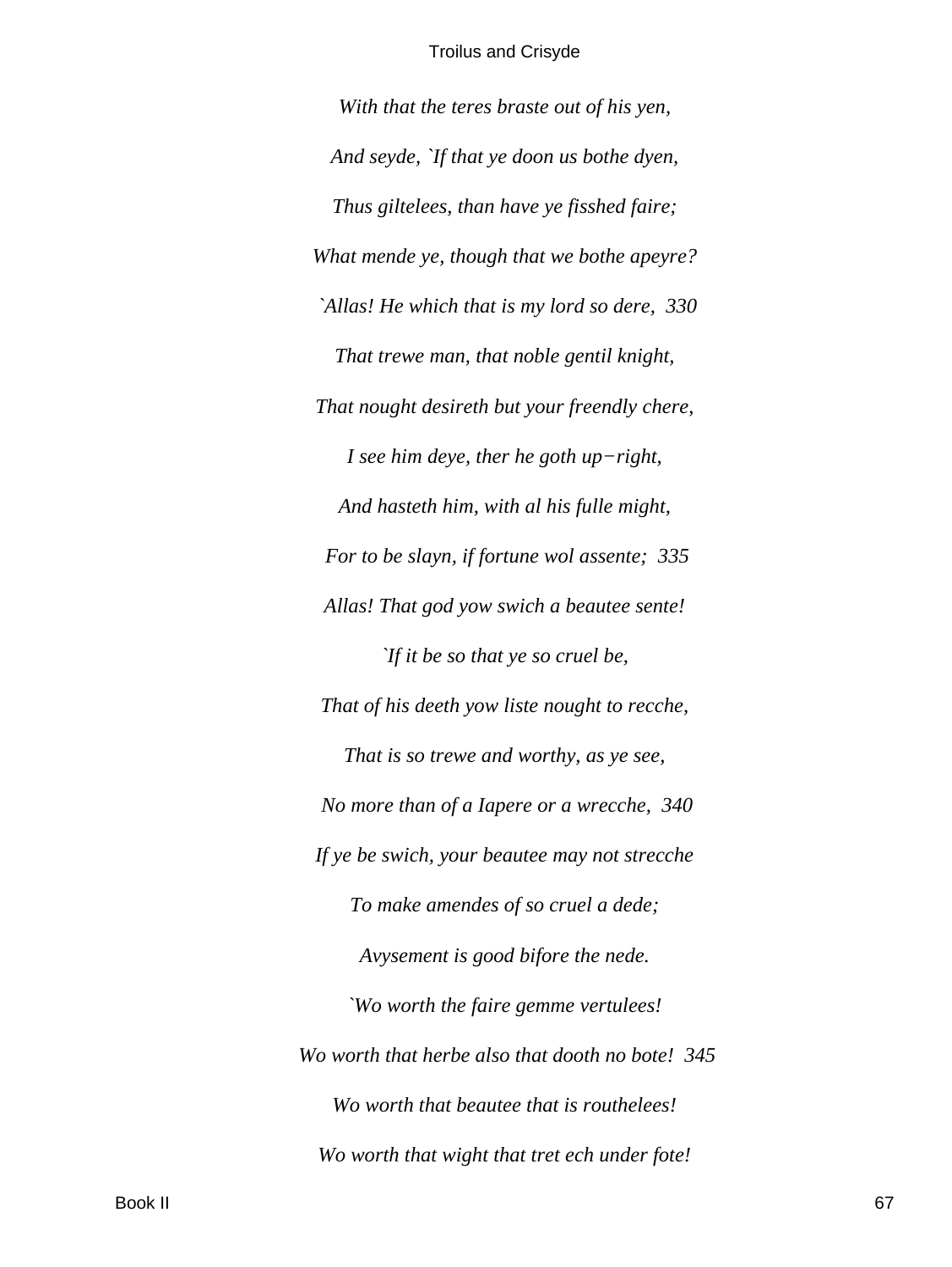*And ye, that been of beautee crop and rote, If therwith−al in you ther be no routhe, Than is it harm ye liven, by my trouthe! 350 `And also thenk wel that this is no gaude; For me were lever, thou and I and he Were hanged, than I sholde been his baude, As heyghe, as men mighte on us alle y−see: I am thyn eem, the shame were to me, 355 As wel as thee, if that I sholde assente, Thorugh myn abet, that he thyn honour shente. `Now understond, for I yow nought requere, To binde yow to him thorugh no beheste, But only that ye make him bettre chere 360 Than ye han doon er this, and more feste, So that his lyf be saved, at the leste; This al and som, and playnly our entente; God help me so, I never other mente. `Lo, this request is not but skile, y−wis, 365 Ne doute of reson, pardee, is ther noon. I sette the worste that ye dredden this, Men wolden wondren seen him come or goon: Ther−ayeins answere I thus a−noon,*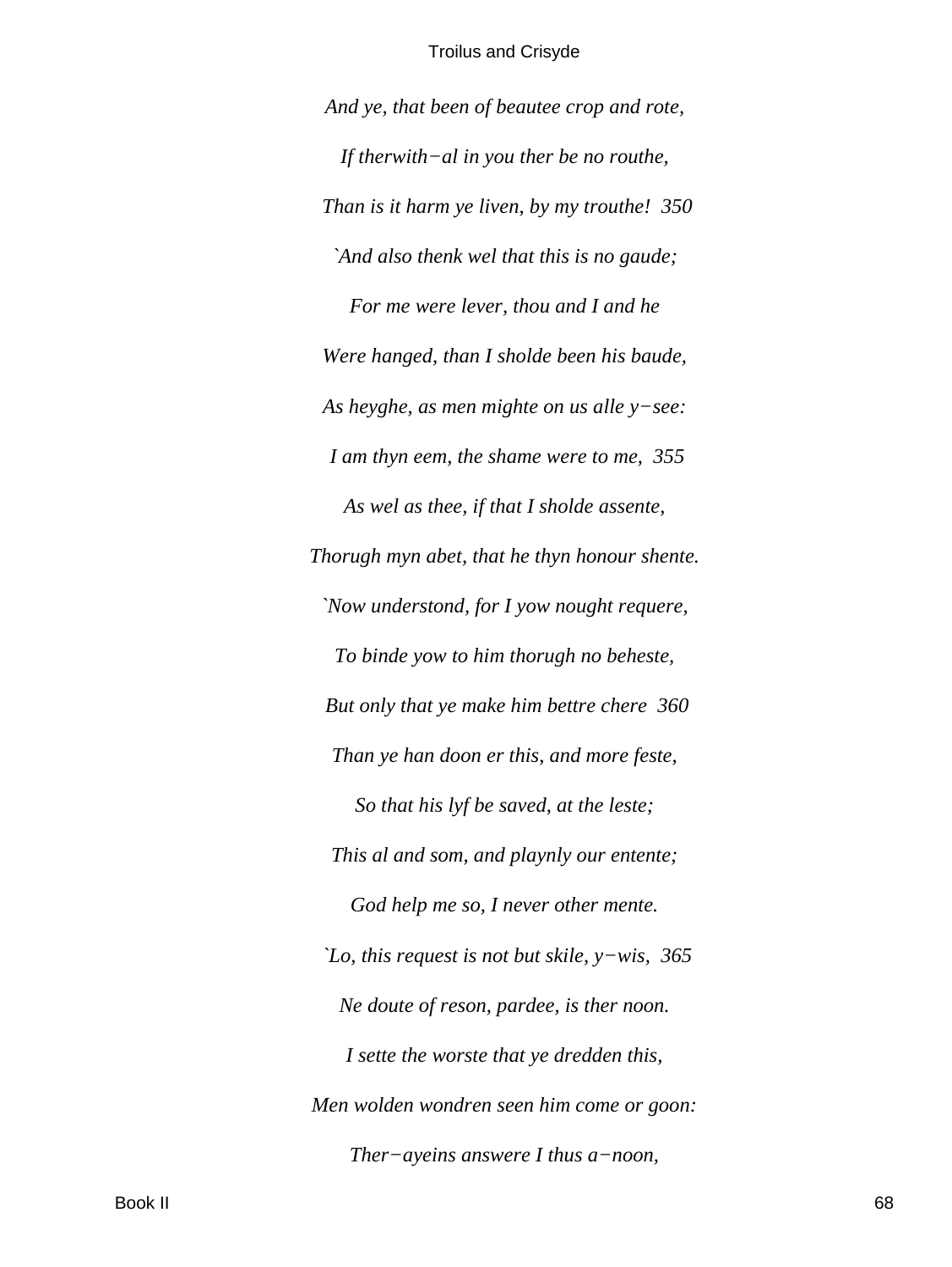*That every wight, but he be fool of kinde, 370 Wol deme it love of freendship in his minde. `What? Who wol deme, though he see a man To temple go, that he the images eteth? Thenk eek how wel and wysly that he can Governe him−self, that he no−thing foryeteth, 375 That, wher he cometh, he prys and thank him geteth; And eek ther−to, he shal come here so selde, What fors were it though al the toun behelde? `Swich love of freendes regneth al this toun; And wrye yow in that mantel ever−mo; 380 And god so wis be my savacioun, As I have seyd, your beste is to do so. But alwey, goode nece, to stinte his wo, So lat your daunger sucred ben a lyte, That of his deeth ye be nought for to wyte.' 385 Criseyde, which that herde him in this wyse, Thoughte, `I shal fele what he meneth, y−wis.' `Now, eem,' quod she, `what wolde ye devyse? What is your reed I sholde doon of this?' `That is wel seyd,' quod be. `certayn, best is 390 That ye him love ayein for his lovinge,*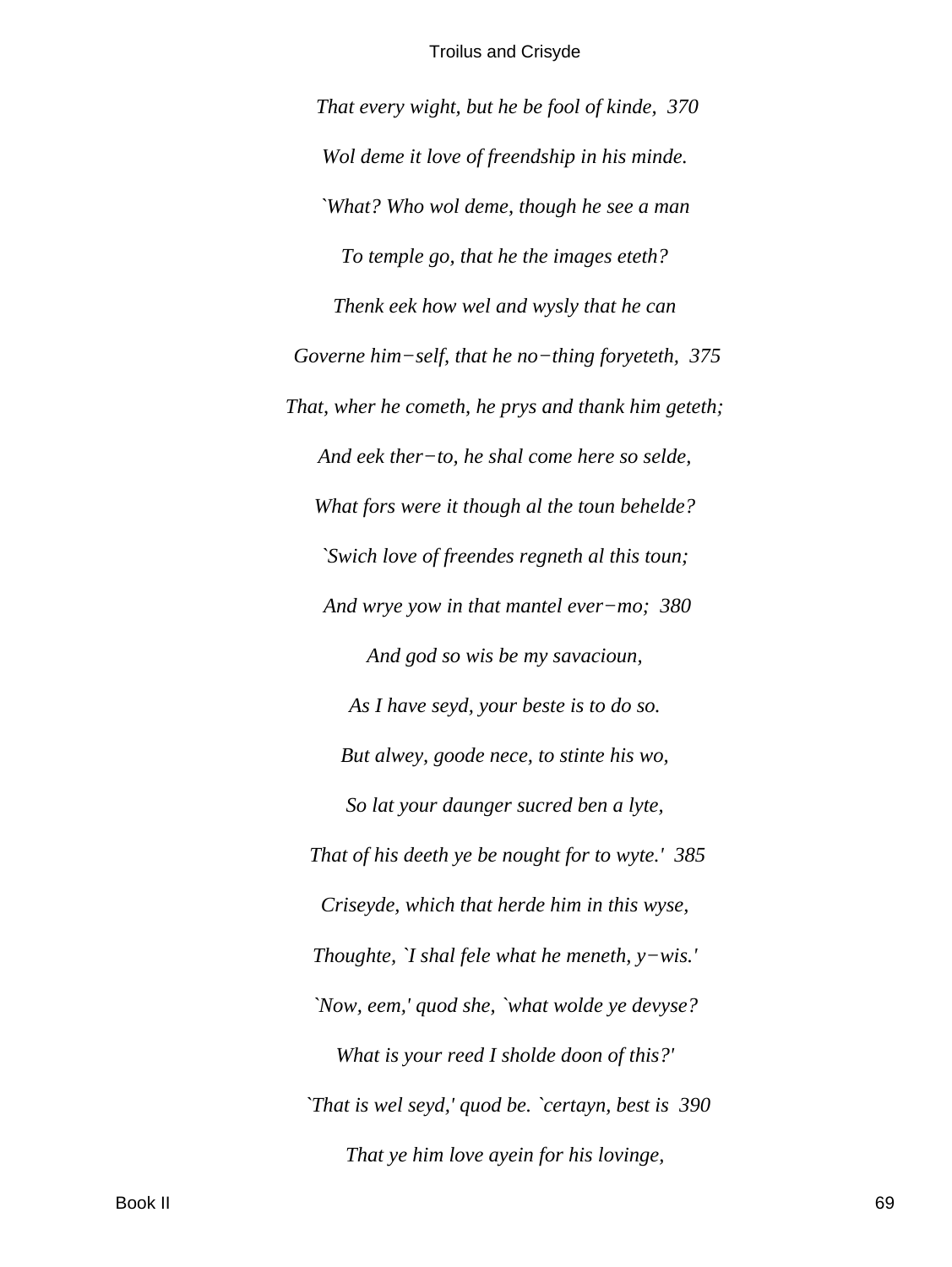As love for love is skilful guerdoninge. Thenk eek, how elde wasteth every houre In eche of yow a party of beautee; And therfore, er that age thee devoure, 395 Go love, for, olde, ther wol no wight of thee. Lat this proverbe a lore  $un-to$  yow be; «To late  $y$ -war, quod Beautee, whan it paste;» And elde daunteth daunger at the laste. The kinges fool is woned to cryen loude, 400 Whan that him thinketh a womman bereth hir hye, "So longe mote ye live, and alle proude, Til crowes feet be growe under your ye, And sende yow thanne a mirour in to prye In whiche that ye may see your face  $a$ -morwe!"  $405$ Nece, I bidde wisshe yow no more sorwe.' With this he stente, and caste adoun the heed, And she bigan to breste  $a$ -wepe anoon, And seyde, `Allas, for wo! Why nere I deed? For of this world the feith is al agoon! 410 Allas! What sholden straunge to me doon, Whan he, that for my beste freend I wende, Ret me to love, and sholde it me defende?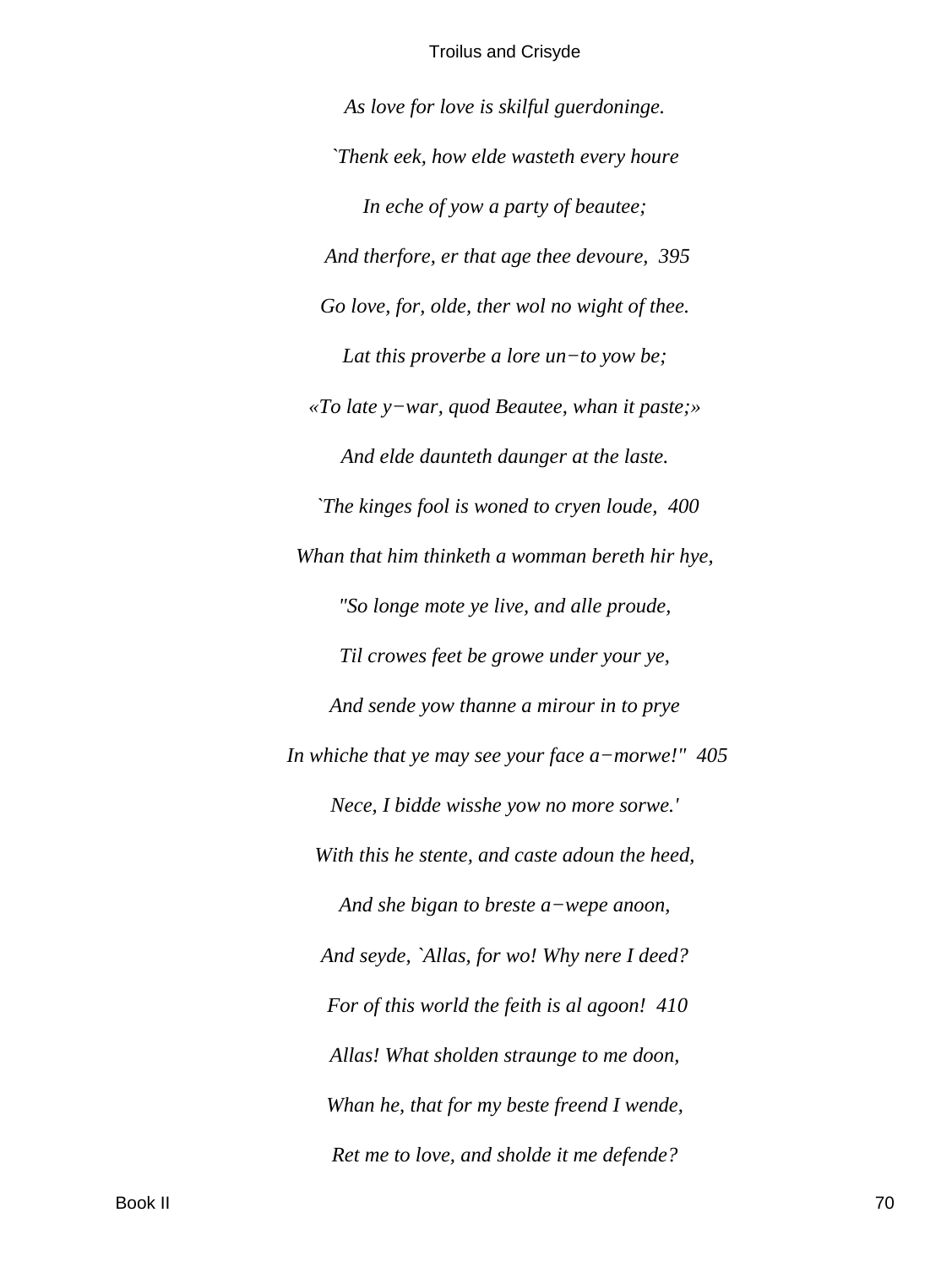`Allas! I wolde han trusted, doutelees, That if that I, thurgh my disaventure, 415 Had loved other him or Achilles, Ector, or any mannes creature, Ye nolde han had no mercy ne mesure On me, but alwey had me in repreve; This false world, allas! Who may it leve? 420 'What? Is this al the loye and al the feste? Is this your reed, is this my blisful cas? Is this the verray mede of your beheste? Is al this peynted proces seyd, allas! Right for this fyn? O lady myn, Pallas! 425 Thou in this dredful cas for me purveye; For so astonied am I that I deye!' With that she gan ful sorwfully to syke; `A! May it be no bet?' quod Pandarus; 'By god, I shal no-more come here this wyke,  $430$ And god to-forn, that am mistrusted thus; I see ful wel that ye sette lyte of us, Or of our deeth! Allas! I woful wrecche! Mighte he yet live, of me is nought to recche. O cruel god, O dispitouse Marte, 435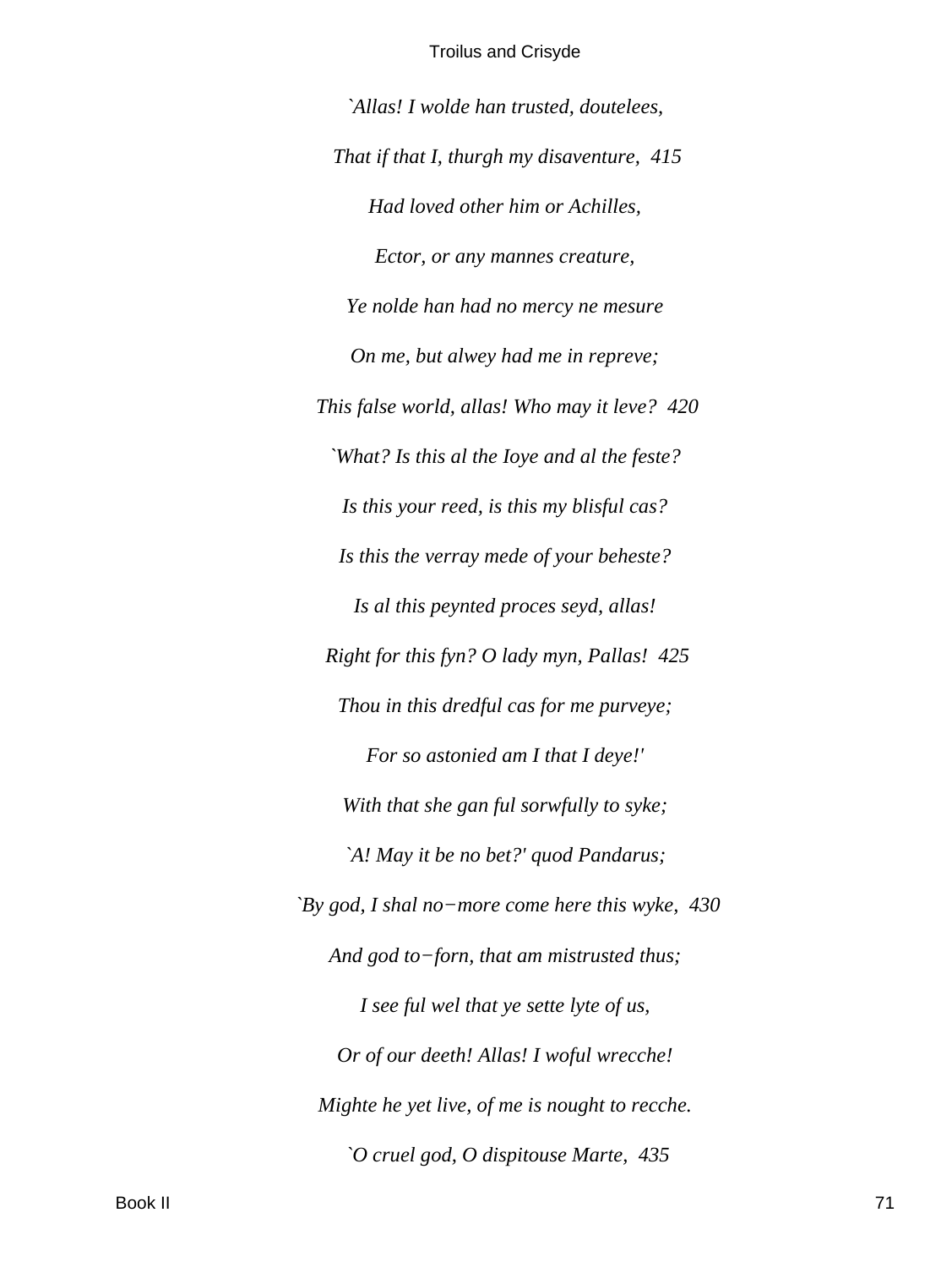*O Furies three of helle, on yow I crye! So lat me never out of this hous departe, If that I mente harm or vilanye! But sith I see my lord mot nedes dye, And I with him, here I me shryve, and seye 440 That wikkedly ye doon us bothe deye. `But sith it lyketh yow that I be deed, By Neptunus, that god is of the see, Fro this forth shal I never eten breed Til I myn owene herte blood may see; 445 For certayn, I wole deye as sone as he – ' And up he sterte, and on his wey he raughte, Til she agayn him by the lappe caughte. Criseyde, which that wel neigh starf for fere, So as she was the ferfulleste wight 450 That mighte be, and herde eek with hir ere, And saw the sorwful ernest of the knight, And in his preyere eek saw noon unright, And for the harm that mighte eek fallen more, She gan to rewe and dredde hir wonder sore; 455 And thoughte thus, `Unhappes fallen thikke Alday for love, and in swich maner cas,*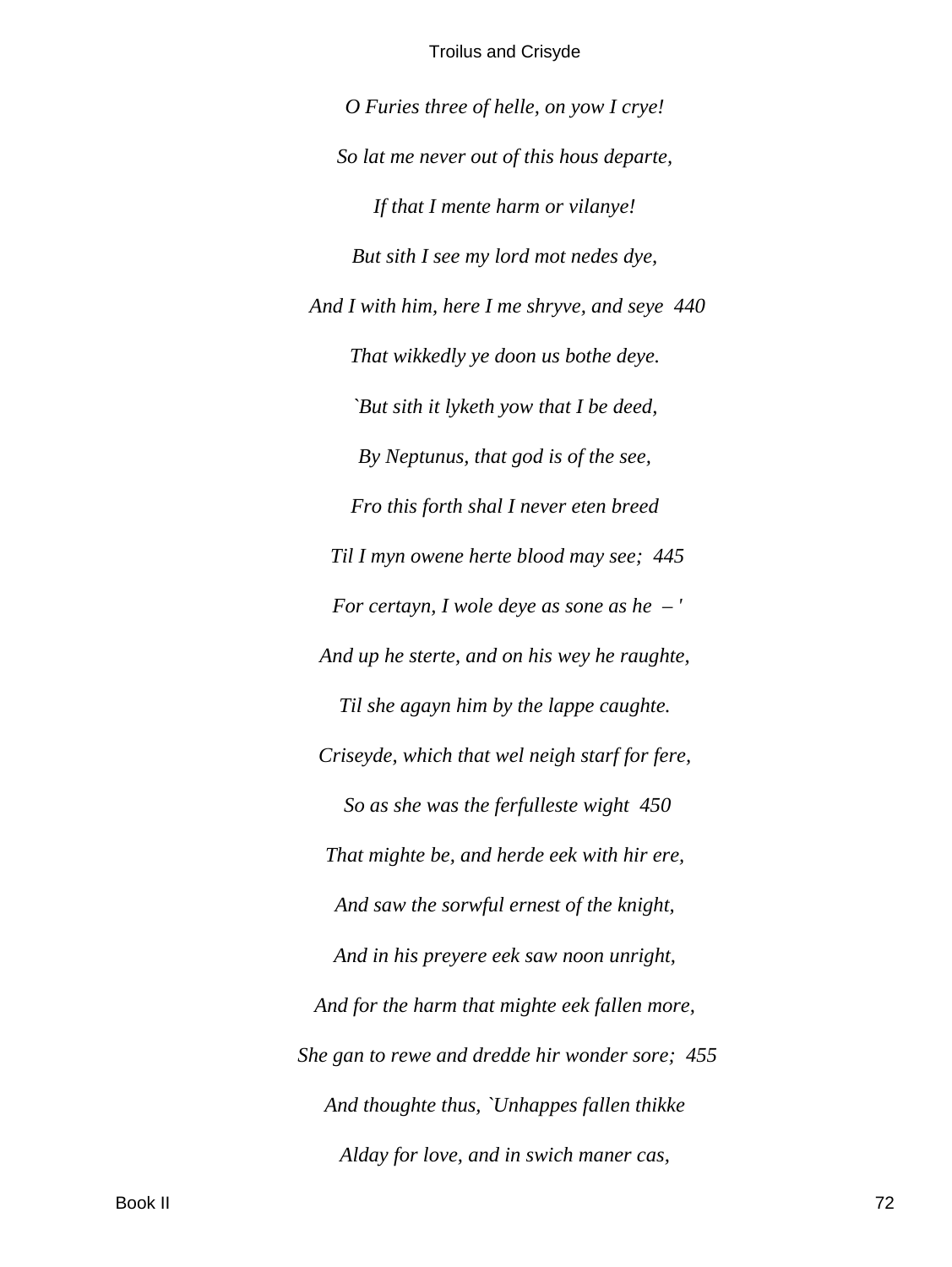*As men ben cruel in hem−self and wikke; And if this man slee here him−self, allas! In my presence, it wol be no solas. 460 What men wolde of hit deme I can nat seye; It nedeth me ful sleyly for to pleye.' And with a sorwful syk she seyde thrye, `A! Lord! What me is tid a sory chaunce! For myn estat lyth in Iupartye, 465 And eek myn emes lyf lyth in balaunce; But nathelees, with goddes governaunce, I shal so doon, myn honour shal I kepe, And eek his lyf;' and stinte for to wepe. `Of harmes two, the lesse is for to chese; 470 Yet have I lever maken him good chere In honour, than myn emes lyf to lese; Ye seyn, ye no−thing elles me requere?' `No, wis,' quod he, `myn owene nece dere.' `Now wel,' quod she, `and I wol doon my peyne; 475 I shal myn herte ayeins my lust constreyne. `But that I nil not holden him in honde, Ne love a man, ne can I not, ne may Ayeins my wil; but elles wol I fonde,*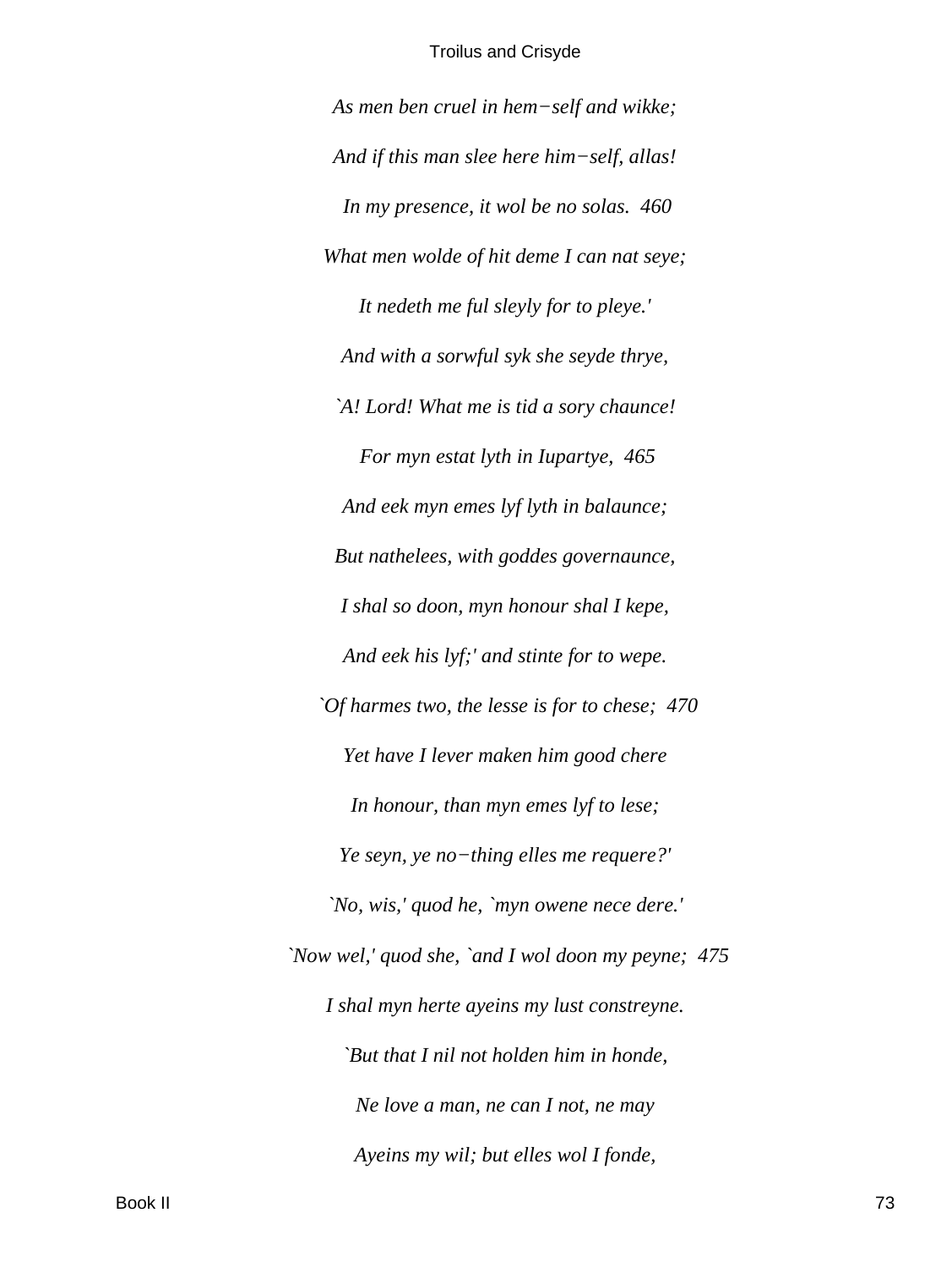*Myn honour sauf, plese him fro day to day; 480 Ther−to nolde I nought ones have seyd nay, But that I dredde, as in my fantasye; But cesse cause, ay cesseth maladye. `And here I make a protestacioun, That in this proces if ye depper go, 485 That certaynly, for no savacioun Of yow, though that ye sterve bothe two, Though al the world on o day be my fo, Ne shal I never on him han other routhe. – ' `I graunte wel,' quod Pandare, `by my trouthe. 490 `But may I truste wel ther−to,' quod he, `That of this thing that ye han hight me here, Ye wol it holden trewly un−to me?' `Ye, doutelees,' quod she, `myn uncle dere.' `Ne that I shal han cause in this matere,' 495 Quod he, `to pleyne, or after yow to preche?' `Why, no, parde; what nedeth more speche?' Tho fillen they in othere tales glade, Til at the laste, `O good eem,' quod she tho, `For love of god, which that us bothe made, 500 Tel me how first ye wisten of his wo:*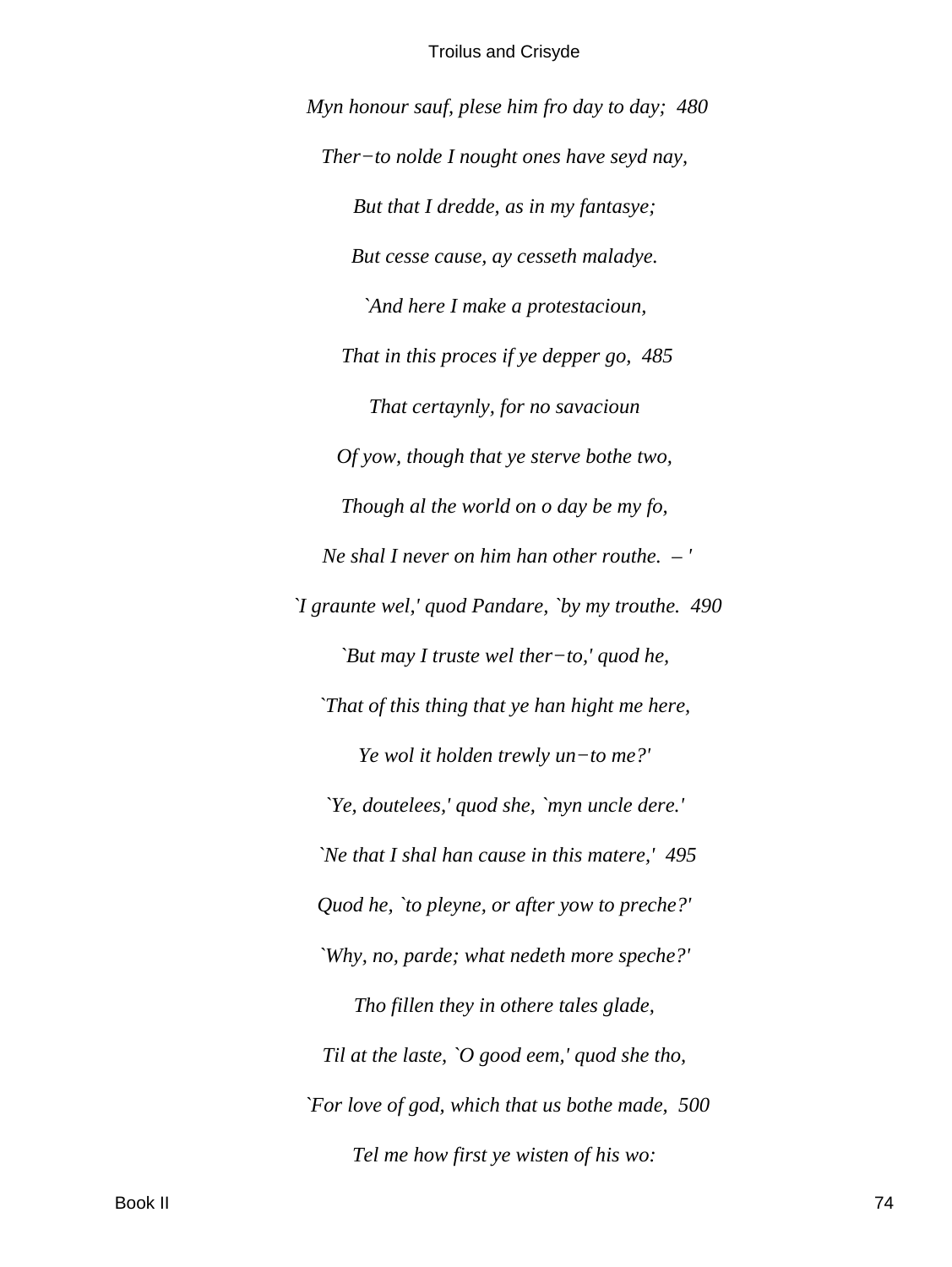Wot noon of hit but ye?' He seyde, `No.' `Can he wel speke of love?' quod she, `I preye, Tel me, for I the bet me shal purveye.' Tho Pandarus a litel gan to smyle, 505 And seyde, `By my trouthe, I shal yow telle. This other day, nought gon ful longe whyle,  $In$ -with the paleys-gardyn, by a welle, Gan he and I wel half a day to dwelle, Right for to speken of an ordenaunce, 510 How we the Grekes myghte disavaunce. `Sone after that bigonne we to lepe, And casten with our dartes to and fro, Til at the laste he seyde he wolde slepe, And on the gres  $a$ -doun he leyde him tho; 515 And I after gan rome to and fro Til that I herde, as that I welk allone, How he bigan ful wofully to grone. `Tho gan I stalke him softely bihinde, And sikerly, the sothe for to seyne, 520 As I can clepe ayein now to my minde, Right thus to Love he gan him for to pleyne; He seyde, "Lord! Have routhe up-on my peyne,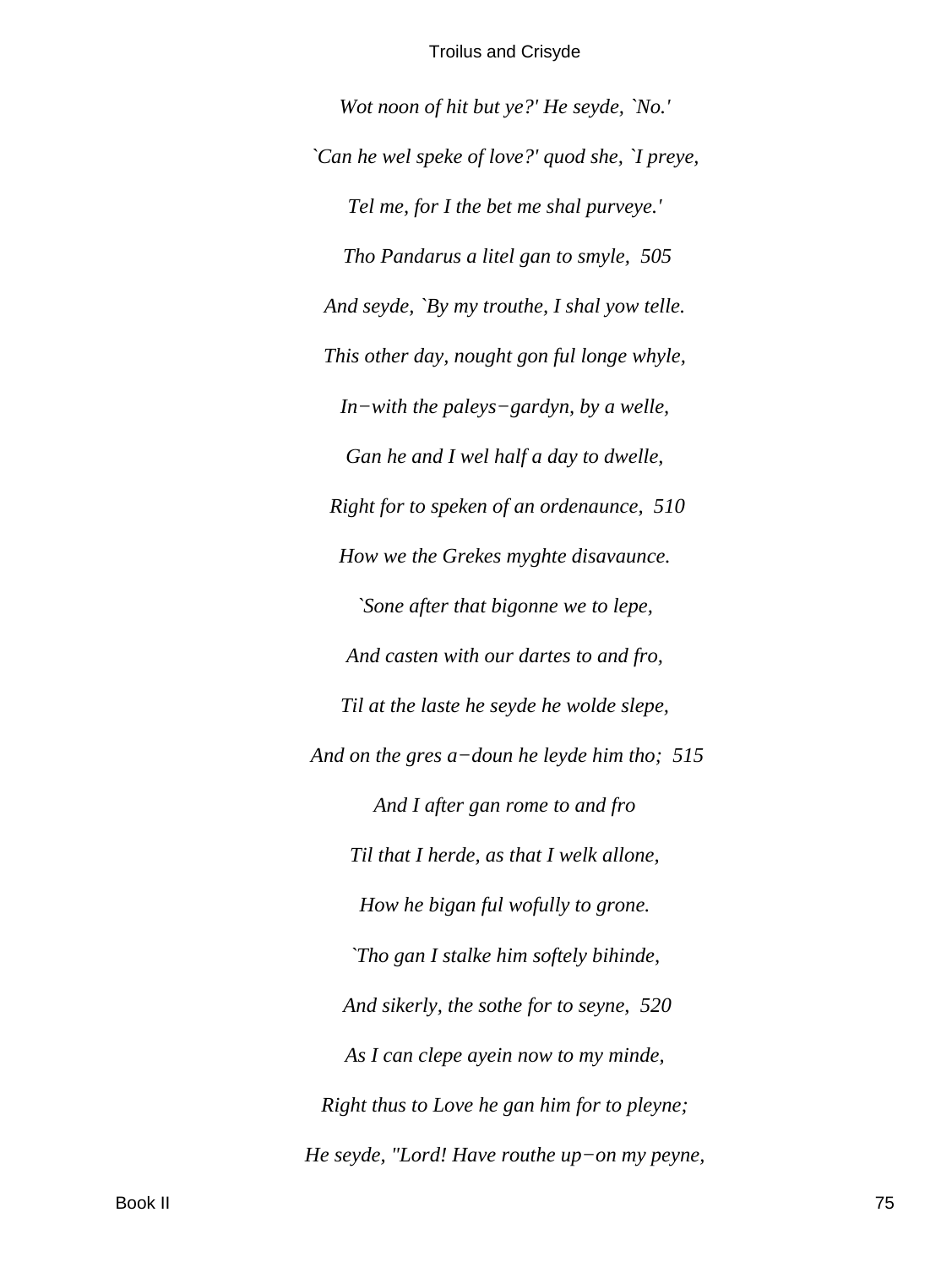Al have I been rebel in myn entente; Now, MEA CULPA, lord! I me repente. 525  $\degree$ "O god, that at thy disposicioun Ledest the fyn by Iuste purveyaunce, Of every wight, my lowe confessioun Accepte in gree, and send me swich penaunce As lyketh thee, but from desesperaunce, 530 That may my goost departe awey fro thee, Thou be my sheld, for thy benignitee. "For certes, lord, so soore hath she me wounded, That stod in blak, with loking of hir yen, That to myn hertes botme it is  $y$ -sounded, 535 Thorugh which I woot that I mot nedes dyen; This is the worste, I dar me not  $bi-wryen$ ; And wel the hotter been the gledes rede, That men hem wryen with asshen pale and dede." `With that he smoot his heed adoun anoon, 540 And gan to motre, I noot what, trewely. And I with that gan stille awey to goon, And leet ther $-$ of as no-thing wist hadde I, And come ayein anoon and stood him by, And seyde, "A-wake, ye slepen al to longe; 545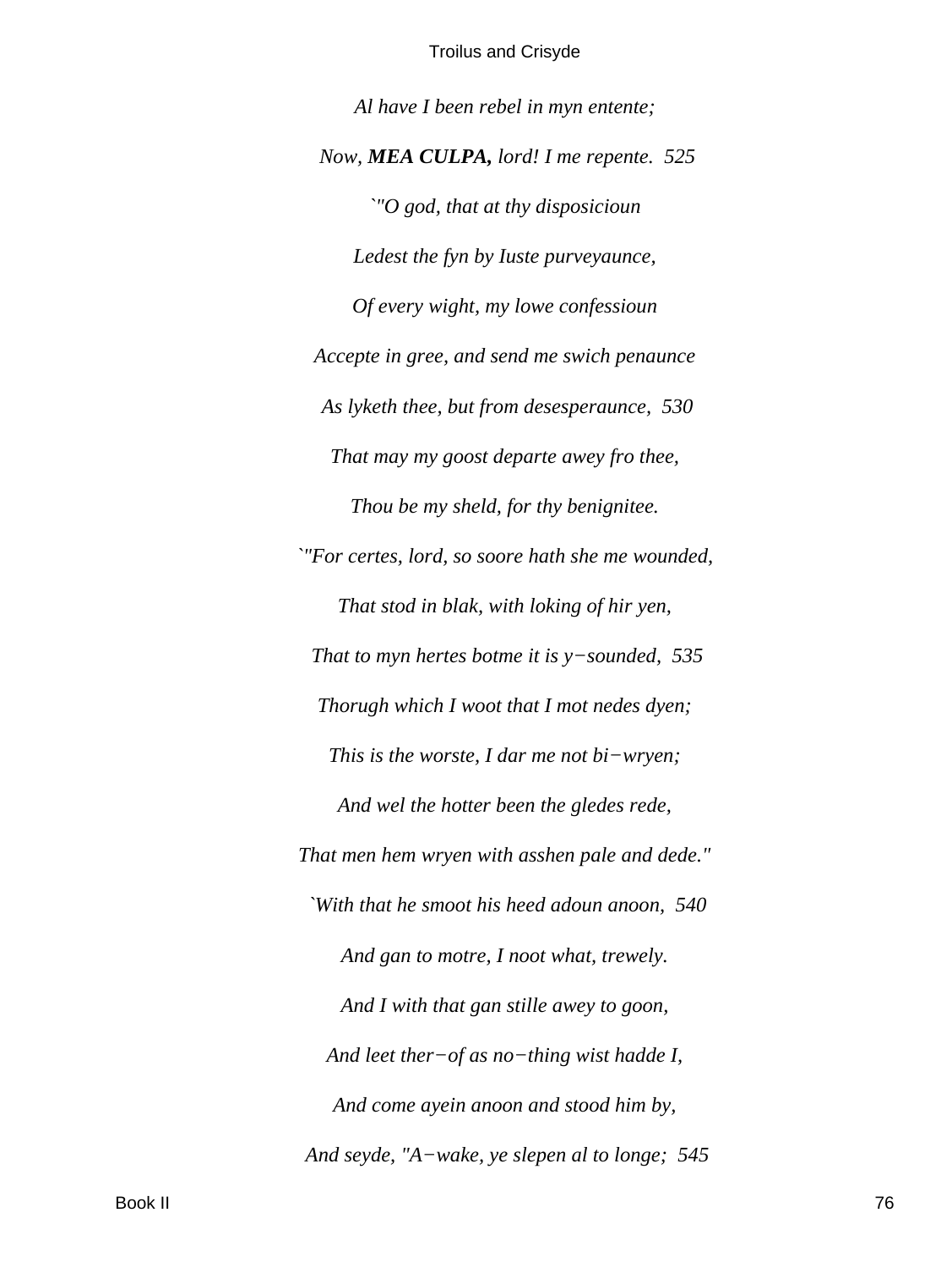It semeth nat that love dooth yow longe, "That slepen so that no man may yow wake. Who sey ever or this so dul a man?" «Ye, freend,» quod he, "do ye your hedes ake For love, and lat me liven as I can." 550 But though that he for wo was pale and wan, Yet made he tho as freshe a countenaunce As though he shulde have led the newe daunce. This passed forth, til now, this other day, It fel that I com roming al allone 555 Into his chaumbre, and fond how that he lay  $Up-on$  his bed; but man so sore grone Ne herde I never, and what that was his mone, Ne wist I nought; for, as I was cominge, Al sodeynly he lefte his compleyninge. 560 `Of which I took somwat suspecioun, And neer I com, and fond he wepte sore; And god so wis be my savacioun, As never of thing hadde I no routhe more. For neither with engyn, ne with no lore, 565 Unethes mighte I fro the deeth him kepe; That yet fele I myn herte for him wepe.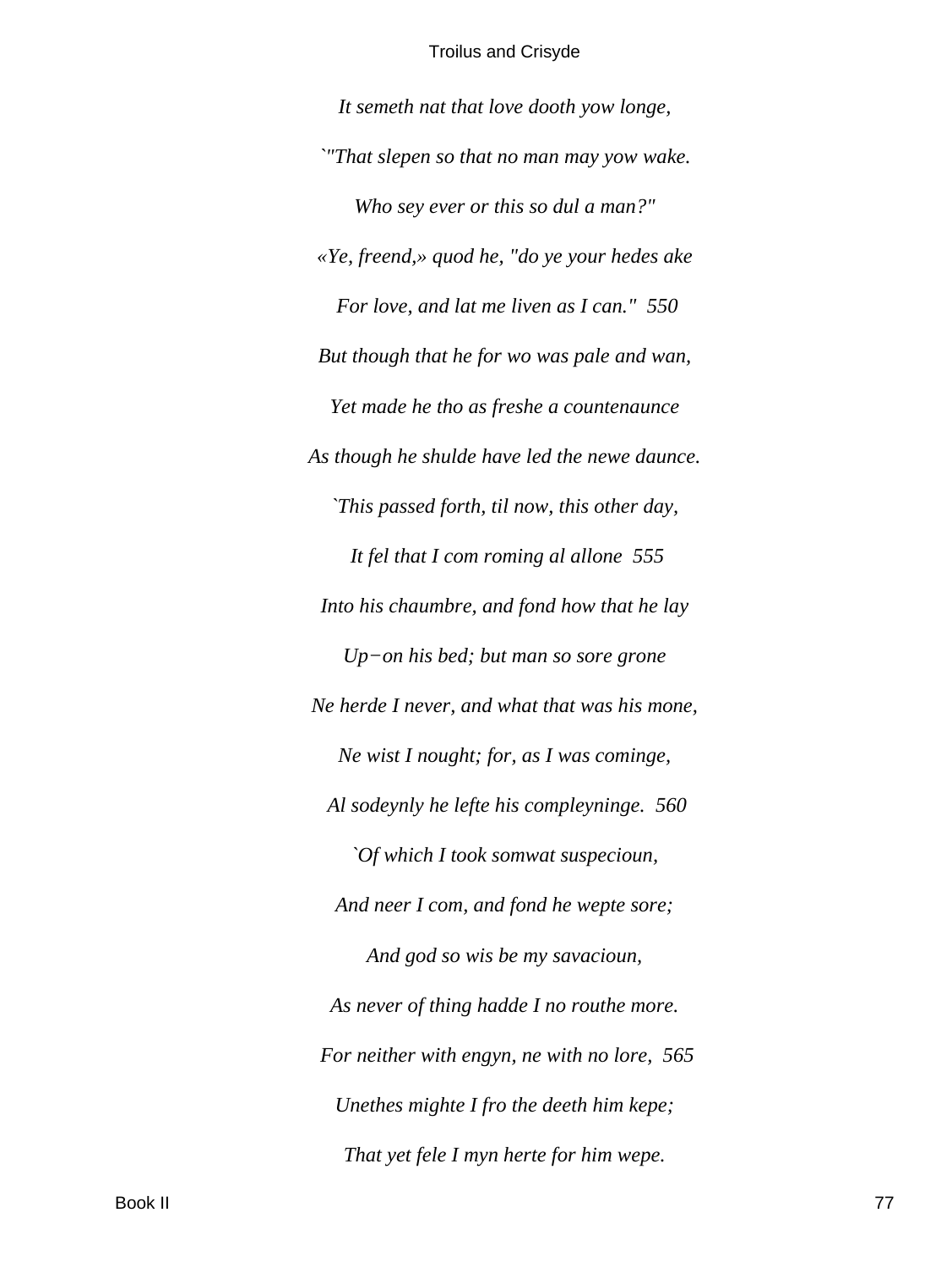*`And god wot, never, sith that I was born, Was I so bisy no man for to preche, Ne never was to wight so depe y−sworn, 570 Or he me tolde who mighte been his leche. But now to yow rehersen al his speche, Or alle his woful wordes for to soune, Ne bid me not, but ye wol see me swowne. `But for to save his lyf, and elles nought, 575 And to non harm of yow, thus am I driven; And for the love of god that us hath wrought, Swich chere him dooth, that he and I may liven. Now have I plat to yow myn herte shriven; And sin ye woot that myn entente is clene, 580 Tak hede ther−of, for I non yvel mene. `And right good thrift, I prey to god, have ye, That han swich oon y−caught with−oute net; And be ye wys, as ye ben fair to see, Wel in the ring than is the ruby set. 585 Ther were never two so wel y−met, Whan ye ben his al hool, as he is youre: Ther mighty god yet graunte us see that houre!' `Nay, therof spak I not, a, ha!' quod she,*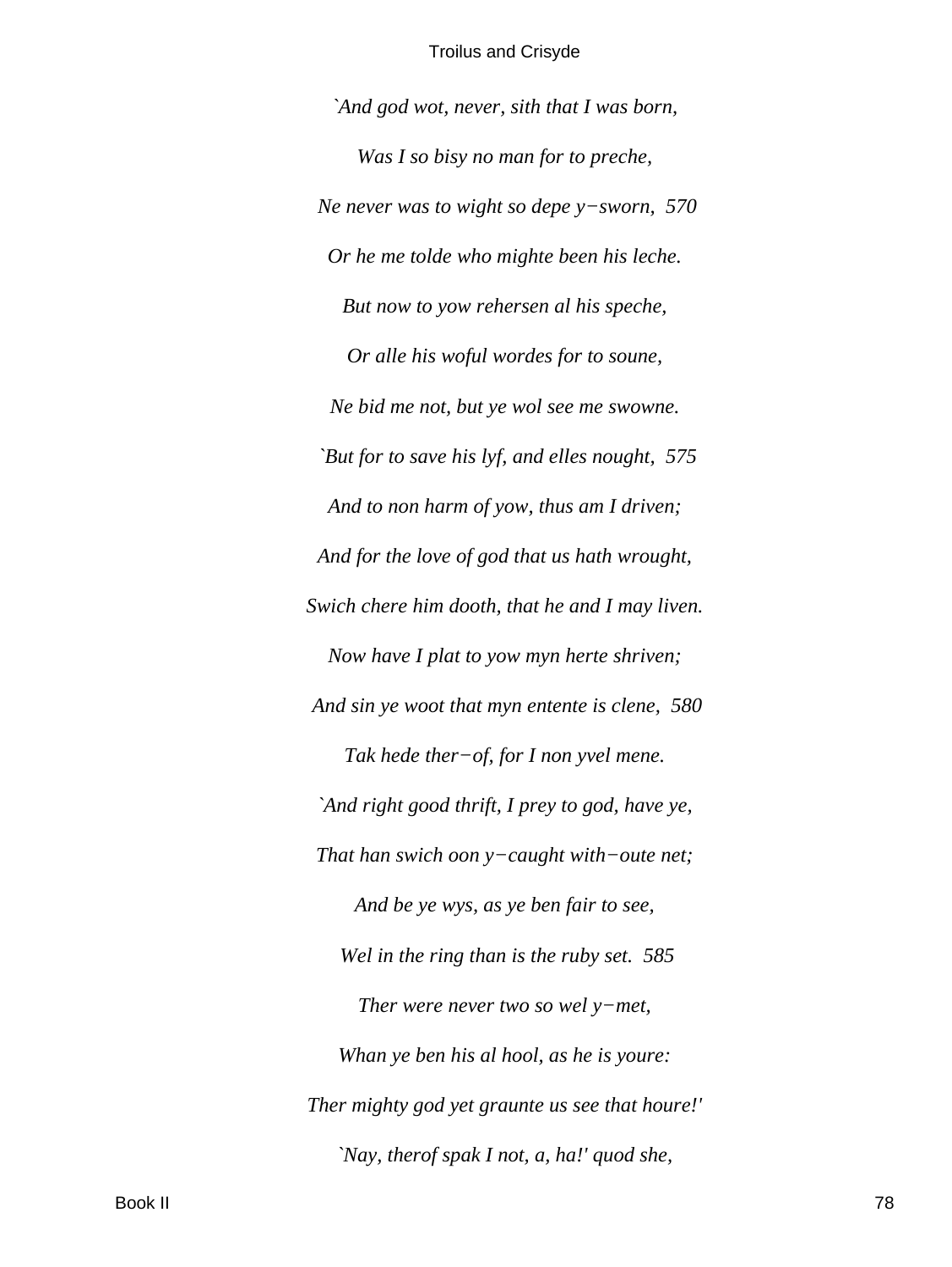`As helpe me god, ye shenden every deel!' 590 O mercy, dere nece,' anoon quod he, `What-so I spak, I mente nought but weel, By Mars the god, that helmed is of steel; Now beth nought wrooth, my blood, my nece dere.' 'Now wel,' quod she, 'foryeven be it here!' 595 With this he took his leve, and hoom he wente; And lord, he was glad and wel bigoon! Criseyde aroos, no lenger she ne stente, But straught in-to hir closet wente anoon, And sette here doun as stille as any stoon, 600 And every word gan up and doun to winde, That he hadde seyd, as it com hir to minde; And wex somdel astonied in hir thought, Right for the newe cas; but whan that she Was ful avysed, tho fond she right nought 605 Of peril, why she oughte afered be. For man may love, of possibilitee, A womman so, his herte may to-breste, And she nought love ayein, but-if hir leste. But as she sat allone and thoughte thus, 610 Thascry aroos at skarmish al with-oute,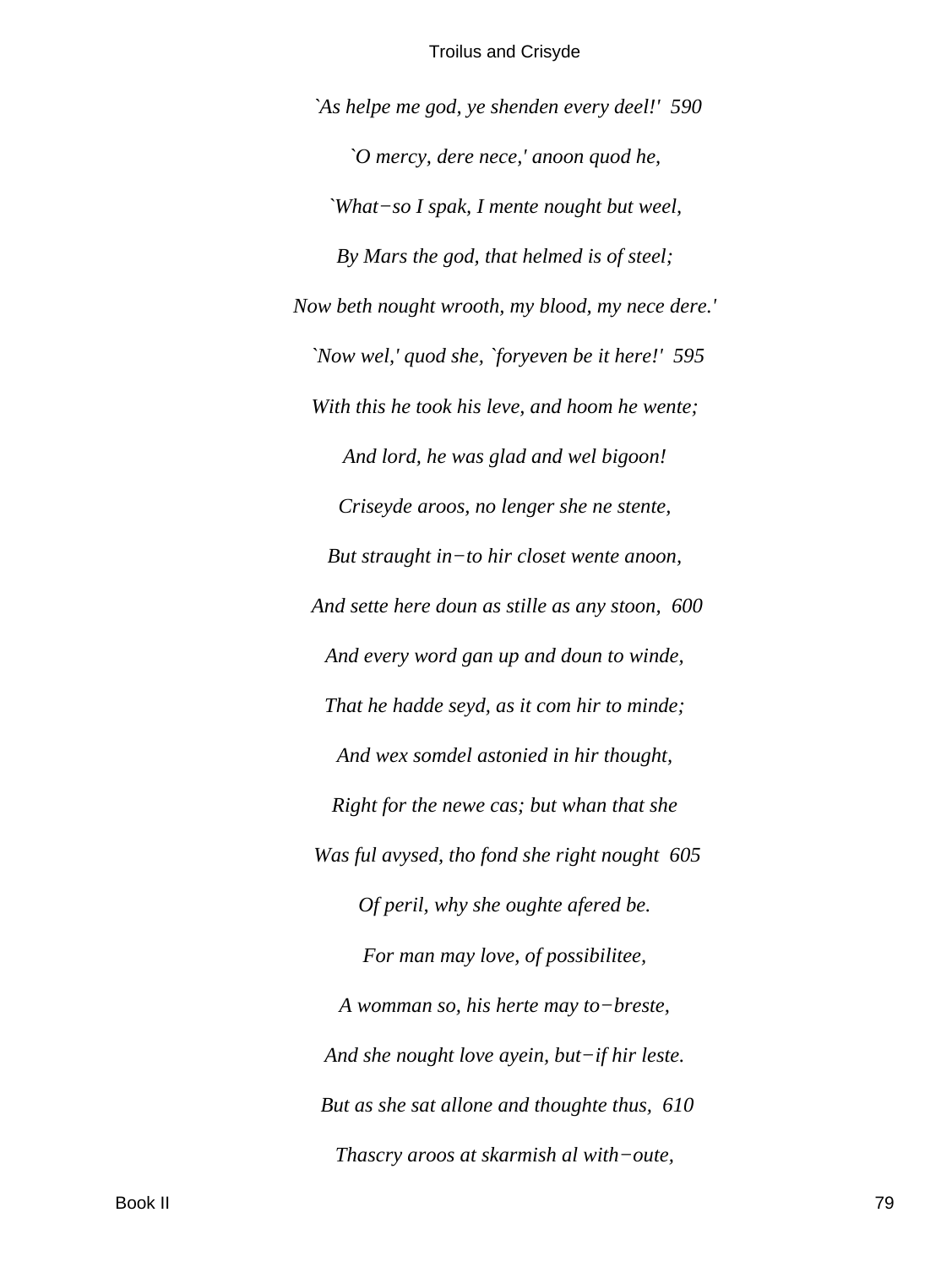*And men cryde in the strete, `See, Troilus Hath right now put to flight the Grekes route!' With that gan al hir meynee for to shoute, `A! Go we see, caste up the latis wyde; 615 For thurgh this strete he moot to palays ryde; `For other wey is fro the yate noon Of Dardanus, ther open is the cheyne.' With that com he and al his folk anoon An esy pas rydinge, in routes tweyne, 620 Right as his happy day was, sooth to seyne, For which, men say, may nought disturbed be That shal bityden of necessitee. This Troilus sat on his baye stede, Al armed, save his heed, ful richely, 625 And wounded was his hors, and gan to blede, On whiche he rood a pas, ful softely; But swych a knightly sighte, trewely, As was on him, was nought, with−outen faile, To loke on Mars, that god is of batayle. 630 So lyk a man of armes and a knight He was to seen, fulfild of heigh prowesse; For bothe he hadde a body and a might*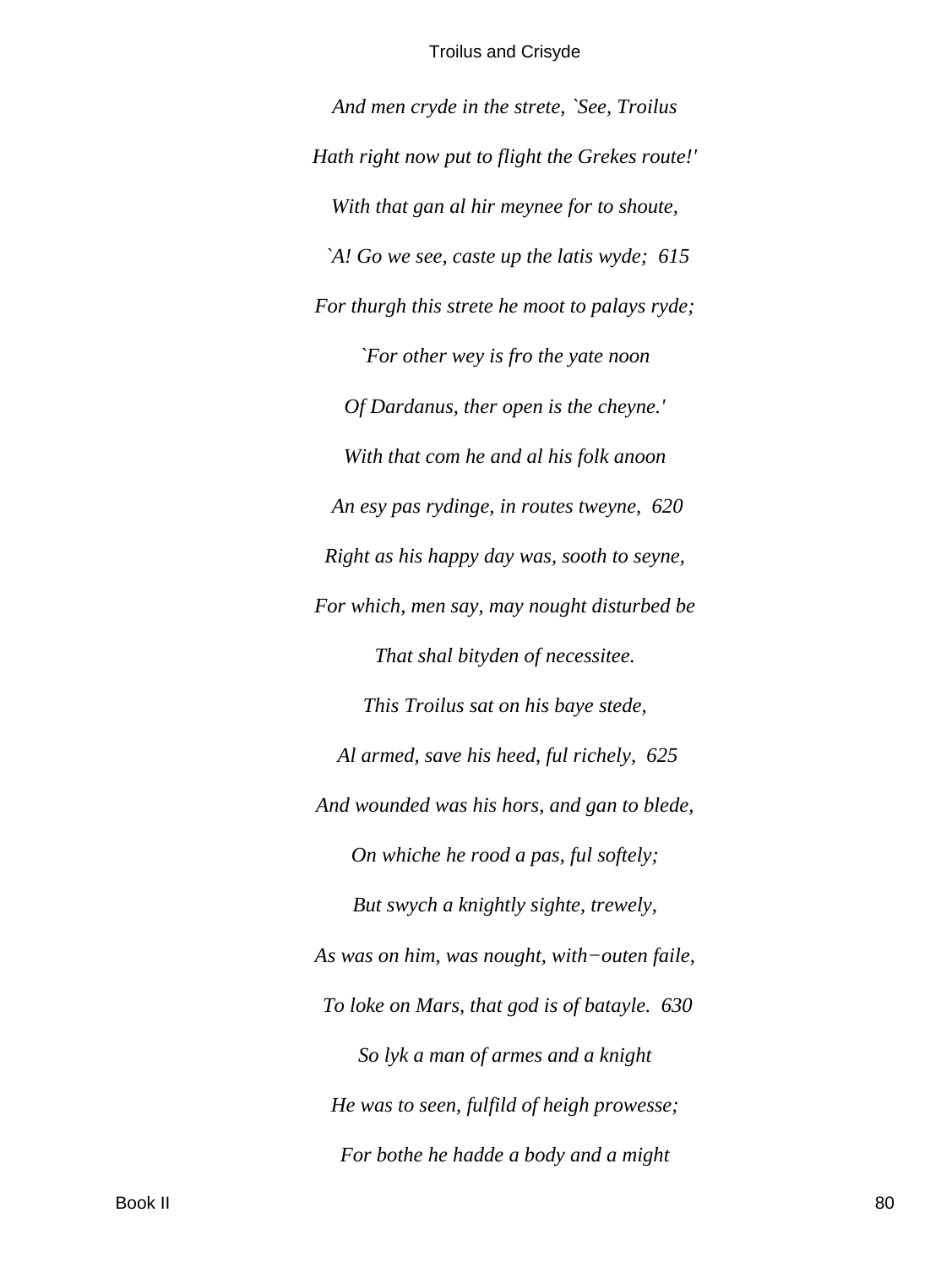*To doon that thing, as wel as hardinesse; And eek to seen him in his gere him dresse, 635 So fresh, so yong, so weldy semed he, It was an heven up−on him for to see. His helm to−hewen was in twenty places, That by a tissew heng, his bak bihinde, His sheld to−dasshed was with swerdes and maces, 640 In which men mighte many an arwe finde That thirled hadde horn and nerf and rinde; And ay the peple cryde, `Here cometh our Ioye, And, next his brother, holdere up of Troye!' For which he wex a litel reed for shame, 645 Whan he the peple up−on him herde cryen, That to biholde it was a noble game, How sobreliche he caste doun his yen. Cryseyda gan al his chere aspyen, And leet so softe it in hir herte sinke, 650 That to hir−self she seyde, `Who yaf me drinke?' For of hir owene thought she wex al reed, Remembringe hir right thus, `Lo, this is he Which that myn uncle swereth he moot be deed, But I on him have mercy and pitee;' 655*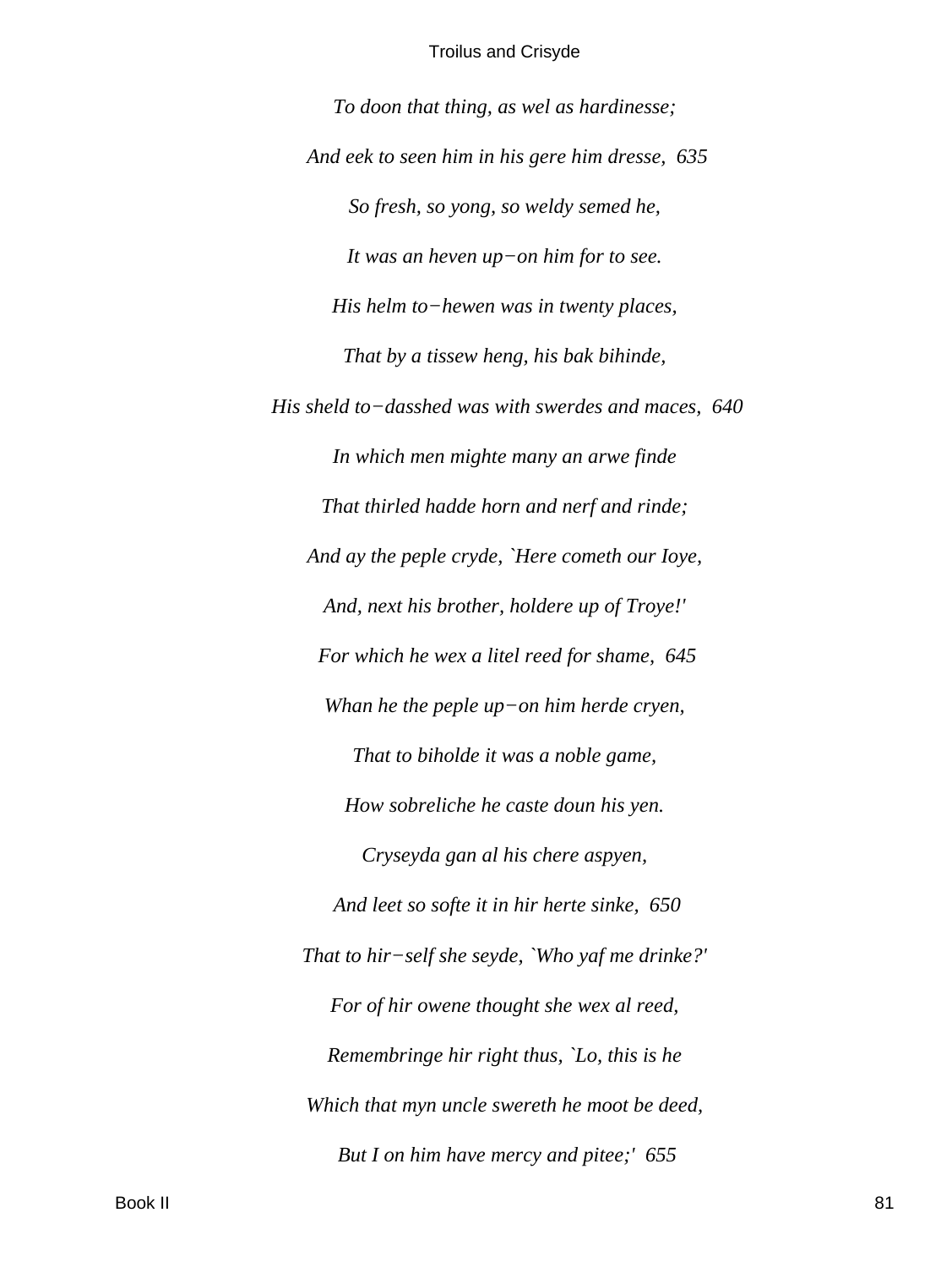*And with that thought, for pure a−shamed, she Gan in hir heed to pulle, and that as faste, Whyl he and al the peple for−by paste, And gan to caste and rollen up and doun With−inne hir thought his excellent prowesse, 660 And his estat, and also his renoun, His wit, his shap, and eek his gentillesse; But most hir favour was, for his distresse Was al for hir, and thoughte it was a routhe To sleen swich oon, if that he mente trouthe. 665 Now mighte som envyous Iangle thus, `This was a sodeyn love; how mighte it be That she so lightly lovede Troilus Right for the firste sighte; ye, pardee?' Now who−so seyth so, mote he never thee! 670 For every thing, a ginning hath it nede Er al be wrought, with−outen any drede. For I sey nought that she so sodeynly Yaf him hir love, but that she gan enclyne To lyke him first, and I have told yow why; 675 And after that, his manhod and his pyne Made love with−inne hir for to myne,*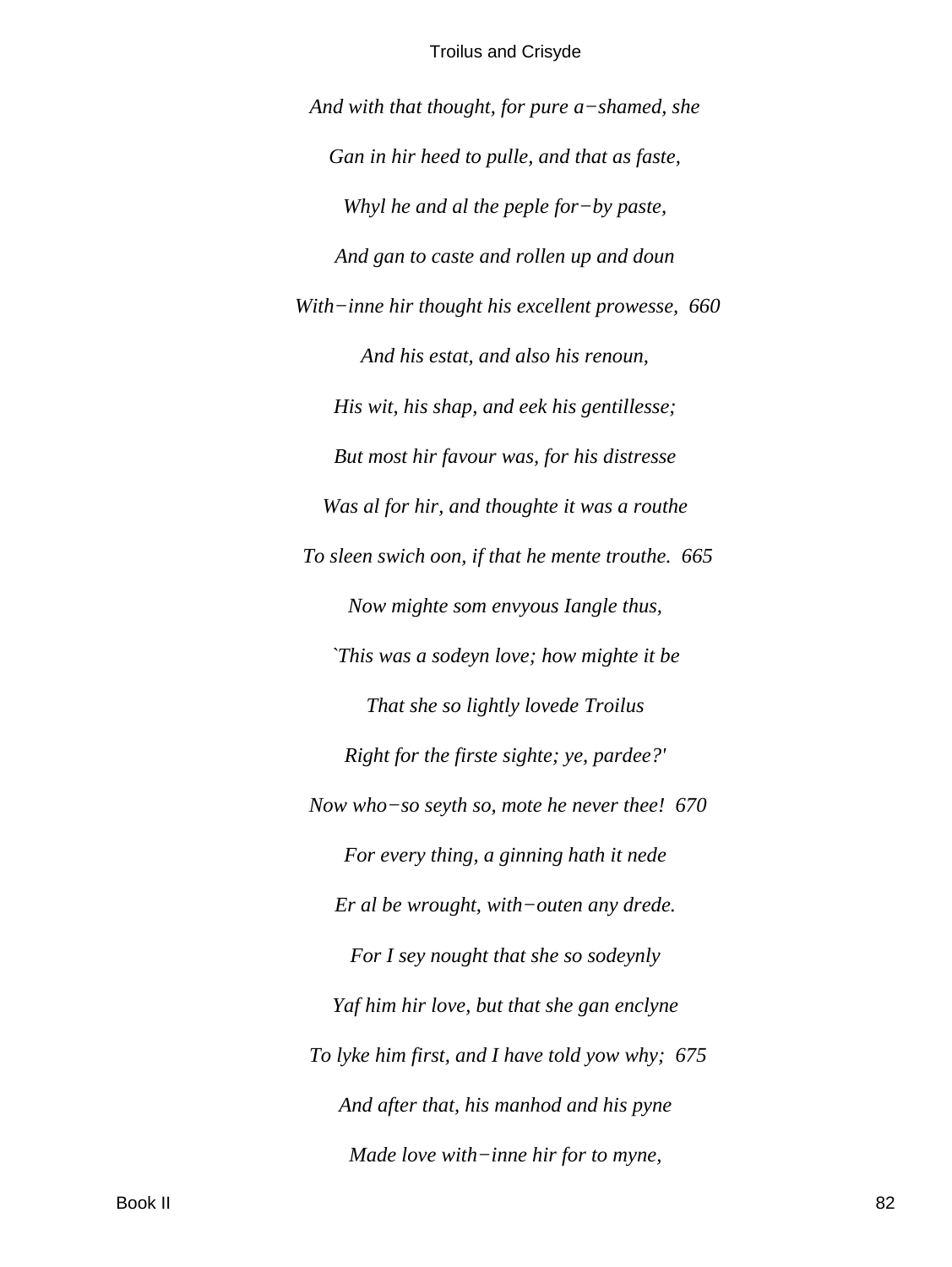For which, by proces and by good servyse, He gat hir love, and in no sodeyn wyse. And also blisful Venus, wel arayed, 680 Sat in hir seventhe hous of hevene tho, Disposed wel, and with aspectes payed, To helpen sely Troilus of his wo. And, sooth to seyn, she nas not al a fo To Troilus in his nativitee; 685 God woot that wel the soner spedde he. Now lat us stinte of Troilus a throwe, That rydeth forth, and lat us tourne faste  $Un-to.$  Criseyde, that heng hir heed ful lowe, Ther-as she sat allone, and gan to caste  $690$ Wher-on she wolde apoynte hir at the laste, If it so were hir eem ne wolde cesse, For Troilus,  $up-on$  hir for to presse. And, lord! So she gan in hir thought argue In this matere of which I have yow told, 695 And what to doon best were, and what eschue, That plyted she ful ofte in many fold. Now was hir herte warm, now was it cold, And what she thoughte somwhat shal I wryte,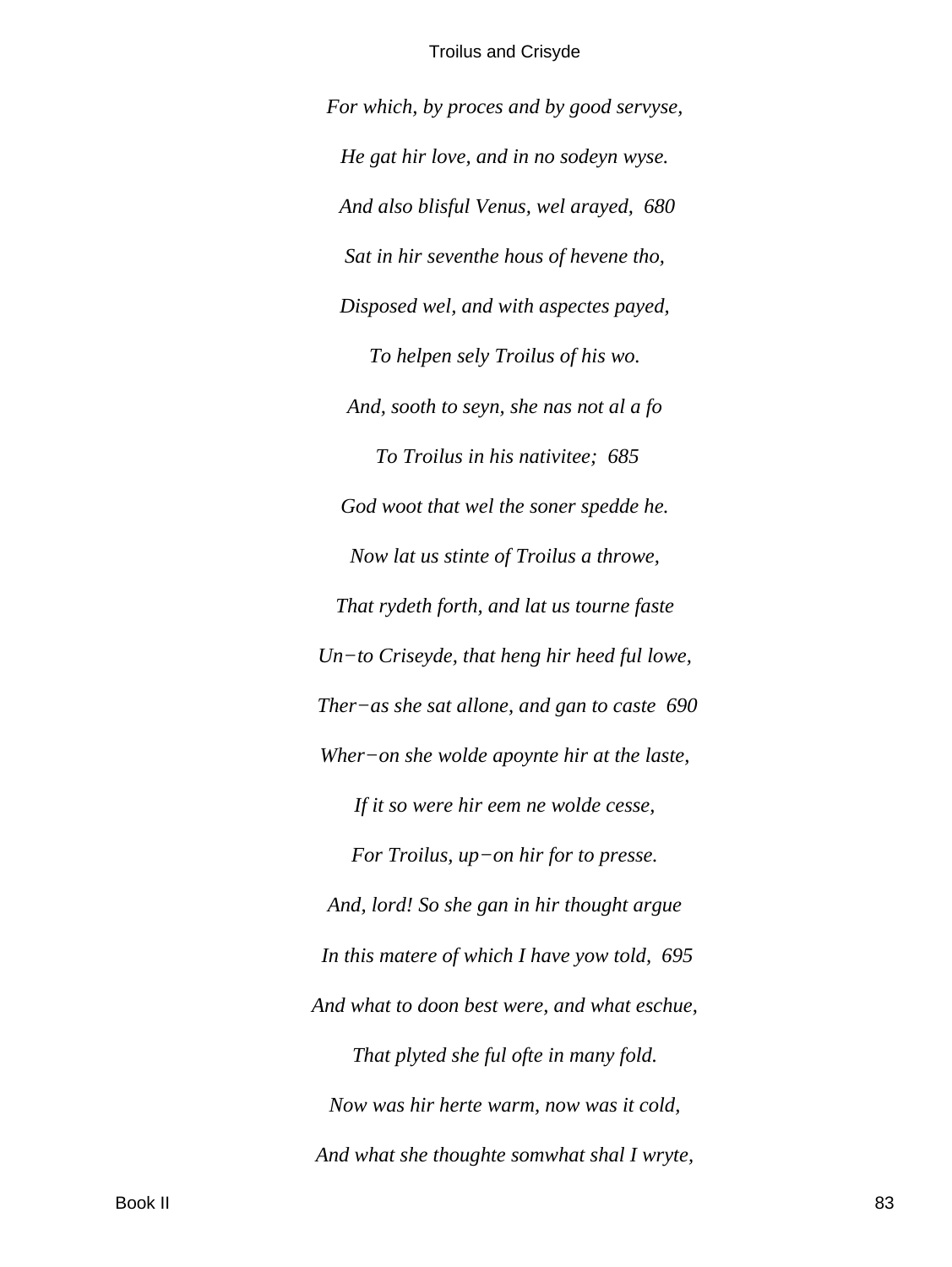*As to myn auctor listeth for to endyte. 700 She thoughte wel that Troilus persone She knew by sighte and eek his gentillesse, And thus she seyde, `Al were it nought to done, To graunte him love, yet, for his worthinesse, It were honour, with pley and with gladnesse, 705 In honestee, with swich a lord to dele, For myn estat, and also for his hele. `Eek, wel wot I my kinges sone is he; And sith he hath to see me swich delyt, If I wolde utterly his sighte flee, 710 Peraunter he mighte have me in dispyt, Thurgh which I mighte stonde in worse plyt; Now were I wys, me hate to purchace, With−outen nede, ther I may stonde in grace? `In every thing, I woot, ther lyth mesure. 715 For though a man forbede dronkenesse, He nought for−bet that every creature Be drinkelees for alwey, as I gesse; Eek sith I woot for me is his distresse, I ne oughte not for that thing him despyse, 720 Sith it is so, he meneth in good wyse.*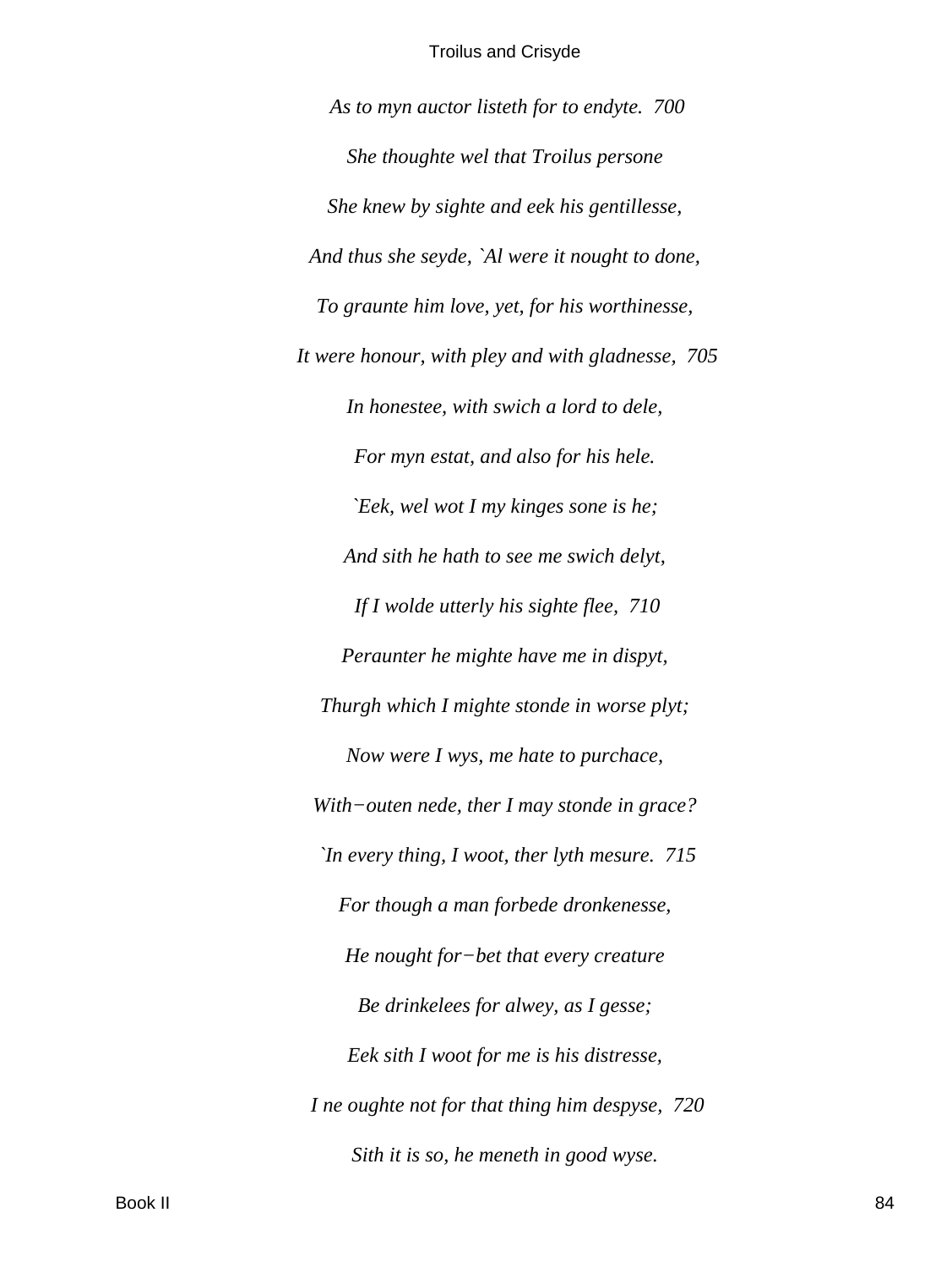*`And eek I knowe, of longe tyme agoon, His thewes goode, and that he is not nyce. Ne avauntour, seyth men, certein, he is noon; To wys is he to do so gret a vyce; 725 Ne als I nel him never so cheryce, That he may make avaunt, by Iuste cause; He shal me never binde in swiche a clause. `Now set a cas, the hardest is, y−wis, Men mighten deme that he loveth me; 730 What dishonour were it un−to me, this? May I him lette of that? Why nay, pardee! I knowe also, and alday here and see, Men loven wommen al this toun aboute; Be they the wers? Why, nay, with−outen doute. 735 `I thenk eek how he able is for to have Of al this noble toun the thriftieste, To been his love, so she hir honour save; For out and out he is the worthieste, Save only Ector, which that is the beste. 740 And yet his lyf al lyth now in my cure, But swich is love, and eek myn aventure. `Ne me to love, a wonder is it nought;*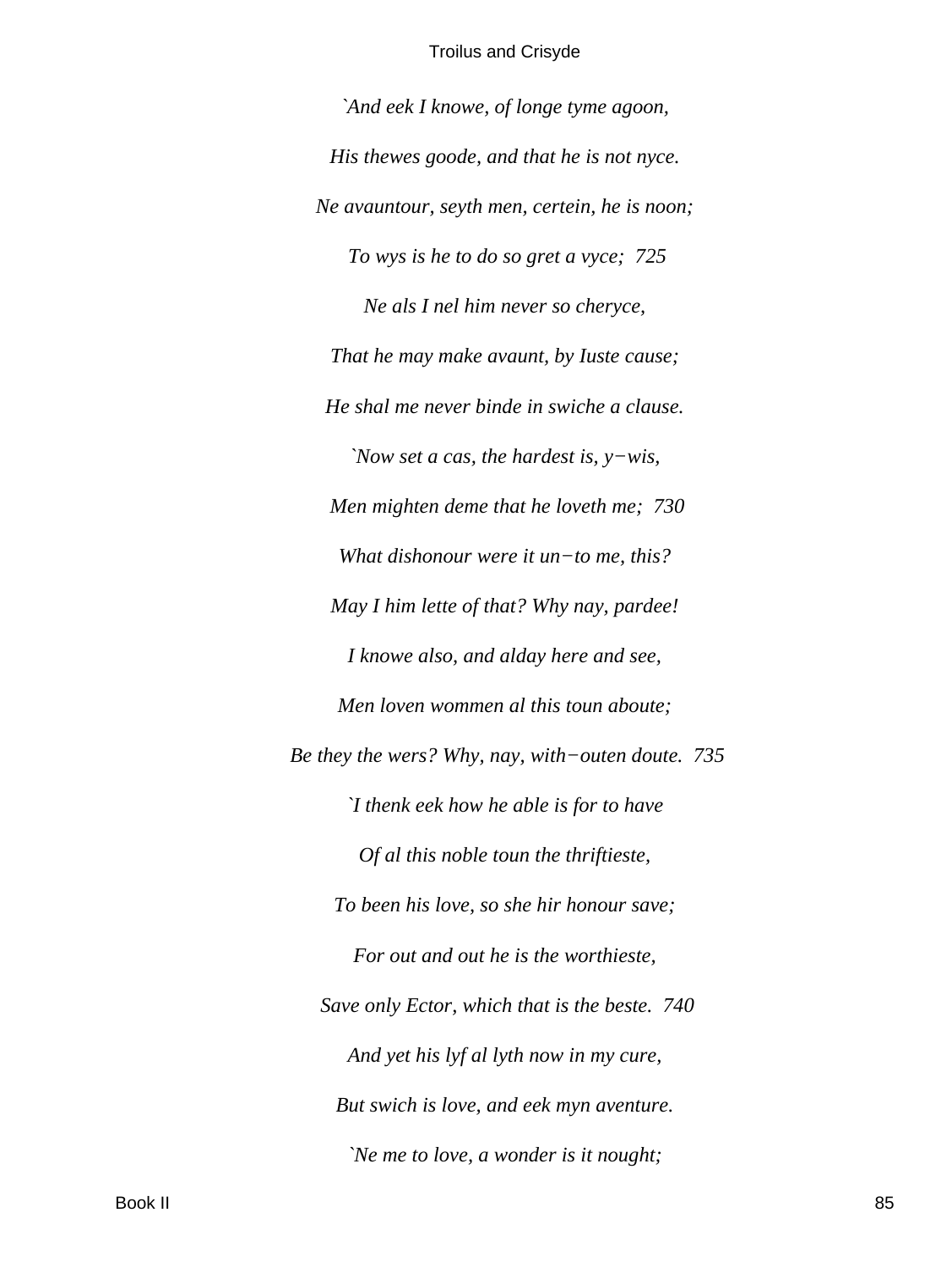*For wel wot I my−self, so god me spede, Al wolde I that noon wiste of this thought, 745 I am oon the fayreste, out of drede, And goodlieste, who−so taketh hede; And so men seyn in al the toun of Troye. What wonder is it though he of me have Ioye? `I am myn owene woman, wel at ese, 750 I thank it god, as after myn estat; Right yong, and stonde unteyd in lusty lese, With−outen Ialousye or swich debat; Shal noon housbonde seyn to me «Chekmat!» For either they ben ful of Ialousye, 755 Or maisterful, or loven novelrye. `What shal I doon? To what fyn live I thus? Shal I nat loven, in cas if that me leste? What, par dieux! I am nought religious! And though that I myn herte sette at reste 760 Upon this knight, that is the worthieste, And kepe alwey myn honour and my name, By alle right, it may do me no shame.' But right as whan the sonne shyneth brighte, In March, that chaungeth ofte tyme his face, 765*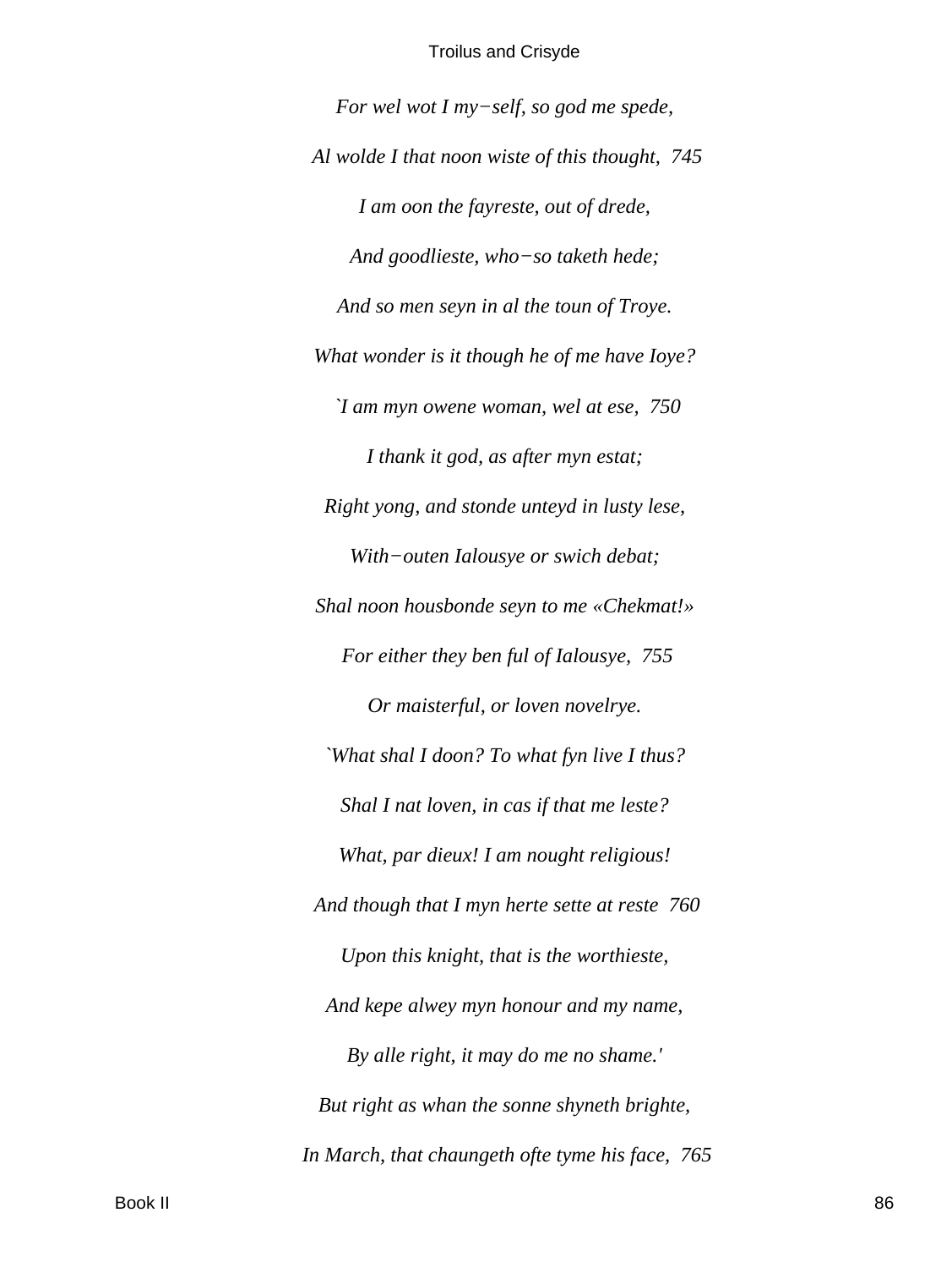*And that a cloud is put with wind to flighte Which over−sprat the sonne as for a space, A cloudy thought gan thorugh hir soule pace, That over−spradde hir brighte thoughtes alle, So that for fere almost she gan to falle. 770 That thought was this: `Allas! Sin I am free, Sholde I now love, and putte in Iupartye My sikernesse, and thrallen libertee? Allas! How dorste I thenken that folye? May I nought wel in other folk aspye 775 Hir dredful Ioye, hir constreynt, and hir peyne? Ther loveth noon, that she nath why to pleyne. `For love is yet the moste stormy lyf, Right of him−self, that ever was bigonne; For ever som mistrust, or nyce stryf, 780 Ther is in love, som cloud is over that sonne: Ther−to we wrecched wommen no−thing conne, Whan us is wo, but wepe and sitte and thinke; Our wreche is this, our owene wo to drinke. `Also these wikked tonges been so prest 785 To speke us harm, eek men be so untrewe, That, right anoon as cessed is hir lest,*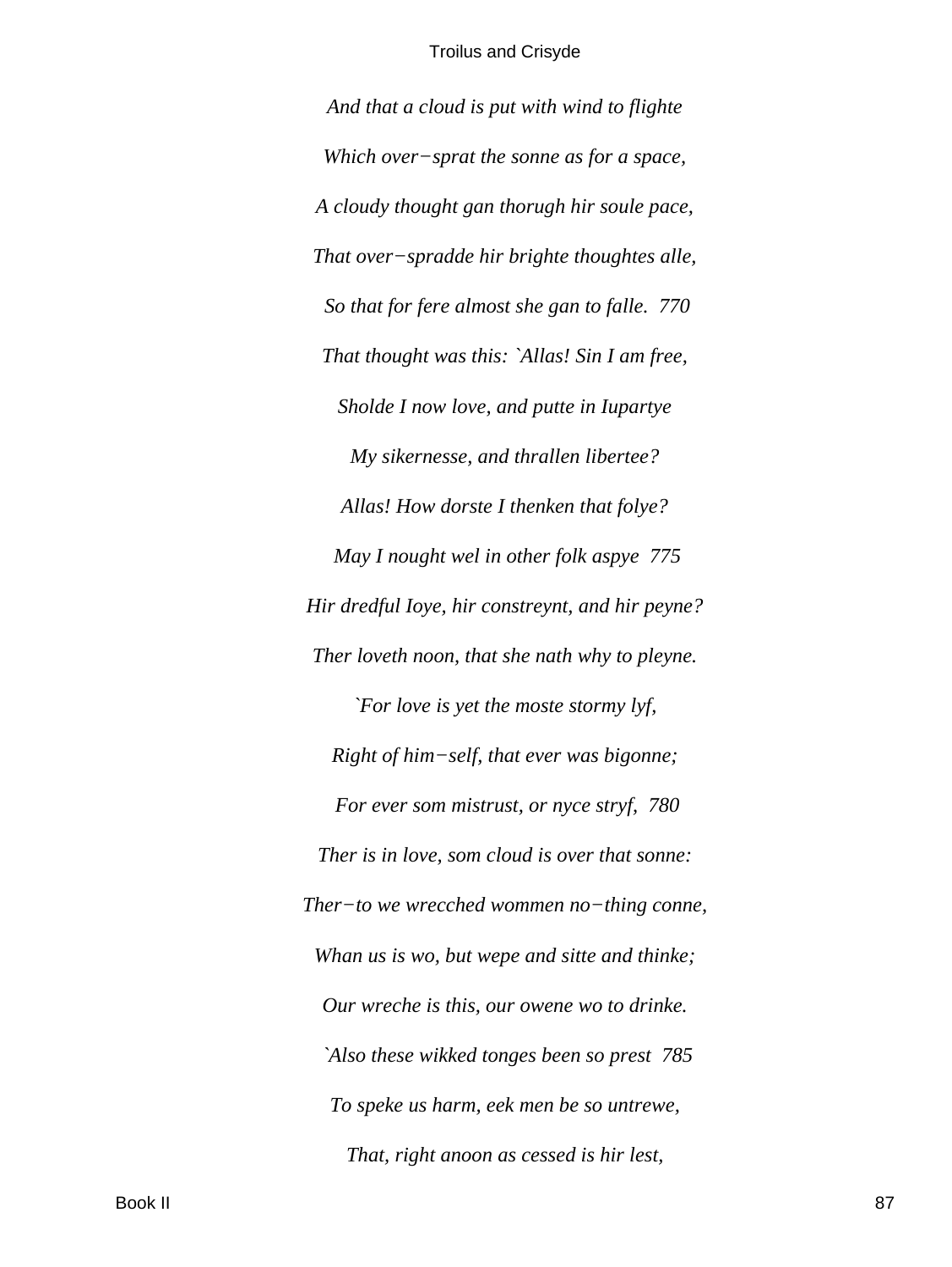So cesseth love, and forth to love a newe: But harm  $y$ -doon, is doon, who-so it rewe. For though these men for love hem first to-rende,  $790$ Ful sharp biginning breketh ofte at ende. 'How ofte tyme hath it  $y$ -knowen be, The treson, that to womman hath be do? To what fyn is swich love, I can nat see, Or wher bicometh it, whan it is ago; 795 Ther is no wight that woot, I trowe so, Wher it bycomth; lo, no wight on it sporneth; That erst was no-thing, in-to nought it torneth. `How bisy, if I love, eek moste I be To plesen hem that Iangle of love, and demen, 800 And coye hem, that they sey non harm of me? For though ther be no cause, yet hem semen Al be for harm that folk hir freendes quemen; And who may stoppen every wikked tonge, Or soun of belles whyl that they be ronge?' 805 And after that, hir thought bigan to clere, And seyde, `He which that no-thing under-taketh, No thing ne acheveth, be him looth or dere.' And with an other thought hir herte quaketh;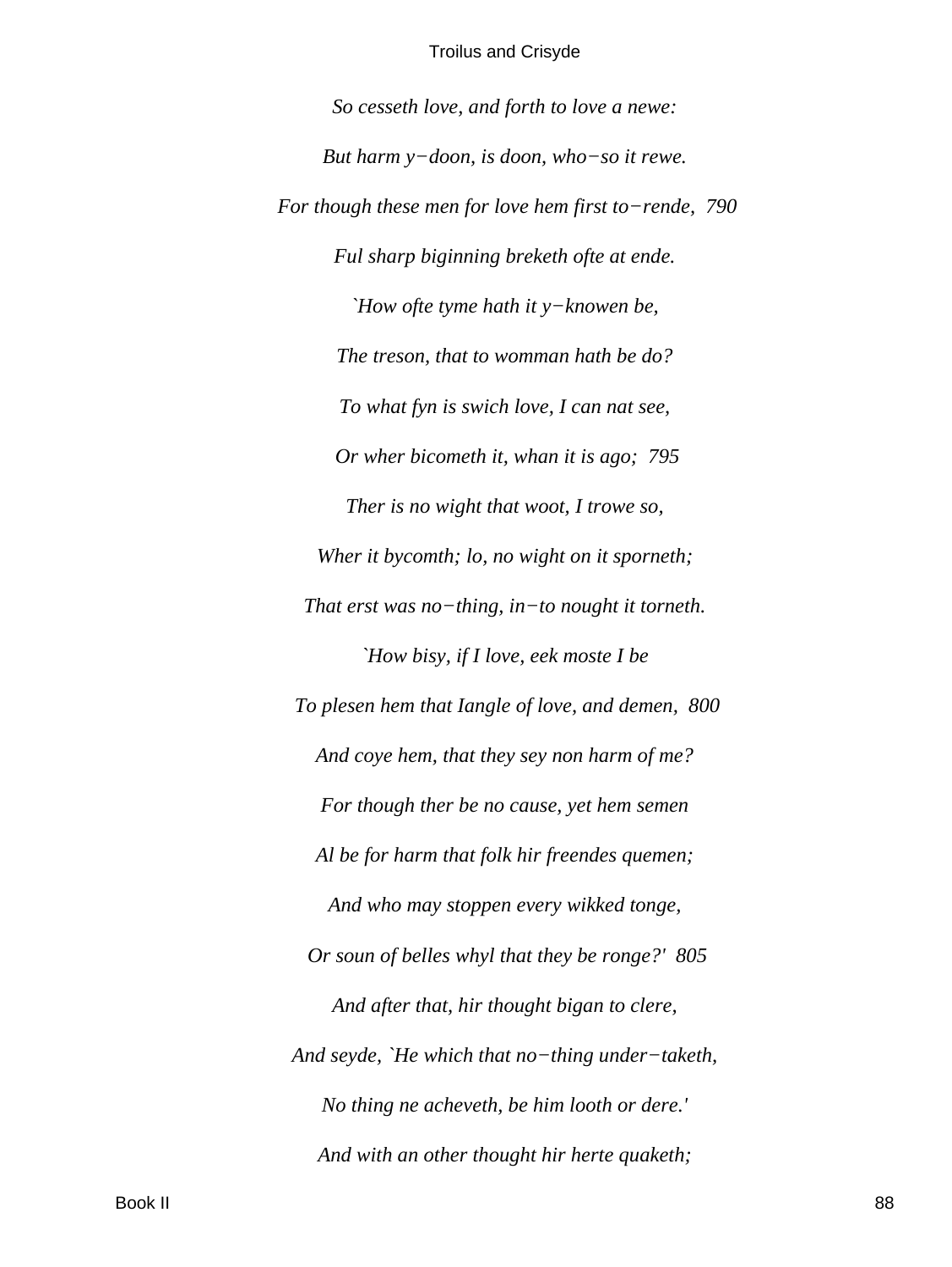*Than slepeth hope, and after dreed awaketh; 810 Now hoot, now cold; but thus, bi−twixen tweye, She rist hir up, and went hir for to pleye. Adoun the steyre anoon−right tho she wente In−to the gardin, with hir neces three, And up and doun ther made many a wente, 815 Flexippe, she, Tharbe, and Antigone, To pleyen, that it Ioye was to see; And othere of hir wommen, a gret route, hir folwede in the gardin al aboute. This yerd was large, and rayled alle the aleyes, 820 And shadwed wel with blosmy bowes grene, And benched newe, and sonded alle the weyes, In which she walketh arm in arm bi−twene; Til at the laste Antigone the shene Gan on a Troian song to singe clere, 825 That it an heven was hir voys to here. – She seyde, `O love, to whom I have and shal Ben humble subgit, trewe in myn entente, As I best can, to yow, lord, yeve ich al For ever−more, myn hertes lust to rente. 830 For never yet thy grace no wight sente*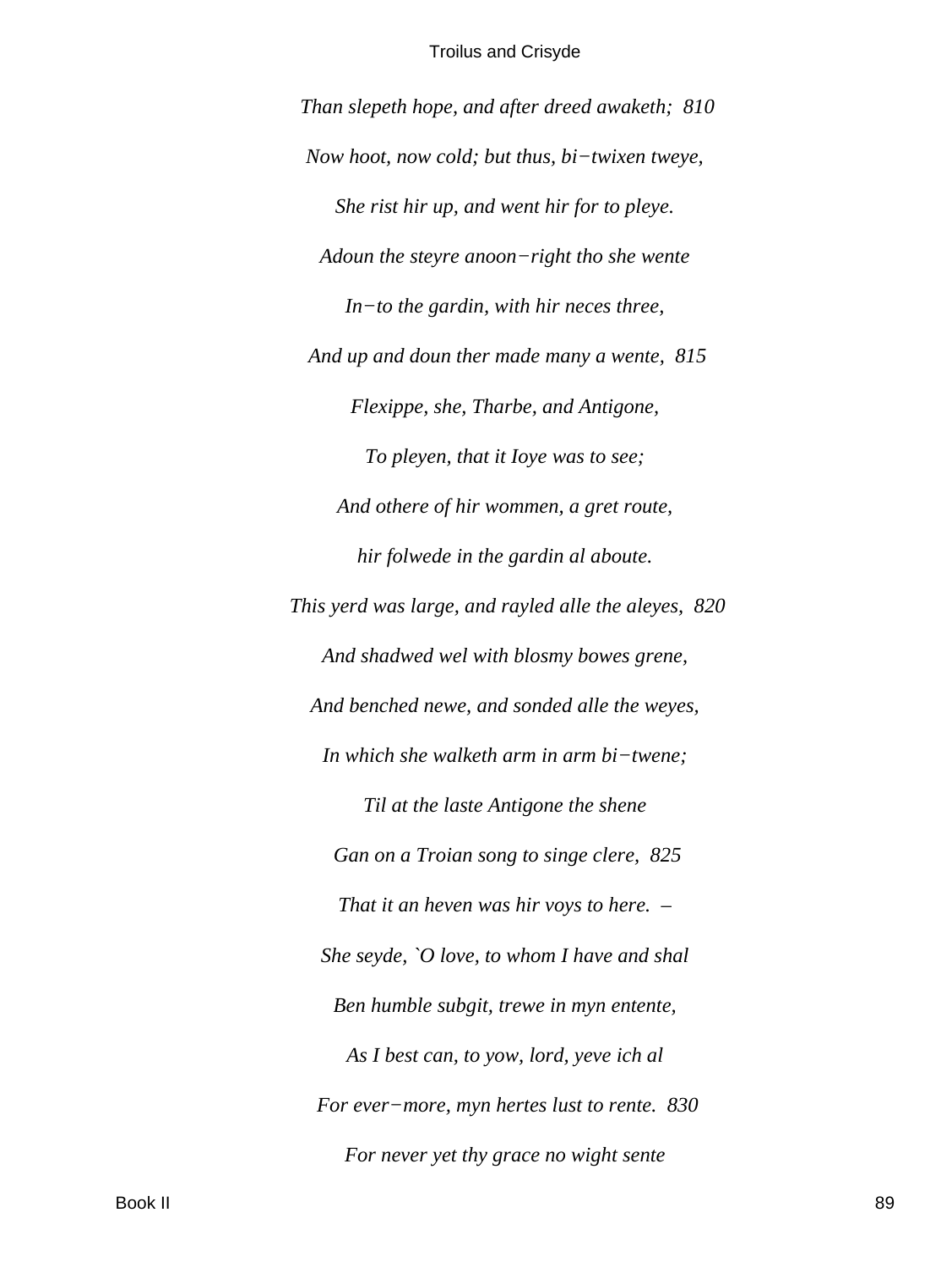*So blisful cause as me, my lyf to lede In alle Ioye and seurtee, out of drede. `Ye, blisful god, han me so wel beset In love, y−wis, that al that bereth lyf 835 Imaginen ne cowde how to ben bet; For, lord, with−outen Ialousye or stryf, I love oon which that is most ententyf To serven wel, unwery or unfeyned, That ever was, and leest with harm distreyned. 840 `As he that is the welle of worthinesse, Of trouthe ground, mirour of goodliheed, Of wit Appollo, stoon of sikernesse, Of vertu rote, of lust findere and heed, Thurgh which is alle sorwe fro me deed, 845 Y−wis, I love him best, so doth he me; Now good thrift have he, wher−so that he be! `Whom sholde I thanke but yow, god of love, Of al this blisse, in which to bathe I ginne? And thanked be ye, lord, for that I love! 850 This is the righte lyf that I am inne, To flemen alle manere vyce and sinne: This doth me so to vertu for to entende,*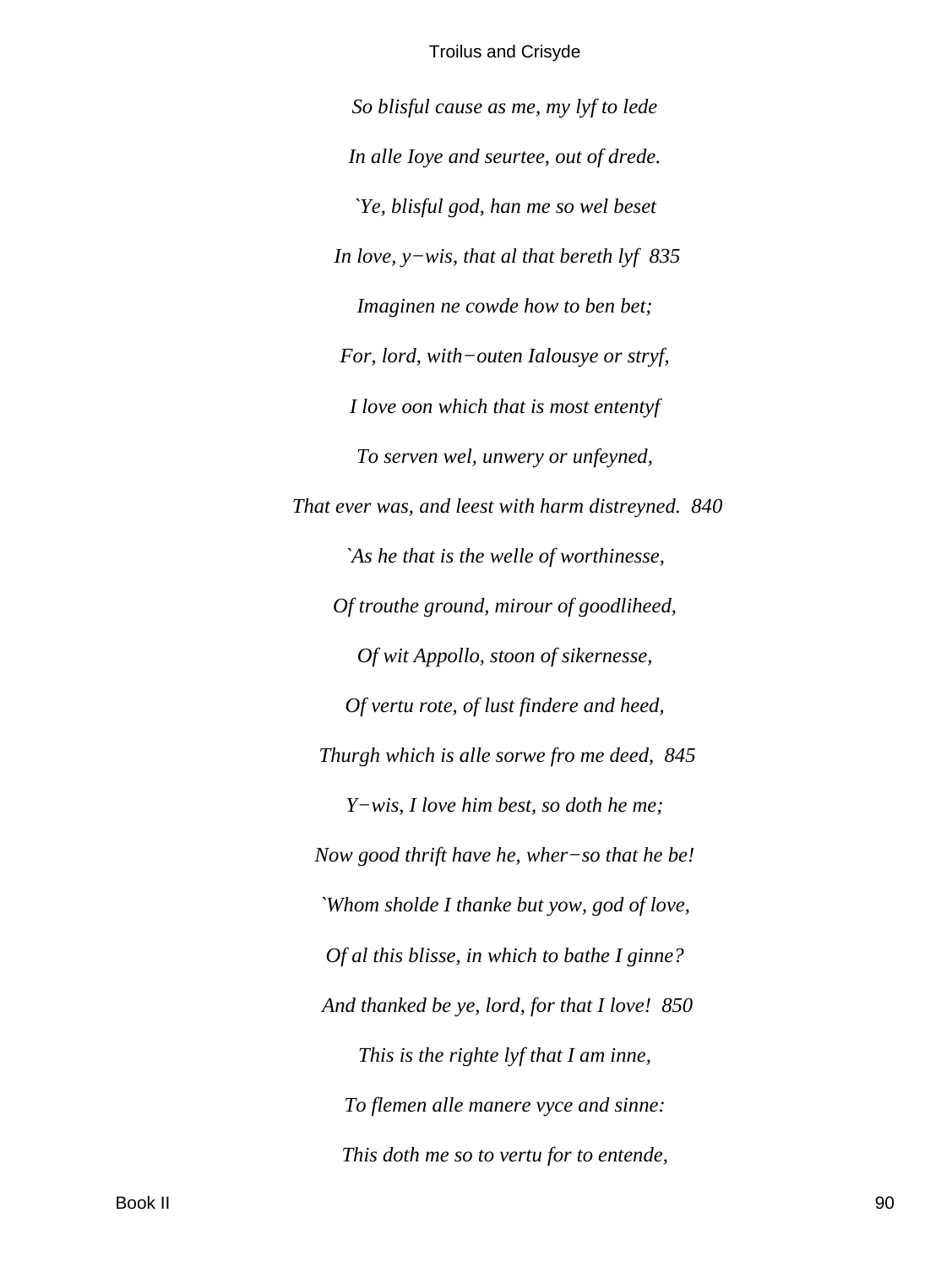*That day by day I in my wil amende. `And who−so seyth that for to love is vyce, 855 Or thraldom, though he fele in it distresse, He outher is envyous, or right nyce, Or is unmighty, for his shrewednesse, To loven; for swich maner folk, I gesse, Defamen love, as no−thing of him knowe; 860 Thei speken, but they bente never his bowe. `What is the sonne wers, of kinde righte, Though that a man, for feblesse of his yen, May nought endure on it to see for brighte? Or love the wers, though wrecches on it cryen? 865 No wele is worth, that may no sorwe dryen. And for−thy, who that hath an heed of verre, Fro cast of stones war him in the werre! `But I with al myn herte and al my might, As I have seyd, wol love, un−to my laste, 870 My dere herte, and al myn owene knight, In which myn herte growen is so faste, And his in me, that it shal ever laste. Al dredde I first to love him to biginne, Now woot I wel, ther is no peril inne.' 875*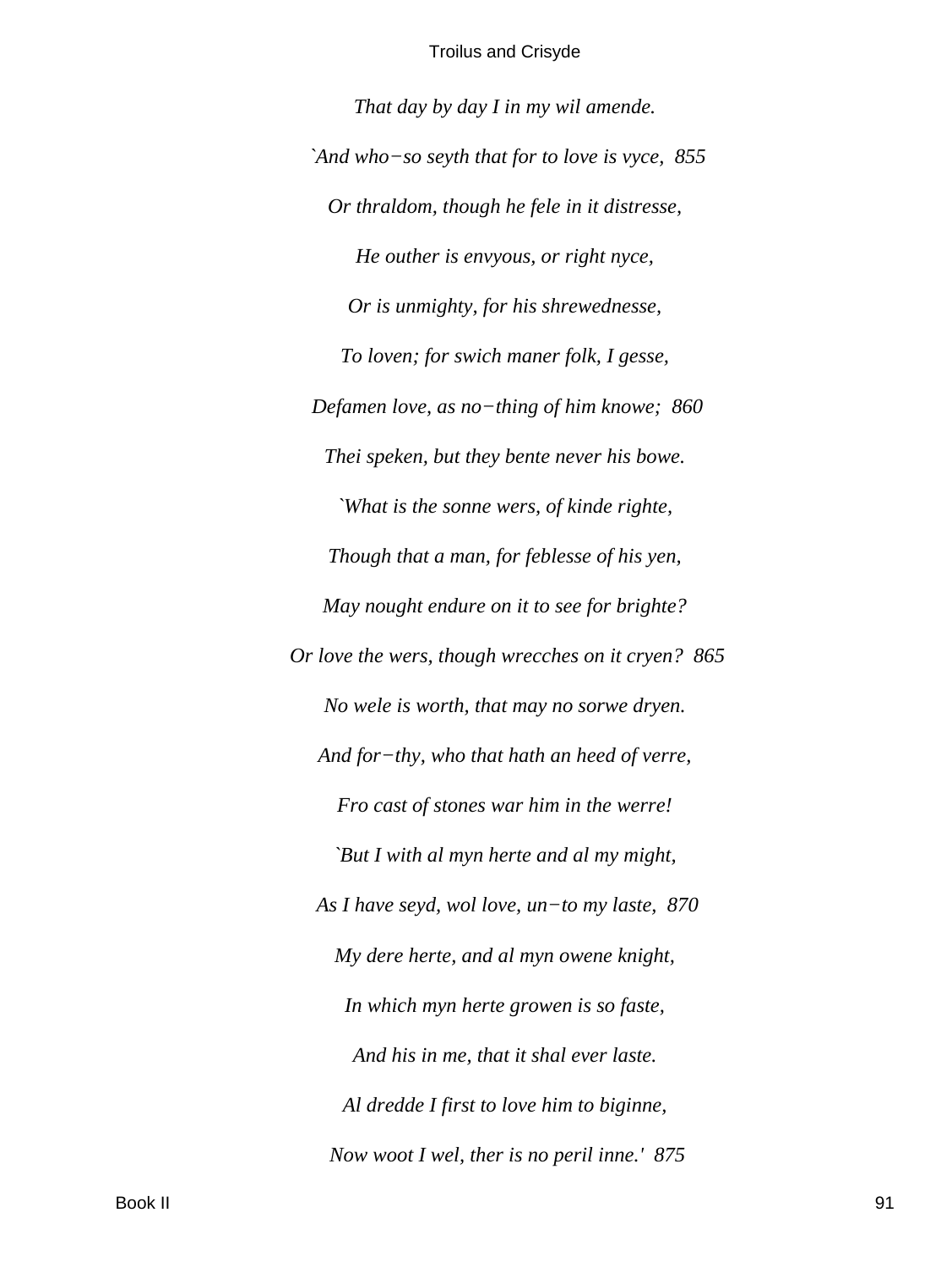And of hir song right with that word she stente, And therwith-al, `Now, nece,' quod Criseyde, 'Who made this song with so good entente?' Antigone answerde anoon, and seyde, 'Ma dame,  $y$ -wis, the goodlieste mayde 880 Of greet estat in al the toun of Troye; And let hir lyf in most honour and Ioye.' 'Forsothe, so it semeth by hir song,' Quod tho Criseyde, and gan ther-with to syke, And seyde, `Lord, is there swich blisse among 885 These lovers, as they conne faire endyte?' 'Ye, wis,' quod freshe Antigone the whyte, `For alle the folk that han or been on lyve Ne conne wel the blisse of love discryve. `But wene ye that every wrecche woot 890 The parfit blisse of love? Why, nay,  $y$ -wis; They wenen al be love, if oon be hoot; Do wey, do wey, they woot no-thing of this! Men mosten axe at seyntes if it is Aught fair in hevene; Why? For they conne telle; 895 And axen fendes, is it foul in helle.' Criseyde un-to that purpos nought answerde,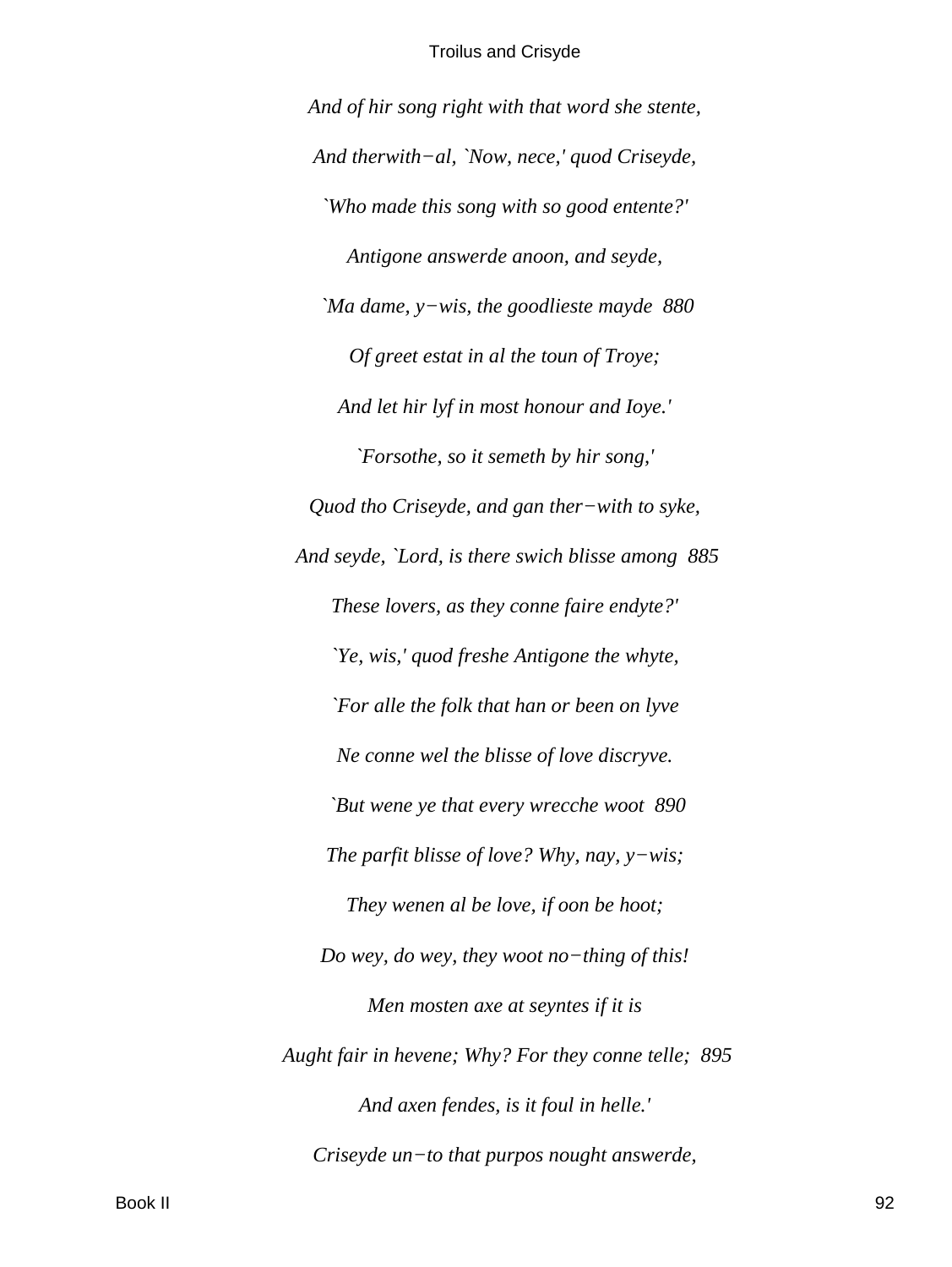*But seyde, `Y−wis, it wol be night as faste.' But every word which that she of hir herde, She gan to prenten in hir herte faste; 900 And ay gan love hir lasse for to agaste Than it dide erst, and sinken in hir herte, That she wex somwhat able to converte. The dayes honour, and the hevenes ye, The nightes fo, al this clepe I the sonne, 905 Gan westren faste, and dounward for to wrye, As he that hadde his dayes cours y−ronne; And whyte thinges wexen dimme and donne For lak of light, and sterres for to appere, That she and al hir folk in wente y−fere. 910 So whan it lyked hir to goon to reste, And voyded weren they that voyden oughte, She seyde, that to slepe wel hir leste. Hir wommen sone til hir bed hir broughte. Whan al was hust, than lay she stille, and thoughte 915 Of al this thing the manere and the wyse. Reherce it nedeth nought, for ye ben wyse. A nightingale, upon a cedre grene, Under the chambre−wal ther as she lay,*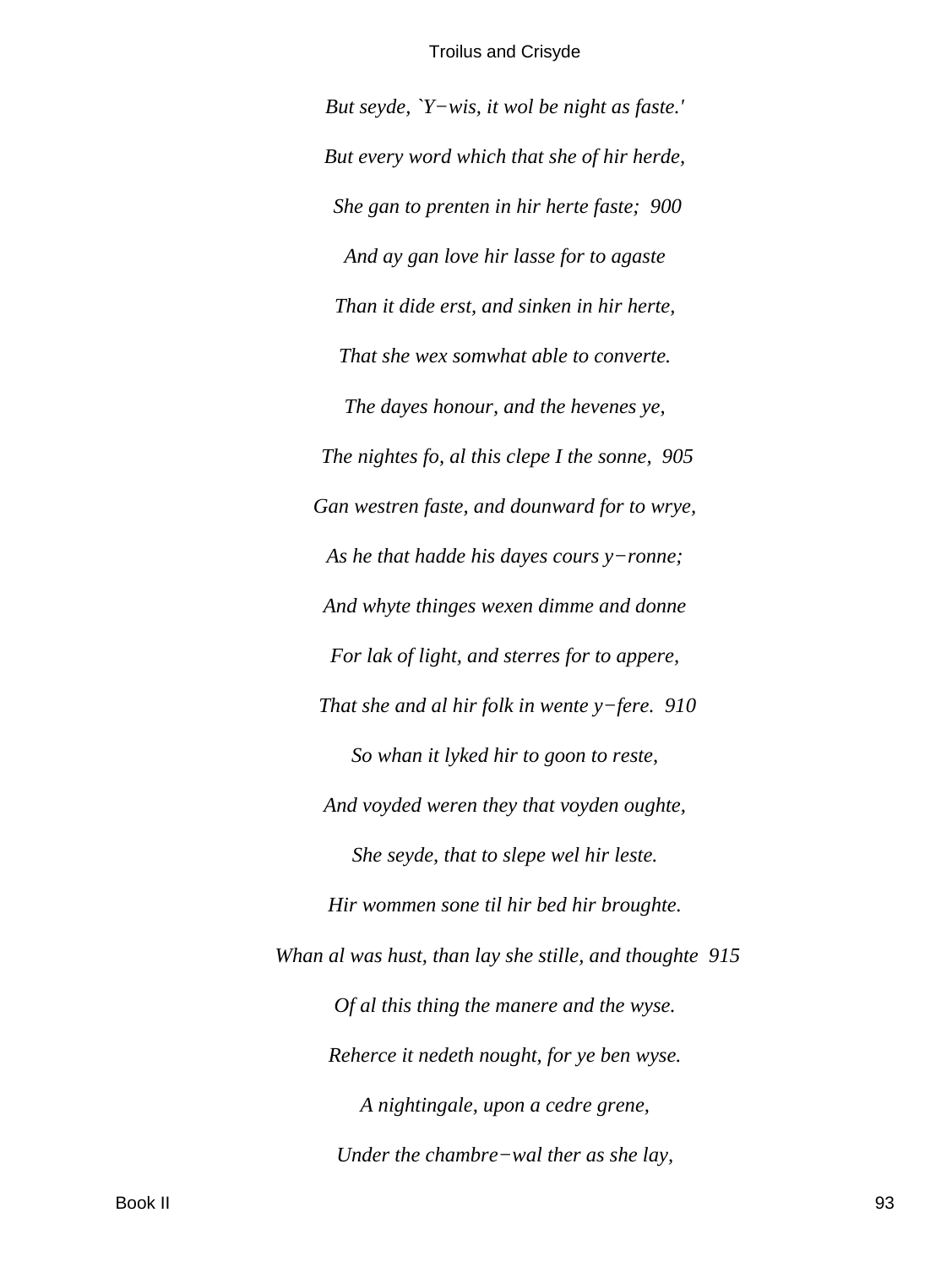Ful loude sang ayein the mone shene, 920 Paraunter, in his briddes wyse, a lay Of love, that made hir herte fresh and gay. That herkned she so longe in good entente, Til at the laste the dede sleep hir hente. And as she sleep, anoon-right tho hir mette, 925 How that an egle, fethered whyt as boon, Under hir brest his longe clawes sette, And out hir herte he rente, and that  $a$ -noon, And dide his herte in-to hir brest to goon, Of which she nought agroos, ne no-thing smerte,  $930$ And forth he fleigh, with herte left for herte. Now lat hir slepe, and we our tales holde Of Troilus, that is to paleys riden, Fro the scarmuch, of the whiche I tolde, And in his chaumbre sit, and hath abiden 935 Til two or three of his messages yeden For Pandarus, and soughten him ful faste, Til they him founde and broughte him at the laste. This Pandarus com leping in at ones, And seiyde thus: `Who hath ben wel y-bete  $940$ To-day with swerdes, and with slinge-stones,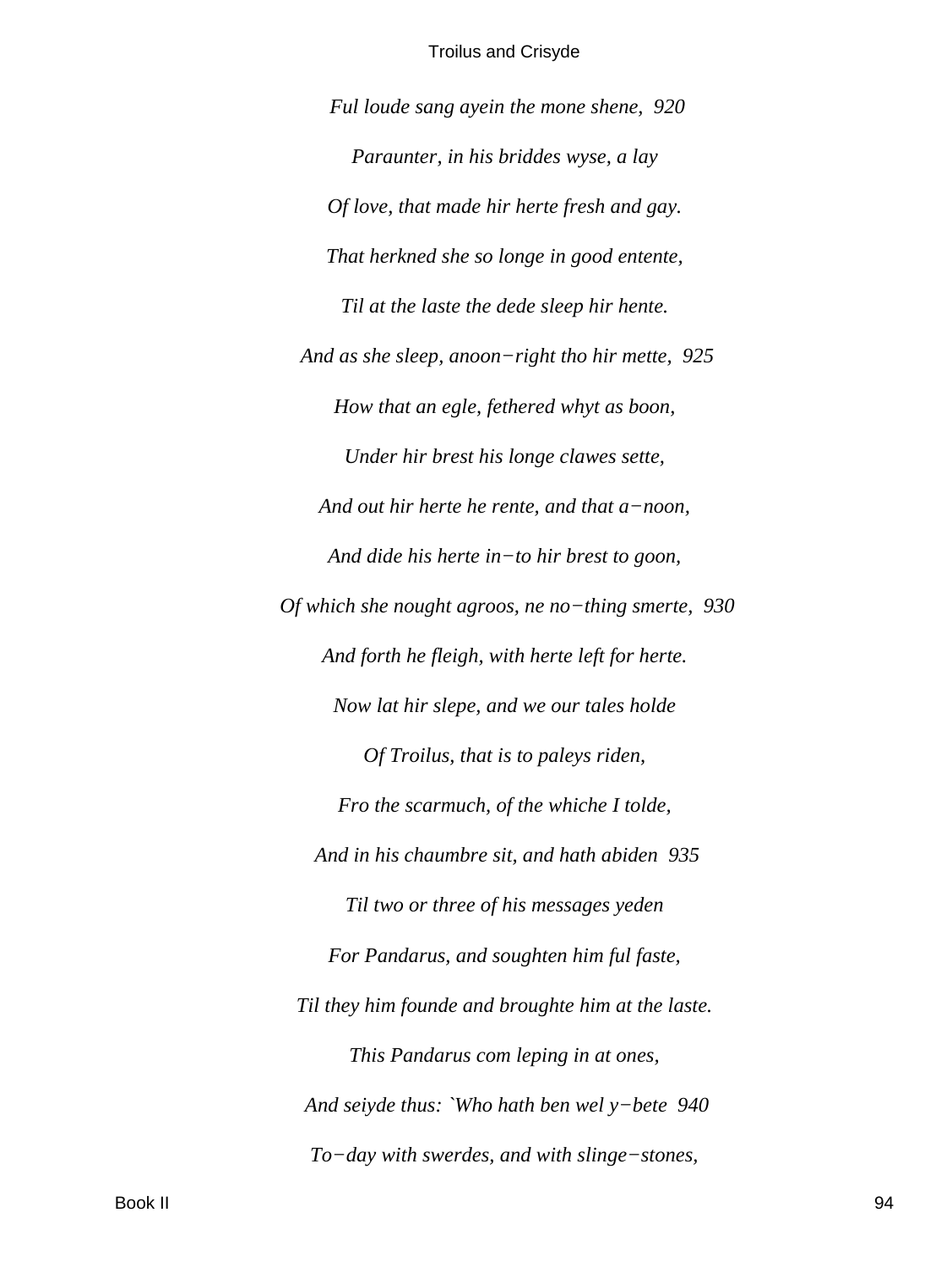*But Troilus, that hath caught him an hete?' And gan to Iape, and seyde, `Lord, so ye swete! But rys, and lat us soupe and go to reste;' 944 And he answerde him, `Do we as thee leste.' With al the haste goodly that they mighte, They spedde hem fro the souper un−to bedde; And every wight out at the dore him dighte, And wher him liste upon his wey him spedde; But Troilus, that thoughte his herte bledde 950 For wo, til that he herde som tydinge, He seyde, `Freend, shal I now wepe or singe?' Quod Pandarus, `Ly stille and lat me slepe, And don thyn hood, thy nedes spedde be; And chese, if thou wolt singe or daunce or lepe; 955 At shorte wordes, thow shal trowe me. – Sire, my nece wol do wel by thee, And love thee best, by god and by my trouthe, But lak of pursuit make it in thy slouthe. `For thus ferforth I have thy work bigonne, 960 Fro day to day, til this day, by the morwe, Hir love of freendship have I to thee wonne, And also hath she leyd hir feyth to borwe.*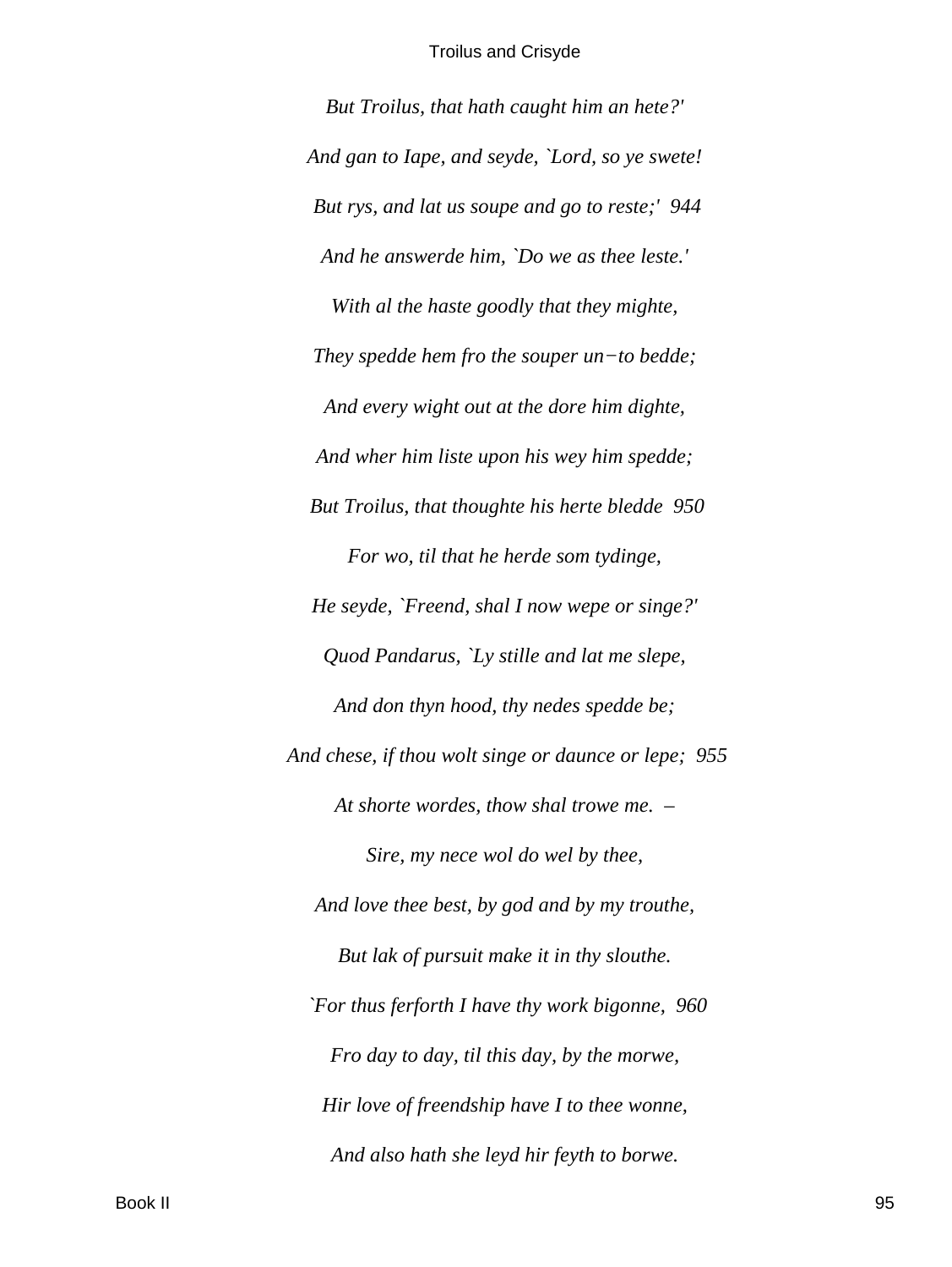*Algate a foot is hameled of thy sorwe.' What sholde I lenger sermon of it holde? 965 As ye han herd bifore, al he him tolde. But right as floures, thorugh the colde of night Y−closed, stoupen on hir stalke lowe, Redressen hem a−yein the sonne bright, And spreden on hir kinde cours by rowe, 970 Right so gan tho his eyen up to throwe This Troilus, and seyde, `O Venus dere, Thy might, thy grace, y−heried be it here!' And to Pandare he held up bothe his hondes, And seyde, `Lord, al thyn be that I have; 975 For I am hool, al brosten been my bondes; A thousand Troians who so that me yave, Eche after other, god so wis me save, Ne mighte me so gladen; lo, myn herte, It spredeth so for Ioye, it wol to−sterte! 980 `But Lord, how shal I doon, how shal I liven? Whan shal I next my dere herte see? How shal this longe tyme a−wey be driven, Til that thou be ayein at hir fro me? Thou mayst answere, «A−byd, a−byd,» but he 985*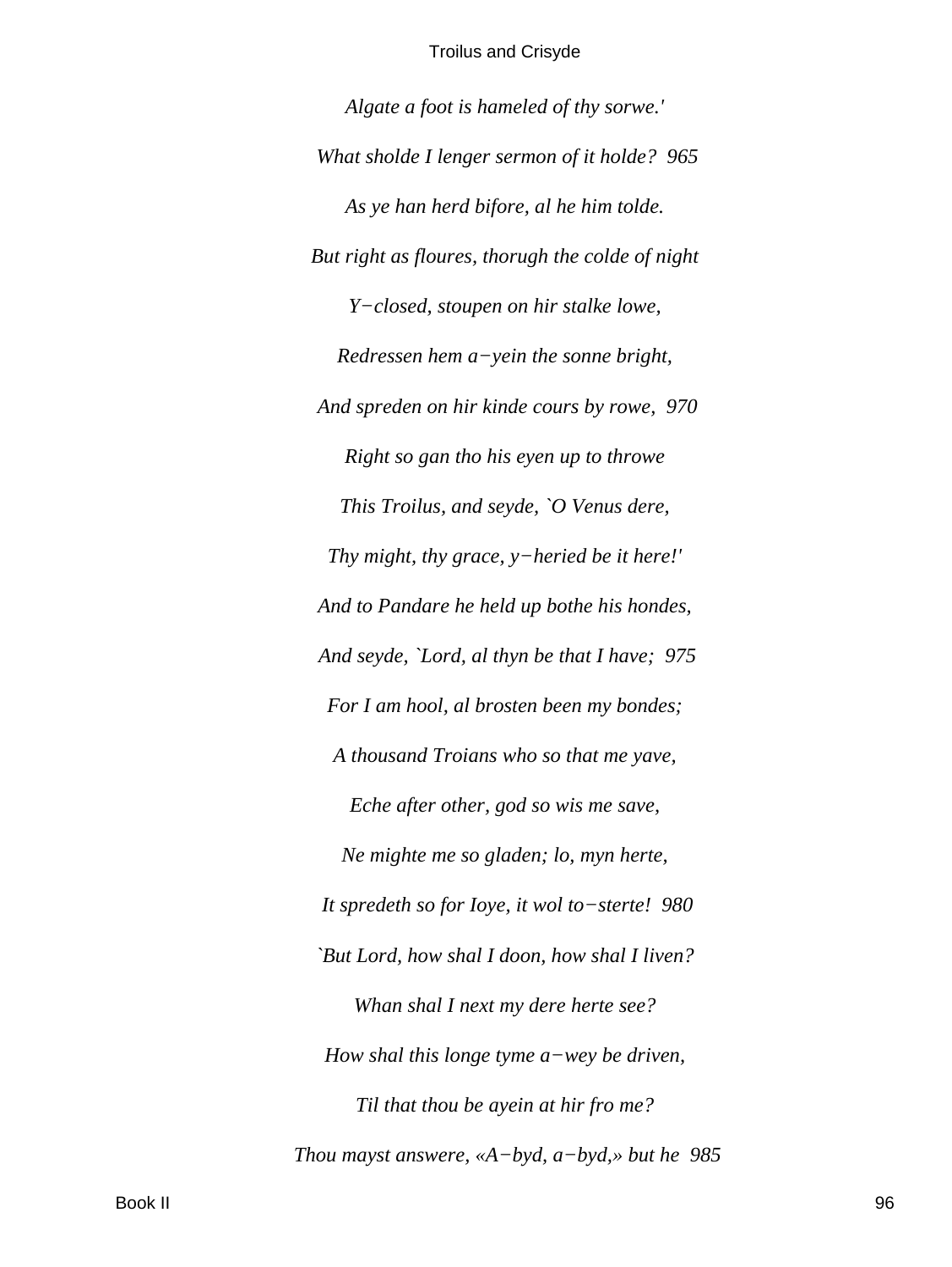*That hangeth by the nekke, sooth to seyne, In grete disese abydeth for the peyne.' `Al esily, now, for the love of Marte,' Quod Pandarus, `for every thing hath tyme; So longe abyd til that the night departe; 990 For al so siker as thow lyst here by me, And god toforn, I wol be there at pryme, And for thy werk somwhat as I shal seye, Or on som other wight this charge leye. `For pardee, god wot, I have ever yit 995 Ben redy thee to serve, and to this night Have I nought fayned, but emforth my wit Don al thy lust, and shal with al my might. Do now as I shal seye, and fare a−right; And if thou nilt, wyte al thy−self thy care, 1000 On me is nought along thyn yvel fare. `I woot wel that thow wyser art than I A thousand fold, but if I were as thou, God help me so, as I wolde outrely, Right of myn owene hond, wryte hir right now 1005 A lettre, in which I wolde hir tellen how I ferde amis, and hir beseche of routhe;*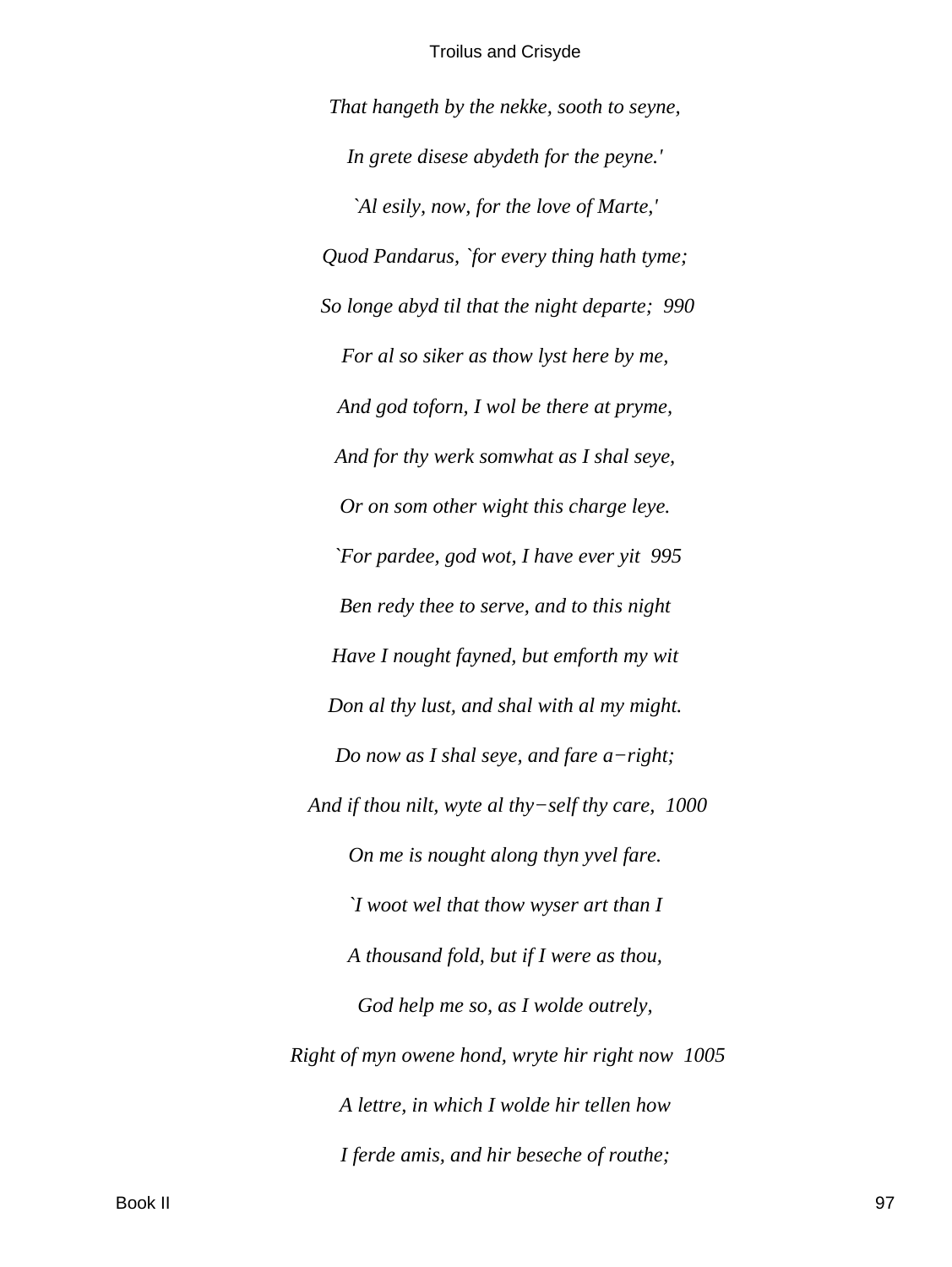*Now help thy−self, and leve it not for slouthe. `And I my−self shal ther−with to hir goon; And whan thou wost that I am with hir there, 1010 Worth thou up−on a courser right anoon, Ye, hardily, right in thy beste gere, And ryd forth by the place, as nought ne were, And thou shalt finde us, if I may, sittinge At som windowe, in−to the strete lokinge. 1015 `And if thee list, than maystow us saluwe, And up−on me make thy contenaunce; But, by thy lyf, be war and faste eschuwe To tarien ought, god shilde us fro mischaunce! Ryd forth thy wey, and hold thy governaunce; 1020 And we shal speke of thee som−what, I trowe, Whan Thou art goon, to do thyne eres glowe! `Touching thy lettre, thou art wys y−nough, I woot thow nilt it digneliche endyte; As make it with thise argumentes tough; 1025 Ne scrivenish or craftily thou it wryte; Beblotte it with thy teres eek a lyte; And if thou wryte a goodly word al softe, Though it be good, reherce it not to ofte.*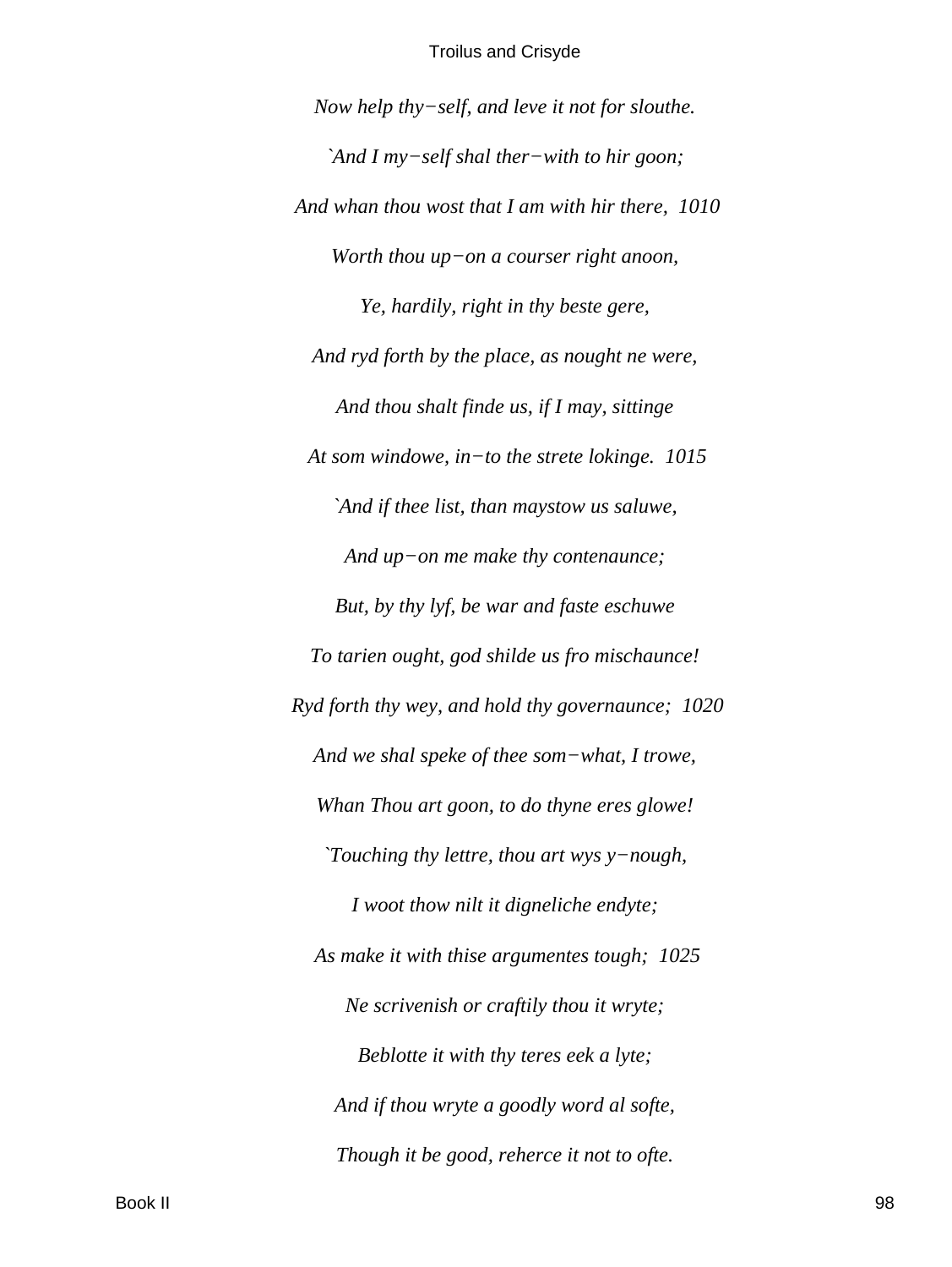`For though the beste harpour upon lyve 1030 Wolde on the beste souned Ioly harpe That ever was, with alle his fingres fyve, Touche ay o streng, or ay o werbul harpe, Were his nayles poynted never so sharpe, It shulde maken every wight to dulle, 1035 To here his glee, and of his strokes fulle. 'Ne Iompre eek no discordaunt thing  $y$ -fere, As thus, to usen termes of phisyk; In loves termes, hold of thy matere The forme alwey, and do that it be lyk; 1040 For if a peyntour wolde peynte a pyk With asses feet, and hede it as an ape, It cordeth nought; so nere it but a lape.' This counseyl lyked wel to Troilus; But, as a dreedful lover, he seyde this:  $-1045$ `Allas, my dere brother Pandarus, I am ashamed for to wryte,  $y$ -wis, Lest of myn innocence I seyde  $a$ -mis, Or that she nolde it for despyt receyve; Thanne were I deed, ther mighte it no-thing weyve.'  $1050$ To that Pandare answerde, `If thee lest,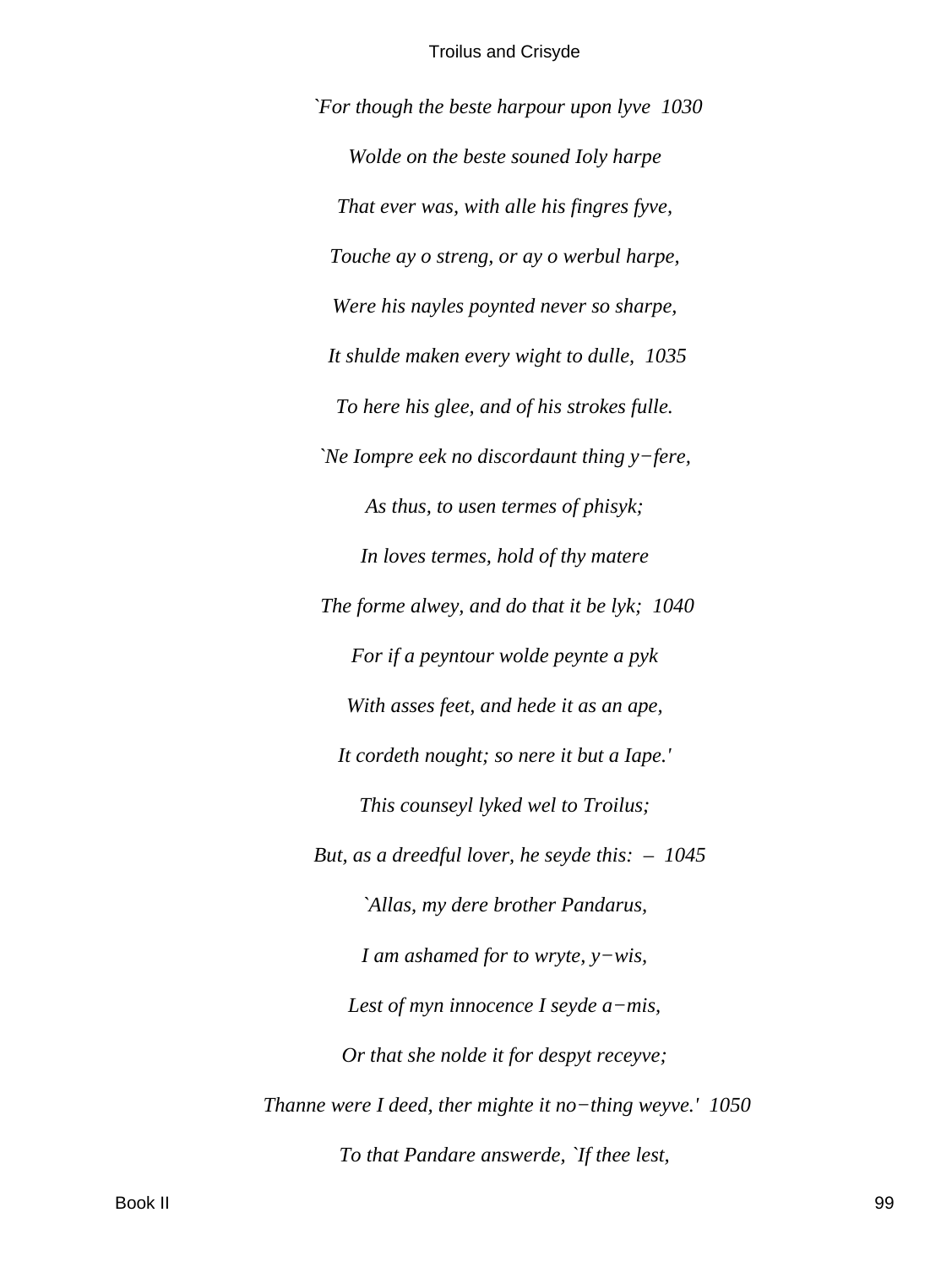*Do that I seye, and lat me therwith goon; For by that lord that formed est and west, I hope of it to bringe answere anoon Right of hir hond, and if that thou nilt noon, 1055 Lat be; and sory mote he been his lyve, Ayeins thy lust that helpeth thee to thryve.' Quod Troilus, `Depardieux, I assente; Sin that thee list, I will aryse and wryte; And blisful god preye ich, with good entente, 1060 The vyage, and the lettre I shal endyte, So spede it; and thou, Minerva, the whyte, Yif thou me wit my lettre to devyse:' And sette him doun, and wroot right in this wyse. – First he gan hir his righte lady calle, 1065 His hertes lyf, his lust, his sorwes leche, His blisse, and eek these othere termes alle, That in swich cas these loveres alle seche; And in ful humble wyse, as in his speche, He gan him recomaunde un−to hir grace; 1070 To telle al how, it axeth muchel space. And after this, ful lowly he hir prayde To be nought wrooth, though he, of his folye,*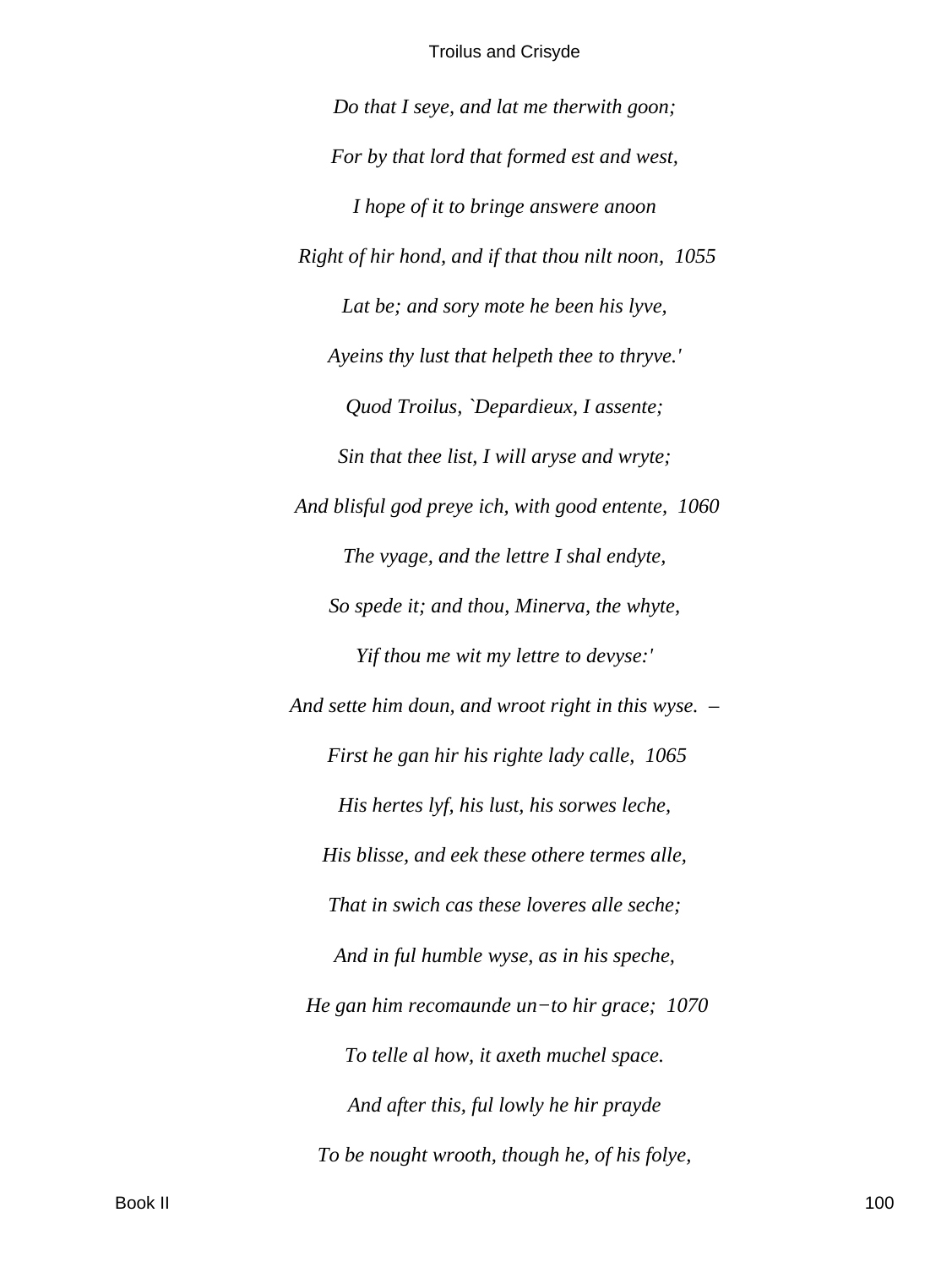*So hardy was to hir to wryte, and seyde, That love it made, or elles moste he dye, 1075 And pitously gan mercy for to crye; And after that he seyde, and ley ful loude, Him−self was litel worth, and lesse he coude; And that she sholde han his conning excused, That litel was, and eek he dredde hir so, 1080 And his unworthinesse he ay acused; And after that, than gan he telle his woo; But that was endeles, with−outen ho; And seyde, he wolde in trouthe alwey him holde; – And radde it over, and gan the lettre folde. 1085 And with his salte teres gan he bathe The ruby in his signet, and it sette Upon the wex deliverliche and rathe; Ther−with a thousand tymes, er he lette, He kiste tho the lettre that he shette, 1090 And seyde, `Lettre, a blisful destenee Thee shapen is, my lady shal thee see.' This Pandare took the lettre, and that by tyme A−morwe, and to his neces paleys sterte, And faste he swoor, that it was passed pryme, 1095*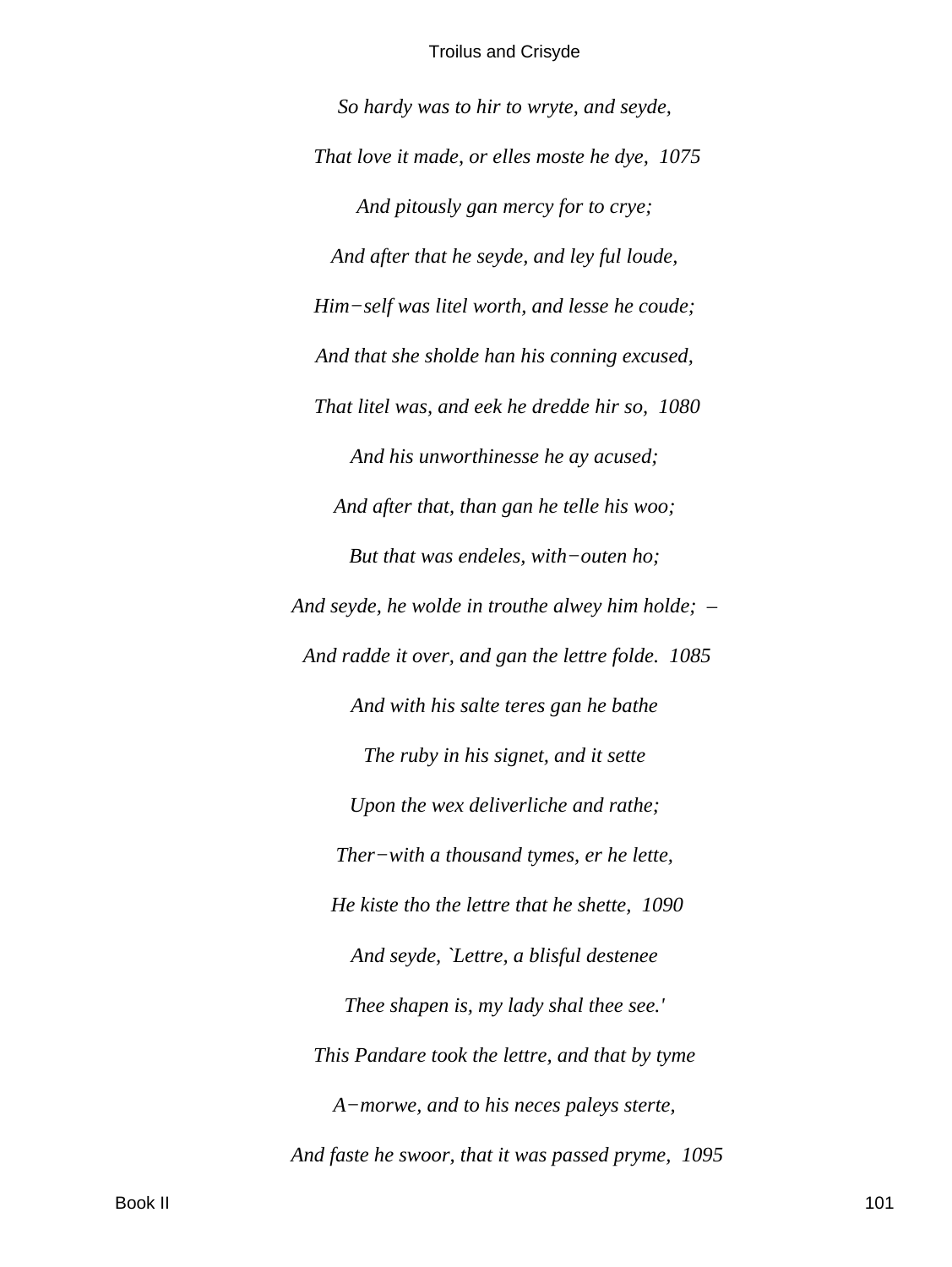*And gan to Iape, and seyde, `Y−wis, myn herte, So fresh it is, al−though it sore smerte, I may not slepe never a Mayes morwe; I have a Ioly wo, a lusty sorwe.' Criseyde, whan that she hir uncle herde, 1100 With dreedful herte, and desirous to here The cause of his cominge, thus answerde: `Now by your feyth, myn uncle,' quod she, `dere, What maner windes gydeth yow now here? Tel us your Ioly wo and your penaunce, 1105 How ferforth be ye put in loves daunce.' `By god,' quod he, `I hoppe alwey bihinde!' And she to−laugh, it thoughte hir herte breste. Quod Pandarus, `Loke alwey that ye finde Game in myn hood, but herkneth, if yow leste; 1110 Ther is right now come in−to toune a geste, A Greek espye, and telleth newe thinges, For which I come to telle yow tydinges. `Into the gardin go we, and we shal here, Al prevely, of this a long sermoun.' 1115 With that they wenten arm in arm y−fere In−to the gardin from the chaumbre doun.*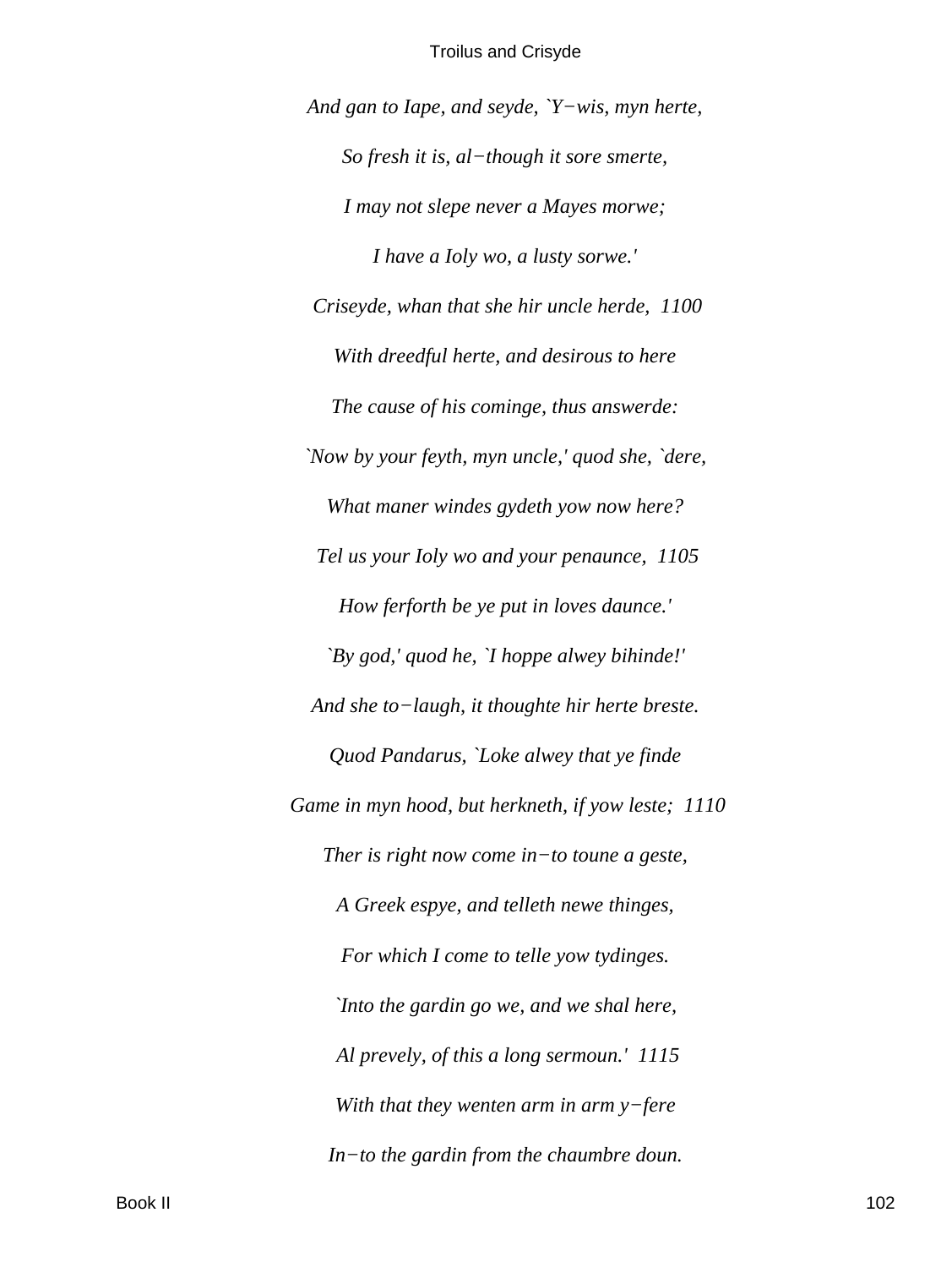*And whan that he so fer was that the soun Of that he speke, no man here mighte, He seyde hir thus, and out the lettre plighte, 1120 `Lo, he that is al hoolly youres free Him recomaundeth lowly to your grace, And sent to you this lettre here by me; Avyseth you on it, whan ye han space, And of som goodly answere yow purchace; 1125 Or, helpe me god, so pleynly for to seyne, He may not longe liven for his peyne.' Ful dredfully tho gan she stonde stille, And took it nought, but al hir humble chere Gan for to chaunge, and seyde, `Scrit ne bille, 1130 For love of god, that toucheth swich matere, Ne bring me noon; and also, uncle dere, To myn estat have more reward, I preye, Than to his lust; what sholde I more seye? `And loketh now if this be resonable, 1135 And letteth nought, for favour ne for slouthe, To seyn a sooth; now were it covenable To myn estat, by god, and by your trouthe, To taken it, or to han of him routhe,*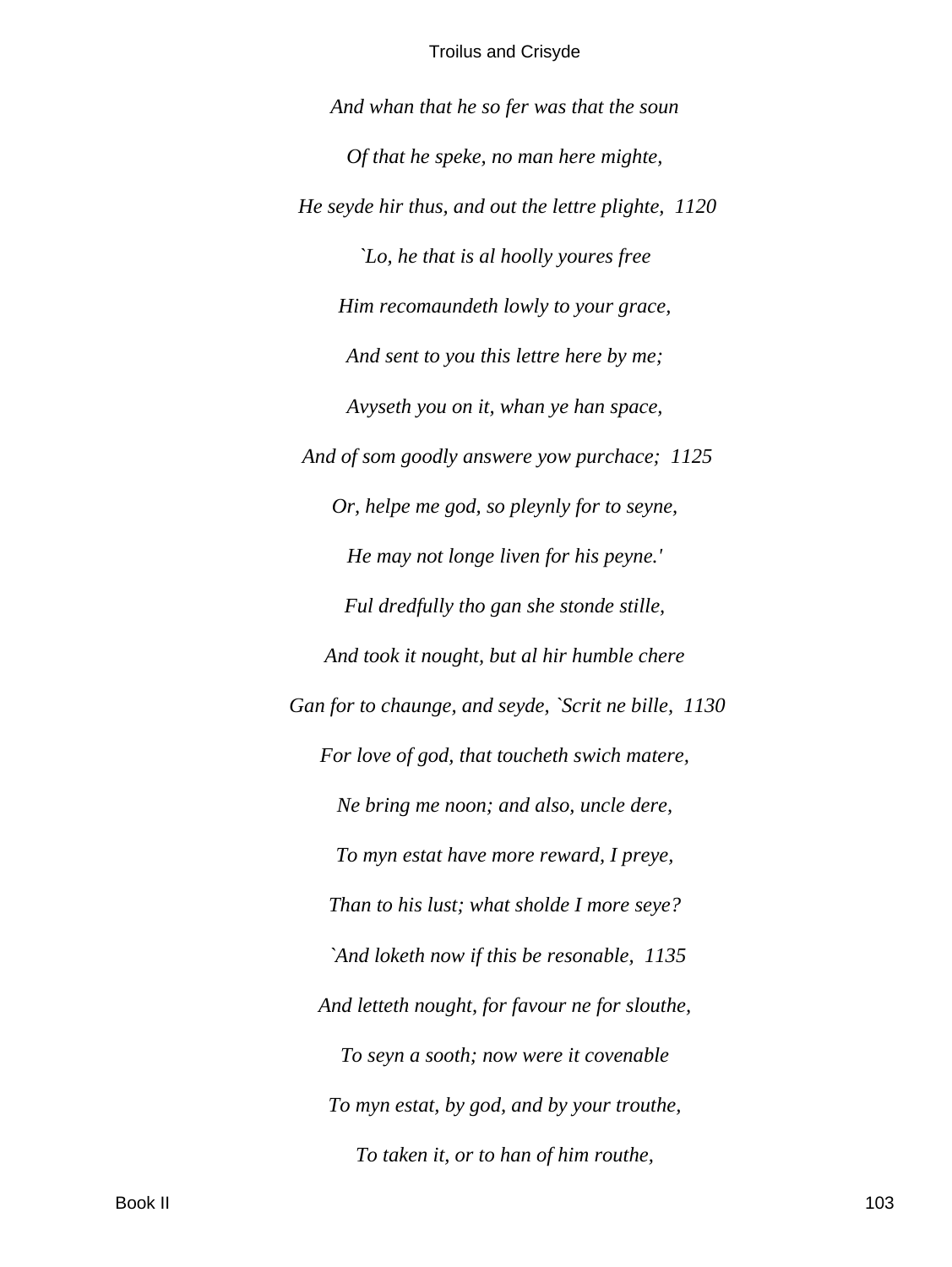In harming of  $my$ -self or in repreve? 1140 Ber it a-yein, for him that ye on leve!' This Pandarus gan on hir for to stare, And seyde, 'Now is this the grettest wonder That ever I sey! Lat be this nyce fare! To deethe mote I smiten be with thonder, 1145 If, for the citee which that stondeth yonder, Wolde I a lettre un-to yow bringe or take To harm of yow; what list yow thus it make? `But thus ye faren, wel neigh alle and some, That he that most desireth yow to serve, 1150 Of him ye recche leest wher he bicome, And whether that he live or elles sterve. But for al that that ever I may deserve, Refuse it nought,' quod he, and hente hir faste, And in hir bosom the lettre doun he thraste, 1155 And seyde hire, `Now cast it awey anoon, That folk may seen and gauren on us tweye.' Quod she, `I can abyde til they be goon,' And gan to smyle, and seyde hym, `Eem, I preye, Swich answere as yow list, your-self purveye, 1160 For trewely I nil no lettre wryte.'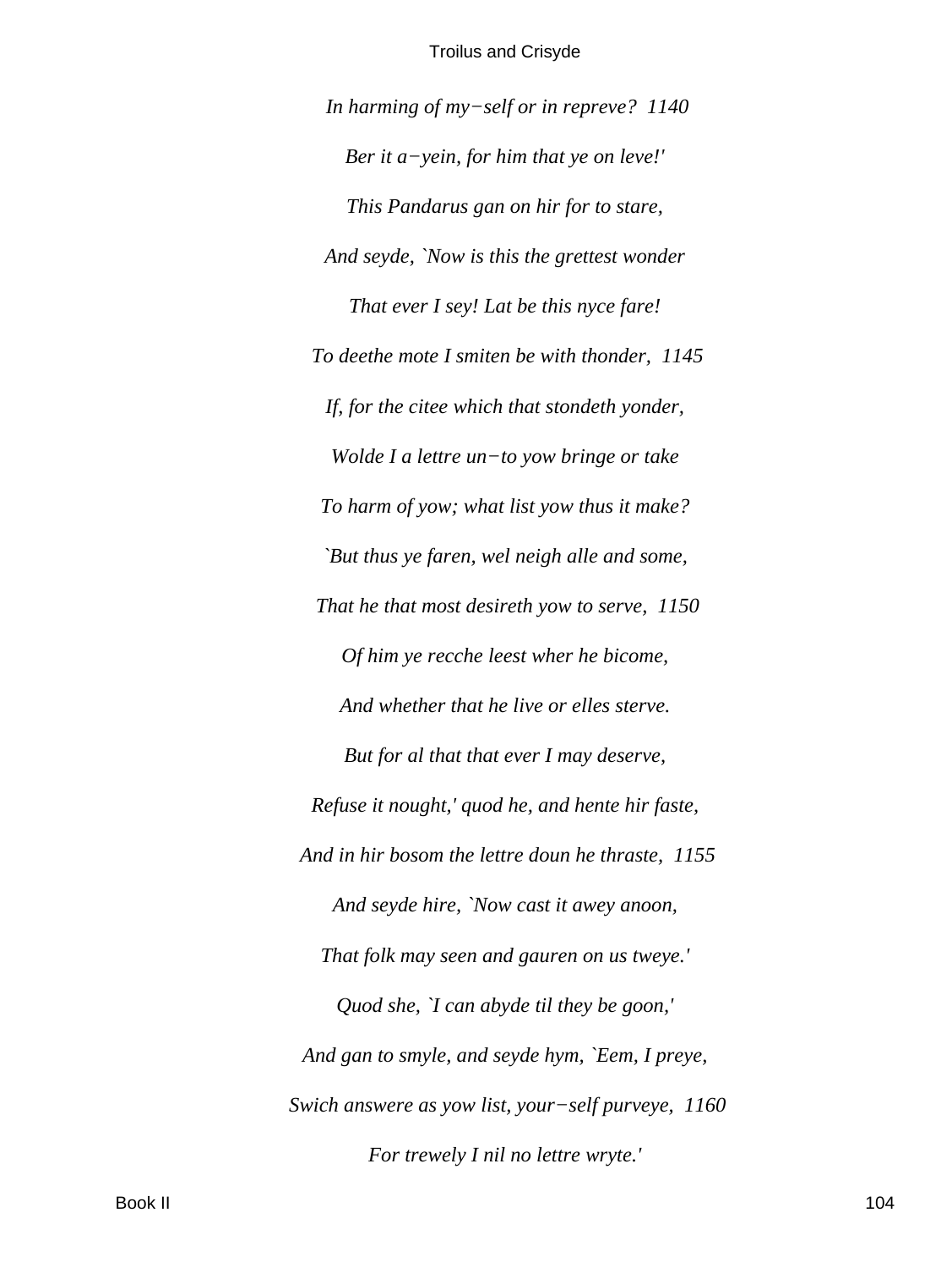*`No? than wol I,' quod he, `so ye endyte.' Therwith she lough, and seyde, `Go we dyne.' And he gan at him−self to iape faste, And seyde, `Nece, I have so greet a pyne 1165 For love, that every other day I faste' – And gan his beste Iapes forth to caste; And made hir so to laughe at his folye, That she for laughter wende for to dye. And whan that she was comen in−to halle, 1170 `Now, eem,' quod she, `we wol go dine anoon;' And gan some of hir women to hir calle, And streyght in−to hir chaumbre gan she goon; But of hir besinesses, this was oon A−monges othere thinges, out of drede, 1175 Ful prively this lettre for to rede; Avysed word by word in every lyne, And fond no lak, she thoughte he coude good; And up it putte, and went hir in to dyne. But Pandarus, that in a study stood, 1180 Er he was war, she took him by the hood, And seyde, `Ye were caught er that ye wiste;' `I vouche sauf,' quod he. `do what yow liste.'*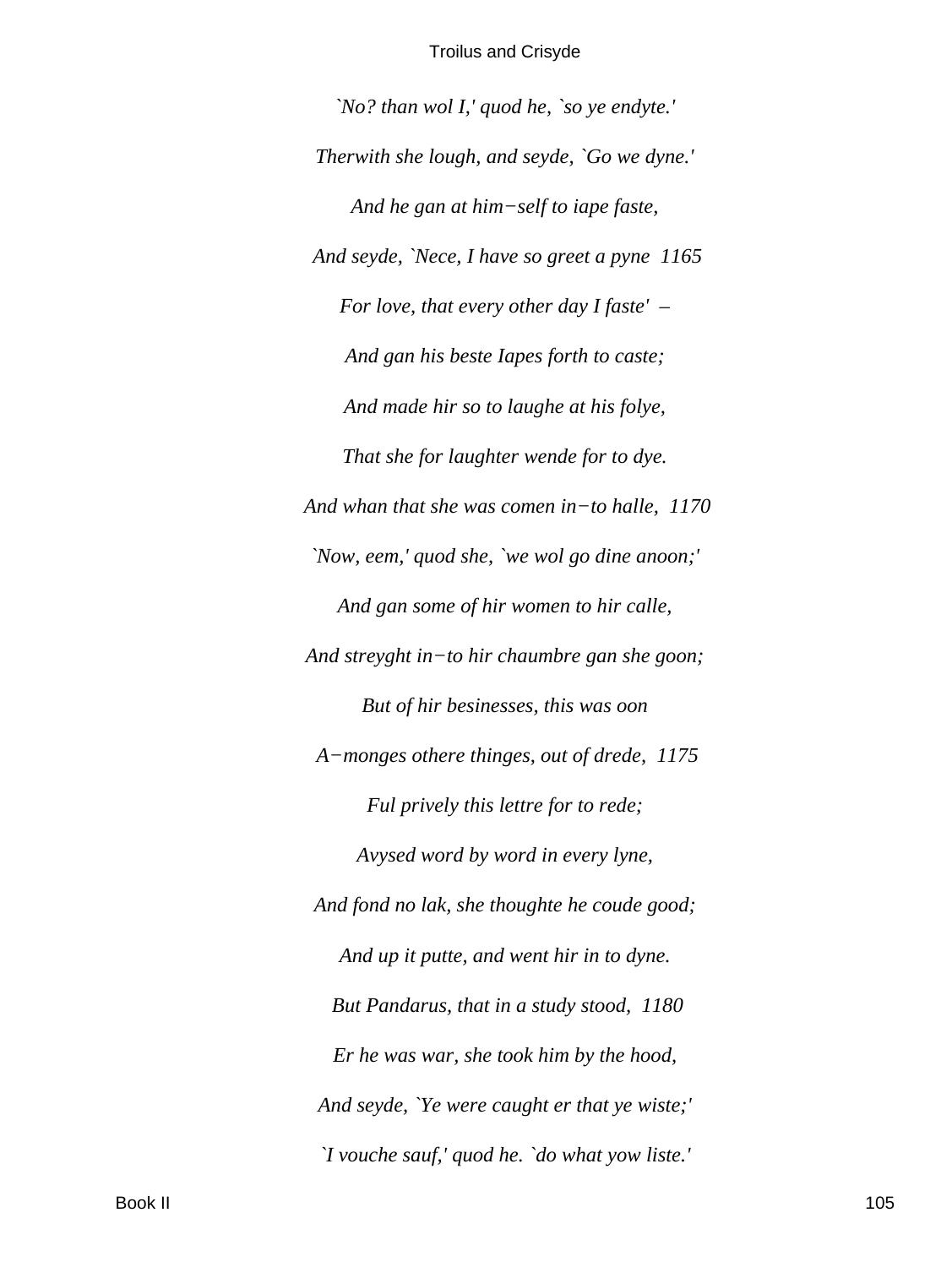Tho wesshen they, and sette hem doun and ete; And after noon ful sleyly Pandarus 1185 Gan drawe him to the window next the strete, And seyde, `Nece, who hath arayed thus The yonder hous, that stant afor-yeyn  $us?$ ' `Which hous?' quod she, and gan for to biholde, And knew it wel, and whos it was him tolde, 1190 And fillen forth in speche of thinges smale, And seten in the window bothe tweye. Whan Pandarus saw tyme un-to his tale, And saw wel that hir folk were alle aweye, 'Now, nece myn, tel on,' quod he; 'I seye, 1195 How liketh yow the lettre that ye woot? Can he ther-on? For, by my trouthe, I noot.' Therwith al rosy hewed tho wex she, And gan to humme, and seyde, `So I trowe.' `Aquyte him wel, for goddes love,' quod he; 1200 'My-self to medes wol the lettre sowe.' And held his hondes up, and sat on knowe, 'Now, goode nece, be it never so lyte, Yif me the labour, it to sowe and plyte.' 'Ye, for I can so wryte,' quod she tho;  $1205$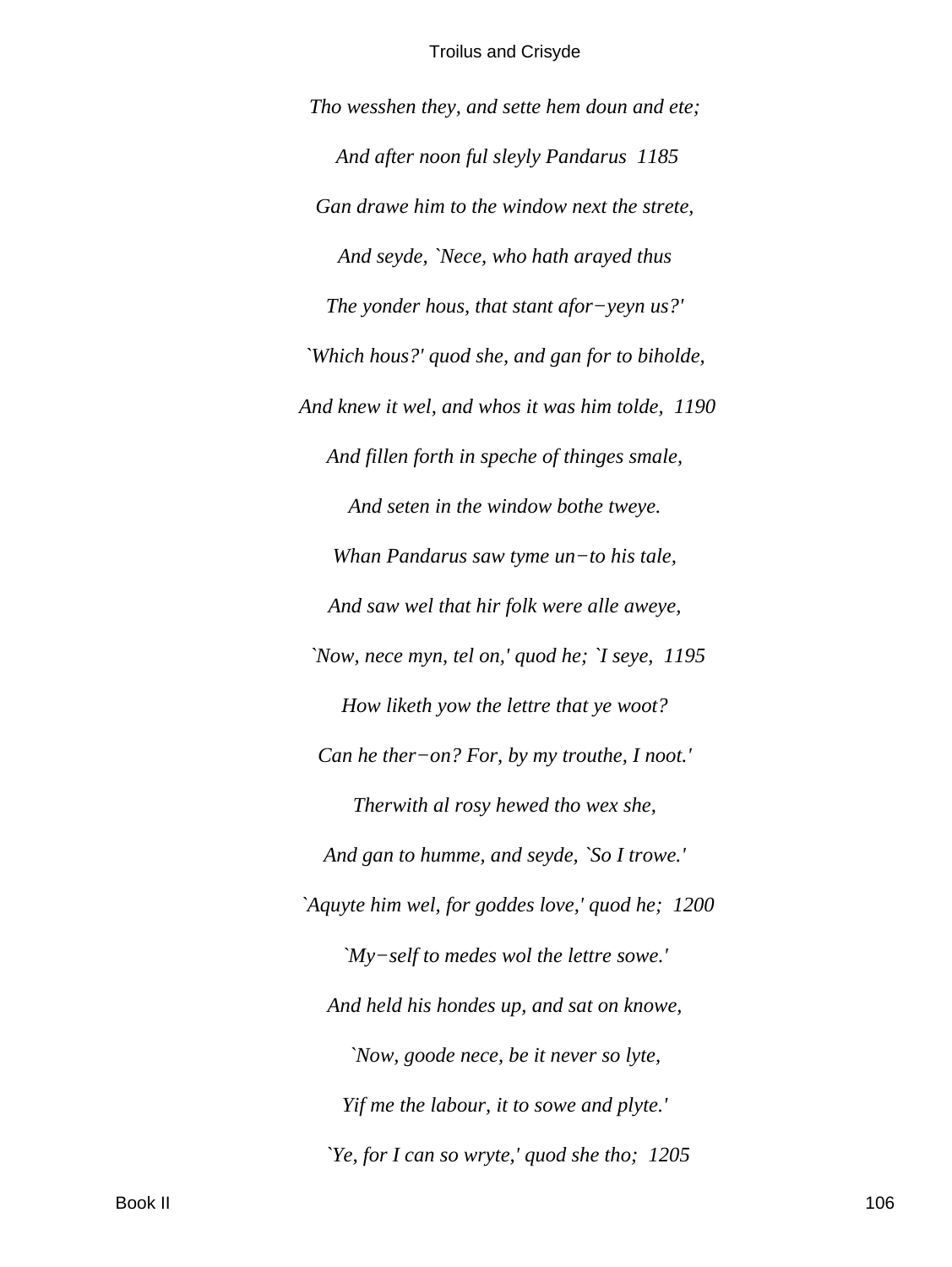`And eek I noot what I sholde to him seye.' 'Nay, nece,' quod Pandare, 'sey nat so; Yet at the leste thanketh him, I preye, Of his good wil, and doth him not to deye. Now for the love of me, my nece dere, 1210 Refuseth not at this tyme my preyere.' 'Depar-dieux,' quod she, 'God leve al be wel! God help me so, this is the firste lettre That ever I wroot, ye, al or any del.' And in-to a closet, for to avyse hir bettre,  $1215$ She wente allone, and gan hir herte unfettre Out of disdaynes prison but a lyte; And sette hir doun, and gan a lettre wryte, Of which to telle in short is myn entente Theffect, as fer as I can understonde:  $-1220$ She thonked him of al that he wel mente Towardes hir, but holden him in honde She nolde nought, ne make hir-selven bonde In love, but as his suster, him to plese, She wolde fayn to doon his herte an ese. 1225 She shette it, and to Pandarus in gan goon, There as he sat and loked in-to the strete,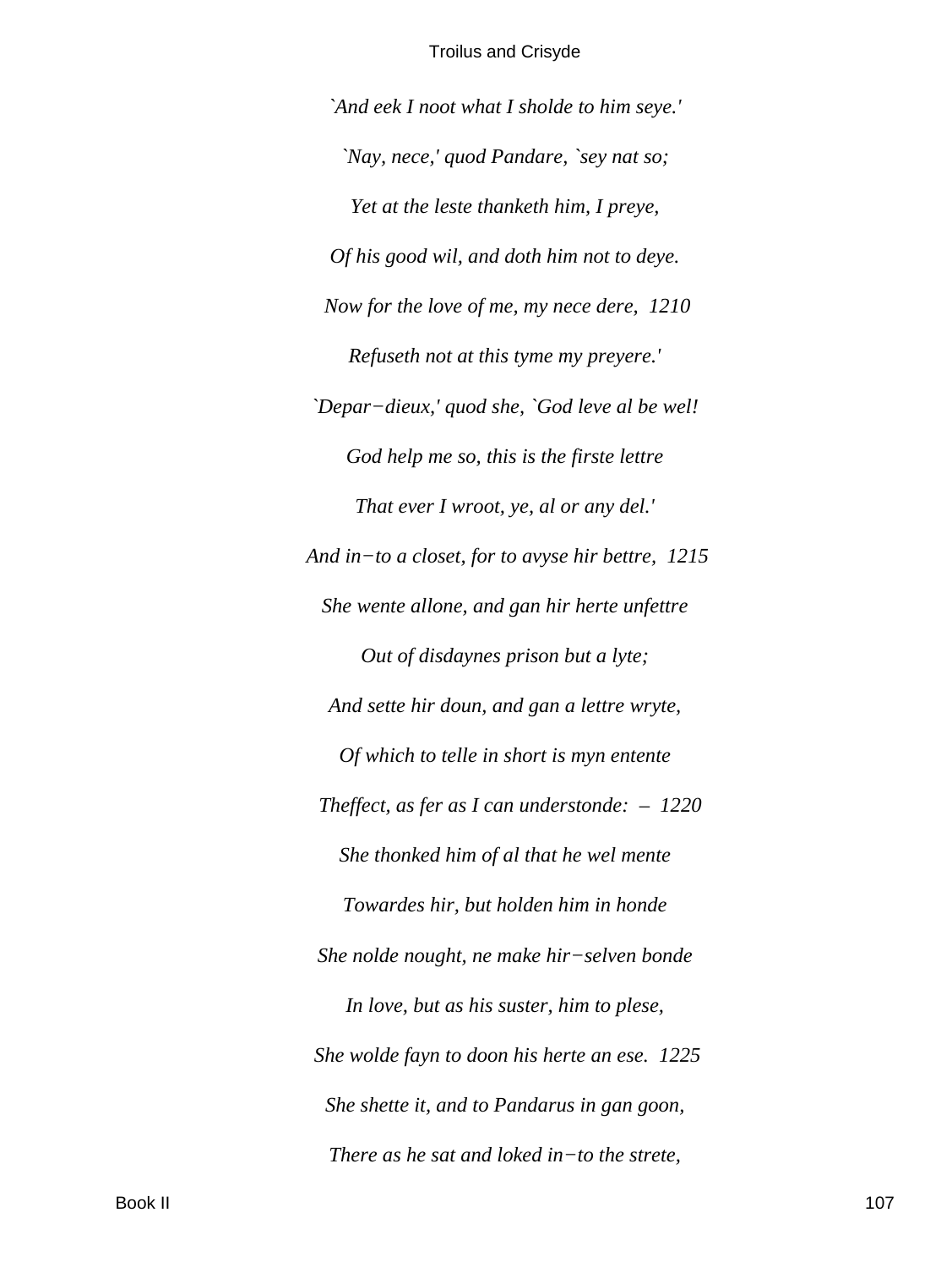And doun she sette hir by him on a stoon Of Iaspre, up-on a quisshin gold  $y$ -bete, And seyde, `As wisly helpe me god the grete, 1230 I never dide a thing with more peyne Than wryte this, to which ye me constreyne;' And took it him: He thonked hir and seyde, `God woot, of thing ful ofte looth bigonne Cometh ende good; and nece myn, Criseyde, 1235 That ye to him of hard now ben  $y$ -wonne Oughte he be glad, by god and yonder sonne! For-why men seyth, "Impressiounes lighte" Ful lightly been ay redy to the flighte.' `But ye han pleyed tyraunt neigh to longe, 1240 And hard was it your herte for to grave; Now stint, that ye no longer on it honge, Al wolde ye the forme of daunger save. But hasteth yow to doon him Ioye have; For trusteth wel, to longe y-doon hardnesse 1245 Causeth despyt ful often, for destresse.' And right as they declamed this matere, Lo, Troilus, right at the stretes ende, Com ryding with his tenthe some  $y$ -fere,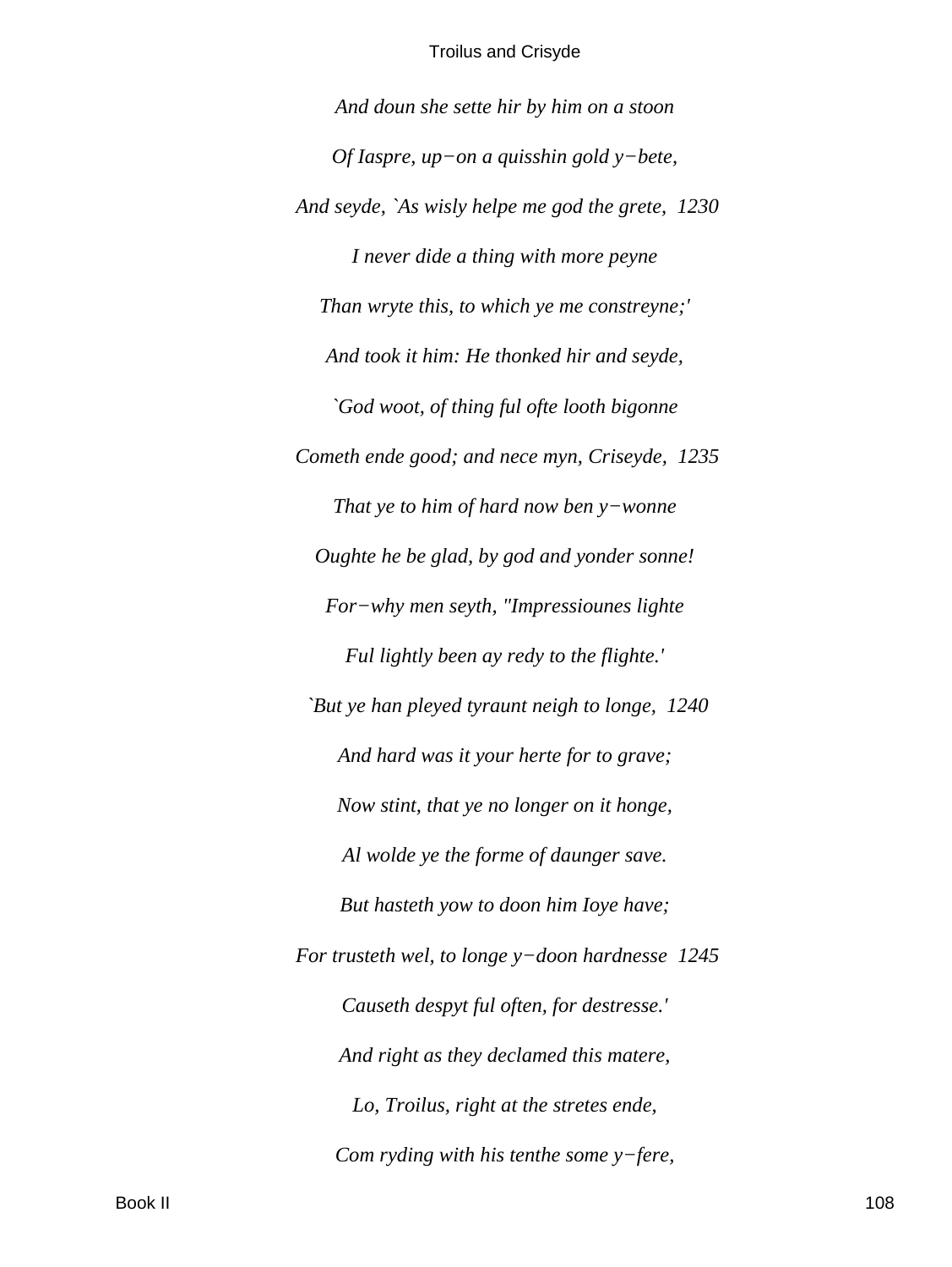Al softely, and thiderward gan bende 1250 Ther-as they sete, as was his way to wende To paleys-ward; and Pandare him aspyde, And seyde, 'Nece,  $y$ -see who cometh here ryde! `O flee not in, he seeth us, I suppose; Lest he may thinke that ye him eschuwe.' 1255 'Nay, nay,' quod she, and wex as reed as rose. With that he gan hir humbly to saluwe With dreedful chere, and oft his hewes muwe; And up his look debonairly he caste, And bekked on Pandare, and forth he paste. 1260 God woot if he sat on his hors  $a$ -right, Or goodly was beseyn, that ilke day! God woot wher he was lyk a manly knight! What sholde I drecche, or telle of his aray? Criseyde, which that alle these thinges say, 1265 To telle in short, hir lyked al  $y$ -fere, His persone, his aray, his look, his chere, His goodly manere, and his gentillesse, So wel, that never, sith that she was born, Ne hadde she swich routhe of his distresse; 1270 And how-so she hath hard ben her-biforn,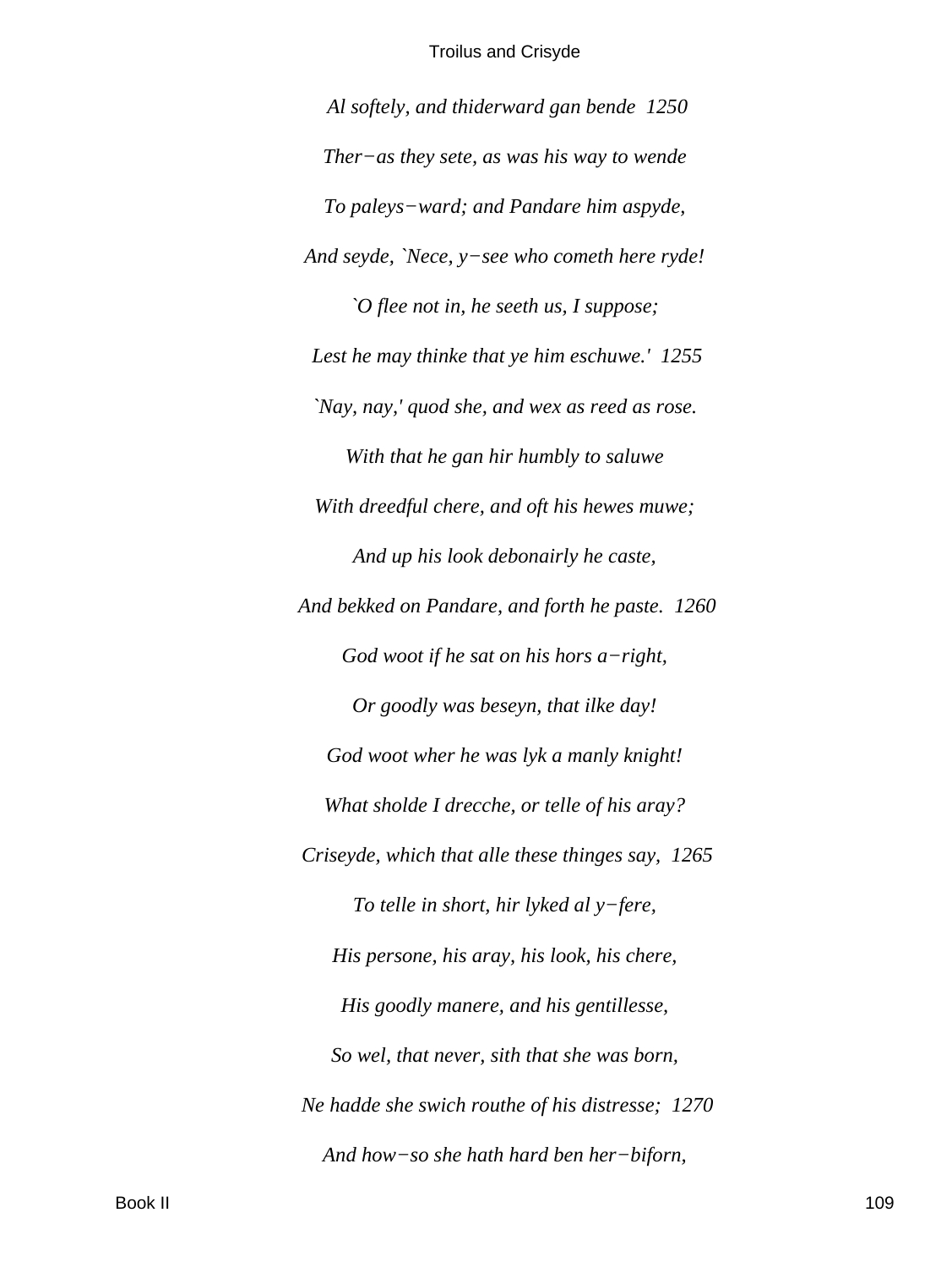*To god hope I, she hath now caught a thorn, She shal not pulle it out this nexte wyke; God sende mo swich thornes on to pyke! Pandare, which that stood hir faste by, 1275 Felte iren hoot, and he bigan to smyte, And seyde, `Nece, I pray yow hertely, Tel me that I shal axen yow a lyte: A womman, that were of his deeth to wyte, With−outen his gilt, but for hir lakked routhe, 1280 Were it wel doon?' Quod she, `Nay, by my trouthe!' `God help me so,' quod he, `ye sey me sooth. Ye felen wel your−self that I not lye; Lo, yond he rit!' Quod she, `Ye, so he dooth!' `Wel,' quod Pandare, `as I have told yow thrye, 1285 Lat be youre nyce shame and youre folye, And spek with him in esing of his herte; Lat nycetee not do yow bothe smerte.' But ther−on was to heven and to done; Considered al thing, it may not be; 1290 And why, for shame; and it were eek to sone To graunten him so greet a libertee. `For playnly hir entente,' as seyde she,*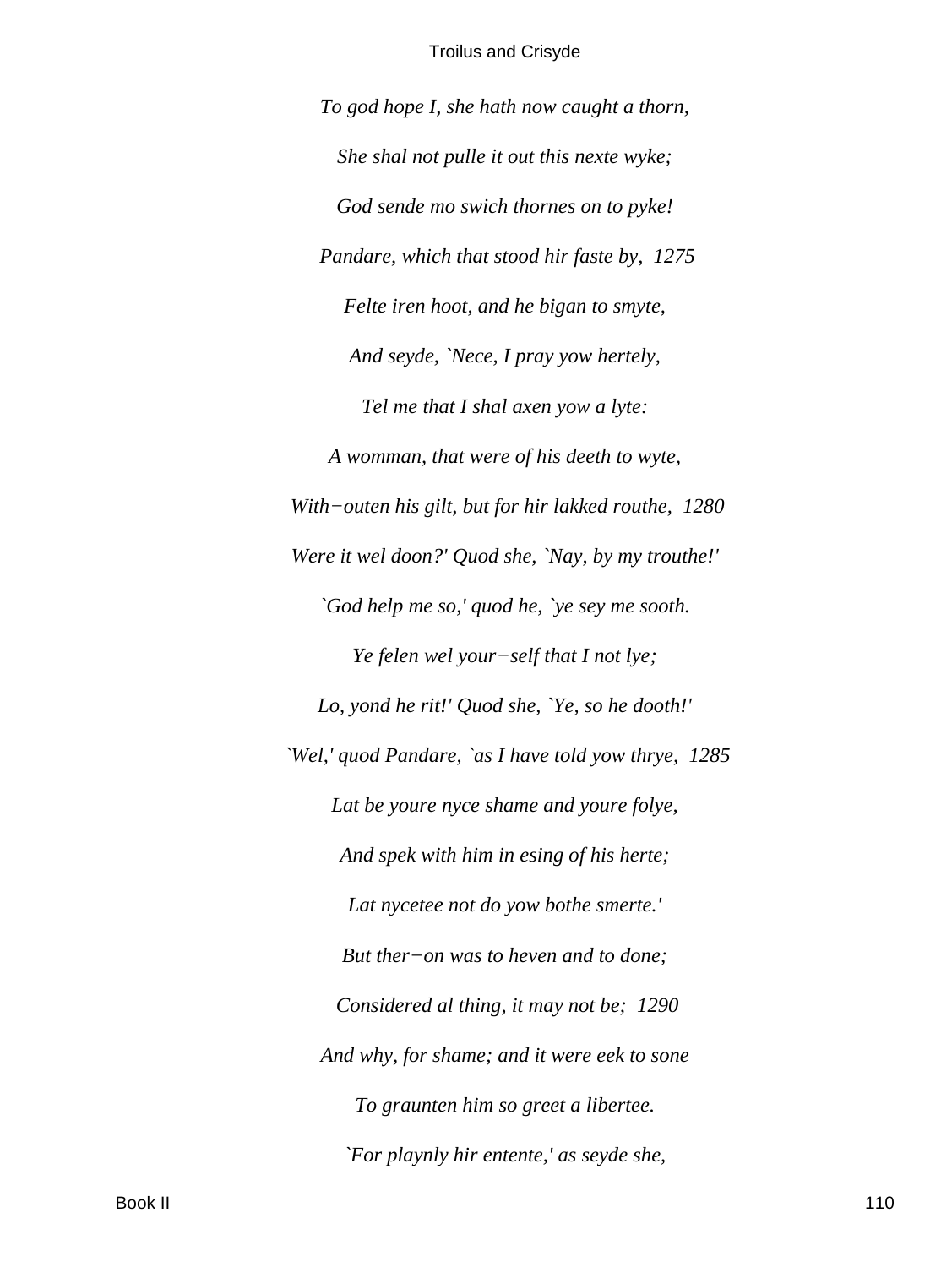'Was for to love him unwist, if she mighte, And guerdon him with no-thing but with sighte.'  $1295$ But Pandarus thoughte, `It shal not be so, If that I may; this nyce opinioun Shal not be holden fully yeres two.' What sholde I make of this a long sermoun? He moste assente on that conclusioun, 1300 As for the tyme; and whan that it was eve, And al was wel, he roos and took his leve. And on his wey ful faste homward he spedde, And right for loye he felte his herte daunce; And Troilus he fond alone a-bedde, 1305 That lay as dooth these loveres, in a traunce, Bitwixen hope and derk desesperaunce. But Pandarus, right at his in-cominge, He song, as who seyth, `Lo! Sumwhat I bringe,' And seyde, `Who is in his bed so sone 1310 Y-buried thus?' `It am I, freend,' quod he. 'Who, Troilus? Nay, helpe me so the mone,' Quod Pandarus, `Thou shalt aryse and see A charme that was sent right now to thee, The which can helen thee of thyn accesse, 1315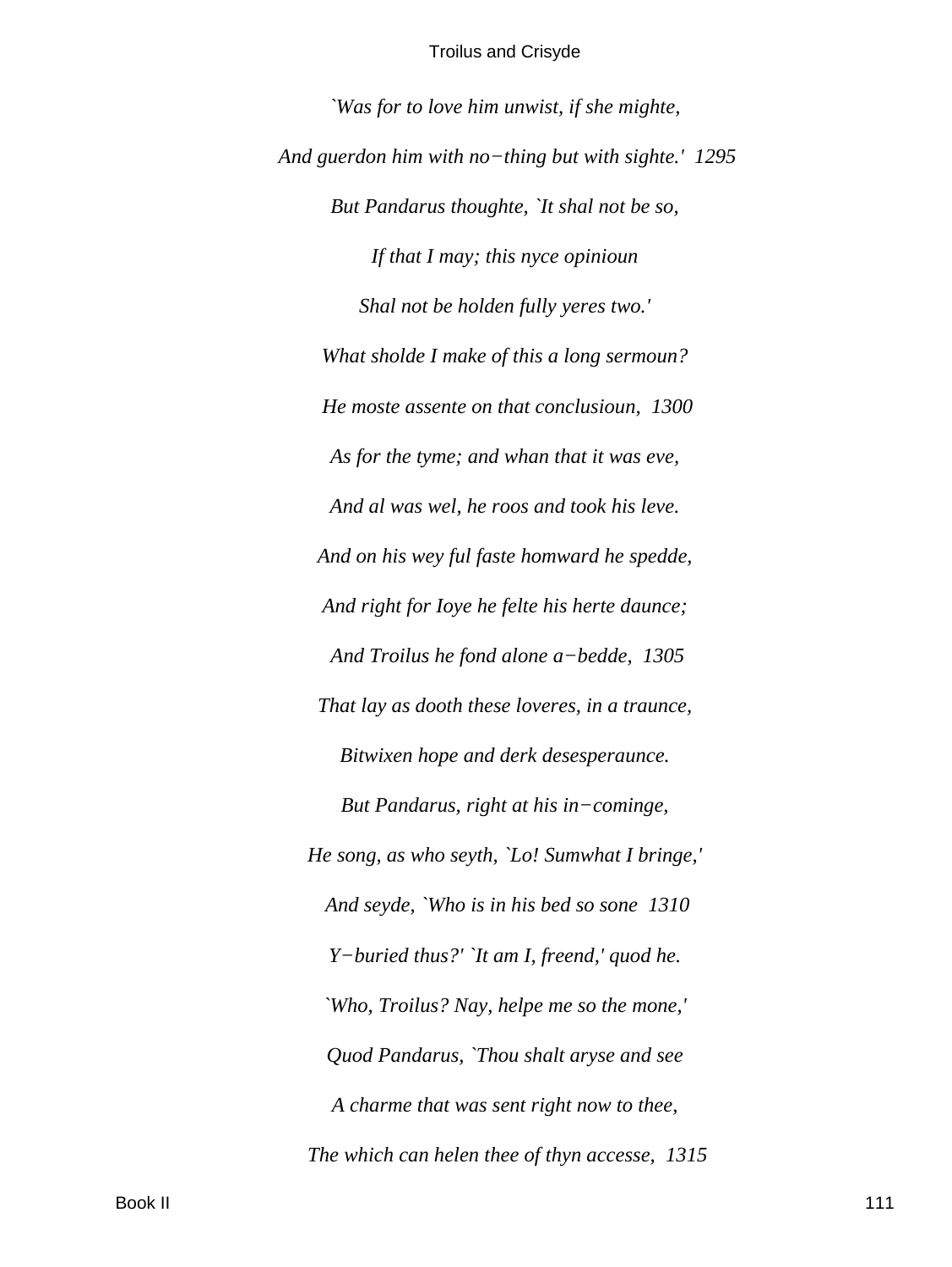*If thou do forth−with al thy besinesse.' `Ye, through the might of god!' quod Troilus. And Pandarus gan him the lettre take, And seyde, `Pardee, god hath holpen us; Have here a light, and loke on al this blake.' 1320 But ofte gan the herte glade and quake Of Troilus, whyl that he gan it rede, So as the wordes yave him hope or drede. But fynally, he took al for the beste That she him wroot, for somwhat he biheld 1325 On which, him thoughte, he mighte his herte reste, Al covered she the wordes under sheld. Thus to the more worthy part he held, That, what for hope and Pandarus biheste, His grete wo for−yede he at the leste. 1330 But as we may alday our−selven see, Through more wode or col, the more fyr; Right so encrees hope, of what it be, Therwith ful ofte encreseth eek desyr; Or, as an ook cometh of a litel spyr, 1335 So through this lettre, which that she him sente, Encresen gan desyr, of which he brente.*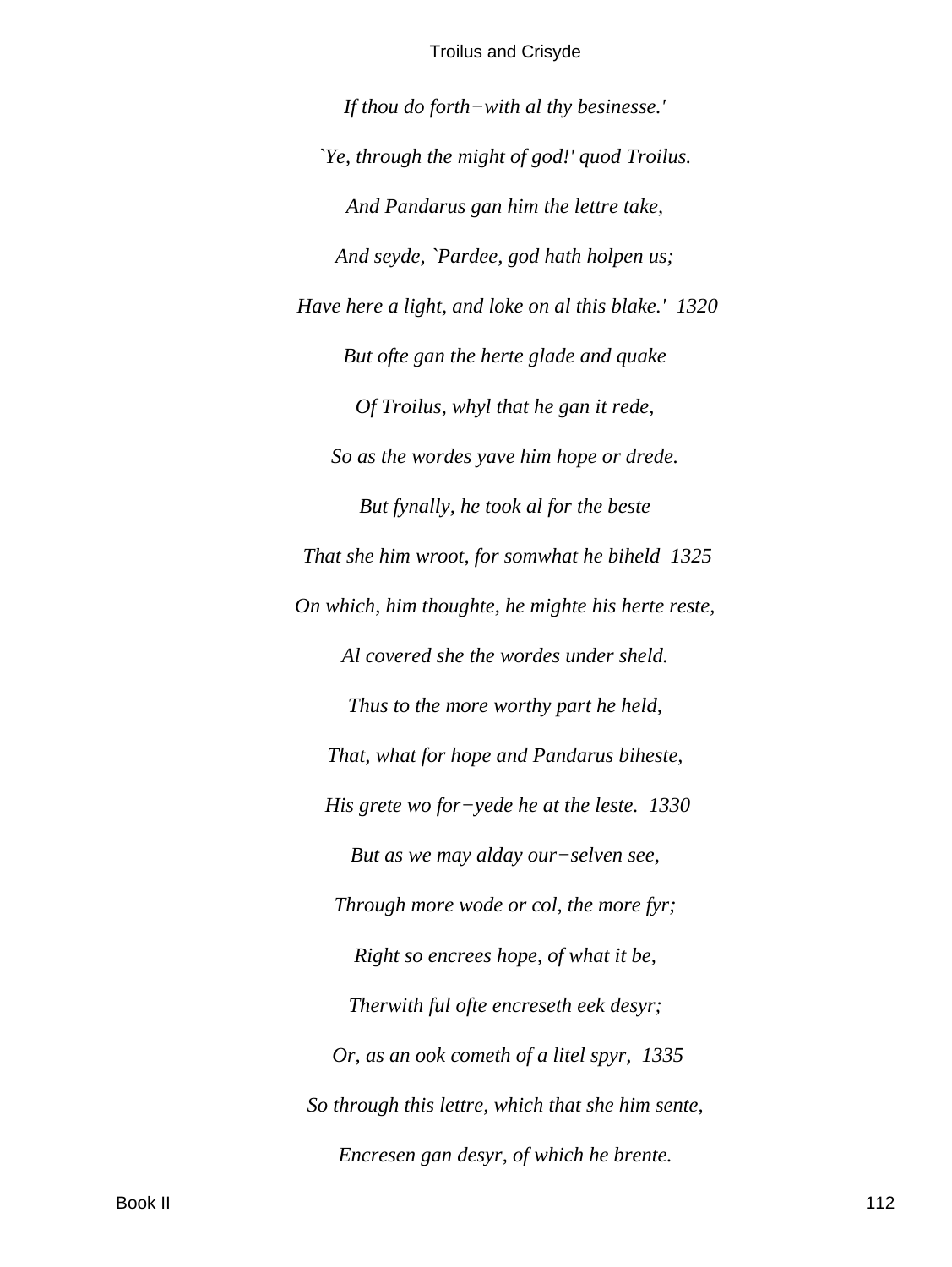*Wherfore I seye alwey, that day and night This Troilus gan to desiren more Than he dide erst, thurgh hope, and dide his might 1340 To pressen on, as by Pandarus lore, And wryten to hir of his sorwes sore Fro day to day; he leet it not refreyde, That by Pandare he wroot somwhat or seyde; And dide also his othere observaunces 1345 That to a lovere longeth in this cas; And, after that these dees turnede on chaunces, So was he outher glad or seyde `Allas!' And held after his gestes ay his pas; And aftir swiche answeres as he hadde, 1350 So were his dayes sory outher gladde. But to Pandare alwey was his recours, And pitously gan ay til him to pleyne, And him bisoughte of rede and som socours; And Pandarus, that sey his wode peyne, 1355 Wex wel neigh deed for routhe, sooth to seyne, And bisily with al his herte caste Som of his wo to sleen, and that as faste; And seyde, `Lord, and freend, and brother dere,*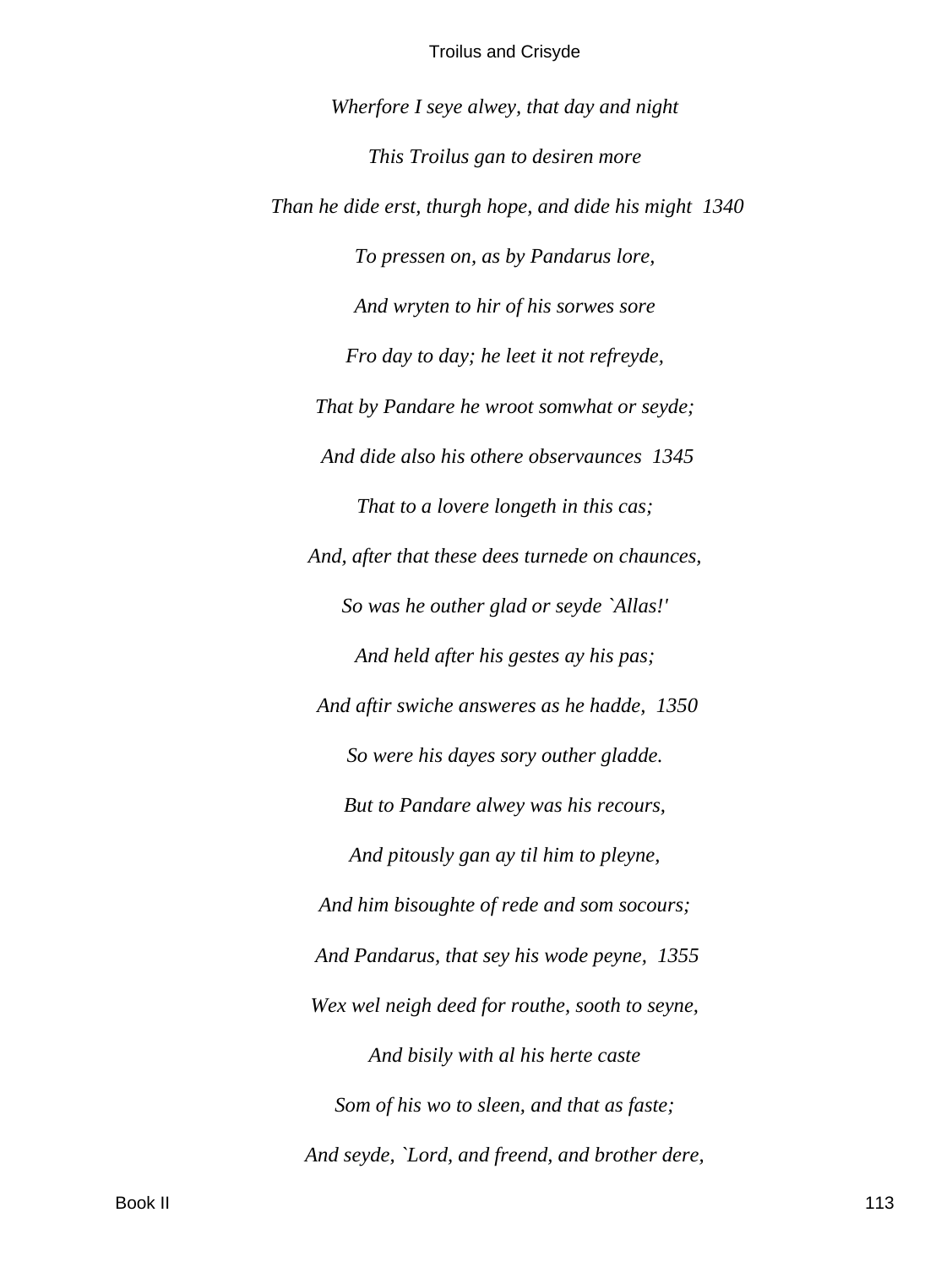God woot that thy disese dooth me wo. 1360 But woltow stinten al this woful chere, And, by my trouthe, or it be dayes two, And god to-forn, yet shal I shape it so, That thou shalt come in-to a certayn place, Ther-as thou mayst thy-self hir preye of grace.  $1365$ `And certainly, I noot if thou it wost, But tho that been expert in love it seye, It is oon of the thinges that furthereth most, A man to have a leyser for to preye, And siker place his wo for to biwreye; 1370 For in good herte it moot som routhe impresse, To here and see the giltles in distresse. 'Paraunter thenkestow: though it be so That kinde wolde doon hir to biginne To han a maner routhe up-on my wo,  $1375$ Seyth Daunger, "Nay, thou shalt me never winne; So reuleth hir hir hertes goost with-inne, That, though she bende, yet she stant on rote; What in effect is this  $un$ -to my bote?" Thenk here–ayeins, whan that the sturdy ook,  $1380$ On which men hakketh ofte, for the nones,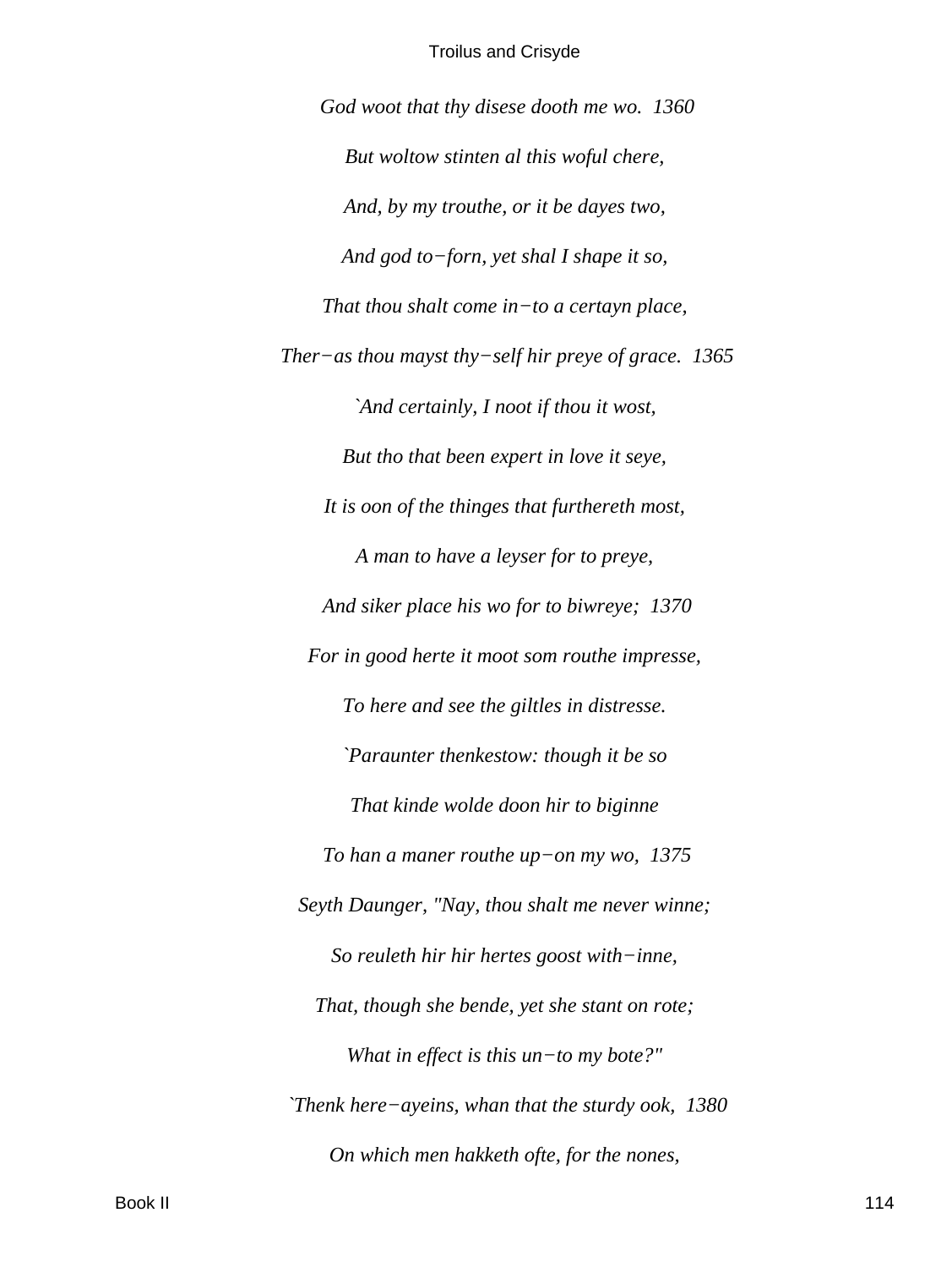Receyved hath the happy falling strook, The grete sweigh doth it come al at ones, As doon these rokkes or these milne-stones. For swifter cours cometh thing that is of wighte, 1385 Whan it descendeth, than don thinges lighte. `And reed that boweth doun for every blast, Ful lightly, cesse wind, it wol aryse; But so nil not an ook whan it is cast; It nedeth me nought thee longe to forbyse. 1390 Men shal reioysen of a greet empryse Acheved wel, and stant with-outen doute, Al han men been the lenger ther-aboute. `But, Troilus, yet tel me, if thee lest, A thing now which that I shal axen thee; 1395 Which is thy brother that thou lovest best As in thy verray hertes privetee?'  $Y-wis$ , my brother Deiphebus,' quod he. 'Now,' quod Pandare, 'er houres twyes twelve, He shal thee ese, unwist of it him-selve.  $1400$ 'Now lat me allone, and werken as I may,' Quod he; and to Deiphebus wente he tho Which hadde his lord and grete freend ben ay;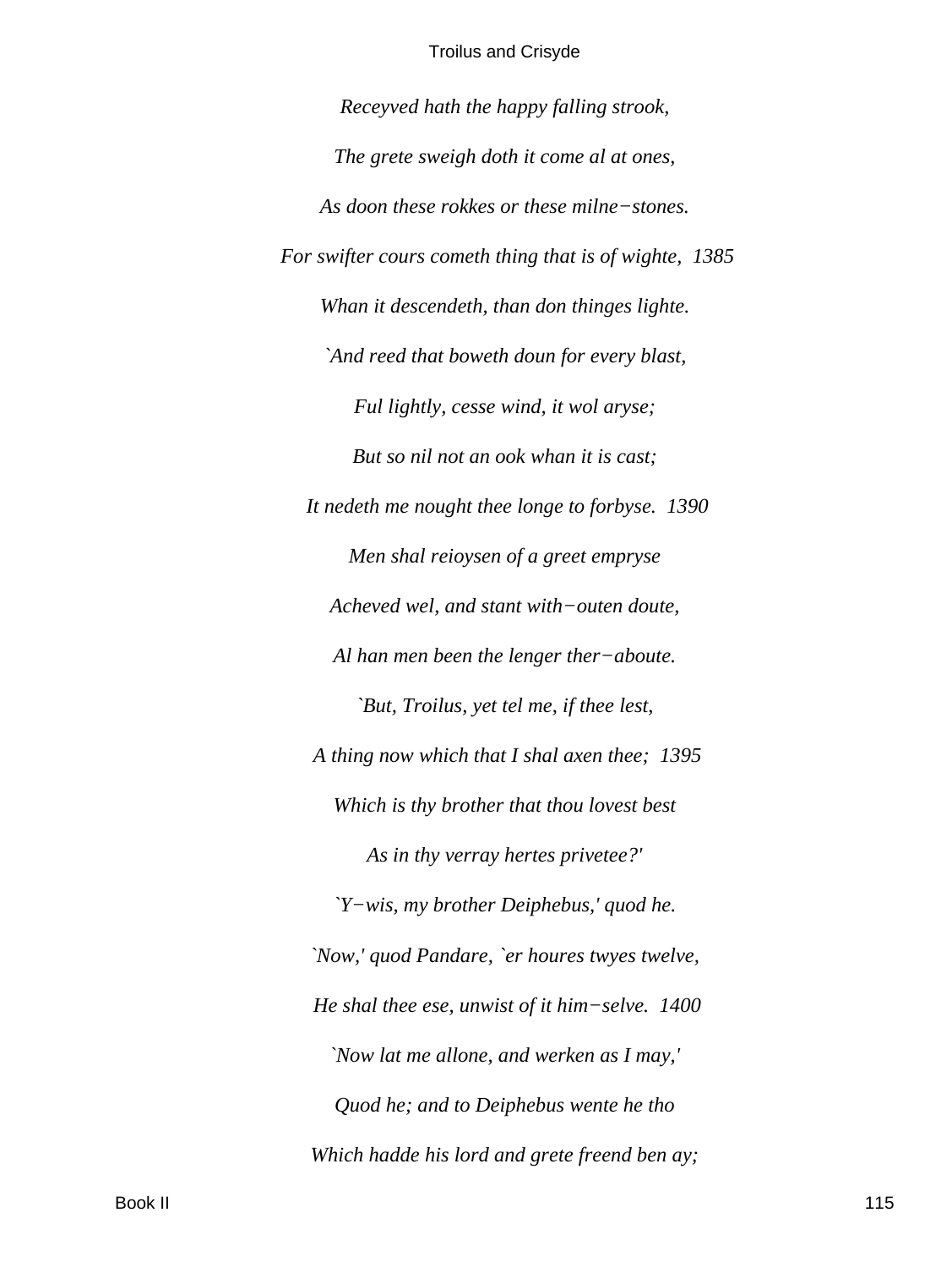*Save Troilus, no man he lovede so. To telle in short, with−outen wordes mo, 1405 Quod Pandarus, `I pray yow that ye be Freend to a cause which that toucheth me.' `Yis, pardee,' quod Deiphebus, `wel thow wost, In al that ever I may, and god to−fore, Al nere it but for man I love most, 1410 My brother Troilus; but sey wherfore It is; for sith that day that I was bore, I nas, ne never−mo to been I thinke, Ayeins a thing that mighte thee for−thinke.' Pandare gan him thonke, and to him seyde, 1415 `Lo, sire, I have a lady in this toun, That is my nece, and called is Criseyde, Which some men wolden doon oppressioun, And wrongfully have hir possessioun: Wherfor I of your lordship yow biseche 1420 To been our freend, with−oute more speche.' Deiphebus him answerde, `O, is not this, That thow spekest of to me thus straungely, Criseyda, my freend?' He seyde, `Yis.' `Than nedeth,' quod Deiphebus, `hardely, 1425*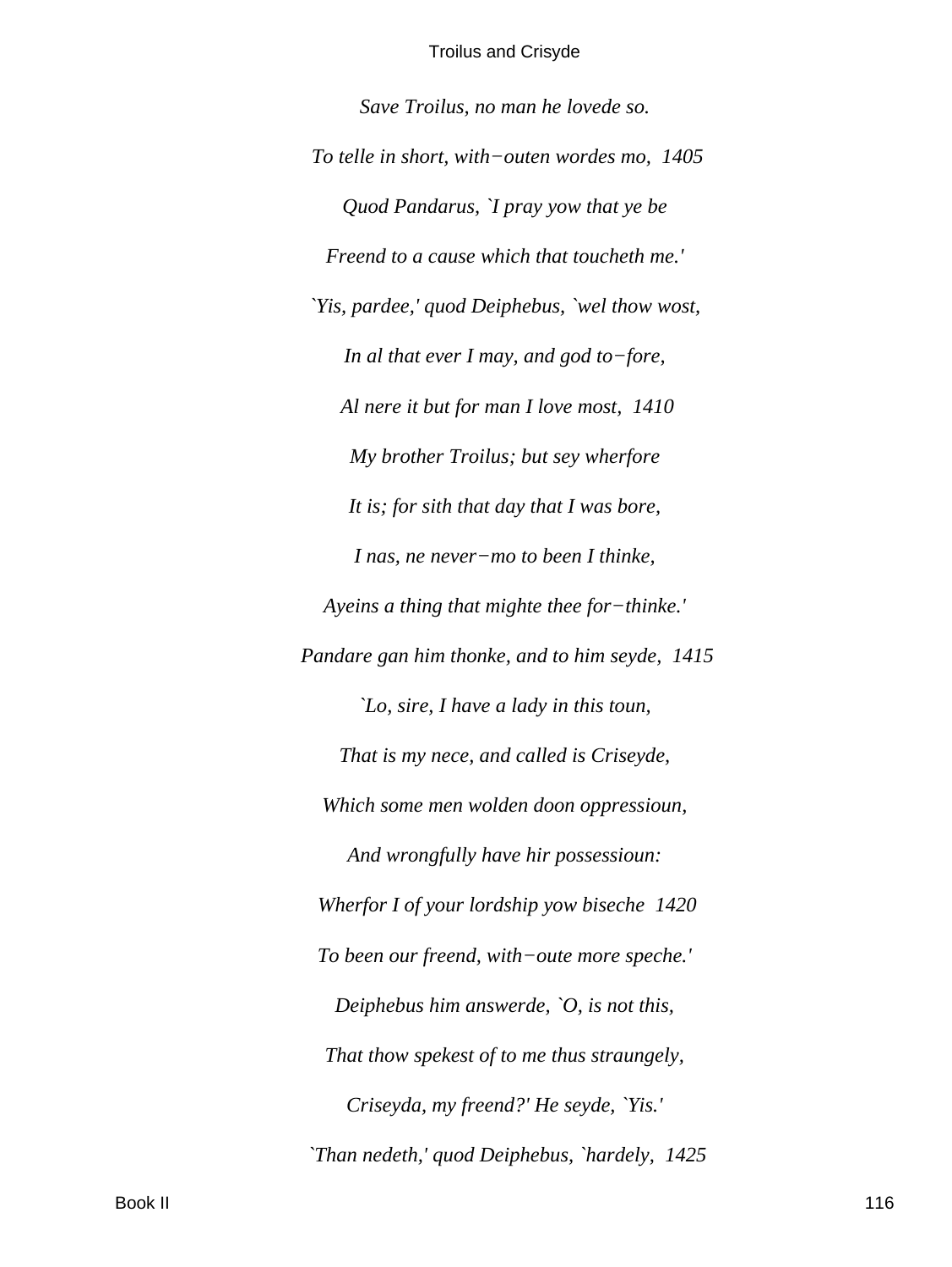*Na−more to speke, for trusteth wel, that I Wol be hir champioun with spore and yerde; I roughte nought though alle hir foos it herde. `But tel me how, thou that woost al this matere, How I might best avaylen? Now lat see.' 1430 Quod Pandarus; `If ye, my lord so dere, Wolden as now don this honour to me, To preyen hir to−morwe, lo, that she Come un−to yow hir pleyntes to devyse, Hir adversaries wolde of it agryse. 1435 `And if I more dorste preye as now, And chargen yow to have so greet travayle, To han som of your bretheren here with yow, That mighten to hir cause bet avayle, Than, woot I wel, she mighte never fayle 1440 For to be holpen, what at your instaunce, What with hir othere freendes governaunce.' Deiphebus, which that comen was, of kinde, To al honour and bountee to consente, Answerde, `It shal be doon; and I can finde 1445 Yet gretter help to this in myn entente. What wolt thow seyn, if I for Eleyne sente*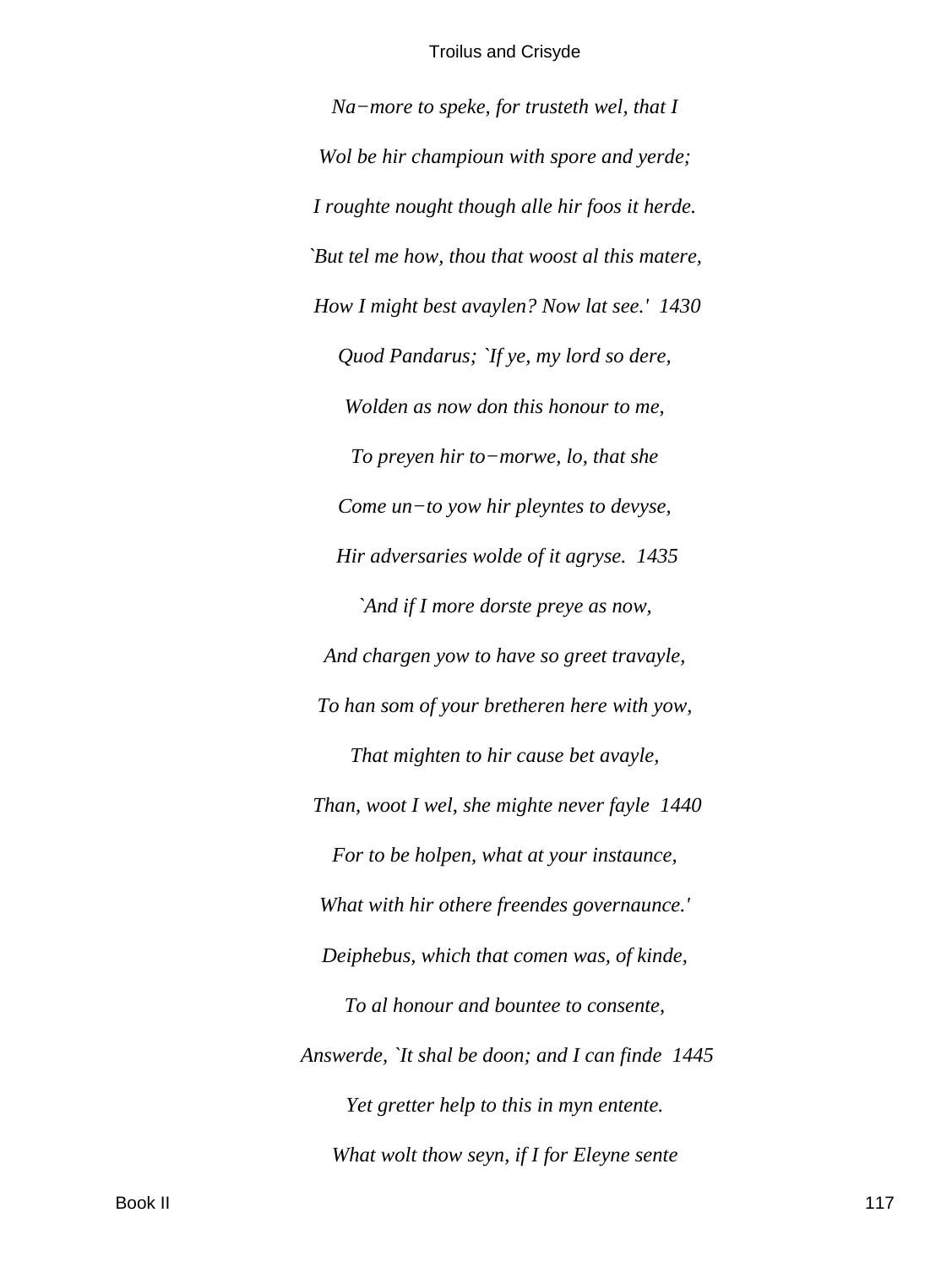*To speke of this? I trowe it be the beste; For she may leden Paris as hir leste. `Of Ector, which that is my lord, my brother, 1450 It nedeth nought to preye him freend to be; For I have herd him, o tyme and eek other, Speke of Criseyde swich honour, that he May seyn no bet, swich hap to him hath she. It nedeth nought his helpes for to crave; 1455 He shal be swich, right as we wole him have. `Spek thou thy−self also to Troilus On my bihalve, and pray him with us dyne.' `Sire, al this shal be doon,' quod Pandarus; And took his leve, and never gan to fyne, 1460 But to his neces hous, as streyt as lyne, He com; and fond hir fro the mete aryse; And sette him doun, and spak right in this wyse. He seyde, `O veray god, so have I ronne! Lo, nece myn, see ye nought how I swete? 1465 I noot whether ye the more thank me conne. Be ye nought war how that fals Poliphete Is now aboute eft−sones for to plete, And bringe on yow advocacyes newe?'*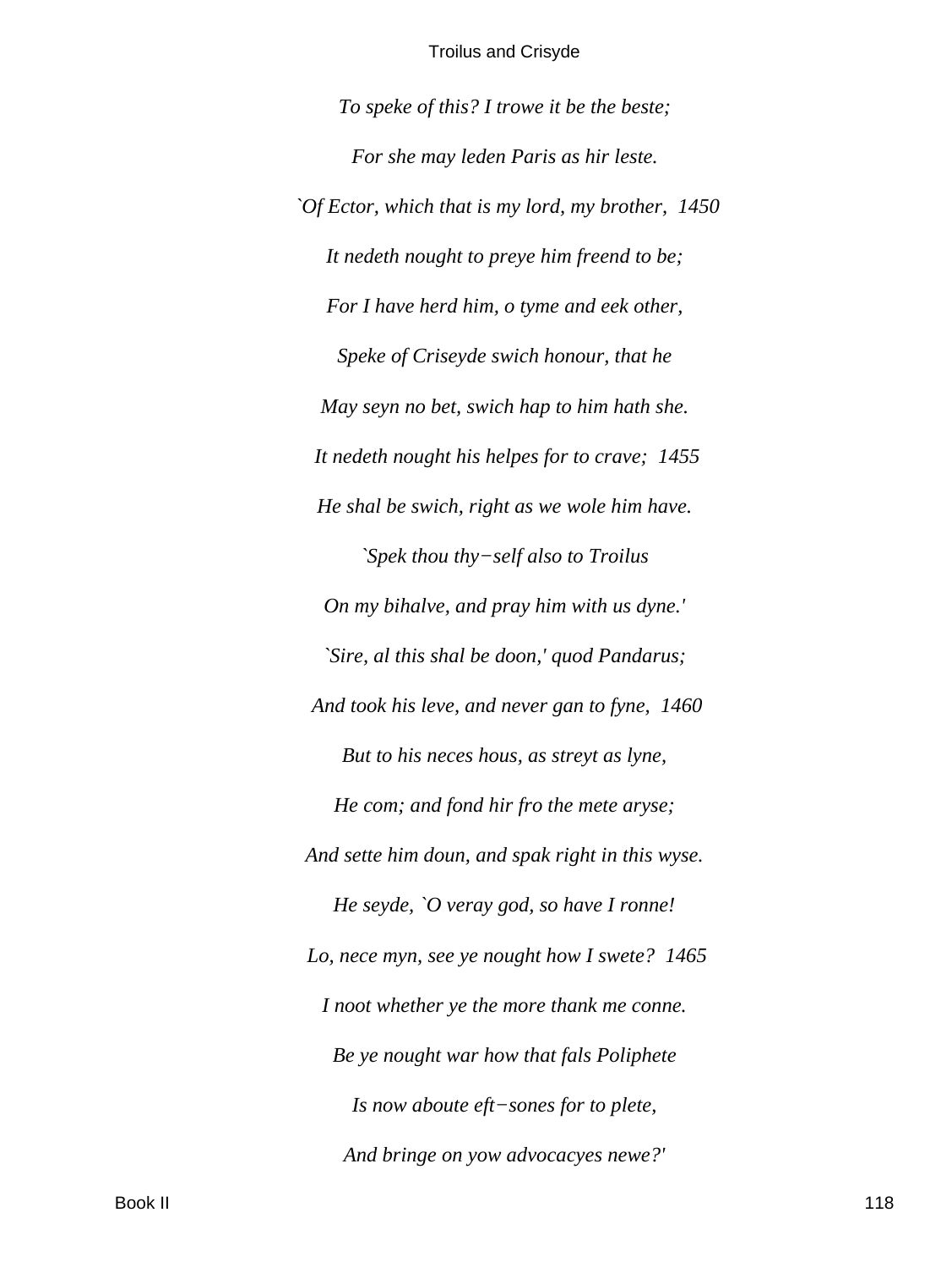$Y$ ? No,' quod she, and chaunged al hir hewe. 1470 `What is he more aboute, me to drecche And doon me wrong? What shal I do, allas? Yet of him-self no-thing ne wolde I recche, Nere it for Antenor and Eneas, That been his freendes in swich maner cas; 1475 But, for the love of god, myn uncle dere, No fors of that; lat him have al  $y$ -fere; 'With-outen that I have ynough for us.' 'Nay,' quod Pandare, 'it shal no-thing be so. For I have been right now at Deiphebus, 1480 And Ector, and myne othere lordes mo, And shortly maked eche of hem his fo; That, by my thrift, he shal it never winne For ought he can, whan that so he biginne.' And as they casten what was best to done, 1485 Deiphebus, of his owene curtasye, Com hir to preye, in his propre persone, To holde him on the morwe companye At diner, which she nolde not denye, But goodly gan to his preyere obeye. 1490 He thonked hir, and wente  $up-on$  his weye.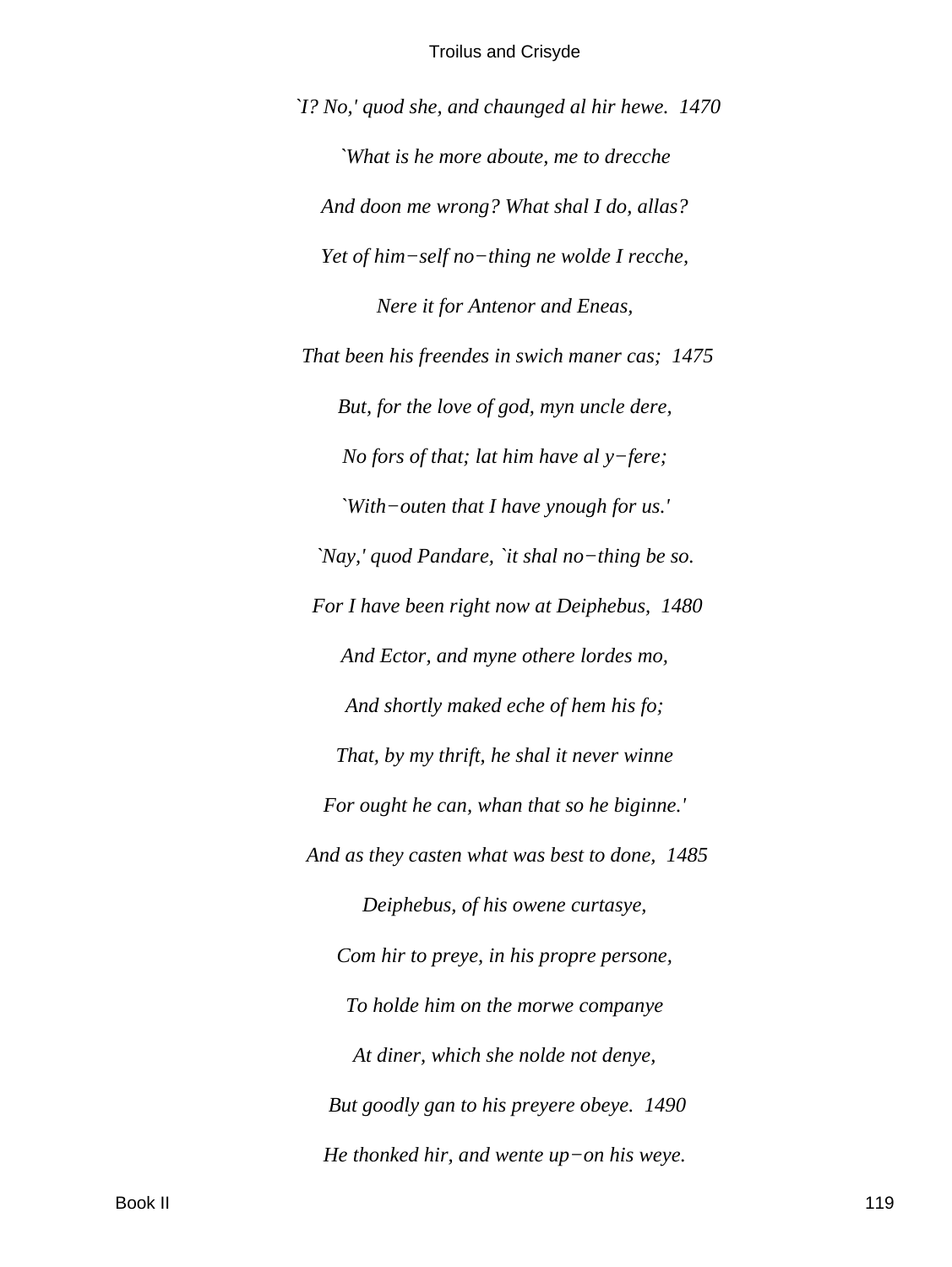*Whanne this was doon, this Pandare up a−noon, To telle in short, and forth gan for to wende To Troilus, as stille as any stoon; And al this thing he tolde him, word and ende; 1495 And how that he Deiphebus gan to blende; And seyde him, `Now is tyme, if that thou conne, To bere thee wel to−morwe, and al is wonne. `Now spek, now prey, now pitously compleyne; Lat not for nyce shame, or drede, or slouthe; 1500 Som−tyme a man mot telle his owene peyne; Bileve it, and she shal han on thee routhe; Thou shalt be saved by thy feyth, in trouthe. But wel wot I, thou art now in a drede; And what it is, I leye, I can arede. 1505 `Thow thinkest now, "How sholde I doon al this? For by my cheres mosten folk aspye, That for hir love is that I fare a−mis; Yet hadde I lever unwist for sorwe dye." Now thenk not so, for thou dost greet folye. 1510 For I right now have founden o manere Of sleighte, for to coveren al thy chere. `Thow shalt gon over night, and that as blyve,*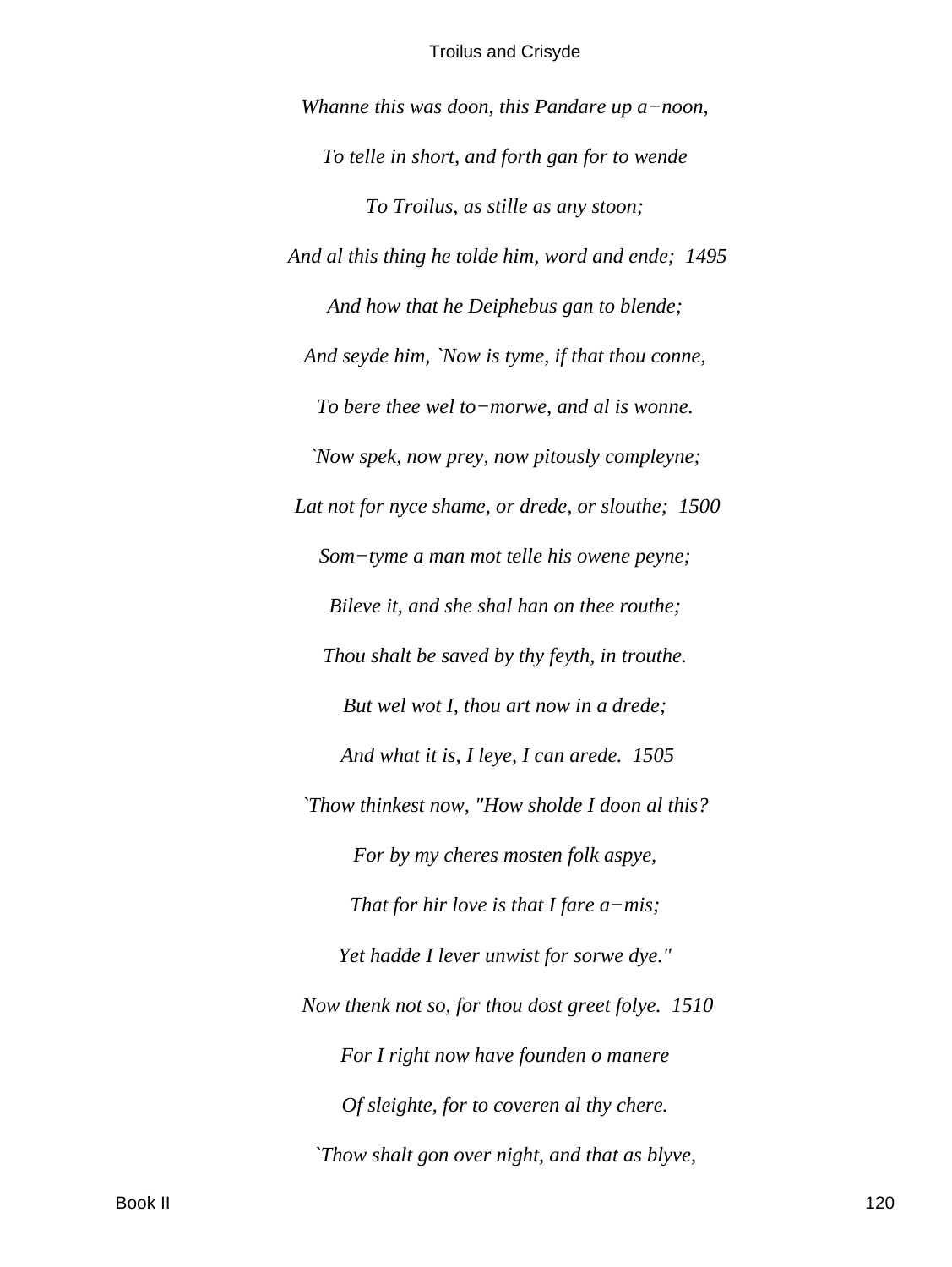*Un−to Deiphebus hous, as thee to pleye, Thy maladye a−wey the bet to dryve, 1515 For−why thou semest syk, soth for to seye. Sone after that, doun in thy bed thee leye, And sey, thow mayst no lenger up endure, And ly right there, and byde thyn aventure. `Sey that thy fever is wont thee for to take 1520 The same tyme, and lasten til a−morwe; And lat see now how wel thou canst it make, For, par−dee, syk is he that is in sorwe. Go now, farwel! And, Venus here to borwe, I hope, and thou this purpos holde ferme, 1525 Thy grace she shal fully ther conferme.' Quod Troilus, `Y−wis, thou nedelees Conseylest me, that sykliche I me feyne, For I am syk in ernest, doutelees, So that wel neigh I sterve for the peyne.' 1530 Quod Pandarus, `Thou shalt the bettre pleyne, And hast the lasse need to countrefete; For him men demen hoot that men seen swete. `Lo, holde thee at thy triste cloos, and I Shal wel the deer un−to thy bowe dryve.' 1535*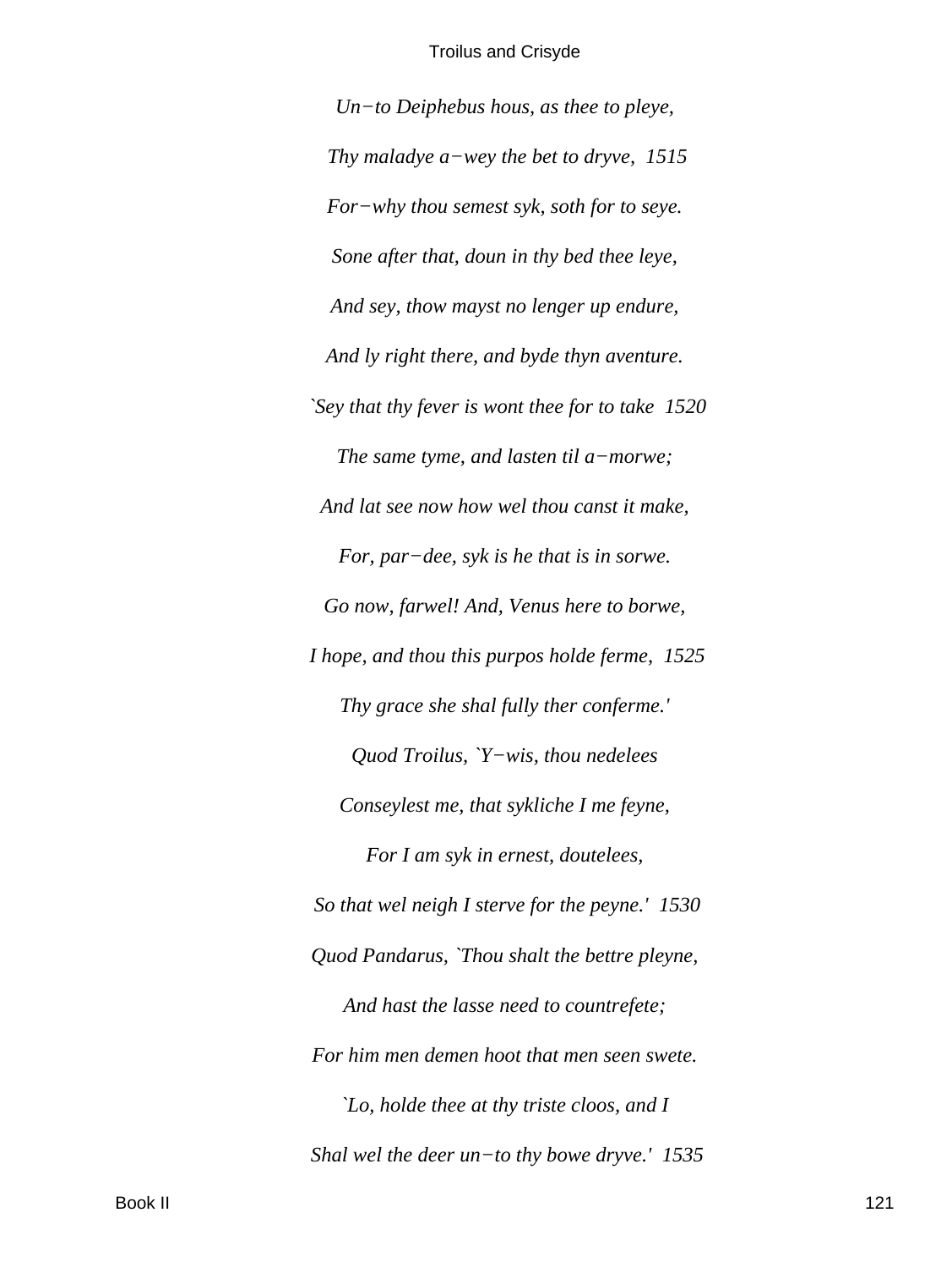*Therwith he took his leve al softely,*

*And Troilus to paleys wente blyve. So glad ne was he never in al his lyve; And to Pandarus reed gan al assente, And to Deiphebus hous at night he wente. 1540 What nedeth yow to tellen al the chere That Deiphebus un−to his brother made, Or his accesse, or his siklych manere, How men gan him with clothes for to lade, Whan he was leyd, and how men wolde him glade? 1545 But al for nought; he held forth ay the wyse That ye han herd Pandare er this devyse. But certeyn is, er Troilus him leyde, Deiphebus had him prayed, over night, To been a freend and helping to Criseyde. 1550 God woot, that he it grauntede anon−right, To been hir fulle freend with al his might. But swich a nede was to preye him thenne, As for to bidde a wood man for to renne. The morwen com, and neighen gan the tyme 1555 Of meel−tyd, that the faire quene Eleyne Shoop hir to been, an houre after the pryme,*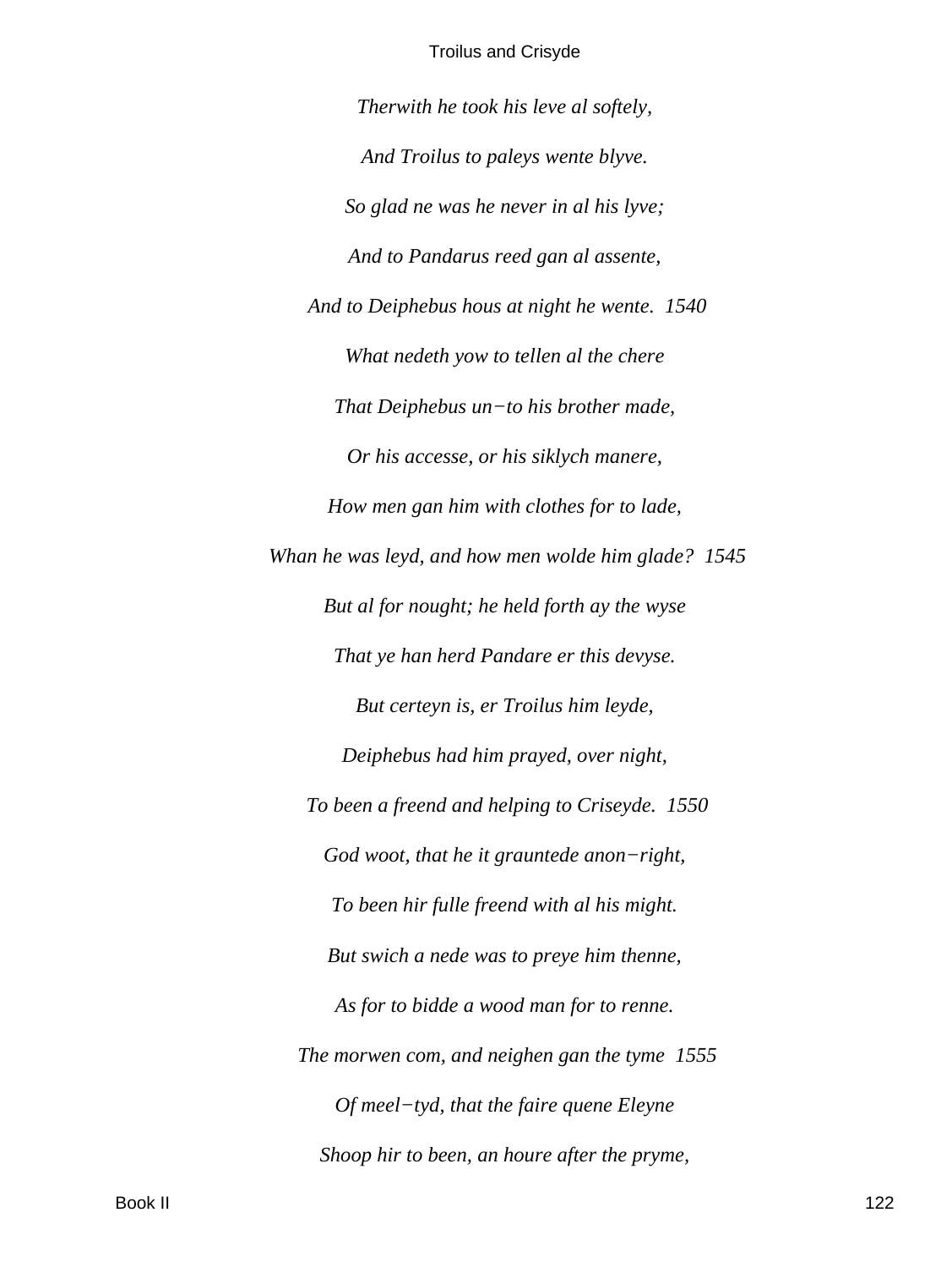*With Deiphebus, to whom she nolde feyne; But as his suster, hoomly, sooth to seyne, She com to diner in hir playn entente. 1560 But god and Pandare wiste al what this mente. Com eek Criseyde, al innocent of this, Antigone, hir sister Tarbe also; But flee we now prolixitee best is, For love of god, and lat us faste go 1565 Right to the effect, with−oute tales mo, Why al this folk assembled in this place; And lat us of hir saluinges pace. Gret honour dide hem Deiphebus, certeyn, And fedde hem wel with al that mighte lyke. 1570 But ever−more, `Allas!' was his refreyn, `My goode brother Troilus, the syke, Lyth yet" – and therwith−al he gan to syke; And after that, he peyned him to glade Hem as he mighte, and chere good he made. 1575 Compleyned eek Eleyne of his syknesse So feithfully, that pitee was to here, And every wight gan waxen for accesse A leche anoon, and seyde, `In this manere*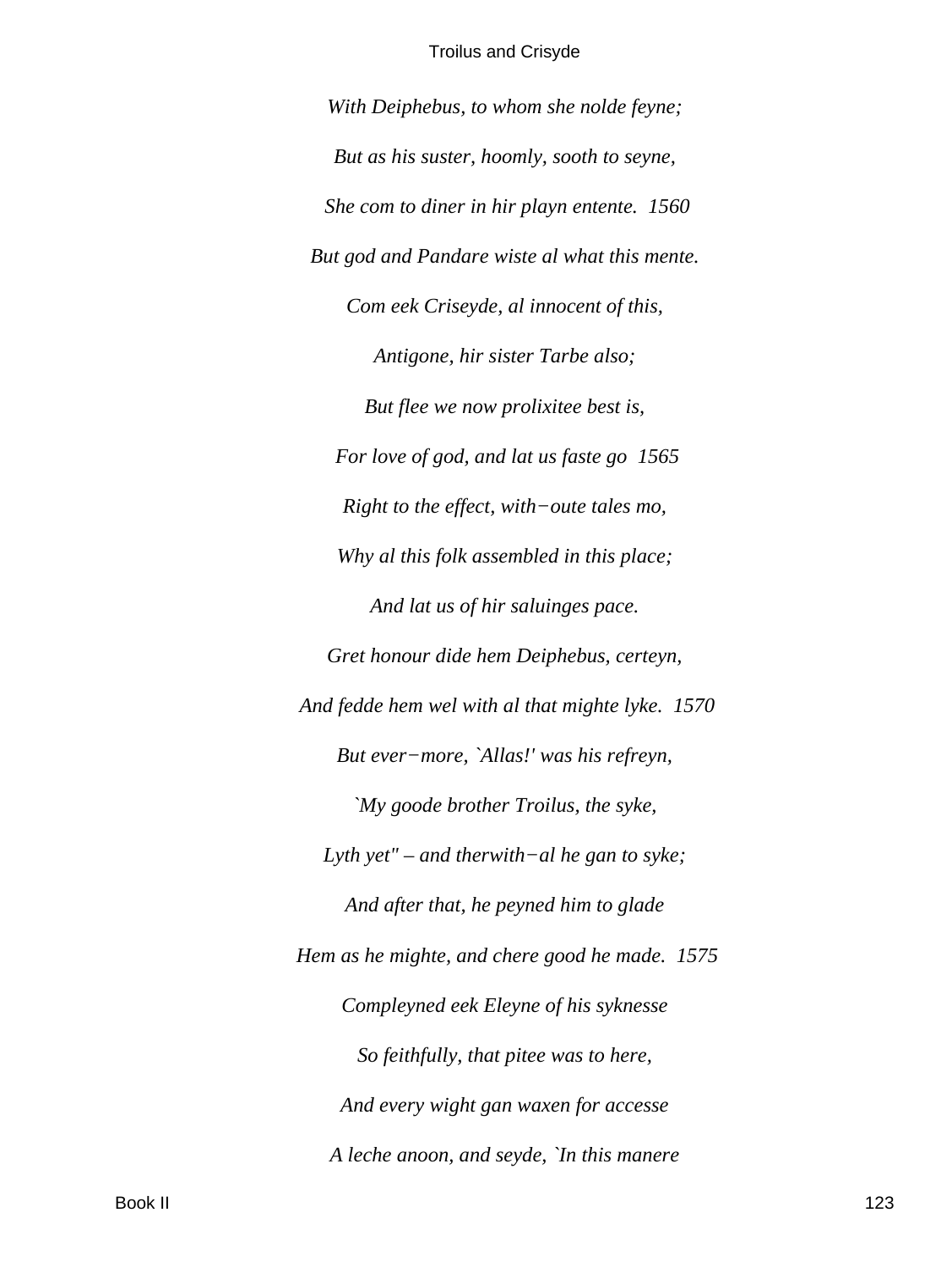*Men curen folk; this charme I wol yow lere.' 1580 But ther sat oon, al list hir nought to teche, That thoughte, best coude I yet been his leche. After compleynt, him gonnen they to preyse, As folk don yet, whan som wight hath bigonne To preyse a man, and up with prys him reyse 1585 A thousand fold yet hyer than the sonne: – `He is, he can, that fewe lordes conne.' And Pandarus, of that they wolde afferme, He not for−gat hir preysing to conferme. Herde al this thing Criseyde wel y−nough, 1590 And every word gan for to notifye; For which with sobre chere hir herte lough; For who is that ne wolde hir glorifye, To mowen swich a knight don live or dye? But al passe I, lest ye to longe dwelle; 1595 For for o fyn is al that ever I telle. The tyme com, fro diner for to ryse, And, as hem oughte, arisen everychoon, And gonne a while of this and that devyse. But Pandarus brak al this speche anoon, 1600 And seyde to Deiphebus, `Wole ye goon,*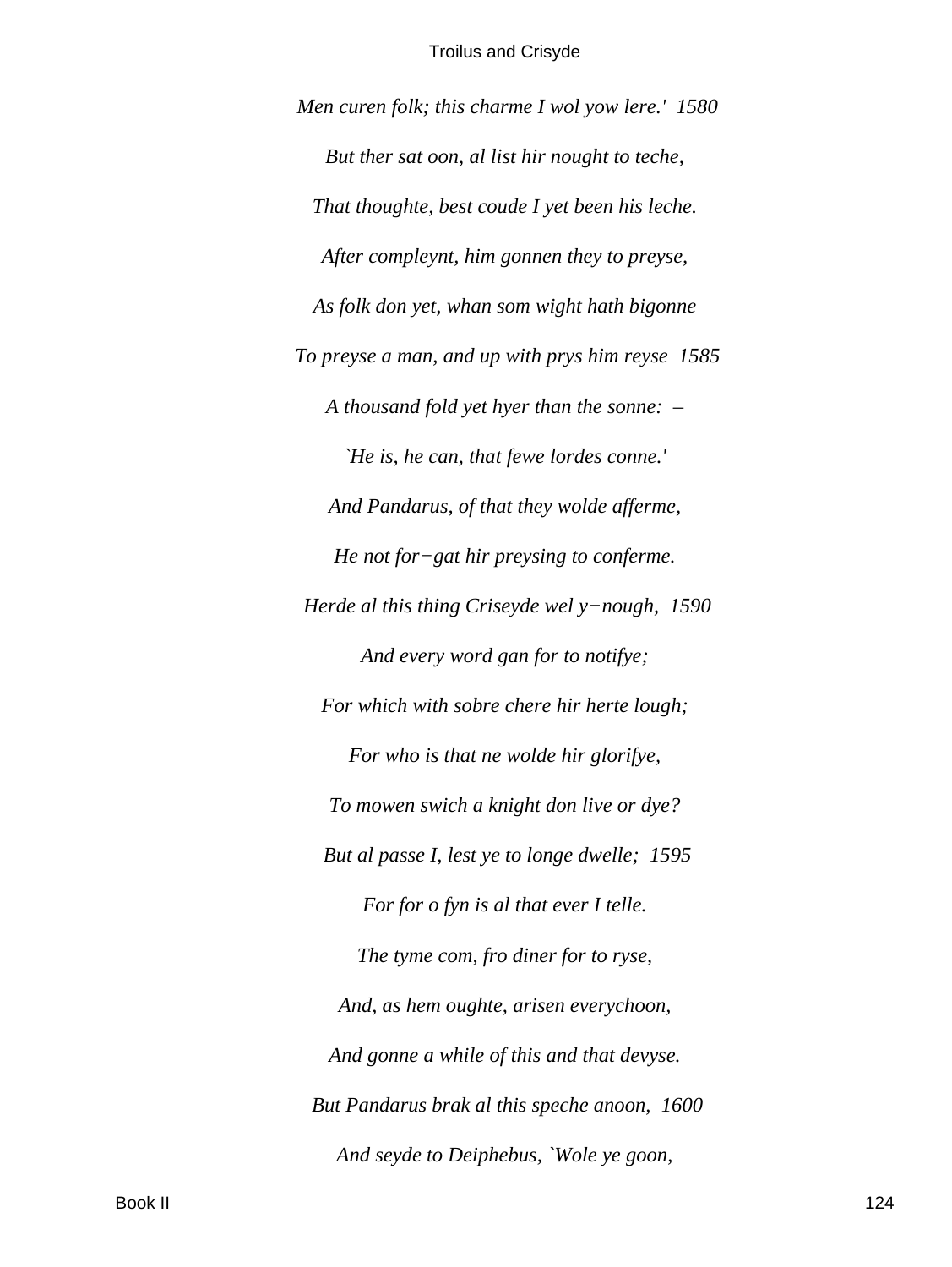*If youre wille be, as I yow preyde, To speke here of the nedes of Criseyde?' Eleyne, which that by the hond hir held, Took first the tale, and seyde, `Go we blyve;' 1605 And goodly on Criseyde she biheld, And seyde, `Ioves lat him never thryve, That dooth yow harm, and bringe him sone of lyve! And yeve me sorwe, but he shal it rewe, If that I may, and alle folk be trewe.' 1610 `Tel thou thy neces cas,' quod Deiphebus To Pandarus, `for thou canst best it telle.' – `My lordes and my ladyes, it stant thus; What sholde I lenger,' quod he, `do yow dwelle?' He rong hem out a proces lyk a belle, 1615 Up−on hir fo, that highte Poliphete, So heynous, that men mighte on it spete. Answerde of this ech worse of hem than other, And Poliphete they gonnen thus to warien, `An−honged be swich oon, were he my brother; 1620 And so he shal, for it ne may not varien.' What sholde I lenger in this tale tarien? Pleynly, alle at ones, they hir highten*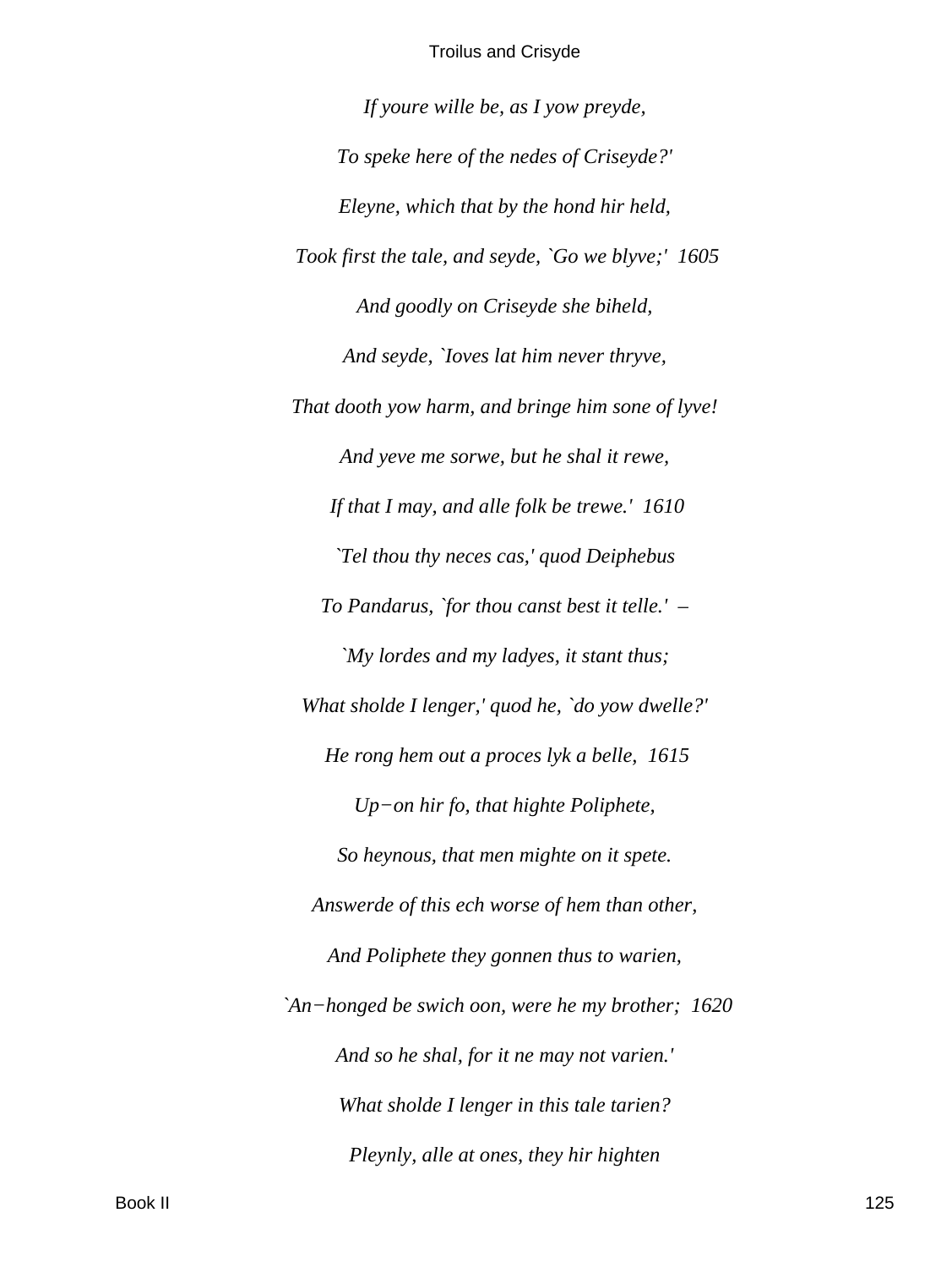*To been hir helpe in al that ever they mighten. Spak than Eleyne, and seyde, `Pandarus, 1625 Woot ought my lord, my brother, this matere, I mene, Ector? Or woot it Troilus?' He seyde, `Ye, but wole ye now me here? Me thinketh this, sith Troilus is here, It were good, if that ye wolde assente, 1630 She tolde hir−self him al this, er she wente. `For he wole have the more hir grief at herte, By cause, lo, that she a lady is; And, by your leve, I wol but right in sterte, And do yow wite, and that anoon, y−wis, 1635 If that he slepe, or wole ought here of this.' And in he lepte, and seyde him in his ere, `God have thy soule, y−brought have I thy bere!' To smylen of this gan tho Troilus, And Pandarus, with−oute rekeninge, 1640 Out wente anoon to Eleyne and Deiphebus, And seyde hem, `So there be no taryinge, Ne more pres, he wol wel that ye bringe Criseyda, my lady, that is here; And as he may enduren, he wole here. 1645*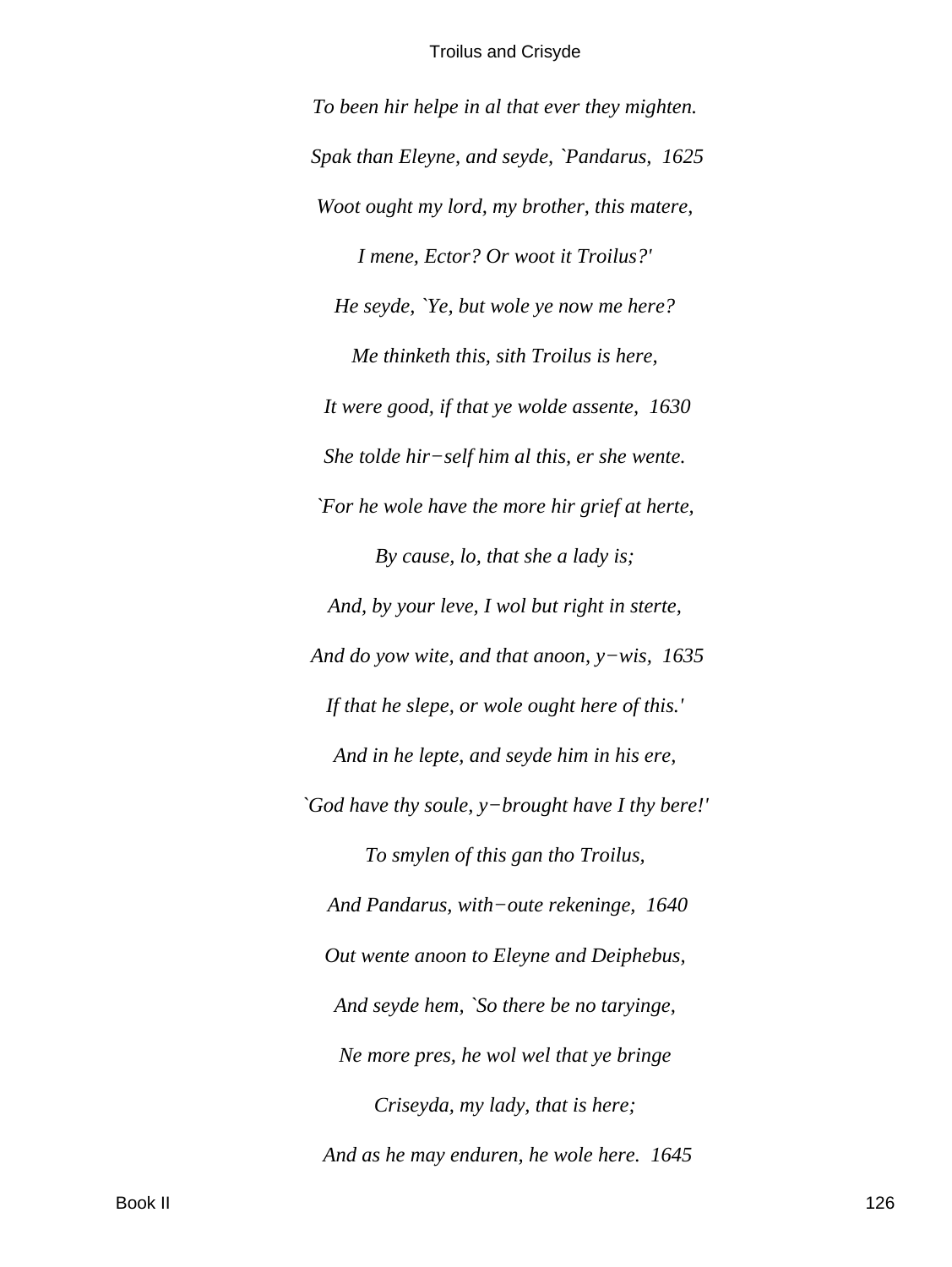*`But wel ye woot, the chaumbre is but lyte, And fewe folk may lightly make it warm; Now loketh ye, (for I wol have no wyte, To bringe in prees that mighte doon him harm Or him disesen, for my bettre arm), 1650 Wher it be bet she byde til eft−sones; Now loketh ye, that knowen what to doon is. `I sey for me, best is, as I can knowe, That no wight in ne wente but ye tweye, But it were I, for I can, in a throwe, 1655 Reherce hir cas unlyk that she can seye; And after this, she may him ones preye To ben good lord, in short, and take hir leve; This may not muchel of his ese him reve. `And eek, for she is straunge, he wol forbere 1660 His ese, which that him thar nought for yow; Eek other thing that toucheth not to here, He wol me telle, I woot it wel right now, That secret is, and for the tounes prow.' And they, that no−thing knewe of his entente, 1665 With−oute more, to Troilus in they wente. Eleyne, in al hir goodly softe wyse,*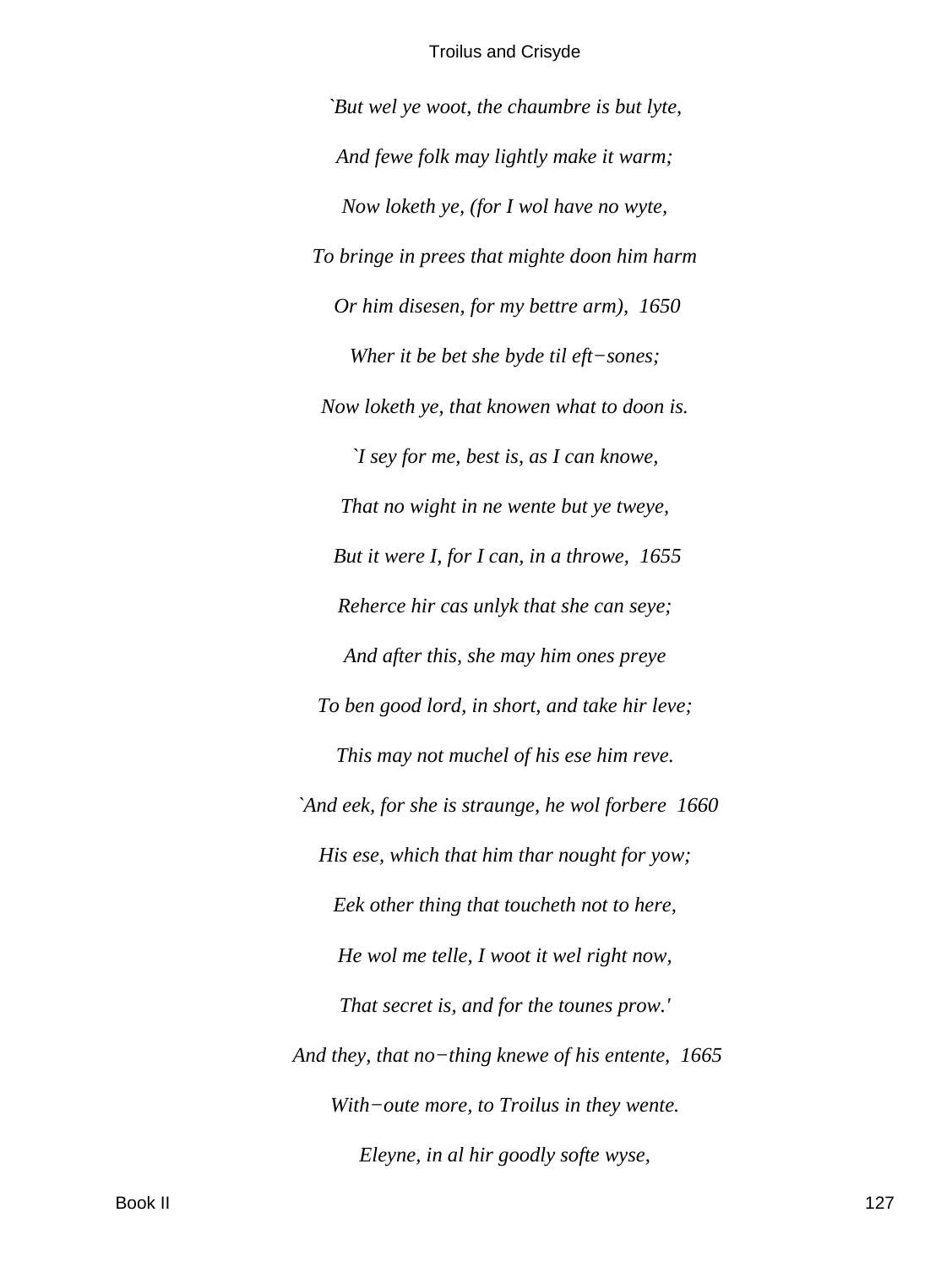*Gan him saluwe, and womanly to pleye, And seyde, `Ywis, ye moste alweyes aryse! Now fayre brother, beth al hool, I preye!' 1670 And gan hir arm right over his sholder leye, And him with al hir wit to recomforte; As she best coude, she gan him to disporte. So after this quod she, `We yow biseke, My dere brother, Deiphebus and I, 1675 For love of god, and so doth Pandare eke, To been good lord and freend, right hertely, Un−to Criseyde, which that certeinly Receyveth wrong, as woot wel here Pandare, That can hir cas wel bet than I declare.' 1680 This Pandarus gan newe his tunge affyle, And al hir cas reherce, and that anoon; Whan it was seyd, sone after, in a whyle, Quod Troilus, `As sone as I may goon, I wol right fayn with al my might ben oon, 1685 Have god my trouthe, hir cause to sustene.' `Good thrift have ye,' quod Eleyne the quene. Quod Pandarus, `And it your wille be That she may take hir leve, er that she go?'*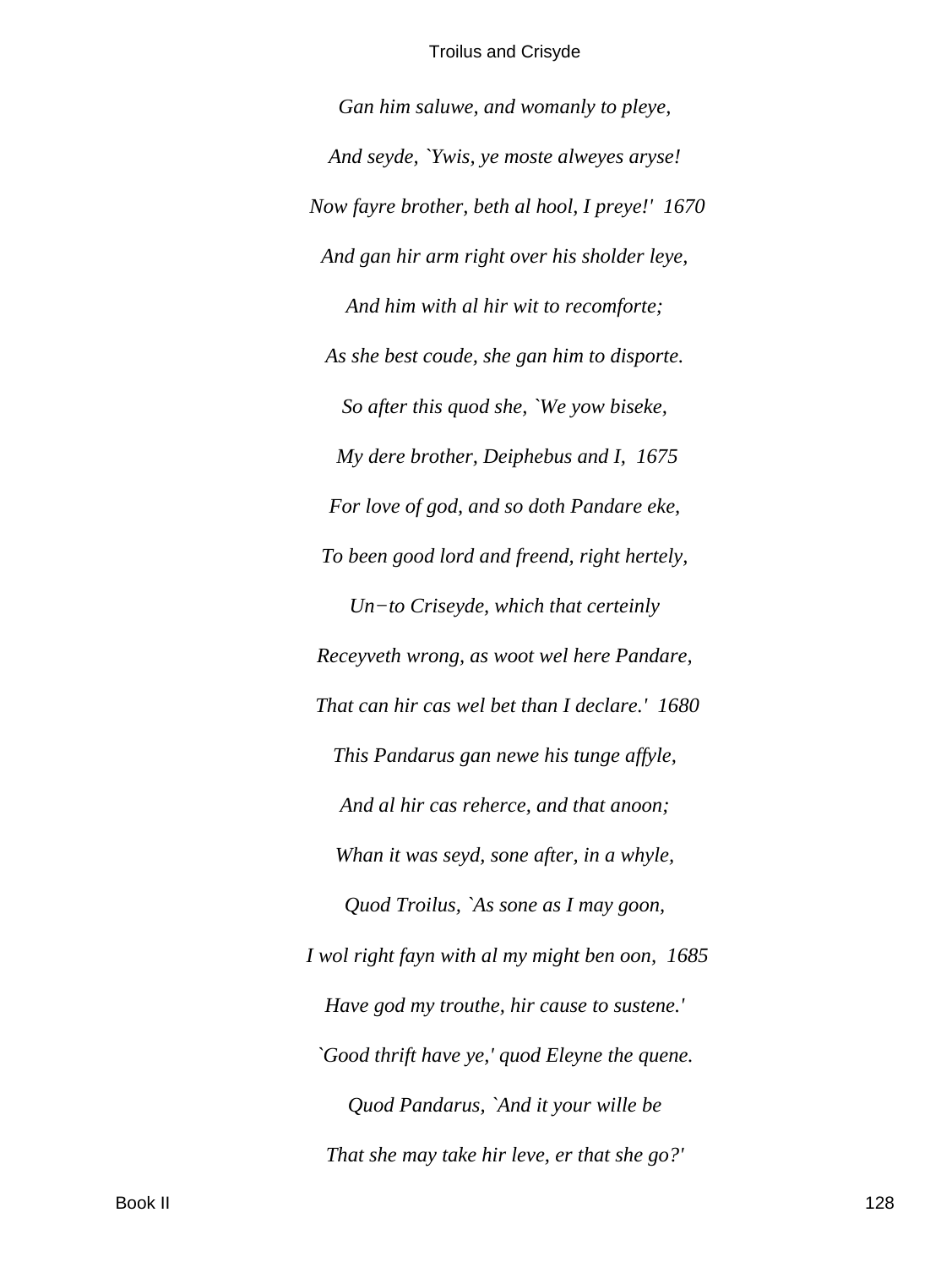*`O, elles god for−bede,' tho quod he, 1690 `If that she vouche sauf for to do so.' And with that word quod Troilus, `Ye two, Deiphebus, and my suster leef and dere, To yow have I to speke of o matere, `To been avysed by your reed the bettre': – 1695 And fond, as hap was, at his beddes heed, The copie of a tretis and a lettre, That Ector hadde him sent to axen reed, If swich a man was worthy to ben deed, Woot I nought who; but in a grisly wyse 1700 He preyede hem anoon on it avyse. Deiphebus gan this lettre to unfolde In ernest greet; so did Eleyne the quene; And rominge outward, fast it gan biholde, Downward a steyre, in−to an herber grene. 1705 This ilke thing they redden hem bi−twene; And largely, the mountaunce of an houre, Thei gonne on it to reden and to poure. Now lat hem rede, and turne we anoon To Pandarus, that gan ful faste prye 1710 That al was wel, and out he gan to goon*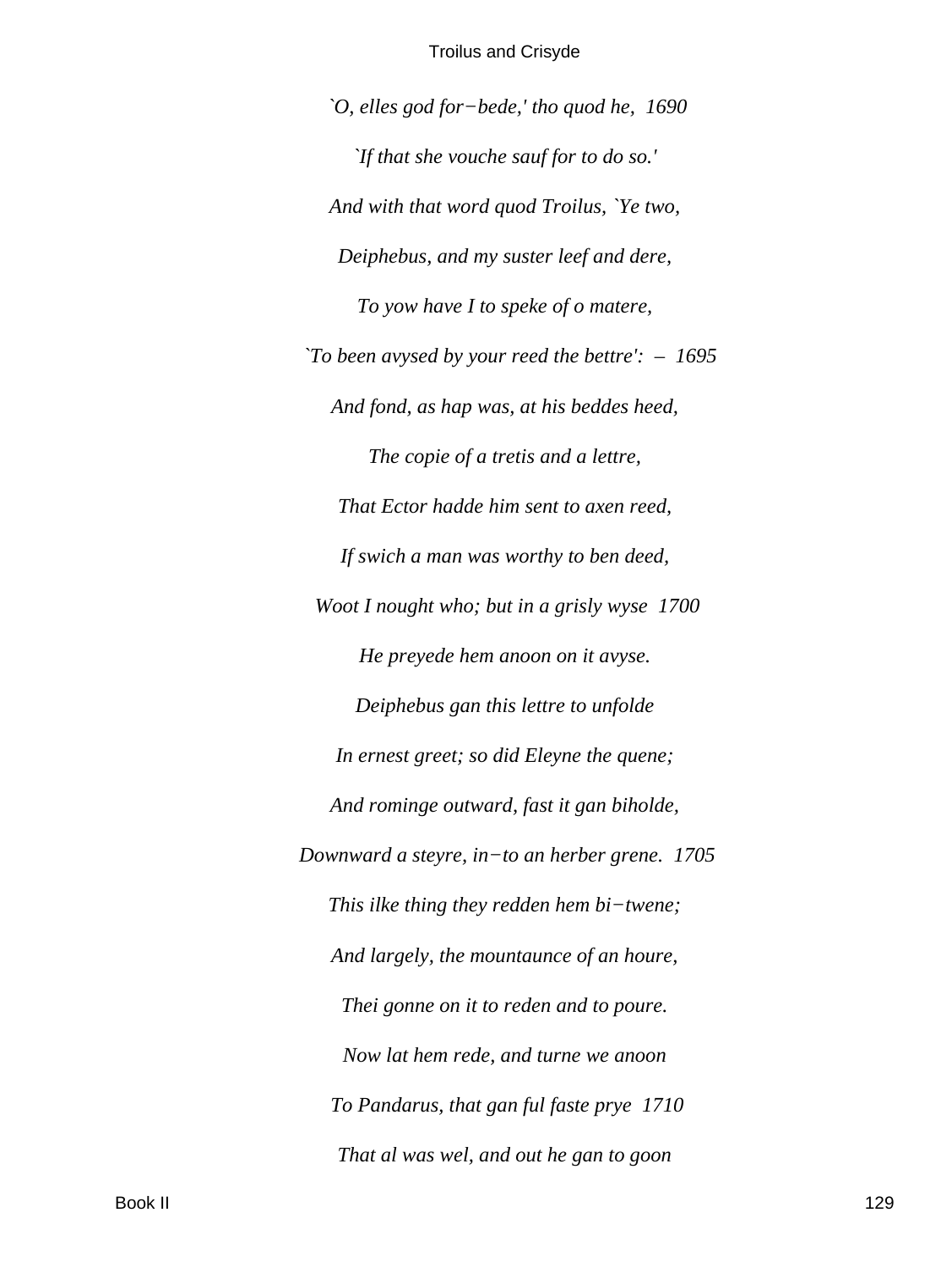$In-to$  the grete chambre, and that in hye, And seyde, `God save al this companye! Com, nece myn; my lady quene Eleyne Abydeth yow, and eek my lordes tweyne. 1715 `Rys, take with yow your nece Antigone, Or whom yow list, or no fors, hardily; The lesse prees, the bet; com forth with me, And loke that ye thonke humblely Hem alle three, and, whan ye may goodly 1720 Your tyme y-see, taketh of hem your leve, Lest we to longe his restes him bireve.' Al innocent of Pandarus entente, Quod tho Criseyde, `Go we, uncle dere'; And arm in arm inward with him she wente, 1725 Avysed wel hir wordes and hir chere; And Pandarus, in ernestful manere, Seyde, `Alle folk, for goddes love, I preye, Stinteth right here, and softely yow pleye. `Aviseth yow what folk ben here with-inne, 1730 And in what plyt oon is, god him amende! And inward thus ful softely biginne; Nece, I conjure and heighly yow defende,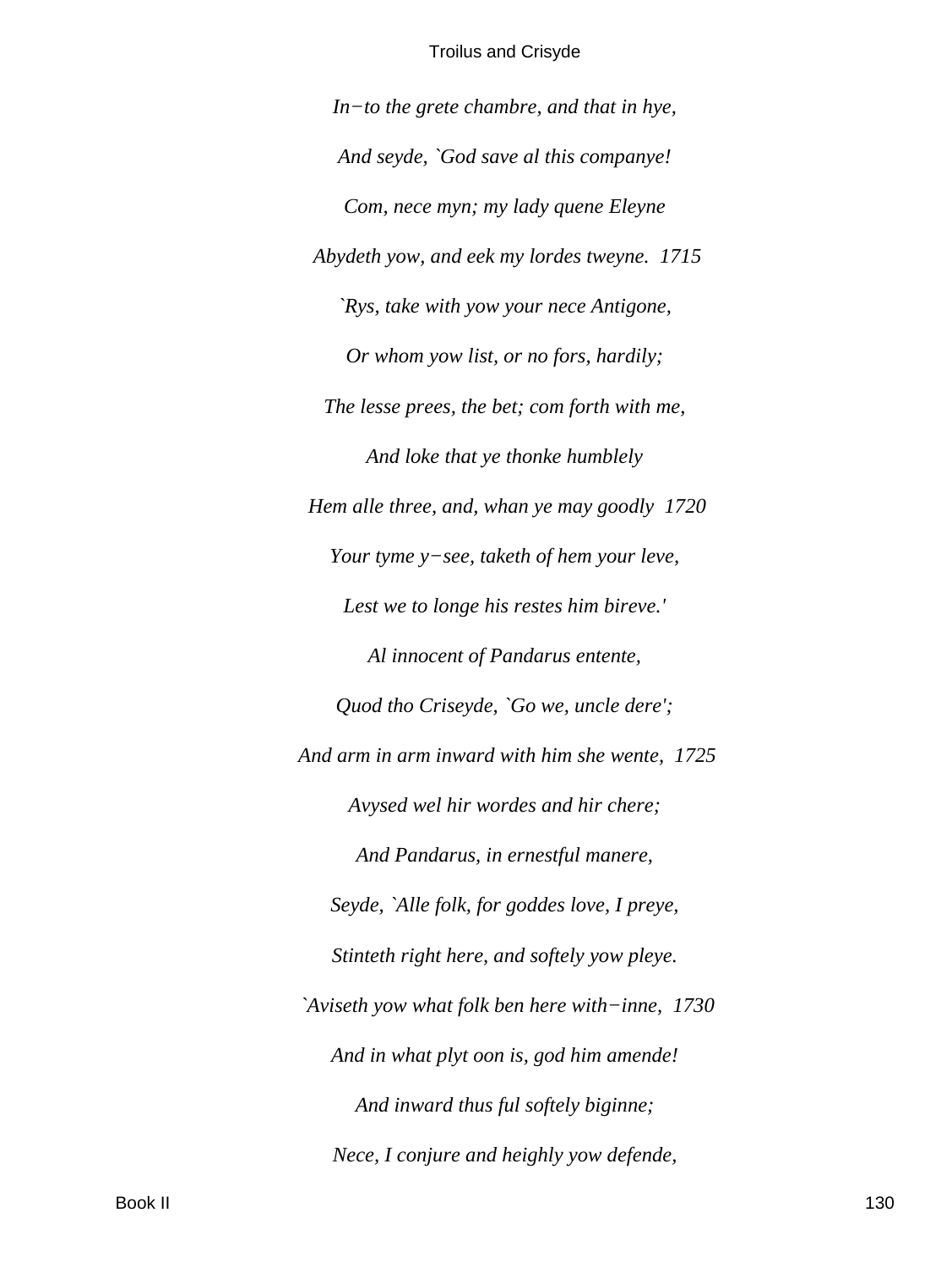*On his half, which that sowle us alle sende, And in the vertue of corounes tweyne, 1735 Slee nought this man, that hath for yow this peyne! `Fy on the devel! Thenk which oon he is, And in what plyt he lyth; com of anoon; Thenk al swich taried tyd, but lost it nis! That wol ye bothe seyn, whan ye ben oon. 1740 Secoundelich, ther yet devyneth noon Up−on yow two; come of now, if ye conne; Whyl folk is blent, lo, al the tyme is wonne! `In titering, and pursuite, and delayes, The folk devyne at wagginge of a stree; 1745 And though ye wolde han after merye dayes, Than dar ye nought, and why? For she, and she Spak swich a word; thus loked he, and he; Lest tyme I loste, I dar not with yow dele; Com of therfore, and bringeth him to hele.' 1750 But now to yow, ye lovers that ben here, Was Troilus nought in a cankedort, That lay, and mighte whispringe of hem here, And thoughte, `O lord, right now renneth my sort Fully to dye, or han anoon comfort'; 1755*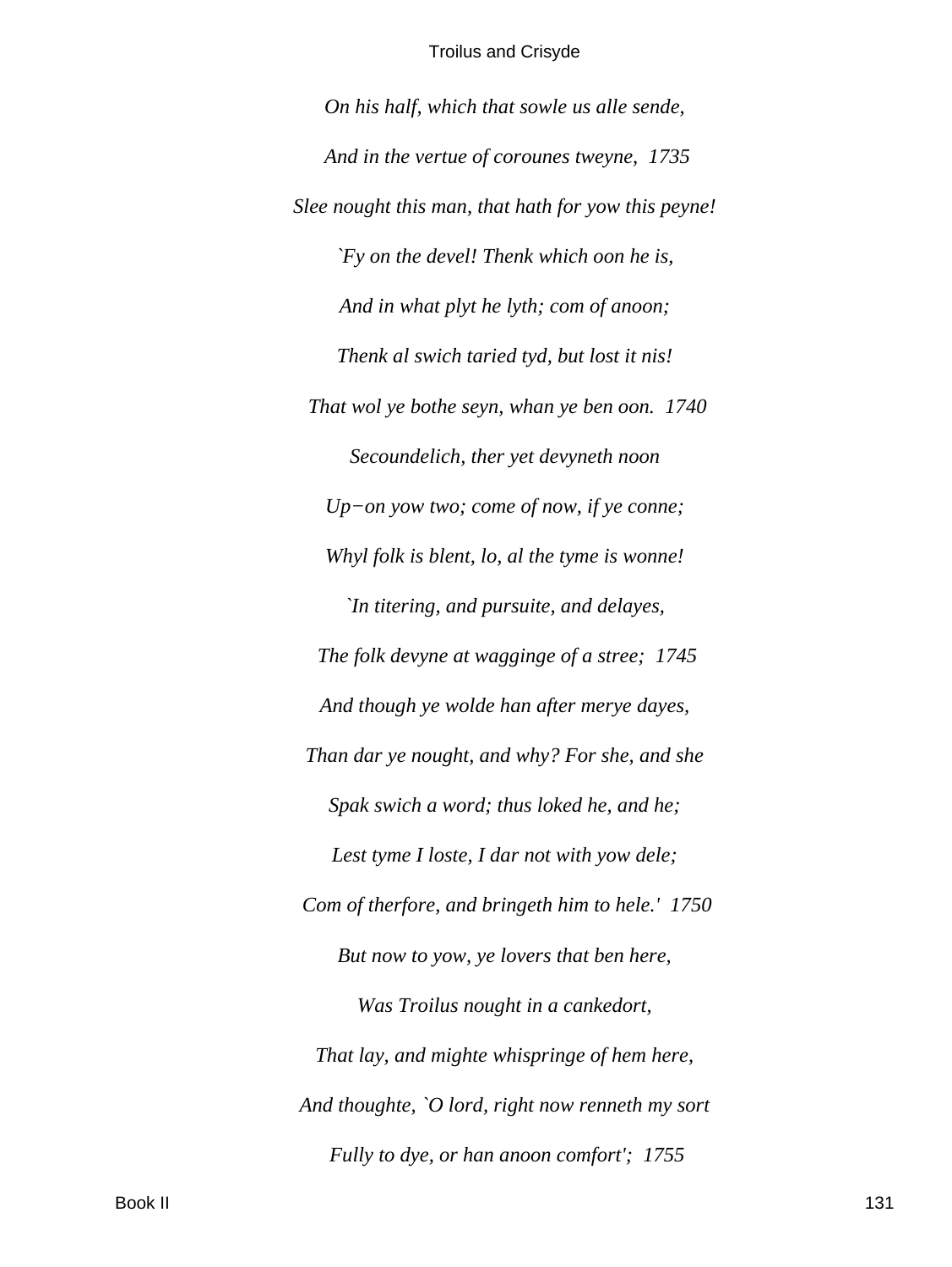*And was the firste tyme he shulde hir preye Of love; O mighty god, what shal he seye? Explicit Secundus Liber.*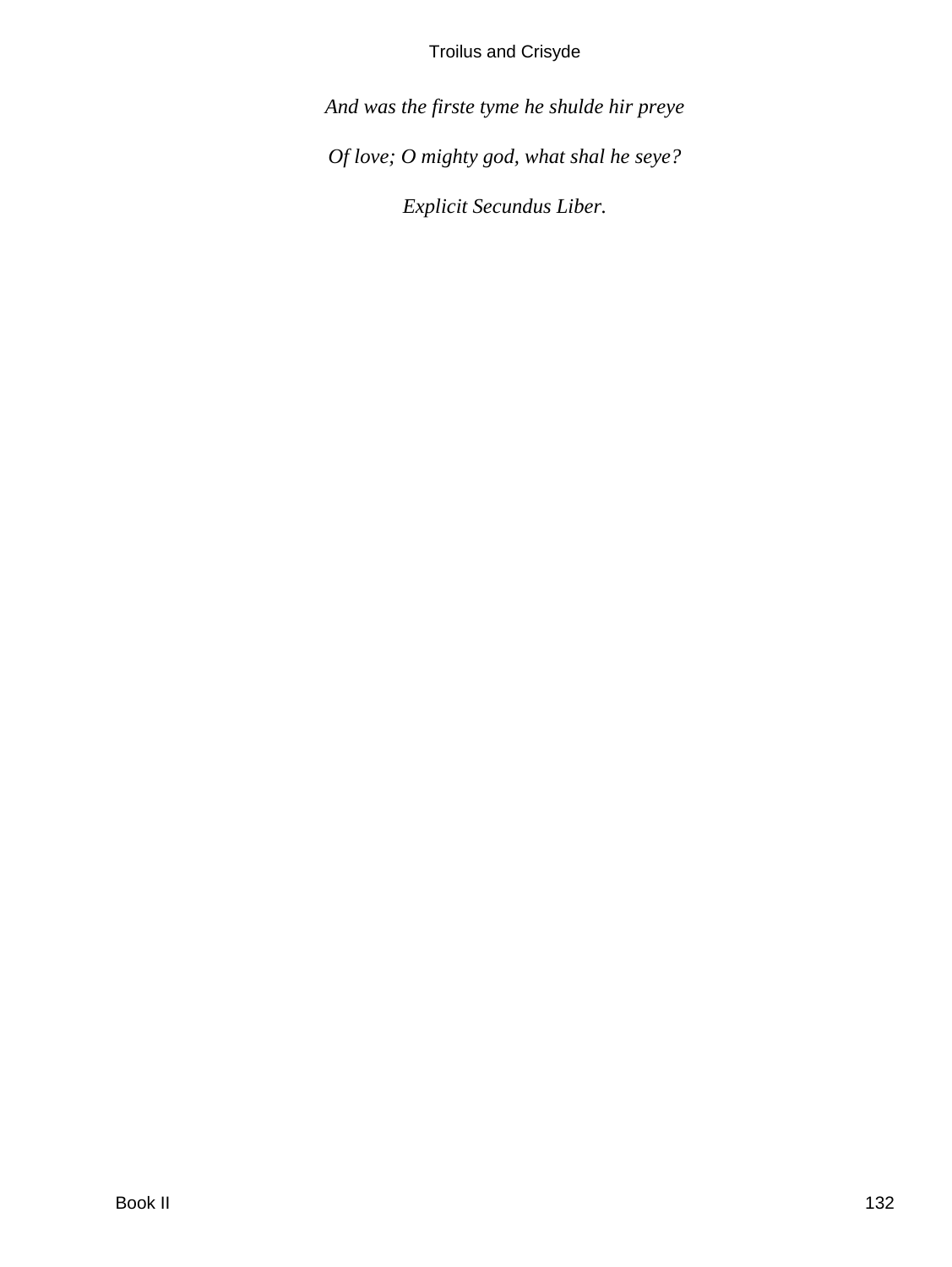# **[BOOK III](#page-380-0)**

*Incipit prohemium tercii libri. O blisful light of whiche the bemes clere 1 Adorneth al the thridde hevene faire! O sonnes lief, O Ioves doughter dere, Plesaunce of love, O goodly debonaire, In gentil hertes ay redy to repaire! 5 O verray cause of hele and of gladnesse, Y−heried be thy might and thy goodnesse! In hevene and helle, in erthe and salte see Is felt thy might, if that I wel descerne; As man, brid, best, fish, herbe and grene tree 10 Thee fele in tymes with vapour eterne. God loveth, and to love wol nought werne; And in this world no lyves creature, With−outen love, is worth, or may endure. Ye Ioves first to thilke effectes glade, 15 Thorugh which that thinges liven alle and be, Comeveden, and amorous him made On mortal thing, and as yow list, ay ye Yeve him in love ese or adversitee;*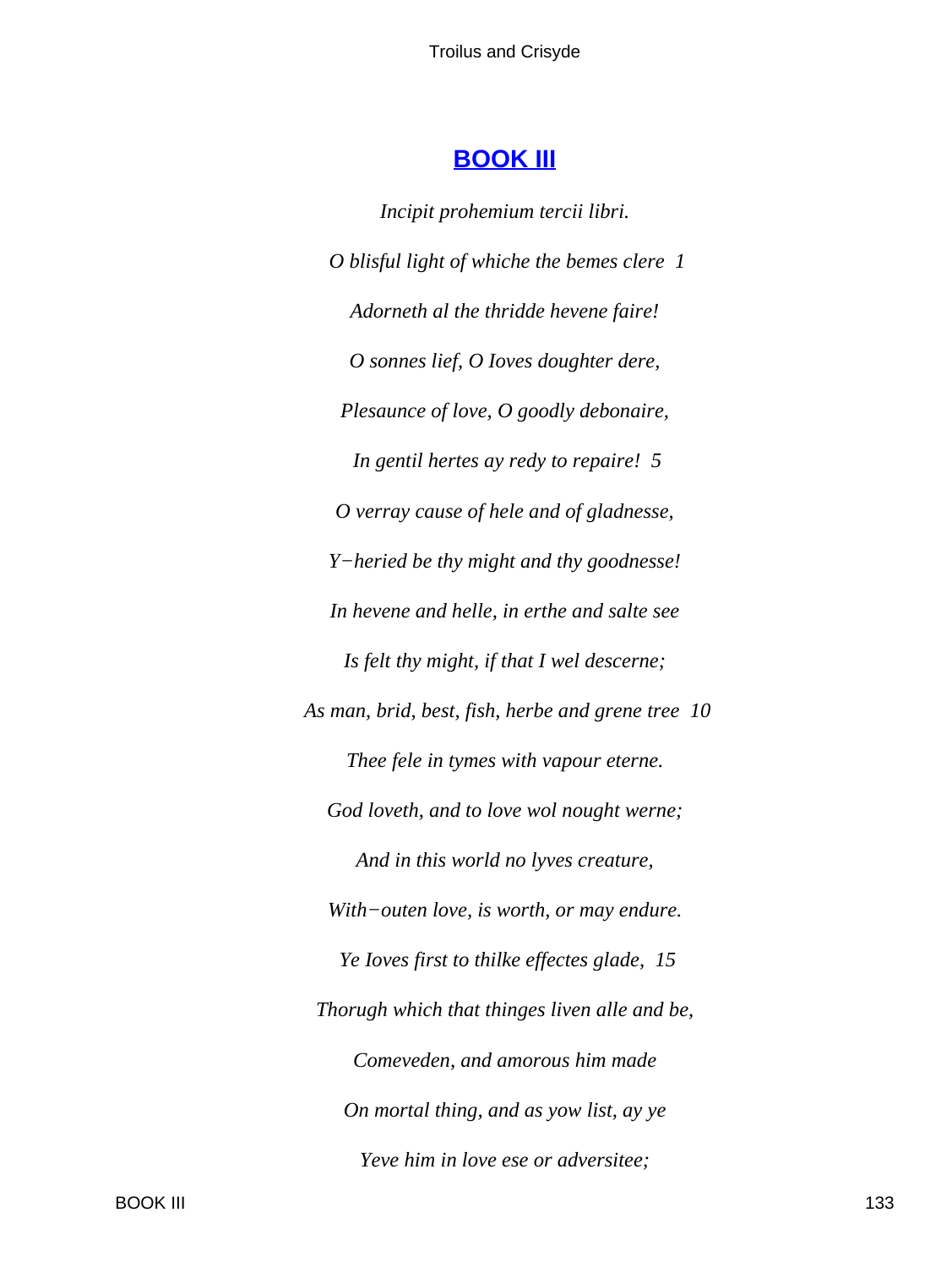*And in a thousand formes doun him sente 20 For love in erthe, and whom yow liste, he hente. Ye fierse Mars apeysen of his ire, And, as yow list, ye maken hertes digne; Algates, hem that ye wol sette a−fyre, They dreden shame, and vices they resigne; 25 Ye do hem corteys be, fresshe and benigne, And hye or lowe, after a wight entendeth; The Ioyes that he hath, your might him sendeth. Ye holden regne and hous in unitee; Ye soothfast cause of frendship been also; 30 Ye knowe al thilke covered qualitee Of thinges which that folk on wondren so, Whan they can not construe how it may io, She loveth him, or why he loveth here; As why this fish, and nought that, comth to were. 35 Ye folk a lawe han set in universe, And this knowe I by hem that loveres be, That who−so stryveth with yow hath the werse: Now, lady bright, for thy benignitee, At reverence of hem that serven thee, 40 Whos clerk I am, so techeth me devyse*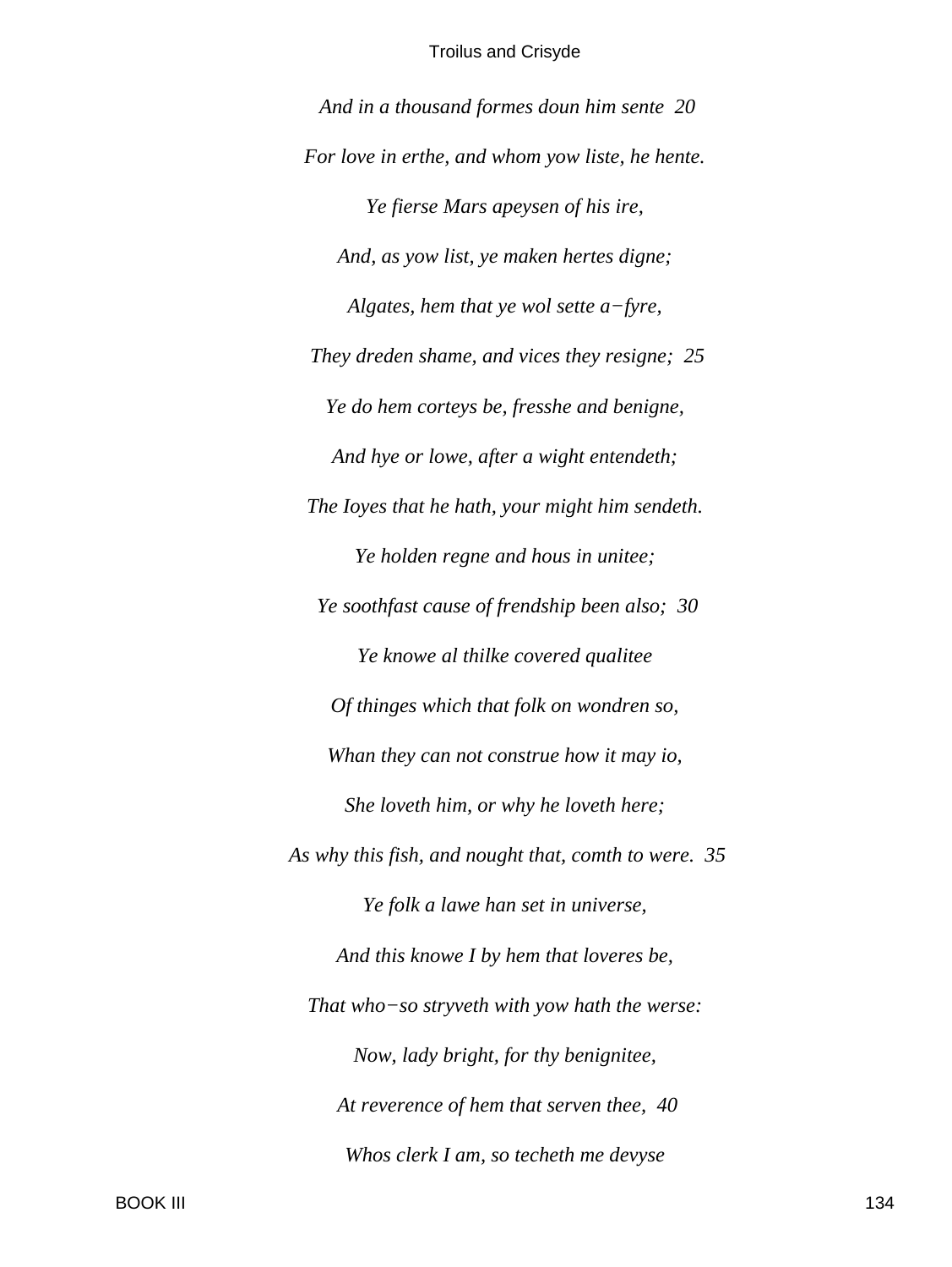Som loye of that is felt in thy servyse. Ye in my naked herte sentement Inhelde, and do me shewe of thy swetnesse.  $-$ Caliope, thy vois be now present, 45 For now is nede; sestow not my destresse, How I mot telle anon-right the gladnesse Of Troilus, to Venus heryinge? To which gladnes, who nede hath, god him bringe! Explicit prohemium Tercii Libri. **Incipit Liber Tercius.** Lay al this mene whyle Troilus, 50 Recordinge his lessoun in this manere, 'Ma fey!' thought he, 'Thus wole I seye and thus; Thus wole I pleyne unto my lady dere; That word is good, and this shal be my chere; This nil I not foryeten in no wyse.' 55 God leve him werken as he can devyse! And, lord, so that his herte gan to quappe, Heringe hir come, and shorte for to syke! And Pandarus, that ledde hir by the lappe, Com ner, and gan in at the curtin pyke, 60 And seyde, `God do bote on alle syke!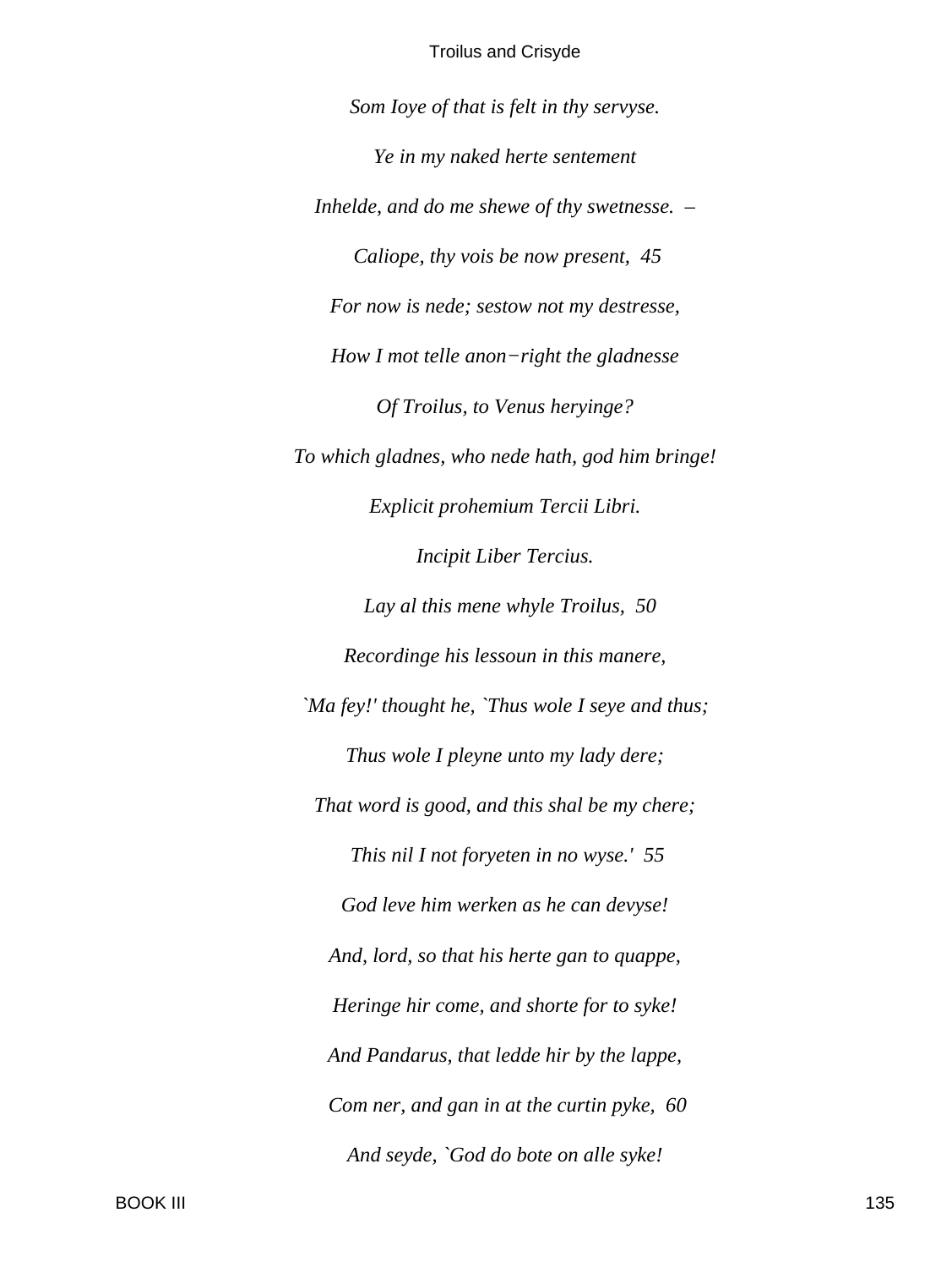*See, who is here yow comen to visyte; Lo, here is she that is your deeth to wyte.' Ther−with it semed as he wepte almost; `A ha,' quod Troilus so rewfully, 65 `Wher me be wo, O mighty god, thow wost! Who is al there? I se nought trewely.' `Sire,' quod Criseyde, `it is Pandare and I.' `Ye, swete herte? Allas, I may nought ryse To knele, and do yow honour in som wyse.' 70 And dressede him upward, and she right tho Gan bothe here hondes softe upon him leye, `O, for the love of god, do ye not so To me,' quod she, `Ey! What is this to seye? Sire, come am I to yow for causes tweye; 75 First, yow to thonke, and of your lordshipe eke Continuance I wolde yow biseke.'*

*This Troilus, that herde his lady preye Of lordship him, wex neither quik ne deed, Ne mighte a word for shame to it seye, 80 Al−though men sholde smyten of his heed. But lord, so he wex sodeinliche reed, And sire, his lesson, that he wende conne,*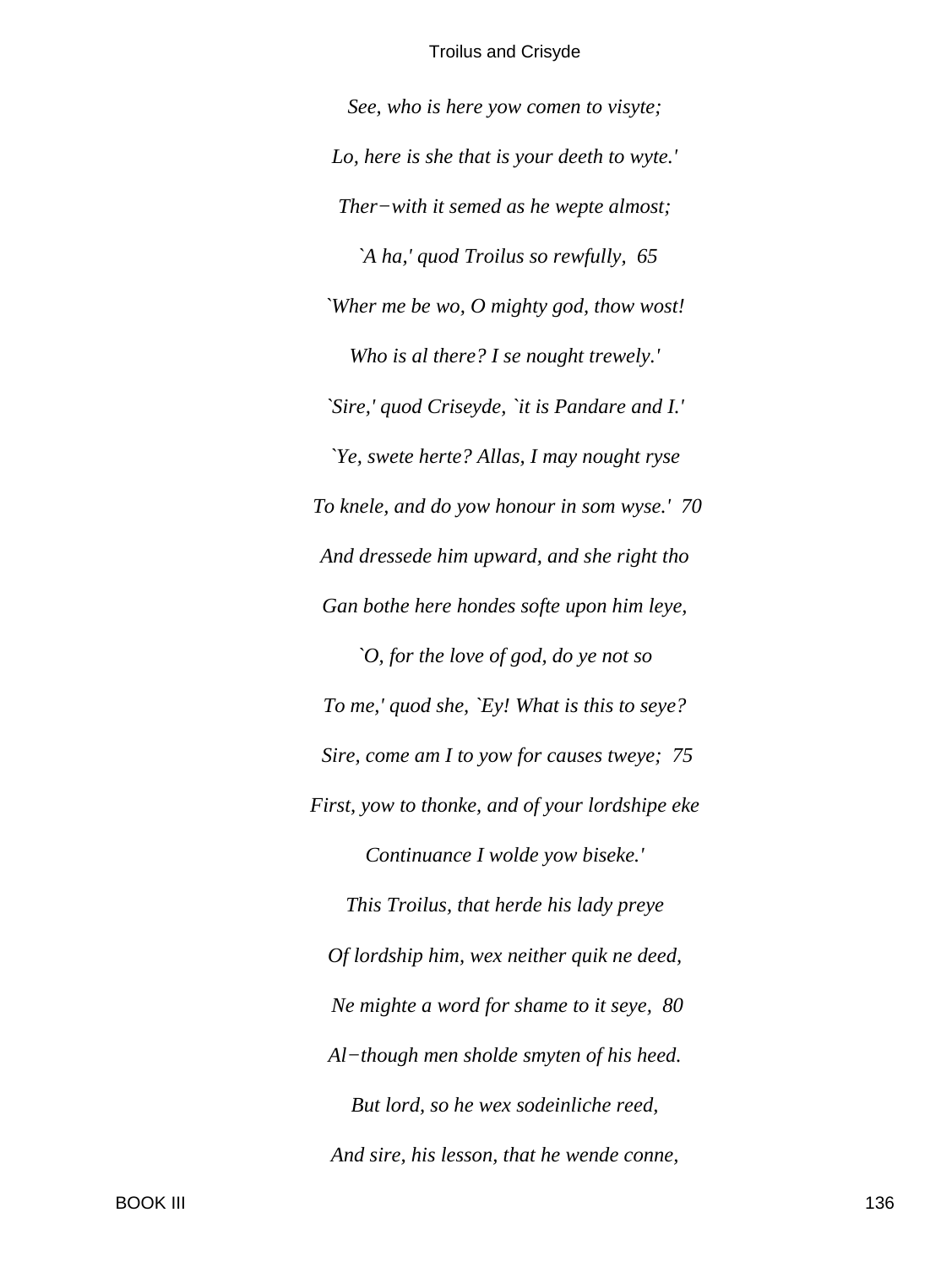To preyen hir, is thurgh his wit  $y$ -ronne. Cryseyde al this aspyede wel y-nough,  $85$ For she was wys, and lovede him never-the-lasse, Al nere he malapert, or made it tough, Or was to bold, to singe a fool a masse. But whan his shame gan somwhat to passe, His resons, as I may my rymes holde, 90 I yow wole telle, as techen bokes olde. In chaunged vois, right for his verray drede, Which vois eek quook, and ther-to his manere Goodly abayst, and now his hewes rede, Now pale, un-to Criseyde, his lady dere, 95 With look doun cast and humble yolden chere, Lo, the alderfirste word that him asterte Was, twyes, 'Mercy, mercy, swete herte!' And stinte a whyl, and whan he mighte out-bringe, The nexte word was, `God wot, for I have, 100 As feyfully as I have had konninge, Ben youres, also god so my sowle save; And shal til that I, woful wight, be grave. And though I dar ne can  $un$ -to yow pleyne,  $Y$ –wis, I suffice nought the lasse peyne. 105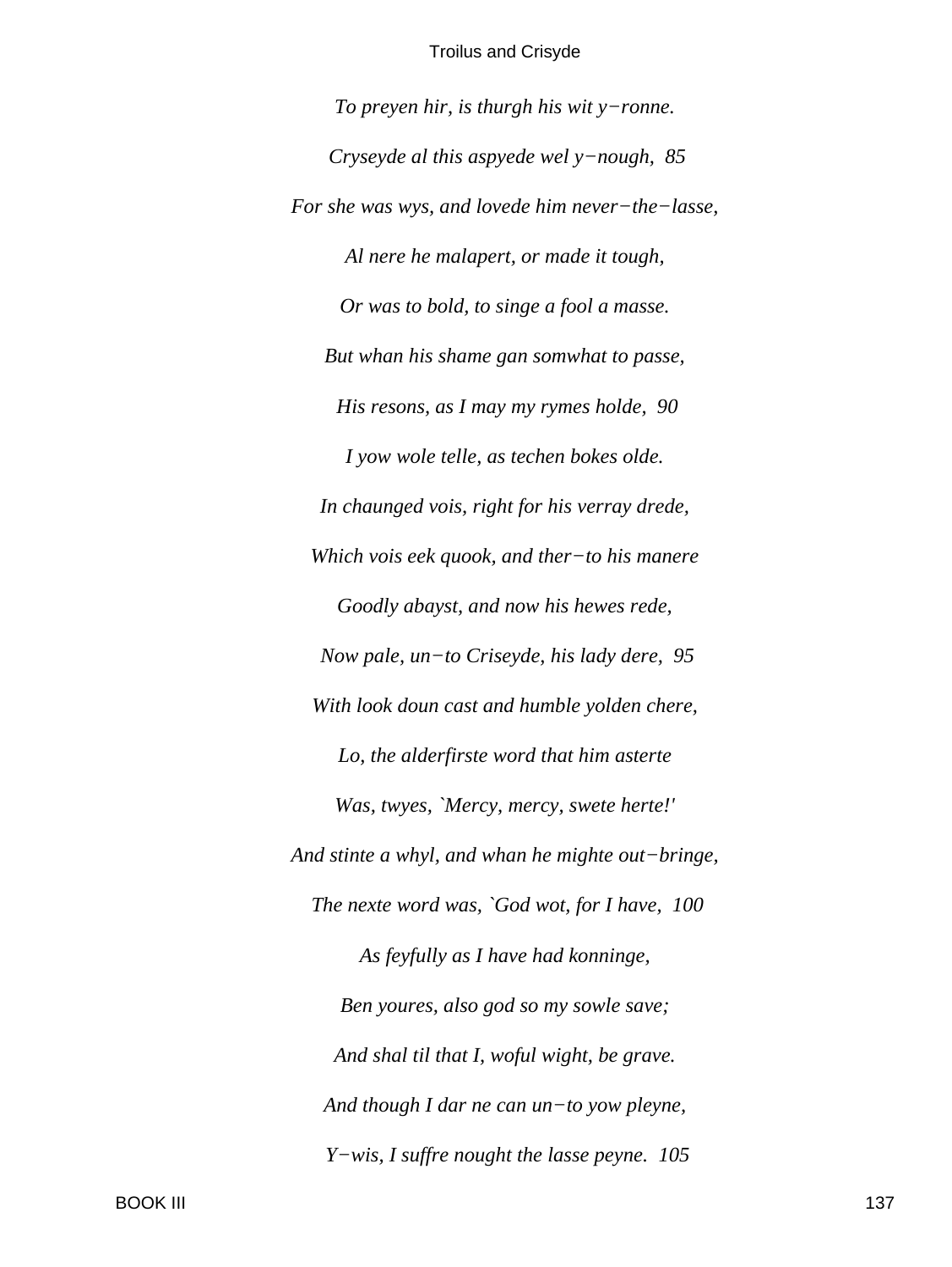Thus muche as now,  $O$  wommanliche wyf, I may out-bringe, and if this yow displese, That shal I wreke upon myn owne lyf Right sone, I trowe, and doon your herte an ese, If with my deeth your herte I may apese. 110 But sin that ye han herd me som-what seye, Now recche I never how sone that I deye.' Ther-with his manly sorwe to biholde, It mighte han maad an herte of stoon to rewe; And Pandare weep as he to watre wolde, 115 And poked ever his nece newe and newe, And seyde, `Wo bigon ben hertes trewe! For love of god, make of this thing an ende, Or slee us bothe at ones, er that ye wende.' 'I? What?' quod she, 'By god and by my trouthe,  $120$ I noot nought what ye wilne that I seye.' 'I? What?' quod he, 'That ye han on him routhe, For goddes love, and doth him nought to deye.'

'Now thanne thus,' quod she, 'I wolde him preye To telle me the fyn of his entente; 125 Yet wist I never wel what that he mente.' 'What that I mene, O swete herte dere?'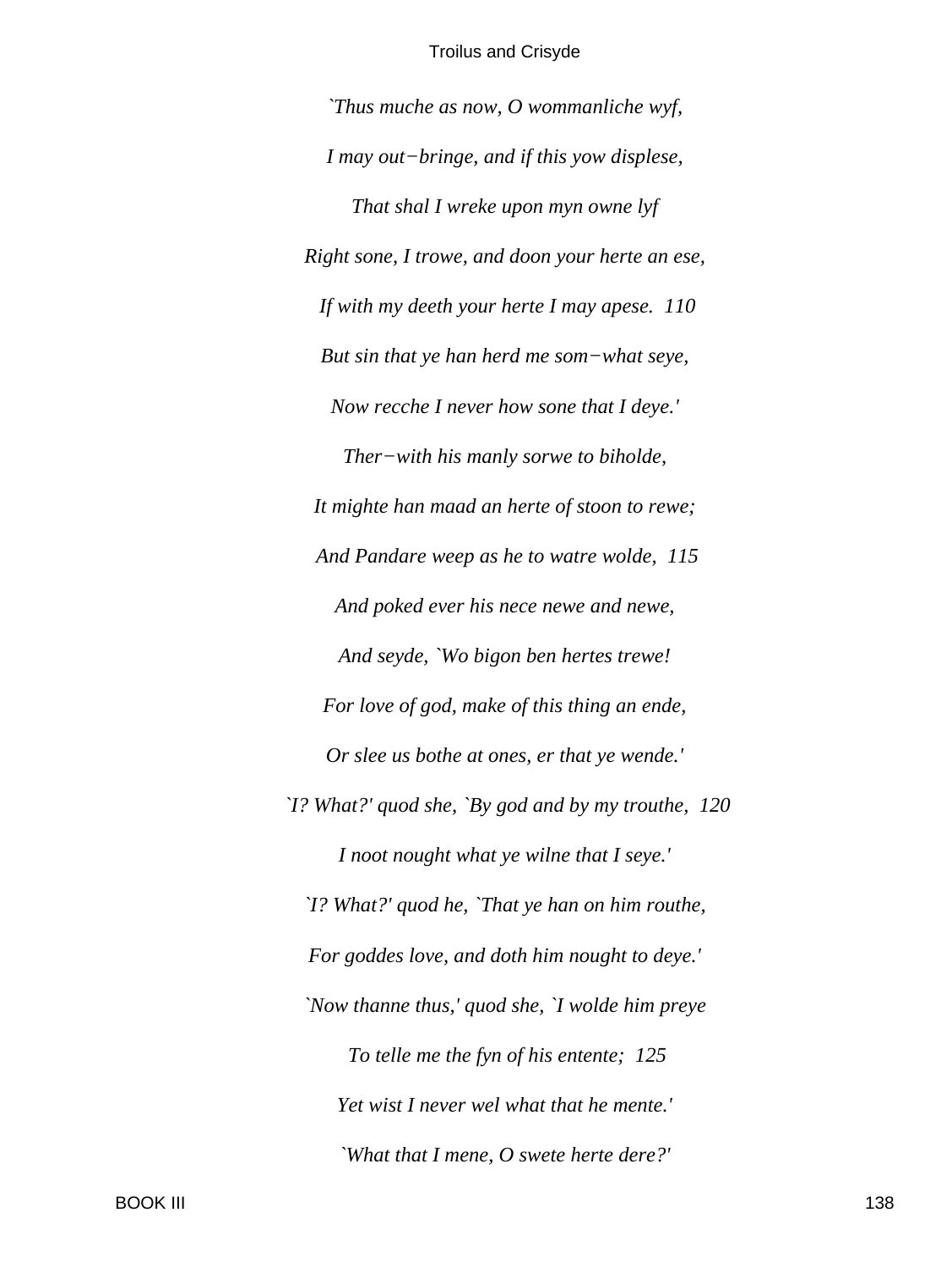*Quod Troilus, `O goodly, fresshe free! That, with the stremes of your eyen clere, Ye wolde som−tyme freendly on me see, 130 And thanne agreen that I may ben he, With−oute braunche of vyce on any wyse, In trouthe alwey to doon yow my servyse, `As to my lady right and chief resort, With al my wit and al my diligence, 135 And I to han, right as yow list, comfort, Under your yerde, egal to myn offence, As deeth, if that I breke your defence; And that ye deigne me so muche honoure, Me to comaunden ought in any houre. 140 `And I to ben your verray humble trewe, Secret, and in my paynes pacient, And ever−mo desire freshly newe, To serven, and been y−lyke ay diligent, And, with good herte, al holly your talent 145 Receyven wel, how sore that me smerte, Lo, this mene I, myn owene swete herte.' Quod Pandarus, `Lo, here an hard request, And resonable, a lady for to werne!*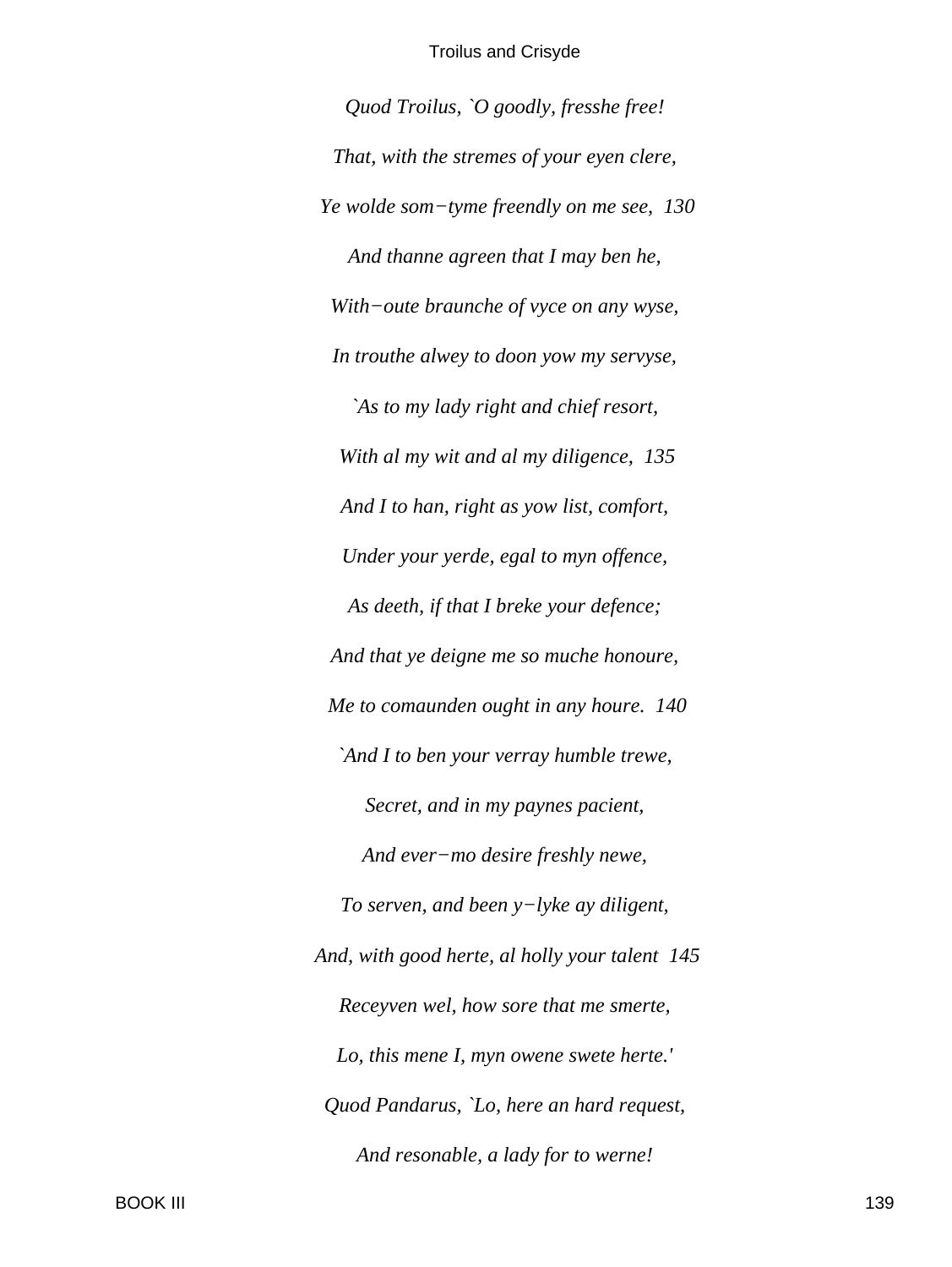Now, nece myn, by natal loves fest, 150 Were I a god, ye sholde sterve as yerne, That heren wel, this man wol no-thing yerne But your honour, and seen him almost sterve, And been so looth to suffren him yow serve.' With that she gan hir eyen on him caste 155 Ful esily, and ful debonairly, Avysing hir, and hyed not to faste With never a word, but seyde him softely, `Myn honour sauf, I wol wel trewely, And in swich forme as he can now devyse, 160 Receyven him fully to my servyse, Biseching him, for goddes love, that he Wolde, in honour of trouthe and gentilesse, As I wel mene, eek mene wel to me, And myn honour, with wit and besinesse 165 Ay kepe; and if I may don him gladnesse, From hennes-forth,  $y$ -wis, I nil not feyne:Now beeth al hool; no lenger ye ne pleyne. `But nathelees, this warne I yow,' quod she, `A kinges sone al-though ye be,  $y$ -wis, 170 Ye shal na-more have soverainetee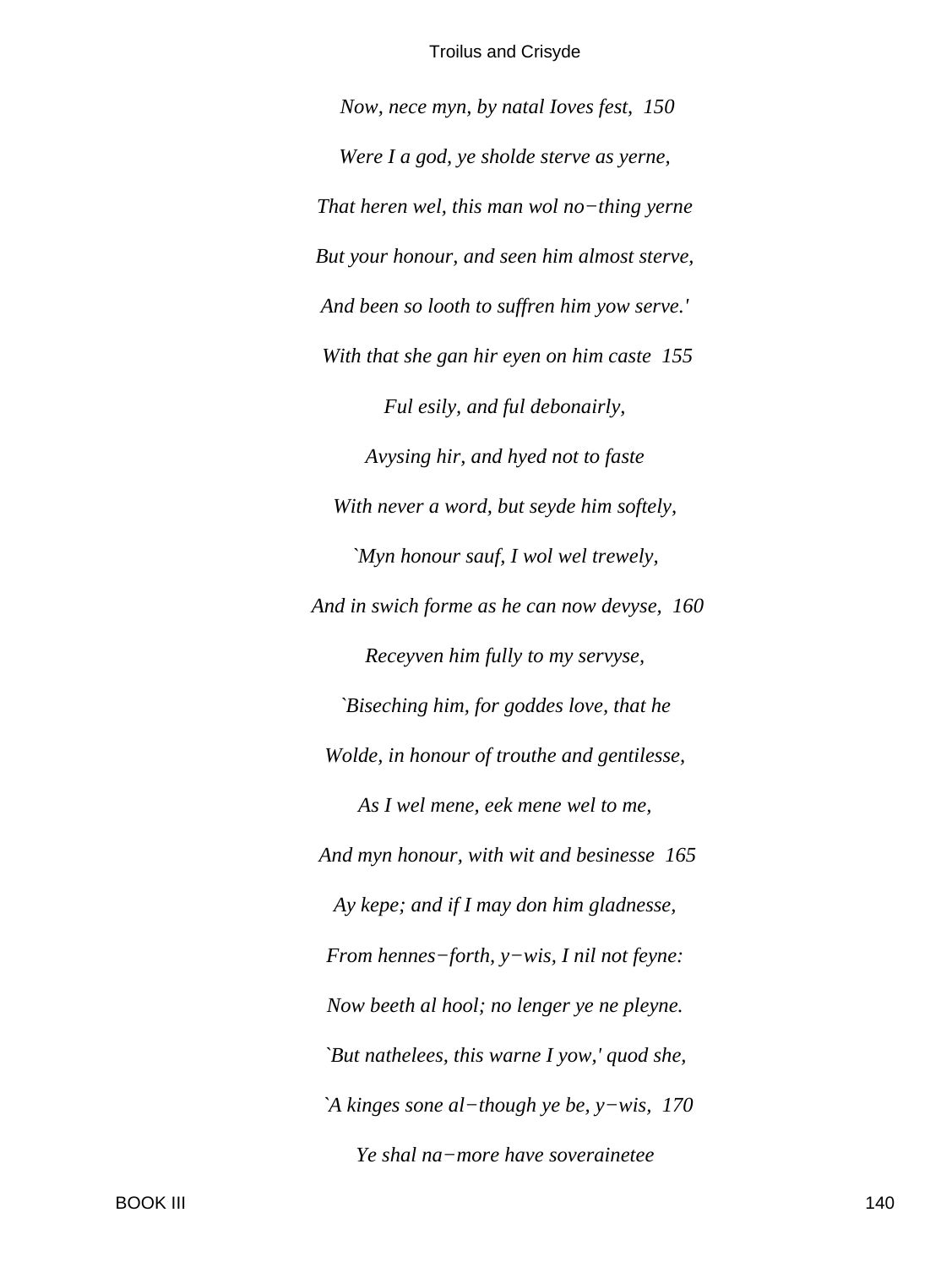Of me in love, than right in that cas is; Ne I nil forbere, if that ye doon  $a$ -mis, To wrathen yow; and whyl that ye me serve, Cherycen yow right after ye deserve. 175 `And shortly, dere herte and al my knight, Beth glad, and draweth yow to lustinesse, And I shal trewely, with al my might, Your bittre tornen al in-to swetenesse. If I be she that may yow do gladnesse,  $180$ For every wo ye shal recovere a blisse'; And him in armes took, and gan him kisse. Fil Pandarus on knees, and up his eyen To hevene threw, and held his hondes hye, 'Immortal god!' quod he, 'That mayst nought dyen, 185 Cupide I mene, of this mayst glorifye; And Venus, thou mayst maken melodye; With-outen hond, me semeth that in the towne, For this merveyle, I here ech belle sowne. `But ho! No more as now of this matere, 190 For-why this folk wol comen up anoon, That han the lettre red; lo, I hem here. But I coniure thee, Criseyde, and oon,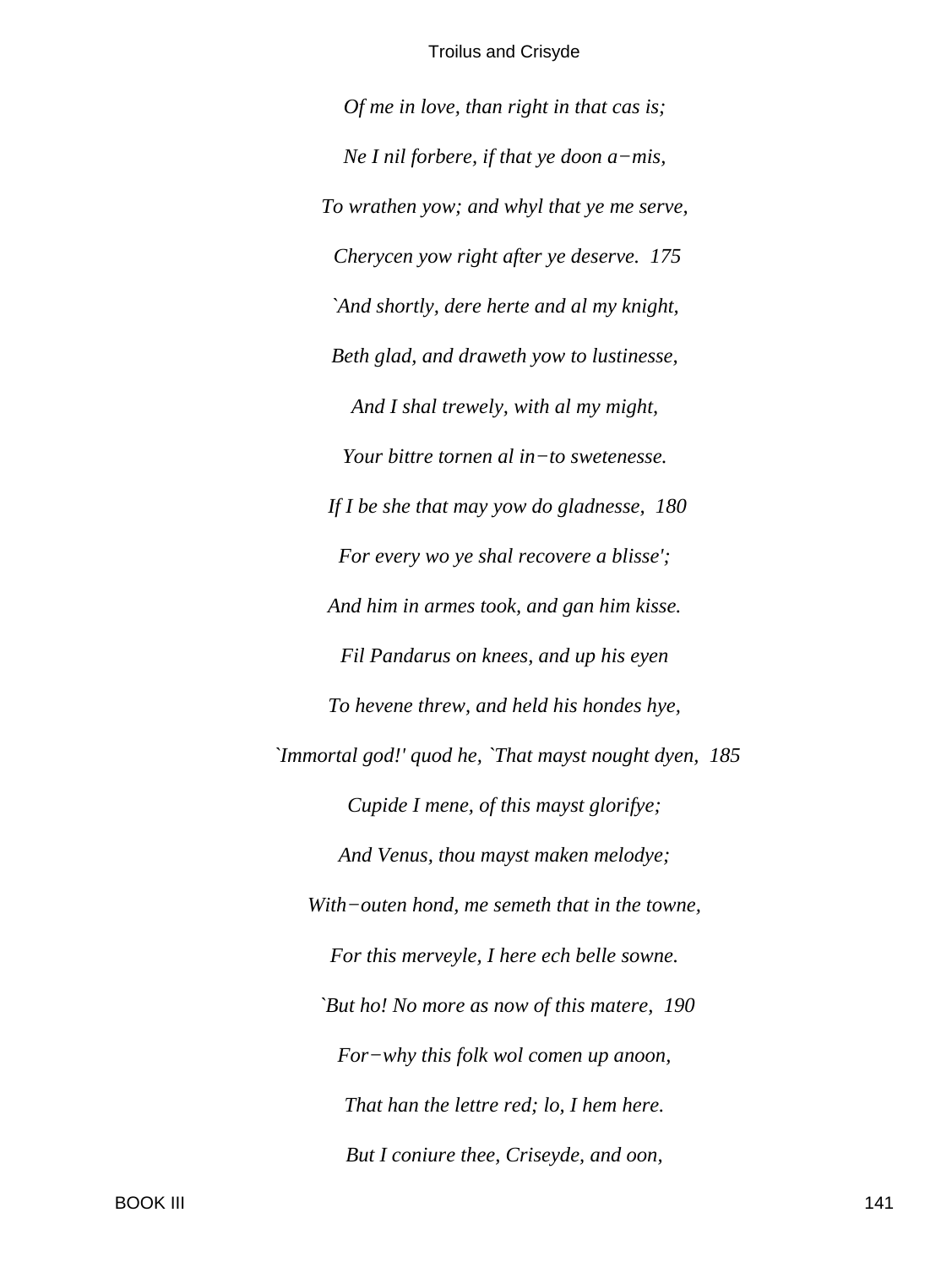*And two, thou Troilus, whan thow mayst goon, That at myn hous ye been at my warninge, 195 For I ful wel shal shape youre cominge; `And eseth ther your hertes right y−nough; And lat see which of yow shal bere the belle To speke of love a−right!' ther−with he lough, `For ther have ye a layser for to telle.' 200 Quod Troilus, `How longe shal I dwelle Er this be doon?' Quod he, `Whan thou mayst ryse, This thing shal be right as I yow devyse.' With that Eleyne and also Deiphebus Tho comen upward, right at the steyres ende; 205 And Lord, so than gan grone Troilus, His brother and his suster for to blende. Quod Pandarus, `It tyme is that we wende; Tak, nece myn, your leve at alle three, And lat hem speke, and cometh forth with me.' 210 She took hir leve at hem ful thriftily, As she wel coude, and they hir reverence Un−to the fulle diden hardely, And speken wonder wel, in hir absence, Of hir, in preysing of hir excellence, 215*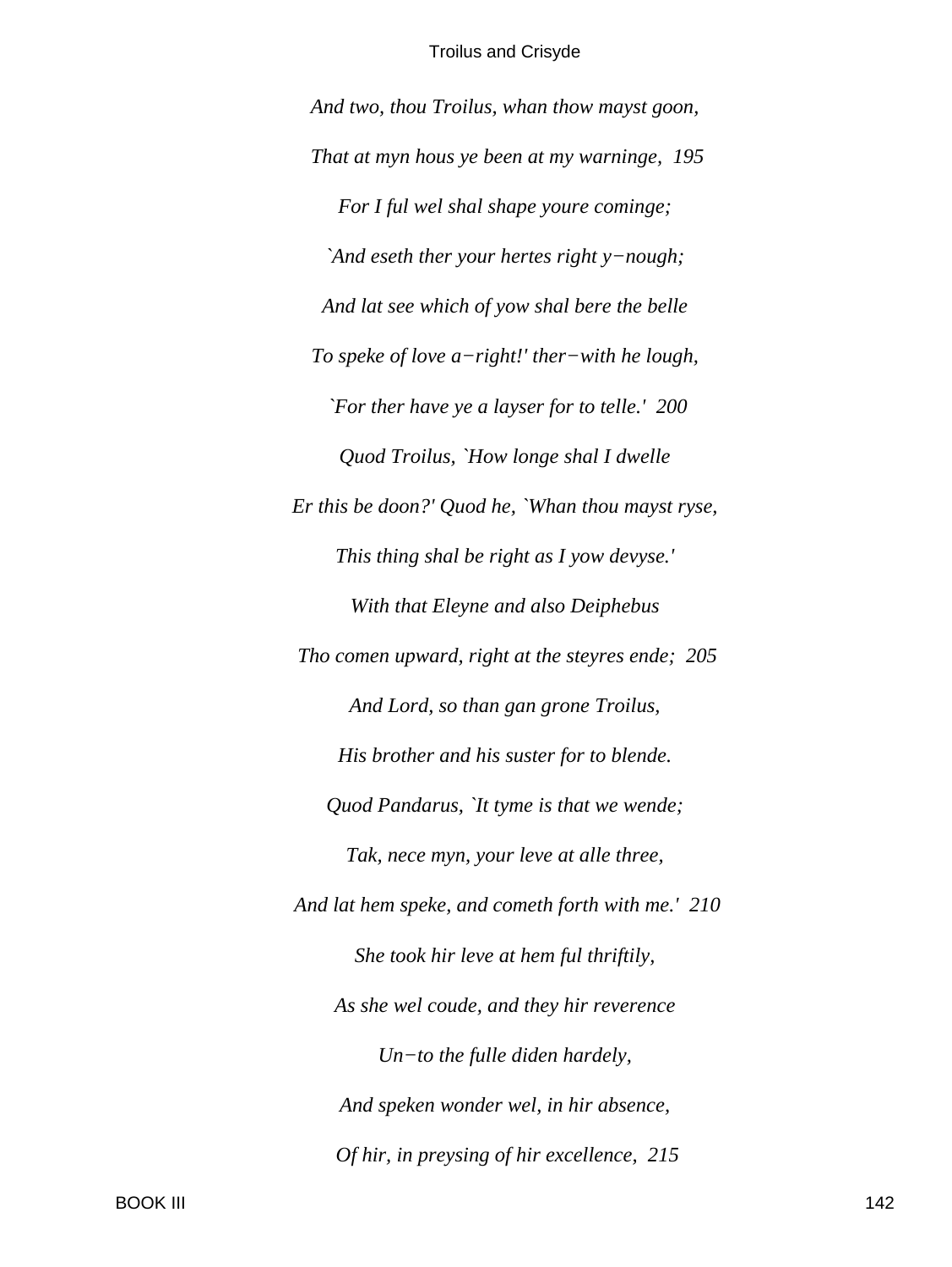Hir governaunce, hir wit; and hir manere Commendeden, it loye was to here. Now lat hir wende  $un$ -to hir owne place, And torne we to Troilus  $a$ -yein, That gan ful lightly of the lettre passe 220 That Deiphebus hadde in the gardin seyn. And of Eleyne and him he wolde fayn Delivered been, and seyde that him leste To slepe, and after tales have reste. Eleyne him kiste, and took hir leve blyve, 225 Deiphebus eek, and hoom wente every wight; And Pandarus, as faste as he may dryve, To Troilus tho com, as lyne right; And on a paillet, al that glade night, By Troilus he lay, with mery chere, 230 To tale; and wel was hem they were  $y$ -fere. Whan every wight was voided but they two, And alle the dores were faste  $y$ -shette, To telle in short, with-oute wordes mo, This Pandarus, with-outen any lette, 235 Up roos, and on his beddes syde him sette, And gan to speken in a sobre wyse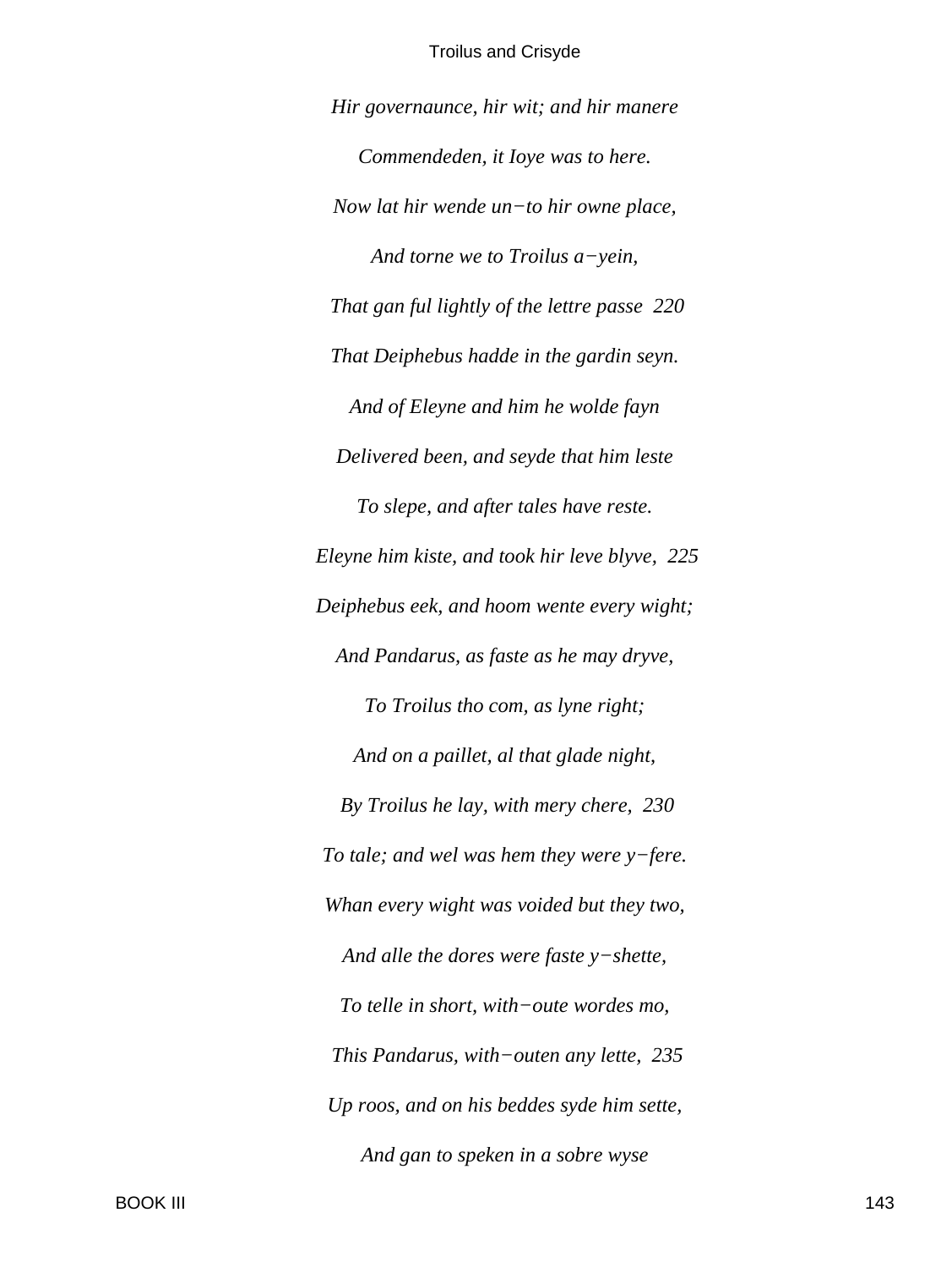*To Troilus, as I shal yow devyse: `Myn alderlevest lord, and brother dere, God woot, and thou, that it sat me so sore, 240 When I thee saw so languisshing to−yere, For love, of which thy wo wex alwey more; That I, with al my might and al my lore, Have ever sithen doon my bisinesse To bringe thee to Ioye out of distresse, 245 `And have it brought to swich plyt as thou wost, So that, thorugh me, thow stondest now in weye To fare wel, I seye it for no bost, And wostow which? For shame it is to seye, For thee have I bigonne a gamen pleye 250 Which that I never doon shal eft for other, Al−though he were a thousand fold my brother. `That is to seye, for thee am I bicomen, Bitwixen game and ernest, swich a mene As maken wommen un−to men to comen; 255 Al sey I nought, thou wost wel what I mene. For thee have I my nece, of vyces clene, So fully maad thy gentilesse triste, That al shal been right as thy−selve liste.*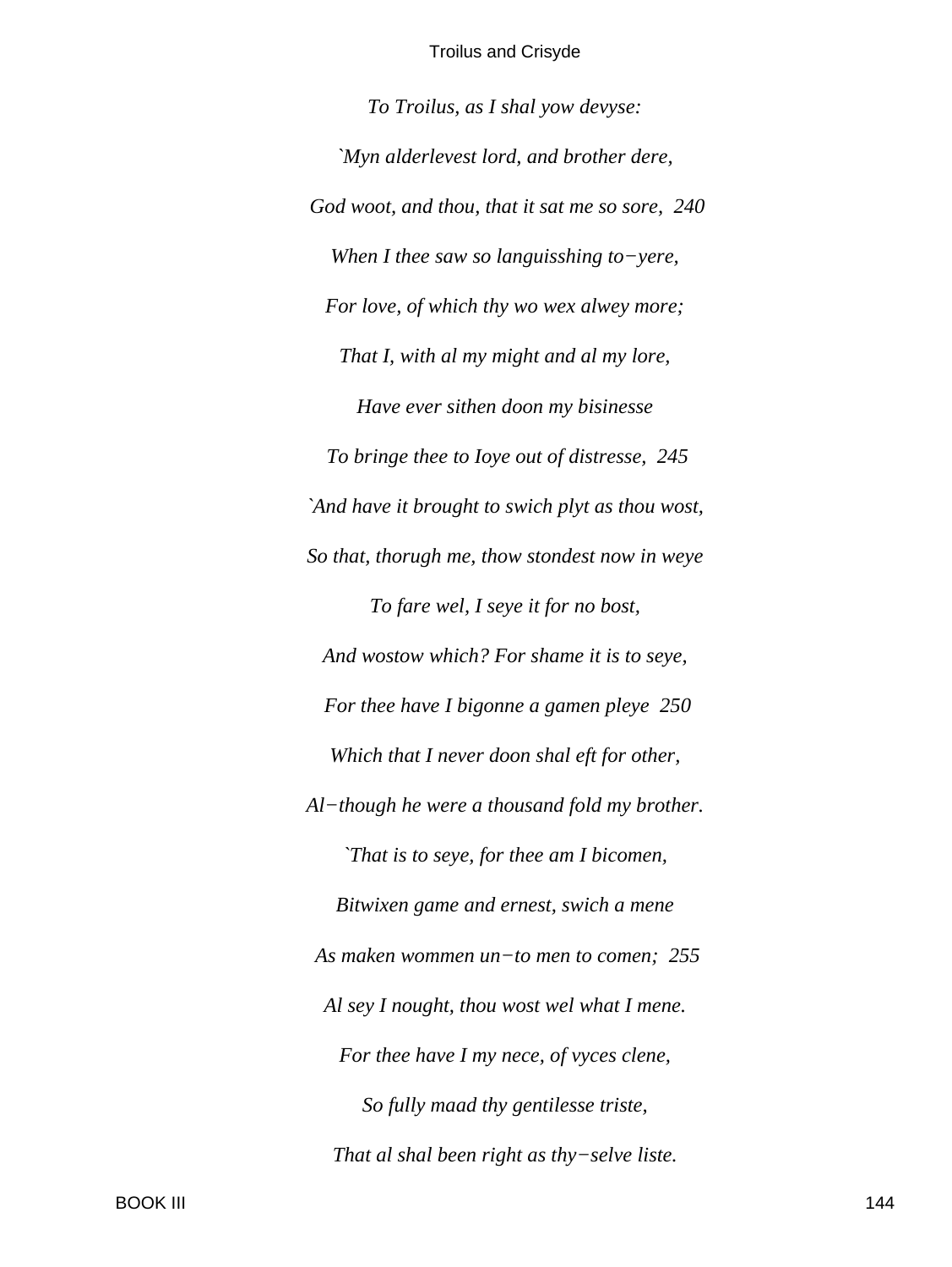*`But god, that al wot, take I to witnesse, 260 That never I this for coveityse wroughte, But only for to abregge that distresse, For which wel nygh thou deydest, as me thoughte. But, gode brother, do now as thee oughte, For goddes love, and kep hir out of blame, 265 Sin thou art wys, and save alwey hir name. `For wel thou wost, the name as yet of here Among the peple, as who seyth, halwed is; For that man is unbore, I dar wel swere, That ever wiste that she dide amis. 270 But wo is me, that I, that cause al this, May thenken that she is my nece dere, And I hir eem, and trattor eek y−fere! `And were it wist that I, through myn engyn, Hadde in my nece y−put this fantasye, 275 To do thy lust, and hoolly to be thyn, Why, al the world up−on it wolde crye, And seye, that I the worste trecherye Dide in this cas, that ever was bigonne, And she for−lost, and thou right nought y−wonne. 280 `Wher−fore, er I wol ferther goon a pas,*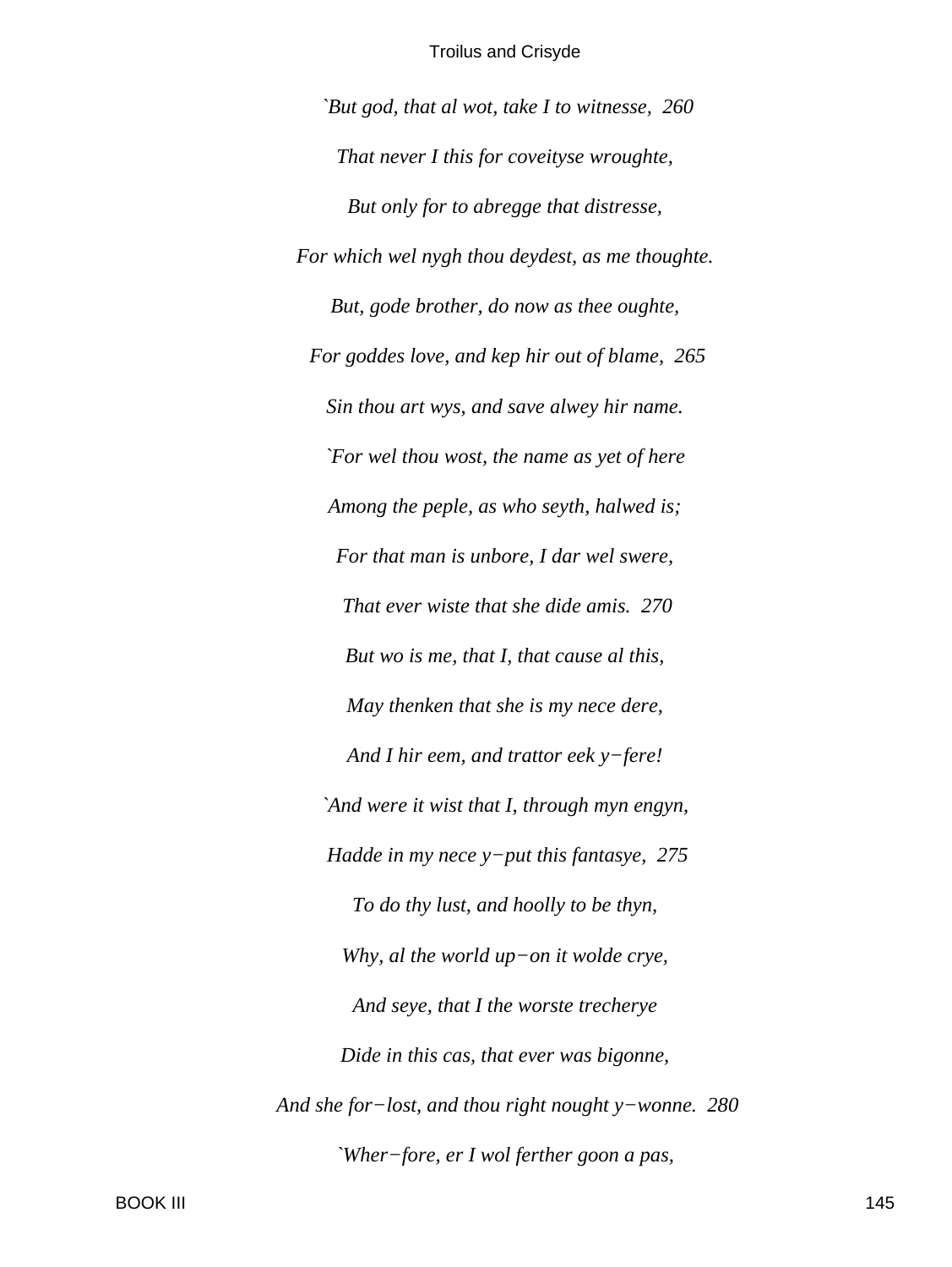Yet eft I thee biseche and fully seye, That privetee go with us in this cas; That is to seye, that thou us never wreye; And be nought wrooth, though I thee ofte preye 285 To holden secree swich an heigh matere; For skilful is, thow wost wel, my preyere. `And thenk what wo ther hath bitid er this, For makinge of avantes, as men rede; And what mischaunce in this world yet ther is, 290 Fro day to day, right for that wikked dede; For which these wyse clerkes that ben dede Han ever yet proverbed to us yonge, That «Firste vertu is to kepe tonge.» `And, nere it that I wilne as now tabregge 295 Diffusioun of speche, I coude almost A thousand olde stories thee alegge Of wommen lost, thorugh fals and foles bost; Proverbes canst thy-self y-nowe, and wost, Ayeins that vyce, for to been a labbe, 300 Al seyde men sooth as often as they gabbe. `O tonge, allas! So often here-biforn Hastow made many a lady bright of hewe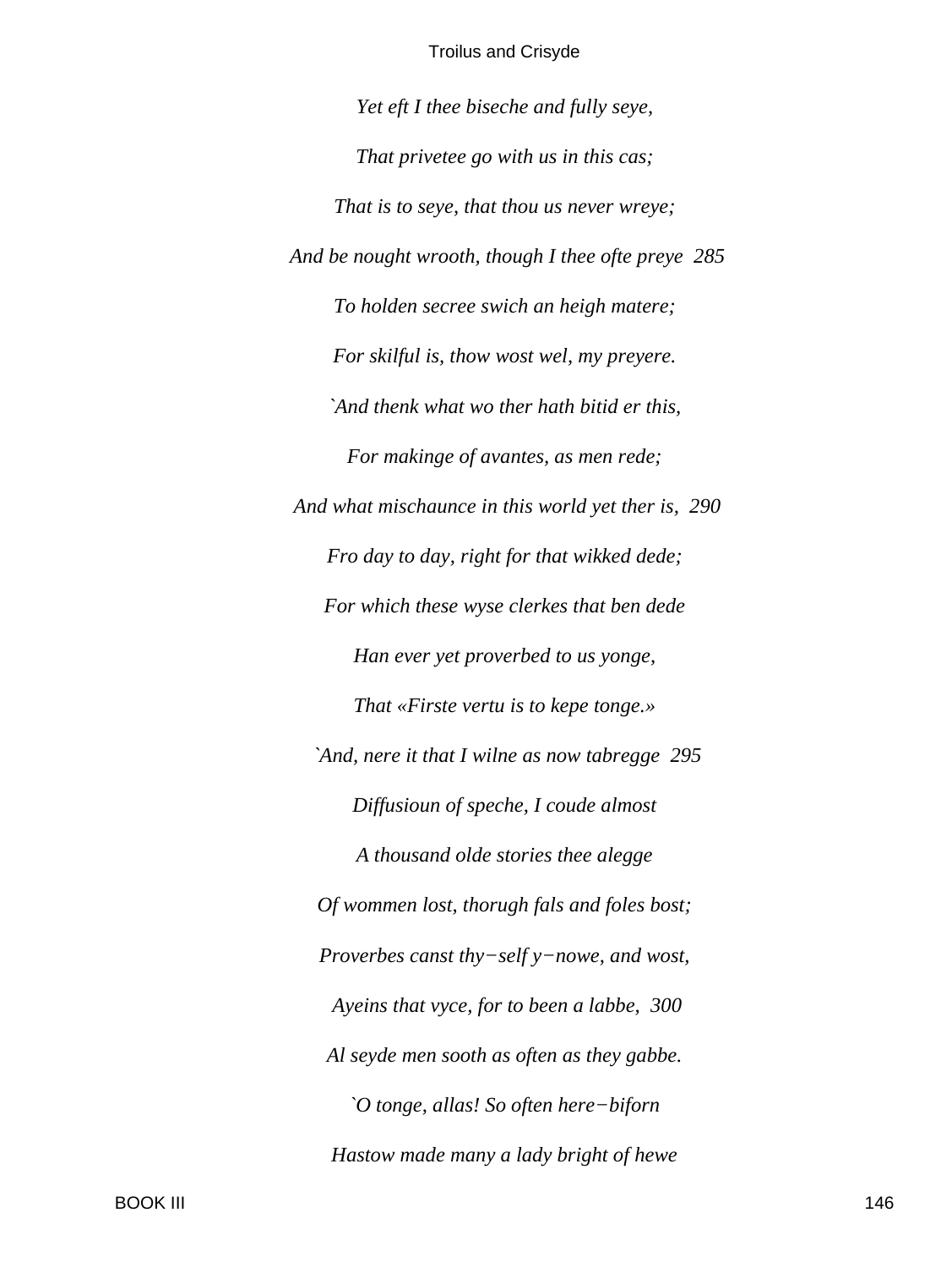*Seyd, «Welawey! The day that I was born!» And many a maydes sorwes for to newe; 305 And, for the more part, al is untrewe That men of yelpe, and it were brought to preve; Of kinde non avauntour is to leve. `Avauntour and a lyere, al is on; As thus: I pose, a womman graunte me 310 Hir love, and seyth that other wol she non, And I am sworn to holden it secree, And after I go telle it two or three; Y−wis, I am avauntour at the leste, And lyere, for I breke my biheste. 315 `Now loke thanne, if they be nought to blame, Swich maner folk; what shal I clepe hem, what, That hem avaunte of wommen, and by name, That never yet bihighte hem this ne that, Ne knewe hem more than myn olde hat? 320 No wonder is, so god me sende hele, Though wommen drede with us men to dele. `I sey not this for no mistrust of yow, Ne for no wys man, but for foles nyce, And for the harm that in the world is now, 325*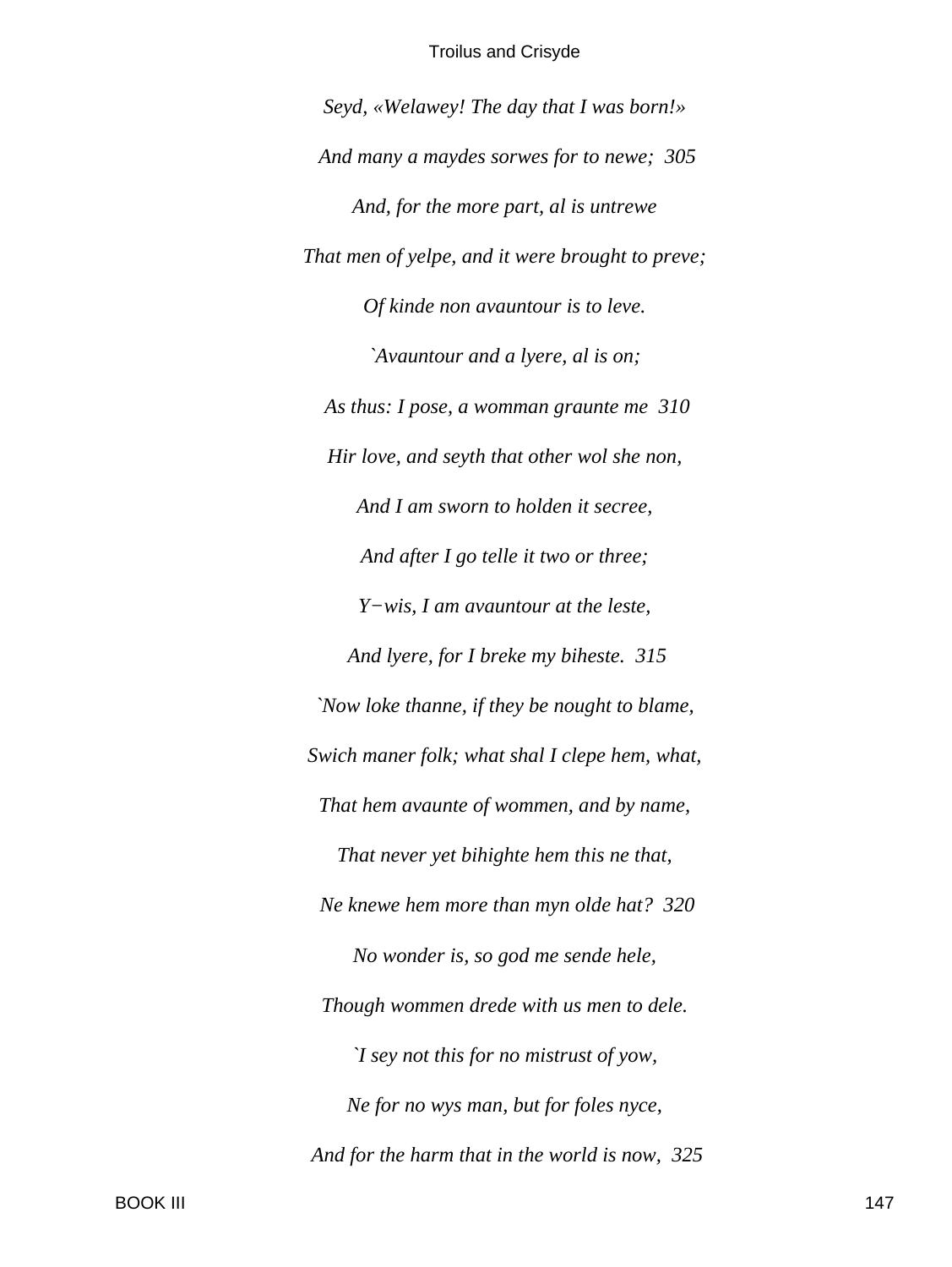*As wel for foly ofte as for malyce; For wel wot I, in wyse folk, that vyce No womman drat, if she be wel avysed; For wyse ben by foles harm chastysed. `But now to purpos; leve brother dere, 330 Have al this thing that I have seyd in minde, And keep thee clos, and be now of good chere, For at thy day thou shalt me trewe finde. I shal thy proces sette in swich a kinde, And god to−forn, that it shall thee suffyse, 335 For it shal been right as thou wolt devyse. `For wel I woot, thou menest wel, parde; Therfore I dar this fully undertake. Thou wost eek what thy lady graunted thee, And day is set, the chartres up to make. 340 Have now good night, I may no lenger wake; And bid for me, sin thou art now in blisse, That god me sende deeth or sone lisse.' Who mighte telle half the Ioye or feste Which that the sowle of Troilus tho felte, 345 Heringe theffect of Pandarus biheste? His olde wo, that made his herte swelte,*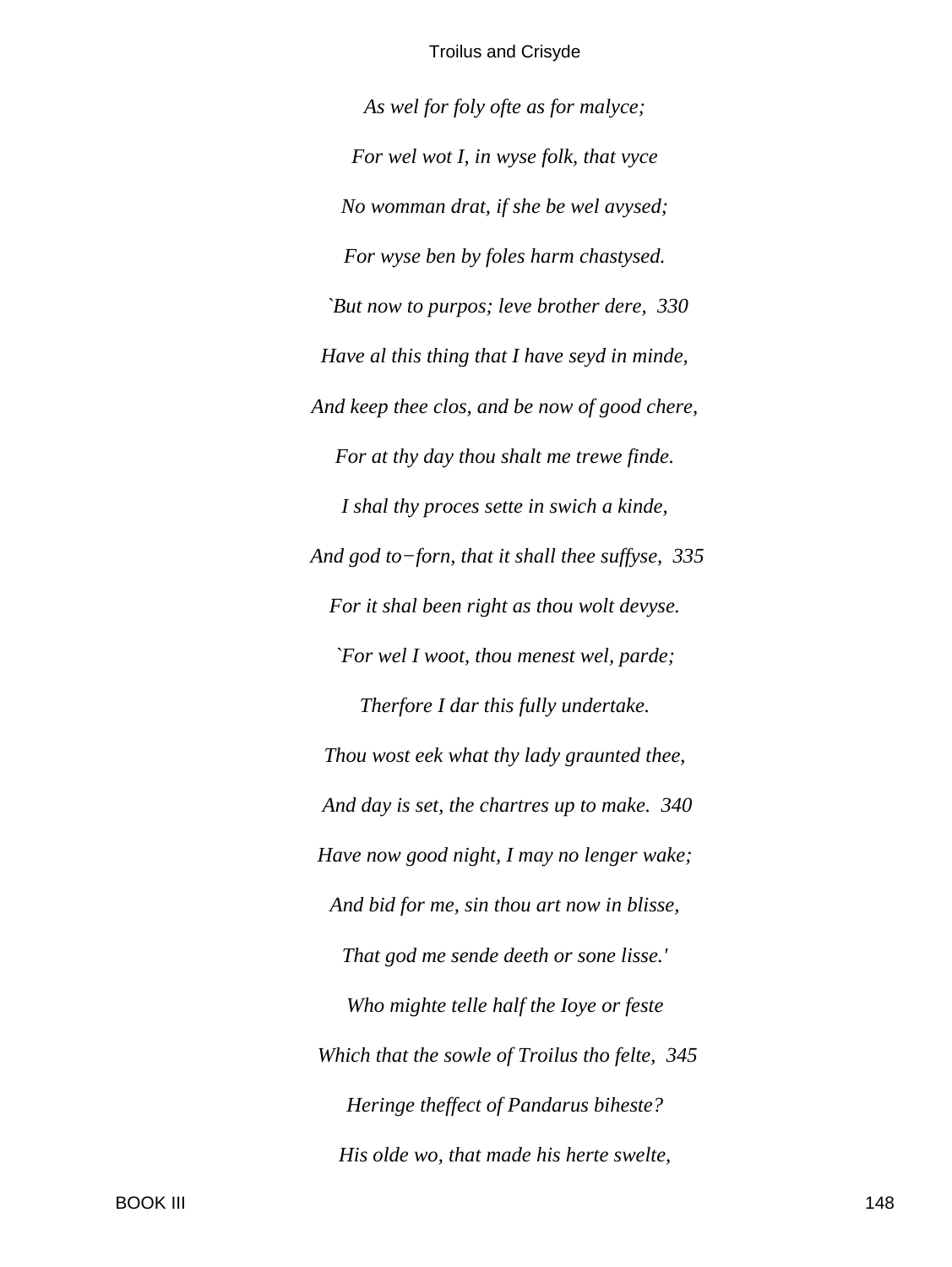Gan tho for Ioye wasten and to-melte, And al the richesse of his sykes sore At ones fledde, he felte of hem no more. 350 But right so as these holtes and these hayes, That han in winter dede been and dreye, Revesten hem in grene, whan that May is, Whan every lusty lyketh best to pleye; Right in that selve wyse, sooth to seye, 355 Wax sodeynliche his herte ful of Ioye, That gladder was ther never man in Troye. And gan his look on Pandarus up caste Ful sobrely, and frendly for to see, And seyde, `Freend, in Aprille the laste, 360 As wel thou wost, if it remembre thee, How neigh the deeth for wo thou founde me; And how thou didest al thy bisinesse To knowe of me the cause of my distresse. 'Thou wost how longe I it for-bar to seye 365 To thee, that art the man that I best triste; And peril was it noon to thee  $by$ -wreye, That wiste I wel; but tel me, if thee liste, Sith I so looth was that thy-self it wiste,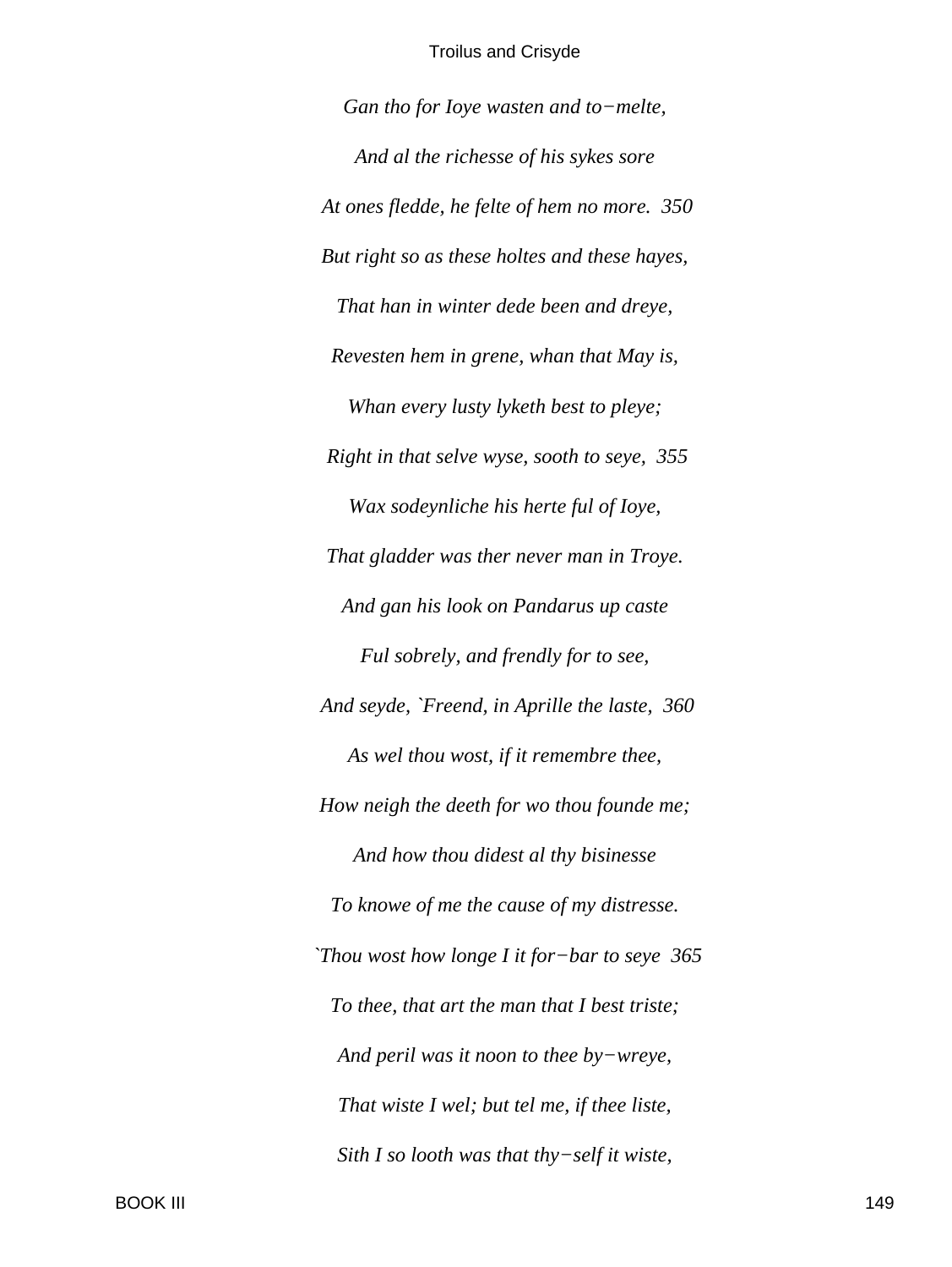*How dorst I mo tellen of this matere, 370 That quake now, and no wight may us here? `But natheles, by that god I thee swere, That, as him list, may al this world governe, And, if I lye, Achilles with his spere Myn herte cleve, al were my lyf eterne, 375 As I am mortal, if I late or yerne Wolde it biwreye, or dorste, or sholde conne, For al the good that god made under sonne; `That rather deye I wolde, and determyne, As thinketh me, now stokked in presoun, 380 In wrecchednesse, in filthe, and in vermyne, Caytif to cruel king Agamenoun; And this, in alle the temples of this toun Upon the goddes alle, I wol thee swere, To−morwe day, if that thee lyketh here. 385 `And that thou hast so muche y−doon for me, That I ne may it never−more deserve, This knowe I wel, al mighte I now for thee A thousand tymes on a morwen sterve. I can no more, but that I wol thee serve 390 Right as thy sclave, whider−so thou wende,*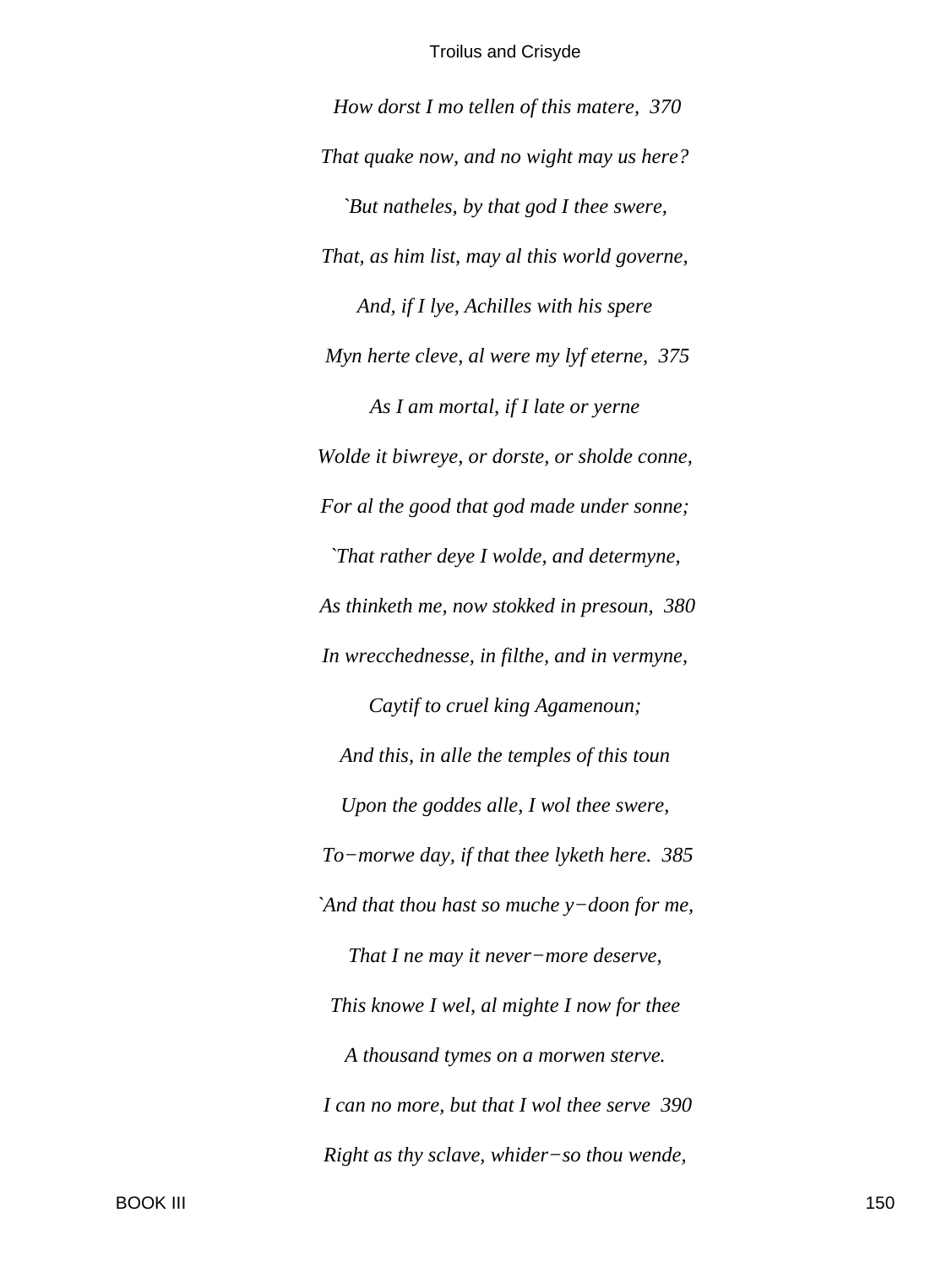*For ever−more, un−to my lyves ende! `But here, with al myn herte, I thee biseche, That never in me thou deme swich folye As I shal seyn; me thoughte, by thy speche, 395 That this, which thou me dost for companye, I sholde wene it were a bauderye; I am nought wood, al−if I lewed be; It is not so, that woot I wel, pardee. `But he that goth, for gold or for richesse, 400 On swich message, calle him what thee list; And this that thou dost, calle it gentilesse, Compassioun, and felawship, and trist; Departe it so, for wyde−where is wist How that there is dyversitee requered 405 Bitwixen thinges lyke, as I have lered. `And, that thou knowe I thenke nought ne wene That this servyse a shame be or Iape, I have my faire suster Polixene, Cassandre, Eleyne, or any of the frape; 410 Be she never so faire or wel y−shape, Tel me, which thou wilt of everichone, To han for thyn, and lat me thanne allone.*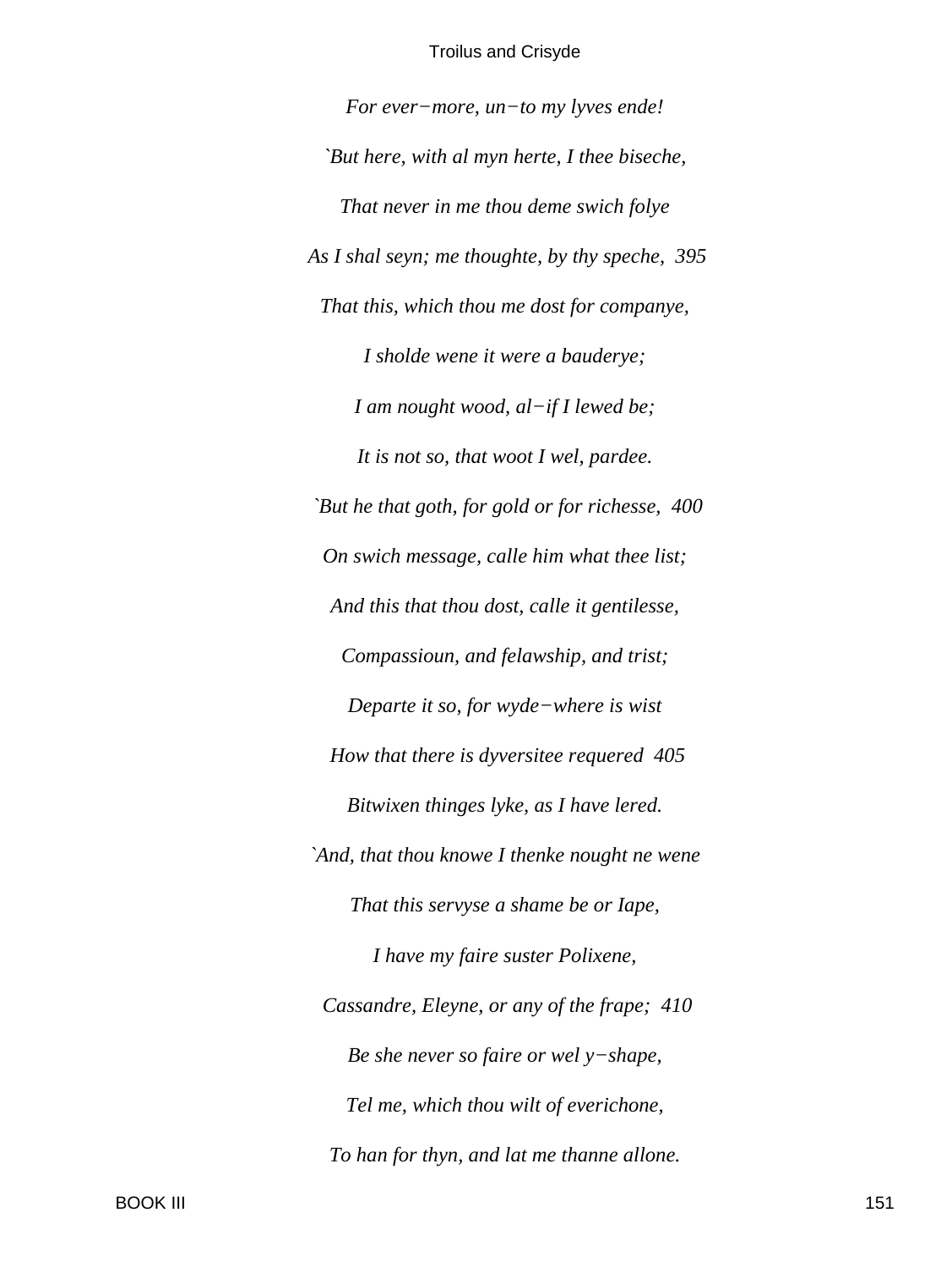*`But, sith that thou hast don me this servyse My lyf to save, and for noon hope of mede, 415 So, for the love of god, this grete empryse Performe it out; for now is moste nede. For high and low, with−outen any drede, I wol alwey thyne hestes alle kepe; Have now good night, and lat us bothe slepe.' 420 Thus held him ech of other wel apayed, That al the world ne mighte it bet amende; And, on the morwe, whan they were arayed, Ech to his owene nedes gan entende. But Troilus, though as the fyr he brende 425 For sharp desyr of hope and of plesaunce, He not for−gat his gode governaunce. But in him−self with manhod gan restreyne Ech rakel dede and ech unbrydled chere, That alle tho that liven, sooth to seyne, 430 Ne sholde han wist, by word or by manere, What that he mente, as touching this matere. From every wight as fer as is the cloude He was, so wel dissimulen he coude. And al the whyl which that I yow devyse, 435*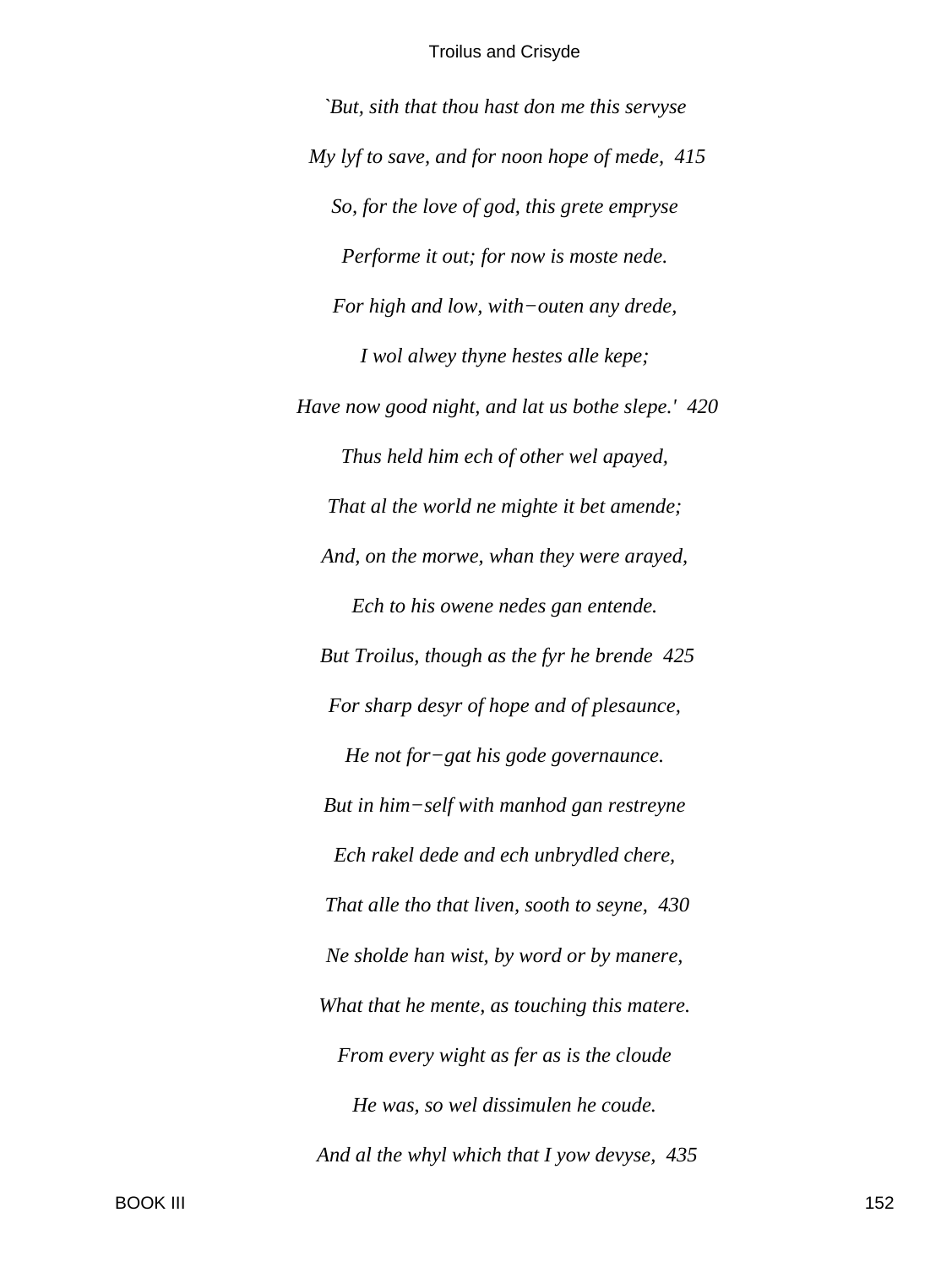*This was his lyf; with al his fulle might,*

*By day he was in Martes high servyse, This is to seyn, in armes as a knight; And for the more part, the longe night He lay, and thoughte how that he mighte serve 440 His lady best, hir thank for to deserve. Nil I nought swere, al−though he lay softe, That in his thought he nas sumwhat disesed, Ne that he tornede on his pilwes ofte, And wolde of that him missed han ben sesed; 445 But in swich cas men is nought alwey plesed, For ought I wot, no more than was he; That can I deme of possibilitee. But certeyn is, to purpos for to go, That in this whyle, as writen is in geste, 450 He say his lady som−tyme; and also She with him spak, whan that she dorste or leste, And by hir bothe avys, as was the beste, Apoynteden ful warly in this nede, So as they dorste, how they wolde procede. 455 But it was spoken in so short a wyse, In swich awayt alwey, and in swich fere,*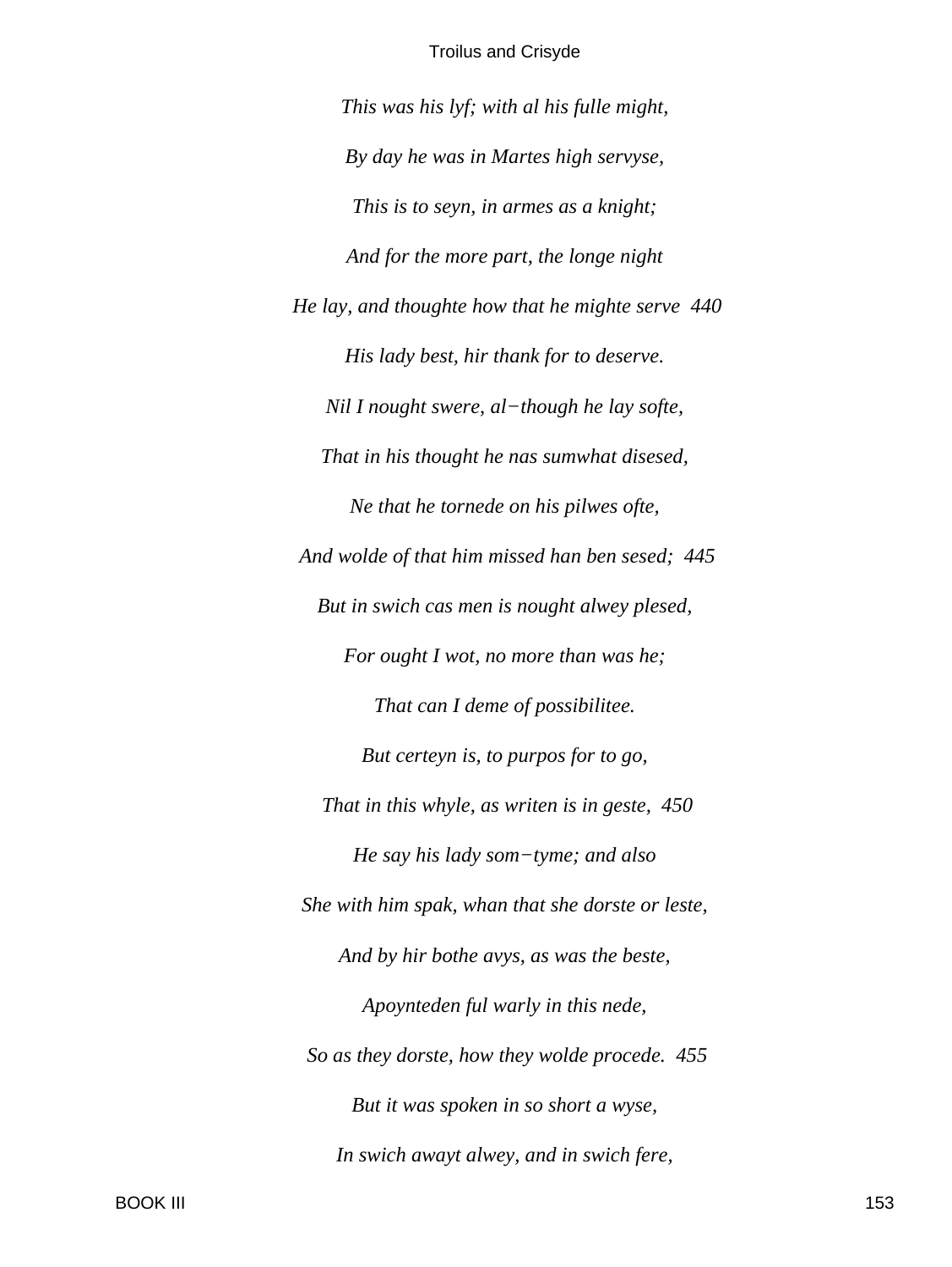*Lest any wyght devynen or devyse Wolde of hem two, or to it leye an ere, That al this world so leef to hem ne were 460 As that Cupido wolde hem grace sende To maken of hir speche aright an ende. But thilke litel that they spake or wroughte, His wyse goost took ay of al swich hede, It semed hir, he wiste what she thoughte 465 With−outen word, so that it was no nede To bidde him ought to done, or ought for−bede; For which she thought that love, al come it late, Of alle Ioye hadde opned hir the yate. And shortly of this proces for to pace, 470 So wel his werk and wordes he bisette, That he so ful stood in his lady grace, That twenty thousand tymes, or she lette, She thonked god she ever with him mette; So coude he him governe in swich servyse, 475 That al the world ne might it bet devyse. For−why she fond him so discreet in al, So secret, and of swich obeisaunce, That wel she felte he was to hir a wal*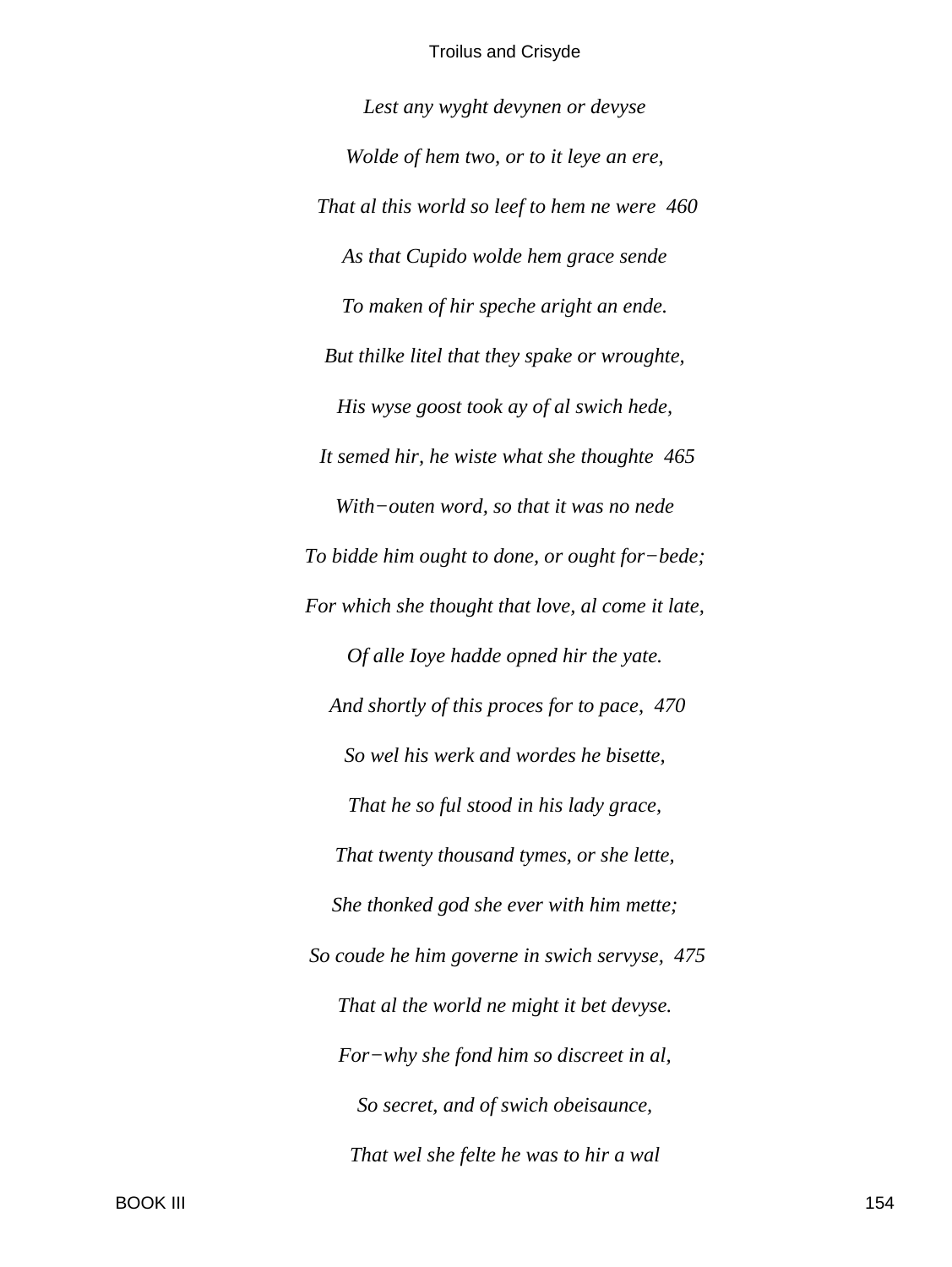*Of steel, and sheld from every displesaunce; 480 That, to ben in his gode governaunce, So wys he was, she was no more afered, I mene, as fer as oughte ben requered. And Pandarus, to quike alwey the fyr, Was evere y−lyke prest and diligent; 485 To ese his frend was set al his desyr. He shof ay on, he to and fro was sent; He lettres bar whan Troilus was absent. That never man, as in his freendes nede, Ne bar him bet than he, with−outen drede. 490 But now, paraunter, som man wayten wolde That every word, or sonde, or look, or chere Of Troilus that I rehersen sholde, In al this whyle un−to his lady dere; I trowe it were a long thing for to here; 495 Or of what wight that stant in swich disioynte, His wordes alle, or every look, to poynte. For sothe, I have not herd it doon er this, In storye noon, ne no man here, I wene; And though I wolde I coude not, y−wis; 500 For ther was som epistel hem bitwene,*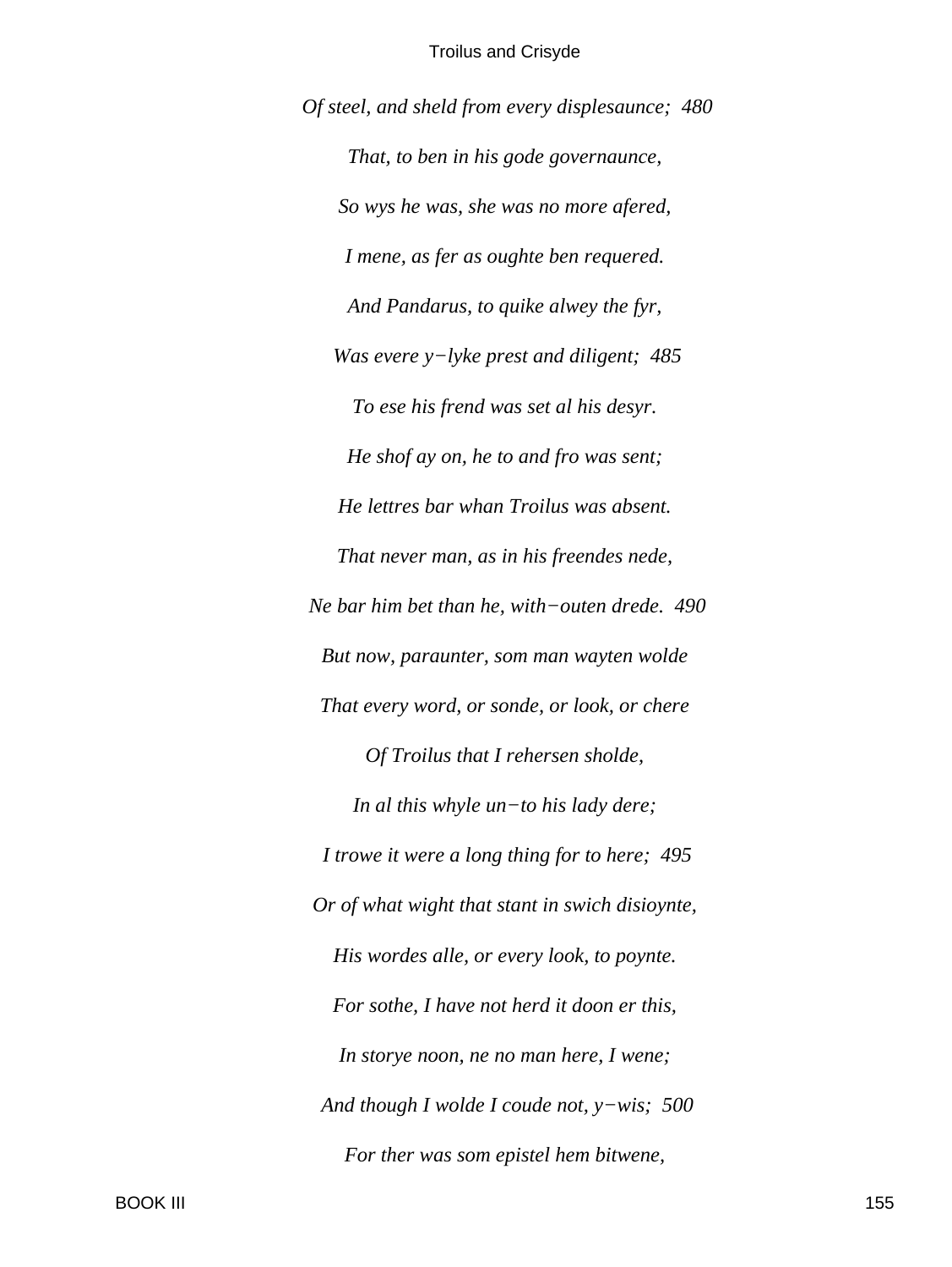That wolde, as seyth myn auctor, wel contene Neigh half this book, of which him list not wryte; How sholde I thanne a lyne of it endyte? But to the grete effect: than sey I thus, 505 That stonding in concord and in quiete, Thise ilke two, Criseyde and Troilus, As I have told, and in this tyme swete, Save only often mighte they not mete, Ne layser have hir speches to fulfelle, 510 That it befel right as I shal yow telle. That Pandarus, that ever dide his might Right for the fyn that I shal speke of here, As for to bringe to his hous som night His faire nece, and Troilus  $y$ -fere, 515 Wher-as at leyser al this heigh matere, Touching hir love, were at the fulle up-bounde, Hadde out of doute a tyme to it founde. For he with greet deliberacioun Hadde every thing that her-to mighte avayle  $520$ Forn-cast, and put in execucioun. And neither laft, for cost ne for travayle; Come if hem list, hem sholde no-thing fayle;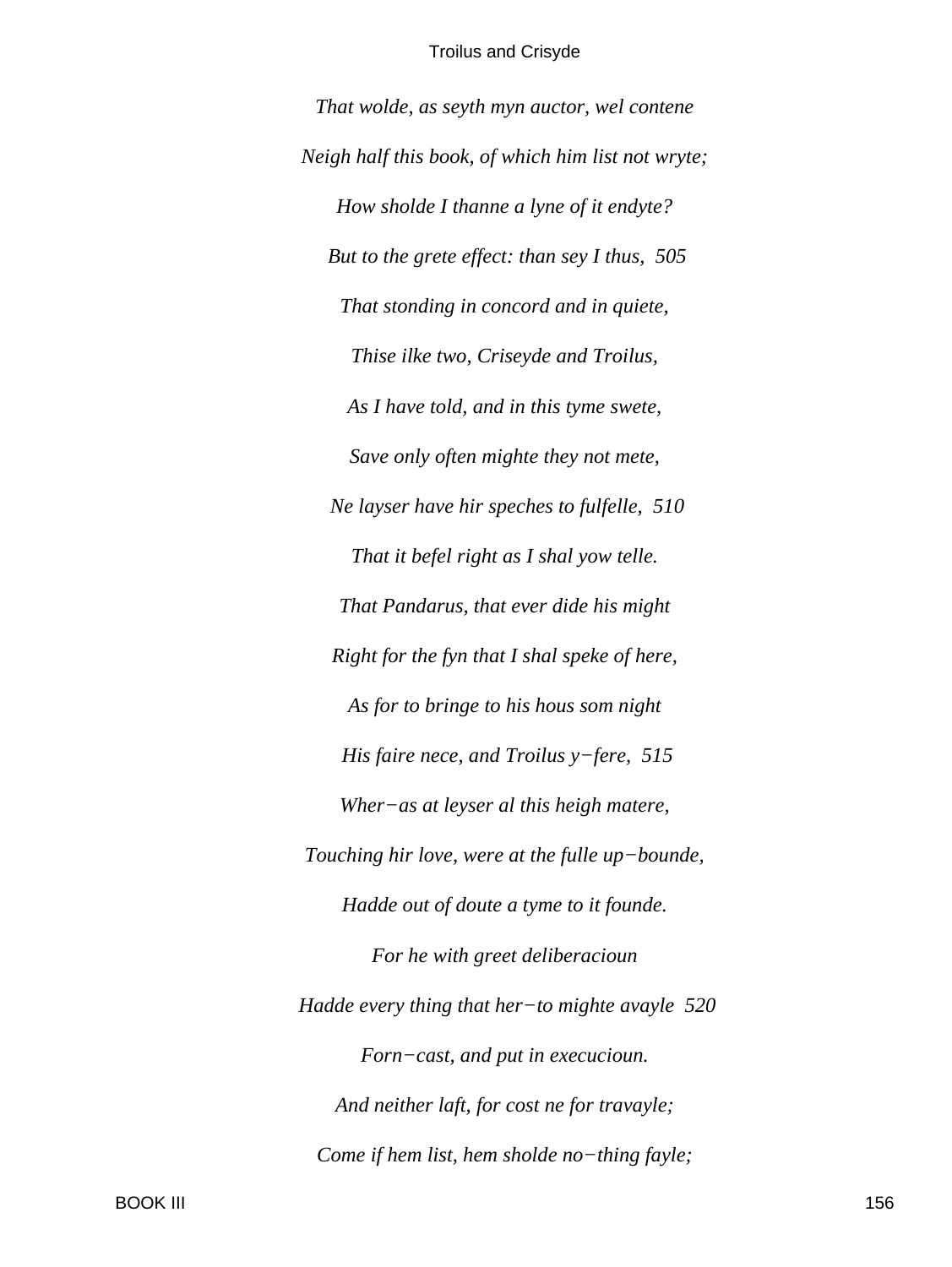*And for to been in ought espyed there, That, wiste he wel, an inpossible were. 525 Dredelees, it cleer was in the wind Of every pye and every lette−game; Now al is wel, for al the world is blind In this matere, bothe fremed and tame. This timbur is al redy up to frame; 530 Us lakketh nought but that we witen wolde A certein houre, in which she comen sholde. And Troilus, that al this purveyaunce Knew at the fulle, and waytede on it ay, Hadde here−up−on eek made gret ordenaunce, 535 And founde his cause, and ther−to his aray, If that he were missed, night or day, Ther−whyle he was aboute this servyse, That he was goon to doon his sacrifyse, And moste at swich a temple alone wake, 540 Answered of Appollo for to be; And first to seen the holy laurer quake, Er that Apollo spak out of the tree, To telle him next whan Grekes sholden flee, And forthy lette him no man, god forbede, 545*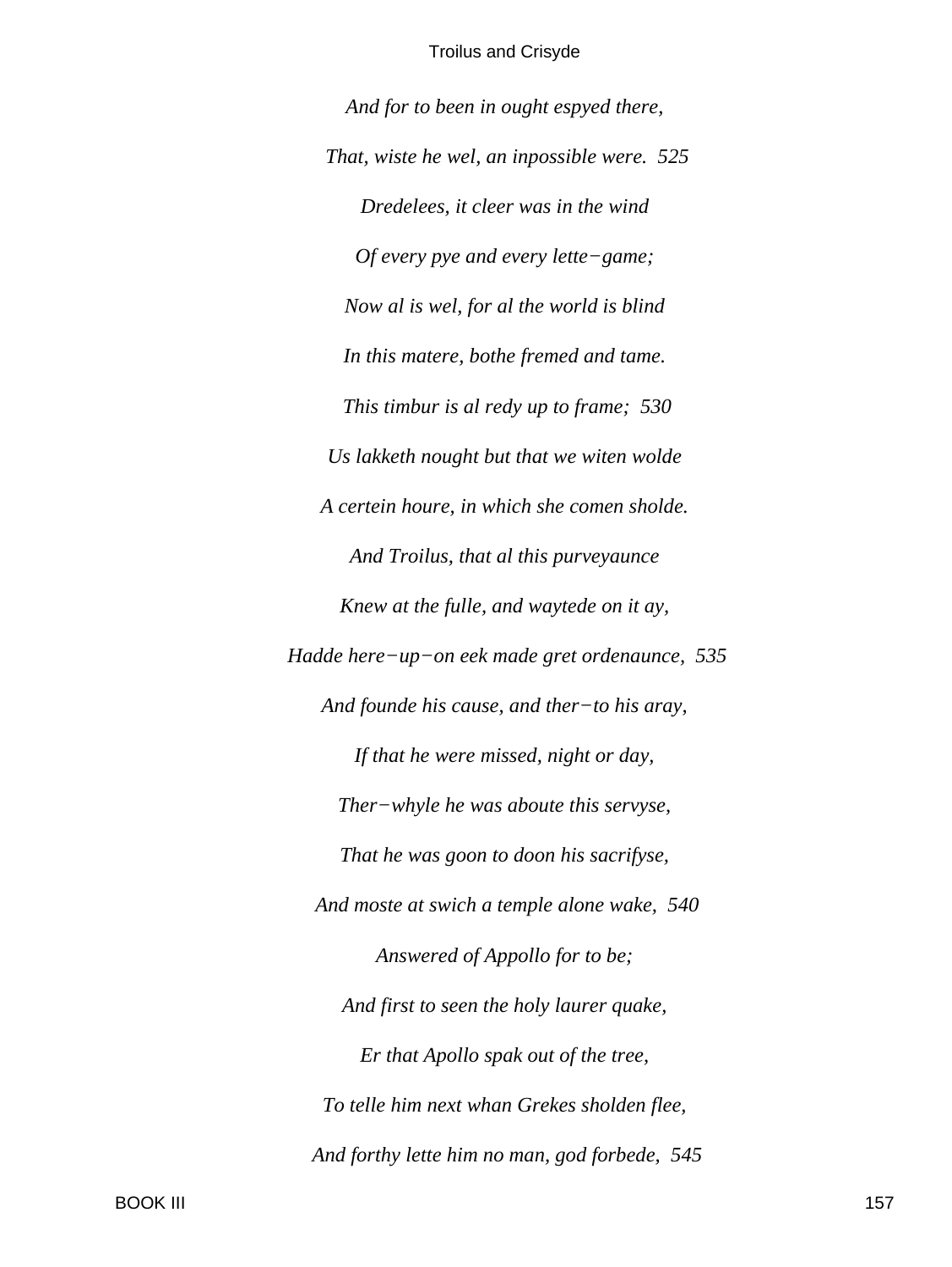*But preye Apollo helpen in this nede. Now is ther litel more for to doone, But Pandare up, and shortly for to seyne, Right sone upon the chaunging of the mone, Whan lightles is the world a night or tweyne, 550 And that the welken shoop him for to reyne, He streight a−morwe un−to his nece wente; Ye han wel herd the fyn of his entente. Whan he was come, he gan anoon to pleye As he was wont, and of him−self to Iape; 555 And fynally, he swor and gan hir seye, By this and that, she sholde him not escape, Ne lengere doon him after hir to gape; But certeynly she moste, by hir leve, Come soupen in his hous with him at eve. 560 At whiche she lough, and gan hir faste excuse, And seyde, `It rayneth; lo, how sholde I goon?' `Lat be,' quod he, `ne stond not thus to muse; This moot be doon, ye shal be ther anoon.' So at the laste her−of they felle at oon, 565 Or elles, softe he swor hir in hir ere, He nolde never come ther she were.*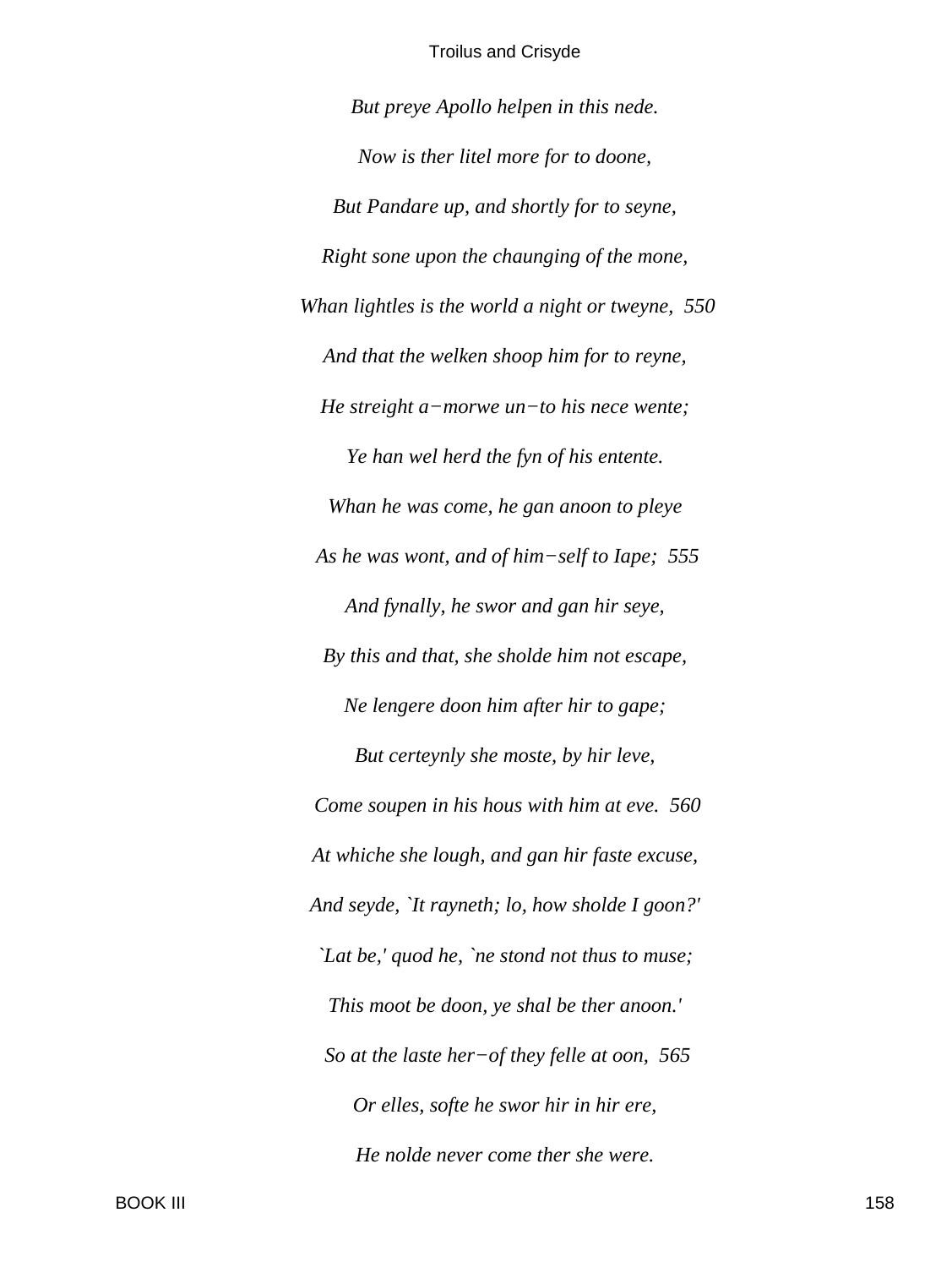Sone after this, to him she gan to rowne, And asked him if Troilus were there? He swor hir, `Nay, for he was out of towne,' 570 And seyde, 'Nece, I pose that he were, Yow thurfte never have the more fere. For rather than men mighte him ther aspye, Me were lever a thousand-fold to dye.' Nought list myn auctor fully to declare 575 What that she thoughte whan he seyde so, That Troilus was out of town  $y$ -fare, As if he seyde ther $-of$  sooth or no; But that, with-outen awayt, with him to go, She graunted him, sith he hir that bisoughte 580 And, as his nece, obeyed as hir oughte. But nathelees, yet gan she him biseche, Al-though with him to goon it was no fere, For to be war of goosish peples speche, That dremen thinges whiche that never were, 585 And wel avyse him whom he broughte there; And seyde him, `Eem, sin I mot on yow triste, Loke al be wel, and do now as yow liste.' He swor hire, `Yis, by stokkes and by stones,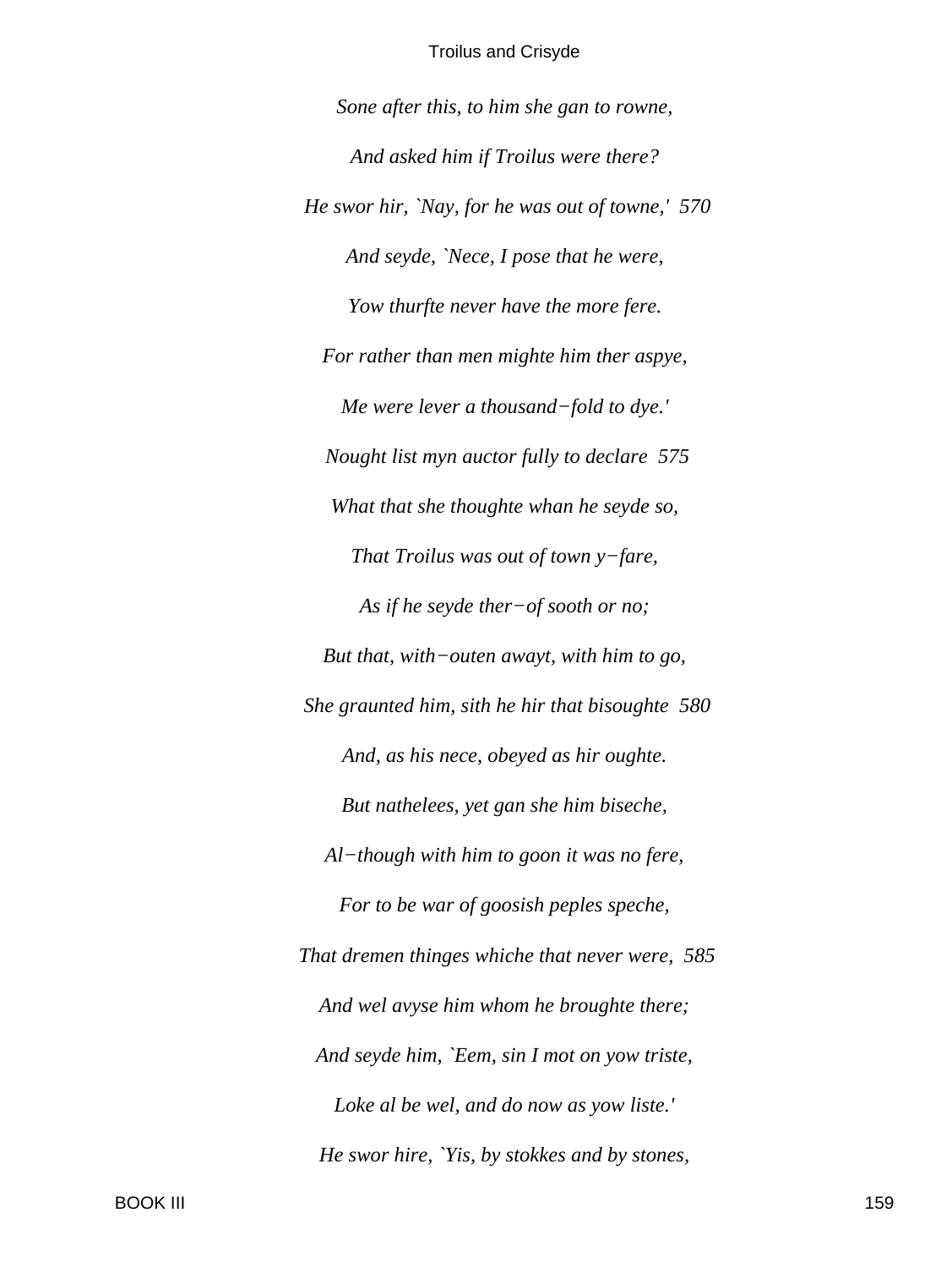*And by the goddes that in hevene dwelle, 590 Or elles were him levere, soule and bones, With Pluto king as depe been in helle As Tantalus!' What sholde I more telle? Whan al was wel, he roos and took his leve, And she to souper com, whan it was eve, 595 With a certayn of hir owene men, And with hir faire nece Antigone, And othere of hir wommen nyne or ten; But who was glad now, who, as trowe ye, But Troilus, that stood and mighte it see 600 Thurgh−out a litel windowe in a stewe, Ther he bishet, sin midnight, was in mewe, Unwist of every wight but of Pandare? But to the poynt; now whan that she was y−come With alle Ioye, and alle frendes fare, 605 Hir em anoon in armes hath hir nome, And after to the souper, alle and some, Whan tyme was, ful softe they hem sette; God wot, ther was no deyntee for to fette. And after souper gonnen they to ryse, 610 At ese wel, with hertes fresshe and glade,*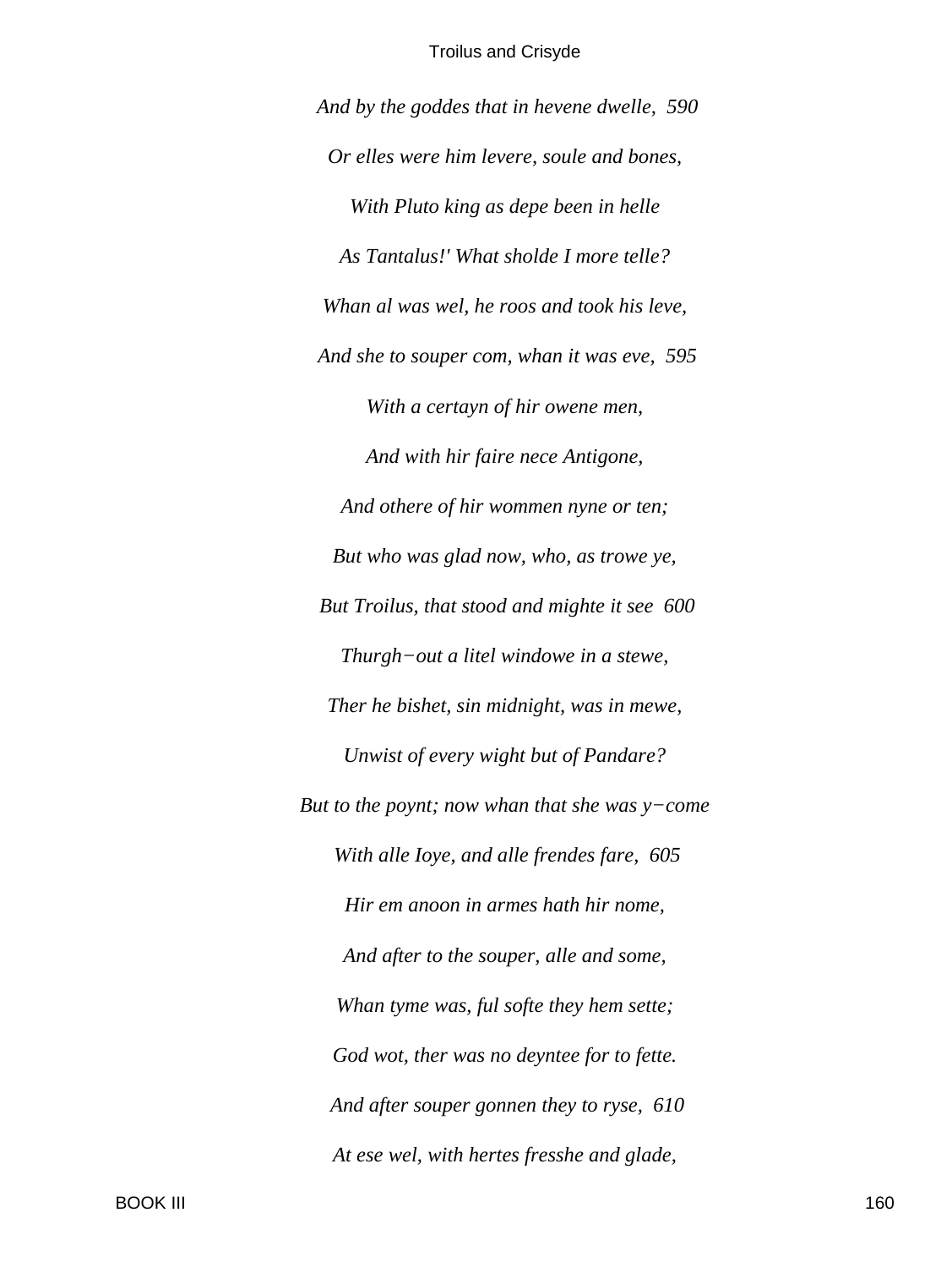And wel was him that coude best devyse To lyken hir, or that hir laughen made. He song; she pleyde; he tolde tale of Wade. But at the laste, as every thing hath ende, 615 She took hir leve, and nedes wolde wende. But O, Fortune, executrice of wierdes, O influences of thise hevenes hye! Soth is, that, under god, ye ben our hierdes, Though to us bestes been the causes wrye. 620 This mene I now, for she gan hoomward hye, But execut was al bisyde hir leve, At the goddes wil, for which she moste bleve. The bente mone with hir hornes pale, Saturne, and Iove, in Cancro ioyned were, 625 That swich a rayn from hevene gan avale That every maner womman that was there Hadde of that smoky reyn a verray fere; At which Pandare tho lough, and seyde thenne, 'Now were it tyme a lady to go henne! 630 `But goode nece, if I mighte ever plese Yow any-thing, than prey I yow,' quod he, `To doon myn herte as now so greet an ese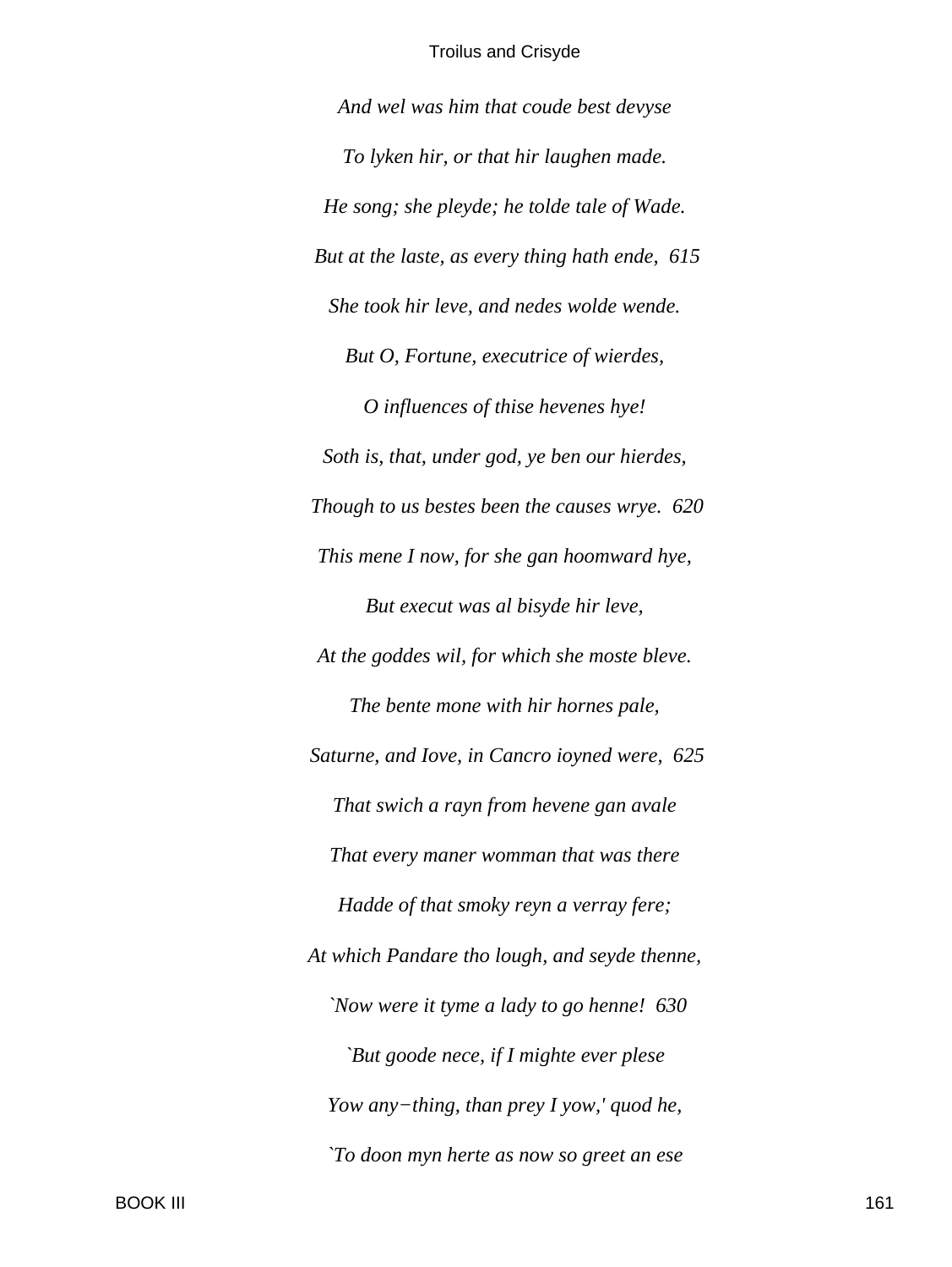*As for to dwelle here al this night with me, For−why this is your owene hous, pardee. 635 For, by my trouthe, I sey it nought a−game, To wende as now, it were to me a shame.' Criseyde, which that coude as muche good As half a world, tok hede of his preyere; And sin it ron, and al was on a flood, 640 She thoughte, as good chep may I dwellen here, And graunte it gladly with a freendes chere, And have a thank, as grucche and thanne abyde; For hoom to goon, it may nought wel bityde.' `I wol,' quod she, `myn uncle leef and dere, 645 Sin that yow list, it skile is to be so; I am right glad with yow to dwellen here; I seyde but a−game, I wolde go.' `Y−wis, graunt mercy, nece!' quod he tho; `Were it a game or no, soth for to telle, 650 Now am I glad, sin that yow list to dwelle.' Thus al is wel; but tho bigan aright The newe Ioye, and al the feste agayn; But Pandarus, if goodly hadde he might, He wolde han hyed hir to bedde fayn, 655*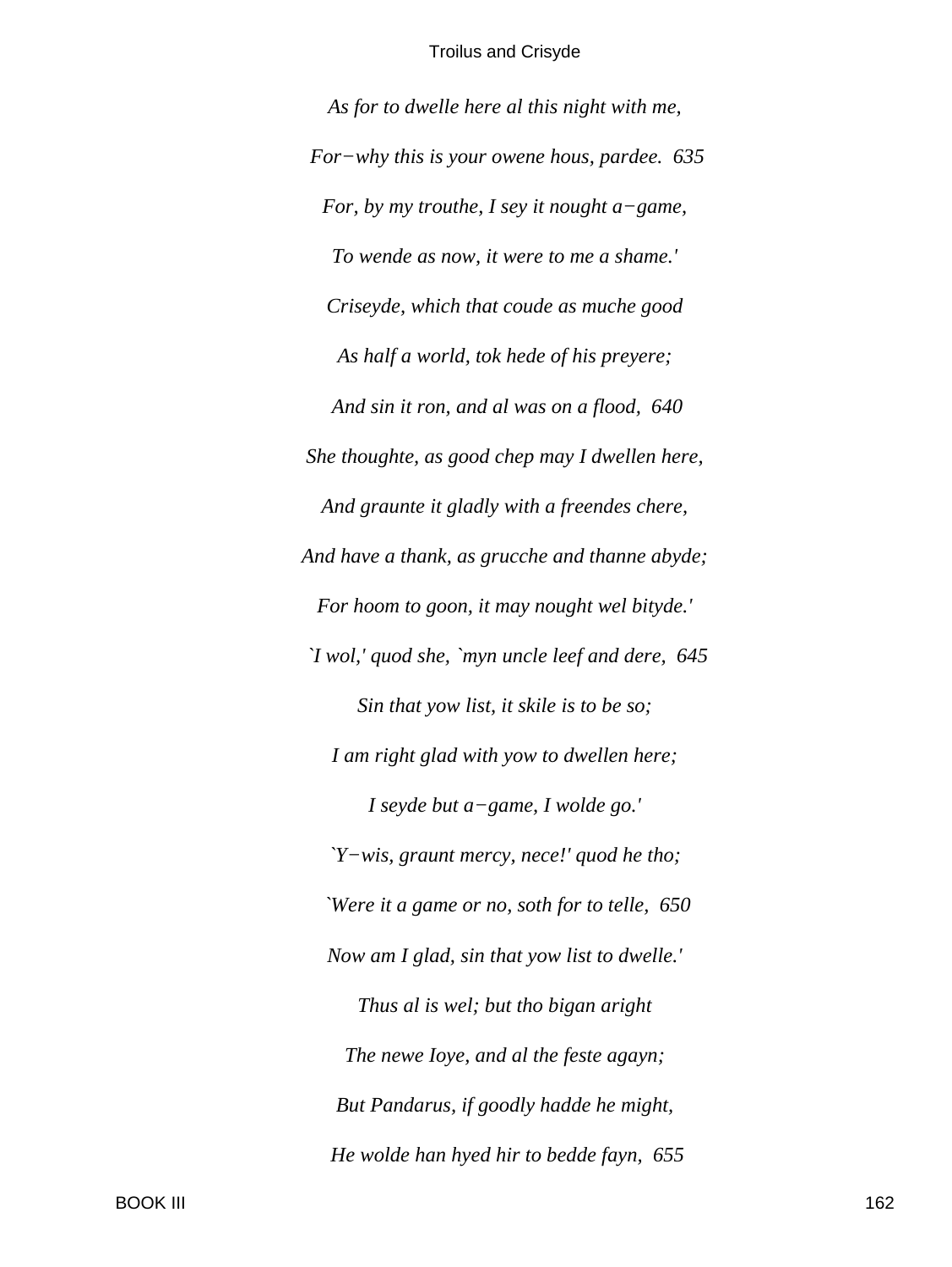*And seyde, `Lord, this is an huge rayn! This were a weder for to slepen inne; And that I rede us sonE to biginne. `And nece, woot ye wher I wol yow leye, For that we shul not liggen fer asonder, 660 And for ye neither shullen, dar I seye, Heren noise of reynes nor of thondre? By god, right in my lyte closet yonder. And I wol in that outer hous allone Be wardeyn of your wommen everichone. 665 `And in this middel chaumbre that ye see Shal youre wommen slepen wel and softe; And ther I seyde shal your−selve be; And if ye liggen wel to−night, com ofte, And careth not what weder is on−lofte. 670 The wyn anon, and whan so that yow leste, So go we slepe, I trowe it be the beste.' Ther nis no more, but here−after sone, The voyde dronke, and travers drawe anon, Gan every wight, that hadde nought to done 675 More in the place, out of the chaumber gon. And ever−mo so sternelich it ron,*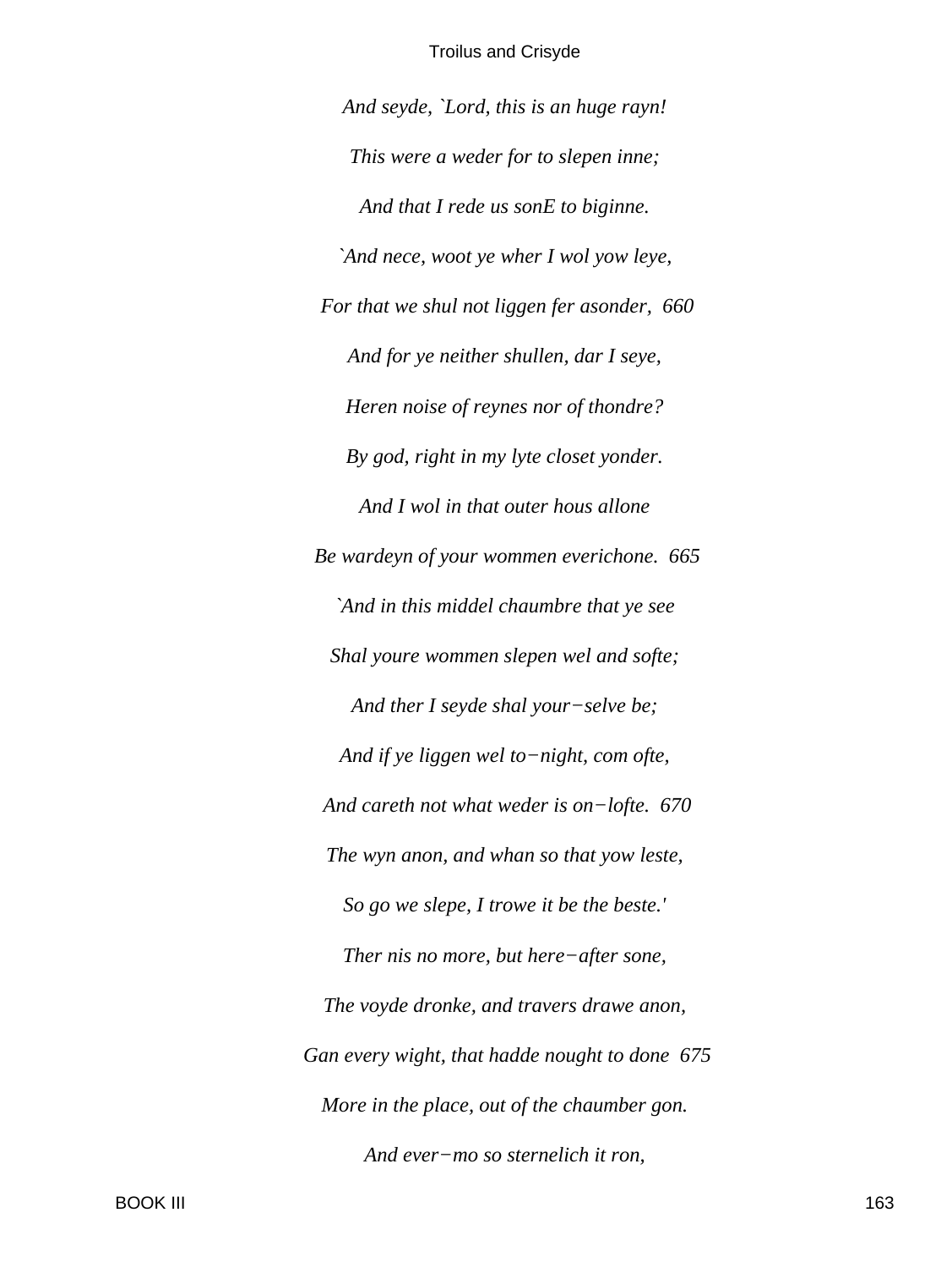*And blew ther−with so wonderliche loude, That wel neigh no man heren other coude. Tho Pandarus, hir eem, right as him oughte, 680 With women swiche as were hir most aboute, Ful glad un−to hir beddes syde hir broughte, And toke his leve, and gan ful lowe loute, And seyde, `Here at this closet−dore with−oute, Right over−thwart, your wommen liggen alle, 685 That, whom yow list of hem, ye may here calle.' So whan that she was in the closet leyd, And alle hir wommen forth by ordenaunce A−bedde weren, ther as I have seyd, There was no more to skippen nor to traunce, 690 But boden go to bedde, with mischaunce, If any wight was steringe any−where, And late hem slepe that a−bedde were. But Pandarus, that wel coude eche a del The olde daunce, and every poynt ther−inne, 695 Whan that he sey that alle thing was wel, He thoughte he wolde up−on his werk biginne, And gan the stewe−dore al softe un−pinne; And stille as stoon, with−outen lenger lette,*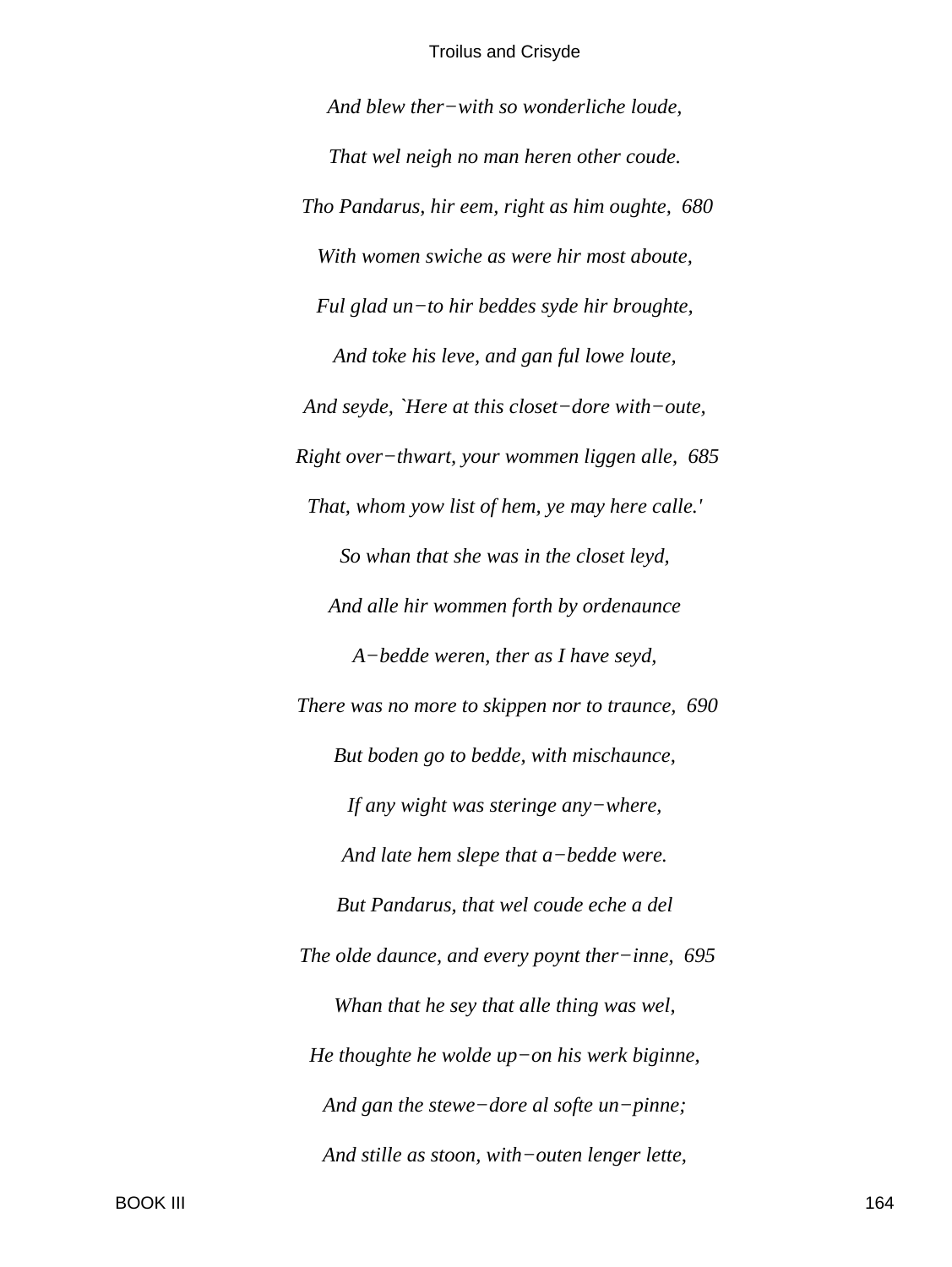*By Troilus a−doun right he him sette. 700 And, shortly to the poynt right for to gon, Of al this werk he tolde him word and ende, And seyde, `Make thee redy right anon, For thou shalt in−to hevene blisse wende.' `Now blisful Venus, thou me grace sende,' 705 Quod Troilus, `for never yet no nede Hadde I er now, ne halvendel the drede.' Quod Pandarus, `Ne drede thee never a del, For it shal been right as thou wilt desyre; So thryve I, this night shal I make it wel, 710 Or casten al the gruwel in the fyre.' `Yit blisful Venus, this night thou me enspyre,' Quod Troilus, `as wis as I thee serve, And ever bet and bet shal, til I sterve. `And if I hadde, O Venus ful of murthe, 715 Aspectes badde of Mars or of Saturne, Or thou combust or let were in my birthe, Thy fader prey al thilke harm disturne Of grace, and that I glad ayein may turne, For love of him thou lovedest in the shawe, 720 I mene Adoon, that with the boor was slawe.*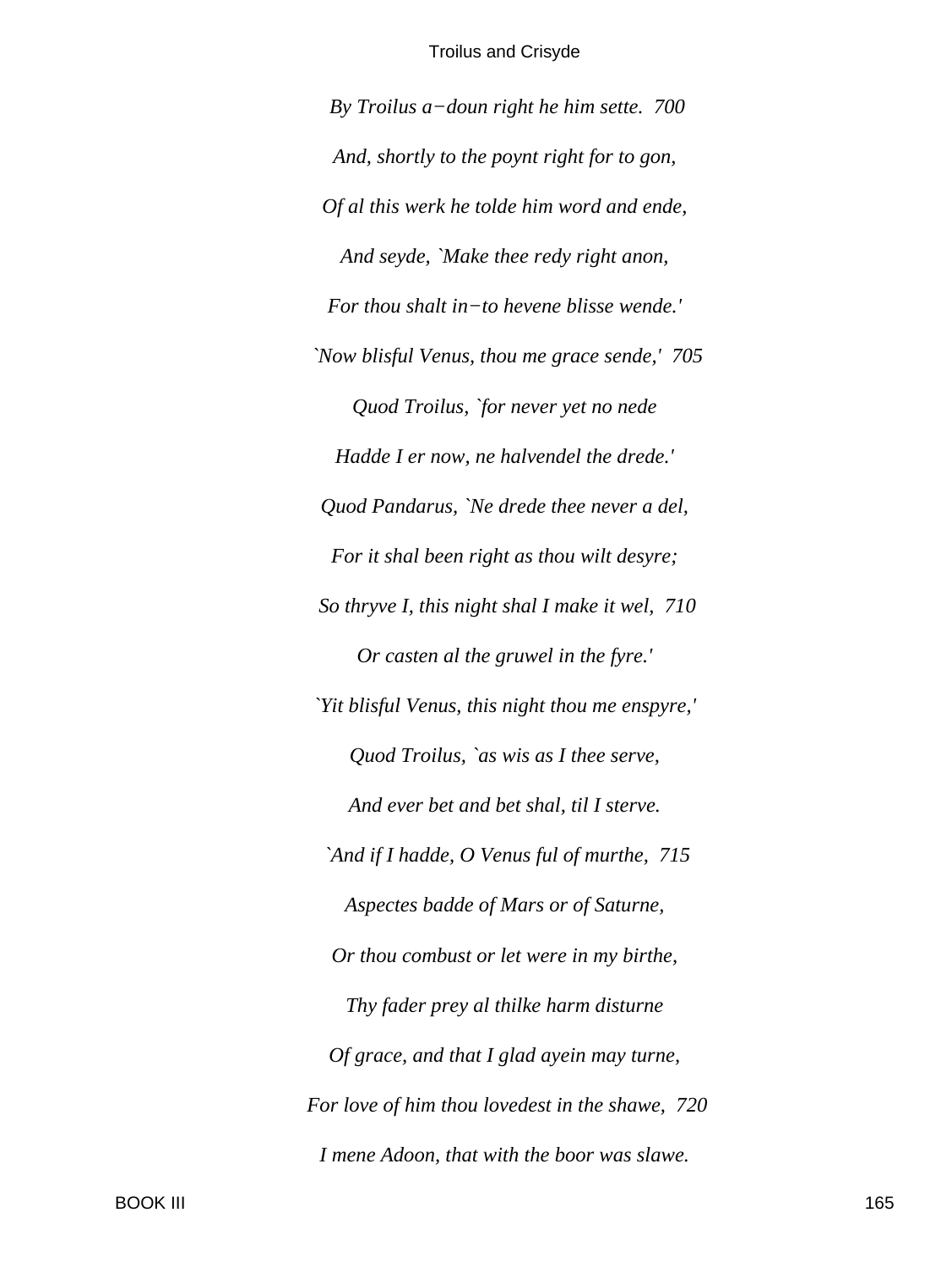*`O Iove eek, for the love of faire Europe, The whiche in forme of bole awey thou fette; Now help, O Mars, thou with thy blody cope, For love of Cipris, thou me nought ne lette; 725 O Phebus, thenk whan Dane hir−selven shette Under the bark, and laurer wex for drede, Yet for hir love, O help now at this nede! `Mercurie, for the love of Hierse eke, For which Pallas was with Aglauros wrooth, 730 Now help, and eek Diane, I thee biseke That this viage be not to thee looth. O fatal sustren, which, er any clooth Me shapen was, my destene me sponne, So helpeth to this werk that is bi−gonne!' 735 Quod Pandarus, `Thou wrecched mouses herte, Art thou agast so that she wol thee byte? Why, don this furred cloke up−on thy sherte, And folowe me, for I wol have the wyte; But byd, and lat me go bifore a lyte.' 740 And with that word he gan un−do a trappe, And Troilus he broughte in by the lappe. The sterne wind so loude gan to route*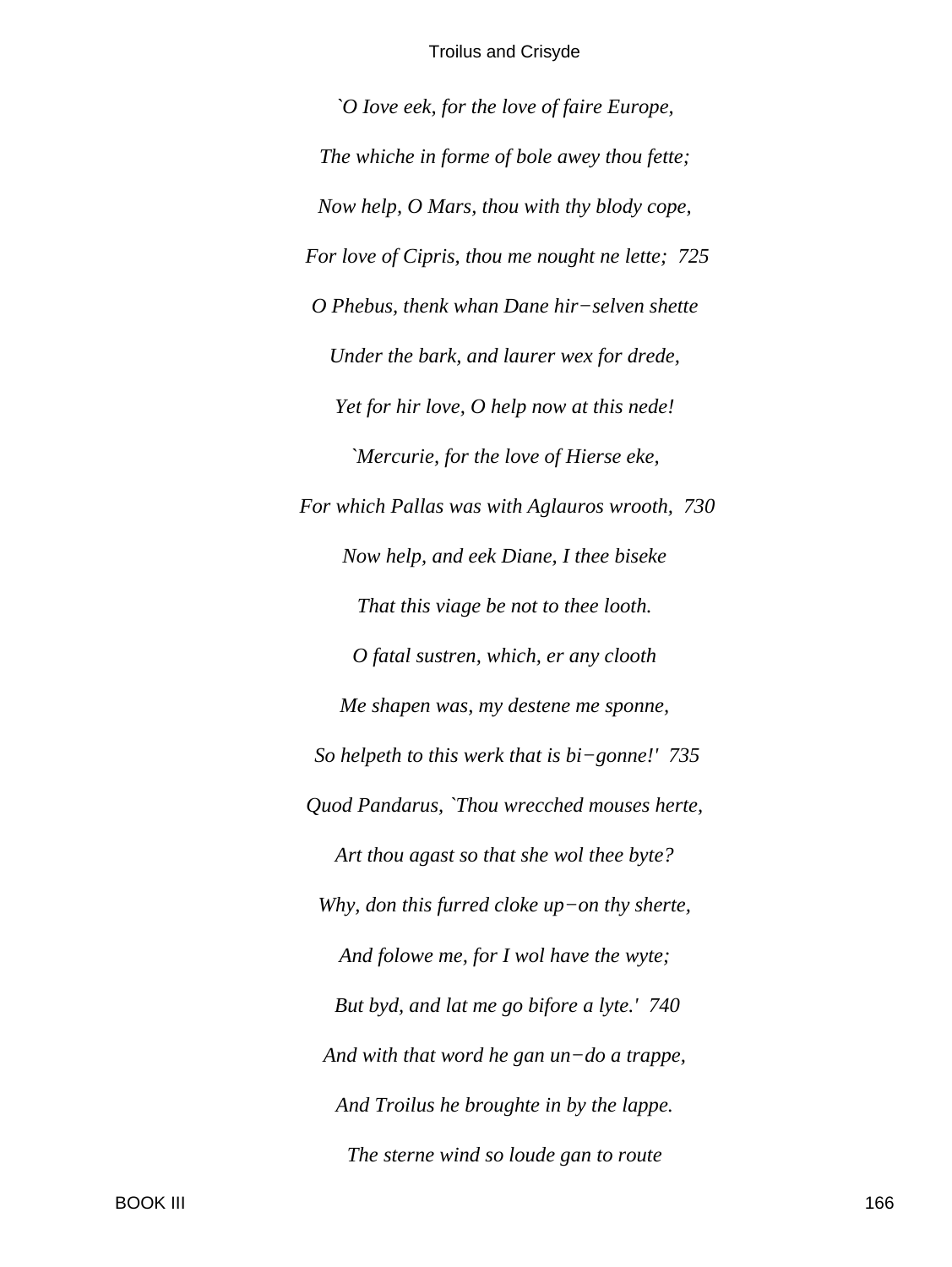*That no wight other noyse mighte here; And they that layen at the dore with−oute, 745 Ful sykerly they slepten alle y−fere; And Pandarus, with a ful sobre chere, Goth to the dore anon with−outen lette, Ther−as they laye, and softely it shette. And as he com ayeinward prively, 750 His nece awook, and asked, `Who goth there?' `My dere nece,' quod he, `it am I; Ne wondreth not, ne have of it no fere;' And ner he com, and seyde hir in hir ere, `No word, for love of god I yow biseche; 755 Lat no wight ryse and heren of oure speche.' `What! Which wey be ye comen, benedicite?' Quod she; `And how thus unwist of hem alle?' `Here at this secre trappe−dore,' quod he. Quod tho Criseyde, `Lat me som wight calle.' 760 `Ey! God forbede that it sholde falle,' Quod Pandarus, `that ye swich foly wroughte! They mighte deme thing they never er thoughte! `It is nought good a sleping hound to wake, Ne yeve a wight a cause to devyne; 765*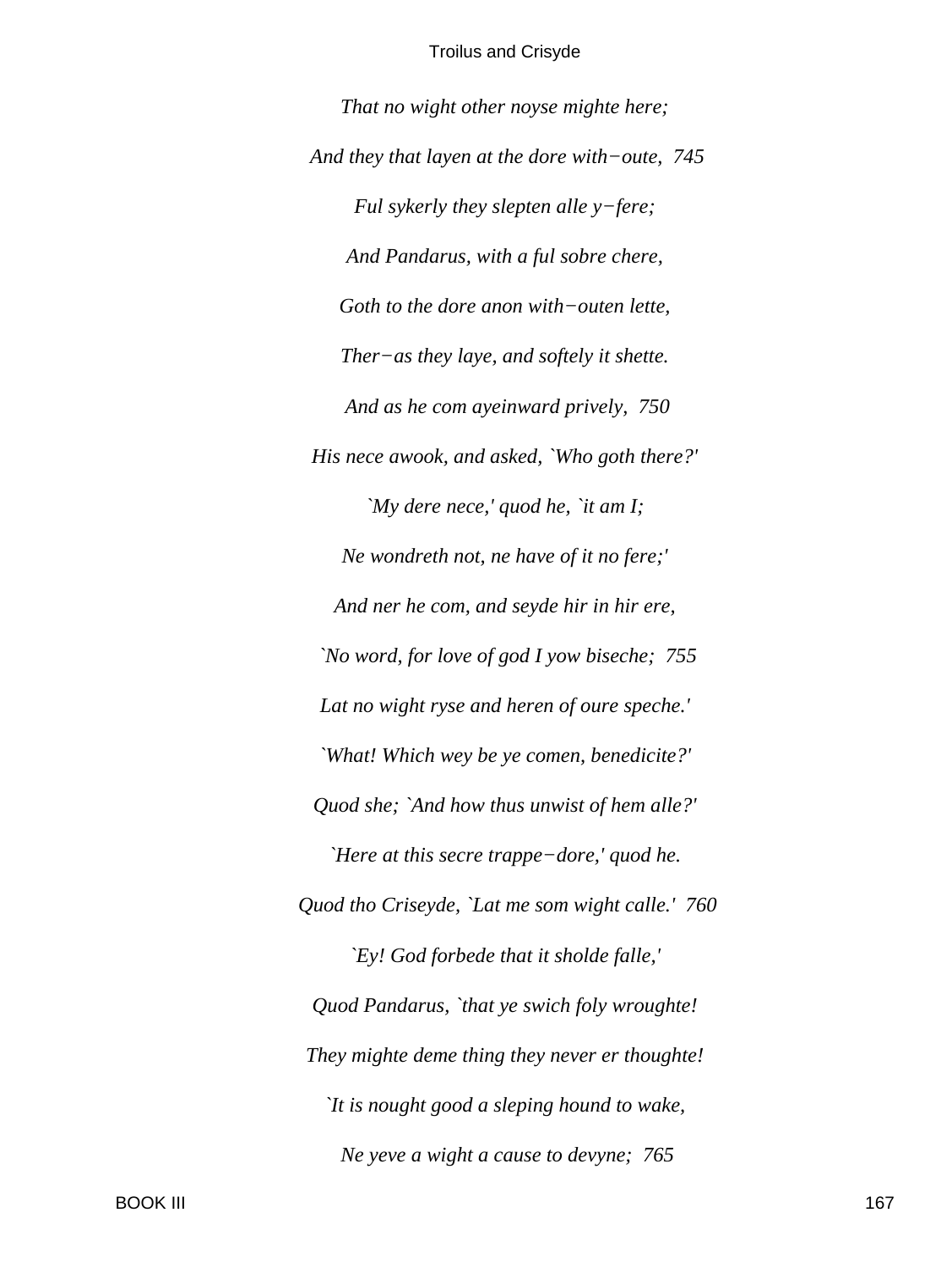*Your wommen slepen alle, I under−take, So that, for hem, the hous men mighte myne; And slepen wolen til the sonne shyne. And whan my tale al brought is to an ende, Unwist, right as I com, so wol I wende. 770 `Now, nece myn, ye shul wel understonde,' Quod he, `so as ye wommen demen alle, That for to holde in love a man in honde, And him hir «leef» and «dere herte» calle, And maken him an howve above a calle, 775 I mene, as love an other in this whyle, She doth hir−self a shame, and him a gyle. `Now wherby that I telle yow al this? Ye woot your−self, as wel as any wight, How that your love al fully graunted is 780 To Troilus, the worthieste knight, Oon of this world, and ther−to trouthe plyght, That, but it were on him along, ye nolde Him never falsen, whyle ye liven sholde. `Now stant it thus, that sith I fro yow wente, 785 This Troilus, right platly for to seyn, Is thurgh a goter, by a prive wente,*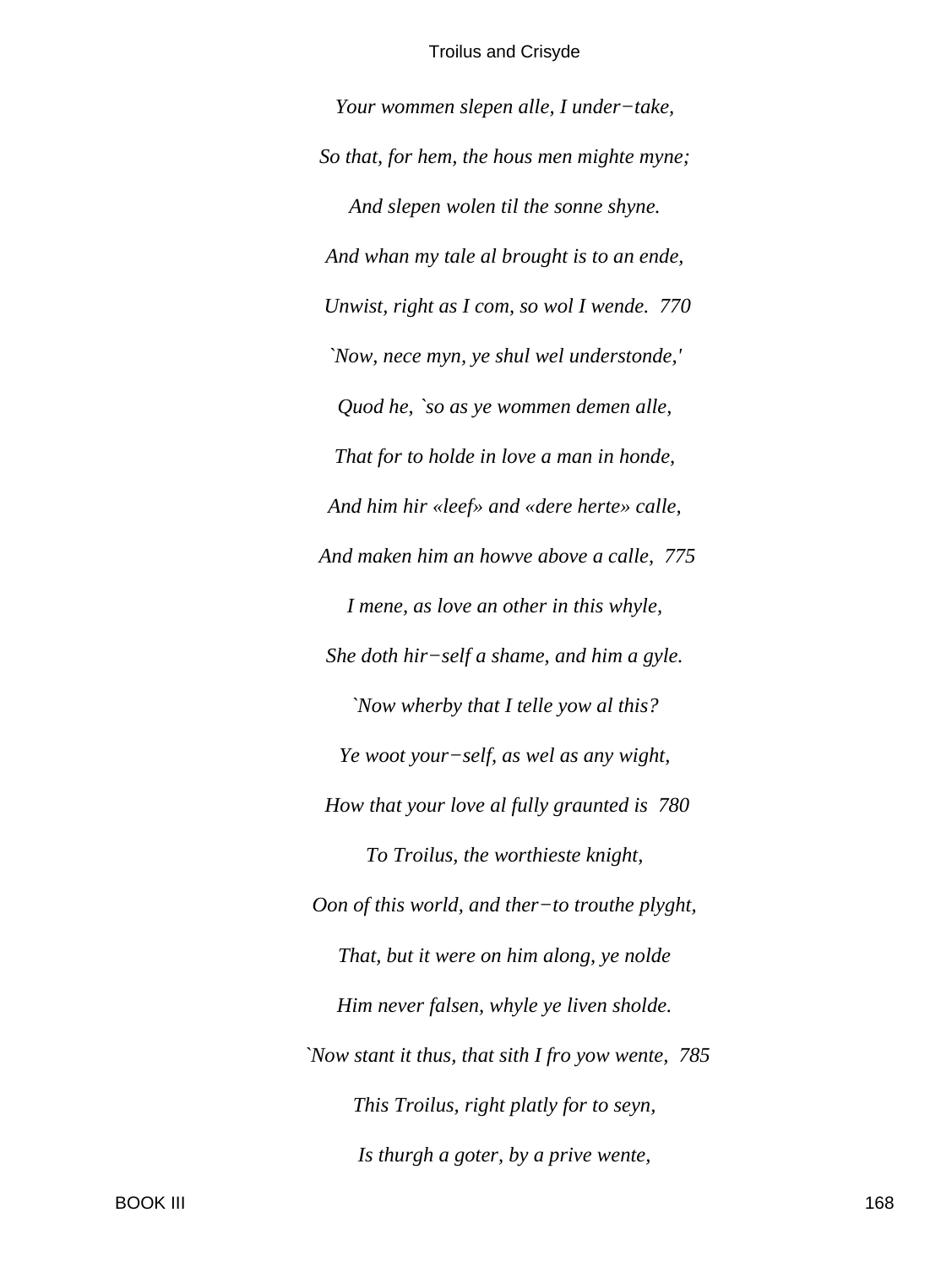$In$ -to my chaumbre come in al this reyn, Unwist of every maner wight, certeyn, Save of my-self, as wisly have I Ioye, 790 And by that feith I shal Pryam of Troye! `And he is come in swich peyne and distresse That, but he be al fully wood by this, He sodeynly mot falle in-to wodnesse, But-if god helpe; and cause why this is,  $795$ He seyth him told is, of a freend of his, How that ye sholde love oon that hatte Horaste, For sorwe of which this night shalt been his laste.' Criseyde, which that al this wonder herde, Gan sodeynly aboute hir herte colde, 800 And with a syk she sorwfully answerde, `Allas! I wende, who-so tales tolde, My dere herte wolde me not holde So lightly fals! Allas! Conceytes wronge, What harm they doon, for now live I to longe!  $805$ 'Horaste! Allas! And falsen Troilus? I knowe him not, god helpe me so,' quod she; `Allas! What wikked spirit tolde him thus? Now certes, eem, to-morwe, and I him see,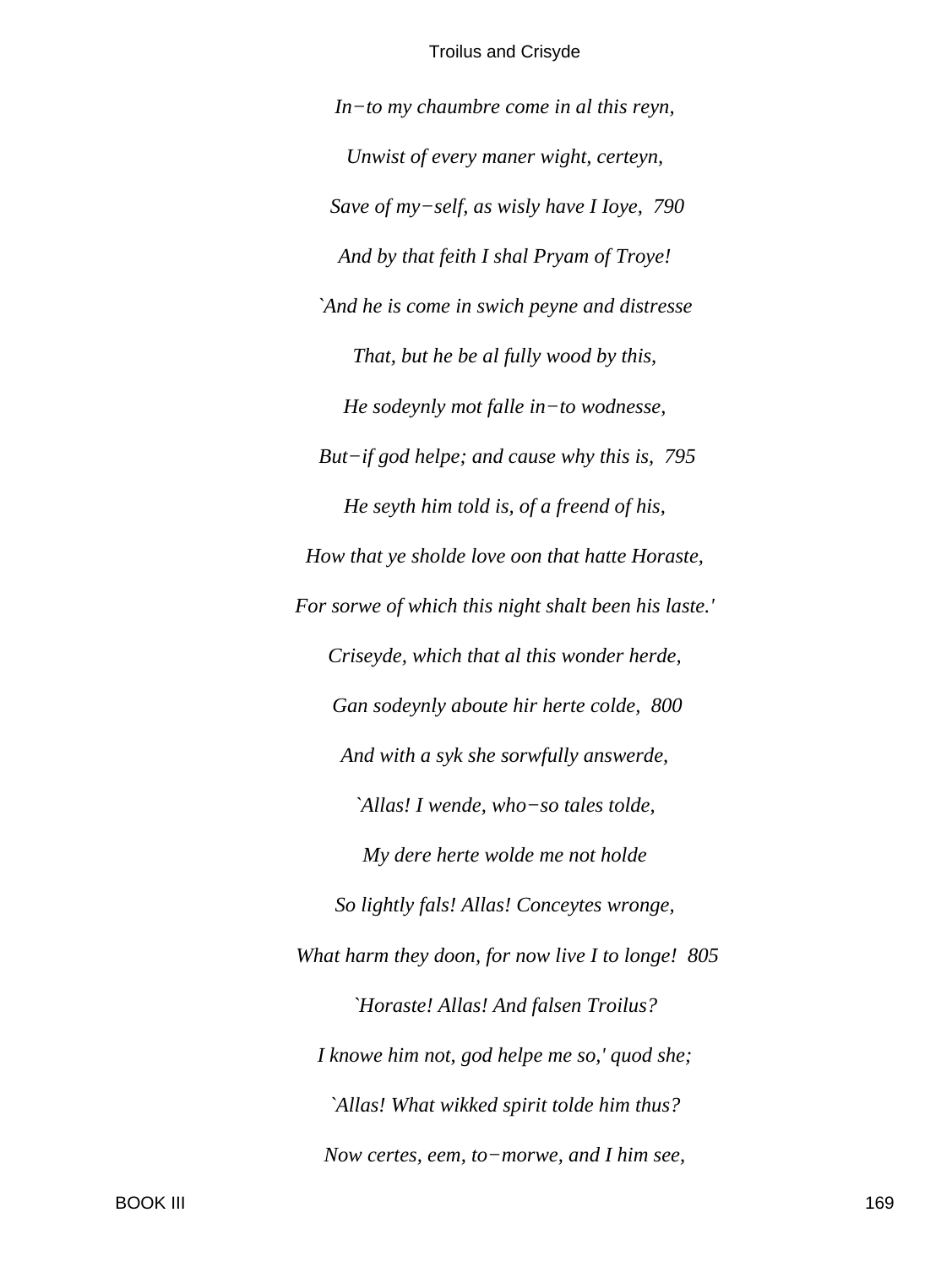*I shal ther−of as ful excusen me 810 As ever dide womman, if him lyke'; And with that word she gan ful sore syke. `O god!' quod she, `So worldly selinesse, Which clerkes callen fals felicitee, Y−medled is with many a bitternesse! 815 Ful anguisshous than is, god woot,' quod she, `Condicioun of veyn prosperitee; For either Ioyes comen nought y−fere, Or elles no wight hath hem alwey here. `O brotel wele of mannes Ioye unstable! 820 With what wight so thou be, or how thou pleye, Either he woot that thou, Ioye, art muable, Or woot it not, it moot ben oon of tweye; Now if he woot it not, how may he seye That he hath verray Ioye and selinesse, 825 That is of ignoraunce ay in derknesse? `Now if he woot that Ioye is transitorie, As every Ioye of worldly thing mot flee, Than every tyme he that hath in memorie, The drede of lesing maketh him that he 830 May in no perfit selinesse be.*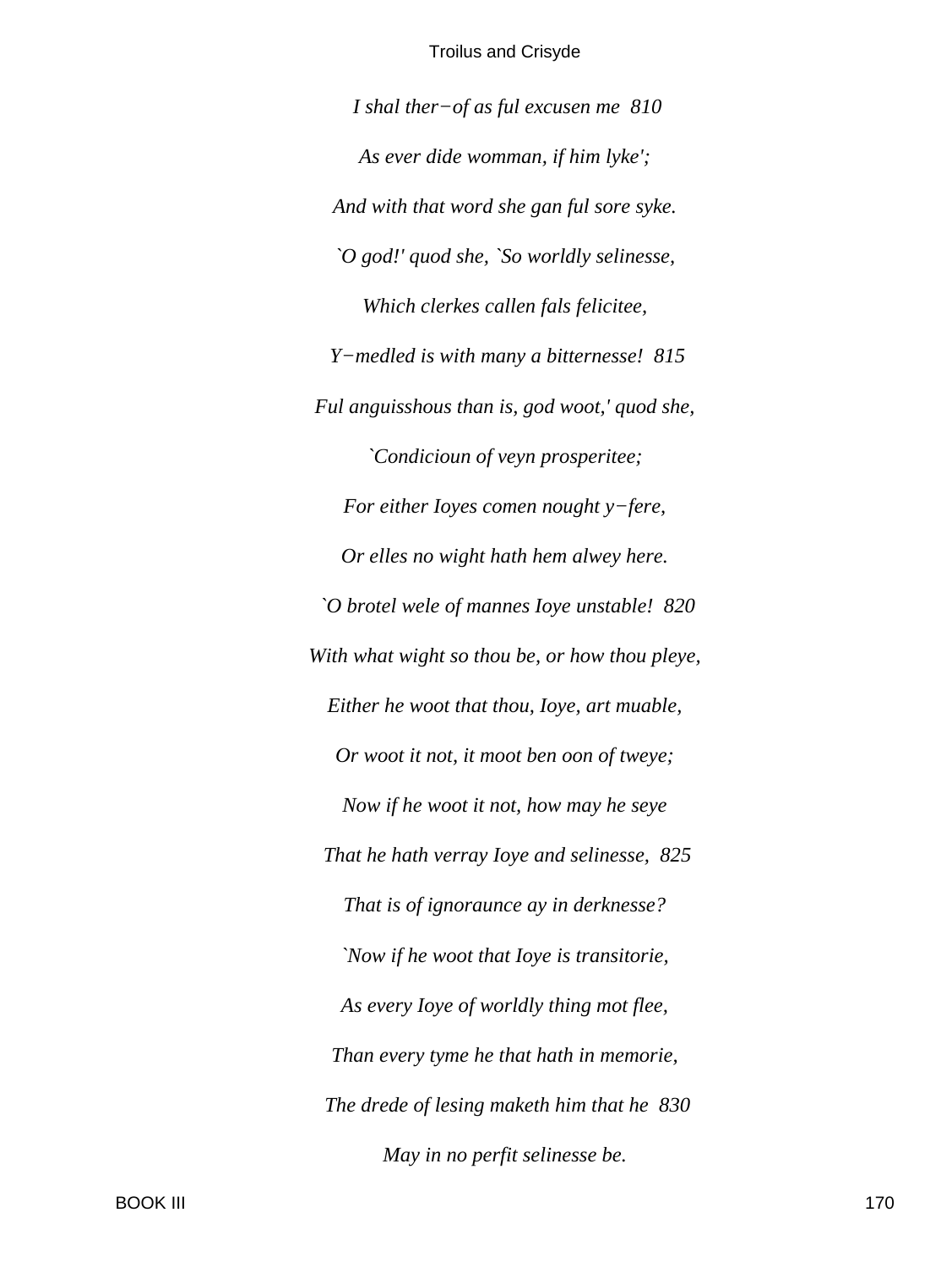*And if to lese his Ioye he set a myte, Than semeth it that Ioye is worth ful lyte. `Wherfore I wol deffyne in this matere, That trewely, for ought I can espye, 835 Ther is no verray wele in this world here. But O, thou wikked serpent, Ialousye, Thou misbeleved and envious folye, Why hastow Troilus me mad untriste, That never yet agilte him, that I wiste?' 840 Quod Pandarus, `Thus fallen is this cas.' `Why, uncle myn,' quod she, `who tolde him this? Why doth my dere herte thus, allas?' `Ye woot, ye nece myn,' quod he, `what is; I hope al shal be wel that is amis, 845 For ye may quenche al this, if that yow leste, And doth right so, for I holde it the beste.' `So shal I do to−morwe, y−wis,' quod she, `And god to−forn, so that it shal suffyse.' `To−morwe? Allas, that were a fair!' quod he, 850 `Nay, nay, it may not stonden in this wyse; For, nece myn, thus wryten clerkes wyse, That peril is with drecching in y−drawe;*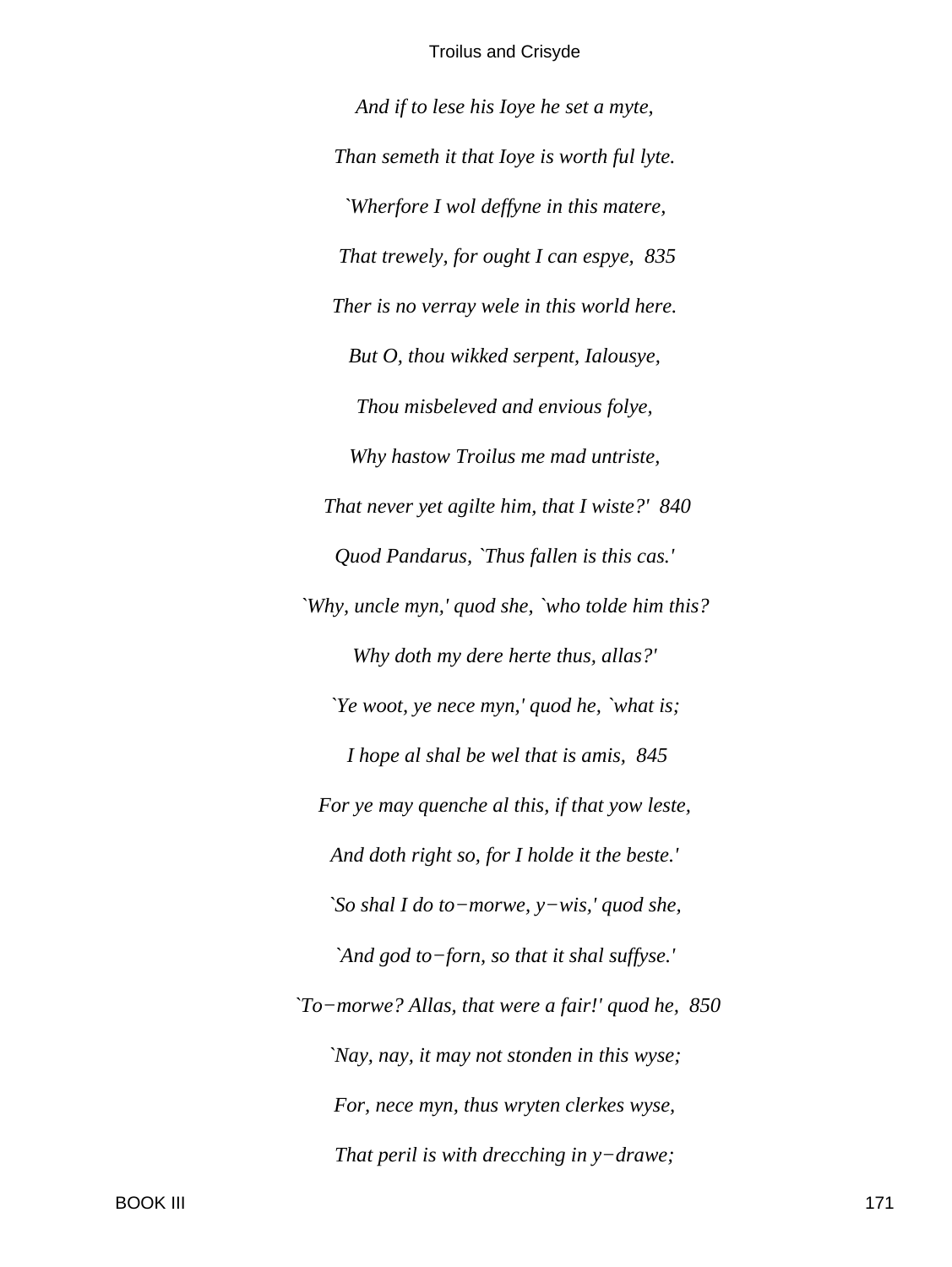*Nay, swich abodes been nought worth an hawe. `Nece, al thing hath tyme, I dar avowe; 855 For whan a chaumber a−fyr is, or an halle, Wel more nede is, it sodeynly rescowe Than to dispute, and axe amonges alle How is this candele in the straw y−falle? A! Benedicite! For al among that fare 860 The harm is doon, and fare−wel feldefare! `And, nece myn, ne take it not a−greef, If that ye suffre him al night in this wo, God help me so, ye hadde him never leef, That dar I seyn, now there is but we two; 865 But wel I woot, that ye wol not do so; Ye been to wys to do so gret folye, To putte his lyf al night in Iupertye. `Hadde I him never leef? By god, I wene Ye hadde never thing so leef,' quod she. 870 `Now by my thrift,' quod he, `that shal be sene; For, sin ye make this ensample of me, If I al night wolde him in sorwe see For al the tresour in the toun of Troye, I bidde god, I never mote have Ioye! 875*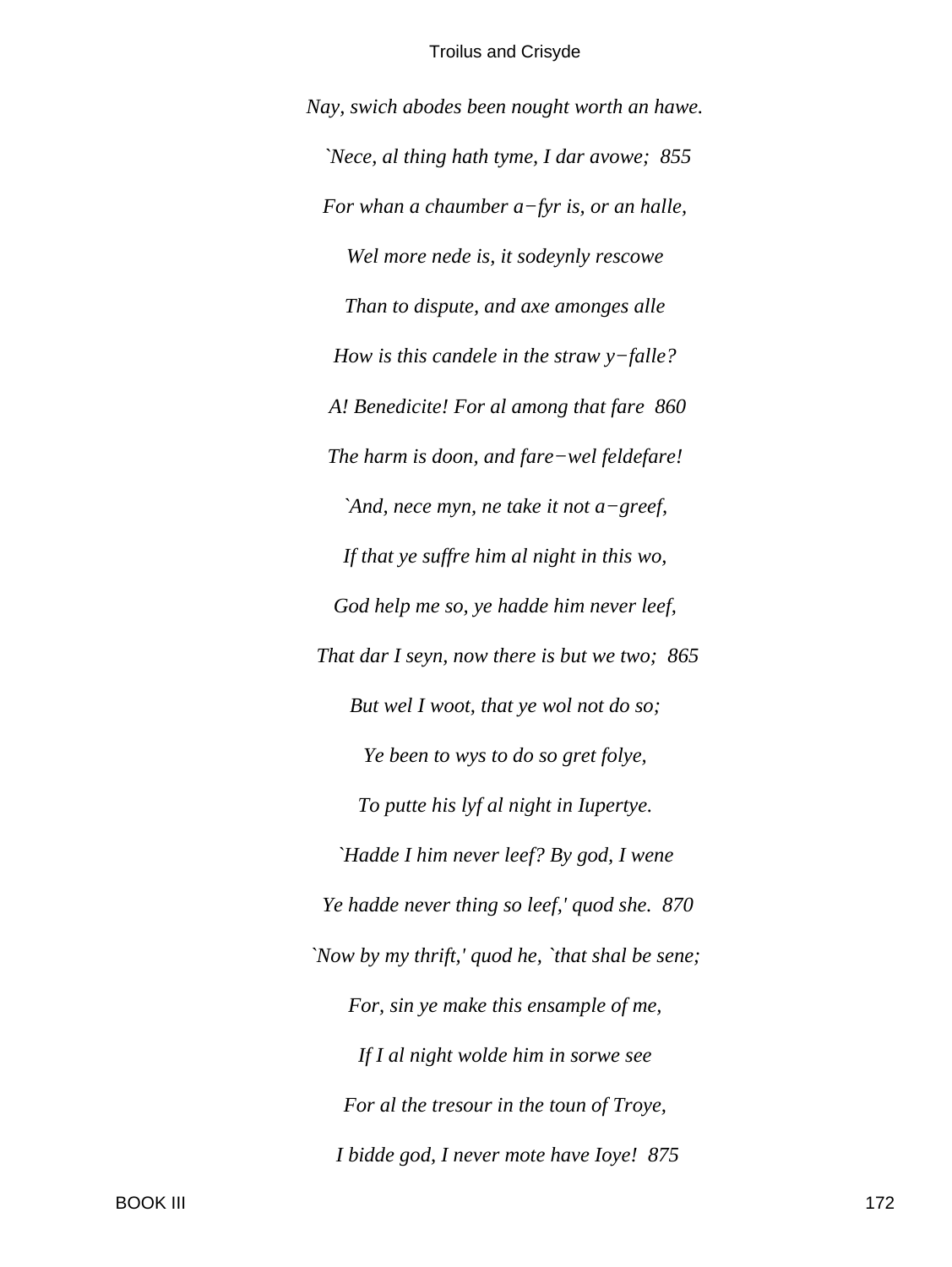'Now loke thanne, if ye, that been his love, Shul putte al night his lyf in Iupartye For thing of nought! Now, by that god above, Nought only this delay comth of folye, But of malyce, if that I shal nought lye. 880 What, platly, and ye suffre him in distresse, Ye neither bountee doon ne gentilesse!' Quod tho Criseyde, `Wole ye doon o thing, And ye therwith shal stinte al his disese? Have here, and bereth him this blewe ringe, 885 For ther is no-thing mighte him bettre plese, Save I my-self, ne more his herte apese; And sey my dere herte, that his sorwe Is causeles, that shal be seen to-morwe.' `A ring?' quod he, `Ye, hasel-wodes shaken! 890 Ye nece myn, that ring moste han a stoon That mighte dede men alyve maken; And swich a ring trowe I that ye have noon. Discrecioun out of your heed is goon; That fele I now,' quod he, `and that is routhe; 895 O tyme  $y$ -lost, wel maystow cursen slouthe! `Wot ye not wel that noble and heigh corage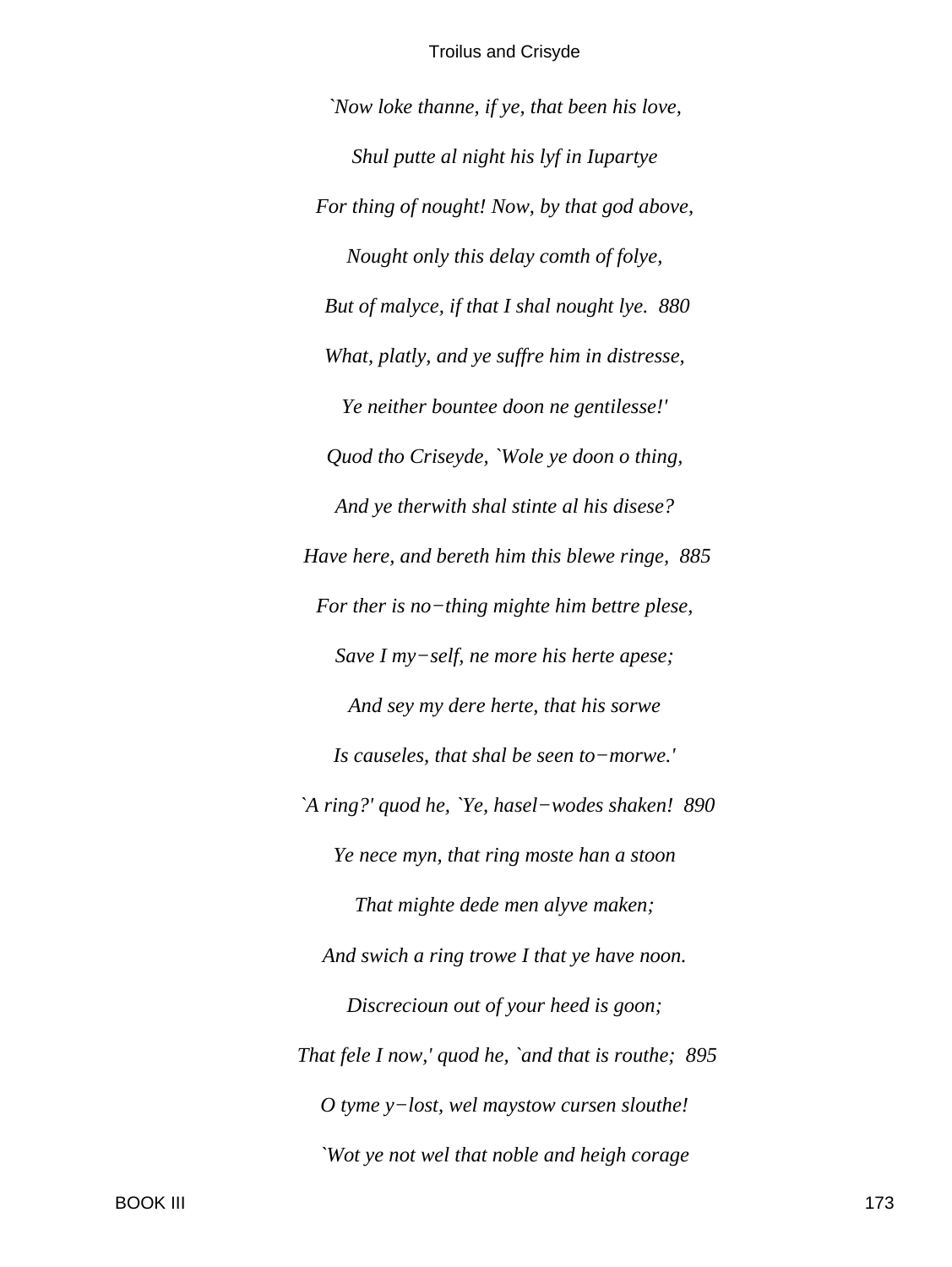*Ne sorweth not, ne stinteth eek for lyte? But if a fool were in a Ialous rage, I nolde setten at his sorwe a myte, 900 But feffe him with a fewe wordes whyte Another day, whan that I mighte him finde; But this thing stant al in another kinde. `This is so gentil and so tendre of herte, That with his deeth he wol his sorwes wreke; 905 For trusteth wel, how sore that him smerte, He wol to yow no Ialouse wordes speke. And for−thy, nece, er that his herte breke, So spek your−self to him of this matere; For with o word ye may his herte stere. 910 `Now have I told what peril he is inne, And his coming unwist is to every wight; Ne, pardee, harm may ther be noon, ne sinne; I wol my−self be with yow al this night. Ye knowe eek how it is your owne knight, 915 And that, by right, ye moste upon him triste, And I al prest to fecche him whan yow liste.' This accident so pitous was to here, And eek so lyk a sooth, at pryme face,*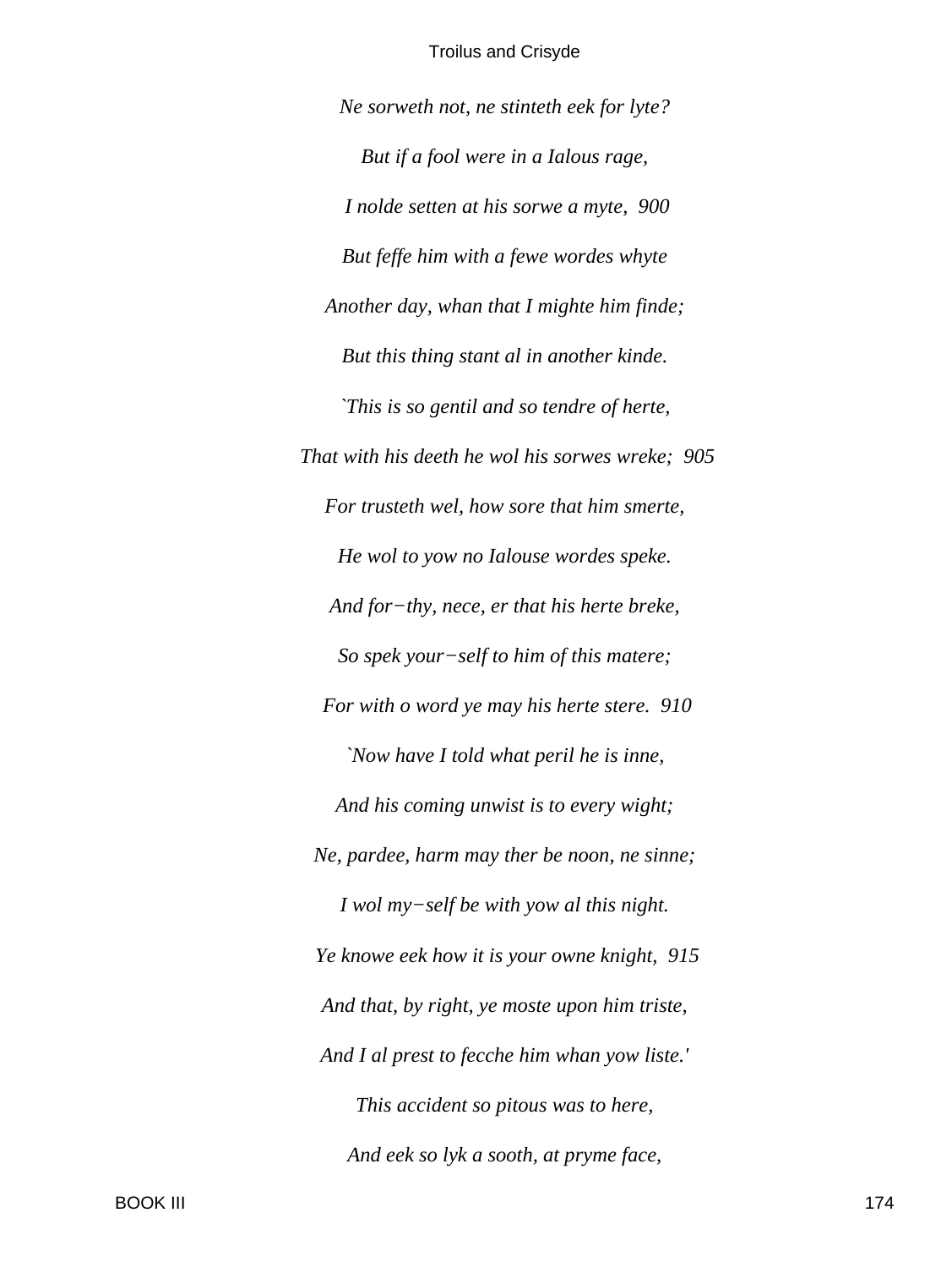*And Troilus hir knight to hir so dere, 920 His prive coming, and the siker place, That, though that she dide him as thanne a grace, Considered alle thinges as they stode, No wonder is, sin she dide al for gode. Cryseyde answerde, `As wisly god at reste 925 My sowle bringe, as me is for him wo! And eem, y−wis, fayn wolde I doon the beste, If that I hadde grace to do so. But whether that ye dwelle or for him go, I am, til god me bettre minde sende, 930 At dulcarnon, right at my wittes ende.' Quod Pandarus, `Ye, nece, wol ye here? Dulcarnon called is «fleminge of wrecches»; It semeth hard, for wrecches wol not lere For verray slouthe or othere wilful tecches; 935 This seyd by hem that be not worth two fecches. But ye ben wys, and that we han on honde Nis neither hard, ne skilful to withstonde.' `Thanne, eem,' quod she, `doth her−of as yow list; But er he come, I wil up first aryse; 940 And, for the love of god, sin al my trist*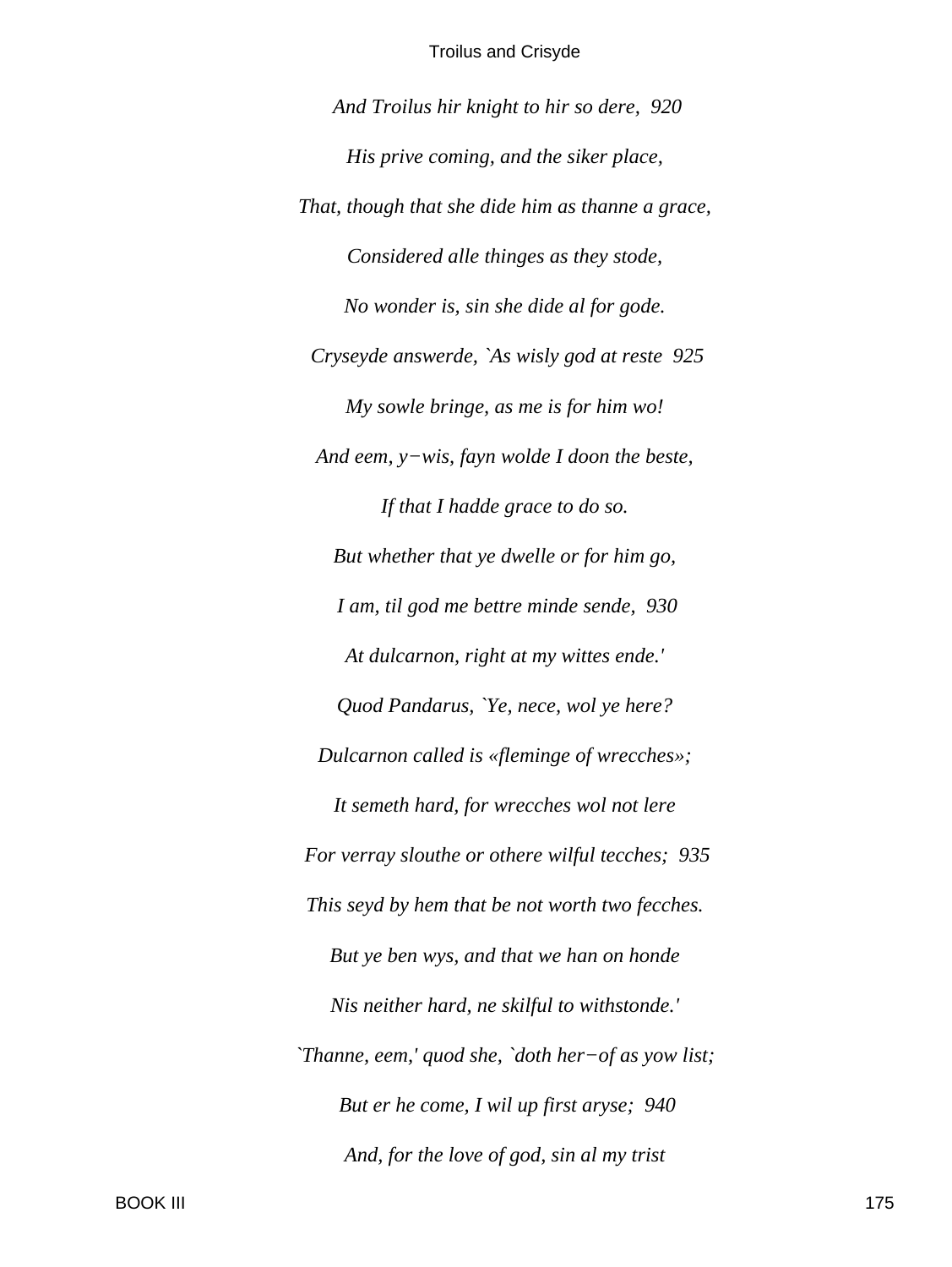*Is on yow two, and ye ben bothe wyse, So wircheth now in so discreet a wyse, That I honour may have, and he plesaunce; For I am here al in your governaunce.' 945 `That is wel seyd,' quod he, `my nece dere' Ther good thrift on that wyse gentil herte! But liggeth stille, and taketh him right here, It nedeth not no ferther for him sterte; And ech of yow ese otheres sorwes smerte, 950 For love of god; and, Venus, I the herie; For sone hope I we shulle ben alle merie.' This Troilus ful sone on knees him sette Ful sobrely, right be hir beddes heed, And in his beste wyse his lady grette; 955 But lord, so she wex sodeynliche reed! Ne, though men sholden smyten of hir heed, She coude nought a word a−right out−bringe So sodeynly, for his sodeyn cominge. But Pandarus, that so wel coude fele 960 In every thing, to pleye anoon bigan, And seyde, `Nece, see how this lord can knele! Now, for your trouthe, seeth this gentil man!'*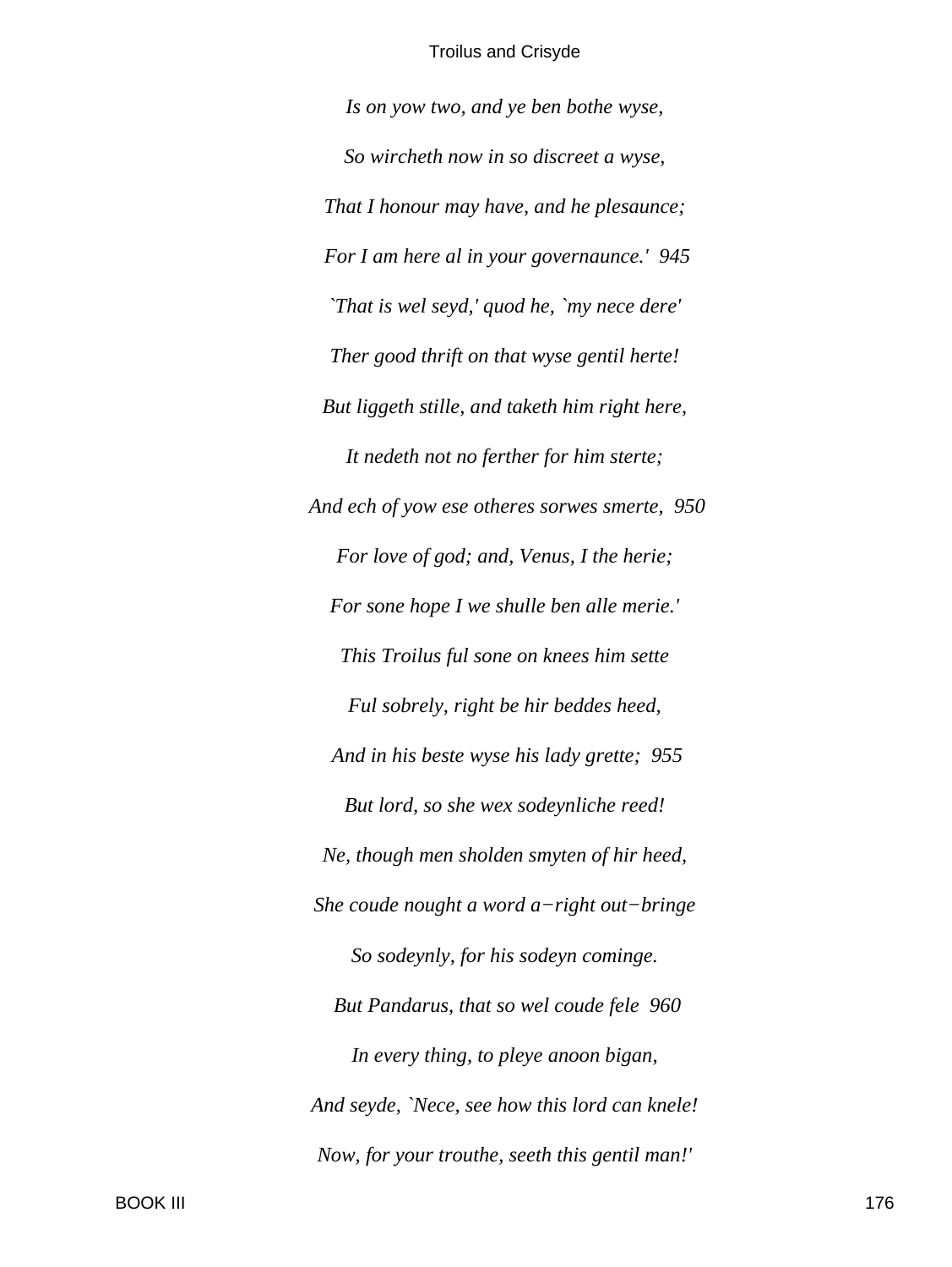*And with that word he for a quisshen ran, And seyde, `Kneleth now, whyl that yow leste, 965 Ther god your hertes bringe sone at reste!' Can I not seyn, for she bad him not ryse, If sorwe it putte out of hir remembraunce, Or elles that she toke it in the wyse Of duetee, as for his observaunce; 970 But wel finde I she dide him this plesaunce, That she him kiste, al−though she syked sore; And bad him sitte a−doun with−outen more. Quod Pandarus, `Now wol ye wel biginne; Now doth him sitte, gode nece dere, 975 Upon your beddes syde al there with−inne, That ech of yow the bet may other here.' And with that word he drow him to the fere, And took a light, and fond his contenaunce, As for to loke up−on an old romaunce. 980 Criseyde, that was Troilus lady right, And cleer stood on a ground of sikernesse, Al thoughte she, hir servaunt and hir knight Ne sholde of right non untrouthe in hir gesse, Yet nathelees, considered his distresse, 985*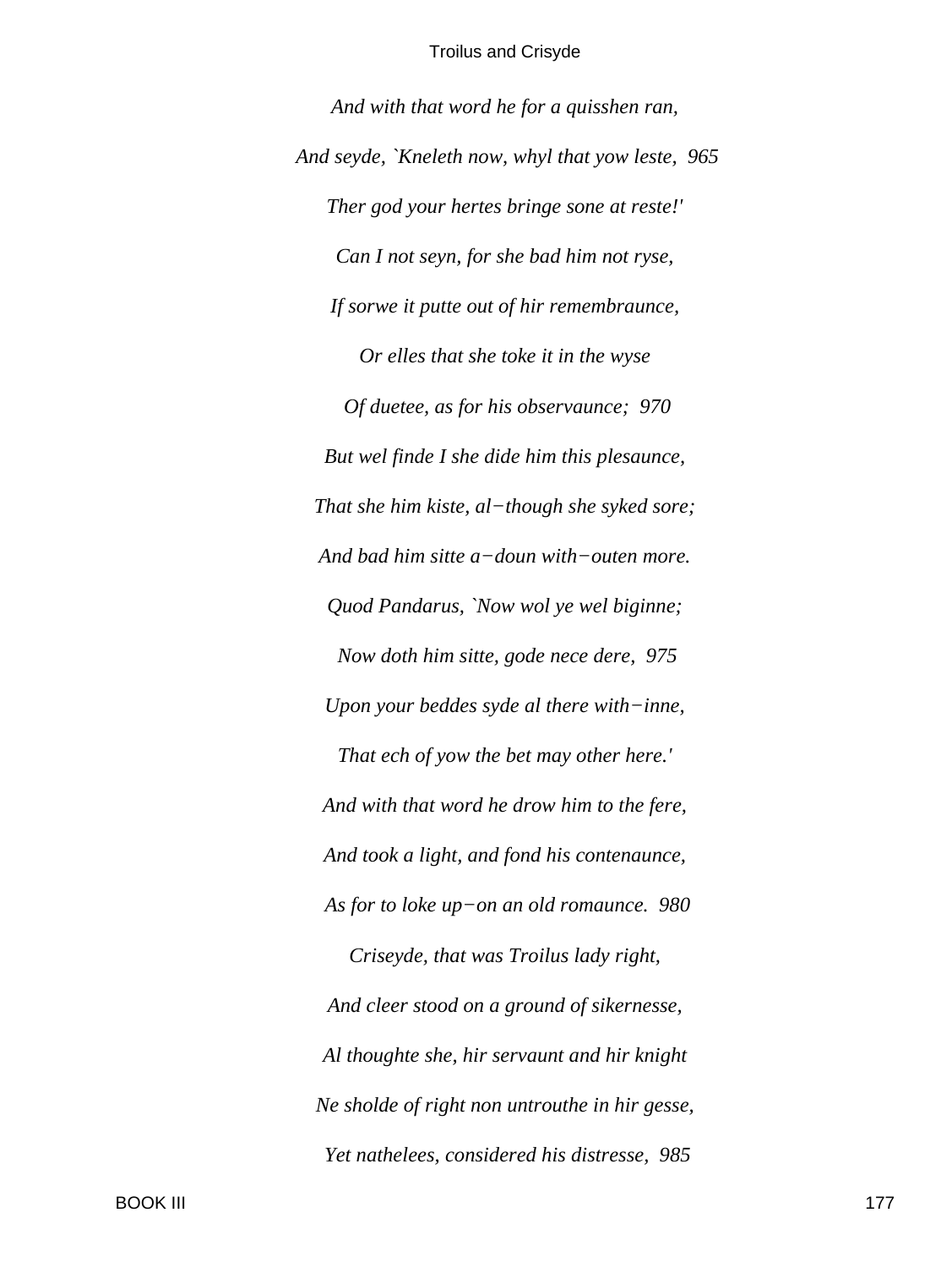And that love is in cause of swich folye, Thus to him spak she of his Ialousye: `Lo, herte myn, as wolde the excellence Of love, aveins the which that no man may, Ne oughte eek goodly maken resistence 990 And eek bycause I felte wel and say Youre grete trouthe, and servyse every day; And that your herte al myn was, sooth to seyne, This droof me for to rewe up-on your peyne. `And your goodnesse have I founde alwey yit, 995 Of whiche, my dere herte and al my knight, I thonke it yow, as fer as I have wit, Al can I nought as muche as it were right; And I, emforth my conninge and my might, Have and ay shal, how sore that me smerte, 1000 Ben to yow trewe and hool, with a myn herte; `And dredelees, that shal be founde at preve.  $-$ But, herte myn, what al this is to seyne Shal wel be told, so that ye noght yow greve, Though I to yow right on your-self compleyne. 1005 For ther-with mene I fynally the peyne, That halt your herte and myn in hevinesse,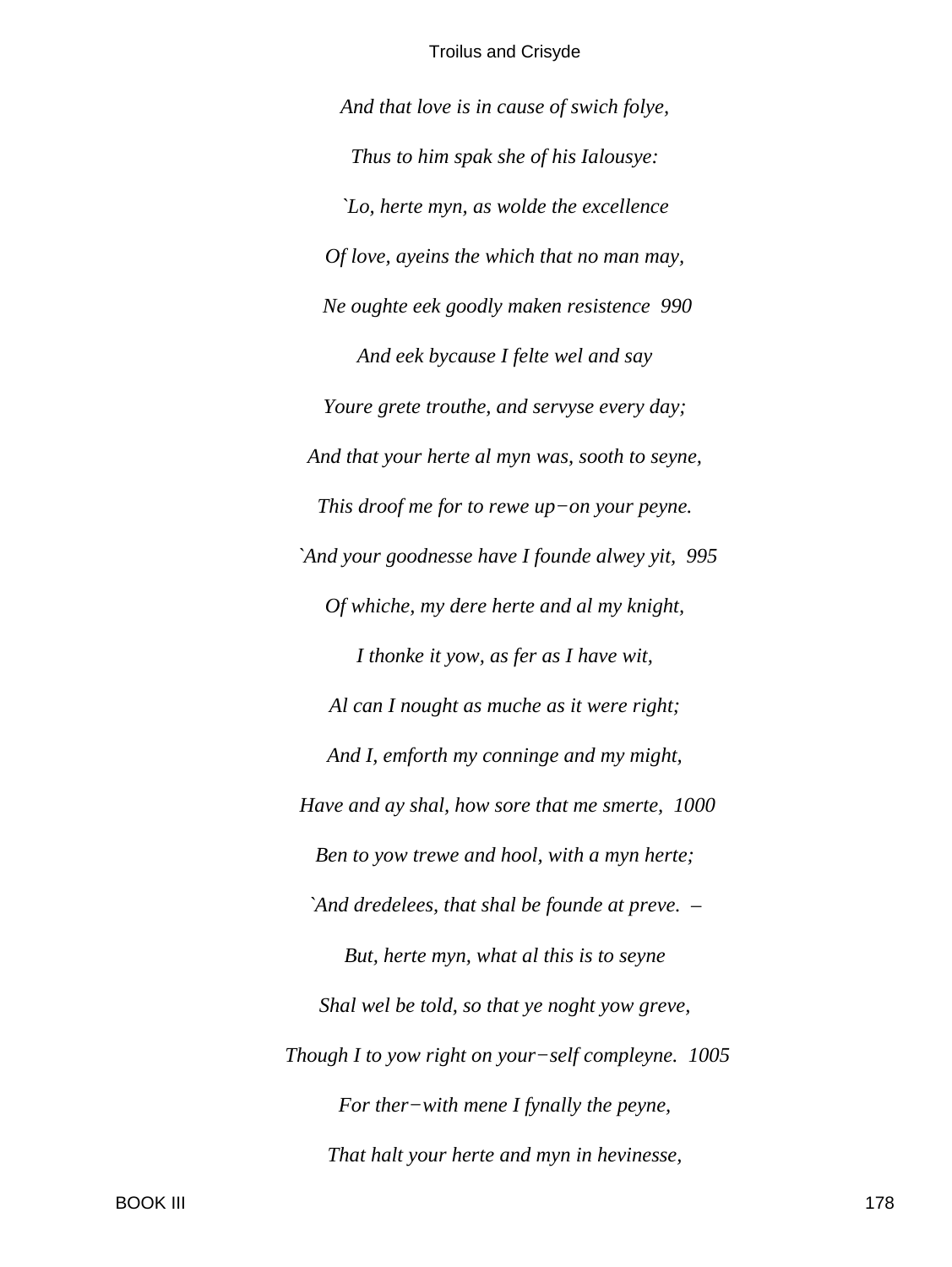Fully to sleen, and every wrong redresse. 'My goode, myn, not I for-why ne how That Ialousye, allas! That wikked wivere, 1010 Thus causelees is cropen in-to yow; The harm of which I wolde fayn delivere! Allas! That he, al hool, or of him slivere, Shuld have his refut in so digne a place, Ther Iove him sone out of your herte arace! 1015 `But O, thou Iove, O auctor of nature, Is this an honour to thy deitee, That folk ungiltif suffren here iniure, And who that giltif is, al quit goth he? O were it leful for to pleyne on thee, 1020 That undeserved suffrest Ialousye, Of that I wolde up-on thee pleyne and crye! Eek al my wo is this, that folk now usen To seyn right thus, «Ye, Ialousye is love!» And wolde a busshel venim al excusen, 1025 For that o greyn of love is on it shove! But that wot heighe god that sit above, If it be lyker love, or hate, or grame; And after that, it oughte bere his name.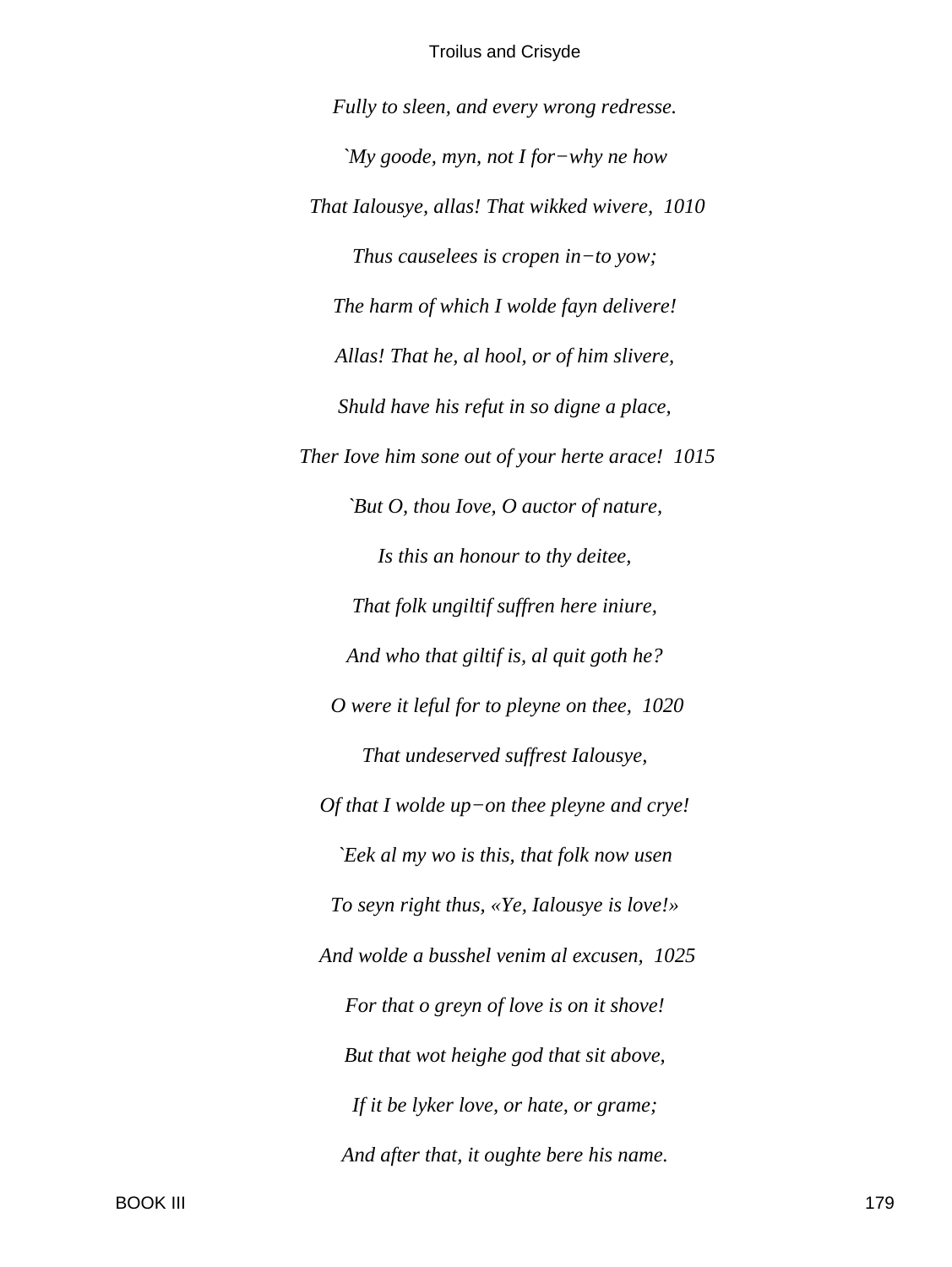`But certeyn is, som maner Ialousye 1030 Is excusable more than som,  $y$ -wis. As whan cause is, and som swich fantasye With pietee so wel repressed is, That it unnethe dooth or seyth amis, But goodly drinketh up al his distresse; 1035 And that excuse I, for the gentilesse. `And som so ful of furie is and despyt That it sourmounteth his repressioun; But herte myn, ye be not in that plyt, That thanke I god, for whiche your passioun 1040 I wol not calle it but illusioun, Of habundaunce of love and bisy cure, That dooth your herte this disese endure. `Of which I am right sory but not wrooth; But, for my devoir and your hertes reste, 1045 Wher-so yow list, by ordal or by ooth, By sort, or in what wyse so yow leste, For love of god, lat preve it for the beste! And if that I be giltif, do me deye, Allas! What mighte I more doon or seye?' 1050 With that a fewe brighte teres newe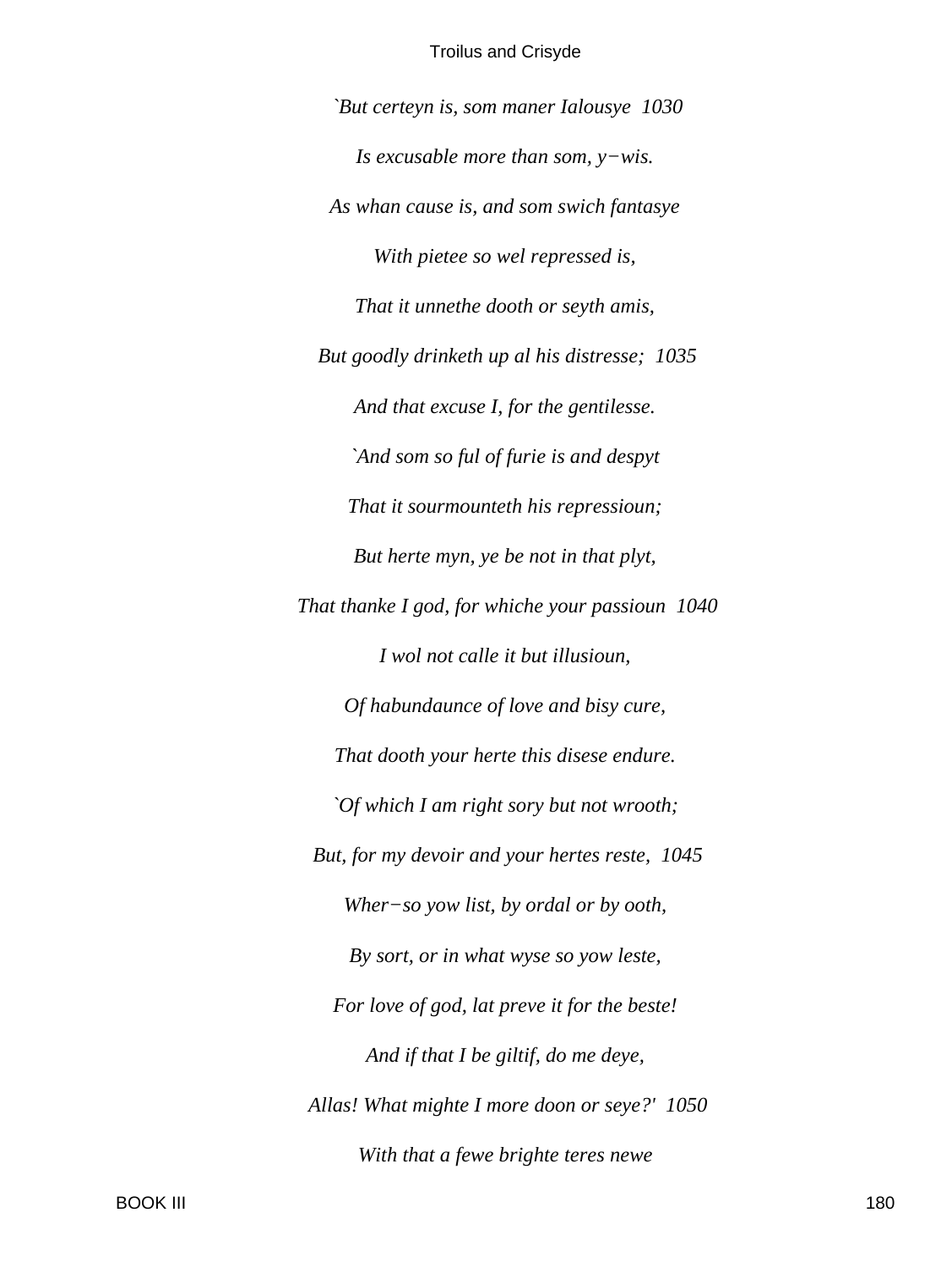*Owt of hir eyen fille, and thus she seyde, `Now god, thou wost, in thought ne dede untrewe To Troilus was never yet Criseyde.' With that hir heed doun in the bed she leyde, 1055 And with the shete it wreigh, and syghed sore, And held hir pees; not o word spak she more. But now help god to quenchen al this sorwe, So hope I that he shal, for he best may; For I have seyn, of a ful misty morwe 1060 Folwen ful ofte a mery someres day; And after winter folweth grene May. Men seen alday, and reden eek in stories, That after sharpe shoures been victories. This Troilus, whan he hir wordes herde, 1065 Have ye no care, him liste not to slepe; For it thoughte him no strokes of a yerde To here or seen Criseyde, his lady wepe; But wel he felte aboute his herte crepe, For every teer which that Criseyde asterte, 1070 The crampe of deeth, to streyne him by the herte. And in his minde he gan the tyme acurse That he cam there, and that that he was born;*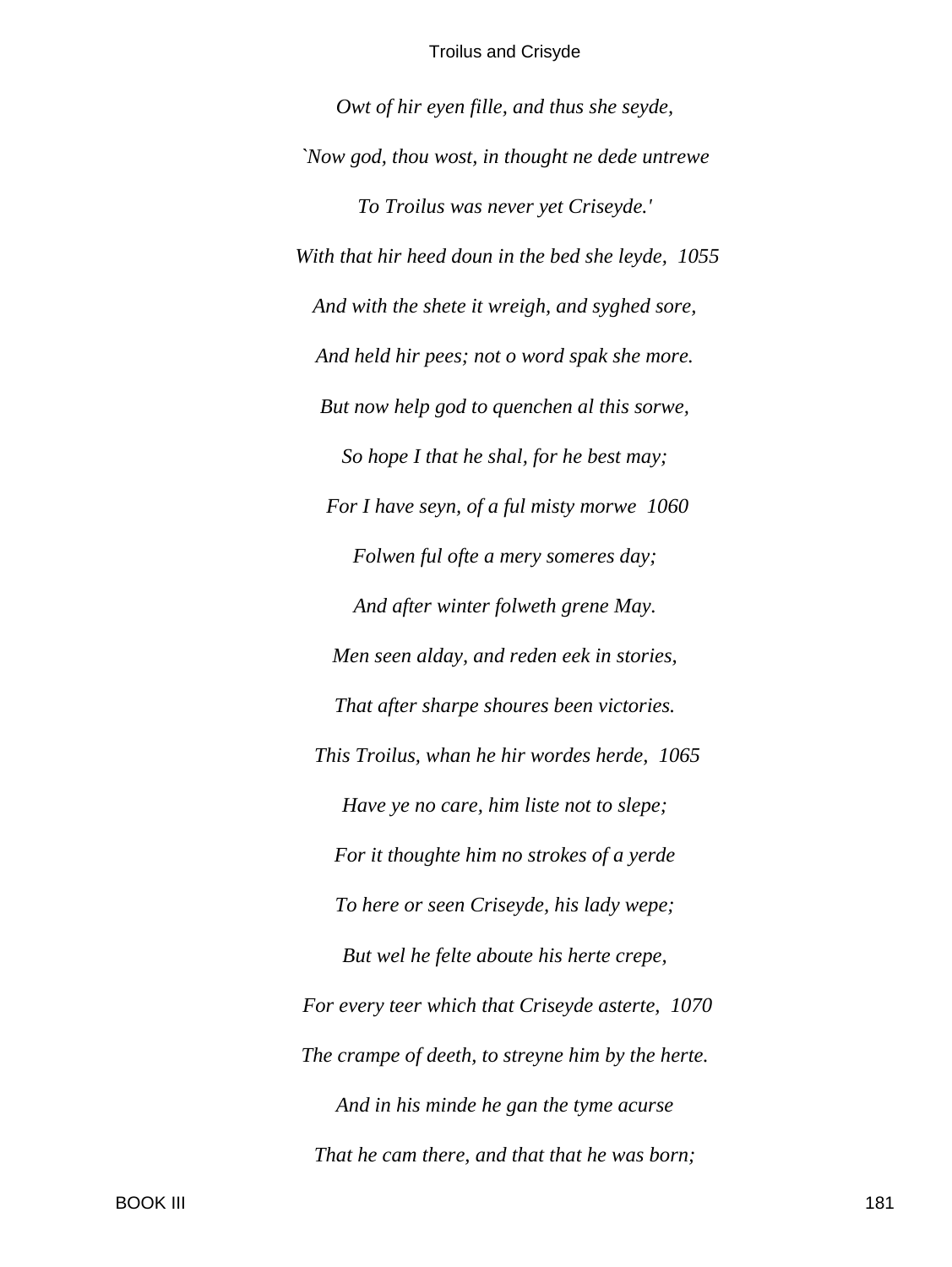*For now is wikke y−turned in−to worse, And al that labour he hath doon biforn, 1075 He wende it lost, he thoughte he nas but lorn. `O Pandarus,' thoughte he, `allas! Thy wyle Serveth of nought, so weylaway the whyle!' And therwithal he heng a−doun the heed, And fil on knees, and sorwfully he sighte; 1080 What mighte he seyn? He felte he nas but deed, For wrooth was she that shulde his sorwes lighte. But nathelees, whan that he speken mighte, Than seyde he thus, `God woot, that of this game, Whan al is wist, than am I not to blame!' 1085 Ther−with the sorwe so his herte shette, That from his eyen fil there not a tere, And every spirit his vigour in−knette, So they astoned or oppressed were. The feling of his sorwe, or of his fere, 1090 Or of ought elles, fled was out of towne; And doun he fel al sodeynly a−swowne. This was no litel sorwe for to see; But al was hust, and Pandare up as faste, `O nece, pees, or we be lost,' quod he, 1095*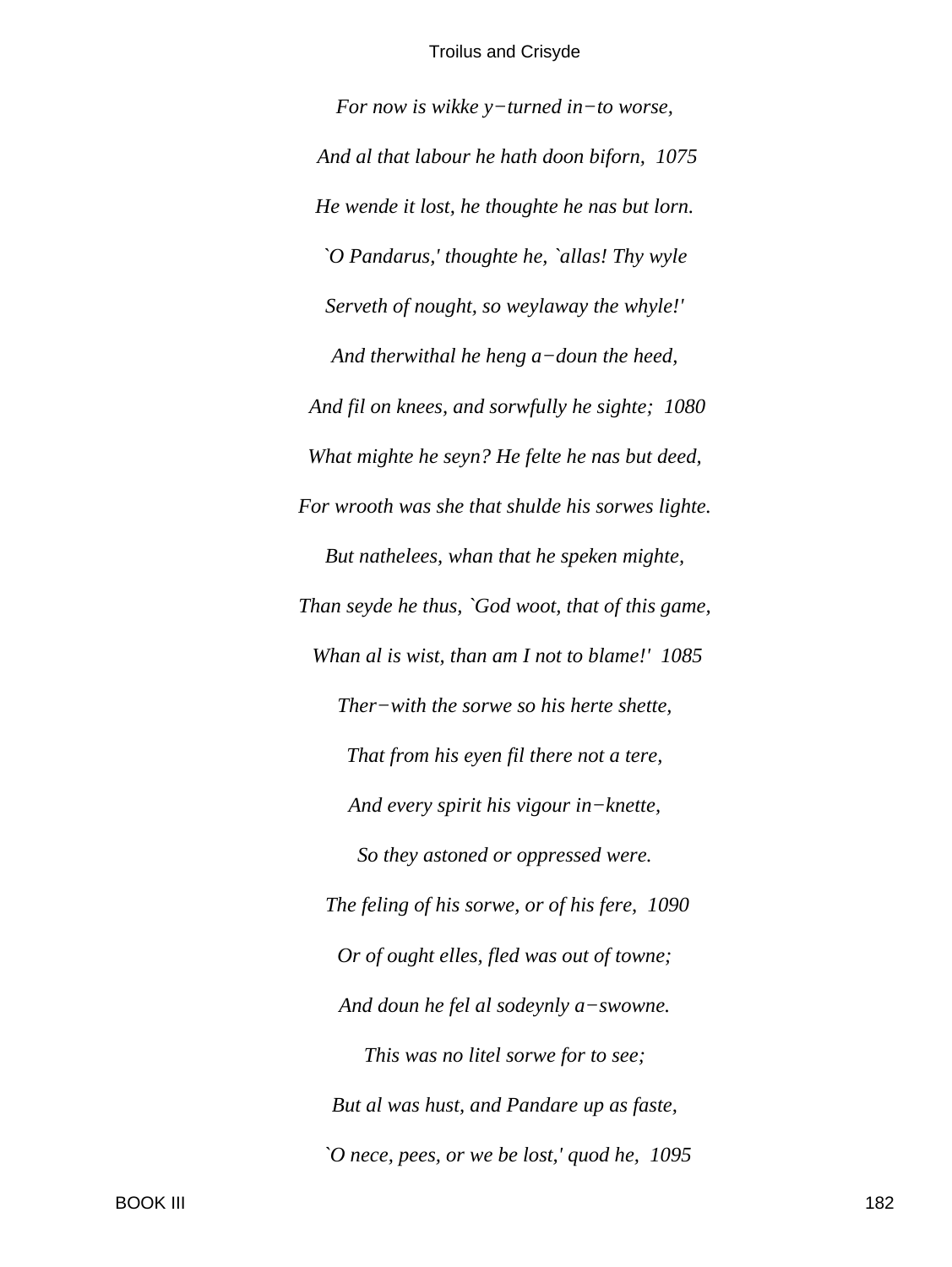*`Beth nought agast;' But certeyn, at the laste, For this or that, he in−to bedde him caste, And seyde, `O theef, is this a mannes herte?' And of he rente al to his bare sherte; And seyde, `Nece, but ye helpe us now, 1100 Allas, your owne Troilus is lorn!' `Y−wis, so wolde I, and I wiste how, Ful fayn,' quod she; `Allas! That I was born!' `Ye, nece, wole ye pullen out the thorn That stiketh in his herte?' quod Pandare; 1105 `Sey «Al foryeve,» and stint is al this fare!' `Ye, that to me,' quod she, `ful lever were Than al the good the sonne aboute gooth'; And therwith−al she swoor him in his ere, `Y−wis, my dere herte, I am nought wrooth, 1110 Have here my trouthe and many another ooth; Now speek to me, for it am I, Cryseyde!' But al for nought; yet mighte he not a−breyde. Therwith his pous and pawmes of his hondes They gan to frote, and wete his temples tweyne, 1115 And, to deliveren him from bittre bondes, She ofte him kiste; and, shortly for to seyne,*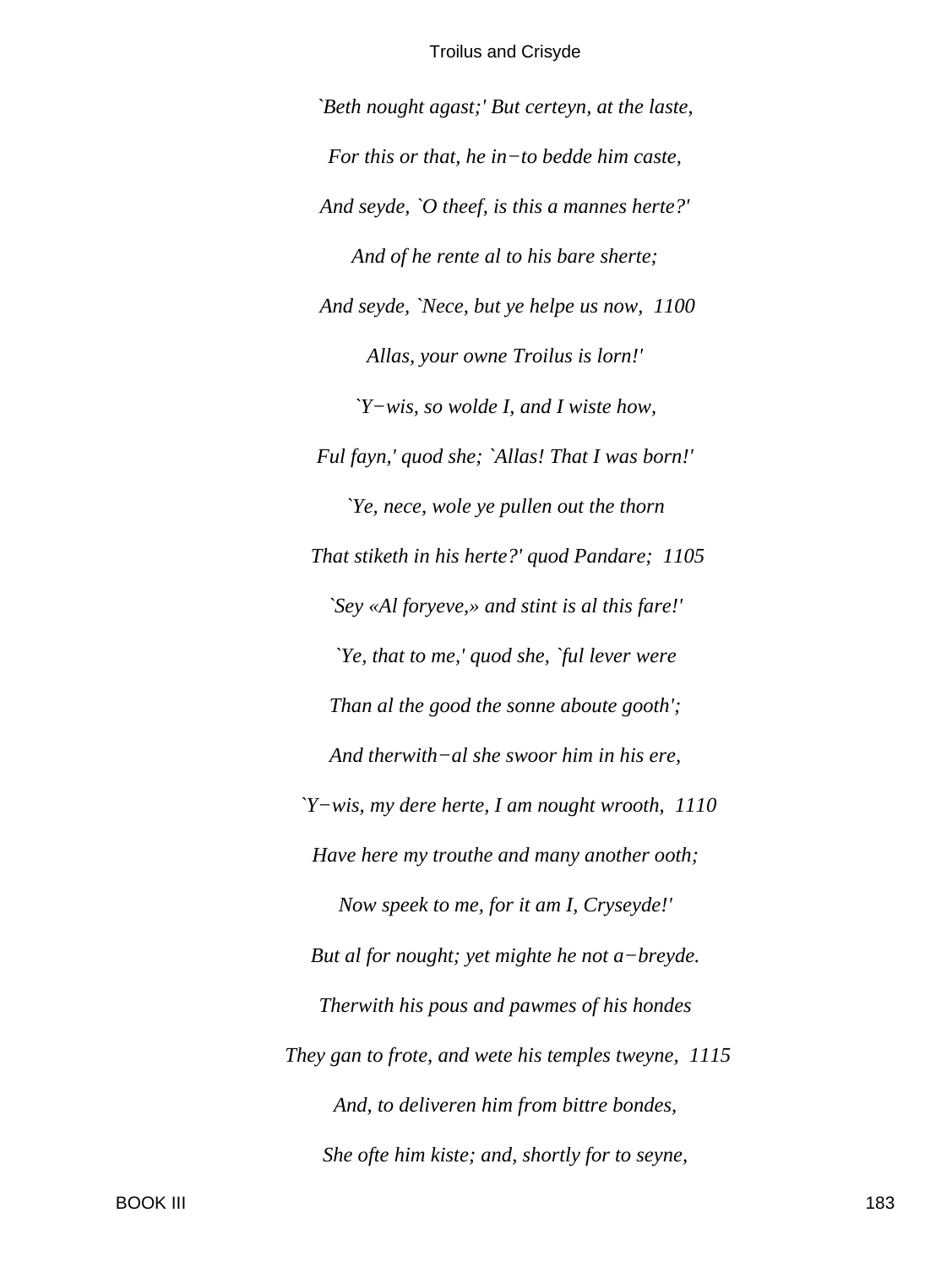*Him to revoken she dide al hir peyne. And at the laste, he gan his breeth to drawe, And of his swough sone after that adawe, 1120 And gan bet minde and reson to him take, But wonder sore he was abayst, y−wis. And with a syk, whan he gan bet a−wake, He seyde, `O mercy, god, what thing is this?' `Why do ye with your−selven thus amis?' 1125 Quod tho Criseyde, `Is this a mannes game? What, Troilus! Wol ye do thus, for shame?' And therwith−al hir arm over him she leyde, And al foryaf, and ofte tyme him keste. He thonked hir, and to hir spak, and seyde 1130 As fil to purpos for his herte reste. And she to that answerde him as hir leste; And with hir goodly wordes him disporte She gan, and ofte his sorwes to comforte. Quod Pandarus, `For ought I can espyen, 1135 This light, nor I ne serven here of nought; Light is not good for syke folkes yen. But for the love of god, sin ye be brought In thus good plyt, lat now non hevy thought*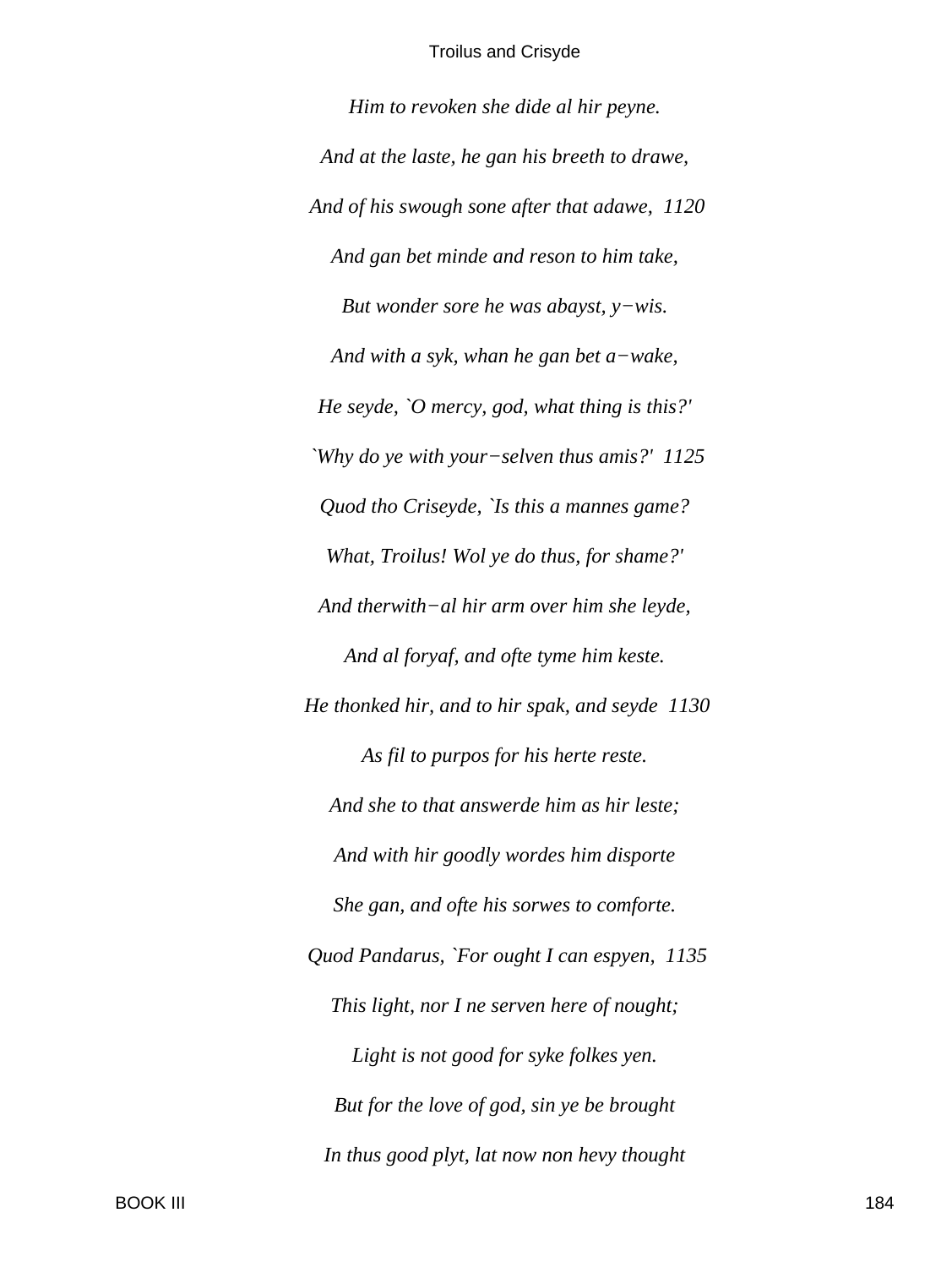Ben hanginge in the hertes of yow tweye:' 1140 And bar the candele to the chimeneye. Sone after this, though it no nede were, Whan she swich othes as hir list devyse Hadde of him take, hir thoughte tho no fere, Ne cause eek non, to bidde him thennes ryse. 1145 Yet lesse thing than othes may suffyse In many a cas; for every wight, I gesse, That loveth wel meneth but gentilesse. But in effect she wolde wite anoon Of what man, and eek where, and also why 1150 He Ielous was, sin ther was cause noon; And eek the signe, that he took it by, She bad him that to telle hir bisily, Or elles, certeyn, she bar him on honde, That this was doon of malis, hir to fonde. 1155 With-outen more, shortly for to seyne, He moste obeye  $un-to$  his lady heste; And for the lasse harm, he moste feyne. He seyde hir, whan she was at swiche a feste, She mighte on him han loked at the leste; 1160 Not I not what, al dere  $y$ -nough a risshe,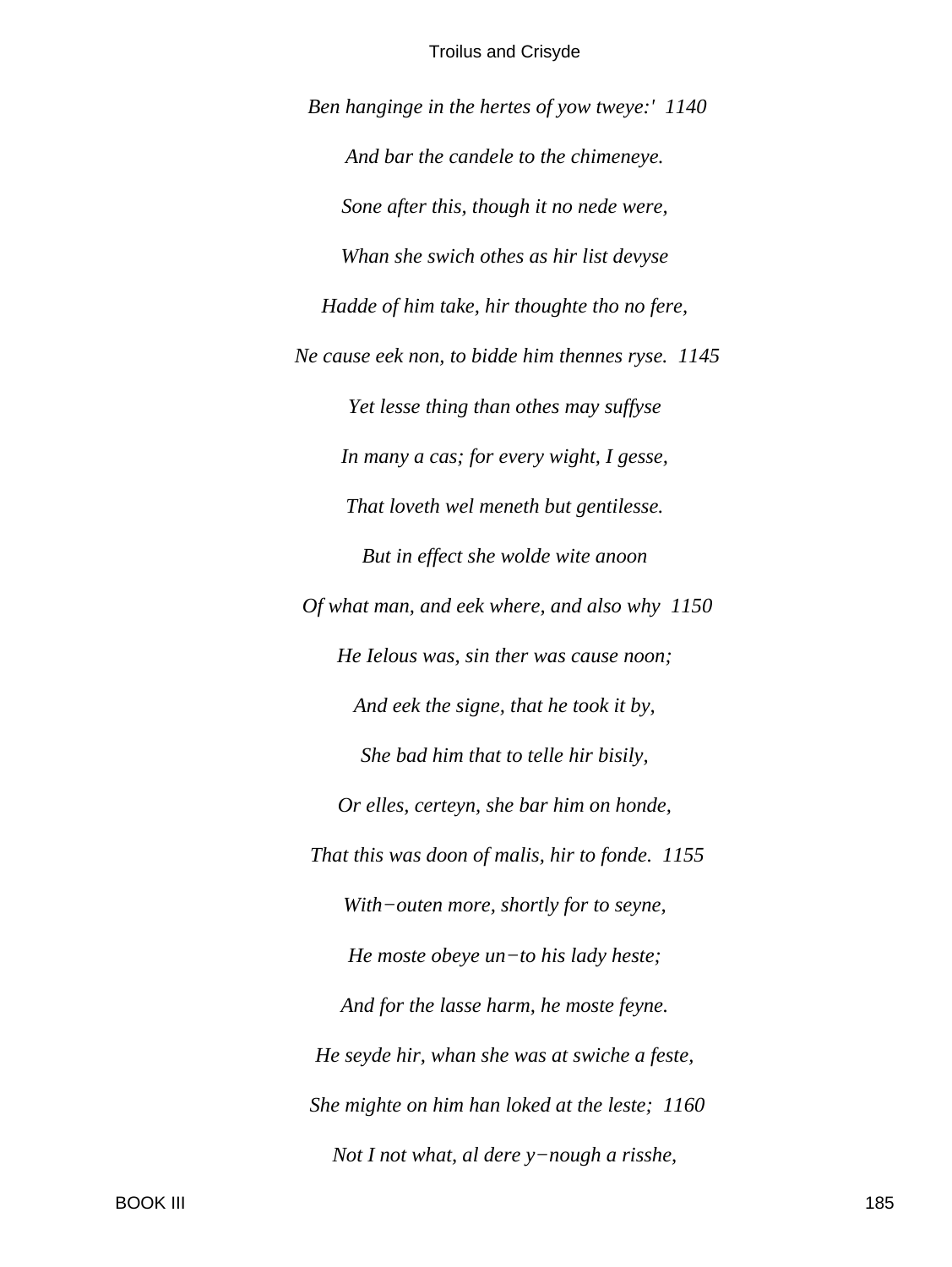As he that nedes moste a cause fisshe. And she answerde, `Swete, al were it so, What harm was that, sin I non yvel mene? For, by that god that boughte us bothe two, 1165 In alle thinge is myn entente clene. Swich arguments ne been not worth a bene; Wol ye the childish Ialous contrefete? Now were it worthy that ye were  $y$ -bete.' Tho Troilus gan sorwfully to syke, 1170 Lest she be wrooth, him thoughte his herte deyde; And seyde, `Allas! Up-on my sorwes syke Have mercy, swete herte myn, Cryseyde! And if that, in tho wordes that I seyde, Be any wrong, I wol no more trespace; 1175 Do what yow list, I am al in your grace.' And she answerde, `Of gilt misericorde! That is to seyn, that I foryeve al this; And ever-more on this night yow recorde, And beth wel war ye do no more amis.' 1180 'Nay, dere herte myn,' quod he, 'y-wis.' `And now,' quod she, `that I have do yow smerte, Foryeve it me, myn owene swete herte.'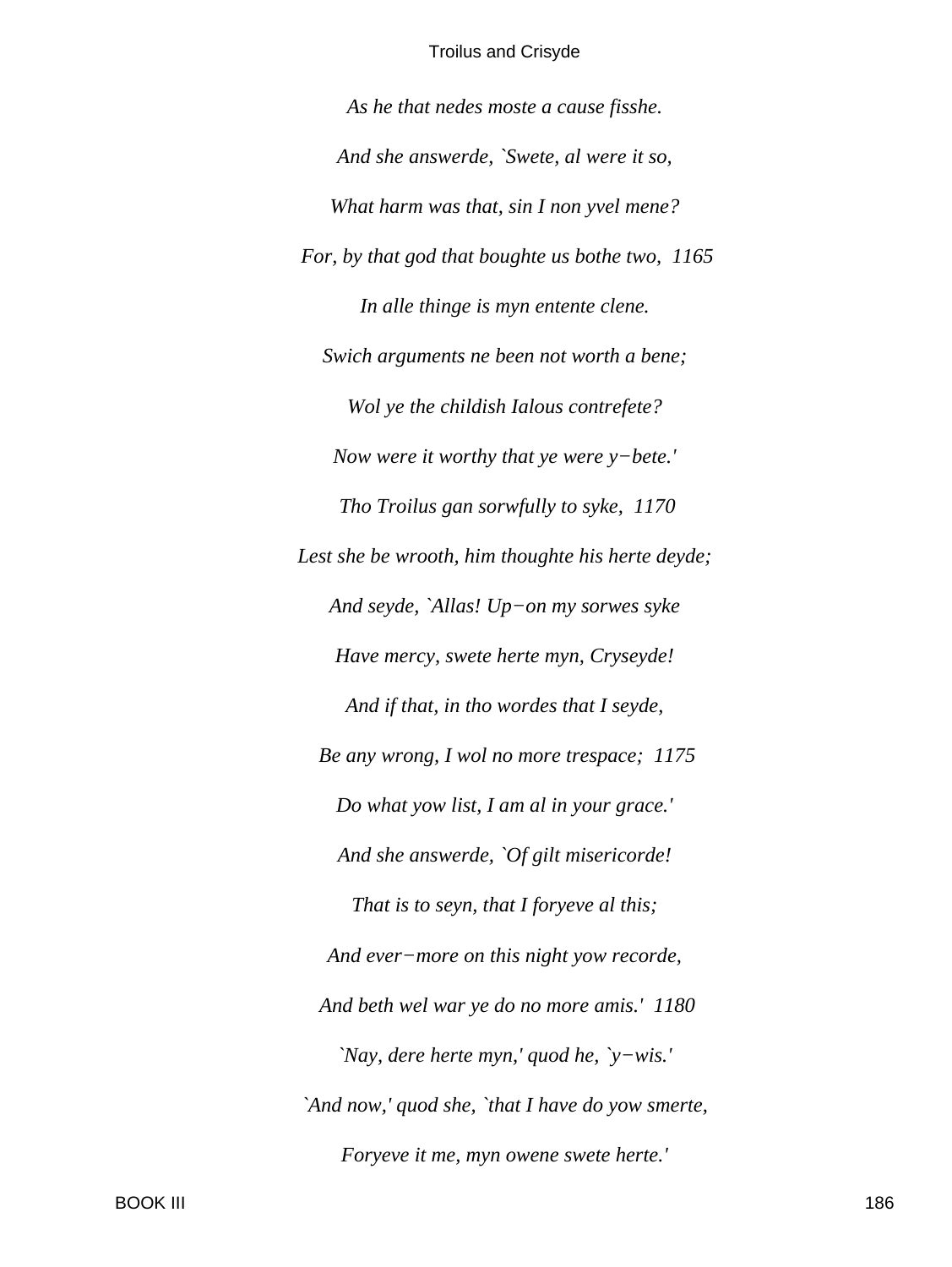This Troilus, with blisse of that supprysed, Put al in goddes hond, as he that mente 1185 No-thing but wel; and, sodeynly avysed, He hir in armes faste to him hente. And Pandarus, with a ful good entente, Leyde him to slepe, and seyde, `If ye ben wyse, Swowneth not now, lest more folk aryse.' 1190 What mighte or may the sely larke seye, Whan that the sperhauk hath it in his foot? I can no more, but of thise ilke tweye, To whom this tale sucre be or soot, Though that I tarie a yeer, som-tyme I moot, 1195 After myn auctor, tellen hir gladnesse, As wel as I have told hir hevinesse. Criseyde, which that felte hir thus  $y$ -take, As writen clerkes in hir bokes olde, Right as an aspes leef she gan to quake, 1200 Whan she him felte hir in his armes folde. But Troilus, al hool of cares colde, Gan thanken tho the blisful goddes sevene; Thus sondry peynes bringen folk in hevene. This Troilus in armes gan hir streyne, 1205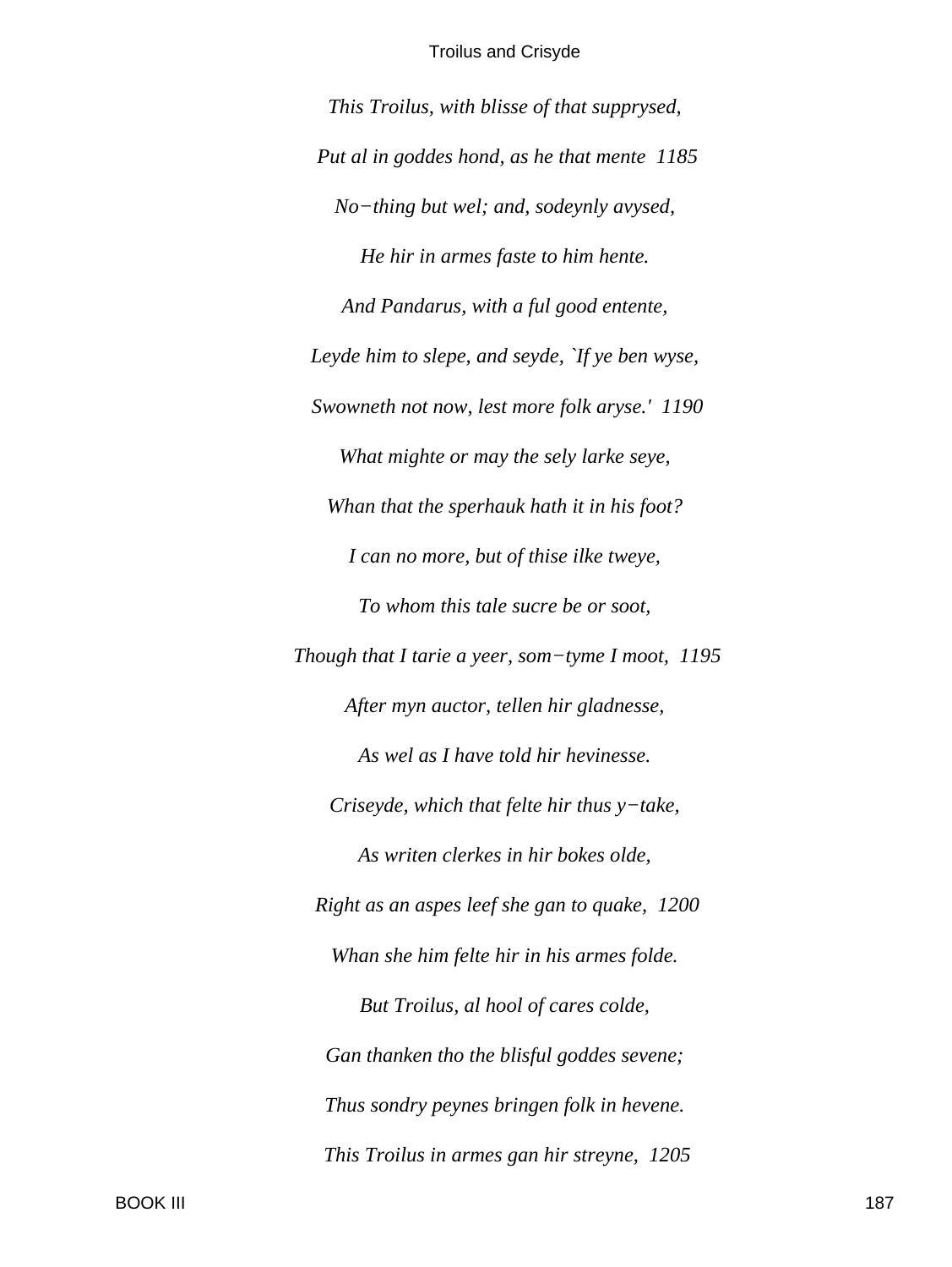*And seyde, `O swete, as ever mote I goon, Now be ye caught, now is ther but we tweyne; Now yeldeth yow, for other boot is noon.' To that Criseyde answerde thus anoon, `Ne hadde I er now, my swete herte dere, 1210 Ben yolde, y−wis, I were now not here!' O! Sooth is seyd, that heled for to be As of a fevre or othere greet syknesse, Men moste drinke, as men may often see, Ful bittre drink; and for to han gladnesse, 1215 Men drinken often peyne and greet distresse; I mene it here, as for this aventure, That thourgh a peyne hath founden al his cure. And now swetnesse semeth more sweet, That bitternesse assayed was biforn; 1220 For out of wo in blisse now they flete; Non swich they felten, sith they were born; Now is this bet, than bothe two be lorn! For love of god, take every womman hede To werken thus, if it comth to the nede. 1225 Criseyde, al quit from every drede and tene, As she that iuste cause hadde him to triste,*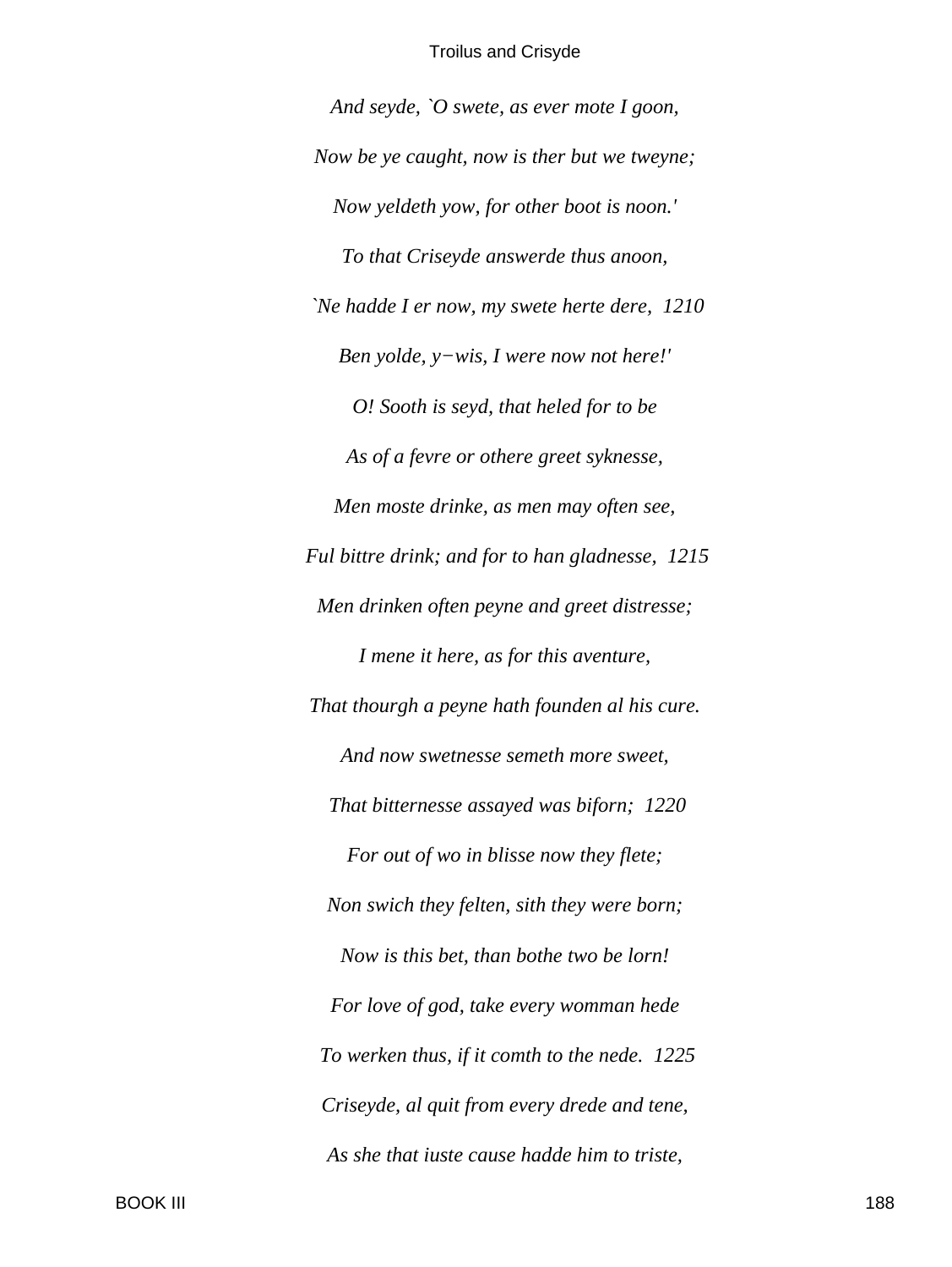*Made him swich feste, it Ioye was to sene, Whan she his trouthe and clene entente wiste. And as aboute a tree, with many a twiste, 1230 Bitrent and wryth the sote wode−binde, Gan eche of hem in armes other winde. And as the newe abaysshed nightingale, That stinteth first whan she biginneth to singe, Whan that she hereth any herde tale, 1235 Or in the hegges any wight steringe, And after siker dooth hir voys out−ringe; Right so Criseyde, whan hir drede stente, Opned hir herte and tolde him hir entente. And right as he that seeth his deeth y−shapen, 1240 And deye moot, in ought that he may gesse, And sodeynly rescous doth him escapen, And from his deeth is brought in sikernesse, For al this world, in swich present gladnesse Was Troilus, and hath his lady swete; 1245 With worse hap god lat us never mete! Hir armes smale, hir streyghte bak and softe, Hir sydes longe, fleshly, smothe, and whyte He gan to stroke, and good thrift bad ful ofte*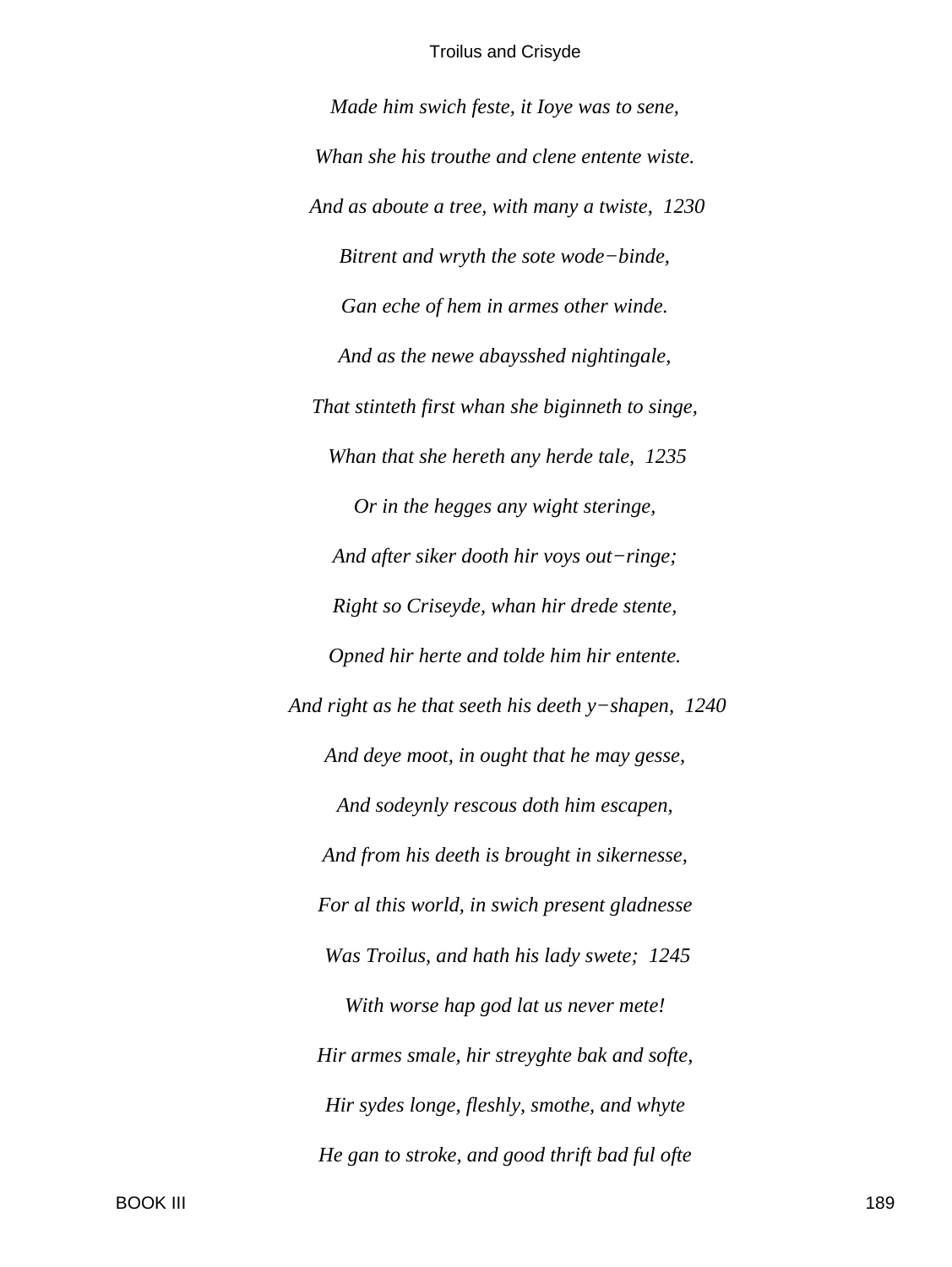Hir snowish throte, hir brestes rounde and lyte; 1250 Thus in this hevene he gan him to delyte, And ther-with-al a thousand tyme hir kiste; That, what to done, for loye unnethe he wiste. Than seyde he thus,  $\bigcirc$ , Love, O, Charitee, Thy moder eek, Citherea the swete, 1255 After thy-self next heried be she, Venus mene I, the wel-willy planete; And next that, Imeneus, I thee grete; For never man was to yow goddes holde As I, which ye han brought fro cares colde. 1260 'Benigne Love, thou holy bond of thinges, Who-so wol grace, and list thee nought honouren, Lo, his desyr wol flee with-outen winges. For, noldestow of bountee hem socouren That serven best and most alwey labouren, 1265 Yet were al lost, that dar I wel seyn, certes, But-if thy grace passed our desertes. `And for thou me, that coude leest deserve Of hem that nombred been  $un$ -to thy grace, Hast holpen, ther I lykly was to sterve, 1270 And me bistowed in so heygh a place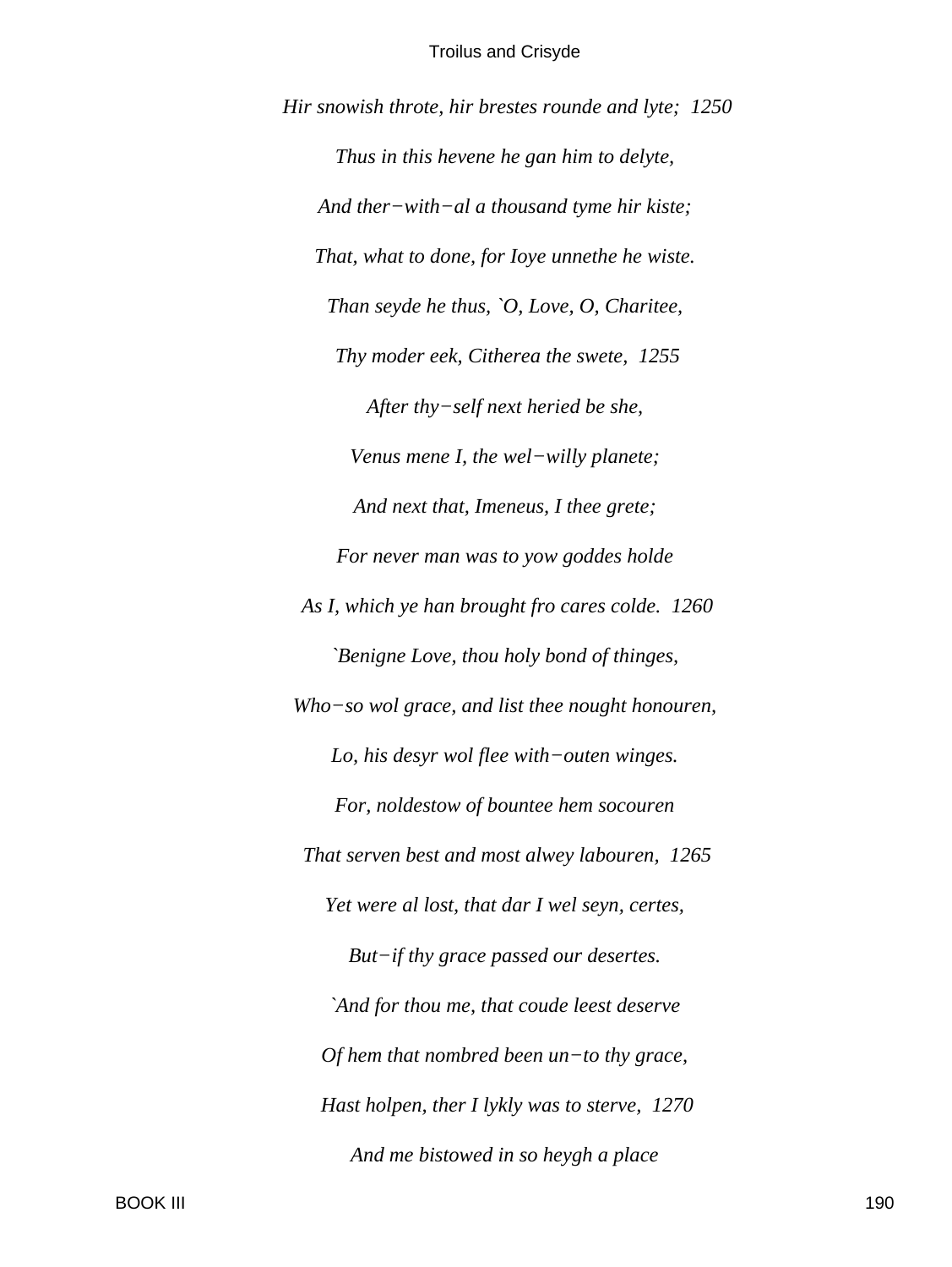That thilke boundes may no blisse pace, I can no more, but laude and reverence Be to thy bounte and thyn excellence!' And therwith-al Criseyde anoon he kiste, 1275 Of which, certeyn, she felte no disese, And thus seyde he, `Now wolde god I wiste, Myn herte swete, how I yow mighte plese! What man,' quod he, `was ever thus at ese As I, on whiche the faireste and the beste 1280 That ever I say, deyneth hir herte reste. `Here may men seen that mercy passeth right; The experience of that is felt in me, That am unworthy to so swete a wight. But herte myn, of your benignitee, 1285 So thenketh, though that I unworthy be, Yet mot I nede amenden in som wyse, Right thourgh the vertu of your heyghe servyse. `And for the love of god, my lady dere, Sin god hath wrought me for I shal yow serve, 1290 As thus I mene, that ye wol be my stere, To do me live, if that yow liste, or sterve, So techeth me how that I may deserve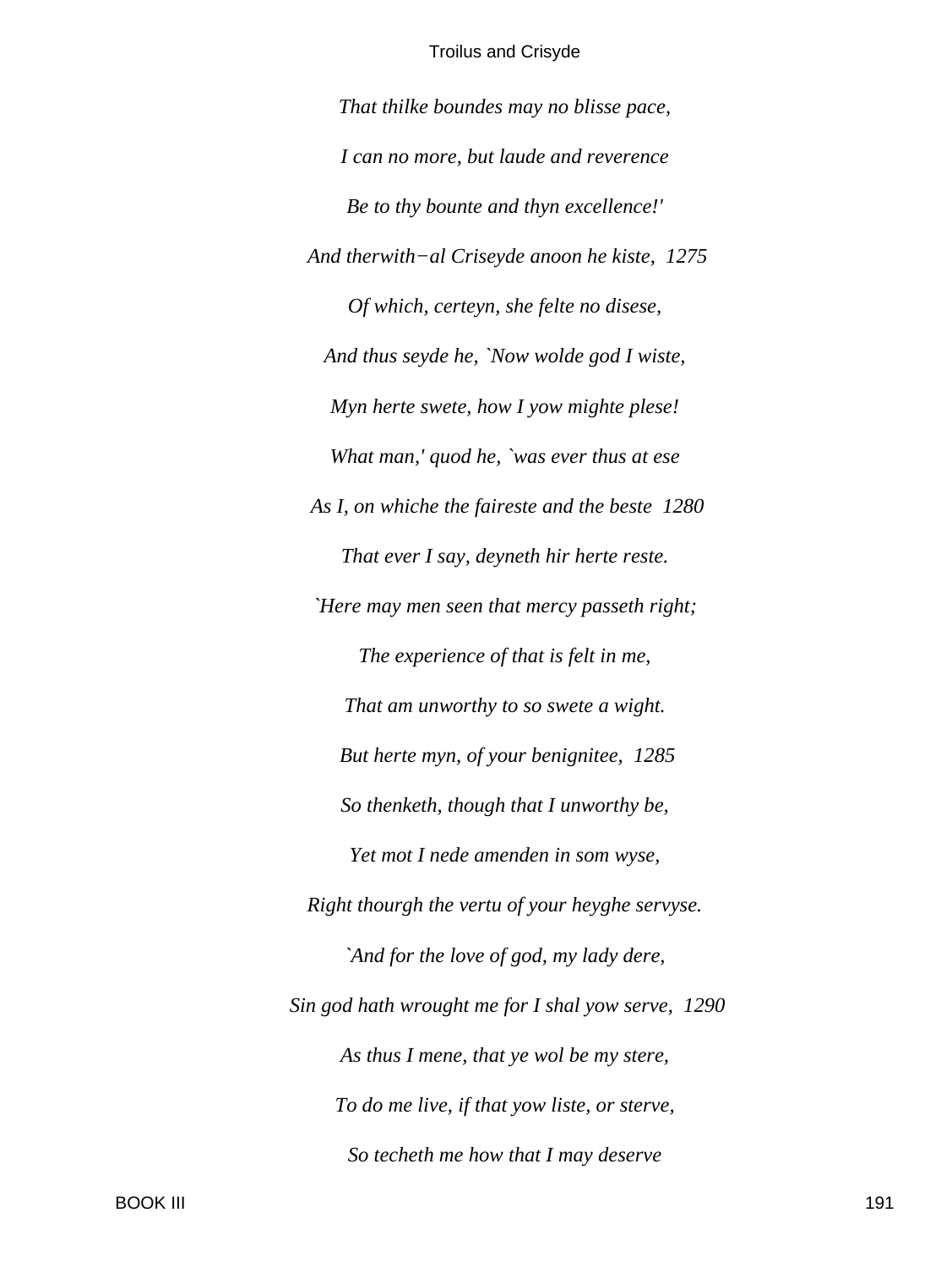Your thank, so that I, thurgh myn ignoraunce, Ne do no-thing that yow be displesaunce. 1295 `For certes, fresshe wommanliche wyf, This dar I seye, that trouthe and diligence, That shal ye finden in me al my lyf, Ne wol not, certeyn, breken your defence; And if I do, present or in absence, 1300 For love of god, lat slee me with the dede, If that it lyke un-to your womanhede.'  $Y-wis'$ , and she, `myn owne hertes list, My ground of ese, and al myn herte dere, Graunt mercy, for on that is al my trist; 1305 But late us falle awey fro this matere; For it suffyseth, this that seyd is here. And at o word, with-outen repentaunce, Wel-come, my knight, my pees, my suffisaunce!' Of hir delyt, or Ioyes oon the leste 1310 Were impossible to my wit to seye; But iuggeth, ye that han ben at the feste, Of swich gladnesse, if that hem liste pleye! I can no more, but thus thise ilke tweye That night, be-twixen dreed and sikernesse, 1315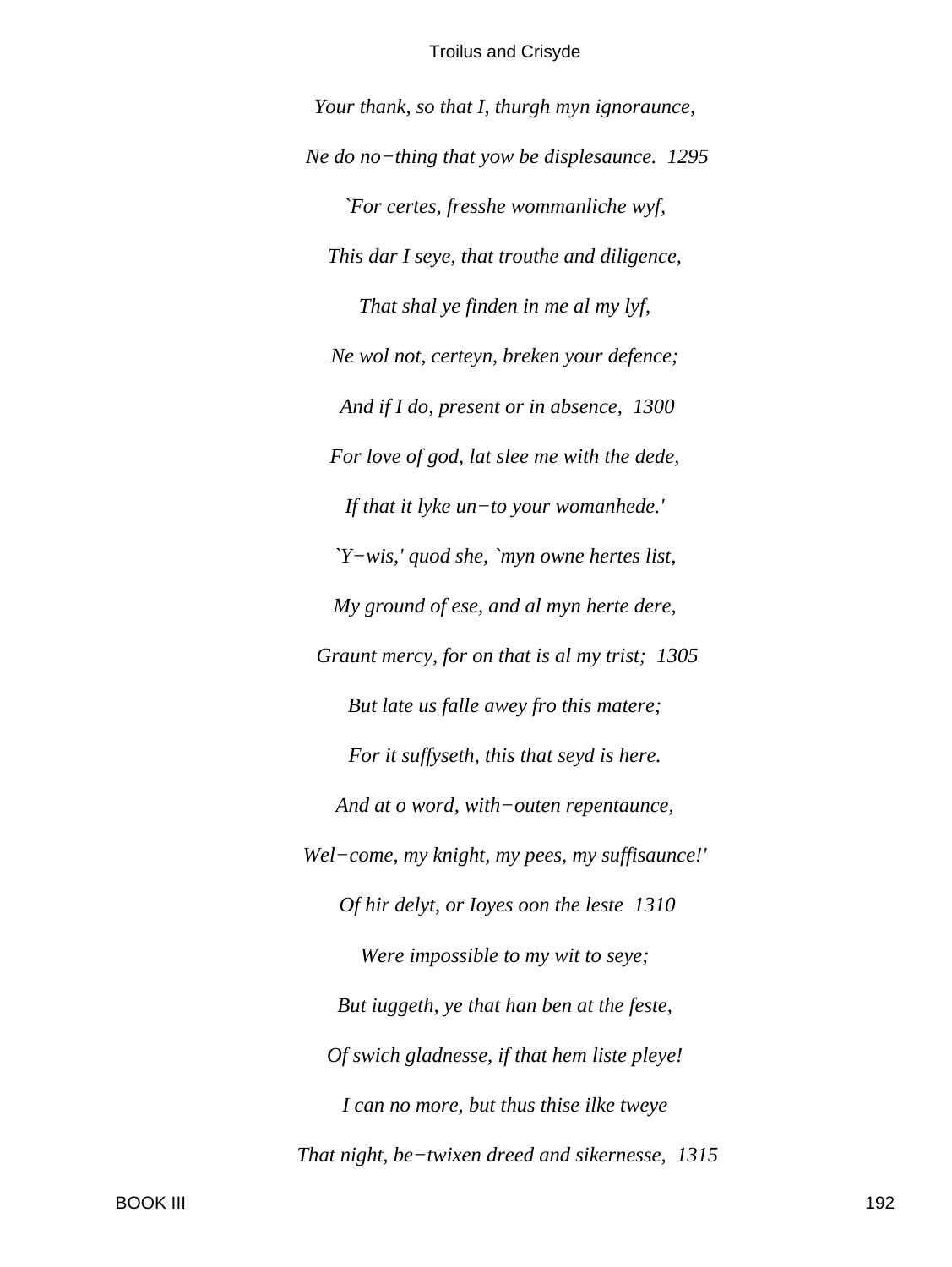*Felten in love the grete worthinesse. O blisful night, of hem so longe y−sought, How blithe un−to hem bothe two thou were! Why ne hadde I swich on with my soule y−bought, Ye, or the leeste Ioye that was there? 1320 A−wey, thou foule daunger and thou fere, And lat hem in this hevene blisse dwelle, That is so heygh, that al ne can I telle! But sooth is, though I can not tellen al, As can myn auctor, of his excellence, 1325 Yet have I seyd, and, god to−forn, I shal In every thing al hoolly his sentence. And if that I, at loves reverence, Have any word in eched for the beste, Doth therwith−al right as your−selven leste. 1330 For myne wordes, here and every part, I speke hem alle under correccioun Of yow, that feling han in loves art, And putte it al in your discrecioun To encrese or maken diminucioun 1335 Of my langage, and that I yow bi−seche; But now to purpos of my rather speche.*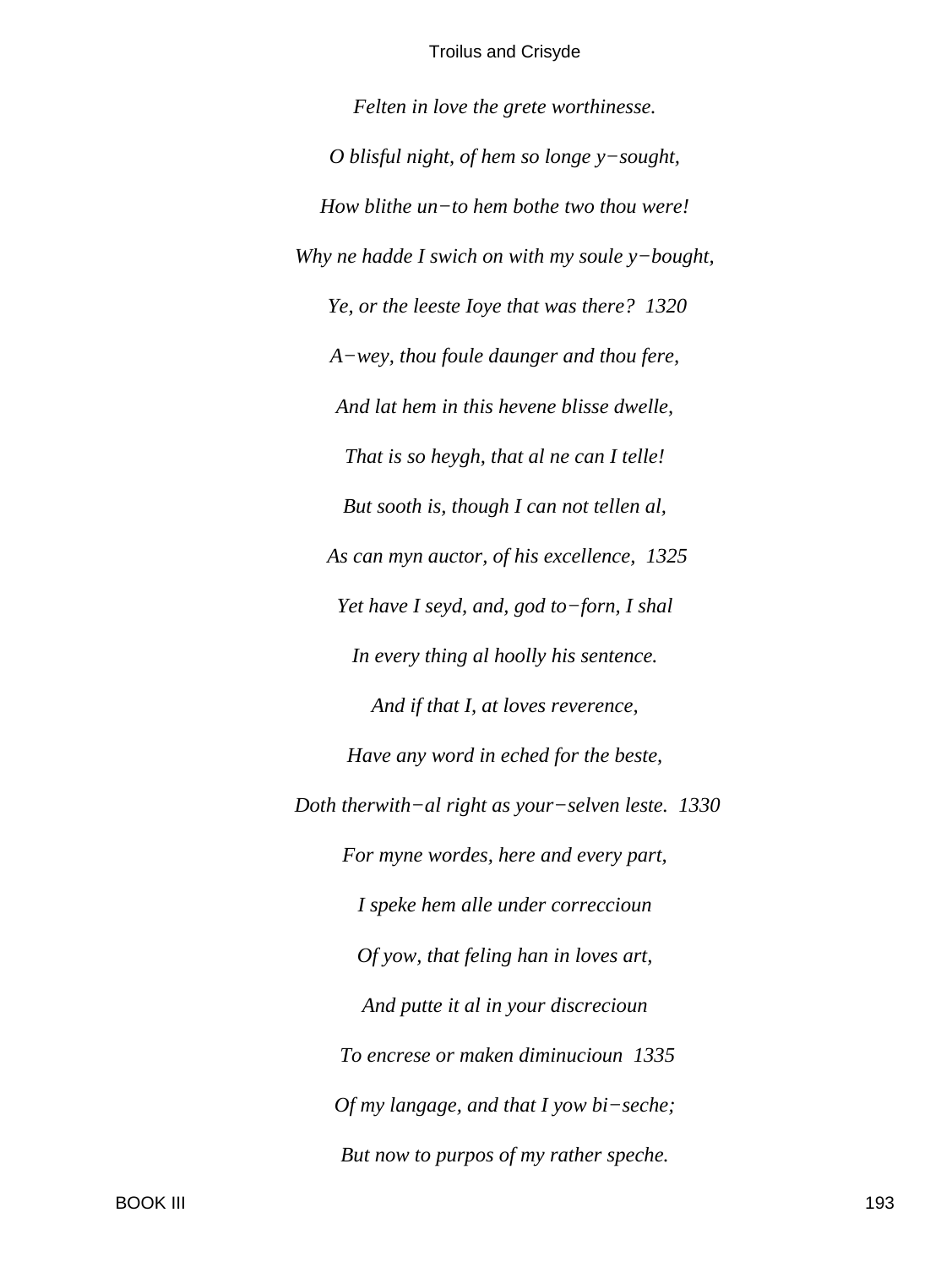*Thise ilke two, that ben in armes laft, So looth to hem a−sonder goon it were, That ech from other wende been biraft, 1340 Or elles, lo, this was hir moste fere, That al this thing but nyce dremes were; For which ful ofte ech of hem seyde, `O swete, Clippe ich yow thus, or elles I it mete?' And, lord! So he gan goodly on hir see, 1345 That never his look ne bleynte from hir face, And seyde, `O dere herte, may it be That it be sooth, that ye ben in this place?' `Ye, herte myn, god thank I of his grace!' Quod tho Criseyde, and therwith−al him kiste, 1350 That where his spirit was, for Ioye he niste. This Troilus ful ofte hir eyen two Gan for to kisse, and seyde, `O eyen clere, It were ye that wroughte me swich wo, Ye humble nettes of my lady dere! 1355 Though ther be mercy writen in your chere, God wot, the text ful hard is, sooth, to finde, How coude ye with−outen bond me binde?' Therwith he gan hir faste in armes take,*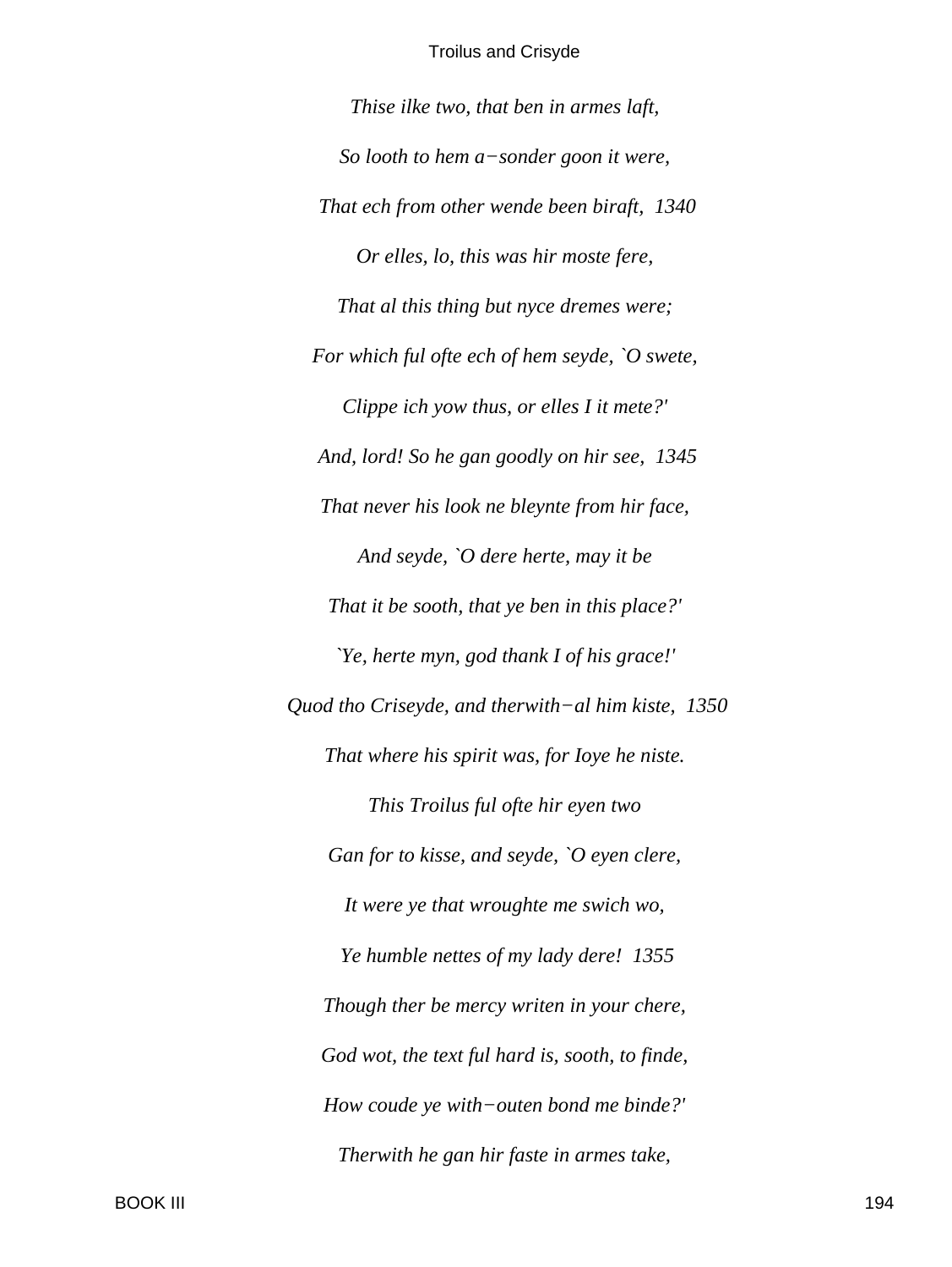And wel an hundred tymes gan he syke, 1360 Nought swiche sorwfull sykes as men make For wo, or elles whan that folk ben syke, But esy sykes, swiche as been to lyke, That shewed his affeccioun with-inne; Of swiche sykes coude he nought bilinne. 1365 Sone after this they speke of sondry thinges, As fil to purpos of this aventure, And pleyinge entrechaungeden hir ringes, Of which I can nought tellen no scripture; But wel I woot, a broche, gold and asure, 1370 In whiche a ruby set was lyk an herte, Criseyde him yaf, and stak it on his sherte. Lord! trowe ye, a coveitous, a wreccbe, That blameth love and holt of it despyt, That, of tho pens that he can mokre and kecche, 1375 Was ever yet  $y$ -yeve him swich delyt, As is in love, in oo poynt, in som plyt? Nay, doutelees, for also god me save, So parfit loye may no nigard have! They wol sey 'Yis,' but lord! So that they lye, 1380 Tho bisy wrecches, ful of wo and drede!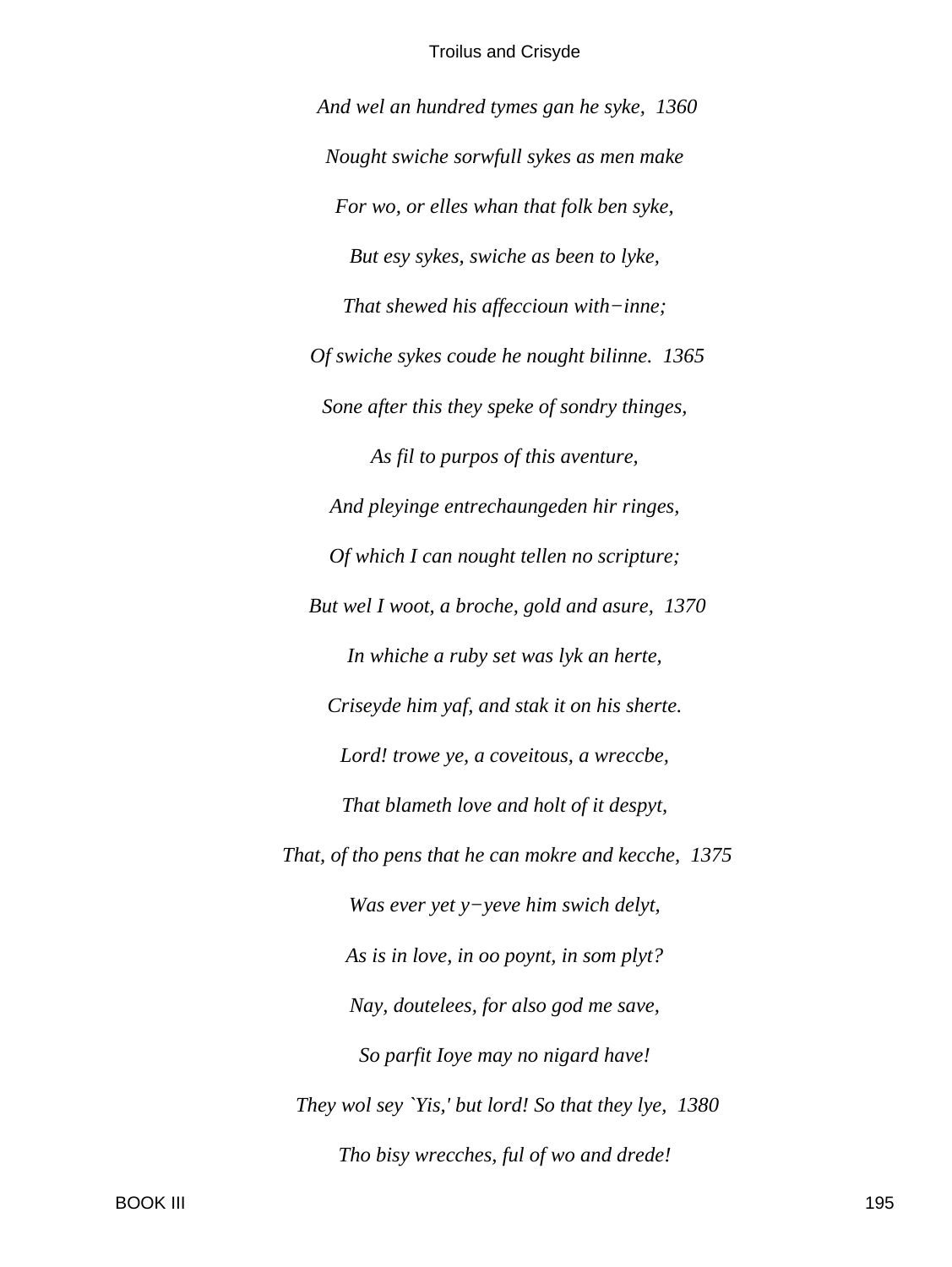They callen love a woodnesse or folye, But it shal falle hem as I shal yow rede; They shul forgo the whyte and eke the rede, And live in wo, ther god yeve hem mischaunce, 1385 And every lover in his trouthe avaunce! As wolde god, tho wrecches, that dispyse Servyse of love, hadde eres al-so longe As hadde Myda, ful of coveityse, And ther-to dronken hadde as hoot and stronge 1390 As Crassus dide for his affectis wronge, To techen hem that they ben in the vyce, And loveres nought, al-though they holde hem nyce! Thise ilke two, of whom that I yow seye, Whan that hir hertes wel assured were, 1395 Tho gonne they to speken and to pleye, And eek rehercen how, and whanne, and where, They knewe hem first, and every wo and fere That passed was; but al swich hevinesse, I thanke it god, was tourned to gladnesse. 1400 And ever-mo, whan that hem fel to speke Of any thing of swich a tyme agoon, With kissing al that tale sholde breke,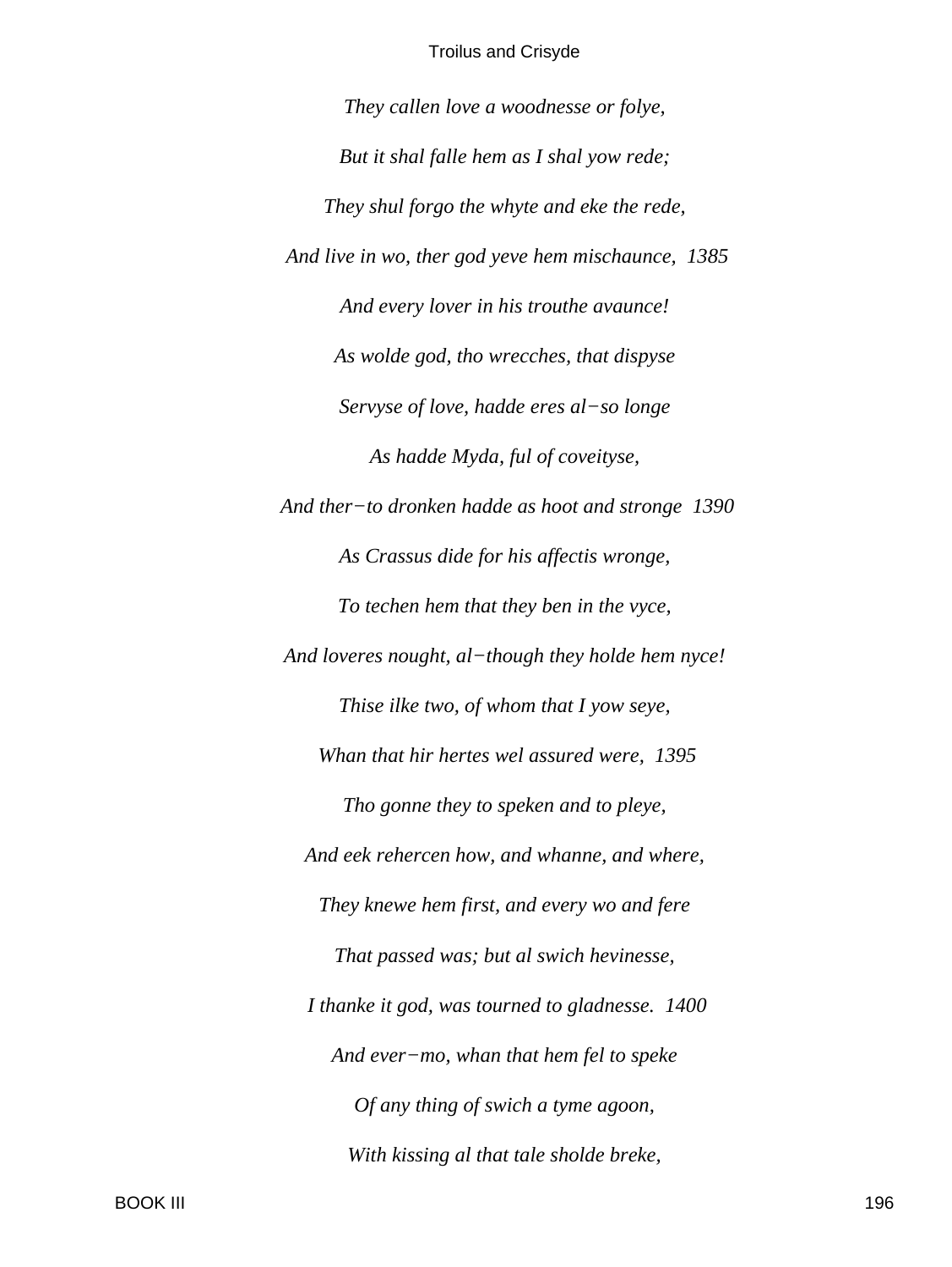And fallen in a newe loye anoon, And diden al hir might, sin they were oon, 1405 For to recoveren blisse and been at ese, And passed wo with loye countrepeyse. Reson wil not that I speke of sleep, For it accordeth nought to my matere; God woot, they toke of that ful litel keep, 1410 But lest this night, that was to hem so dere, Ne sholde in veyn escape in no manere, It was biset in Ioye and bisinesse Of al that souneth in-to gentilnesse. But whan the cok, comune astrologer, 1415 Gan on his brest to bete, and after crowe, And Lucifer, the dayes messager, Gan for to ryse, and out hir bemes throwe; And estward roos, to him that coude it knowe, Fortuna maior, than anoon Criseyde, 1420 With herte sore, to Troilus thus seyde:  $-$ `Myn hertes lyf, my trist and my plesaunce, That I was born, allas! What me is wo, That day of us mot make desseveraunce! For tyme it is to ryse, and hennes go, 1425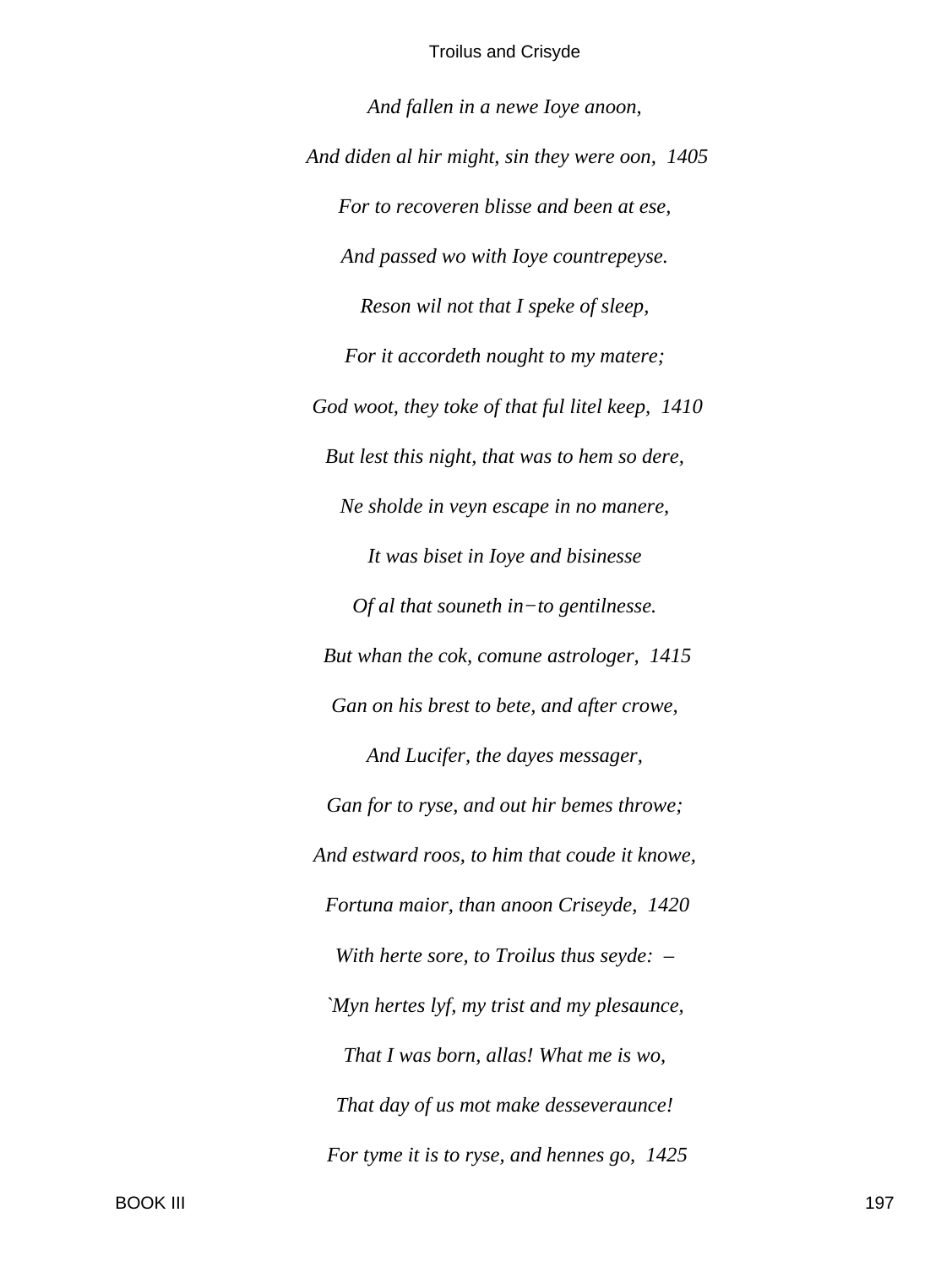*Or elles I am lost for evermo! O night, allas! Why niltow over us hove, As longe as whanne Almena lay by Iove? `O blake night, as folk in bokes rede, That shapen art by god this world to hyde 1430 At certeyn tymes with thy derke wede, That under that men mighte in reste abyde, Wel oughte bestes pleyne, and folk thee chyde, That there−as day with labour wolde us breste, That thou thus fleest, and deynest us nought reste! 1435 `Thou dost, allas! To shortly thyn offyce, Thou rakel night, ther god, makere of kinde, Thee, for thyn hast and thyn unkinde vyce, So faste ay to our hemi−spere binde. That never−more under the ground thou winde! 1440 For now, for thou so hyest out of Troye, Have I forgon thus hastily my Ioye!' This Troilus, that with tho wordes felte, As thoughte him tho, for pietous distresse, The blody teres from his herte melte, 1445 As he that never yet swich hevinesse Assayed hadde, out of so greet gladnesse,*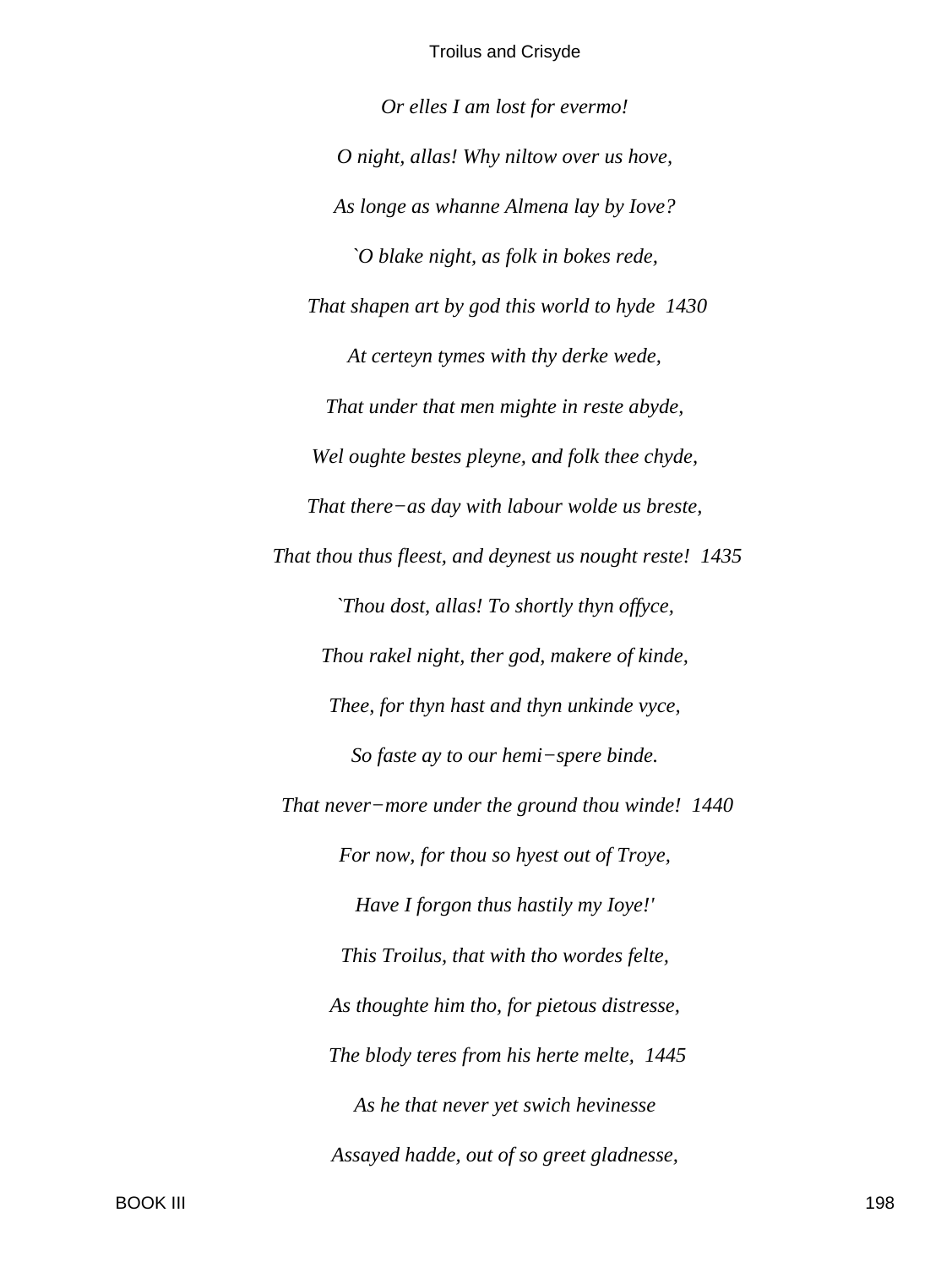Gan therwith-al Criseyde his lady dere In armes streyne, and seyde in this manere:  $-$ O cruel day, accusour of the Ioye 1450 That night and love han stole and faste  $y$ -wryen,  $A$ -cursed be thy coming in-to Troye, For every bore hath oon of thy bright yen! Envyous day, what list thee so to spyen? What hastow lost, why sekestow this place, 1455 Ther god thy lyght so quenche, for his grace? `Allas! What han thise loveres thee agilt, Dispitous day? Thyn be the pyne of helle! For many a lovere hastow shent, and wilt; Thy pouring in wol no-wher lete hem dwelle.  $1460$ What proferestow thy light here for to selle? Go selle it hem that smale seles graven, We wol thee nought, us nedeth no day haven.' And eek the sonne Tytan gan he chyde, And seyde, `O fool, wel may men thee dispyse, 1465 That hast the Dawing al night by thy syde, And suffrest hir so sone up fro thee ryse, For to disesen loveres in this wyse. What! Holde your bed ther, thou, and eek thy Morwe!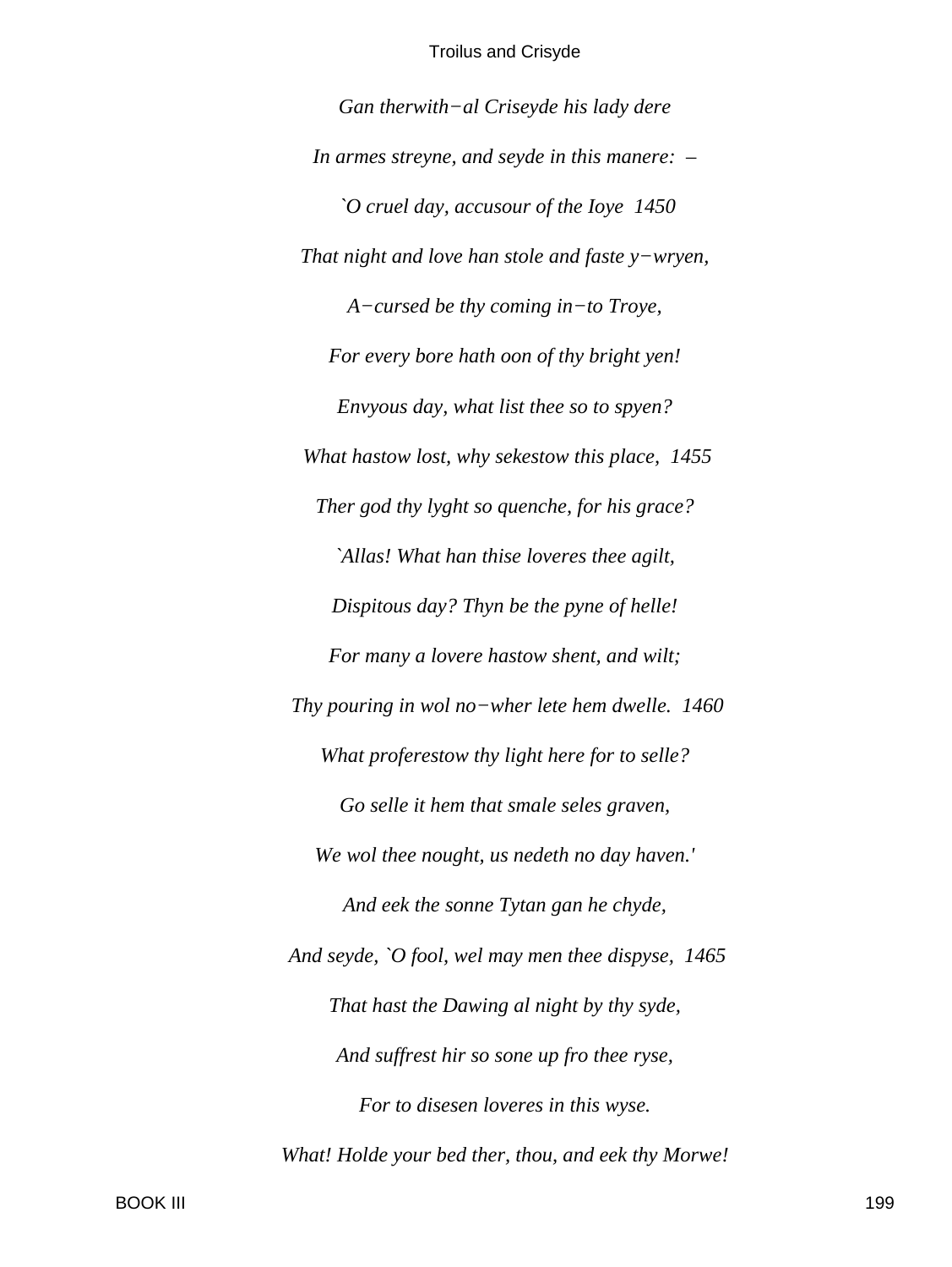I bidde god, so yeve yow bothe sorwe!' 1470 Therwith ful sore he sighte, and thus he seyde, `My lady right, and of my wele or wo The welle and rote, O goodly myn, Criseyde, And shal I ryse, allas! And shal I go? Now fele I that myn herte moot  $a$ -two! 1475 For how sholde I my lyf an houre save, Sin that with yow is al the lyf I have? `What shal I doon, for certes, I not how, Ne whanne, allas! I shal the tyme see, That in this plyt I may be eft with yow;  $1480$ And of my lyf, god woot, how that shal be, Sin that desyr right now so byteth me, That I am deed anoon, but I retourne. How sholde I longe, allas! Fro yow soiourne? `But nathelees, myn owene lady bright, 1485 Yit were it so that I wiste outrely, That I, your humble servaunt and your knight, Were in your herte set so fermely As ye in myn, the which thing, trewely, Me lever were than thise worldes tweyne, 1490 Yet sholde I bet enduren al my peyne.'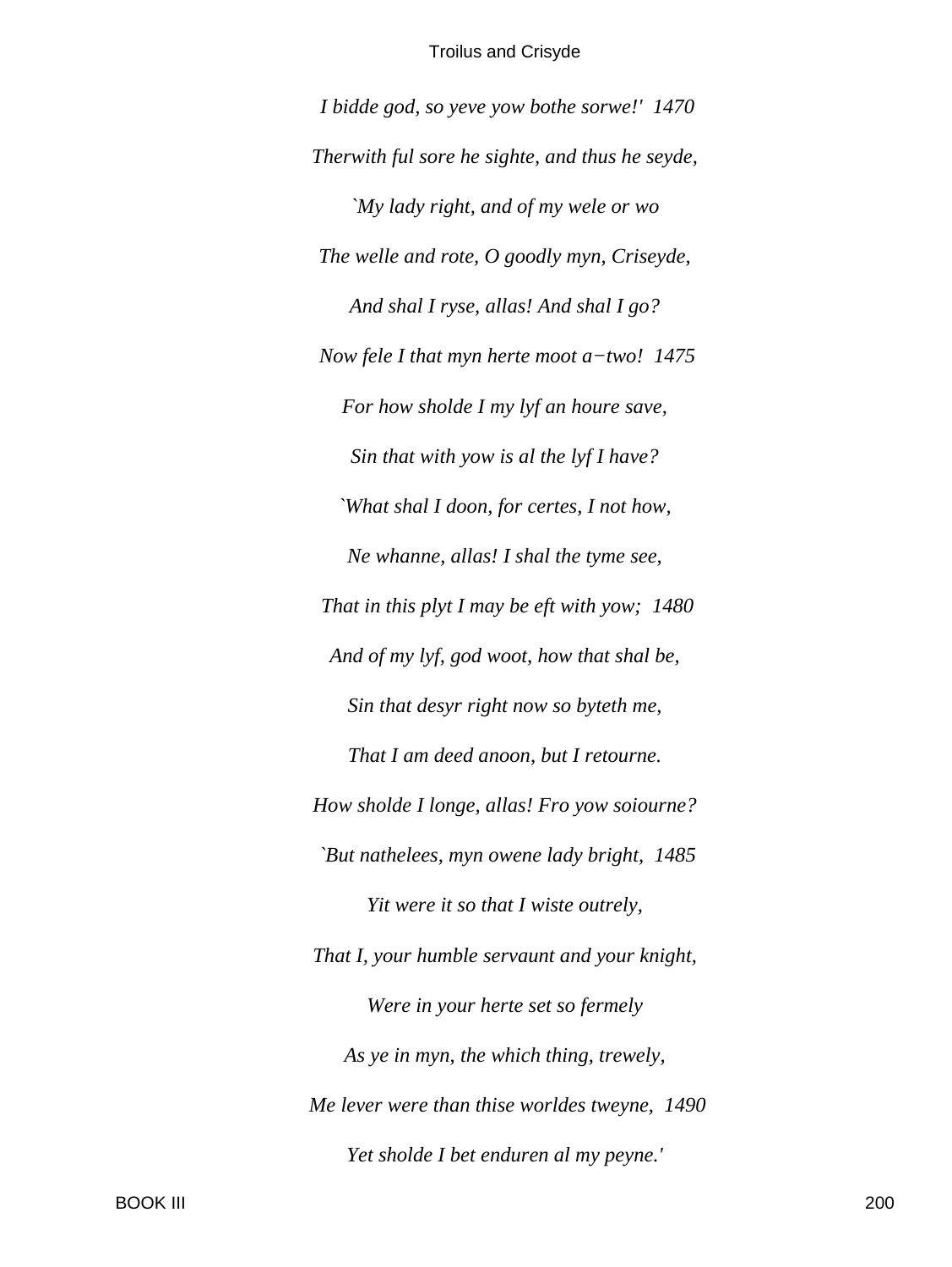To that Cryseyde answerde right anoon, And with a syk she seyde, `O herte dere, The game,  $y$ -wis, so ferforth now is soon,That first shal Phebus falle fro his spere, 1495 And every egle been the dowyes fere, And every roche out of his place sterte, Er Troilus out of Criseydes herte! *Ye he so depe in-with myn herte grave,* That, though I wolde it turne out of my thought, 1500 As wisly verray god my soule save, To dyen in the peyne, I coude nought! And, for the love of god that us bath wrought, Lat in your brayn non other fantasye So crepe, that it cause me to dye! 1505 `And that ye me wolde han as faste in minde As I have yow, that wolde I yow bi-seche; And, if I wiste soothly that to finde, God mighte not a poynt my loyes eche! But, herte myn, with-oute more speche, 1510 Beth to me trewe, or elles were it routhe; For I am thyn, by god and by my trouthe! `Beth glad for-thy, and live in sikernesse;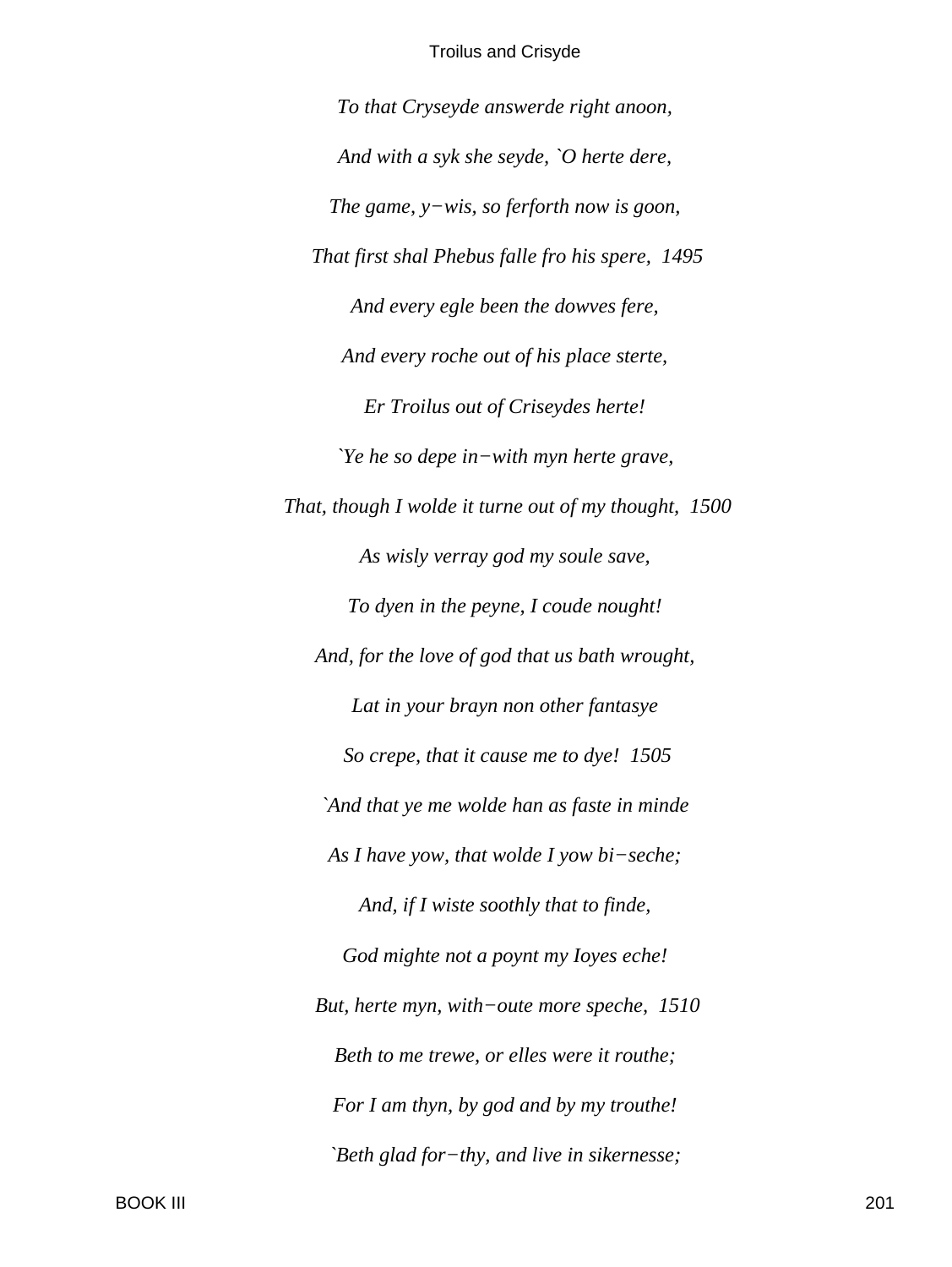*Thus seyde I never er this, ne shal to mo; And if to yow it were a gret gladnesse 1515 To turne ayein, soone after that ye go, As fayn wolde I as ye, it were so, As wisly god myn herte bringe at reste!' And him in armes took, and ofte keste. Agayns his wil, sin it mot nedes be, 1520 This Troilus up roos, and faste him cledde, And in his armes took his lady free An hundred tyme, and on his wey him spedde, And with swich wordes as his herte bledde, He seyde, `Farewel, mr dere herte swete, 1525 Ther god us graunte sounde and sone to mete!' To which no word for sorwe she answerde, So sore gan his parting hir destreyne; And Troilus un−to his palays ferde, As woo bigon as she was, sooth to seyne; 1530 So hard him wrong of sharp desyr the peyne For to ben eft there he was in plesaunce, That it may never out of his remembraunce. Retorned to his real palais, sone He softe in−to his bed gan for to slinke, 1535*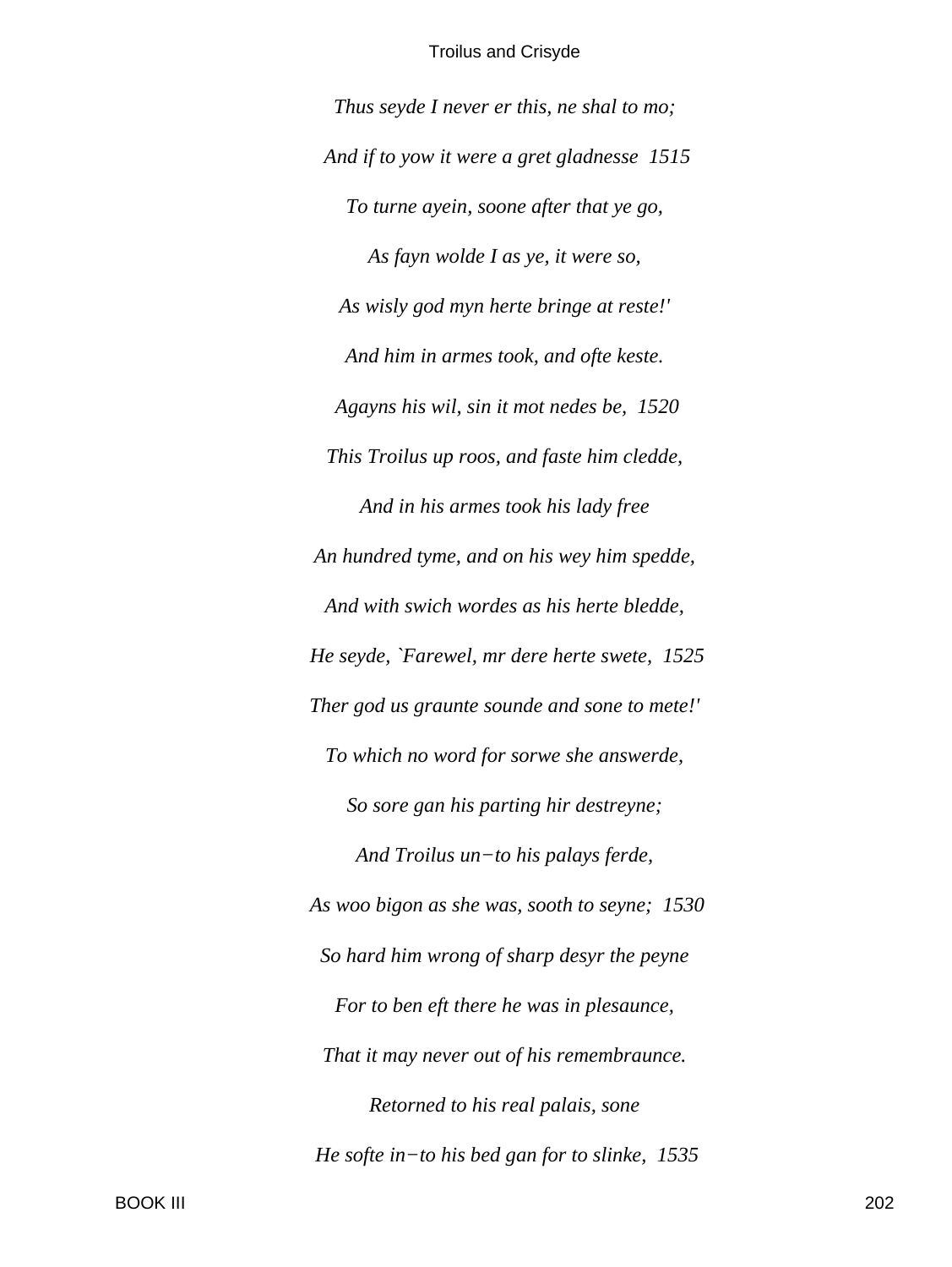*To slepe longe, as he was wont to done, But al for nought; he may wel ligge and winke, But sleep ne may ther in his herte sinke; Thenkinge how she, for whom desyr him brende, A thousand−fold was worth more than he wende. 1540 And in his thought gan up and doun to winde Hir wordes alle, and every countenaunce, And fermely impressen in his minde The leste poynt that to him was plesaunce; And verrayliche, of thilke remembraunce, 1545 Desyr al newe him brende, and lust to brede Gan more than erst, and yet took he non hede. Criseyde also, right in the same wyse, Of Troilus gan in hir herte shette His worthinesse, his lust, his dedes wyse, 1550 His gentilesse, and how she with him mette, Thonkinge love he so wel hir bisette; Desyring eft to have hir herte dere In swich a plyt, she dorste make him chere. Pandare, a−morwe which that comen was 1555 Un−to his nece, and gan hir fayre grete, Seyde, `Al this night so reyned it, allas!*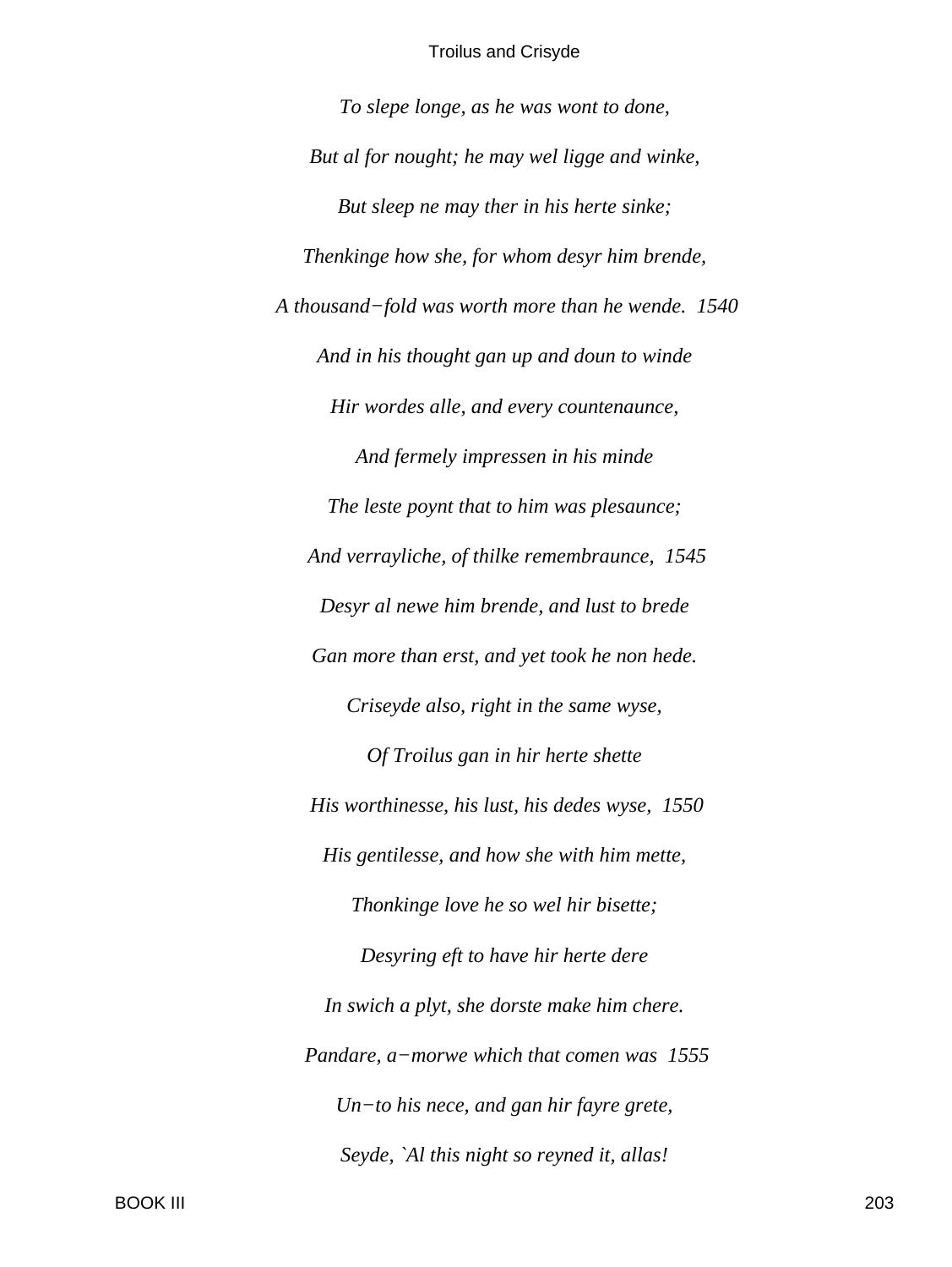*That al my drede is that ye, nece swete, Han litel layser had to slepe and mete; Al night,' quod he, `hath reyn so do me wake, 1560 That som of us, I trowe, hir hedes ake.' And ner he com, and seyde, `How stont it now This mery morwe, nece, how can ye fare?' Criseyde answerde, `Never the bet for yow, Fox that ye been, god yeve youre herte care! 1565 God help me so, ye caused al this fare, Trow I,' quod she, `for alle your wordes whyte; O! Who−so seeth yow knoweth yow ful lyte!' With that she gan hir face for to wrye With the shete, and wex for shame al reed; 1570 And Pandarus gan under for to prye, And seyde, `Nece, if that I shal be deed, Have here a swerd, and smyteth of myn heed.' With that his arm al sodeynly he thriste Under hir nekke, and at the laste hir kiste. 1575 I passe al that which chargeth nought to seye, What! God foryaf his deeth, and she al−so Foryaf, and with hir uncle gan to pleye, For other cause was ther noon than so.*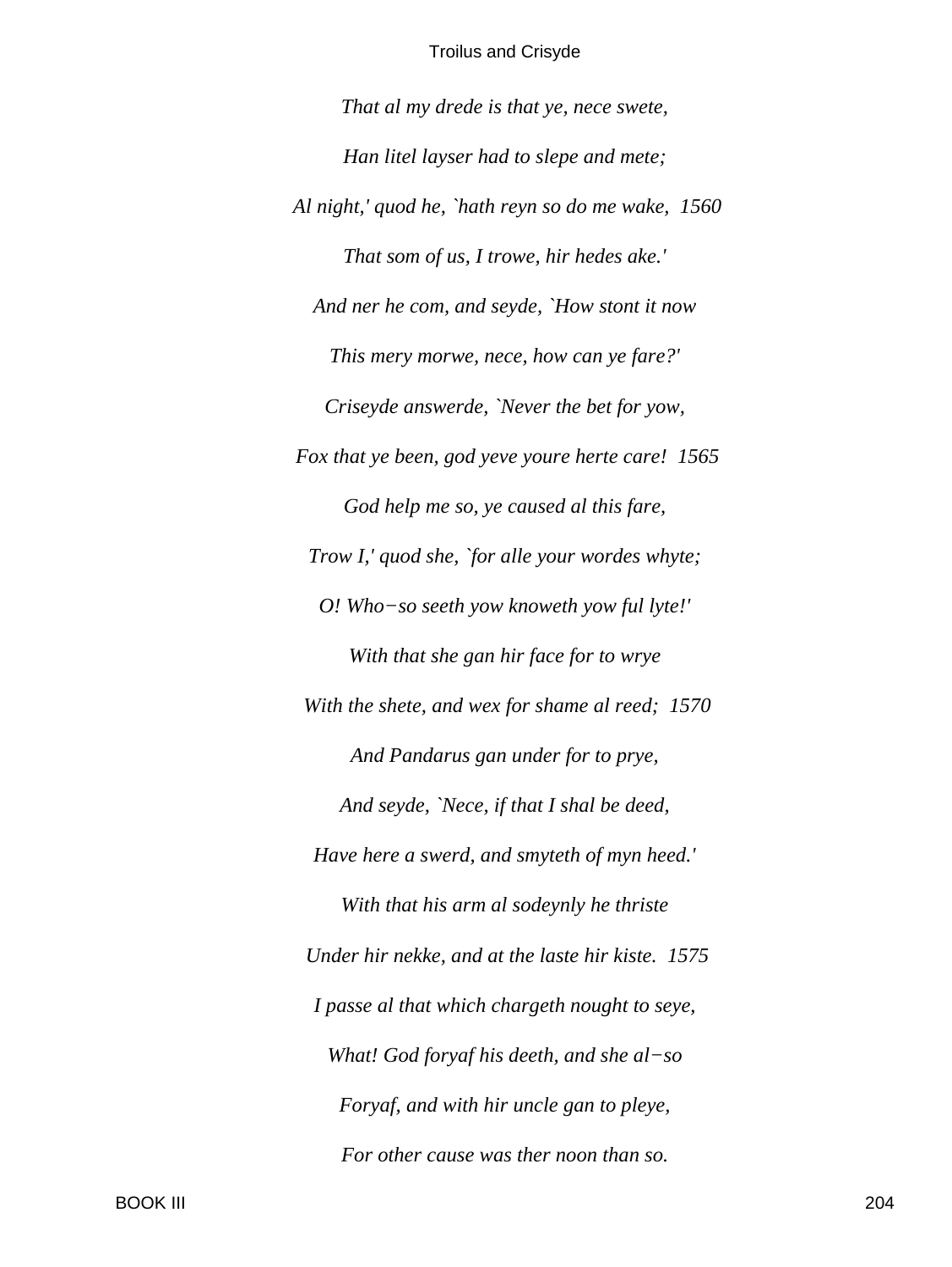But of this thing right to the effect to go, 1580 Whan tyme was, hom til hir hous she wente, And Pandarus hath fully his entente. Now torne we ayein to Troilus, That resteles ful longe a-bedde lay, And prevely sente after Pandarus, 1585 To him to come in al the haste he may. He com anoon, nought ones seyde he `nay,' And Troilus ful sobrely he grette, And doun upon his beddes syde him sette. This Troilus, with al the affeccioun 1590 Of frendes love that herte may devyse, To Pandarus on knees fil adoun, And er that he wolde of the place aryse, He gan him thonken in his beste wyse; An hondred sythe he gan the tyme blesse, 1595 That he was born, to bringe him fro distresse. He seyde, `O frend of frendes the alderbeste That ever was, the sothe for to telle, Thou hast in hevene  $y$ -brought my soule at reste Fro Flegitoun, the fery flood of helle; 1600 That, though I mighte a thousand tymes selle,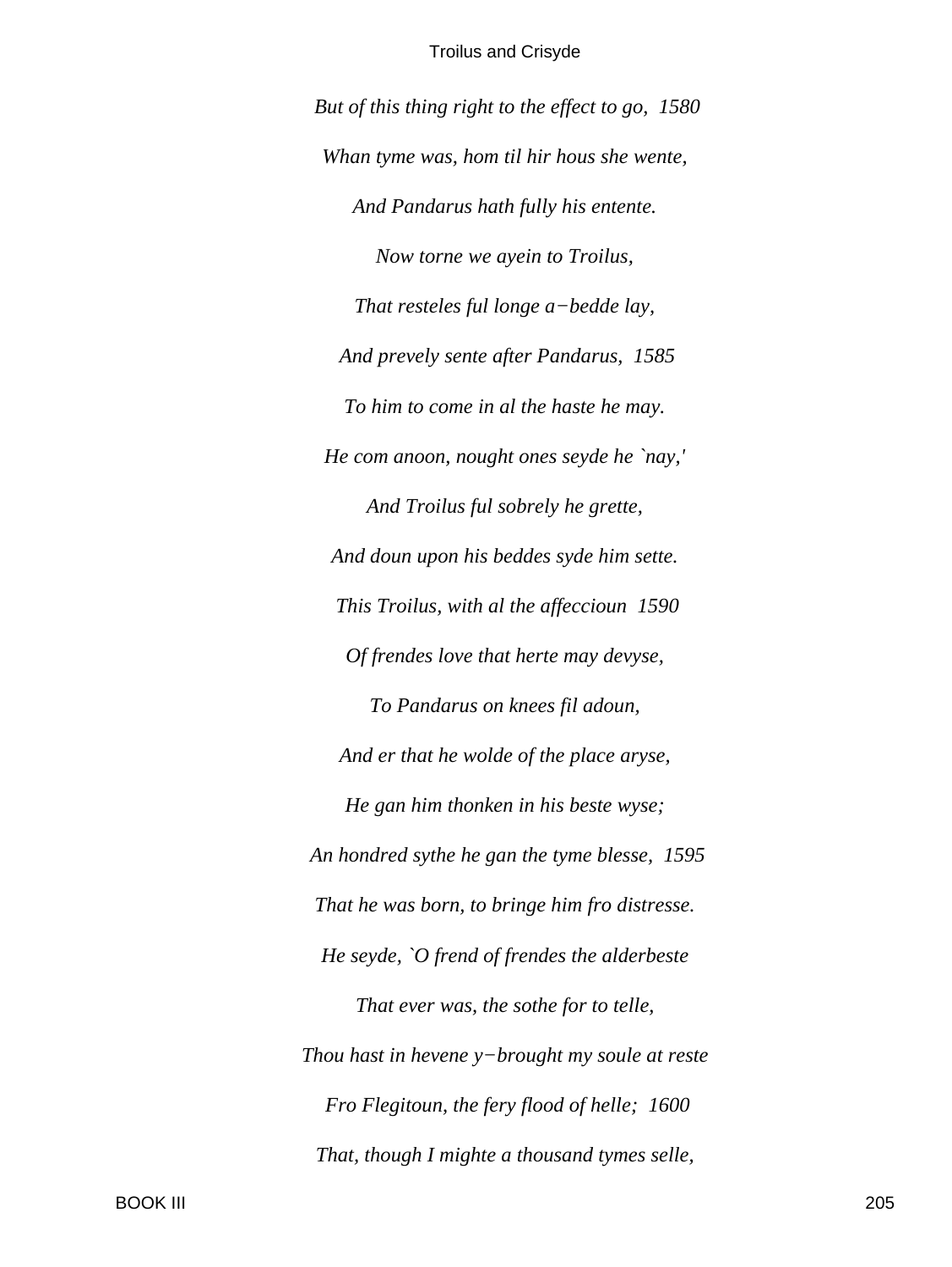*Upon a day, my lyf in thy servyse, It mighte nought a mote in that suffyse. `The sonne, which that al the world may see, Saw never yet, my lyf, that dar I leye, 1605 So inly fayr and goodly as is she, Whos I am al, and shal, til that I deye; And, that I thus am hires, dar I seye, That thanked be the heighe worthinesse Of love, and eek thy kinde bisinesse. 1610 `Thus hastow me no litel thing y−yive, Fo which to thee obliged be for ay My lyf, and why? For thorugh thyn help I live; For elles deed hadde I be many a day.' And with that word doun in his bed he lay, 1615 And Pandarus ful sobrely him herde Til al was seyd, and than he thus answerde: `My dere frend, if I have doon for thee In any cas, god wot, it is me leef; And am as glad as man may of it be, 1620 God help me so; but tak now a−greef That I shal seyn, be war of this myscheef, That, there−as thou now brought art in−to blisse,*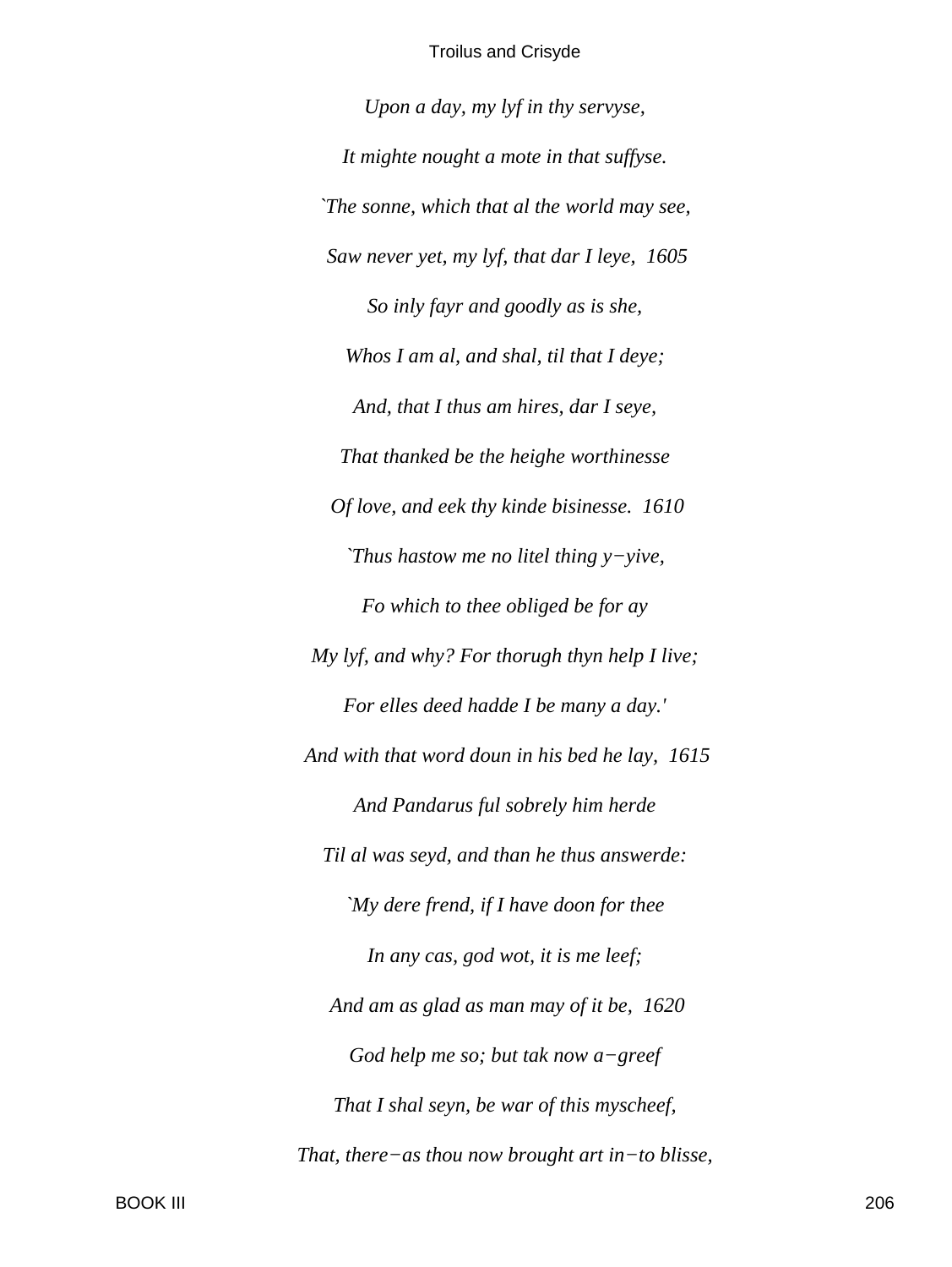*That thou thy−self ne cause it nought to misse. `For of fortunes sharpe adversitee 1625 The worst kinde of infortune is this, A man to have ben in prosperitee, And it remembren, whan it passed is. Thou art wys y−nough, for−thy do nought amis; Be not to rakel, though thou sitte warme, For if thou be, certeyn, it wol thee harme. 1631 `Thou art at ese, and holde the wel ther−inne. For also seur as reed is every fyr, As greet a craft is kepe wel as winne; Brydle alwey wel thy speche and thy desyr, 1635 For worldly Ioye halt not but by a wyr; That preveth wel, it brest alday so ofte; For−thy nede is to werke with it softe.' Quod Troilus, `I hope, and god to−forn, My dere frend, that I shal so me bere, 1640 That in my gilt ther shal no thing be lorn, Ne I nil not rakle as for to greven here; It nedeth not this matere ofte tere; For wistestow myn herte wel, Pandare, God woot, of this thou woldest litel care.' 1645*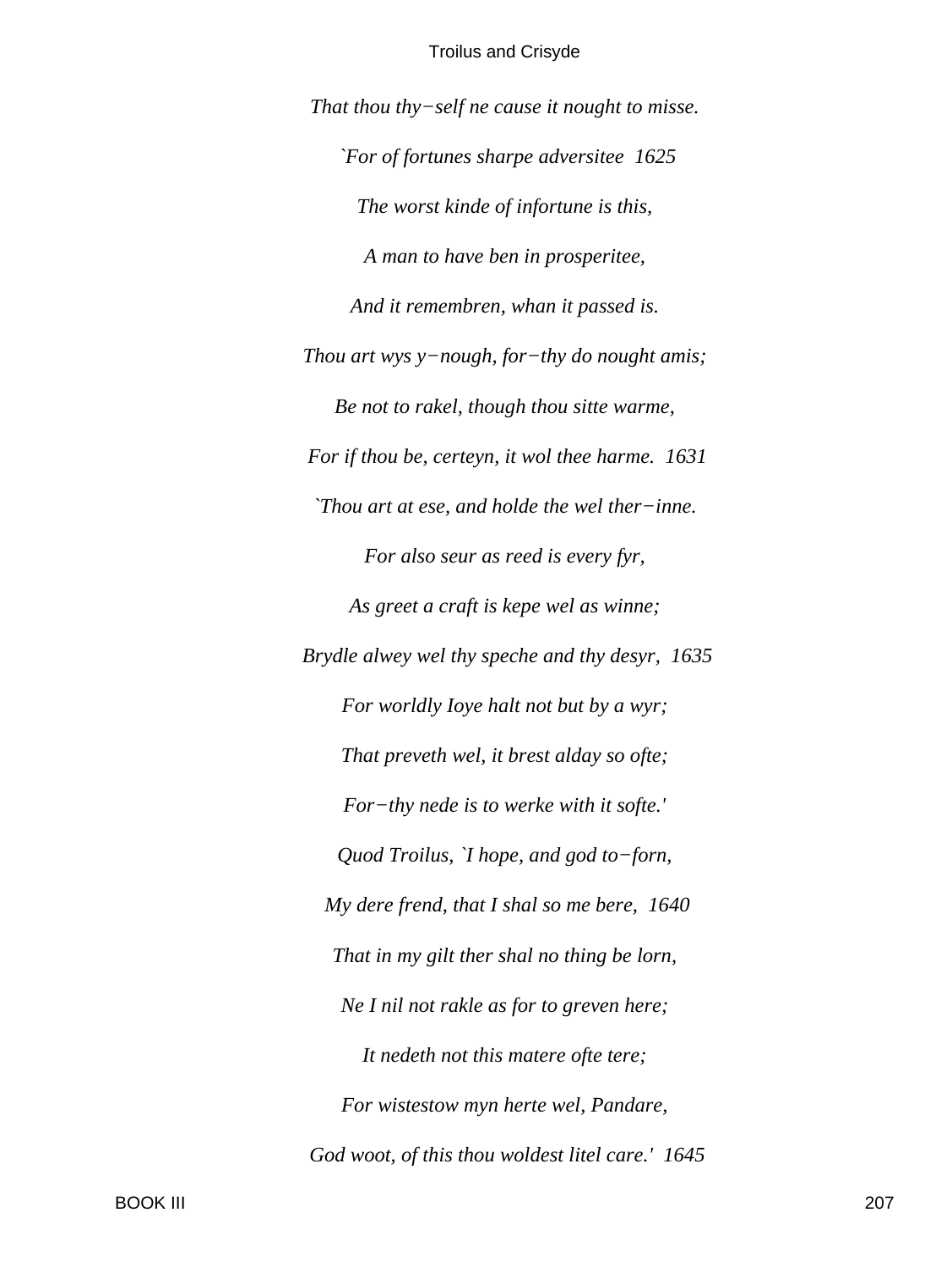Tho gan he telle him of his glade night, And wher-of first his herte dredde, and how, And seyde, `Freend, as I am trewe knight, And by that feyth I shal to god and yow, I hadde it never half so hote as now; 1650 And ay the more that desyr me byteth To love hir best, the more it me delyteth.  $\Upsilon$  noot my-self not wisly what it is; But now I fele a newe qualitee, Ye, al another than I dide er this.' 1655 Pandare answerde, and seyde thus, that he That ones may in hevene blisse be, He feleth other weyes, dar I leye, Than thilke tyme he first herde of it seye. This is o word for al: this Troilus 1660 Was never ful to speke of this matere, And for to preysen un-to Pandarus The bountee of his righte lady dere, And Pandarus to thanke and maken chere. This tale ay was span–newe to biginne, 1665 Til that the night departed hem  $a$ -twinne. Sone after this, for that fortune it wolde,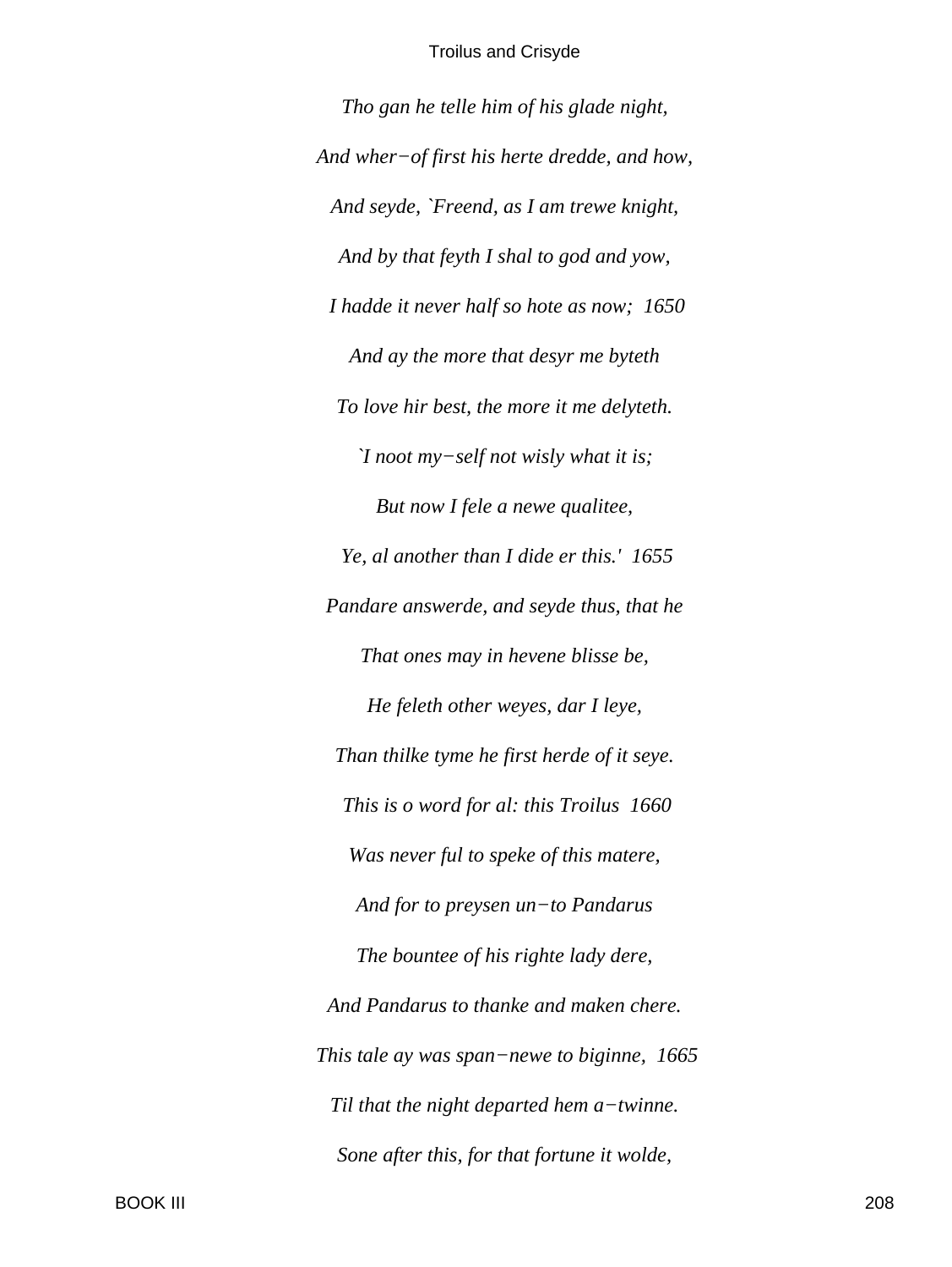*I−comen was the blisful tyme swete, That Troilus was warned that he sholde, Ther he was erst, Criseyde his lady mete; 1670 For which he felte his herte in Ioye flete; And feythfully gan alle the goddes herie; And lat see now if that he can be merie. And holden was the forme and al the wyse, Of hir cominge, and eek of his also, 1675 As it was erst, which nedeth nought devyse. But playnly to the effect right for to go, In Ioye and suerte Pandarus hem two A−bedde broughte, whan that hem bothe leste, And thus they ben in quiete and in reste. 1680 Nought nedeth it to yow, sin they ben met, To aske at me if that they blythe were; For if it erst was wel, tho was it bet A thousand−fold, this nedeth not enquere. A−gon was every sorwe and every fere; 1685 And bothe, y−wis, they hadde, and so they wende, As muche Ioye as herte may comprende. This is no litel thing of for to seye, This passeth every wit for to devyse;*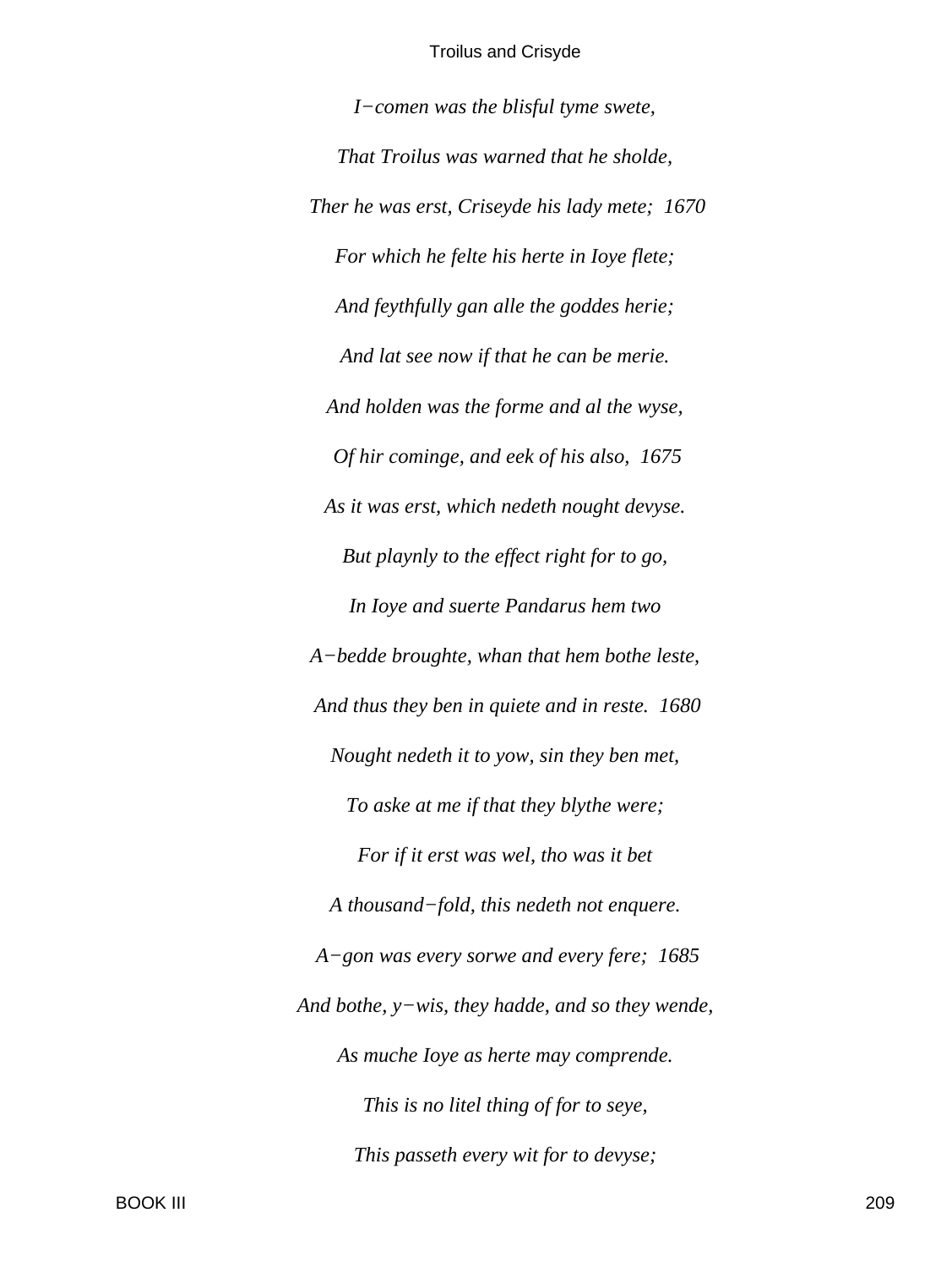*For eche of hem gan otheres lust obeye; 1690 Felicitee, which that thise clerkes wyse Commenden so, ne may not here suffyse. This Ioye may not writen been with inke, This passeth al that herte may bithinke. But cruel day, so wel−awey the stounde! 1695 Gan for to aproche, as they by signes knewe, For whiche hem thoughte felen dethes wounde; So wo was hem, that changen gan hir hewe, And day they goonnen to dispyse al newe, Calling it traytour, envyous, and worse, 1700 And bitterly the dayes light they curse. Quod Troilus, `Allas! Now am I war That Pirous and tho swifte stedes three, Whiche that drawen forth the sonnes char, Han goon som by−path in despyt of me; 1705 That maketh it so sone day to be; And, for the sonne him hasteth thus to ryse, Ne shal I never doon him sacrifyse!' But nedes day departe moste hem sone, And whanne hir speche doon was and hir chere, 1710 They twinne anoon as they were wont to done,*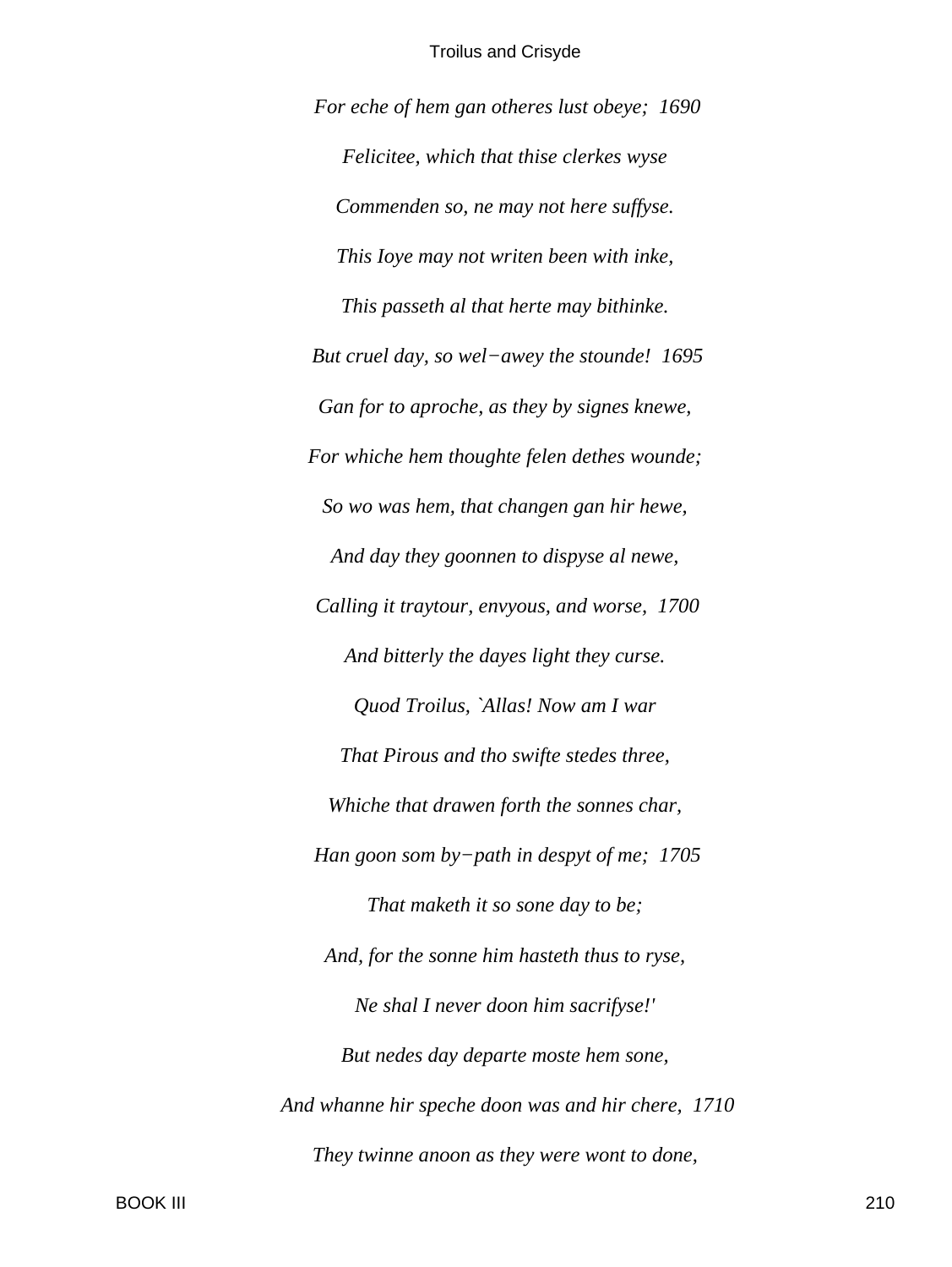*And setten tyme of meting eft y−fere; And many a night they wroughte in this manere. And thus Fortune a tyme ladde in Ioye Criseyde, and eek this kinges sone of Troye. 1715 In suffisaunce, in blisse, and in singinges, This Troilus gan al his lyf to lede; He spendeth, Iusteth, maketh festeynges; He yeveth frely ofte, and chaungeth wede, And held aboute him alwey, out of drede, 1720 A world of folk, as cam him wel of kinde, The fressheste and the beste he coude fynde; That swich a voys was of hym and a stevene Thorugh−out the world, of honour and largesse, That it up rong un−to the yate of hevene. 1725 And, as in love, he was in swich gladnesse, That in his herte he demede, as I gesse, That there nis lovere in this world at ese So wel as he, and thus gan love him plese. The godlihede or beautee which that kinde 1730 In any other lady hadde y−set Can not the mountaunce of a knot unbinde, A−boute his herte, of al Criseydes net.*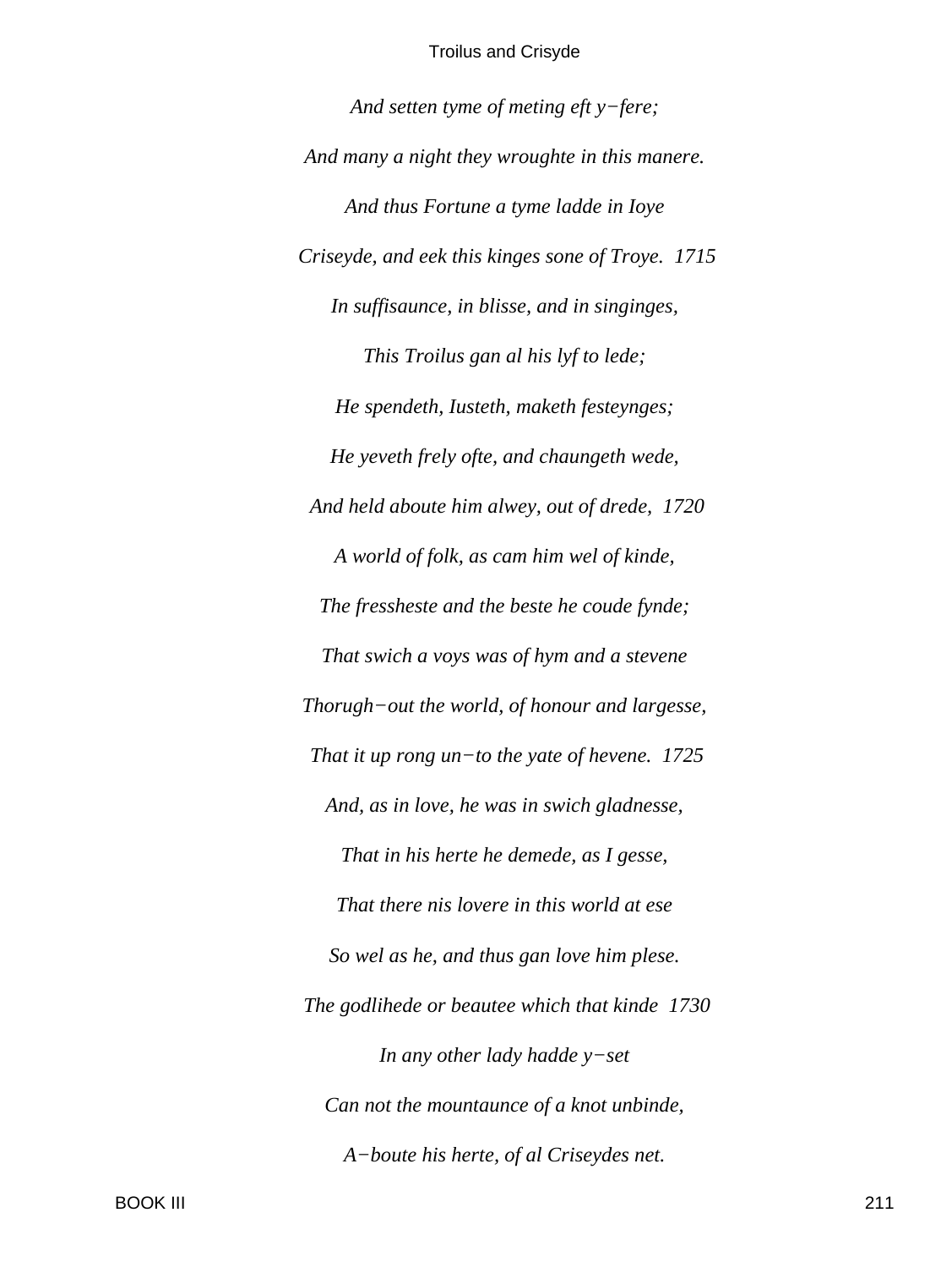He was so narwe  $y$ -masked and  $y$ -knet, That it undon on any manere syde, 1735 That nil not been, for ought that may betyde. And by the hond ful ofte he wolde take This Pandarus, and in-to gardin lede, And swich a feste and swich a proces make Him of Criseyde, and of hir womanhede, 1740 And of hir beautee, that, with-outen drede, It was an hevene his wordes for to here; And thanne he wolde singe in this manere. `Love, that of erthe and see hath governaunce, Love, that his hestes hath in hevene hye, 1745 Love, that with an holsom alliaunce Halt peples ioyned, as him list hem gye, Love, that knetteth lawe of companye, And couples doth in vertu for to dwelle, Bind this acord, that I have told and telle; 1750 `That that the world with feyth, which that is stable, Dyverseth so his stoundes concordinge, That elements that been so discordable Holden a bond perpetuely duringe, That Phebus mote his rosy day forth bringe, 1755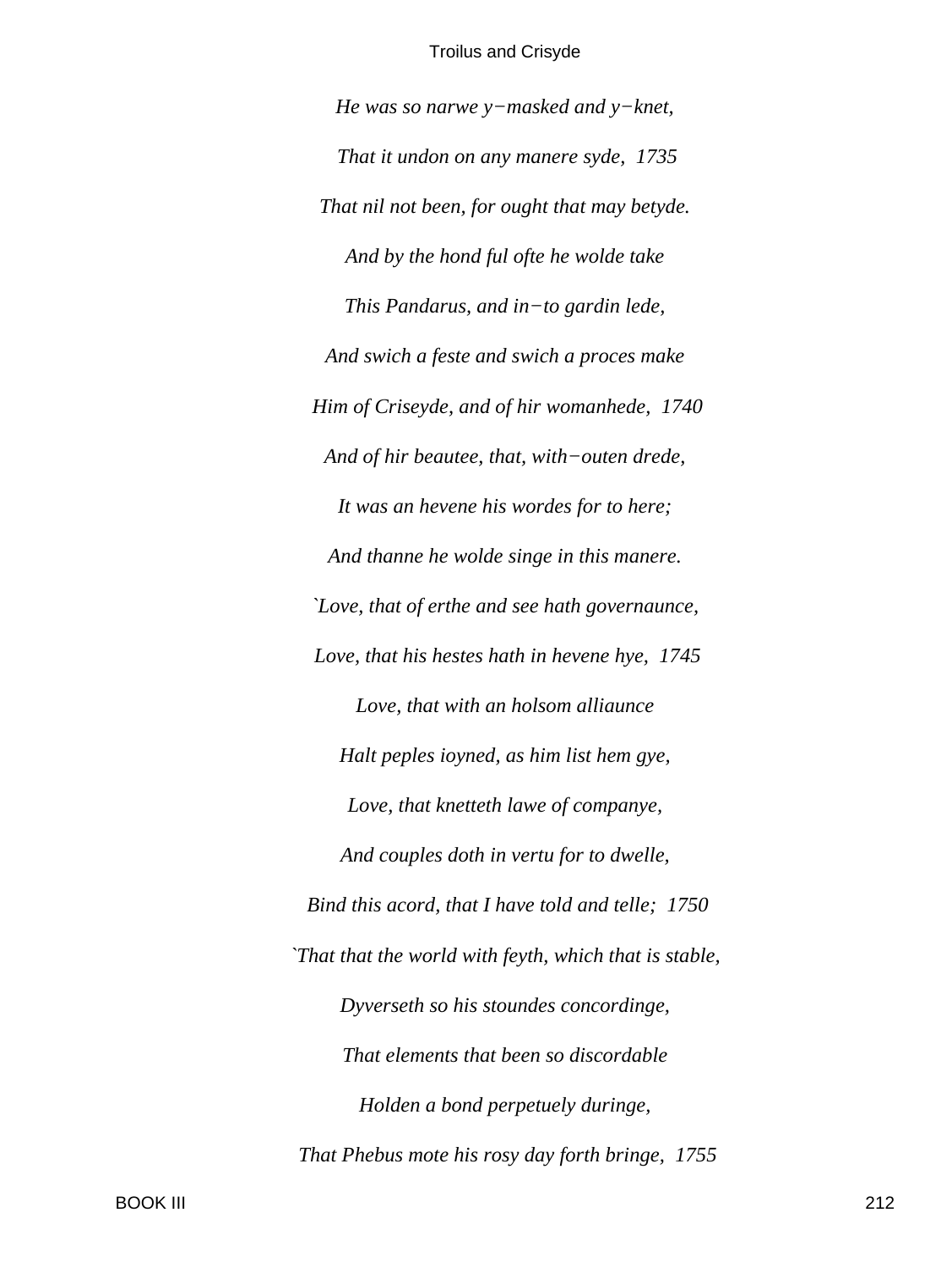*And that the mone hath lordship over the nightes, Al this doth Love; ay heried be his mightes! `That, that the see, that gredy is to flowen, Constreyneth to a certeyn ende so His flodes, that so fersly they ne growen 1760 To drenchen erthe and al for ever−mo; And if that Love ought lete his brydel go, Al that now loveth a−sonder sholde lepe, And lost were al, that Love halt now to−hepe. `So wolde god, that auctor is of kinde, 1765 That, with his bond, Love of his vertu liste To cerclen hertes alle, and faste binde, That from his bond no wight the wey out wiste. And hertes colde, hem wolde I that he twiste To make hem love, and that hem leste ay rewe 1770 On hertes sore, and kepe hem that ben trewe.' In alle nedes, for the tounes werre, He was, and ay the firste in armes dight; And certeynly, but−if that bokes erre, Save Ector, most y−drad of any wight; 1775 And this encrees of hardinesse and might Cam him of love, his ladies thank to winne,*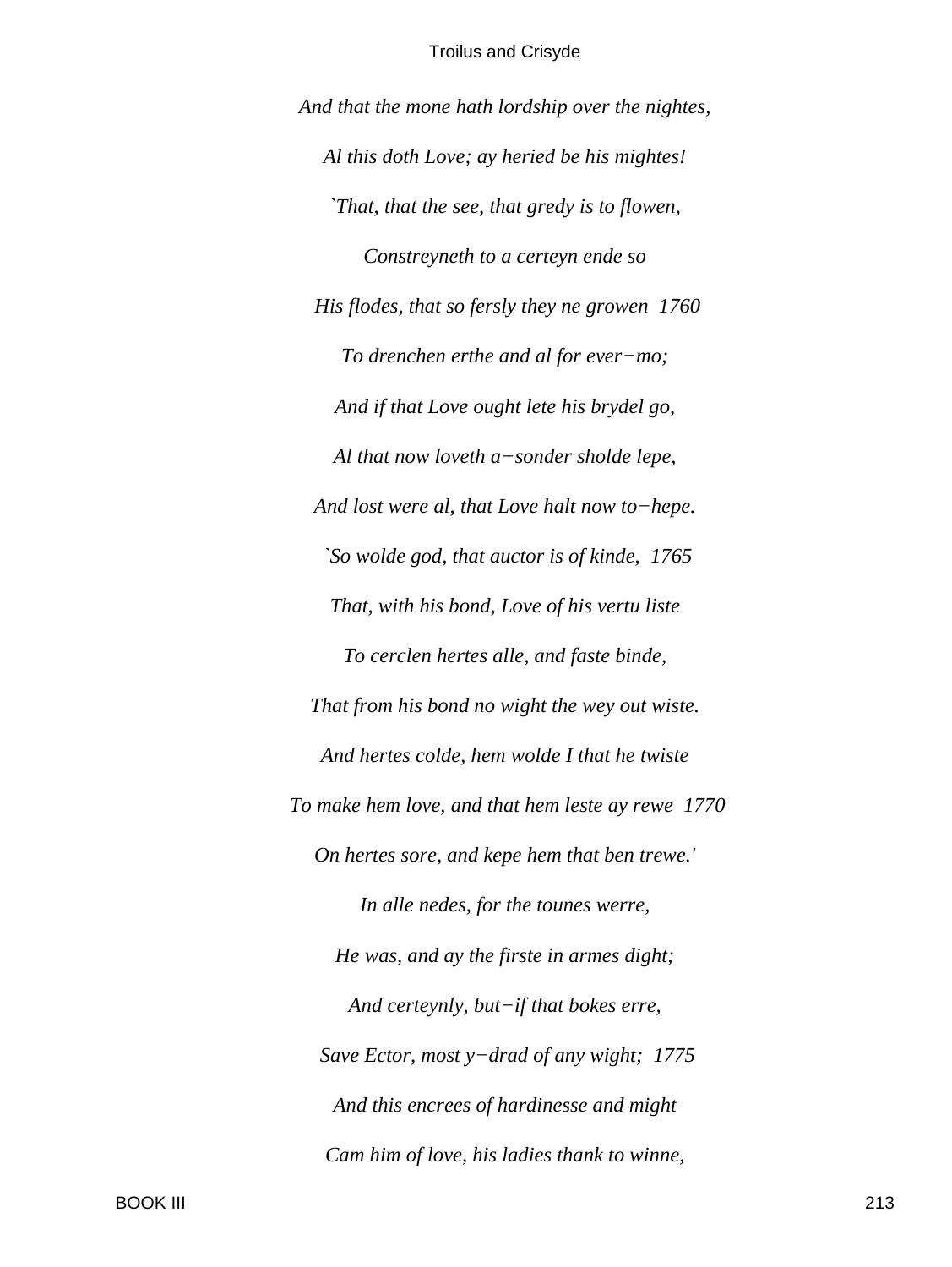*That altered his spirit so with−inne. In tyme of trewe, on haukinge wolde he ryde, Or elles hunten boor, bere, or lyoun; 1780 The smale bestes leet he gon bi−syde. And whan that he com rydinge in−to toun, Ful ofte his lady, from hir window doun, As fresh as faucon comen out of muwe, Ful redy was, him goodly to saluwe. 1785 And most of love and vertu was his speche, And in despyt hadde alle wrecchednesse; And doutelees, no nede was him biseche To honouren hem that hadde worthinesse, And esen hem that weren in distresse. 1790 And glad was he if any wight wel ferde, That lover was, whan he it wiste or herde. For sooth to seyn, he lost held every wight But−if he were in loves heigh servyse, I mene folk that oughte it been of right. 1795 And over al this, so wel coude he devyse Of sentement, and in so unkouth wyse Al his array, that every lover thoughte, That al was wel, what−so he seyde or wroughte.*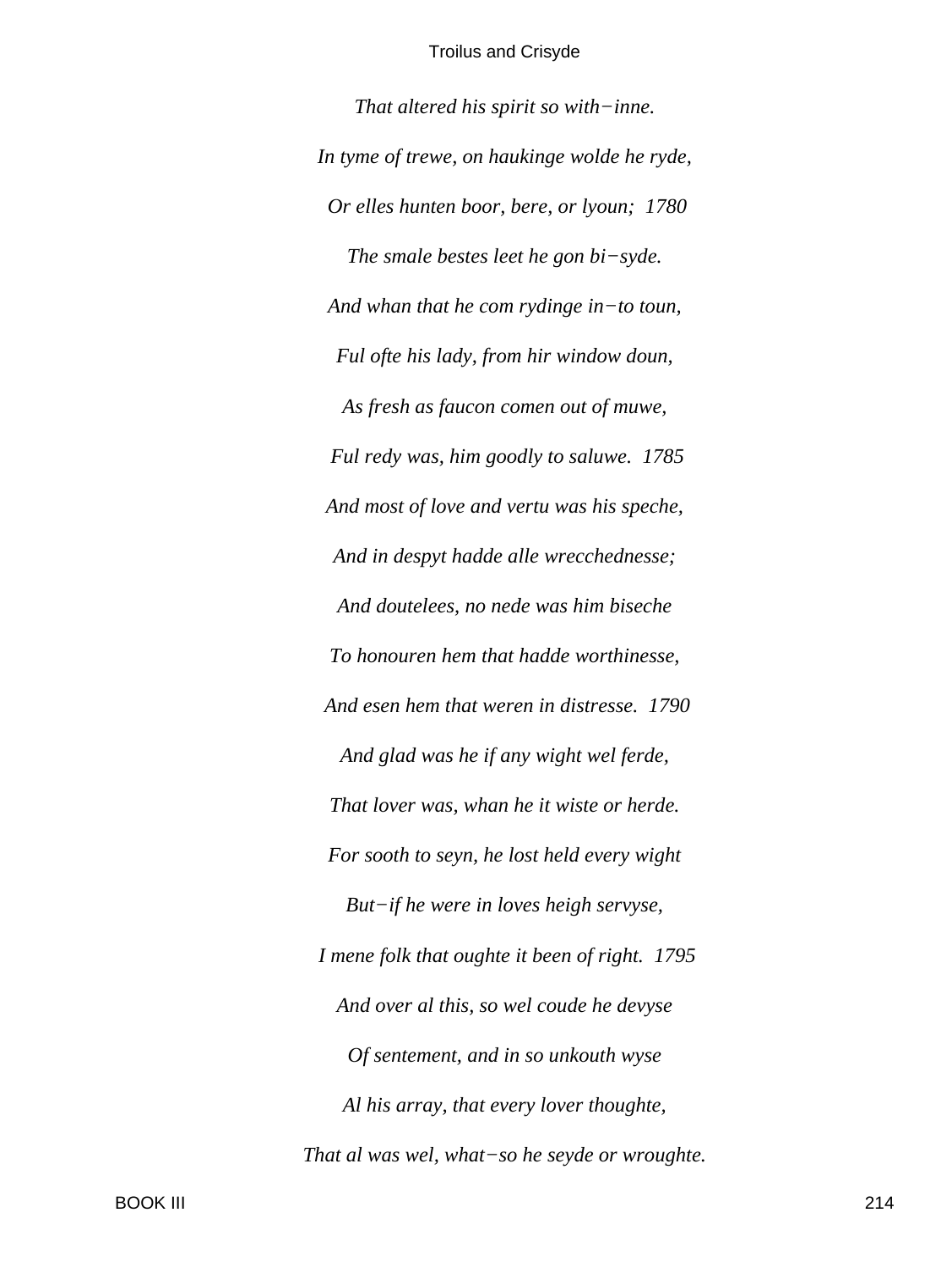*And though that he be come of blood royal, 1800 Him liste of pryde at no wight for to chase; Benigne he was to ech in general, For which he gat him thank in every place. Thus wolde love, y−heried be his grace, That Pryde, Envye, Ire, and Avaryce 1805 He gan to flee, and every other vyce. Thou lady bright, the doughter to Dione, Thy blinde and winged sone eek, daun Cupyde; Ye sustren nyne eek, that by Elicone In hil Parnaso listen for to abyde, 1810 That ye thus fer han deyned me to gyde, I can no more, but sin that ye wol wende, Ye heried been for ay, with−outen ende! Thourgh yow have I seyd fully in my song Theffect and Ioye of Troilus servyse, 1815 Al be that ther was som disese among, As to myn auctor listeth to devyse. My thridde book now ende ich in this wyse; And Troilus in luste and in quiete Is with Criseyde, his owne herte swete. 1820 Explicit Liber Tercius.*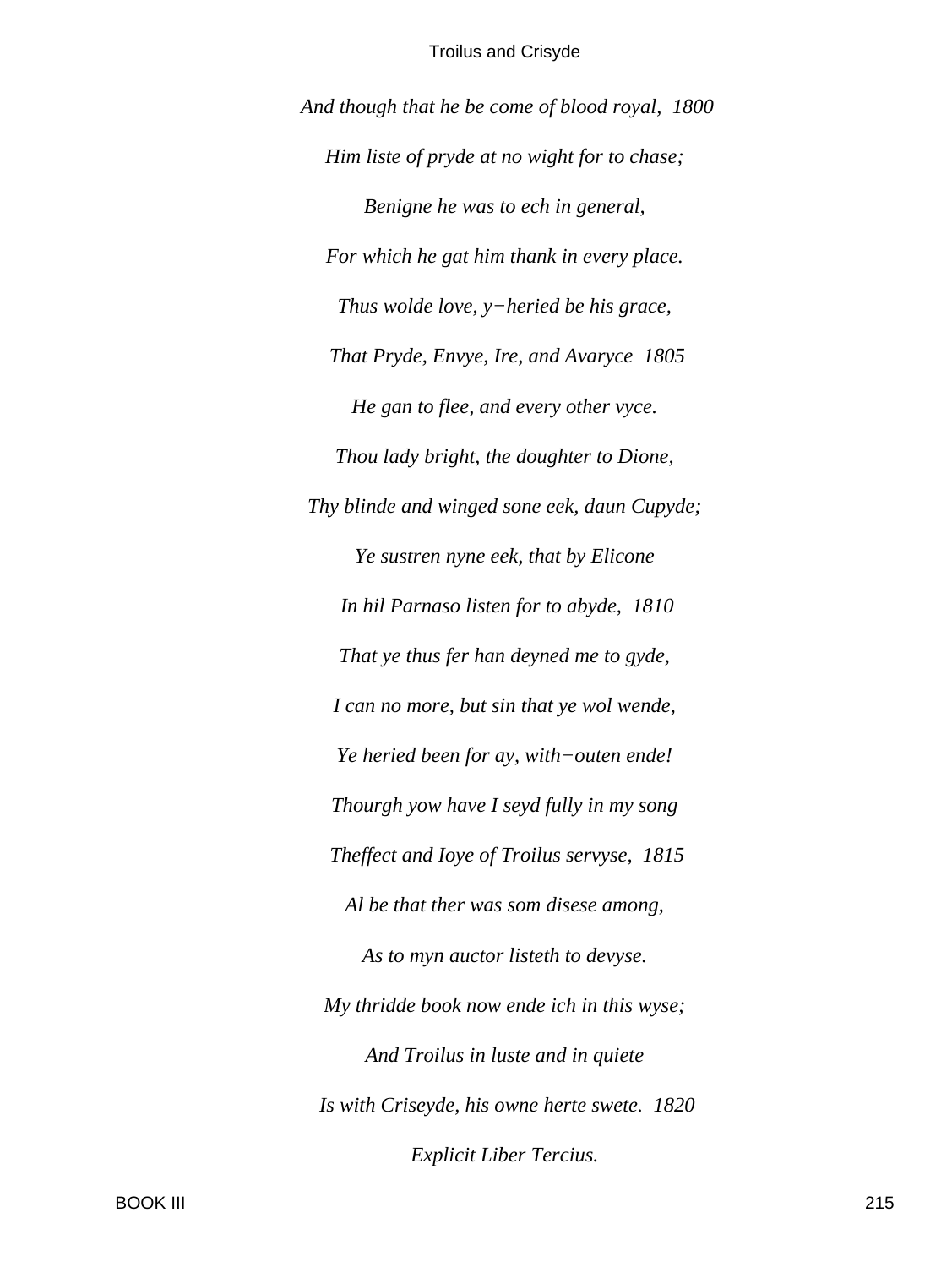# **[BOOK IV](#page-380-0)**

*Prohemium.*

*But al to litel, weylaway the whyle, Lasteth swich Ioye, y−thonked be Fortune! That semeth trewest, whan she wol bygyle, And can to foles so hir song entune, That she hem hent and blent, traytour comune; 5 And whan a wight is from hir wheel y−throwe, Than laugheth she, and maketh him the mowe. From Troilus she gan hir brighte face Awey to wrythe, and took of him non hede, But caste him clene out of his lady grace, 10 And on hir wheel she sette up Diomede; For which right now myn herte ginneth blede, And now my penne, allas! With which I wryte, Quaketh for drede of that I moot endyte. For how Criseyde Troilus forsook, 15 Or at the leste, how that she was unkinde, Mot hennes−forth ben matere of my book, As wryten folk through which it is in minde. Allas! That they sholde ever cause finde*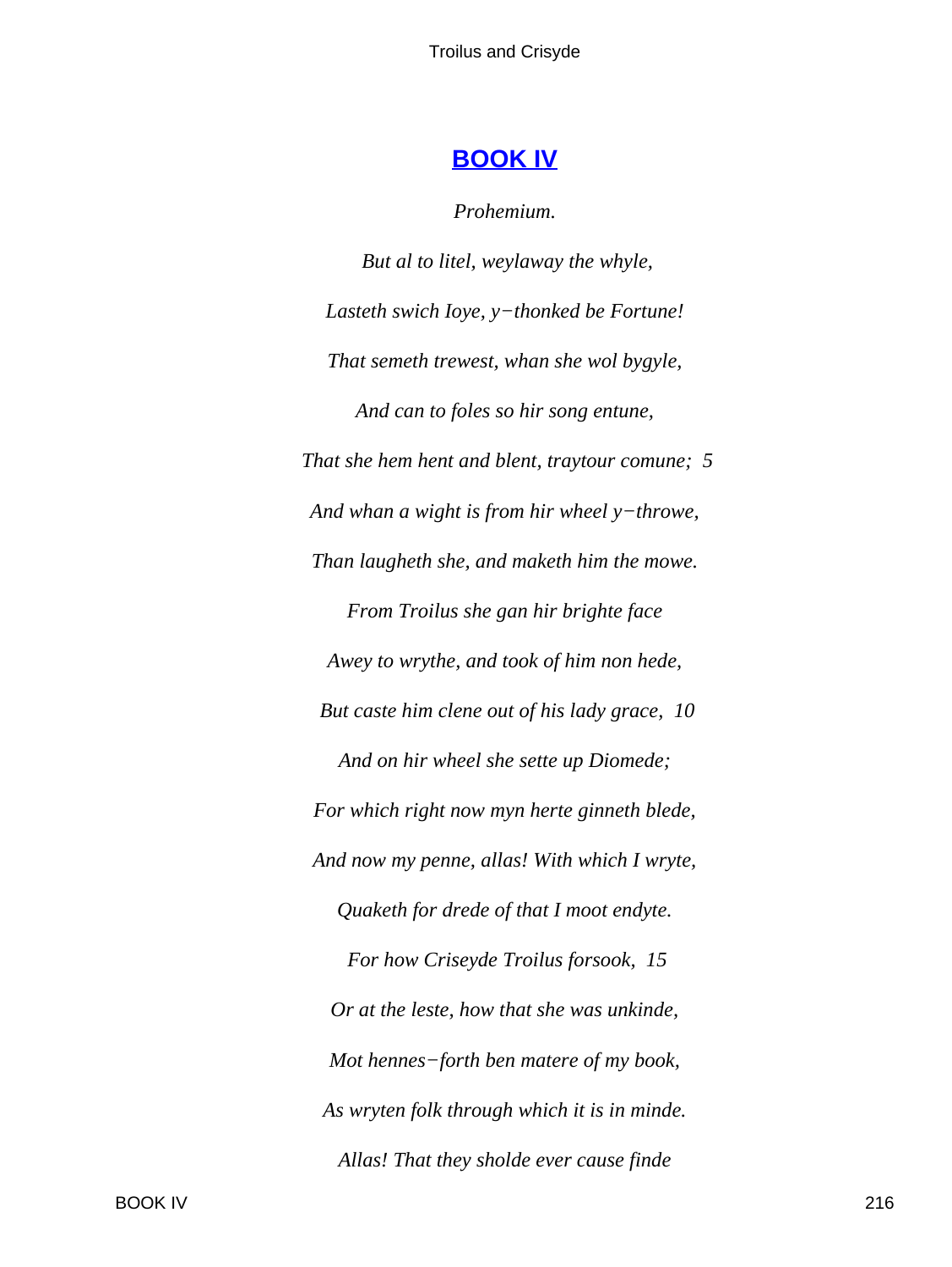*To speke hir harm; and if they on hir lye, 20 Y−wis, hem−self sholde han the vilanye. O ye Herines, Nightes doughtren three, That endelees compleynen ever in pyne, Megera, Alete, and eek Thesiphone; Thou cruel Mars eek, fader to Quiryne, 25 This ilke ferthe book me helpeth fyne, So that the los of lyf and love y−fere Of Troilus be fully shewed here. Explicit prohemium. Incipit Quartus Liber. Ligginge in ost, as I have seyd er this, The Grekes stronge, aboute Troye toun, 30 Bifel that, whan that Phebus shyning is Up−on the brest of Hercules Lyoun, That Ector, with ful many a bold baroun, Caste on a day with Grekes for to fighte, As he was wont to greve hem what he mighte. 35 Not I how longe or short it was bitwene This purpos and that day they fighte mente; But on a day wel armed, bright and shene, Ector, and many a worthy wight out wente,*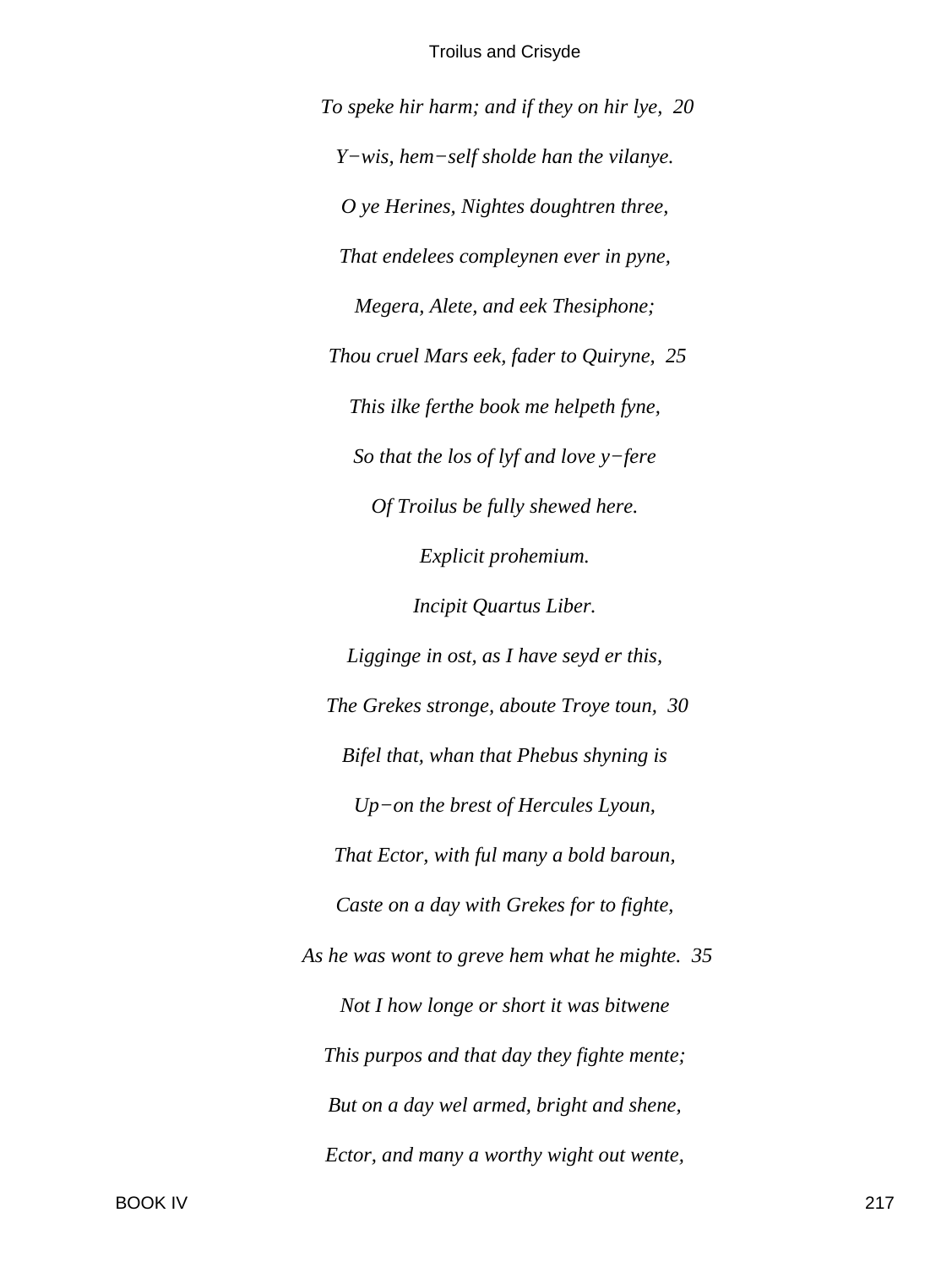*With spere in hond and bigge bowes bente; 40 And in the herd, with−oute lenger lette, Hir fomen in the feld anoon hem mette. The longe day, with speres sharpe y−grounde, With arwes, dartes, swerdes, maces felle, They fighte and bringen hors and man to grounde, 45 And with hir axes out the braynes quelle. But in the laste shour, sooth for to telle, The folk of Troye hem−selven so misledden, That with the worse at night homward they fledden. At whiche day was taken Antenor, 50 Maugre Polydamas or Monesteo, Santippe, Sarpedon, Polynestor, Polyte, or eek the Troian daun Ripheo, And othere lasse folk, as Phebuseo. So that, for harm, that day the folk of Troye 55 Dredden to lese a greet part of hir Ioye. Of Pryamus was yeve, at Greek requeste, A tyme of trewe, and tho they gonnen trete, Hir prisoneres to chaungen, moste and leste, And for the surplus yeven sommes grete. 60 This thing anoon was couth in every strete,*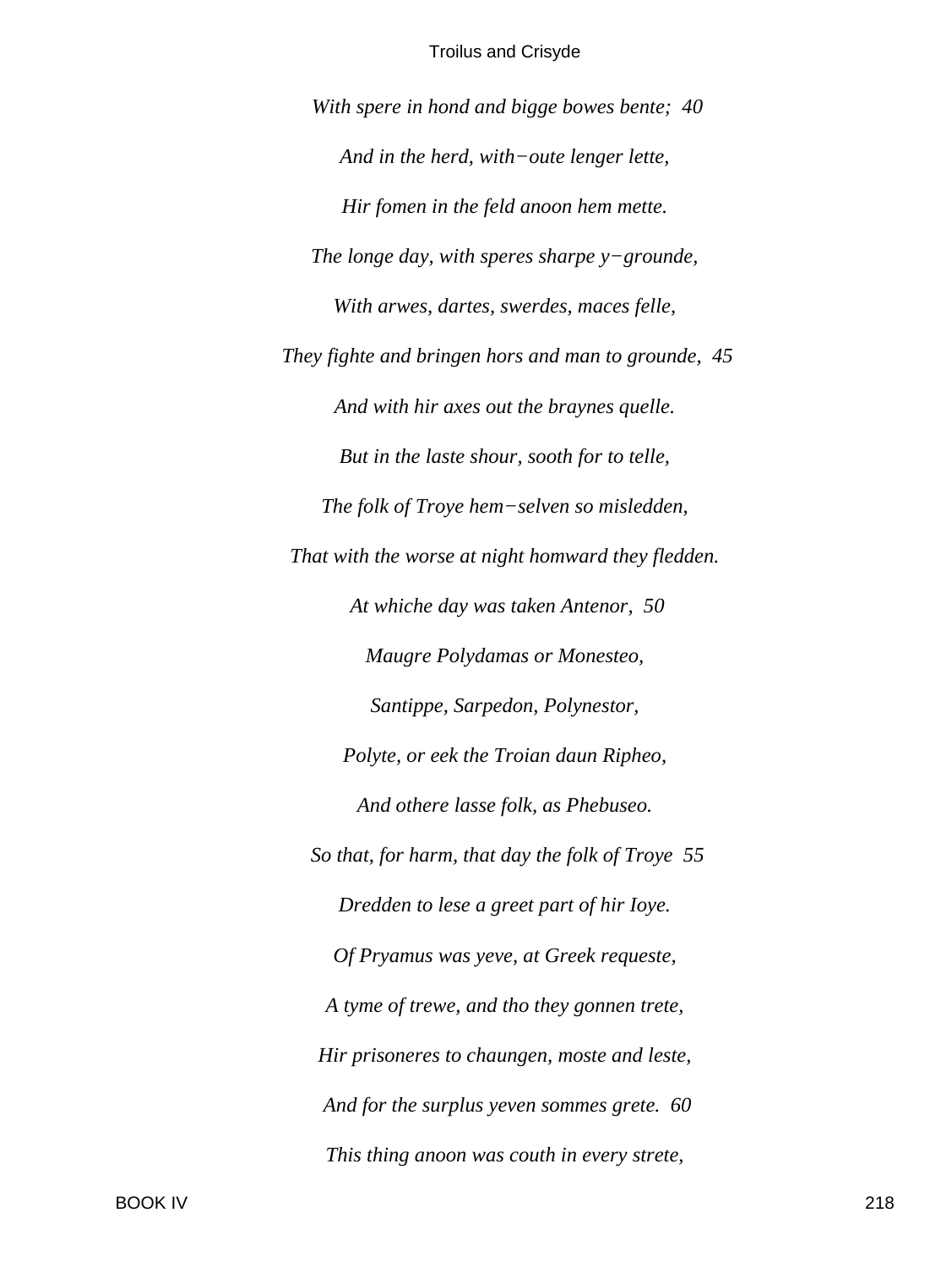Bothe in thassege, in toune, and every-where, And with the firste it cam to Calkas ere. Whan Calkas knew this tretis sholde holde, In consistorie, among the Grekes, sone 65 He gan in thringe forth, with lordes olde, And sette him there–as he was wont to done; And with a chaunged face hem bad a bone, For love of god, to don that reverence, To stinte noyse, and yeve him audience. 70 Thanne seyde he thus, 'Lo! Lordes myne, I was Troian, as it is knowen out of drede; And, if that yow remembre, I am Calkas, That alderfirst vaf comfort to your nede, And tolde wel how that ye sholden spede. 75 For dredelees, thorugh yow, shal, in a stounde, Ben Troye y-brend, and beten doun to grounde. `And in what forme, or in what maner wyse This town to shende, and al your lust to acheve, Ye han er this wel herd it me devyse; 80 This knowe ye, my lordes, as I leve. And for the Grekes weren me so leve, I com my-self in my propre persone,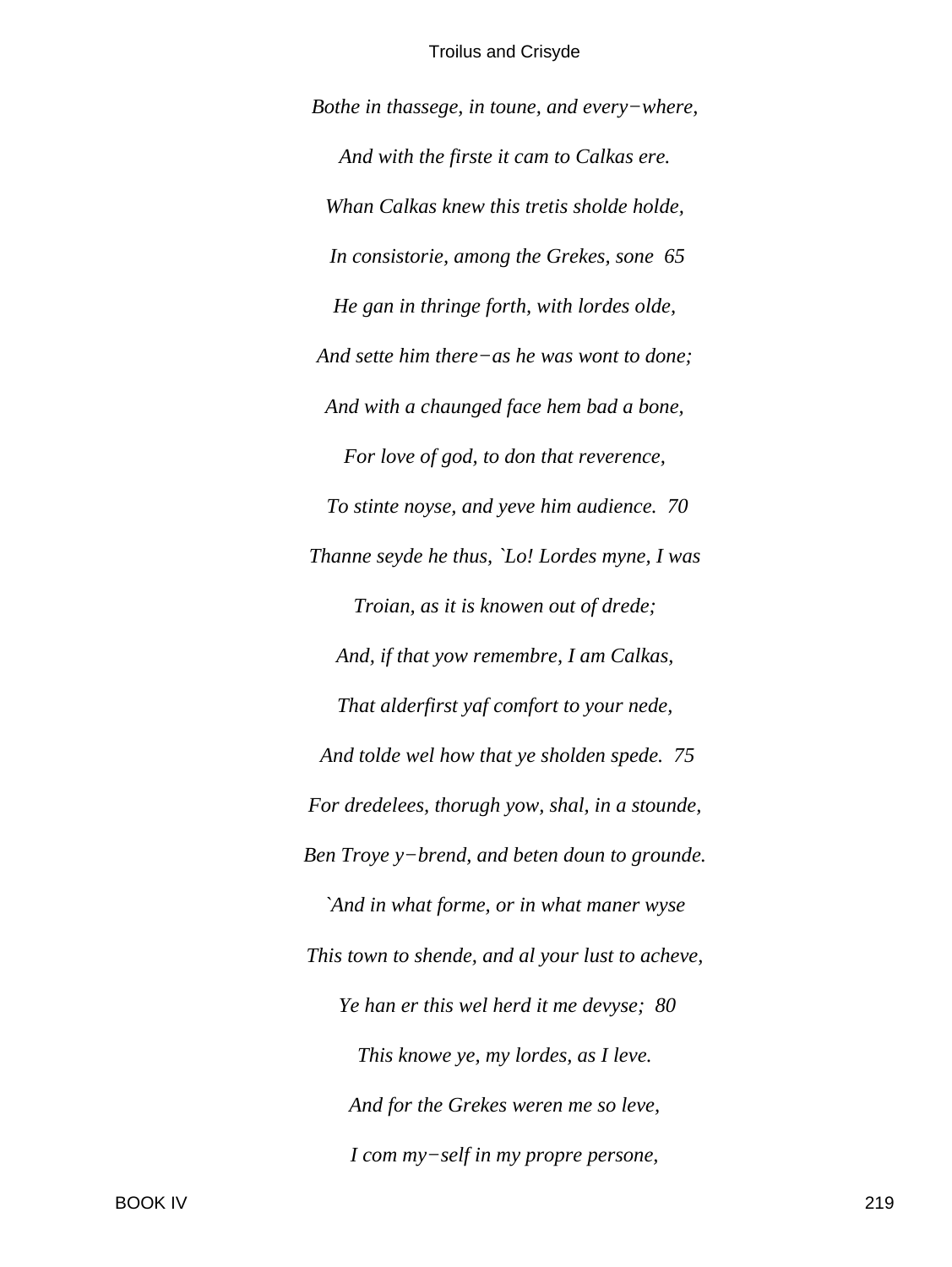To teche in this how yow was best to done; 'Havinge un-to my tresour ne my rente  $85$ Right no resport, to respect of your ese. Thus al my good I loste and to yow wente, Wening in this you, lordes, for to plese. But al that los ne doth me no disese. I vouche-sauf, as wisly have I Ioye, 90 For you to lese al that I have in Troye, `Save of a doughter, that I lafte, allas! Slepinge at hoom, whanne out of Troye I sterte. O sterne, O cruel fader that I was! How mighte I have in that so hard an herte? 95 Allas! I ne hadde  $y$ -brought hir in hir sherte! For sorwe of which I wol not live to morwe, But-if ye lordes rewe up-on my sorwe. *`For, by that cause I say no tyme er now* Hir to delivere, I holden have my pees; 100 But now or never, if that it lyke yow, I may hir have right sone, doutelees. O help and grace! Amonges al this prees, Rewe on this olde caitif in destresse, Sin I through yow have al this hevinesse! 105

**BOOK IV**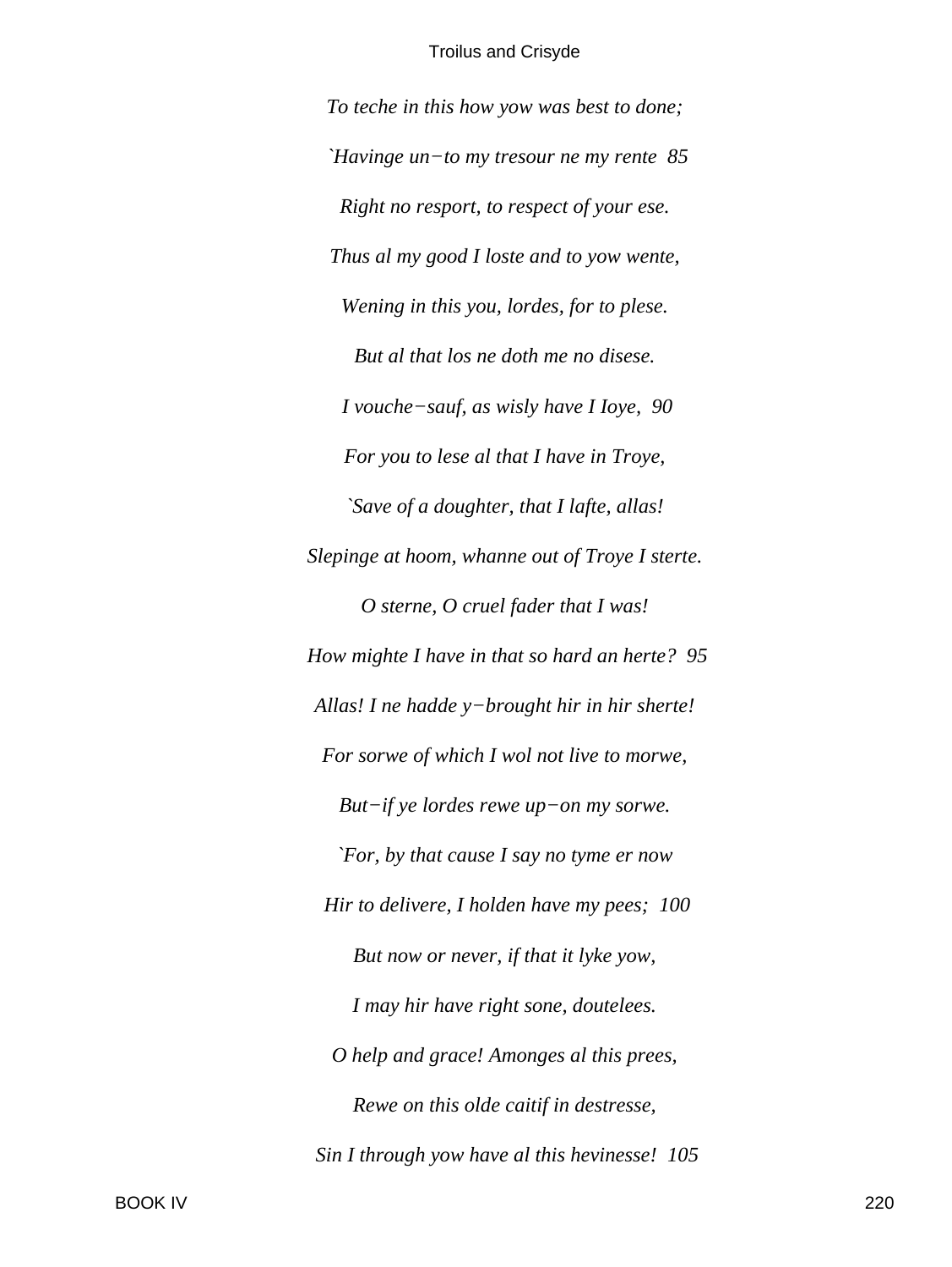*`Ye have now caught and fetered in prisoun Troians y−nowe; and if your willes be, My child with oon may have redempcioun. Now for the love of god and of bountee, Oon of so fele, allas! So yeve him me. 110 What nede were it this preyere for to werne, Sin ye shul bothe han folk and toun as yerne? `On peril of my lyf, I shal nat lye, Appollo hath me told it feithfully; I have eek founde it be astronomye, 115 By sort, and by augurie eek trewely, And dar wel seye, the tyme is faste by, That fyr and flaumbe on al the toun shal sprede; And thus shal Troye turne to asshen dede. `For certeyn, Phebus and Neptunus bothe, 120 That makeden the walles of the toun, Ben with the folk of Troye alwey so wrothe, That thei wol bringe it to confusioun, Right in despyt of king Lameadoun. By−cause he nolde payen hem hir hyre, 125 The toun of Troye shal ben set on−fyre.' Telling his tale alwey, this olde greye,*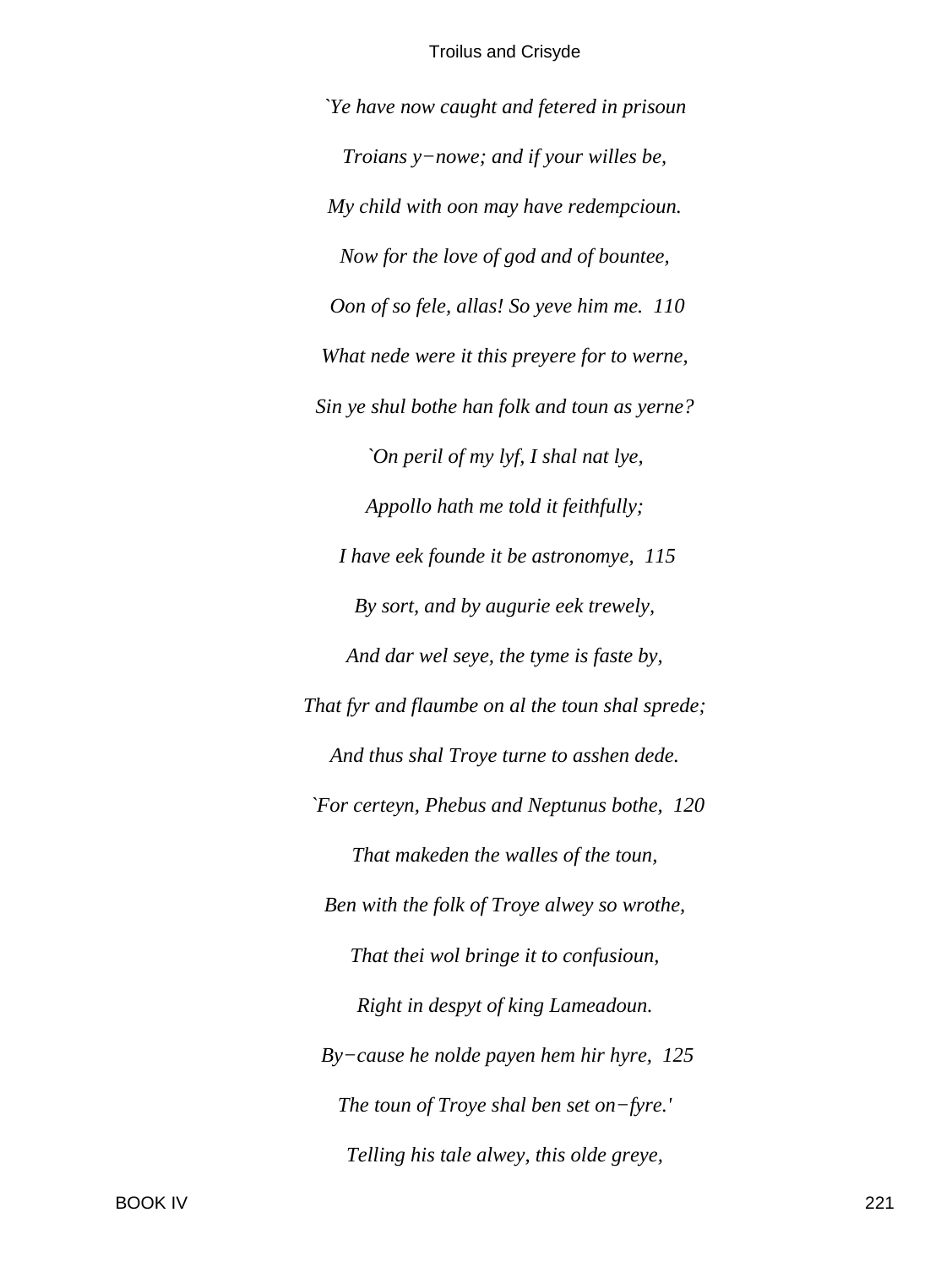Humble in speche, and in his lokinge eke, The salte teres from his eyen tweye Ful faste ronnen doun by eyther cheke. 130 So longe he gan of socour hem  $by$ -seke That, for to hele him of his sorwes sore, They yave him Antenor, with-oute more. But who was glad y-nough but Calkas tho? And of this thing ful sone his nedes leyde 135 On hem that sholden for the tretis go, And hem for Antenor ful ofte preyde To bringen hoom king Toas and Criseyde; And whan Pryam his save-garde sente, Thembassadours to Troye streyght they wente. 140 The cause  $y$ -told of hir cominge, the olde Pryam the king ful sone in general Let here-upon his parlement to holde, Of which the effect rehersen yow I shal. Thembassadours ben answered for fynal, 145 Theschaunge of prisoners and al this nede Hem lyketh wel, and forth in they procede. This Troilus was present in the place, Whan axed was for Antenor Criseyde,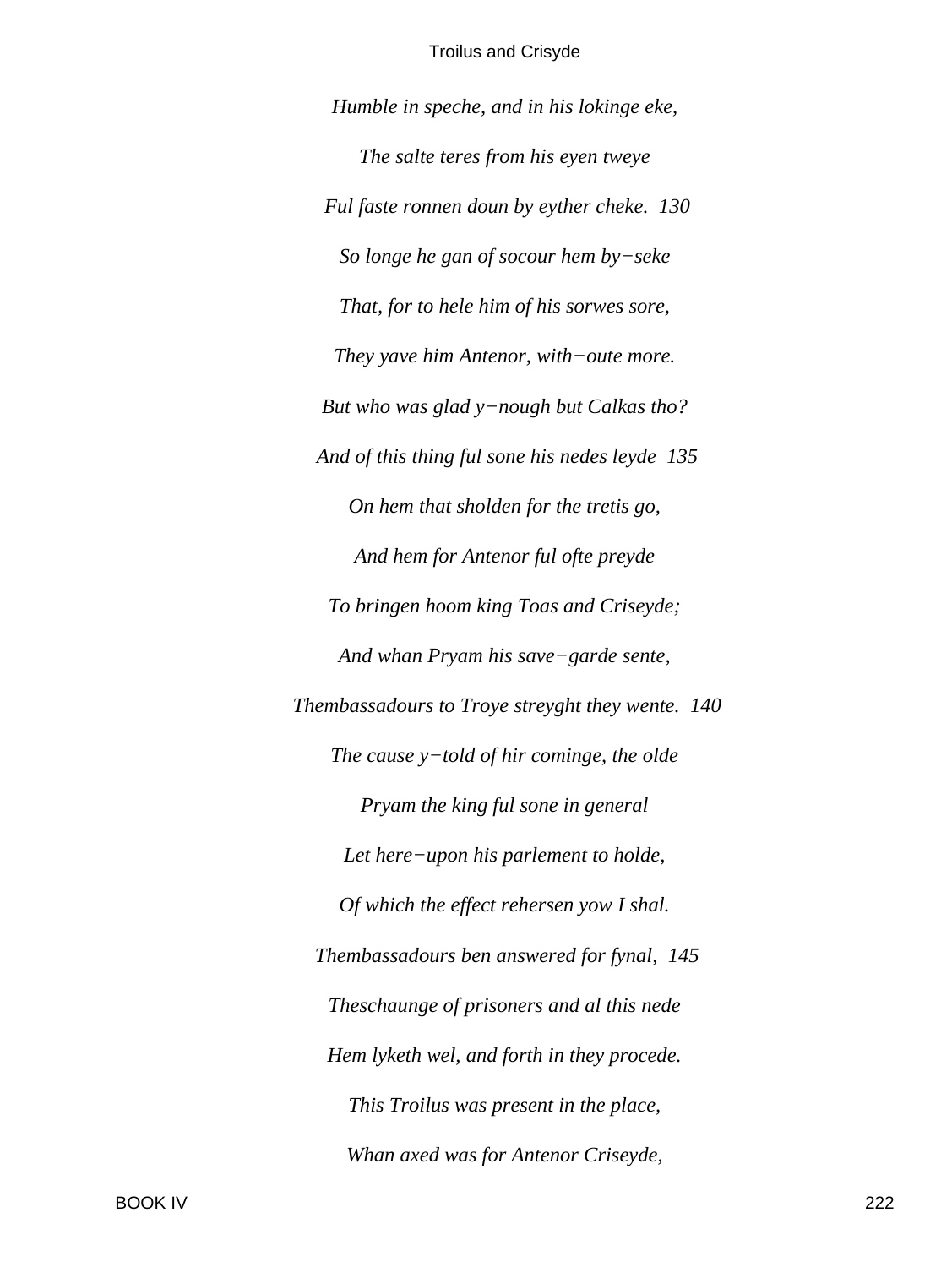*For which ful sone chaungen gan his face, 150 As he that with tho wordes wel neigh deyde. But nathelees, he no word to it seyde, Lest men sholde his affeccioun espye; With mannes herte he gan his sorwes drye. And ful of anguissh and of grisly drede 155 Abood what lordes wolde un−to it seye; And if they wolde graunte, as god forbede, Theschaunge of hir, than thoughte he thinges tweye, First, how to save hir honour, and what weye He mighte best theschaunge of hir withstonde; 160 Ful faste he caste how al this mighte stonde. Love him made al prest to doon hir byde, And rather dye than she sholde go; But resoun seyde him, on that other syde, `With−oute assent of hir ne do not so, 165 Lest for thy werk she wolde be thy fo, And seyn, that thorugh thy medling is y−blowe Your bother love, there it was erst unknowe.' For which he gan deliberen, for the beste, That though the lordes wolde that she wente, 170 He wolde lat hem graunte what hem leste,*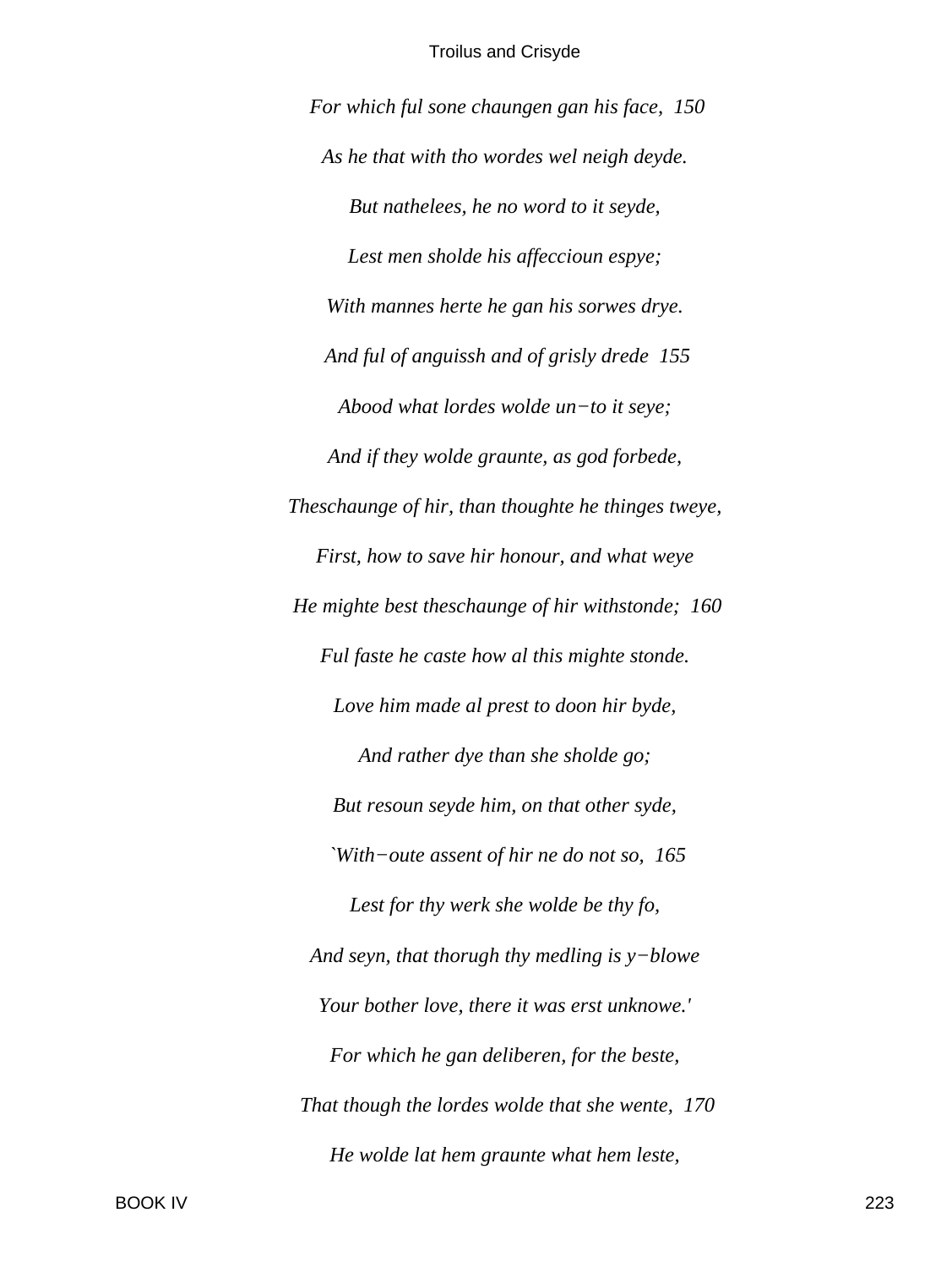*And telle his lady first what that they mente. And whan that she had seyd him hir entente, Ther−after wolde he werken also blyve, Though al the world ayein it wolde stryve. 175 Ector, which that wel the Grekes herde, For Antenor how they wolde han Criseyde, Gan it withstonde, and sobrely answerde: – `Sires, she nis no prisoner,' he seyde; `I noot on yow who that this charge leyde, 180 But, on my part, ye may eft−sone hem telle, We usen here no wommen for to selle.' The noyse of peple up−stirte thanne at ones, As breme as blase of straw y−set on fyre; For infortune it wolde, for the nones, 185 They sholden hir confusioun desyre. `Ector,' quod they, `what goost may yow enspyre This womman thus to shilde and doon us lese Daun Antenor? – a wrong wey now ye chese – `That is so wys, and eek so bold baroun, 190 And we han nede to folk, as men may see; He is eek oon, the grettest of this toun; O Ector, lat tho fantasyes be!*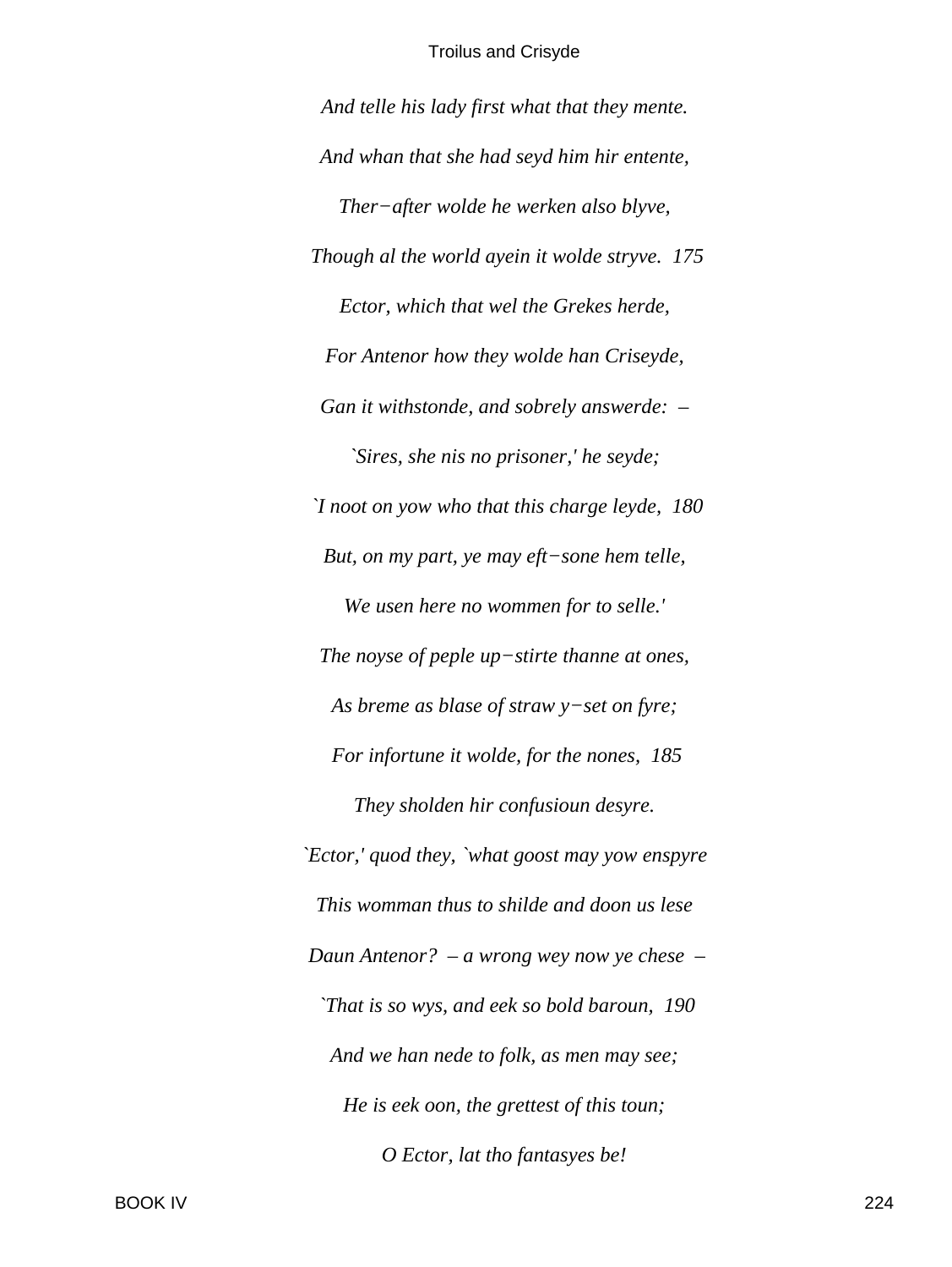*O king Priam,' quod they, `thus seggen we, That al our voys is to for−gon Criseyde;' 195 And to deliveren Antenor they preyde. O Iuvenal, lord! Trewe is thy sentence, That litel witen folk what is to yerne That they ne finde in hir desyr offence; For cloud of errour let hem not descerne 200 What best is; and lo, here ensample as yerne. This folk desiren now deliveraunce Of Antenor, that broughte hem to mischaunce! For he was after traytour to the toun Of Troye; allas! They quitte him out to rathe; 205 O nyce world, lo, thy discrecioun! Criseyde, which that never dide hem skathe, Shal now no lenger in hir blisse bathe; But Antenor, he shal com hoom to toune, And she shal out; thus seyden here and howne. 210 For which delibered was by parlement For Antenor to yelden out Criseyde, And it pronounced by the president, Al−theigh that Ector `nay' ful ofte preyde. And fynaly, what wight that it with−seyde, 215*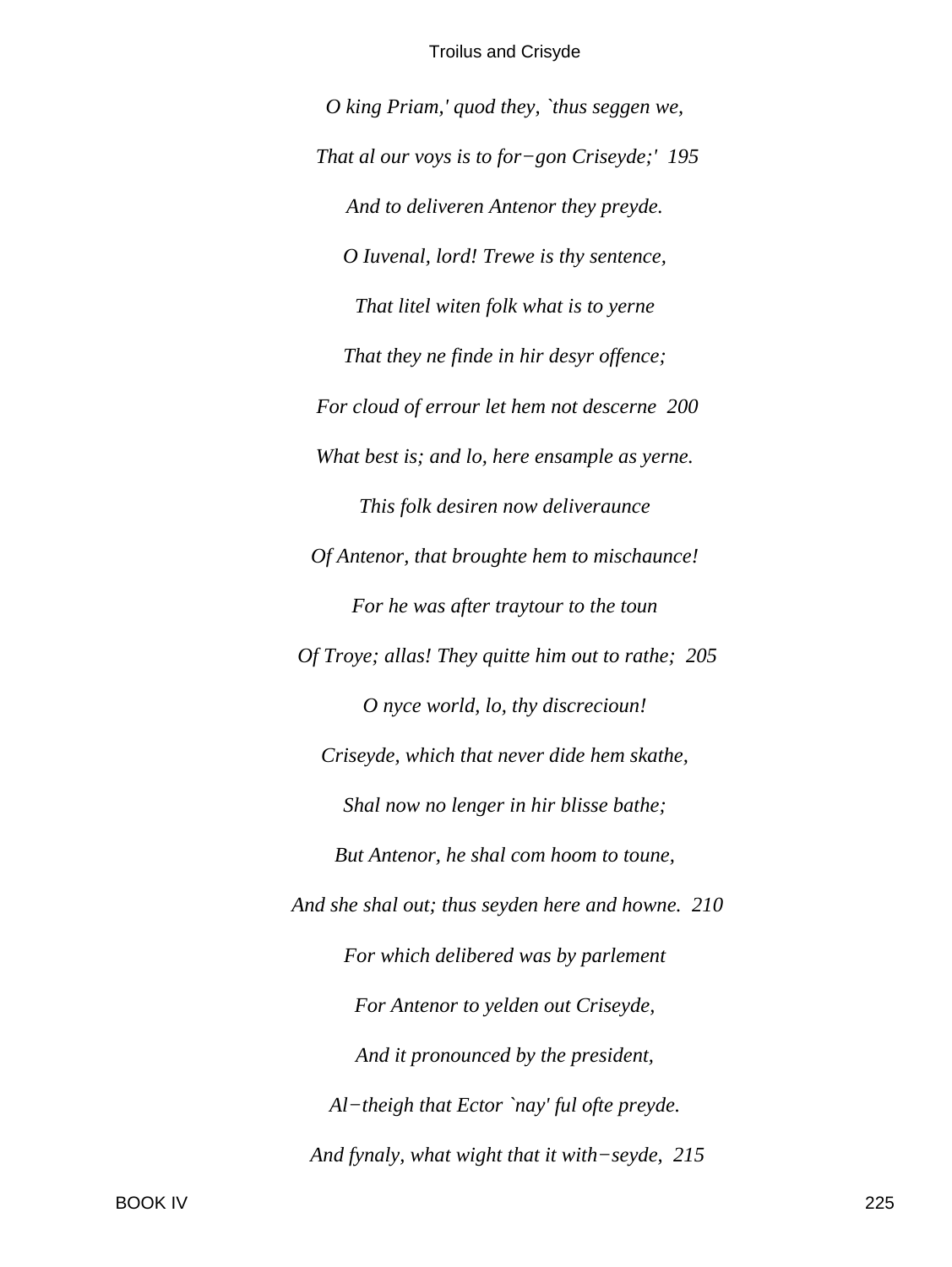It was for nought, it moste been, and sholde; For substaunce of the parlement it wolde. Departed out of parlement echone, This Troilus, with-oute wordes mo, Un-to his chaumbre spedde him faste allone,  $220$ But $-i$ f it were a man of his or two, The whiche he bad out faste for to go,  $By-cause$  he wolde slepen, as he seyde, And hastely  $up-on$  his bed him leyde. And as in winter leves been biraft, 225 Eche after other, til the tree be bare, So that ther nis but bark and braunche  $y$ -laft, Lyth Troilus, biraft of ech wel-fare, Y-bounden in the blake bark of care, Disposed wood out of his wit to breyde, 230 So sore him sat the chaunginge of Criseyde. He rist him up, and every dore he shette And windowe eek, and tho this sorweful man  $Up-on$  his beddes syde a-doun him sette, Ful lyk a deed image pale and wan; 235 And in his brest the heped wo bigan Out-breste, and he to werken in this wyse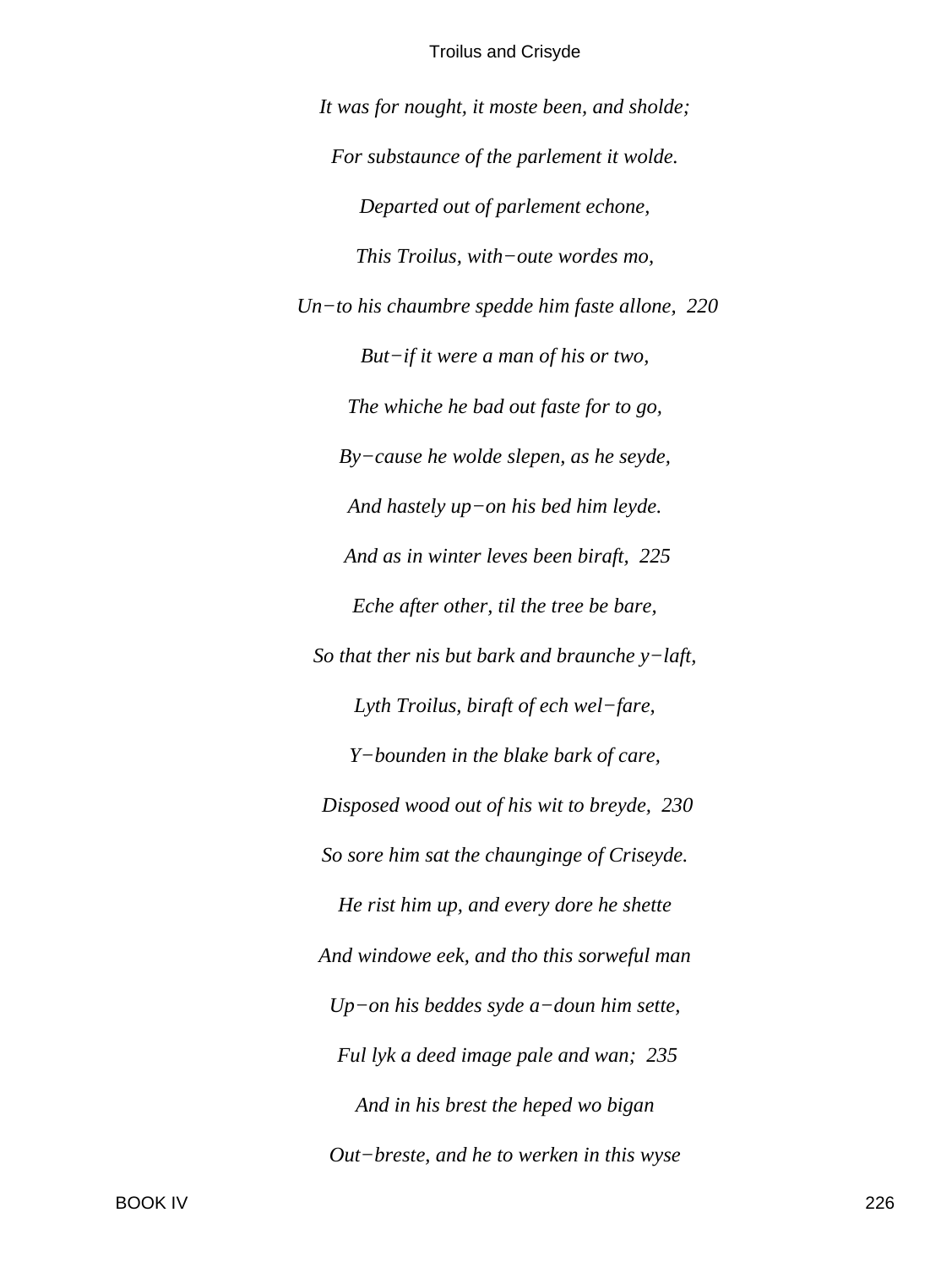*In his woodnesse, as I shal yow devyse. Right as the wilde bole biginneth springe Now here, now there, y−darted to the herte, 240 And of his deeth roreth in compleyninge, Right so gan he aboute the chaumbre sterte, Smyting his brest ay with his festes smerte; His heed to the wal, his body to the grounde Ful ofte he swapte, him−selven to confounde. 245 His eyen two, for pitee of his herte, Out stremeden as swifte welles tweye; The heighe sobbes of his sorwes smerte His speche him refte, unnethes mighte he seye, `O deeth, allas! Why niltow do me deye? 250 A−cursed be the day which that nature Shoop me to ben a lyves creature!' But after, whan the furie and the rage Which that his herte twiste and faste threste, By lengthe of tyme somwhat gan asswage, 255 Up−on his bed he leyde him doun to reste; But tho bigonne his teres more out−breste, That wonder is, the body may suffyse To half this wo, which that I yow devyse.*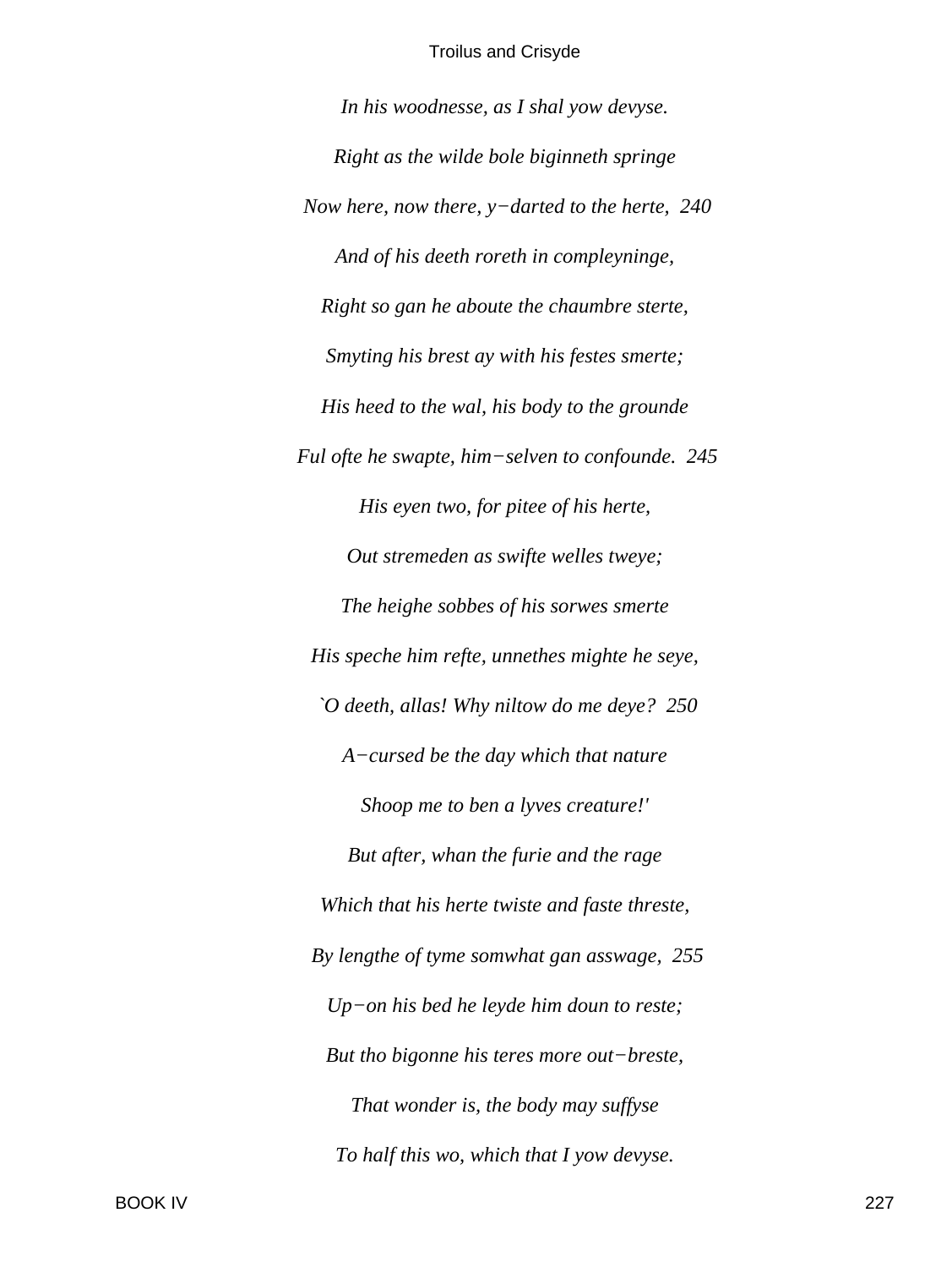Than seyde he thus, `Fortune! Allas the whyle! 260 What have I doon, what have I thus  $a$ -gilt? How mightestow for reuthe me bigyle? Is ther no grace, and shal I thus be spilt? Shal thus Criseyde awey, for that thou wilt? Allas! How maystow in thyn herte finde 265 To been to me thus cruel and unkinde? `Have I thee nought honoured al my lyve, As thou wel wost, above the goddes alle? Why wiltow me fro Ioye thus depryve? O Troilus, what may men now thee calle 270 But wrecche of wrecches, out of honour falle  $In-to$  miserie, in which I wol biwayle Criseyde, allas! Til that the breeth me fayle? `Allas, Fortune! If that my lyf in Ioye Displesed hadde un-to thy foule envye,  $275$ Why ne haddestow my fader, king of Troye,  $By-raft$  the lyf, or doon my bretheren dye, Or slayn my-self, that thus compleyne and crye, I, combre-world, that may of no-thing serve, But ever dye, and never fully sterve? 280 `If that Criseyde allone were me laft,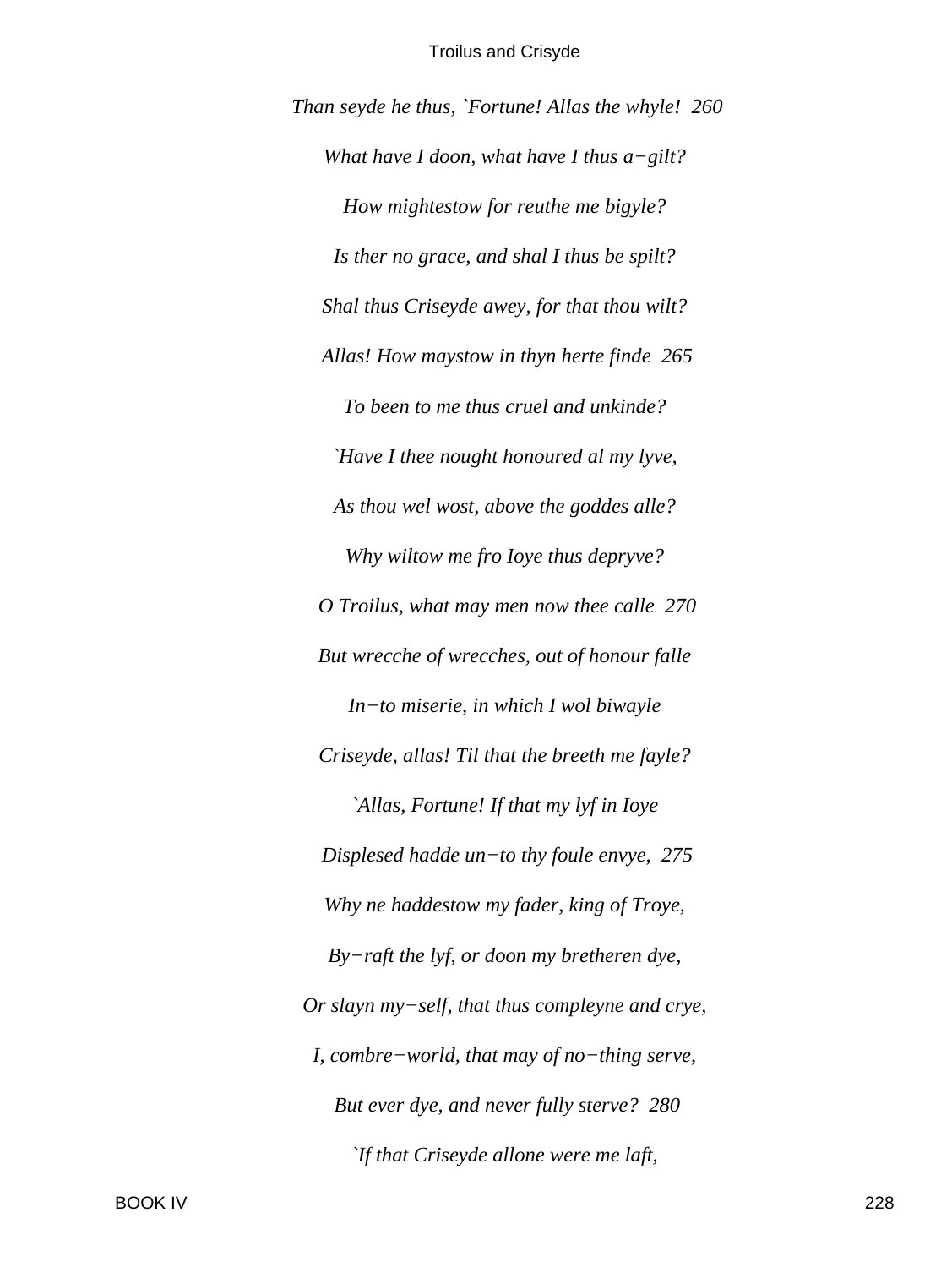Nought roughte I whider thou woldest me stere; And hir, allas! Than hastow me biraft. But ever-more, lo! This is thy manere, To reve a wight that most is to him dere, 285 To preve in that thy gerful violence. Thus am I lost, ther helpeth no defence! O verray lord of love, O god, allas! That knowest best myn herte and al my thought, What shal my sorwful lyf don in this cas 290 If I for-go that I so dere have bought? Sin ye Cryseyde and me han fully brought In-to your grace, and bothe our hertes seled, How may ye suffre, allas! It be repeled? `What I may doon, I shal, whyl I may dure 295 On lyve in torment and in cruel peyne, This infortune or this disaventure, Allone as I was born,  $y$ -wis, compleyne; Ne never wil I seen it shyne or reyne; But ende I wil, as Edippe, in derknesse 300 My sorwful lyf, and dyen in distresse.  $\degree$ O wery goost, that errest to and fro, Why niltow fleen out of the wofulleste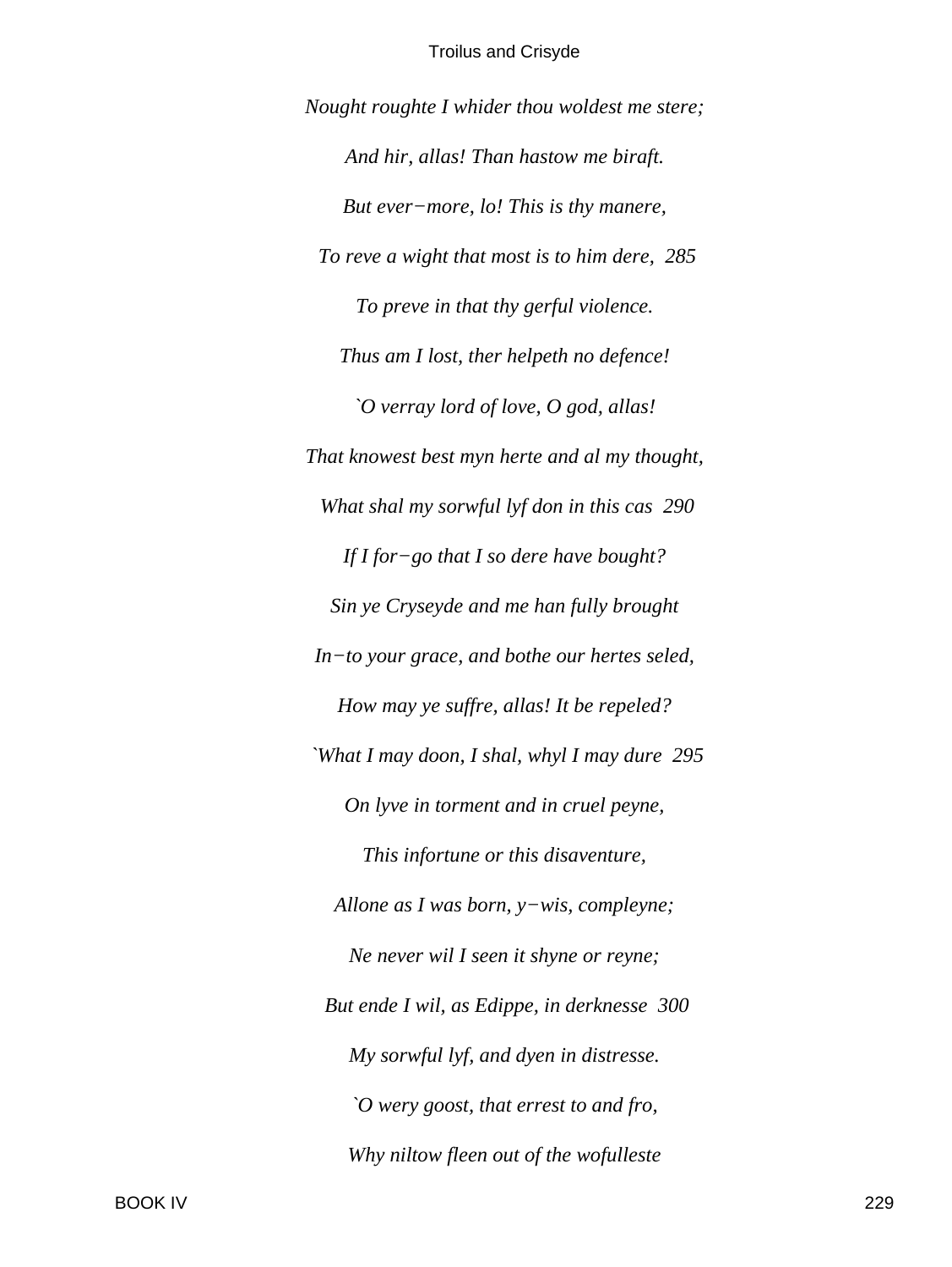*Body, that ever mighte on grounde go? O soule, lurkinge in this wo, unneste, 305 Flee forth out of myn herte, and lat it breste, And folwe alwey Criseyde, thy lady dere; Thy righte place is now no lenger here! `O wofulle eyen two, sin your disport Was al to seen Criseydes eyen brighte, 310 What shal ye doon but, for my discomfort, Stonden for nought, and wepen out your sighte? Sin she is queynt, that wont was yow to lighte, In veyn fro−this−forth have I eyen tweye Y−formed, sin your vertue is a−weye. 315 `O my Criseyde, O lady sovereyne Of thilke woful soule that thus cryeth, Who shal now yeven comfort to the peyne? Allas, no wight; but when myn herte dyeth, My spirit, which that so un−to yow hyeth, 320 Receyve in gree, for that shal ay yow serve; For−thy no fors is, though the body sterve. `O ye loveres, that heighe upon the wheel Ben set of Fortune, in good aventure, God leve that ye finde ay love of steel, 325*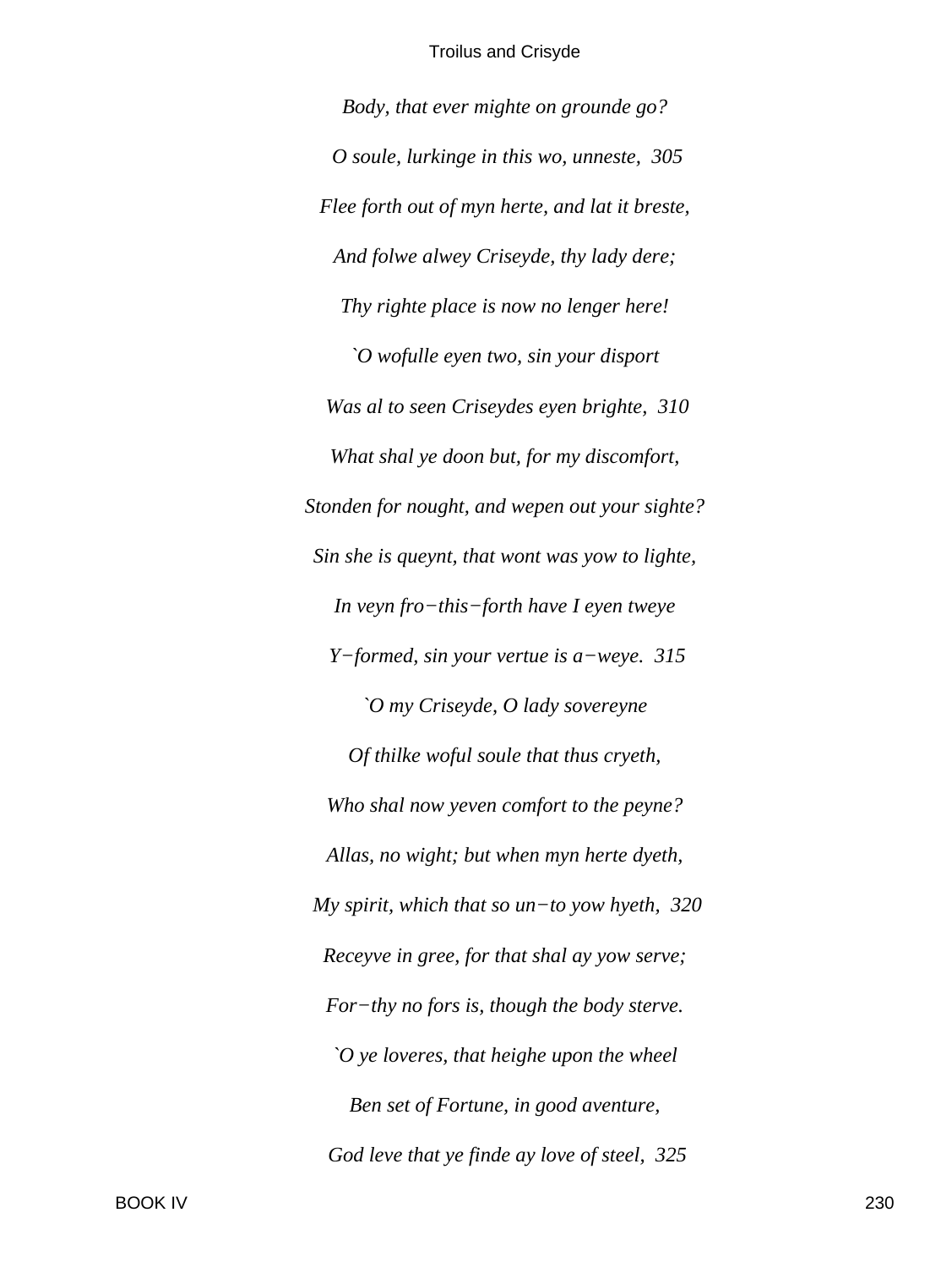*And longe mot your lyf in Ioye endure! But whan ye comen by my sepulture, Remembreth that your felawe resteth there; For I lovede eek, though I unworthy were. `O olde, unholsom, and mislyved man, 330 Calkas I mene, allas! What eyleth thee To been a Greek, sin thou art born Troian? O Calkas, which that wilt my bane be, In cursed tyme was thou born for me! As wolde blisful Iove, for his Ioye, 335 That I thee hadde, where I wolde, in Troye!' A thousand sykes, hottere than the glede, Out of his brest ech after other wente, Medled with pleyntes newe, his wo to fede, For which his woful teres never stente; 340 And shortly, so his peynes him to−rente, And wex so mat, that Ioye nor penaunce He feleth noon, but lyth forth in a traunce. Pandare, which that in the parlement Hadde herd what every lord and burgeys seyde, 345 And how ful graunted was, by oon assent, For Antenor to yelden so Criseyde,*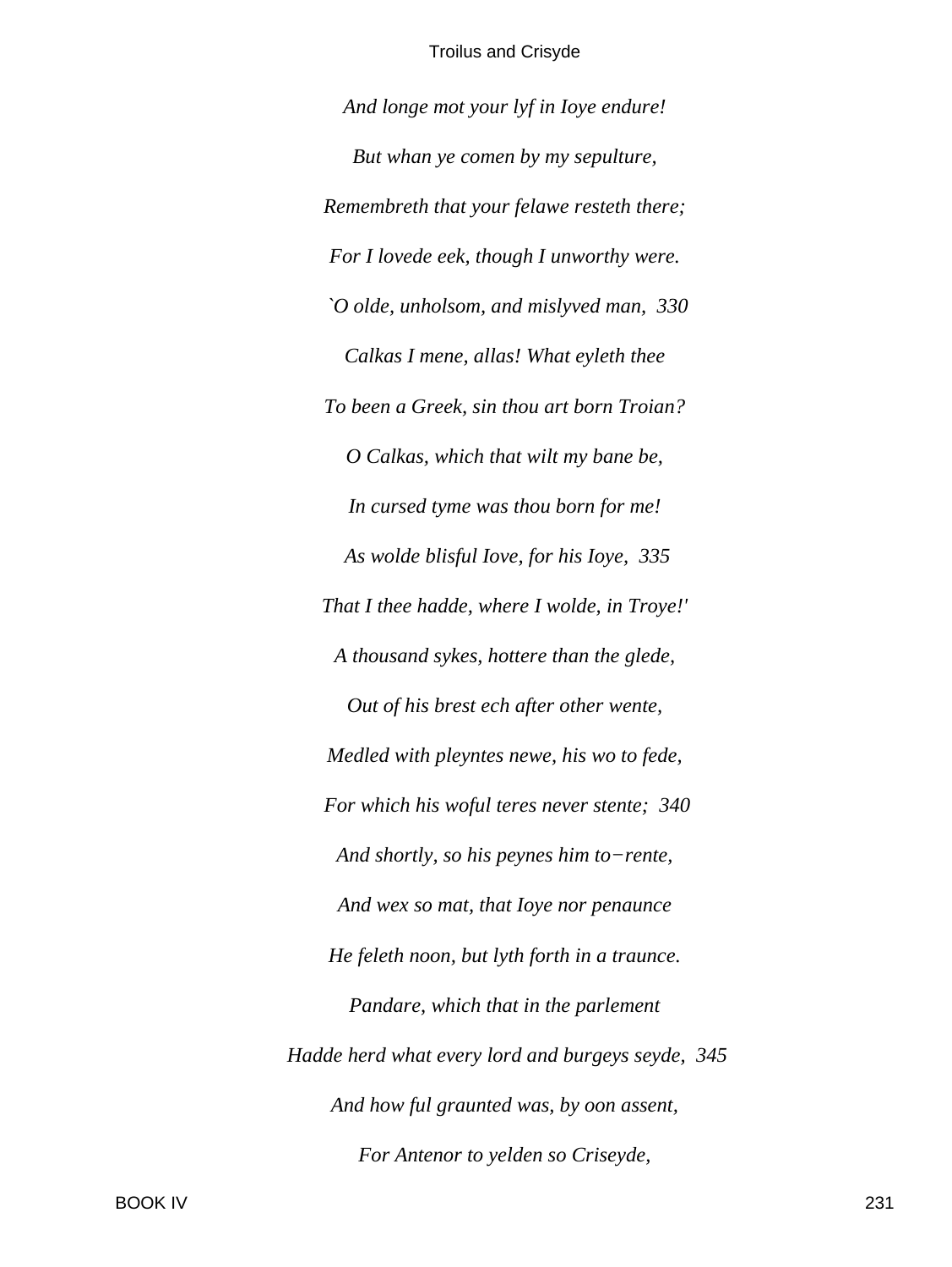*Gan wel neigh wood out of his wit to breyde, So that, for wo, he niste what he mente; But in a rees to Troilus he wente. 350 A certeyn knight, that for the tyme kepte The chaumbre−dore, un−dide it him anoon; And Pandare, that ful tendreliche wepte, In−to the derke chaumbre, as stille as stoon, Toward the bed gan softely to goon, 355 So confus, that he niste what to seye; For verray wo his wit was neigh aweye. And with his chere and loking al to−torn, For sorwe of this, and with his armes folden, He stood this woful Troilus biforn, 360 And on his pitous face he gan biholden; But lord, so often gan his herte colden, Seing his freend in wo, whos hevinesse His herte slow, as thoughte him, for distresse. This woful wight, this Troilus, that felte 365 His freend Pandare y−comen him to see, Gan as the snow ayein the sonne melte, For which this sorwful Pandare, of pitee, Gan for to wepe as tendreliche as he;*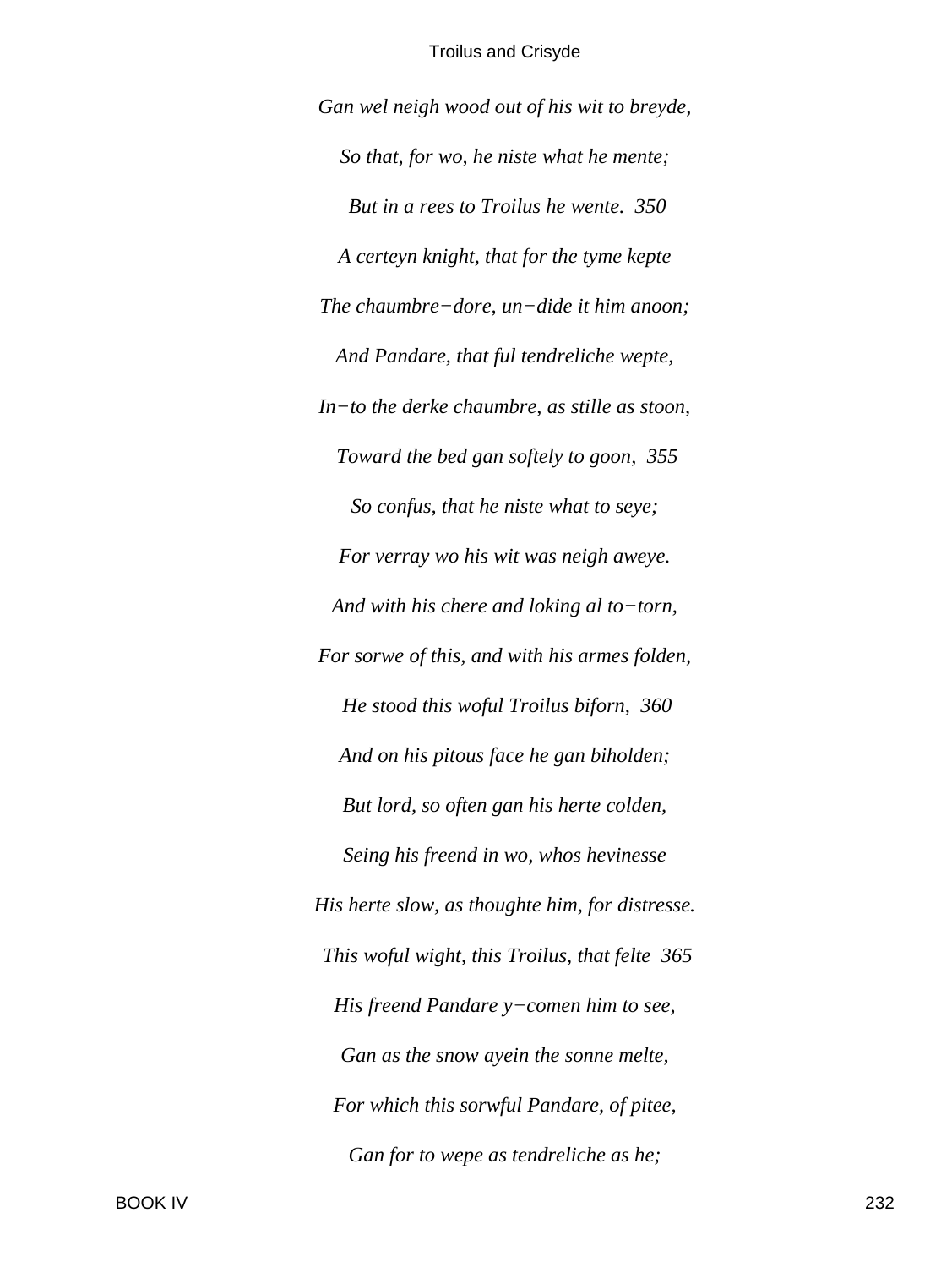*And specheles thus been thise ilke tweye, 370 That neyther mighte o word for sorwe seye. But at the laste this woful Troilus, Ney deed for smert, gan bresten out to rore, And with a sorwful noyse he seyde thus, Among his sobbes and his sykes sore, 375 `Lo! Pandare, I am deed, with−outen more. Hastow nought herd at parlement,' he seyde, `For Antenor how lost is my Criseyde?' This Pandarus, ful deed and pale of hewe, Ful pitously answerde and seyde, `Yis! 380 As wisly were it fals as it is trewe, That I have herd, and wot al how it is. O mercy, god, who wolde have trowed this? Who wolde have wend that, in so litel a throwe, Fortune our Ioye wolde han over−throwe? 385 `For in this world ther is no creature, As to my doom, that ever saw ruyne Straungere than this, thorugh cas or aventure. But who may al eschewe, or al devyne? Swich is this world; for−thy I thus defyne, 390 Ne trust no wight to finden in Fortune*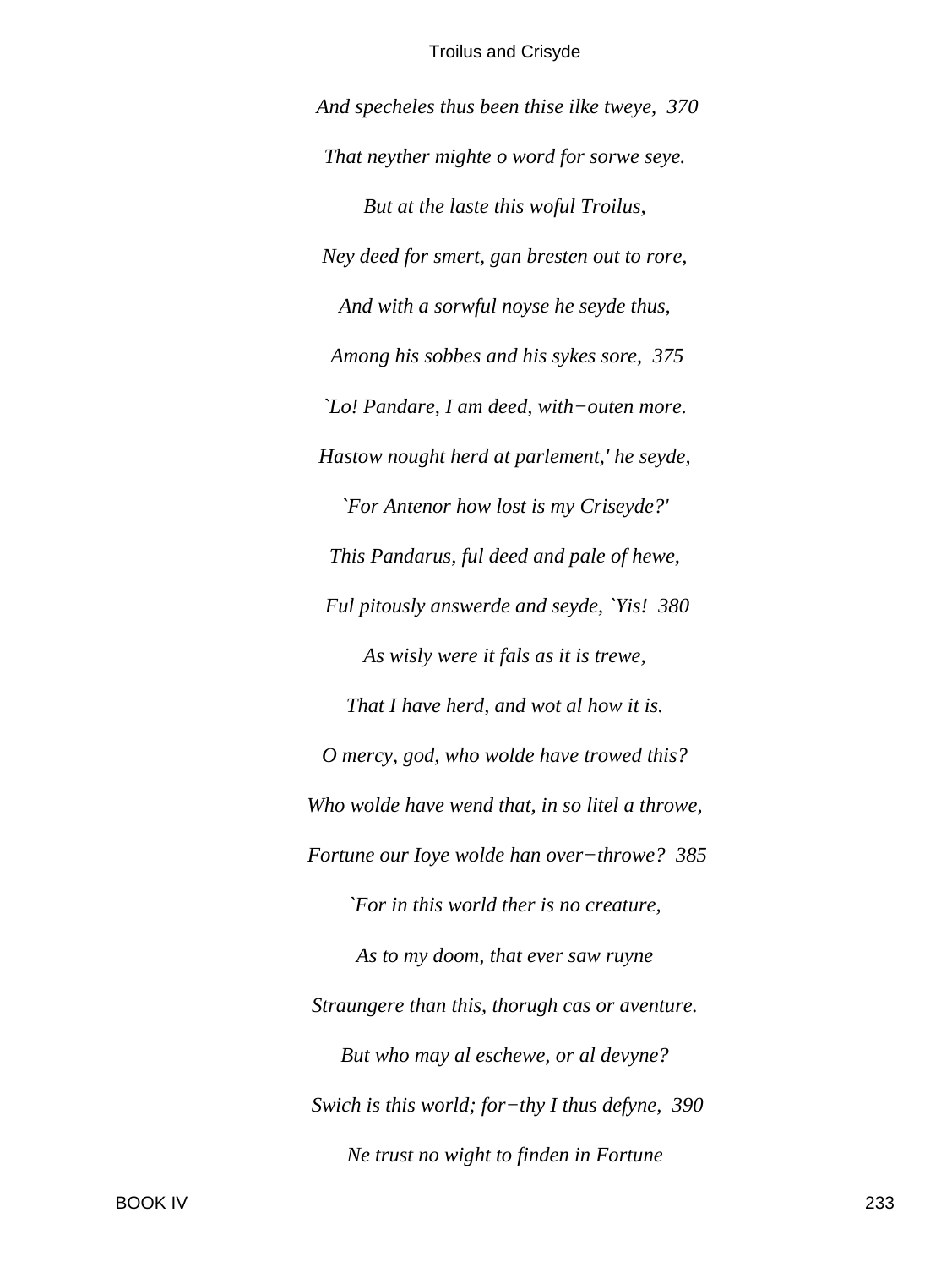*Ay propretee; hir yeftes been comune. `But tel me this, why thou art now so mad To sorwen thus? Why lystow in this wyse, Sin thy desyr al holly hastow had, 395 So that, by right, it oughte y−now suffyse? But I, that never felte in my servyse A frendly chere or loking of an ye, Lat me thus wepe and wayle, til I dye. `And over al this, as thou wel wost thy−selve, 400 This town is ful of ladies al aboute; And, to my doom, fairer than swiche twelve As ever she was, shal I finde, in som route, Ye, oon or two, with−outen any doute. For−thy be glad, myn owene dere brother, 405 If she be lost, we shal recovere another. `What, god for−bede alwey that ech plesaunce In o thing were, and in non other wight! If oon can singe, another can wel daunce; If this be goodly, she is glad and light; 410 And this is fayr, and that can good a−right. Ech for his vertu holden is for dere, Bothe heroner and faucon for rivere.*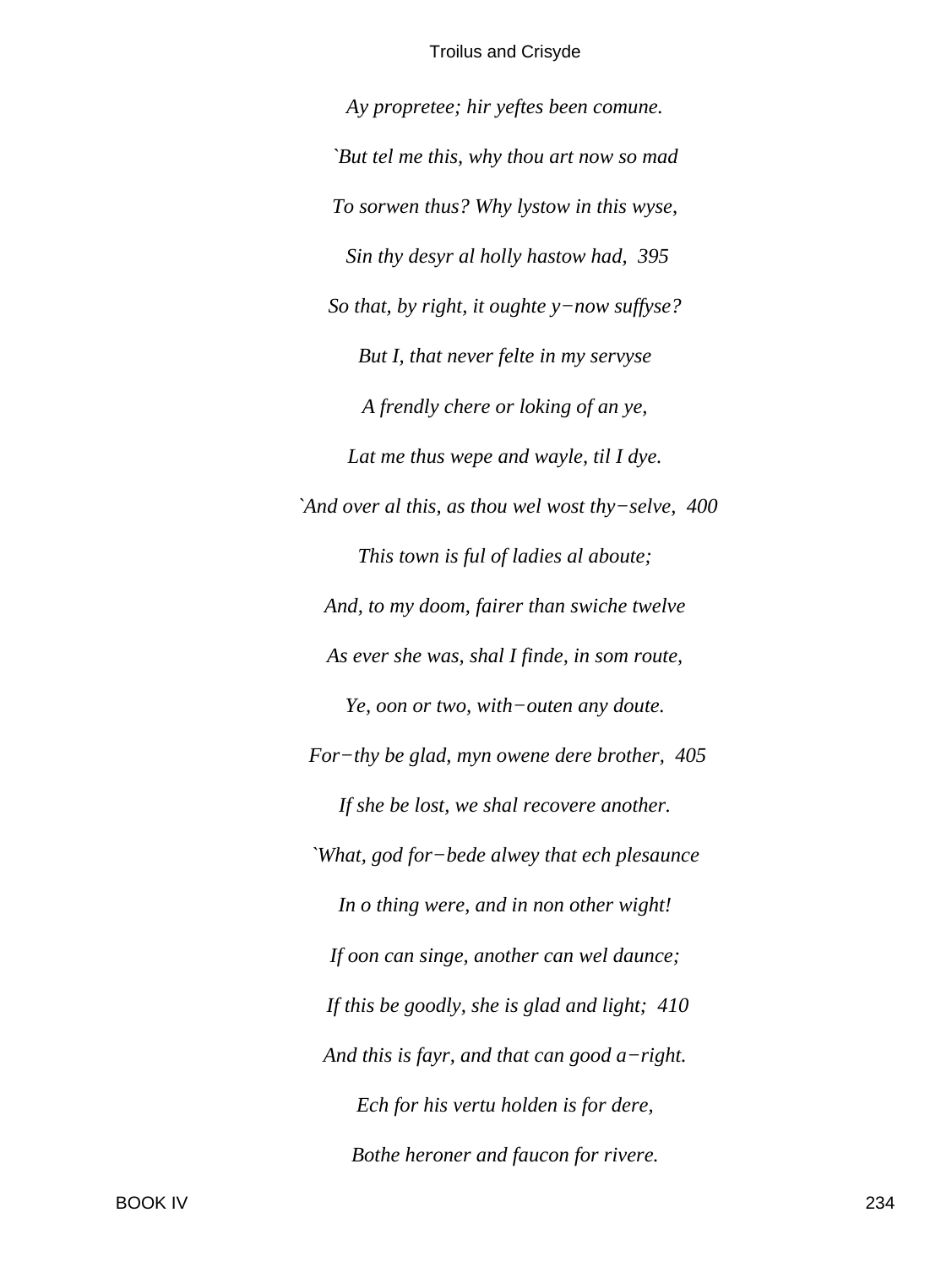*`And eek, as writ Zanzis, that was ful wys, «The newe love out chaceth ofte the olde;» 415 And up−on newe cas lyth newe avys. Thenk eek, thy−self to saven artow holde; Swich fyr, by proces, shal of kinde colde. For sin it is but casuel plesaunce, Som cas shal putte it out of remembraunce. 420 `For al−so seur as day cometh after night, The newe love, labour or other wo, Or elles selde seinge of a wight, Don olde affecciouns alle over−go. And, for thy part, thou shalt have oon of tho 425 To abrigge with thy bittre peynes smerte; Absence of hir shal dryve hir out of herte.' Thise wordes seyde he for the nones alle, To helpe his freend, lest he for sorwe deyde. For douteles, to doon his wo to falle, 430 He roughte not what unthrift that he seyde. But Troilus, that neigh for sorwe deyde, Tok litel hede of al that ever he mente; Oon ere it herde, at the other out it wente: But at the laste answerde and seyde, `Freend, 435*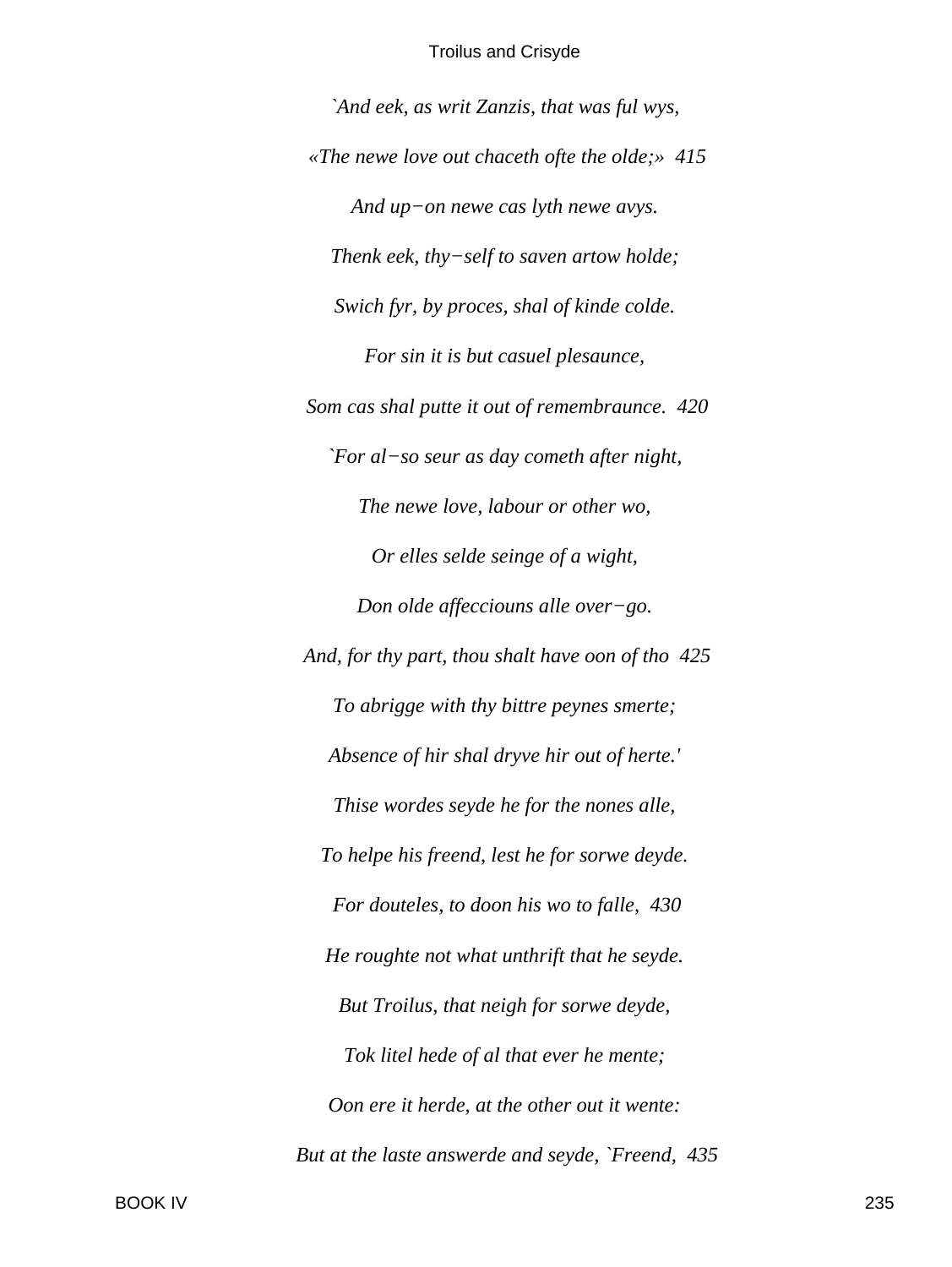*This lechecraft, or heled thus to be, Were wel sitting, if that I were a feend, To traysen hir that trewe is unto me! I pray god, lat this consayl never y−thee; But do me rather sterve anon−right here 440 Er I thus do as thou me woldest lere. `She that I serve, y−wis, what so thou seye, To whom myn herte enhabit is by right, Shal han me holly hires til that I deye. For, Pandarus, sin I have trouthe hir hight, 445 I wol not been untrewe for no wight; But as hir man I wol ay live and sterve, And never other creature serve. `And ther thou seyst, thou shalt as faire finde As she, lat be, make no comparisoun 450 To creature y−formed here by kinde. O leve Pandare, in conclusioun, I wol not be of thyn opinioun, Touching al this; for whiche I thee biseche, So hold thy pees; thou sleest me with thy speche. 455 `Thow biddest me I sholde love an−other Al freshly newe, and lat Criseyde go!*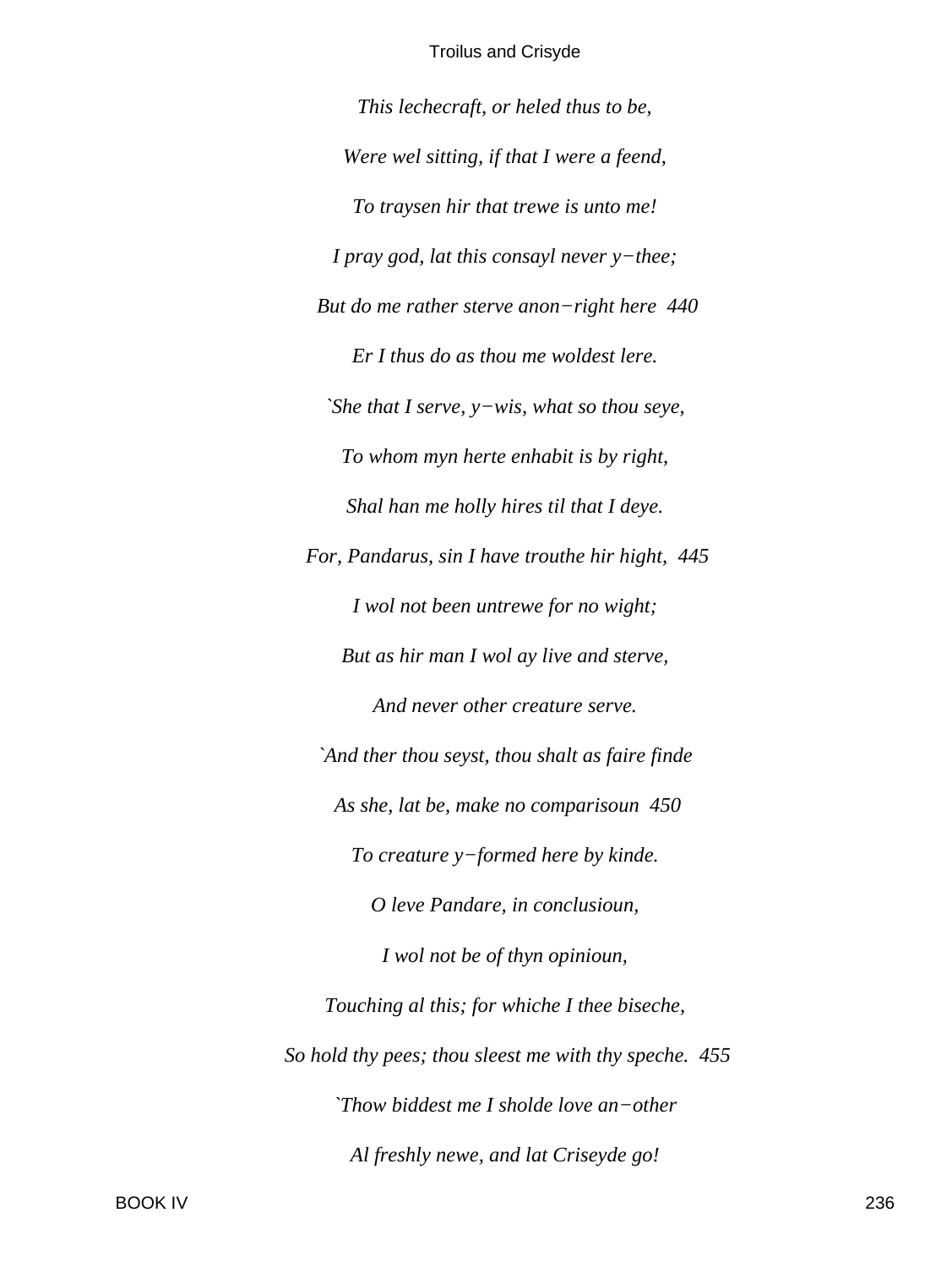*It lyth not in my power, leve brother. And though I mighte, I wolde not do so. But canstow pleyen raket, to and fro, 460 Netle in, dokke out, now this, now that, Pandare? Now foule falle hir, for thy wo that care! `Thow farest eek by me, thou Pandarus, As he, that whan a wight is wo bi−goon, He cometh to him a pas, and seyth right thus, 465 «Thenk not on smert, and thou shalt fele noon.» Thou most me first transmuwen in a stoon, And reve me my passiounes alle, Er thou so lightly do my wo to falle. `The deeth may wel out of my brest departe 470 The lyf, so longe may this sorwe myne; But fro my soule shal Criseydes darte Out never−mo; but doun with Proserpyne, Whan I am deed, I wol go wone in pyne; And ther I wol eternaly compleyne 475 My wo, and how that twinned be we tweyne. `Thow hast here maad an argument, for fyn, How that it sholde a lasse peyne be Criseyde to for−goon, for she was myn,*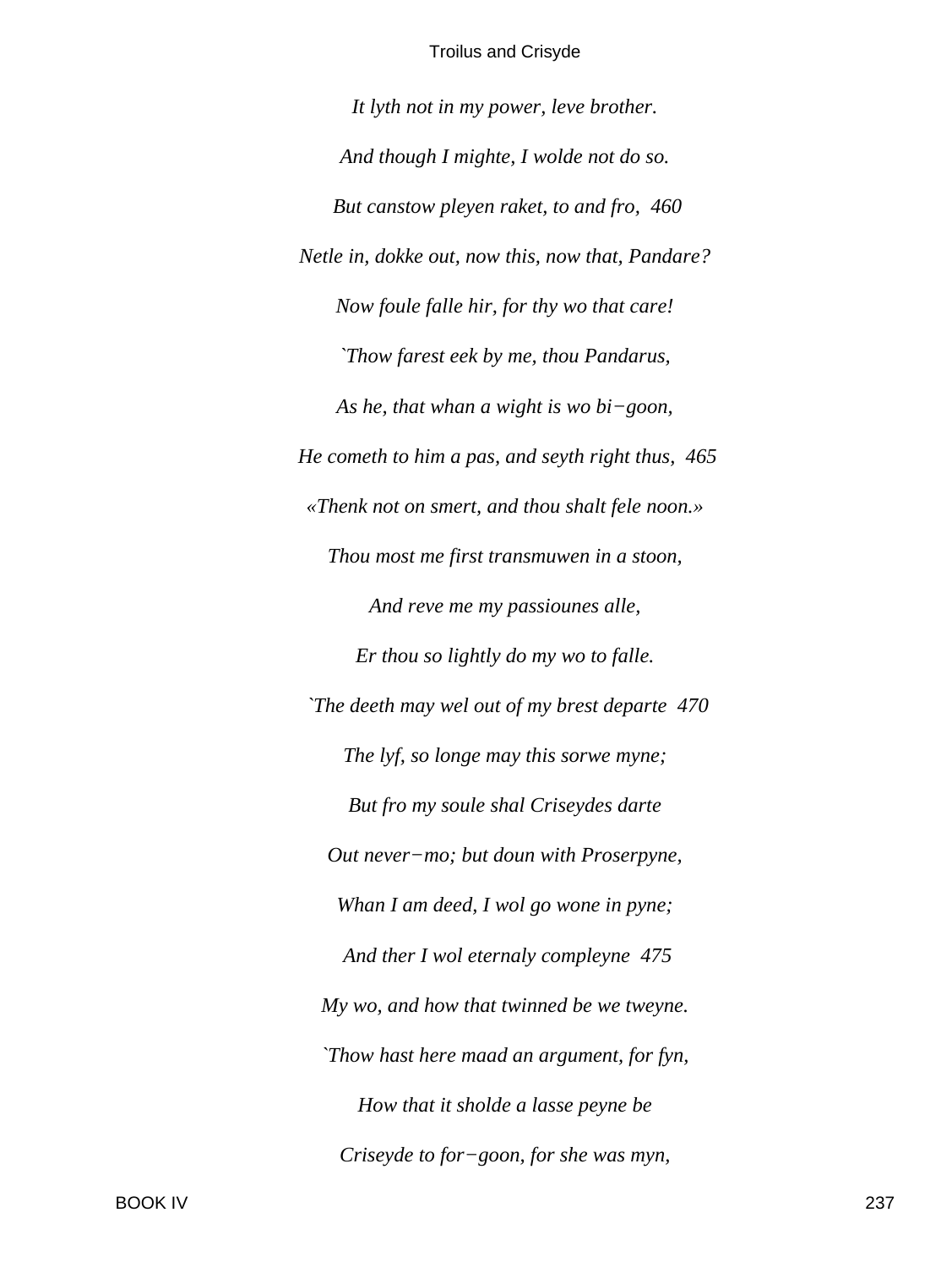*And live in ese and in felicitee. 480 Why gabbestow, that seydest thus to me That "him is wors that is fro wele y−throwe, Than he hadde erst non of that wele y−knowe?" `But tel me now, sin that thee thinketh so light To chaungen so in love, ay to and fro, 485 Why hastow not don bisily thy might To chaungen hir that doth thee al thy wo? Why niltow lete hir fro thyn herte go? Why niltow love an−other lady swete, That may thyn herte setten in quiete? 490 `If thou hast had in love ay yet mischaunce, And canst it not out of thyn herte dryve, I, that livede in lust and in plesaunce With hir as muche as creature on−lyve, How sholde I that foryete, and that so blyve? 495 O where hastow ben hid so longe in muwe, That canst so wel and formely arguwe? `Nay, nay, god wot, nought worth is al thy reed, For which, for what that ever may bifalle, With−outen wordes mo, I wol be deed. 500 O deeth, that endere art of sorwes alle,*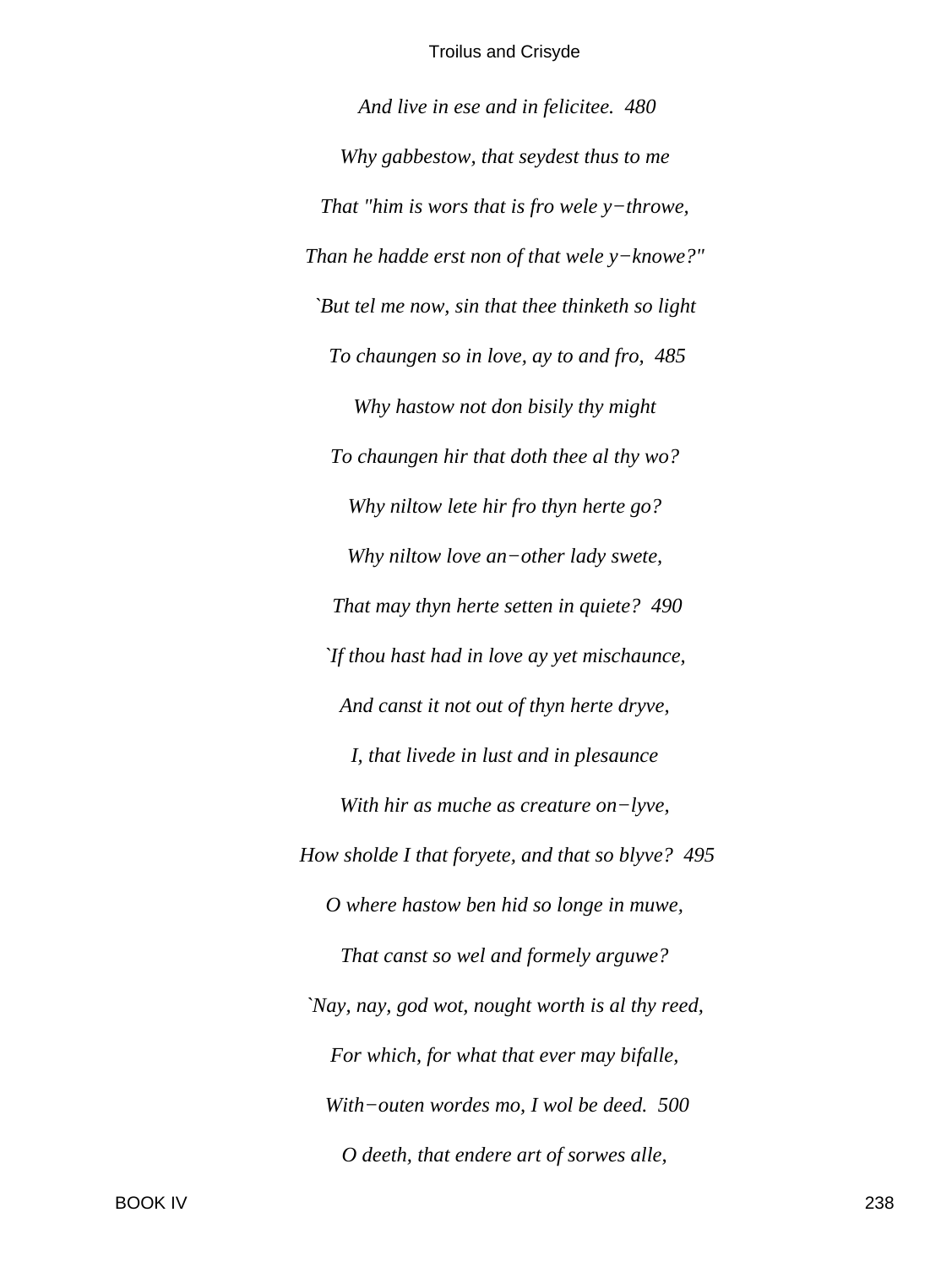*Com now, sin I so ofte after thee calle, For sely is that deeth, soth for to seyne, That, ofte y−cleped, cometh and endeth peyne. `Wel wot I, whyl my lyf was in quiete, 505 Er thou me slowe, I wolde have yeven hyre; But now thy cominge is to me so swete, That in this world I no−thing so desyre. O deeth, sin with this sorwe I am a−fyre, Thou outher do me anoon yn teres drenche, 510 Or with thy colde strook myn hete quenche! `Sin that thou sleest so fele in sondry wyse Ayens hir wil, unpreyed, day and night, Do me, at my requeste, this servyse, Delivere now the world, so dostow right, 515 Of me, that am the wofulleste wight That ever was; for tyme is that I sterve, Sin in this world of right nought may I serve.' This Troilus in teres gan distille, As licour out of alambyk ful faste; 520 And Pandarus gan holde his tunge stille, And to the ground his eyen doun he caste. But nathelees, thus thoughte he at the laste,*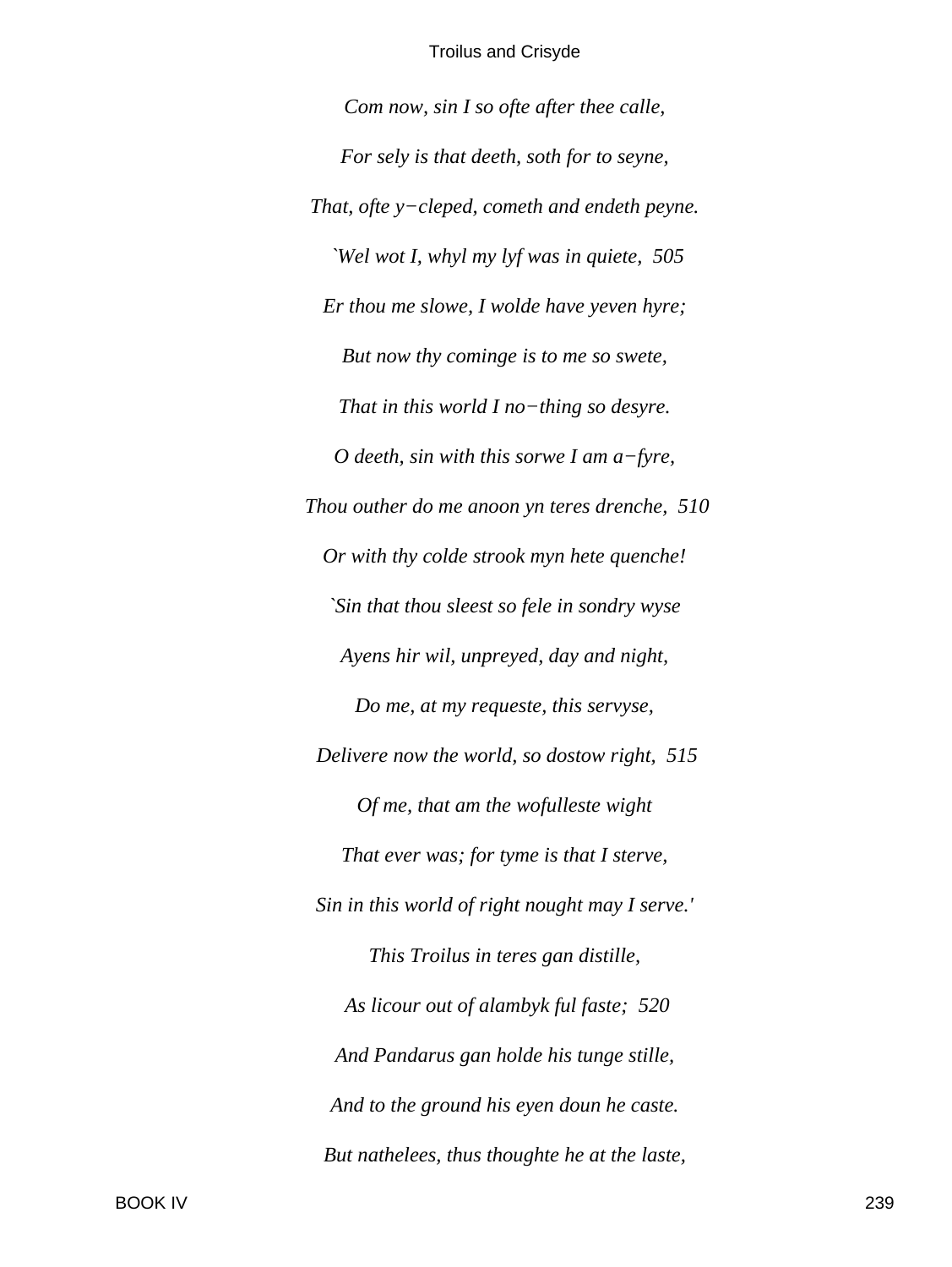*`What, parde, rather than my felawe deye, Yet shal I som−what more un−to him seye:' 525 And seyde, `Freend, sin thou hast swich distresse, And sin thee list myn arguments to blame, Why nilt thy−selven helpen doon redresse, And with thy manhod letten al this grame? Go ravisshe hir ne canstow not for shame! 530 And outher lat hir out of toune fare, Or hold hir stille, and leve thy nyce fare. `Artow in Troye, and hast non hardiment To take a womman which that loveth thee, And wolde hir−selven been of thyn assent? 535 Now is not this a nyce vanitee? Rys up anoon, and lat this weping be, And kyth thou art a man, for in this houre I wil be deed, or she shal bleven oure.' To this answerde him Troilus ful softe, 540 And seyde, `Parde, leve brother dere, Al this have I my−self yet thought ful ofte, And more thing than thou devysest here. But why this thing is laft, thou shalt wel here; And whan thou me hast yeve an audience, 545*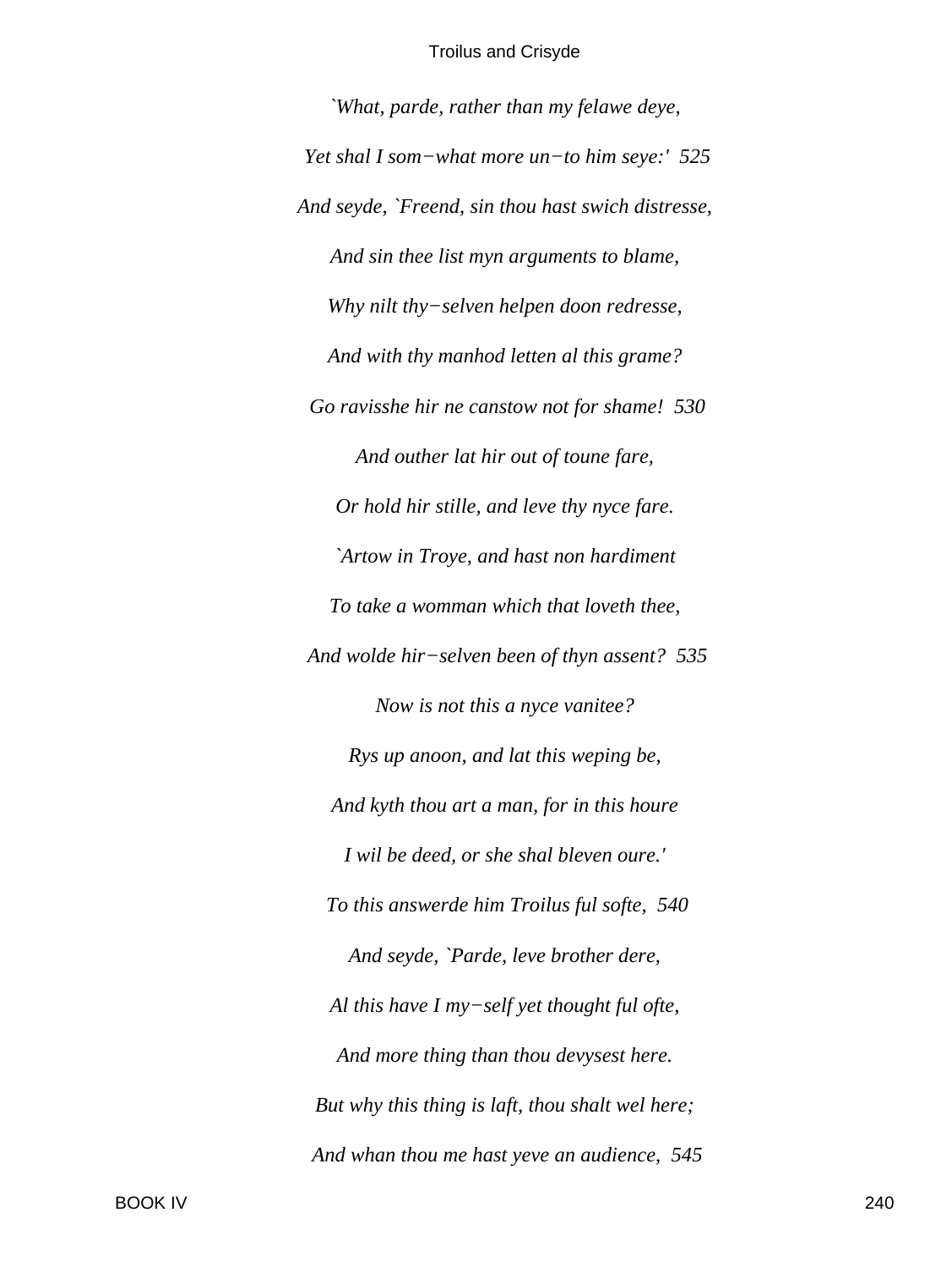*Ther−after mayst thou telle al thy sentence. `First, sin thou wost this toun hath al this werre For ravisshing of wommen so by might, It sholde not be suffred me to erre, As it stant now, ne doon so gret unright. 550 I sholde han also blame of every wight, My fadres graunt if that I so withstode, Sin she is chaunged for the tounes goode. `I have eek thought, so it were hir assent, To aske hir at my fader, of his grace; 555 Than thenke I, this were hir accusement, Sin wel I woot I may hir not purchace. For sin my fader, in so heigh a place As parlement, hath hir eschaunge enseled, He nil for me his lettre be repeled. 560 `Yet drede I most hir herte to pertourbe With violence, if I do swich a game; For if I wolde it openly distourbe, It moste been disclaundre to hir name. And me were lever deed than hir defame, 565 As nolde god but−if I sholde have Hir honour lever than my lyf to save!*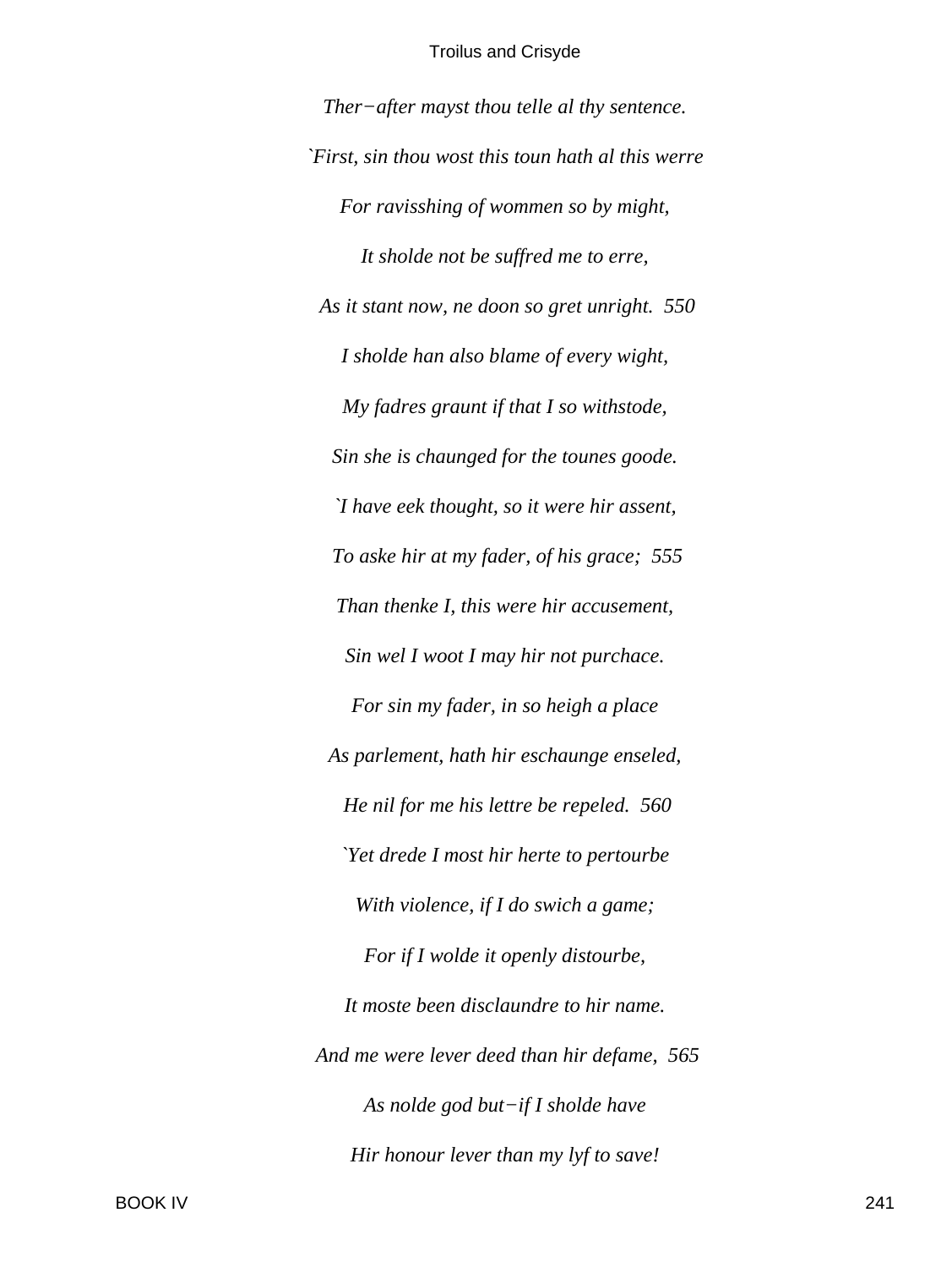*`Thus am I lost, for ought that I can see; For certeyn is, sin that I am hir knight, I moste hir honour levere han than me 570 In every cas, as lovere oughte of right. Thus am I with desyr and reson twight; Desyr for to destourben hir me redeth, And reson nil not, so myn herte dredeth.' Thus wepinge that he coude never cesse, 575 He seyde, `Allas! How shal I, wrecche, fare? For wel fele I alwey my love encresse, And hope is lasse and lasse alwey, Pandare! Encressen eek the causes of my care; So wel−a−wey, why nil myn herte breste? 580 For, as in love, ther is but litel reste.' Pandare answerde, `Freend, thou mayst, for me, Don as thee list; but hadde ich it so hote, And thyn estat, she sholde go with me; Though al this toun cryede on this thing by note, 585 I nolde sette at al that noyse a grote. For when men han wel cryed, than wol they roune; A wonder last but nyne night never in toune. `Devyne not in reson ay so depe*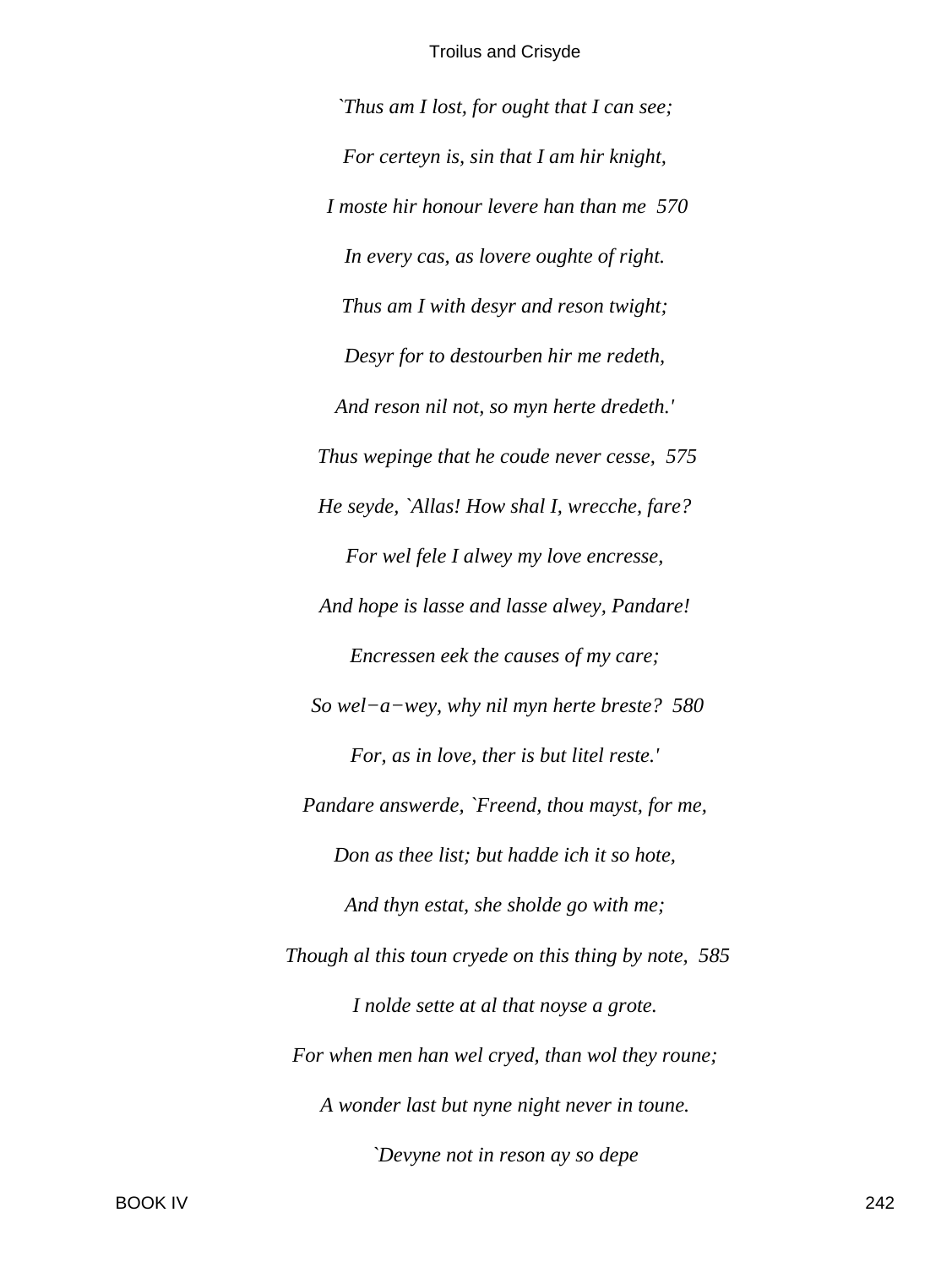*Ne curteysly, but help thy−self anoon; 590 Bet is that othere than thy−selven wepe, And namely, sin ye two been al oon. Rys up, for by myn heed, she shal not goon; And rather be in blame a lyte y−founde Than sterve here as a gnat, with−oute wounde. 595 `It is no shame un−to yow, ne no vyce Hir to with−holden, that ye loveth most. Paraunter, she mighte holden thee for nyce To lete hir go thus to the Grekes ost. Thenk eek Fortune, as wel thy−selven wost, 600 Helpeth hardy man to his enpryse, And weyveth wrecches, for hir cowardyse. `And though thy lady wolde a litel hir greve, Thou shalt thy pees ful wel here−after make, But as for me, certayn, I can not leve 605 That she wolde it as now for yvel take. Why sholde than for ferd thyn herte quake? Thenk eek how Paris hath, that is thy brother, A love; and why shaltow not have another? `And Troilus, o thing I dar thee swere, 610 That if Criseyde, whiche that is thy leef,*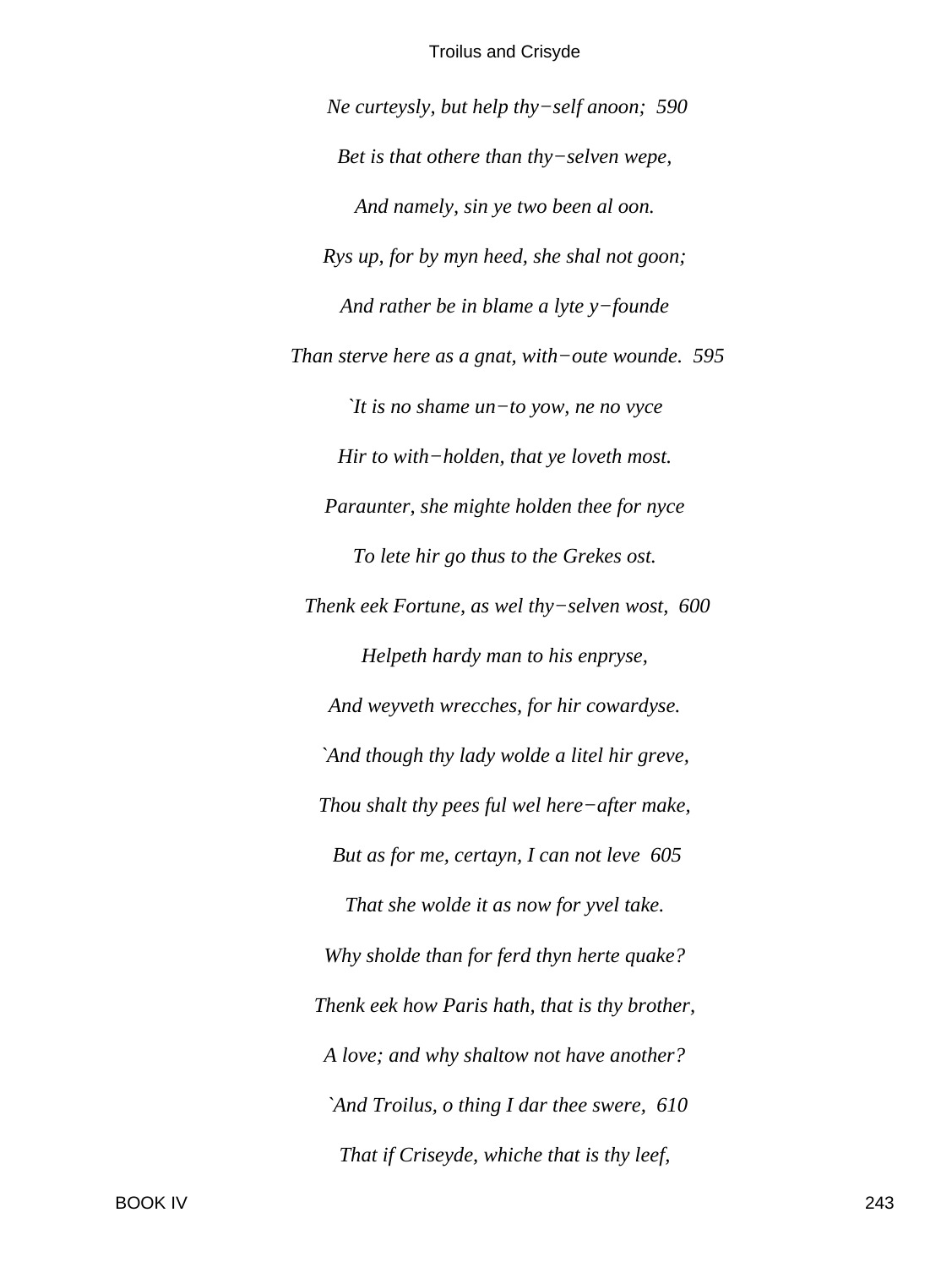*Now loveth thee as wel as thou dost here, God helpe me so, she nil nat take a−greef, Though thou do bote a−noon in this mischeef. And if she wilneth fro thee for to passe, 615 Thanne is she fals; so love hir wel the lasse. `For−thy tak herte, and thenk, right as a knight, Thourgh love is broken alday every lawe. Kyth now sumwhat thy corage and thy might, Have mercy on thy−self, for any awe. 620 Lat not this wrecched wo thin herte gnawe, But manly set the world on sixe and sevene; And, if thou deye a martir, go to hevene. `I wol my−self be with thee at this dede, Though ich and al my kin, up−on a stounde, 625 Shulle in a strete as dogges liggen dede, Thourgh−girt with many a wyd and blody wounde. In every cas I wol a freend be founde. And if thee list here sterven as a wrecche, A−dieu, the devel spede him that it recche!' 630 This Troilus gan with tho wordes quiken, And seyde, `Freend, graunt mercy, ich assente; But certaynly thou mayst not me so priken,*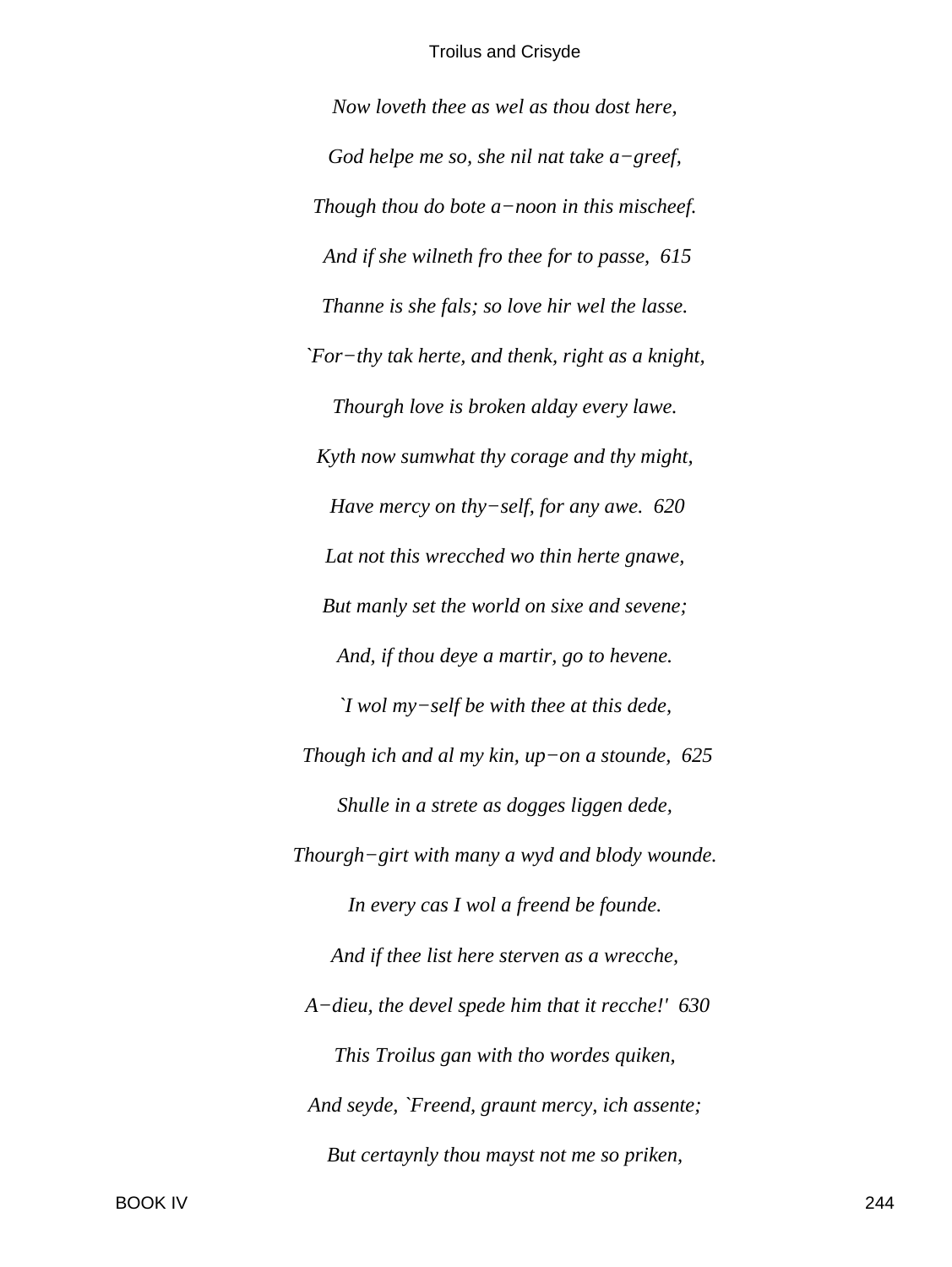*Ne peyne noon ne may me so tormente, That, for no cas, it is not myn entente, 635 At shorte wordes, though I dyen sholde, To ravisshe hir, but−if hir−self it wolde.' `Why, so mene I,' quod Pandarus, `al this day. But tel me than, hastow hir wil assayed, That sorwest thus?' And he answerde, `Nay.' `Wher−of artow,' quod Pandare, `than a−mayed, 640 That nost not that she wol ben y−vel apayed To ravisshe hir, sin thou hast not ben there, But−if that Iove tolde it in thyn ere? `For−thy rys up, as nought ne were, anoon, 645 And wash thy face, and to the king thou wende, Or he may wondren whider thou art goon. Thou most with wisdom him and othere blende; Or, up−on cas, he may after thee sende Er thou be war; and shortly, brother dere, 650 Be glad, and lat me werke in this matere. `For I shal shape it so, that sikerly Thou shalt this night som tyme, in som manere, Com speke with thy lady prevely, And by hir wordes eek, and by hir chere, 655*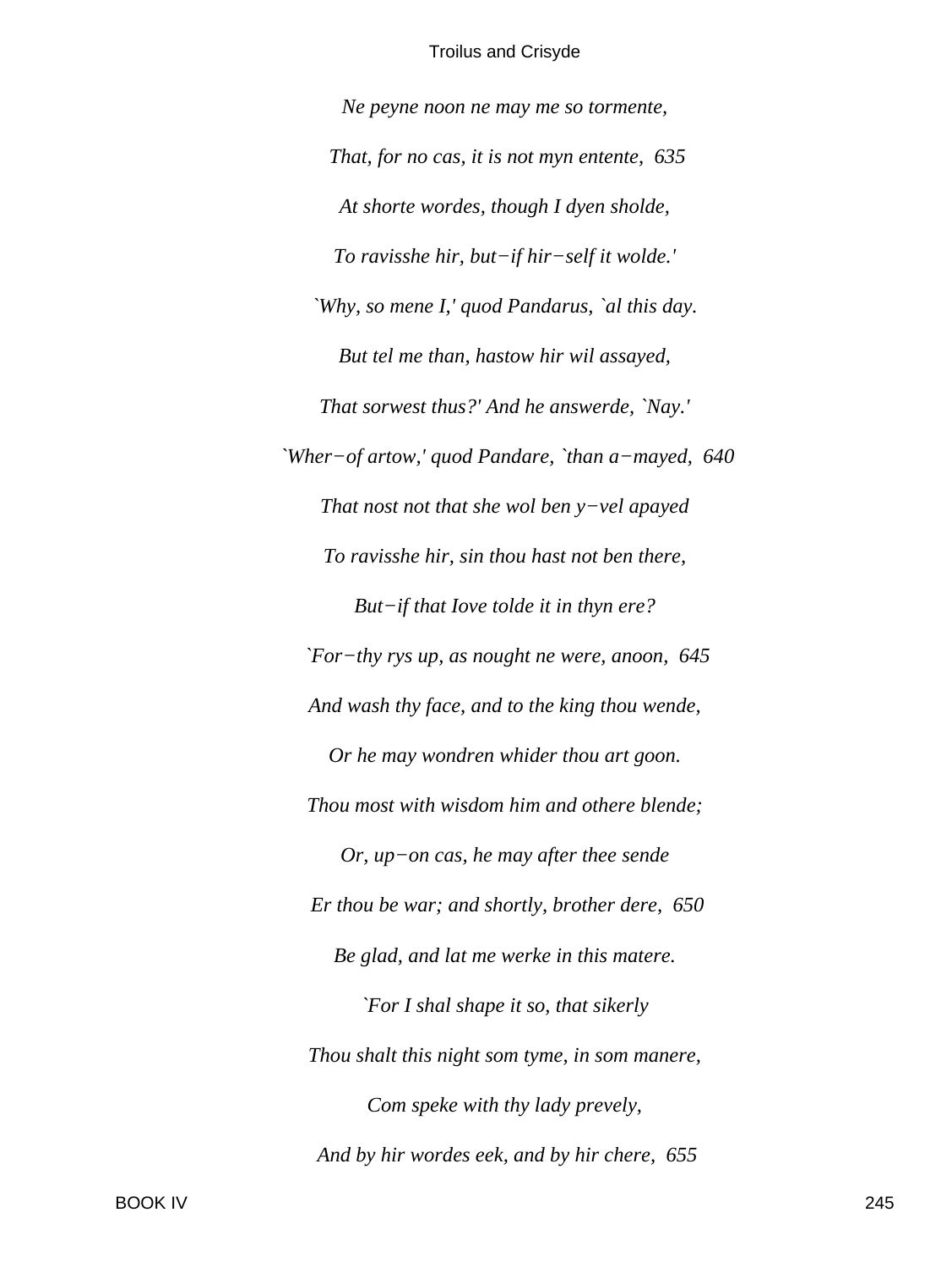*Thou shalt ful sone aperceyve and wel here Al hir entente, and in this cas the beste; And fare now wel, for in this point I reste.' The swifte Fame, whiche that false thinges Egal reporteth lyk the thinges trewe, 660 Was thorugh−out Troye y−fled with preste winges Fro man to man, and made this tale al newe, How Calkas doughter, with hir brighte hewe, At parlement, with−oute wordes more, I−graunted was in chaunge of Antenore. 665 The whiche tale anoon−right as Criseyde Had herd, she, which that of hir fader roughte, As in this cas, right nought, ne whanne he deyde, Ful bisily to Iuppiter bisoughte Yeve hem mischaunce that this tretis broughte. 670 But shortly, lest thise tales sothe were, She dorste at no wight asken it, for fere. As she that hadde hir herte and al hir minde On Troilus y−set so wonder faste, That al this world ne mighte hir love unbinde, 675 Ne Troilus out of hir herte caste; She wol ben his, whyl that hir lyf may laste.*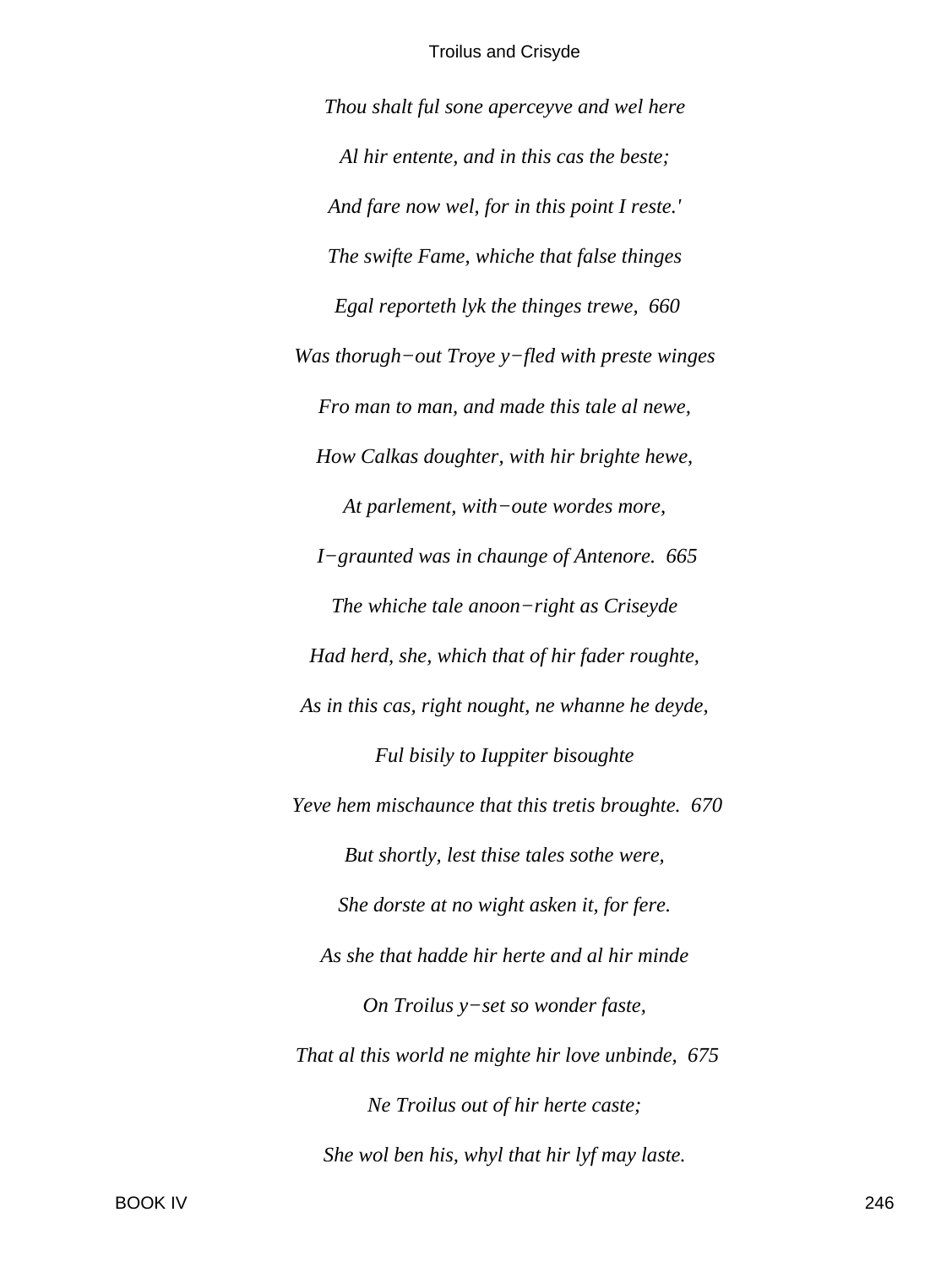*And thus she brenneth bothe in love and drede, So that she niste what was best to rede. But as men seen in toune, and al aboute, 680 That wommen usen frendes to visyte, So to Criseyde of wommen com a route For pitous Ioye, and wenden hir delyte; And with hir tales, dere y−nough a myte, These wommen, whiche that in the cite dwelle, 685 They sette hem doun, and seyde as I shal telle. Quod first that oon, `I am glad, trewely, By−cause of yow, that shal your fader see.' A−nother seyde, `Y−wis, so nam not I, For al to litel hath she with us be.' 690 Quod tho the thridde, `I hope, y−wis, that she Shal bringen us the pees on every syde, That, whan she gooth, almighty god hir gyde!' Tho wordes and tho wommanisshe thinges, She herde hem right as though she thennes were; 695 For, god it wot, hir herte on other thing is, Although the body sat among hem there. Hir advertence is alwey elles−where; For Troilus ful faste hir soule soughte;*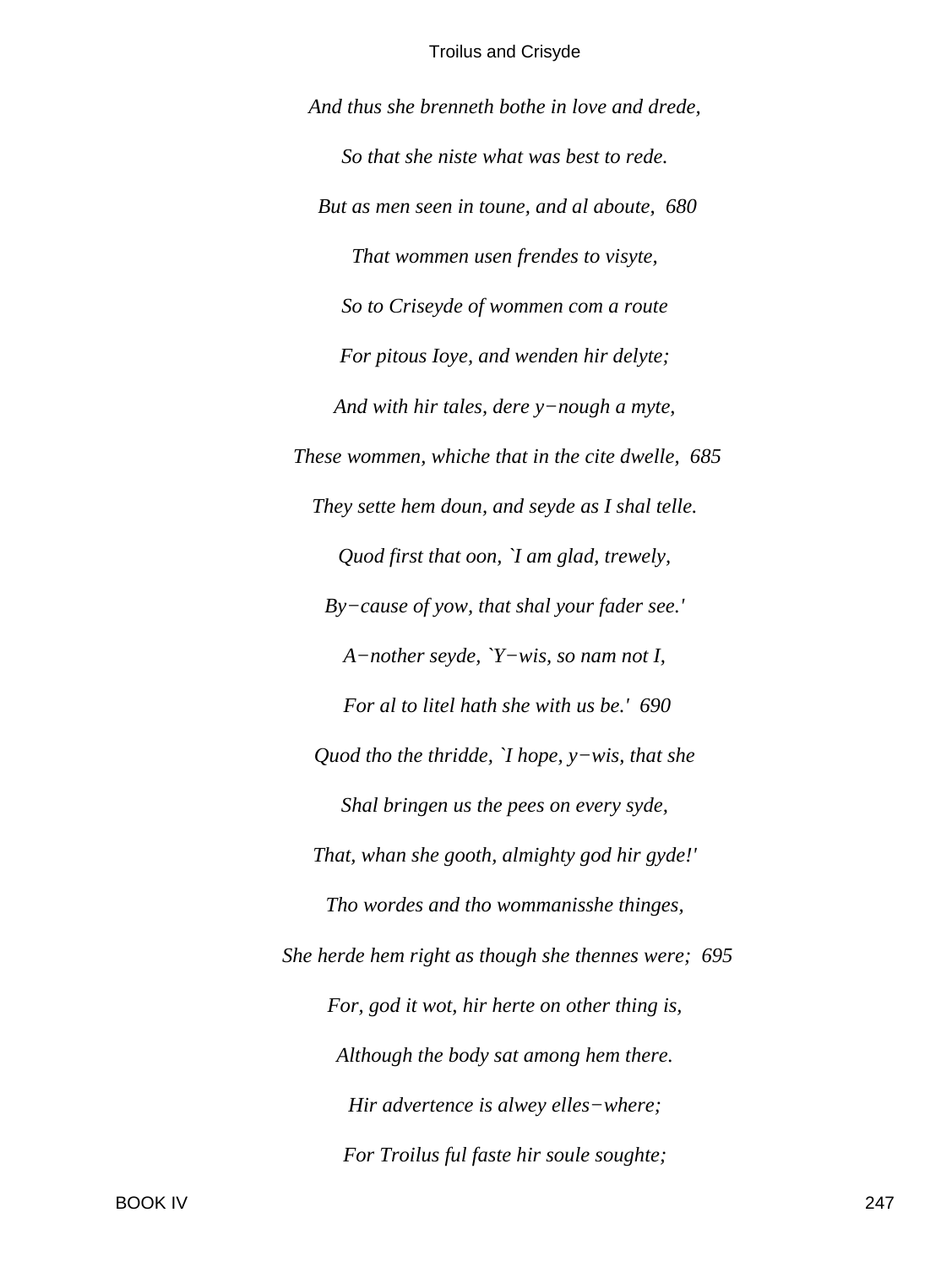With-outen word, alwey on him she thoughte. 700 Thise wommen, that thus wenden hir to plese, Aboute nought gonne alle hir tales spende; Swich vanitee ne can don hir non ese, As she that, al this mene whyle. brende Of other passioun than that they wende, 705 So that she felte almost hir herte deve For wo, and wery of that companye. For which no lenger mighte she restreyne Hir teres, so they gonnen up to welle, That yaven signes of the bitter peyne 710 In whiche hir spirit was, and moste dwelle; Remembring hir, fro heven unto which helle She fallen was, sith she forgoth the sighte Of Troilus, and sorowfully she sighte. And thilke foles sittinge hir aboute 715 Wenden, that she wepte and syked sore  $By-cause$  that she sholde out of that route Departe, and never pleye with hem more. And they that hadde  $y$ -knowen hir of yore Seye hir so wepe, and thoughte it kindenesse, 720 And eche of hem wepte eek for hir destresse;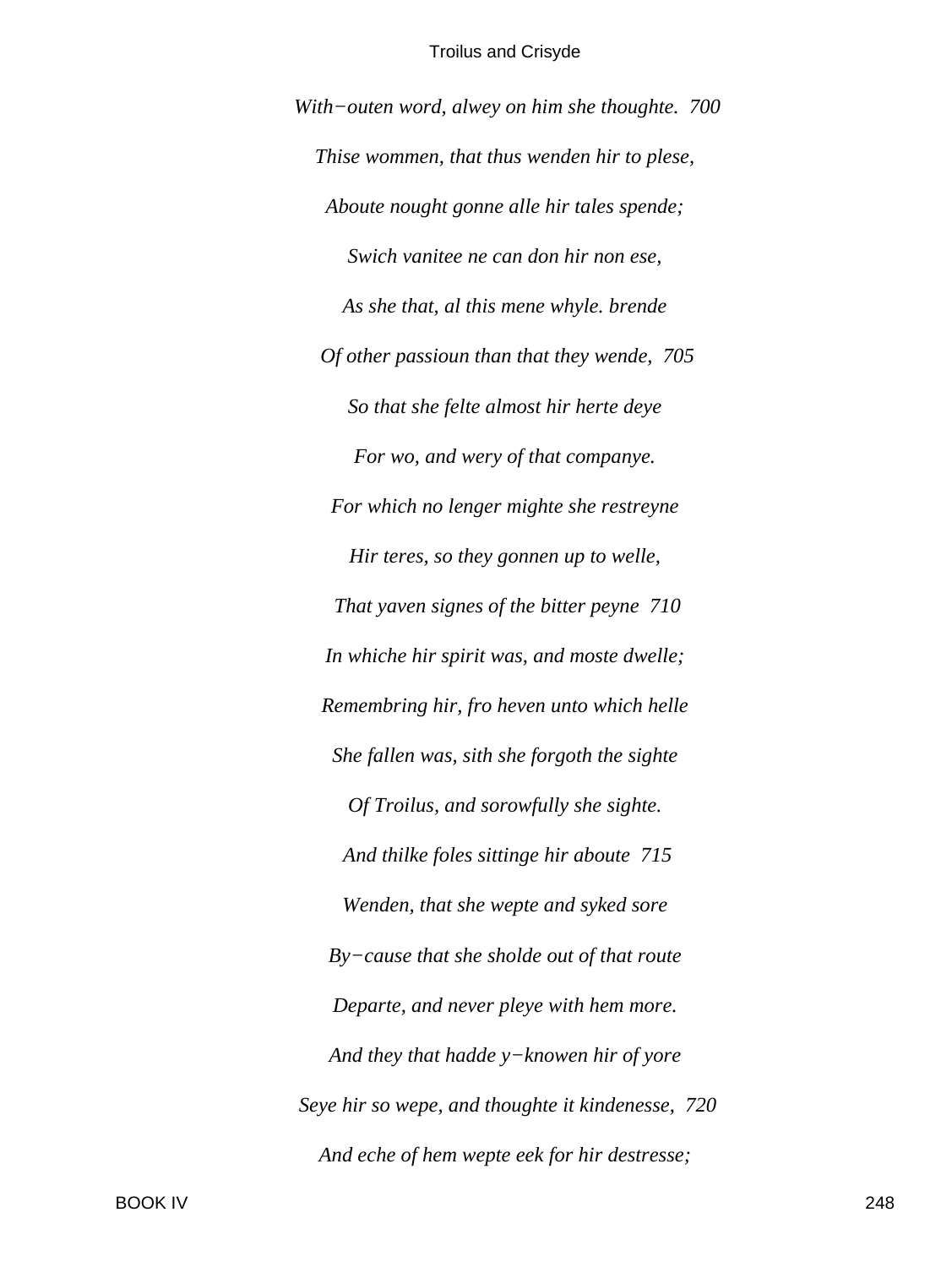*And bisily they gonnen hir conforten Of thing, god wot, on which she litel thoughte; And with hir tales wenden hir disporten, And to be glad they often hir bisoughte. 725 But swich an ese ther−with they hir wroughte Right as a man is esed for to fele, For ache of heed, to clawen him on his hele! But after al this nyce vanitee They took hir leve, and hoom they wenten alle. 730 Criseyde, ful of sorweful pitee, In−to hir chaumbre up wente out of the halle, And on hir bed she gan for deed to falle, In purpos never thennes for to ryse; And thus she wroughte, as I shal yow devyse. 735 Hir ounded heer, that sonnish was of hewe, She rente, and eek hir fingres longe and smale She wrong ful ofte, and bad god on hir rewe, And with the deeth to doon bote on hir bale. Hir hewe, whylom bright, that tho was pale, 740 Bar witnes of hir wo and hir constreynte; And thus she spak, sobbinge, in hir compleynte: `Alas!' quod she, `out of this regioun*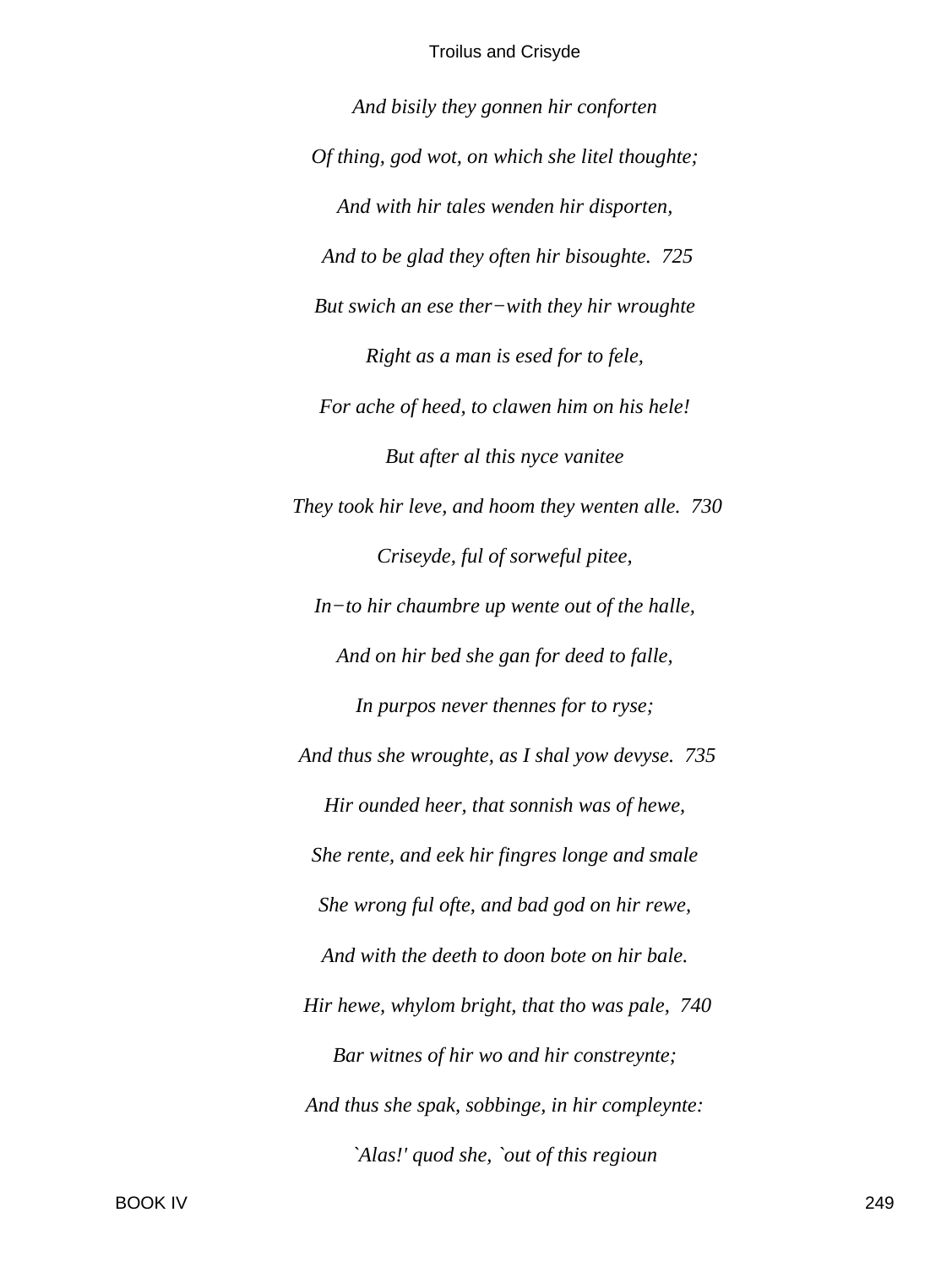I, woful wrecche and infortuned wight, And born in corsed constellacioun, 745 Mot goon, and thus departen fro my knight; Wo worth, allas! That ilke dayes light On which I saw him first with eyen tweyne, That causeth me, and I him, al this peyne!' Therwith the teres from hir eyen two 750 Doun fille, as shour in Aperill ful swythe; Hir whyte brest she bet, and for the wo After the deeth she cryed a thousand sythe, Sin he that wont hir wo was for to lythe, She mot for-goon; for which disaventure  $755$ She held hir-self a forlost creature. She seyde, `How shal he doon, and I also? How sholde I live, if that I from him twinne? O dere herte eek, that I love so, Who shal that sorwe sleen that ye ben inne? 760 O Calkas, fader, thyn be al this sinne! O moder myn, that cleped were Argyve, Wo worth that day that thou me bere on lyve! *To what fyn sholde I live and sorwen thus?* How sholde a fish with-oute water dure? 765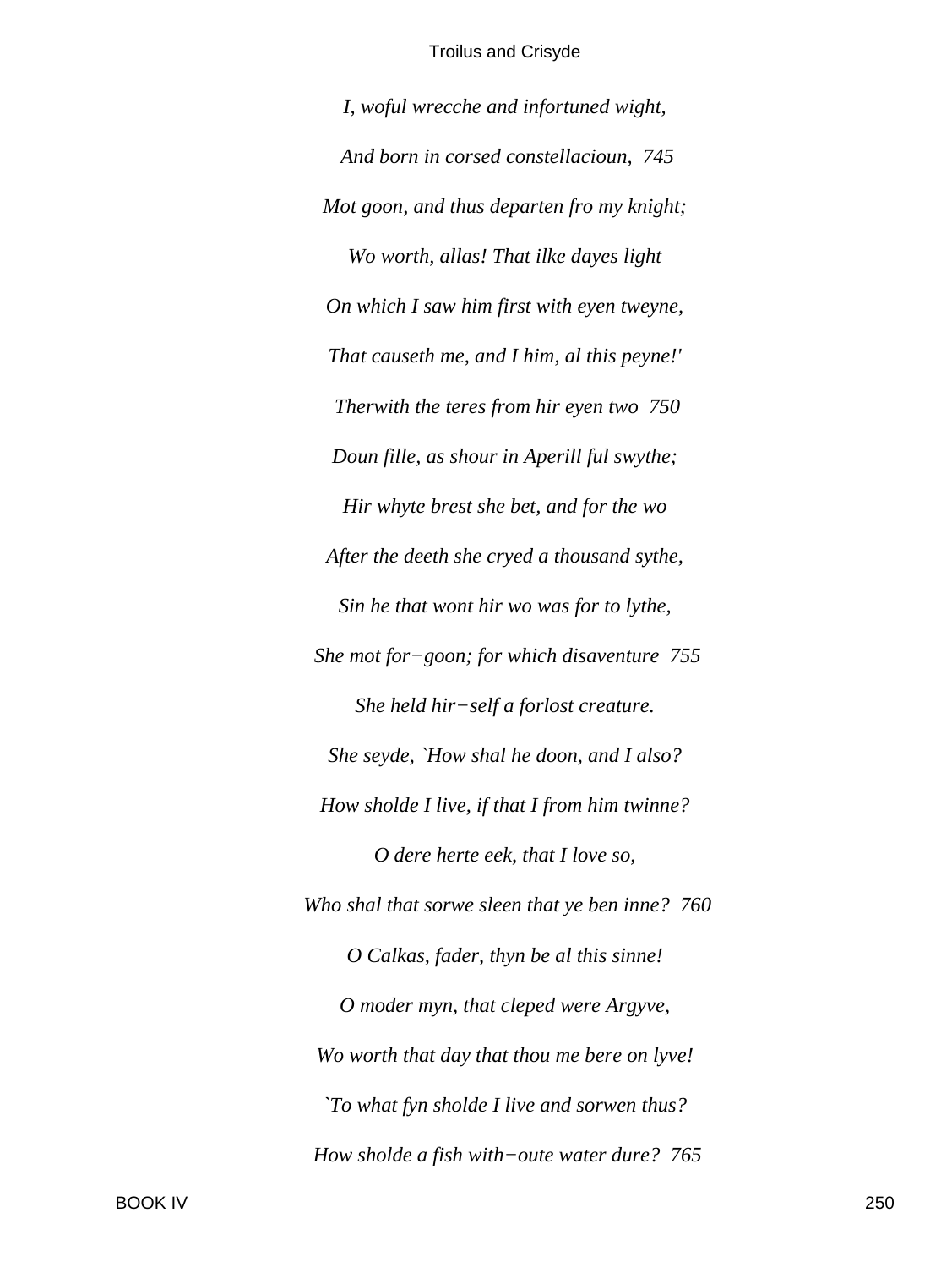What is Criseyde worth, from Troilus? How sholde a plaunte or lyves creature Live, with-oute his kinde noriture? For which ful oft a by-word here I seye, That «rotelees, mot grene sone deye.» 770 I shal don thus, sin neither swerd ne darte Dar I non handle, for the crueltee, That ilke day that I from yow departe, If sorwe of that nil not my bane be, Than shal no mete or drinke come in me 775 Til I my soule out of my breste unshethe; And thus my-selven wol I do to dethe. `And, Troilus, my clothes everichoon Shul blake been, in tokeninge, herte swete, That I am as out of this world agoon, 780 That wont was yow to setten in quiete; And of myn ordre, ay til deeth me mete, The observaunce ever, in your absence, Shal sorwe been, compleynte, and abstinence. `Myn herte and eek the woful goost ther-inne 785 Biquethe I, with your spirit to compleyne Eternally, for they shal never twinne.

**BOOK IV**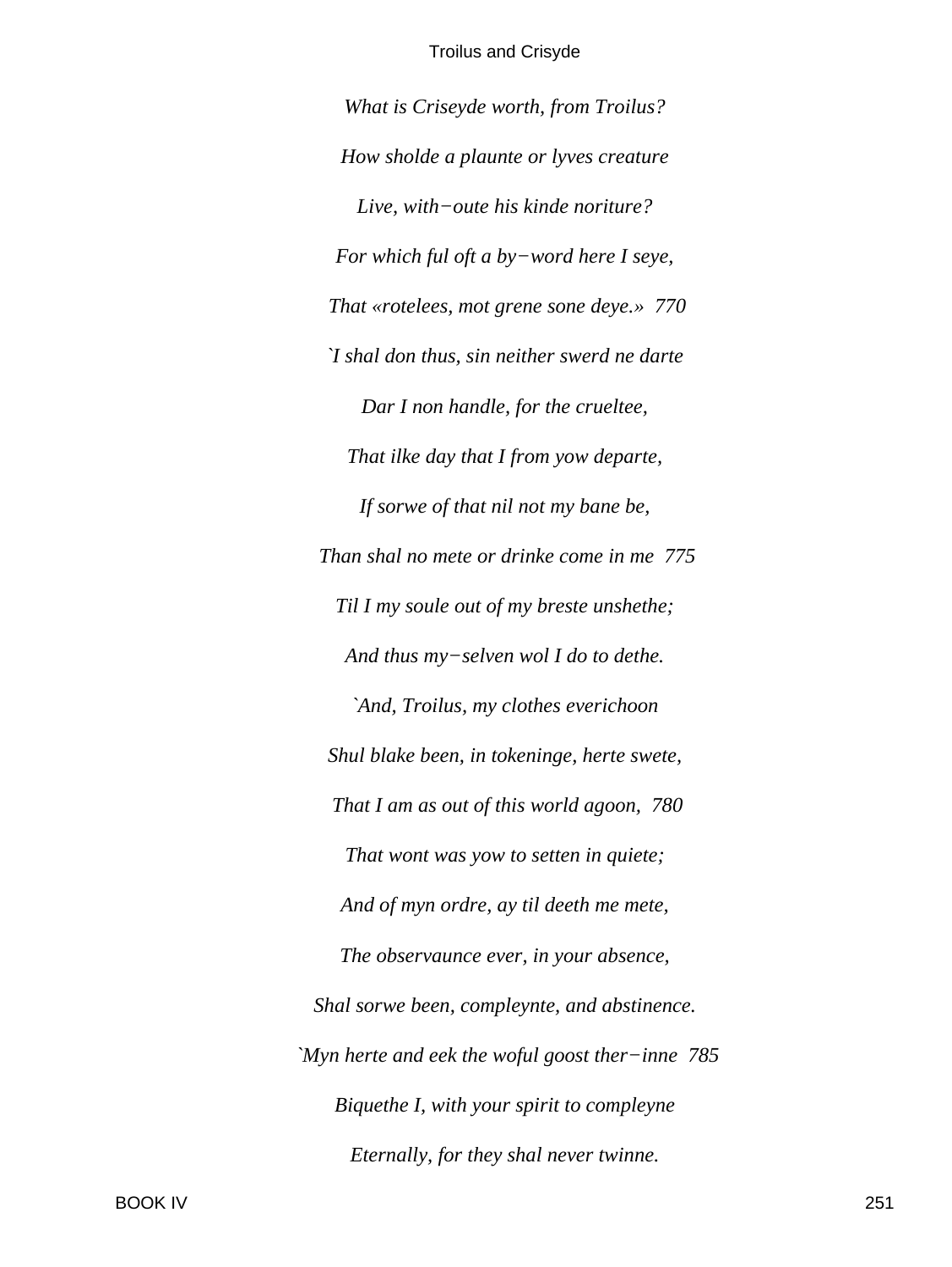For though in erthe  $y$ -twinned be we tweyne, Yet in the feld of pitee, out of peyne, That hight Elysos, shul we been y-fere, 790 As Orpheus and Erudice, his fere. 'Thus, herte myn, for Antenor, allas! I sone shal be chaunged, as I wene. But how shul ye don in this sorwful cas, How shal youre tendre herte this sustene? 795 But herte myn, for-yet this sorwe and tene, And me also; for, soothly for to seye, So ye wel fare, I recche not to deye.' How mighte it ever  $y$ -red ben or  $y$ -songe, The pleynte that she made in hir distresse? 800 I noot; but, as for me, my litel tonge, If I discreven wolde hir hevinesse, It sholde make hir sorwe seme lesse Than that it was, and childishly deface Hir heigh compleynte, and therfore I it pace. 805 Pandare, which that sent from Troilus Was to Criseyde, as ye han herd devyse, That for the beste it was accorded thus, And he ful glad to doon him that servyse,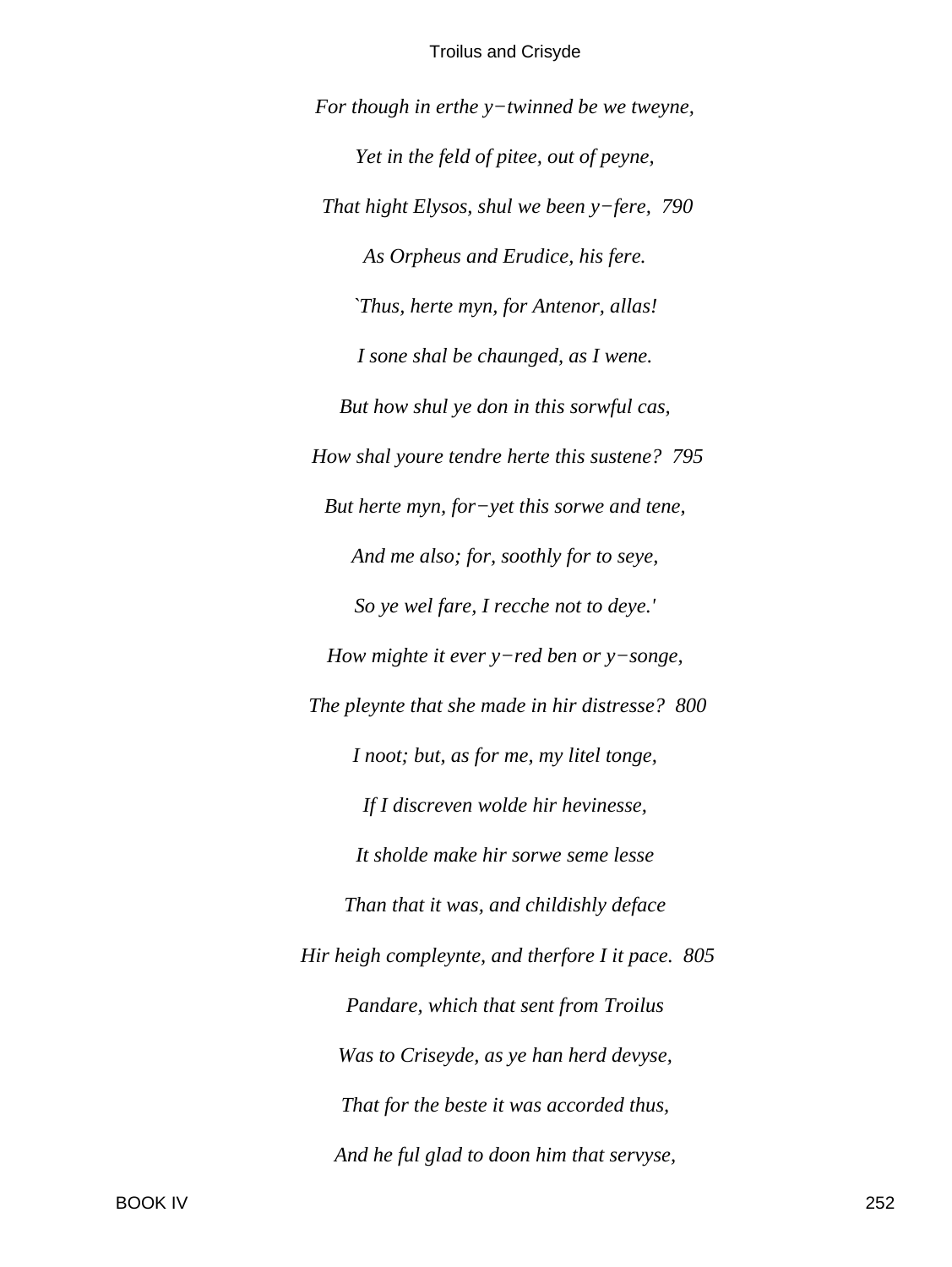*Un−to Criseyde, in a ful secree wyse, 810 Ther−as she lay in torment and in rage, Com hir to telle al hoolly his message, And fond that she hir−selven gan to trete Ful pitously; for with hir salte teres Hir brest, hir face, y−bathed was ful wete; 815 The mighty tresses of hir sonnish heres, Unbroyden, hangen al aboute hir eres; Which yaf him verray signal of martyre Of deeth, which that hir herte gan desyre. Whan she him saw, she gan for sorwe anoon 820 Hir tery face a−twixe hir armes hide, For which this Pandare is so wo bi−goon, That in the hous he mighte unnethe abyde, As he that pitee felte on every syde. For if Criseyde hadde erst compleyned sore, 825 Tho gan she pleyne a thousand tymes more. And in hir aspre pleynte than she seyde, `Pandare first of Ioyes mo than two Was cause causinge un−to me, Criseyde, That now transmuwed been in cruel wo. 830 Wher shal I seye to yow «wel come» or no,*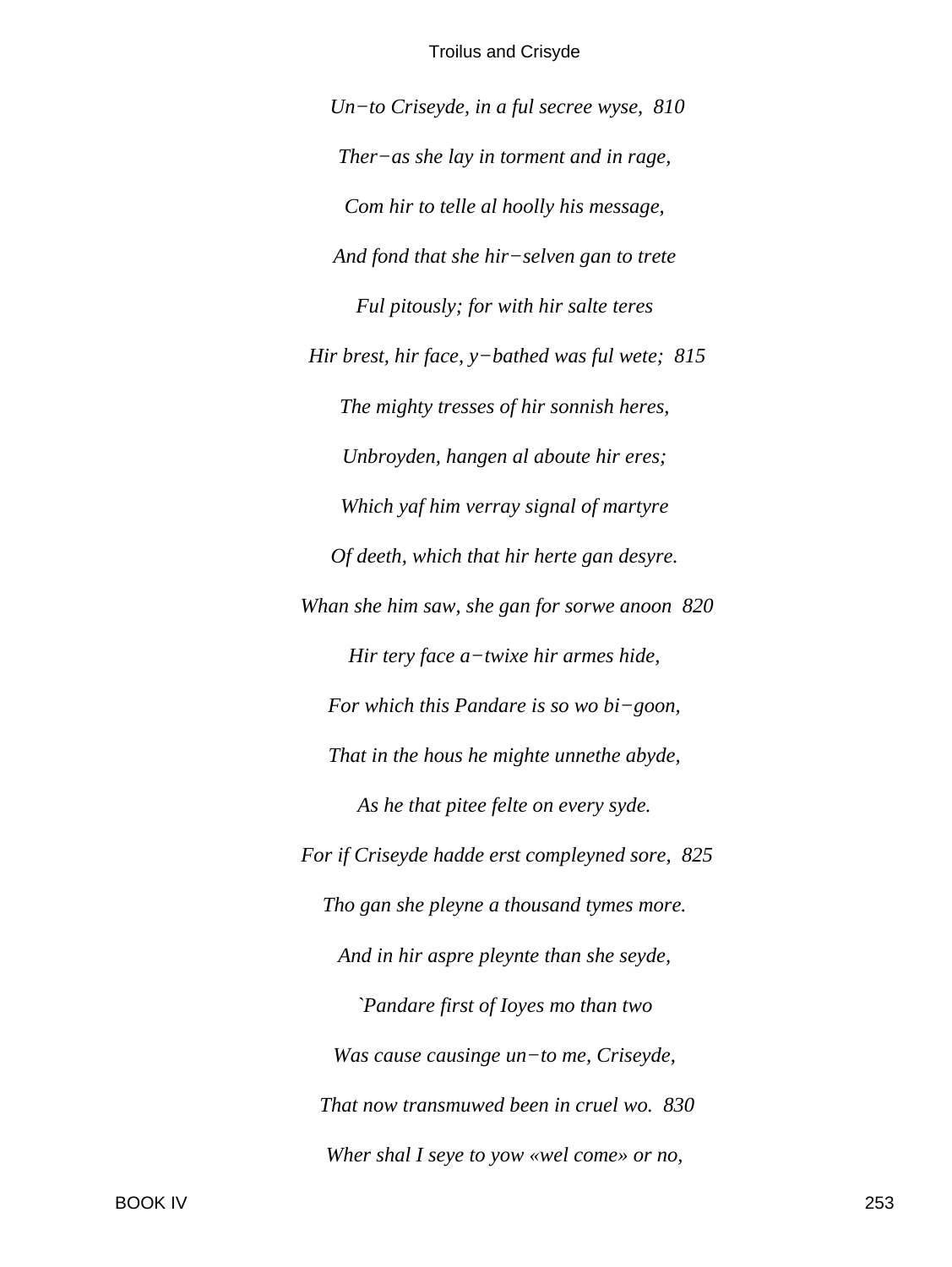That alderfirst me broughte in-to servyse Of love, allas! That endeth in swich wyse? 'Endeth than love in wo? Ye, or men lyeth! And alle worldly blisse, as thinketh me. 835 The ende of blisse ay sorwe it occupyeth; And who-so troweth not that it so be, Lat him upon me, woful wrecche,  $y$ -see, That my-self hate, and ay my birthe acorse, Felinge alwey, fro wikke I go to worse. 840 `Who-so me seeth, he seeth sorwe al at ones, Peyne, torment, pleynte, wo, distresse. Out of my woful body harm ther noon is, As anguish, langour, cruel bitternesse, A-noy, smert, drede, fury, and eek siknesse. 845 I trowe,  $y$ -wis, from hevene teres reyne, For pitee of myn aspre and cruel peyne! ' `And thou, my suster, ful of discomfort,' Quod Pandarus, `what thenkestow to do? Why ne hastow to thy-selven som resport,  $850$ Why woltow thus thy-selve, allas, for-do? Leef al this werk and tak now hede to That I shal seyn, and herkne, of good entente,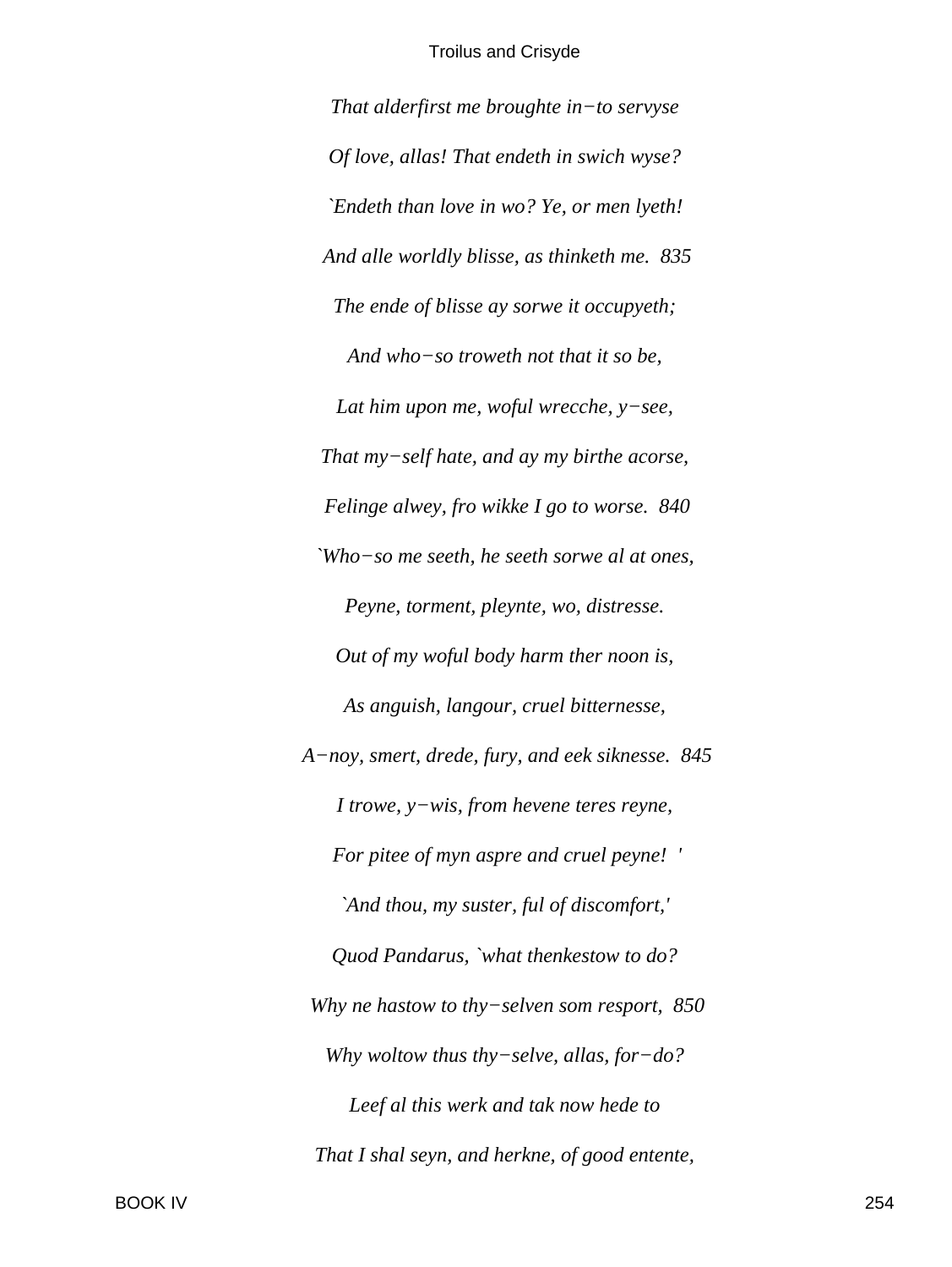*This, which by me thy Troilus thee sente.' Torned hir tho Criseyde, a wo makinge 855 So greet that it a deeth was for to see: – `Allas!' quod she, `what wordes may ye bringe? What wol my dere herte seyn to me, Which that I drede never−mo to see? Wol he have pleynte or teres, er I wende? 860 I have y−nowe, if he ther−after sende!' She was right swich to seen in hir visage As is that wight that men on bere binde; Hir face, lyk of Paradys the image, Was al y−chaunged in another kinde. 865 The pleye, the laughtre men was wont to finde On hir, and eek hir Ioyes everychone, Ben fled, and thus lyth now Criseyde allone. Aboute hir eyen two a purpre ring Bi−trent, in sothfast tokninge of hir peyne, 870 That to biholde it was a dedly thing, For which Pandare mighte not restreyne The teres from his eyen for to reyne. But nathelees, as he best mighte, he seyde From Troilus thise wordes to Criseyde. 875*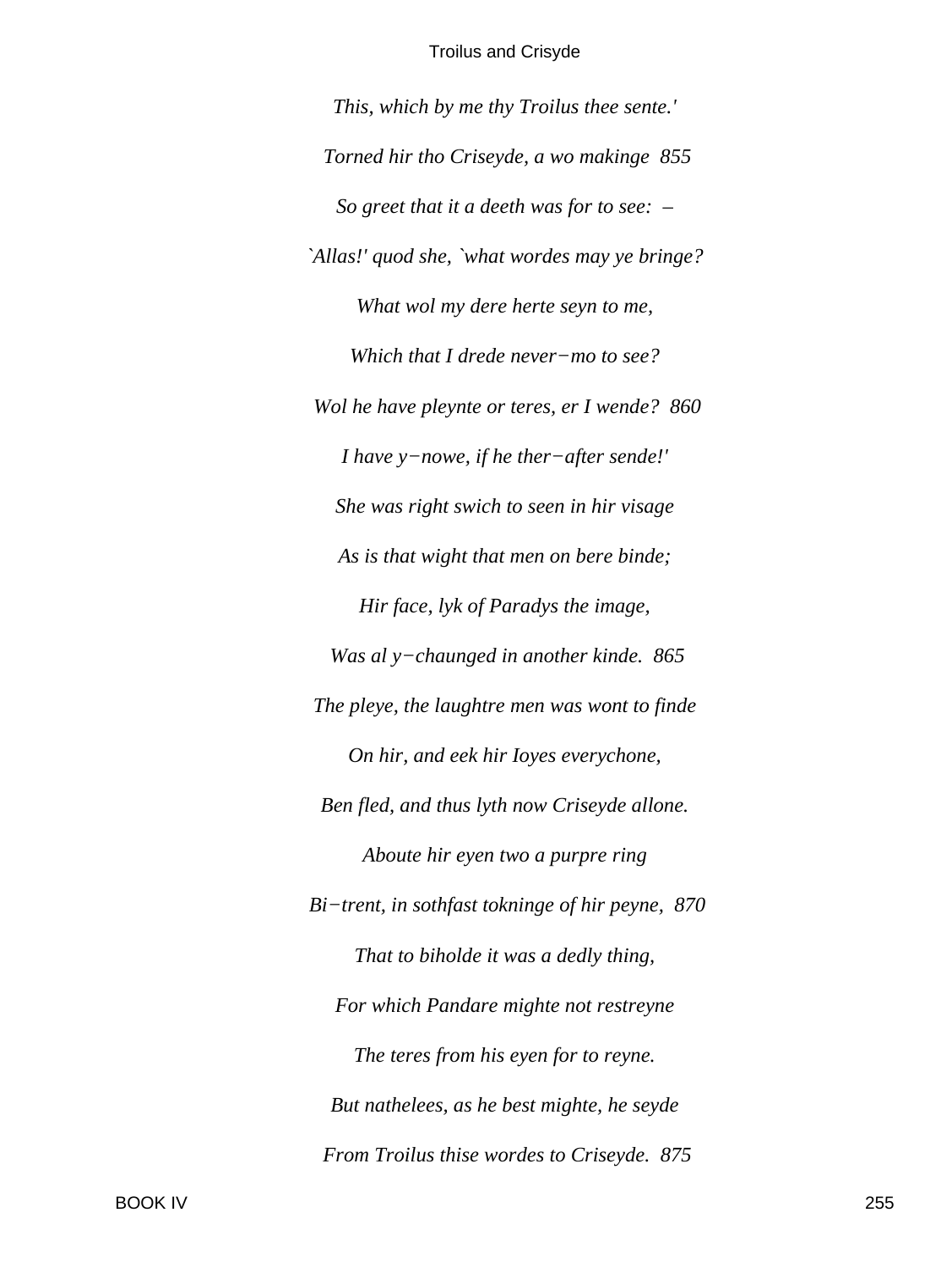`Lo, nece, I trowe ye han herd al how The king, with othere lordes, for the beste, Hath mad eschaunge of Antenor and yow, That cause is of this sorwe and this unreste. But how this cas doth Troilus moleste, 880 That may non erthely mannes tonge seye; For verray wo his wit is al aweye. `For which we han so sorwed, he and I, That in-to litel bothe it hadde us slawe; But thurgh my conseil this day, fynally, 885 He somwhat is fro weping now with-drawe. And semeth me that he desyreth fawe With yow to been al night, for to devyse Remede in this, if ther were any wyse. This, short and pleyne, theffect of my message, 890 As ferforth as my wit can comprehende. For ye, that been of torment in swich rage, May to no long prologe as now entende; And her-upon ye may answere him sende. And, for the love of god, my nece dere, 895 So leef this wo er Troilus be here.' `Gret is my wo,' quod she, and sighte sore,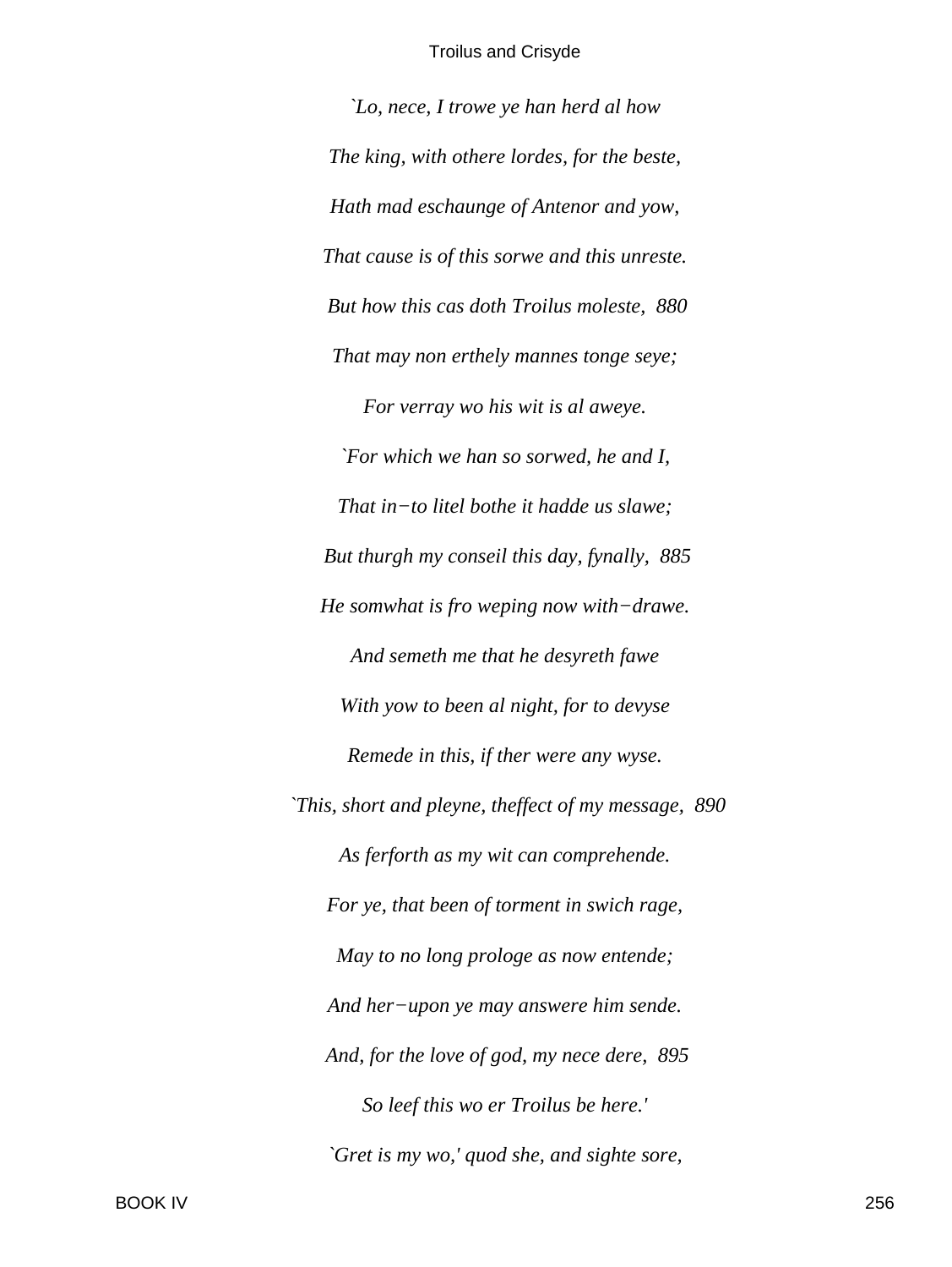*As she that feleth dedly sharp distresse; `But yet to me his sorwe is muchel more, That love him bet than he him−self, I gesse. 900 Allas! For me hath he swich hevinesse? Can he for me so pitously compleyne? Y−wis, his sorwe doubleth al my peyne. `Grevous to me, god wot, is for to twinne,' Quod she, `but yet it hardere is to me 905 To seen that sorwe which that he is inne; For wel wot I, it wol my bane be; And deye I wol in certayn,' tho quod she; `But bidde him come, er deeth, that thus me threteth, Dryve out that goost which in myn herte beteth.' 910 Thise wordes seyd, she on hir armes two Fil gruf, and gan to wepe pitously. Quod Pandarus, `Allas! Why do ye so, Syn wel ye woot the tyme is faste by, That he shal come? Arys up hastely, 915 That he yow nat biwopen thus ne finde, But ye wol have him wood out of his minde! `For wiste he that ye ferde in this manere, He wolde him−selve slee; and if I wende*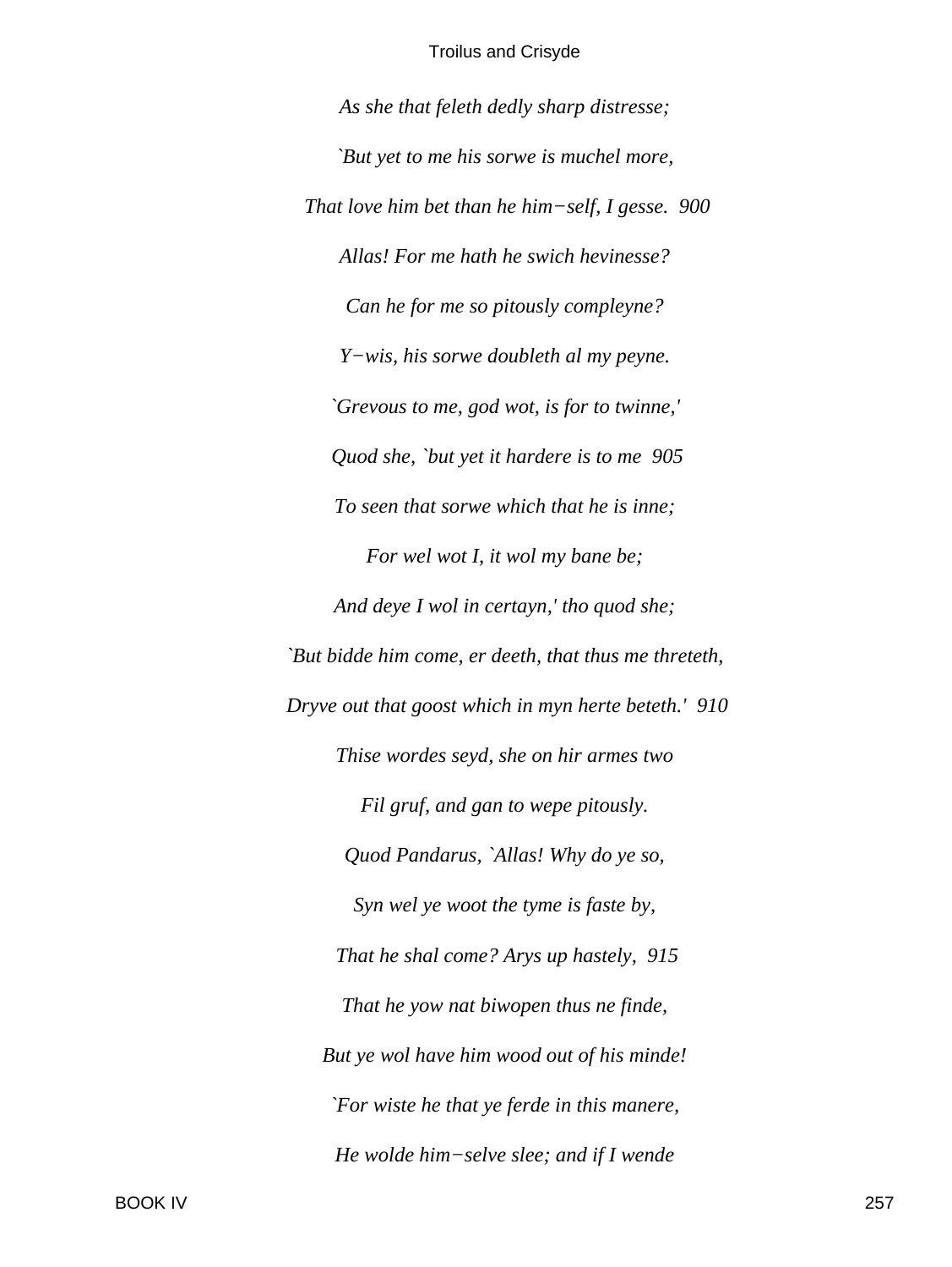*To han this fare, he sholde not come here 920 For al the good that Pryam may despende. For to what fyn he wolde anoon pretende, That knowe I wel; and for−thy yet I seye, So leef this sorwe, or platly he wol deye. `And shapeth yow his sorwe for to abregge, 925 And nought encresse, leve nece swete; Beth rather to him cause of flat than egge, And with som wysdom ye his sorwes bete. What helpeth it to wepen ful a strete, Or though ye bothe in salte teres dreynte? 930 Bet is a tyme of cure ay than of pleynte. `I mene thus; whan I him hider bringe, Sin ye ben wyse, and bothe of oon assent, So shapeth how distourbe your goinge, Or come ayen, sone after ye be went. 935 Wommen ben wyse in short avysement; And lat sen how your wit shal now avayle; And what that I may helpe, it shal not fayle.' `Go,' quod Criseyde, `and uncle, trewely, I shal don al my might, me to restreyne 940 From weping in his sighte, and bisily,*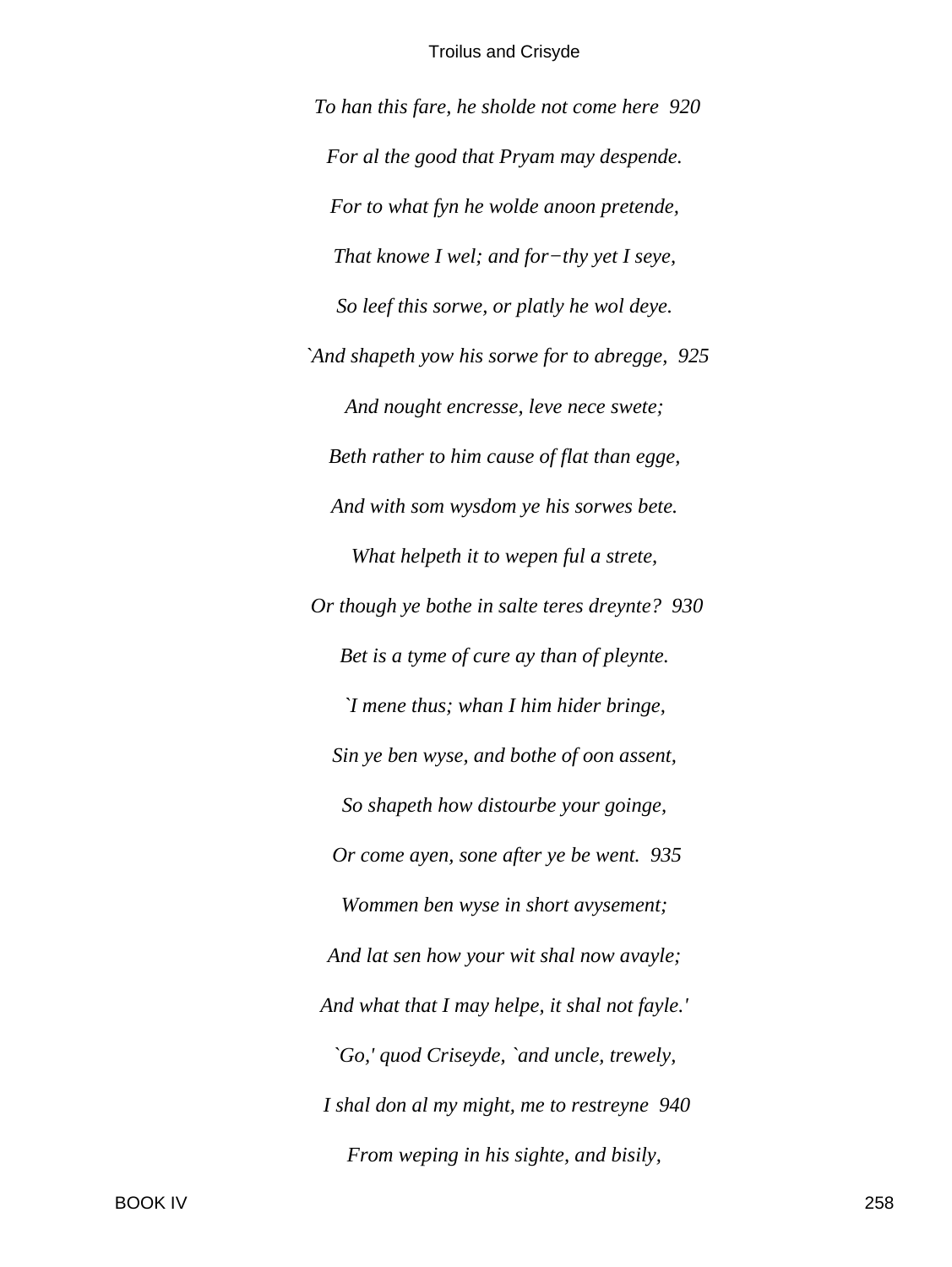*Him for to glade, I shal don al my peyne, And in myn herte seken every veyne; If to this soor ther may be founden salve, It shal not lakken, certain, on myn halve.' 945 Goth Pandarus, and Troilus he soughte, Til in a temple he fond him allone, As he that of his lyf no lenger roughte; But to the pitouse goddes everichone Ful tendrely he preyde, and made his mone, 950 To doon him sone out of this world to pace; For wel he thoughte ther was non other grace. And shortly, al the sothe for to seye, He was so fallen in despeyr that day, That outrely he shoop him for to deye. 955 For right thus was his argument alwey: He seyde, he nas but loren, waylawey! `For al that comth, comth by necessitee; Thus to be lorn, it is my destinee. `For certaynly, this wot I wel,' he seyde, 960 `That for−sight of divyne purveyaunce Hath seyn alwey me to for−gon Criseyde, Sin god seeth every thing, out of doutaunce,*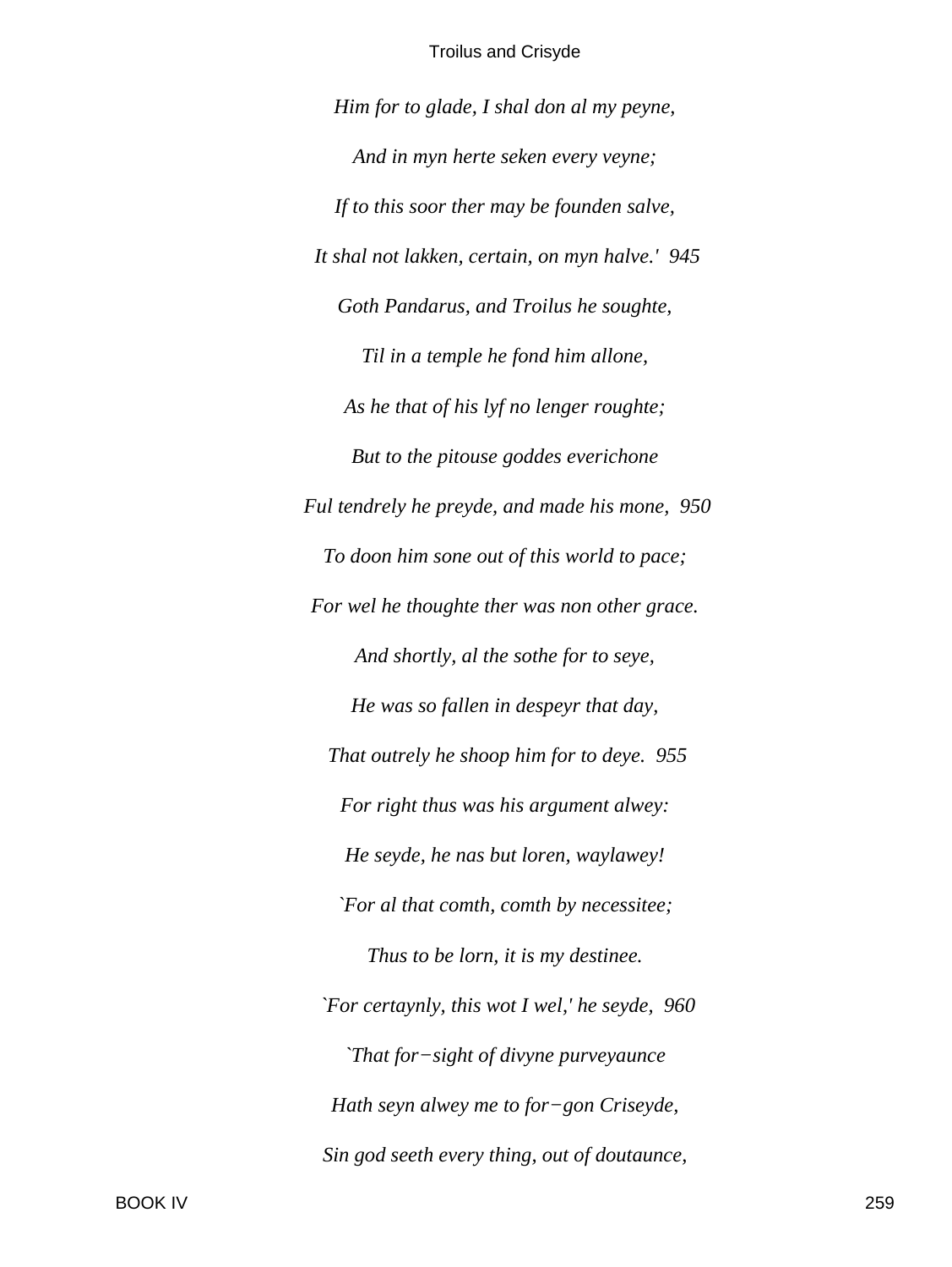And hem disponeth, thourgh his ordenaunce, In hir merytes sothly for to be, 965 As they shul comen by predestinee. `But nathelees, allas! Whom shal I leve? For ther ben grete clerkes many oon, That destinee thorugh argumentes preve; And som men seyn that nedely ther is noon; 970 But that free chois is yeven us everichoon. O, welaway! So sleye arn clerkes olde, That I not whos opinion I may holde. `For som men seyn, if god seth al biforn, Ne god may not deceyved ben, pardee, 975 Than moot it fallen, though men hadde it sworn, That purveyaunce hath seyn bifore to be. Wherfor I seye, that from eterne if he Hath wist biforn our thought eek as our dede, We have no free chois, as these clerkes rede. 980 `For other thought nor other dede also Might never be, but swich as purveyaunce, Which may not ben deceyved never-mo, Hath feled biforn, with-outen ignoraunce. For if ther mighte been a variaunce 985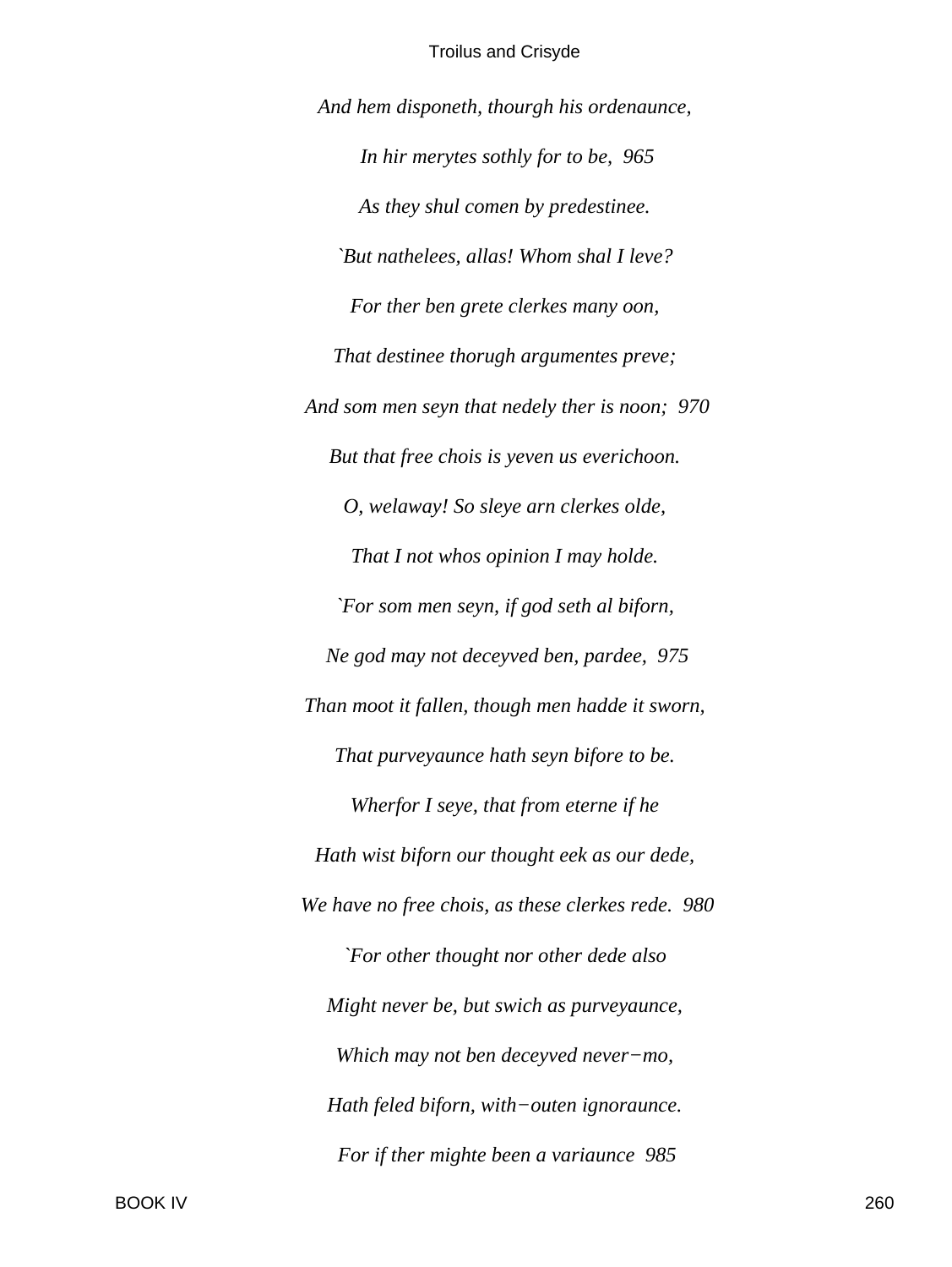To wrythen out fro goddes purveyinge, Ther nere no prescience of thing cominge; `But it were rather an opinioun Uncerteyn, and no stedfast forseinge; And certes, that were an abusioun, 990 That god shuld han no parfit cleer witinge More than we men that han doutous weninge. But swich an errour  $up-on$  god to gesse Were fals and foul, and wikked corsednesse. `Eek this is an opinioun of somme 995 That han hir top ful heighe and smothe  $y$ -shore; They seyn right thus, that thing is not to come For that the prescience hath seyn bifore That it shal come; but they seyn that therfore That it shal come, therfore the purveyaunce 1000 Wot it biforn with-outen ignoraunce; `And in this manere this necessitee Retorneth in his part contrarie agayn. For needfully bihoveth it not to be That thilke thinges fallen in certayn 1005 That ben purveyed; but nedely, as they seyn, Bihoveth it that thinges, whiche that falle,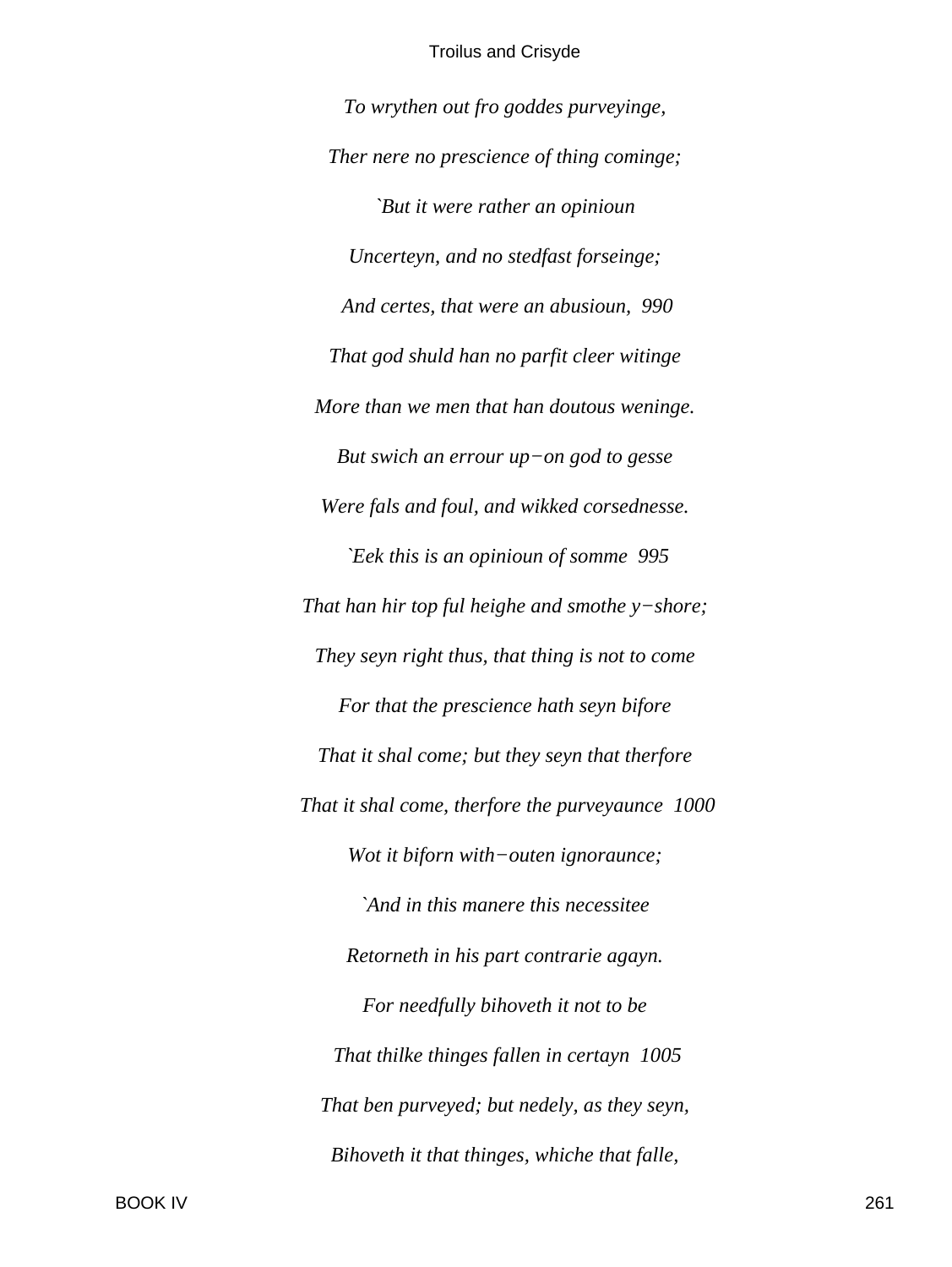That they in certayn ben purveyed alle. 'I mene as though I laboured me in this, To enqueren which thing cause of which thing be; 1010 As whether that the prescience of god is The certayn cause of the necessitee Of thinges that to comen been, pardee; Or if necessitee of thing cominge Be cause certeyn of the purveyinge. 1015 `But now ne enforce I me nat in shewinge How the ordre of causes stant; but wel wot I, That it bihoveth that the bifallinge Of thinges wist biforen certeynly Be necessarie, al seme it not ther $-by$  1020 That prescience put falling necessaire To thing to come, al falle it foule or faire. `For if ther sit a man yond on a see, Than by necessitee bihoveth it That, certes, thyn opinioun soth be, 1025 That wenest or coniectest that he sit; And ferther-over now ayenward yit, Lo, right so it is of the part contrarie, As thus; (now herkne, for I wol not tarie):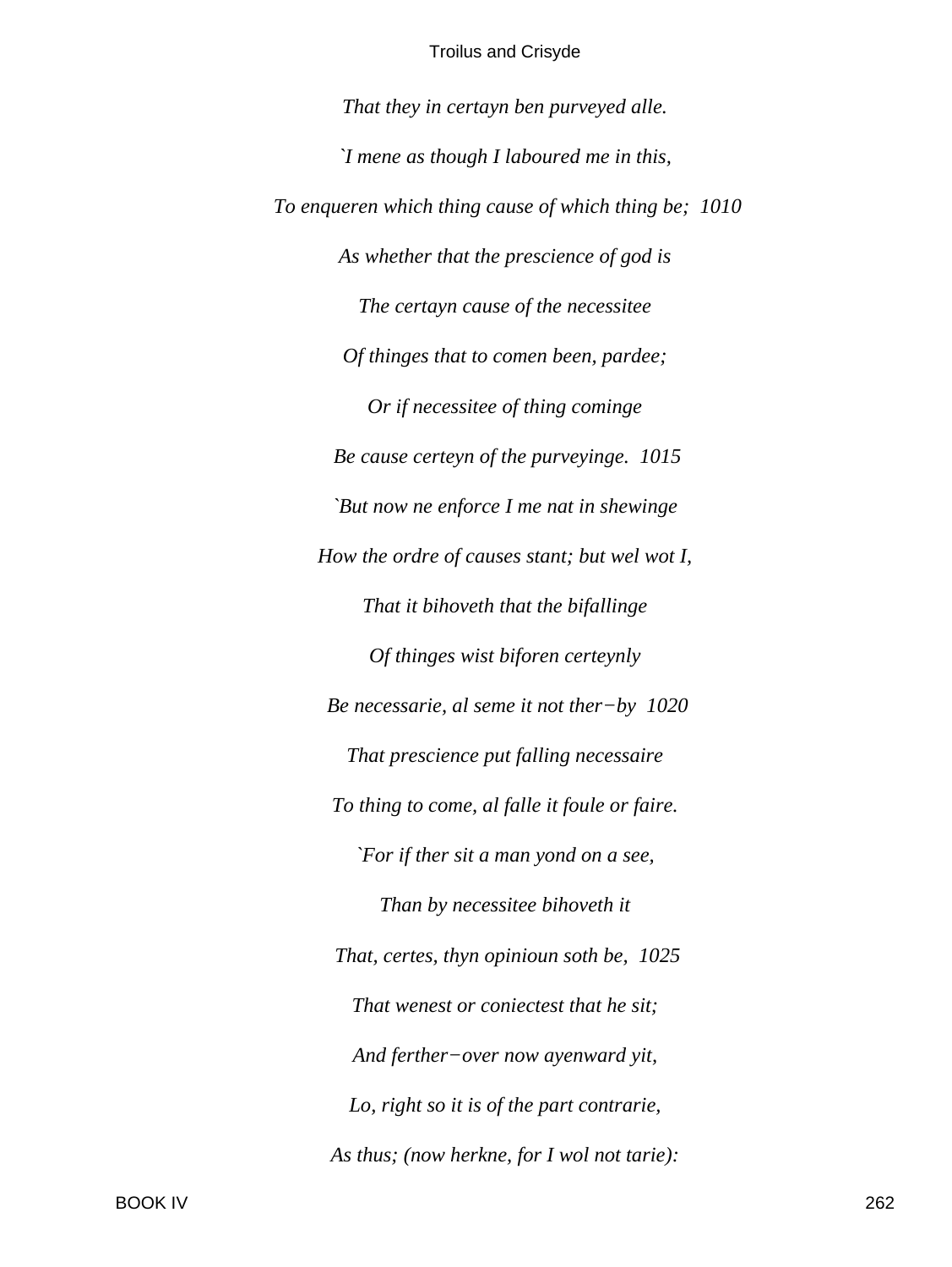*`I seye, that if the opinioun of thee 1030 Be sooth, for that he sit, than seye I this, That he mot sitten by necessitee; And thus necessitee in either is. For in him nede of sittinge is, y−wis, And in thee nede of sooth; and thus, forsothe, 1035 Ther moot necessitee ben in yow bothe. `But thou mayst seyn, the man sit not therfore, That thyn opinioun of sitting soth is; But rather, for the man sit ther bifore, Therfore is thyn opinioun sooth, y−wis. 1040 And I seye, though the cause of sooth of this Comth of his sitting, yet necessitee Is entrechaunged, bothe in him and thee. `Thus on this same wyse, out of doutaunce, I may wel maken, as it semeth me, 1045 My resoninge of goddes purveyaunce, And of the thinges that to comen be; By whiche reson men may wel y−see, That thilke thinges that in erthe falle, That by necessitee they comen alle. 1050 `For al−though that, for thing shal come, y−wis,*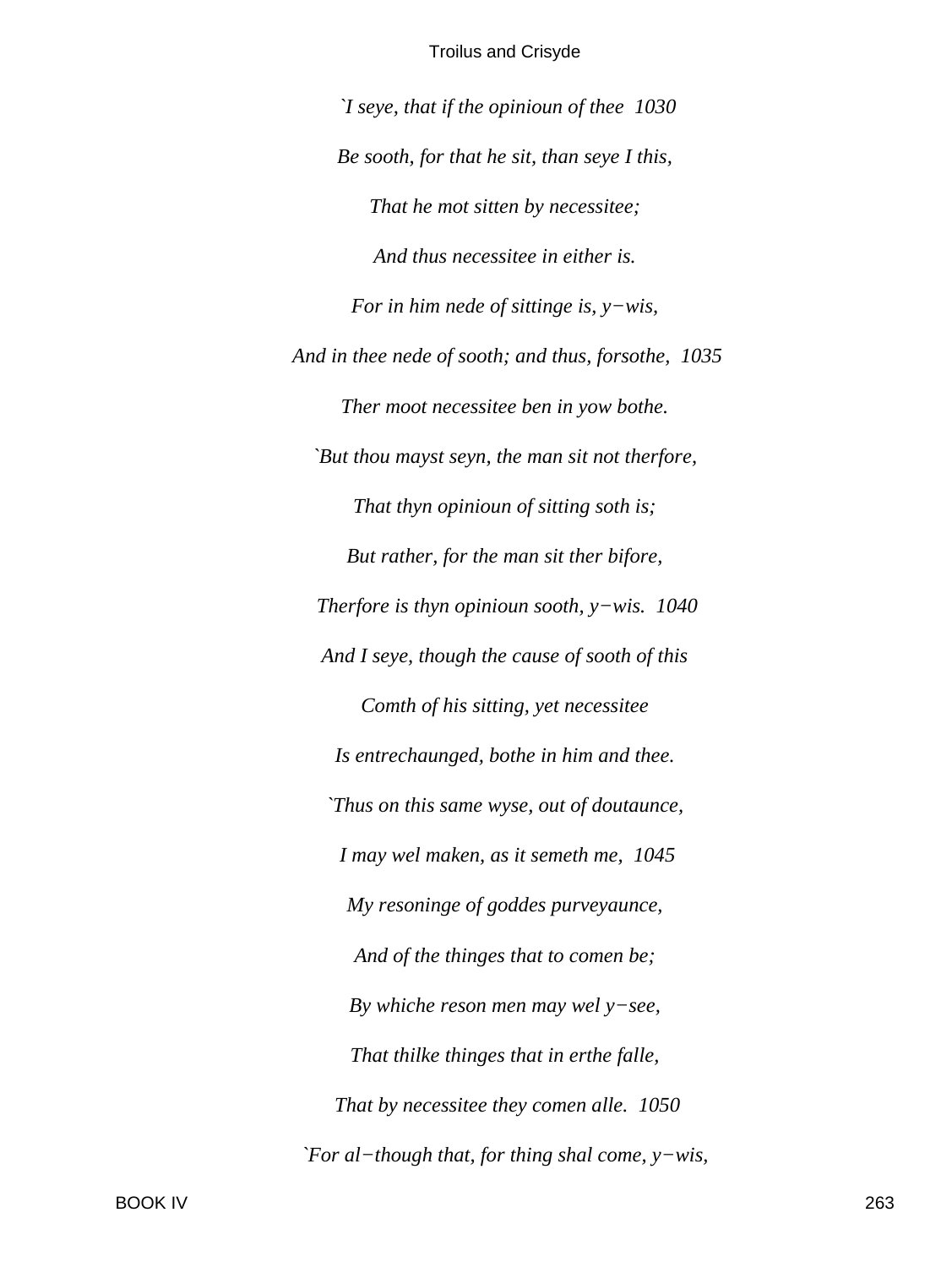Therfore is it purveyed, certaynly, Nat that it comth for it purveyed is: Yet nathelees, bihoveth it nedfully, That thing to come be purveyed, trewely; 1055 Or elles, thinges that purveyed be, That they bityden by necessitee. `And this suffyseth right y-now, certeyn, For to destroye our free chois every del.  $-$ But now is this abusion, to seyn, 1060 That fallinge of the thinges temporel Is cause of goddes prescience eternel. Now trewely, that is a fals sentence, That thing to come sholde cause his prescience. `What mighte I wene, and I hadde swich a thought, 1065 But that god purveyth thing that is to come For that it is to come, and elles nought? So mighte I wene that thinges alle and some, That whylom been bifalle and over-come, Ben cause of thilke sovereyn purveyaunce, 1070 That for-wot al with-outen ignoraunce. `And over al this, yet seye I more herto, That right as whan I woot ther is a thing,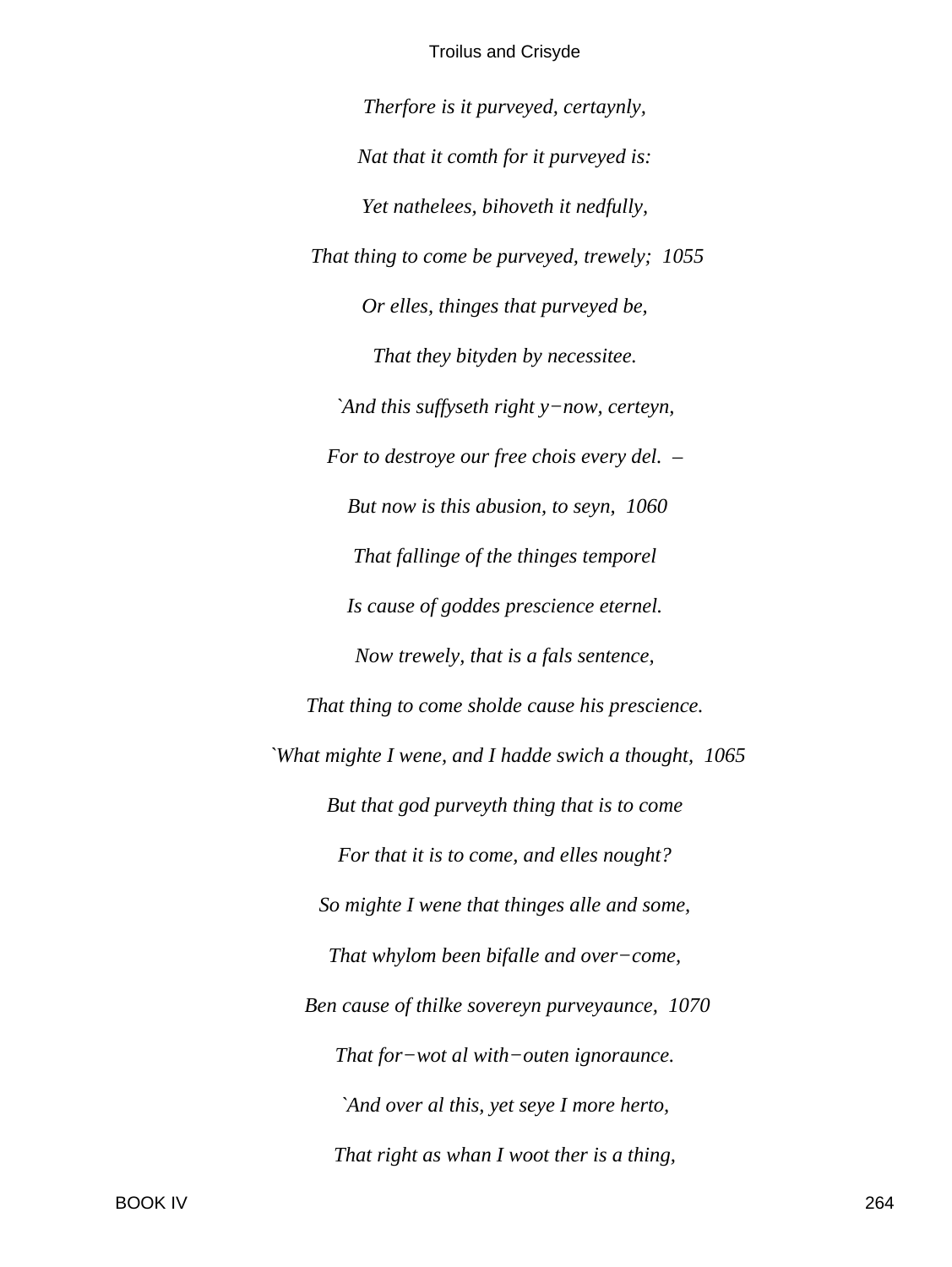$Y$ -wis, that thing mot nedefully be so; Eek right so, whan I woot a thing coming, 1075 So mot it come; and thus the bifalling Of thinges that ben wist bifore the tyde, They mowe not been eschewed on no syde.' Than seyde he thus, `Almighty Iove in trone, That wost of al this thing the soothfastnesse, 1080 Rewe on my sorwe, or do me deye sone, Or bring Criseyde and me fro this distresse.' And whyl he was in al this hevinesse, Disputinge with him-self in this matere, Com Pandare in, and seyde as ye may here. 1085 `O mighty god,' quod Pandarus, `in trone, Ey! Who seigh ever a wys man faren so? Why, Troilus, what thenkestow to done? Hastow swich lust to been thyn owene fo? What, parde, yet is not Criseyde  $a-go!$  1090 Why list thee so thy-self for-doon for drede, That in thyn heed thyn eyen semen dede? 'Hastow not lived many a yeer biforn With-outen hir, and ferd ful wel at ese? Artow for hir and for non other born? 1095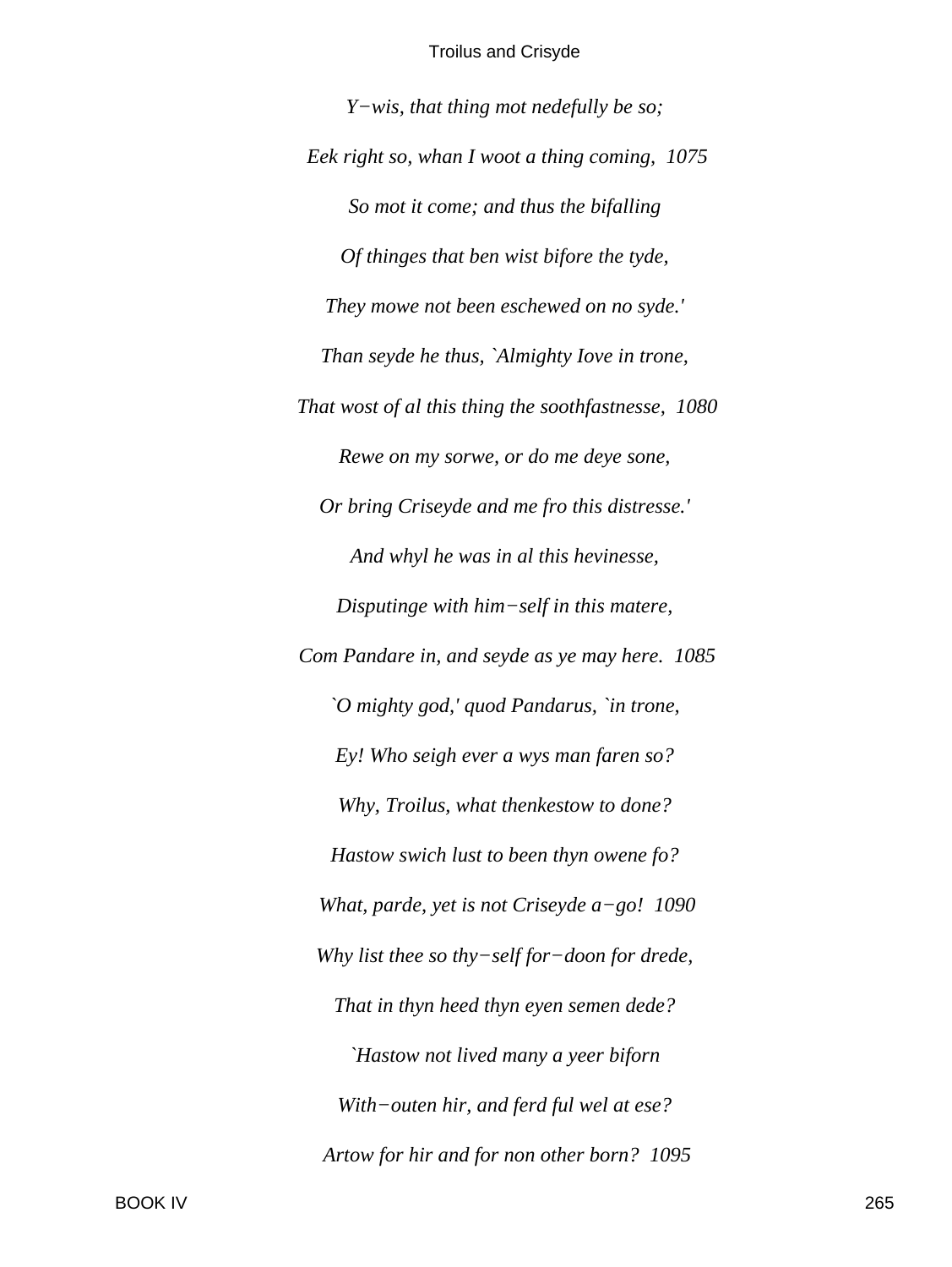*Hath kinde thee wroughte al−only hir to plese? Lat be, and thenk right thus in thy disese. That, in the dees right as ther fallen chaunces, Right so in love, ther come and goon plesaunces. `And yet this is a wonder most of alle, 1100 Why thou thus sorwest, sin thou nost not yit, Touching hir goinge, how that it shal falle, Ne if she can hir−self distorben it. Thou hast not yet assayed al hir wit. A man may al by tyme his nekke bede 1105 Whan it shal of, and sorwen at the nede. `For−thy take hede of that that I shal seye; I have with hir y−spoke and longe y−be, So as accorded was bitwixe us tweye. And ever−mor me thinketh thus, that she 1110 Hath som−what in hir hertes prevetee, Wher−with she can, if I shal right arede, Distorbe al this, of which thou art in drede. `For which my counseil is, whan it is night, Thou to hir go, and make of this an ende; 1115 And blisful Iuno, thourgh hir grete mighte, Shal, as I hope, hir grace un−to us sende.*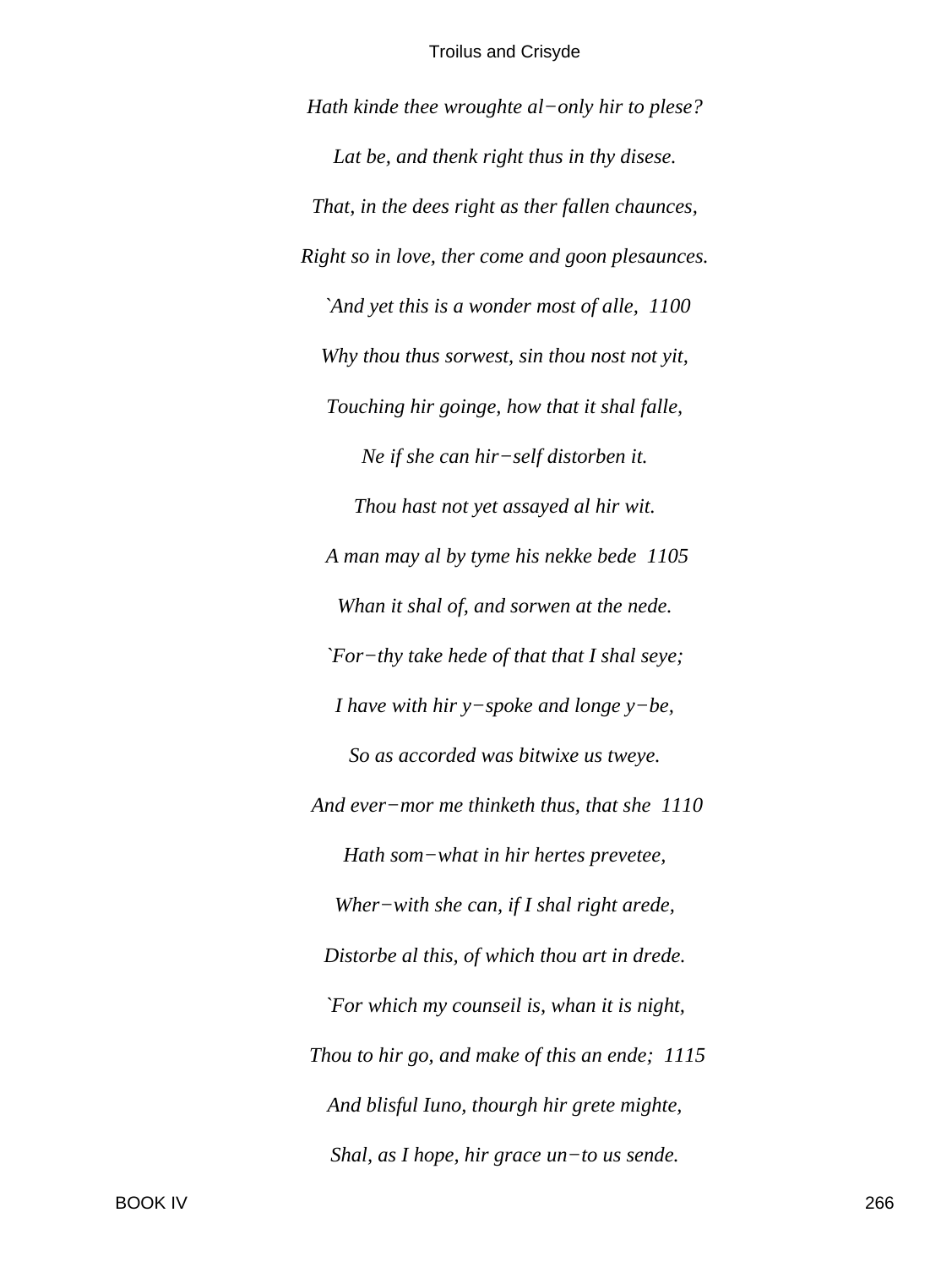Myn herte seyth, «Certeyn, she shal not wende;» And for-thy put thyn herte a whyle in reste; And hold this purpos, for it is the beste.' 1120 This Troilus answerde, and sighte sore, 'Thou seyst right wel, and I wil do right so;' And what him liste, he seyde un-to it more. And whan that it was tyme for to go, Ful prevely him-self, with-outen mo,  $1125$  $Un-to$  hir com, as he was wont to done; And how they wroughte, I shal yow telle sone. Soth is, that whan they gonne first to mete, So gan the peyne hir hertes for to twiste, That neither of hem other mighte grete, 1130 But hem in armes toke and after kiste. The lasse wofulle of hem bothe niste Wher that he was, ne mighte o word out-bringe, As I seyde erst, for wo and for sobbinge. Tho woful teres that they leten falle 1135 As bittre weren, out of teres kinde, For peyne, as is ligne aloes or galle. So bittre teres weep nought, as I finde, The woful Myrra through the bark and rinde.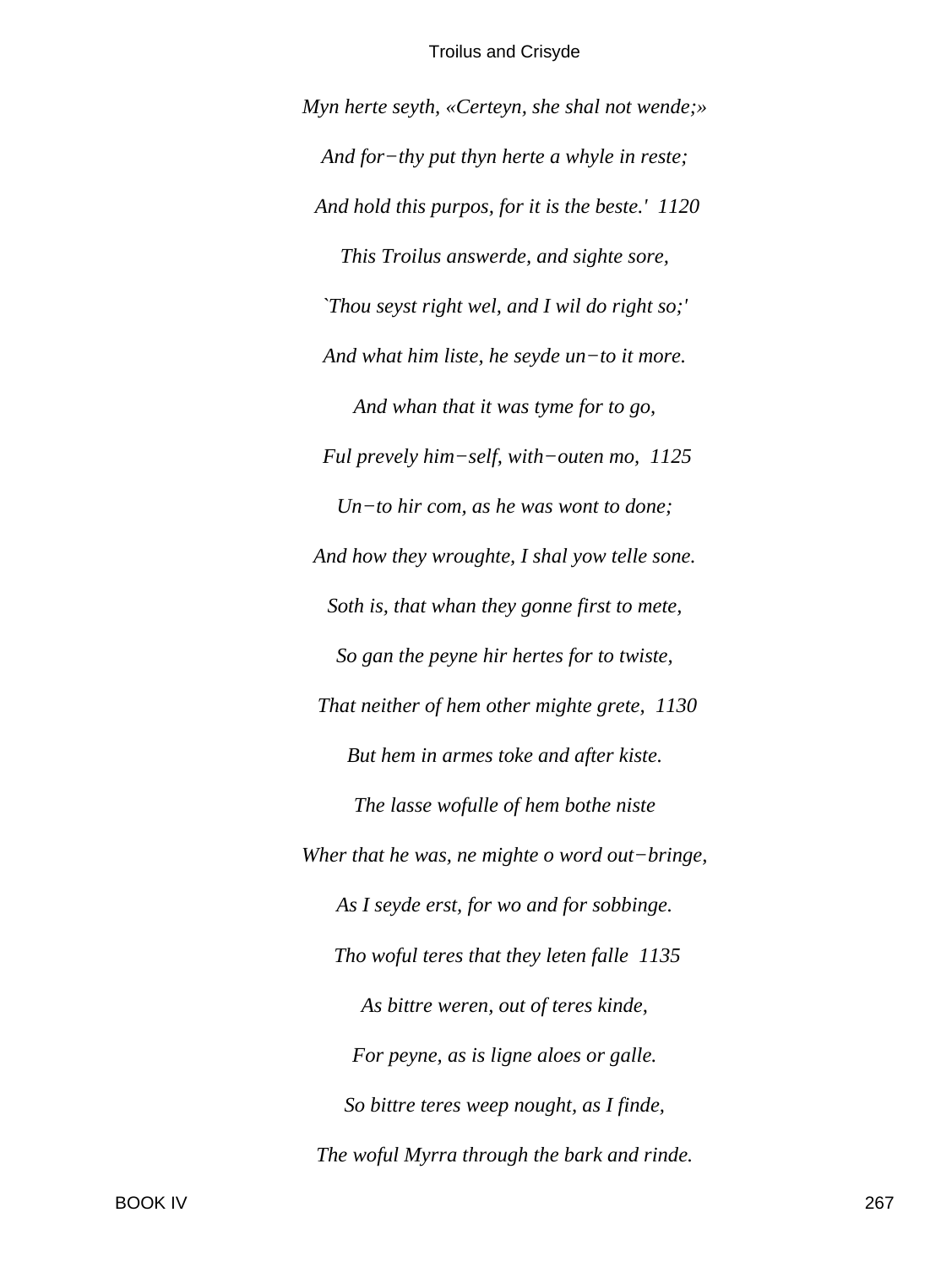*That in this world ther nis so hard an herte, 1140 That nolde han rewed on hir peynes smerte. But whan hir woful wery gostes tweyne Retorned been ther−as hem oughte dwelle, And that som−what to wayken gan the peyne By lengthe of pleynte, and ebben gan the welle 1145 Of hire teres, and the herte unswelle, With broken voys, al hoors for−shright, Criseyde To Troilus thise ilke wordes seyde: `O Iove, I deye, and mercy I beseche! Help, Troilus!' And ther−with−al hir face 1150 Upon his brest she leyde, and loste speche; Hir woful spirit from his propre place, Right with the word, alwey up poynt to pace. And thus she lyth with hewes pale and grene, That whylom fresh and fairest was to sene. 1155 This Troilus, that on hir gan biholde, Clepinge hir name, (and she lay as for deed, With−oute answere, and felte hir limes colde, Hir eyen throwen upward to hir heed), This sorwful man can now noon other reed, 1160 But ofte tyme hir colde mouth he kiste;*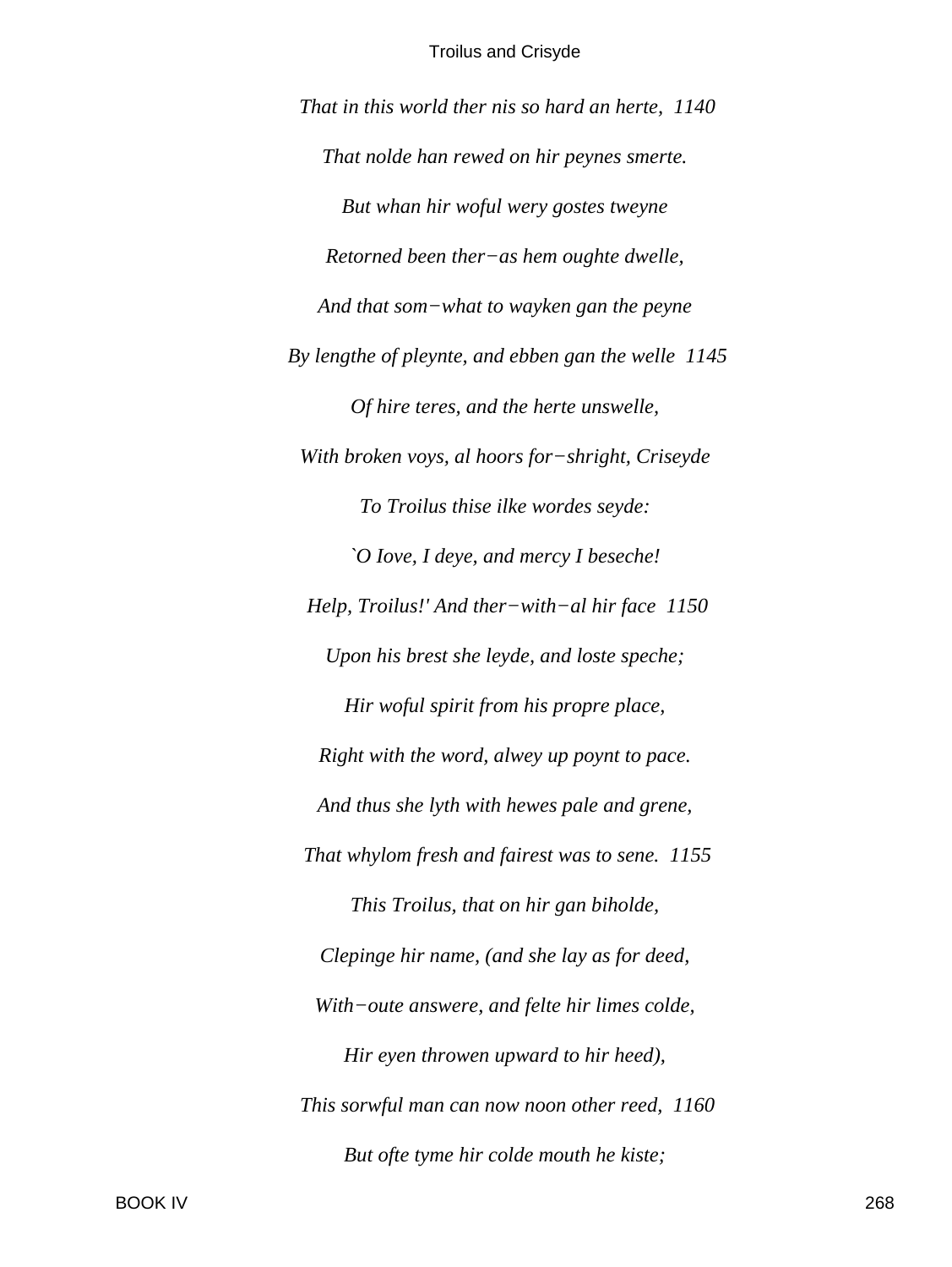*Wher him was wo, god and him−self it wiste! He rist him up, and long streight he hir leyde; For signe of lyf, for ought he can or may, Can he noon finde in no−thing on Criseyde, 1165 For which his song ful ofte is `weylaway!' But whan he saugh that specheles she lay, With sorwful voys and herte of blisse al bare, He seyde how she was fro this world y−fare! So after that he longe hadde hir compleyned, 1170 His hondes wrong, and seyde that was to seye, And with his teres salte hir brest bireyned, He gan tho teris wypen of ful dreye, And pitously gan for the soule preye, And seyde, `O lord, that set art in thy trone, 1175 Rewe eek on me, for I shal folwe hir sone!' She cold was and with−outen sentement, For aught he woot, for breeth ne felte he noon; And this was him a preignant argument That she was forth out of this world agoon; 1180 And whan he seigh ther was non other woon, He gan hir limes dresse in swich manere As men don hem that shul be leyd on bere.*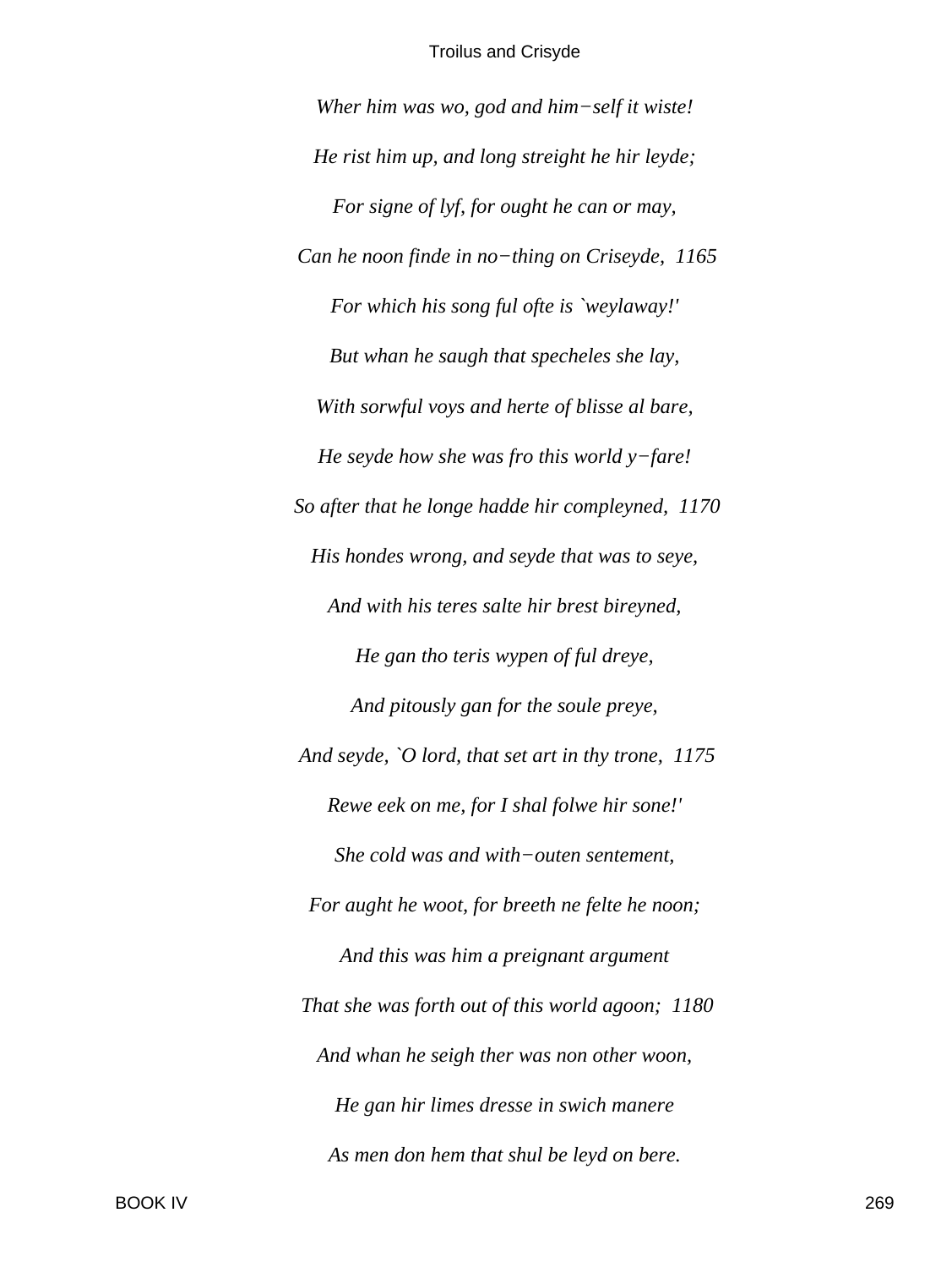And after this, with sterne and cruel herte, His swerd a-noon out of his shethe he twighte,  $1185$ Him-self to sleen, how sore that him smerte, So that his sowle hir sowle folwen mighte, Ther-as the doom of Mynos wolde it dighte; Sin love and cruel Fortune it ne wolde, That in this world he lenger liven sholde. 1190 Thanne seyde he thus, fulfild of heigh desdayn, O cruel Iove, and thou, Fortune adverse, This al and som, that falsly have ye slayn Criseyde, and sin ye may do me no werse, Fy on your might and werkes so diverse! 1195 Thus cowardly ye shul me never winne; Ther shal no deeth me fro my lady twinne. `For I this world, sin ye han slayn hir thus, Wol lete, and folowe hir spirit lowe or hye; Shal never lover seyn that Troilus 1200 Dar not, for fere, with his lady dye; For certeyn, I wol bere hir companye. But sin ye wol not suffre us liven here, Yet suffreth that our soules ben  $y$ -fere. `And thou, citee, whiche that I leve in wo, 1205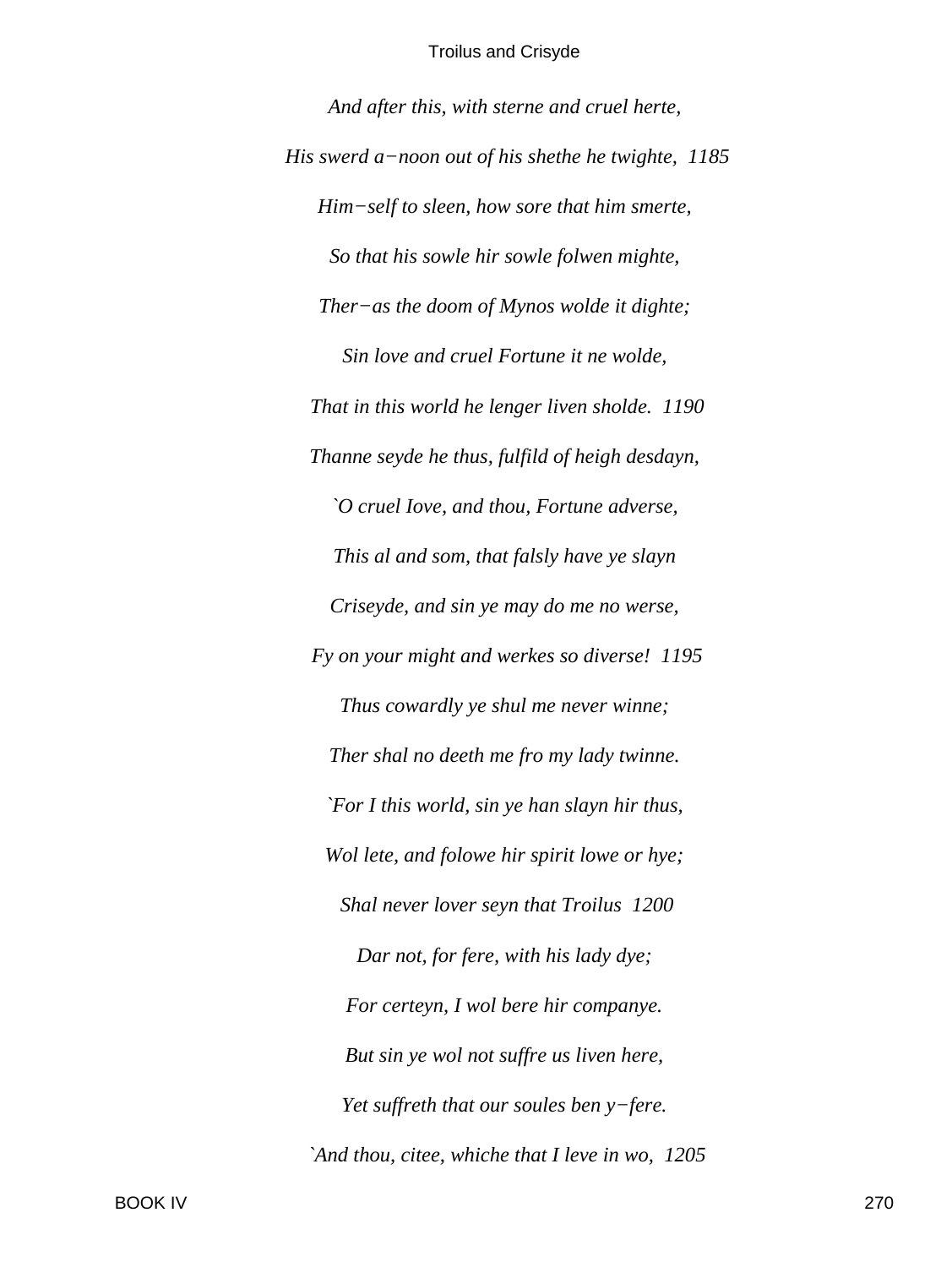*And thou, Pryam, and bretheren al y−fere, And thou, my moder, farwel! For I go; And Attropos, make redy thou my bere! And thou, Criseyde, o swete herte dere, Receyve now my spirit!' wolde he seye, 1210 With swerd at herte, al redy for to deye But as god wolde, of swough ther−with she abreyde, And gan to syke, and `Troilus' she cryde; And he answerde, `Lady myn Criseyde, Live ye yet?' and leet his swerd doun glyde. 1215 `Ye, herte myn, that thanked be Cupyde!' Quod she, and ther−with−al she sore sighte; And he bigan to glade hir as he mighte; Took hir in armes two, and kiste hir ofte, And hir to glade he dide al his entente; 1220 For which hir goost, that flikered ay on−lofte, In−to hir woful herte ayein it wente. But at the laste, as that hir eyen glente A−syde, anoon she gan his swerd aspye, As it lay bare, and gan for fere crye, 1225 And asked him, why he it hadde out−drawe? And Troilus anoon the cause hir tolde,*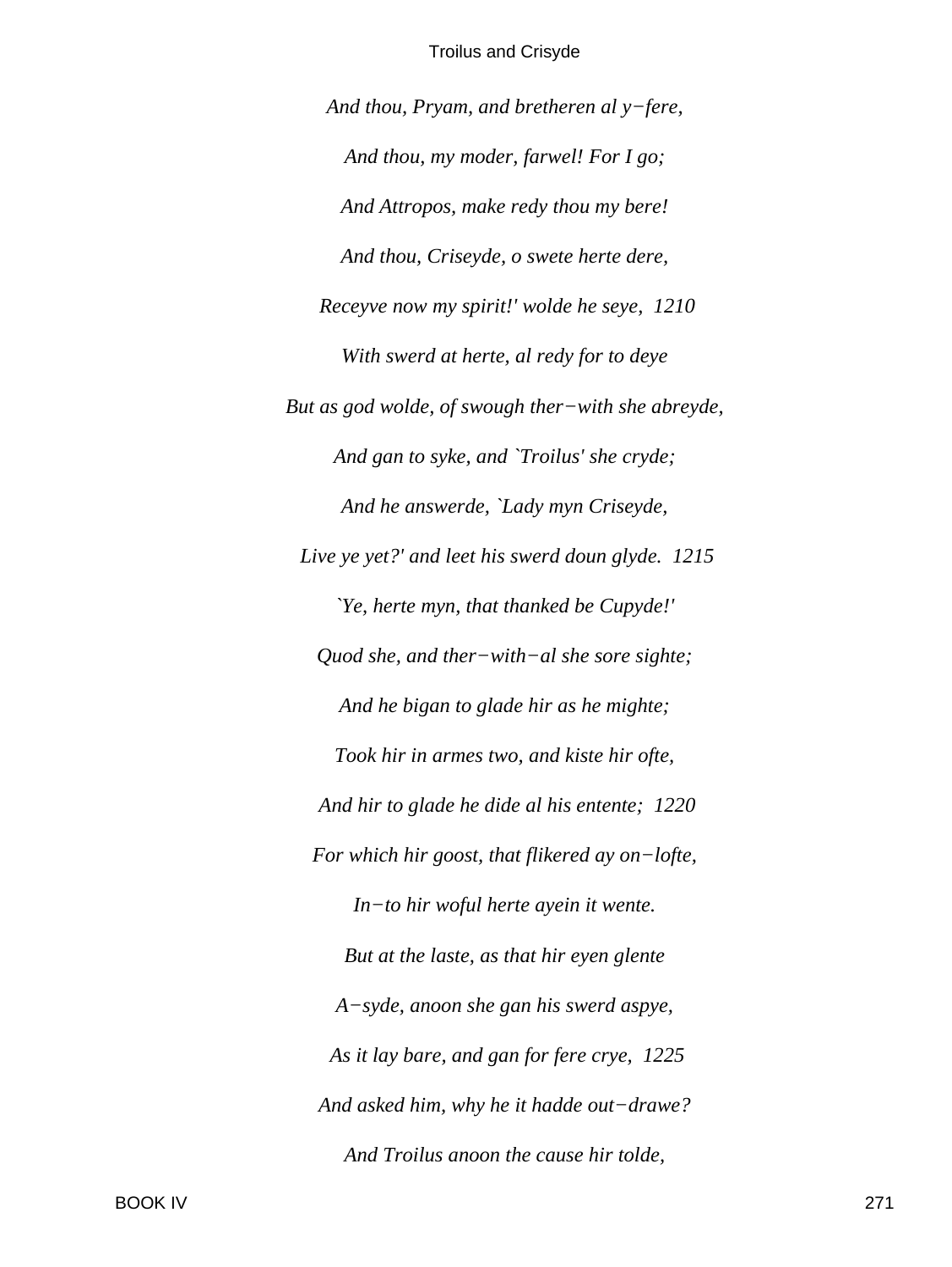And how himself ther-with he wolde have slawe. For which Criseyde up-on him gan biholde, And gan him in hir armes faste folde, 1230 And seyde, `O mercy, god, lo, which a dede! Allas! How neigh we were bothe dede! `Thanne if I ne hadde spoken, as grace was, Ye wolde han slayn your-self anoon?' quod she. 'Ye, douteless;' and she answerde, 'Allas! 1235 For, by that ilke lord that made me, I nolde a forlong wey on-lyve han be, After your deeth, to han been crouned quene Of al the lond the sonne on shyneth shene. `But with this selve swerd, which that here is, 1240  $My-selve$  I wolde han slayn!' – quod she tho; 'But ho, for we han right  $y$ -now of this, And late us ryse and streight to bedde go And there lat ys speken of oure wo. For, by the morter which that I see brenne, 1245 Knowe I ful wel that day is not fer henne.' Whan they were in hir bedde, in armes folde, Nought was it lyk tho nightes here-biforn; For pitously ech other gan biholde,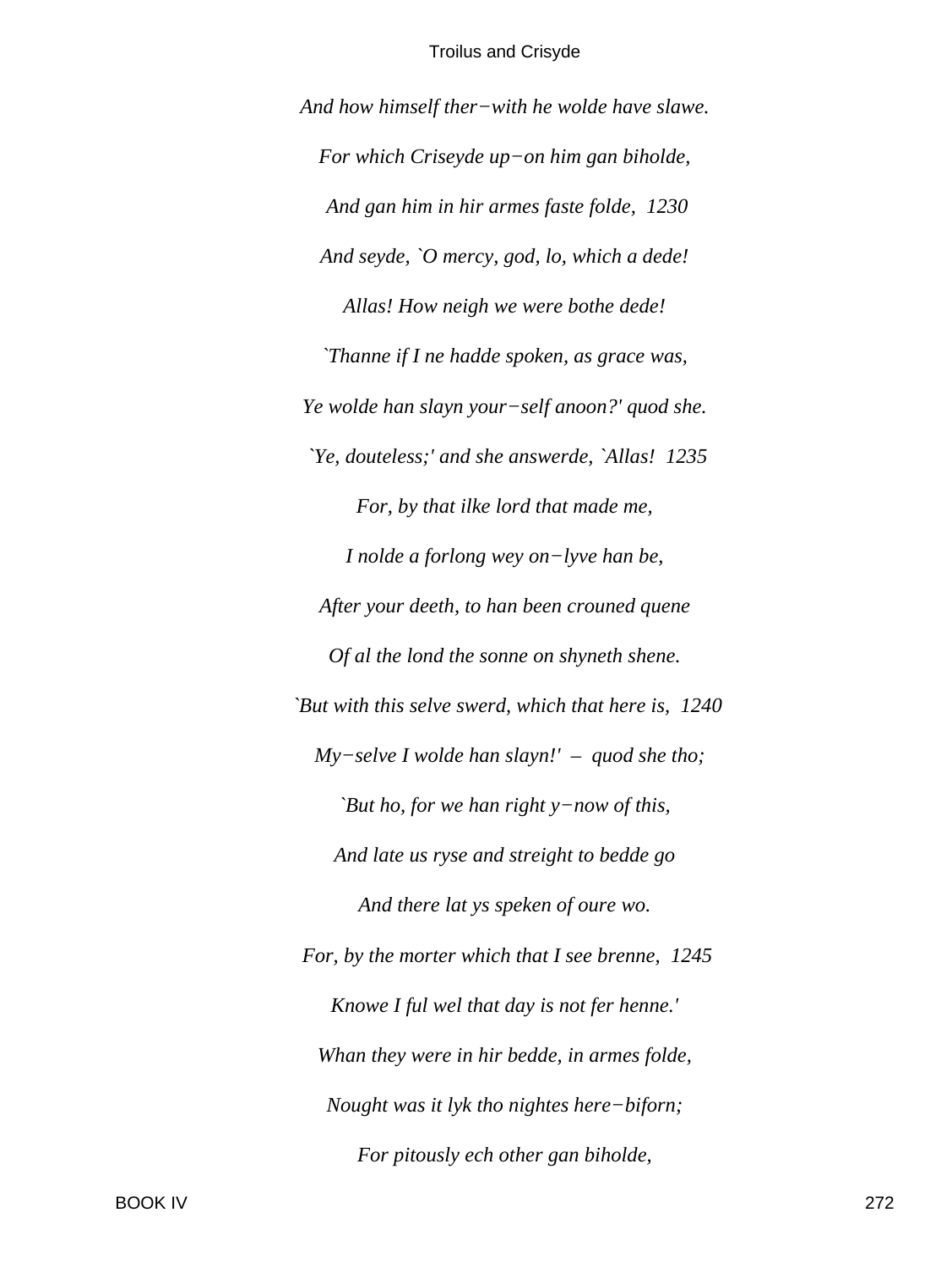*As they that hadden al hir blisse y−lorn, 1250 Biwaylinge ay the day that they were born. Til at the last this sorwful wight Criseyde To Troilus these ilke wordes seyde: – `Lo, herte myn, wel wot ye this,' quod she, `That if a wight alwey his wo compleyne, 1255 And seketh nought how holpen for to be, It nis but folye and encrees of peyne; And sin that here assembled be we tweyne To finde bote of wo that we ben inne, It were al tyme sone to biginne. 1260 `I am a womman, as ful wel ye woot, And as I am avysed sodeynly, So wol I telle yow, whyl it is hoot. Me thinketh thus, that nouther ye nor I Oughte half this wo to make skilfully. 1265 For there is art y−now for to redresse That yet is mis, and sleen this hevinesse. `Sooth is, the wo, the whiche that we ben inne, For ought I woot, for no−thing elles is But for the cause that we sholden twinne. 1270 Considered al, ther nis no−more amis.*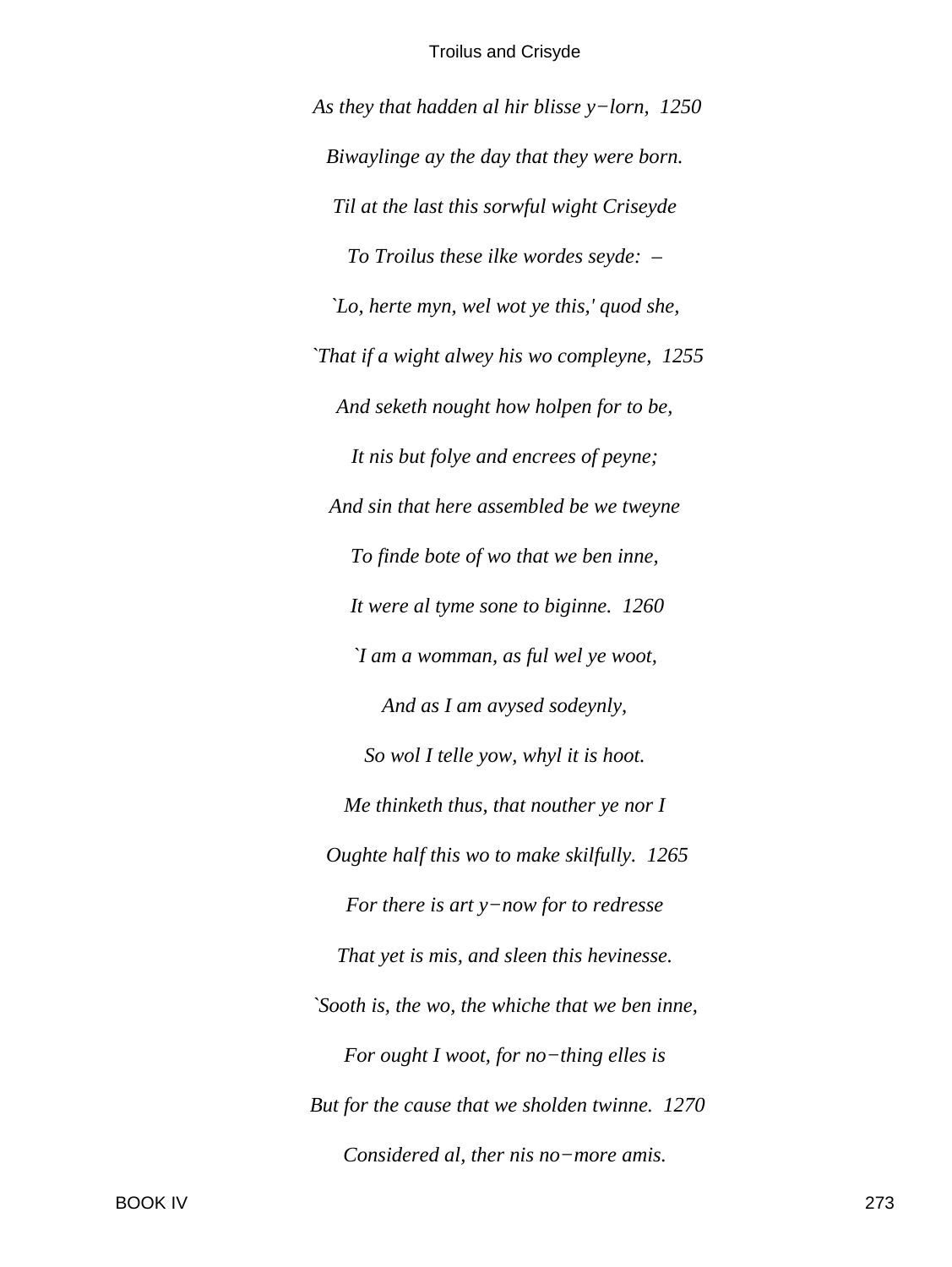*But what is thanne a remede un−to this, But that we shape us sone for to mete? This al and som, my dere herte swete. `Now that I shal wel bringen it aboute 1275 To come ayein, sone after that I go, Ther−of am I no maner thing in doute. For dredeles, with−inne a wouke or two, I shal ben here; and, that it may be so By alle right, and in a wordes fewe, 1280 I shal yow wel an heep of weyes shewe. `For which I wol not make long sermoun, For tyme y−lost may not recovered be; But I wol gon to my conclusioun, And to the beste, in ought that I can see. 1285 And, for the love of god, for−yeve it me If I speke ought ayein your hertes reste; For trewely, I speke it for the beste; `Makinge alwey a protestacioun, That now these wordes, whiche that I shal seye, 1290 Nis but to shewe yow my mocioun, To finde un−to our helpe the beste weye; And taketh it non other wyse, I preye.*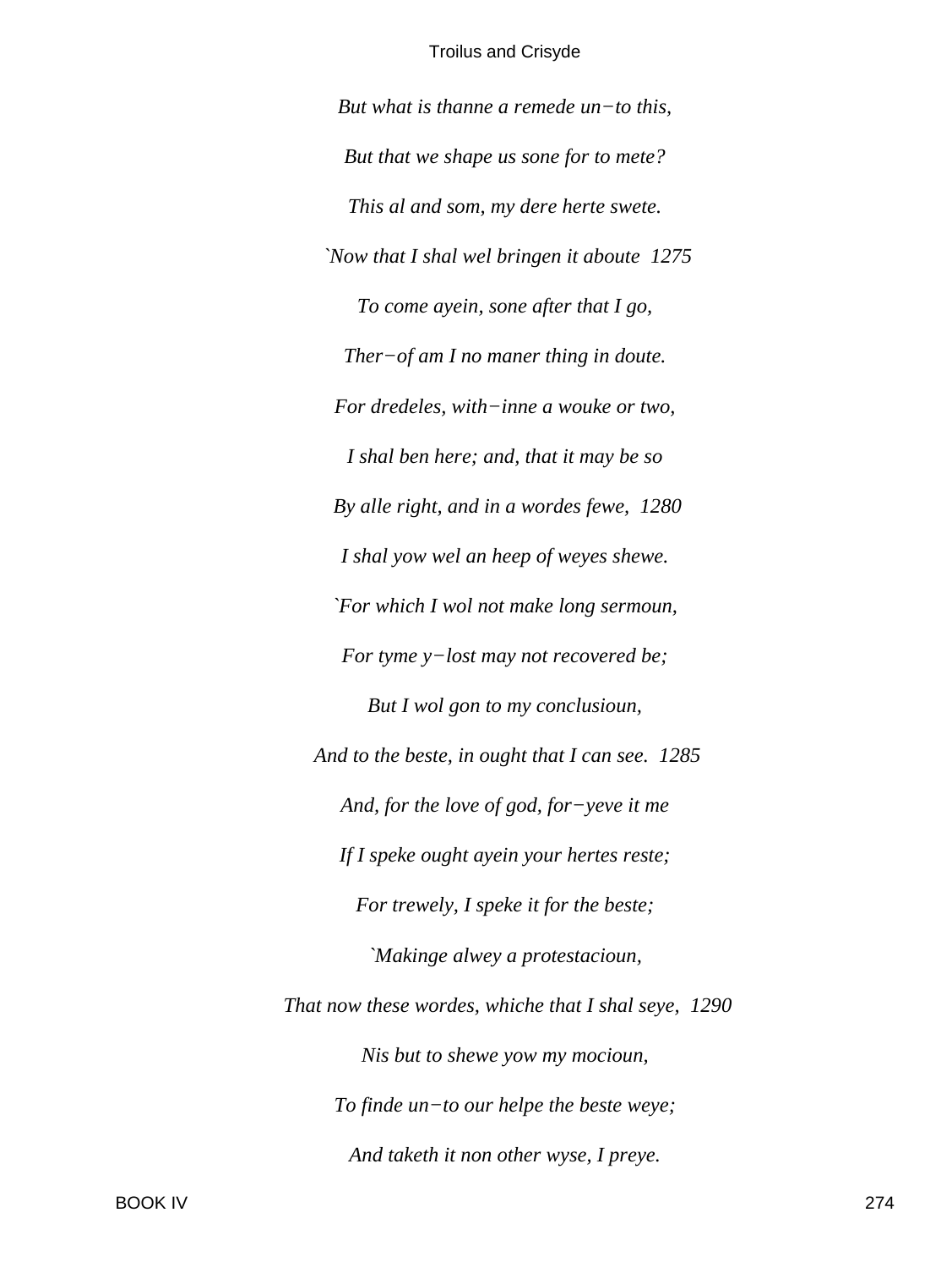For in effect what-so ye me comaunde, That wol I doon, for that is no demaunde. 1295 'Now herkneth this, ye han wel understonde, My goinge graunted is by parlement So ferforth, that it may not be with-stonde For al this world, as by my Iugement. And sin ther helpeth noon avysement 1300 To letten it, lat it passe out of minde; And lat us shape a bettre wey to finde. The sothe is, that the twinninge of us tweyne Wol us disese and cruelliche anoye. But him bihoveth som-tyme han a peyne, 1305 That serveth love, if that he wol have loye. And sin I shal no ferthere out of Troye Than I may ryde ayein on half a morwe, It oughte lesse causen us to sorwe. `So as I shal not so ben hid in muwe, 1310 That day by day, myn owene herte dere, Sin wel ye woot that it is now a trewe, Ye shal ful wel al myn estat y-here. And er that truwe is doon, I shal ben here, And thanne have ye bothe Antenor  $y$ -wonne 1315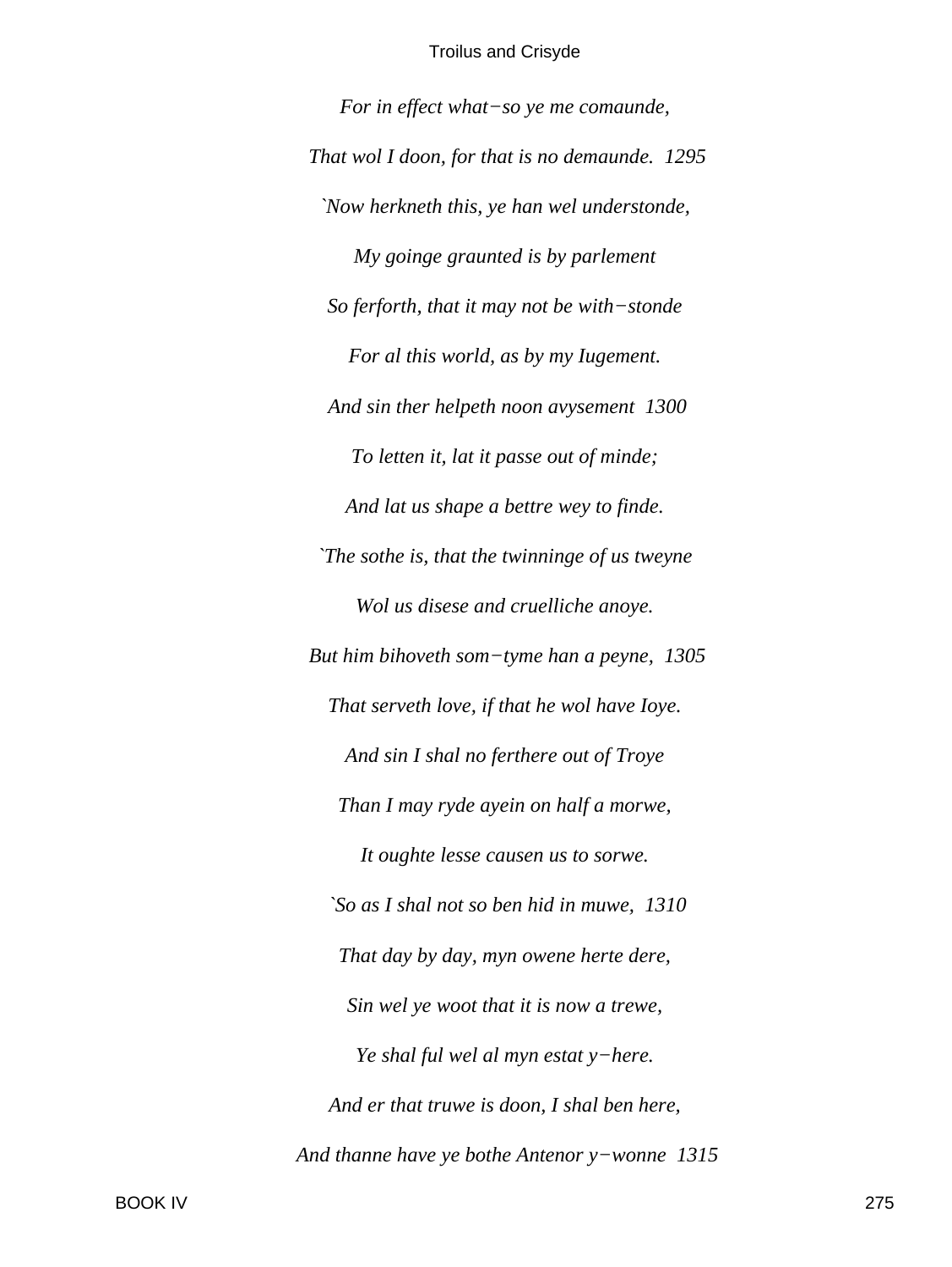*And me also; beth glad now, if ye conne; `And thenk right thus, "Criseyde is now agoon, But what! She shal come hastely ayeyn;" And whanne, allas? By god, lo, right anoon, Er dayes ten, this dar I saufly seyn. 1320 And thanne at erste shul we been so fayn, So as we shulle to−gederes ever dwelle, That al this world ne mighte our blisse telle. `I see that ofte, ther−as we ben now, That for the beste, our counseil for to hyde, 1325 Ye speke not with me, nor I with yow In fourtenight; ne see yow go ne ryde. May ye not ten dayes thanne abyde, For myn honour, in swich an aventure? Y−wis, ye mowen elles lite endure! 1330 `Ye knowe eek how that al my kin is here, But−if that onliche it my fader be; And eek myn othere thinges alle y−fere, And nameliche, my dere herte, ye, Whom that I nolde leven for to see 1335 For al this world, as wyd as it hath space; Or elles, see ich never Ioves face!*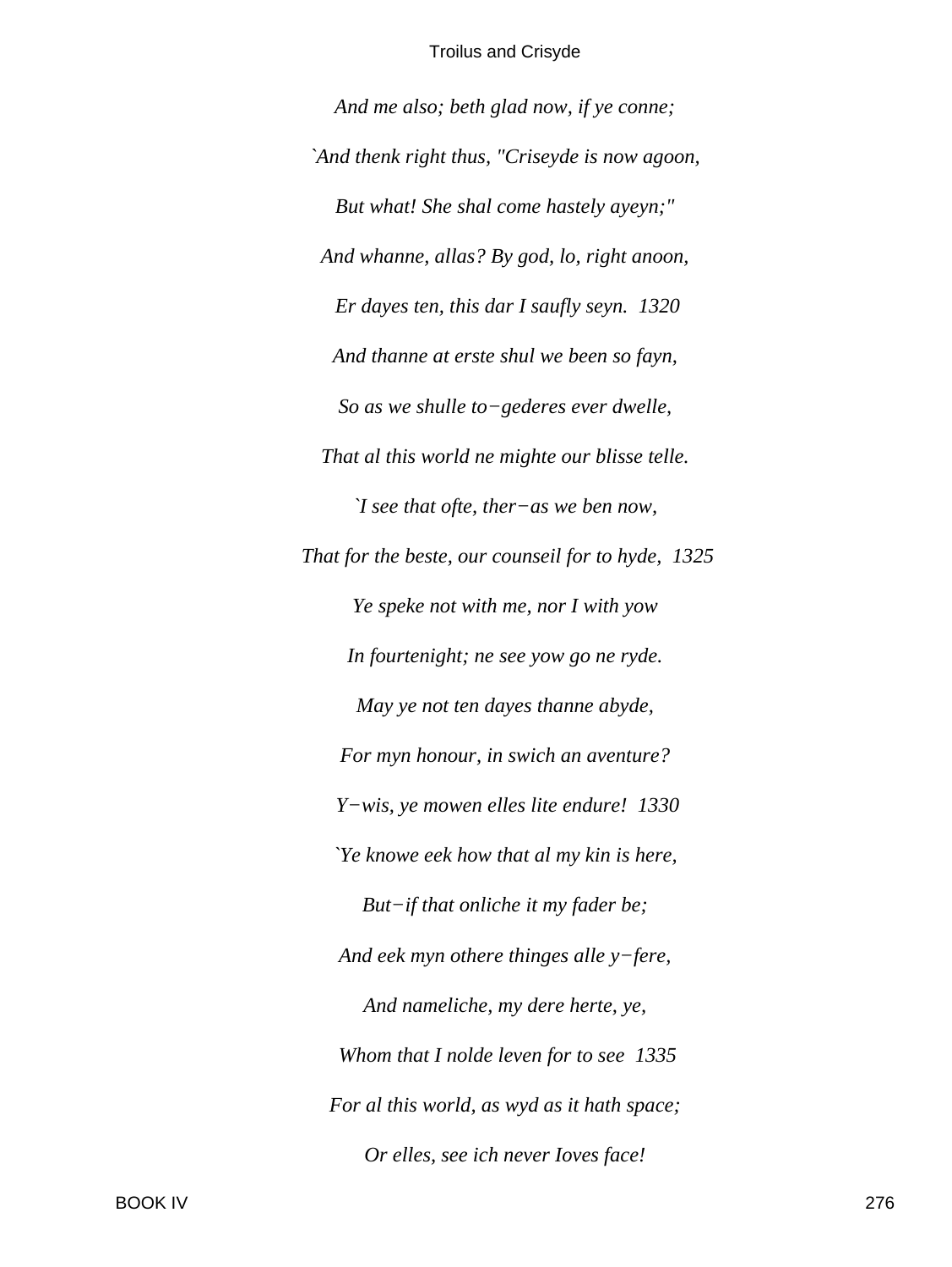*`Why trowe ye my fader in this wyse Coveiteth so to see me, but for drede Lest in this toun that folkes me dispyse 1340 By−cause of him, for his unhappy dede? What woot my fader what lyf that I lede? For if he wiste in Troye how wel I fare, Us neded for my wending nought to care. `Ye seen that every day eek, more and more, 1345 Men trete of pees; and it supposed is, That men the quene Eleyne shal restore, And Grekes us restore that is mis. So though ther nere comfort noon but this, That men purposen pees on every syde, 1350 Ye may the bettre at ese of herte abyde. `For if that it be pees, myn herte dere, The nature of the pees mot nedes dryve That men moste entrecomunen y−fere, And to and fro eek ryde and gon as blyve 1355 Alday as thikke as been flen from an hyve; And every wight han libertee to bleve Where−as him list the bet, with−outen leve. `And though so be that pees ther may be noon,*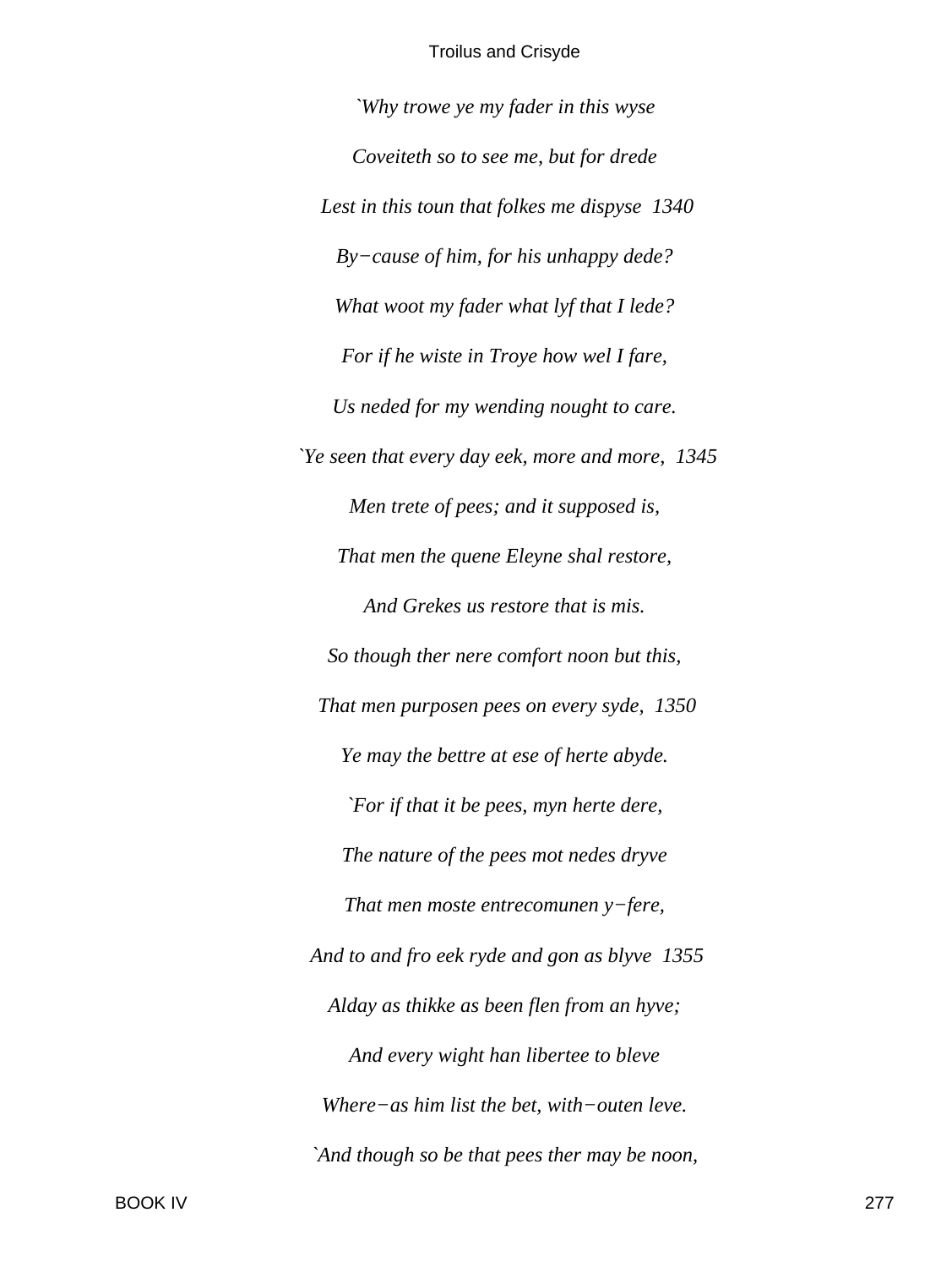*Yet hider, though ther never pees ne were, 1360 I moste come; for whider sholde I goon, Or how mischaunce sholde I dwelle there Among tho men of armes ever in fere? For which, as wisly god my soule rede, I can not seen wher−of ye sholden drede. 1365 `Have here another wey, if it so be That al this thing ne may yow not suffyse. My fader, as ye knowen wel, pardee, Is old, and elde is ful of coveityse, And I right now have founden al the gyse, 1370 With−oute net, wher−with I shal him hente; And herkeneth how, if that ye wole assente. `Lo, Troilus, men seyn that hard it is The wolf ful, and the wether hool to have; This is to seyn, that men ful ofte, y−wis, 1375 Mot spenden part, the remenant for to save. For ay with gold men may the herte grave Of him that set is up−on coveityse; And how I mene, I shal it yow devyse. `The moeble which that I have in this toun 1380 Un−to my fader shal I take, and seye,*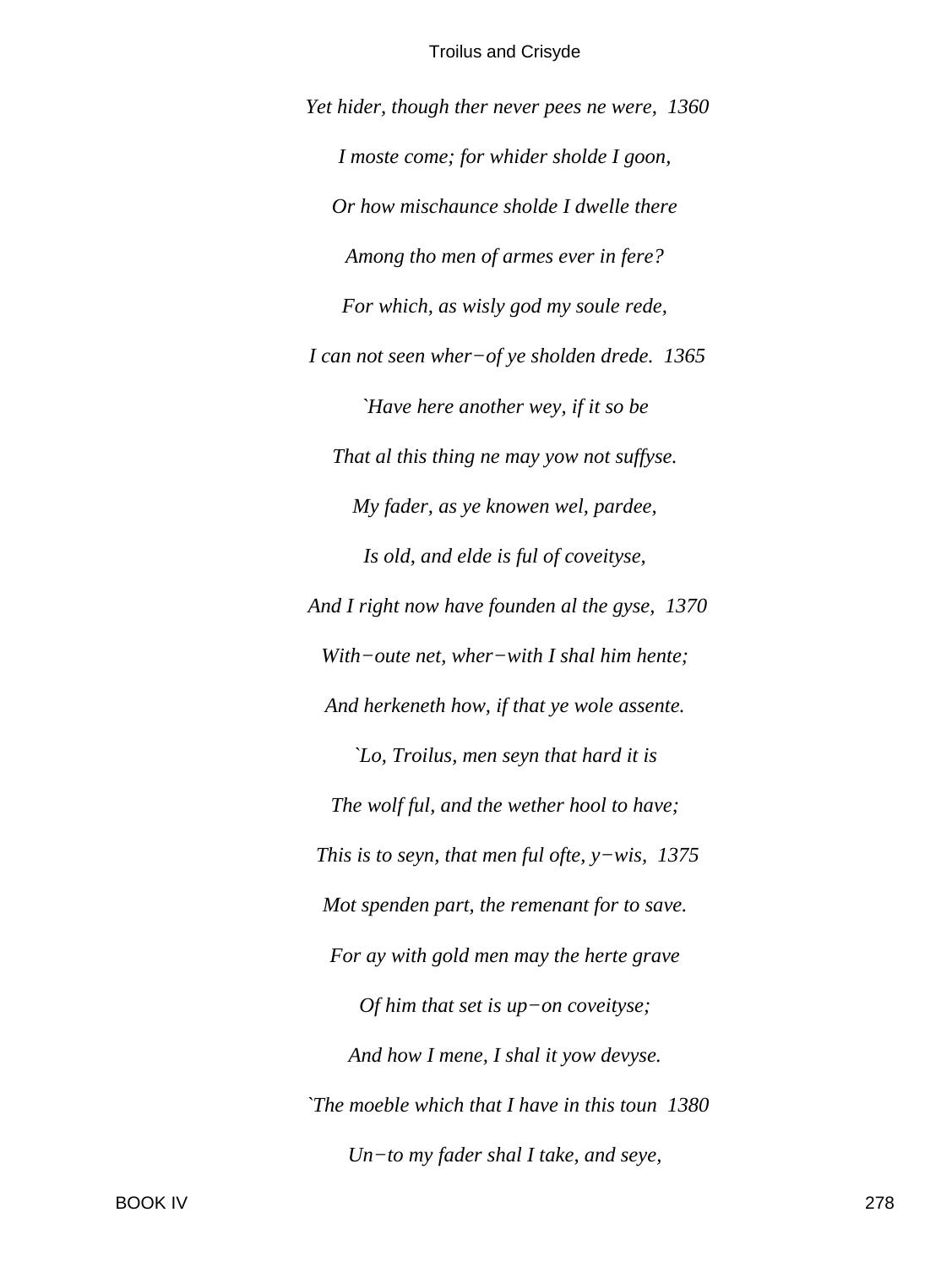*That right for trust and for savacioun It sent is from a freend of his or tweye, The whiche freendes ferventliche him preye To senden after more, and that in hye, 1385 Whyl that this toun stant thus in Iupartye. `And that shal been an huge quantitee, Thus shal I seyn, but, lest it folk aspyde, This may be sent by no wight but by me; I shal eek shewen him, if pees bityde, 1390 What frendes that ich have on every syde Toward the court, to doon the wrathe pace Of Priamus, and doon him stonde in grace. `So what for o thing and for other, swete, I shal him so enchaunten with my sawes, 1395 That right in hevene his sowle is, shal he mete! For al Appollo, or his clerkes lawes, Or calculinge avayleth nought three hawes; Desyr of gold shal so his sowle blende, That, as me lyst, I shal wel make an ende. 1400 `And if he wolde ought by his sort it preve If that I lye, in certayn I shal fonde Distorben him, and plukke him by the sleve,*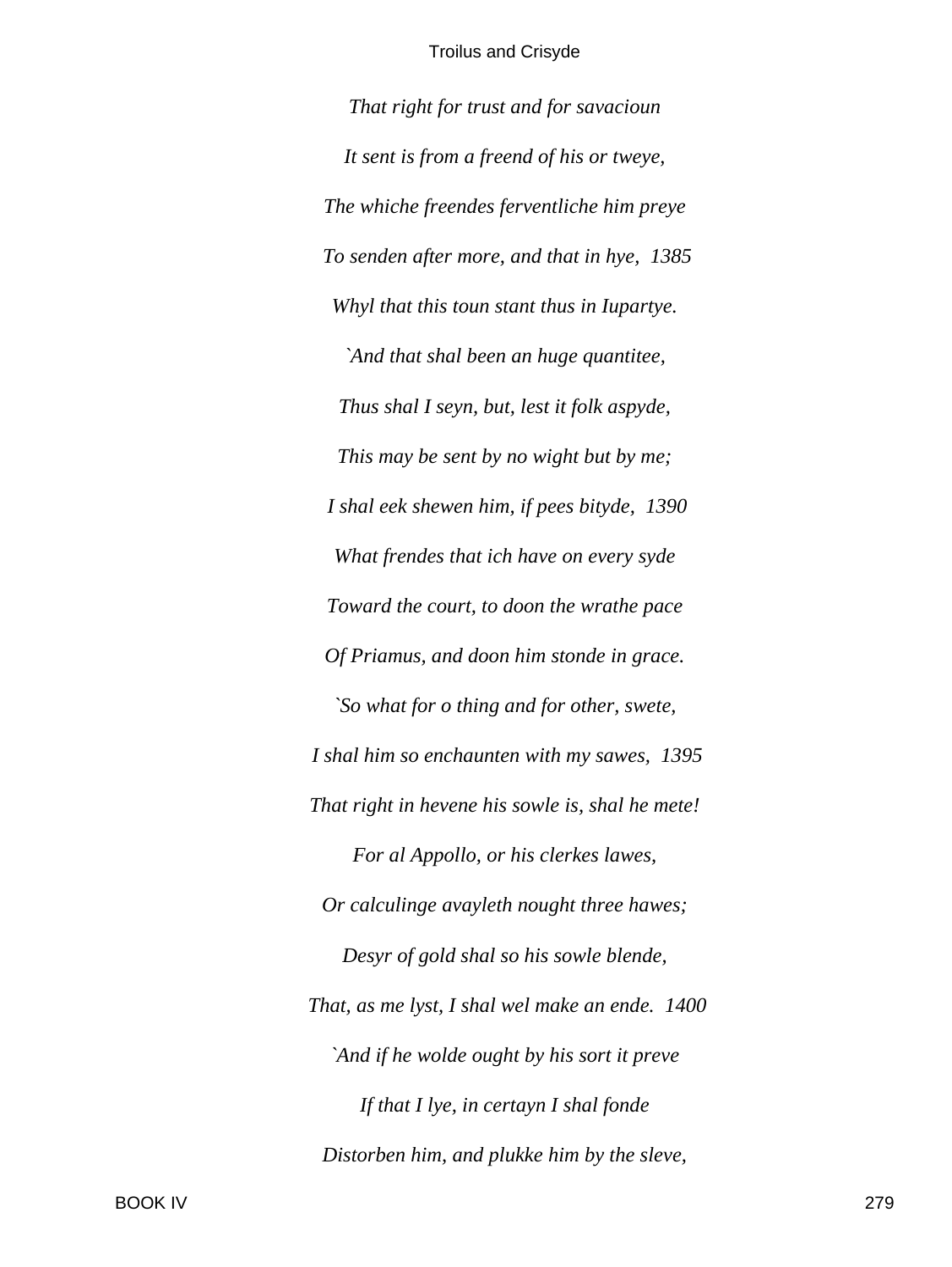*Makinge his sort, and beren him on honde, He hath not wel the goddes understonde. 1405 For goddes speken in amphibologyes, And, for o sooth they tellen twenty lyes. `Eek drede fond first goddes, I suppose, Thus shal I seyn, and that his cowarde herte Made him amis the goddes text to glose, 1410 Whan he for ferde out of his Delphos sterte. And but I make him sone to converte, And doon my reed with−inne a day or tweye, I wol to yow oblige me to deye.' And treweliche, as writen wel I finde, 1415 That al this thing was seyd of good entente; And that hir herte trewe was and kinde Towardes him, and spak right as she mente, And that she starf for wo neigh, whan she wente, And was in purpos ever to be trewe; 1420 Thus writen they that of hir werkes knewe. This Troilus, with herte and eres spradde, Herde al this thing devysen to and fro; And verraylich him semed that he hadde The selve wit; but yet to lete hir go 1425*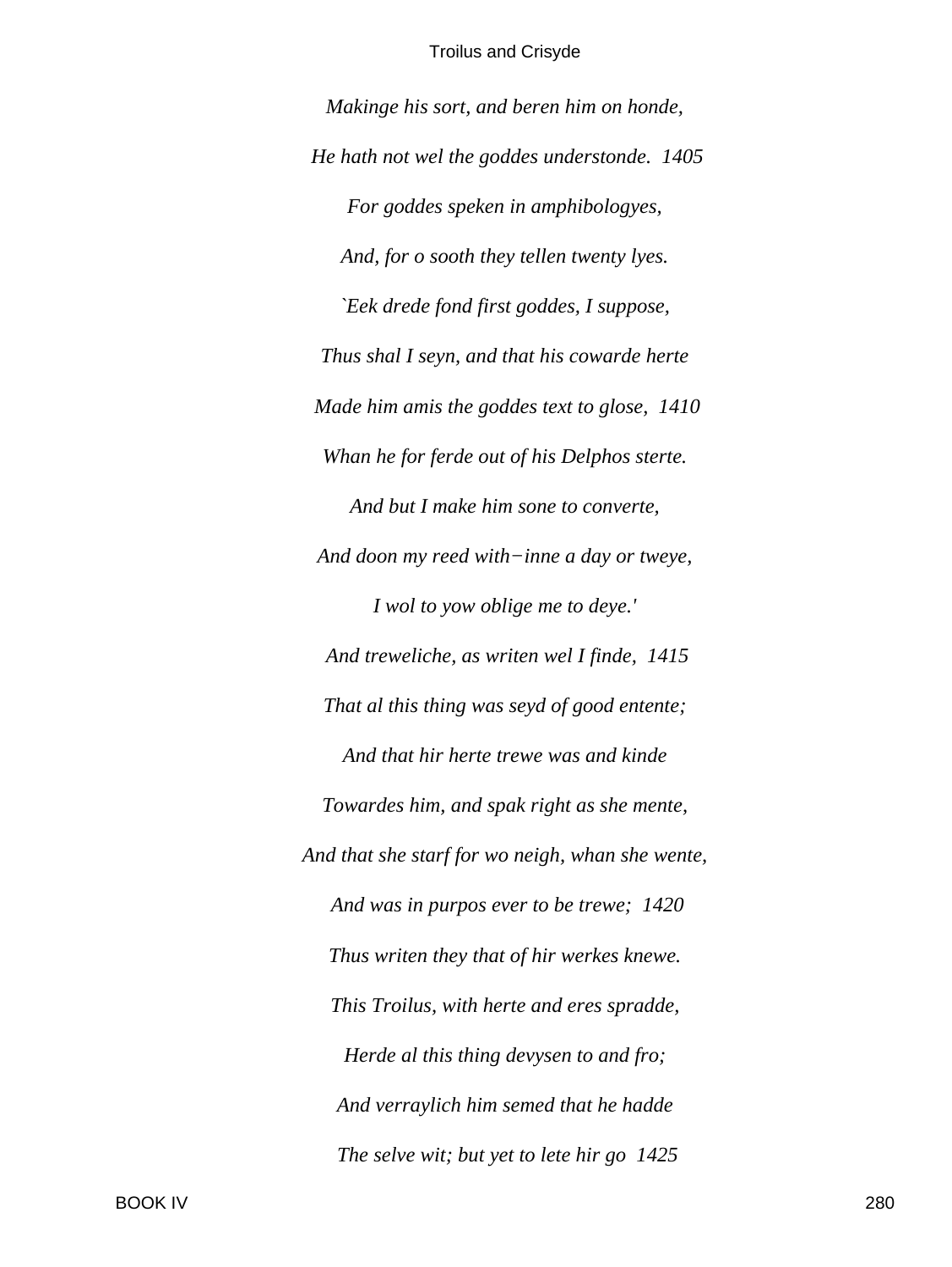His herte misfory af him ever-mo. But fynally, he gan his herte wreste To trusten hir, and took it for the beste. For which the grete furie of his penaunce Was queynt with hope, and ther-with hem bitwene 1430 Bigan for loye the amorouse daunce. And as the briddes, whan the sonne is shene, Delyten in hir song in leves grene, Right so the wordes that they spake  $y$ -fere Delyted hem, and made hir hertes clere. 1435 But natheles, the wending of Criseyde, For al this world, may nought out of his minde; For which ful ofte he pitously hir preyde, That of hir heste he might hir trewe finde, And seyde hire, `Certes, if ye be unkinde, 1440 And but ye come at day set in-to Troye, Ne shal I never have hele, honour, ne Ioye. `For al-so sooth as sonne up-rist on morwe, And, god! So wisly thou me, woful wrecche, To reste bringe out of this cruel sorwe, 1445 I wol my-selven slee if that ye drecche. But of my deeth though litel be to recche,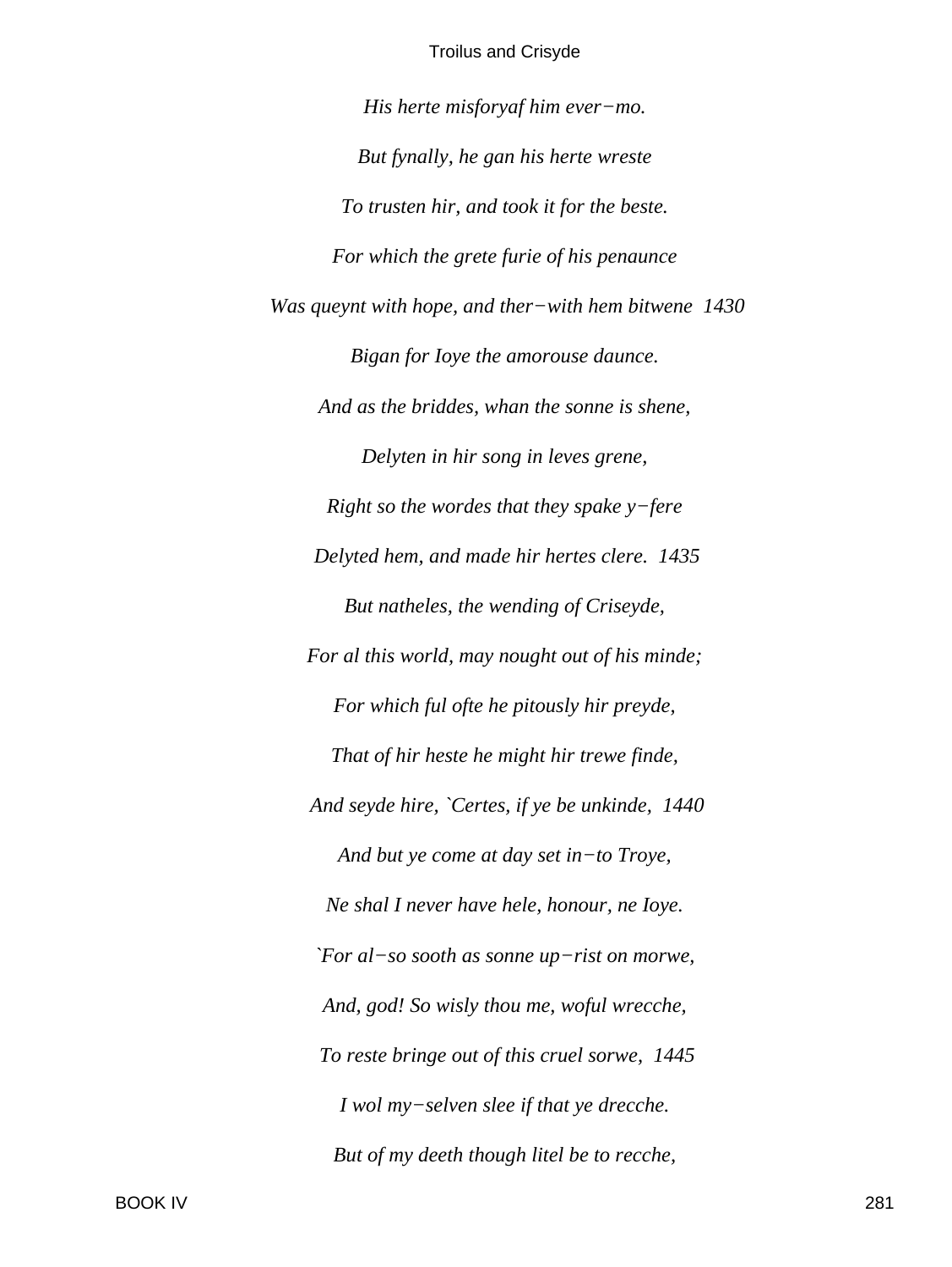*Yet, er that ye me cause so to smerte, Dwel rather here, myn owene swete herte! `For trewely, myn owene lady dere, 1450 Tho sleightes yet that I have herd yow stere Ful shaply been to failen alle y−fere. For thus men seyn, "That oon thenketh the bere, But al another thenketh his ledere." Your sire is wys, and seyd is, out of drede, 1455 «Men may the wyse at−renne, and not at−rede.» `It is ful hard to halten unespyed Bifore a crepul, for he can the craft; Your fader is in sleighte as Argus yed; For al be that his moeble is him biraft, 1460 His olde sleighte is yet so with him laft, Ye shal not blende him for your womanhede, Ne feyne a−right, and that is al my drede. `I noot if pees shal ever−mo bityde; But, pees or no, for ernest ne for game, 1465 I woot, sin Calkas on the Grekis syde Hath ones been, and lost so foule his name, He dar no more come here ayein for shame; For which that weye, for ought I can espye,*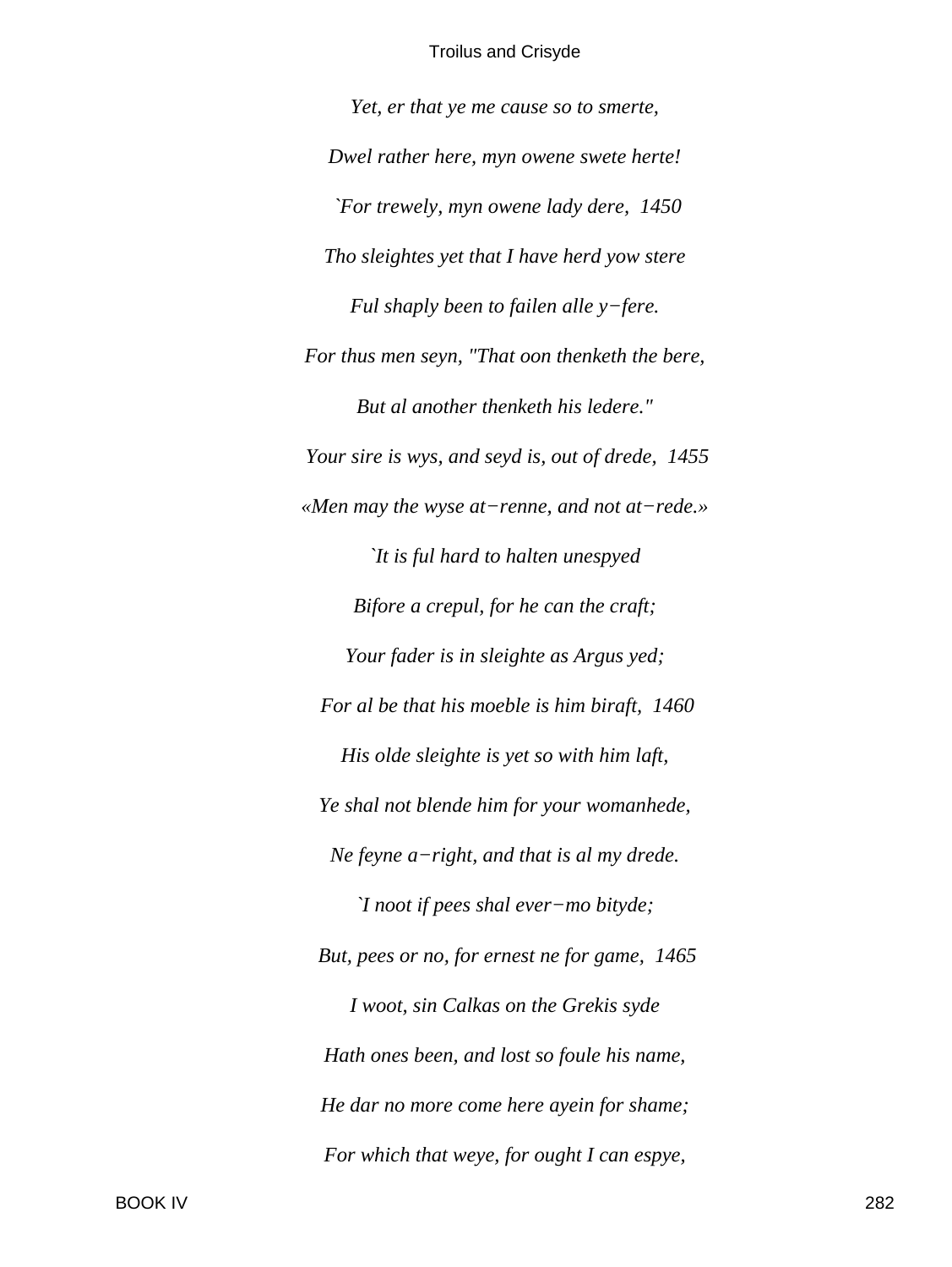*To trusten on, nis but a fantasye. 1470 `Ye shal eek seen, your fader shal yow glose To been a wyf, and as he can wel preche, He shal som Grek so preyse and wel alose, That ravisshen he shal yow with his speche, Or do yow doon by force as he shal teche. 1475 And Troilus, of whom ye nil han routhe, Shal causeles so sterven in his trouthe! `And over al this, your fader shal despyse Us alle, and seyn this citee nis but lorn; And that thassege never shal aryse, 1480 For−why the Grekes han it alle sworn Til we be slayn, and doun our walles torn. And thus he shal yow with his wordes fere, That ay drede I, that ye wol bleve there. `Ye shul eek seen so many a lusty knight 1485 A−mong the Grekes, ful of worthinesse, And eche of hem with herte, wit, and might To plesen yow don al his besinesse, That ye shul dullen of the rudenesse Of us sely Troianes, but−if routhe 1490 Remorde yow, or vertue of your trouthe.*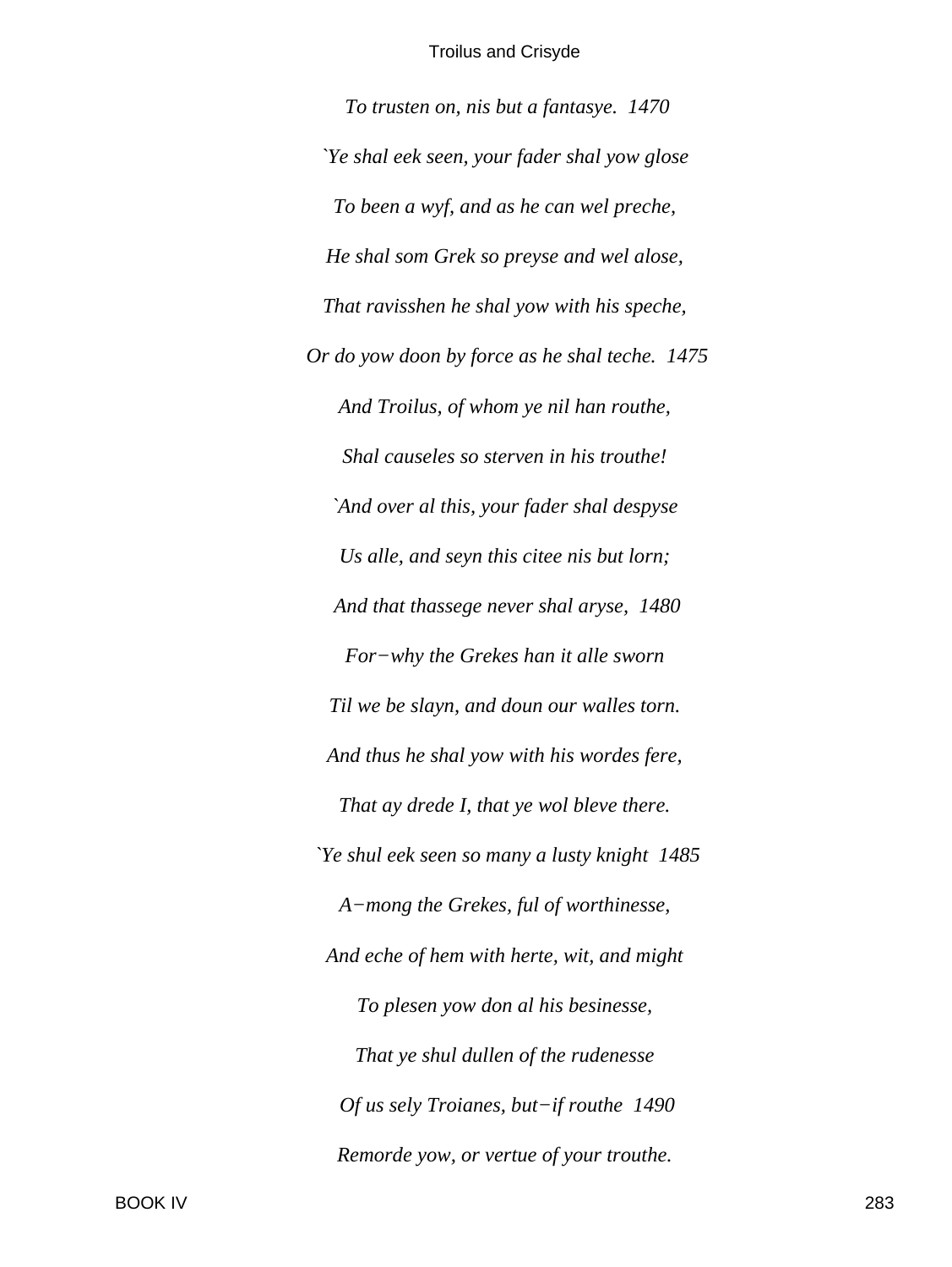*`And this to me so grevous is to thinke, That fro my brest it wol my soule rende; Ne dredeles, in me ther may not sinke A good opinioun, if that ye wende; 1495 For−why your faderes sleighte wol us shende. And if ye goon, as I have told yow yore, So thenk I nam but deed, with−oute more. `For which, with humble, trewe, and pitous herte, A thousand tymes mercy I yow preye; 1500 So reweth on myn aspre peynes smerte, And doth somwhat, as that I shal yow seye, And lat us stele away bitwixe us tweye; And thenk that folye is, whan man may chese, For accident his substaunce ay to lese. 1505 `I mene this, that sin we mowe er day Wel stele away, and been to−gider so, What wit were it to putten in assay, In cas ye sholden to your fader go, If that ye mighte come ayein or no? 1510 Thus mene I, that it were a gret folye To putte that sikernesse in Iupertye. `And vulgarly to speken of substaunce*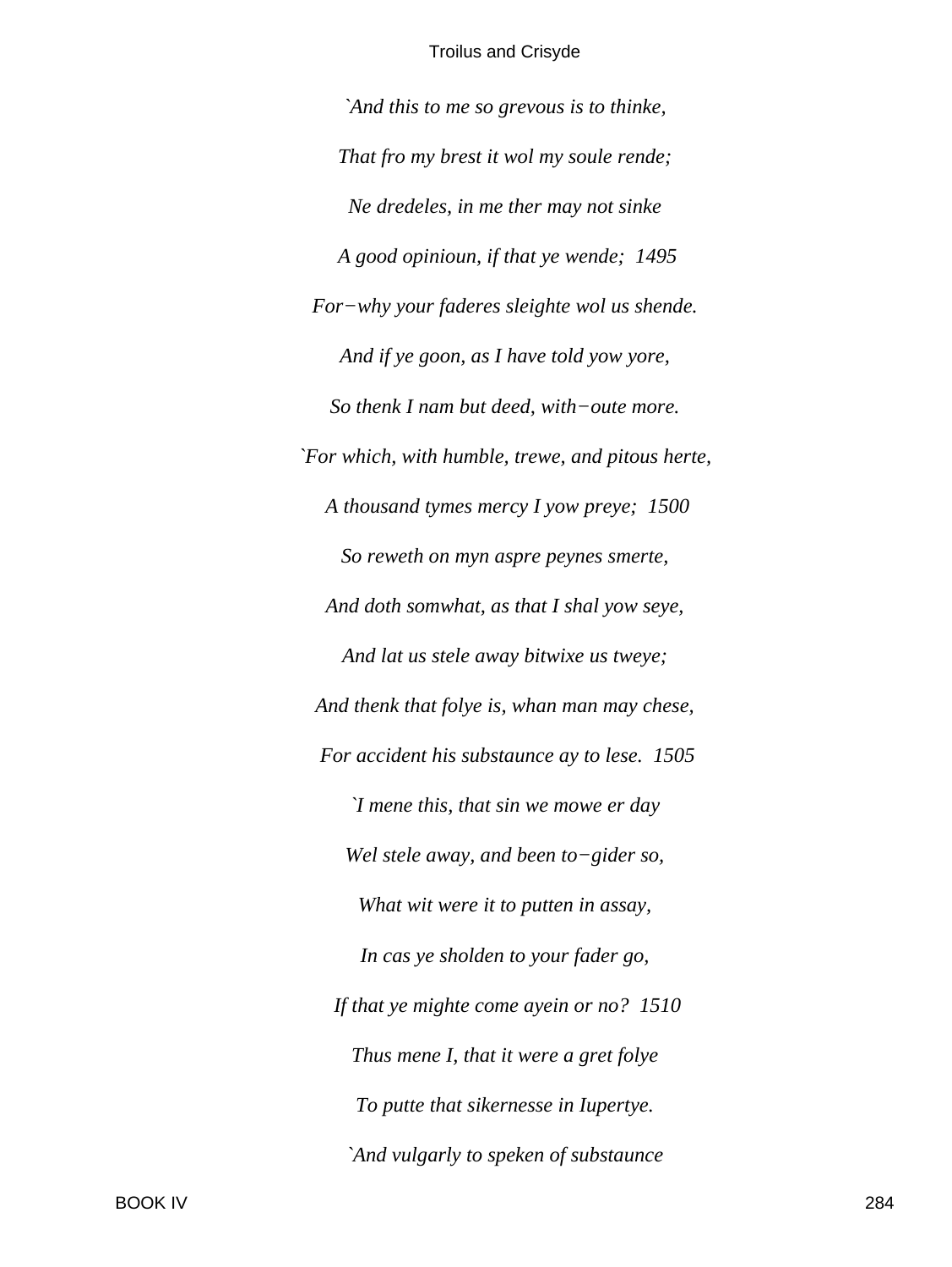*Of tresour, may we bothe with us lede Y−nough to live in honour and plesaunce, 1515 Til in−to tyme that we shal ben dede; And thus we may eschewen al this drede. For everich other wey ye can recorde, Myn herte, y−wis, may not ther−with acorde. `And hardily, ne dredeth no poverte, 1520 For I have kin and freendes elles−where That, though we comen in oure bare sherte, Us sholde neither lakke gold ne gere, But been honured whyl we dwelten there. And go we anoon, for, as in myn entente, 1525 This is the beste, if that ye wole assente.' Criseyde, with a syk, right in this wyse Answerde, `Y−wis, my dere herte trewe, We may wel stele away, as ye devyse, And finde swich unthrifty weyes newe; 1530 But afterward, ful sore it wol us rewe. And help me god so at my moste nede As causeles ye suffren al this drede! `For thilke day that I for cherisshinge Or drede of fader, or of other wight, 1535*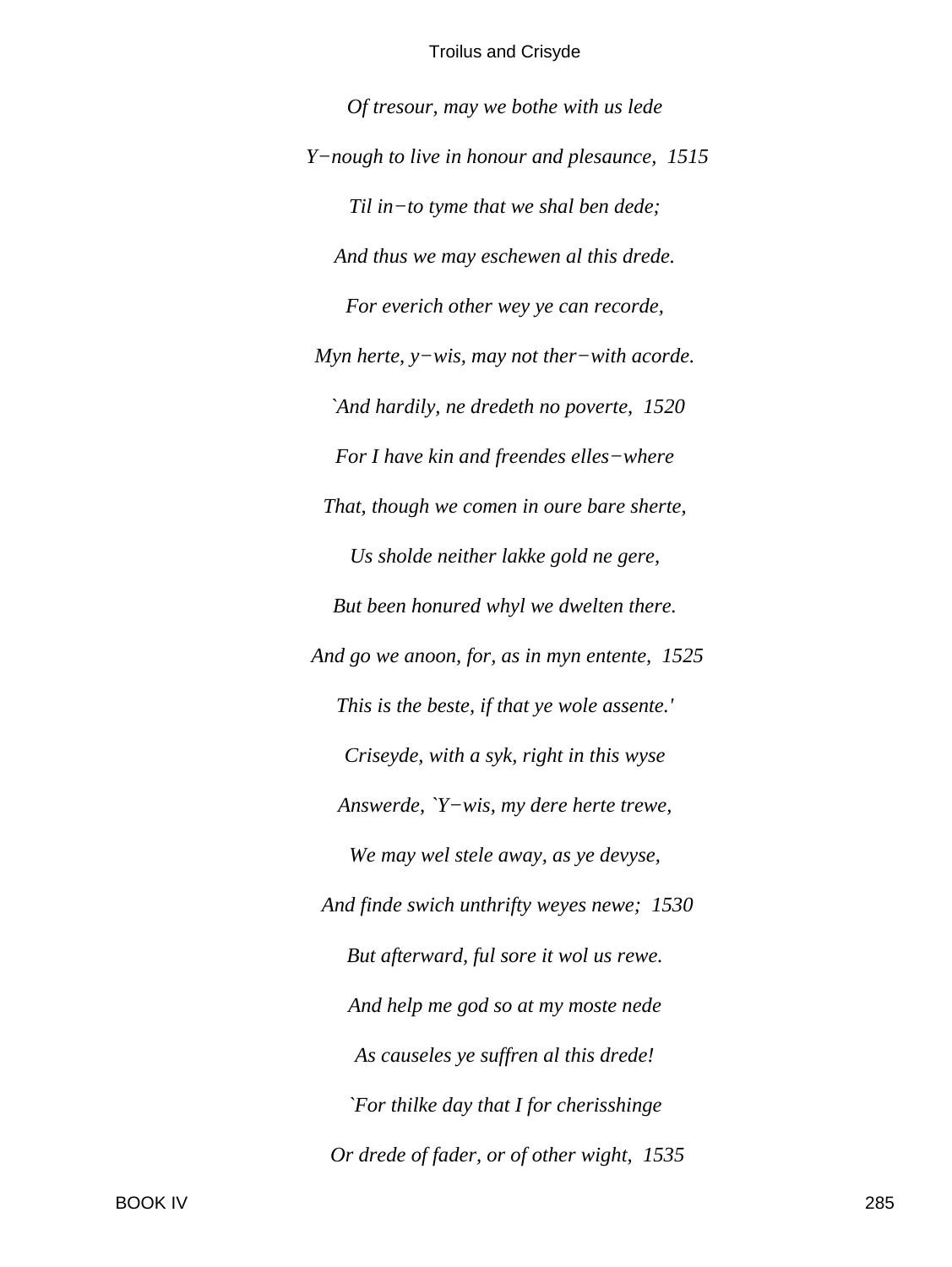*Or for estat, delyt, or for weddinge, Be fals to yow, my Troilus, my knight, Saturnes doughter, Iuno, thorugh hir might, As wood as Athamante do me dwelle Eternaly in Stix, the put of helle! 1540 `And this on every god celestial I swere it yow; and eek on eche goddesse, On every Nymphe and deite infernal, On Satiry and Fauny more and lesse, That halve goddes been of wildernesse; 1545 And Attropos my threed of lyf to−breste If I be fals; now trowe me if thow leste! `And thou, Simoys, that as an arwe clere Thorugh Troye rennest ay downward to the see, Ber witnesse of this word that seyd is here, 1550 That thilke day that ich untrewe be To Troilus, myn owene herte free, That thou retorne bakwarde to thy welle, And I with body and soule sinke in helle! `But that ye speke, awey thus for to go 1555 And leten alle your freendes, god for−bede, For any womman, that ye sholden so,*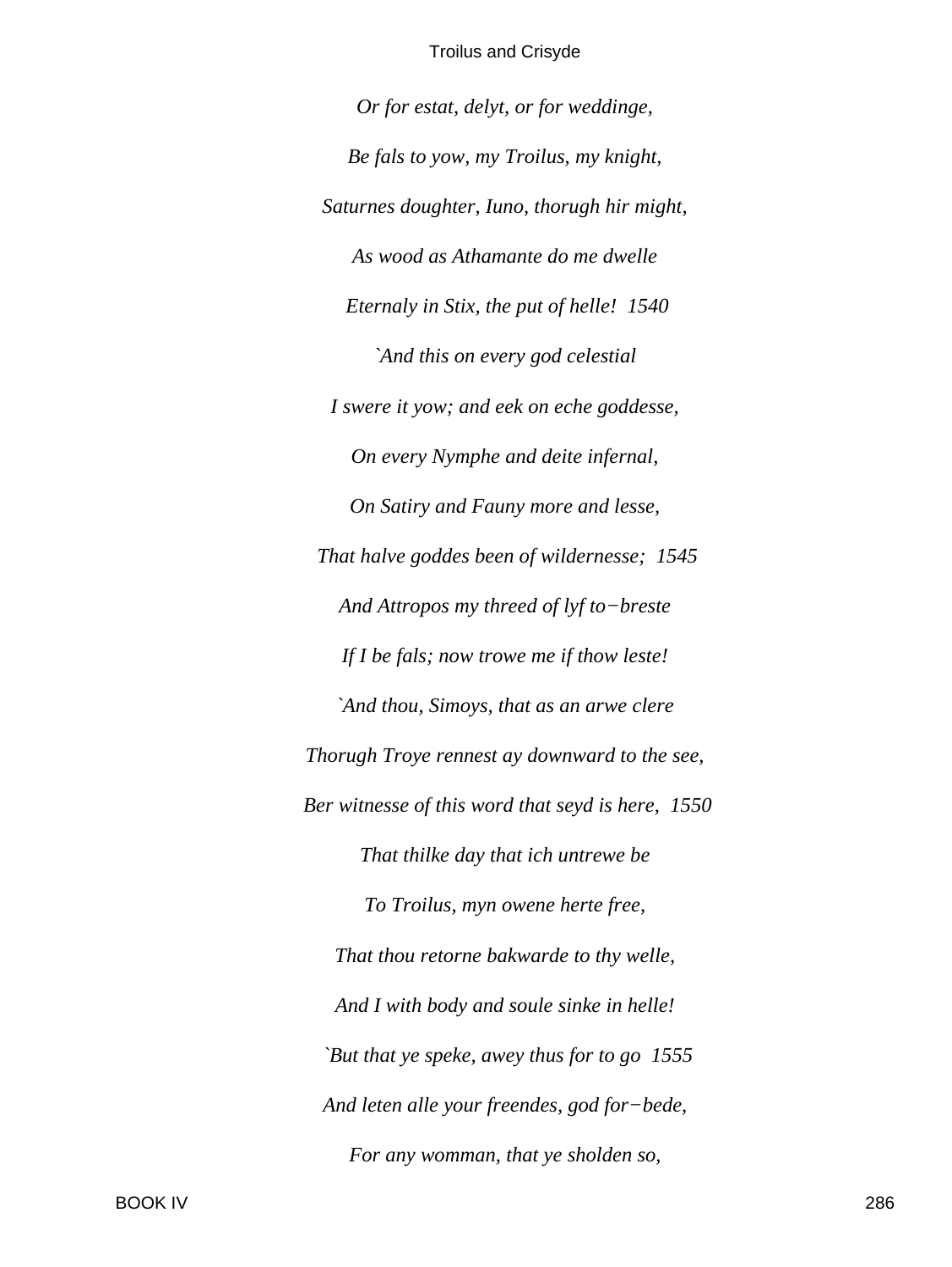*And namely, sin Troye hath now swich nede Of help; and eek of o thing taketh hede, If this were wist, my lif laye in balaunce, 1560 And your honour; god shilde us fro mischaunce! `And if so be that pees her−after take, As alday happeth, after anger, game, Why, lord! The sorwe and wo ye wolden make, That ye ne dorste come ayein for shame! 1565 And er that ye Iuparten so your name, Beth nought to hasty in this hote fare; For hasty man ne wanteth never care. `What trowe ye the peple eek al aboute Wolde of it seye? It is ful light to arede. 1570 They wolden seye, and swere it, out of doute, That love ne droof yow nought to doon this dede, But lust voluptuous and coward drede. Thus were al lost, y−wis, myn herte dere, Your honour, which that now shyneth so clere. 1575 `And also thenketh on myn honestee, That floureth yet, how foule I sholde it shende, And with what filthe it spotted sholde be, If in this forme I sholde with yow wende.*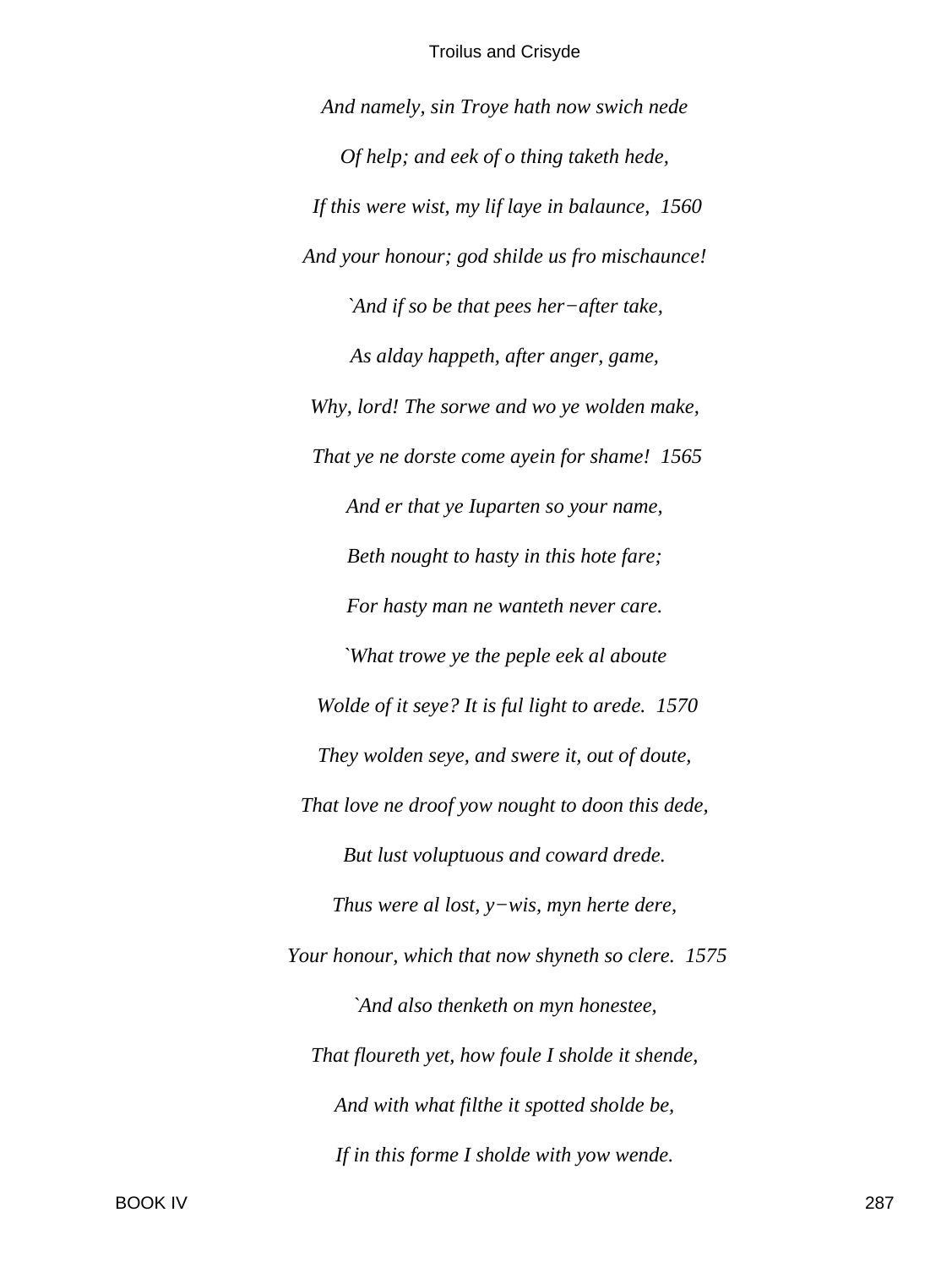Ne though I livede un-to the worldes ende,  $1580$ My name sholde I never ayeinward winne; Thus were I lost, and that were routhe and sinne. `And for-thy slee with reson al this hete; Men seyn, «The suffraunt overcometh,» pardee; Eek «Who-so wol han leef, he lief mot lete; »  $1585$ Thus maketh vertue of necessitee By pacience, and thenk that lord is he Of fortune ay, that nought wol of hir recche; And she ne daunteth no wight but a wrecche. `And trusteth this, that certes, herte swete, 1590 Er Phebus suster, Lucina the shene, The Leoun passe out of this Ariete, I wol ben here, with-outen any wene. I mene, as helpe me Iuno, hevenes quene, The tenthe day, but-if that deeth me assayle,  $1595$ I wol yow seen with-outen any fayle.' `And now, so this be sooth,' quod Troilus,  $\big|$  shal wel suffre un-to the tenthe day, Sin that I see that nede it moot be thus. But, for the love of god, if it be may, 1600 So lat us stele prively away;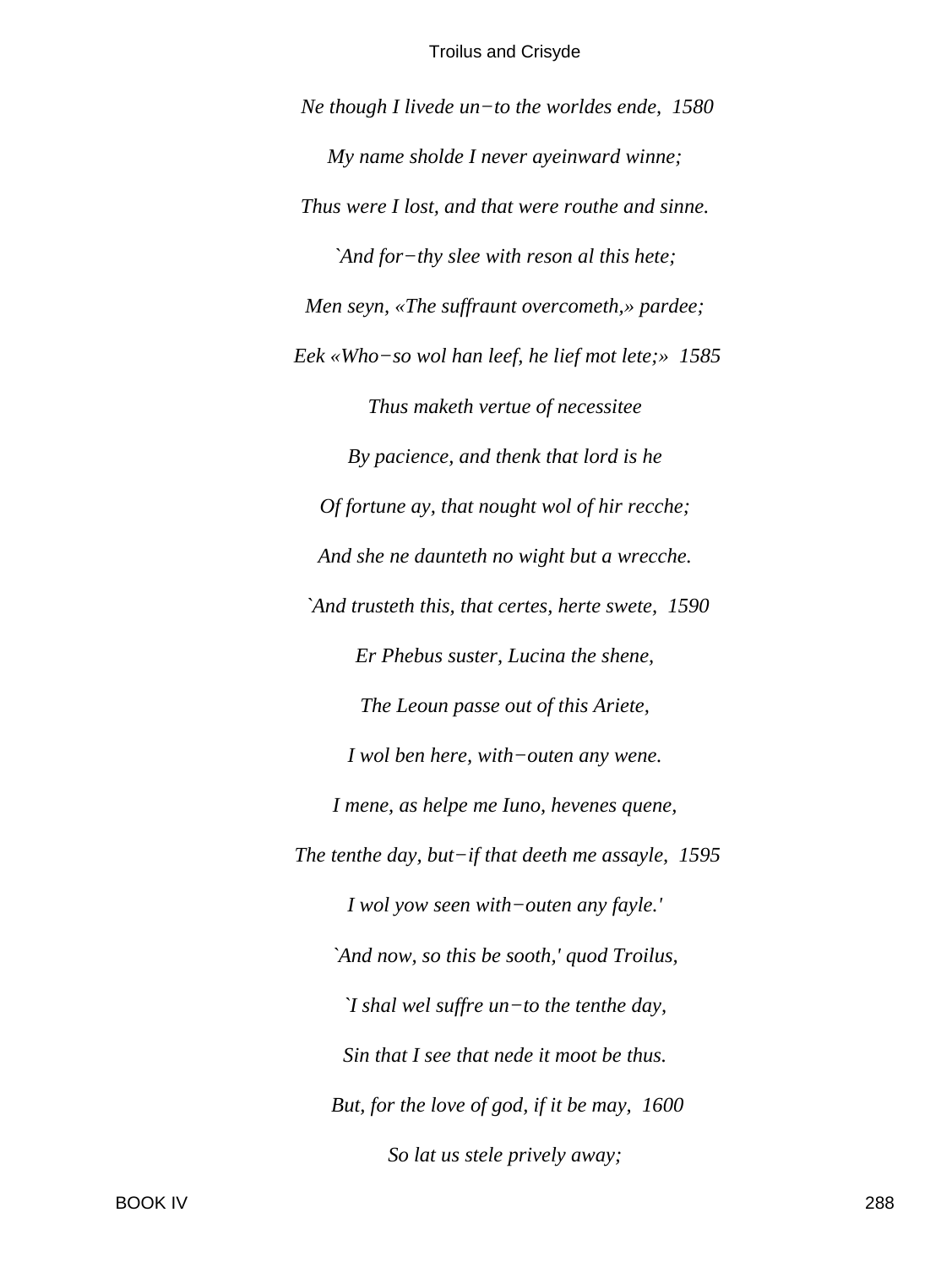*For ever in oon, as for to live in reste, Myn herte seyth that it wol been the beste.' `O mercy, god, what lyf is this?' quod she; `Allas, ye slee me thus for verray tene! 1605 I see wel now that ye mistrusten me; For by your wordes it is wel y−sene. Now, for the love of Cynthia the shene, Mistrust me not thus causeles, for routhe; Sin to be trewe I have yow plight my trouthe. 1610 `And thenketh wel, that som tyme it is wit To spende a tyme, a tyme for to winne; Ne, pardee, lorn am I nought fro yow yit, Though that we been a day or two a−twinne. Dryf out the fantasyes yow with−inne; 1615 And trusteth me, and leveth eek your sorwe, Or here my trouthe, I wol not live til morwe. `For if ye wiste how sore it doth me smerte, Ye wolde cesse of this; for god, thou wost, The pure spirit wepeth in myn herte, 1620 To see yow wepen that I love most, And that I moot gon to the Grekes ost. Ye, nere it that I wiste remedye*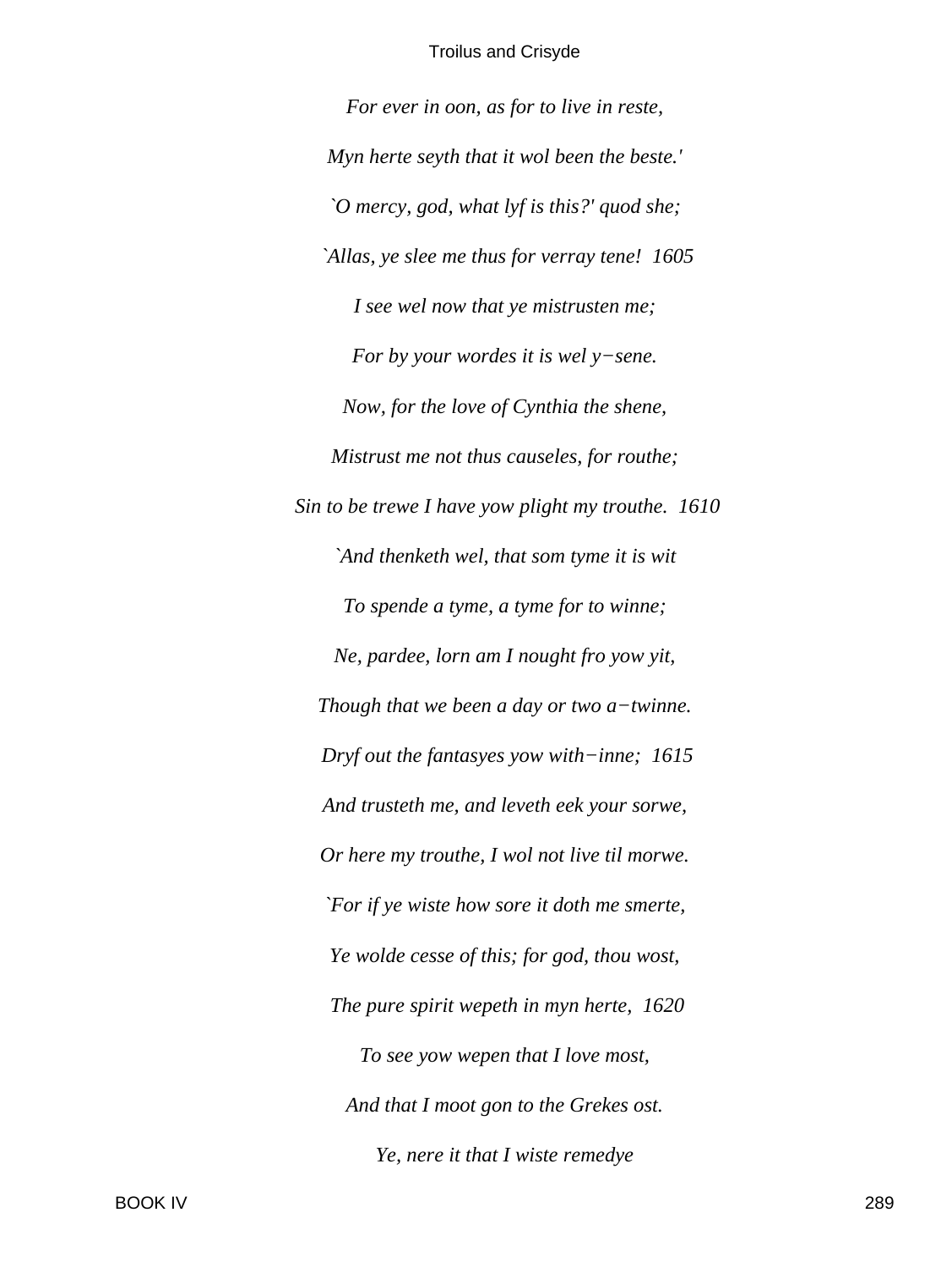*To come ayein, right here I wolde dye! `But certes, I am not so nyce a wight 1625 That I ne can imaginen a wey To come ayein that day that I have hight. For who may holde thing that wol a−way? My fader nought, for al his queynte pley. And by my thrift, my wending out of Troye 1630 Another day shal torne us alle to Ioye. `For−thy, with al myn herte I yow beseke, If that yow list don ought for my preyere, And for the love which that I love yow eke, That er that I departe fro yow here, 1635 That of so good a comfort and a chere I may you seen, that ye may bringe at reste Myn herte, which that is at point to breste. `And over al this I pray yow,' quod she tho, `Myn owene hertes soothfast suffisaunce, 1640 Sin I am thyn al hool, with−outen mo, That whyl that I am absent, no plesaunce Of othere do me fro your remembraunce. For I am ever a−gast, for−why men rede, That «love is thing ay ful of bisy drede.» 1645*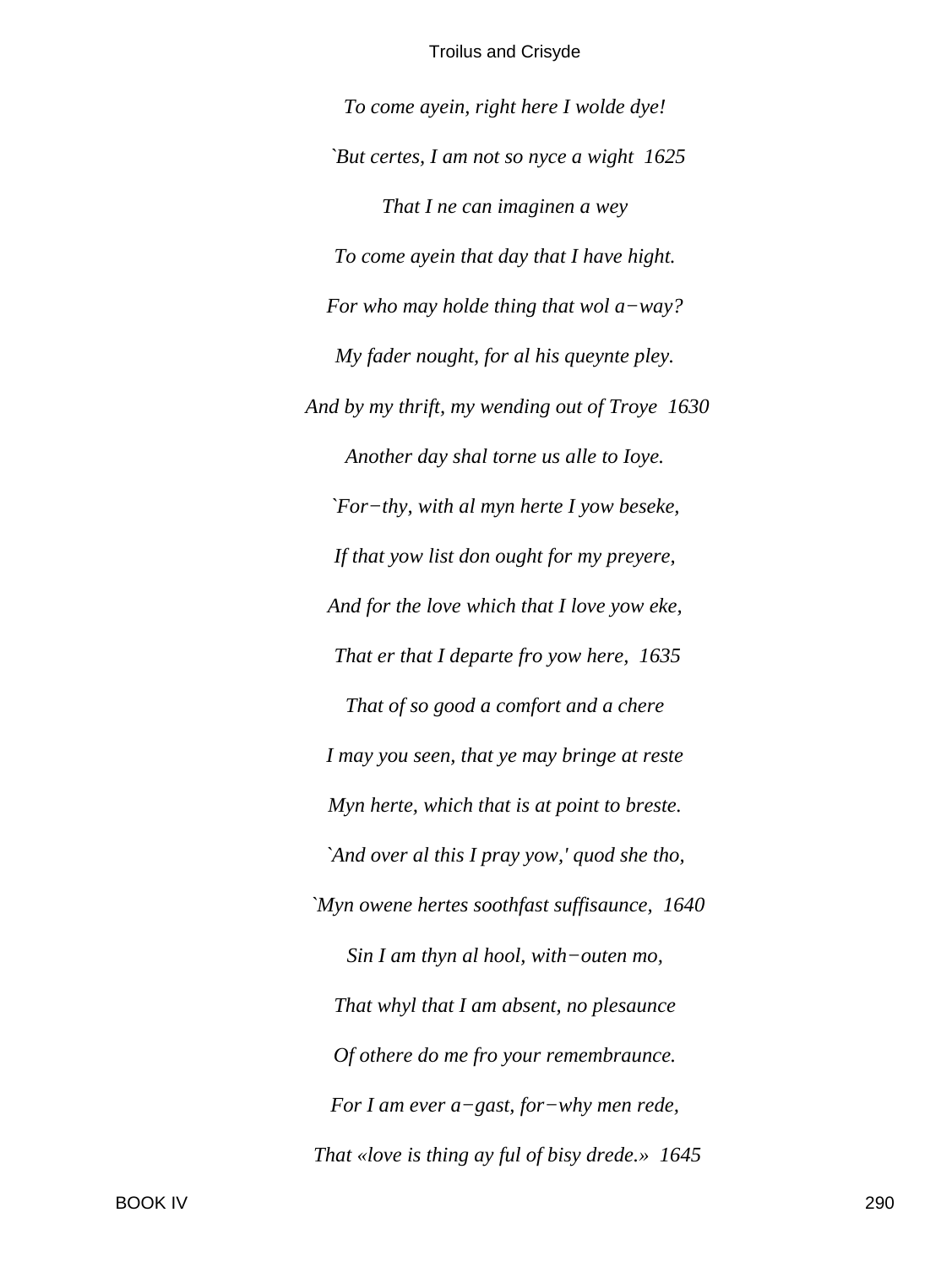*`For in this world ther liveth lady noon, If that ye were untrewe, as god defende! That so bitraysed were or wo bigoon As I, that alle trouthe in yow entende. And douteles, if that ich other wende, 1650 I nere but deed; and er ye cause finde, For goddes love, so beth me not unkinde.' To this answerde Troilus and seyde, `Now god, to whom ther nis no cause y−wrye, Me glade, as wis I never un−to Criseyde, 1655 Sin thilke day I saw hir first with ye, Was fals, ne never shal til that I dye. At shorte wordes, wel ye may me leve; I can no more, it shal be founde at preve.' `Graunt mercy, goode myn, y−wis,' quod she, 1660 `And blisful Venus lat me never sterve Er I may stonde of plesaunce in degree To quyte him wel, that so wel can deserve; And whyl that god my wit wol me conserve, I shal so doon, so trewe I have yow founde, 1665 That ay honour to me−ward shal rebounde. `For trusteth wel, that your estat royal*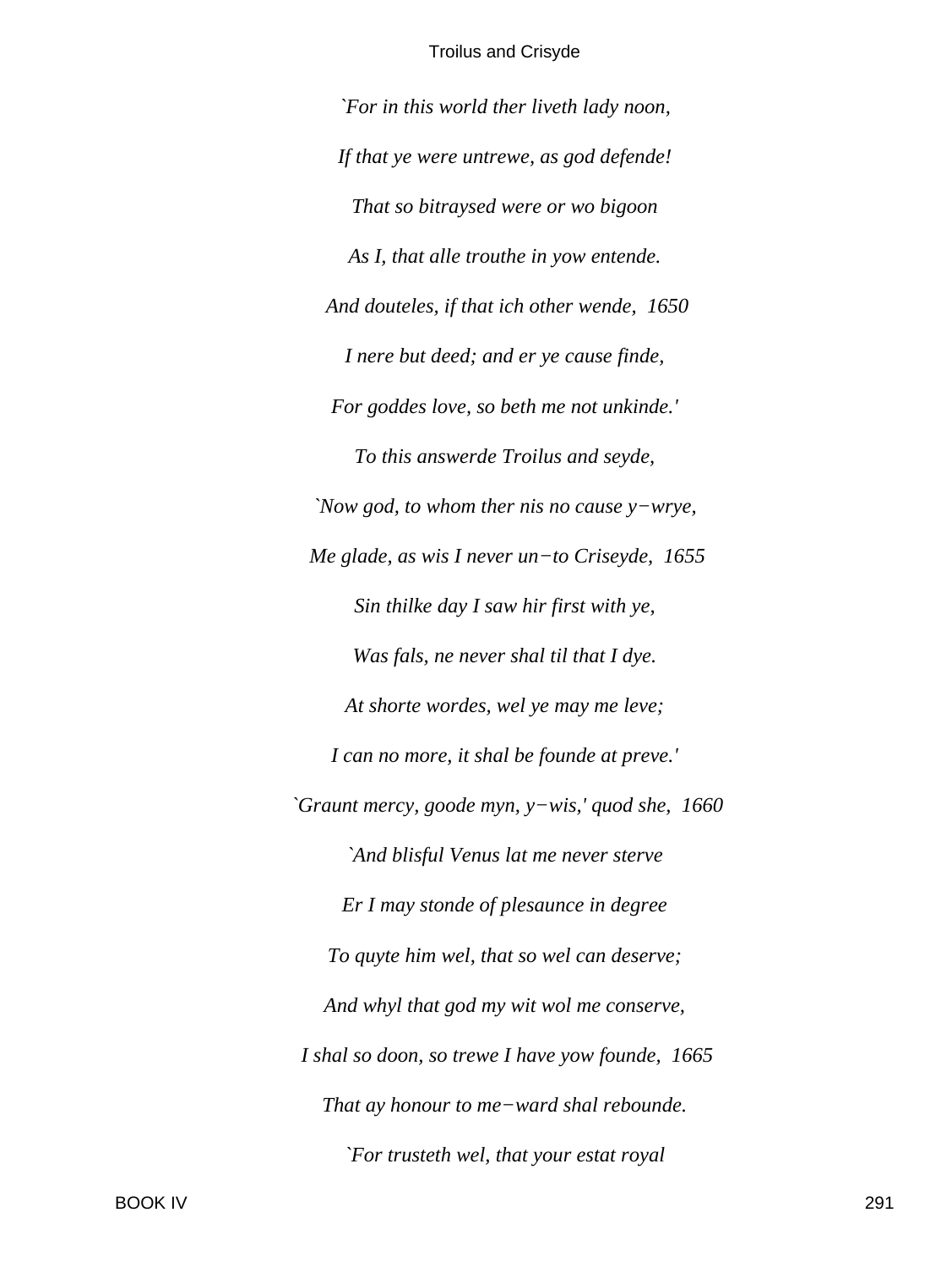Ne veyn delyt, nor only worthinesse Of yow in werre, or torney marcial, Ne pompe, array, nobley, or eek richesse, 1670 Ne made me to rewe on your distresse; But moral vertue, grounded upon trouthe, That was the cause I first hadde on yow routhe! `Eek gentil herte and manhod that ye hadde, And that ye hadde, as me thoughte, in despyt 1675 Every thing that souned in-to badde, As rudenesse and poeplish appetyt; And that your reson brydled your delyt, This made, aboven every creature, That I was your, and shal, whyl I may dure. 1680 `And this may lengthe of yeres not for-do, Ne remuable fortune deface; But Iuppiter, that of his might may do The sorwful to be glad, so yeve us grace, Er nightes ten, to meten in this place, 1685 So that it may your herte and myn suffyse; And fareth now wel, for tyme is that ye ryse.' And after that they longe y-pleyned hadde, And ofte  $y$ -kist, and streite in armes folde,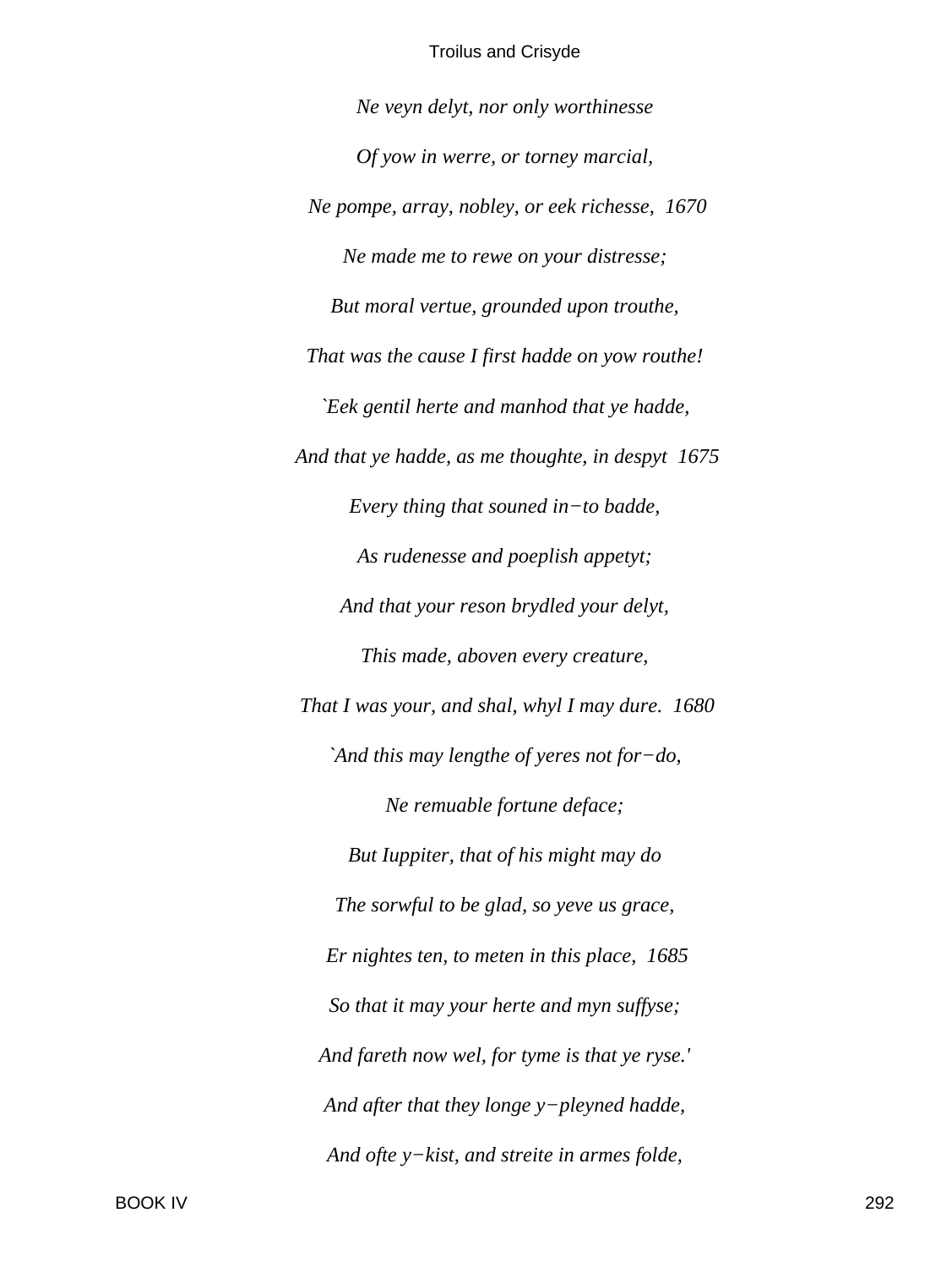*The day gan ryse, and Troilus him cladde, 1690 And rewfulliche his lady gan biholde, As he that felte dethes cares colde, And to hir grace he gan him recomaunde; Wher him was wo, this holde I no demaunde. For mannes heed imaginen ne can, 1695 Ne entendement considere, ne tonge telle The cruel peynes of this sorwful man, That passen every torment doun in helle. For whan he saugh that she ne mighte dwelle, Which that his soule out of his herte rente, 1700 With−outen more, out of the chaumbre he wente. Explicit Liber Quartus.*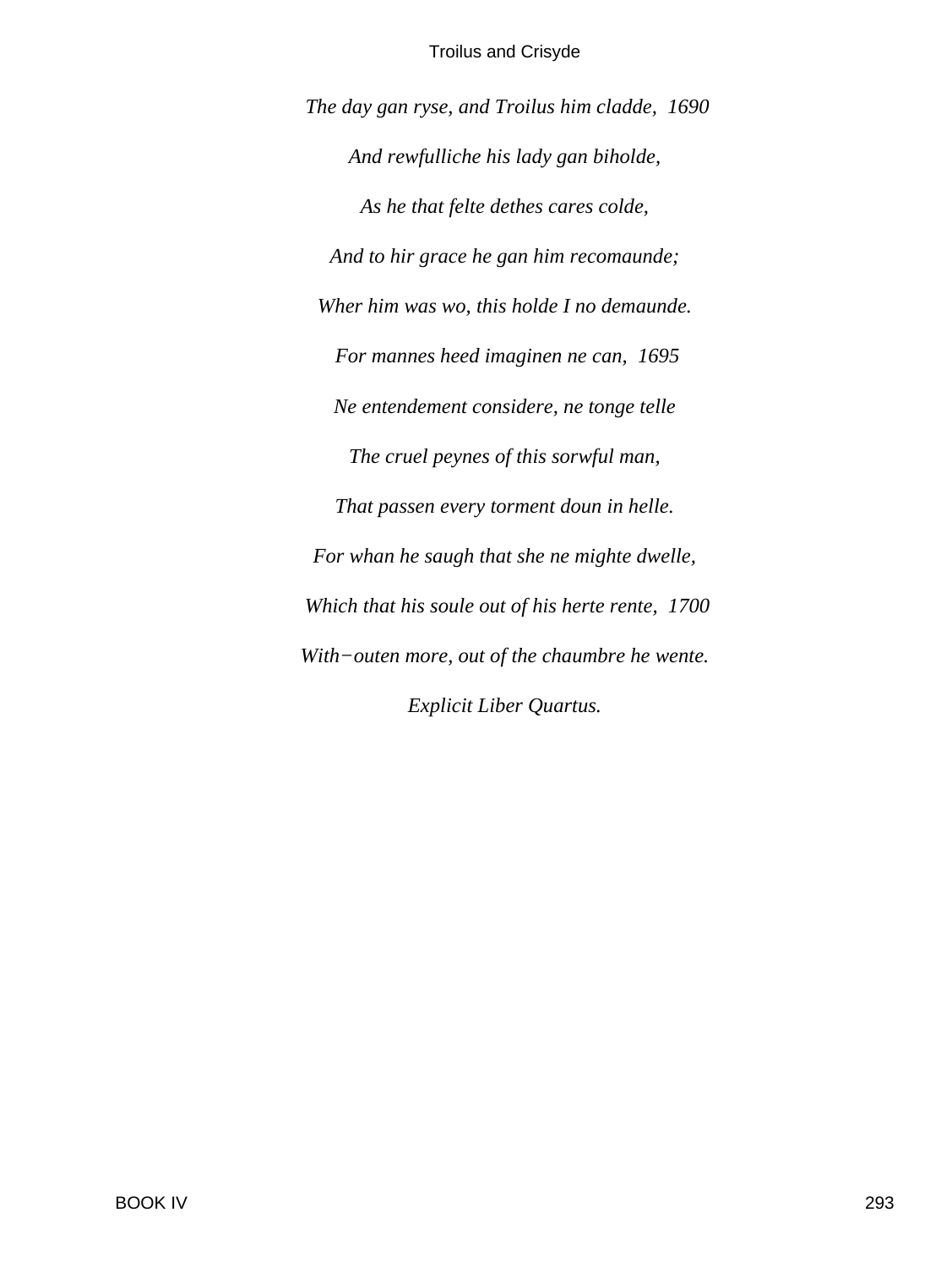# **BOOK V**

**Incipit Liber Quintus.** Aprochen gan the fatal destinee That Ioves hath in disposicioun, And to yow, angry Parcas, sustren three, Committeth, to don execucioun; For which Criseyde moste out of the toun, 5 And Troilus shal dwelle forth in pyne Til Lachesis his threed no lenger twyne. -The golden-tressed Phebus heighe on-lofte Thryes hadde alle with his bemes shene The snowes molte, and Zephirus as ofte 10 Y-brought ayein the tendre leves grene, Sin that the sone of Ecuba the quene Bigan to love hir first, for whom his sorwe Was al, that she departe sholde a-morwe. Ful redy was at pryme Dyomede, 15 Criseyde un-to the Grekes ost to lede, For sorwe of which she felt hir herte blede, As she that niste what was best to rede. And trewely, as men in bokes rede,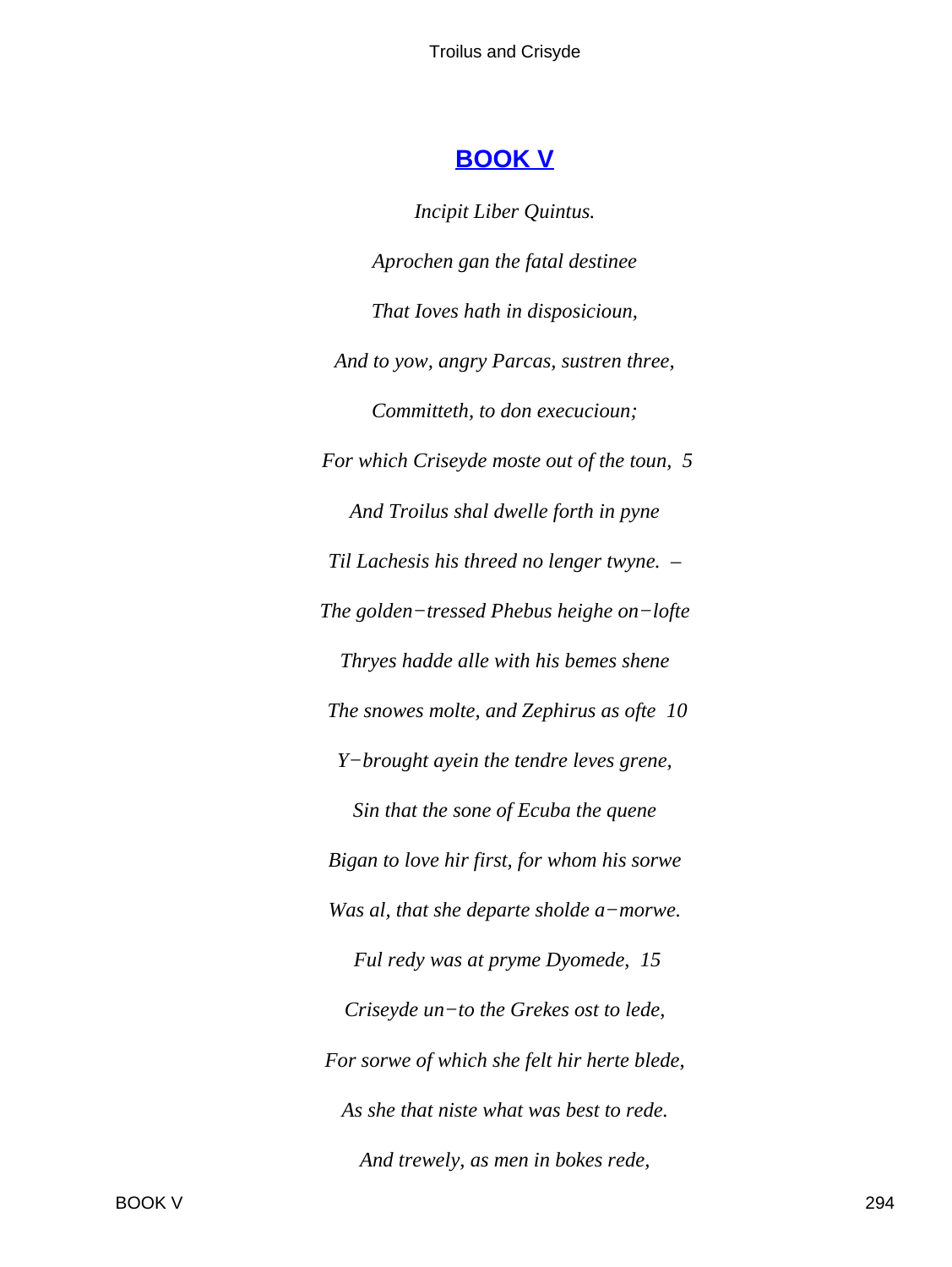*Men wiste never womman han the care, 20 Ne was so looth out of a toun to fare. This Troilus, with−outen reed or lore, As man that hath his Ioyes eek forlore, Was waytinge on his lady ever−more As she that was the soothfast crop and more 25 Of al his lust, or Ioyes here−tofore. But Troilus, now farewel al thy Ioye, For shaltow never seen hir eft in Troye! Soth is, that whyl he bood in this manere, He gan his wo ful manly for to hyde. 30 That wel unnethe it seen was in his chere; But at the yate ther she sholde oute ryde With certeyn folk, he hoved hir tabyde, So wo bigoon, al wolde he nought him pleyne, That on his hors unnethe he sat for peyne. 35 For ire he quook, so gan his herte gnawe, Whan Diomede on horse gan him dresse, And seyde un−to him−self this ilke sawe, `Allas,' quod he, `thus foul a wrecchednesse Why suffre ich it, why nil ich it redresse? 40 Were it not bet at ones for to dye*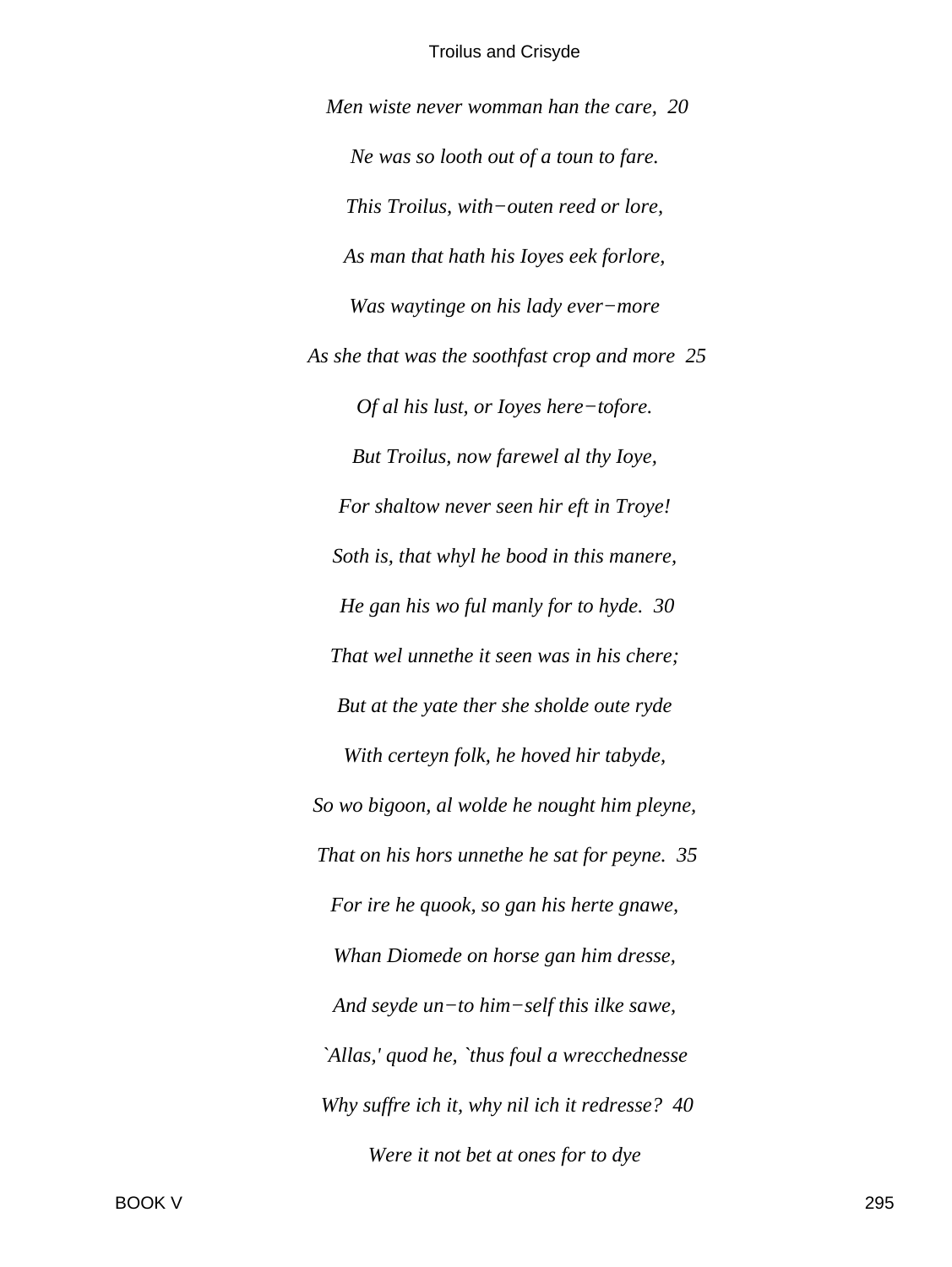*Than ever−more in langour thus to drye? `Why nil I make at ones riche and pore To have y−nough to done, er that she go? Why nil I bringe al Troye upon a rore? 45 Why nil I sleen this Diomede also? Why nil I rather with a man or two Stele hir a−way? Why wol I this endure? Why nil I helpen to myn owene cure?' But why he nolde doon so fel a dede, 50 That shal I seyn, and why him liste it spare; He hadde in herte alweyes a maner drede, Lest that Criseyde, in rumour of this fare, Sholde han ben slayn; lo, this was al his care. And ellis, certeyn, as I seyde yore, 55 He hadde it doon, with−outen wordes more. Criseyde, whan she redy was to ryde, Ful sorwfully she sighte, and seyde `Allas!' But forth she moot, for ought that may bityde, And forth she rit ful sorwfully a pas. 60 Ther nis non other remedie in this cas. What wonder is though that hir sore smerte, Whan she forgoth hir owene swete herte?*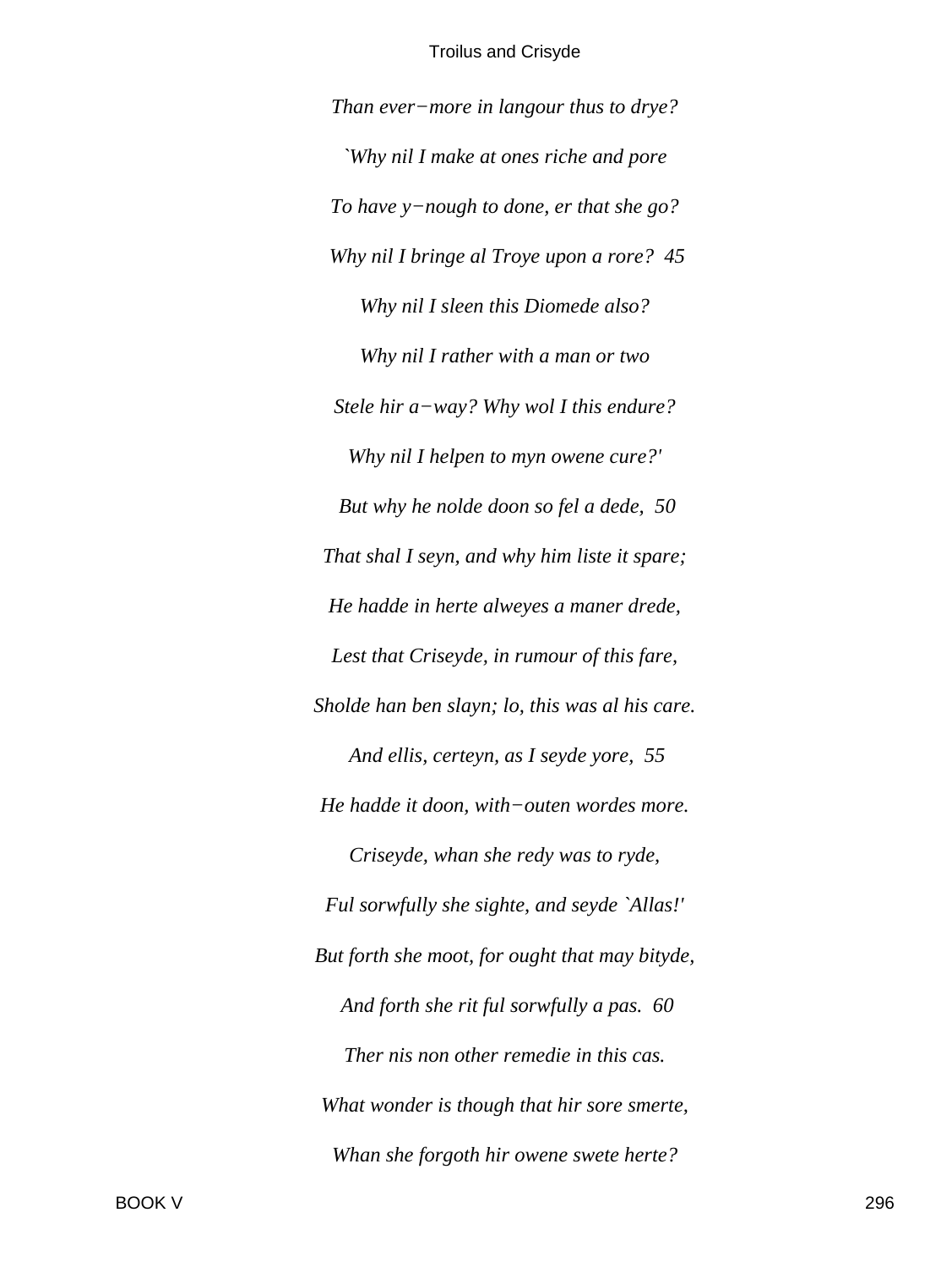This Troilus, in wyse of curteisye, With hauke on hond, and with an huge route 65 Of knightes, rood and dide hir companye, Passinge al the valey fer with-oute, And ferther wolde han riden, out of doute, Ful fayn, and wo was him to goon so sone; But torne he moste, and it was eek to done. 70 And right with that was Antenor  $y$ -come Out of the Grekes ost, and every wight Was of it glad, and seyde he was wel-come. And Troilus, al nere his herte light, He peyned him with al his fulle might 75 Him to with-holde of wepinge at the leste, And Antenor he kiste, and made feste. And ther-with-al he moste his leve take, And caste his eye upon hir pitously, And neer he rood, his cause for to make, 80 To take hir by the honde al sobrely. And lord! So she gan wepen tendrely! And he ful softe and sleighly gan hir seye, 'Now hold your day, and dooth me not to deye.' With that his courser torned he a-boute  $85$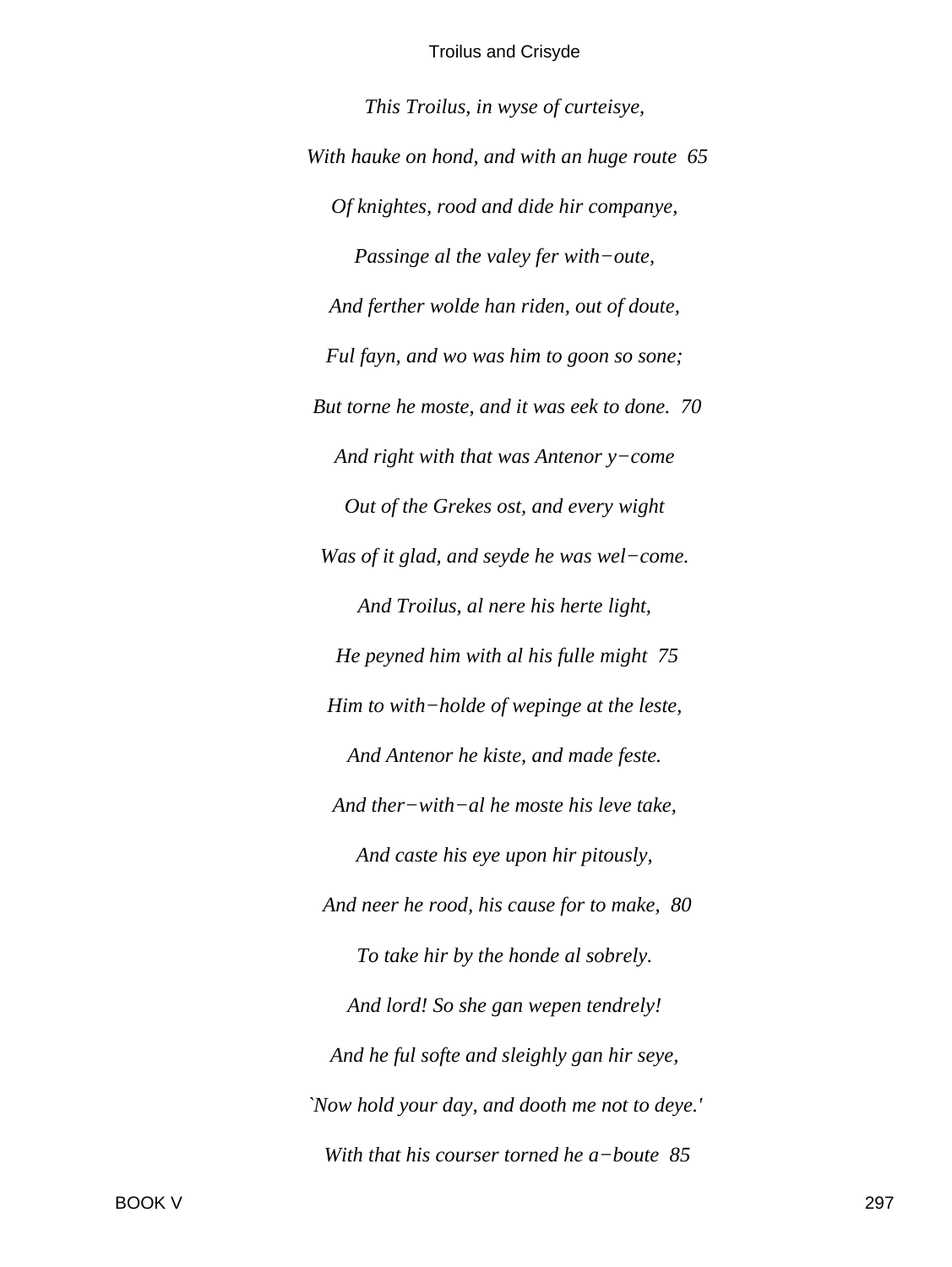*With face pale, and un−to Diomede No word he spak, ne noon of al his route; Of which the sone of Tydeus took hede, As he that coude more than the crede In swich a craft, and by the reyne hir hente; 90 And Troilus to Troye homwarde he wente. This Diomede, that ladde hir by the brydel, Whan that he saw the folk of Troye aweye, Thoughte, `Al my labour shal not been on ydel, If that I may, for somwhat shal I seye, 95 For at the worste it may yet shorte our weye. I have herd seyd, eek tymes twyes twelve, «He is a fool that wol for−yete him−selve.»' But natheles this thoughte he wel ynough, `That certaynly I am aboute nought, 100 If that I speke of love, or make it tough; For douteles, if she have in hir thought Him that I gesse, he may not been y−brought So sone awey; but I shal finde a mene, That she not wite as yet shal what I mene.' 105 This Diomede, as he that coude his good, Whan this was doon, gan fallen forth in speche*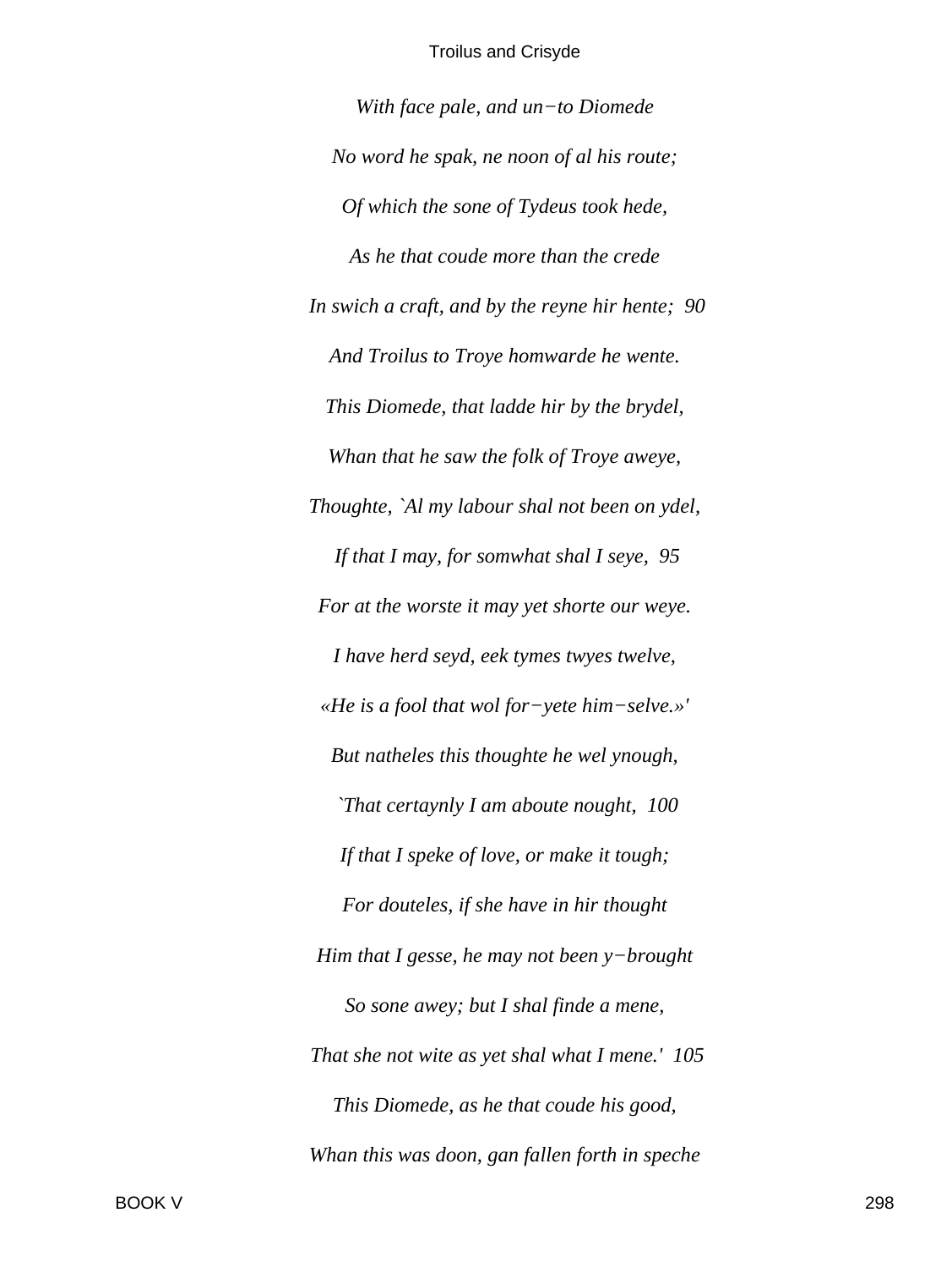Of this and that, and asked why she stood In swich disese, and gan hir eek biseche, That if that he encrese mighte or eche 110 With any thing hir ese, that she sholde Comaunde it him, and seyde he doon it wolde. For trewely he swoor hir, as a knight, That ther nas thing with whiche he mighte hir plese, That he nolde doon his peyne and al his might 115 To doon it, for to doon hir herte an ese. And preyede hir, she wolde hir sorwe apese, And seyde, 'Y-wis, we Grekes con have Ioye To honouren yow, as wel as folk of Troye.' He seyde eek thus, `I woot, yow thinketh straunge, 120 No wonder is, for it is to yow newe, Thaqueintaunce of these Troianis to chaunge, For folk of Grece, that ye never knewe. But wolde never god but $-i$ f as trewe A Greek ye shulde among us alle finde 125 As any Troian is, and eek as kinde. `And by the cause I swoor yow right, lo, now, To been your freend, and helply, to my might, And for that more aqueintaunce eek of yow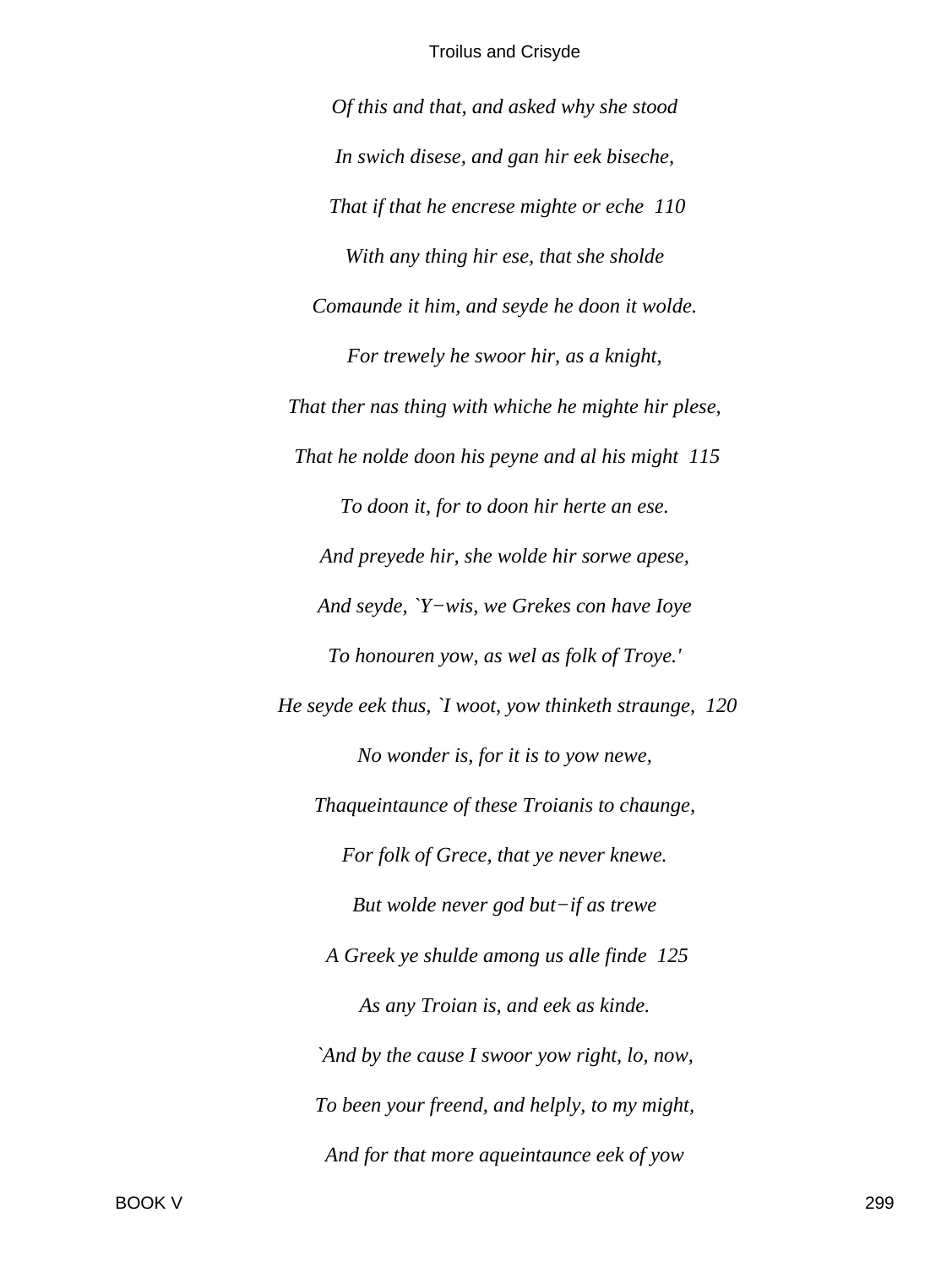*Have ich had than another straunger wight, 130 So fro this forth, I pray yow, day and night, Comaundeth me, how sore that me smerte, To doon al that may lyke un−to your herte; `And that ye me wolde as your brother trete, And taketh not my frendship in despyt; 135 And though your sorwes be for thinges grete, Noot I not why, but out of more respyt, Myn herte hath for to amende it greet delyt. And if I may your harmes not redresse, I am right sory for your hevinesse, 140 `And though ye Troians with us Grekes wrothe Han many a day be, alwey yet, pardee, O god of love in sooth we serven bothe. And, for the love of god, my lady free, Whom so ye hate, as beth not wroth with me. 145 For trewely, ther can no wight yow serve, That half so looth your wraththe wolde deserve. `And nere it that we been so neigh the tente Of Calkas, which that seen us bothe may, I wolde of this yow telle al myn entente; 150 But this enseled til another day.*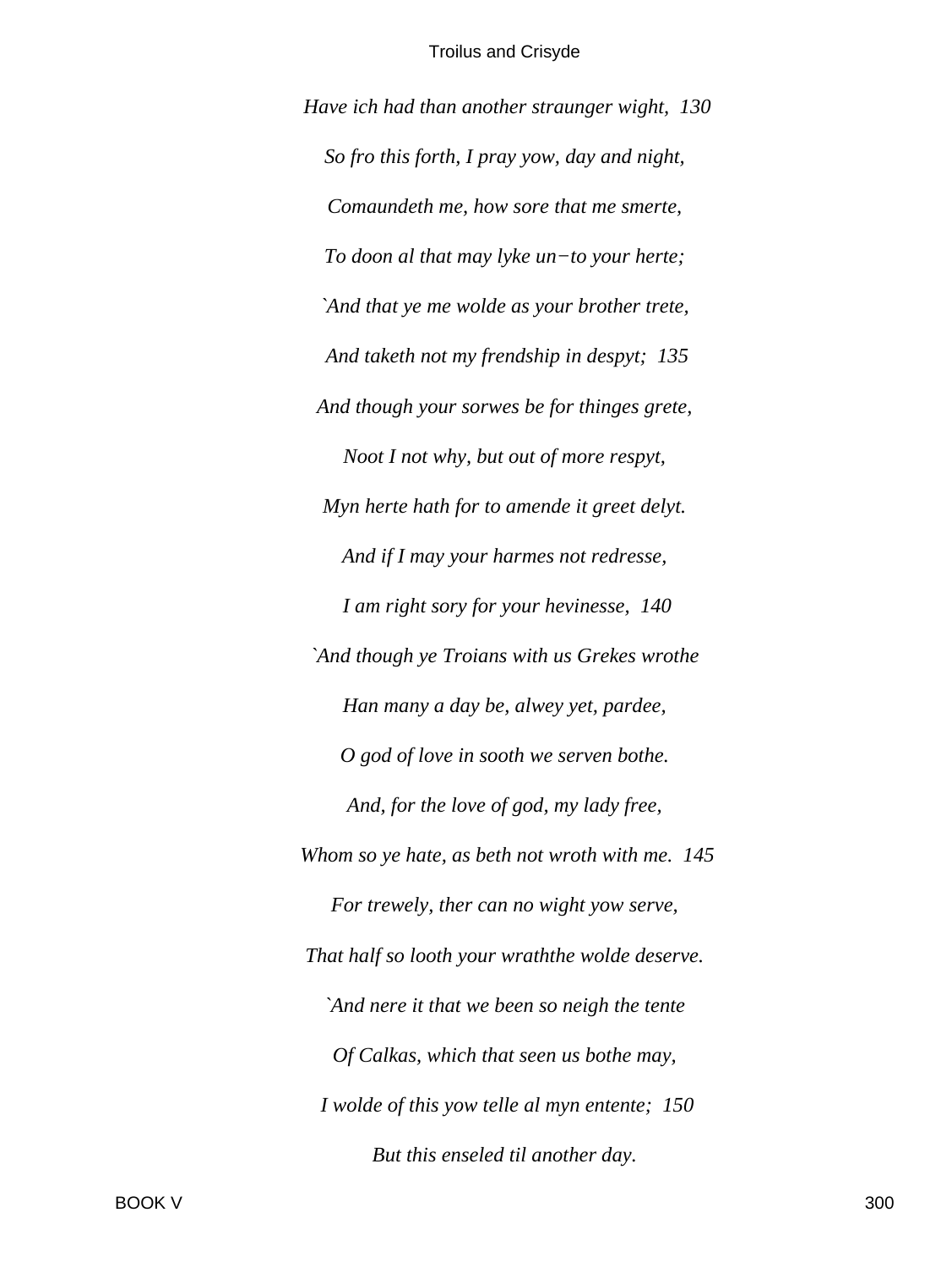Yeve me your hond, I am, and shal ben ay, God help me so, whyl that my lyf may dure, Your owene aboven every creature. Thus seyde I never er now to womman born; 155 For god myn herte as wisly glade so, I lovede never womman here-biforn As paramours, ne never shal no mo. And, for the love of god, beth not my fo; Al can I not to yow, my lady dere, 160 Compleyne aright, for I am yet to lere. `And wondreth not, myn owene lady bright, Though that I speke of love to you thus blyve; For I have herd or this of many a wight, Hath loved thing he never saugh his lyve. 165 Eek I am not of power for to stryve Ayens the god of love, but him obeye I wol alwey, and mercy I yow preye. Ther been so worthy knightes in this place, And ye so fair, that everich of hem alle 170 Wol peynen him to stonden in your grace. But mighte me so fair a grace falle, That ye me for your servaunt wolde calle,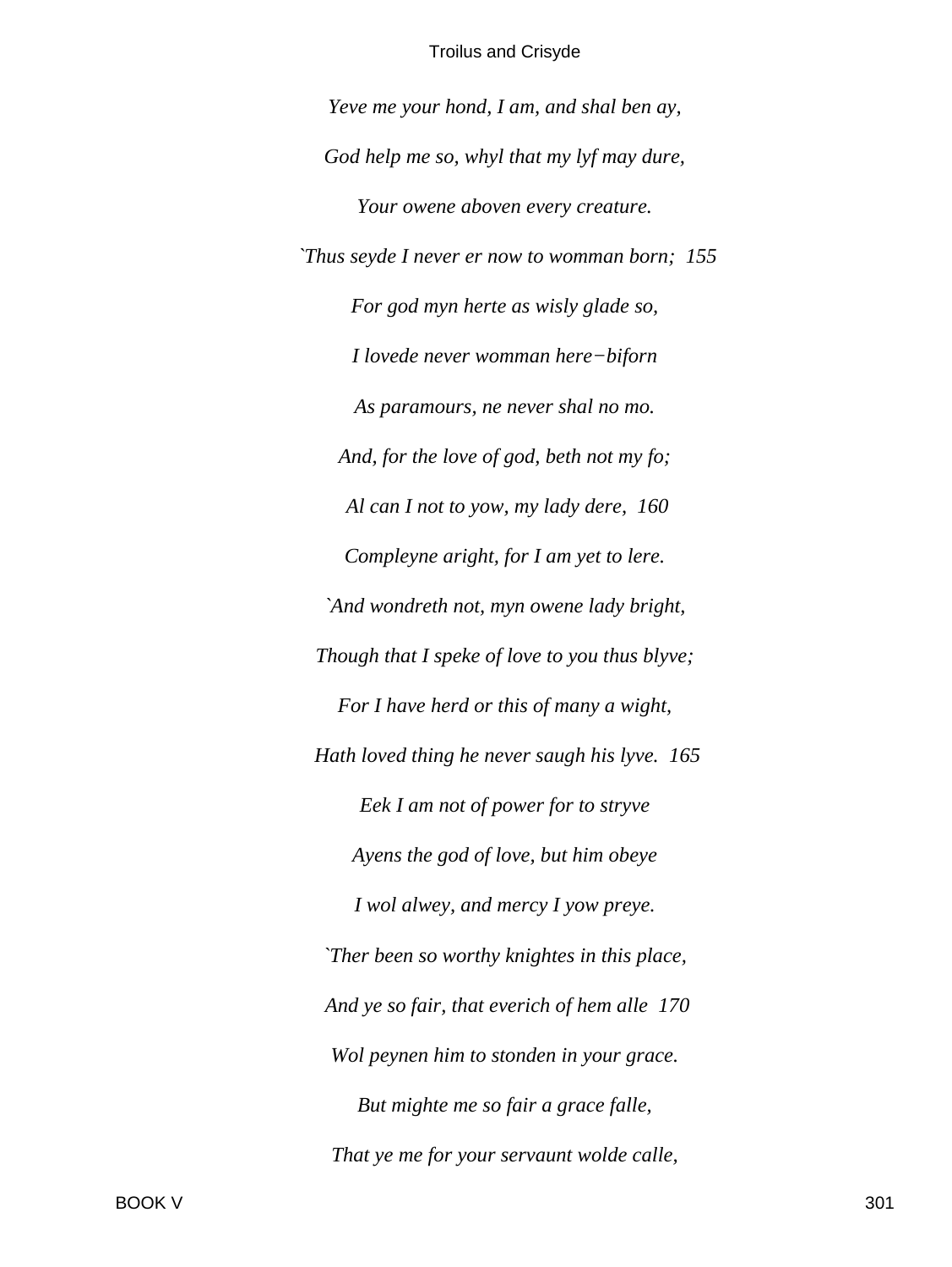So lowly ne so trewely you serve Nil noon of hem, as I shal, til I sterve.' 175 Criseide un-to that purpos lyte answerde, As she that was with sorwe oppressed so That, in effect, she nought his tales herde, But here and there, now here a word or two. Hir thoughte hir sorwful herte brast  $a$ -two. 180 For whan she gan hir fader fer aspye, Wel neigh doun of hir hors she gan to sye. But natheles she thonked Diomede Of al his travaile, and his goode chere, And that him liste his friendship hir to bede; 185 And she accepteth it in good manere, And wolde do fayn that is him leef and dere; And trusten him she wolde, and wel she mighte, As seyde she, and from hir hors she alighte. Hir fader hath hir in his armes nome, 190 And tweynty tyme he kiste his doughter swete, And seyde, `O dere doughter myn, wel-come!' She seyde eek, she was fayn with him to mete, And stood forth mewet, milde, and mansuete. But here I leve hir with hir fader dwelle, 195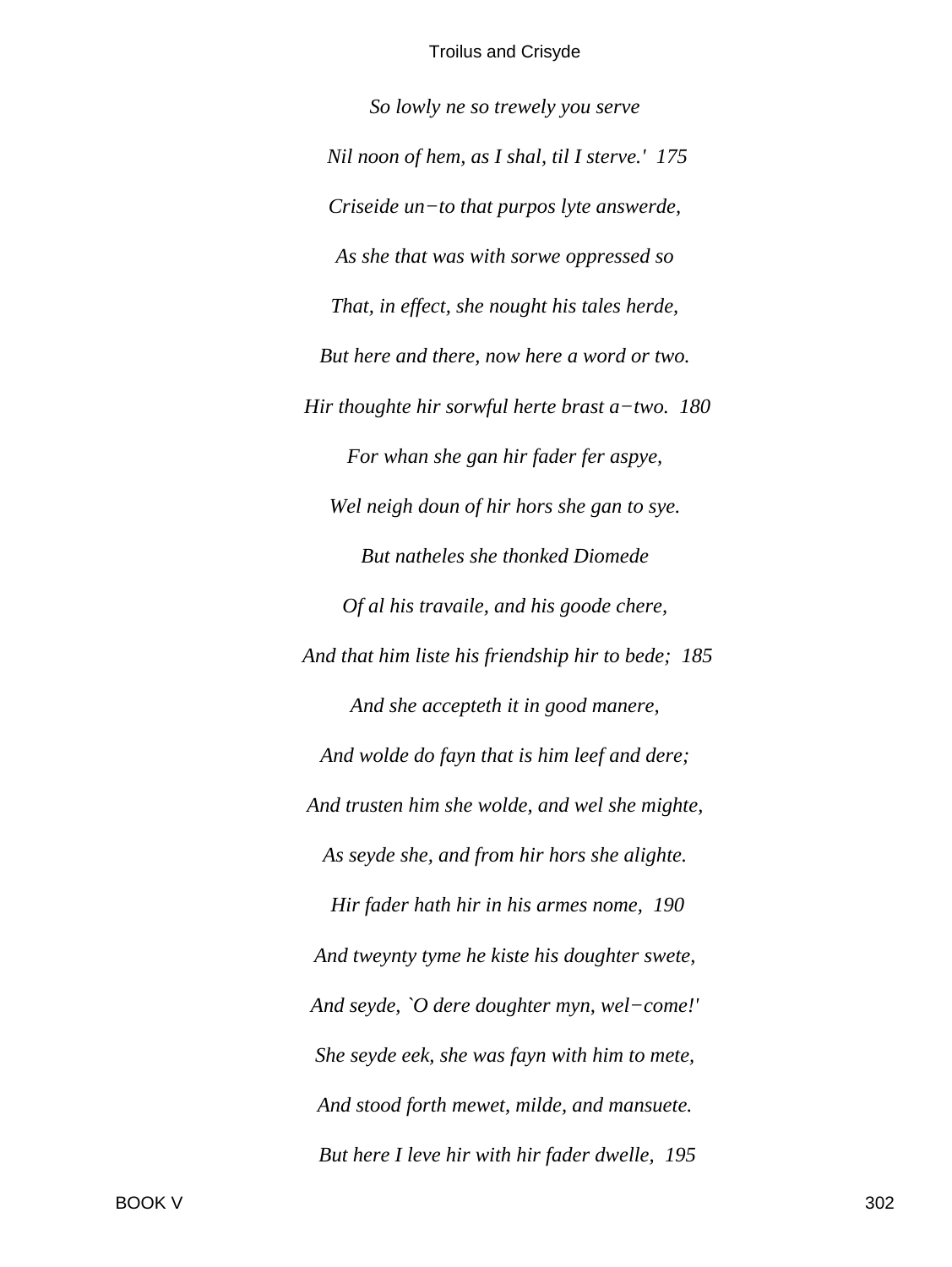*And forth I wol of Troilus yow telle. To Troye is come this woful Troilus, In sorwe aboven alle sorwes smerte, With felon look, and face dispitous. Tho sodeinly doun from his hors he sterte, 200 And thorugh his paleys, with a swollen herte, To chambre he wente; of no−thing took he hede, Ne noon to him dar speke a word for drede. And there his sorwes that he spared hadde He yaf an issue large, and `Deeth!' he cryde; 205 And in his throwes frenetyk and madde He cursed Iove, Appollo, and eek Cupyde, He cursed Ceres, Bacus, and Cipryde, His burthe, him−self, his fate, and eek nature, And, save his lady, every creature. 210 To bedde he goth, and weyleth there and torneth In furie, as dooth he, Ixion in helle; And in this wyse he neigh til day soiorneth. But tho bigan his herte a lyte unswelle Thorugh teres which that gonnen up to welle; 215 And pitously he cryde up−on Criseyde, And to him−self right thus he spak, and seyde: –*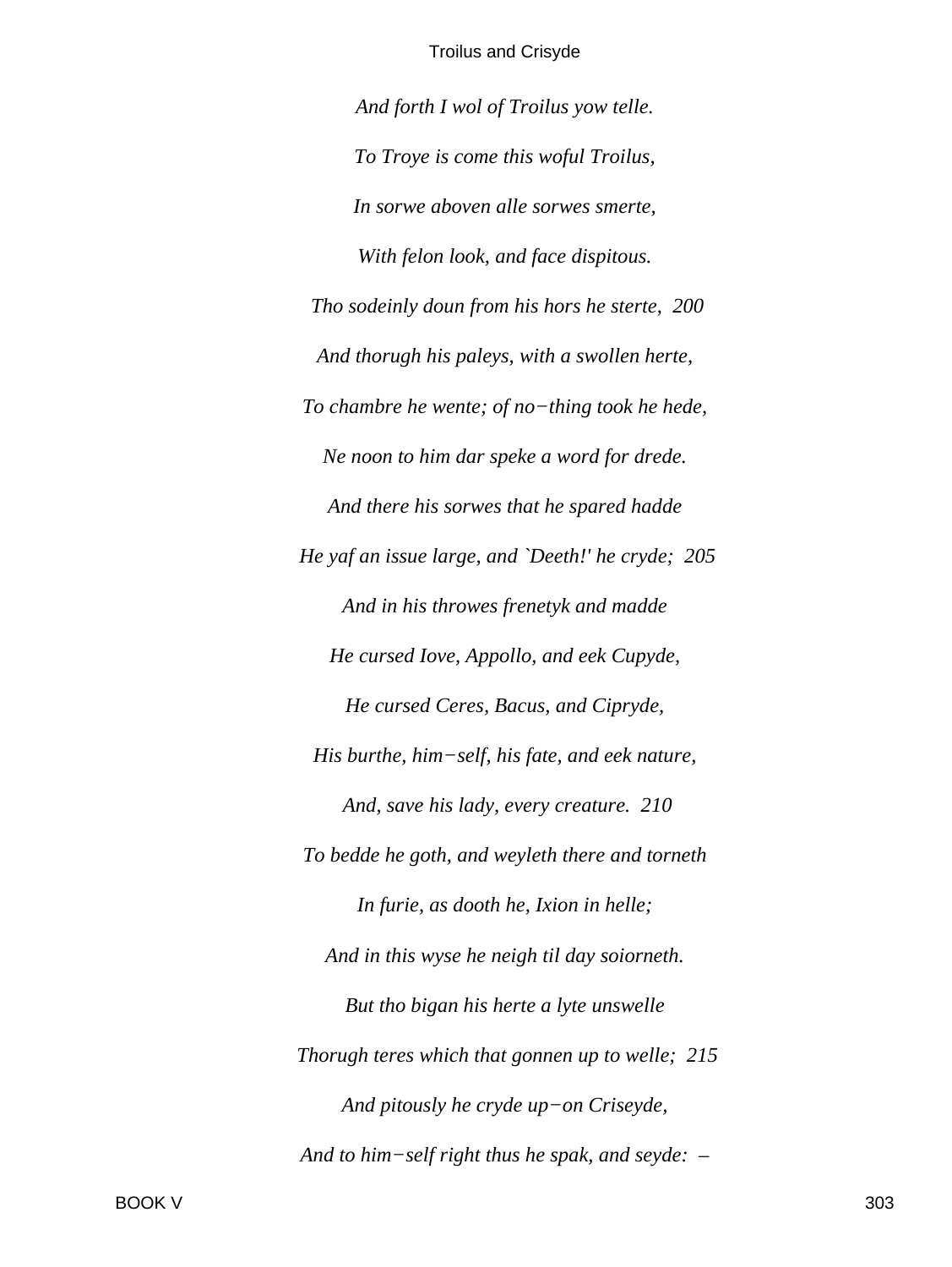'Wher is myn owene lady lief and dere, Wher is hir whyte brest, wher is it, where? Wher ben hir armes and hir eyen clere, 220 That yesternight this tyme with me were? Now may I wepe allone many a tere, And graspe aboute I may, but in this place, Save a pilowe, I finde nought tenbrace. `How shal I do? Whan shal she com ayeyn? 225 I noot, allas! Why leet ich hir to go? As wolde god, ich hadde as tho be sleyn! O herte myn, Criseyde, O swete fo! O lady myn, that I love and no mo! To whom for ever-mo myn herte I dowe; 230 See how I deye, ye nil me not rescowe! 'Who seeth yow now, my righte lode-sterre? Who sit right now or stant in your presence? Who can conforten now your hertes werre? Now I am gon, whom yeve ye audience? 235 Who speketh for me right now in myn absence? Allas, no wight; and that is al my care; For wel wot I, as yvel as I ye fare. `How sholde I thus ten dayes ful endure,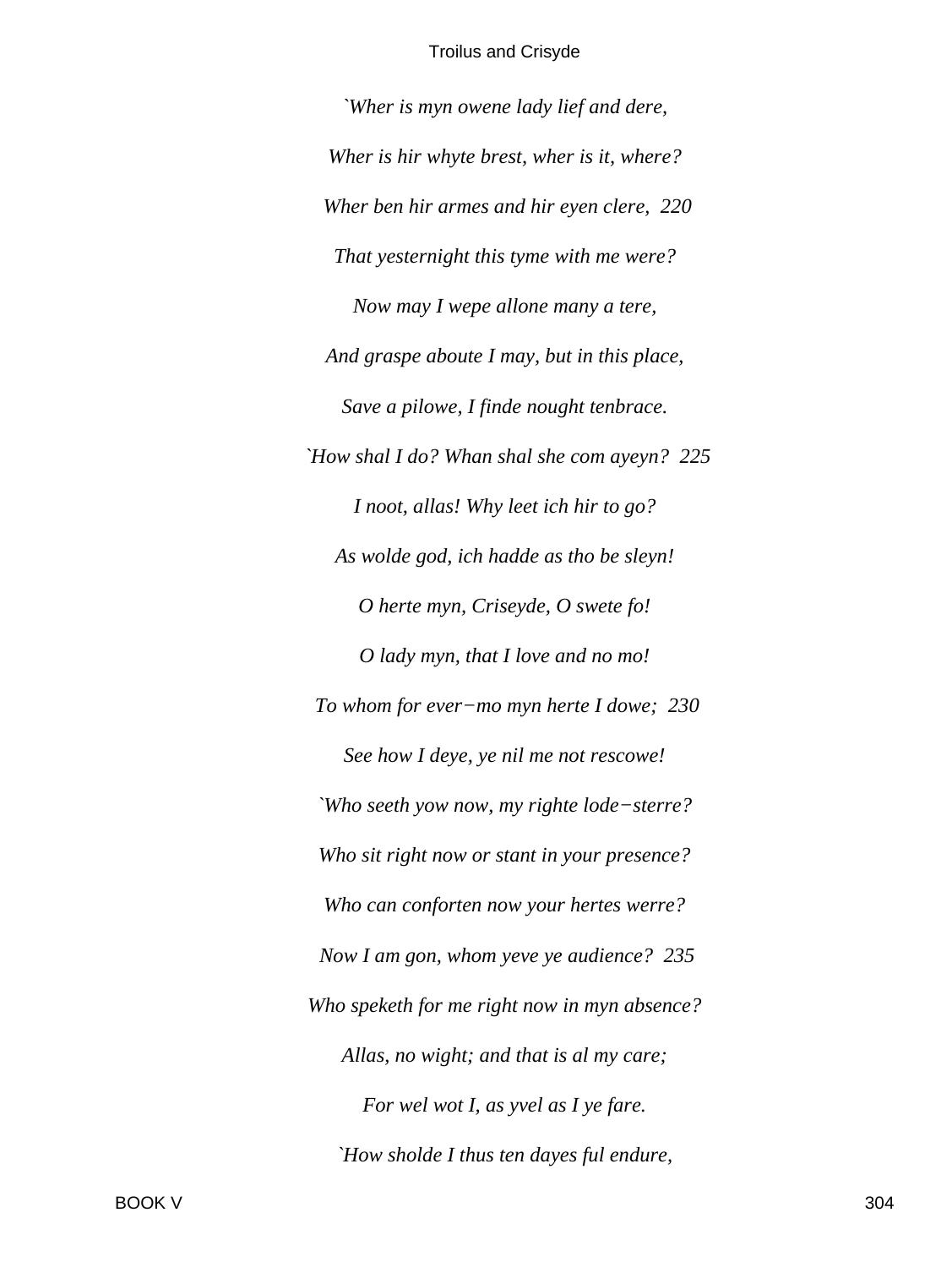*Whan I the firste night have al this tene? 240 How shal she doon eek, sorwful creature? For tendernesse, how shal she this sustene, Swich wo for me? O pitous, pale, and grene Shal been your fresshe wommanliche face For langour, er ye torne un−to this place.' 245 And whan he fil in any slomeringes, Anoon biginne he sholde for to grone, And dremen of the dredfulleste thinges That mighte been; as, mete he were allone In place horrible, makinge ay his mone, 250 Or meten that he was amonges alle His enemys, and in hir hondes falle. And ther−with−al his body sholde sterte, And with the stert al sodeinliche awake, And swich a tremour fele aboute his herte, 255 That of the feer his body sholde quake; And there−with−al he sholde a noyse make, And seme as though he sholde falle depe From heighe a−lofte; and than he wolde wepe, And rewen on him−self so pitously, 260 That wonder was to here his fantasye.*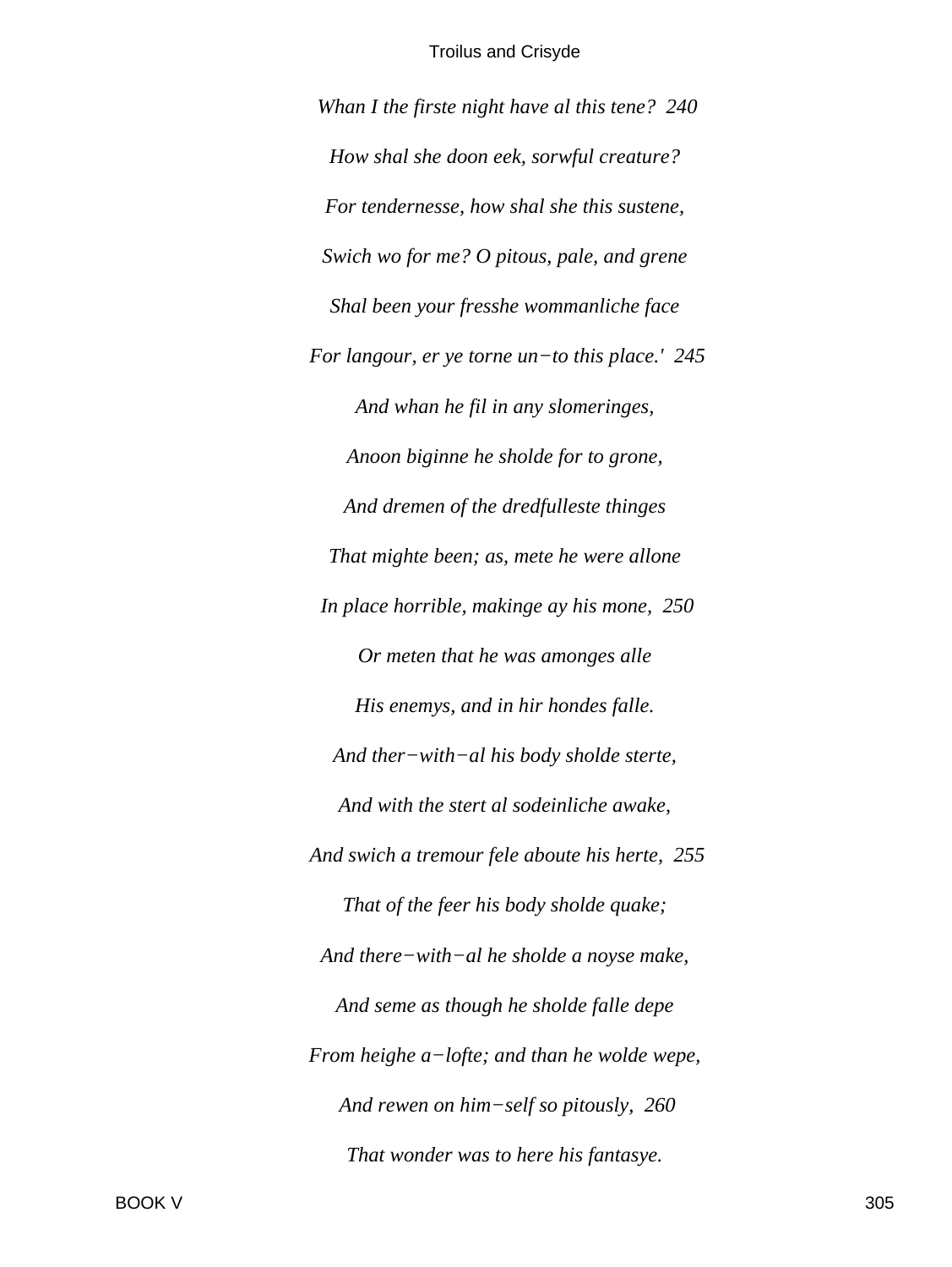*Another tyme he sholde mightily Conforte him−self, and seyn it was folye, So causeles swich drede for to drye, And eft biginne his aspre sorwes newe, 265 That every man mighte on his sorwes rewe. Who coude telle aright or ful discryve His wo, his pleynt, his langour, and his pyne? Nought al the men that han or been on−lyve. Thou, redere, mayst thy−self ful wel devyne 270 That swich a wo my wit can not defyne. On ydel for to wryte it sholde I swinke, Whan that my wit is wery it to thinke. On hevene yet the sterres were sene, Al−though ful pale y−waxen was the mone; 275 And whyten gan the orisonte shene Al estward, as it woned is for to done. And Phebus with his rosy carte sone Gan after that to dresse him up to fare, Whan Troilus hath sent after Pandare. 280 This Pandare, that of al the day biforn Ne mighte han comen Troilus to see, Al−though he on his heed it hadde y−sworn,*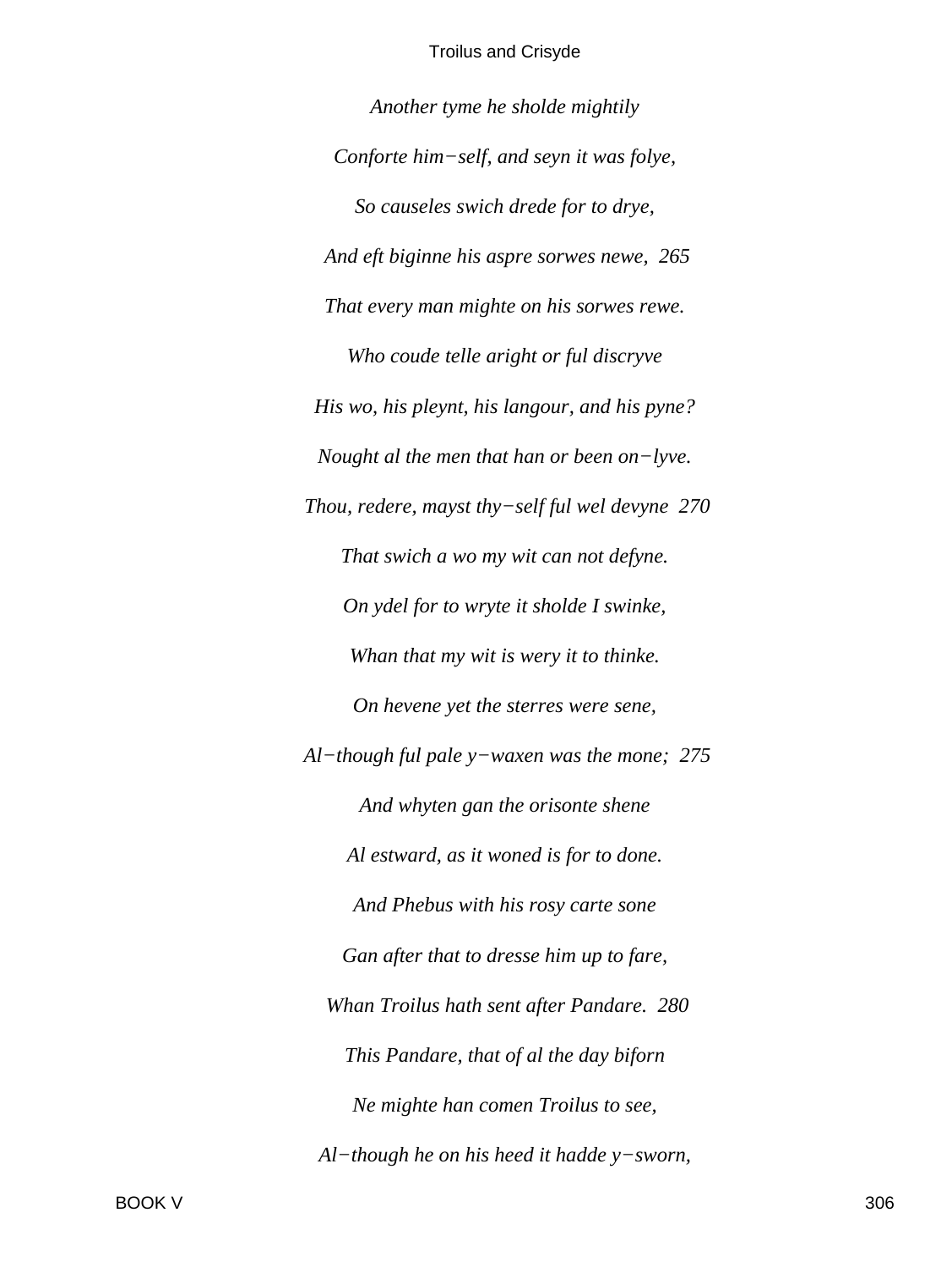*For with the king Pryam alday was he, So that it lay not in his libertee 285 No−wher to gon, but on the morwe he wente To Troilus, whan that he for him sente. For in his herte he coude wel devyne, That Troilus al night for sorwe wook; And that he wolde telle him of his pyne, 290 This knew he wel y−nough, with−oute book. For which to chaumbre streight the wey he took, And Troilus tho sobreliche he grette, And on the bed ful sone he gan him sette. `My Pandarus,' quod Troilus, `the sorwe 295 Which that I drye, I may not longe endure. I trowe I shal not liven til to−morwe; For whiche I wolde alwey, on aventure, To thee devysen of my sepulture The forme, and of my moeble thou dispone 300 Right as thee semeth best is for to done. `But of the fyr and flaumbe funeral In whiche my body brenne shal to glede, And of the feste and pleyes palestral At my vigile, I prey thee tak good hede 305*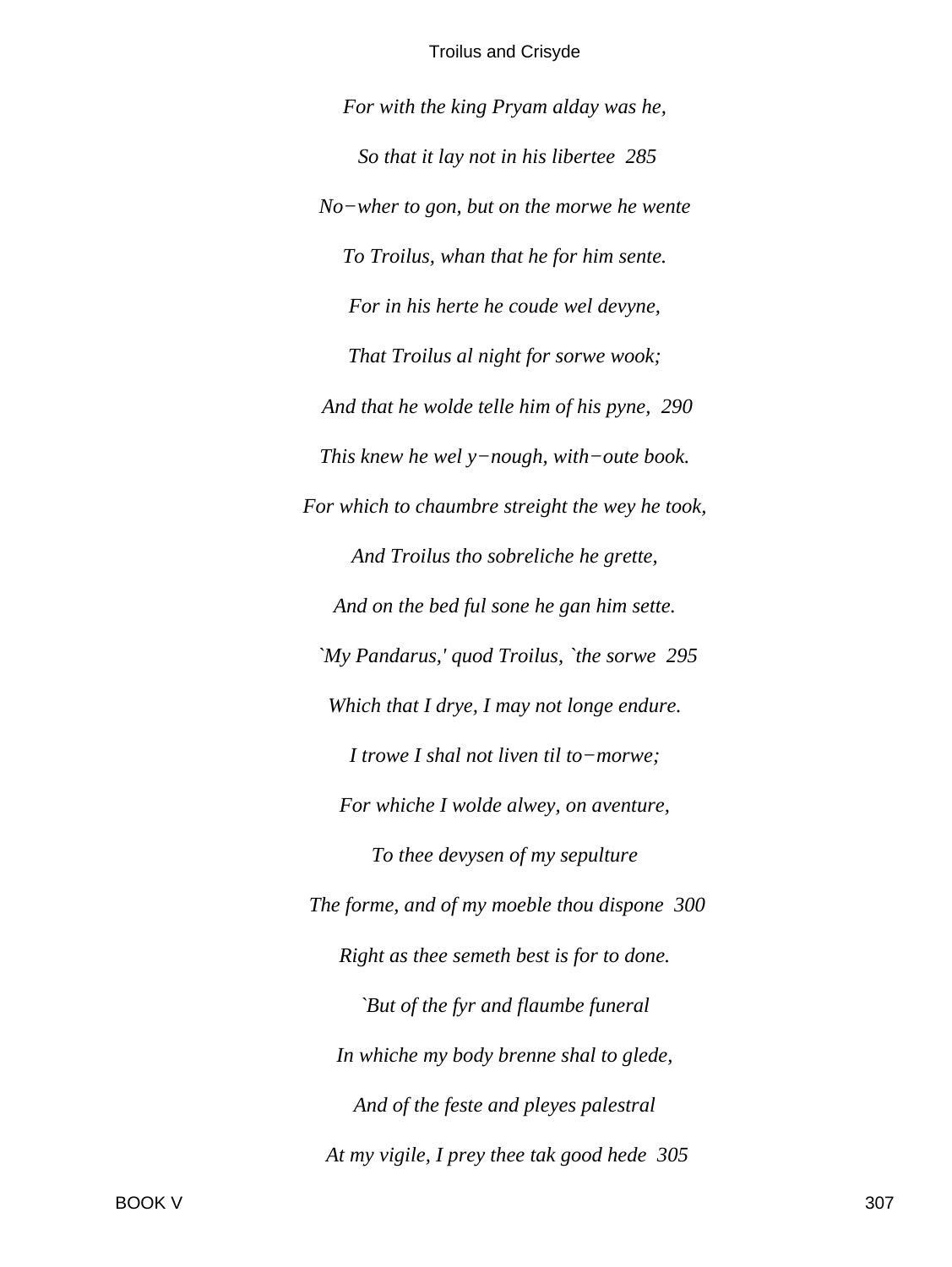*That be wel; and offre Mars my stede, My swerd, myn helm, and, leve brother dere, My sheld to Pallas yef, that shyneth clere. `The poudre in which myn herte y−brend shal torne, That preye I thee thou take and it conserve 310 In a vessel, that men clepeth an urne, Of gold, and to my lady that I serve, For love of whom thus pitously I sterve, So yeve it hir, and do me this plesaunce, To preye hir kepe it for a remembraunce. 315 `For wel I fele, by my maladye, And by my dremes now and yore ago, Al certeinly, that I mot nedes dye. The owle eek, which that hight Ascaphilo, Hath after me shright alle thise nightes two. 320 And, god Mercurie! Of me now, woful wrecche, The soule gyde, and, whan thee list, it fecche!' Pandare answerde, and seyde, `Troilus, My dere freend, as I have told thee yore, That it is folye for to sorwen thus, 325 And causeles, for whiche I can no−more. But who−so wol not trowen reed ne lore,*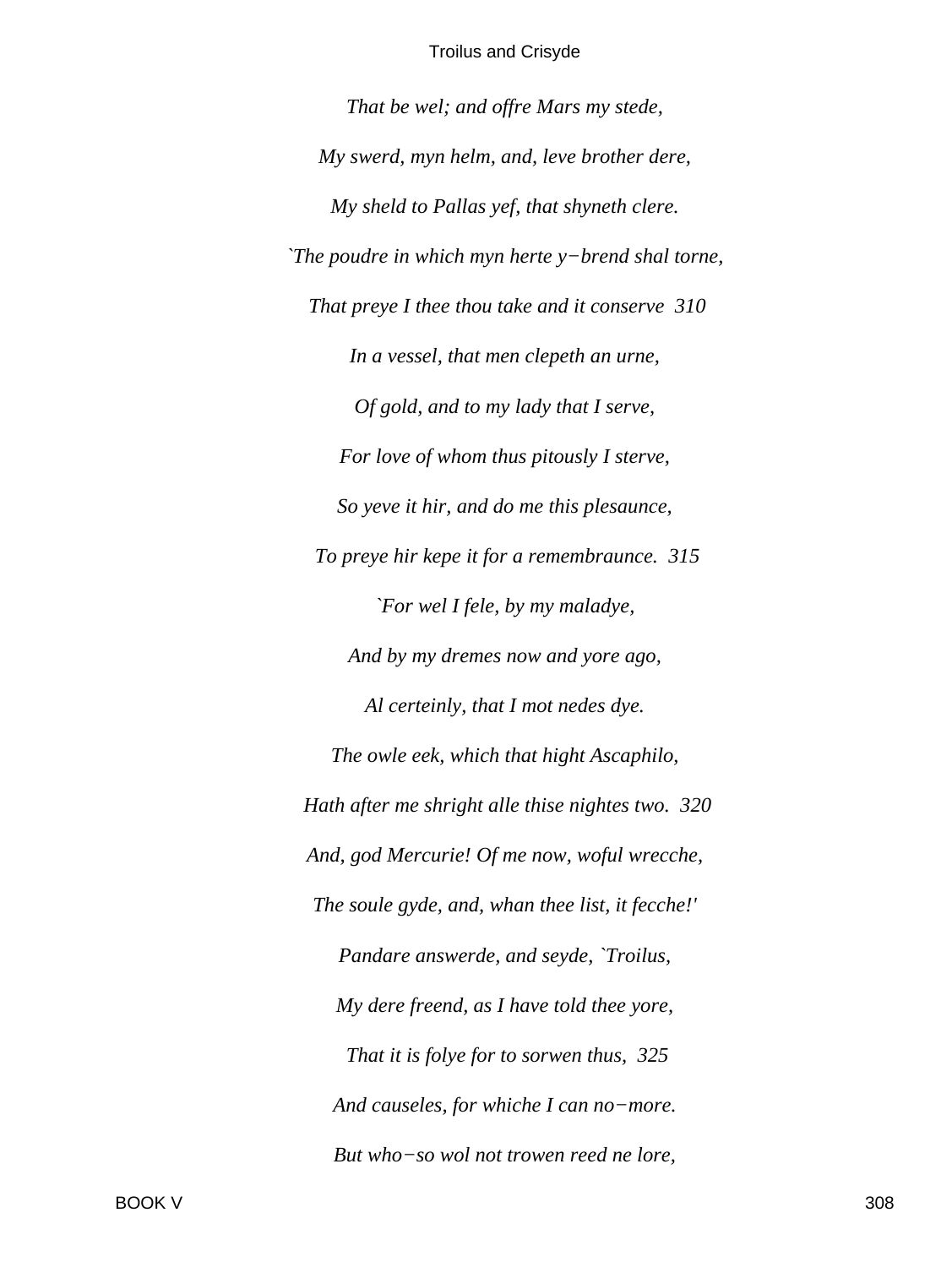*I can not seen in him no remedye, But lete him worthen with his fantasye. `But Troilus, I pray thee tel me now, 330 If that thou trowe, er this, that any wight Hath loved paramours as wel as thou? Ye, god wot, and fro many a worthy knight Hath his lady goon a fourtenight, And he not yet made halvendel the fare. 335 What nede is thee to maken al this care? `Sin day by day thou mayst thy−selven see That from his love, or elles from his wyf, A man mot twinnen of necessitee, Ye, though he love hir as his owene lyf; 340 Yet nil he with him−self thus maken stryf. For wel thow wost, my leve brother dere, That alwey freendes may nought been y−fere. `How doon this folk that seen hir loves wedded By freendes might, as it bi−tit ful ofte, 345 And seen hem in hir spouses bed y−bedded? God woot, they take it wysly, faire and softe. For−why good hope halt up hir herte on−lofte, And for they can a tyme of sorwe endure;*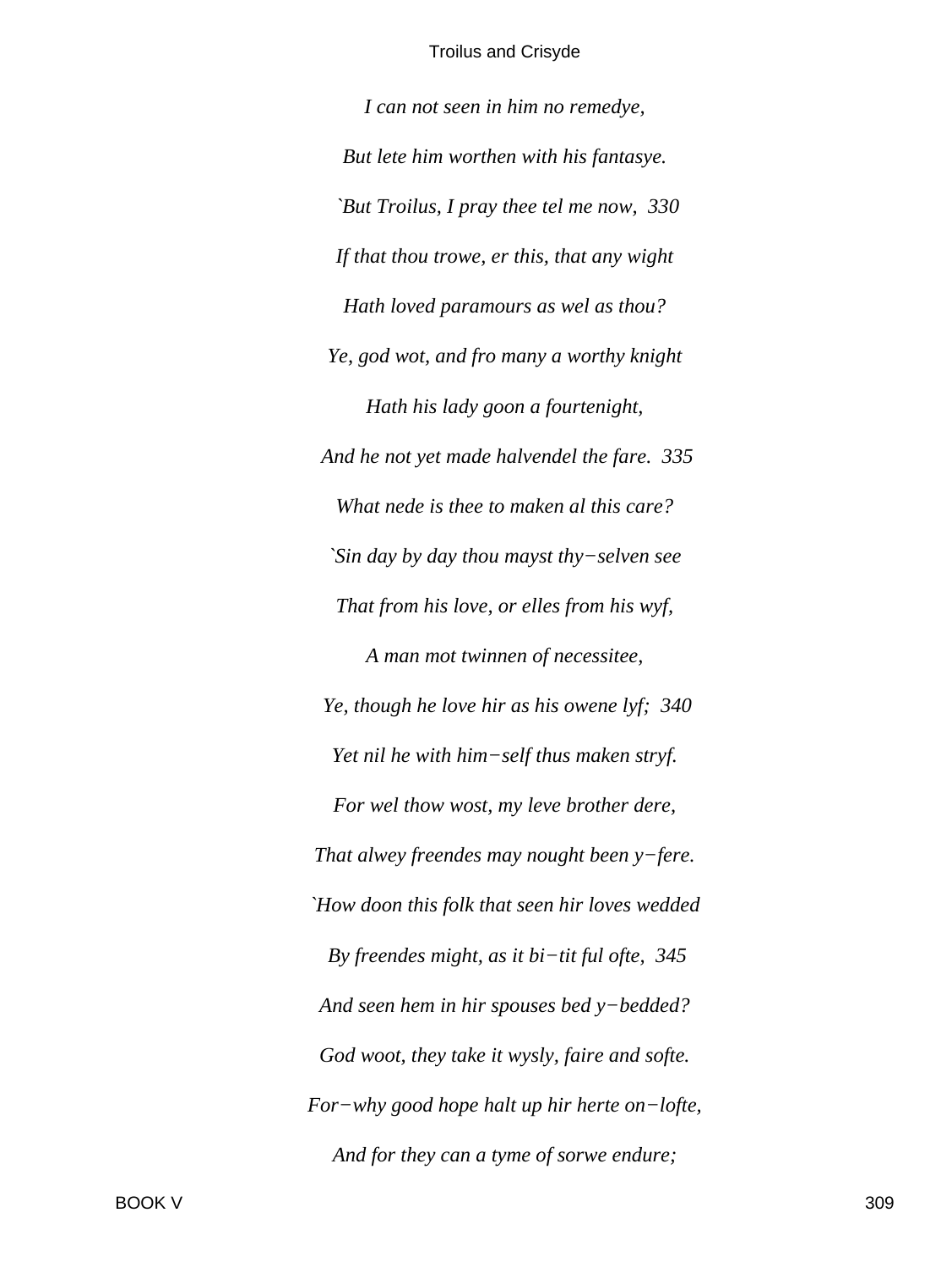*As tyme hem hurt, a tyme doth hem cure. 350 `So sholdestow endure, and late slyde The tyme, and fonde to ben glad and light. Ten dayes nis so longe not tabyde. And sin she thee to comen hath bihight, She nil hir hestes breken for no wight. 355 For dred thee not that she nil finden weye To come ayein, my lyf that dorste I leye. `Thy swevenes eek and al swich fantasye Dryf out, and lat hem faren to mischaunce; For they procede of thy malencolye, 360 That doth thee fele in sleep al this penaunce. A straw for alle swevenes signifiaunce! God helpe me so, I counte hem not a bene, Ther woot no man aright what dremes mene. `For prestes of the temple tellen this, 365 That dremes been the revelaciouns Of goddes, and as wel they telle, y−wis, That they ben infernals illusiouns; And leches seyn, that of complexiouns Proceden they, or fast, or glotonye. 370 Who woot in sooth thus what they signifye?*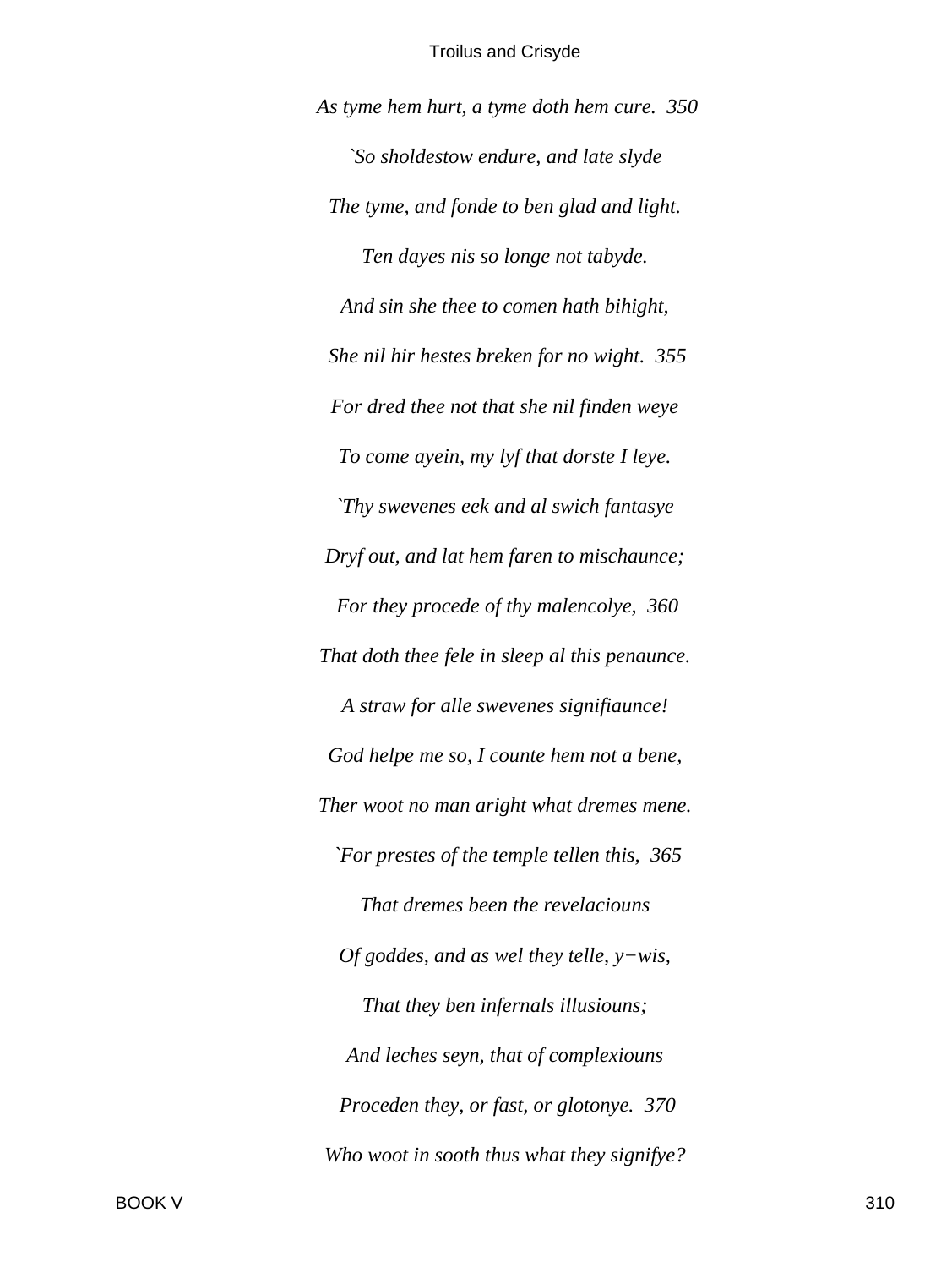*`Eek othere seyn that thorugh impressiouns, As if a wight hath faste a thing in minde, That ther−of cometh swiche avisiouns; And othere seyn, as they in bokes finde, 375 That, after tymes of the yeer by kinde, Men dreme, and that theffect goth by the mone; But leve no dreem, for it is nought to done. `Wel worth of dremes ay thise olde wyves, And treweliche eek augurie of thise foules; 380 For fere of which men wenen lese her lyves, As ravenes qualm, or shryking of thise oules. To trowen on it bothe fals and foul is. Allas, allas, so noble a creature As is a man, shal drede swich ordure! 385 `For which with al myn herte I thee beseche, Un−to thy−self that al this thou foryive; And rys up now with−oute more speche, And lat us caste how forth may best be drive This tyme, and eek how freshly we may live 390 Whan that she cometh, the which shal be right sone; God help me so, the beste is thus to done. `Rys, lat us speke of lusty lyf in Troye*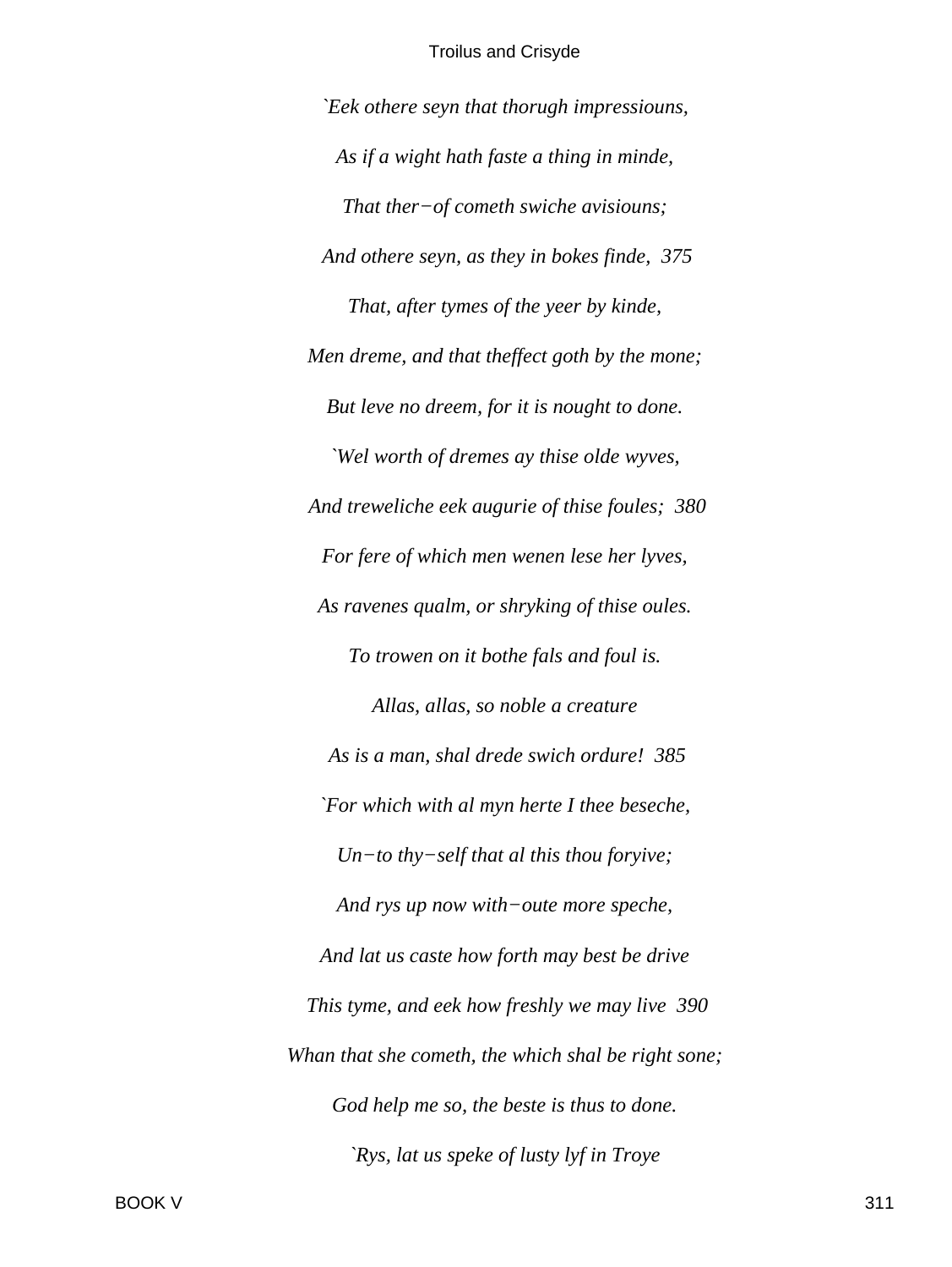*That we han lad, and forth the tyme dryve; And eek of tyme cominge us reioye, 395 That bringen shal our blisse now so blyve; And langour of these twyes dayes fyve We shal ther−with so foryete or oppresse, That wel unnethe it doon shal us duresse. `This toun is ful of lordes al aboute, 400 And trewes lasten al this mene whyle. Go we pleye us in som lusty route To Sarpedon, not hennes but a myle. And thus thou shalt the tyme wel bigyle, And dryve it forth un−to that blisful morwe, 405 That thou hir see, that cause is of thy sorwe. `Now rys, my dere brother Troilus; For certes, it noon honour is to thee To wepe, and in thy bedde to iouken thus. For trewely, of o thing trust to me, 410 If thou thus ligge a day, or two, or three, The folk wol wene that thou, for cowardyse, Thee feynest syk, and that thou darst not ryse.' This Troilus answerde, `O brother dere, This knowen folk that han y−suffred peyne, 415*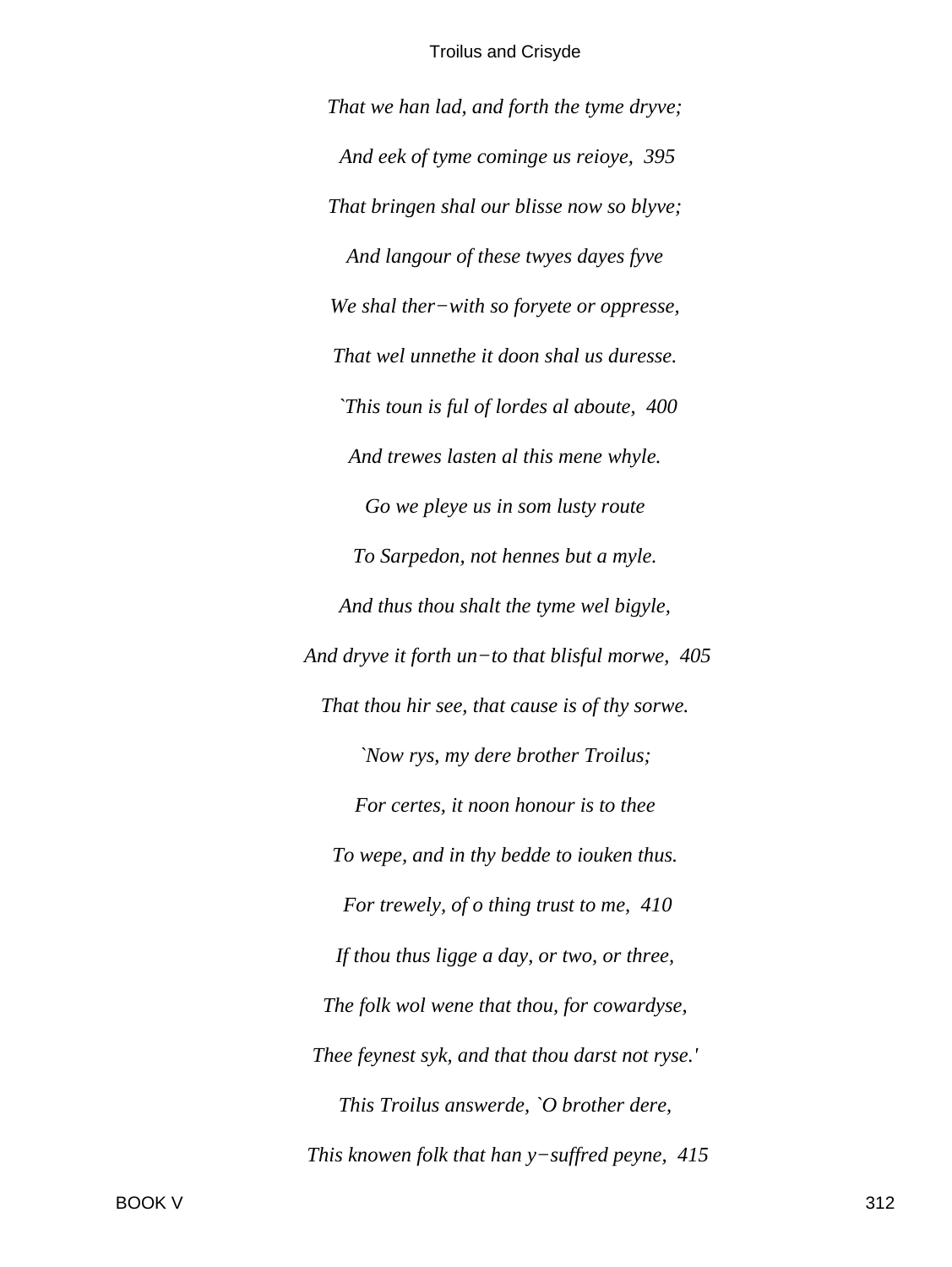*That though he wepe and make sorwful chere, That feleth harm and smert in every veyne, No wonder is; and though I ever pleyne, Or alwey wepe, I am no−thing to blame, Sin I have lost the cause of al my game. 420 `But sin of fyne force I moot aryse, I shal aryse as sone as ever I may; And god, to whom myn herte I sacrifyse, So sende us hastely the tenthe day! For was ther never fowl so fayn of May, 425 As I shal been, whan that she cometh in Troye, That cause is of my torment and my Ioye. `But whider is thy reed,' quod Troilus, `That we may pleye us best in al this toun?' `Bi god, my conseil is,' quod Pandarus, 430 `To ryde and pleye us with king Sarpedoun.' So longe of this they speken up and doun, Til Troilus gan at the laste assente To ryse, and forth to Sarpedoun they wente. This Sarpedoun, as he that honourable 435 Was ever his lyve, and ful of heigh prowesse, With al that mighte y−served been on table,*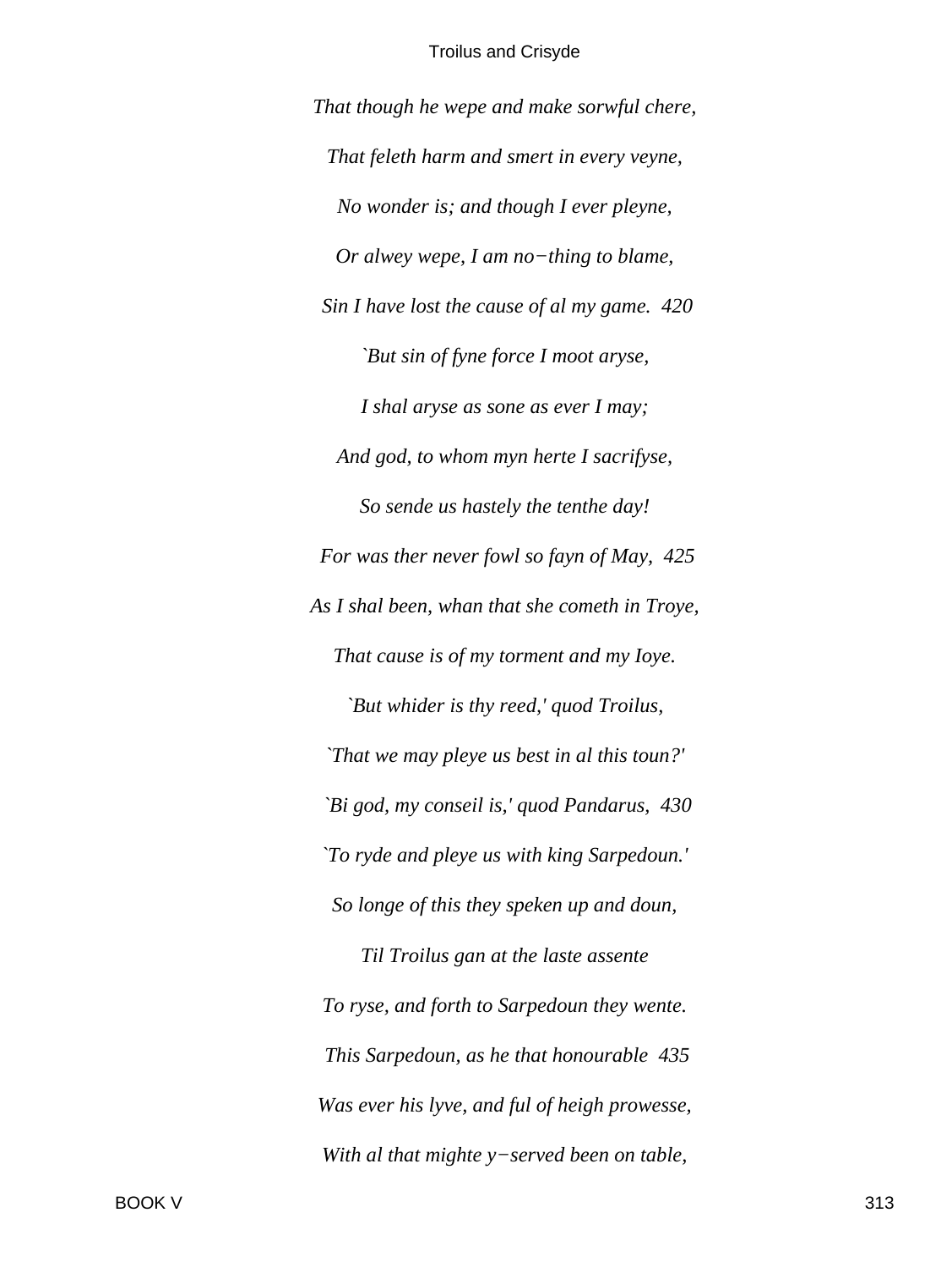That deyntee was, al coste it greet richesse, He fedde hem day by day, that swich noblesse, As seyden bothe the moste and eek the leste, 440 Was never er that day wist at any feste. Nor in this world ther is non instrument Delicious, through wind, or touche, of corde, As fer as any wight hath ever  $y$ -went, That tonge telle or herte may recorde, 445 That at that feste it nas wel herd acorde; Ne of ladies eek so fayr a companye On daunce, er tho, was never  $y$ -seyn with ye. But what avayleth this to Troilus, That for his sorwe no-thing of it roughte?  $450$ For ever in oon his herte pietous Ful bisily Criseyde his lady soughte. On hir was ever al that his herte thoughte, Now this, now that, so faste imagininge, That glade,  $y$ -wis, can him no festeyinge. 455These ladies eek that at this feste been, Sin that he saw his lady was  $a$ -weye, It was his sorwe upon hem for to seen, Or for to here on instrumentz so pleye.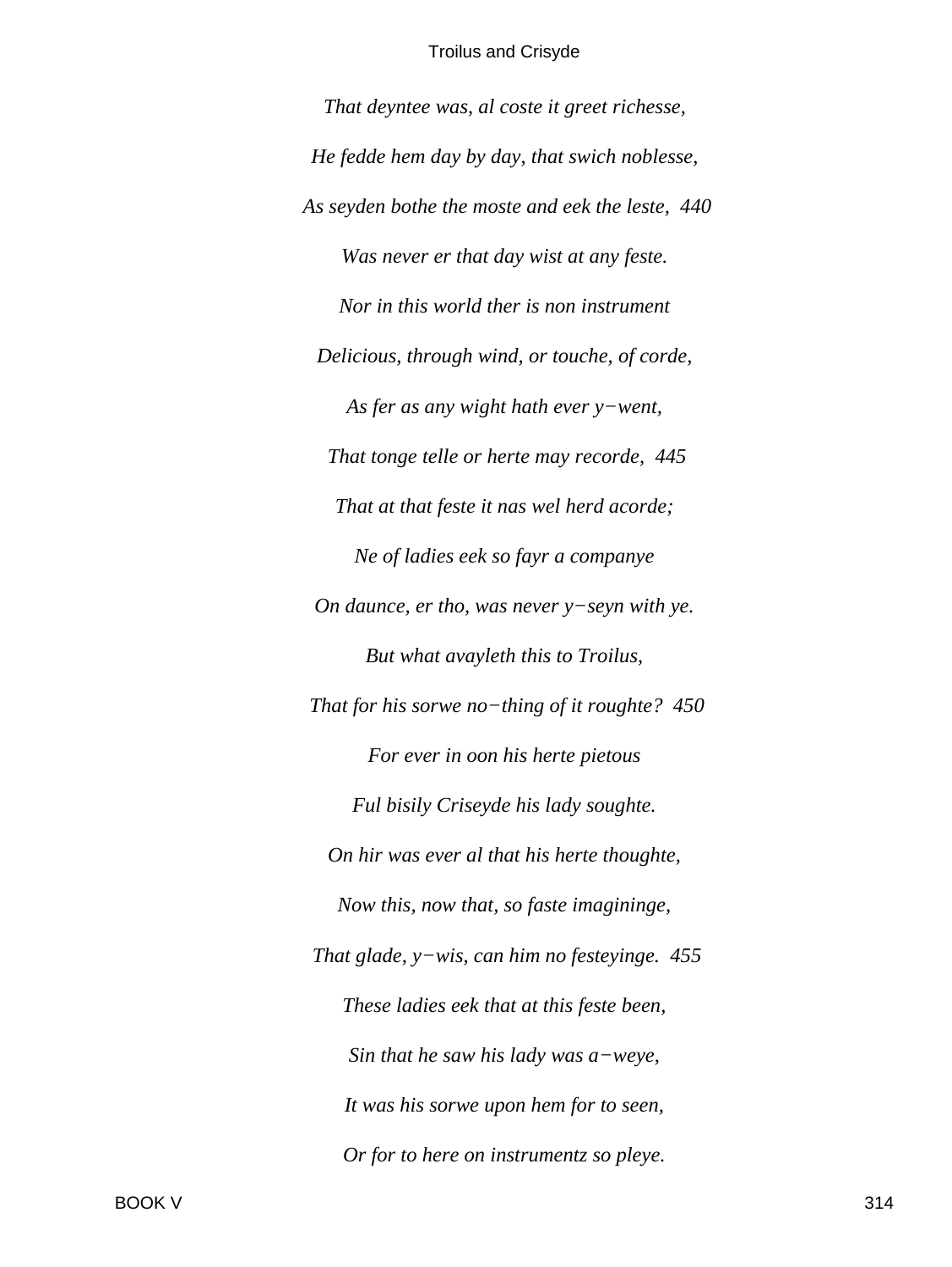For she, that of his herte berth the keye, 460 Was absent, lo, this was his fantasye, That no wight sholde make melodye. Nor ther nas houre in al the day or night, Whan he was ther-as no wight mighte him here, That he ne seyde, `O lufsom lady bright,  $465$ How have ye faren, sin that ye were here? Wel-come, y-wis, myn owene lady dere.' But welaway, al this nas but a mase; Fortune his howve entended bet to glase. The lettres eek, that she of olde tyme 470 Hadde him y-sent, he wolde allone rede, An hundred sythe, a-twixen noon and pryme; Refiguringe hir shap, hir womanhede, With-inne his herte, and every word and dede That passed was, and thus he droof to an ende 475 The ferthe day, and seyde, he wolde wende. And seyde, `Leve brother Pandarus, Intendestow that we shal here bleve Til Sarpedoun wol forth congeyen us? Yet were it fairer that we toke our leve. 480 For goddes love, lat us now sone at eve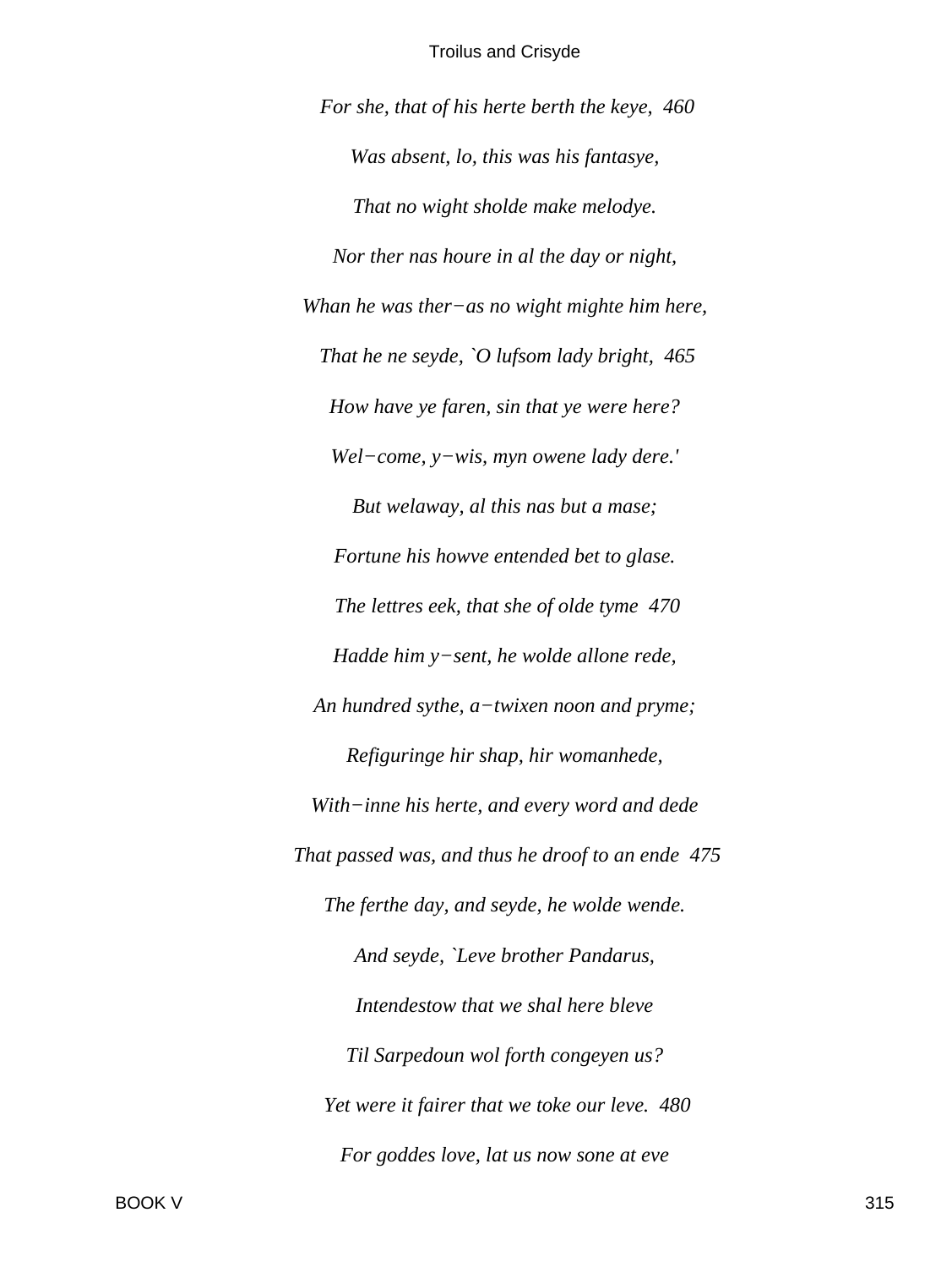*Our leve take, and homward lat us torne; For trewely, I nil not thus soiourne.' Pandare answerde, `Be we comen hider To fecchen fyr, and rennen hoom ayeyn? 485 God helpe me so, I can not tellen whider We mighten goon, if I shal soothly seyn, Ther any wight is of us more fayn Than Sarpedoun; and if we hennes hye Thus sodeinly, I holde it vilanye. 490 `Sin that we seyden that we wolde bleve With him a wouke; and now, thus sodeinly, The ferthe day to take of him oure leve, He wolde wondren on it, trewely! Lat us holde forth our purpos fermely; 495 And sin that ye bihighten him to byde, Hold forward now, and after lat us ryde.' Thus Pandarus, with alle peyne and wo, Made him to dwelle; and at the woukes ende, Of Sarpedoun they toke hir leve tho, 500 And on hir wey they spedden hem to wende. Quod Troilus, `Now god me grace sende, That I may finden, at myn hom−cominge,*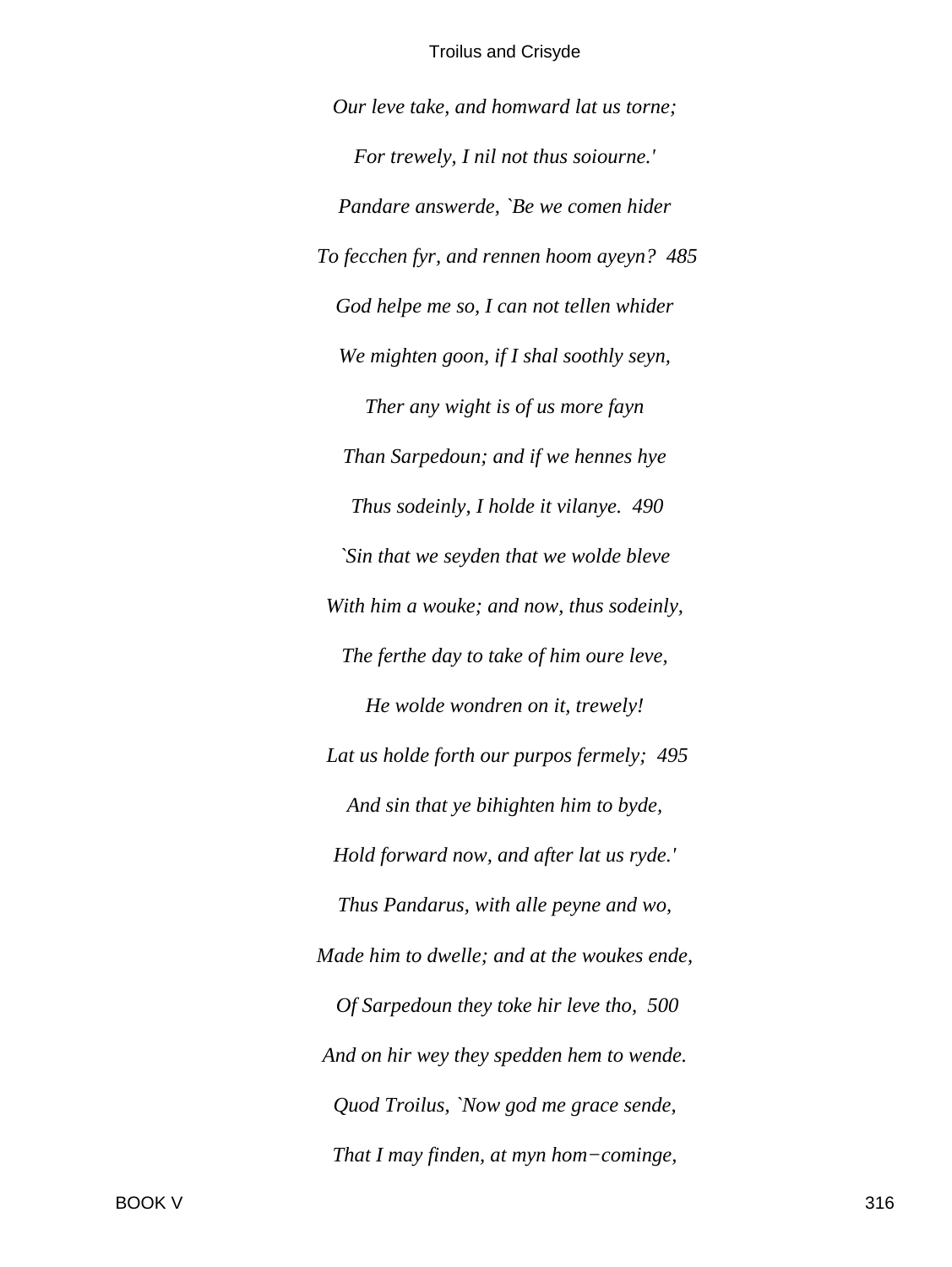*Criseyde comen!' And ther−with gan he singe. `Ye, hasel−wode!' thoughte this Pandare, 505 And to him−self ful softely he seyde, `God woot, refreyden may this hote fare, Er Calkas sende Troilus Criseyde!' But natheles, he Iaped thus, and seyde, And swor, y−wis, his herte him wel bihighte, 510 She wolde come as sone as ever she mighte. Whan they un−to the paleys were y−comen Of Troilus, they doun of hors alighte, And to the chambre hir wey than han they nomen. And in−to tyme that it gan to nighte, 515 They spaken of Crysede the brighte. And after this, whan that hem bothe leste, They spedde hem fro the soper un−to reste. On morwe, as sone as day bigan to clere, This Troilus gan of his sleep tabrayde, 520 And to Pandare, his owene brother dere, `For love of god,' ful pitously he seyde, `As go we seen the paleys of Criseyde; For sin we yet may have namore feste, So lat us seen hir paleys at the leste.' 525*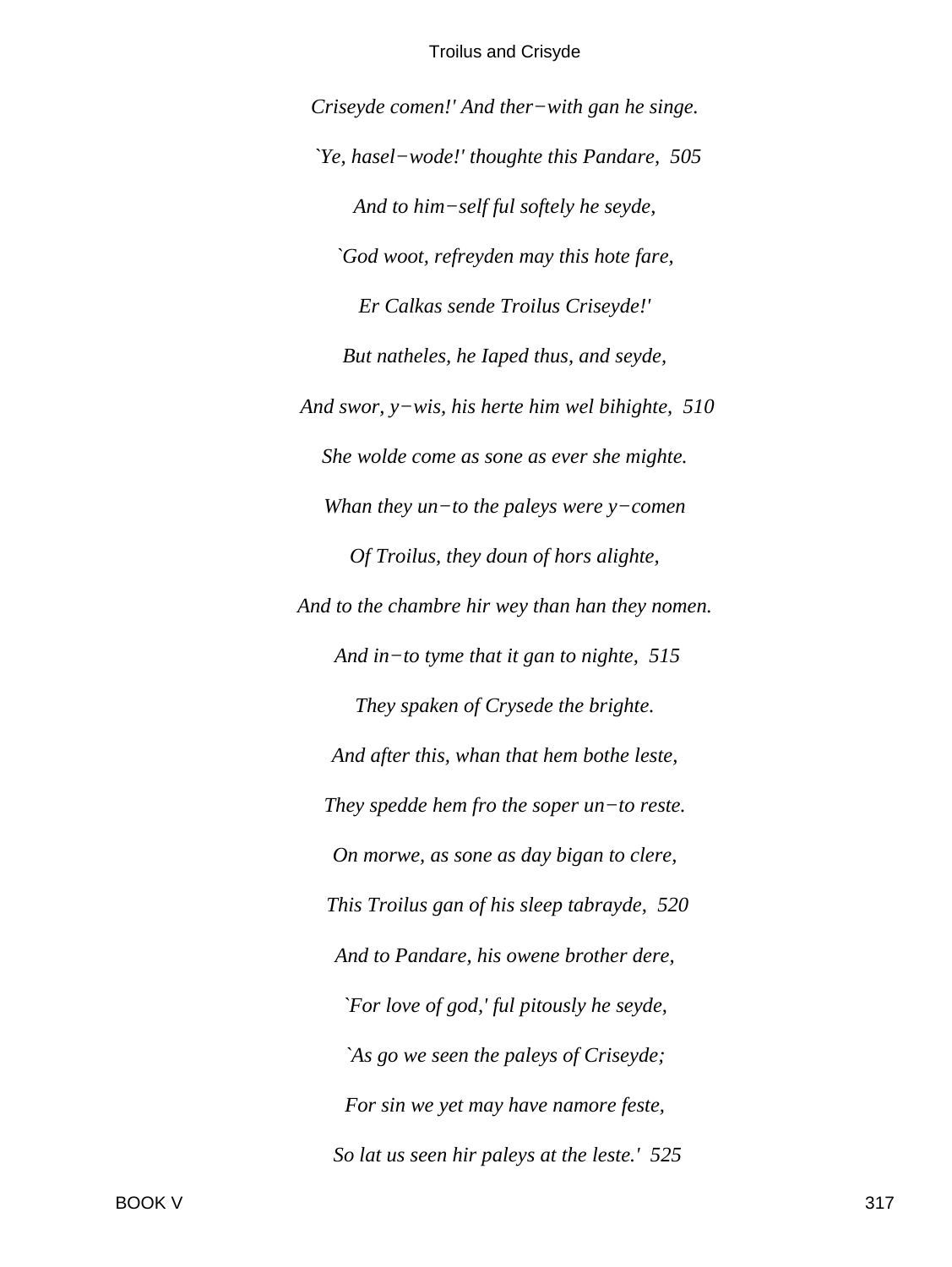*And ther−with−al, his meyne for to blende, A cause he fond in toune for to go, And to Criseydes hous they gonnen wende. But lord! This sely Troilus was wo! Him thoughte his sorweful herte braste a−two. 530 For whan he saugh hir dores sperred alle, Wel neigh for sorwe a−doun he gan to falle. Therwith, whan he was war and gan biholde How shet was every windowe of the place, As frost, him thoughte, his herte gan to colde; 535 For which with chaunged deedlich pale face, With−outen word, he forth bigan to pace; And, as god wolde, he gan so faste ryde, That no wight of his contenance aspyde. Than seyde he thus; `O paleys desolat, 540 O hous, of houses whylom best y−hight, O paleys empty and disconsolat, O thou lanterne, of which queynt is the light, O paleys, whylom day, that now art night, Wel oughtestow to falle, and I to dye, 545 Sin she is went that wont was us to gye! `O paleys, whylom croune of houses alle,*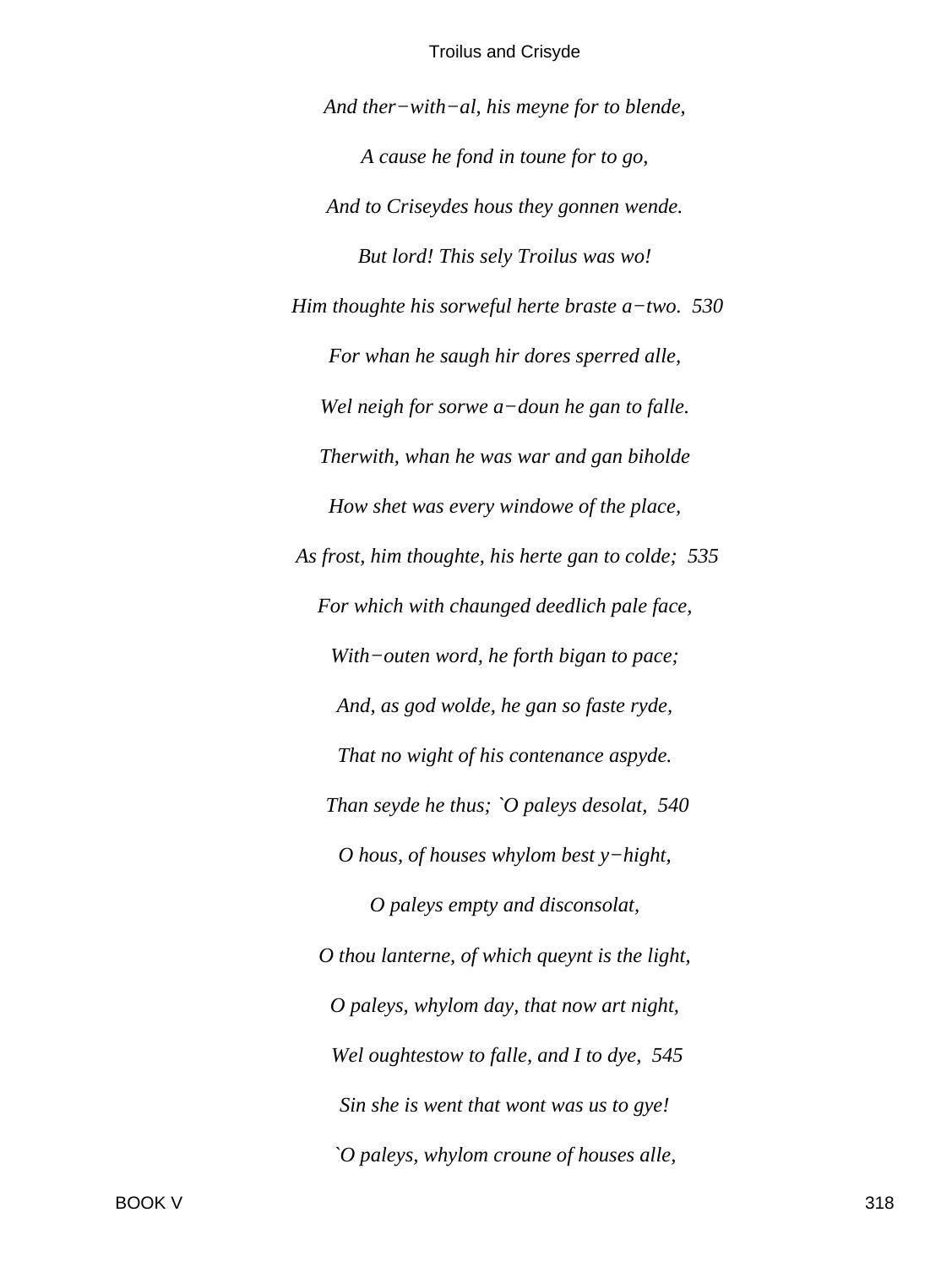*Enlumined with sonne of alle blisse! O ring, fro which the ruby is out−falle, O cause of wo, that cause hast been of lisse! 550 Yet, sin I may no bet, fayn wolde I kisse Thy colde dores, dorste I for this route; And fare−wel shryne, of which the seynt is oute!' Ther−with he caste on Pandarus his ye With chaunged face, and pitous to biholde; 555 And whan he mighte his tyme aright aspye, Ay as he rood, to Pandarus he tolde His newe sorwe, and eek his Ioyes olde, So pitously and with so dede an hewe, That every wight mighte on his sorwe rewe. 560 Fro thennesforth he rydeth up and doun, And every thing com him to remembraunce As he rood forbi places of the toun In whiche he whylom hadde al his plesaunce. `Lo, yond saugh I myn owene lady daunce; 565 And in that temple, with hir eyen clere, Me coughte first my righte lady dere. `And yonder have I herd ful lustily My dere herte laugh, and yonder pleye*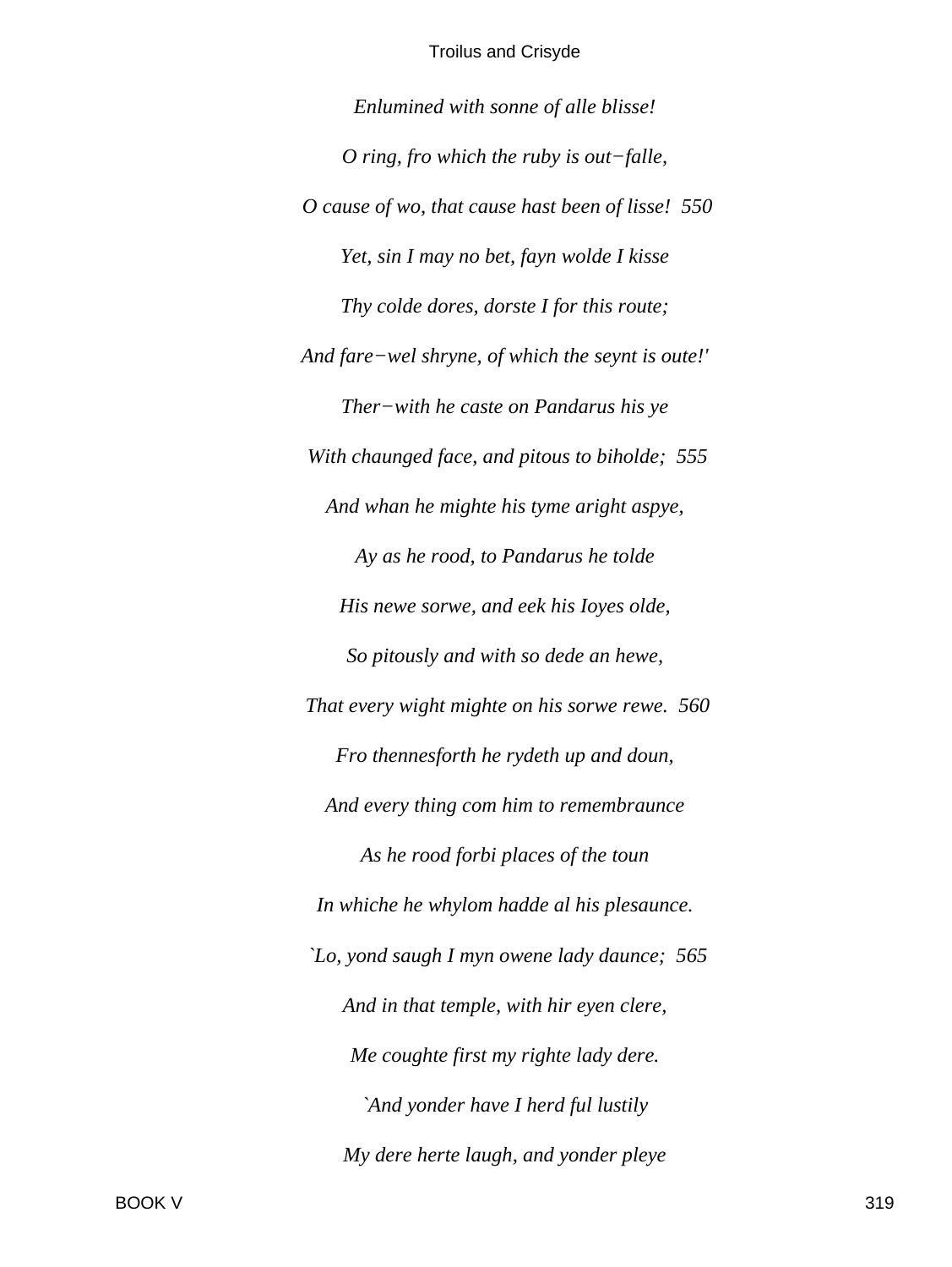*Saugh I hir ones eek ful blisfully. 570 And yonder ones to me gan she seye, «Now goode swete, love me wel, I preye.» And yond so goodly gan she me biholde, That to the deeth myn herte is to hir holde. `And at that corner, in the yonder hous, 575 Herde I myn alderlevest lady dere So wommanly, with voys melodious, Singen so wel, so goodly, and so clere, That in my soule yet me thinketh I here The blisful soun; and, in that yonder place, 580 My lady first me took un−to hir grace.' Thanne thoughte he thus, `O blisful lord Cupyde, Whanne I the proces have in my memorie, How thou me hast wereyed on every syde, Men might a book make of it, lyk a storie. 585 What nede is thee to seke on me victorie, Sin I am thyn, and hoolly at thy wille? What Ioye hastow thyn owene folk to spille? `Wel hastow, lord, y−wroke on me thyn ire, Thou mighty god, and dredful for to greve! 590 Now mercy, lord, thou wost wel I desire*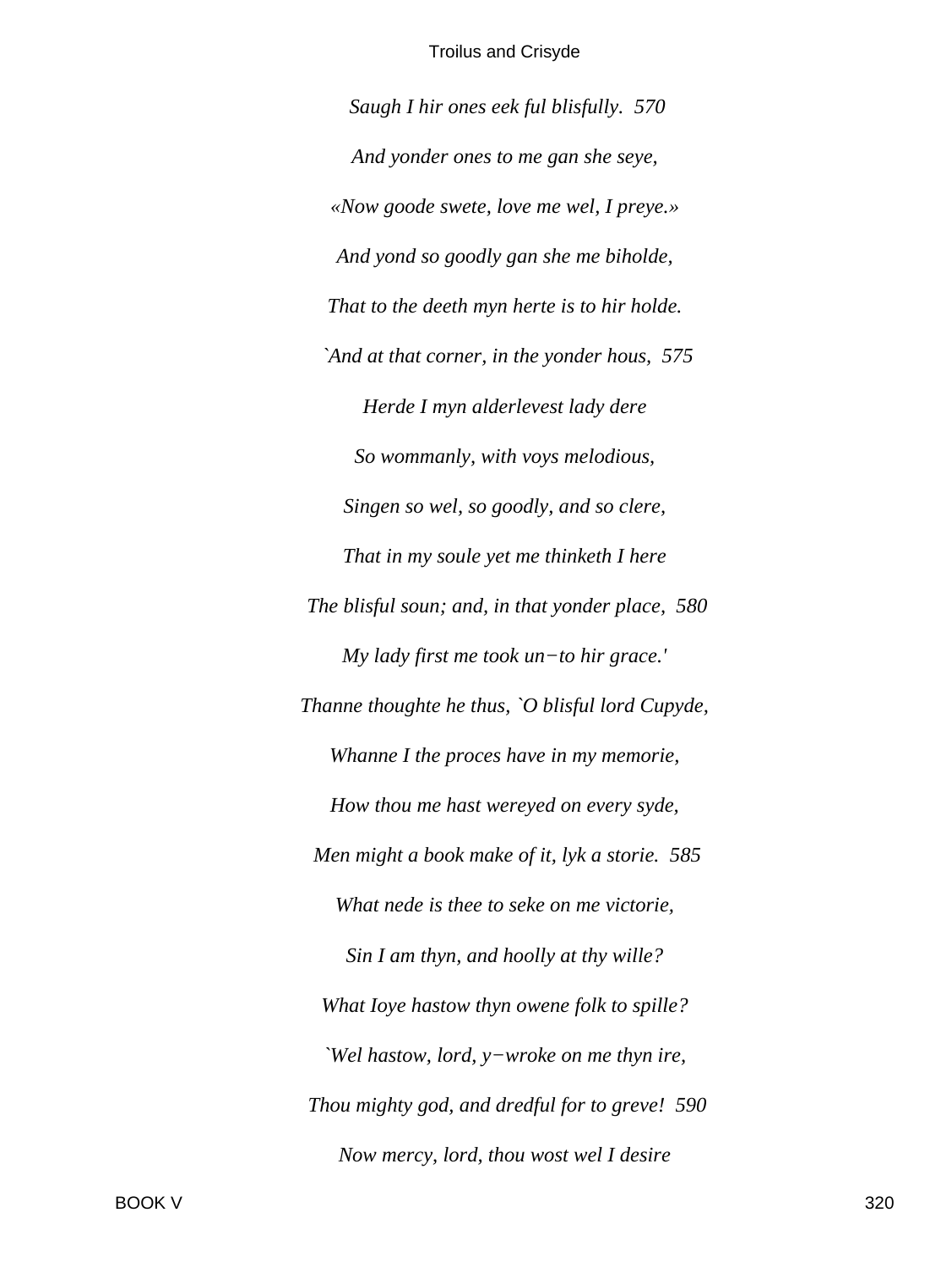Thy grace most, of alle lustes leve, And live and deye I wol in thy bileve, For which I naxe in guerdon but a bone, That thou Criseyde ayein me sende sone. 595 'Distreyne hir herte as faste to retorne As thou dost myn to longen hir to see; Than woot I wel, that she nil nought soiorne. Now, blisful lord, so cruel thou ne be Un-to the blood of Troye, I preye thee,  $600$ As Iuno was un-to the blood Thebane, For which the folk of Thebes caughte hir bane.' And after this he to the yates wente Ther-as Criseyde out-rood a ful good paas, And up and doun ther made he many a wente, 605 And to him-self ful ofte he seyde `Allas! From hennes rood my blisse and my solas! As wolde blisful god now, for his love, I mighte hir seen ayein come in-to Troye! `And to the yonder hille I gan hir gyde, 610 Allas! And there I took of hir my leve! And yond I saugh hir to hir fader ryde, For sorwe of which myn herte shal to-cleve.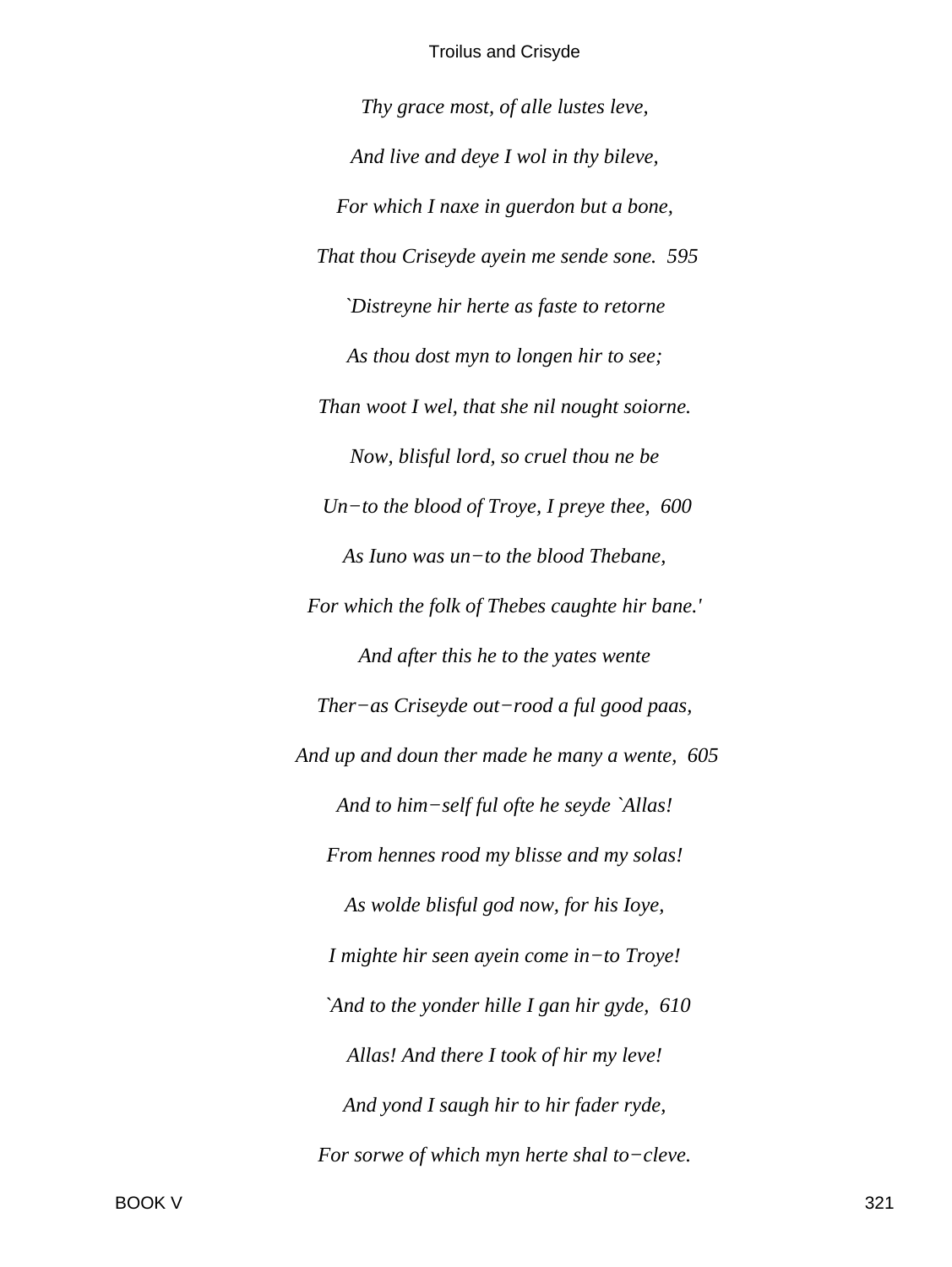And hider hoom I com whan it was eve; And here I dwelle out-cast from alle Ioye, 615 And shal, til I may seen hir eft in Troye.' And of him-self imagened he ofte To ben defet, and pale, and waxen lesse Than he was wont, and that men seyden softe, 'What may it be? Who can the sothe gesse 620 Why Troilus hath al this hevinesse?' And al this nas but his malencolye, That he hadde of him-self swich fantasye. Another tyme imaginen he wolde That every wight that wente by the weye 625 Had of him routhe, and that they seyen sholde, 'I am right sory Troilus wole deye.' And thus he droof a day yet forth or tweye. As ye have herd, swich lyf right gan he lede, As he that stood bitwixen hope and drede. 630 For which him lyked in his songes shewe Thencheson of his wo, as he best mighte, And made a song of wordes but a fewe, Somwhat his woful herte for to lighte. And whan he was from every mannes sighte, 635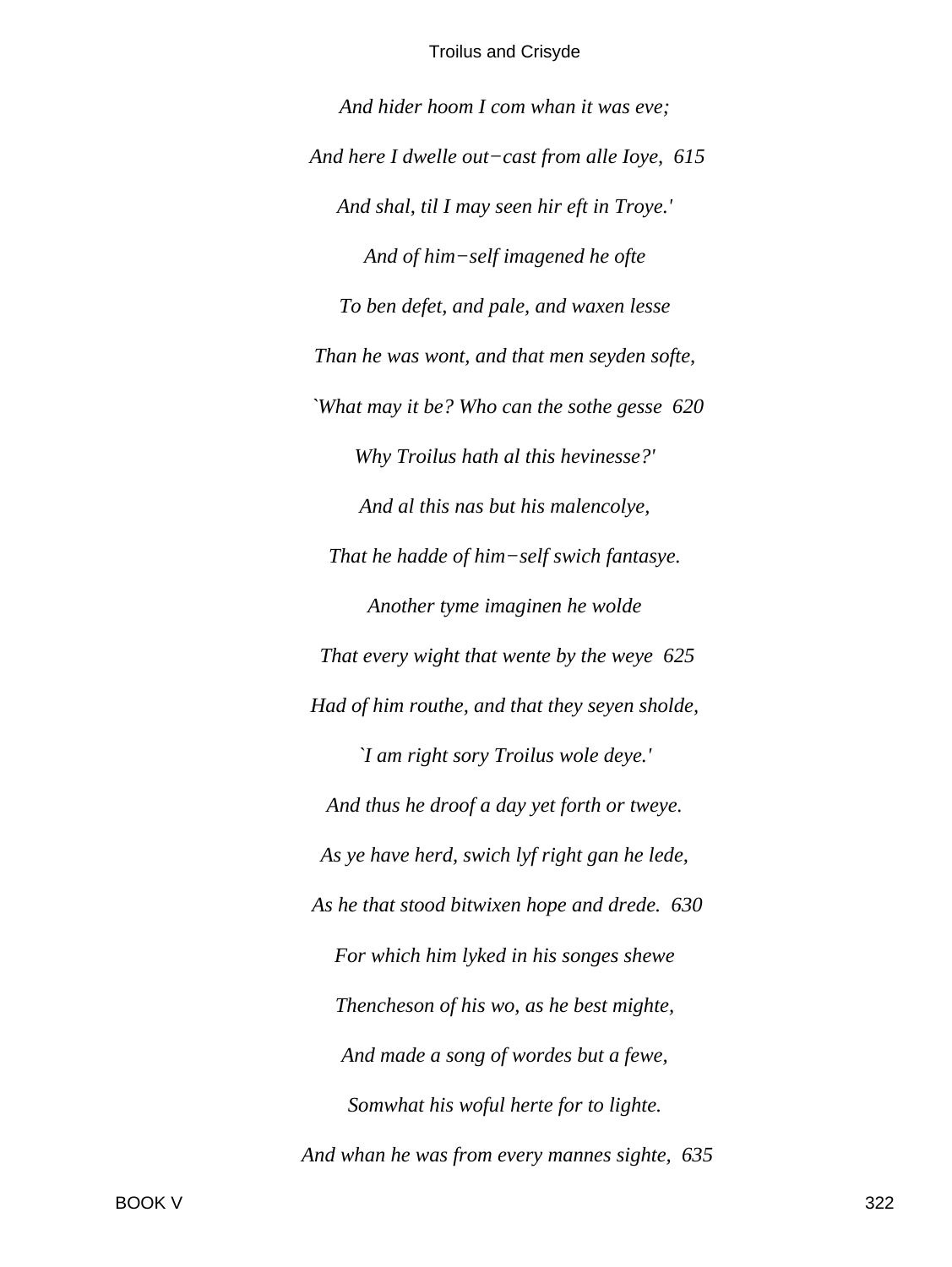*With softe voys he, of his lady dere, That was absent, gan singe as ye may here. `O sterre, of which I lost have al the light, With herte soor wel oughte I to bewayle, That ever derk in torment, night by night, 640 Toward my deeth with wind in stere I sayle; For which the tenthe night if that I fayle The gyding of thy bemes brighte an houre, My ship and me Caribdis wole devoure.' This song whan he thus songen hadde, sone 645 He fil ayein in−to his sykes olde; And every night, as was his wone to done, He stood the brighte mone to beholde, And al his sorwe he to the mone tolde; And seyde, `Y−wis, whan thou art horned newe, 650 I shal be glad, if al the world be trewe! `I saugh thyn hornes olde eek by the morwe, Whan hennes rood my righte lady dere, That cause is of my torment and my sorwe; For whiche, O brighte Lucina the clere, 655 For love of god, ren faste aboute thy spere! For whan thyn hornes newe ginne springe,*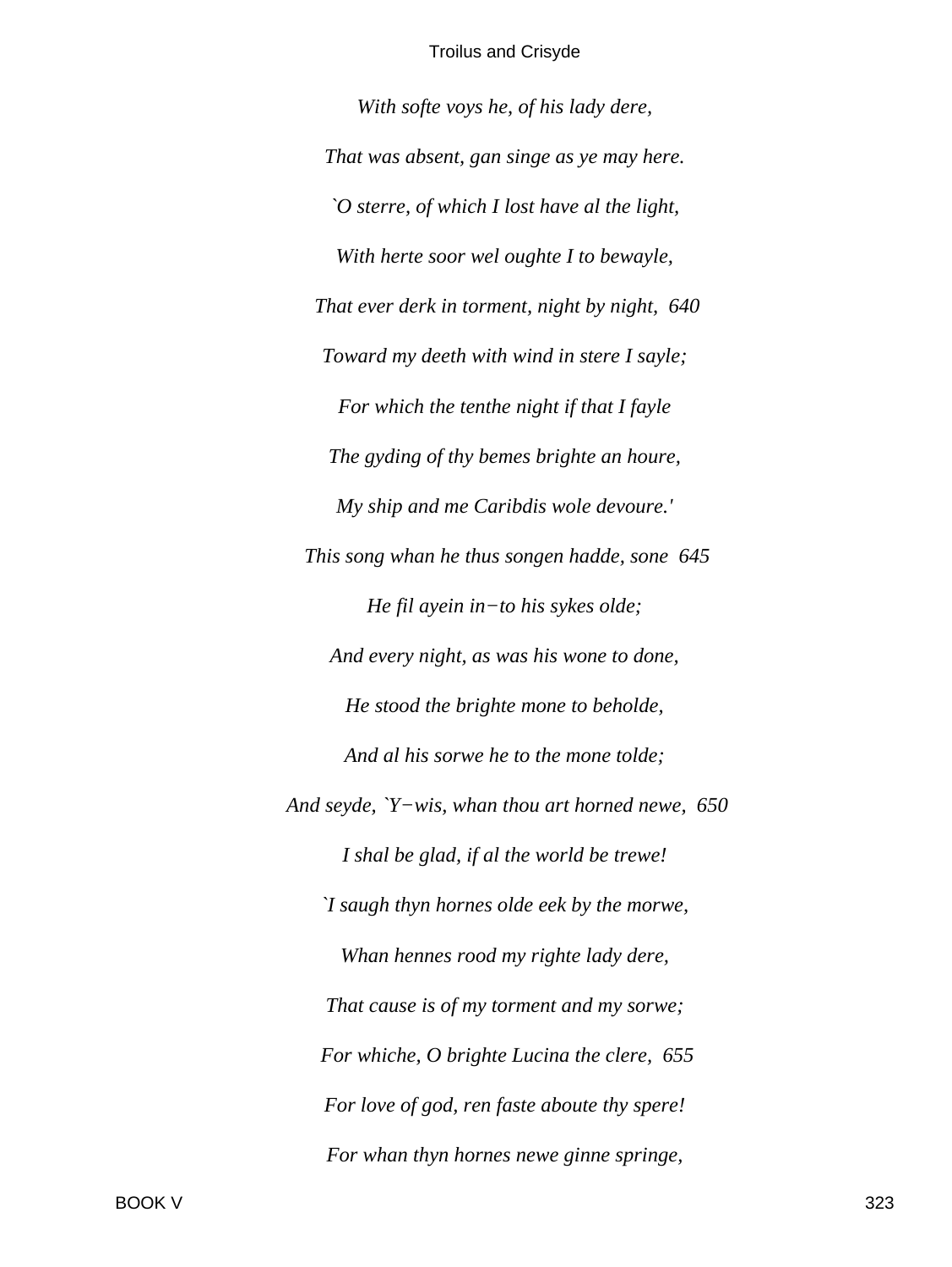Than shal she come, that may my blisse bringe!' The day is more, and lenger every night, Than they be wont to be, him thoughte tho; 660 And that the sonne wente his course unright By lenger wey than it was wont to go; And seyde, `Y-wis, me dredeth ever-mo, The sonnes sone, Pheton, be on-lyve, And that his fadres cart amis he dryve.' 665 Upon the walles faste eek wolde he walke, And on the Grekes ost he wolde see, And to him-self right thus he wolde talke, `Lo, yonder is myn owene lady free, Or elles yonder, ther tho tentes be! 670 And thennes comth this eyr, that is so sote, That in my soule I fele it doth me bote. `And hardely this wind, that more and more Thus stoundemele encreseth in my face, Is of my ladyes depe sykes sore. 675 I preve it thus, for in non othere place Of al this toun, save onliche in this space, Fele I no wind that souneth so lyk peyne; It seyth, «Allas! Why twinned be we tweyne?»'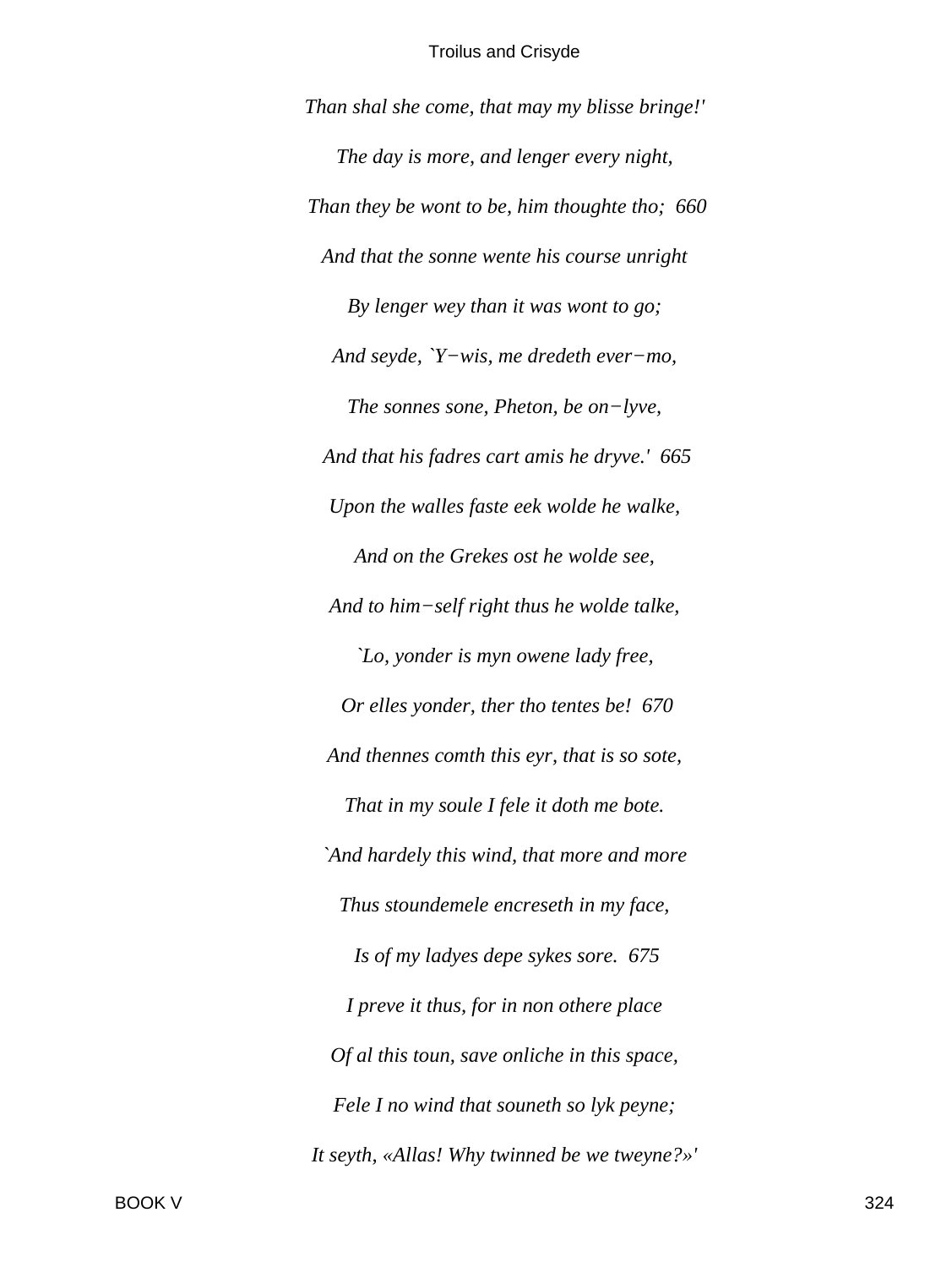This longe tyme he dryveth forth right thus, 680 Til fully passed was the nynthe night; And ay bi-syde him was this Pandarus, That bisily dide alle his fulle might Him to comforte, and make his herte light; Yevinge him hope alwey, the tenthe morwe 685 That she shal come, and stinten al his sorwe.  $Up-on$  that other syde eek was Criseyde, With wommen fewe, among the Grekes stronge; For which ful ofte a day `Allas,' she seyde, `That I was born! Wel may myn herte longe 690 After my deeth; for now live I to longe! Allas! And I ne may it not amende; For now is wors than ever yet I wende. `My fader nil for no-thing do me grace To goon ayein, for nought I can him queme; 695 And if so be that I my terme passe, My Troilus shal in his herte deme That I am fals, and so it may wel seme. Thus shal I have unthank on every syde; That I was born, so weylaway the tyde! 700 `And if that I me putte in Iupartye,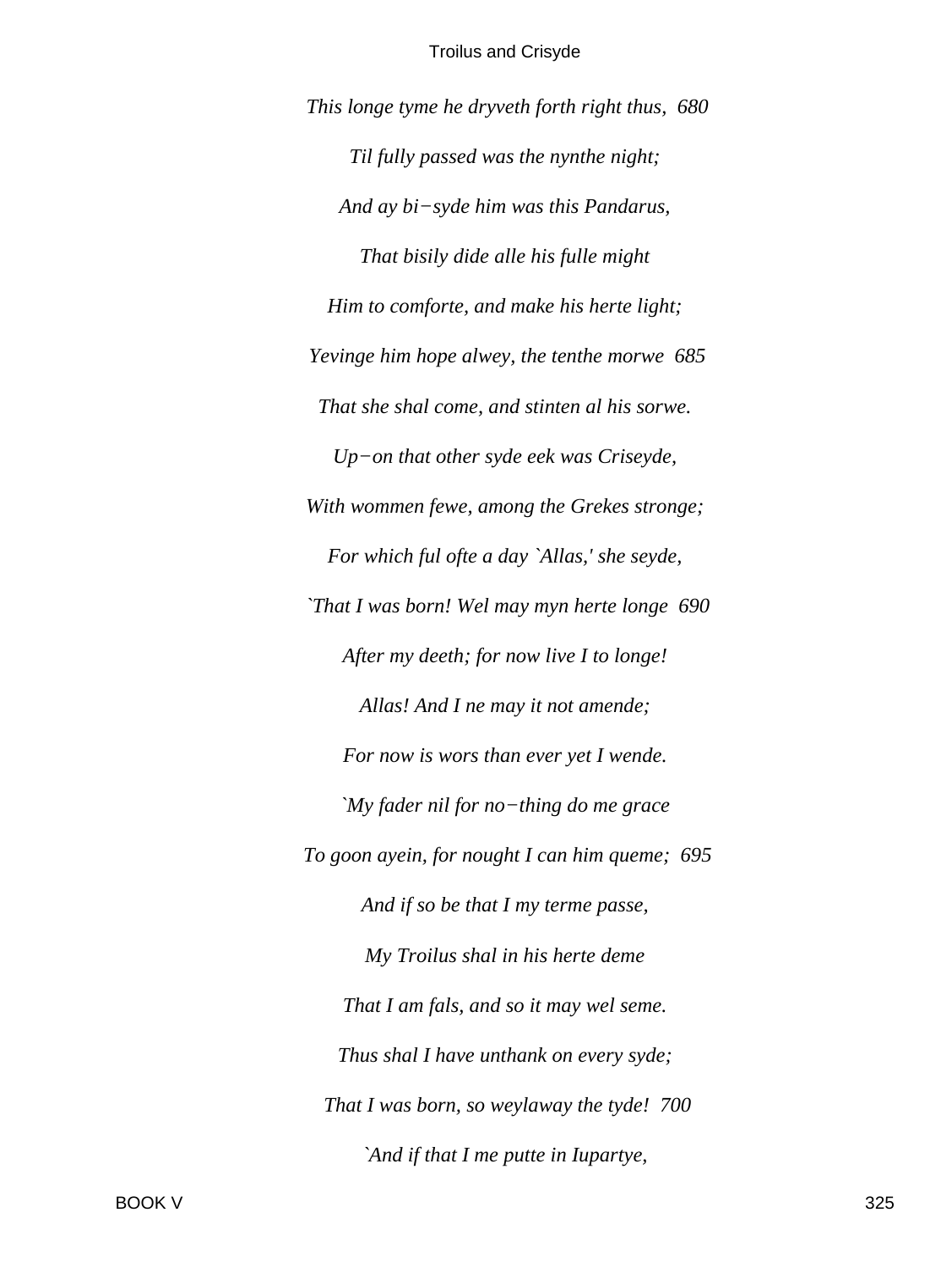*To stele awey by nighte, and it bifalle That I be caught, I shal be holde a spye; Or elles, lo, this drede I most of alle, If in the hondes of som wrecche I falle, 705 I am but lost, al be myn herte trewe; Now mighty god, thou on my sorwe rewe!' Ful pale y−waxen was hir brighte face, Hir limes lene, as she that al the day Stood whan she dorste, and loked on the place 710 Ther she was born, and ther she dwelt hadde ay. And al the night wepinge, allas! she lay. And thus despeired, out of alle cure, She ladde hir lyf, this woful creature. Ful ofte a day she sighte eek for destresse, 715 And in hir−self she wente ay portrayinge Of Troilus the grete worthinesse, And alle his goodly wordes recordinge Sin first that day hir love bigan to springe. And thus she sette hir woful herte a−fyre 720 Through remembraunce of that she gan desyre. In al this world ther nis so cruel herte That hir hadde herd compleynen in hir sorwe,*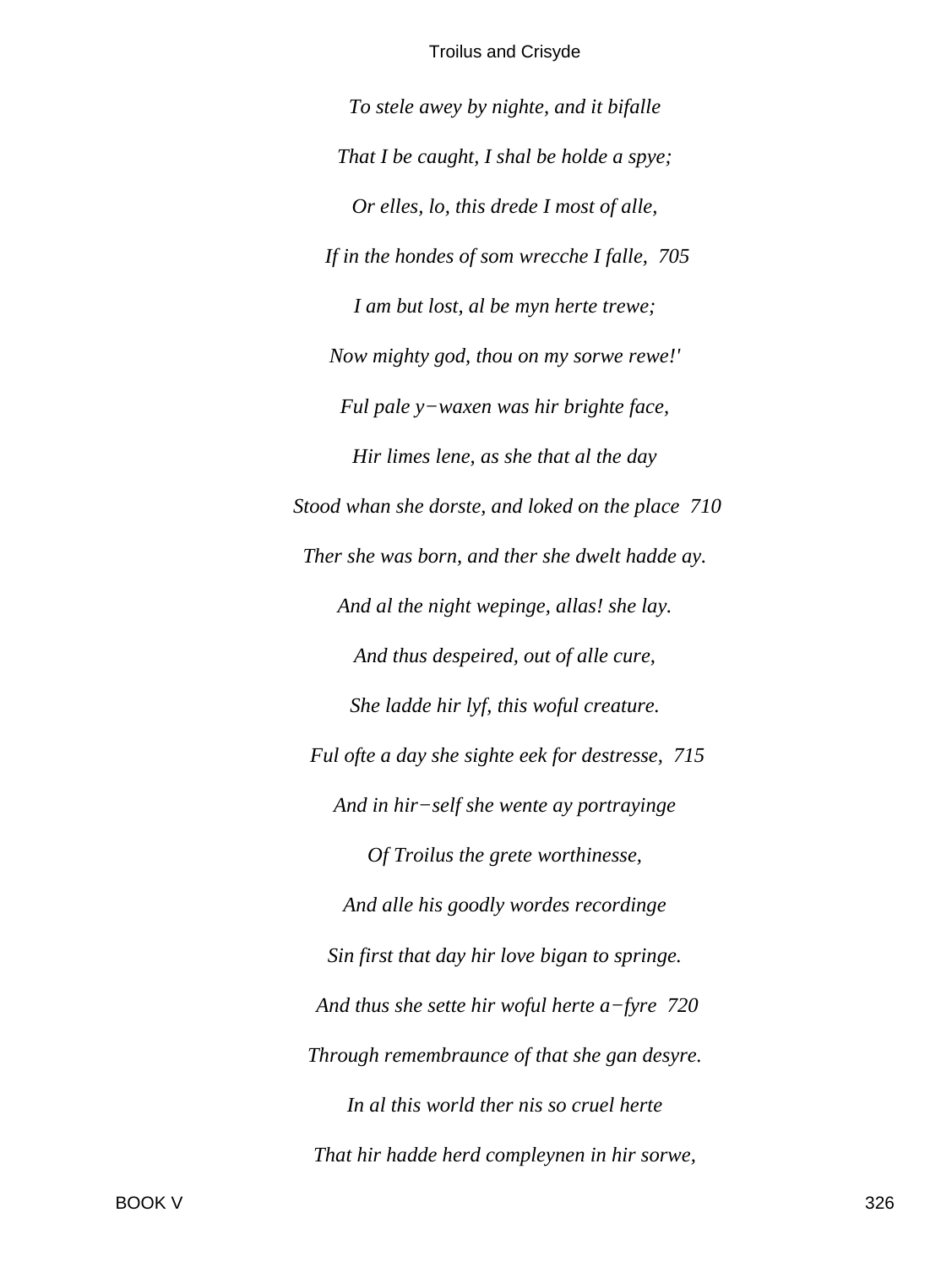*That nolde han wopen for hir peynes smerte, So tendrely she weep, bothe eve and morwe. 725 Hir nedede no teres for to borwe. And this was yet the worste of al hir peyne, Ther was no wight to whom she dorste hir pleyne. Ful rewfully she loked up−on Troye, Biheld the toures heighe and eek the halles; 730 `Allas!' quod she, `The plesaunce and the Ioye The whiche that now al torned in−to galle is, Have I had ofte with−inne yonder walles! O Troilus, what dostow now,' she seyde; `Lord! Whether yet thou thenke up−on Criseyde? 735 `Allas! I ne hadde trowed on your lore, And went with yow, as ye me radde er this! Thanne hadde I now not syked half so sore. Who mighte han seyd, that I had doon a−mis To stele awey with swich on as he is? 740 But al to late cometh the letuarie, Whan men the cors un−to the grave carie. `To late is now to speke of this matere; Prudence, allas! Oon of thyn eyen three Me lakked alwey, er that I come here; 745*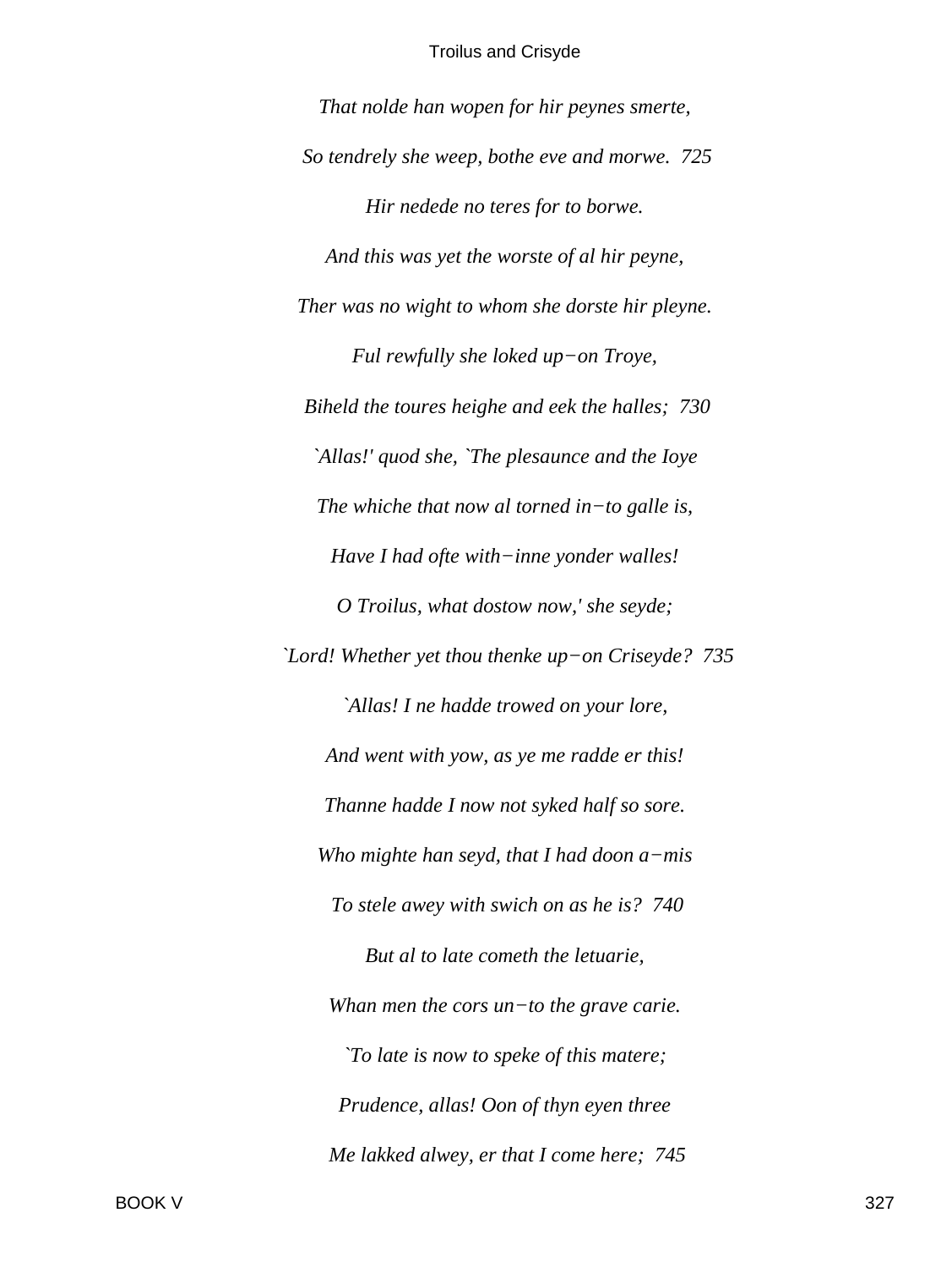On tyme y-passed, wel remembred me; And present tyme eek coude I wel  $y$ -see. But futur tyme, er I was in the snare, Coude I not seen; that causeth now my care. `But natheles, bityde what bityde, 750 I shal to-morwe at night, by est or weste, Out of this ost stele on som maner syde, And go with Troilus wher-as him leste. This purpos wol I holde, and this is beste. No fors of wikked tonges Ianglerye, 755 For ever on love han wrecches had envye. `For who-so wole of every word take hede, Or rewlen him by every wightes wit, Ne shal he never thryven, out of drede. For that that som men blamen ever yit, 760 Lo, other maner folk commenden it. And as for me, for al swich variannce, Felicitee clepe I my suffisaunce. `For which, with-outen any wordes mo, To Troye I wol, as for conclusioun.' 765 But god it wot, er fully monthes two, She was ful fer fro that entencioun.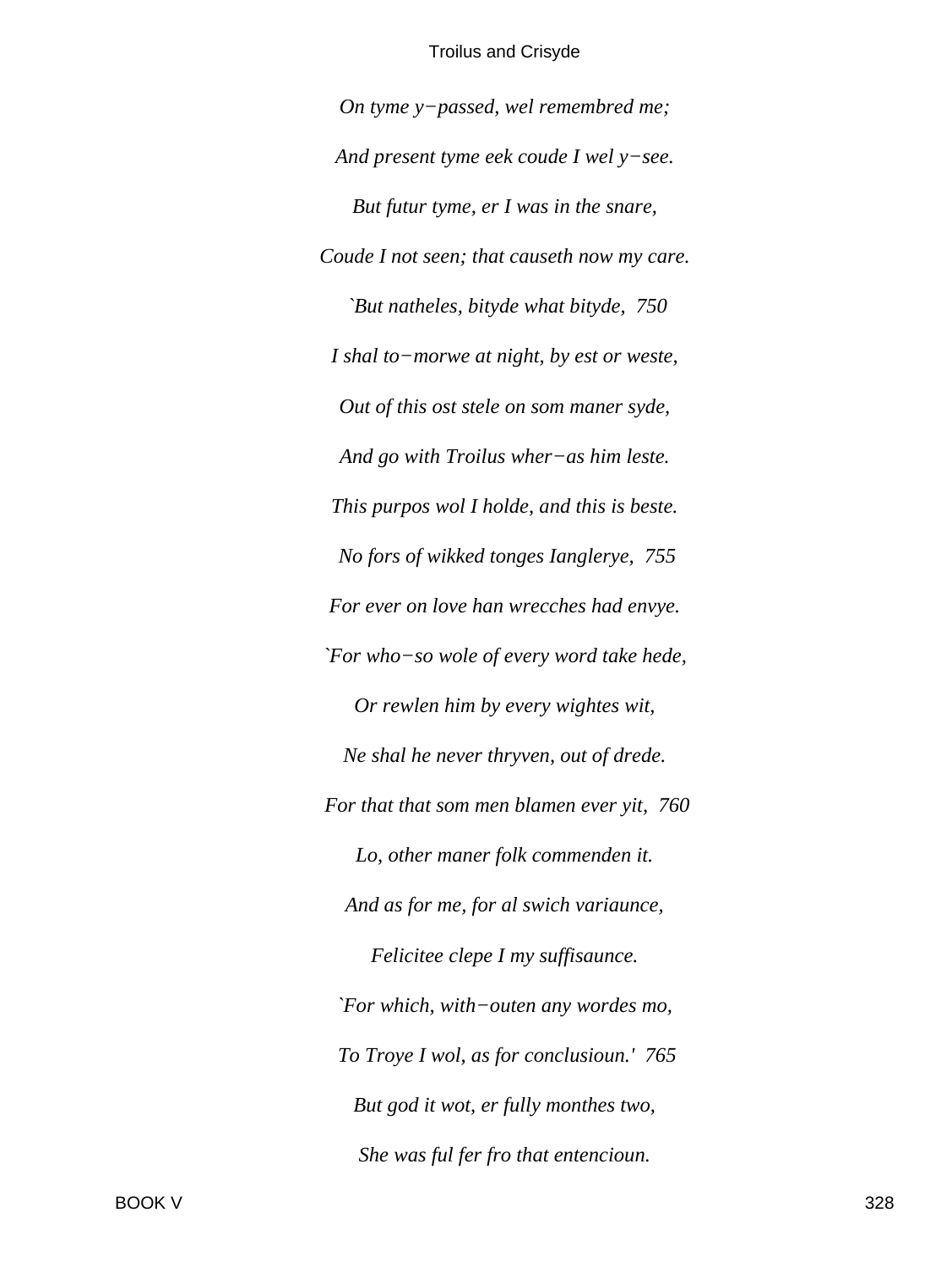*For bothe Troilus and Troye toun Shal knotteles through−out hir herte slyde; For she wol take a purpos for tabyde. 770 This Diomede, of whom yow telle I gan, Goth now, with−inne him−self ay arguinge With al the sleighte and al that ever he can, How he may best, with shortest taryinge, In−to his net Criseydes herte bringe. 775 To this entente he coude never fyne; To fisshen hir, he leyde out hook and lyne. But natheles, wel in his herte he thoughte, That she nas nat with−oute a love in Troye, For never, sithen he hir thennes broughte, 780 Ne coude he seen her laughe or make Ioye. He nist how best hir herte for tacoye. `But for to assaye,' he seyde, `it nought ne greveth; For he that nought nassayeth, nought nacheveth.' Yet seide he to him−self upon a night, 785 `Now am I not a fool, that woot wel how Hir wo for love is of another wight, And here−up−on to goon assaye hir now? I may wel wite, it nil not been my prow.*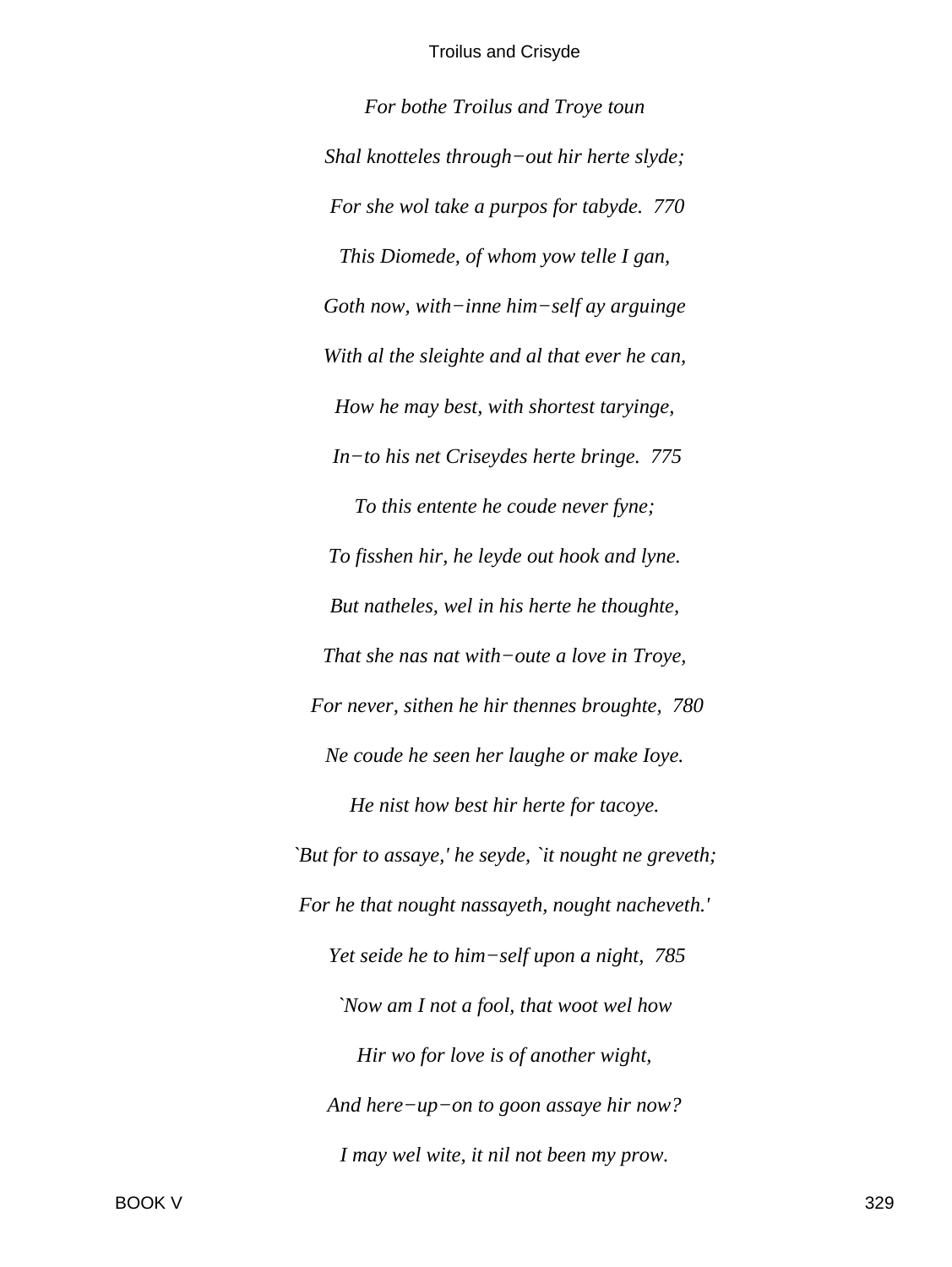For wyse folk in bokes it expresse, 790 «Men shal not wowe a wight in hevinesse.» `But who-so mighte winnen swich a flour From him, for whom she morneth night and day, He mighte seyn, he were a conquerour.' And right anoon, as he that bold was ay, 795 Thoughte in his herte, `Happe how happe may, Al sholde I deye, I wole hir herte seche; I shal no more lesen but my speche.' This Diomede, as bokes us declare, Was in his nedes prest and corageous; 800 With sterne voys and mighty limes square, Hardy, testif, strong, and chevalrous Of dedes, lyk his fader Tideus. And som men seyn, he was of tunge large; And heir he was of Calidoine and Arge. 805 Criseyde mene was of hir stature, Ther-to of shap, of face, and eek of chere, Ther mighte been no fairer creature. And ofte tyme this was hir manere, To gon  $y$ -tressed with hir heres clere 810 Doun by hir coler at hir bak bihinde,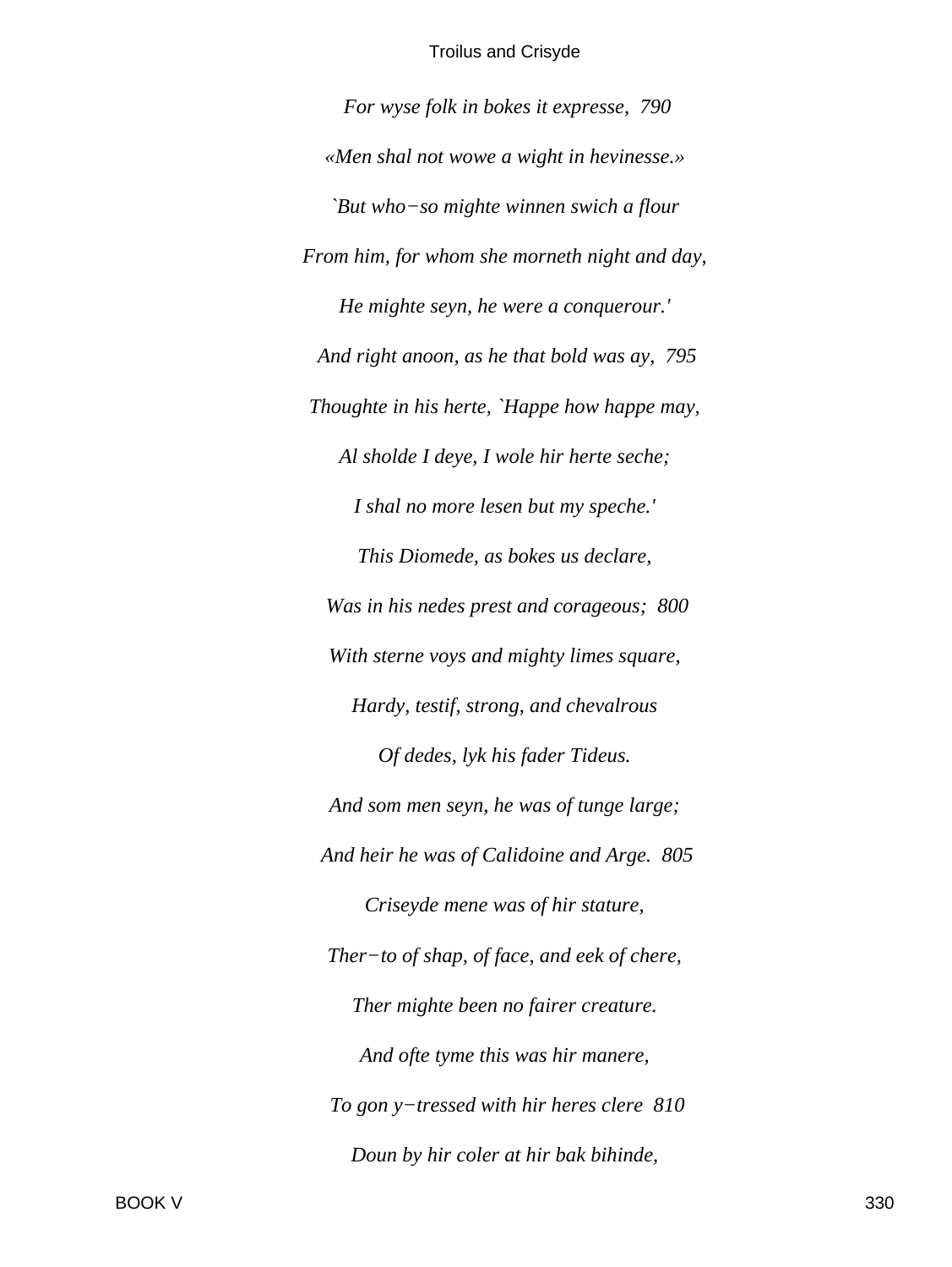Which with a threde of gold she wolde binde. And, save hir browes ioyneden y-fere, Ther nas no lak, in ought I can espyen; But for to speken of hir eyen clere, 815 Lo, trewely, they writen that hir syen, That Paradys stood formed in hir yen. And with hir riche beautee ever-more Strof love in hir, ay which of hem was more. She sobre was, eek simple, and wys with-al,  $820$ The beste  $y$ -norisshed eek that mighte be, And goodly of hir speche in general, Charitable, estatliche, lusty, and free; Ne never-mo ne lakkede hir pitee; Tendre-herted, slydinge of corage; 825 But trewely, I can not telle hir age. And Troilus wel waxen was in highte, And complet formed by proporcioun So wel, that kinde it not amenden mighte; Yong, fresshe, strong, and hardy as lyoun; 830 Trewe as steel in ech condicioun; On of the beste enteched creature, That is, or shal, whyl that the world may dure.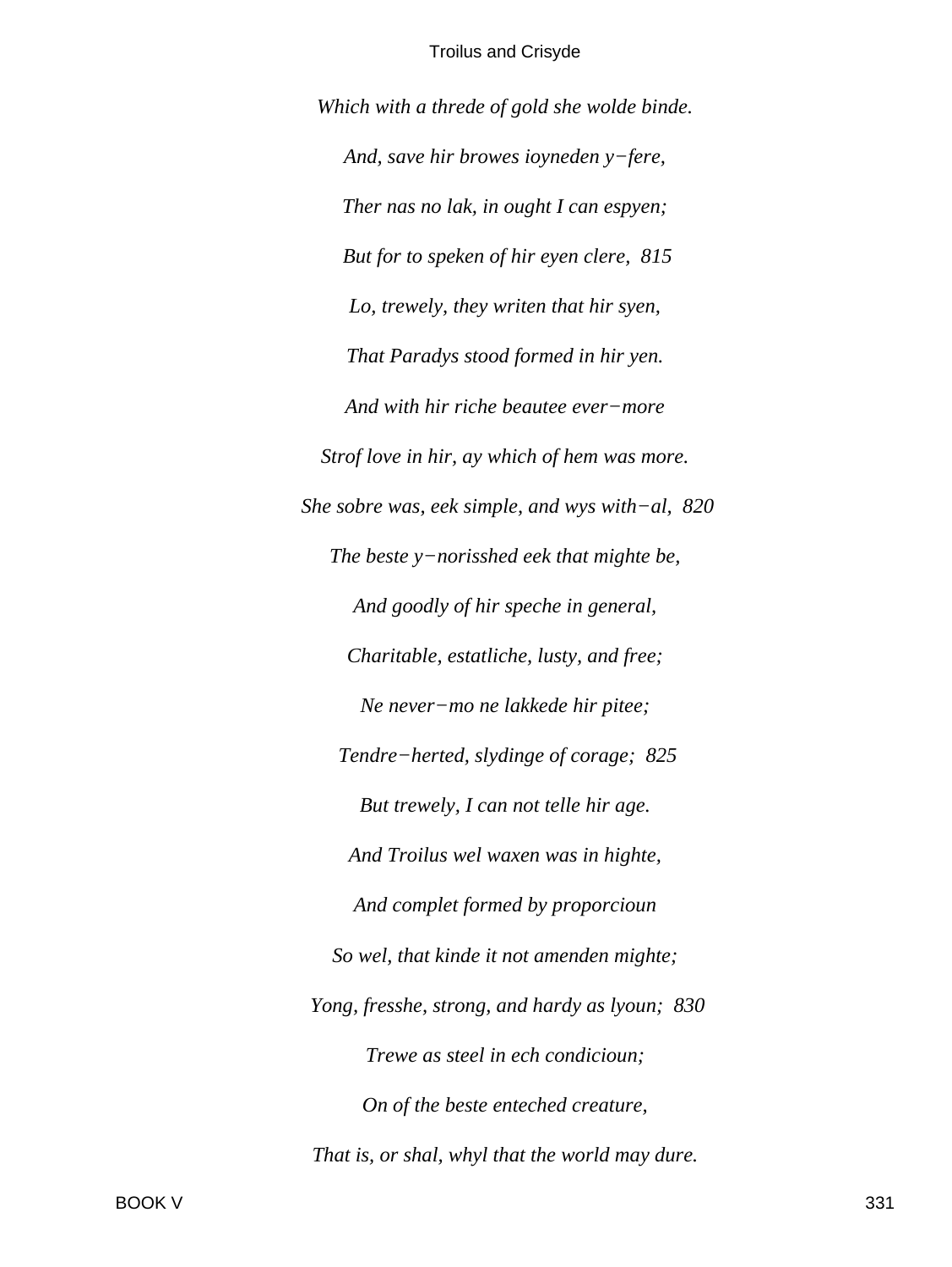And certainly in storie it is  $y$ -founde, That Troilus was never un-to no wight,  $835$ As in his tyme, in no degree secounde In durring don that longeth to a knight. Al mighte a geaunt passen him of might, His herte ay with the firste and with the beste Stood paregal, to durre don that him leste. 840 But for to tellen forth of Diomede: -It fil that after, on the tenthe day, Sin that Criseyde out of the citee yede, This Diomede, as fresshe as braunche in May, Com to the tente ther-as Calkas lay,  $845$ And feyned him with Calkas han to done; But what he mente, I shal yow telle sone. Criseyde, at shorte wordes for to telle, Welcomed him, and doun by hir him sette; And he was ethe  $y$ -nough to maken dwelle. 850 And after this, with-outen longe lette, The spyces and the wyn men forth hem fette; And forth they speke of this and that  $y$ -fere, As freendes doon, of which som shal ye here. He gan first fallen of the werre in speche 855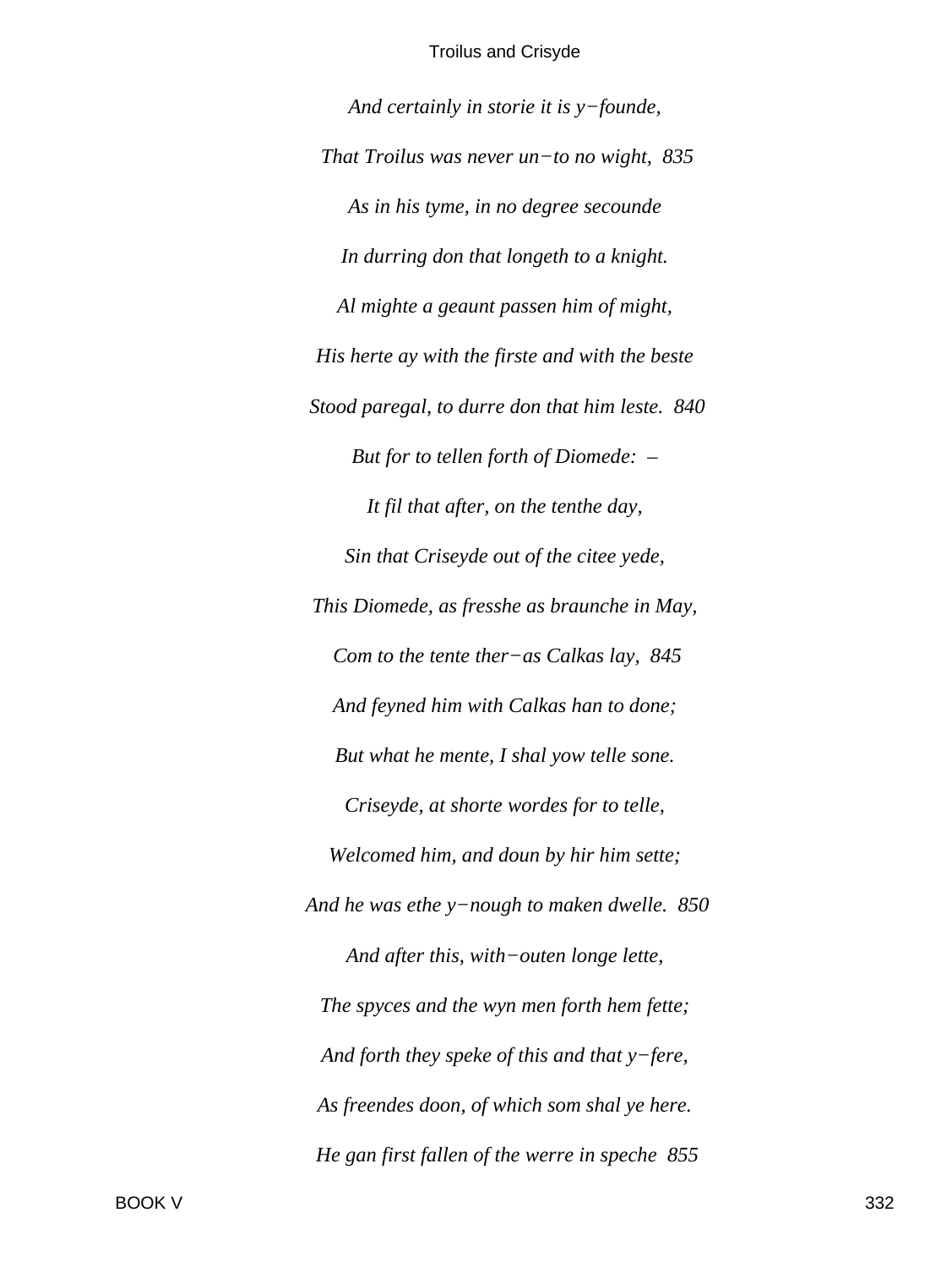*Bitwixe hem and the folk of Troye toun; And of thassege he gan hir eek byseche, To telle him what was hir opinioun. Fro that demaunde he so descendeth doun To asken hir, if that hir straunge thoughte 860 The Grekes gyse, and werkes that they wroughte? And why hir fader tarieth so longe To wedden hir un−to som worthy wight? Criseyde, that was in hir peynes stronge For love of Troilus, hir owene knight, 865 As fer−forth as she conning hadde or might, Answerde him tho; but, as of his entente, It semed not she wiste what he mente. But natheles, this ilke Diomede Gan in him−self assure, and thus he seyde, 870 `If ich aright have taken of yow hede, Me thinketh thus, O lady myn, Criseyde, That sin I first hond on your brydel leyde, Whan ye out come of Troye by the morwe, Ne coude I never seen yow but in sorwe. 875 `Can I not seyn what may the cause be But−if for love of som Troyan it were,*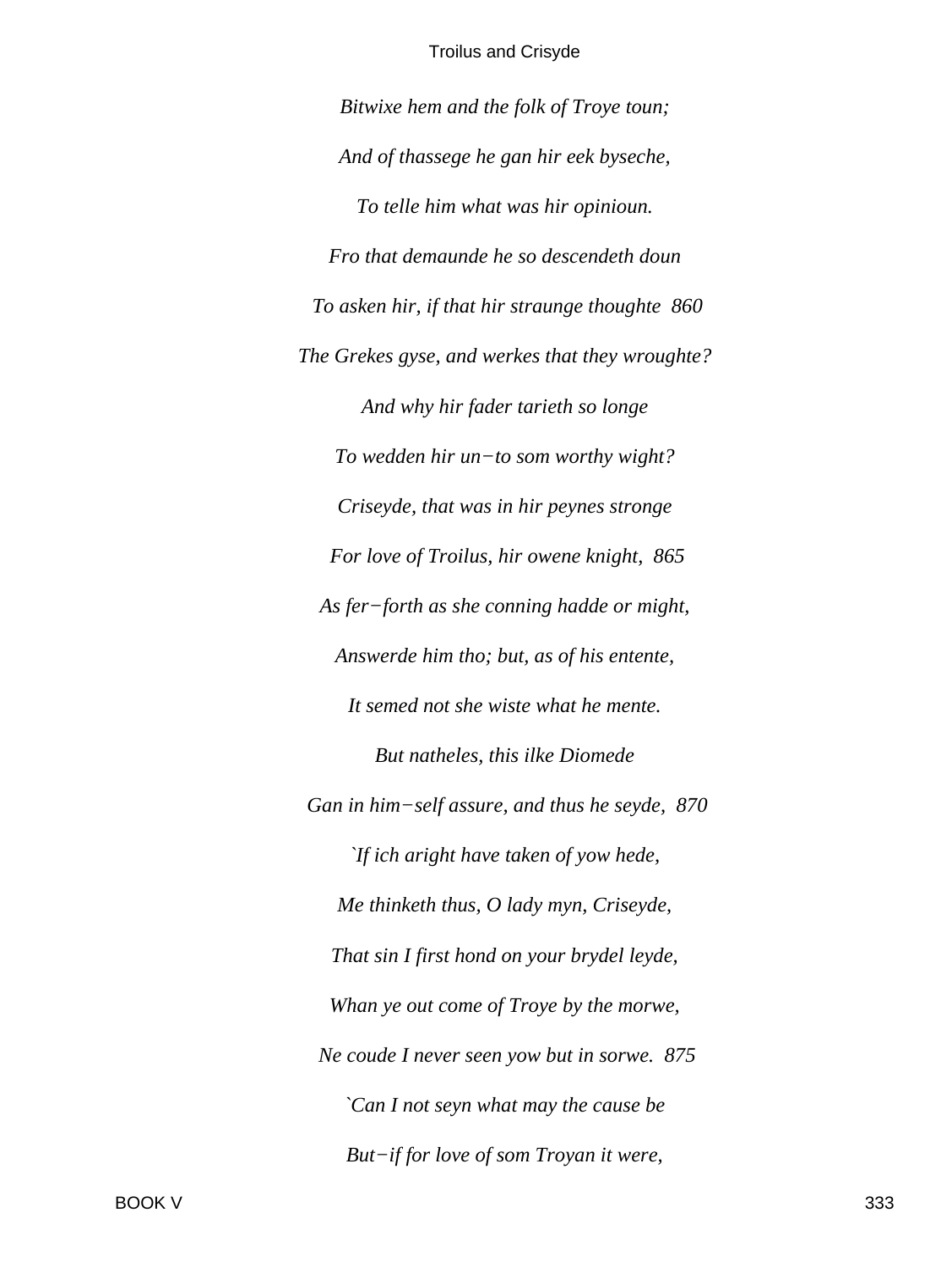*The which right sore wolde athinken me That ye, for any wight that dwelleth there, Sholden spille a quarter of a tere, 880 Or pitously your−selven so bigyle; For dredelees, it is nought worth the whyle. `The folk of Troye, as who seyth, alle and some In preson been, as ye your−selven see; Nor thennes shal not oon on−lyve come 885 For al the gold bitwixen sonne and see. Trusteth wel, and understondeth me. Ther shal not oon to mercy goon on−lyve, Al were he lord of worldes twyes fyve! `Swich wreche on hem, for fecching of Eleyne, 890 Ther shal be take, er that we hennes wende, That Manes, which that goddes ben of peyne, Shal been agast that Grekes wol hem shende. And men shul drede, un−to the worldes ende, From hennes−forth to ravisshe any quene, 895 So cruel shal our wreche on hem be sene. `And but−if Calkas lede us with ambages, That is to seyn, with double wordes slye, Swich as men clepe a «word with two visages,»*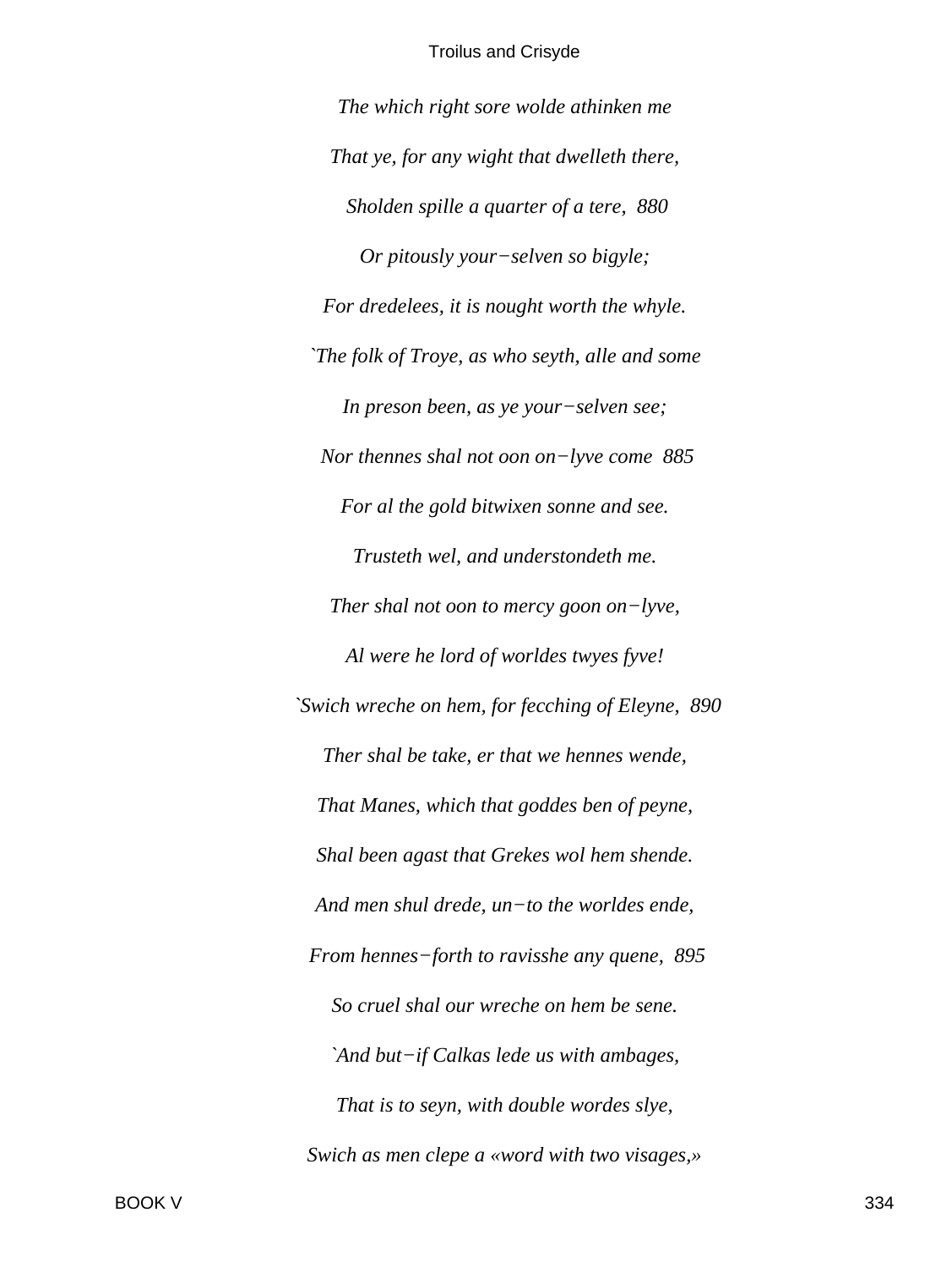*Ye shal wel knowen that I nought ne lye, 900 And al this thing right seen it with your ye, And that anoon; ye nil not trowe how sone; Now taketh heed, for it is for to done. `What wene ye your wyse fader wolde Han yeven Antenor for yow anoon, 905 If he ne wiste that the citee sholde Destroyed been? Why, nay, so mote I goon! He knew ful wel ther shal not scapen oon That Troyan is; and for the grete fere, He dorste not, ye dwelte lenger there. 910 `What wole ye more, lufsom lady dere? Lat Troye and Troyan fro your herte pace! Dryf out that bittre hope, and make good chere, And clepe ayein the beautee of your face, That ye with salte teres so deface. 915 For Troye is brought in swich a Iupartye, That, it to save, is now no remedye. `And thenketh wel, ye shal in Grekes finde, A more parfit love, er it be night, Than any Troian is, and more kinde, 920 And bet to serven yow wol doon his might.*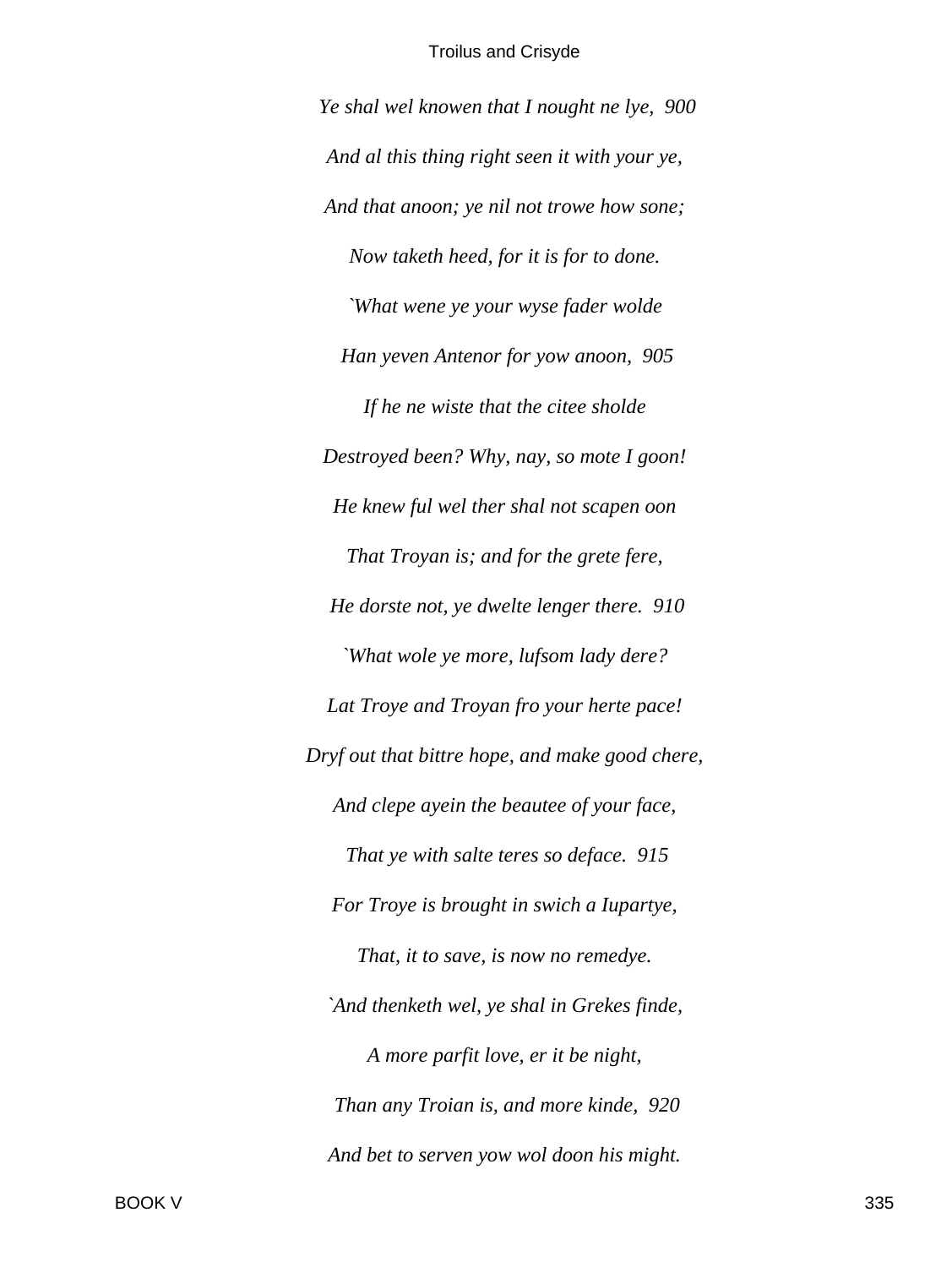*And if ye vouche sauf, my lady bright, I wol ben he to serven yow my−selve, Yee, lever than he lord of Greces twelve!' And with that word he gan to waxen reed, 925 And in his speche a litel wight he quook, And caste a−syde a litel wight his heed, And stinte a whyle; and afterward awook, And sobreliche on hir he threw his look, And seyde, `I am, al be it yow no Ioye, 930 As gentil man as any wight in Troye. `For if my fader Tydeus,' he seyde, `Y−lived hadde, I hadde been, er this, Of Calidoine and Arge a king, Criseyde! And so hope I that I shal yet, y−wis. 935 But he was slayn, allas! The more harm is, Unhappily at Thebes al to rathe, Polymites and many a man to scathe. `But herte myn, sin that I am your man, And been the ferste of whom I seche grace, 940 To serven you as hertely as I can, And ever shal, whyl I to live have space, So, er that I departe out of this place,*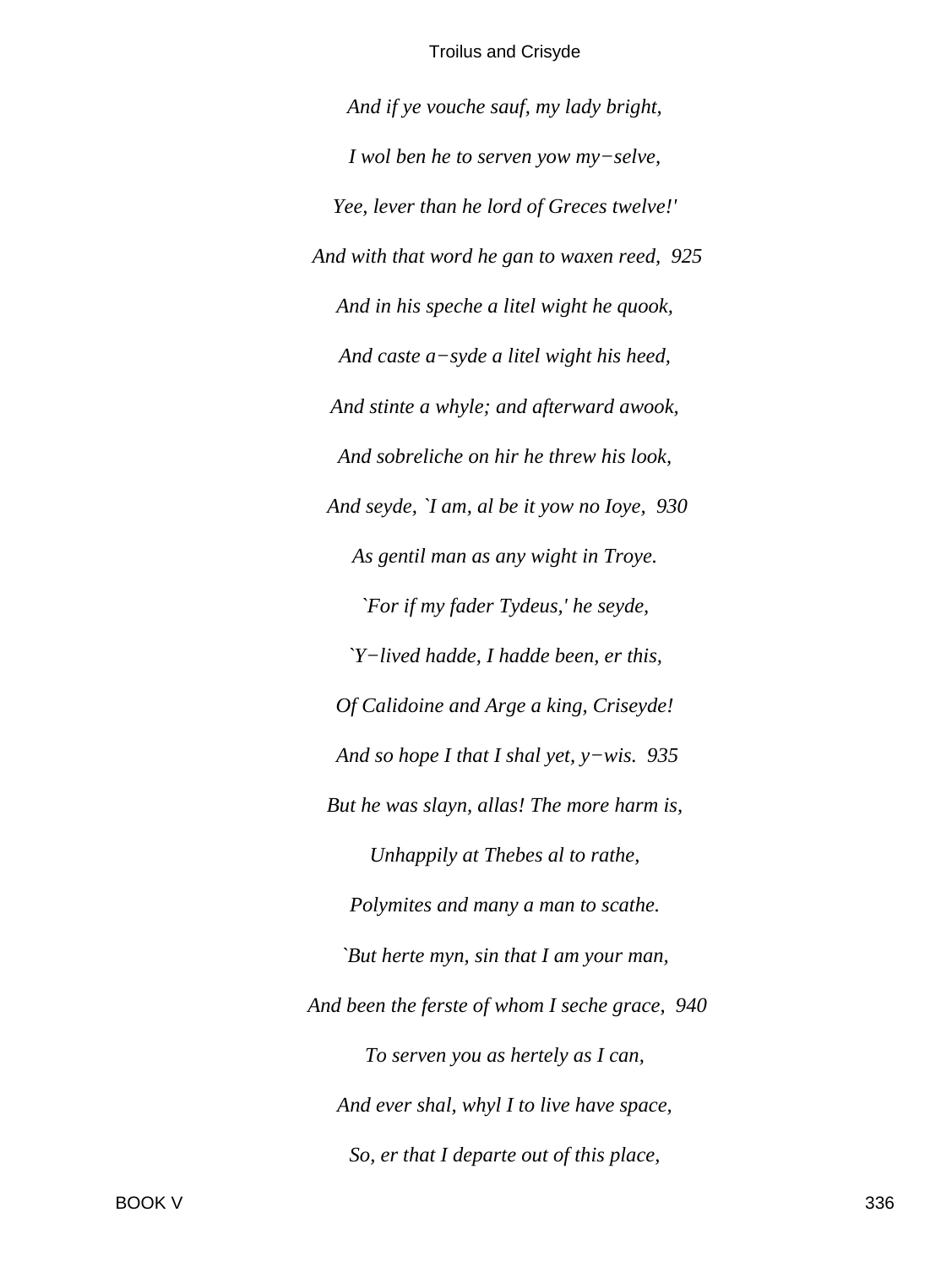*Ye wol me graunte, that I may to−morwe, At bettre leyser, telle yow my sorwe.' 945 What shold I telle his wordes that he seyde? He spak y−now, for o day at the meste; It preveth wel, he spak so that Criseyde Graunted, on the morwe, at his requeste, For to speken with him at the leste, 950 So that he nolde speke of swich matere; And thus to him she seyde, as ye may here: As she that hadde hir herte on Troilus So faste, that ther may it noon arace; And straungely she spak, and seyde thus; 955 `O Diomede, I love that ilke place Ther I was born; and Ioves, for his grace, Delivere it sone of al that doth it care! God, for thy might, so leve it wel to fare! `That Grekes wolde hir wraththe on Troye wreke, 960 If that they mighte, I knowe it wel, y−wis. But it shal not bifallen as ye speke; And god to−forn, and ferther over this, I wot my fader wys and redy is; And that he me hath bought, as ye me tolde, 965*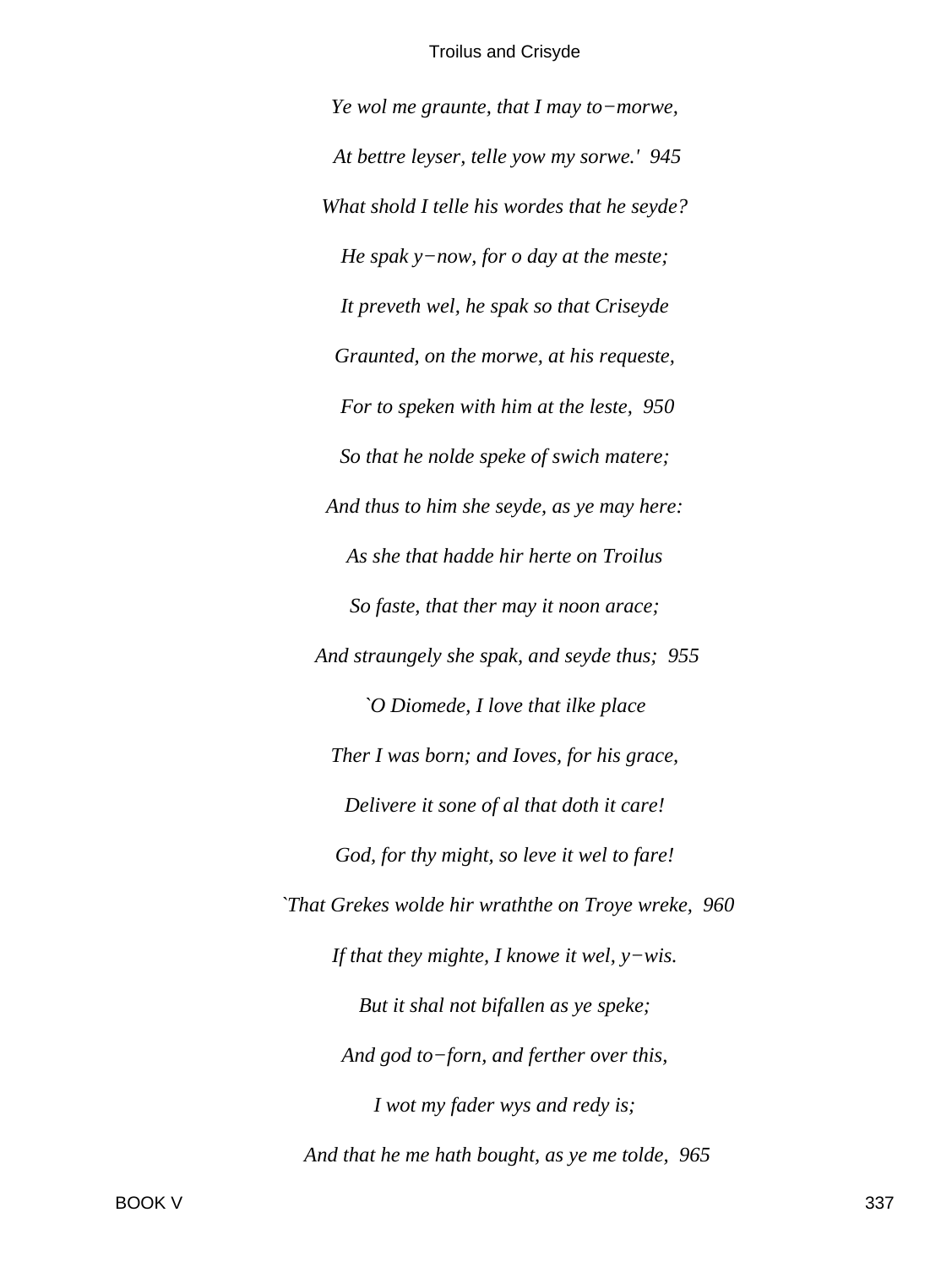*So dere, I am the more un−to him holde. `That Grekes been of heigh condicioun, I woot eek wel; but certein, men shal finde As worthy folk with−inne Troye toun, As conning, and as parfit and as kinde, 970 As been bitwixen Orcades and Inde. And that ye coude wel your lady serve, I trowe eek wel, hir thank for to deserve. `But as to speke of love, y−wis,' she seyde, `I hadde a lord, to whom I wedded was, 975 The whos myn herte al was, til that he deyde; And other love, as helpe me now Pallas, Ther in myn herte nis, ne nevere was. And that ye been of noble and heigh kinrede, I have wel herd it tellen, out of drede. 980 `And that doth me to han so gret a wonder, That ye wol scornen any womman so. Eek, god wot, love and I be fer a−sonder! I am disposed bet, so mote I go, Un−to my deeth, to pleyne and maken wo. 985 What I shal after doon, I can not seye; But trewely, as yet me list not pleye.*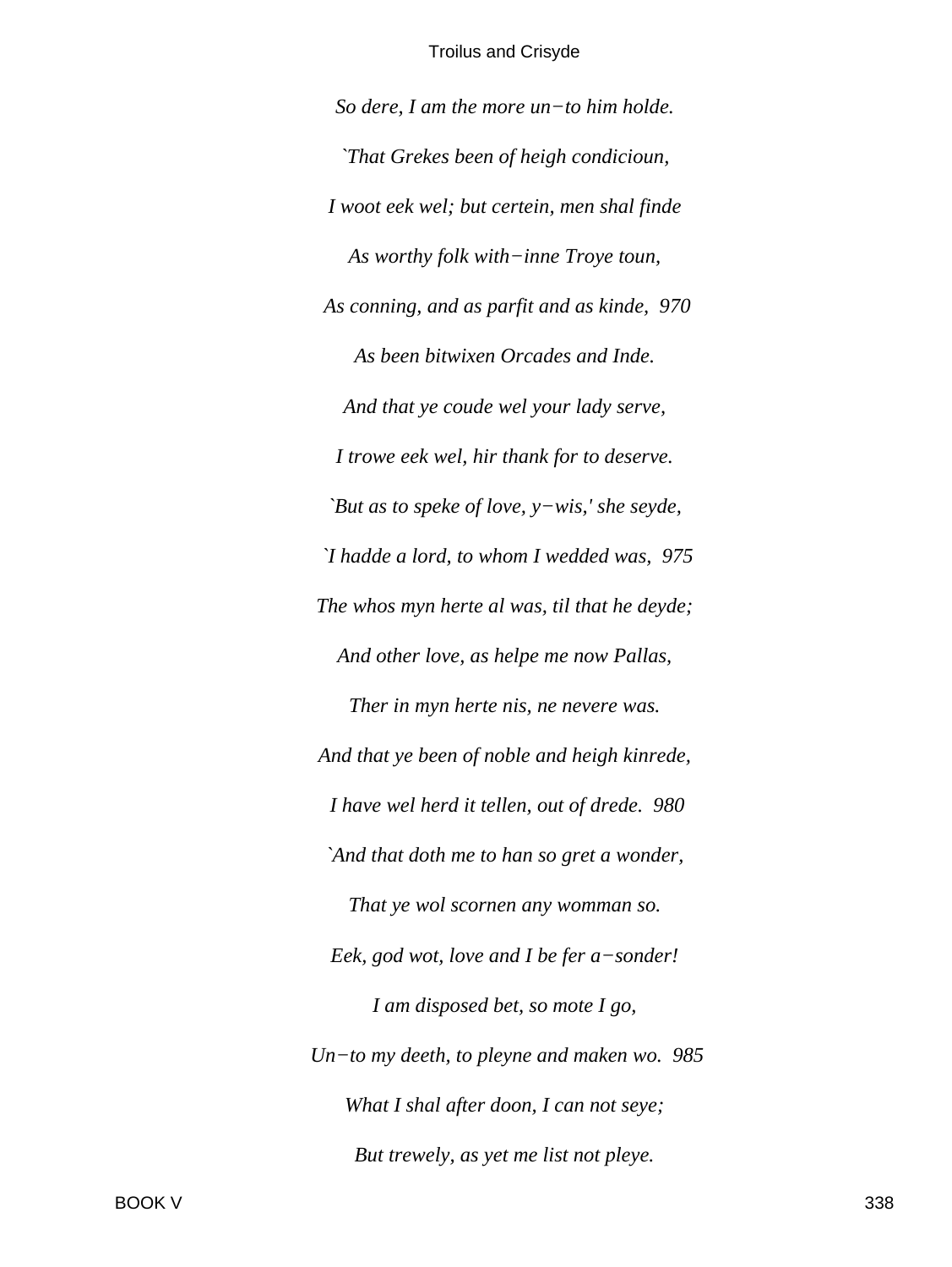*`Myn herte is now in tribulacioun, And ye in armes bisy, day by day. Here−after, whan ye wonnen han the toun, 990 Paraunter, thanne so it happen may, That whan I see that I never er say, Than wole I werke that I never wroughte! This word to yow y−nough suffysen oughte. `To−morwe eek wol I speken with yow fayn, 995 So that ye touchen nought of this matere. And whan yow list, ye may come here ayeyn; And, er ye gon, thus muche I seye yow here; As help me Pallas with hir heres clere, If that I sholde of any Greek han routhe, 1000 It sholde be your−selven, by my trouthe! `I sey not therfore that I wol yow love, Ne I sey not nay, but in conclusioun, I mene wel, by god that sit above:' – And ther−with−al she caste hir eyen doun, 1005 And gan to syke, and seyde, `O Troye toun, Yet bidde I god, in quiete and in reste I may yow seen, or do myn herte breste.' But in effect, and shortly for to seye,*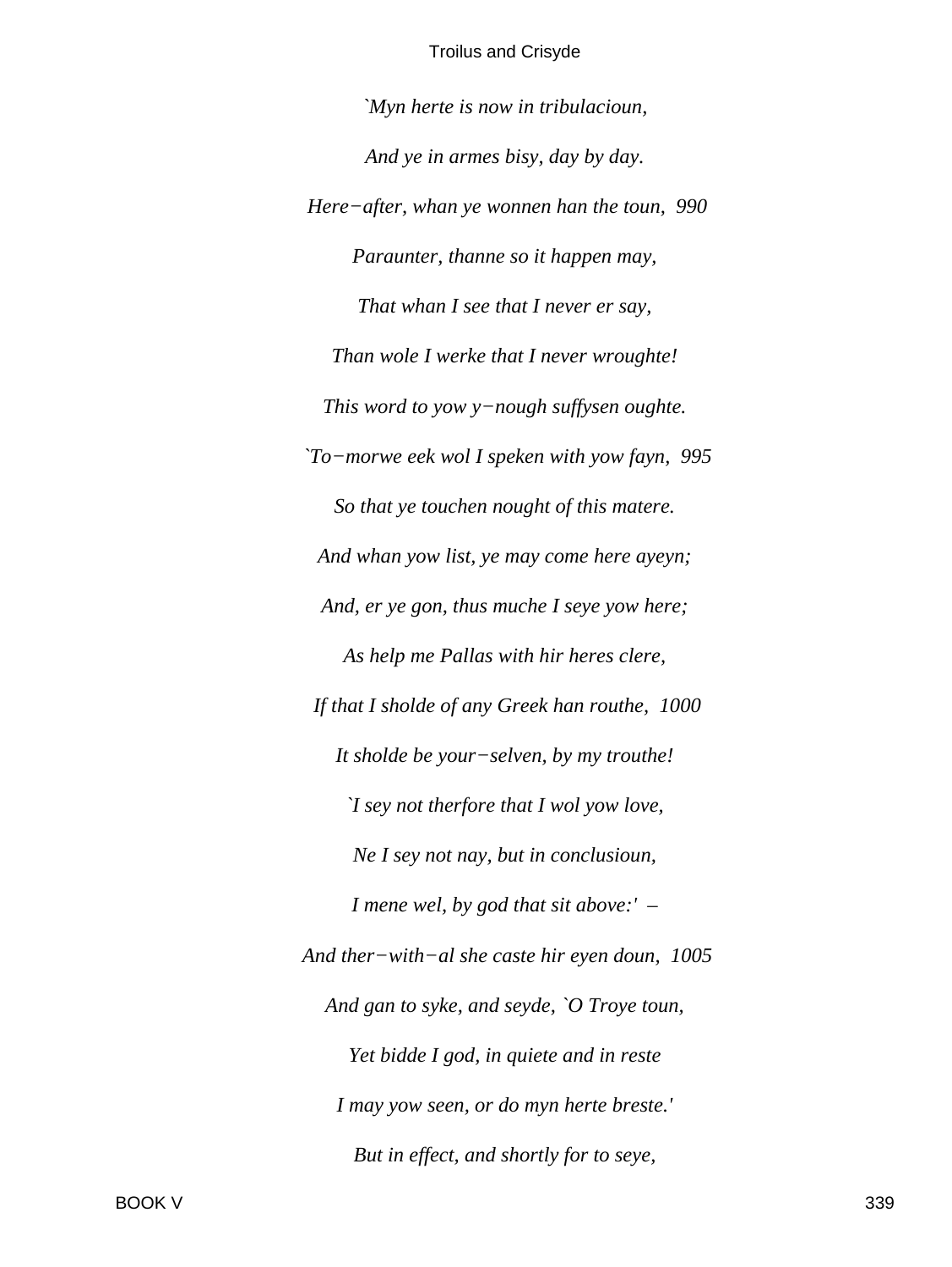*This Diomede al freshly newe ayeyn 1010 Gan pressen on, and faste hir mercy preye; And after this, the sothe for to seyn, Hir glove he took, of which he was ful fayn. And fynally, whan it was waxen eve, And al was wel, he roos and took his leve. 1015 The brighte Venus folwede and ay taughte The wey, ther brode Phebus doun alighte; And Cynthea hir char−hors over−raughte To whirle out of the Lyon, if she mighte; And Signifer his candelse shewed brighte, 1020 Whan that Criseyde un−to hir bedde wente In−with hir fadres faire brighte tente. Retorning in hir soule ay up and doun The wordes of this sodein Diomede, His greet estat, and peril of the toun, 1025 And that she was allone and hadde nede Of freendes help; and thus bigan to brede The cause why, the sothe for to telle, That she tok fully purpos for to dwelle. The morwe com, and goostly for to speke, 1030 This Diomede is come un−to Criseyde,*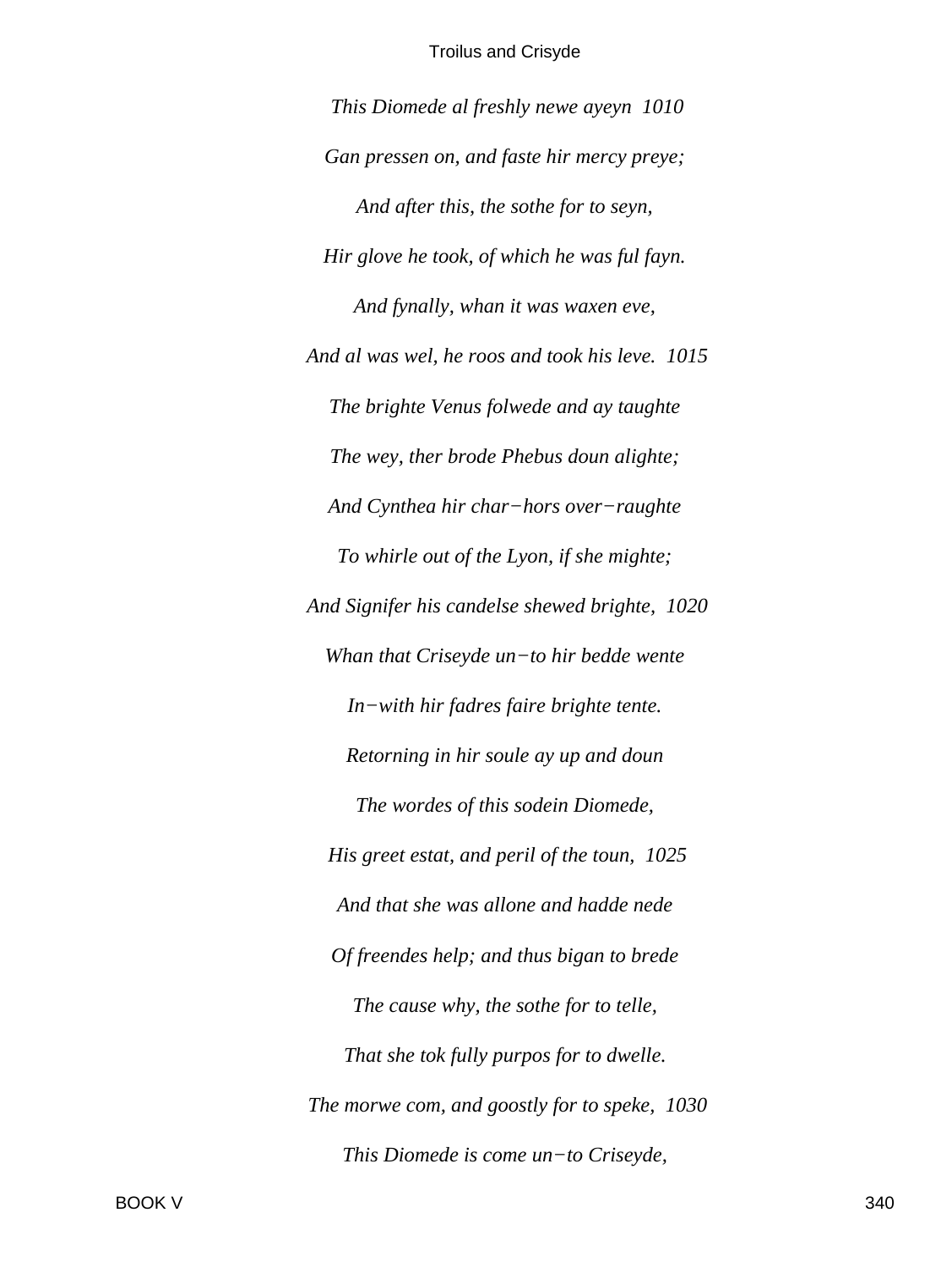*And shortly, lest that ye my tale breke, So wel he for him−selve spak and seyde, That alle hir sykes sore adoun he leyde. And fynally, the sothe for to seyne, 1035 He refte hir of the grete of al hir peyne. And after this the story telleth us, That she him yaf the faire baye stede, The which he ones wan of Troilus; And eek a broche (and that was litel nede) 1040 That Troilus was, she yaf this Diomede. And eek, the bet from sorwe him to releve, She made him were a pencel of hir sleve. I finde eek in stories elles−where, Whan through the body hurt was Diomede 1045 Of Troilus, tho weep she many a tere, Whan that she saugh his wyde woundes blede; And that she took to kepen him good hede, And for to hele him of his sorwes smerte. Men seyn, I not, that she yaf him hir herte. 1050 But trewely, the story telleth us, Ther made never womman more wo Than she, whan that she falsed Troilus.*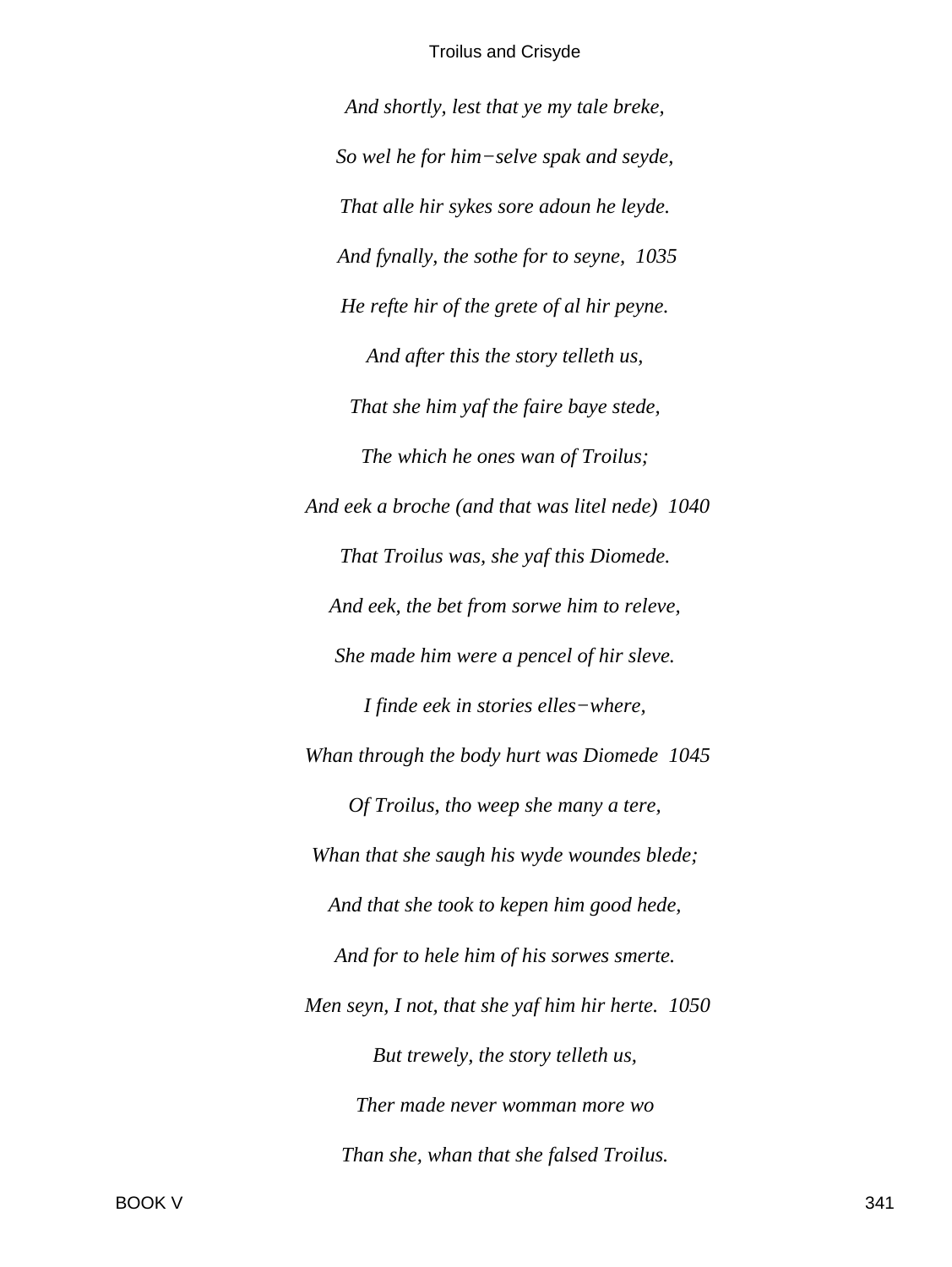*She seyde, `Allas! For now is clene a−go My name of trouthe in love, for ever−mo! 1055 For I have falsed oon, the gentileste That ever was, and oon the worthieste! `Allas, of me, un−to the worldes ende, Shal neither been y−writen nor y−songe No good word, for thise bokes wol me shende. 1060 O, rolled shal I been on many a tonge; Through−out the world my belle shal be ronge; And wommen most wol hate me of alle. Allas, that swich a cas me sholde falle! `They wol seyn, in as muche as in me is, 1065 I have hem don dishonour, weylawey! Al be I not the first that dide amis, What helpeth that to do my blame awey? But sin I see there is no bettre way, And that to late is now for me to rewe, 1070 To Diomede algate I wol be trewe. `But Troilus, sin I no better may, And sin that thus departen ye and I, Yet preye I god, so yeve yow right good day As for the gentileste, trewely, 1075*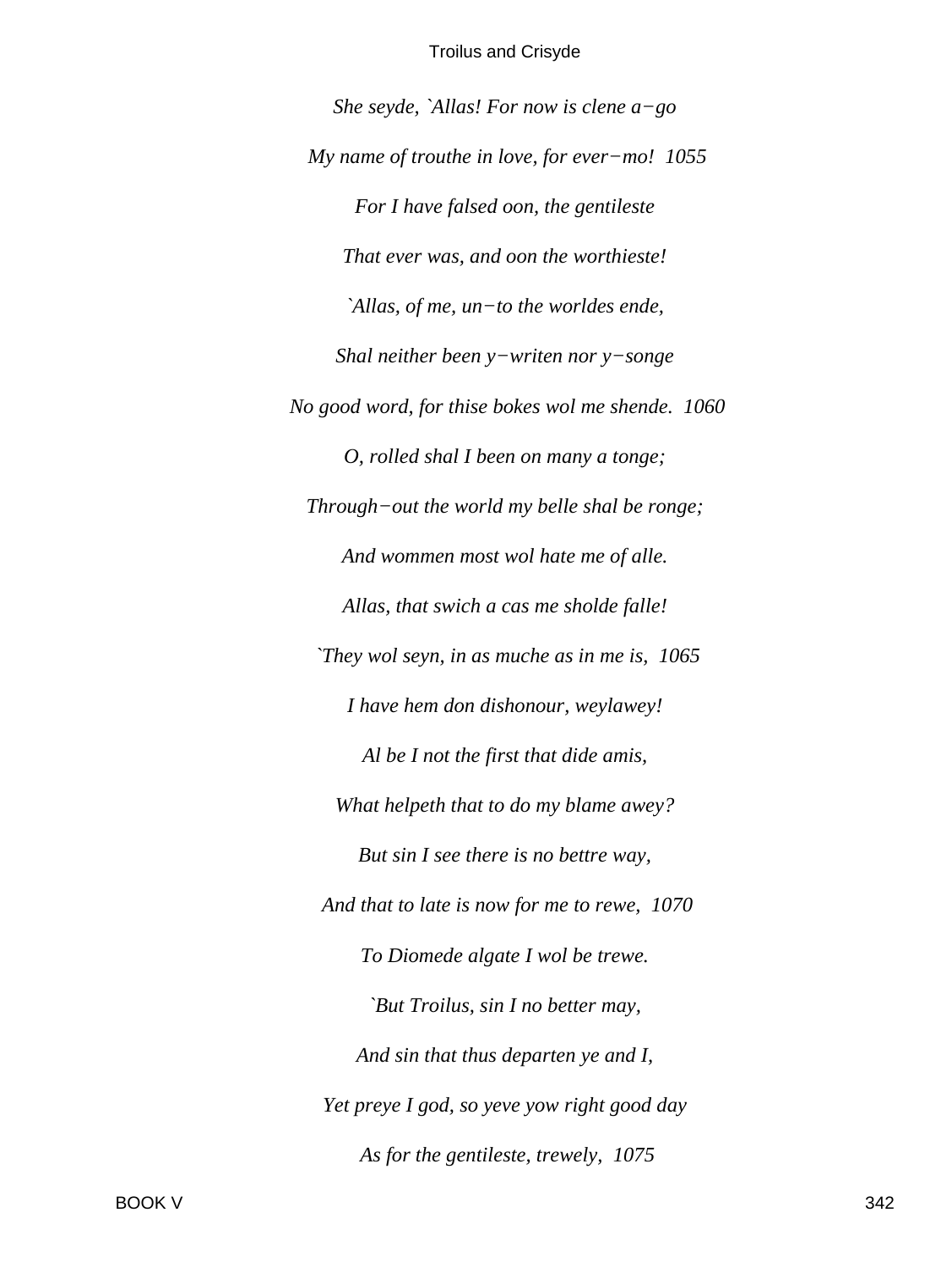*That ever I say, to serven feithfully, And best can ay his lady honour kepe:' – And with that word she brast anon to wepe. `And certes yow ne haten shal I never, And freendes love, that shal ye han of me, 1080 And my good word, al mighte I liven ever. And, trewely, I wolde sory be For to seen yow in adversitee. And giltelees, I woot wel, I yow leve; But al shal passe; and thus take I my leve.' 1085 But trewely, how longe it was bitwene, That she for−sook him for this Diomede, Ther is non auctor telleth it, I wene. Take every man now to his bokes hede; He shal no terme finden, out of drede. 1090 For though that he bigan to wowe hir sone, Er he hir wan, yet was ther more to done. Ne me ne list this sely womman chyde Ferther than the story wol devyse. Hir name, allas! Is publisshed so wyde, 1095 That for hir gilt it oughte y−noe suffyse. And if I mighte excuse hir any wyse,*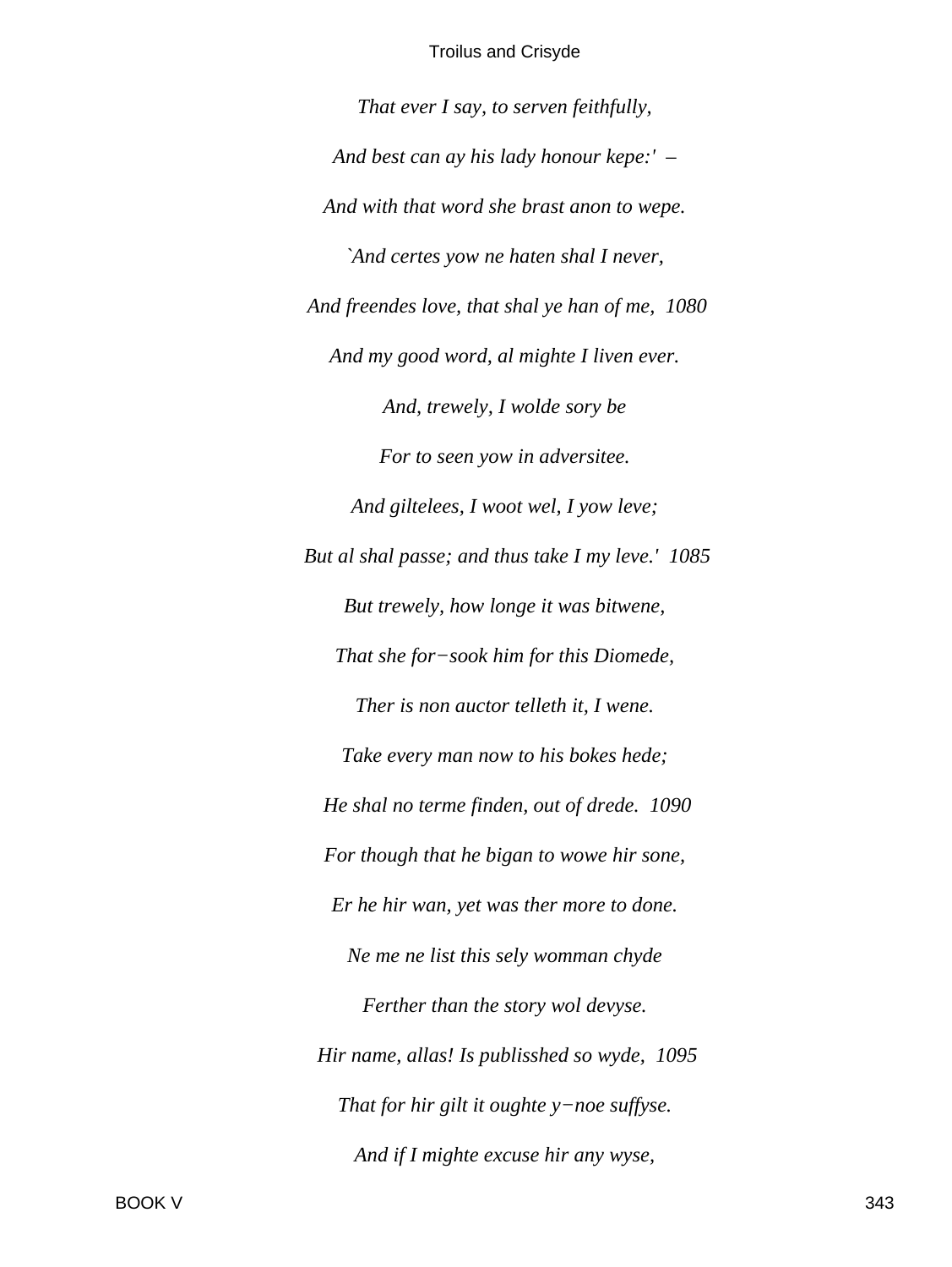For she so sory was for hir untrouthe, Y-wis, I wolde excuse hir yet for routhe. This Troilus, as I biforn have told, 1100 Thus dryveth forth, as wel as he hath might. But often was his herte hoot and cold, And namely, that ilke nynthe night, Which on the morwe she hadde him byhight To come ayein: god wot, ful litel reste 1105 Hadde he that night; no-thing to slepe him leste. The laurer-crouned Phebus, with his hete, Gan, in his course ay upward as he wente, To warmen of the est see the wawes wete, And Nisus doughter song with fresh entente, 1110 Whan Troilus his Pandare after sente; And on the walles of the toun they pleyde, To loke if they can seen ought of Criseyde. Til it was noon, they stoden for to see Who that ther come; and every maner wight, 1115 That cam fro fer, they seyden it was she, Til that they coude knowen him  $a$ -right. Now was his herte dul, now was it light; And thus by-iaped stonden for to stare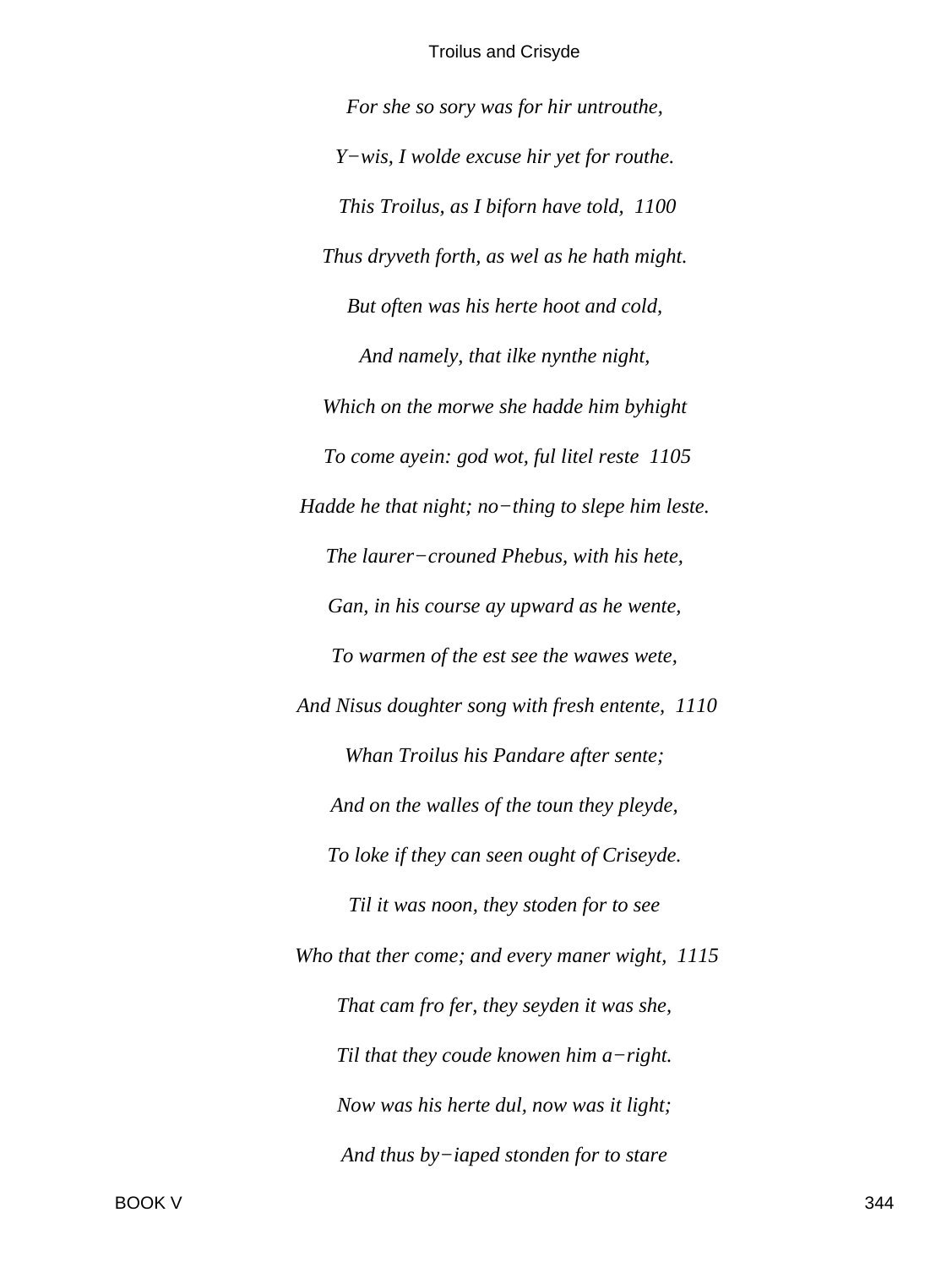Aboute nought, this Troilus and Pandare. 1120 To Pandarus this Troilus tho seyde, `For ought I wot, bi-for noon, sikerly,  $In-to$  this toun ne comth nought here Criseyde. She hath  $y$ -now to done, hardily, To winnen from hir fader, so trowe I; 1125 Hir olde fader wol yet make hir dyne Er that she go; god yeve his herte pyne!' Pandare answerde, `It may wel be, certeyn; And for-thy lat us dyne, I thee biseche; And after noon than maystw thou come ayeyn.' 1130 And hoom they go, with-oute more speche; And comen ayein, but longe may they seche Er that they finde that they after cape; Fortune hem bothe thenketh for to lape. Quod Troilus, `I see wel now, that she 1135 Is taried with hir olde fader so, That er she come, it wole neigh even be. Com forth, I wol un-to the yate go. Thise portours been unkonninge ever-mo; And I wol doon hem holden up the yate 1140 As nought ne were, al-though she come late.'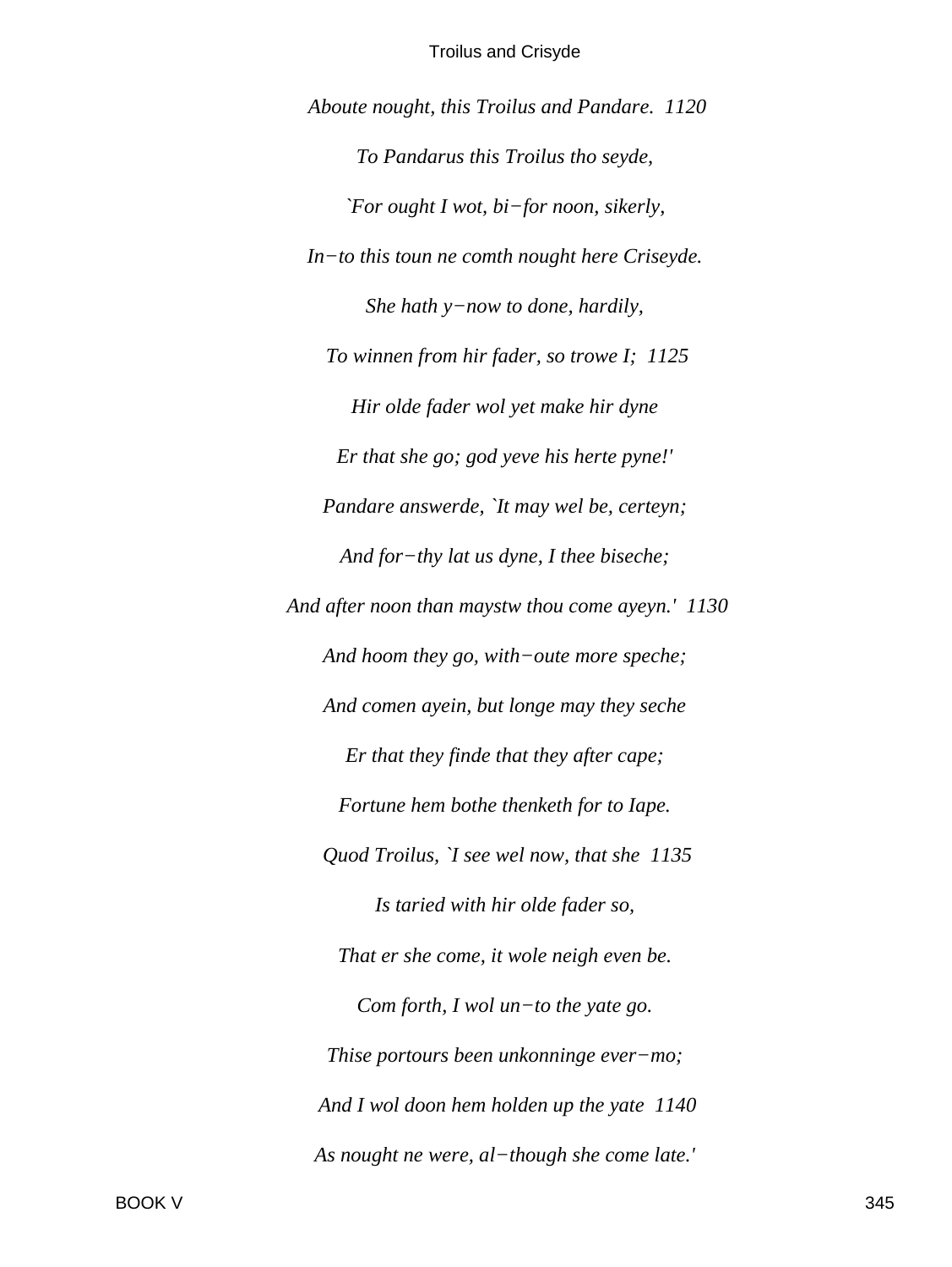*The day goth faste, and after that comth eve, And yet com nought to Troilus Criseyde. He loketh forth by hegge, by tree, by greve, And fer his heed over the wal he leyde. 1145 And at the laste he torned him, and seyde. `By god, I woot hir mening now, Pandare! Al−most, y−wis, al newe was my care. `Now douteles, this lady can hir good; I woot, she meneth ryden prively. 1150 I comende hir wysdom, by myn hood! She wol not maken peple nycely Gaure on hir, whan she comth; but softely By nighte in−to the toun she thenketh ryde. And, dere brother, thenk not longe to abyde. 1155 `We han nought elles for to don, y−wis. And Pandarus, now woltow trowen me? Have here my trouthe, I see hir! Yond she is. Heve up thyn eyen, man! Maystow not see?' Pandare answerde, `Nay, so mote I thee! 1160 Al wrong, by god; what seystow, man, wher art? That I see yond nis but a fare−cart.' `Allas, thou seist right sooth,' quod Troilus;*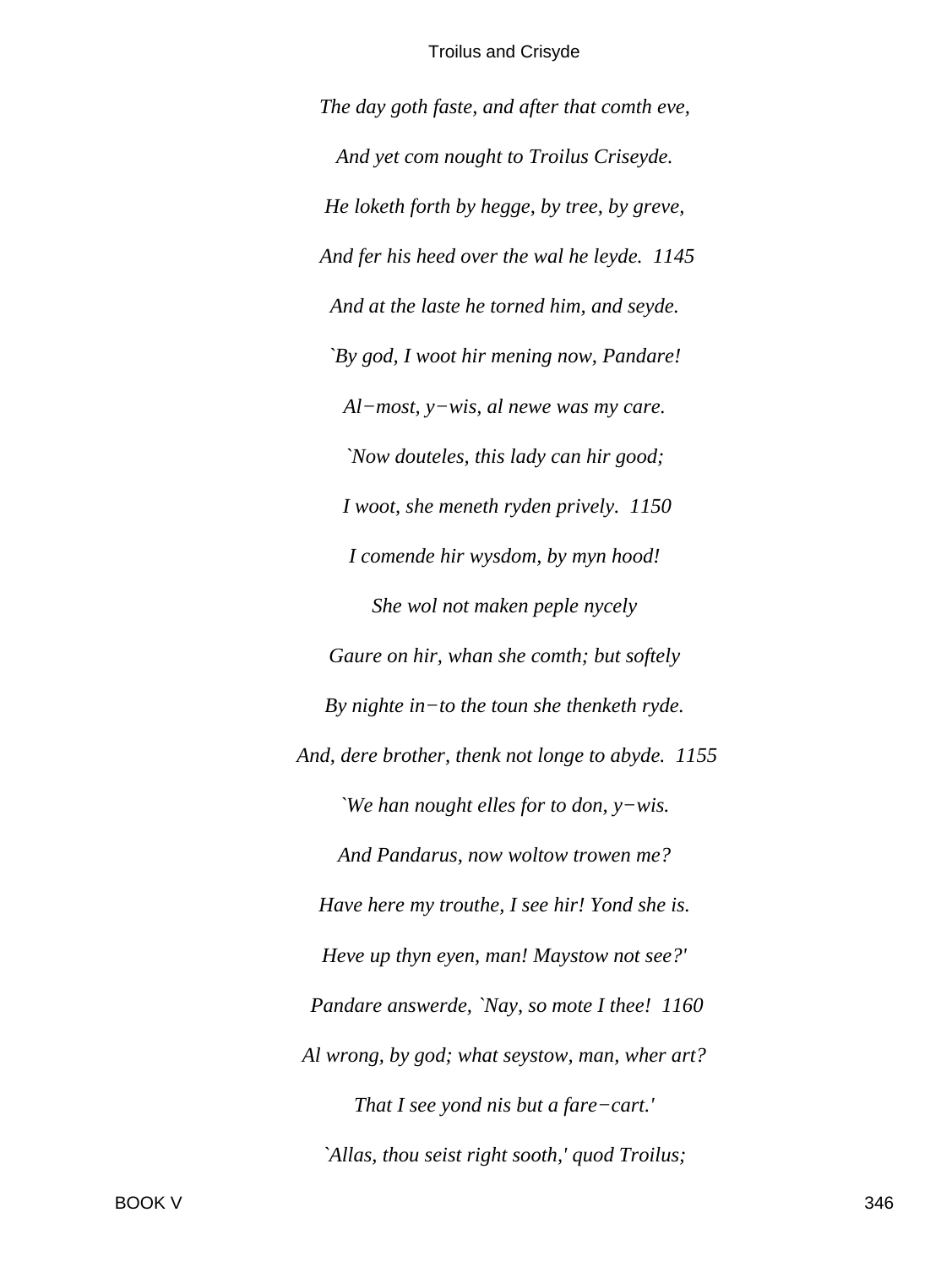`But, hardely, it is not al for nought That in myn herte I now reioyse thus. 1165 It is ayein som good I have a thought. Noot I not how, but sin that I was wrought, Ne felte I swich a confort, dar I seye; She comth to-night, my lyf, that dorste I leye!' Pandare answerde, `It may be wel,  $y$ -nough'; 1170 And held with him of al that ever he seyde; But in his herte he thoughte, and softe lough, And to him-self ful sobrely he seyde: `From hasel-wode, ther Ioly Robin pleyde, Shal come al that thou abydest here; 1175 Ye, fare-wel al the snow of ferne yere!' The wardein of the yates gan to calle The folk which that with-oute the yates were, And bad hem dryven in hir bestes alle, Or al the night they moste bleven there. 1180 And fer with-in the night, with many a tere, This Troilus gan hoomward for to ryde; For wel he seeth it helpeth nought tabyde. But natheles, he gladded him in this; He thoughte he misacounted hadde his day, 1185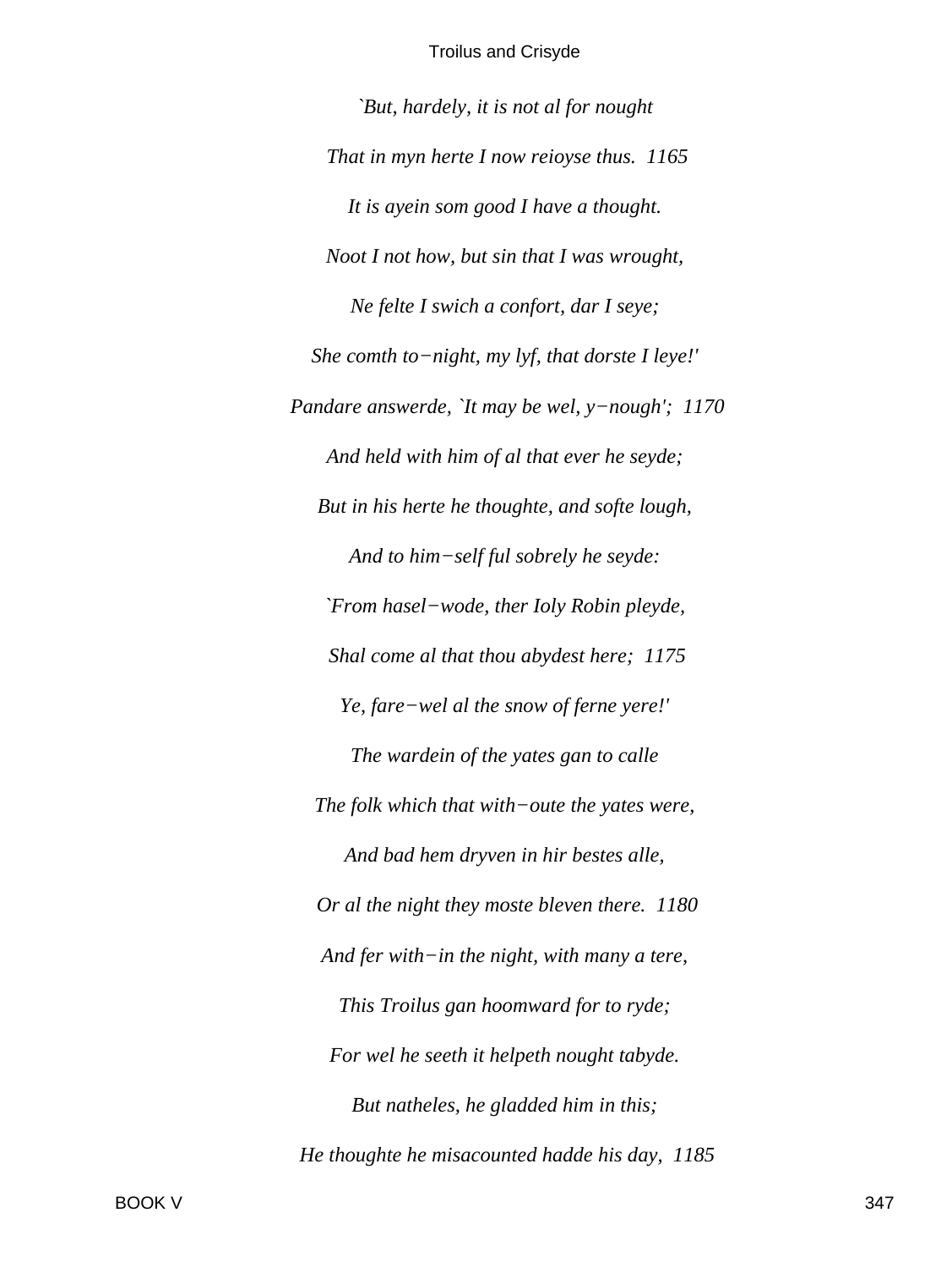And seyde, `I understonde have al  $a$ -mis. For thilke night I last Criseyde say, She seyde, "I shal ben here, if that I may, Er that the mone, O dere herte swete! The Lyon passe, out of this Ariete." 1190 'For which she may yet holde al hir biheste.' And on the morwe  $un$ -to the yate he wente, And up and down, by west and eek by este,  $Up-on$  the walles made he many a wente. But al for nought; his hope alwey him blente; 1195 For which at night, in sorwe and sykes sore, He wente him hoom, with-outen any more. This hope al clene out of his herte fledde, He nath wher-on now lenger for to honge; But for the peyne him thoughte his herte bledde, 1200 So were his throwes sharpe and wonder stronge. For when he saugh that she abood so longe, He niste what he iuggen of it mighte, Sin she hath broken that she him bihighte. The thridde, ferthe, fifte, sixte day 1205 After tho dayes ten, of which I tolde, Bitwixen hope and drede his herte lay,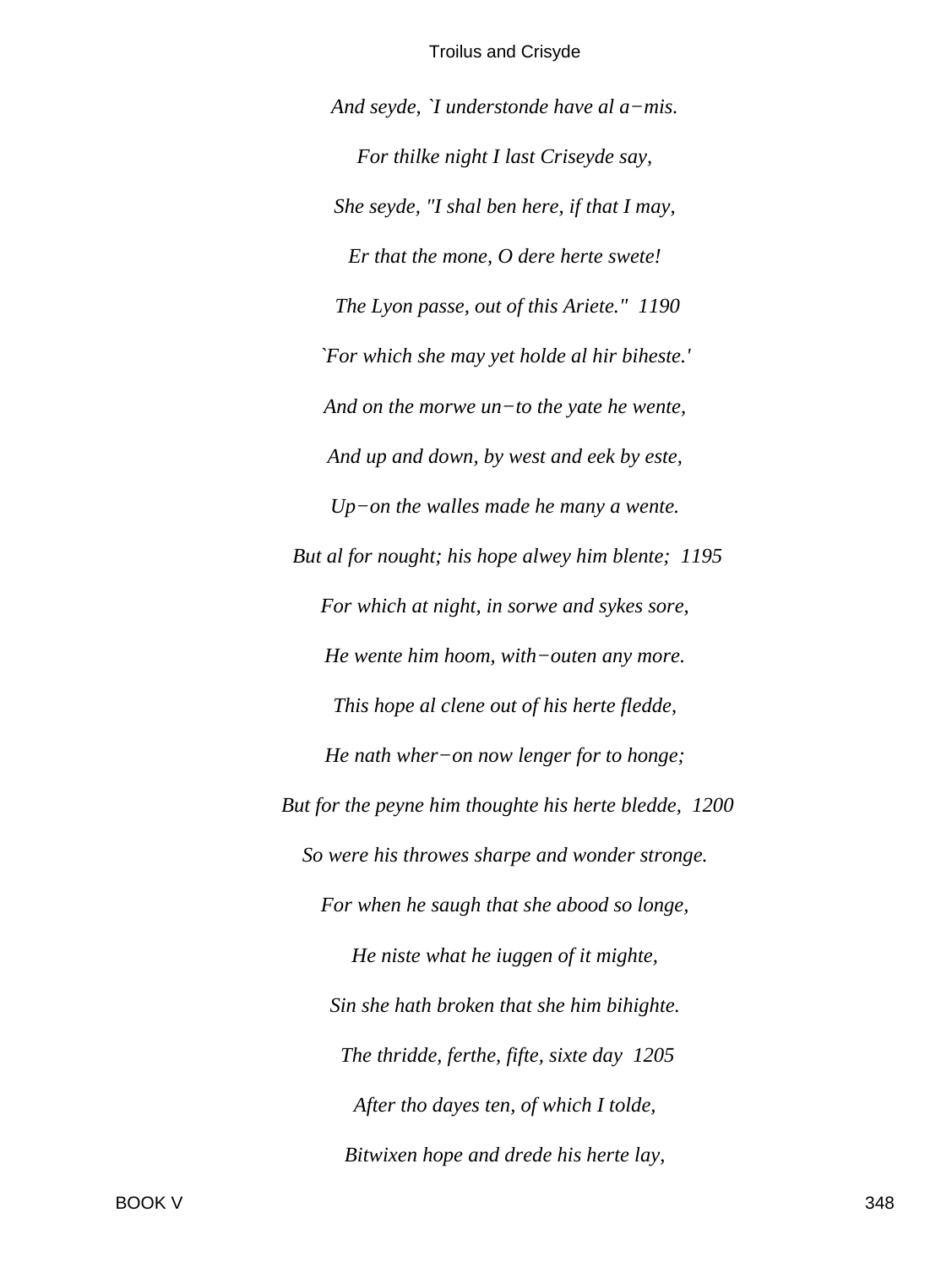Yet som-what trustinge on hir hestes olde. But whan he saugh she nolde hir terme holde, He can now seen non other remedye, 1210 But for to shape him sone for to dye. Ther–with the wikked spirit, god us blesse, Which that men clepeth wode Ialousye, Gan in him crepe, in al this hevinesse; For which, by-cause he wolde sone dye,  $1215$ He ne eet ne dronk, for his malencolye, And eek from every companye he fledde; This was the lyf that al the tyme he ledde. He so defet was, that no maner man Unneth mighte him knowe ther he wente; 1220 So was he lene, and ther-to pale and wan, And feble, that he walketh by potente; And with his ire he thus himselven shente. But who-so axed him wher-of him smerte, He seyde, his harm was al aboute his herte. 1225 Pryam ful ofte, and eek his moder dere, His bretheren and his sustren gonne him freyne Why he so sorwful was in al his chere, And what thing was the cause of al his peyne?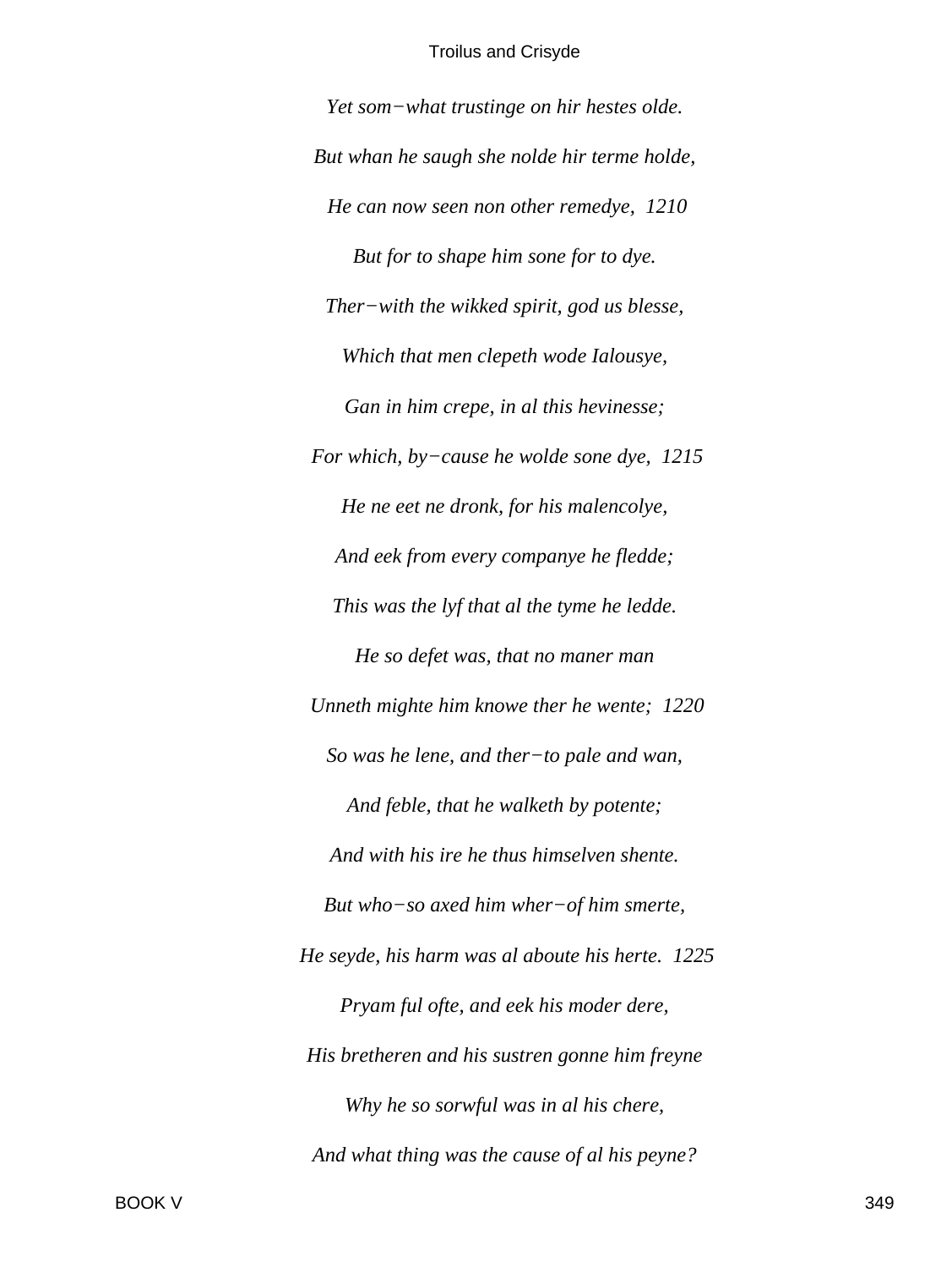*But al for nought; he nolde his cause pleyne, 1230 But seyde, he felte a grevous maladye A−boute his herte, and fayn he wolde dye. So on a day he leyde him doun to slepe, And so bifel that in his sleep him thoughte, That in a forest faste he welk to wepe 1235 For love of hir that him these peynes wroughte; And up and doun as he the forest soughte, He mette he saugh a boor with tuskes grete, That sleep ayein the brighte sonnes hete. And by this boor, faste in his armes folde, 1240 Lay kissing ay his lady bright Criseyde: For sorwe of which, whan he it gan biholde, And for despyt, out of his slepe he breyde, And loude he cryde on Pandarus, and seyde, `O Pandarus, now knowe I crop and rote! 1245 I nam but deed; ther nis non other bote! `My lady bright Criseyde hath me bitrayed, In whom I trusted most of any wight, She elles−where hath now hir herte apayed; The blisful goddes, through hir grete might, 1250 Han in my dreem y−shewed it ful right.*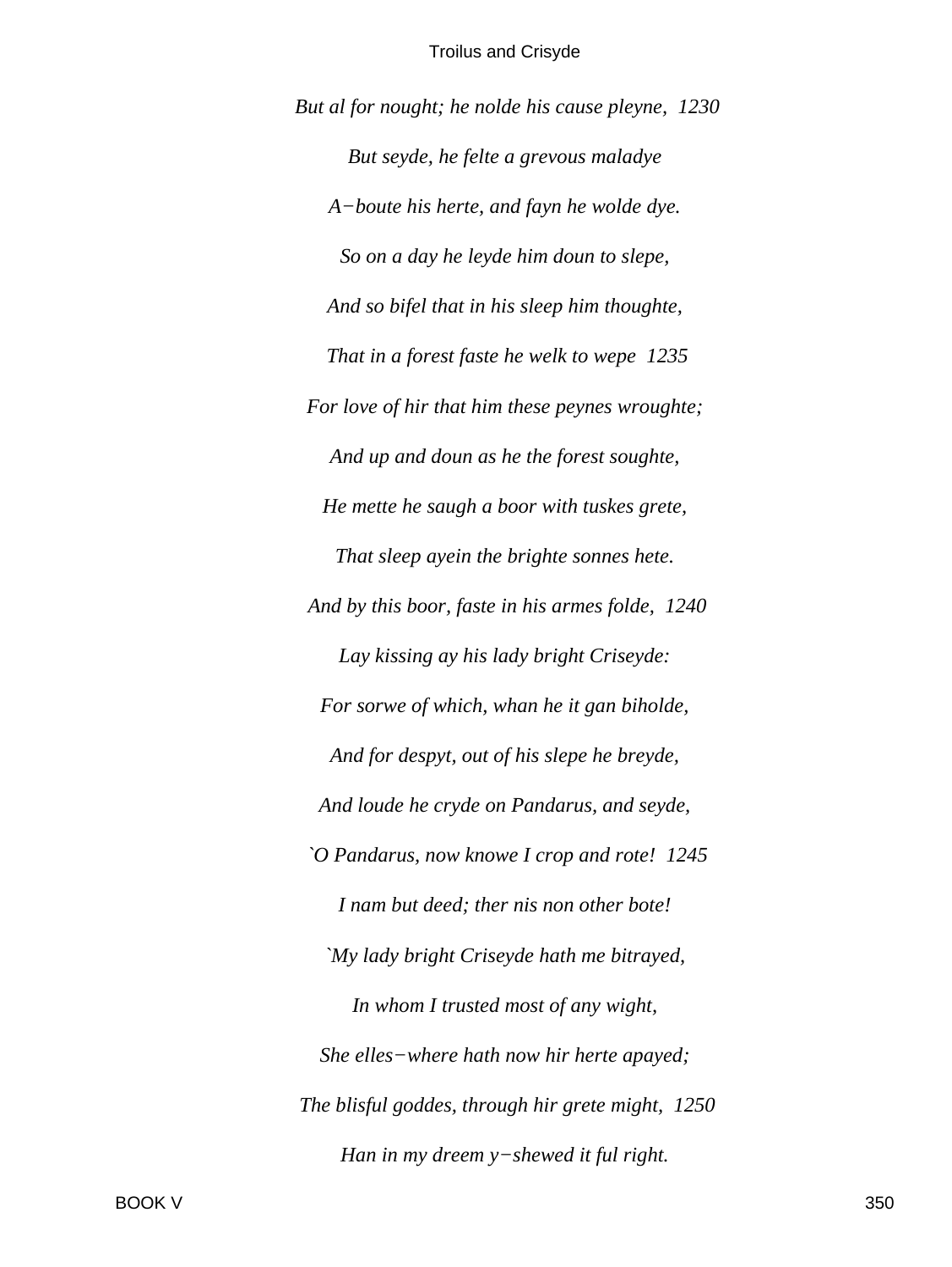Thus in my dreem Criseyde I have biholde'  $-$ And al this thing to Pandarus he tolde. `O my Criseyde, allas! What subtiltee. What newe lust, what beautee, what science, 1255 What wratthe of iuste cause have ye to me? What gilt of me, what fel experience Hath fro me raft, allas! Thyn advertence? O trust, O feyth, O depe aseuraunce, Who hath me reft Criseyde, al my plesaunce? 1260 `Allas! Why leet I you from hennes go, For which wel neigh out of my wit I breyde? Who shal now trowe on any othes mo? God wot I wende, O lady bright, Criseyde, That every word was gospel that ye seyde! 1265 But who may bet bigylen, yf him liste, Than he on whom men weneth best to triste? 'What shal I doon, my Pandarus, allas! I fele now so sharpe a newe peyne, Sin that ther is no remedie in this cas, 1270 That bet were it I with myn hondes tweyne  $My-selven$  slow, than alwey thus to pleyne. For through my deeth my wo sholde han an ende,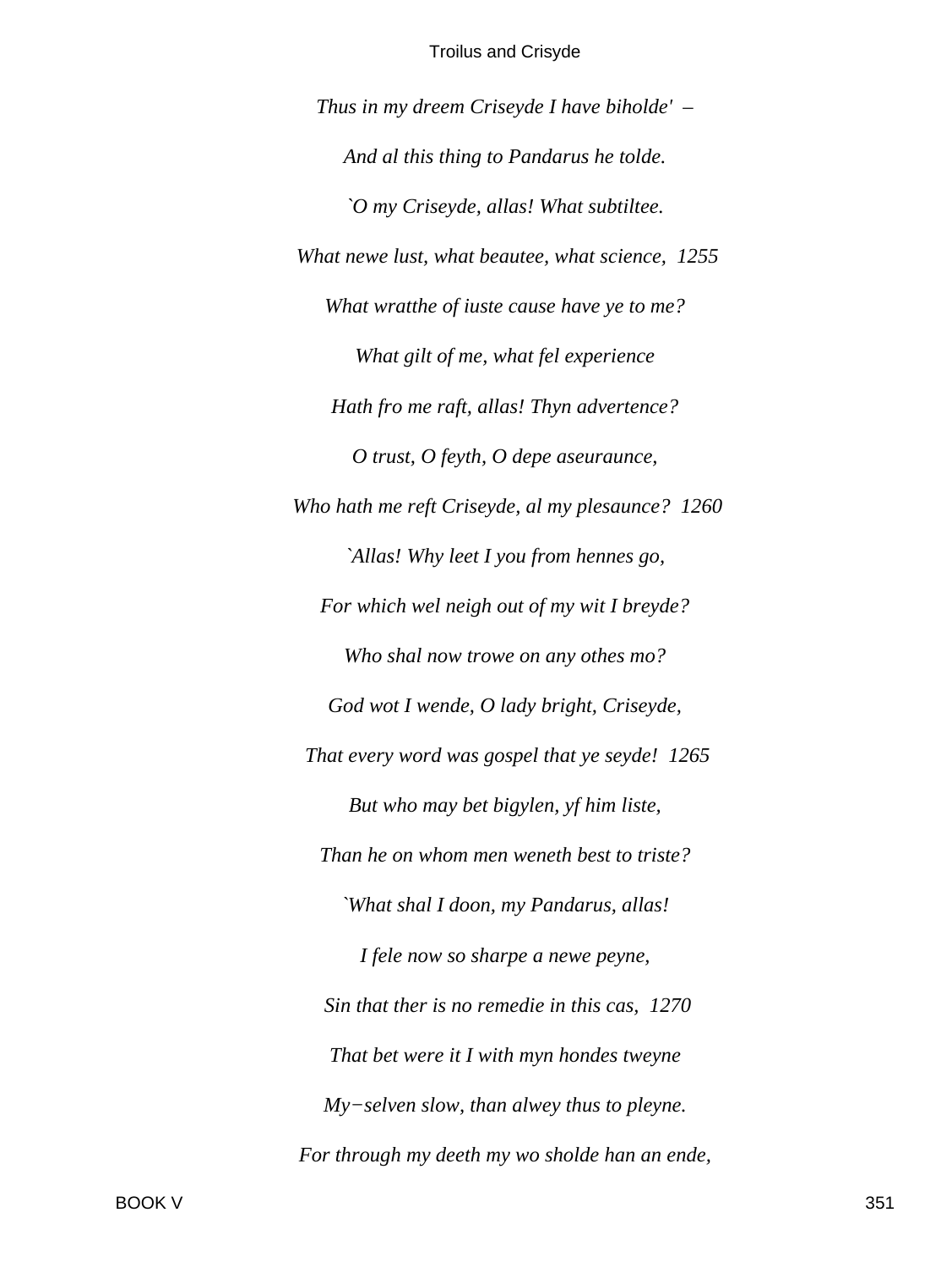*Ther every day with lyf my−self I shende.' Pandare answerde and seyde, `Allas the whyle 1275 That I was born; have I not seyd er this, That dremes many a maner man bigyle? And why? For folk expounden hem a−mis. How darstow seyn that fals thy lady is, For any dreem, right for thyn owene drede? 1280 Lat be this thought, thou canst no dremes rede. `Paraunter, ther thou dremest of this boor, It may so be that it may signifye Hir fader, which that old is and eek hoor, Ayein the sonne lyth, on poynt to dye, 1285 And she for sorwe ginneth wepe and crye, And kisseth him, ther he lyth on the grounde; Thus shuldestow thy dreem a−right expounde.' `How mighte I thanne do?' quod Troilus, `To knowe of this, ye, were it never so lyte?' 1290 `Now seystow wysly,' quod this Pandarus, `My reed is this, sin thou canst wel endyte, That hastely a lettre thou hir wryte, Thorugh which thou shalt wel bringen it aboute, To knowe a sooth of that thou art in doute. 1295*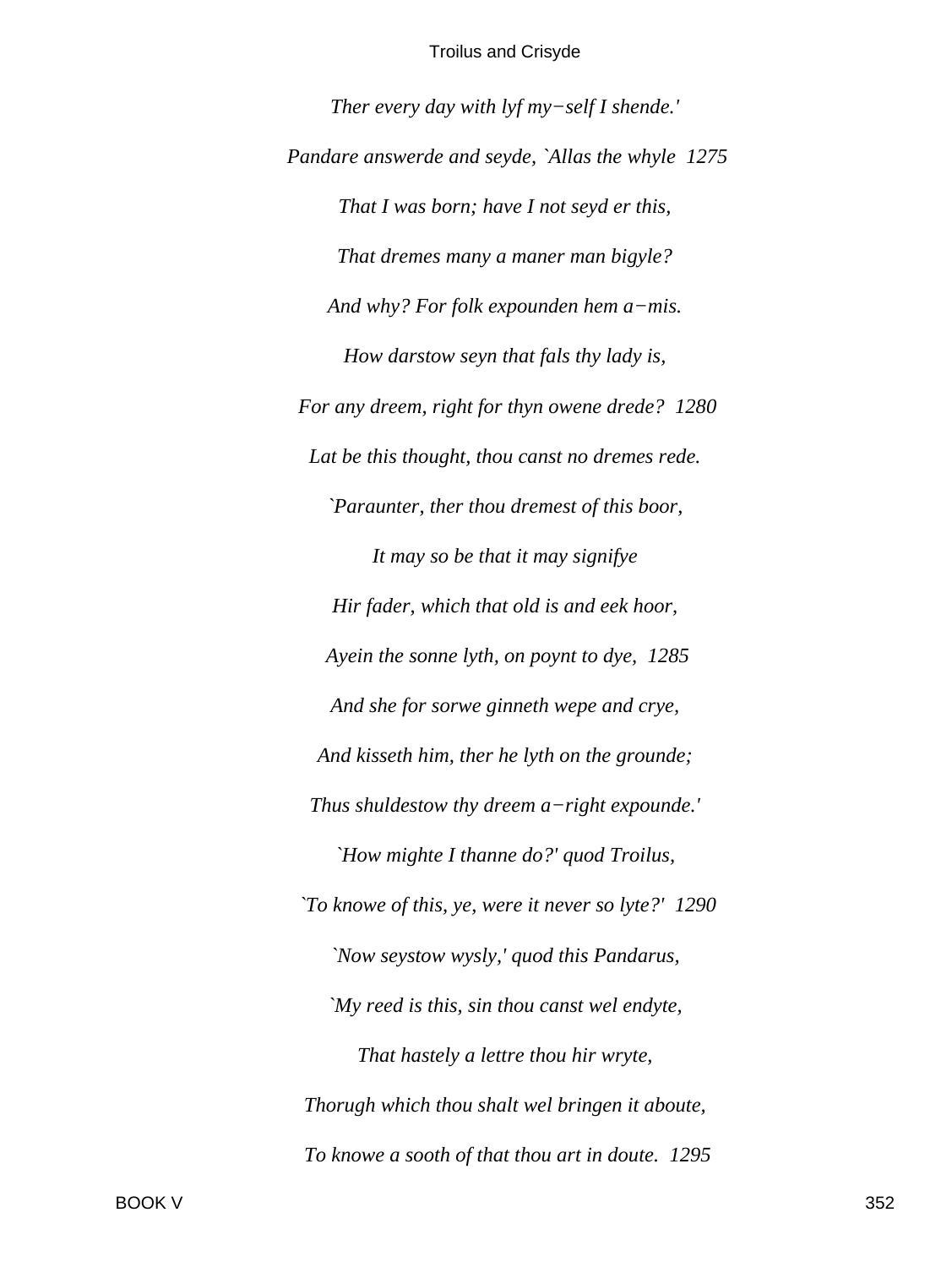*`And see now why; for this I dar wel seyn, That if so is that she untrewe be, I can not trowe that she wol wryte ayeyn. And if she wryte, thou shalt ful sone see, As whether she hath any libertee 1300 To come ayein, or ellis in som clause, If she be let, she wol assigne a cause. `Thou hast not writen hir sin that she wente, Nor she to thee, and this I dorste leye, Ther may swich cause been in hir entente, 1305 That hardely thou wolt thy−selven seye, That hir a−bood the beste is for yow tweye. Now wryte hir thanne, and thou shalt fele sone A sothe of al; ther is no more to done.' Acorded been to this conclusioun, 1310 And that anoon, these ilke lordes two; And hastely sit Troilus adoun, And rolleth in his herte to and fro, How he may best discryven hir his wo. And to Criseyde, his owene lady dere, 1315 He wroot right thus, and seyde as ye may here. `Right fresshe flour, whos I have been and shal,*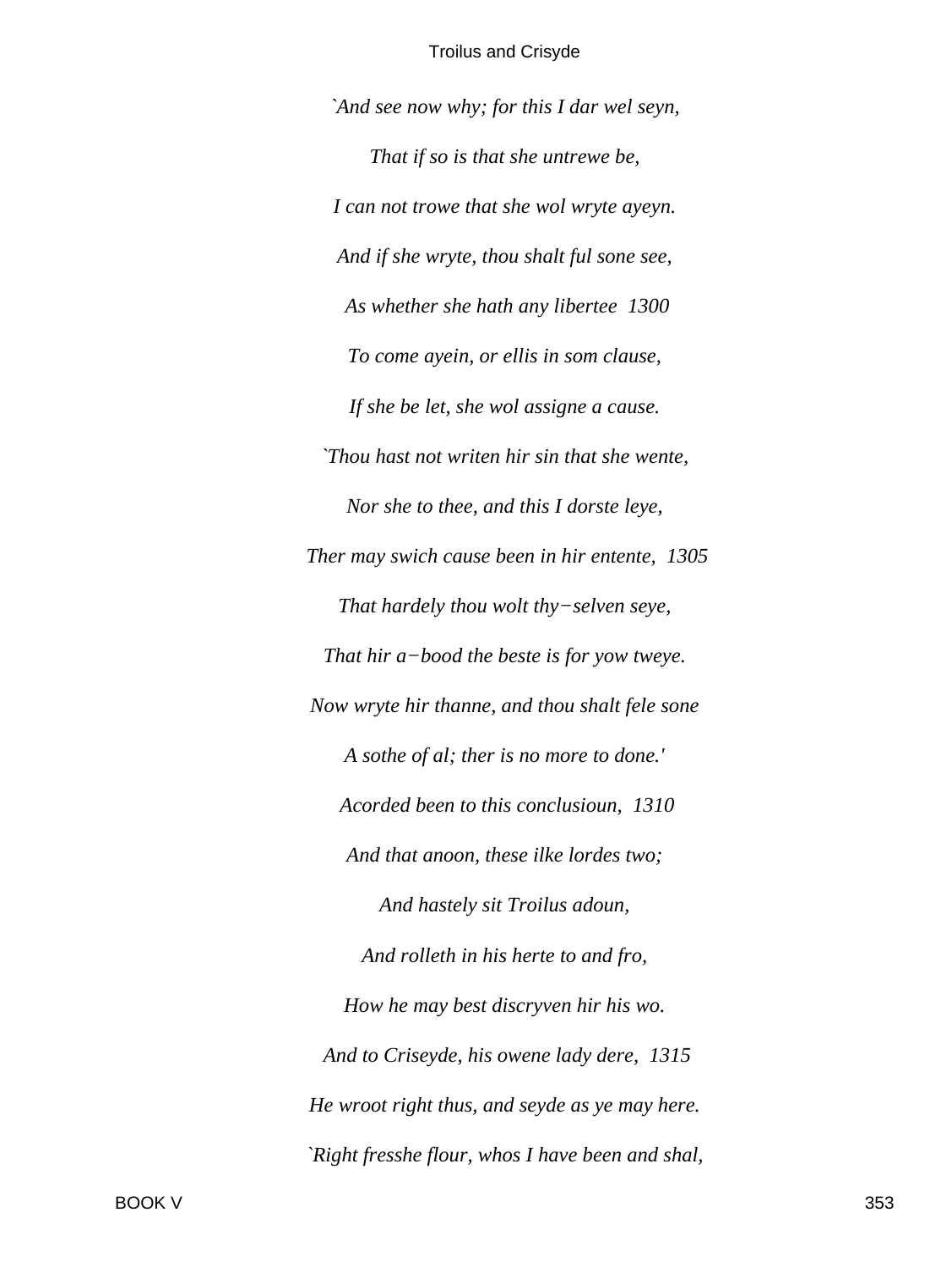With-outen part of elles-where servyse,

With herte, body, lyf, lust, thought, and al; I, woful wight, in every humble wyse 1320 That tonge telle or herte may devyse, As ofte as matere occupyeth place, Me recomaunde un-to your noble grace. `Lyketh it yow to witen, swete herte, As ye wel knowe how longe tyme agoon 1325 That ye me lefte in aspre peynes smerte, Whan that ye wente, of which yet bote noon Have I non had, but ever wers bigoon Fro day to day am I, and so mot dwelle, While it yow list, of wele and wo my welle. 1330 `For which to yow, with dredful herte trewe, I wryte, as he that sorwe dryfth to wryte, My wo, that every houre encreseth newe, Compleyninge as I dar or can endyte. And that defaced is, that may ye wyte 1335 The teres, which that fro myn eyen reyne, That wolde speke, if that they coude, and pleyne. *Yow first biseche I, that your eyen clere* To look on this defouled ye not holde;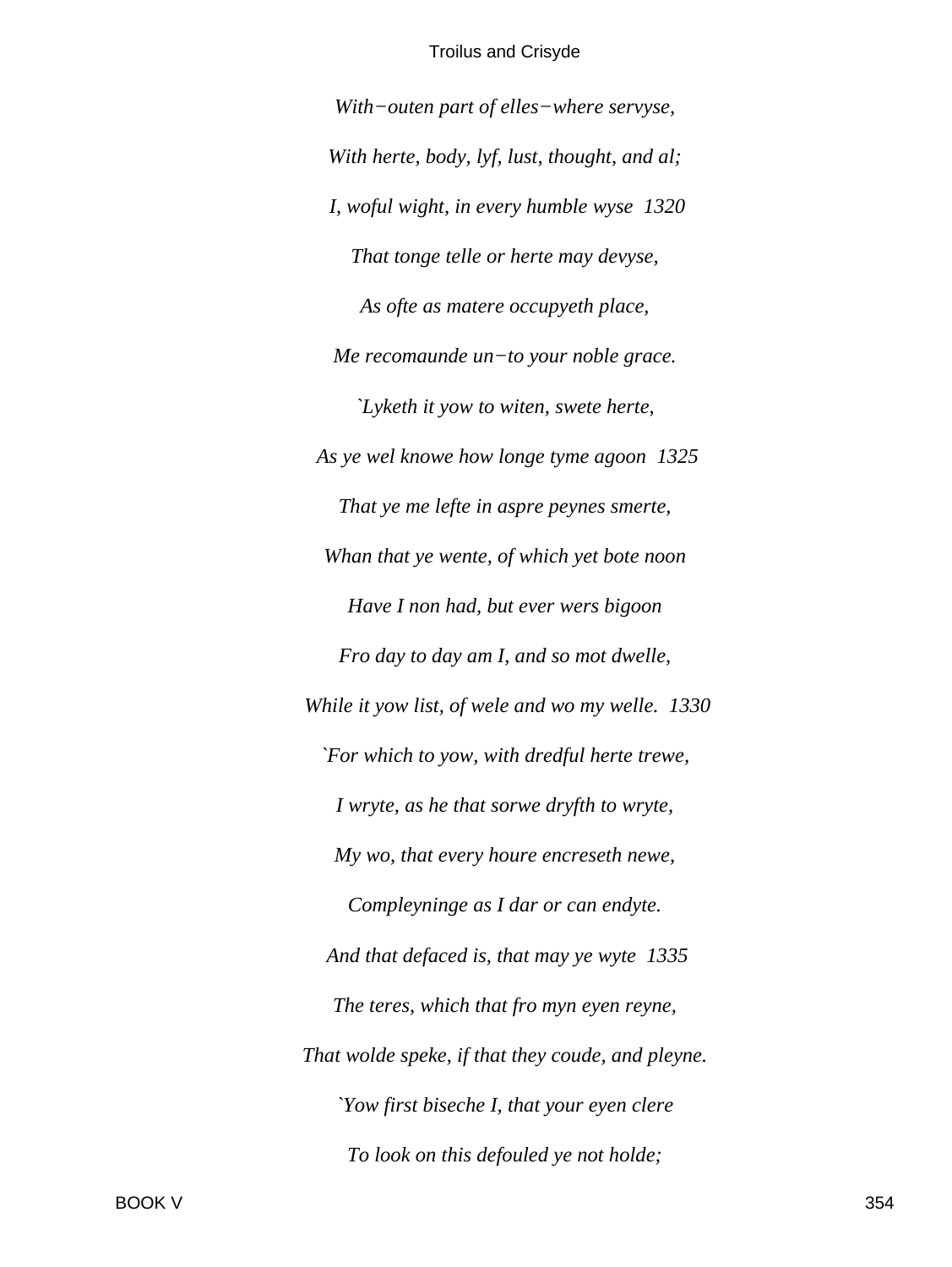And over al this, that ye, my lady dere, 1340 Wol vouche-sauf this lettre to biholde. And by the cause eek of my cares colde, That sleeth my wit, if ought amis me asterte, For-yeve it me, myn owene swete herte. If any servant dorste or oughte of right 1345  $Up-on$  his lady pitously compleyne, Than wene I, that ich oughte be that wight, Considered this, that ye these monthes tweyne Han taried, ther ye seyden, sooth to seyne, But dayes ten ye nolde in ost soiourne, 1350 But in two monthes yet ye not retourne. `But for-as-muche as me mot nedes lyke Al that yow list, I dar not pleyne more, But humbely with sorwful sykes syke; Yow wryte ich myn unresty sorwes sore, 1355 Fro day to day desyring ever-more To knowen fully, if your wil it were, How ye han ferd and doon, whyl ye be there. `The whos wel-fare and hele eek god encresse In honour swich, that upward in degree 1360 It growe alwey, so that it never cesse;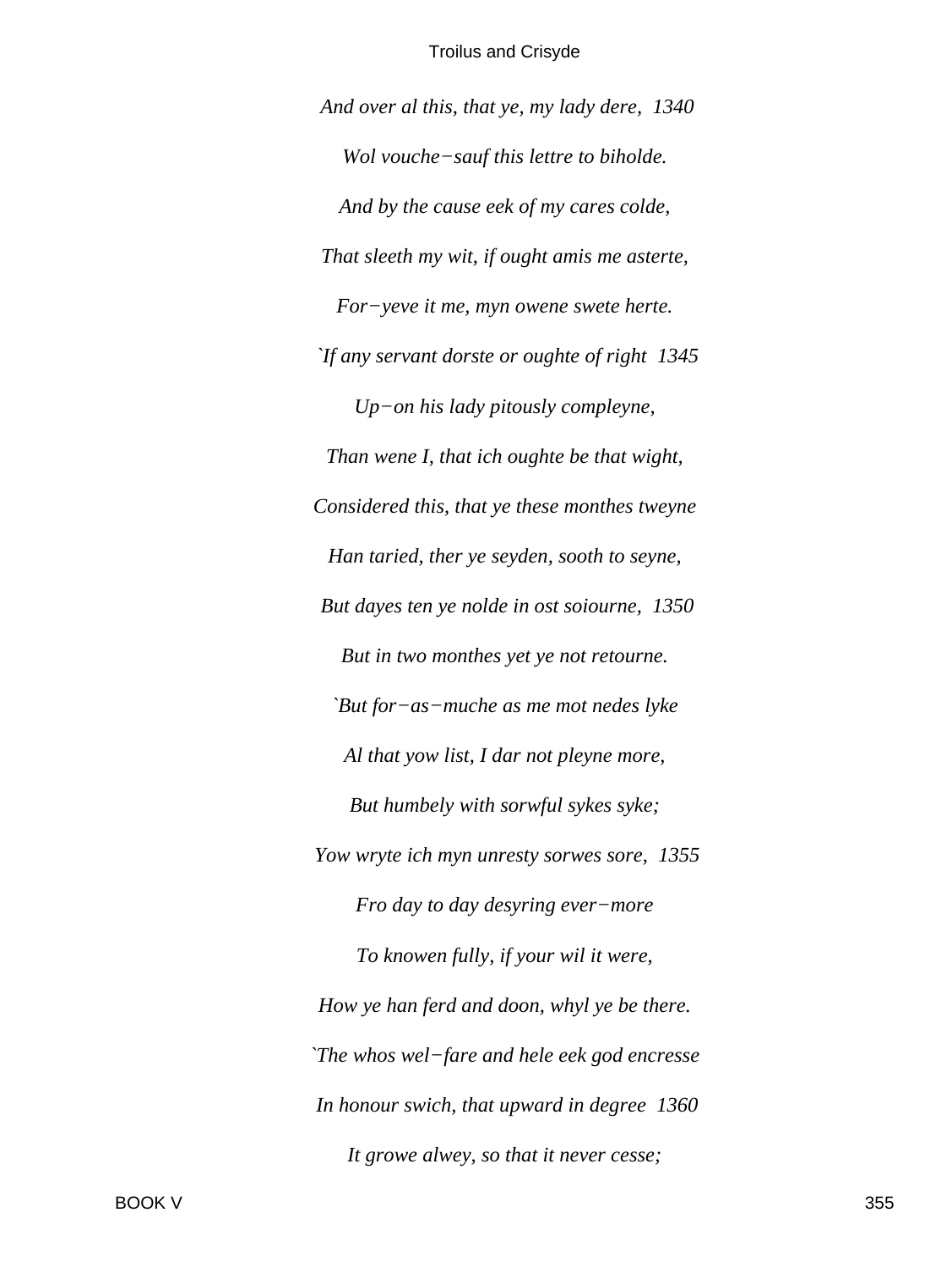Right as your herte ay can, my lady free, Devyse, I prey to god so mote it be. And graunte it that ye sone up-on me rewe As wisly as in al I am yow trewe. 1365 `And if yow lyketh knowen of the fare Of me, whos wo ther may no wight discryve, I can no more but, cheste of every care, At wrytinge of this lettre I was on-lyve, Al redy out my woful gost to dryve; 1370 Which I delaye, and holde him yet in honde, Upon the sight of matere of your sonde. `Myn eyen two, in veyn with which I see, Of sorweful teres salte arn waxen welles; My song, in pleynte of myn adversitee; 1375 My good, in harm; myn ese eek waxen helle is. My loye, in wo; I can sey yow nought elles, But turned is, for which my lyf I warie, Everich loye or ese in his contrarie. 'Which with your cominge hoom ayein to Troye 1380 Ye may redresse, and, more a thousand sythe Than ever ich hadde, encressen in me Ioye. For was ther never herte yet so blythe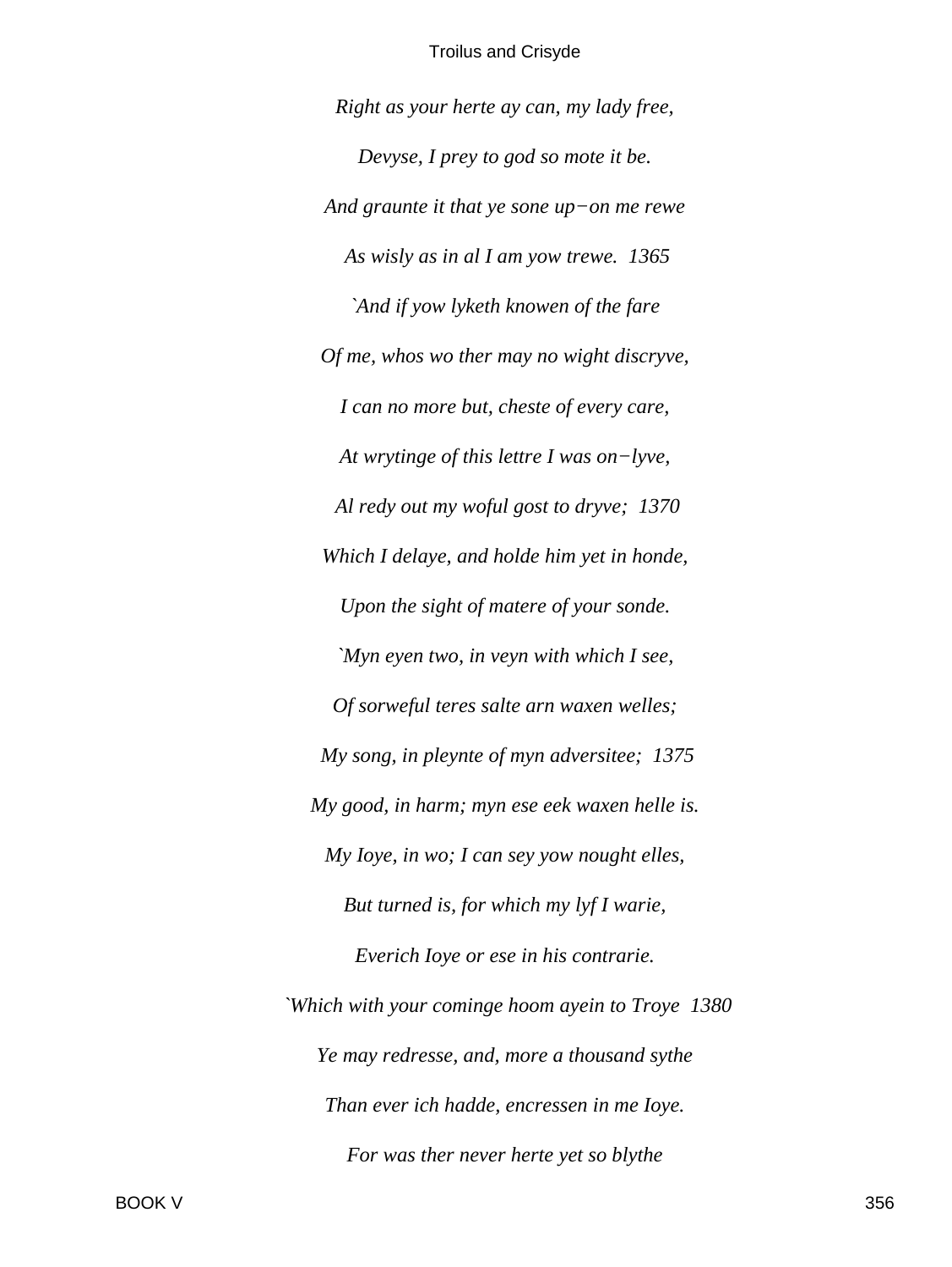*To han his lyf, as I shal been as swythe As I yow see; and, though no maner routhe 1385 Commeve yow, yet thinketh on your trouthe. `And if so be my gilt hath deeth deserved, Or if yow list no more up−on me see, In guerdon yet of that I have you served, Biseche I yow, myn hertes lady free, 1390 That here−upon ye wolden wryte me, For love of god, my righte lode−sterre, Ther deeth may make an ende of al my werre. `If other cause aught doth yow for to dwelle, That with your lettre ye me recomforte; 1395 For though to me your absence is an helle, With pacience I wol my wo comporte, And with your lettre of hope I wol desporte. Now wryteth, swete, and lat me thus not pleyne; With hope, or deeth, delivereth me fro peyne. 1400 `Y−wis, myn owene dere herte trewe, I woot that, whan ye next up−on me see, So lost have I myn hele and eek myn hewe, Criseyde shal nought conne knowe me! Y−wis, myn hertes day, my lady free, 1405*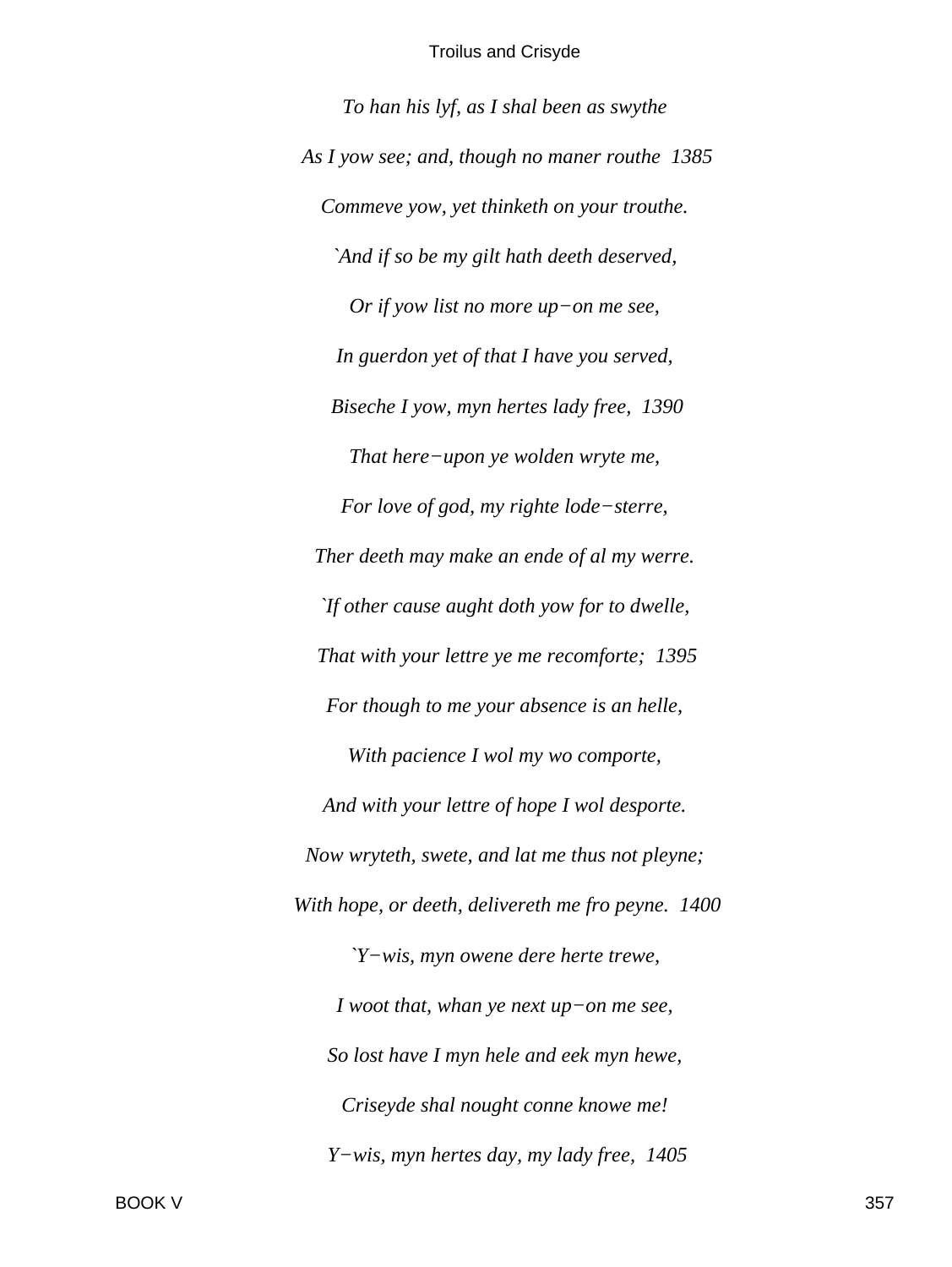*So thursteth ay myn herte to biholde Your beautee, that my lyf unnethe I holde. `I sey no more, al have I for to seye To you wel more than I telle may; But whether that ye do me live or deye, 1410 Yet pray I god, so yeve yow right good day. And fareth wel, goodly fayre fresshe may, As ye that lyf or deeth me may comaunde; And to your trouthe ay I me recomaunde `With hele swich that, but ye yeven me 1415 The same hele, I shal noon hele have. In you lyth, whan yow liste that it so be, The day in which me clothen shal my grave. In yow my lyf, in yow might for to save Me from disese of alle peynes smerte; 1420 And fare now wel, myn owene swete herte! Le vostre T.' This lettre forth was sent un−to Criseyde, Of which hir answere in effect was this; Ful pitously she wroot ayein, and seyde, That also sone as that she might, y−wis, 1425 She wolde come, and mende al that was mis.*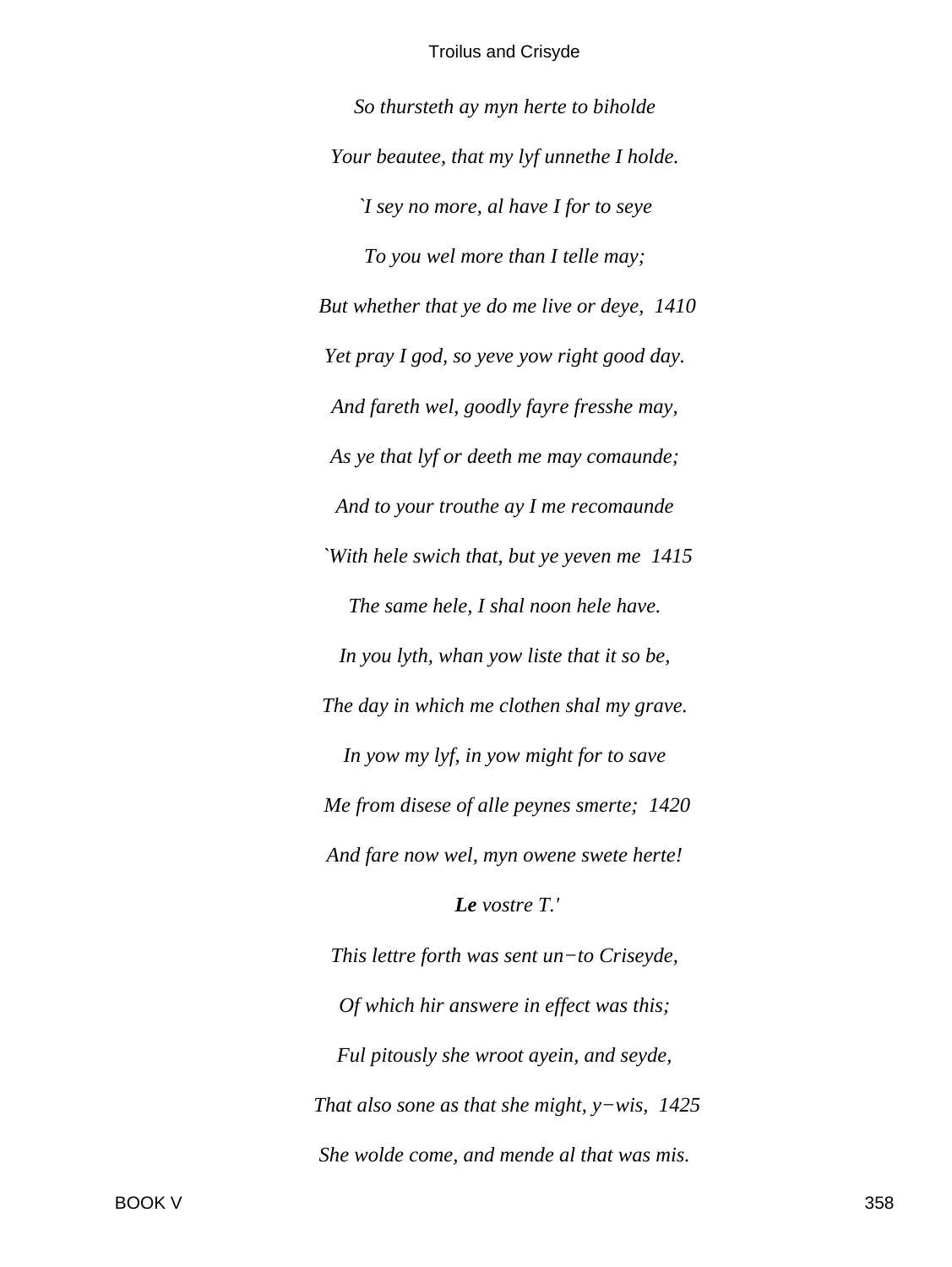*And fynally she wroot and seyde him thanne, She wolde come, ye, but she niste whenne. But in hir lettre made she swich festes, That wonder was, and swereth she loveth him best, 1430 Of which he fond but botmelees bihestes. But Troilus, thou mayst now, est or west, Pype in an ivy leef, if that thee lest; Thus gooth the world; god shilde us fro mischaunce, And every wight that meneth trouthe avaunce! 1435 Encresen gan the wo fro day to night Of Troilus, for taryinge of Criseyde; And lessen gan his hope and eek his might, For which al doun he in his bed him leyde; He ne eet, ne dronk, ne sleep, ne word he seyde, 1440 Imagininge ay that she was unkinde; For which wel neigh he wex out of his minde. This dreem, of which I told have eek biforn, May never come out of his remembraunce; He thoughte ay wel he hadde his lady lorn, 1445 And that Ioves, of his purveyaunce, Him shewed hadde in sleep the signifiaunce Of hir untrouthe and his disaventure,*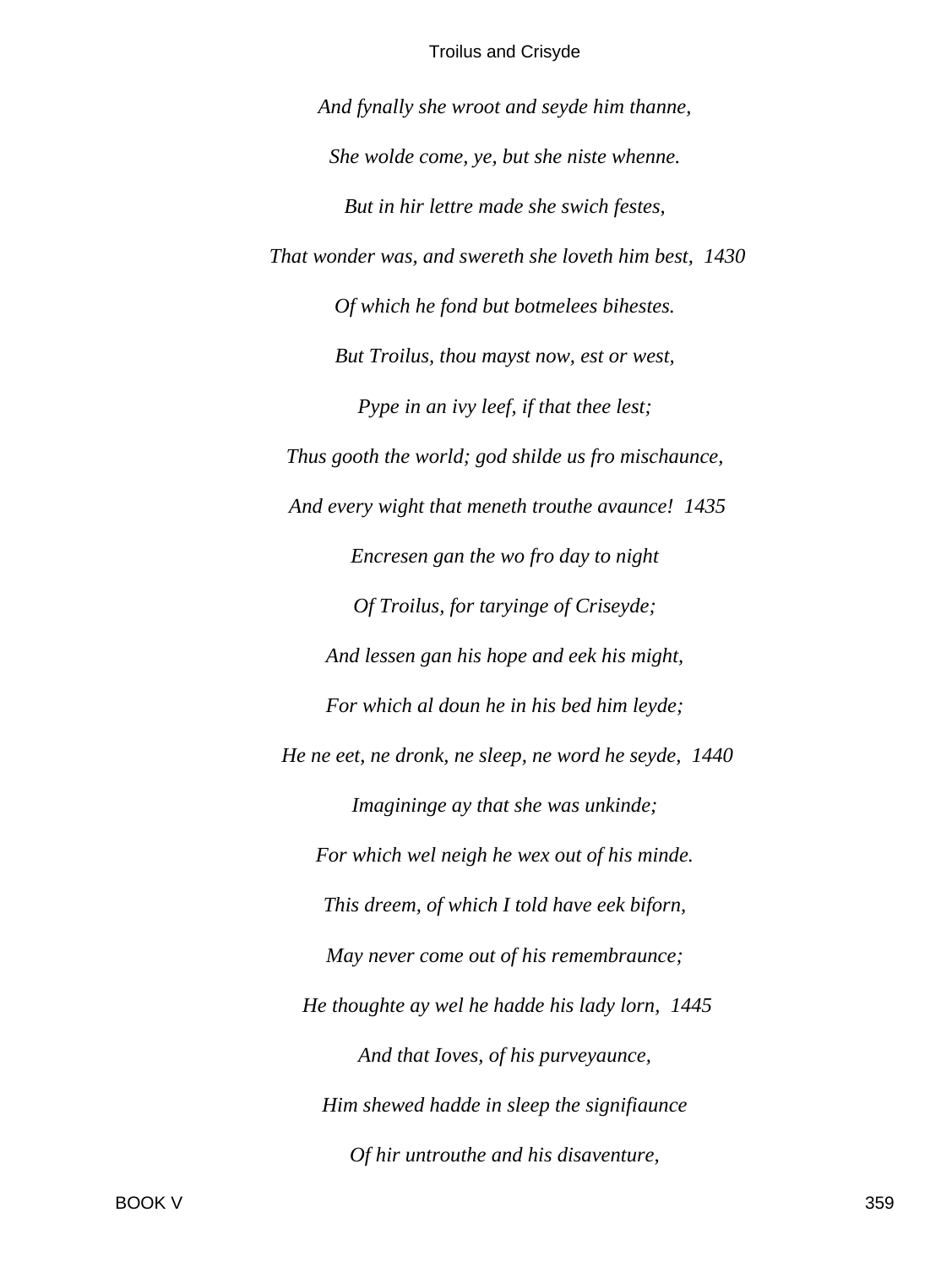And that the boor was shewed him in figure. For which he for Sibille his suster sente, 1450 That called was Cassandre eek al aboute; And al his dreem he tolde hir er he stente, And hir bisoughte assoilen him the doute Of the stronge boor, with tuskes stoute; And fynally, with-inne a litel stounde, 1455 Cassandre him gan right thus his dreem expounde. She gan first smyle, and seyde, `O brother dere, If thou a sooth of this desyrest knowe, Thou most a fewe of olde stories here, To purpos, how that fortune over-throwe 1460 Hath lordes olde; through which, with-inne a throwe, Thou wel this boor shalt knowe, and of what kinde He comen is, as men in bokes finde. `Diane, which that wrooth was and in ire For Grekes nolde doon hir sacrifyse, 1465 Ne encens up-on hir auter sette  $a$ -fyre, She, for that Grekes gonne hir so dispyse, Wrak hir in a wonder cruel wyse. For with a boor as greet as oxe in stalle She made up frete hir corn and vynes alle. 1470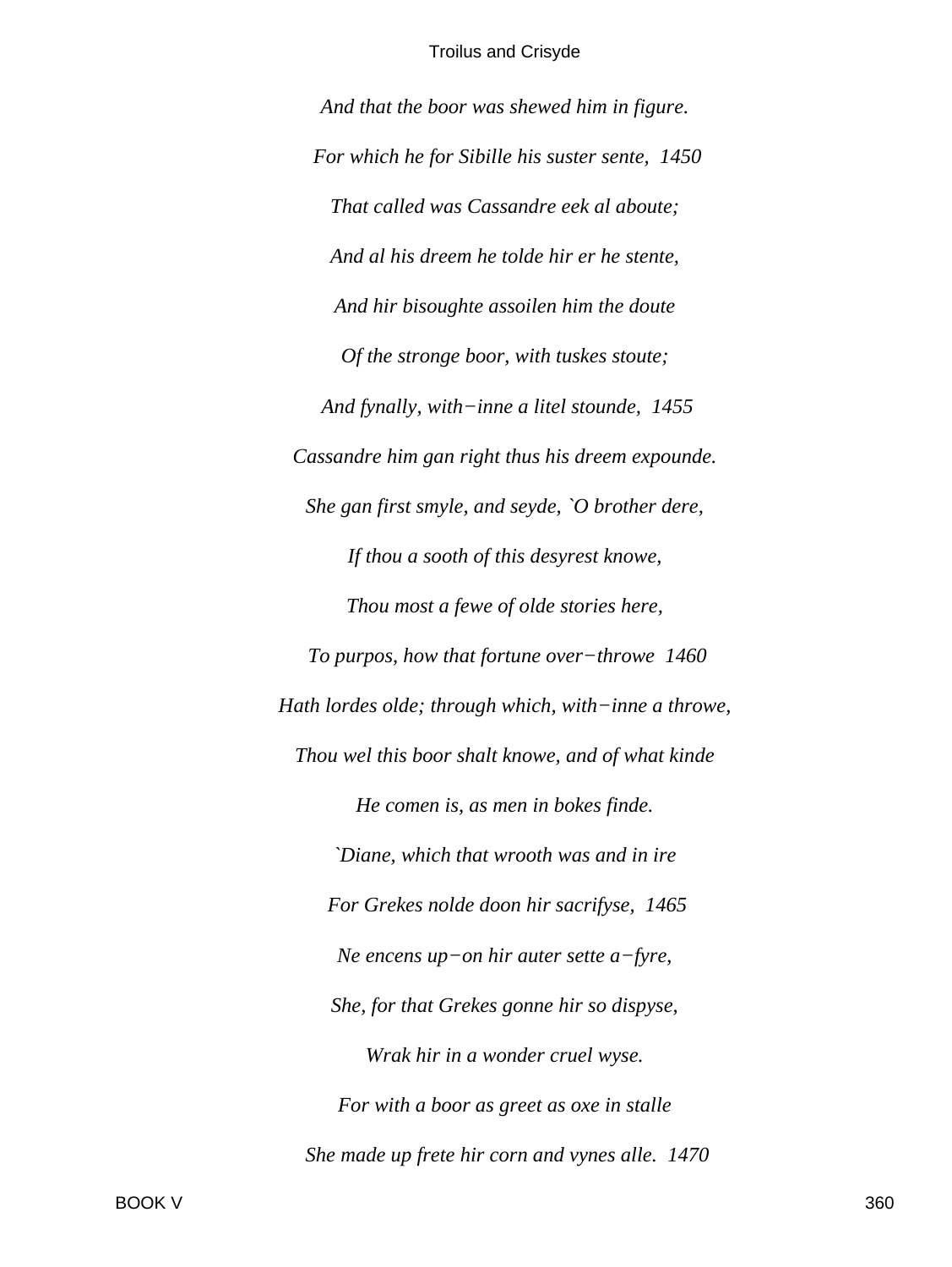*`To slee this boor was al the contree reysed, A−monges which ther com, this boor to see, A mayde, oon of this world the best y−preysed; And Meleagre, lord of that contree, He lovede so this fresshe mayden free 1475 That with his manhod, er he wolde stente, This boor he slow, and hir the heed he sente; `Of which, as olde bokes tellen us, Ther roos a contek and a greet envye; And of this lord descended Tydeus 1480 By ligne, or elles olde bokes lye; But how this Meleagre gan to dye Thorugh his moder, wol I yow not telle, For al to long it were for to dwelle.' [Argument of the 12 Books of Statius' «Thebais»] Associat profugum Tideo primus Polimitem; Tidea legatum docet insidiasque secundus; Tercius Hemoniden canit et vates latitantes; Quartus habet reges ineuntes prelia septem; Mox furie Lenne quinto narratur et anguis; Archimori bustum sexto ludique leguntur; Dat Graios Thebes et vatem septimus vmbria;*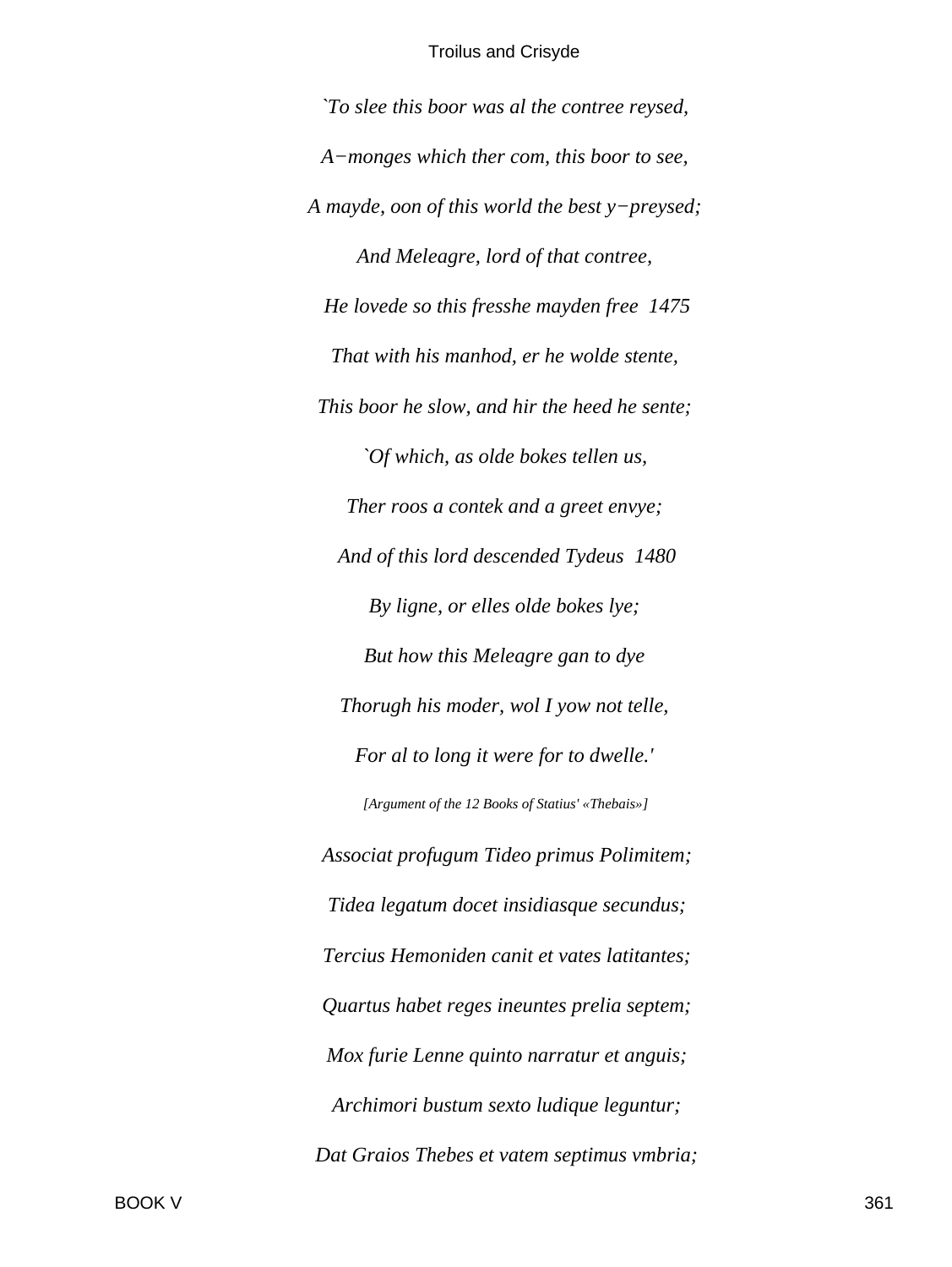*Octauo cecidit Tideus, spes, vita Pelasgia; Ypomedon nono moritur cum Parthonopeo; Fulmine percussus, decimo Capaneus superatur; Vndecimo sese perimunt per vulnera fratres; Argiuam flentem narrat duodenus et igneum. She tolde eek how Tydeus, er she stente, 1485 Un−to the stronge citee of Thebes, To cleyme kingdom of the citee, wente, For his felawe, daun Polymites, Of which the brother, daun Ethyocles, Ful wrongfully of Thebes held the strengthe; 1490 This tolde she by proces, al by lengthe. She tolde eek how Hemonides asterte, Whan Tydeus slough fifty knightes stoute. She tolde eek al the prophesyes by herte, And how that sevene kinges, with hir route, 1495 Bisegeden the citee al aboute; And of the holy serpent, and the welle, And of the furies, al she gan him telle. Of Archimoris buryinge and the pleyes, And how Amphiorax fil through the grounde, 1500 How Tydeus was slayn, lord of Argeyes,*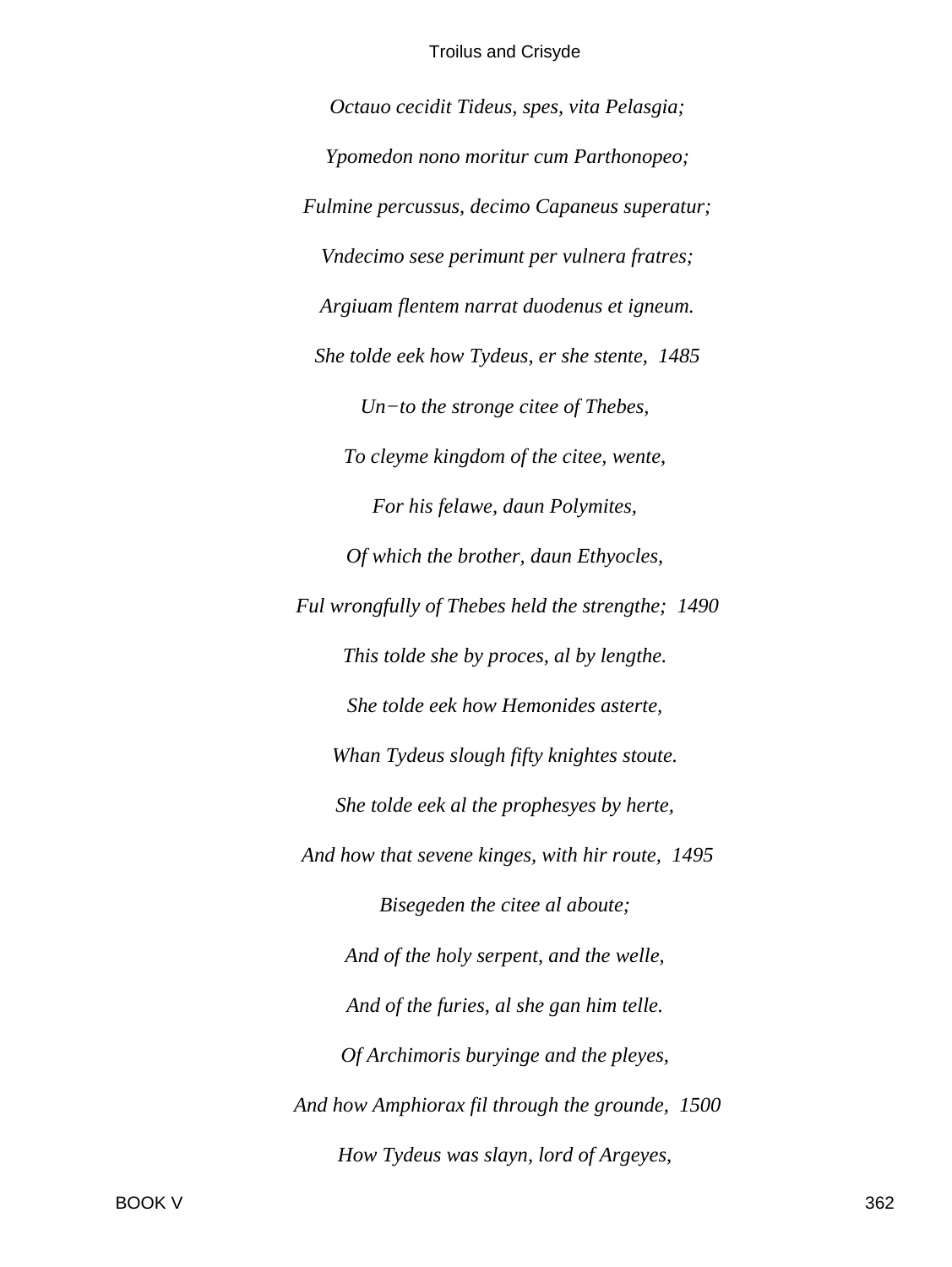*And how Ypomedoun in litel stounde Was dreynt, and deed Parthonope of wounde; And also how Cappaneus the proude With thonder−dint was slayn, that cryde loude. 1505 She gan eek telle him how that either brother, Ethyocles and Polimyte also, At a scarmyche, eche of hem slough other, And of Argyves wepinge and hir wo; And how the town was brent she tolde eek tho. 1510 And so descendeth doun from gestes olde To Diomede, and thus she spak and tolde. `This ilke boor bitokneth Diomede, Tydeus sone, that doun descended is Fro Meleagre, that made the boor to blede. 1515 And thy lady, wher−so she be, y−wis, This Diomede hir herte hath, and she his. Weep if thou wolt, or leef; for, out of doute, This Diomede is inne, and thou art oute.' `Thou seyst nat sooth,' quod he, `thou sorceresse, 1520 With al thy false goost of prophesye! Thou wenest been a greet devyneresse; Now seestow not this fool of fantasye*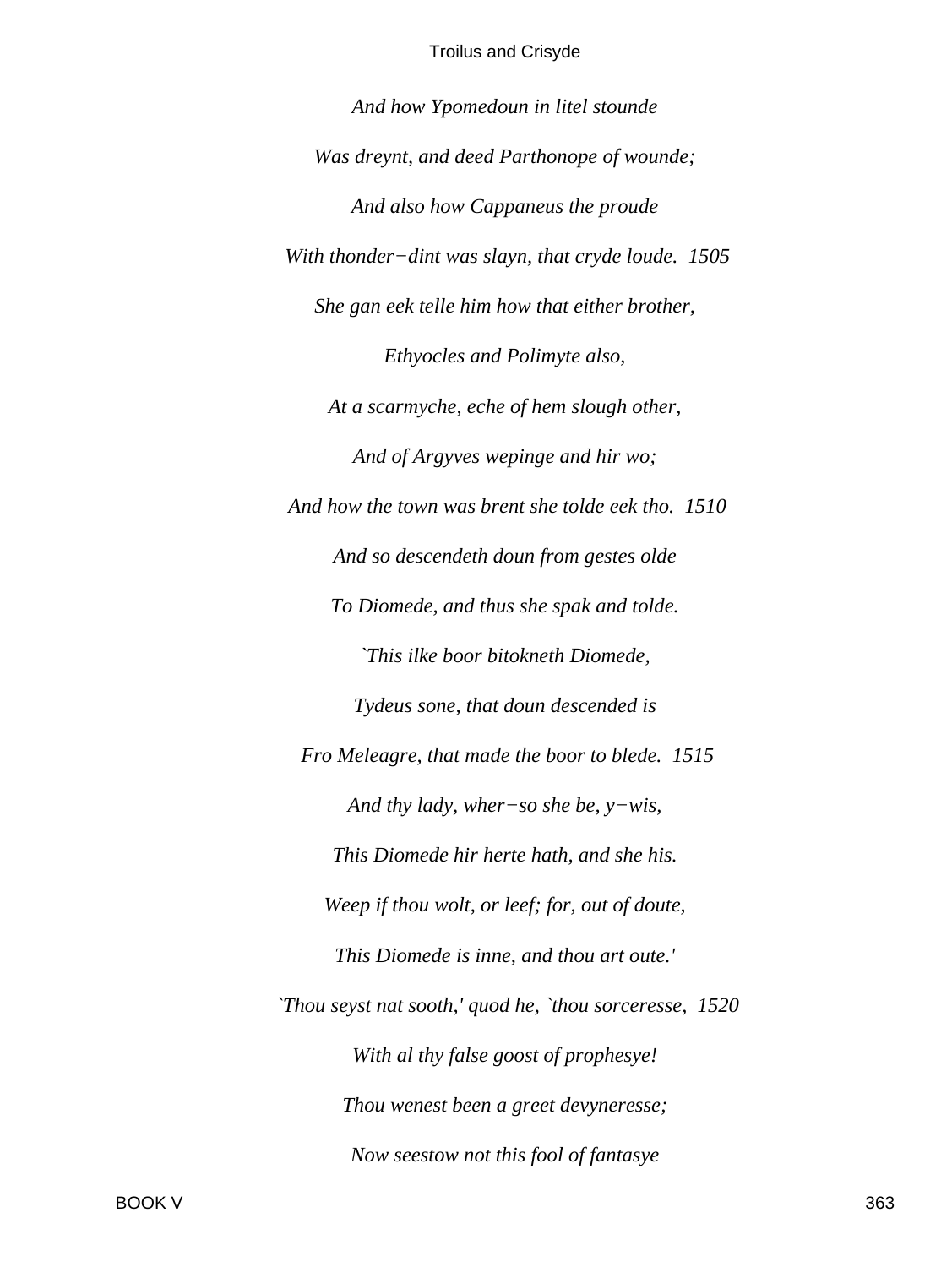*Peyneth hir on ladyes for to lye? Awey!' quod he. `Ther Ioves yeve thee sorwe! 1525 Thou shalt be fals, paraunter, yet to−morwe! `As wel thou mightest lyen on Alceste, That was of creatures, but men lye, That ever weren, kindest and the beste. For whanne hir housbonde was in Iupartye 1530 To dye him−self, but−if she wolde dye, She chees for him to dye and go to helle, And starf anoon, as us the bokes telle.' Cassandre goth, and he with cruel herte For−yat his wo, for angre of hir speche; 1535 And from his bed al sodeinly he sterte, As though al hool him hadde y−mad a leche. And day by day he gan enquere and seche A sooth of this, with al his fulle cure; And thus he dryeth forth his aventure. 1540 Fortune, whiche that permutacioun Of thinges hath, as it is hir committed Through purveyaunce and disposicioun Of heighe Iove, as regnes shal ben flitted Fro folk in folk, or whan they shal ben smitted, 1545*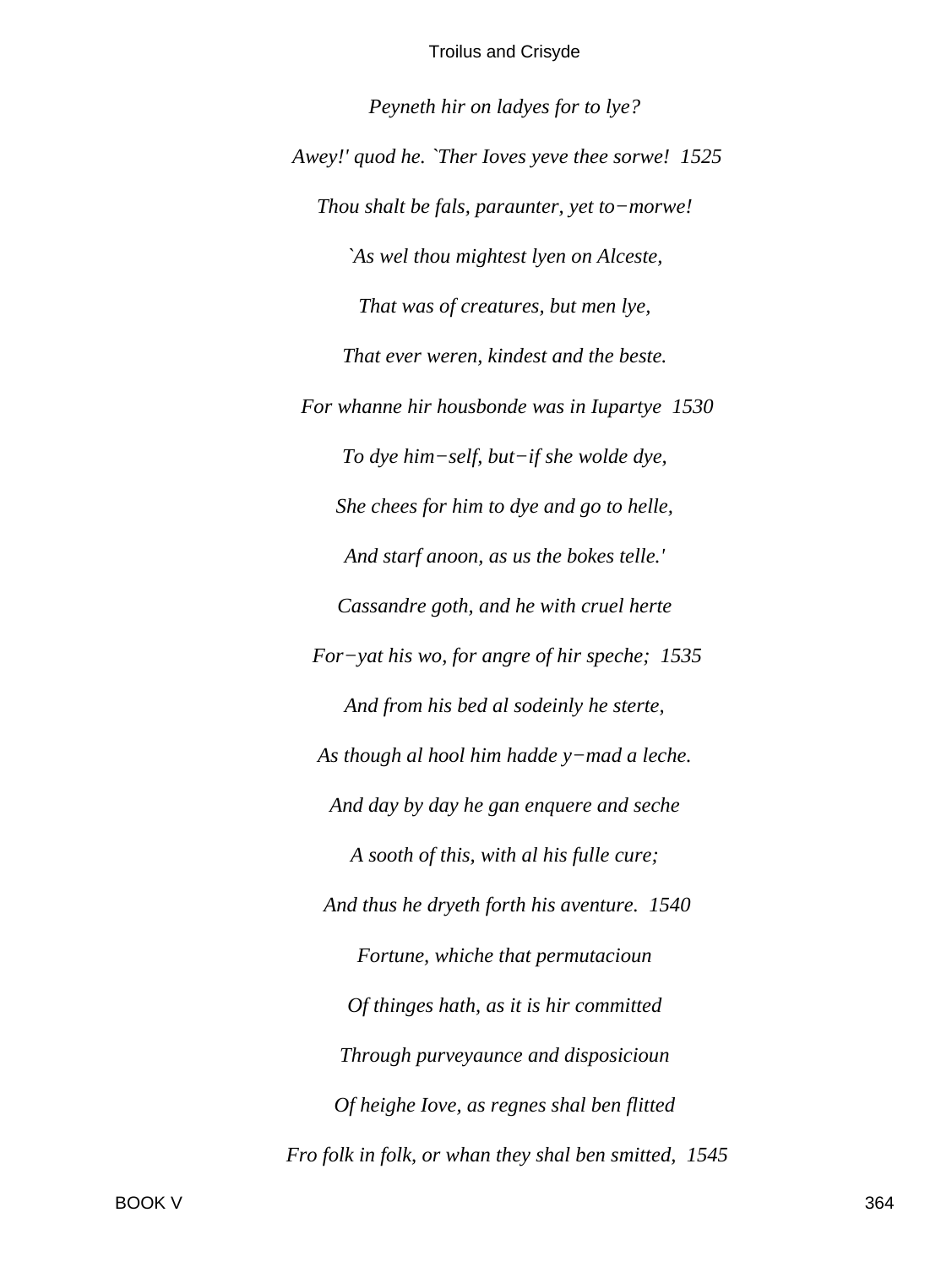*Gan pulle awey the fetheres brighte of Troye Fro day to day, til they ben bare of Ioye. Among al this, the fyn of the parodie Of Ector gan approchen wonder blyve; The fate wolde his soule sholde unbodie, 1550 And shapen hadde a mene it out to dryve; Ayeins which fate him helpeth not to stryve; But on a day to fighten gan he wende, At which, allas! He coughte his lyves ende. For which me thinketh every maner wight 1555 That haunteth armes oughte to biwayle The deeth of him that was so noble a knight; For as he drough a king by thaventayle, Unwar of this, Achilles through the mayle And through the body gan him for to ryve; 1560 And thus this worthy knight was brought of lyve. For whom, as olde bokes tellen us, Was mad swich wo, that tonge it may not telle; And namely, the sorwe of Troilus, That next him was of worthinesse welle. 1565 And in this wo gan Troilus to dwelle, That, what for sorwe, and love, and for unreste,*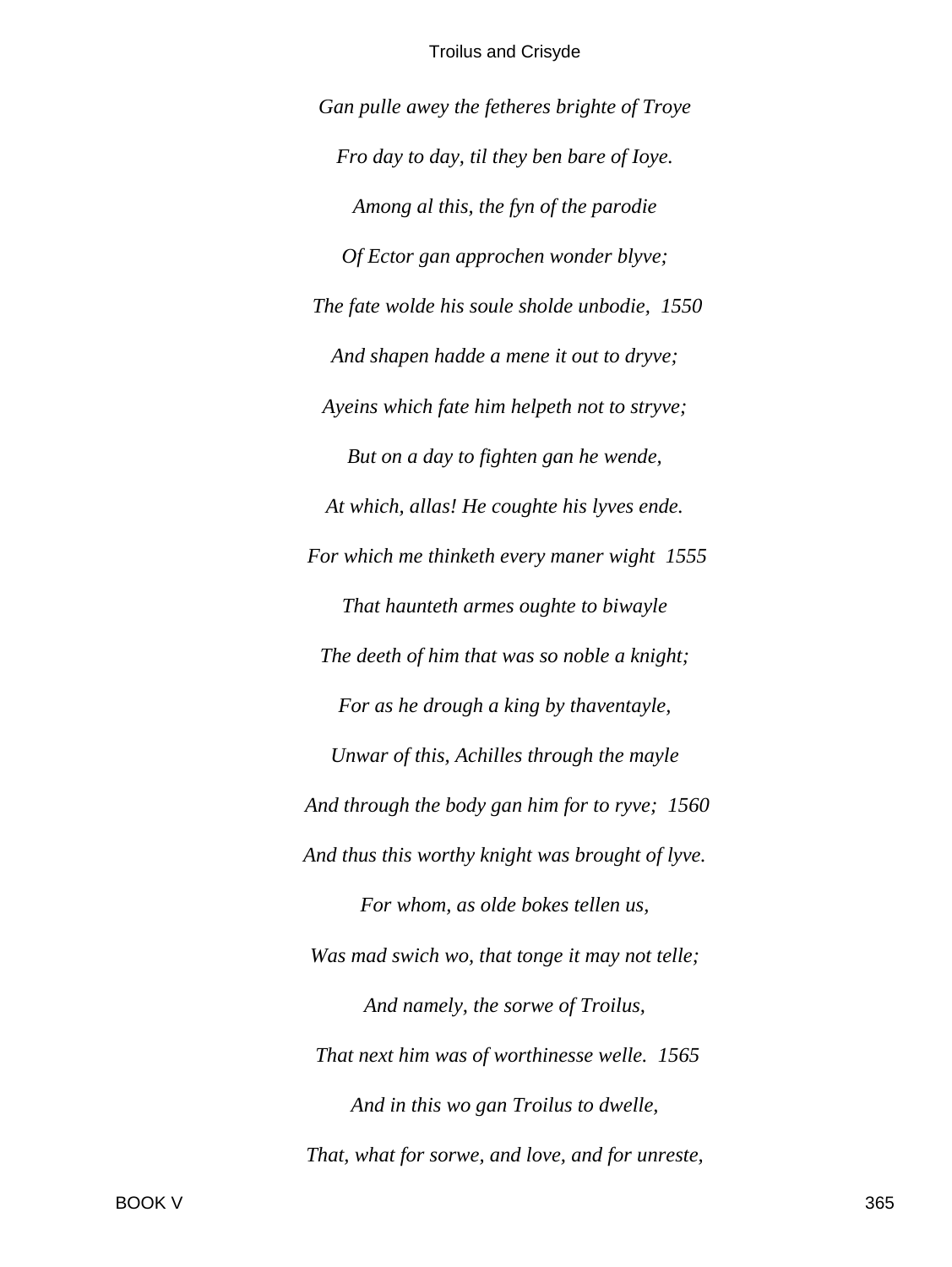*Ful ofte a day he bad his herte breste. But natheles, though he gan him dispeyre, And dradde ay that his lady was untrewe, 1570 Yet ay on hir his herte gan repeyre. And as these loveres doon, he soughte ay newe To gete ayein Criseyde, bright of hewe. And in his herte he wente hir excusinge, That Calkas causede al hir taryinge. 1575 And ofte tyme he was in purpos grete Him−selven lyk a pilgrim to disgyse, To seen hir; but he may not contrefete To been unknowen of folk that weren wyse, Ne finde excuse aright that may suffyse, 1580 If he among the Grekes knowen were; For which he weep ful ofte many a tere. To hir he wroot yet ofte tyme al newe Ful pitously, he lefte it nought for slouthe, Biseching hir that, sin that he was trewe, 1585 She wolde come ayein and holde hir trouthe. For which Criseyde up−on a day, for routhe, I take it so, touchinge al this matere, Wrot him ayein, and seyde as ye may here.*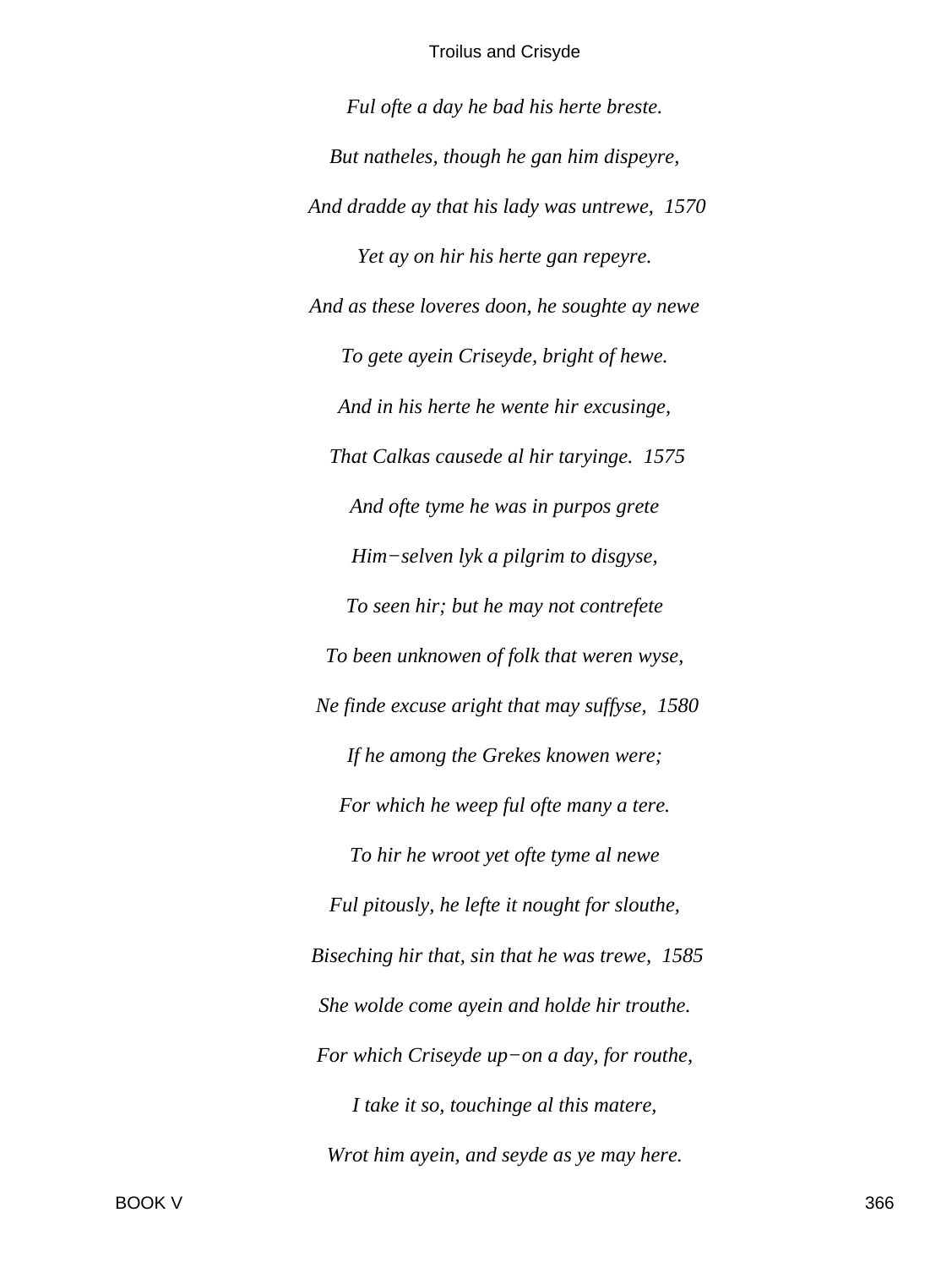*`Cupydes sone, ensample of goodlihede, 1590 O swerd of knighthod, sours of gentilesse! How might a wight in torment and in drede And helelees, yow sende as yet gladnesse? I hertelees, I syke, I in distresse; Sin ye with me, nor I with yow may dele, 1595 Yow neither sende ich herte may nor hele. `Your lettres ful, the papir al y−pleynted, Conceyved hath myn hertes pietee; I have eek seyn with teres al depeynted Your lettre, and how that ye requeren me 1600 To come ayein, which yet ne may not be. But why, lest that this lettre founden were, No mencioun ne make I now, for fere. `Grevous to me, god woot, is your unreste, Your haste, and that, the goddes ordenaunce, 1605 It semeth not ye take it for the beste. Nor other thing nis in your remembraunce, As thinketh me, but only your plesaunce. But beth not wrooth, and that I yow biseche; For that I tarie, is al for wikked speche. 1610 `For I have herd wel more than I wende,*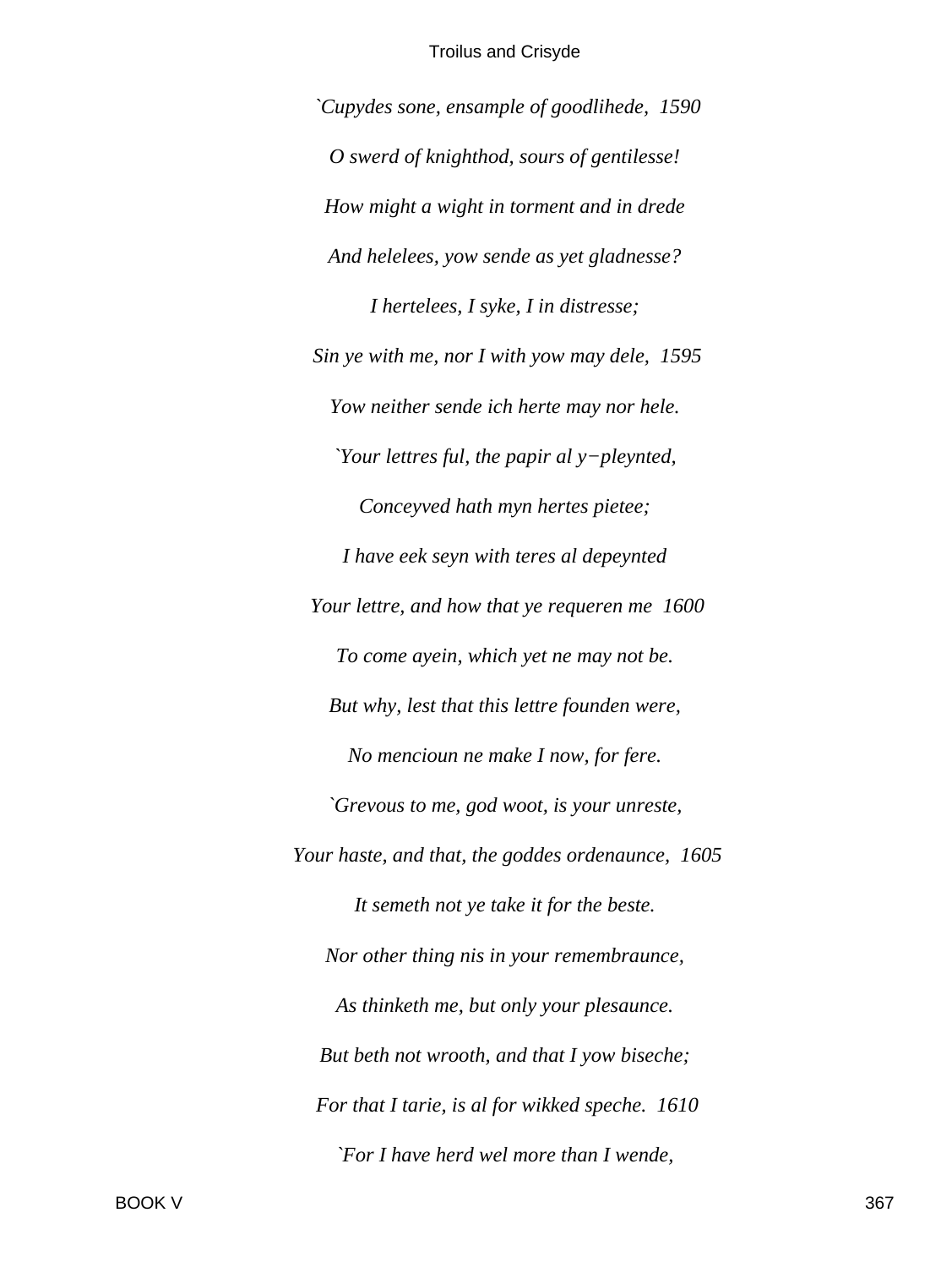Touchinge us two, how thinges han y-stonde; Which I shal with dissimulinge amende. And beth nought wrooth, I have eek understonde, How ye ne doon but holden me in honde. 1615 But now no fors, I can not in yow gesse But alle trouthe and alle gentilesse. `Comen I wol, but yet in swich disioynte I stonde as now, that what yeer or what day That this shal be, that can I not apoynte. 1620 But in effect, I prey yow, as I may, Of your good word and of your frendship ay. For trewely, whyl that my lyf may dure, As for a freend, ye may in me assure. Yet preye I yow on yvel ye ne take, 1625 That it is short which that I to yow wryte; I dar not, ther I am, wel lettres make, Ne never yet ne coude I wel endyte. Eek greet effect men wryte in place lite. Thentente is al, and nought the lettres space; 1630 And fareth now wel, god have you in his grace!

La vostre C.'

This Troilus this lettre thoughte al straunge,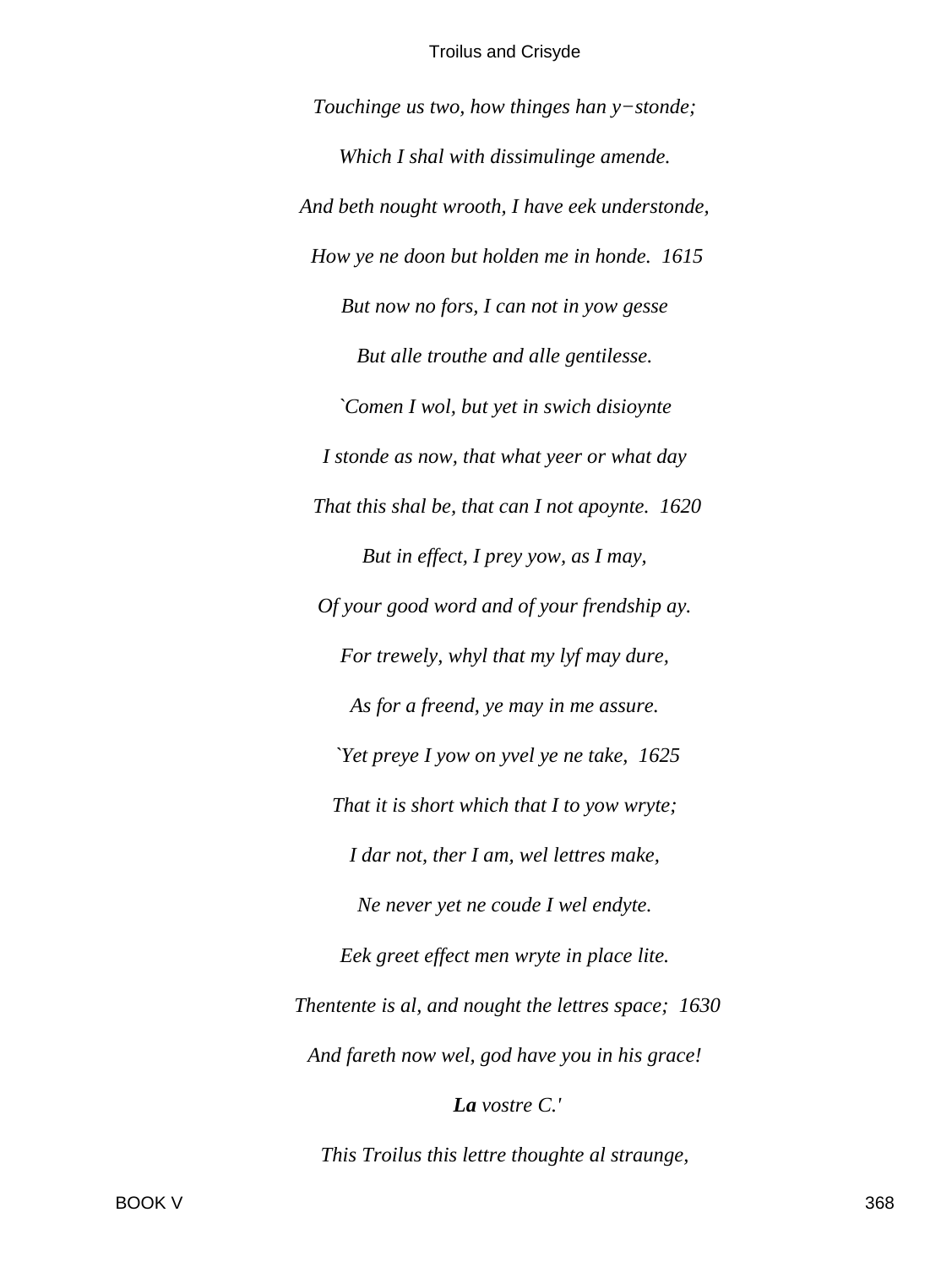*Whan he it saugh, and sorwefully he sighte; Him thoughte it lyk a kalendes of chaunge; But fynally, he ful ne trowen mighte 1635 That she ne wolde him holden that she highte; For with ful yvel wil list him to leve That loveth wel, in swich cas, though him greve. But natheles, men seyn that, at the laste, For any thing, men shal the sothe see; 1640 And swich a cas bitidde, and that as faste, That Troilus wel understood that she Nas not so kinde as that hir oughte be. And fynally, he woot now, out of doute, That al is lost that he hath been aboute. 1645 Stood on a day in his malencolye This Troilus, and in suspecioun Of hir for whom he wende for to dye. And so bifel, that through−out Troye toun, As was the gyse, y−bore was up and doun 1650 A maner cote−armure, as seyth the storie, Biforn Deiphebe, in signe of his victorie, The whiche cote, as telleth Lollius, Deiphebe it hadde y−rent from Diomede*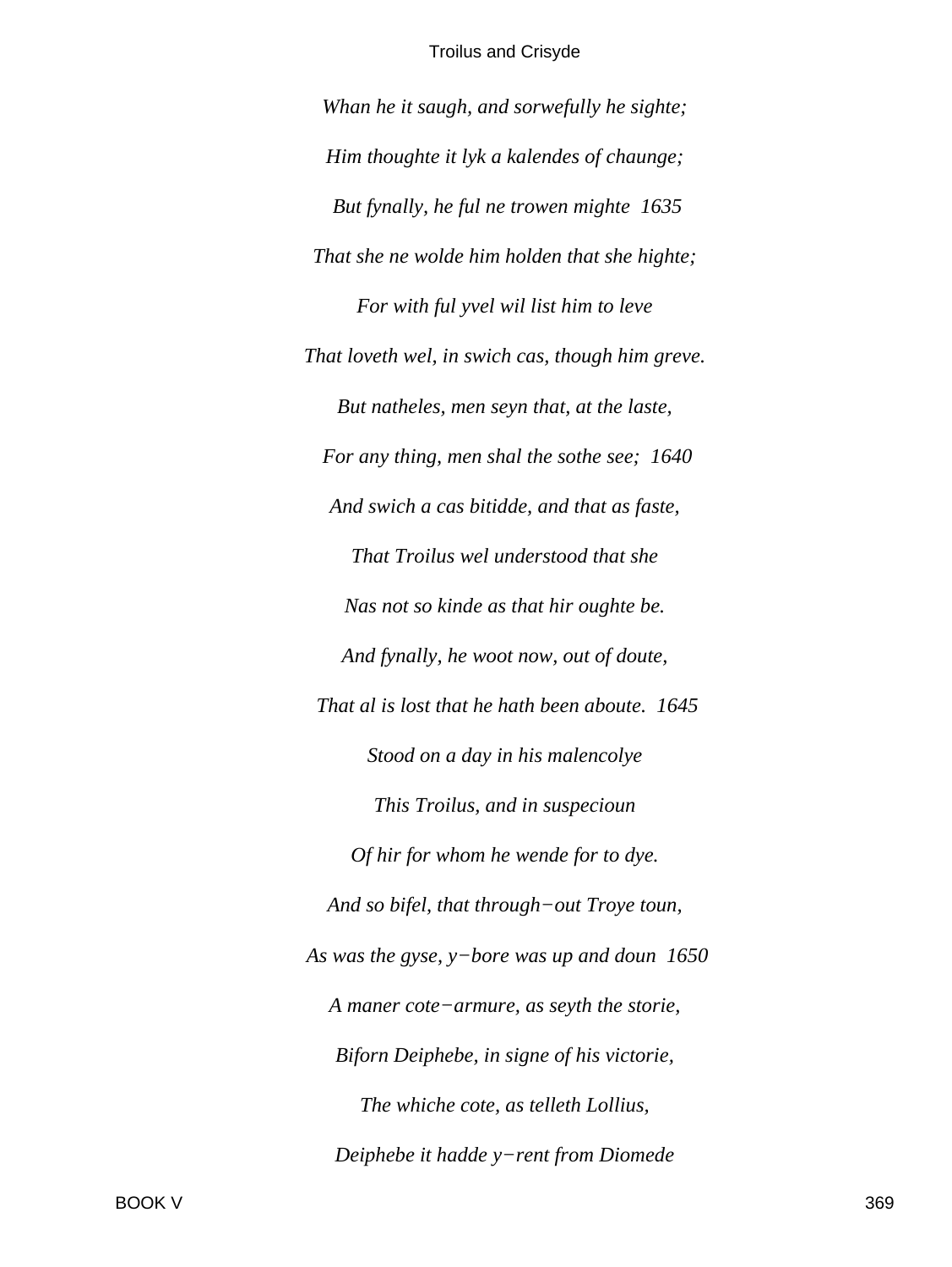*The same day; and whan this Troilus 1655 It saugh, he gan to taken of it hede, Avysing of the lengthe and of the brede, And al the werk; but as he gan biholde, Ful sodeinly his herte gan to colde, As he that on the coler fond with−inne 1660 A broche, that he Criseyde yaf that morwe That she from Troye moste nedes twinne, In remembraunce of him and of his sorwe; And she him leyde ayein hir feyth to borwe To kepe it ay; but now, ful wel he wiste, 1665 His lady nas no lenger on to triste. He gooth him hoom, and gan ful sone sende For Pandarus; and al this newe chaunce, And of this broche, he tolde him word and ende, Compleyninge of hir hertes variaunce, 1670 His longe love, his trouthe, and his penaunce; And after deeth, with−outen wordes more, Ful faste he cryde, his reste him to restore. Than spak he thus, `O lady myn Criseyde, Wher is your feyth, and wher is your biheste? 1675 Wher is your love, wher is your trouthe,' he seyde;*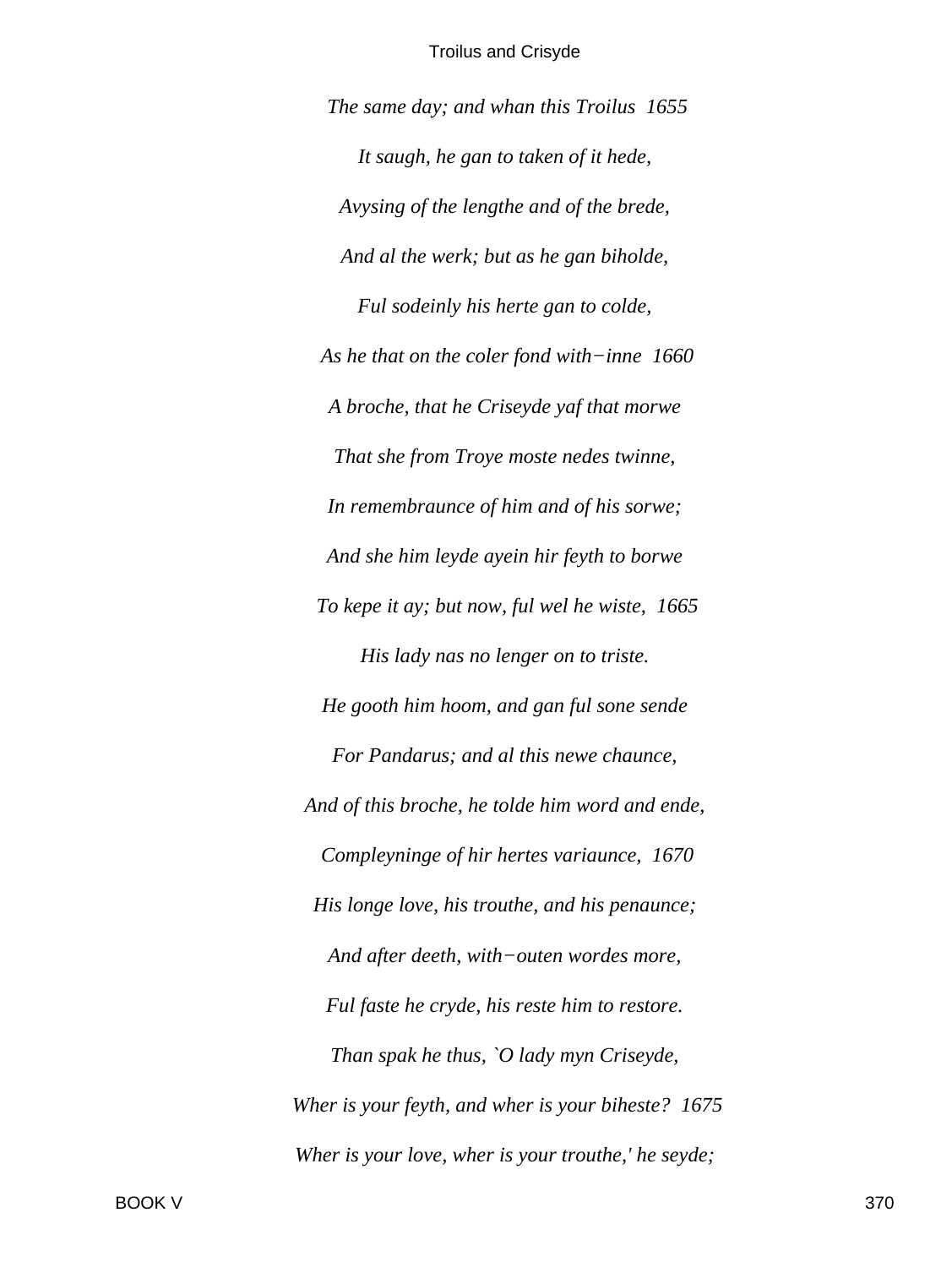*`Of Diomede have ye now al this feste! Allas, I wolde have trowed at the leste. That, sin ye nolde in trouthe to me stonde, That ye thus nolde han holden me in honde! 1680 `Who shal now trowe on any othes mo? Allas, I never wolde han wend, er this, That ye, Criseyde, coude han chaunged so; Ne, but I hadde a−gilt and doon amis, So cruel wende I not your herte, y−wis, 1685 To slee me thus; allas, your name of trouthe Is now for−doon, and that is al my routhe. `Was ther non other broche yow liste lete To feffe with your newe love,' quod he, `But thilke broche that I, with teres wete, 1690 Yow yaf, as for a remembraunce of me? Non other cause, allas, ne hadde ye But for despyt, and eek for that ye mente Al−outrely to shewen your entente! `Through which I see that clene out of your minde 1695 Ye han me cast, and I ne can nor may, For al this world, with−in myn herte finde To unloven yow a quarter of a day!*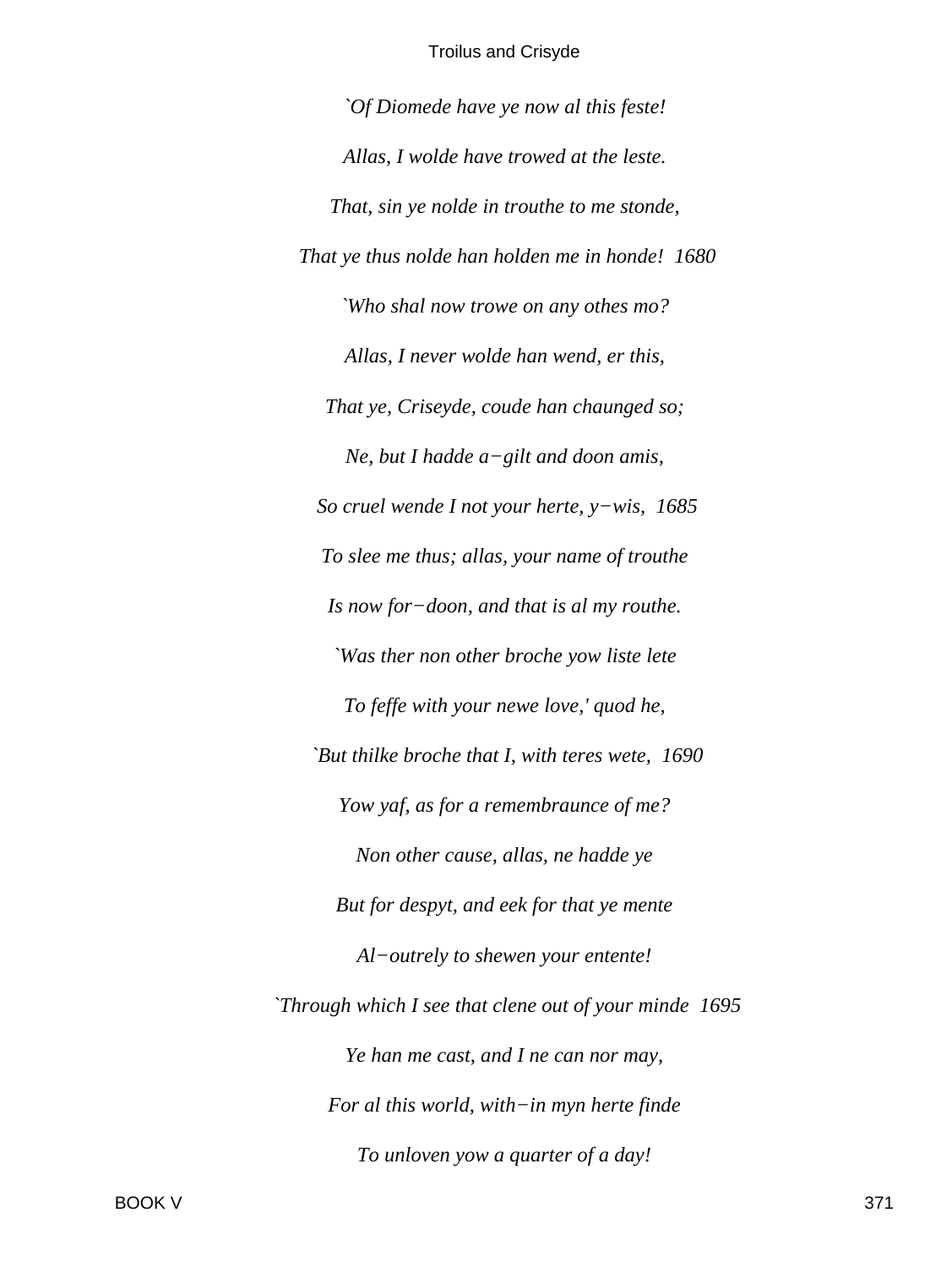In cursed tyme I born was, weylaway! That ye, that doon me al this wo endure, 1700 Yet love I best of any creature. 'Now god,' quod he, 'me sende yet the grace' That I may meten with this Diomede! And trewely, if I have might and space, Yet shal I make, I hope, his sydes blede. 1705  $O$  god,' quod he, `that oughtest taken hede To fortheren trouthe, and wronges to punyce, Why niltow doon a vengeaunce of this vyce? `O Pandare, that in dremes for to triste Me blamed hast, and wont art oft up-breyde, 1710 Now maystow see thy-selve, if that thee liste, How trewe is now thy nece, bright Criseyde! In sondry formes, god it woot,' he seyde, The goddes shewen bothe loye and tene In slepe, and by my dreme it is now sene. 1715 `And certaynly, with-oute more speche, From hennes-forth, as ferforth as I may, Myn owene deeth in armes wol I seche; I recche not how sone be the day! But trewely, Criseyde, swete may, 1720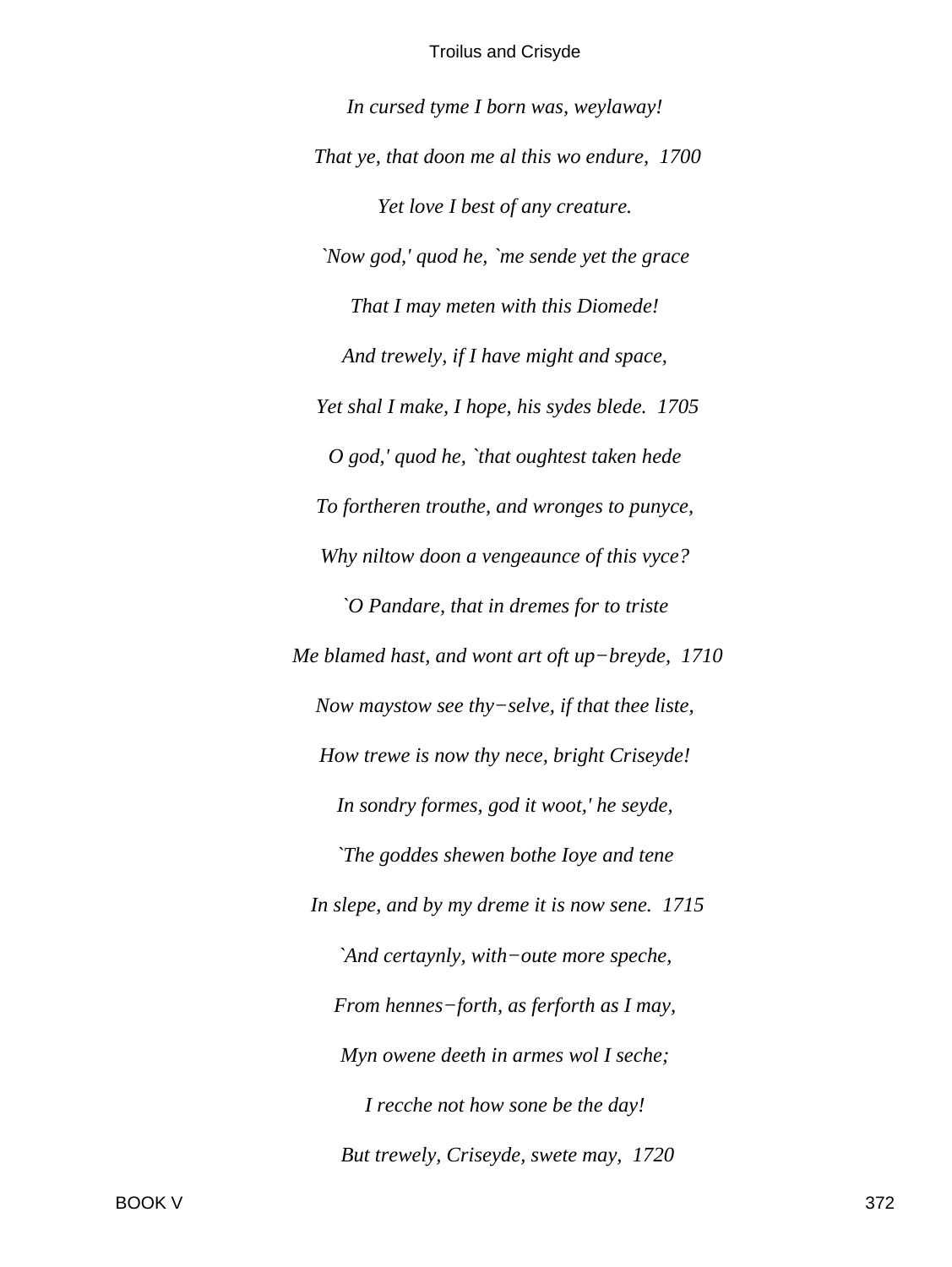*Whom I have ay with al my might y−served, That ye thus doon, I have it nought deserved.' This Pandarus, that alle these thinges herde, And wiste wel he seyde a sooth of this, He nought a word ayein to him answerde; 1725 For sory of his frendes sorwe he is, And shamed, for his nece hath doon a−mis; And stant, astoned of these causes tweye, As stille as stoon; a word ne coude he seye. But at the laste thus he spak, and seyde, 1730 `My brother dere, I may thee do no−more. What shulde I seyn? I hate, y−wis, Criseyde! And, god wot, I wol hate hir evermore! And that thou me bisoughtest doon of yore, Havinge un−to myn honour ne my reste 1735 Right no reward, I dide al that thee leste. `If I dide ought that mighte lyken thee, It is me leef; and of this treson now, God woot, that it a sorwe is un−to me! And dredelees, for hertes ese of yow, 1740 Right fayn wolde I amende it, wiste I how. And fro this world, almighty god I preye,*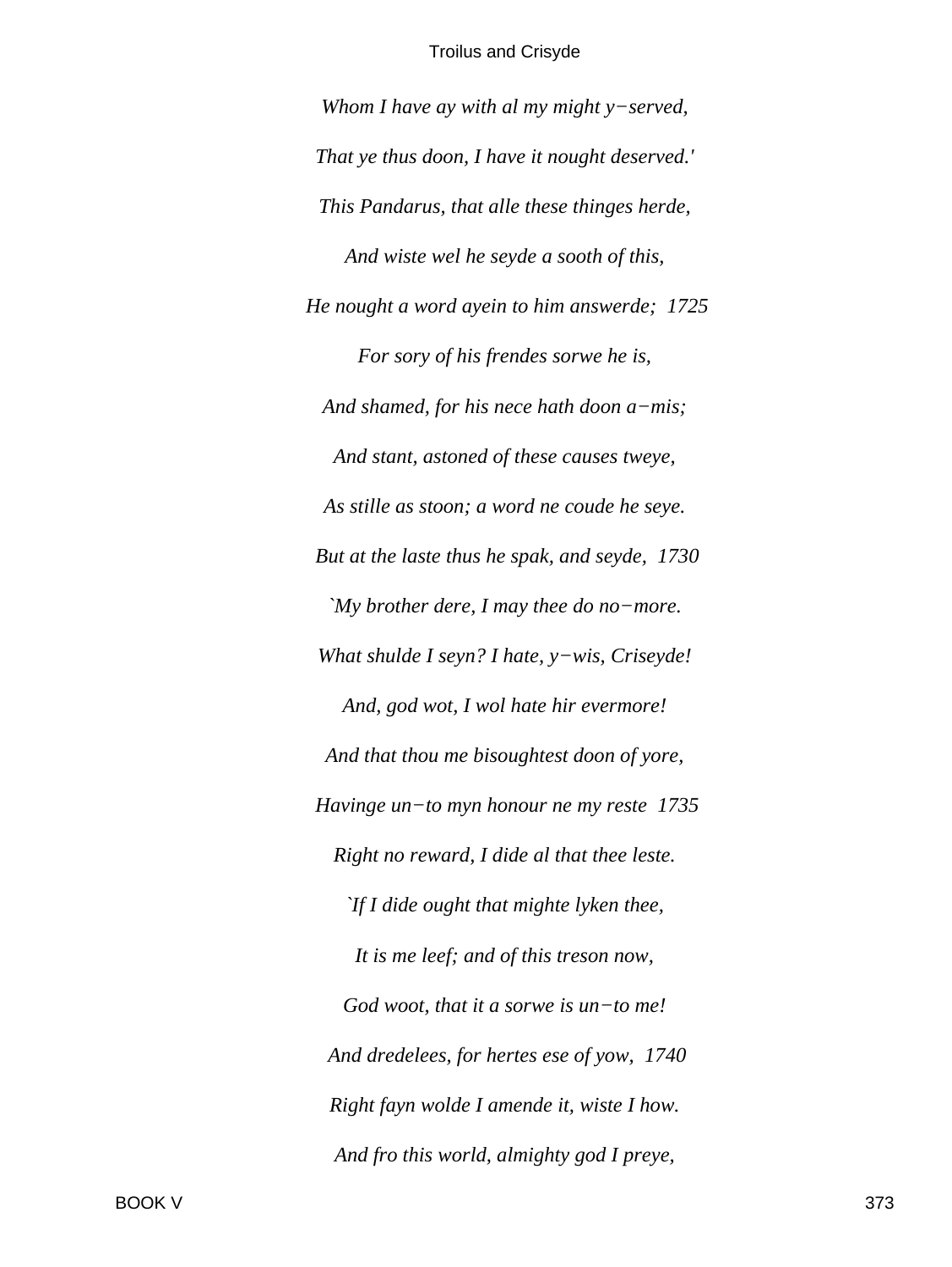*Delivere hir sone; I can no−more seye.' Gret was the sorwe and pleynt of Troilus; But forth hir cours fortune ay gan to holde. 1745 Criseyde loveth the sone of Tydeus, And Troilus mot wepe in cares colde. Swich is this world; who−so it can biholde, In eche estat is litel hertes reste; God leve us for to take it for the beste! 1750 In many cruel batayle, out of drede, Of Troilus, this ilke noble knight, As men may in these olde bokes rede, Was sene his knighthod and his grete might. And dredelees, his ire, day and night, 1755 Ful cruelly the Grekes ay aboughte; And alwey most this Diomede he soughte. And ofte tyme, I finde that they mette With blody strokes and with wordes grete, Assayinge how hir speres weren whette; 1760 And god it woot, with many a cruel hete Gan Troilus upon his helm to bete. But natheles, fortune it nought ne wolde, Of others hond that either deyen sholde. –*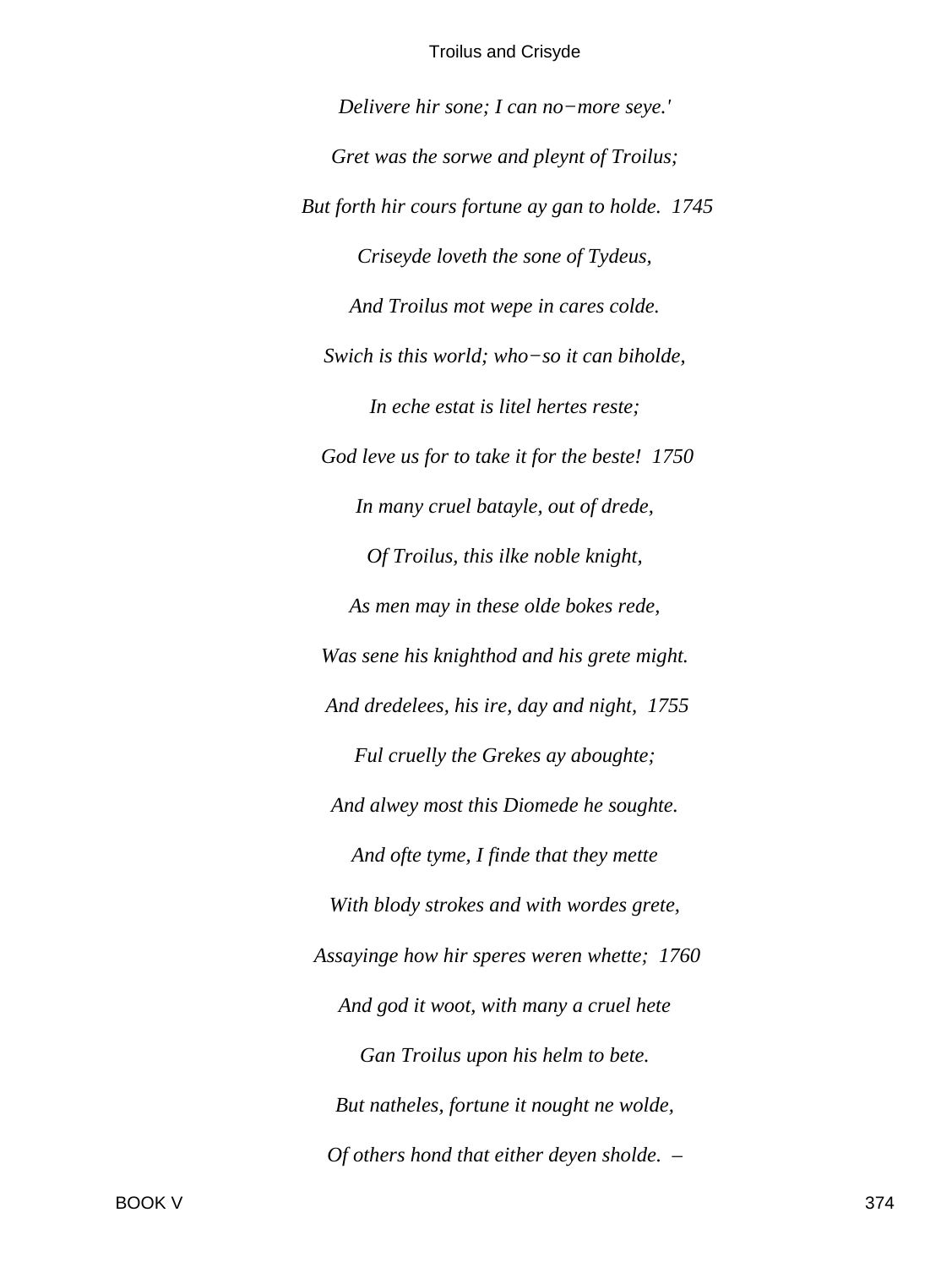*And if I hadde y−taken for to wryte 1765 The armes of this ilke worthy man, Than wolde I of his batailles endyte. But for that I to wryte first bigan Of his love, I have seyd as that I can. His worthy dedes, who−so list hem here, 1770 Reed Dares, he can telle hem alle y−fere. Bisechinge every lady bright of hewe, And every gentil womman, what she be, That al be that Criseyde was untrewe, That for that gilt she be not wrooth with me. 1775 Ye may hir gilt in othere bokes see; And gladlier I wole wryten, if yow leste, Penolopees trouthe and good Alceste. Ne I sey not this al−only for these men, But most for wommen that bitraysed be 1780 Through false folk; god yeve hem sorwe, amen! That with hir grete wit and subtiltee Bitrayse yow! And this commeveth me To speke, and in effect yow alle I preye, Beth war of men, and herkeneth what I seye! – 1785 Go, litel book, go litel myn tragedie,*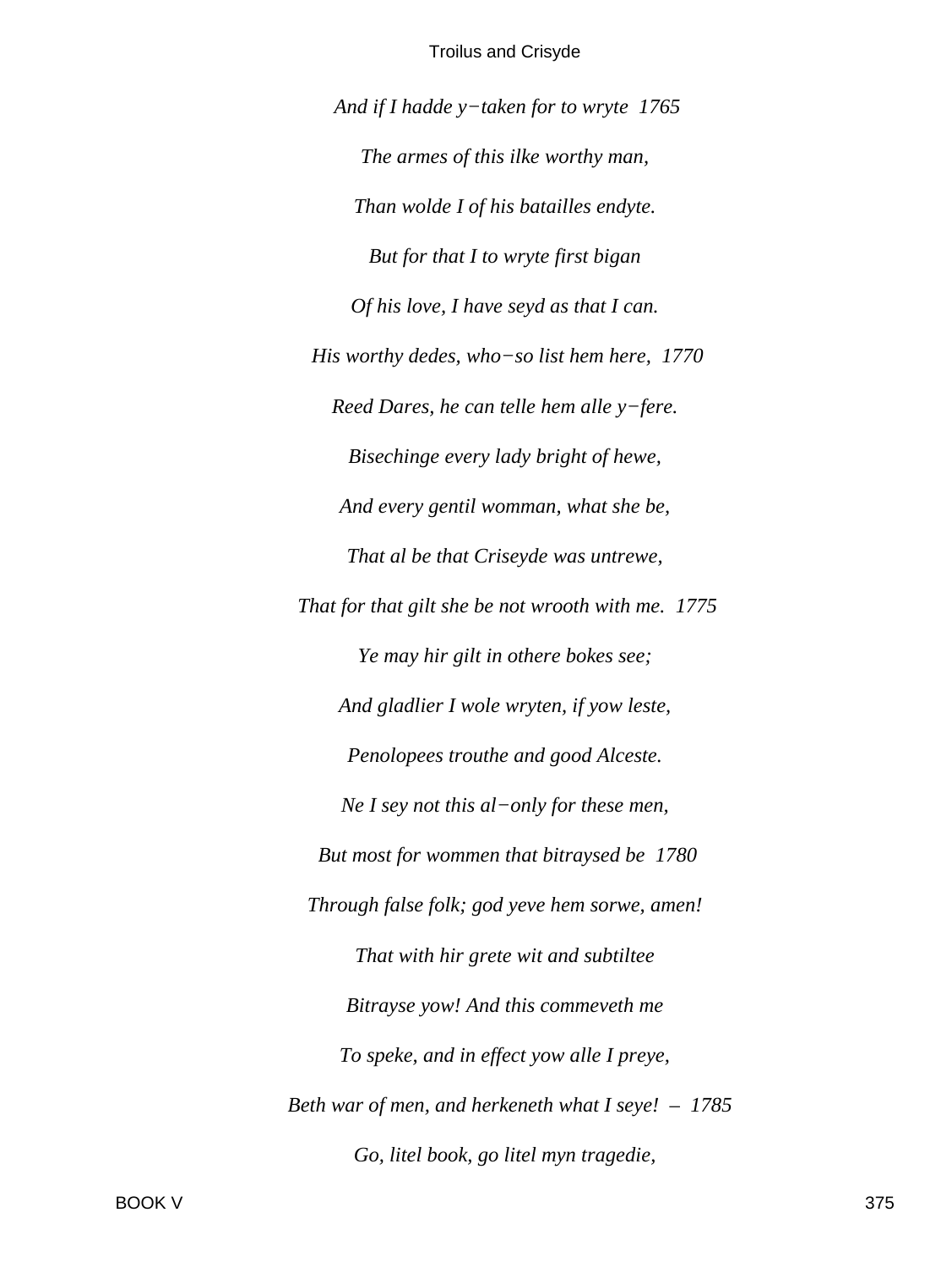*Ther god thy maker yet, er that he dye, So sende might to make in som comedie! But litel book, no making thou nenvye, But subgit be to alle poesye; 1790 And kis the steppes, wher−as thou seest pace Virgile, Ovyde, Omer, Lucan, and Stace. And for ther is so greet diversitee In English and in wryting of our tonge, So preye I god that noon miswryte thee, 1795 Ne thee mismetre for defaute of tonge. And red wher−so thou be, or elles songe, That thou be understonde I god beseche! But yet to purpos of my rather speche. – The wraththe, as I began yow for to seye, 1800 Of Troilus, the Grekes boughten dere; For thousandes his hondes maden deye, As he that was with−outen any pere, Save Ector, in his tyme, as I can here. But weylawey, save only goddes wille, 1805 Dispitously him slough the fiers Achille. And whan that he was slayn in this manere, His lighte goost ful blisfully is went*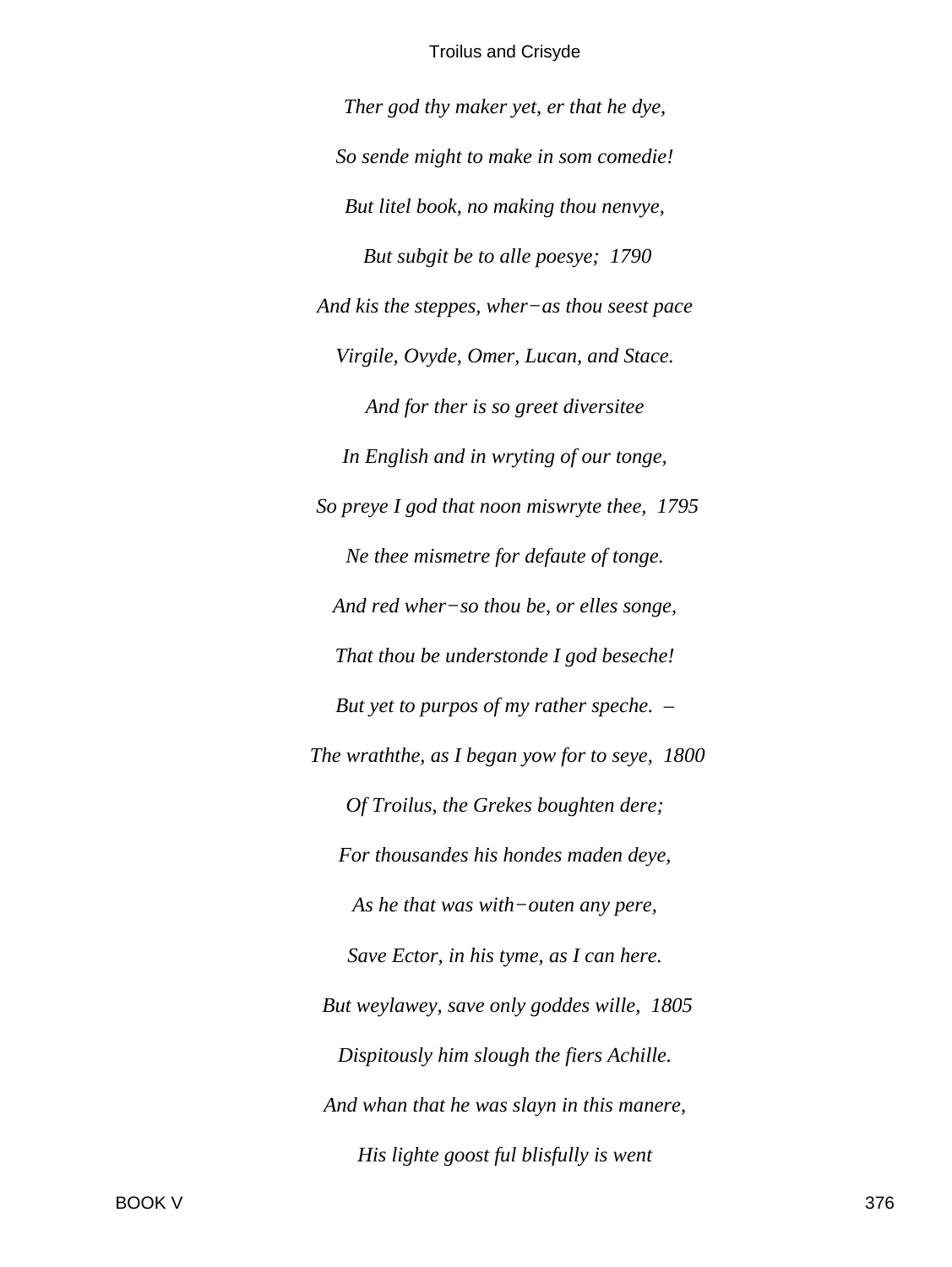*Up to the holownesse of the seventh spere, In convers letinge every element; 1810 And ther he saugh, with ful avysement, The erratik sterres, herkeninge armonye With sownes fulle of hevenish melodye. And doun from thennes faste he gan avyse This litel spot of erthe, that with the see 1815 Embraced is, and fully gan despyse This wrecched world, and held al vanitee To respect of the pleyn felicitee That is in hevene above; and at the laste, Ther he was slayn, his loking doun he caste; 1820 And in him−self he lough right at the wo Of hem that wepten for his deeth so faste; And dampned al our werk that folweth so The blinde lust, the which that may not laste, And sholden al our herte on hevene caste. 1825 And forth he wente, shortly for to telle, Ther as Mercurie sorted him to dwelle. – Swich fyn hath, lo, this Troilus for love, Swich fyn hath al his grete worthinesse; Swich fyn hath his estat real above, 1830*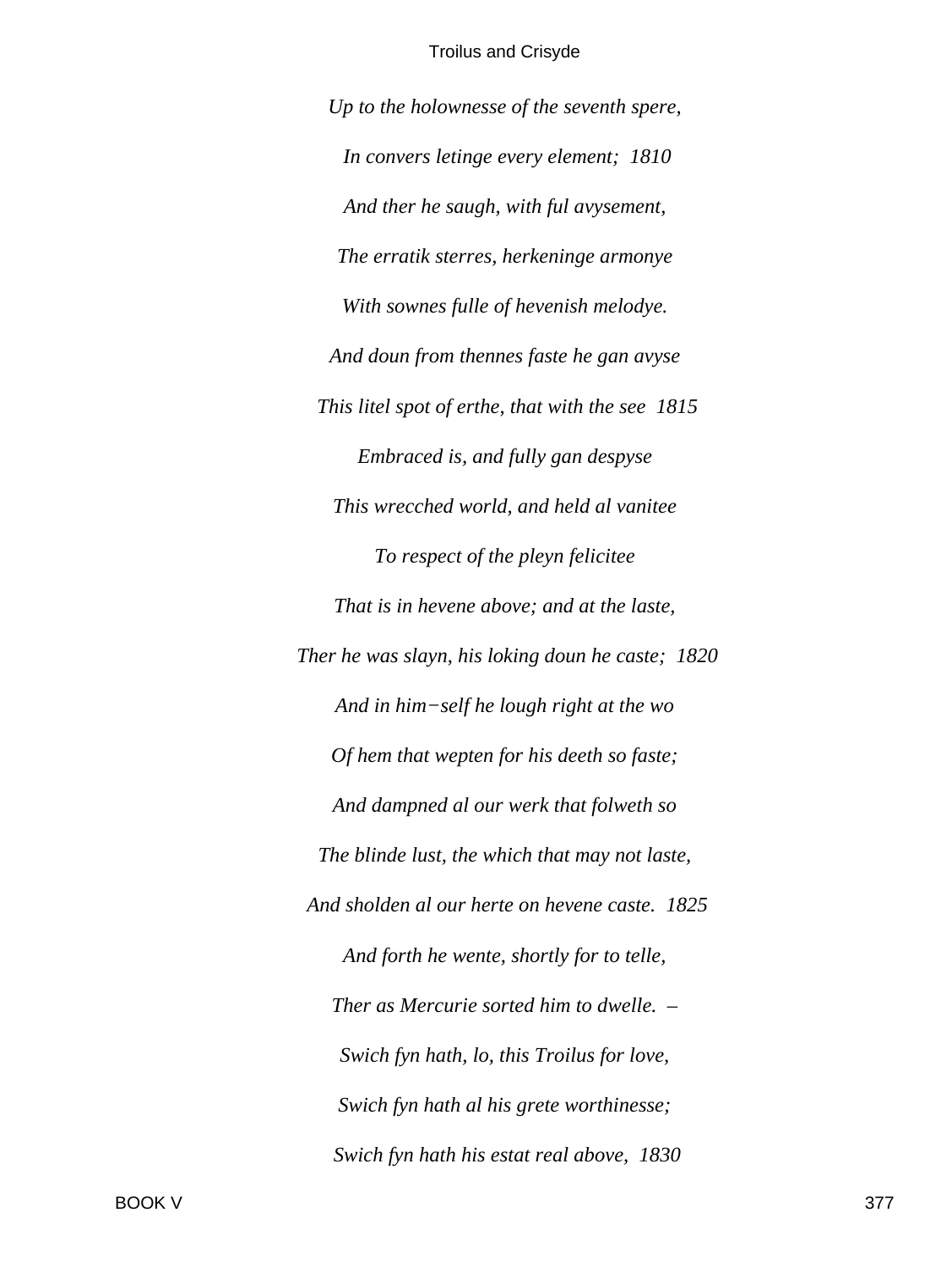Swich fyn his lust, swich fyn hath his noblesse; Swich fyn hath false worldes brotelnesse. And thus bigan his lovinge of Criseyde, As I have told, and in this wyse he deyde. O yonge fresshe folkes, he or she, 1835 In which that love up groweth with your age, Repeyreth hoom from worldly vanitee, And of your herte  $up-casteth$  the visage To thilke god that after his image Yow made, and thinketh al nis but a fayre 1840 This world, that passeth sone as floures fayre. And loveth him, the which that right for love Upon a cros, our soules for to beye, First starf, and roos, and sit in hevene a-bove; For he nil falsen no wight, dar I seye, 1845 That wol his herte al hoolly on him leye. And sin he best to love is, and most meke, What nedeth feyned loves for to seke? Lo here, of Payens corsed olde rytes, Lo here, what alle hir goddes may availle; 1850 Lo here, these wrecched worldes appetytes; Lo here, the fyn and guerdon for travaille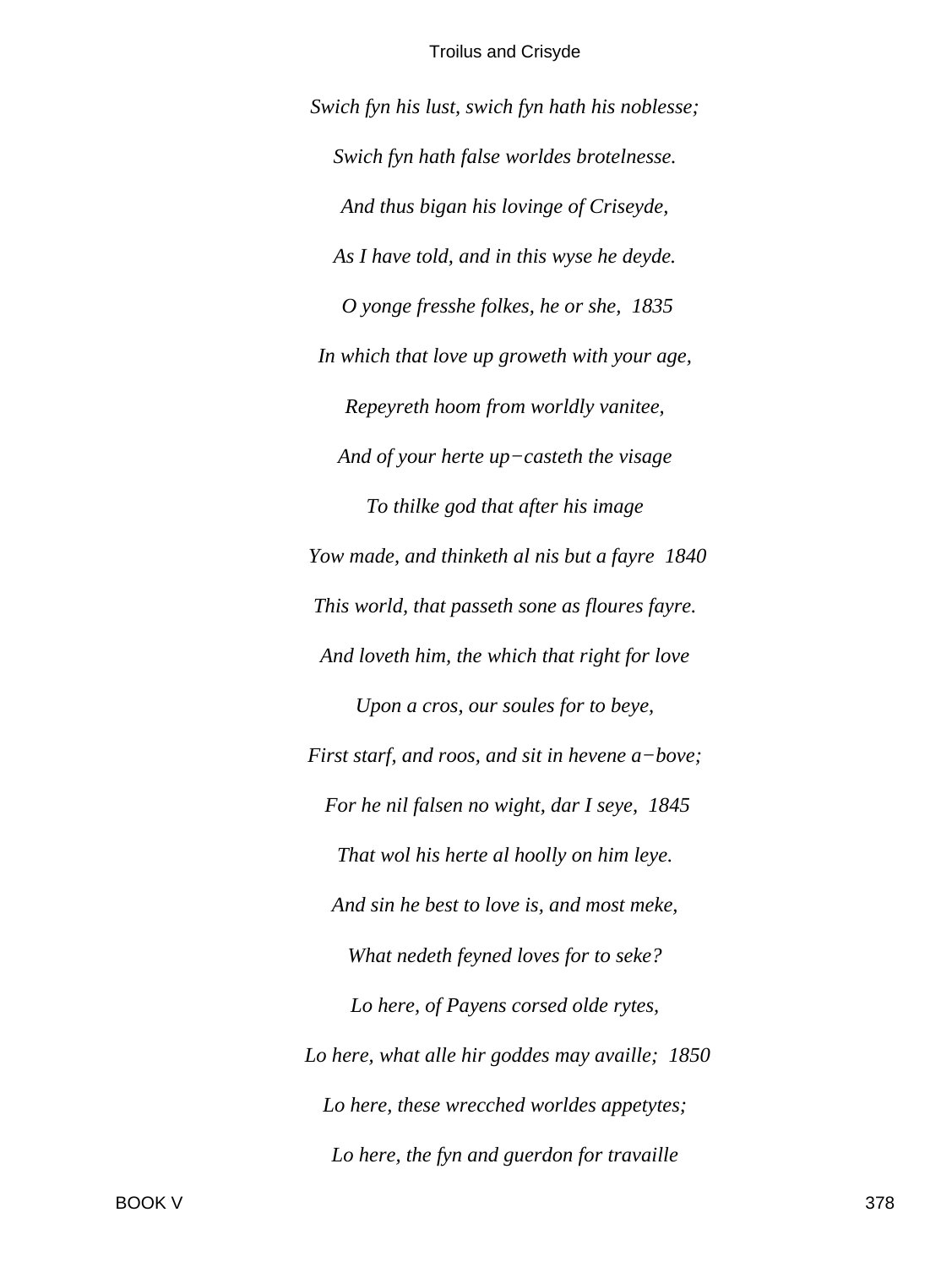Of Iove, Appollo, of Mars, of swich rascaille! Lo here, the forme of olde clerkes speche In poetrye, if ye hir bokes seche.  $-1855$ O moral Gower, this book I directe To thee, and to the philosophical Strode, To vouchen sauf, ther nede is, to corecte, Of your benignitees and zeles gode. And to that sothfast Crist, that starf on rode, 1860 With al myn herte of mercy ever I preye; And to the lord right thus I speke and seye: Thou oon, and two, and three, eterne on-lyve, That regnest ay in three and two and oon, Uncircumscript, and al mayst circumscryve, 1865 Us from visible and invisible foon Defende; and to thy mercy, everichoon, So make us, Iesus, for thy grace digne, For love of mayde and moder thyn benigne! Amen. Explicit Liber Troili et Criseydis.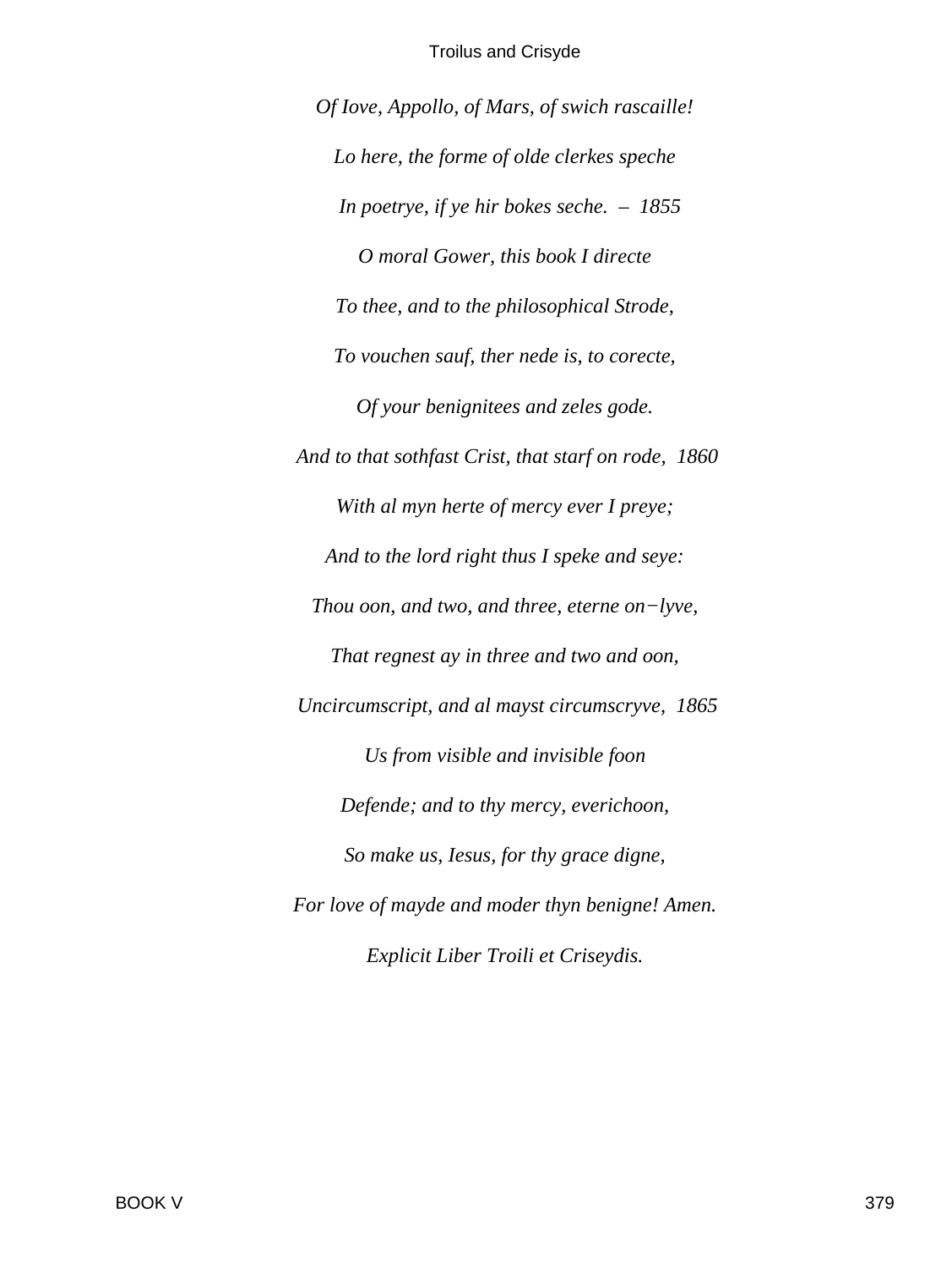# **Table Of Content**

**[BOOK I](#page-2-0)**

**[Book II](#page-52-0)**

**[BOOK III](#page-133-0)**

**[BOOK IV](#page-216-0)**

**[BOOK V](#page-294-0)**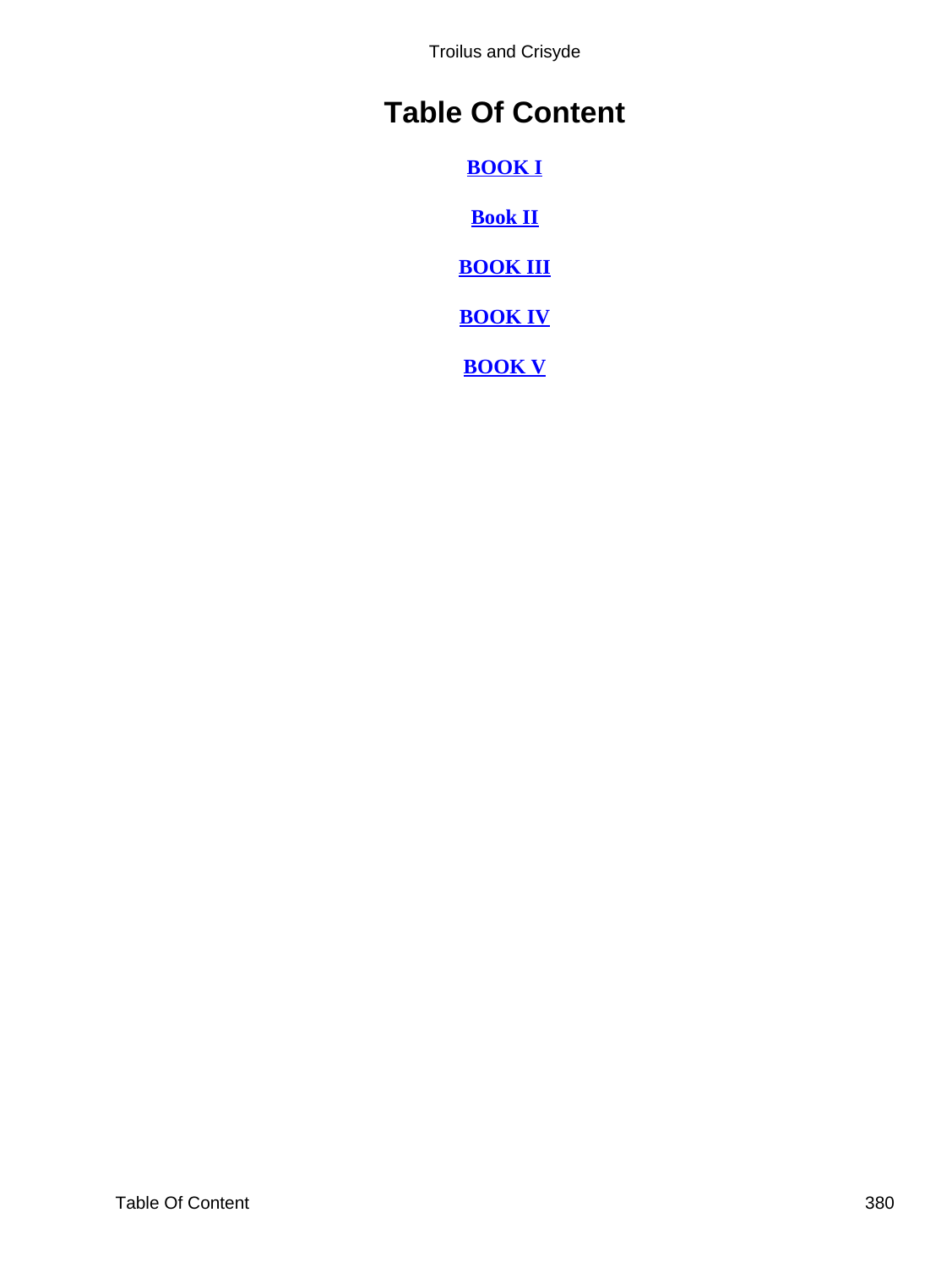## **You are reading a Phoenix Edition:**

It was converted from clean and standard xhtml/xml files. It uses metatags to identify content, and other data. The available resources specific to each ebook format were used to give the reader a pleasant reading experience.

More detais available at Phoenix−Library.org website.

Any suggestion that helps us to improve these editions are welcome.

**The Phoenix−Library Team**